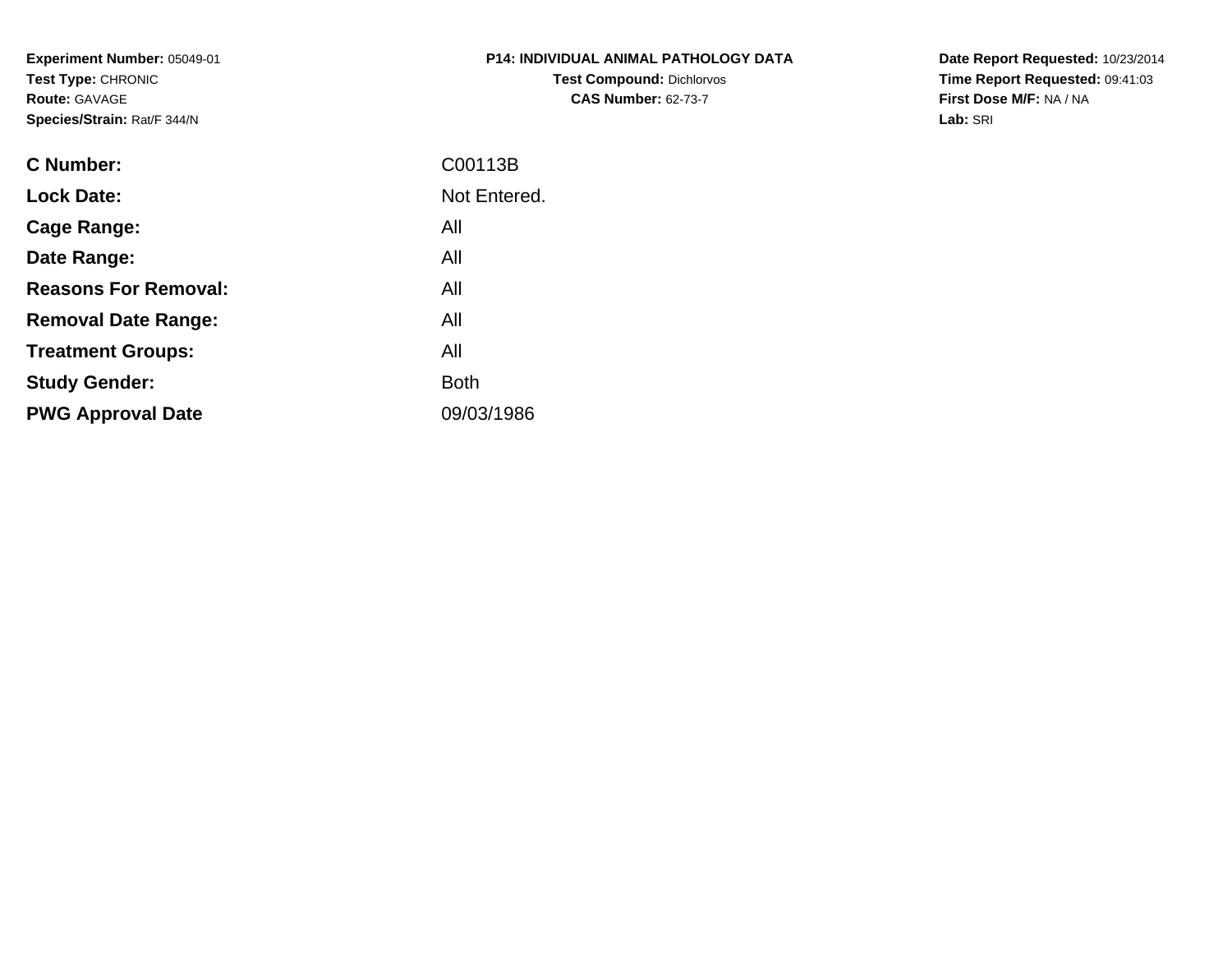| Experiment Number: 05049-01<br>Test Type: CHRONIC<br><b>Test Compound: Dichlorvos</b> |                              | P14: INDIVIDUAL ANIMAL PATHOLOGY DATA<br>Date Report Requested: 10/23/2014<br>Time Report Requested: 09:41:03 |                         |
|---------------------------------------------------------------------------------------|------------------------------|---------------------------------------------------------------------------------------------------------------|-------------------------|
| Route: GAVAGE                                                                         |                              | <b>CAS Number: 62-73-7</b>                                                                                    | First Dose M/F: NA / NA |
| Species/Strain: Rat/F 344/N                                                           |                              |                                                                                                               | Lab: SRI                |
| <b>ANIMAL ID: 1</b>                                                                   | <b>TRT#: 1</b>               | <b>SEX: Male</b>                                                                                              | DAY ON TEST: 734        |
|                                                                                       | <b>DOSE: VEHICLE CONTROL</b> | <b>DISP: Terminal Sacrifice</b>                                                                               | HISTO:                  |
|                                                                                       |                              | ORGAN AND ACCOUNTABLE SITE STATUS                                                                             |                         |
| <b>NORMAL</b>                                                                         |                              |                                                                                                               |                         |
| Bone                                                                                  | <b>Bone Marrow</b>           | <b>Brain</b>                                                                                                  | Epididymis              |
| Esophagus                                                                             | <b>Intestine Small</b>       | Nose                                                                                                          | <b>Peripheral Nerve</b> |
| <b>Preputial Gland</b>                                                                | Prostate                     | Salivary Glands                                                                                               | Skin                    |
| Spleen                                                                                | Stomach                      | Thymus                                                                                                        | <b>Thyroid Gland</b>    |
| Trachea                                                                               | <b>Urinary Bladder</b>       |                                                                                                               |                         |
| <b>MISSING</b>                                                                        |                              |                                                                                                               |                         |
| Parathyroid Gland                                                                     |                              |                                                                                                               |                         |
| <b>OBSERVATIONS</b>                                                                   |                              |                                                                                                               |                         |
| <b>Adrenal Gland</b>                                                                  | Medulla                      | Pheochromocytoma Benign                                                                                       | Multiple                |
| Heart                                                                                 | Myocardium                   | Fibrosis                                                                                                      | Moderate                |
|                                                                                       | Myocardium                   | Inflammation                                                                                                  | Chronic, Moderate       |
| Intestine Large                                                                       | Colon                        | Parasite Metazoan                                                                                             | Minimal                 |
| Islets, Pancreatic                                                                    |                              | Adenoma                                                                                                       |                         |
| Kidney                                                                                |                              | Inflammation                                                                                                  | Chronic, Moderate       |
|                                                                                       |                              | Nephropathy                                                                                                   | Moderate                |
| Liver                                                                                 | <b>Bile Duct</b>             | Hyperplasia                                                                                                   | Minimal                 |
| Lung                                                                                  |                              | <b>Infiltration Cellular</b>                                                                                  | Histiocyte, Mild        |
|                                                                                       |                              | Inflammation                                                                                                  | Granulomatous, Moderate |
| Lymph Node                                                                            | Mesenteric                   | Atrophy                                                                                                       | Moderate                |
| Mammary Gland                                                                         |                              | Hyperplasia                                                                                                   | Cystic, Mild            |
| Pancreas                                                                              |                              | Adenoma                                                                                                       |                         |
|                                                                                       |                              | Atrophy                                                                                                       | Moderate                |
|                                                                                       |                              | Hyperplasia                                                                                                   | Mild                    |
| <b>Pituitary Gland</b>                                                                | Pars Distalis                | Cyst                                                                                                          |                         |
| <b>Testes</b>                                                                         | <b>Interstit Cell</b>        | Adenoma                                                                                                       |                         |
| PRIMARY CAUSE OF DEATH                                                                |                              |                                                                                                               |                         |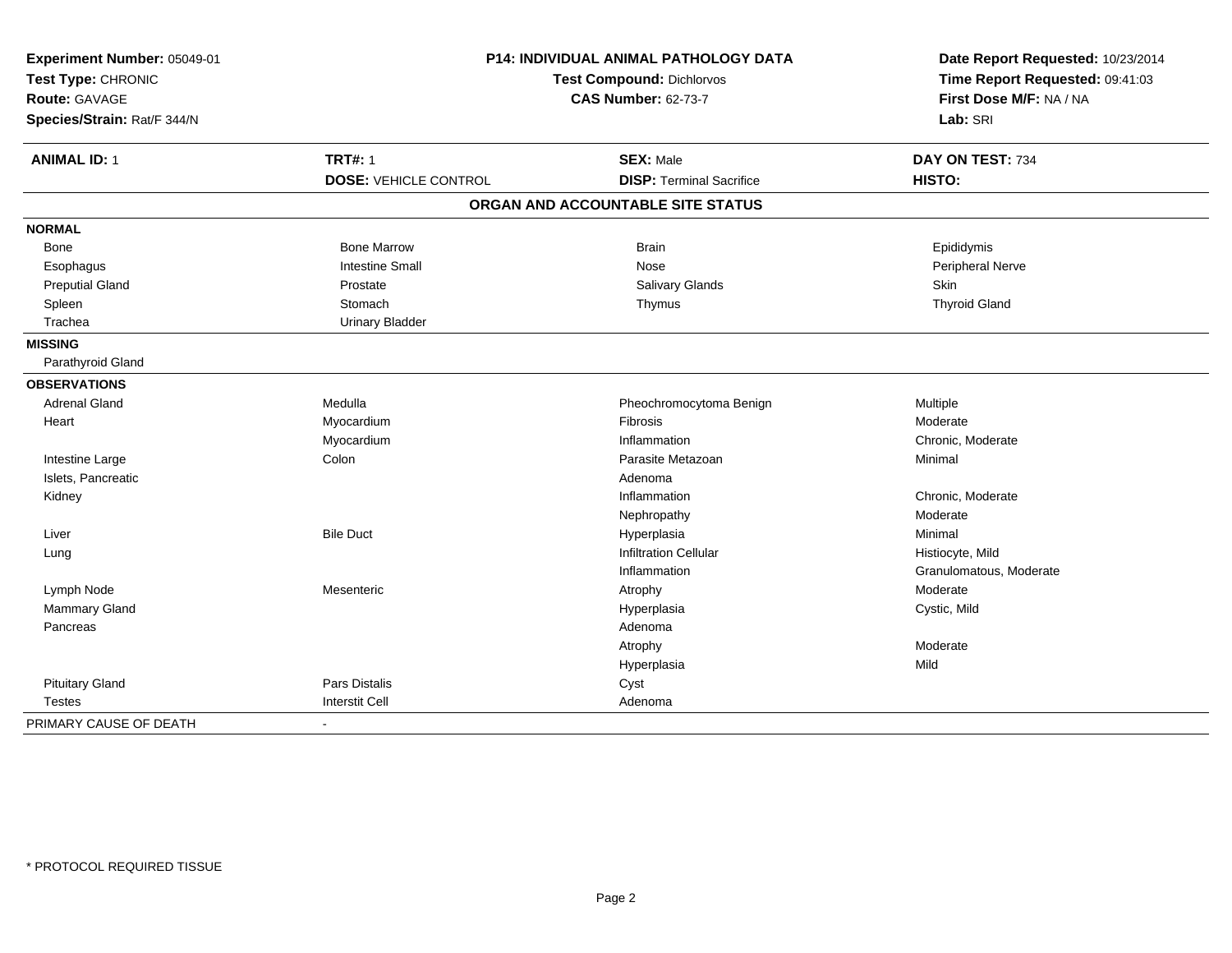| Experiment Number: 05049-01<br>Test Type: CHRONIC<br><b>Route: GAVAGE</b><br>Species/Strain: Rat/F 344/N |                        | <b>P14: INDIVIDUAL ANIMAL PATHOLOGY DATA</b><br>Test Compound: Dichlorvos<br><b>CAS Number: 62-73-7</b> | Date Report Requested: 10/23/2014<br>Time Report Requested: 09:41:03<br>First Dose M/F: NA / NA<br>Lab: SRI |
|----------------------------------------------------------------------------------------------------------|------------------------|---------------------------------------------------------------------------------------------------------|-------------------------------------------------------------------------------------------------------------|
| <b>ANIMAL ID: 1</b>                                                                                      | <b>TRT#: 3</b>         | <b>SEX: Male</b>                                                                                        | DAY ON TEST: 667                                                                                            |
|                                                                                                          | DOSE: 8.0 MG/KG        | <b>DISP: Moribund</b>                                                                                   | HISTO:                                                                                                      |
|                                                                                                          |                        | ORGAN AND ACCOUNTABLE SITE STATUS                                                                       |                                                                                                             |
| <b>NORMAL</b>                                                                                            |                        |                                                                                                         |                                                                                                             |
| Bone                                                                                                     | <b>Bone Marrow</b>     | <b>Brain</b>                                                                                            | Epididymis                                                                                                  |
| Esophagus                                                                                                | <b>Intestine Small</b> | Islets, Pancreatic                                                                                      | Nose                                                                                                        |
| Parathyroid Gland                                                                                        | Peripheral Nerve       | <b>Pituitary Gland</b>                                                                                  | Prostate                                                                                                    |
| Salivary Glands                                                                                          | Spleen                 | Thymus                                                                                                  | Trachea                                                                                                     |
| <b>Urinary Bladder</b>                                                                                   |                        |                                                                                                         |                                                                                                             |
| <b>OBSERVATIONS</b>                                                                                      |                        |                                                                                                         |                                                                                                             |
| <b>Adrenal Gland</b>                                                                                     | Medulla                | Pheochromocytoma Benign                                                                                 |                                                                                                             |
|                                                                                                          | Cortex                 | Vacuolization Cytoplasmic                                                                               | Mild                                                                                                        |
| Eye                                                                                                      | Retina                 | Atrophy                                                                                                 | Moderate                                                                                                    |
|                                                                                                          |                        | Cataract                                                                                                | Moderate                                                                                                    |
| Heart                                                                                                    | Myocardium             | Fibrosis                                                                                                | Mild                                                                                                        |
| Intestine Large                                                                                          | Cecum                  | Fibrosis                                                                                                | Moderate                                                                                                    |
| Kidney                                                                                                   |                        | Inflammation                                                                                            | Suppurative, Minimal                                                                                        |
|                                                                                                          |                        | Inflammation                                                                                            | Chronic, Moderate                                                                                           |
|                                                                                                          |                        | Nephropathy                                                                                             | Moderate                                                                                                    |
| Liver                                                                                                    | <b>Bile Duct</b>       | Hyperplasia                                                                                             | Minimal                                                                                                     |
| Lung                                                                                                     |                        | Infiltration Cellular                                                                                   | Histiocyte, Minimal                                                                                         |
| Lymph Node                                                                                               | Mediastinal            | Atrophy                                                                                                 | Marked                                                                                                      |
|                                                                                                          | Mediastinal            | Erythrophagocytosis                                                                                     | Moderate                                                                                                    |
| Mammary Gland                                                                                            |                        | Hyperplasia                                                                                             | Cystic, Mild                                                                                                |
| Pancreas                                                                                                 |                        | Adenoma                                                                                                 |                                                                                                             |
|                                                                                                          |                        | Atrophy                                                                                                 | Mild                                                                                                        |
| <b>Preputial Gland</b>                                                                                   |                        | Carcinoma                                                                                               |                                                                                                             |
|                                                                                                          |                        | Inflammation                                                                                            | Suppurative, Moderate                                                                                       |
| Note: TRC LES 2--CARCINOMA AND INFLAMMATION                                                              |                        |                                                                                                         |                                                                                                             |
| Skin                                                                                                     |                        | Keratoacanthoma                                                                                         |                                                                                                             |
| Note: TRC LES 1--KERATOACANTHOMA                                                                         |                        |                                                                                                         |                                                                                                             |
| Stomach                                                                                                  | Forestomach            | Inflammation                                                                                            | Chronic Active, Moderate                                                                                    |
|                                                                                                          | Forestomach            | Ulcer                                                                                                   | Marked                                                                                                      |
| <b>Testes</b>                                                                                            | <b>Interstit Cell</b>  | Adenoma                                                                                                 | Multiple                                                                                                    |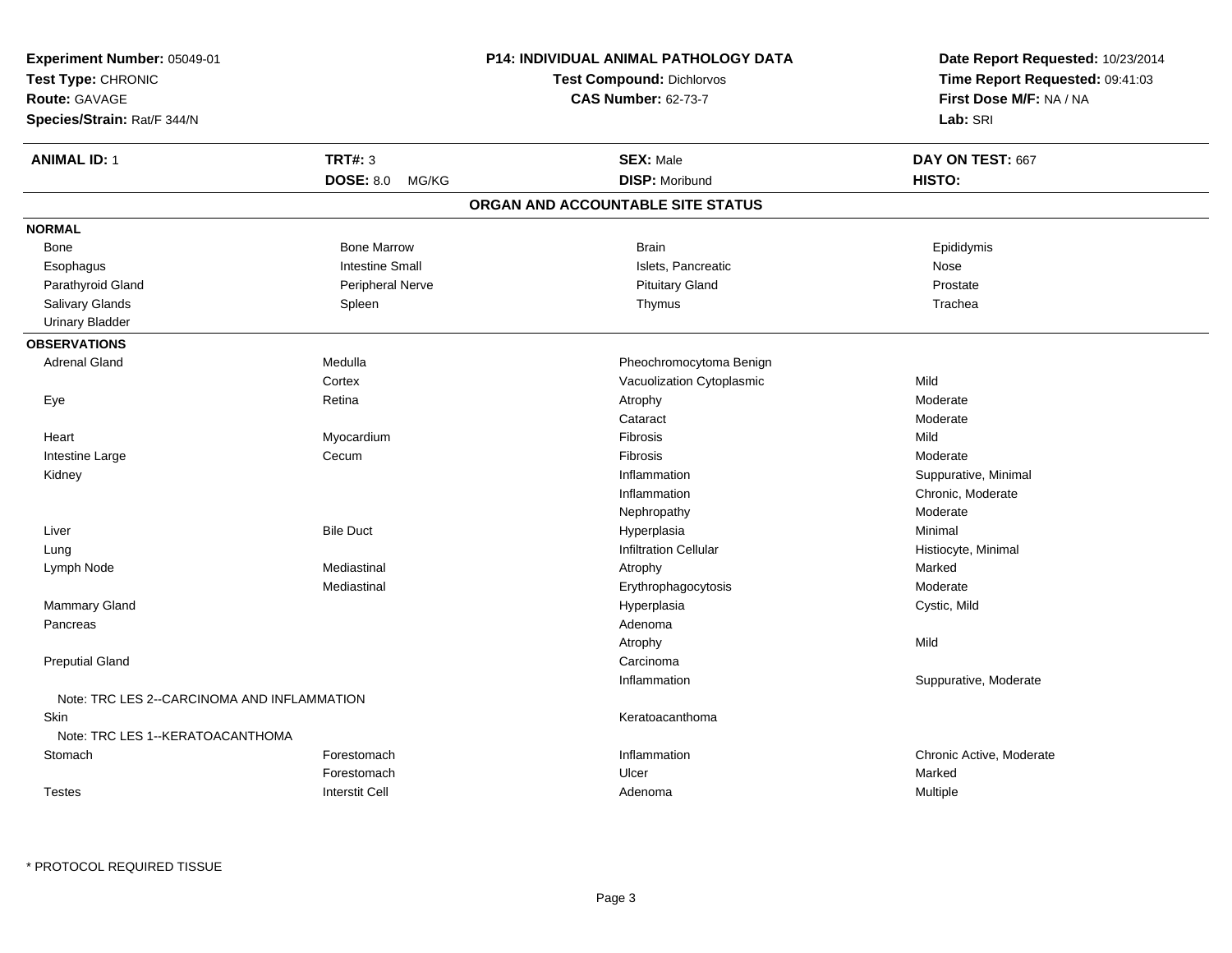| Experiment Number: 05049-01<br><b>P14: INDIVIDUAL ANIMAL PATHOLOGY DATA</b> |                           | Date Report Requested: 10/23/2014 |                                 |
|-----------------------------------------------------------------------------|---------------------------|-----------------------------------|---------------------------------|
| <b>Test Type: CHRONIC</b>                                                   |                           | <b>Test Compound: Dichlorvos</b>  | Time Report Requested: 09:41:03 |
| <b>Route: GAVAGE</b>                                                        |                           | <b>CAS Number: 62-73-7</b>        | First Dose M/F: NA / NA         |
| Species/Strain: Rat/F 344/N                                                 |                           |                                   | Lab: SRI                        |
| <b>ANIMAL ID: 1</b>                                                         | TRT#: 3                   | <b>SEX: Male</b>                  | DAY ON TEST: 667                |
|                                                                             | <b>DOSE: 8.0</b><br>MG/KG | <b>DISP:</b> Moribund             | HISTO:                          |
|                                                                             |                           | ORGAN AND ACCOUNTABLE SITE STATUS |                                 |
| <b>Thyroid Gland</b>                                                        | Follicle                  | <b>Dilatation</b>                 | Moderate                        |
| PRIMARY CAUSE OF DEATH                                                      |                           |                                   |                                 |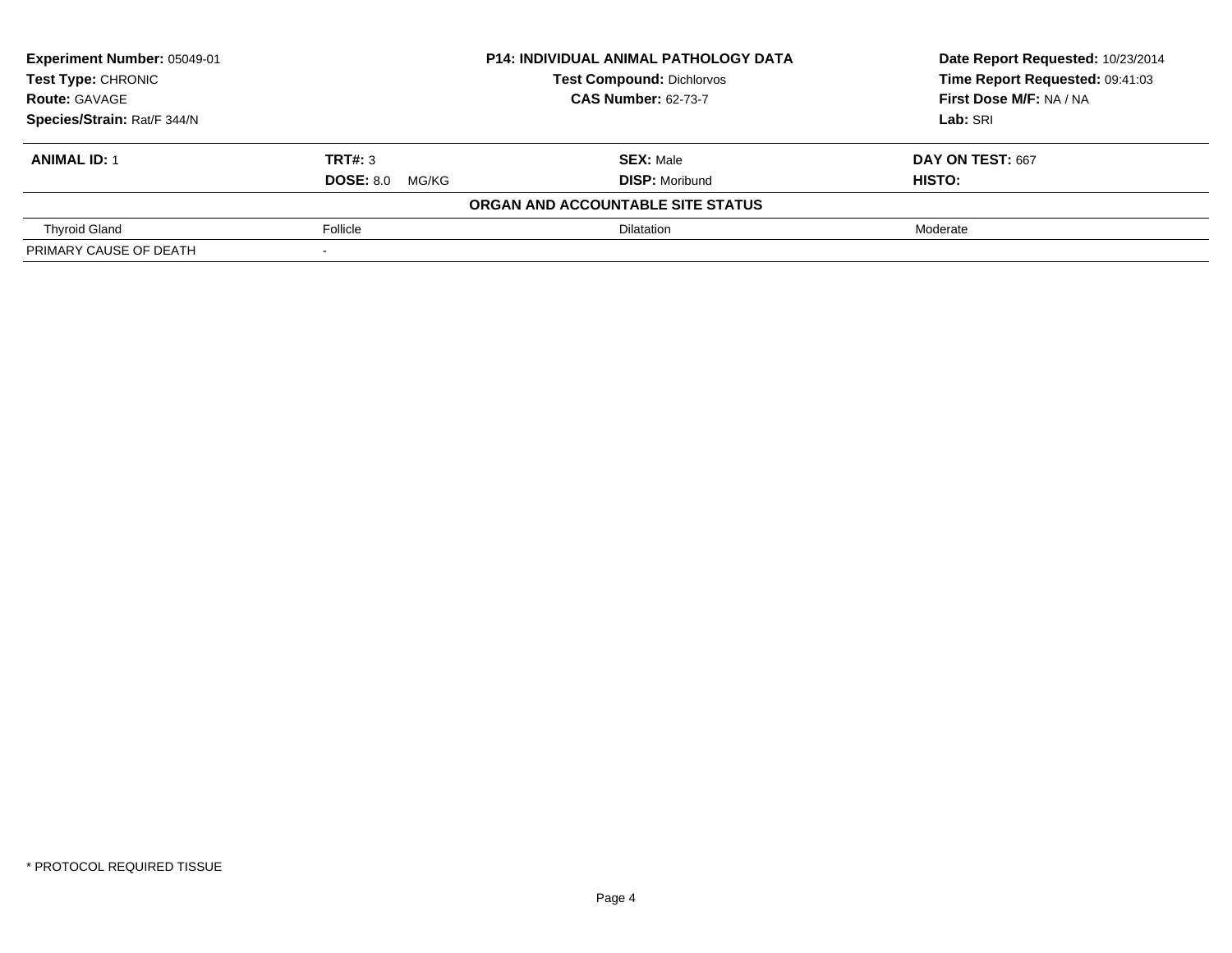| Experiment Number: 05049-01<br>Test Type: CHRONIC<br>Route: GAVAGE<br>Species/Strain: Rat/F 344/N |                                                                                   | P14: INDIVIDUAL ANIMAL PATHOLOGY DATA<br><b>Test Compound: Dichlorvos</b><br><b>CAS Number: 62-73-7</b> | Date Report Requested: 10/23/2014<br>Time Report Requested: 09:41:03<br>First Dose M/F: NA / NA<br>Lab: SRI |
|---------------------------------------------------------------------------------------------------|-----------------------------------------------------------------------------------|---------------------------------------------------------------------------------------------------------|-------------------------------------------------------------------------------------------------------------|
| <b>ANIMAL ID: 1</b>                                                                               | <b>TRT#: 5</b>                                                                    | <b>SEX: Male</b>                                                                                        | DAY ON TEST: 684                                                                                            |
|                                                                                                   | DOSE: 4.0 MG/KG                                                                   | <b>DISP: Dead</b>                                                                                       | HISTO:                                                                                                      |
|                                                                                                   |                                                                                   | ORGAN AND ACCOUNTABLE SITE STATUS                                                                       |                                                                                                             |
| <b>NORMAL</b>                                                                                     |                                                                                   |                                                                                                         |                                                                                                             |
| <b>Adrenal Gland</b>                                                                              | Bone                                                                              | <b>Bone Marrow</b>                                                                                      | Epididymis                                                                                                  |
| Esophagus                                                                                         | Intestine Large                                                                   | <b>Intestine Small</b>                                                                                  | Islets, Pancreatic                                                                                          |
| Nose                                                                                              | Pancreas                                                                          | Parathyroid Gland                                                                                       | Peripheral Nerve                                                                                            |
| Salivary Glands                                                                                   | Skin                                                                              | Thymus                                                                                                  | Trachea                                                                                                     |
| <b>Urinary Bladder</b>                                                                            |                                                                                   |                                                                                                         |                                                                                                             |
| <b>OBSERVATIONS</b>                                                                               |                                                                                   |                                                                                                         |                                                                                                             |
| <b>Brain</b>                                                                                      |                                                                                   | Compression                                                                                             | Mild                                                                                                        |
| Heart                                                                                             | Myocardium                                                                        | Fibrosis                                                                                                | Mild                                                                                                        |
| Kidney                                                                                            | <b>Renal Tubule</b>                                                               | Mineralization                                                                                          | Minimal                                                                                                     |
|                                                                                                   |                                                                                   | Nephropathy                                                                                             | Minimal                                                                                                     |
| Liver                                                                                             | Portal                                                                            | Fibrosis                                                                                                | Mild                                                                                                        |
|                                                                                                   | <b>Bile Duct</b>                                                                  | Hyperplasia                                                                                             | Marked                                                                                                      |
|                                                                                                   | Hepatocyte                                                                        | Hyperplasia                                                                                             | Nodular, Moderate                                                                                           |
|                                                                                                   |                                                                                   | Leukemia Mononuclear                                                                                    |                                                                                                             |
|                                                                                                   | Hepatocyte                                                                        | Necrosis                                                                                                | Multifocal, Mild                                                                                            |
| Note: TRC LES 2- HYPERPLASIA NODULAR                                                              |                                                                                   |                                                                                                         |                                                                                                             |
| Lung                                                                                              |                                                                                   | Leukemia Mononuclear                                                                                    |                                                                                                             |
| Lymph Node                                                                                        | Mandibular                                                                        | Hyperplasia                                                                                             | Plasma Cell, Mild                                                                                           |
|                                                                                                   | Mandibular                                                                        | Leukemia Mononuclear                                                                                    |                                                                                                             |
| Mammary Gland                                                                                     |                                                                                   | Fibroadenoma                                                                                            |                                                                                                             |
|                                                                                                   |                                                                                   | Hyperplasia                                                                                             | Cystic, Moderate                                                                                            |
| Note: TRC LES 1- FIBROADENOMA                                                                     |                                                                                   |                                                                                                         |                                                                                                             |
| <b>Pituitary Gland</b>                                                                            | Pars Distalis<br>Note: HEMORRHAGE AND NECROSIS ASSOCIATED WITH ADENOMA; NOT CODED | Adenoma                                                                                                 |                                                                                                             |
| <b>Preputial Gland</b>                                                                            |                                                                                   | Inflammation                                                                                            | Chronic, Mild                                                                                               |
| Prostate                                                                                          |                                                                                   | Inflammation                                                                                            | Suppurative, Moderate                                                                                       |
| Spleen                                                                                            |                                                                                   | Leukemia Mononuclear                                                                                    |                                                                                                             |
| Stomach                                                                                           | Glandular                                                                         | Erosion                                                                                                 | Moderate                                                                                                    |
| <b>Testes</b>                                                                                     | <b>Interstit Cell</b>                                                             | Adenoma                                                                                                 |                                                                                                             |
|                                                                                                   | Seminif Tub                                                                       | Mineralization                                                                                          | Moderate                                                                                                    |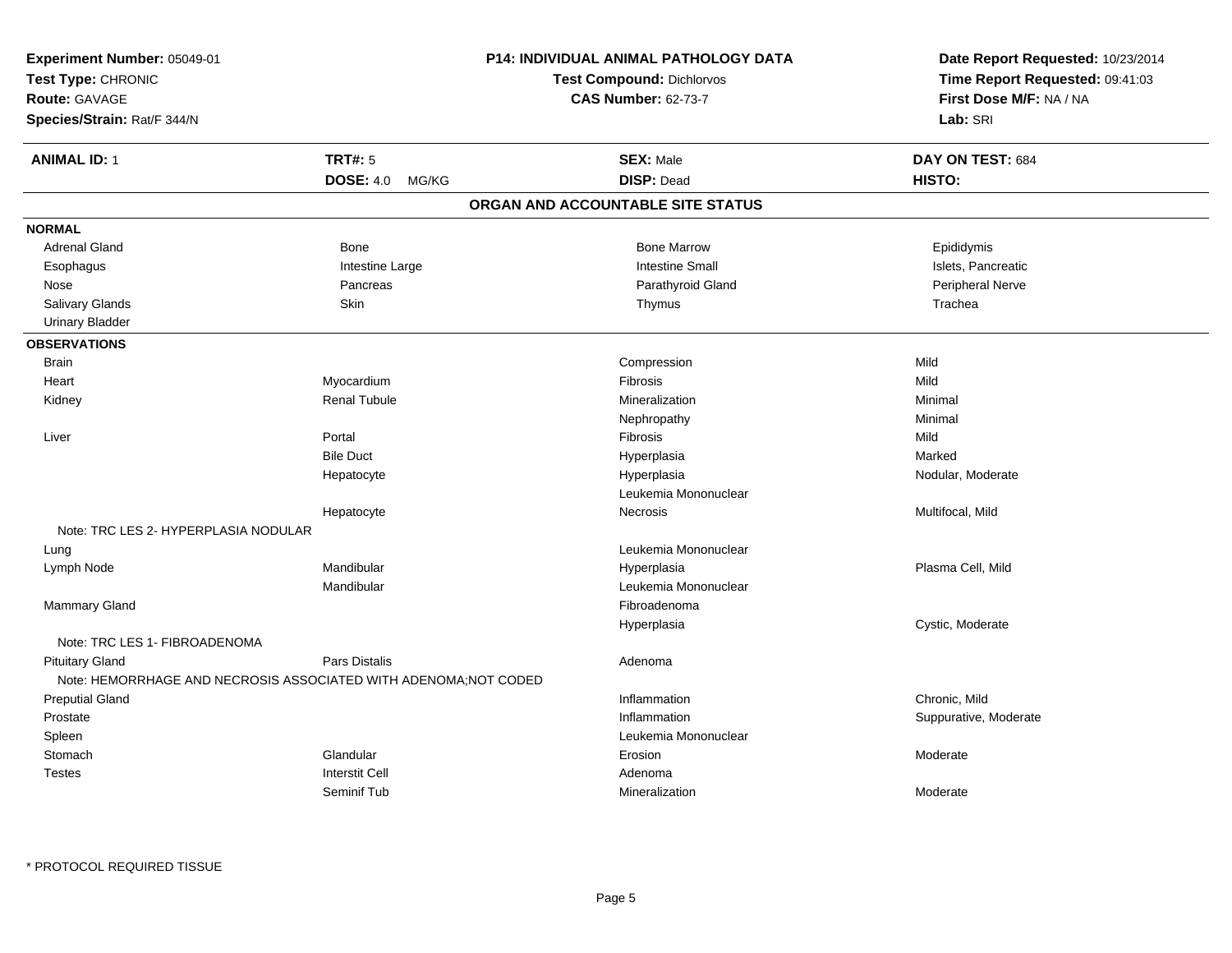| Experiment Number: 05049-01 | <b>P14: INDIVIDUAL ANIMAL PATHOLOGY DATA</b> |                                   | Date Report Requested: 10/23/2014 |  |  |
|-----------------------------|----------------------------------------------|-----------------------------------|-----------------------------------|--|--|
| Test Type: CHRONIC          |                                              | <b>Test Compound: Dichlorvos</b>  | Time Report Requested: 09:41:03   |  |  |
| <b>Route: GAVAGE</b>        |                                              | <b>CAS Number: 62-73-7</b>        | First Dose M/F: NA / NA           |  |  |
| Species/Strain: Rat/F 344/N |                                              |                                   | Lab: SRI                          |  |  |
| <b>ANIMAL ID: 1</b>         | TRT#: 5                                      | <b>SEX: Male</b>                  | DAY ON TEST: 684                  |  |  |
|                             | <b>DOSE:</b> 4.0 MG/KG                       | <b>DISP: Dead</b>                 | HISTO:                            |  |  |
|                             |                                              | ORGAN AND ACCOUNTABLE SITE STATUS |                                   |  |  |
| <b>Thyroid Gland</b>        | C Cell                                       | Adenoma                           |                                   |  |  |
| PRIMARY CAUSE OF DEATH      |                                              |                                   |                                   |  |  |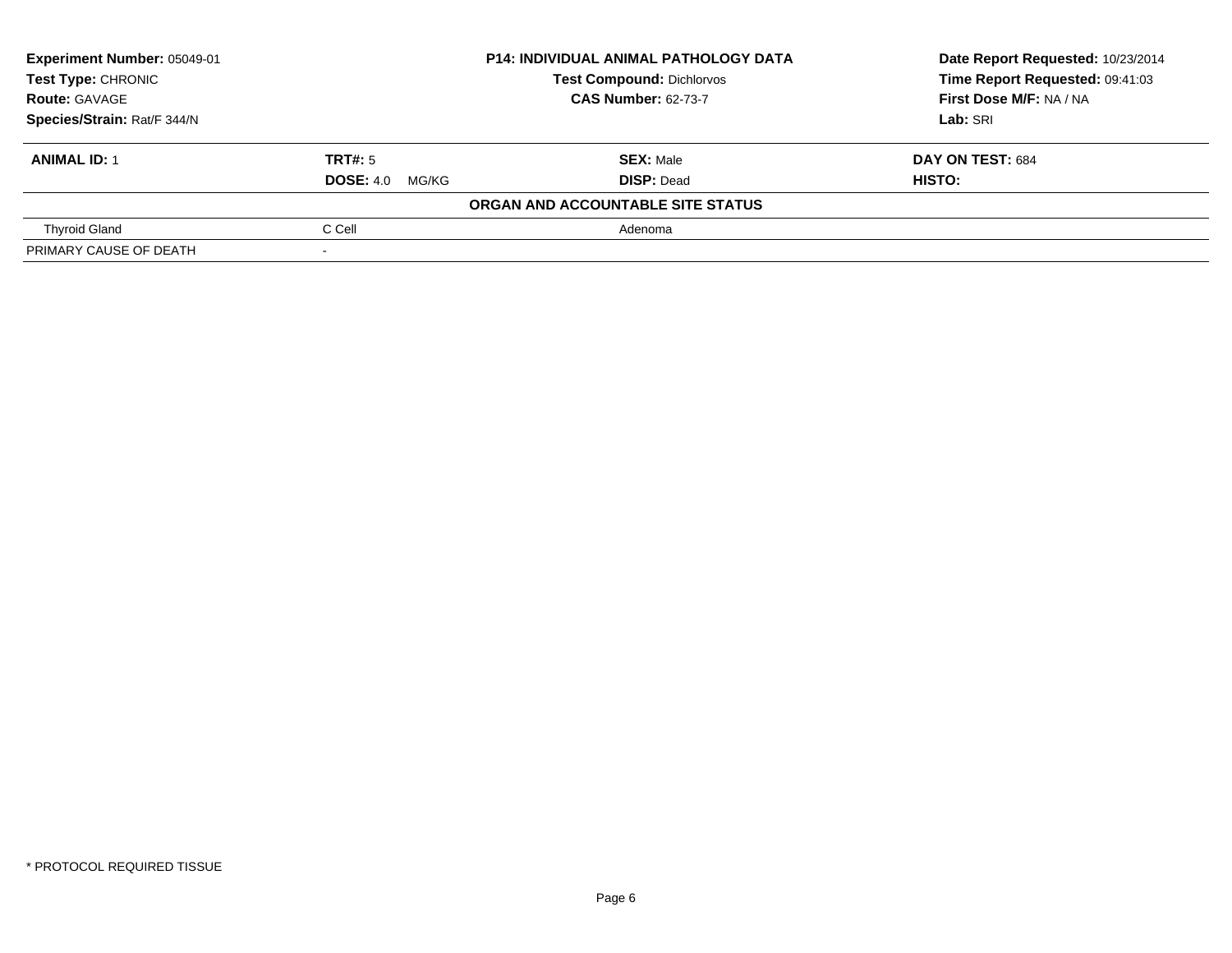| Experiment Number: 05049-01<br>Test Type: CHRONIC<br><b>Route: GAVAGE</b><br>Species/Strain: Rat/F 344/N |                              | P14: INDIVIDUAL ANIMAL PATHOLOGY DATA<br>Test Compound: Dichlorvos<br><b>CAS Number: 62-73-7</b> | Date Report Requested: 10/23/2014<br>Time Report Requested: 09:41:03<br>First Dose M/F: NA / NA<br>Lab: SRI |
|----------------------------------------------------------------------------------------------------------|------------------------------|--------------------------------------------------------------------------------------------------|-------------------------------------------------------------------------------------------------------------|
| <b>ANIMAL ID: 2</b>                                                                                      | <b>TRT#: 1</b>               | <b>SEX: Male</b>                                                                                 | DAY ON TEST: 734                                                                                            |
|                                                                                                          | <b>DOSE: VEHICLE CONTROL</b> | <b>DISP: Terminal Sacrifice</b>                                                                  | HISTO:                                                                                                      |
|                                                                                                          |                              | ORGAN AND ACCOUNTABLE SITE STATUS                                                                |                                                                                                             |
| <b>NORMAL</b>                                                                                            |                              |                                                                                                  |                                                                                                             |
| <b>Adrenal Gland</b>                                                                                     | Bone                         | <b>Bone Marrow</b>                                                                               | <b>Brain</b>                                                                                                |
| Epididymis                                                                                               | Esophagus                    | Intestine Large                                                                                  | <b>Intestine Small</b>                                                                                      |
| Islets, Pancreatic                                                                                       | Mammary Gland                | Nose                                                                                             | Parathyroid Gland                                                                                           |
| Peripheral Nerve                                                                                         | Prostate                     | <b>Salivary Glands</b>                                                                           | Spleen                                                                                                      |
| <b>Thyroid Gland</b>                                                                                     | Trachea                      | <b>Urinary Bladder</b>                                                                           |                                                                                                             |
| <b>MISSING</b>                                                                                           |                              |                                                                                                  |                                                                                                             |
| Thymus                                                                                                   |                              |                                                                                                  |                                                                                                             |
| <b>OBSERVATIONS</b>                                                                                      |                              |                                                                                                  |                                                                                                             |
| <b>Harderian Gland</b>                                                                                   |                              | Hyperplasia                                                                                      | Moderate                                                                                                    |
| Heart                                                                                                    | Myocardium                   | Fibrosis                                                                                         | Mild                                                                                                        |
|                                                                                                          | Myocardium                   | Mineralization                                                                                   | Mild                                                                                                        |
| Kidney                                                                                                   |                              | Inflammation                                                                                     | Chronic, Moderate                                                                                           |
|                                                                                                          |                              | Nephropathy                                                                                      | Moderate                                                                                                    |
| Liver                                                                                                    | Portal                       | Fibrosis                                                                                         | Mild                                                                                                        |
|                                                                                                          | <b>Bile Duct</b>             | Hyperplasia                                                                                      | Moderate                                                                                                    |
| Lung                                                                                                     |                              | <b>Infiltration Cellular</b>                                                                     | Histiocyte, Minimal                                                                                         |
| Lymph Node                                                                                               | Mandibular                   | Hyperplasia                                                                                      | Plasma Cell, Mild                                                                                           |
|                                                                                                          | Mandibular                   | Metaplasia                                                                                       | Osseous, Marked                                                                                             |
| Pancreas                                                                                                 |                              | Adenoma                                                                                          |                                                                                                             |
| Note: TRC LES 1--ADENOMA                                                                                 |                              |                                                                                                  |                                                                                                             |
| <b>Pituitary Gland</b>                                                                                   | Pars Distalis                | Adenoma                                                                                          |                                                                                                             |
| <b>Preputial Gland</b>                                                                                   |                              | Hyperplasia                                                                                      | Moderate                                                                                                    |
|                                                                                                          |                              | Inflammation                                                                                     | Suppurative, Marked                                                                                         |
| Skin                                                                                                     |                              | Inflammation                                                                                     | Chronic Active, Mild                                                                                        |
| Note: LESION IS WITH THE 1ST NASAL SECTION                                                               |                              |                                                                                                  |                                                                                                             |
| Stomach                                                                                                  | Glandular                    | Erosion                                                                                          | Mild                                                                                                        |
|                                                                                                          | Forestomach                  | Squamous Cell Papilloma                                                                          |                                                                                                             |
| <b>Testes</b>                                                                                            | <b>Interstit Cell</b>        | Adenoma                                                                                          |                                                                                                             |
|                                                                                                          | Seminif Tub                  | Mineralization                                                                                   | Mild                                                                                                        |

PRIMARY CAUSE OF DEATH-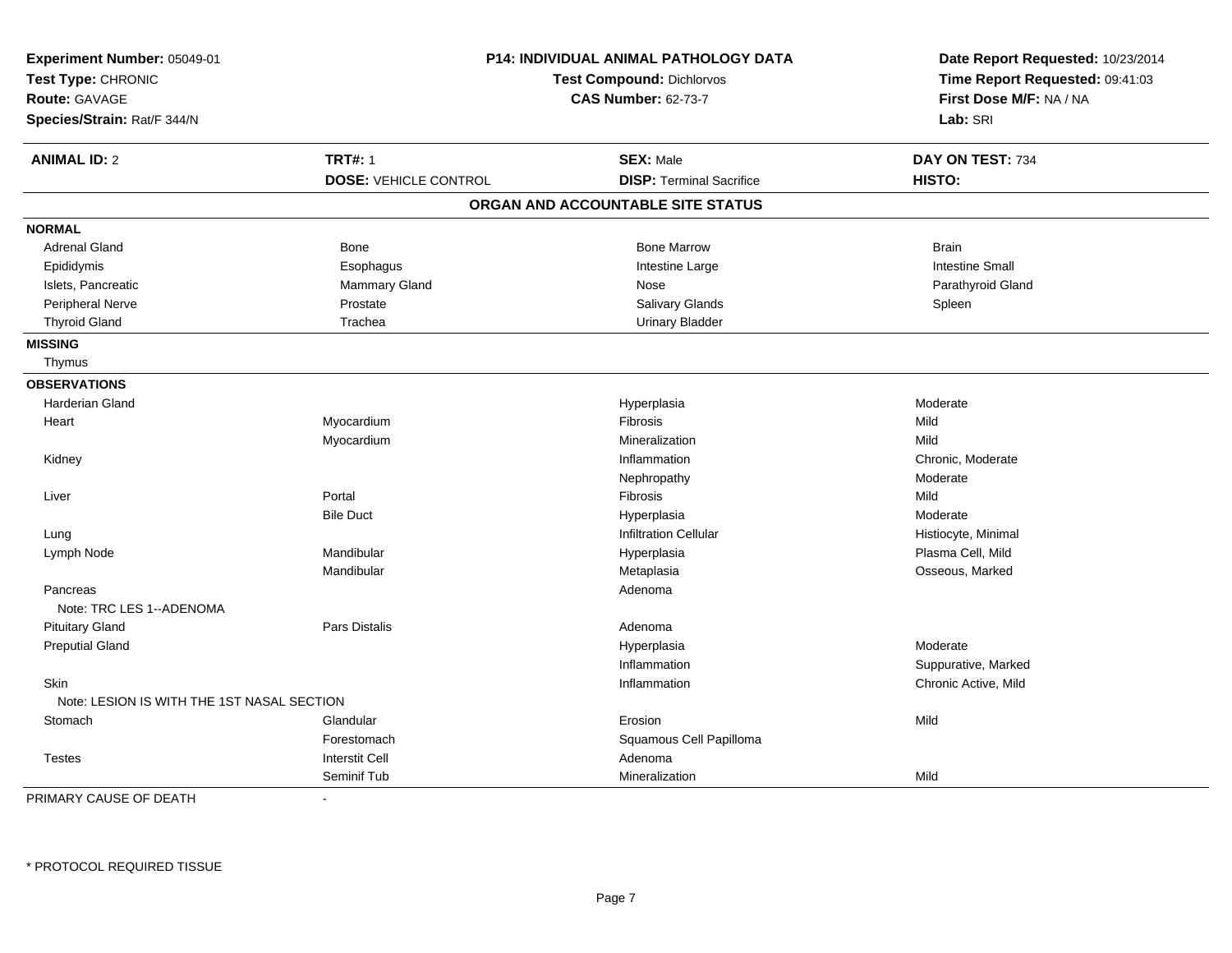| Experiment Number: 05049-01<br><b>Test Type: CHRONIC</b><br><b>Route: GAVAGE</b><br>Species/Strain: Rat/F 344/N | <b>P14: INDIVIDUAL ANIMAL PATHOLOGY DATA</b><br><b>Test Compound: Dichlorvos</b><br><b>CAS Number: 62-73-7</b> |                                                                                          | Date Report Requested: 10/23/2014<br>Time Report Requested: 09:41:03<br>First Dose M/F: NA / NA<br>Lab: SRI |
|-----------------------------------------------------------------------------------------------------------------|----------------------------------------------------------------------------------------------------------------|------------------------------------------------------------------------------------------|-------------------------------------------------------------------------------------------------------------|
| <b>ANIMAL ID: 2</b>                                                                                             | <b>TRT#: 1</b><br><b>DOSE: VEHICLE CONTROL</b>                                                                 | <b>SEX: Male</b><br><b>DISP: Terminal Sacrifice</b><br>ORGAN AND ACCOUNTABLE SITE STATUS | DAY ON TEST: 734<br>HISTO:                                                                                  |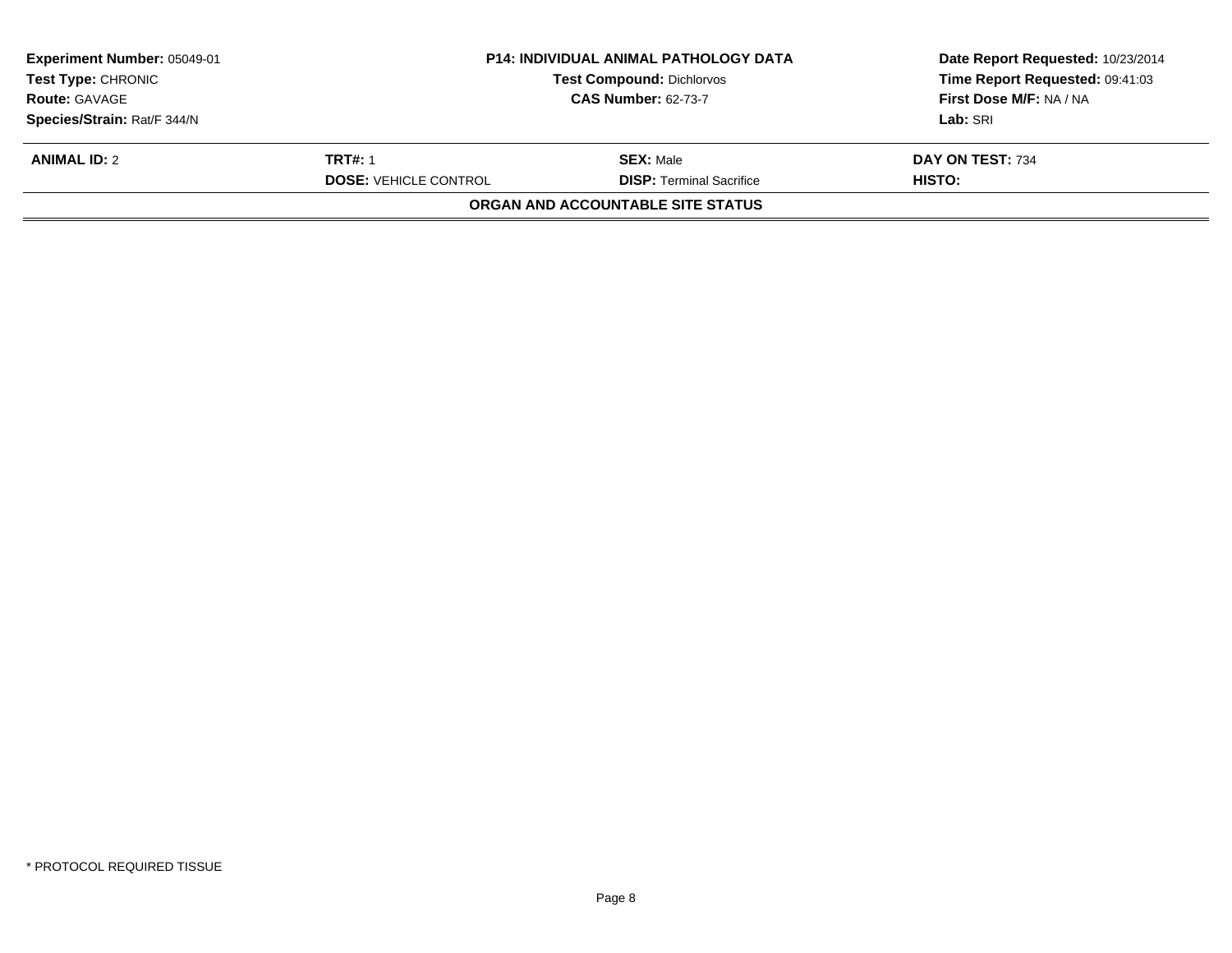| Experiment Number: 05049-01<br>Test Type: CHRONIC<br><b>Route: GAVAGE</b><br>Species/Strain: Rat/F 344/N |                        | <b>P14: INDIVIDUAL ANIMAL PATHOLOGY DATA</b><br><b>Test Compound: Dichlorvos</b><br><b>CAS Number: 62-73-7</b> | Date Report Requested: 10/23/2014<br>Time Report Requested: 09:41:03<br>First Dose M/F: NA / NA<br>Lab: SRI |
|----------------------------------------------------------------------------------------------------------|------------------------|----------------------------------------------------------------------------------------------------------------|-------------------------------------------------------------------------------------------------------------|
| <b>ANIMAL ID: 2</b>                                                                                      | <b>TRT#: 3</b>         | <b>SEX: Male</b>                                                                                               | DAY ON TEST: 700                                                                                            |
|                                                                                                          | DOSE: 8.0 MG/KG        | <b>DISP: Dead</b>                                                                                              | HISTO:                                                                                                      |
|                                                                                                          |                        | ORGAN AND ACCOUNTABLE SITE STATUS                                                                              |                                                                                                             |
| <b>NORMAL</b>                                                                                            |                        |                                                                                                                |                                                                                                             |
| <b>Bone</b>                                                                                              | <b>Brain</b>           | Epididymis                                                                                                     | Esophagus                                                                                                   |
| Intestine Large                                                                                          | <b>Intestine Small</b> | Islets, Pancreatic                                                                                             | Parathyroid Gland                                                                                           |
| Peripheral Nerve                                                                                         | Salivary Glands        | <b>Skin</b>                                                                                                    | <b>Thyroid Gland</b>                                                                                        |
| Trachea                                                                                                  | <b>Urinary Bladder</b> |                                                                                                                |                                                                                                             |
| <b>MISSING</b>                                                                                           |                        |                                                                                                                |                                                                                                             |
| Thymus                                                                                                   |                        |                                                                                                                |                                                                                                             |
| <b>OBSERVATIONS</b>                                                                                      |                        |                                                                                                                |                                                                                                             |
| <b>Adrenal Gland</b>                                                                                     |                        | Leukemia Mononuclear                                                                                           |                                                                                                             |
|                                                                                                          | Cortex                 | Vacuolization Cytoplasmic                                                                                      | Mild                                                                                                        |
| <b>Bone Marrow</b>                                                                                       |                        | Leukemia Mononuclear                                                                                           |                                                                                                             |
| Eye                                                                                                      | Retina                 | Atrophy                                                                                                        | Moderate                                                                                                    |
|                                                                                                          |                        | Cataract                                                                                                       | Moderate                                                                                                    |
| Heart                                                                                                    | Myocardium             | Fibrosis                                                                                                       | Moderate                                                                                                    |
|                                                                                                          |                        | Leukemia Mononuclear                                                                                           |                                                                                                             |
| Kidney                                                                                                   |                        | Inflammation                                                                                                   | Chronic, Moderate                                                                                           |
|                                                                                                          |                        | Nephropathy                                                                                                    | Moderate                                                                                                    |
| Liver                                                                                                    |                        | Angiectasis                                                                                                    | Moderate                                                                                                    |
|                                                                                                          | <b>Bile Duct</b>       | Hyperplasia                                                                                                    | Moderate                                                                                                    |
|                                                                                                          |                        | Leukemia Mononuclear                                                                                           |                                                                                                             |
| Lung                                                                                                     |                        | Hemorrhage                                                                                                     | Moderate                                                                                                    |
|                                                                                                          |                        | Leukemia Mononuclear                                                                                           |                                                                                                             |
| Lymph Node                                                                                               | Lymphatic, Mandibular  | Ectasia                                                                                                        | Moderate                                                                                                    |
|                                                                                                          | Mandibular             | Hyperplasia                                                                                                    | Plasma Cell, Moderate                                                                                       |
|                                                                                                          | Mediastinal            | Leukemia Mononuclear                                                                                           |                                                                                                             |
|                                                                                                          | Pancreatic             | Leukemia Mononuclear                                                                                           |                                                                                                             |
| <b>Mammary Gland</b><br>Note: TRC LES 1--HYPERPLASIA, CYSTIC                                             |                        | Hyperplasia                                                                                                    | Cystic, Moderate                                                                                            |
| Mesentery                                                                                                | Fat                    | Inflammation                                                                                                   | Granulomatous, Marked                                                                                       |
|                                                                                                          | Fat                    | Necrosis                                                                                                       | Focal, Marked                                                                                               |
| Note: TRC LES 3--INFLAMMATION AND NECROSIS                                                               |                        |                                                                                                                |                                                                                                             |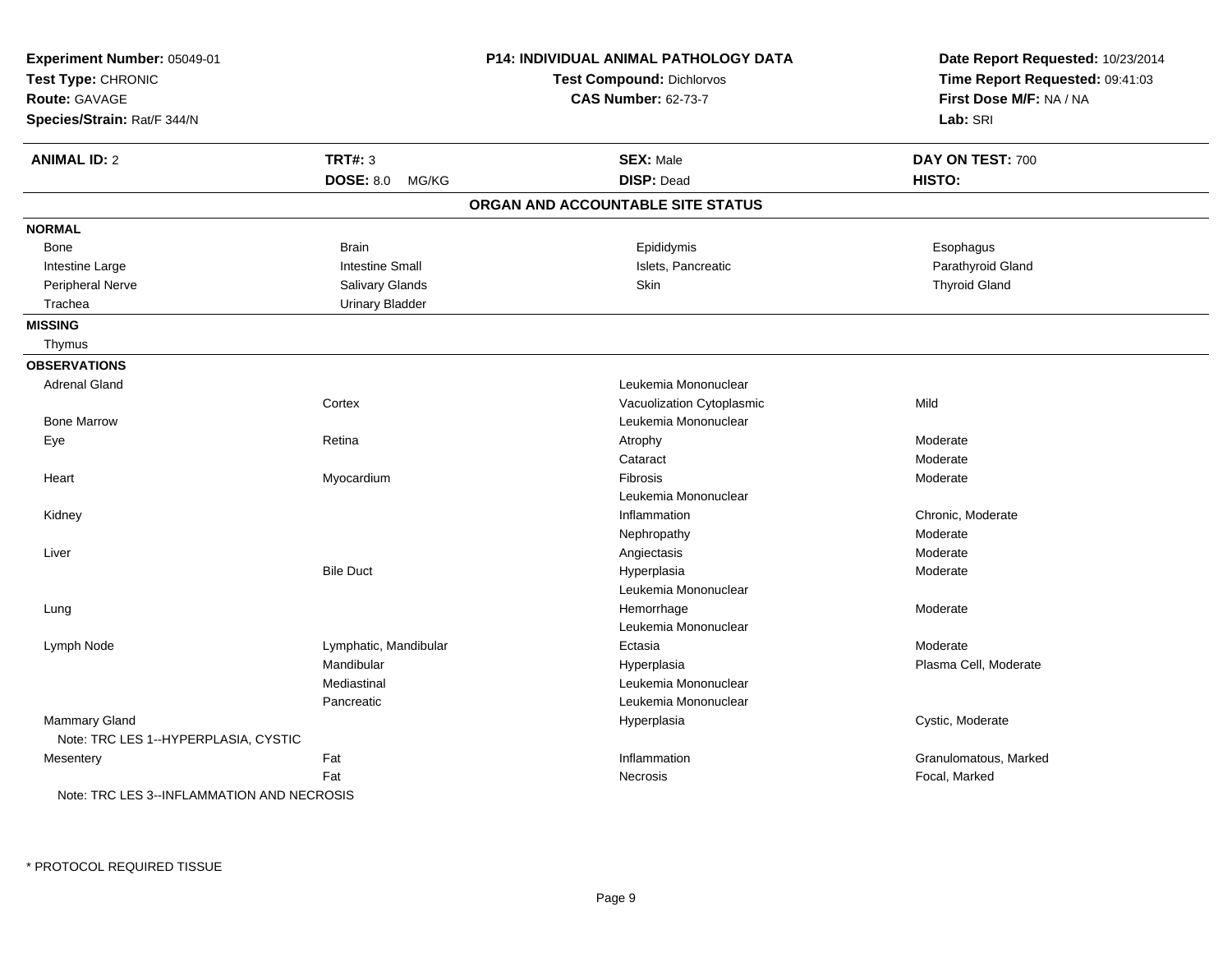| Experiment Number: 05049-01<br>Test Type: CHRONIC<br><b>Route: GAVAGE</b><br>Species/Strain: Rat/F 344/N |                           | <b>P14: INDIVIDUAL ANIMAL PATHOLOGY DATA</b><br><b>Test Compound: Dichlorvos</b><br><b>CAS Number: 62-73-7</b> | Date Report Requested: 10/23/2014<br>Time Report Requested: 09:41:03<br>First Dose M/F: NA / NA<br>Lab: SRI |
|----------------------------------------------------------------------------------------------------------|---------------------------|----------------------------------------------------------------------------------------------------------------|-------------------------------------------------------------------------------------------------------------|
| <b>ANIMAL ID: 2</b>                                                                                      | <b>TRT#: 3</b>            | <b>SEX: Male</b>                                                                                               | DAY ON TEST: 700                                                                                            |
|                                                                                                          | <b>DOSE: 8.0</b><br>MG/KG | <b>DISP: Dead</b>                                                                                              | HISTO:                                                                                                      |
|                                                                                                          |                           | ORGAN AND ACCOUNTABLE SITE STATUS                                                                              |                                                                                                             |
| Nose                                                                                                     | Lumen                     | Inflammation                                                                                                   | Suppurative, Minimal                                                                                        |
|                                                                                                          | Submucosa                 | Inflammation                                                                                                   | Chronic, Moderate                                                                                           |
| Pancreas                                                                                                 |                           | Adenoma                                                                                                        | Multiple                                                                                                    |
| Note: TRC LES 4--ADENOMA                                                                                 |                           |                                                                                                                |                                                                                                             |
| <b>Pituitary Gland</b>                                                                                   |                           | Angiectasis                                                                                                    | Mild                                                                                                        |
|                                                                                                          |                           | Leukemia Mononuclear                                                                                           |                                                                                                             |
| <b>Preputial Gland</b>                                                                                   |                           | Hyperplasia                                                                                                    | Moderate                                                                                                    |
|                                                                                                          |                           | Inflammation                                                                                                   | Suppurative, Moderate                                                                                       |
| Note: TRC LES 2--INFLAMMATION AND HYPERPLASIA                                                            |                           |                                                                                                                |                                                                                                             |
| Prostate                                                                                                 |                           | Inflammation                                                                                                   | Chronic, Mild                                                                                               |
|                                                                                                          |                           | Inflammation                                                                                                   | Suppurative, Mild                                                                                           |
| Spleen                                                                                                   |                           | Leukemia Mononuclear                                                                                           |                                                                                                             |
| Stomach                                                                                                  | Glandular                 | Mineralization                                                                                                 | Mild                                                                                                        |
| <b>Testes</b>                                                                                            | <b>Interstit Cell</b>     | Adenoma                                                                                                        |                                                                                                             |
|                                                                                                          | Seminif Tub               | Mineralization                                                                                                 | Mild                                                                                                        |
| PRIMARY CAUSE OF DEATH                                                                                   |                           |                                                                                                                |                                                                                                             |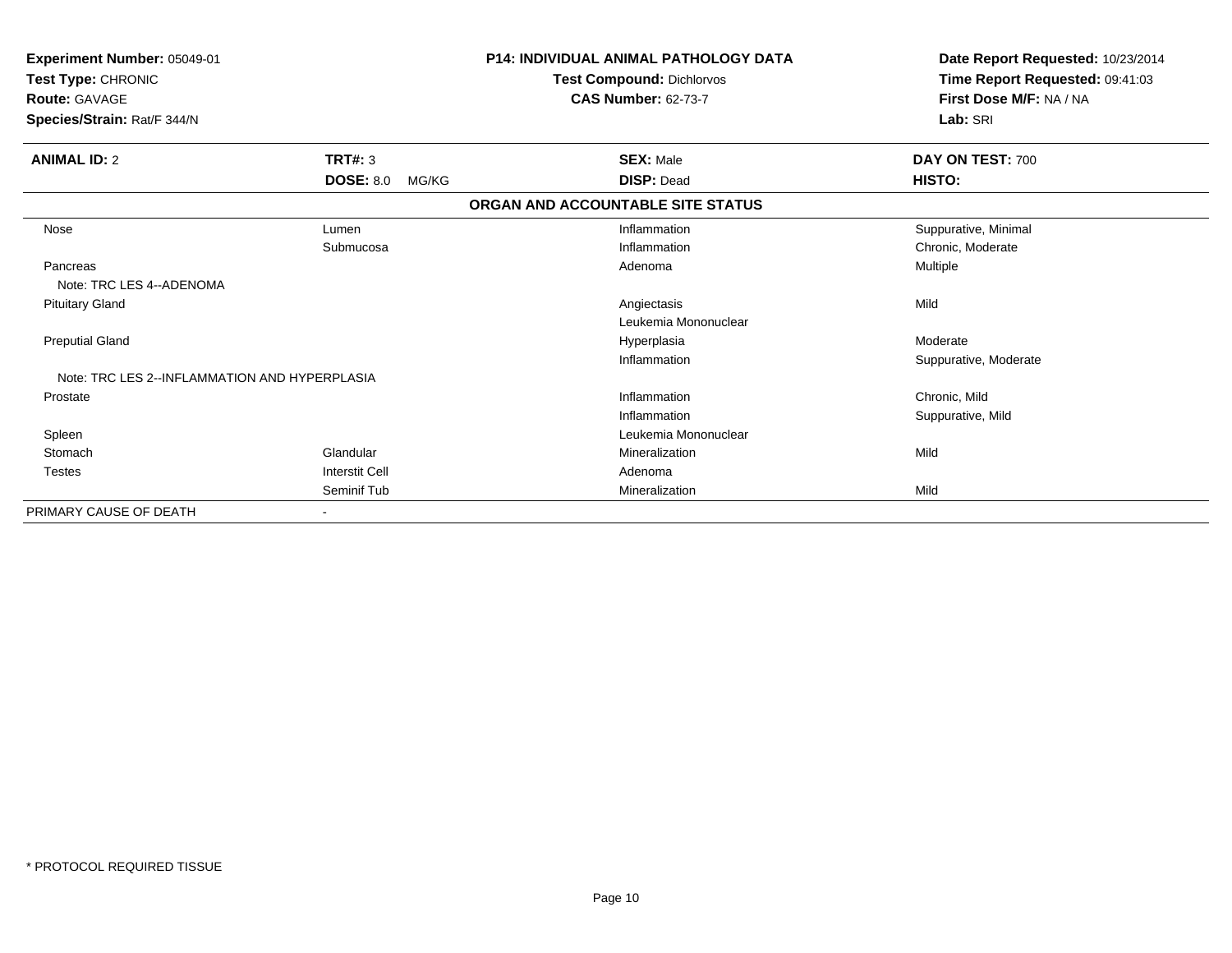| Experiment Number: 05049-01<br>Test Type: CHRONIC |                           | P14: INDIVIDUAL ANIMAL PATHOLOGY DATA | Date Report Requested: 10/23/2014 |
|---------------------------------------------------|---------------------------|---------------------------------------|-----------------------------------|
|                                                   |                           | <b>Test Compound: Dichlorvos</b>      | Time Report Requested: 09:41:03   |
| Route: GAVAGE                                     |                           | <b>CAS Number: 62-73-7</b>            | First Dose M/F: NA / NA           |
| Species/Strain: Rat/F 344/N                       |                           |                                       | Lab: SRI                          |
| <b>ANIMAL ID: 2</b>                               | TRT#: 5                   | <b>SEX: Male</b>                      | DAY ON TEST: 664                  |
|                                                   | <b>DOSE: 4.0</b><br>MG/KG | <b>DISP: Moribund</b>                 | HISTO:                            |
|                                                   |                           | ORGAN AND ACCOUNTABLE SITE STATUS     |                                   |
| <b>NORMAL</b>                                     |                           |                                       |                                   |
| Bone                                              | <b>Bone Marrow</b>        | <b>Brain</b>                          | Epididymis                        |
| Esophagus                                         | Heart                     | Intestine Large                       | <b>Intestine Small</b>            |
| Islets, Pancreatic                                | Lymph Node                | Nose                                  | Parathyroid Gland                 |
| Peripheral Nerve                                  | Prostate                  | <b>Salivary Glands</b>                | Spleen                            |
| <b>Testes</b>                                     | Thymus                    | Trachea                               | <b>Urinary Bladder</b>            |
| <b>OBSERVATIONS</b>                               |                           |                                       |                                   |
| <b>Adrenal Gland</b>                              | Medulla                   | Pheochromocytoma Benign               |                                   |
|                                                   | Cortex                    | Vacuolization Cytoplasmic             | Mild                              |
| Kidney                                            |                           | Cyst                                  |                                   |
|                                                   |                           | Inflammation                          | Chronic, Moderate                 |
|                                                   |                           | Nephropathy                           | Moderate                          |
| Liver                                             | <b>Bile Duct</b>          | Hyperplasia                           | Mild                              |
| Lung                                              |                           | <b>Infiltration Cellular</b>          | Histiocyte, Minimal               |
| Mammary Gland                                     |                           | Hyperplasia                           | Cystic, Mild                      |
| Pancreas                                          |                           | Adenoma                               | Multiple                          |
| <b>Pituitary Gland</b>                            | <b>Pars Distalis</b>      | Adenoma                               |                                   |
| <b>Preputial Gland</b>                            |                           | Inflammation                          | Chronic, Moderate                 |
| Skin                                              | <b>Subcut Tiss</b>        | Fibroma                               |                                   |
| Note: TRC LES 1--FIBROMA                          |                           |                                       |                                   |
| Stomach                                           | Glandular                 | Erosion                               | Moderate                          |
|                                                   | Forestomach, Mucosa       | Hyperplasia                           | Marked                            |
|                                                   | Forestomach               | Perforation                           |                                   |
| <b>Thyroid Gland</b>                              | C Cell                    | Hyperplasia                           | Mild                              |
| PRIMARY CAUSE OF DEATH                            |                           |                                       |                                   |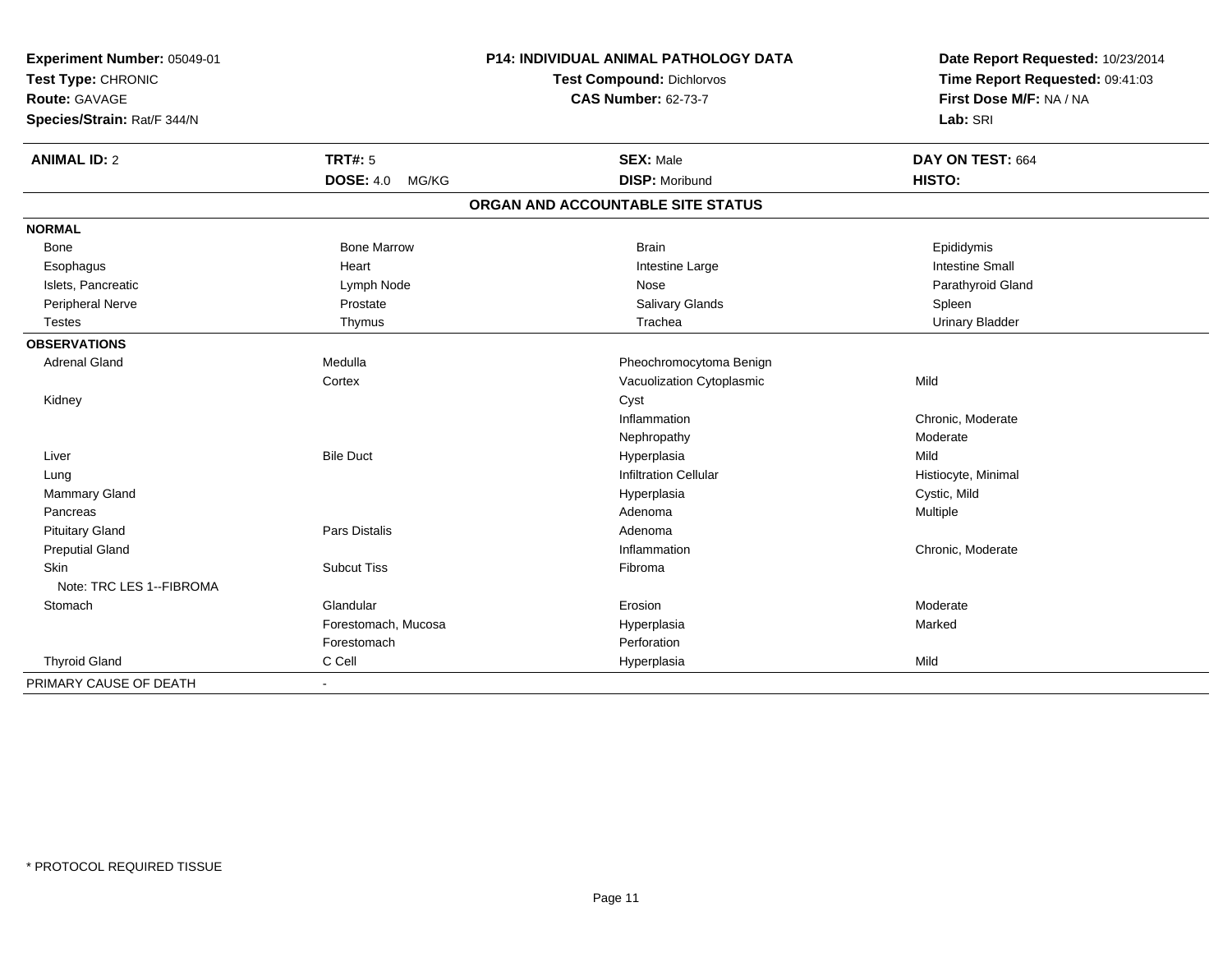| Experiment Number: 05049-01<br>Test Type: CHRONIC<br>Route: GAVAGE<br>Species/Strain: Rat/F 344/N |                                                | P14: INDIVIDUAL ANIMAL PATHOLOGY DATA<br><b>Test Compound: Dichlorvos</b><br><b>CAS Number: 62-73-7</b> |                            |
|---------------------------------------------------------------------------------------------------|------------------------------------------------|---------------------------------------------------------------------------------------------------------|----------------------------|
| <b>ANIMAL ID: 3</b>                                                                               | <b>TRT#: 1</b><br><b>DOSE: VEHICLE CONTROL</b> | <b>SEX: Male</b><br><b>DISP: Terminal Sacrifice</b>                                                     | DAY ON TEST: 734<br>HISTO: |
|                                                                                                   |                                                | ORGAN AND ACCOUNTABLE SITE STATUS                                                                       |                            |
|                                                                                                   |                                                |                                                                                                         |                            |
| <b>NORMAL</b>                                                                                     |                                                |                                                                                                         |                            |
| Bone                                                                                              | <b>Bone Marrow</b>                             | <b>Brain</b>                                                                                            | Epididymis                 |
| Esophagus                                                                                         | Heart                                          | <b>Intestine Small</b>                                                                                  | Islets, Pancreatic         |
| Nose                                                                                              | Pancreas                                       | Parathyroid Gland                                                                                       | Peripheral Nerve           |
| <b>Preputial Gland</b>                                                                            | Salivary Glands                                | Stomach                                                                                                 | Trachea                    |
| <b>Urinary Bladder</b>                                                                            |                                                |                                                                                                         |                            |
| <b>OBSERVATIONS</b>                                                                               |                                                |                                                                                                         |                            |
| <b>Adrenal Gland</b>                                                                              | Cortex                                         | Hyperplasia                                                                                             | Mild                       |
| Intestine Large                                                                                   | Cecum                                          | Parasite Metazoan                                                                                       | Minimal                    |
| Kidney                                                                                            |                                                | Inflammation                                                                                            | Chronic, Moderate          |
|                                                                                                   | <b>Renal Tubule</b>                            | Mineralization                                                                                          | Minimal                    |
|                                                                                                   |                                                | Nephropathy                                                                                             | Moderate                   |
| Liver                                                                                             | Hepatocyte                                     | Atrophy                                                                                                 | Multifocal, Mild           |
|                                                                                                   | Portal                                         | Fibrosis                                                                                                | Mild                       |
|                                                                                                   | <b>Bile Duct</b>                               | Hyperplasia                                                                                             | Mild                       |
|                                                                                                   |                                                | Leukemia Mononuclear                                                                                    |                            |
| Note: TRC LES 4--ATROPHY, HEPATOCYTES                                                             |                                                |                                                                                                         |                            |
| Lung                                                                                              |                                                | <b>Infiltration Cellular</b>                                                                            | Histiocyte, Minimal        |
| Lymph Node                                                                                        | Mediastinal                                    | Hemorrhage                                                                                              | Mild                       |
|                                                                                                   | Mediastinal                                    | Pigmentation                                                                                            | Mild                       |
| <b>Mammary Gland</b>                                                                              |                                                | Fibroadenoma                                                                                            |                            |
|                                                                                                   |                                                | Hyperplasia                                                                                             | Cystic, Mild               |
| Mesentery<br>Note: TRC LES 2--NECROSIS                                                            | Fat                                            | <b>Necrosis</b>                                                                                         | Focal, Moderate            |
| <b>Pituitary Gland</b>                                                                            | Pars Distalis                                  | Adenoma                                                                                                 |                            |
| Prostate                                                                                          |                                                | Adenoma                                                                                                 |                            |
|                                                                                                   |                                                | Inflammation                                                                                            | Suppurative, Moderate      |
| Note: TRC LES 3--ADENOMA                                                                          |                                                |                                                                                                         |                            |
| Skin                                                                                              | <b>Subcut Tiss</b>                             | Hemangioma                                                                                              |                            |
|                                                                                                   | <b>Subcut Tiss</b>                             |                                                                                                         |                            |
| Note: TRC LES 5 (EAR)--MAL SCHWANNOMA                                                             |                                                | Schwannoma Malignant                                                                                    |                            |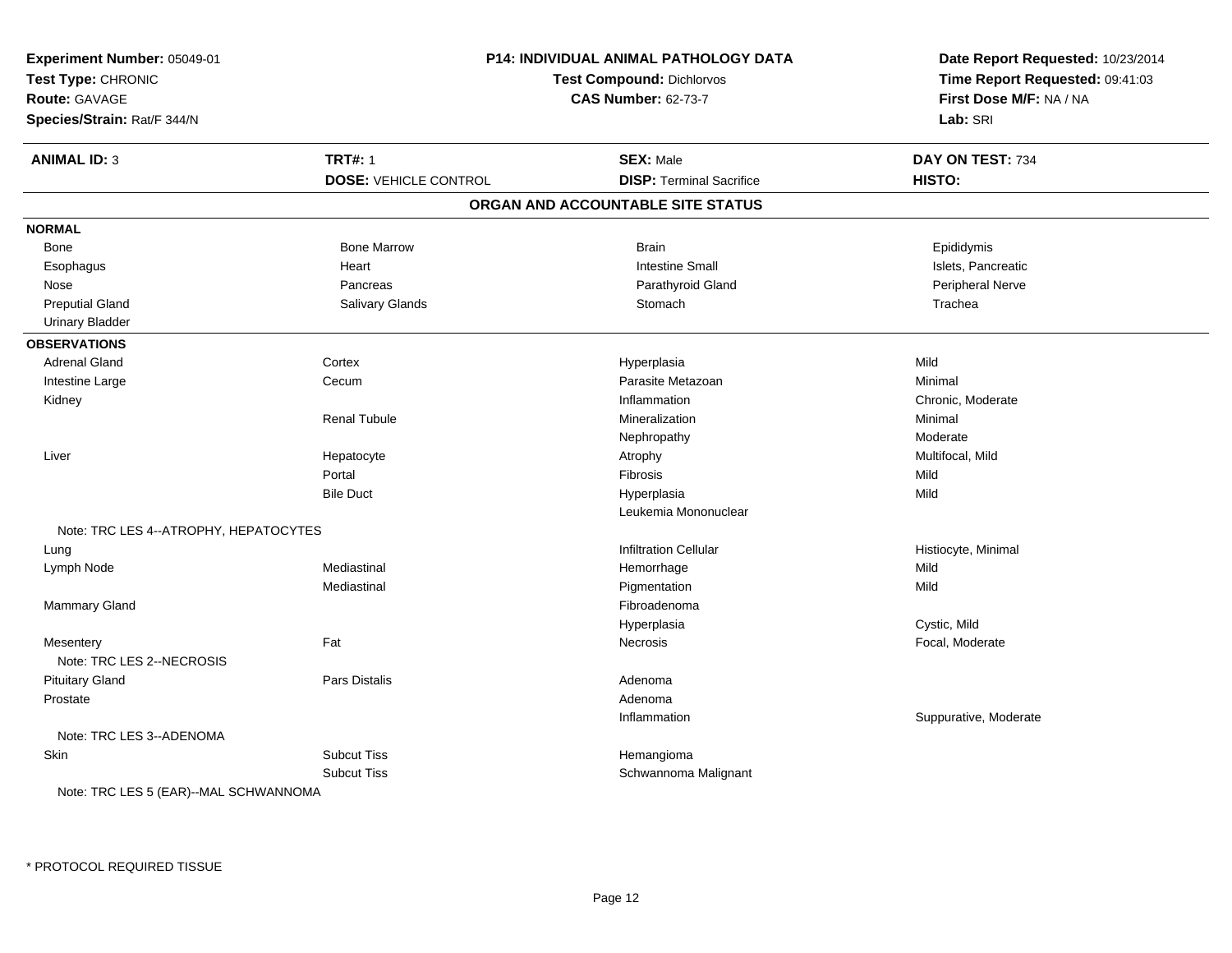| Experiment Number: 05049-01<br>Test Type: CHRONIC<br><b>Route: GAVAGE</b><br>Species/Strain: Rat/F 344/N | <b>P14: INDIVIDUAL ANIMAL PATHOLOGY DATA</b><br><b>Test Compound: Dichlorvos</b><br><b>CAS Number: 62-73-7</b> |                                   | Date Report Requested: 10/23/2014<br>Time Report Requested: 09:41:03<br>First Dose M/F: NA / NA<br>Lab: SRI |
|----------------------------------------------------------------------------------------------------------|----------------------------------------------------------------------------------------------------------------|-----------------------------------|-------------------------------------------------------------------------------------------------------------|
|                                                                                                          |                                                                                                                |                                   |                                                                                                             |
| <b>ANIMAL ID: 3</b>                                                                                      | <b>TRT#: 1</b>                                                                                                 | <b>SEX: Male</b>                  | DAY ON TEST: 734                                                                                            |
|                                                                                                          | <b>DOSE: VEHICLE CONTROL</b>                                                                                   | <b>DISP:</b> Terminal Sacrifice   | HISTO:                                                                                                      |
|                                                                                                          |                                                                                                                | ORGAN AND ACCOUNTABLE SITE STATUS |                                                                                                             |
| Note: TRC LES 1--HEMANGIOMA                                                                              |                                                                                                                |                                   |                                                                                                             |
| Spleen                                                                                                   |                                                                                                                | Leukemia Mononuclear              |                                                                                                             |
| <b>Testes</b>                                                                                            | <b>Interstit Cell</b>                                                                                          | Adenoma                           |                                                                                                             |
|                                                                                                          | Seminif Tub                                                                                                    | Atrophy                           | Moderate                                                                                                    |
|                                                                                                          | Seminif Tub                                                                                                    | Mineralization                    | Mild                                                                                                        |
| Thymus                                                                                                   |                                                                                                                | Cyst                              |                                                                                                             |
| <b>Thyroid Gland</b>                                                                                     | Follicle                                                                                                       | Pigmentation                      | Mild                                                                                                        |
| PRIMARY CAUSE OF DEATH                                                                                   |                                                                                                                |                                   |                                                                                                             |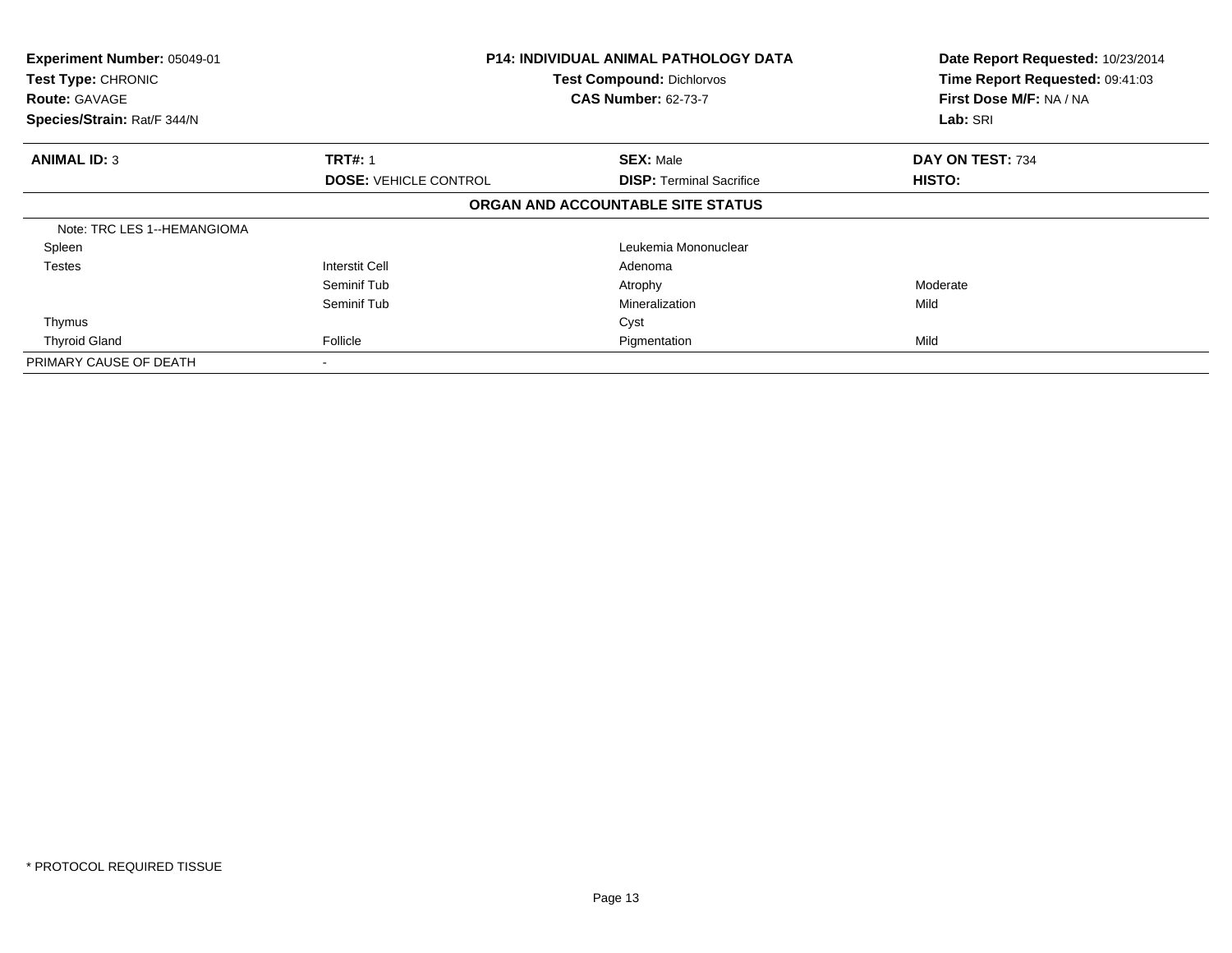| Experiment Number: 05049-01<br>Test Type: CHRONIC<br><b>Route: GAVAGE</b><br>Species/Strain: Rat/F 344/N |                        | <b>P14: INDIVIDUAL ANIMAL PATHOLOGY DATA</b><br>Test Compound: Dichlorvos<br><b>CAS Number: 62-73-7</b> | Date Report Requested: 10/23/2014<br>Time Report Requested: 09:41:03<br>First Dose M/F: NA / NA<br>Lab: SRI |
|----------------------------------------------------------------------------------------------------------|------------------------|---------------------------------------------------------------------------------------------------------|-------------------------------------------------------------------------------------------------------------|
| <b>ANIMAL ID: 3</b>                                                                                      | <b>TRT#: 3</b>         | <b>SEX: Male</b>                                                                                        | DAY ON TEST: 714                                                                                            |
|                                                                                                          | DOSE: 8.0 MG/KG        | <b>DISP: Moribund</b>                                                                                   | HISTO:                                                                                                      |
|                                                                                                          |                        | ORGAN AND ACCOUNTABLE SITE STATUS                                                                       |                                                                                                             |
| <b>NORMAL</b>                                                                                            |                        |                                                                                                         |                                                                                                             |
| Bone                                                                                                     | <b>Brain</b>           | Epididymis                                                                                              | Esophagus                                                                                                   |
| Intestine Large                                                                                          | <b>Intestine Small</b> | Islets, Pancreatic                                                                                      | Nose                                                                                                        |
| Parathyroid Gland                                                                                        | Peripheral Nerve       | <b>Pituitary Gland</b>                                                                                  | <b>Preputial Gland</b>                                                                                      |
| Prostate                                                                                                 | Salivary Glands        | Skin                                                                                                    | Stomach                                                                                                     |
| Thymus                                                                                                   | Trachea                | <b>Urinary Bladder</b>                                                                                  |                                                                                                             |
| <b>OBSERVATIONS</b>                                                                                      |                        |                                                                                                         |                                                                                                             |
| <b>Adrenal Gland</b>                                                                                     |                        | Leukemia Mononuclear                                                                                    |                                                                                                             |
| <b>Bone Marrow</b>                                                                                       |                        | Leukemia Mononuclear                                                                                    |                                                                                                             |
| Eye                                                                                                      | Retina                 | Atrophy                                                                                                 | Moderate                                                                                                    |
|                                                                                                          |                        | Cataract                                                                                                | Mild                                                                                                        |
| Heart                                                                                                    |                        | Leukemia Mononuclear                                                                                    |                                                                                                             |
| <b>Intest Small</b>                                                                                      |                        |                                                                                                         |                                                                                                             |
| Note: TRC LES 3 (JEJUNUM)--NOT REMARKABLE                                                                |                        |                                                                                                         |                                                                                                             |
| Kidney                                                                                                   |                        | Leukemia Mononuclear                                                                                    |                                                                                                             |
|                                                                                                          |                        | Nephropathy                                                                                             | Mild                                                                                                        |
| Liver                                                                                                    | Hepatocyte             | Atrophy                                                                                                 | Multifocal, Mild                                                                                            |
|                                                                                                          |                        | Cyst Multilocular                                                                                       |                                                                                                             |
|                                                                                                          | Hepatocyte             | Hyperplasia                                                                                             | Nodular, Mild                                                                                               |
|                                                                                                          |                        | Leukemia Mononuclear                                                                                    |                                                                                                             |
| Lung                                                                                                     |                        | Leukemia Mononuclear                                                                                    |                                                                                                             |
| Lymph Node                                                                                               | Mesenteric             | Leukemia Mononuclear                                                                                    |                                                                                                             |
|                                                                                                          | Mediastinal            | Pigmentation                                                                                            | Moderate                                                                                                    |
| Mammary Gland<br>Note: TRC LES 1--FIBROADENOMA                                                           |                        | Fibroadenoma                                                                                            |                                                                                                             |
| Pancreas                                                                                                 |                        | Atrophy                                                                                                 | Minimal                                                                                                     |
| Spleen                                                                                                   |                        | <b>Fibrosis</b>                                                                                         | Moderate                                                                                                    |
|                                                                                                          |                        | Leukemia Mononuclear                                                                                    |                                                                                                             |
| <b>Testes</b>                                                                                            | <b>Interstit Cell</b>  | Adenoma                                                                                                 |                                                                                                             |
| <b>Thyroid Gland</b>                                                                                     | C Cell                 | Adenoma                                                                                                 | Multiple                                                                                                    |
| <b>Tissue NOS</b>                                                                                        |                        | Ectasia                                                                                                 | Moderate                                                                                                    |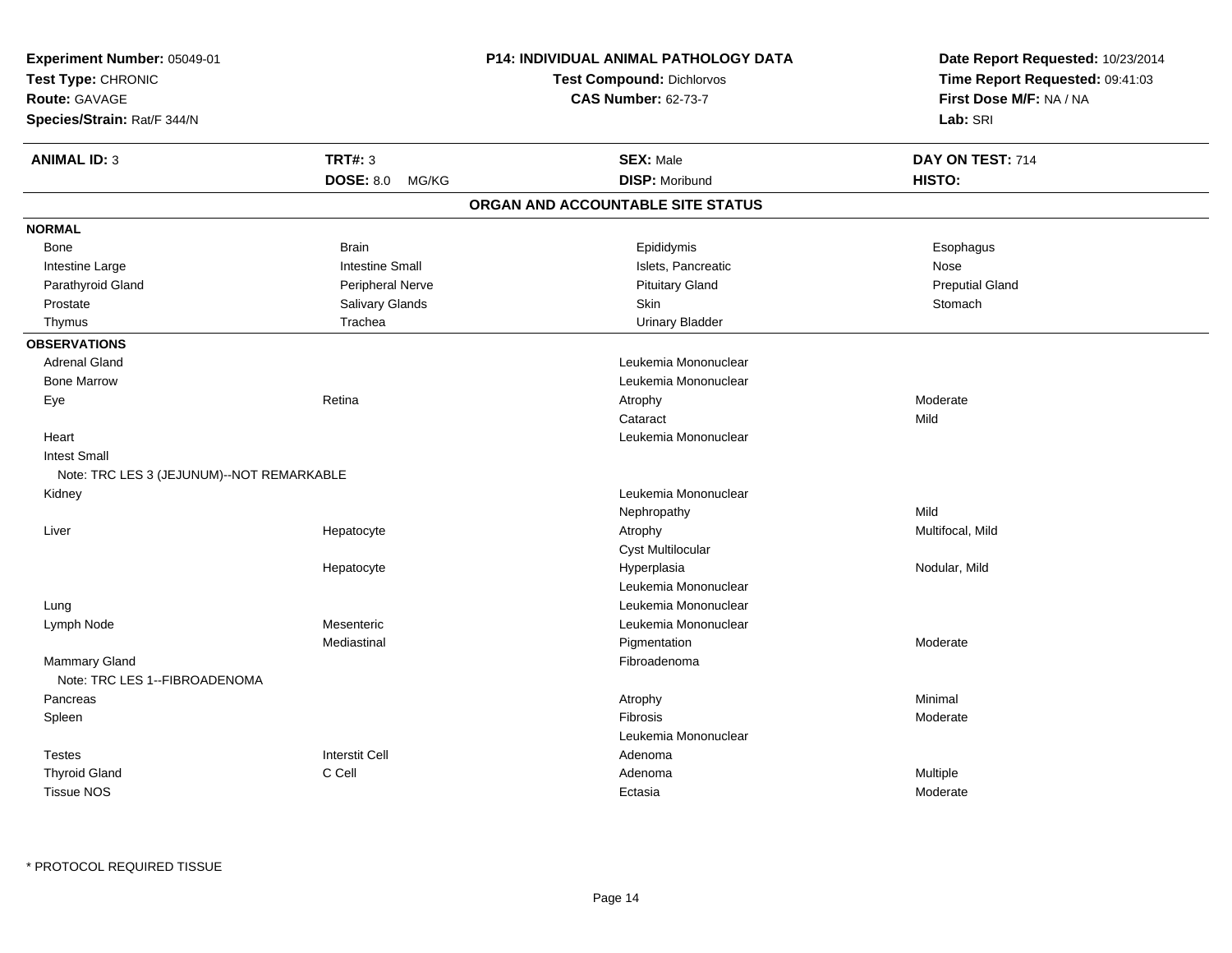| Experiment Number: 05049-01<br><b>Test Type: CHRONIC</b><br><b>Route: GAVAGE</b> |                           | <b>P14: INDIVIDUAL ANIMAL PATHOLOGY DATA</b><br><b>Test Compound: Dichlorvos</b><br><b>CAS Number: 62-73-7</b> | Date Report Requested: 10/23/2014<br>Time Report Requested: 09:41:03<br>First Dose M/F: NA / NA |
|----------------------------------------------------------------------------------|---------------------------|----------------------------------------------------------------------------------------------------------------|-------------------------------------------------------------------------------------------------|
| Species/Strain: Rat/F 344/N                                                      |                           |                                                                                                                | Lab: SRI                                                                                        |
| <b>ANIMAL ID: 3</b>                                                              | TRT#: 3                   | <b>SEX: Male</b>                                                                                               | DAY ON TEST: 714                                                                                |
|                                                                                  | <b>DOSE: 8.0</b><br>MG/KG | <b>DISP: Moribund</b>                                                                                          | HISTO:                                                                                          |
|                                                                                  |                           | ORGAN AND ACCOUNTABLE SITE STATUS                                                                              |                                                                                                 |
| Note: TRC LES 2--BULBOURETHRAL GLAND-ECTASIA                                     |                           |                                                                                                                |                                                                                                 |
| PRIMARY CAUSE OF DEATH                                                           |                           |                                                                                                                |                                                                                                 |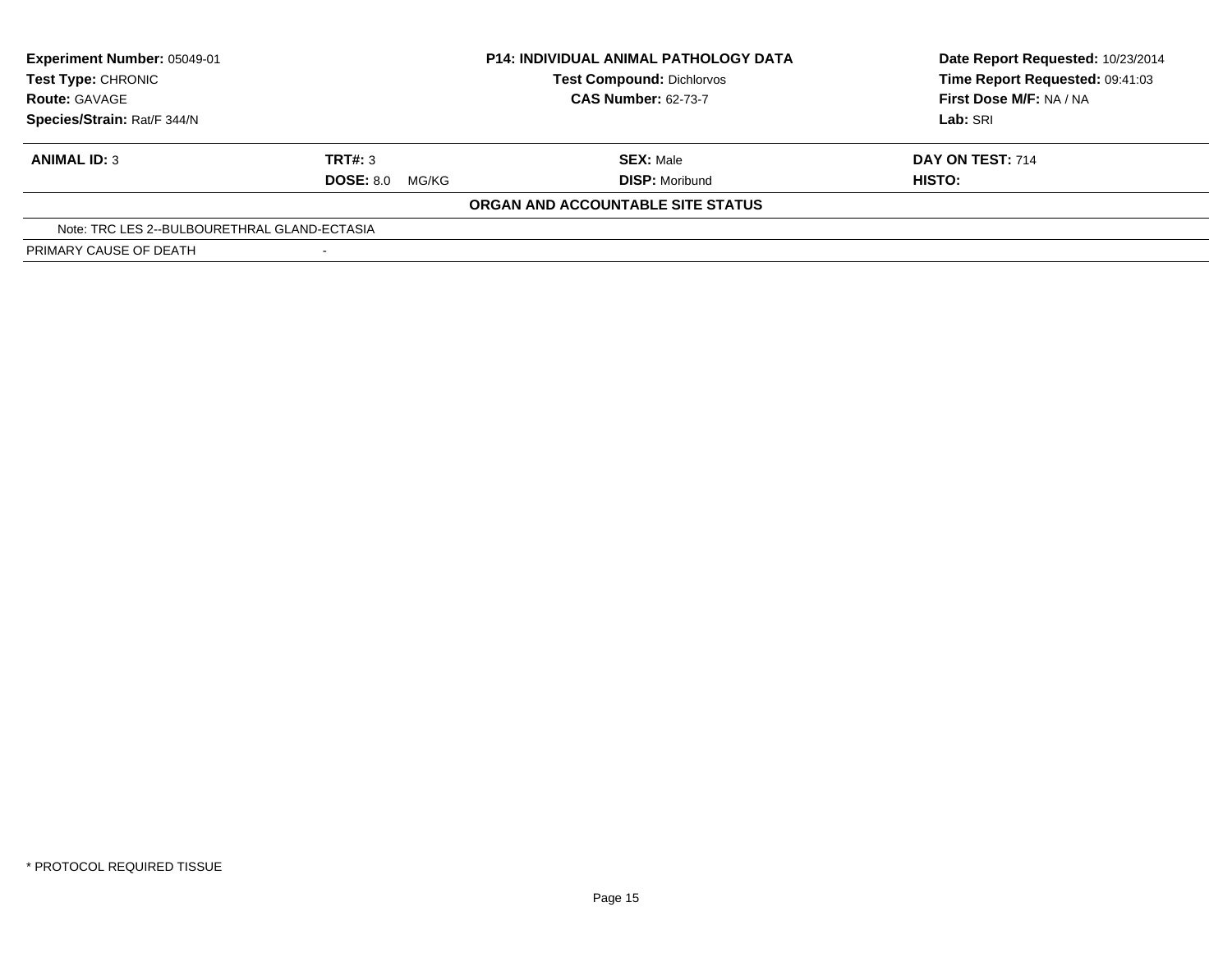| Experiment Number: 05049-01<br>Test Type: CHRONIC |                           | <b>P14: INDIVIDUAL ANIMAL PATHOLOGY DATA</b> | Date Report Requested: 10/23/2014<br>Time Report Requested: 09:41:03 |
|---------------------------------------------------|---------------------------|----------------------------------------------|----------------------------------------------------------------------|
|                                                   |                           | <b>Test Compound: Dichlorvos</b>             |                                                                      |
| <b>Route: GAVAGE</b>                              |                           | <b>CAS Number: 62-73-7</b>                   | First Dose M/F: NA / NA                                              |
| Species/Strain: Rat/F 344/N                       |                           |                                              | Lab: SRI                                                             |
| <b>ANIMAL ID: 3</b>                               | <b>TRT#: 5</b>            | <b>SEX: Male</b>                             | DAY ON TEST: 607                                                     |
|                                                   | <b>DOSE: 4.0</b><br>MG/KG | <b>DISP: Accident</b>                        | HISTO:                                                               |
|                                                   |                           | ORGAN AND ACCOUNTABLE SITE STATUS            |                                                                      |
| <b>NORMAL</b>                                     |                           |                                              |                                                                      |
| <b>Bone</b>                                       | <b>Bone Marrow</b>        | <b>Brain</b>                                 | Epididymis                                                           |
| Esophagus                                         | Intestine Large           | <b>Intestine Small</b>                       | Islets, Pancreatic                                                   |
| <b>Mammary Gland</b>                              | Nose                      | Parathyroid Gland                            | Peripheral Nerve                                                     |
| <b>Pituitary Gland</b>                            | Prostate                  | Salivary Glands                              | Stomach                                                              |
| <b>Thyroid Gland</b>                              | Trachea                   | <b>Urinary Bladder</b>                       |                                                                      |
| <b>MISSING</b>                                    |                           |                                              |                                                                      |
| Thymus                                            |                           |                                              |                                                                      |
| <b>OBSERVATIONS</b>                               |                           |                                              |                                                                      |
| <b>Adrenal Gland</b>                              |                           | Leukemia Mononuclear                         |                                                                      |
| Heart                                             | Myocardium                | Fibrosis                                     | Mild                                                                 |
| Kidney                                            |                           | Nephropathy                                  | Minimal                                                              |
| Liver                                             |                           | <b>Clear Cell Focus</b>                      |                                                                      |
|                                                   | <b>Bile Duct</b>          | Hyperplasia                                  | Moderate                                                             |
|                                                   |                           | Leukemia Mononuclear                         |                                                                      |
|                                                   | Hepatocyte                | Vacuolization Cytoplasmic                    | Mild                                                                 |
| Lung                                              |                           | Foreign Body                                 | Marked                                                               |
|                                                   |                           | Inflammation                                 | Granulomatous, Mild                                                  |
| Lymph Node                                        | Mediastinal               | Hemorrhage                                   | Moderate                                                             |
| Pancreas                                          |                           | Atrophy                                      | Minimal                                                              |
| <b>Preputial Gland</b>                            |                           | Inflammation                                 | Chronic, Mild                                                        |
| <b>Skin</b>                                       |                           | Keratoacanthoma                              |                                                                      |
| Note: TRC LES 1--KERATOACANTHOMA                  |                           |                                              |                                                                      |
| Spleen                                            |                           | Leukemia Mononuclear                         |                                                                      |
| <b>Testes</b>                                     | <b>Interstit Cell</b>     | Adenoma                                      | Multiple                                                             |
| PRIMARY CAUSE OF DEATH                            |                           |                                              |                                                                      |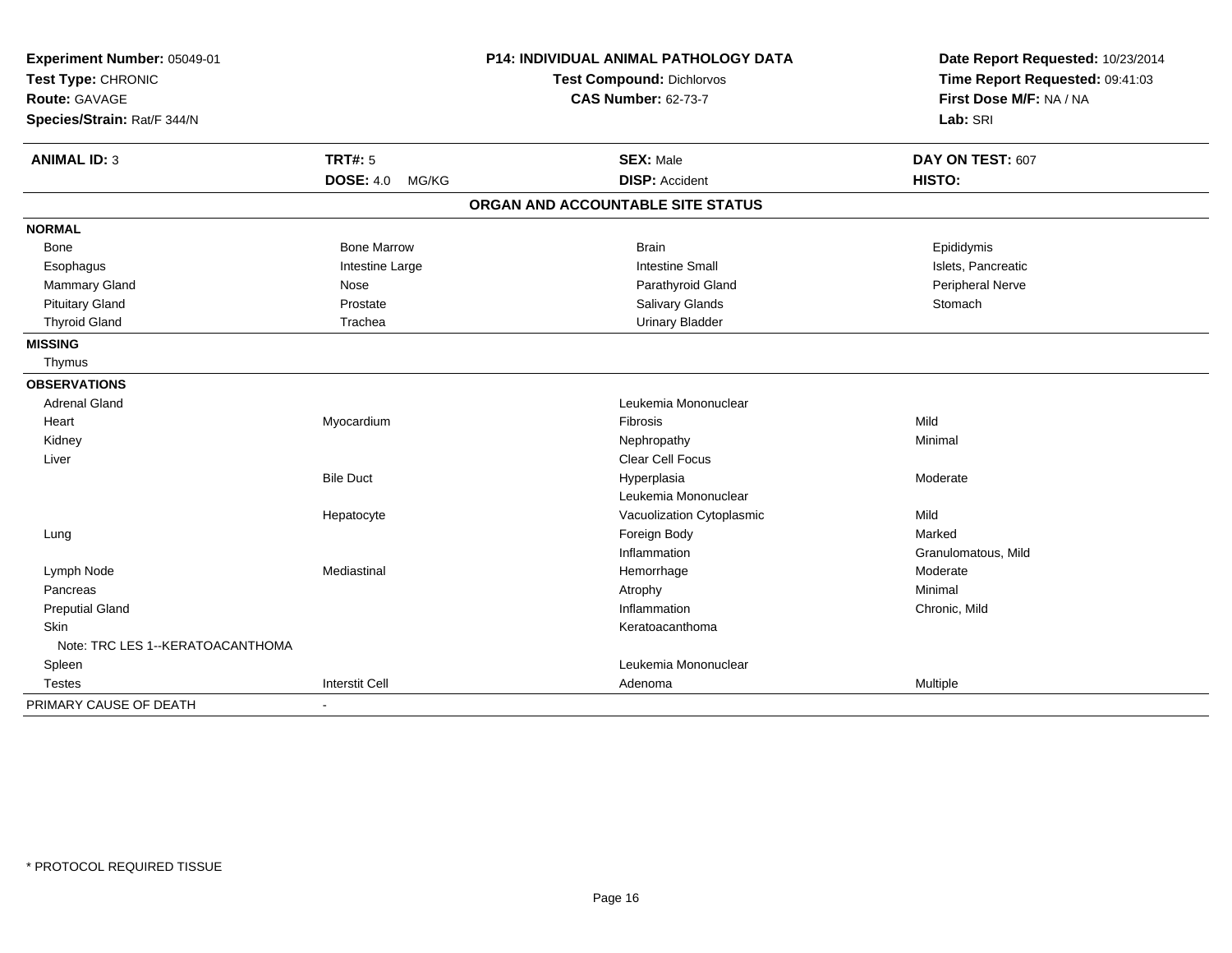| Experiment Number: 05049-01<br>Test Type: CHRONIC |                              | <b>P14: INDIVIDUAL ANIMAL PATHOLOGY DATA</b><br>Test Compound: Dichlorvos | Date Report Requested: 10/23/2014<br>Time Report Requested: 09:41:03<br>First Dose M/F: NA / NA |  |
|---------------------------------------------------|------------------------------|---------------------------------------------------------------------------|-------------------------------------------------------------------------------------------------|--|
| Route: GAVAGE                                     |                              | <b>CAS Number: 62-73-7</b>                                                |                                                                                                 |  |
| Species/Strain: Rat/F 344/N                       |                              |                                                                           | Lab: SRI                                                                                        |  |
| <b>ANIMAL ID: 4</b>                               | <b>TRT#: 1</b>               | <b>SEX: Male</b>                                                          | DAY ON TEST: 576                                                                                |  |
|                                                   | <b>DOSE: VEHICLE CONTROL</b> | <b>DISP: Moribund</b>                                                     | HISTO:                                                                                          |  |
|                                                   |                              | ORGAN AND ACCOUNTABLE SITE STATUS                                         |                                                                                                 |  |
| <b>NORMAL</b>                                     |                              |                                                                           |                                                                                                 |  |
| <b>Adrenal Gland</b>                              | <b>Bone</b>                  | <b>Bone Marrow</b>                                                        | <b>Brain</b>                                                                                    |  |
| Epididymis                                        | Esophagus                    | Intestine Large                                                           | <b>Intestine Small</b>                                                                          |  |
| Islets, Pancreatic                                | Nose                         | Pancreas                                                                  | Parathyroid Gland                                                                               |  |
| Peripheral Nerve                                  | Salivary Glands              | Stomach                                                                   | <b>Testes</b>                                                                                   |  |
| Thymus                                            | <b>Thyroid Gland</b>         | Trachea                                                                   | <b>Urinary Bladder</b>                                                                          |  |
| <b>OBSERVATIONS</b>                               |                              |                                                                           |                                                                                                 |  |
| <b>Brain</b>                                      |                              |                                                                           |                                                                                                 |  |
| Note: NO CEREBELLUM AVAILABLE                     |                              |                                                                           |                                                                                                 |  |
| Heart                                             | Myocardium                   | Fibrosis                                                                  | Moderate                                                                                        |  |
| Kidney                                            |                              | Inflammation                                                              | Chronic, Minimal                                                                                |  |
|                                                   |                              | Nephropathy                                                               | Mild                                                                                            |  |
| Liver                                             | <b>Bile Duct</b>             | Hyperplasia                                                               | Mild                                                                                            |  |
| Lung                                              |                              | Adenomatosis                                                              | Mild                                                                                            |  |
|                                                   |                              | <b>Infiltration Cellular</b>                                              | Histiocyte, Mild                                                                                |  |
| Lymph Node                                        | Mesenteric                   | Atrophy                                                                   | Moderate                                                                                        |  |
| Mammary Gland                                     |                              | Hyperplasia                                                               | Cystic, Moderate                                                                                |  |
| <b>Pituitary Gland</b>                            | Pars Intermed                | Adenoma                                                                   |                                                                                                 |  |
| <b>Preputial Gland</b>                            |                              | Inflammation                                                              | Chronic, Moderate                                                                               |  |
| Prostate                                          |                              | Inflammation                                                              | Suppurative, Moderate                                                                           |  |
| Skin                                              | <b>Subcut Tiss</b>           | Fibroma                                                                   |                                                                                                 |  |
|                                                   |                              | Squamous Cell Papilloma                                                   |                                                                                                 |  |
| Note: TRC LES 1--FIBROMA                          |                              |                                                                           |                                                                                                 |  |
| Note: TRC LES 2--PAPILLOMA SQUAMOUS               |                              |                                                                           |                                                                                                 |  |
| Spleen                                            |                              | Congestion                                                                | Mild                                                                                            |  |
| PRIMARY CAUSE OF DEATH                            |                              |                                                                           |                                                                                                 |  |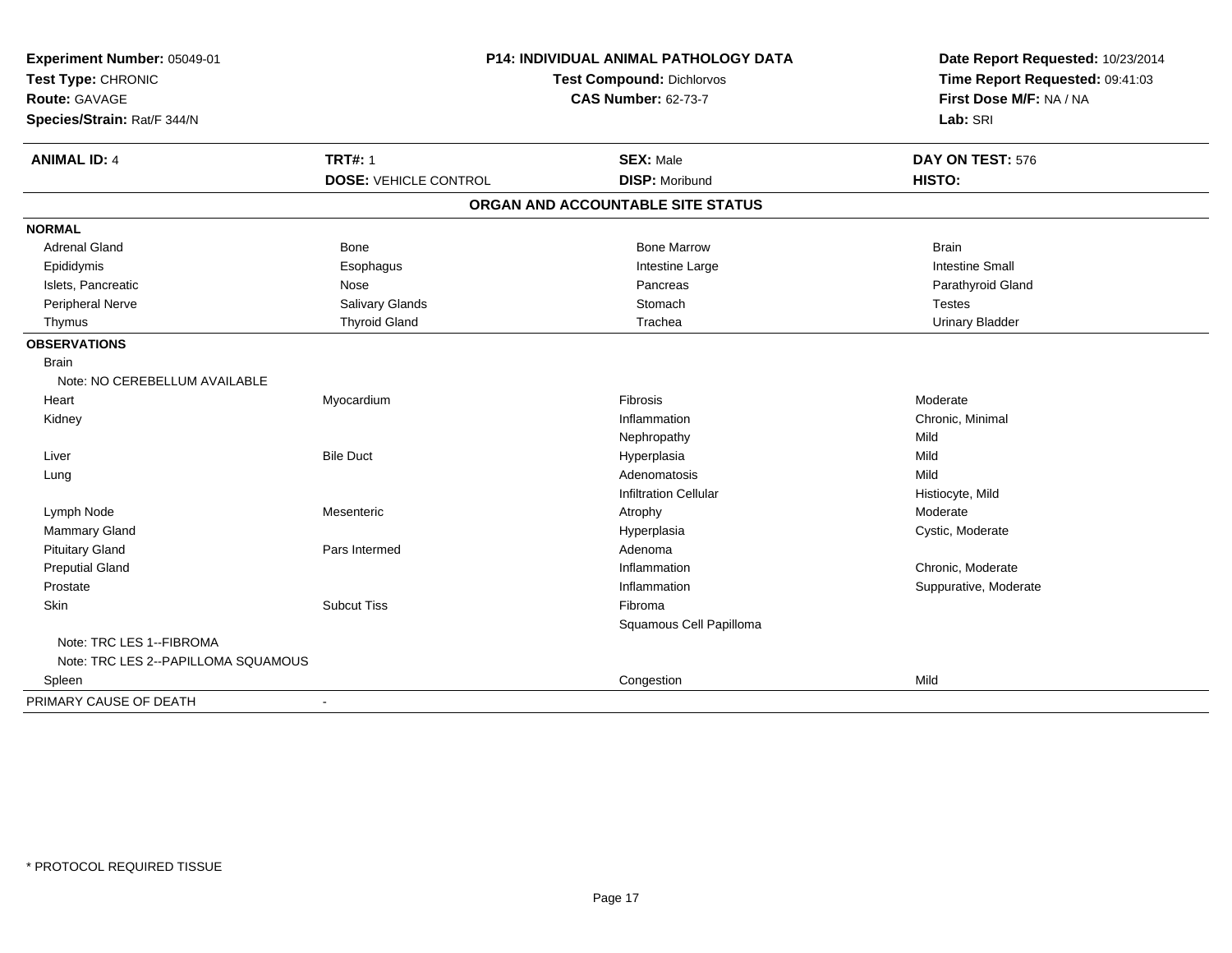| Experiment Number: 05049-01<br>Test Type: CHRONIC<br>Route: GAVAGE |                           | P14: INDIVIDUAL ANIMAL PATHOLOGY DATA<br><b>Test Compound: Dichlorvos</b><br><b>CAS Number: 62-73-7</b> | Date Report Requested: 10/23/2014<br>Time Report Requested: 09:41:03<br>First Dose M/F: NA / NA |
|--------------------------------------------------------------------|---------------------------|---------------------------------------------------------------------------------------------------------|-------------------------------------------------------------------------------------------------|
| Species/Strain: Rat/F 344/N                                        |                           |                                                                                                         | Lab: SRI                                                                                        |
| <b>ANIMAL ID: 4</b>                                                | <b>TRT#: 3</b>            | <b>SEX: Male</b>                                                                                        | DAY ON TEST: 729                                                                                |
|                                                                    | <b>DOSE: 8.0</b><br>MG/KG | <b>DISP: Terminal Sacrifice</b>                                                                         | HISTO:                                                                                          |
|                                                                    |                           | ORGAN AND ACCOUNTABLE SITE STATUS                                                                       |                                                                                                 |
| <b>NORMAL</b>                                                      |                           |                                                                                                         |                                                                                                 |
| Bone                                                               | <b>Bone Marrow</b>        | <b>Brain</b>                                                                                            | Epididymis                                                                                      |
| Esophagus                                                          | Intestine Large           | <b>Intestine Small</b>                                                                                  | Islets, Pancreatic                                                                              |
| Lung                                                               | Mammary Gland             | Parathyroid Gland                                                                                       | Peripheral Nerve                                                                                |
| <b>Pituitary Gland</b>                                             | <b>Preputial Gland</b>    | Prostate                                                                                                | Salivary Glands                                                                                 |
| Stomach                                                            | Thymus                    | Trachea                                                                                                 | <b>Urinary Bladder</b>                                                                          |
| <b>OBSERVATIONS</b>                                                |                           |                                                                                                         |                                                                                                 |
| <b>Adrenal Gland</b>                                               | Medulla                   | Hyperplasia                                                                                             | Mild                                                                                            |
|                                                                    | Medulla                   | Pheochromocytoma Malignant                                                                              |                                                                                                 |
| Note: TRC LES 1--PHEOCHROMOCYTOMA MALIGNANT                        |                           |                                                                                                         |                                                                                                 |
| Eye                                                                | Retina                    | Atrophy                                                                                                 | Moderate                                                                                        |
|                                                                    |                           | Cataract                                                                                                | Moderate                                                                                        |
| Heart                                                              | Myocardium                | Fibrosis                                                                                                | Mild                                                                                            |
| Kidney                                                             |                           | Inflammation                                                                                            | Suppurative, Minimal                                                                            |
|                                                                    |                           | Inflammation                                                                                            | Chronic, Moderate                                                                               |
|                                                                    |                           | Nephropathy                                                                                             | Moderate                                                                                        |
| Liver                                                              |                           | <b>Basophilic Focus</b>                                                                                 |                                                                                                 |
|                                                                    | Portal                    | Fibrosis                                                                                                | Mild                                                                                            |
|                                                                    | <b>Bile Duct</b>          | Hyperplasia                                                                                             | Moderate                                                                                        |
|                                                                    |                           | Leukemia Mononuclear                                                                                    |                                                                                                 |
| Lymph Node                                                         | Lymphatic, Mandibular     | Ectasia                                                                                                 | Mild                                                                                            |
|                                                                    | Mandibular                | Hyperplasia                                                                                             | Plasma Cell, Mild                                                                               |
| Nose                                                               | Lumen                     | Fungus                                                                                                  | Moderate                                                                                        |
|                                                                    | Lumen                     | Inflammation                                                                                            | Suppurative, Moderate                                                                           |
| Pancreas                                                           |                           | Adenoma                                                                                                 | Multiple                                                                                        |
| <b>Skin</b><br>Note: TRC LES 2--FIBROMA                            | <b>Subcut Tiss</b>        | Fibroma                                                                                                 |                                                                                                 |
| Spleen                                                             |                           | Leukemia Mononuclear                                                                                    |                                                                                                 |
| <b>Testes</b>                                                      | <b>Interstit Cell</b>     | Adenoma                                                                                                 | Multiple                                                                                        |
| <b>Thyroid Gland</b>                                               | C Cell                    | Hyperplasia                                                                                             | Minimal                                                                                         |
| PRIMARY CAUSE OF DEATH                                             |                           |                                                                                                         |                                                                                                 |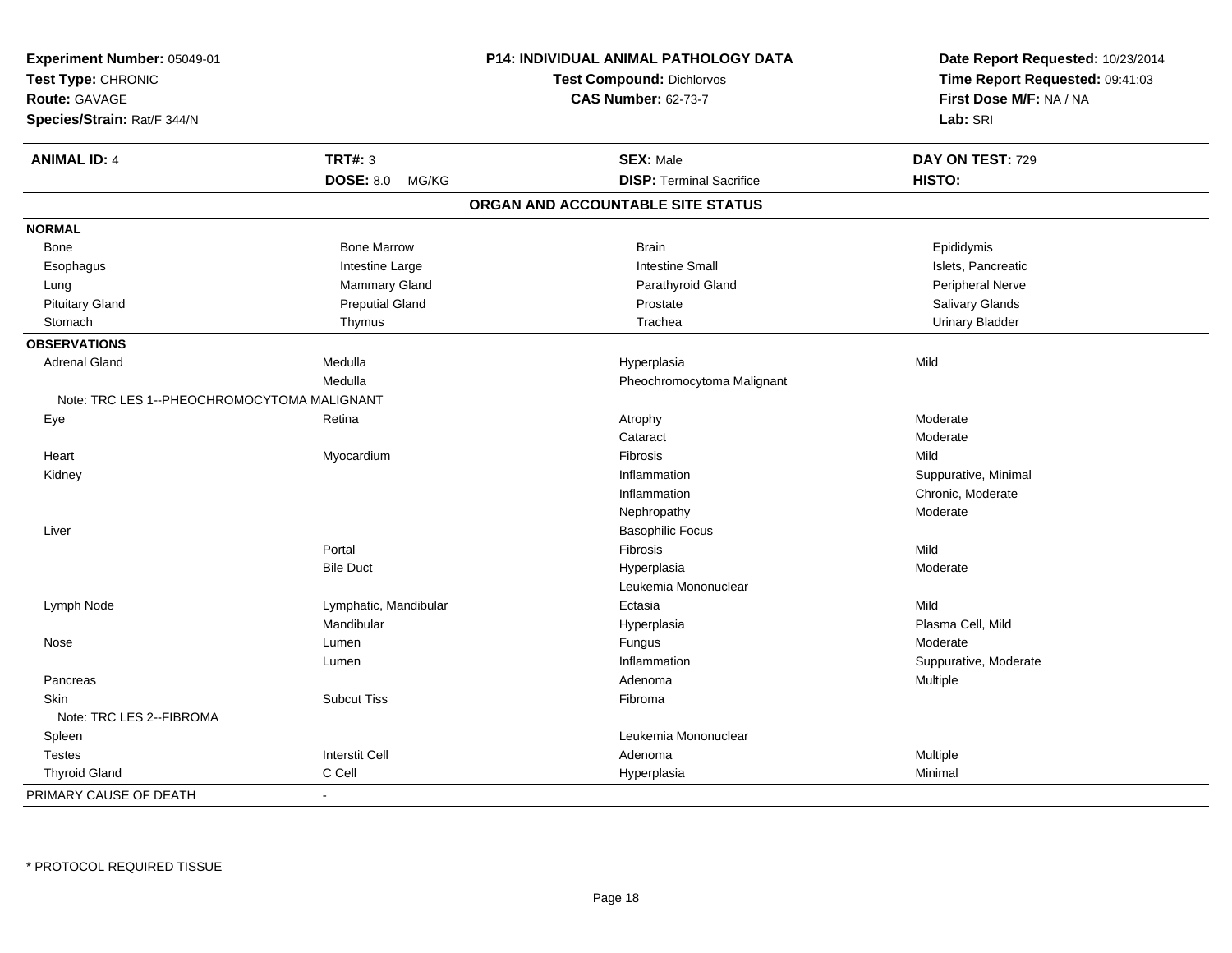| Experiment Number: 05049-01<br>Test Type: CHRONIC<br><b>Route: GAVAGE</b> |                        | <b>P14: INDIVIDUAL ANIMAL PATHOLOGY DATA</b> | Date Report Requested: 10/23/2014<br>Time Report Requested: 09:41:03<br>First Dose M/F: NA / NA |  |
|---------------------------------------------------------------------------|------------------------|----------------------------------------------|-------------------------------------------------------------------------------------------------|--|
|                                                                           |                        | <b>Test Compound: Dichlorvos</b>             |                                                                                                 |  |
|                                                                           |                        | <b>CAS Number: 62-73-7</b>                   |                                                                                                 |  |
| Species/Strain: Rat/F 344/N                                               |                        |                                              | Lab: SRI                                                                                        |  |
| <b>ANIMAL ID: 4</b>                                                       | <b>TRT#: 5</b>         | <b>SEX: Male</b>                             | DAY ON TEST: 730                                                                                |  |
|                                                                           | DOSE: 4.0 MG/KG        | <b>DISP: Terminal Sacrifice</b>              | HISTO:                                                                                          |  |
|                                                                           |                        | ORGAN AND ACCOUNTABLE SITE STATUS            |                                                                                                 |  |
| <b>NORMAL</b>                                                             |                        |                                              |                                                                                                 |  |
| Bone                                                                      | <b>Bone Marrow</b>     | Epididymis                                   | Esophagus                                                                                       |  |
| Intestine Large                                                           | <b>Intestine Small</b> | Islets, Pancreatic                           | Mammary Gland                                                                                   |  |
| Nose                                                                      | Parathyroid Gland      | Peripheral Nerve                             | <b>Preputial Gland</b>                                                                          |  |
| Prostate                                                                  | <b>Thyroid Gland</b>   | Trachea                                      | <b>Urinary Bladder</b>                                                                          |  |
| <b>OBSERVATIONS</b>                                                       |                        |                                              |                                                                                                 |  |
| <b>Adrenal Gland</b>                                                      | Cortex                 | Adenoma                                      |                                                                                                 |  |
|                                                                           | Cortex                 | Hyperplasia                                  | Mild                                                                                            |  |
|                                                                           | Cortex                 | Vacuolization Cytoplasmic                    | Mild                                                                                            |  |
| <b>Brain</b>                                                              |                        | Granular Cell Tumor Benign                   |                                                                                                 |  |
| Note: TRC LES 6- NOT REMARKABLE                                           |                        |                                              |                                                                                                 |  |
| Heart                                                                     | Myocardium             | <b>Fibrosis</b>                              | Mild                                                                                            |  |
| Kidney                                                                    |                        | Inflammation                                 | Chronic, Moderate                                                                               |  |
|                                                                           |                        | Nephropathy                                  | Marked                                                                                          |  |
| Liver                                                                     |                        | Hepatocellular Carcinoma                     |                                                                                                 |  |
|                                                                           | <b>Bile Duct</b>       | Hyperplasia                                  | Mild                                                                                            |  |
|                                                                           |                        | Leukemia Mononuclear                         |                                                                                                 |  |
| Note: TRC LES 5- HEPATOCELLULAR CARINOMA                                  |                        |                                              |                                                                                                 |  |
| Lung                                                                      |                        | <b>Infiltration Cellular</b>                 | Histiocyte, Mild                                                                                |  |
| Lymph Node                                                                | Mesenteric             | Atrophy                                      | Moderate                                                                                        |  |
|                                                                           | Mandibular             | Hyperplasia                                  | Plasma Cell, Mild                                                                               |  |
| Mesentery                                                                 | Fat                    | Necrosis                                     | Focal, Moderate                                                                                 |  |
| Note: TRC LES 3- NECROSIS                                                 |                        |                                              |                                                                                                 |  |
| Pancreas                                                                  |                        | Adenoma                                      |                                                                                                 |  |
|                                                                           |                        | Atrophy                                      | Mild                                                                                            |  |
| Note: TRC LES 4- ADENOMA                                                  |                        |                                              |                                                                                                 |  |
| <b>Pituitary Gland</b>                                                    | Pars Distalis          | Adenoma                                      |                                                                                                 |  |
| Salivary Glands                                                           |                        | Atrophy                                      | Moderate                                                                                        |  |
| Skin                                                                      |                        | <b>Basal Cell Carcinoma</b>                  |                                                                                                 |  |
| Note: TRC LES 2- BASAL CELL CARCINOMA                                     |                        |                                              |                                                                                                 |  |
| Note: TRC LES 1- NOT REMARKABLE                                           |                        |                                              |                                                                                                 |  |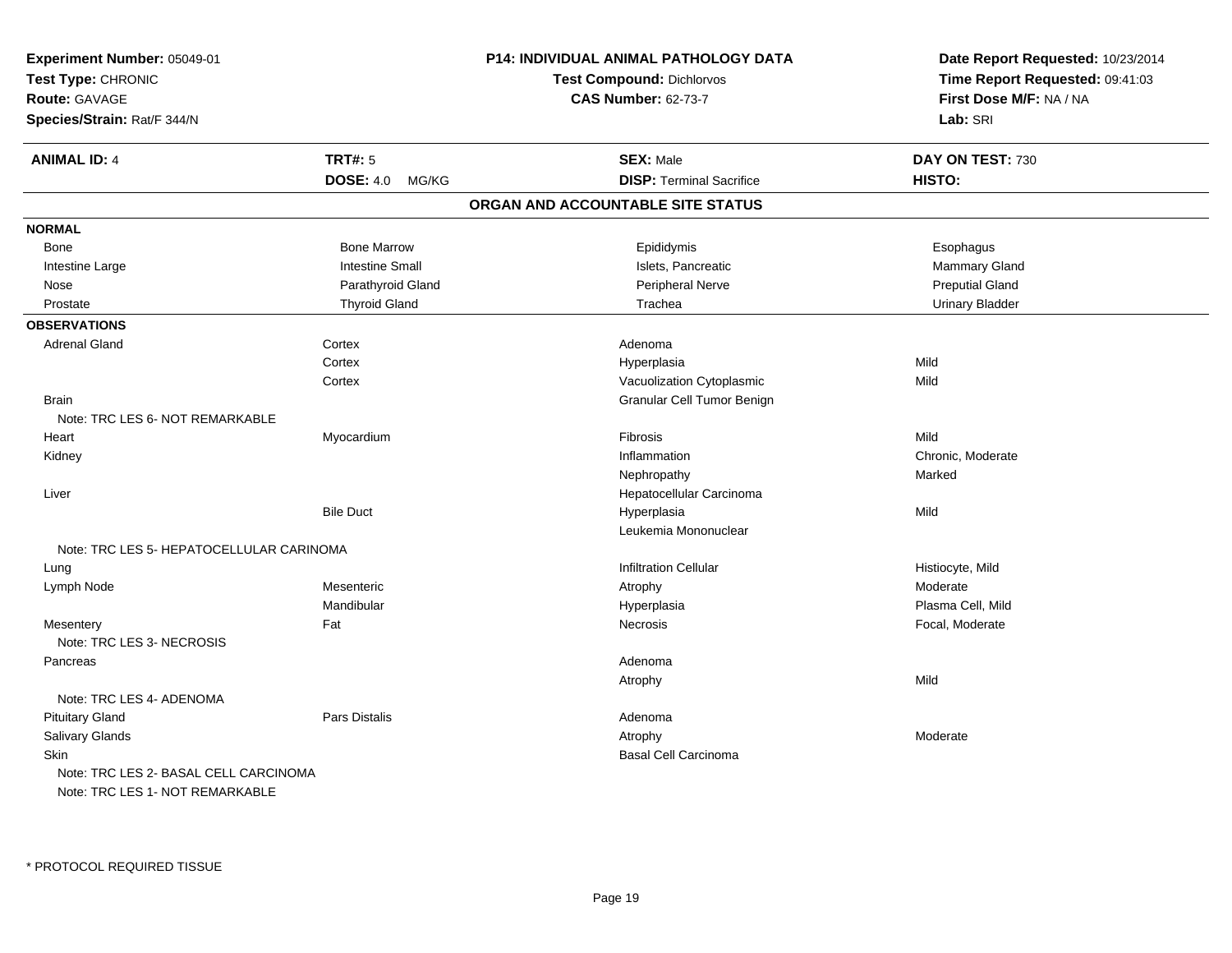| Experiment Number: 05049-01<br>Test Type: CHRONIC<br><b>Route: GAVAGE</b><br>Species/Strain: Rat/F 344/N |                           | <b>P14: INDIVIDUAL ANIMAL PATHOLOGY DATA</b><br><b>Test Compound: Dichlorvos</b><br><b>CAS Number: 62-73-7</b> | Date Report Requested: 10/23/2014<br>Time Report Requested: 09:41:03<br>First Dose M/F: NA / NA<br>Lab: SRI |
|----------------------------------------------------------------------------------------------------------|---------------------------|----------------------------------------------------------------------------------------------------------------|-------------------------------------------------------------------------------------------------------------|
| <b>ANIMAL ID: 4</b>                                                                                      | TRT#: 5                   | <b>SEX: Male</b>                                                                                               | DAY ON TEST: 730                                                                                            |
|                                                                                                          | <b>DOSE: 4.0</b><br>MG/KG | <b>DISP: Terminal Sacrifice</b>                                                                                | <b>HISTO:</b>                                                                                               |
|                                                                                                          |                           | ORGAN AND ACCOUNTABLE SITE STATUS                                                                              |                                                                                                             |
| Spleen                                                                                                   |                           | Hematopoietic Cell Proliferation Erythrocytic<br>Leukemia Mononuclear                                          | Mild                                                                                                        |
| Stomach                                                                                                  | Forestomach               | Diverticulum                                                                                                   |                                                                                                             |
| Testes                                                                                                   | <b>Interstit Cell</b>     | Adenoma                                                                                                        | Multiple                                                                                                    |
| Thymus                                                                                                   |                           | Cyst                                                                                                           |                                                                                                             |
| PRIMARY CAUSE OF DEATH                                                                                   |                           |                                                                                                                |                                                                                                             |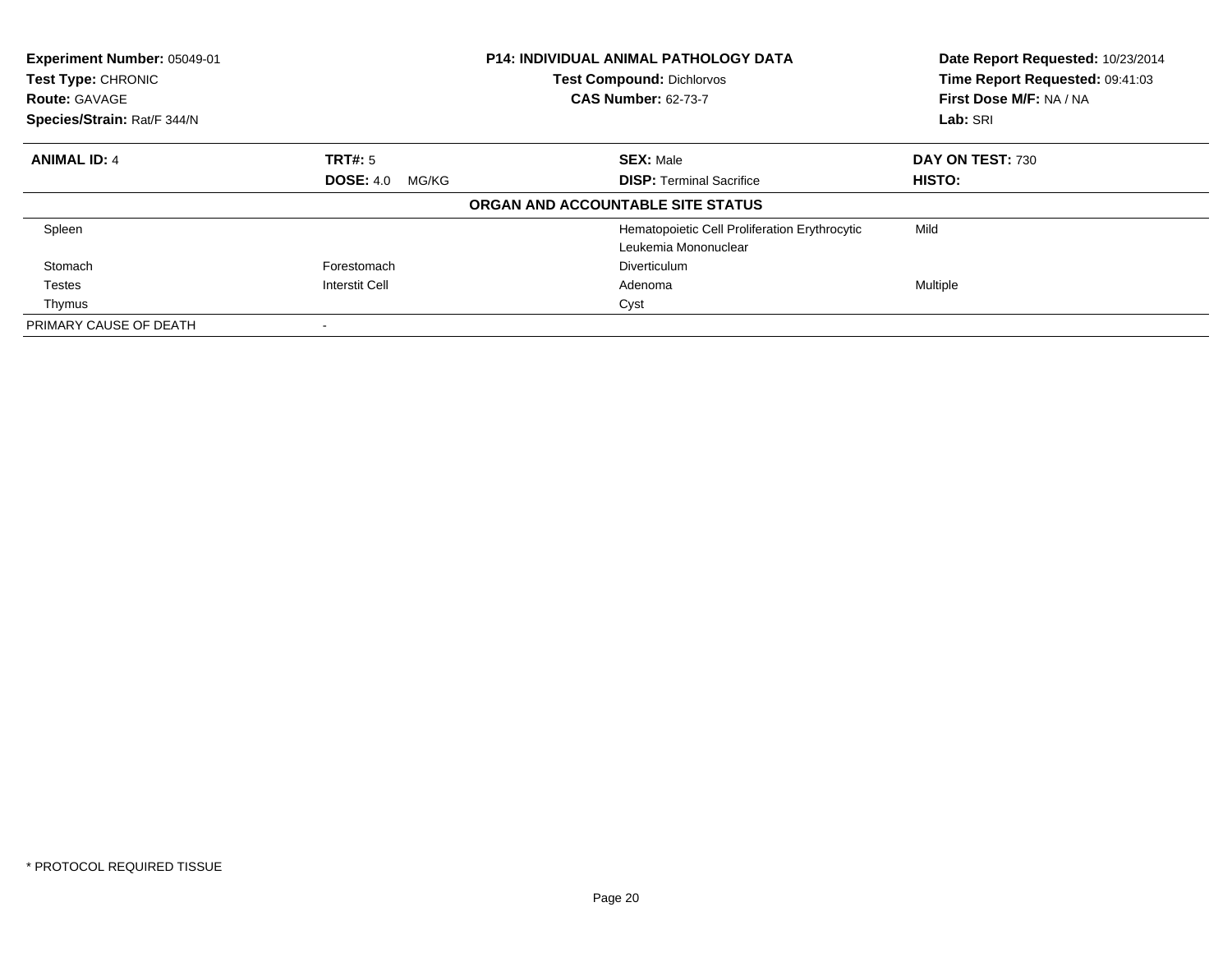| Experiment Number: 05049-01                      |                              | P14: INDIVIDUAL ANIMAL PATHOLOGY DATA         | Date Report Requested: 10/23/2014<br>Time Report Requested: 09:41:03<br>First Dose M/F: NA / NA<br>Lab: SRI |
|--------------------------------------------------|------------------------------|-----------------------------------------------|-------------------------------------------------------------------------------------------------------------|
| Test Type: CHRONIC                               |                              | <b>Test Compound: Dichlorvos</b>              |                                                                                                             |
| <b>Route: GAVAGE</b>                             |                              | <b>CAS Number: 62-73-7</b>                    |                                                                                                             |
| Species/Strain: Rat/F 344/N                      |                              |                                               |                                                                                                             |
| <b>ANIMAL ID: 5</b>                              | <b>TRT#: 1</b>               | <b>SEX: Male</b>                              | DAY ON TEST: 734                                                                                            |
|                                                  | <b>DOSE: VEHICLE CONTROL</b> | <b>DISP: Terminal Sacrifice</b>               | HISTO:                                                                                                      |
|                                                  |                              | ORGAN AND ACCOUNTABLE SITE STATUS             |                                                                                                             |
| <b>NORMAL</b>                                    |                              |                                               |                                                                                                             |
| <b>Adrenal Gland</b>                             | <b>Bone</b>                  | <b>Brain</b>                                  | Epididymis                                                                                                  |
| Esophagus                                        | Islets, Pancreatic           | Lymph Node                                    | Nose                                                                                                        |
| Parathyroid Gland                                | Peripheral Nerve             | Salivary Glands                               | Stomach                                                                                                     |
| Thymus                                           | <b>Thyroid Gland</b>         | Trachea                                       | <b>Urinary Bladder</b>                                                                                      |
| <b>OBSERVATIONS</b>                              |                              |                                               |                                                                                                             |
| <b>Bone Marrow</b>                               |                              | Hyperplasia                                   | Mild                                                                                                        |
| Heart                                            | Myocardium                   | Fibrosis                                      | Mild                                                                                                        |
| Intestine Large                                  | Cecum                        | Parasite Metazoan                             | Minimal                                                                                                     |
| <b>Intestine Small</b>                           |                              | Sarcoma                                       | Metastatic (Mesentery)                                                                                      |
| Note: METASTATIC SARCOMA INVOLVED JEJUNUM        |                              |                                               |                                                                                                             |
| Kidney                                           |                              | Hydronephrosis                                | Mild                                                                                                        |
|                                                  |                              | Nephropathy                                   | Minimal                                                                                                     |
| Liver                                            | <b>Bile Duct</b>             | Hyperplasia                                   | Marked                                                                                                      |
|                                                  |                              | Sarcoma                                       | Metastatic (Mesentery)                                                                                      |
| Note: TRC LES 4--SARCOMA METASTATIC              |                              |                                               |                                                                                                             |
| Lung                                             |                              | Adenomatosis                                  | Moderate                                                                                                    |
|                                                  |                              | <b>Infiltration Cellular</b>                  | Histiocyte, Minimal                                                                                         |
|                                                  | Artery                       | Mineralization                                | Mild                                                                                                        |
| <b>Mammary Gland</b>                             |                              | Hyperplasia                                   | Cystic, Minimal                                                                                             |
| Mesentery<br>Note: TRC LES 2,3,5, AND 6--SARCOMA |                              | Sarcoma                                       |                                                                                                             |
| Pancreas                                         |                              | Atrophy                                       | Marked                                                                                                      |
| <b>Pituitary Gland</b>                           | Pars Intermed                | Cyst                                          |                                                                                                             |
| <b>Preputial Gland</b>                           |                              | Hyperplasia                                   | Mild                                                                                                        |
| Prostate                                         |                              | Corpora Amylacea                              | Moderate                                                                                                    |
|                                                  |                              | Inflammation                                  | Suppurative, Mild                                                                                           |
| <b>Skin</b><br>Note: TRC LES 1--FIBROMA          | <b>Subcut Tiss</b>           | Fibroma                                       |                                                                                                             |
| Spleen<br>Stomach                                |                              | Hematopoietic Cell Proliferation Erythrocytic | Moderate                                                                                                    |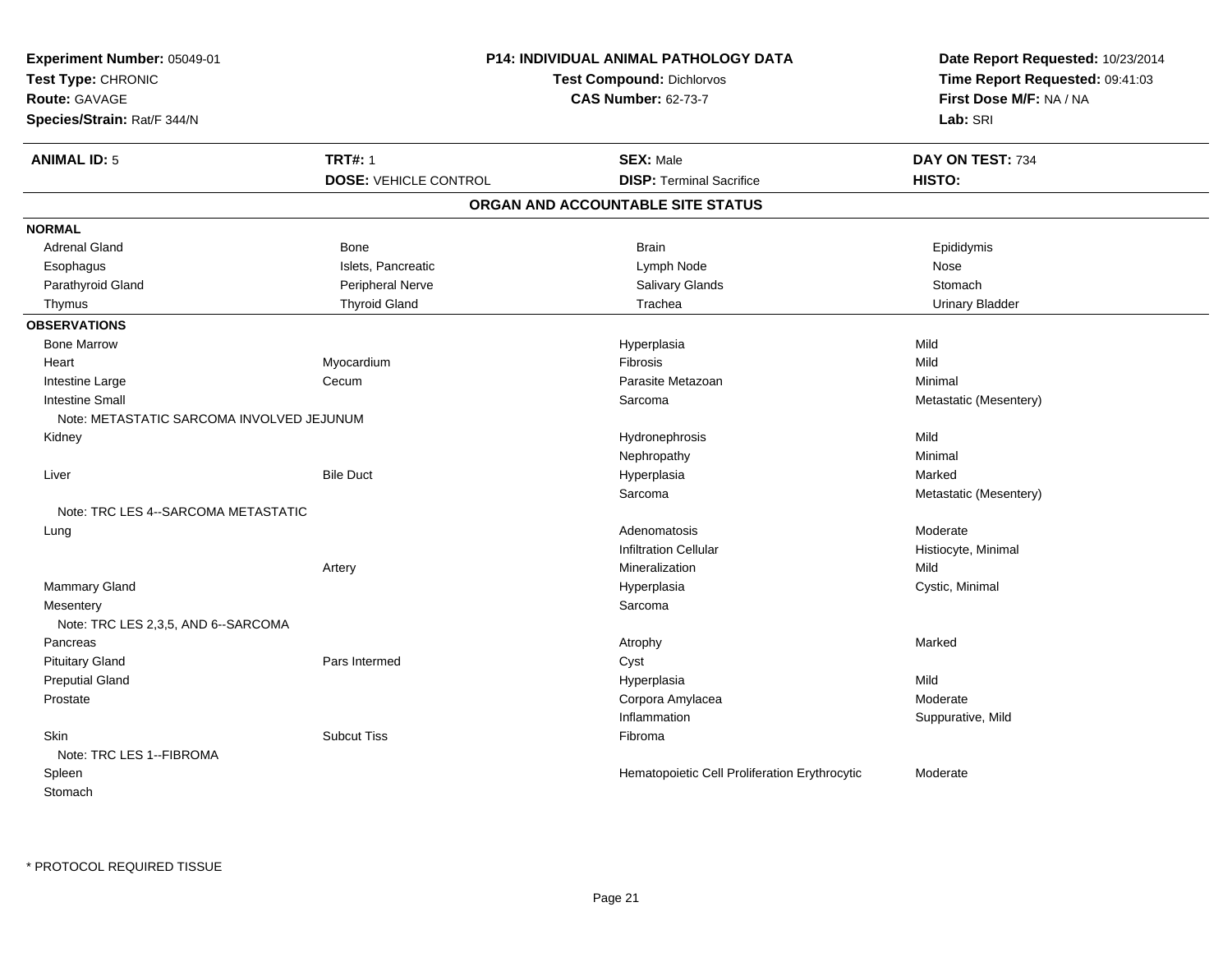| Experiment Number: 05049-01                         |                              | <b>P14: INDIVIDUAL ANIMAL PATHOLOGY DATA</b> |                                 |
|-----------------------------------------------------|------------------------------|----------------------------------------------|---------------------------------|
| <b>Test Type: CHRONIC</b>                           |                              | <b>Test Compound: Dichlorvos</b>             | Time Report Requested: 09:41:03 |
| <b>Route: GAVAGE</b>                                |                              | <b>CAS Number: 62-73-7</b>                   | First Dose M/F: NA / NA         |
| Species/Strain: Rat/F 344/N                         |                              |                                              | Lab: SRI                        |
| <b>ANIMAL ID: 5</b>                                 | <b>TRT#: 1</b>               | <b>SEX: Male</b>                             | DAY ON TEST: 734                |
|                                                     | <b>DOSE: VEHICLE CONTROL</b> | <b>DISP:</b> Terminal Sacrifice              | <b>HISTO:</b>                   |
|                                                     |                              | ORGAN AND ACCOUNTABLE SITE STATUS            |                                 |
| Note: NODULE AT NECROPSY PART OF MESENTERIC SARCOMA |                              |                                              |                                 |
| <b>Testes</b>                                       | <b>Interstit Cell</b>        | Adenoma                                      |                                 |
|                                                     | Seminif Tub                  | Mineralization                               | Mild                            |
| PRIMARY CAUSE OF DEATH                              |                              |                                              |                                 |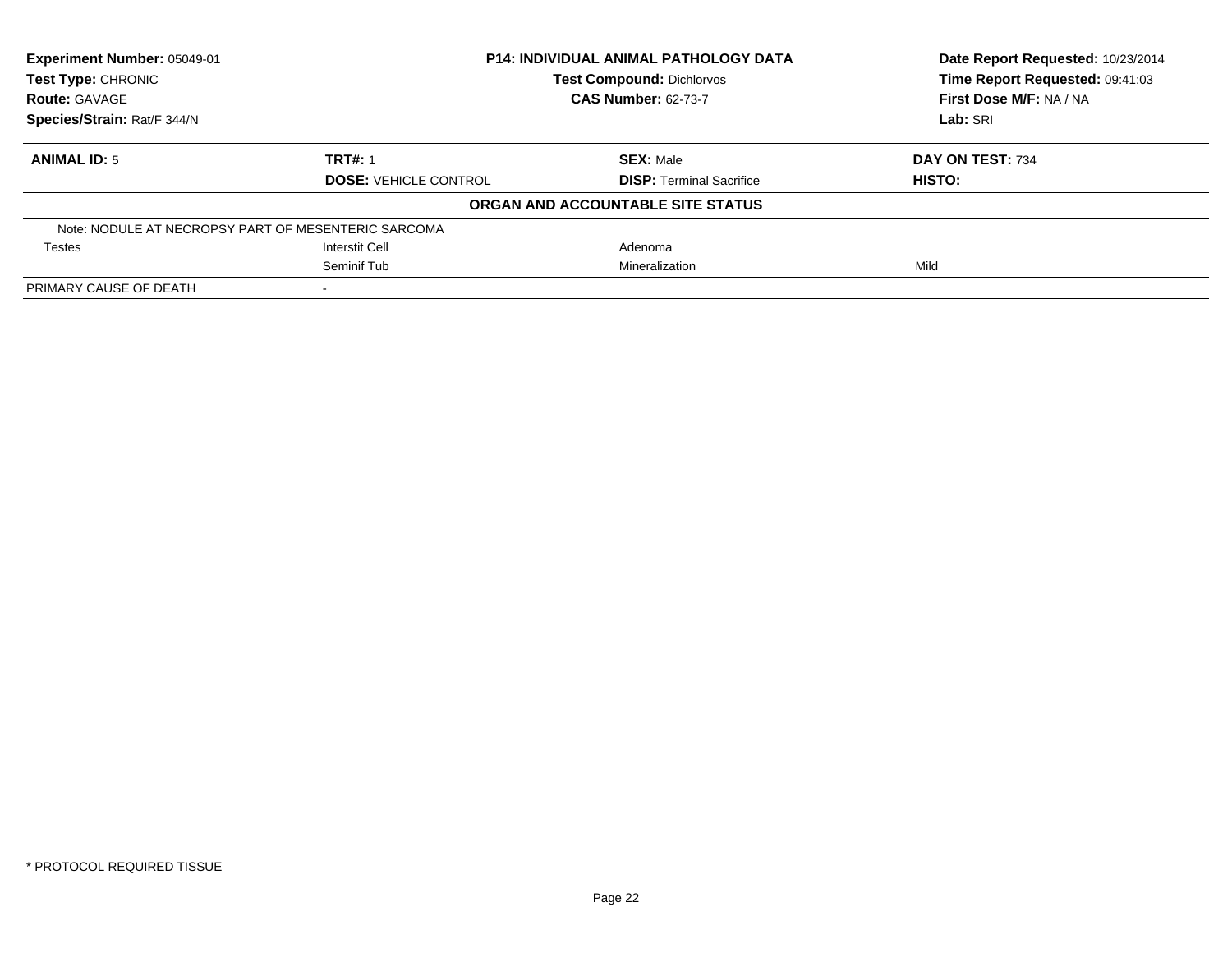| Experiment Number: 05049-01<br>Test Type: CHRONIC<br>Route: GAVAGE<br>Species/Strain: Rat/F 344/N |                           | P14: INDIVIDUAL ANIMAL PATHOLOGY DATA<br><b>Test Compound: Dichlorvos</b><br><b>CAS Number: 62-73-7</b> | Date Report Requested: 10/23/2014<br>Time Report Requested: 09:41:03<br>First Dose M/F: NA / NA<br>Lab: SRI |
|---------------------------------------------------------------------------------------------------|---------------------------|---------------------------------------------------------------------------------------------------------|-------------------------------------------------------------------------------------------------------------|
| <b>ANIMAL ID: 5</b>                                                                               | <b>TRT#: 3</b>            | <b>SEX: Male</b>                                                                                        | DAY ON TEST: 729                                                                                            |
|                                                                                                   | <b>DOSE: 8.0</b><br>MG/KG | <b>DISP: Terminal Sacrifice</b>                                                                         | HISTO:                                                                                                      |
|                                                                                                   |                           | ORGAN AND ACCOUNTABLE SITE STATUS                                                                       |                                                                                                             |
| <b>NORMAL</b>                                                                                     |                           |                                                                                                         |                                                                                                             |
| <b>Adrenal Gland</b>                                                                              | Bone                      | <b>Brain</b>                                                                                            | Epididymis                                                                                                  |
| Esophagus                                                                                         | Intestine Large           | <b>Intestine Small</b>                                                                                  | Islets, Pancreatic                                                                                          |
| <b>Mammary Gland</b>                                                                              | Nose                      | Parathyroid Gland                                                                                       | Peripheral Nerve                                                                                            |
| <b>Pituitary Gland</b>                                                                            | Prostate                  | Salivary Glands                                                                                         | Stomach                                                                                                     |
| Trachea                                                                                           | <b>Urinary Bladder</b>    |                                                                                                         |                                                                                                             |
| <b>OBSERVATIONS</b>                                                                               |                           |                                                                                                         |                                                                                                             |
| <b>Bone Marrow</b>                                                                                |                           | Leukemia Mononuclear                                                                                    |                                                                                                             |
| Eye                                                                                               | Retina                    | Atrophy                                                                                                 | Moderate                                                                                                    |
|                                                                                                   |                           | Cataract                                                                                                | Moderate                                                                                                    |
|                                                                                                   |                           | Leukemia Mononuclear                                                                                    |                                                                                                             |
| Heart                                                                                             | Myocardium                | Fibrosis                                                                                                | Mild                                                                                                        |
|                                                                                                   |                           | Leukemia Mononuclear                                                                                    |                                                                                                             |
| Kidney                                                                                            |                           | Leukemia Mononuclear                                                                                    |                                                                                                             |
|                                                                                                   |                           | Nephropathy                                                                                             | Mild                                                                                                        |
| Liver                                                                                             |                           | Cyst Multilocular                                                                                       |                                                                                                             |
|                                                                                                   | Portal                    | Fibrosis                                                                                                | Moderate                                                                                                    |
|                                                                                                   |                           | Leukemia Mononuclear                                                                                    |                                                                                                             |
| Lung                                                                                              |                           | <b>Infiltration Cellular</b>                                                                            | Histiocyte, Mild                                                                                            |
|                                                                                                   |                           | Leukemia Mononuclear                                                                                    |                                                                                                             |
| Lymph Node                                                                                        | Mesenteric                | Atrophy                                                                                                 | Moderate                                                                                                    |
| Pancreas                                                                                          |                           | Leukemia Mononuclear                                                                                    |                                                                                                             |
| Note: TRC LES 4--LEUKEMIA MONUC                                                                   |                           |                                                                                                         |                                                                                                             |
| <b>Preputial Gland</b>                                                                            |                           | Inflammation                                                                                            | Chronic, Moderate                                                                                           |
| <b>Skin</b>                                                                                       |                           | <b>Basal Cell Adenoma</b>                                                                               |                                                                                                             |
|                                                                                                   | <b>Subcut Tiss</b>        | Fibrosarcoma                                                                                            |                                                                                                             |
| Note: TRC LES 1--FIBOSARCOMA<br>Note: TRC LES 2--BASAL CELL ADENOMA                               |                           |                                                                                                         |                                                                                                             |
| Spleen                                                                                            |                           | Hematopoietic Cell Proliferation Erythrocytic                                                           | Mild                                                                                                        |
|                                                                                                   |                           | Hematopoietic Cell Proliferation Granulocytic                                                           | Mild                                                                                                        |
|                                                                                                   |                           | Leukemia Mononuclear                                                                                    |                                                                                                             |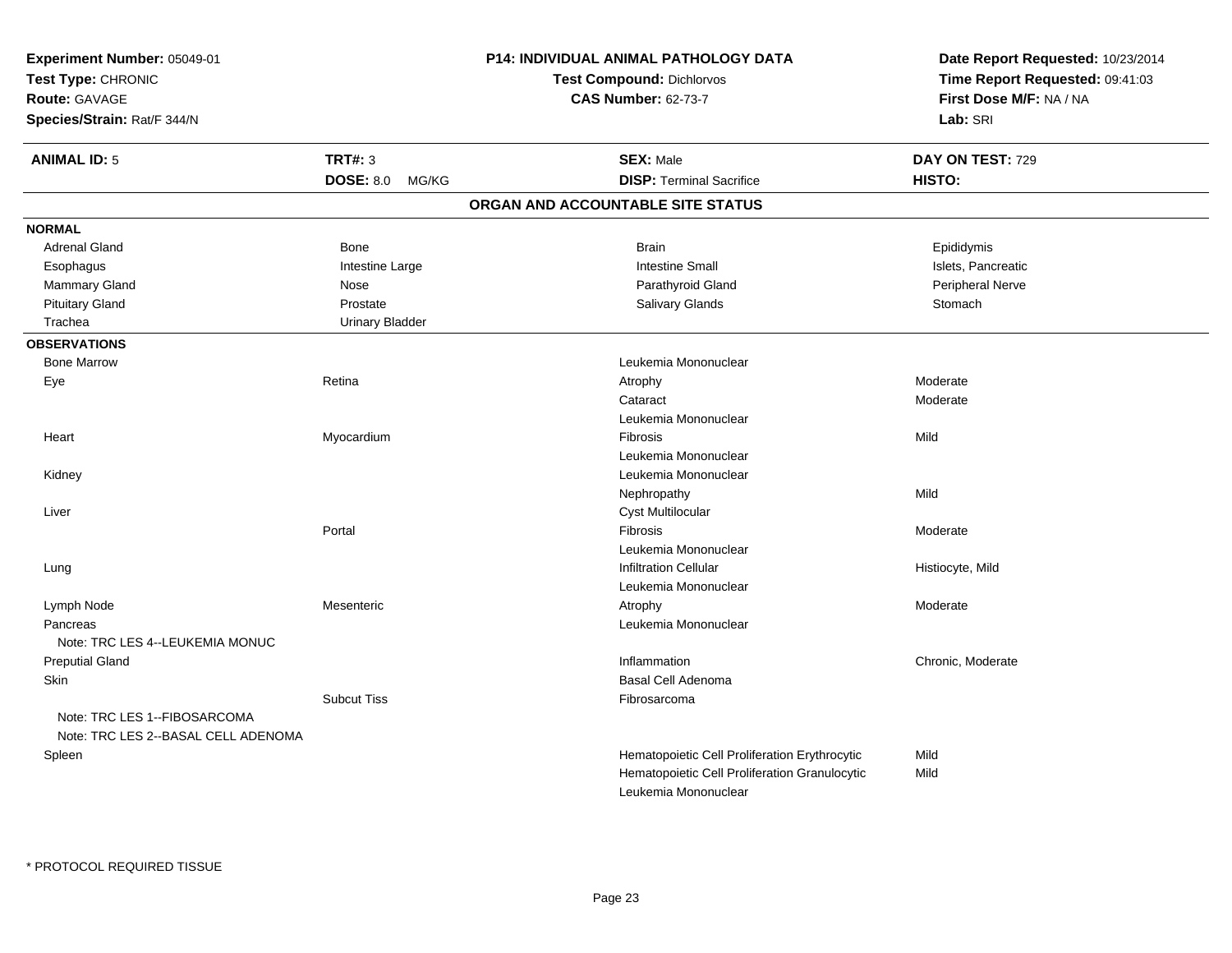| Experiment Number: 05049-01<br><b>Test Type: CHRONIC</b><br><b>Route: GAVAGE</b><br>Species/Strain: Rat/F 344/N |                           | <b>P14: INDIVIDUAL ANIMAL PATHOLOGY DATA</b><br><b>Test Compound: Dichlorvos</b><br><b>CAS Number: 62-73-7</b> | Date Report Requested: 10/23/2014<br>Time Report Requested: 09:41:03<br>First Dose M/F: NA / NA<br>Lab: SRI |
|-----------------------------------------------------------------------------------------------------------------|---------------------------|----------------------------------------------------------------------------------------------------------------|-------------------------------------------------------------------------------------------------------------|
|                                                                                                                 |                           |                                                                                                                |                                                                                                             |
| <b>ANIMAL ID: 5</b>                                                                                             | TRT#: 3                   | <b>SEX: Male</b>                                                                                               | DAY ON TEST: 729                                                                                            |
|                                                                                                                 | <b>DOSE: 8.0</b><br>MG/KG | <b>DISP:</b> Terminal Sacrifice                                                                                | <b>HISTO:</b>                                                                                               |
|                                                                                                                 |                           | ORGAN AND ACCOUNTABLE SITE STATUS                                                                              |                                                                                                             |
| Note: TRC LES 3--LEUKEMIA MONUC                                                                                 |                           |                                                                                                                |                                                                                                             |
| Testes                                                                                                          | <b>Interstit Cell</b>     | Adenoma                                                                                                        |                                                                                                             |
| Thymus                                                                                                          |                           | Leukemia Mononuclear                                                                                           |                                                                                                             |
| Note: TRC LES 5--LEUKEMIA MONUC                                                                                 |                           |                                                                                                                |                                                                                                             |
| <b>Thyroid Gland</b>                                                                                            | C Cell                    | Hyperplasia                                                                                                    | Mild                                                                                                        |
| PRIMARY CAUSE OF DEATH                                                                                          | $\overline{\phantom{a}}$  |                                                                                                                |                                                                                                             |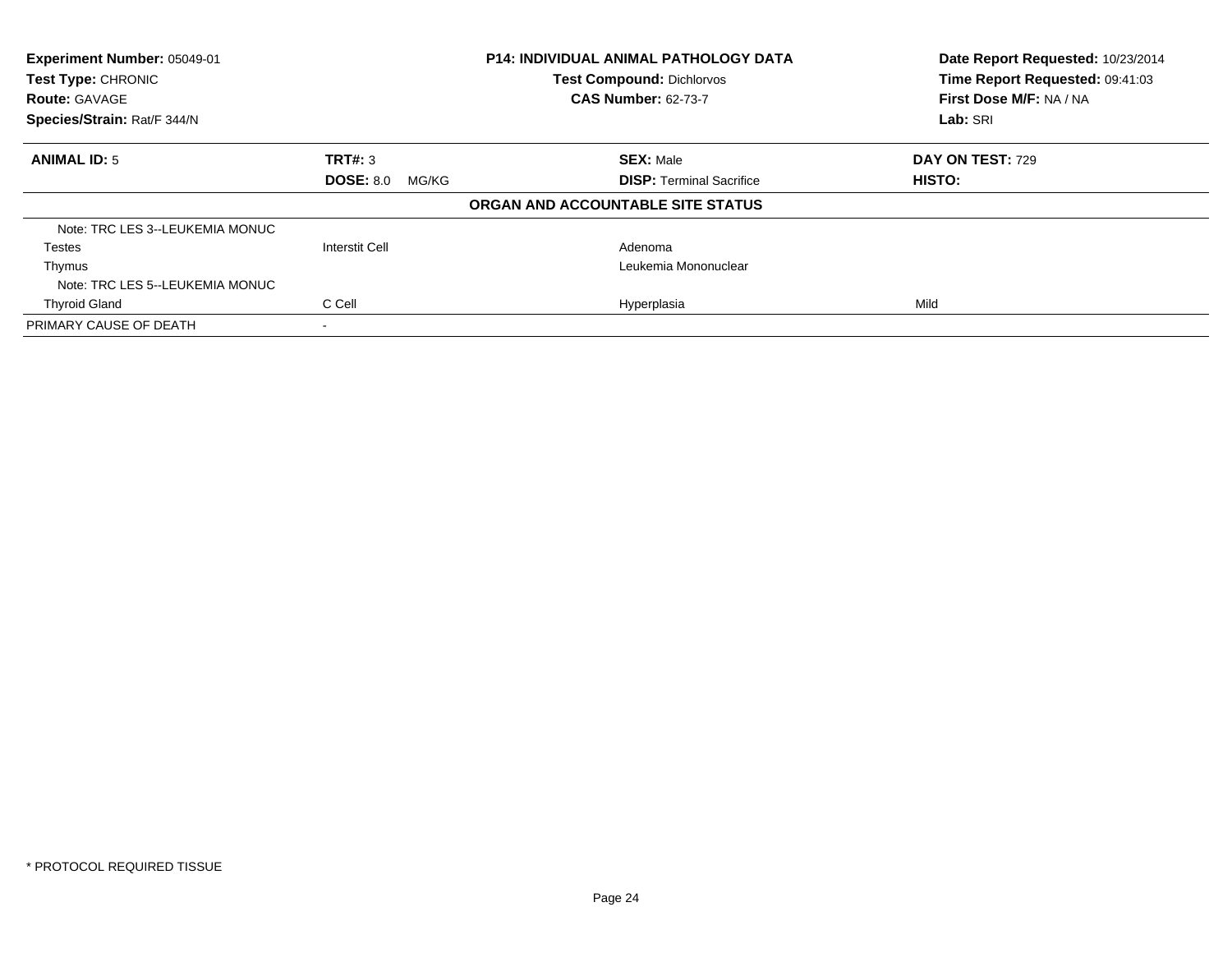| Experiment Number: 05049-01<br>Test Type: CHRONIC<br>Route: GAVAGE<br>Species/Strain: Rat/F 344/N |                                             | <b>P14: INDIVIDUAL ANIMAL PATHOLOGY DATA</b><br><b>Test Compound: Dichlorvos</b><br><b>CAS Number: 62-73-7</b> | Date Report Requested: 10/23/2014<br>Time Report Requested: 09:41:03<br>First Dose M/F: NA / NA<br>Lab: SRI |
|---------------------------------------------------------------------------------------------------|---------------------------------------------|----------------------------------------------------------------------------------------------------------------|-------------------------------------------------------------------------------------------------------------|
| <b>ANIMAL ID: 5</b>                                                                               | <b>TRT#: 5</b><br><b>DOSE: 4.0</b><br>MG/KG | <b>SEX: Male</b><br><b>DISP: Moribund</b>                                                                      | DAY ON TEST: 645<br>HISTO:                                                                                  |
|                                                                                                   |                                             | ORGAN AND ACCOUNTABLE SITE STATUS                                                                              |                                                                                                             |
| <b>NORMAL</b>                                                                                     |                                             |                                                                                                                |                                                                                                             |
| Bone                                                                                              | Epididymis                                  | Esophagus                                                                                                      | <b>Intestine Small</b>                                                                                      |
| Mammary Gland                                                                                     | Nose                                        | Pancreas                                                                                                       | Peripheral Nerve                                                                                            |
| <b>Pituitary Gland</b>                                                                            | <b>Preputial Gland</b>                      | Salivary Glands                                                                                                | Skin                                                                                                        |
| Stomach                                                                                           | <b>Thyroid Gland</b>                        | Trachea                                                                                                        | <b>Urinary Bladder</b>                                                                                      |
| <b>MISSING</b>                                                                                    |                                             |                                                                                                                |                                                                                                             |
| Parathyroid Gland                                                                                 |                                             |                                                                                                                |                                                                                                             |
| <b>OBSERVATIONS</b>                                                                               |                                             |                                                                                                                |                                                                                                             |
| <b>Adrenal Gland</b>                                                                              |                                             | Leukemia Mononuclear                                                                                           |                                                                                                             |
| <b>Bone Marrow</b>                                                                                |                                             | Leukemia Mononuclear                                                                                           |                                                                                                             |
| <b>Brain</b>                                                                                      | Cerebrum                                    | Degeneration                                                                                                   | Minimal                                                                                                     |
| Heart                                                                                             | Myocardium                                  | Fibrosis                                                                                                       | Moderate                                                                                                    |
|                                                                                                   | Myocardium                                  | Inflammation                                                                                                   | Chronic Active, Mild                                                                                        |
|                                                                                                   | Myocardium                                  | Mineralization                                                                                                 | Minimal                                                                                                     |
| Intestine Large                                                                                   | Colon                                       | Parasite Metazoan                                                                                              | Mild                                                                                                        |
| Note: TRC LES 5--NOT REMARKABLE                                                                   |                                             |                                                                                                                |                                                                                                             |
| Islets, Pancreatic                                                                                |                                             | Adenoma                                                                                                        |                                                                                                             |
| Kidney                                                                                            |                                             | Inflammation                                                                                                   | Suppurative, Mild                                                                                           |
|                                                                                                   |                                             | Leukemia Mononuclear                                                                                           |                                                                                                             |
|                                                                                                   |                                             | Nephropathy                                                                                                    | Mild                                                                                                        |
| Liver                                                                                             | Hepatocyte                                  | Atrophy                                                                                                        | Multifocal, Moderate                                                                                        |
|                                                                                                   | Portal                                      | Fibrosis                                                                                                       | Moderate                                                                                                    |
|                                                                                                   | <b>Bile Duct</b>                            | Hyperplasia                                                                                                    | Moderate                                                                                                    |
|                                                                                                   |                                             | Leukemia Mononuclear                                                                                           |                                                                                                             |
|                                                                                                   |                                             | Neoplastic Nodule                                                                                              |                                                                                                             |
| Note: TRC LES 4--NEOPLASTIC NODULE                                                                |                                             |                                                                                                                |                                                                                                             |
| Lung                                                                                              |                                             | Leukemia Mononuclear                                                                                           |                                                                                                             |
| Lymph Node                                                                                        | Mandibular                                  | Leukemia Mononuclear                                                                                           |                                                                                                             |
|                                                                                                   | Mediastinal                                 | Leukemia Mononuclear                                                                                           |                                                                                                             |
|                                                                                                   | Mesenteric                                  | Leukemia Mononuclear                                                                                           |                                                                                                             |
|                                                                                                   | Pancreatic                                  | Leukemia Mononuclear                                                                                           |                                                                                                             |

\* PROTOCOL REQUIRED TISSUE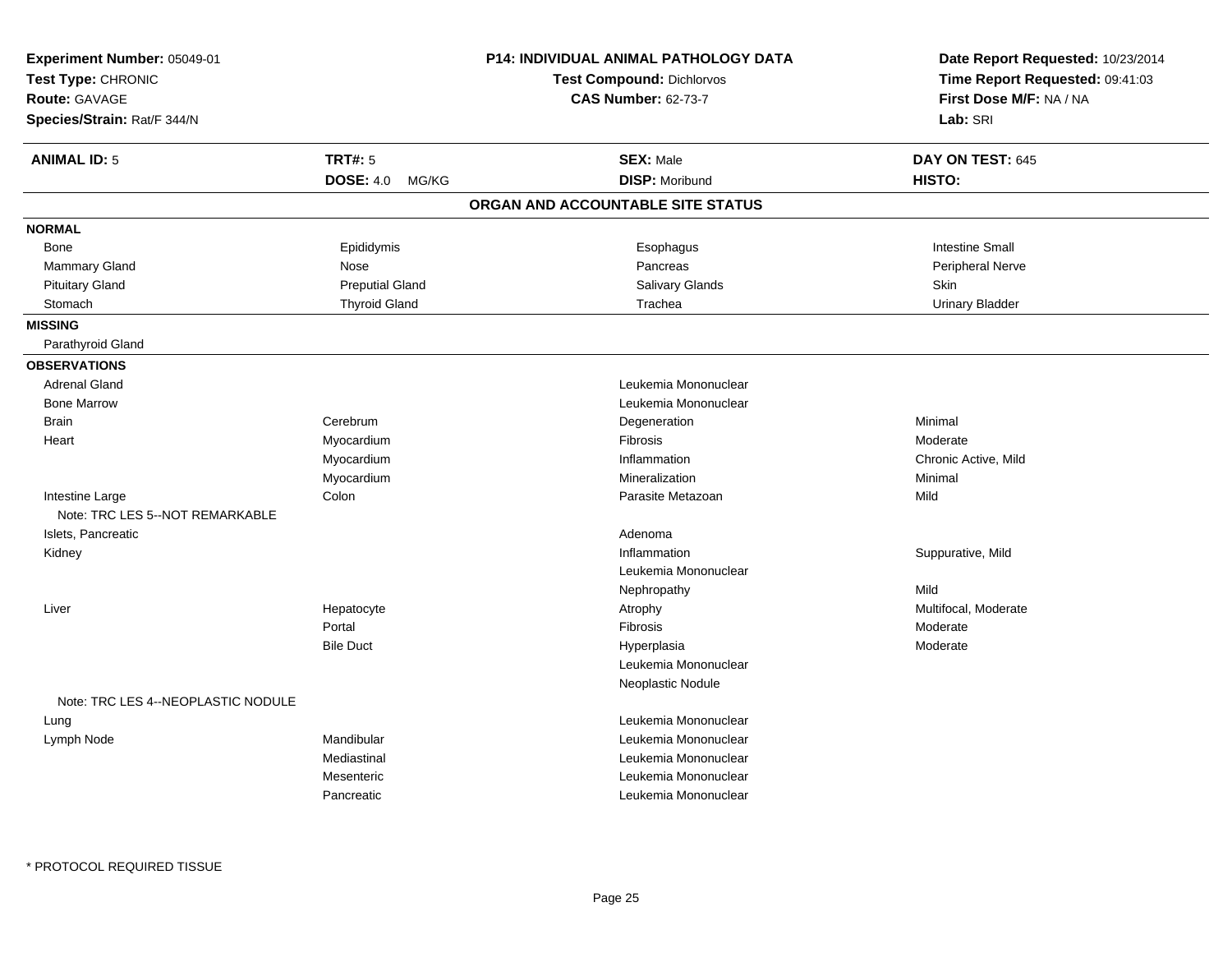| Experiment Number: 05049-01<br>Test Type: CHRONIC<br><b>Route: GAVAGE</b><br>Species/Strain: Rat/F 344/N |                           | <b>P14: INDIVIDUAL ANIMAL PATHOLOGY DATA</b><br><b>Test Compound: Dichlorvos</b><br><b>CAS Number: 62-73-7</b> | Date Report Requested: 10/23/2014<br>Time Report Requested: 09:41:03<br>First Dose M/F: NA / NA<br>Lab: SRI |
|----------------------------------------------------------------------------------------------------------|---------------------------|----------------------------------------------------------------------------------------------------------------|-------------------------------------------------------------------------------------------------------------|
|                                                                                                          |                           |                                                                                                                |                                                                                                             |
| <b>ANIMAL ID: 5</b>                                                                                      | <b>TRT#: 5</b>            | <b>SEX: Male</b>                                                                                               | DAY ON TEST: 645                                                                                            |
|                                                                                                          | <b>DOSE: 4.0</b><br>MG/KG | <b>DISP: Moribund</b>                                                                                          | HISTO:                                                                                                      |
|                                                                                                          |                           | ORGAN AND ACCOUNTABLE SITE STATUS                                                                              |                                                                                                             |
| Note: TRC LES 1--LEUKEMIA MONUC                                                                          |                           |                                                                                                                |                                                                                                             |
| Mesentery                                                                                                |                           | Leukemia Mononuclear                                                                                           |                                                                                                             |
| Prostate                                                                                                 |                           | Leukemia Mononuclear                                                                                           |                                                                                                             |
| Spleen                                                                                                   |                           | Fibrosis                                                                                                       | Moderate                                                                                                    |
|                                                                                                          |                           | Leukemia Mononuclear                                                                                           |                                                                                                             |
|                                                                                                          |                           | Necrosis                                                                                                       | Marked                                                                                                      |
| Note: TRC LES 3--NECROSIS                                                                                |                           |                                                                                                                |                                                                                                             |
| Note: TRC LES 2--NECROSIS AND FIBROSIS                                                                   |                           |                                                                                                                |                                                                                                             |
| <b>Testes</b>                                                                                            | Interstit Cell            | Adenoma                                                                                                        |                                                                                                             |
|                                                                                                          | Seminif Tub               | Mineralization                                                                                                 | Moderate                                                                                                    |
| Thymus                                                                                                   |                           | Leukemia Mononuclear                                                                                           |                                                                                                             |
| PRIMARY CAUSE OF DEATH                                                                                   |                           |                                                                                                                |                                                                                                             |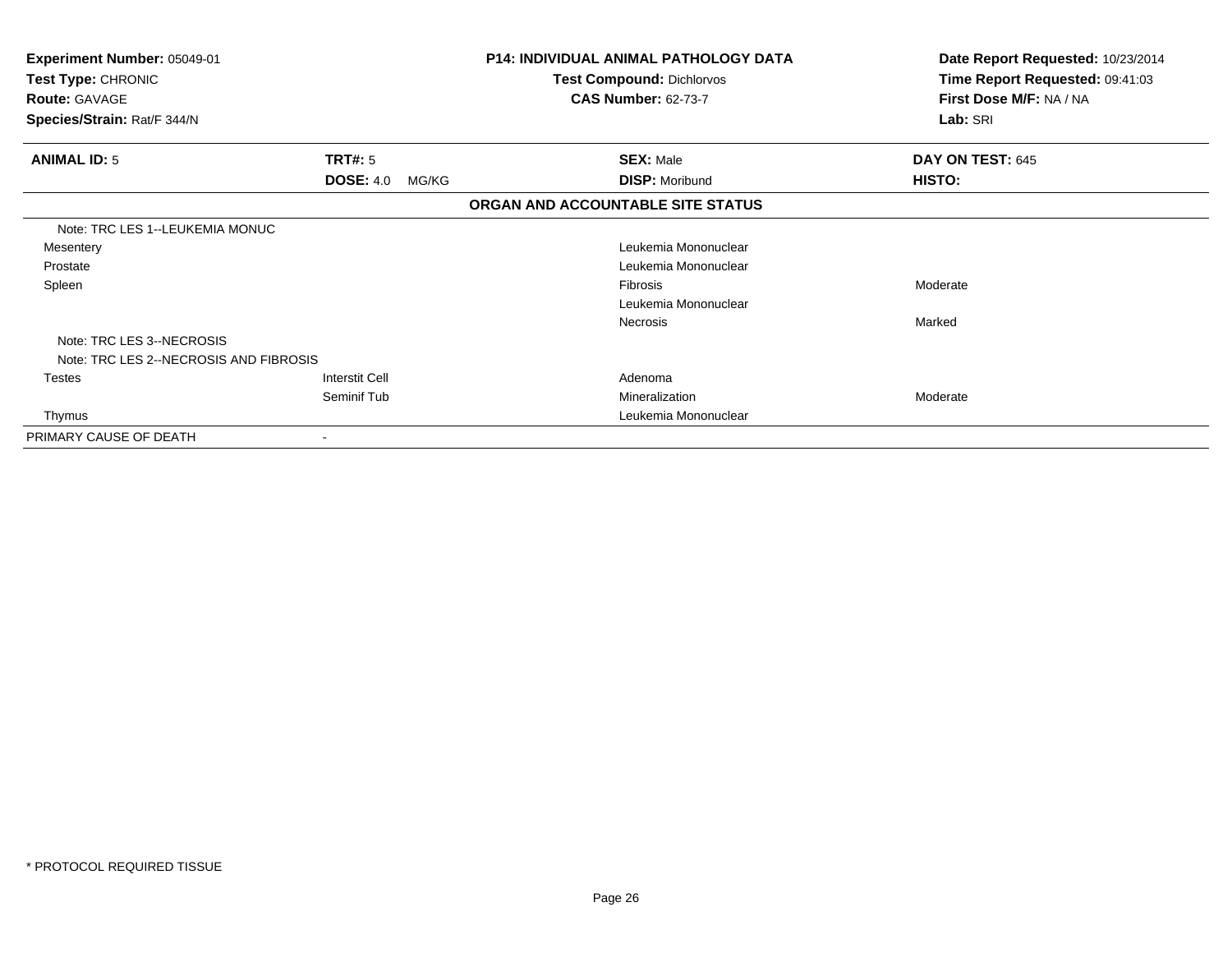| Experiment Number: 05049-01               |                              | <b>P14: INDIVIDUAL ANIMAL PATHOLOGY DATA</b> | Date Report Requested: 10/23/2014<br>Time Report Requested: 09:41:03<br>First Dose M/F: NA / NA |
|-------------------------------------------|------------------------------|----------------------------------------------|-------------------------------------------------------------------------------------------------|
| Test Type: CHRONIC                        |                              | <b>Test Compound: Dichlorvos</b>             |                                                                                                 |
| <b>Route: GAVAGE</b>                      |                              | <b>CAS Number: 62-73-7</b>                   |                                                                                                 |
| Species/Strain: Rat/F 344/N               |                              |                                              | Lab: SRI                                                                                        |
| <b>ANIMAL ID: 6</b>                       | <b>TRT#: 1</b>               | <b>SEX: Male</b>                             | DAY ON TEST: 595                                                                                |
|                                           | <b>DOSE: VEHICLE CONTROL</b> | <b>DISP: Moribund</b>                        | HISTO:                                                                                          |
|                                           |                              | ORGAN AND ACCOUNTABLE SITE STATUS            |                                                                                                 |
| <b>NORMAL</b>                             |                              |                                              |                                                                                                 |
| Bone                                      | <b>Brain</b>                 | Epididymis                                   | Esophagus                                                                                       |
| Heart                                     | Intestine Large              | <b>Intestine Small</b>                       | Islets, Pancreatic                                                                              |
| Nose                                      | Parathyroid Gland            | <b>Peripheral Nerve</b>                      | Prostate                                                                                        |
| Salivary Glands                           | Skin                         | Stomach                                      | <b>Testes</b>                                                                                   |
| <b>Thyroid Gland</b>                      | Trachea                      | <b>Urinary Bladder</b>                       |                                                                                                 |
| <b>OBSERVATIONS</b>                       |                              |                                              |                                                                                                 |
| <b>Adrenal Gland</b>                      |                              | Leukemia Mononuclear                         |                                                                                                 |
|                                           | Medulla                      | Pheochromocytoma Benign                      |                                                                                                 |
| <b>Bone Marrow</b>                        |                              | Leukemia Mononuclear                         |                                                                                                 |
| Kidney                                    |                              | Leukemia Mononuclear                         |                                                                                                 |
|                                           |                              | Nephropathy                                  | Mild                                                                                            |
| Liver                                     | Hepatocyte                   | Atrophy                                      | Multifocal, Mild                                                                                |
|                                           | Portal                       | Fibrosis                                     | Mild                                                                                            |
|                                           | <b>Bile Duct</b>             | Hyperplasia                                  | Moderate                                                                                        |
|                                           |                              | Leukemia Mononuclear                         |                                                                                                 |
| Lung                                      |                              | Adenomatosis                                 | Marked                                                                                          |
|                                           |                              | Leukemia Mononuclear                         |                                                                                                 |
| Lymph Node                                | Mandibular                   | Leukemia Mononuclear                         |                                                                                                 |
|                                           | Mediastinal                  | Leukemia Mononuclear                         |                                                                                                 |
|                                           | Mesenteric                   | Leukemia Mononuclear                         |                                                                                                 |
| <b>Mammary Gland</b>                      |                              | Hyperplasia                                  | Cystic, Mild                                                                                    |
| Pancreas                                  |                              | Atrophy                                      | Minimal                                                                                         |
|                                           |                              | Cyst                                         |                                                                                                 |
| <b>Pituitary Gland</b>                    |                              | Leukemia Mononuclear                         |                                                                                                 |
| <b>Preputial Gland</b>                    |                              | Inflammation                                 | Chronic, Mild                                                                                   |
| Spleen                                    |                              | Degeneration                                 | Fatty, Marked                                                                                   |
|                                           | Lymphatic                    | Ectasia                                      | Moderate                                                                                        |
|                                           |                              | Leukemia Mononuclear                         |                                                                                                 |
| Note: TRC LES 1--DEGENERATION AND ECTASIA |                              |                                              |                                                                                                 |
| Thymus                                    |                              | Leukemia Mononuclear                         |                                                                                                 |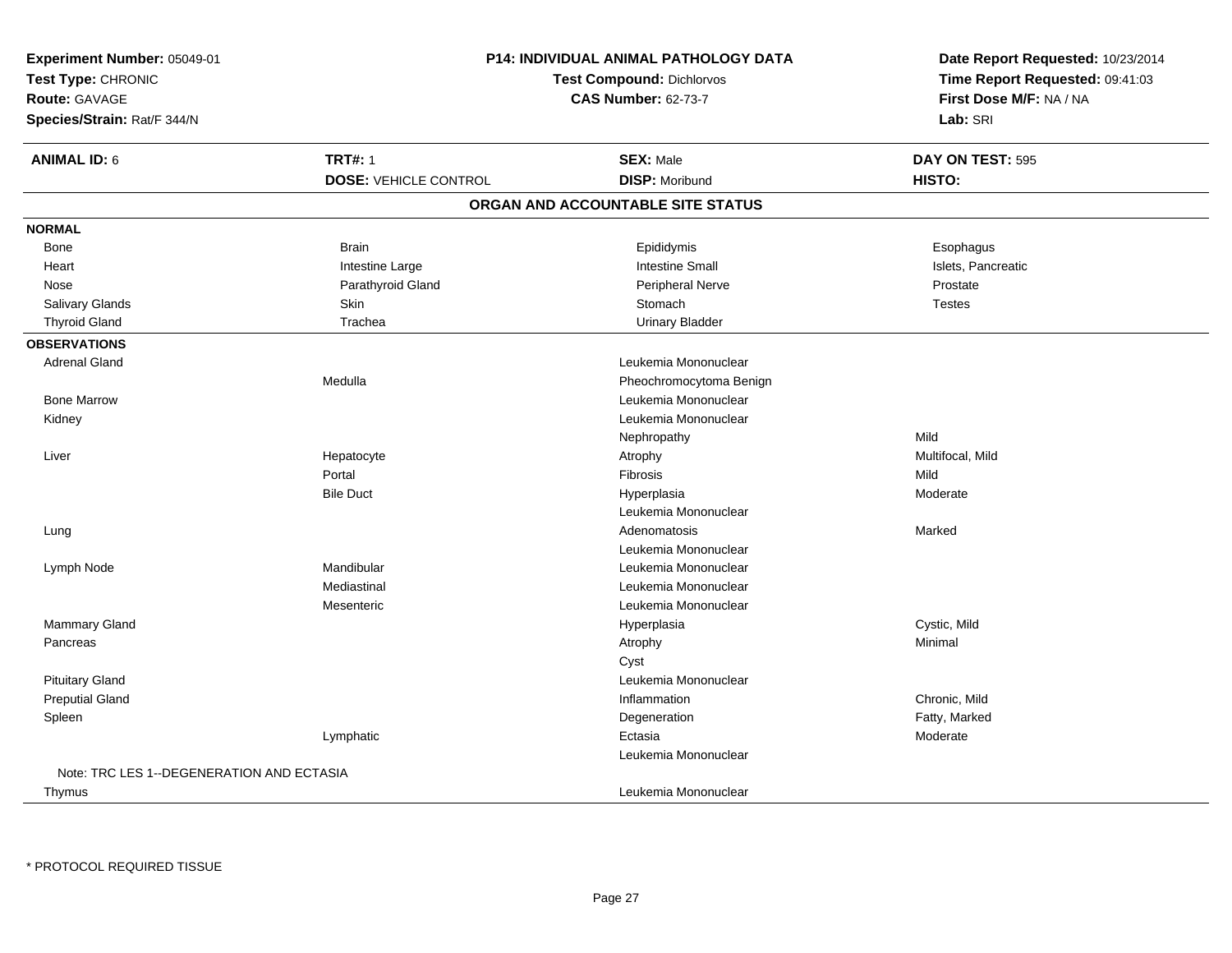| Experiment Number: 05049-01 |                              | <b>P14: INDIVIDUAL ANIMAL PATHOLOGY DATA</b> | Date Report Requested: 10/23/2014 |  |
|-----------------------------|------------------------------|----------------------------------------------|-----------------------------------|--|
| <b>Test Type: CHRONIC</b>   |                              | <b>Test Compound: Dichlorvos</b>             | Time Report Requested: 09:41:03   |  |
| <b>Route: GAVAGE</b>        | <b>CAS Number: 62-73-7</b>   |                                              | First Dose M/F: NA / NA           |  |
| Species/Strain: Rat/F 344/N |                              |                                              | Lab: SRI                          |  |
| <b>ANIMAL ID: 6</b>         | <b>TRT#: 1</b>               | <b>SEX: Male</b>                             | <b>DAY ON TEST: 595</b>           |  |
|                             | <b>DOSE: VEHICLE CONTROL</b> | <b>DISP:</b> Moribund                        | HISTO:                            |  |
|                             |                              | ORGAN AND ACCOUNTABLE SITE STATUS            |                                   |  |
| PRIMARY CAUSE OF DEATH      |                              |                                              |                                   |  |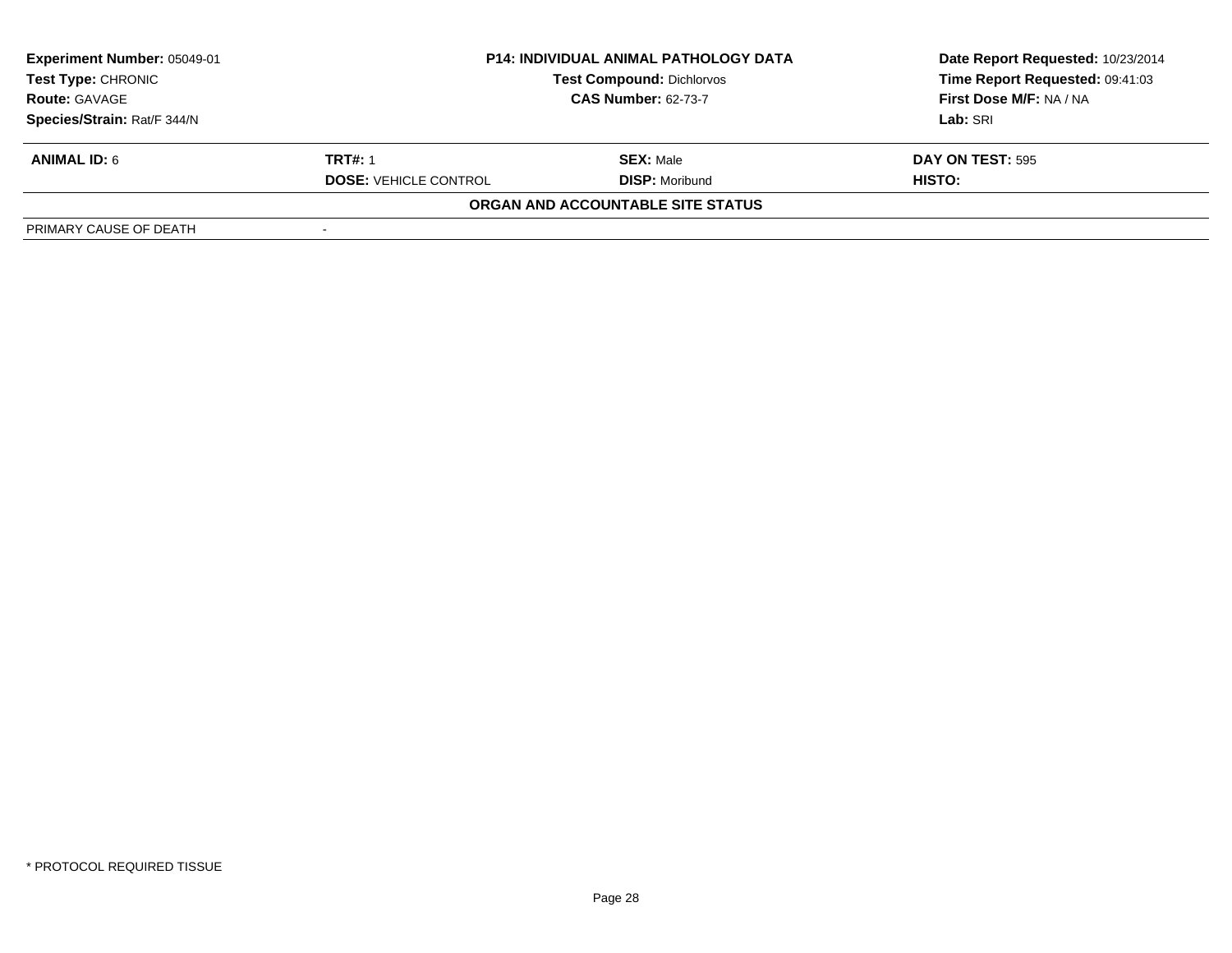| Experiment Number: 05049-01<br>Test Type: CHRONIC           |                           | <b>P14: INDIVIDUAL ANIMAL PATHOLOGY DATA</b> | Date Report Requested: 10/23/2014<br>Time Report Requested: 09:41:03 |
|-------------------------------------------------------------|---------------------------|----------------------------------------------|----------------------------------------------------------------------|
|                                                             |                           | <b>Test Compound: Dichlorvos</b>             |                                                                      |
| Route: GAVAGE                                               |                           | <b>CAS Number: 62-73-7</b>                   | First Dose M/F: NA / NA                                              |
| Species/Strain: Rat/F 344/N                                 |                           |                                              | Lab: SRI                                                             |
|                                                             |                           |                                              |                                                                      |
| <b>ANIMAL ID: 6</b>                                         | <b>TRT#: 3</b>            | <b>SEX: Male</b>                             | DAY ON TEST: 470                                                     |
|                                                             | <b>DOSE: 8.0</b><br>MG/KG | <b>DISP: Accident</b>                        | HISTO:                                                               |
|                                                             |                           | ORGAN AND ACCOUNTABLE SITE STATUS            |                                                                      |
| <b>NORMAL</b>                                               |                           |                                              |                                                                      |
| Bone                                                        | <b>Bone Marrow</b>        | Epididymis                                   | Esophagus                                                            |
| Intestine Large                                             | <b>Intestine Small</b>    | Islets, Pancreatic                           | Kidney                                                               |
| Lung                                                        | Lymph Node                | Mammary Gland                                | Pancreas                                                             |
| Parathyroid Gland                                           | Peripheral Nerve          | <b>Pituitary Gland</b>                       | Prostate                                                             |
| Salivary Glands                                             | Skin                      | Spleen                                       | Stomach                                                              |
| <b>Thyroid Gland</b>                                        | Trachea                   | <b>Urinary Bladder</b>                       |                                                                      |
| <b>MISSING</b>                                              |                           |                                              |                                                                      |
| Nose                                                        | <b>Preputial Gland</b>    | Thymus                                       |                                                                      |
| <b>OBSERVATIONS</b>                                         |                           |                                              |                                                                      |
| <b>Adrenal Gland</b>                                        | <b>Extra Adr Tiss</b>     | Developmental Malformation                   |                                                                      |
| Heart                                                       | Myocardium                | <b>Fibrosis</b>                              | Moderate                                                             |
| Liver                                                       | Portal                    | Fibrosis                                     | Mild                                                                 |
|                                                             | <b>Bile Duct</b>          | Hyperplasia                                  | Mild                                                                 |
|                                                             | Hepatocyte                | Vacuolization Cytoplasmic                    | Moderate                                                             |
| <b>Testes</b>                                               | <b>Interstit Cell</b>     | Adenoma                                      |                                                                      |
| PRIMARY CAUSE OF DEATH                                      |                           |                                              |                                                                      |
| Animal Note: NOSE & PREPUT, GL NOT REQUIRED PRIOR TO 6/1/82 |                           |                                              |                                                                      |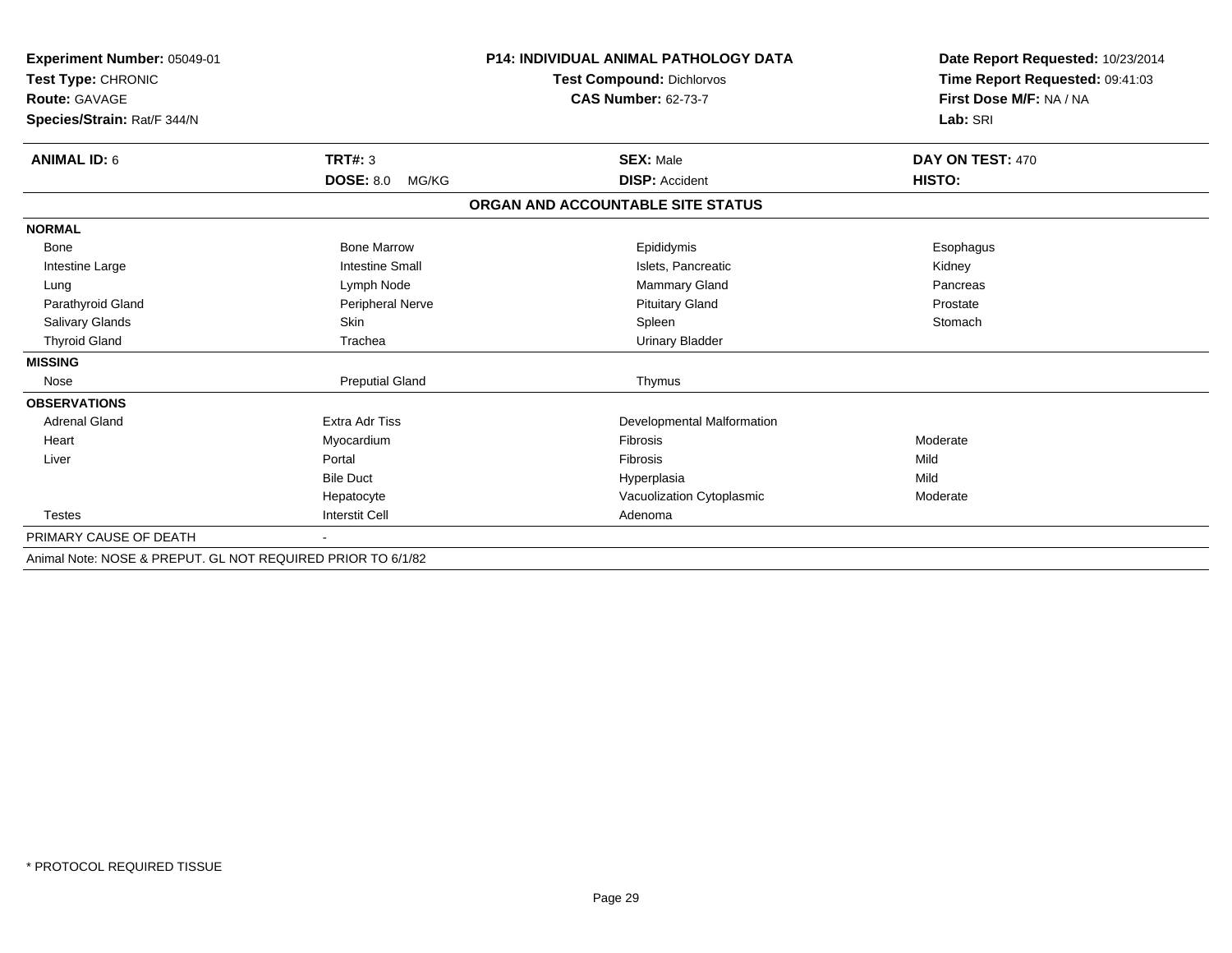| Experiment Number: 05049-01<br>Test Type: CHRONIC<br>Route: GAVAGE<br>Species/Strain: Rat/F 344/N |                        | <b>P14: INDIVIDUAL ANIMAL PATHOLOGY DATA</b><br>Test Compound: Dichlorvos<br><b>CAS Number: 62-73-7</b> | Date Report Requested: 10/23/2014<br>Time Report Requested: 09:41:03<br>First Dose M/F: NA / NA<br>Lab: SRI |
|---------------------------------------------------------------------------------------------------|------------------------|---------------------------------------------------------------------------------------------------------|-------------------------------------------------------------------------------------------------------------|
| <b>ANIMAL ID: 6</b>                                                                               | <b>TRT#: 5</b>         | <b>SEX: Male</b>                                                                                        | DAY ON TEST: 730                                                                                            |
|                                                                                                   | DOSE: 4.0 MG/KG        | <b>DISP: Terminal Sacrifice</b>                                                                         | HISTO:                                                                                                      |
|                                                                                                   |                        | ORGAN AND ACCOUNTABLE SITE STATUS                                                                       |                                                                                                             |
| <b>NORMAL</b>                                                                                     |                        |                                                                                                         |                                                                                                             |
| Bone                                                                                              | <b>Brain</b>           | Epididymis                                                                                              | Esophagus                                                                                                   |
| Intestine Large                                                                                   | <b>Intestine Small</b> | Islets, Pancreatic                                                                                      | Mammary Gland                                                                                               |
| Nose                                                                                              | Parathyroid Gland      | Peripheral Nerve                                                                                        | Salivary Glands                                                                                             |
| Stomach                                                                                           | Thymus                 | <b>Thyroid Gland</b>                                                                                    | Trachea                                                                                                     |
| <b>Urinary Bladder</b>                                                                            |                        |                                                                                                         |                                                                                                             |
| <b>MISSING</b>                                                                                    |                        |                                                                                                         |                                                                                                             |
| <b>Preputial Gland</b>                                                                            |                        |                                                                                                         |                                                                                                             |
| <b>OBSERVATIONS</b>                                                                               |                        |                                                                                                         |                                                                                                             |
| <b>Adrenal Gland</b>                                                                              |                        | Leukemia Mononuclear                                                                                    |                                                                                                             |
|                                                                                                   | Medulla                | Pheochromocytoma Benign                                                                                 | Multiple                                                                                                    |
| <b>Bone Marrow</b>                                                                                |                        | Leukemia Mononuclear                                                                                    |                                                                                                             |
| Heart                                                                                             | Myocardium             | Fibrosis                                                                                                | Moderate                                                                                                    |
| Kidney                                                                                            |                        | Inflammation                                                                                            | Suppurative, Minimal                                                                                        |
|                                                                                                   |                        | Inflammation                                                                                            | Chronic, Moderate                                                                                           |
|                                                                                                   |                        | Leukemia Mononuclear                                                                                    |                                                                                                             |
|                                                                                                   |                        | Nephropathy                                                                                             | Moderate                                                                                                    |
| Liver                                                                                             | Hepatocyte             | Atrophy                                                                                                 | Multifocal, Mild                                                                                            |
|                                                                                                   | <b>Bile Duct</b>       | Hyperplasia                                                                                             | Marked                                                                                                      |
|                                                                                                   | Hepatocyte             | Hyperplasia                                                                                             | Nodular, Mild                                                                                               |
|                                                                                                   |                        | Leukemia Mononuclear                                                                                    |                                                                                                             |
| Note: TRC LES 3- HYPERPLASIA NODULAR                                                              |                        |                                                                                                         |                                                                                                             |
| Lung                                                                                              |                        | Leukemia Mononuclear                                                                                    |                                                                                                             |
|                                                                                                   |                        | Pigmentation                                                                                            | Moderate                                                                                                    |
| Lymph Node                                                                                        | Mesenteric             | Leukemia Mononuclear                                                                                    |                                                                                                             |
| Mesentery                                                                                         | Fat                    | Inflammation                                                                                            | Granulomatous, Moderate                                                                                     |
|                                                                                                   |                        | Leukemia Mononuclear                                                                                    |                                                                                                             |
| Note: TRC LES 2- LEUKEMIA MONUC AND INFLAMMATION                                                  |                        |                                                                                                         |                                                                                                             |
| Pancreas                                                                                          |                        | Adenoma                                                                                                 |                                                                                                             |
| <b>Pituitary Gland</b>                                                                            | Pars Distalis          | Angiectasis                                                                                             | Mild                                                                                                        |
|                                                                                                   | <b>Pars Distalis</b>   | Hyperplasia                                                                                             | Moderate                                                                                                    |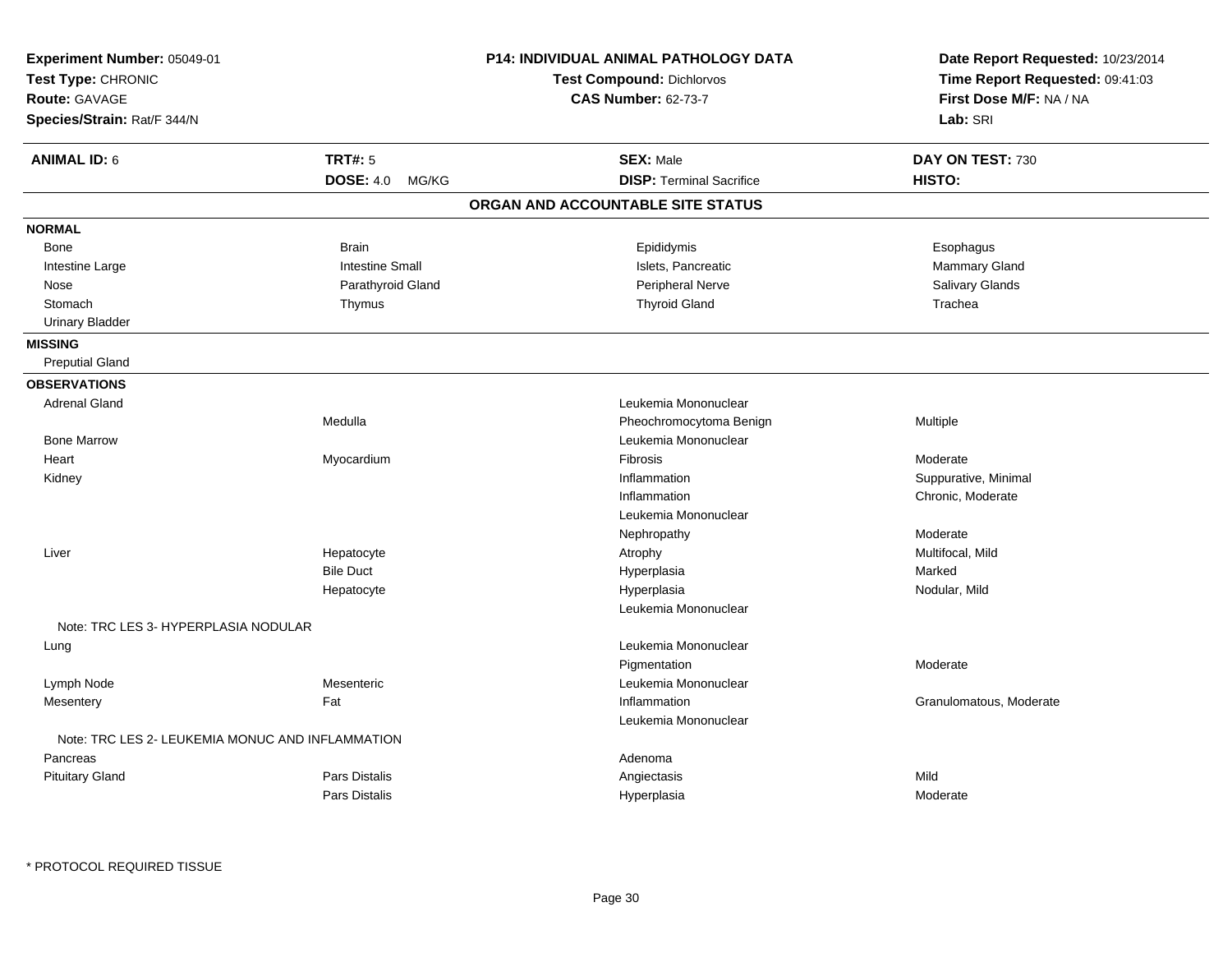| <b>Experiment Number: 05049-01</b><br>Test Type: CHRONIC<br><b>Route: GAVAGE</b><br>Species/Strain: Rat/F 344/N |                           | <b>P14: INDIVIDUAL ANIMAL PATHOLOGY DATA</b><br><b>Test Compound: Dichlorvos</b><br><b>CAS Number: 62-73-7</b> |                                 | Date Report Requested: 10/23/2014<br>Time Report Requested: 09:41:03<br>First Dose M/F: NA / NA<br>Lab: SRI |
|-----------------------------------------------------------------------------------------------------------------|---------------------------|----------------------------------------------------------------------------------------------------------------|---------------------------------|-------------------------------------------------------------------------------------------------------------|
|                                                                                                                 |                           |                                                                                                                |                                 |                                                                                                             |
| <b>ANIMAL ID: 6</b>                                                                                             | <b>TRT#: 5</b>            |                                                                                                                | <b>SEX: Male</b>                | DAY ON TEST: 730                                                                                            |
|                                                                                                                 | <b>DOSE: 4.0</b><br>MG/KG |                                                                                                                | <b>DISP:</b> Terminal Sacrifice | HISTO:                                                                                                      |
|                                                                                                                 |                           | ORGAN AND ACCOUNTABLE SITE STATUS                                                                              |                                 |                                                                                                             |
| Prostate                                                                                                        | Epithelium                |                                                                                                                | Hyperplasia                     | Mild                                                                                                        |
|                                                                                                                 |                           |                                                                                                                | Inflammation                    | Suppurative, Minimal                                                                                        |
| Skin                                                                                                            |                           |                                                                                                                | Squamous Cell Papilloma         |                                                                                                             |
| Note: TRC LES 1--PAPILLOMA SQUA                                                                                 |                           |                                                                                                                |                                 |                                                                                                             |
| Spleen                                                                                                          | Lymphatic                 |                                                                                                                | Ectasia                         | Mild                                                                                                        |
|                                                                                                                 |                           |                                                                                                                | Fibrosis                        | Moderate                                                                                                    |
|                                                                                                                 |                           |                                                                                                                | Leukemia Mononuclear            |                                                                                                             |
| <b>Testes</b>                                                                                                   | <b>Interstit Cell</b>     |                                                                                                                | Adenoma                         |                                                                                                             |
|                                                                                                                 | Seminif Tub               |                                                                                                                | Atrophy                         | Moderate                                                                                                    |
| PRIMARY CAUSE OF DEATH                                                                                          |                           |                                                                                                                |                                 |                                                                                                             |
| Animal Note: TISSUE ON SLIDE 1B IS NOT PINEAL GLAND                                                             |                           |                                                                                                                |                                 |                                                                                                             |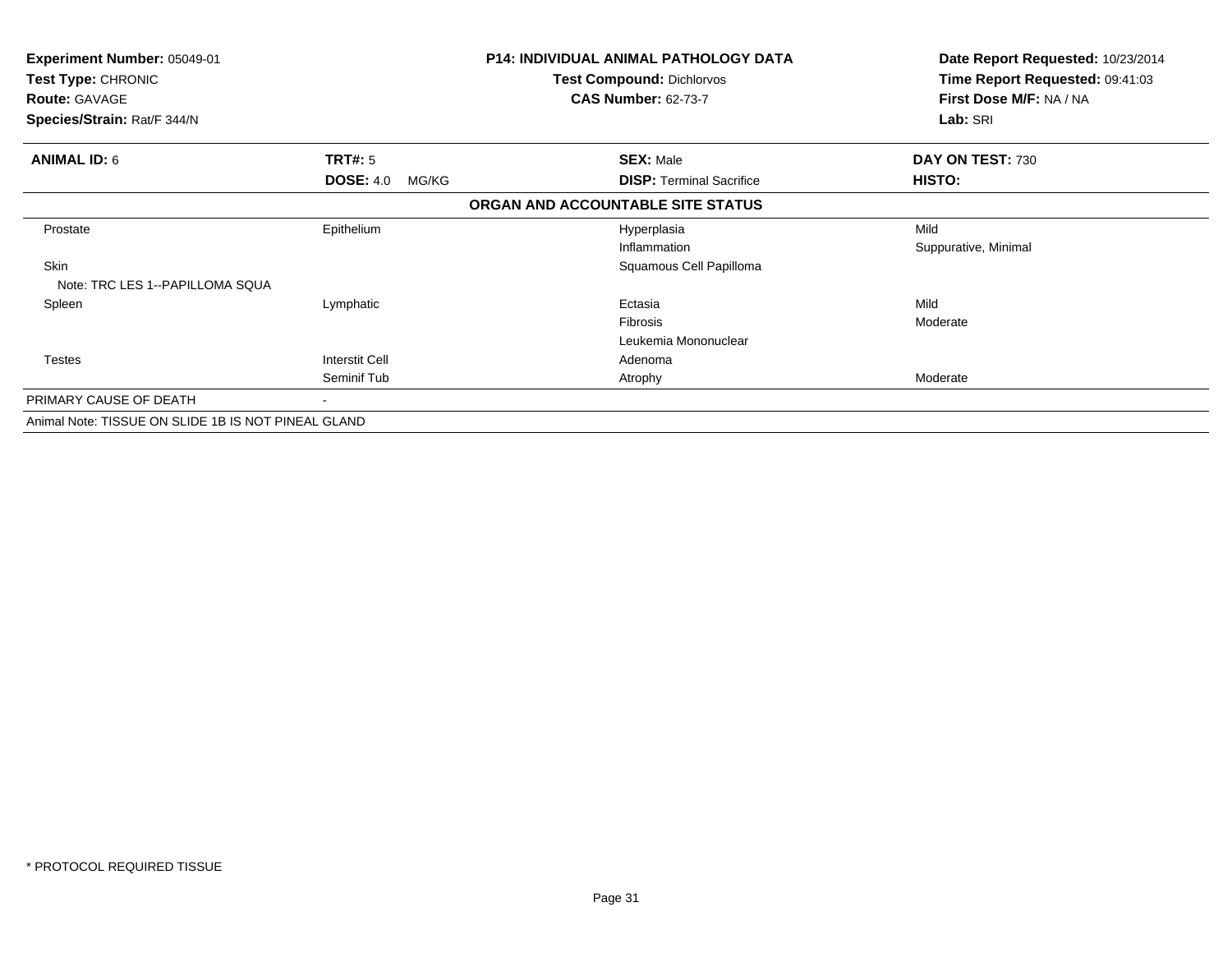| Experiment Number: 05049-01<br>Test Type: CHRONIC<br><b>Route: GAVAGE</b><br>Species/Strain: Rat/F 344/N |                              | P14: INDIVIDUAL ANIMAL PATHOLOGY DATA<br><b>Test Compound: Dichlorvos</b><br><b>CAS Number: 62-73-7</b> | Date Report Requested: 10/23/2014<br>Time Report Requested: 09:41:03<br>First Dose M/F: NA / NA<br>Lab: SRI |  |
|----------------------------------------------------------------------------------------------------------|------------------------------|---------------------------------------------------------------------------------------------------------|-------------------------------------------------------------------------------------------------------------|--|
| <b>ANIMAL ID: 7</b>                                                                                      | <b>TRT#: 1</b>               | <b>SEX: Male</b>                                                                                        | DAY ON TEST: 719                                                                                            |  |
|                                                                                                          | <b>DOSE: VEHICLE CONTROL</b> | <b>DISP: Moribund</b>                                                                                   | HISTO:                                                                                                      |  |
|                                                                                                          |                              | ORGAN AND ACCOUNTABLE SITE STATUS                                                                       |                                                                                                             |  |
| <b>NORMAL</b>                                                                                            |                              |                                                                                                         |                                                                                                             |  |
| <b>Adrenal Gland</b>                                                                                     | <b>Bone</b>                  | <b>Bone Marrow</b>                                                                                      | Epididymis                                                                                                  |  |
| Esophagus                                                                                                | Intestine Large              | <b>Intestine Small</b>                                                                                  | Islets, Pancreatic                                                                                          |  |
| <b>Mammary Gland</b>                                                                                     | Peripheral Nerve             | <b>Pituitary Gland</b>                                                                                  | Prostate                                                                                                    |  |
| Salivary Glands                                                                                          | Spleen                       | Thymus                                                                                                  | <b>Thyroid Gland</b>                                                                                        |  |
| Tooth                                                                                                    | Trachea                      | <b>Urinary Bladder</b>                                                                                  |                                                                                                             |  |
| <b>MISSING</b>                                                                                           |                              |                                                                                                         |                                                                                                             |  |
| Parathyroid Gland                                                                                        |                              |                                                                                                         |                                                                                                             |  |
| <b>OBSERVATIONS</b>                                                                                      |                              |                                                                                                         |                                                                                                             |  |
| <b>Brain</b>                                                                                             |                              | Degeneration                                                                                            | Multiple, Marked                                                                                            |  |
| Heart                                                                                                    | Myocardium                   | Fibrosis                                                                                                | Mild                                                                                                        |  |
|                                                                                                          | Myocardium                   | Inflammation                                                                                            | Chronic, Mild                                                                                               |  |
| Kidney                                                                                                   |                              | Nephropathy                                                                                             | Moderate                                                                                                    |  |
| Liver                                                                                                    | <b>Bile Duct</b>             | Hyperplasia                                                                                             | Mild                                                                                                        |  |
|                                                                                                          | Hepatocyte                   | Vacuolization Cytoplasmic                                                                               | Mild                                                                                                        |  |
| Note: TRC LES 3--SIMILAR TO REGULAR LIVER SECTION                                                        |                              |                                                                                                         |                                                                                                             |  |
| Lung                                                                                                     |                              | <b>Infiltration Cellular</b>                                                                            | Histiocyte, Minimal                                                                                         |  |
| Lymph Node                                                                                               | Mediastinal                  | Erythrophagocytosis                                                                                     | Moderate                                                                                                    |  |
|                                                                                                          | Mediastinal                  | Hemorrhage                                                                                              | Mild                                                                                                        |  |
|                                                                                                          | Mandibular                   | Hyperplasia                                                                                             | Plasma Cell, Moderate                                                                                       |  |
| Nose                                                                                                     | Lumen                        | Fungus                                                                                                  | Moderate                                                                                                    |  |
|                                                                                                          | Lumen                        | Inflammation                                                                                            | Suppurative, Moderate                                                                                       |  |
| Pancreas<br>Note: TRC LES 2--ADENOMA                                                                     |                              | Adenoma                                                                                                 |                                                                                                             |  |
| <b>Preputial Gland</b>                                                                                   |                              | Inflammation                                                                                            | Chronic, Moderate                                                                                           |  |
| <b>Skin</b>                                                                                              |                              | Cyst Epithelial Inclusion                                                                               |                                                                                                             |  |
| Note: TRC LES 1--CYST EPIDERM INCL                                                                       |                              |                                                                                                         |                                                                                                             |  |
| Stomach                                                                                                  | Forestomach, Mucosa          | Hyperplasia                                                                                             | Moderate                                                                                                    |  |
| <b>Testes</b>                                                                                            | <b>Interstit Cell</b>        | Adenoma                                                                                                 |                                                                                                             |  |
| PRIMARY CAUSE OF DEATH                                                                                   | $\sim$                       |                                                                                                         |                                                                                                             |  |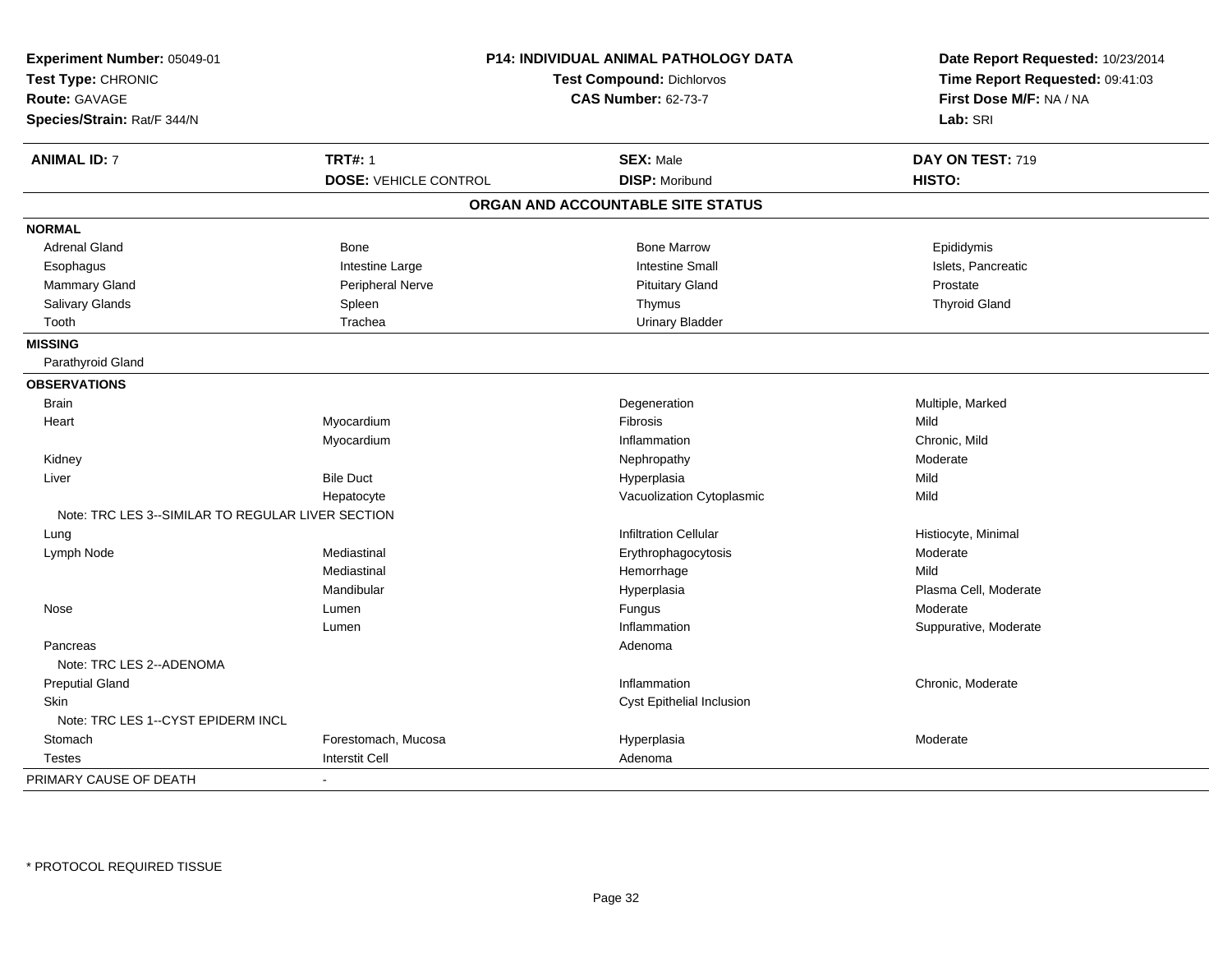| Experiment Number: 05049-01<br>Test Type: CHRONIC<br>Route: GAVAGE<br>Species/Strain: Rat/F 344/N |                           | P14: INDIVIDUAL ANIMAL PATHOLOGY DATA<br><b>Test Compound: Dichlorvos</b><br><b>CAS Number: 62-73-7</b> | Date Report Requested: 10/23/2014<br>Time Report Requested: 09:41:03<br>First Dose M/F: NA / NA<br>Lab: SRI |
|---------------------------------------------------------------------------------------------------|---------------------------|---------------------------------------------------------------------------------------------------------|-------------------------------------------------------------------------------------------------------------|
| <b>ANIMAL ID: 7</b>                                                                               | <b>TRT#: 3</b>            | <b>SEX: Male</b>                                                                                        | DAY ON TEST: 727                                                                                            |
|                                                                                                   | <b>DOSE: 8.0</b><br>MG/KG | <b>DISP: Moribund</b>                                                                                   | HISTO:                                                                                                      |
|                                                                                                   |                           | ORGAN AND ACCOUNTABLE SITE STATUS                                                                       |                                                                                                             |
| <b>NORMAL</b>                                                                                     |                           |                                                                                                         |                                                                                                             |
| Bone                                                                                              | <b>Brain</b>              | Epididymis                                                                                              | Esophagus                                                                                                   |
| Intestine Large                                                                                   | <b>Intestine Small</b>    | Islets, Pancreatic                                                                                      | Lung                                                                                                        |
| Mammary Gland                                                                                     | Nose                      | Parathyroid Gland                                                                                       | Peripheral Nerve                                                                                            |
| <b>Pituitary Gland</b>                                                                            | Prostate                  | Salivary Glands                                                                                         | Skin                                                                                                        |
| Stomach                                                                                           | <b>Thyroid Gland</b>      | Trachea                                                                                                 | <b>Urinary Bladder</b>                                                                                      |
| <b>MISSING</b>                                                                                    |                           |                                                                                                         |                                                                                                             |
| Thymus                                                                                            |                           |                                                                                                         |                                                                                                             |
| <b>OBSERVATIONS</b>                                                                               |                           |                                                                                                         |                                                                                                             |
| <b>Adrenal Gland</b>                                                                              | Medulla                   | Hyperplasia                                                                                             | Mild                                                                                                        |
| <b>Bone Marrow</b>                                                                                |                           | Hyperplasia                                                                                             | Marked                                                                                                      |
| Heart                                                                                             | Myocardium                | Fibrosis                                                                                                | Moderate                                                                                                    |
|                                                                                                   | Myocardium                | Inflammation                                                                                            | Chronic, Moderate                                                                                           |
|                                                                                                   |                           | Thrombosis                                                                                              |                                                                                                             |
| Kidney                                                                                            |                           | Inflammation                                                                                            | Chronic, Mild                                                                                               |
|                                                                                                   |                           | Nephropathy                                                                                             | Mild                                                                                                        |
| Liver                                                                                             |                           | <b>Clear Cell Focus</b>                                                                                 |                                                                                                             |
|                                                                                                   |                           | Hemorrhage                                                                                              | Moderate                                                                                                    |
|                                                                                                   | <b>Bile Duct</b>          | Hyperplasia                                                                                             | Mild                                                                                                        |
| Note: TRC LES 5--SIMILAR TO REGULAR LIVER SECTION                                                 |                           |                                                                                                         |                                                                                                             |
| Note: TRC LES 4--HEMORRHAGE                                                                       |                           |                                                                                                         |                                                                                                             |
| Lymph Node                                                                                        | Inguinal, Lymphatic       | Ectasia                                                                                                 | Moderate                                                                                                    |
|                                                                                                   | Lumbar, Lymphatic         | Ectasia                                                                                                 | Marked                                                                                                      |
|                                                                                                   | Lymphatic, Mandibular     | Ectasia                                                                                                 | Marked                                                                                                      |
|                                                                                                   | Lymphatic, Mediastinal    | Ectasia                                                                                                 | Moderate                                                                                                    |
|                                                                                                   | Axillary                  | Hyperplasia                                                                                             | Plasma Cell, Moderate                                                                                       |
|                                                                                                   | Inguinal                  | Hyperplasia                                                                                             | Plasma Cell, Marked                                                                                         |
|                                                                                                   | Mandibular                | Hyperplasia                                                                                             | Plasma Cell, Moderate                                                                                       |
| Note: TRC LES 2--HYPERPLASIA, PLASMA CELL                                                         |                           |                                                                                                         |                                                                                                             |
| Note: TRC LES 6--ECTASIA                                                                          |                           |                                                                                                         |                                                                                                             |
| Note: TRC LES 7--ECTASIA                                                                          |                           |                                                                                                         |                                                                                                             |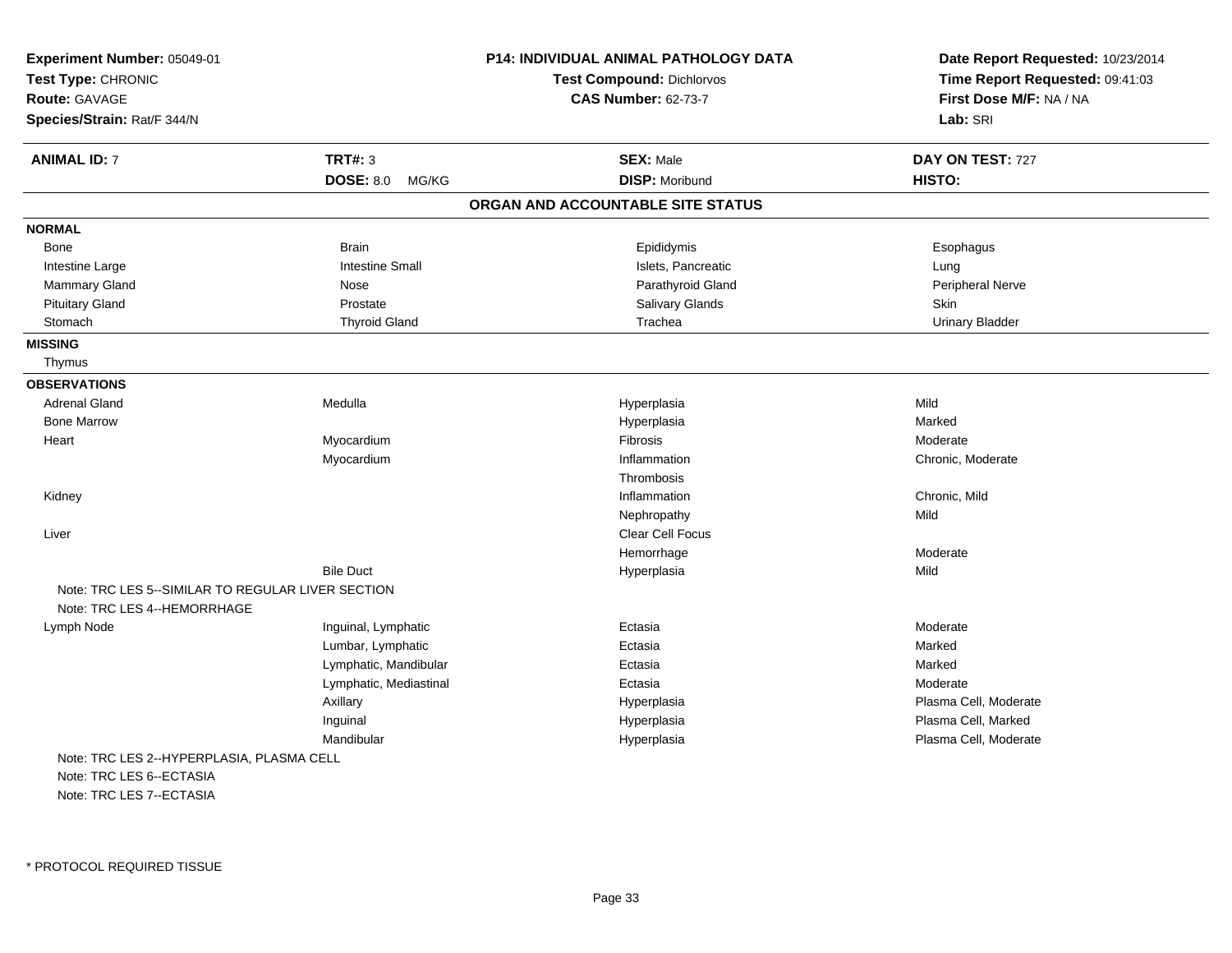| Experiment Number: 05049-01<br>Test Type: CHRONIC<br><b>Route: GAVAGE</b><br>Species/Strain: Rat/F 344/N |                           | P14: INDIVIDUAL ANIMAL PATHOLOGY DATA<br><b>Test Compound: Dichlorvos</b><br><b>CAS Number: 62-73-7</b> | Date Report Requested: 10/23/2014<br>Time Report Requested: 09:41:03<br>First Dose M/F: NA / NA<br>Lab: SRI |
|----------------------------------------------------------------------------------------------------------|---------------------------|---------------------------------------------------------------------------------------------------------|-------------------------------------------------------------------------------------------------------------|
| <b>ANIMAL ID: 7</b>                                                                                      | TRT#: 3                   | <b>SEX: Male</b>                                                                                        | DAY ON TEST: 727                                                                                            |
|                                                                                                          | <b>DOSE: 8.0</b><br>MG/KG | <b>DISP: Moribund</b>                                                                                   | HISTO:                                                                                                      |
|                                                                                                          |                           | ORGAN AND ACCOUNTABLE SITE STATUS                                                                       |                                                                                                             |
| Pancreas                                                                                                 |                           | Adenoma                                                                                                 |                                                                                                             |
| Note: TRC LES 3--ADENOMA                                                                                 |                           |                                                                                                         |                                                                                                             |
| <b>Preputial Gland</b>                                                                                   |                           | Hyperplasia                                                                                             | Marked                                                                                                      |
| Note: TRC LES 1--HYPERPLASIA AND INFLAMMATION                                                            |                           | Inflammation                                                                                            | Suppurative, Marked                                                                                         |
| Spleen                                                                                                   |                           | Hematopoietic Cell Proliferation Erythrocytic                                                           | Mild                                                                                                        |
|                                                                                                          |                           | Hematopoietic Cell Proliferation Granulocytic                                                           | Moderate                                                                                                    |
| <b>Testes</b>                                                                                            | <b>Interstit Cell</b>     | Adenoma                                                                                                 | Multiple                                                                                                    |
|                                                                                                          | Seminif Tub               | Mineralization                                                                                          | Moderate                                                                                                    |
| PRIMARY CAUSE OF DEATH                                                                                   |                           |                                                                                                         |                                                                                                             |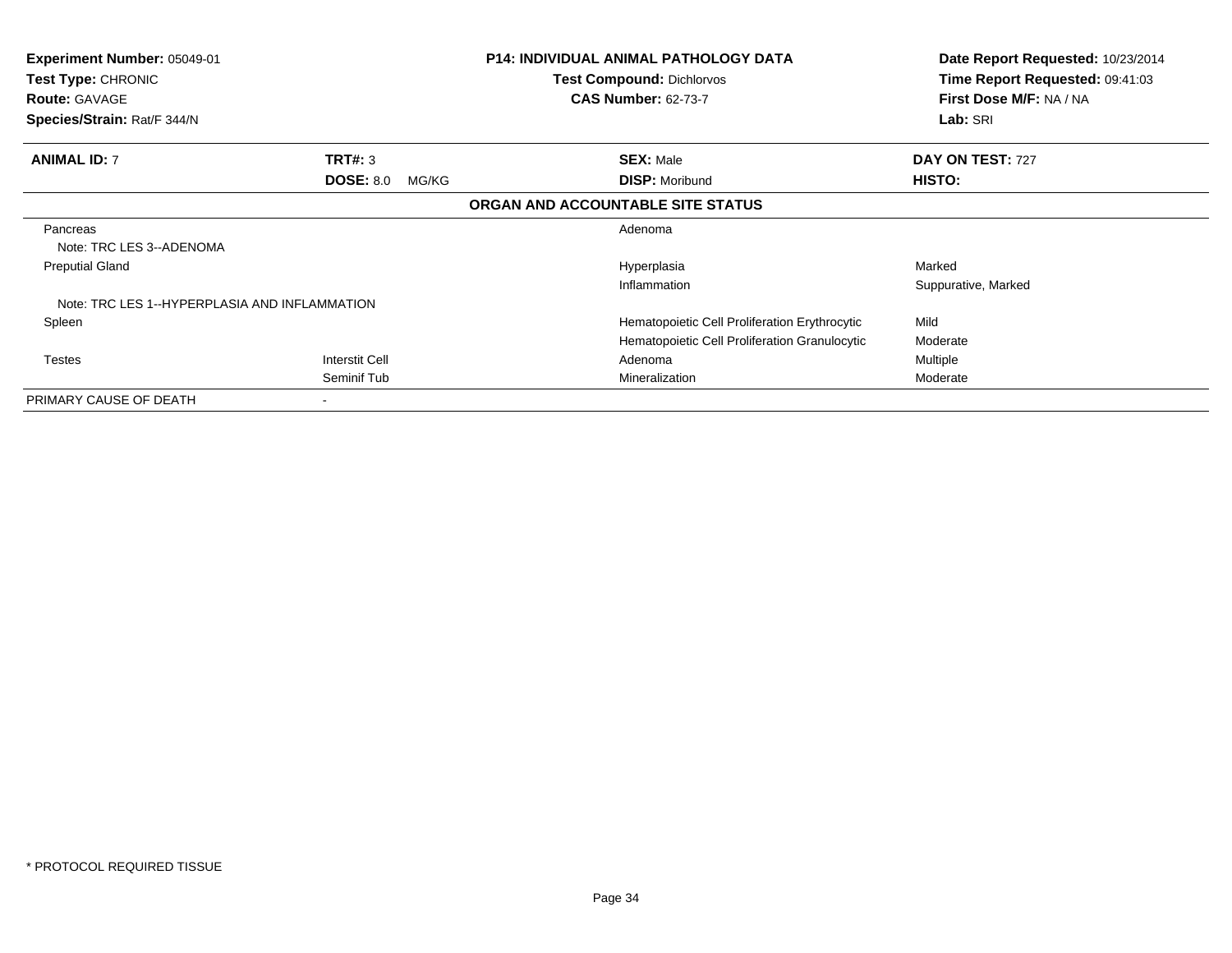| Experiment Number: 05049-01<br>Test Type: CHRONIC<br>Route: GAVAGE<br>Species/Strain: Rat/F 344/N |                           | P14: INDIVIDUAL ANIMAL PATHOLOGY DATA<br>Test Compound: Dichlorvos<br><b>CAS Number: 62-73-7</b> | Date Report Requested: 10/23/2014<br>Time Report Requested: 09:41:03<br>First Dose M/F: NA / NA<br>Lab: SRI |
|---------------------------------------------------------------------------------------------------|---------------------------|--------------------------------------------------------------------------------------------------|-------------------------------------------------------------------------------------------------------------|
| <b>ANIMAL ID: 7</b>                                                                               | <b>TRT#: 5</b>            | <b>SEX: Male</b>                                                                                 | DAY ON TEST: 730                                                                                            |
|                                                                                                   | <b>DOSE: 4.0</b><br>MG/KG | <b>DISP: Terminal Sacrifice</b>                                                                  | HISTO:                                                                                                      |
|                                                                                                   |                           | ORGAN AND ACCOUNTABLE SITE STATUS                                                                |                                                                                                             |
| <b>NORMAL</b>                                                                                     |                           |                                                                                                  |                                                                                                             |
| Bone                                                                                              | <b>Brain</b>              | Epididymis                                                                                       | Esophagus                                                                                                   |
| Intestine Large                                                                                   | Islets, Pancreatic        | Mammary Gland                                                                                    | Nose                                                                                                        |
| Pancreas                                                                                          | Parathyroid Gland         | Peripheral Nerve                                                                                 | Prostate                                                                                                    |
| <b>Salivary Glands</b>                                                                            | Skin                      | Stomach                                                                                          | Trachea                                                                                                     |
| <b>Urinary Bladder</b>                                                                            |                           |                                                                                                  |                                                                                                             |
| <b>MISSING</b>                                                                                    |                           |                                                                                                  |                                                                                                             |
| Thymus                                                                                            |                           |                                                                                                  |                                                                                                             |
| <b>OBSERVATIONS</b>                                                                               |                           |                                                                                                  |                                                                                                             |
| <b>Adrenal Gland</b>                                                                              |                           | Leukemia Mononuclear                                                                             |                                                                                                             |
|                                                                                                   | Cortex                    | Necrosis                                                                                         | Marked                                                                                                      |
| <b>Bone Marrow</b>                                                                                |                           | Leukemia Mononuclear                                                                             |                                                                                                             |
| Heart                                                                                             | Myocardium                | <b>Fibrosis</b>                                                                                  | Mild                                                                                                        |
| <b>Intestine Small</b>                                                                            | <b>Ileum</b>              | Leukemia Mononuclear                                                                             |                                                                                                             |
| Kidney                                                                                            |                           | Inflammation                                                                                     | Chronic, Mild                                                                                               |
|                                                                                                   |                           | Leukemia Mononuclear                                                                             |                                                                                                             |
|                                                                                                   |                           | Nephropathy                                                                                      | Moderate                                                                                                    |
| Liver                                                                                             | Hepatocyte                | Atrophy                                                                                          | Multifocal, Mild                                                                                            |
|                                                                                                   | <b>Bile Duct</b>          | Hyperplasia                                                                                      | Mild                                                                                                        |
|                                                                                                   |                           | Leukemia Mononuclear                                                                             |                                                                                                             |
| Lung                                                                                              |                           | <b>Infiltration Cellular</b>                                                                     | Histiocyte, Mild                                                                                            |
|                                                                                                   |                           | Leukemia Mononuclear                                                                             |                                                                                                             |
| Lymph Node                                                                                        | Mediastinal               | Leukemia Mononuclear                                                                             |                                                                                                             |
|                                                                                                   | Mesenteric                | Leukemia Mononuclear                                                                             |                                                                                                             |
| <b>Pituitary Gland</b>                                                                            | <b>Pars Distalis</b>      | Cyst                                                                                             |                                                                                                             |
|                                                                                                   | Pars Distalis             | Hyperplasia                                                                                      | Mild                                                                                                        |
| <b>Preputial Gland</b>                                                                            |                           | Inflammation                                                                                     | Chronic, Mild                                                                                               |
| Spleen                                                                                            |                           | Leukemia Mononuclear                                                                             |                                                                                                             |
| <b>Testes</b>                                                                                     | <b>Interstit Cell</b>     | Adenoma                                                                                          | Multiple                                                                                                    |
|                                                                                                   | Seminif Tub               | Mineralization                                                                                   | Mild                                                                                                        |
| <b>Thyroid Gland</b>                                                                              | C Cell                    | Adenoma                                                                                          |                                                                                                             |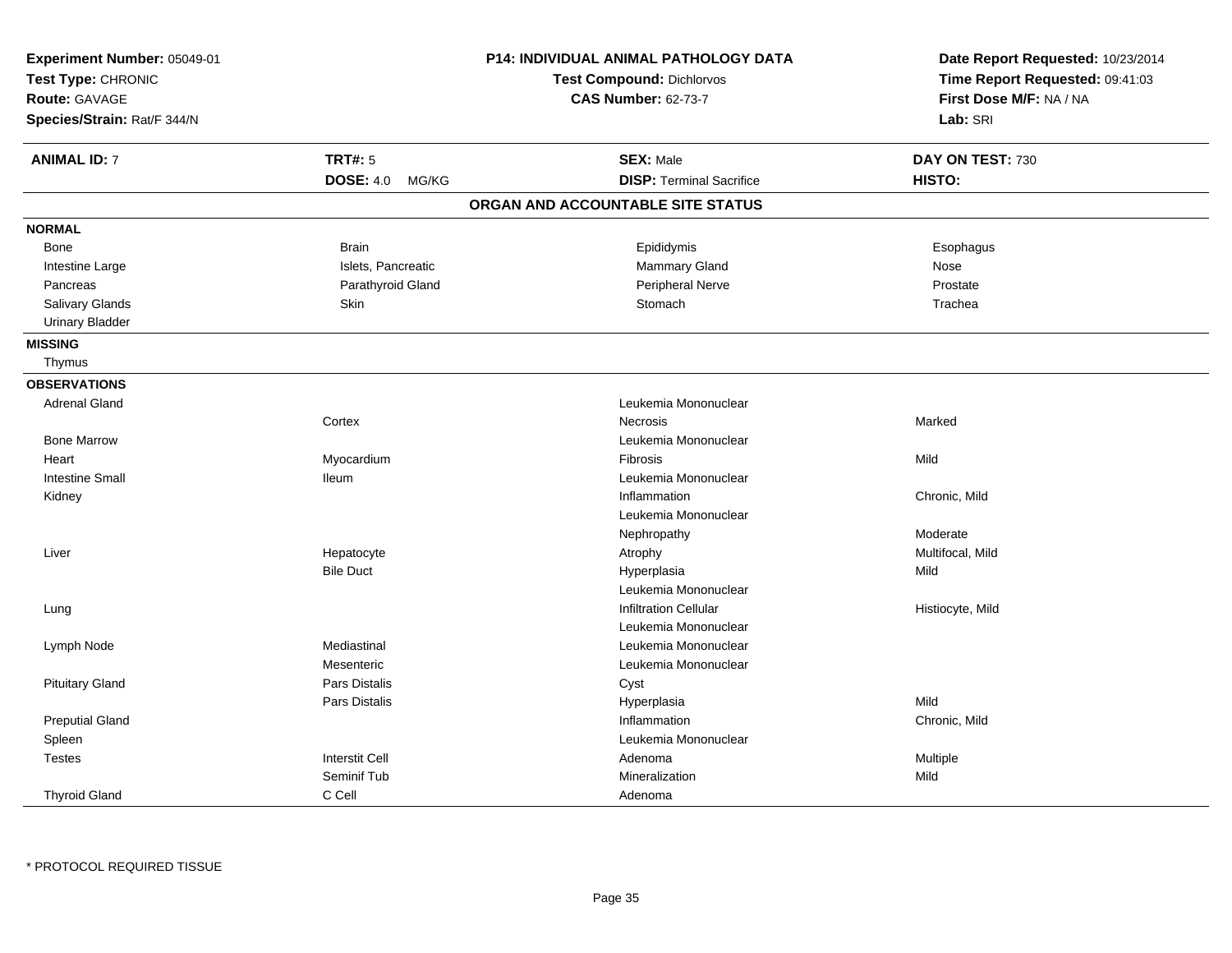| <b>Experiment Number: 05049-01</b><br>Test Type: CHRONIC<br><b>Route: GAVAGE</b> | <b>P14: INDIVIDUAL ANIMAL PATHOLOGY DATA</b><br><b>Test Compound: Dichlorvos</b><br><b>CAS Number: 62-73-7</b> |                                                     | Date Report Requested: 10/23/2014<br>Time Report Requested: 09:41:03<br>First Dose M/F: NA / NA<br>Lab: SRI |
|----------------------------------------------------------------------------------|----------------------------------------------------------------------------------------------------------------|-----------------------------------------------------|-------------------------------------------------------------------------------------------------------------|
| Species/Strain: Rat/F 344/N<br><b>ANIMAL ID: 7</b>                               | TRT#: 5<br><b>DOSE: 4.0</b><br>MG/KG                                                                           | <b>SEX: Male</b><br><b>DISP:</b> Terminal Sacrifice | DAY ON TEST: 730<br>HISTO:                                                                                  |
| PRIMARY CAUSE OF DEATH                                                           |                                                                                                                | ORGAN AND ACCOUNTABLE SITE STATUS                   |                                                                                                             |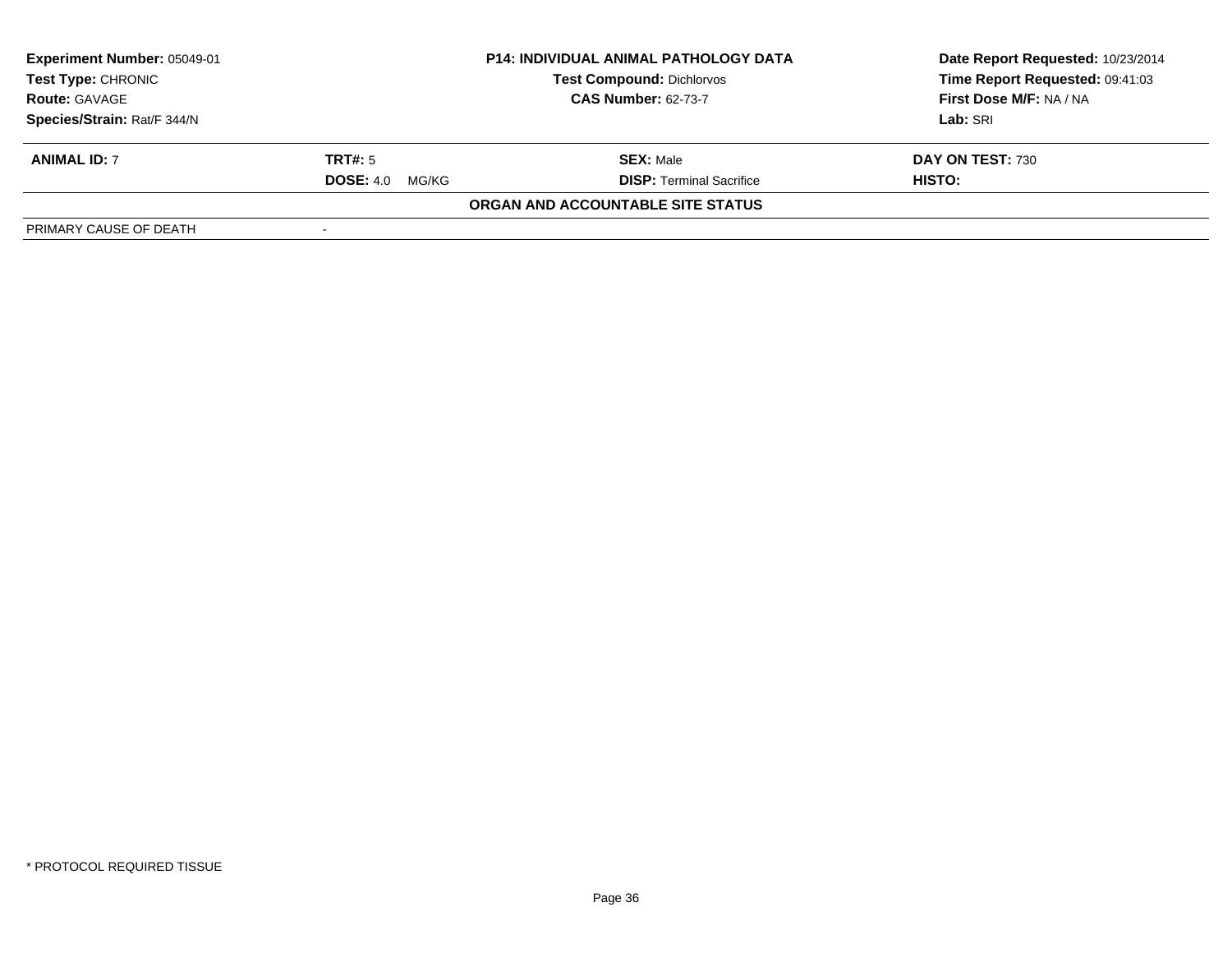| Experiment Number: 05049-01<br>Test Type: CHRONIC<br>Route: GAVAGE<br>Species/Strain: Rat/F 344/N |                              | P14: INDIVIDUAL ANIMAL PATHOLOGY DATA<br><b>Test Compound: Dichlorvos</b><br><b>CAS Number: 62-73-7</b> | Date Report Requested: 10/23/2014<br>Time Report Requested: 09:41:03<br>First Dose M/F: NA / NA<br>Lab: SRI |
|---------------------------------------------------------------------------------------------------|------------------------------|---------------------------------------------------------------------------------------------------------|-------------------------------------------------------------------------------------------------------------|
| <b>ANIMAL ID: 8</b>                                                                               | <b>TRT#: 1</b>               | <b>SEX: Male</b>                                                                                        | DAY ON TEST: 734                                                                                            |
|                                                                                                   | <b>DOSE: VEHICLE CONTROL</b> | <b>DISP: Terminal Sacrifice</b>                                                                         | HISTO:                                                                                                      |
|                                                                                                   |                              | ORGAN AND ACCOUNTABLE SITE STATUS                                                                       |                                                                                                             |
| <b>NORMAL</b>                                                                                     |                              |                                                                                                         |                                                                                                             |
| Bone                                                                                              | <b>Bone Marrow</b>           | <b>Brain</b>                                                                                            | Epididymis                                                                                                  |
| Esophagus                                                                                         | <b>Intestine Small</b>       | Islets, Pancreatic                                                                                      | Lymph Node                                                                                                  |
| Mammary Gland                                                                                     | Nose                         | Pancreas                                                                                                | Parathyroid Gland                                                                                           |
| Peripheral Nerve                                                                                  | <b>Salivary Glands</b>       | Thymus                                                                                                  | <b>Thyroid Gland</b>                                                                                        |
| Trachea                                                                                           | <b>Urinary Bladder</b>       |                                                                                                         |                                                                                                             |
| <b>MISSING</b>                                                                                    |                              |                                                                                                         |                                                                                                             |
| <b>Preputial Gland</b>                                                                            |                              |                                                                                                         |                                                                                                             |
| <b>OBSERVATIONS</b>                                                                               |                              |                                                                                                         |                                                                                                             |
| <b>Adrenal Gland</b>                                                                              | Medulla                      | Pheochromocytoma Benign                                                                                 | Multiple                                                                                                    |
| Heart                                                                                             | Myocardium                   | Inflammation                                                                                            | Chronic, Mild                                                                                               |
| Intestine Large                                                                                   | Colon                        | Parasite Metazoan                                                                                       | Mild                                                                                                        |
|                                                                                                   | Rectum                       | Parasite Metazoan                                                                                       | Mild                                                                                                        |
| Kidney                                                                                            |                              | Inflammation                                                                                            | Chronic, Moderate                                                                                           |
|                                                                                                   |                              | Nephropathy                                                                                             | Moderate                                                                                                    |
| Liver                                                                                             |                              | <b>Basophilic Focus</b>                                                                                 |                                                                                                             |
|                                                                                                   | Portal                       | Fibrosis                                                                                                | Mild                                                                                                        |
|                                                                                                   | <b>Bile Duct</b>             | Hyperplasia                                                                                             | Mild                                                                                                        |
|                                                                                                   |                              | Leukemia Mononuclear                                                                                    |                                                                                                             |
| Lung                                                                                              |                              | <b>Infiltration Cellular</b>                                                                            | Histiocyte, Minimal                                                                                         |
| <b>Pituitary Gland</b>                                                                            | Pars Distalis                | Cyst                                                                                                    |                                                                                                             |
| Prostate                                                                                          |                              | Corpora Amylacea                                                                                        | Mild                                                                                                        |
| Skin                                                                                              | <b>Subcut Tiss</b>           | Fibroma                                                                                                 |                                                                                                             |
|                                                                                                   | <b>Subcut Tiss</b>           | Schwannoma Malignant                                                                                    |                                                                                                             |
| Note: TRC LES 2--SCHWANNOMA MAL                                                                   |                              |                                                                                                         |                                                                                                             |
| Note: TRC LES 1--FIBROMA                                                                          |                              |                                                                                                         |                                                                                                             |
| Spleen                                                                                            |                              | Leukemia Mononuclear                                                                                    |                                                                                                             |
| Stomach                                                                                           | Forestomach, Mucosa          | Hyperplasia                                                                                             | Mild                                                                                                        |
|                                                                                                   | Glandular                    | Mineralization                                                                                          | Mild                                                                                                        |
| <b>Testes</b>                                                                                     | <b>Interstit Cell</b>        | Adenoma                                                                                                 |                                                                                                             |
|                                                                                                   | Seminif Tub                  | Mineralization                                                                                          | Mild                                                                                                        |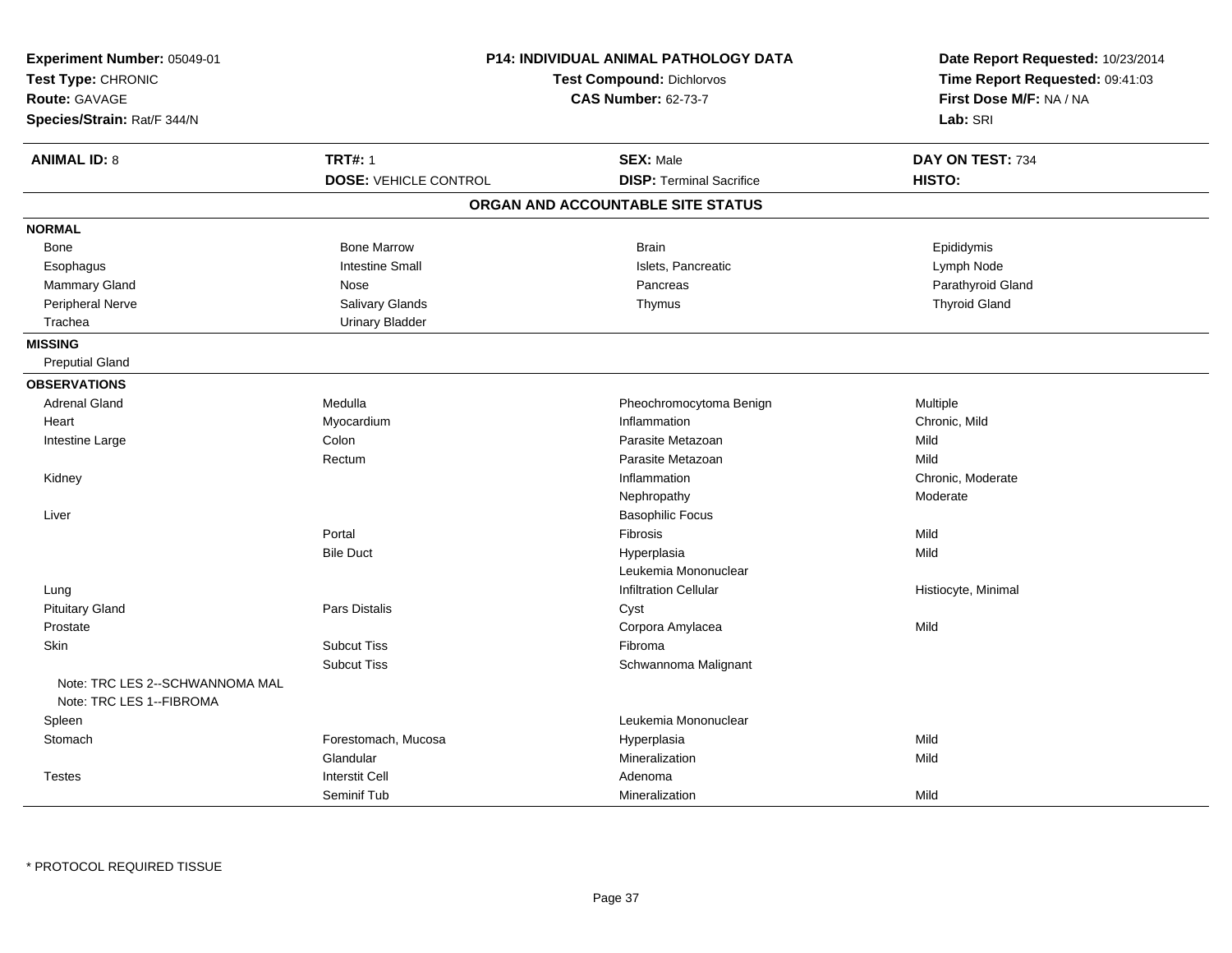| <b>Experiment Number: 05049-01</b><br>Test Type: CHRONIC<br><b>Route: GAVAGE</b> | <b>P14: INDIVIDUAL ANIMAL PATHOLOGY DATA</b><br><b>Test Compound: Dichlorvos</b><br><b>CAS Number: 62-73-7</b> |                                   | Date Report Requested: 10/23/2014<br>Time Report Requested: 09:41:03<br>First Dose M/F: NA / NA |  |
|----------------------------------------------------------------------------------|----------------------------------------------------------------------------------------------------------------|-----------------------------------|-------------------------------------------------------------------------------------------------|--|
| Species/Strain: Rat/F 344/N                                                      |                                                                                                                |                                   | Lab: SRI                                                                                        |  |
| <b>ANIMAL ID: 8</b>                                                              | <b>TRT#: 1</b>                                                                                                 | <b>SEX: Male</b>                  | DAY ON TEST: 734                                                                                |  |
|                                                                                  | <b>DOSE: VEHICLE CONTROL</b>                                                                                   | <b>DISP:</b> Terminal Sacrifice   | HISTO:                                                                                          |  |
|                                                                                  |                                                                                                                | ORGAN AND ACCOUNTABLE SITE STATUS |                                                                                                 |  |
| PRIMARY CAUSE OF DEATH                                                           |                                                                                                                |                                   |                                                                                                 |  |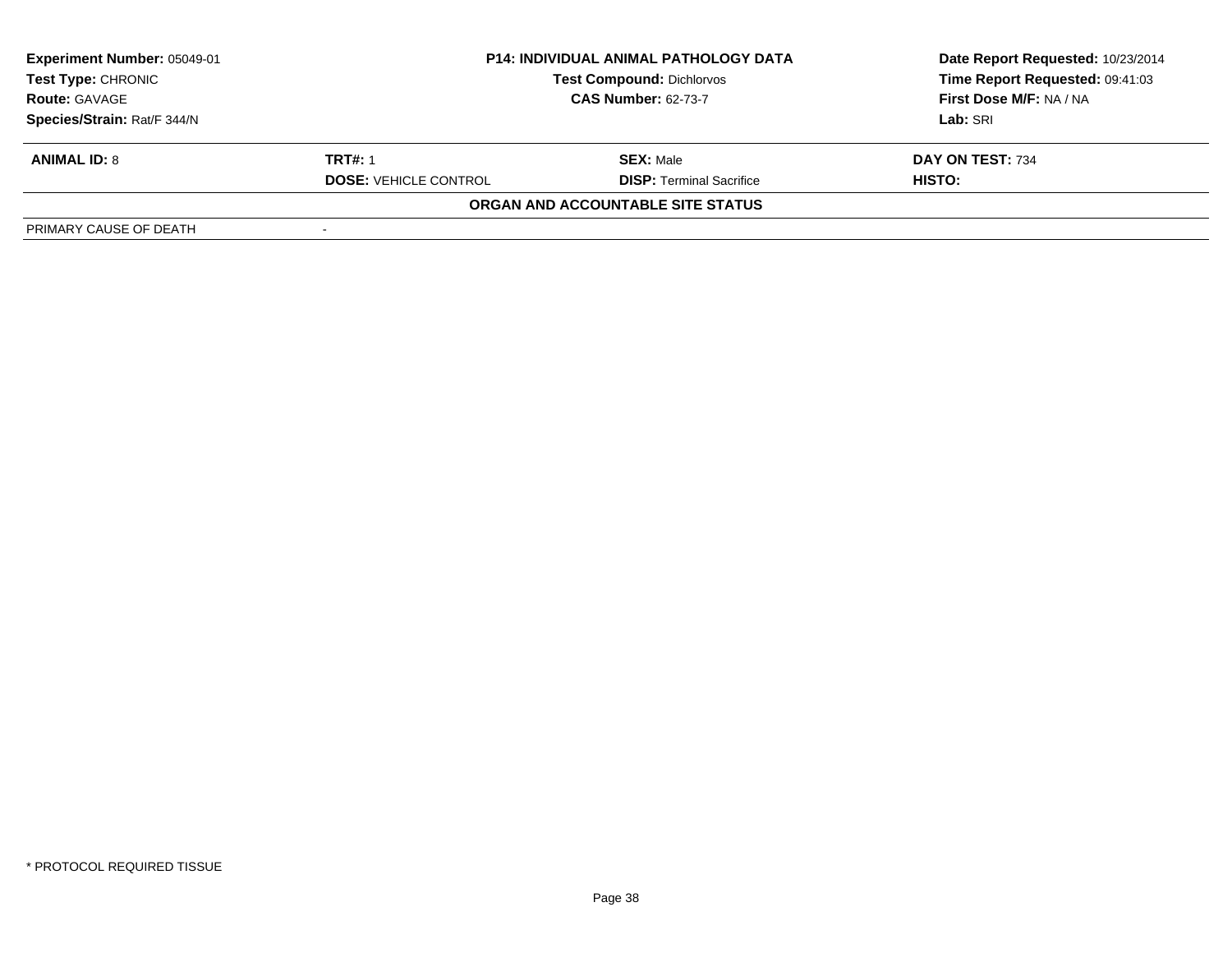| Experiment Number: 05049-01                                 |                           | <b>P14: INDIVIDUAL ANIMAL PATHOLOGY DATA</b> | Date Report Requested: 10/23/2014 |
|-------------------------------------------------------------|---------------------------|----------------------------------------------|-----------------------------------|
| Test Type: CHRONIC                                          |                           | Test Compound: Dichlorvos                    | Time Report Requested: 09:41:03   |
| Route: GAVAGE                                               |                           | <b>CAS Number: 62-73-7</b>                   | First Dose M/F: NA / NA           |
| Species/Strain: Rat/F 344/N                                 |                           |                                              | Lab: SRI                          |
|                                                             |                           |                                              |                                   |
| <b>ANIMAL ID: 8</b>                                         | <b>TRT#: 3</b>            | <b>SEX: Male</b>                             | DAY ON TEST: 462                  |
|                                                             | <b>DOSE: 8.0</b><br>MG/KG | <b>DISP: Accident</b>                        | HISTO:                            |
|                                                             |                           | ORGAN AND ACCOUNTABLE SITE STATUS            |                                   |
| <b>NORMAL</b>                                               |                           |                                              |                                   |
| <b>Bone</b>                                                 | <b>Bone Marrow</b>        | Epididymis                                   | Esophagus                         |
| Intestine Large                                             | <b>Intestine Small</b>    | Islets, Pancreatic                           | Lung                              |
| Lymph Node                                                  | <b>Mammary Gland</b>      | Pancreas                                     | Parathyroid Gland                 |
| Peripheral Nerve                                            | <b>Pituitary Gland</b>    | Prostate                                     | Salivary Glands                   |
| Skin                                                        | Spleen                    | Stomach                                      | Thymus                            |
| <b>Thyroid Gland</b>                                        | Trachea                   | <b>Urinary Bladder</b>                       |                                   |
| <b>MISSING</b>                                              |                           |                                              |                                   |
| Nose                                                        | <b>Preputial Gland</b>    |                                              |                                   |
| <b>OBSERVATIONS</b>                                         |                           |                                              |                                   |
| <b>Adrenal Gland</b>                                        | Cortex                    | Vacuolization Cytoplasmic                    | Minimal                           |
| Heart                                                       | Myocardium                | Fibrosis                                     | Moderate                          |
| Kidney                                                      |                           | Nephropathy                                  | Minimal                           |
| Liver                                                       | Hepatocyte                | Vacuolization Cytoplasmic                    | Moderate                          |
| Mesentery                                                   | Fat                       | <b>Necrosis</b>                              | Focal, Marked                     |
| Note: TRC LES 1--NECROSIS                                   |                           |                                              |                                   |
| Testes                                                      | <b>Interstit Cell</b>     | Adenoma                                      |                                   |
| PRIMARY CAUSE OF DEATH                                      |                           |                                              |                                   |
| Animal Note: NOSE & PREPUT, GL NOT REQUIRED PRIOR TO 6/1/82 |                           |                                              |                                   |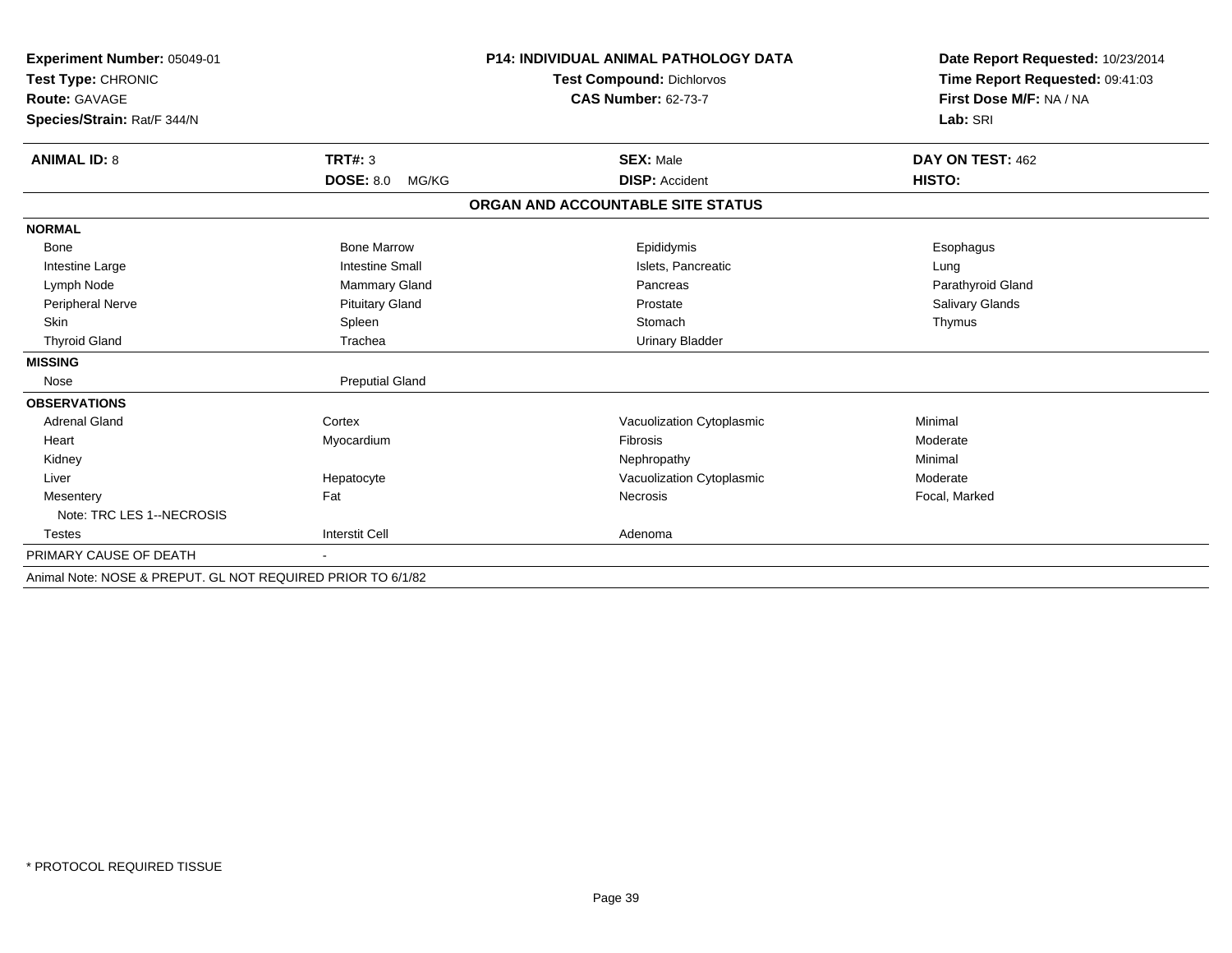| Experiment Number: 05049-01                                        |                                                                | P14: INDIVIDUAL ANIMAL PATHOLOGY DATA | Date Report Requested: 10/23/2014 |
|--------------------------------------------------------------------|----------------------------------------------------------------|---------------------------------------|-----------------------------------|
| Test Type: CHRONIC                                                 | <b>Test Compound: Dichlorvos</b><br><b>CAS Number: 62-73-7</b> |                                       | Time Report Requested: 09:41:03   |
| Route: GAVAGE                                                      |                                                                |                                       | First Dose M/F: NA / NA           |
| Species/Strain: Rat/F 344/N                                        |                                                                |                                       | Lab: SRI                          |
| <b>ANIMAL ID: 8</b>                                                | <b>TRT#: 5</b>                                                 | <b>SEX: Male</b>                      | DAY ON TEST: 677                  |
|                                                                    | <b>DOSE: 4.0</b><br>MG/KG                                      | <b>DISP: Moribund</b>                 | HISTO:                            |
|                                                                    |                                                                | ORGAN AND ACCOUNTABLE SITE STATUS     |                                   |
| <b>NORMAL</b>                                                      |                                                                |                                       |                                   |
| Bone                                                               | <b>Brain</b>                                                   | Epididymis                            | Esophagus                         |
| Intestine Large                                                    | <b>Intestine Small</b>                                         | Islets, Pancreatic                    | <b>Nose</b>                       |
| Parathyroid Gland                                                  | <b>Peripheral Nerve</b>                                        | <b>Pituitary Gland</b>                | <b>Preputial Gland</b>            |
| Salivary Glands                                                    | Trachea                                                        |                                       |                                   |
| <b>OBSERVATIONS</b>                                                |                                                                |                                       |                                   |
| <b>Adrenal Gland</b>                                               |                                                                | Fibrosis                              | Marked                            |
|                                                                    |                                                                | Leukemia Mononuclear                  |                                   |
|                                                                    | Medulla                                                        | Pheochromocytoma Benign               |                                   |
|                                                                    |                                                                | Pigmentation                          | Marked                            |
|                                                                    | Cortex                                                         | Vacuolization Cytoplasmic             | Moderate                          |
| <b>Bone Marrow</b>                                                 |                                                                | Leukemia Mononuclear                  |                                   |
| Heart                                                              | Myocardium                                                     | Fibrosis                              | Mild                              |
|                                                                    |                                                                | Leukemia Mononuclear                  |                                   |
| Kidney                                                             |                                                                | Leukemia Mononuclear                  |                                   |
|                                                                    |                                                                | Nephropathy                           | Mild                              |
| Liver                                                              |                                                                | <b>Basophilic Focus</b>               |                                   |
|                                                                    |                                                                | Hematopoietic Cell Proliferation      | Mild                              |
|                                                                    | <b>Bile Duct</b>                                               | Hyperplasia                           | Mild                              |
|                                                                    |                                                                | Leukemia Mononuclear                  |                                   |
|                                                                    | Hepatocyte                                                     | Vacuolization Cytoplasmic             | Mild                              |
| Lung                                                               |                                                                | Leukemia Mononuclear                  |                                   |
| Lymph Node                                                         | Mediastinal                                                    | Leukemia Mononuclear                  |                                   |
|                                                                    | Mesenteric                                                     | Leukemia Mononuclear                  |                                   |
| Mammary Gland                                                      |                                                                | Hyperplasia                           | Cystic, Mild                      |
| Mesentery                                                          |                                                                | Leukemia Mononuclear                  |                                   |
| Note: TRC LES 2- LEUKEMIA MONUC<br>Note: TRC LES 3- LEUKEMIA MONUC |                                                                |                                       |                                   |
| Note: TRC LES 4- LEUKEMIA MONUC                                    |                                                                |                                       |                                   |
| Pancreas                                                           |                                                                | Leukemia Mononuclear                  |                                   |
| Prostate                                                           |                                                                | Inflammation                          | Suppurative, Marked               |
|                                                                    |                                                                |                                       |                                   |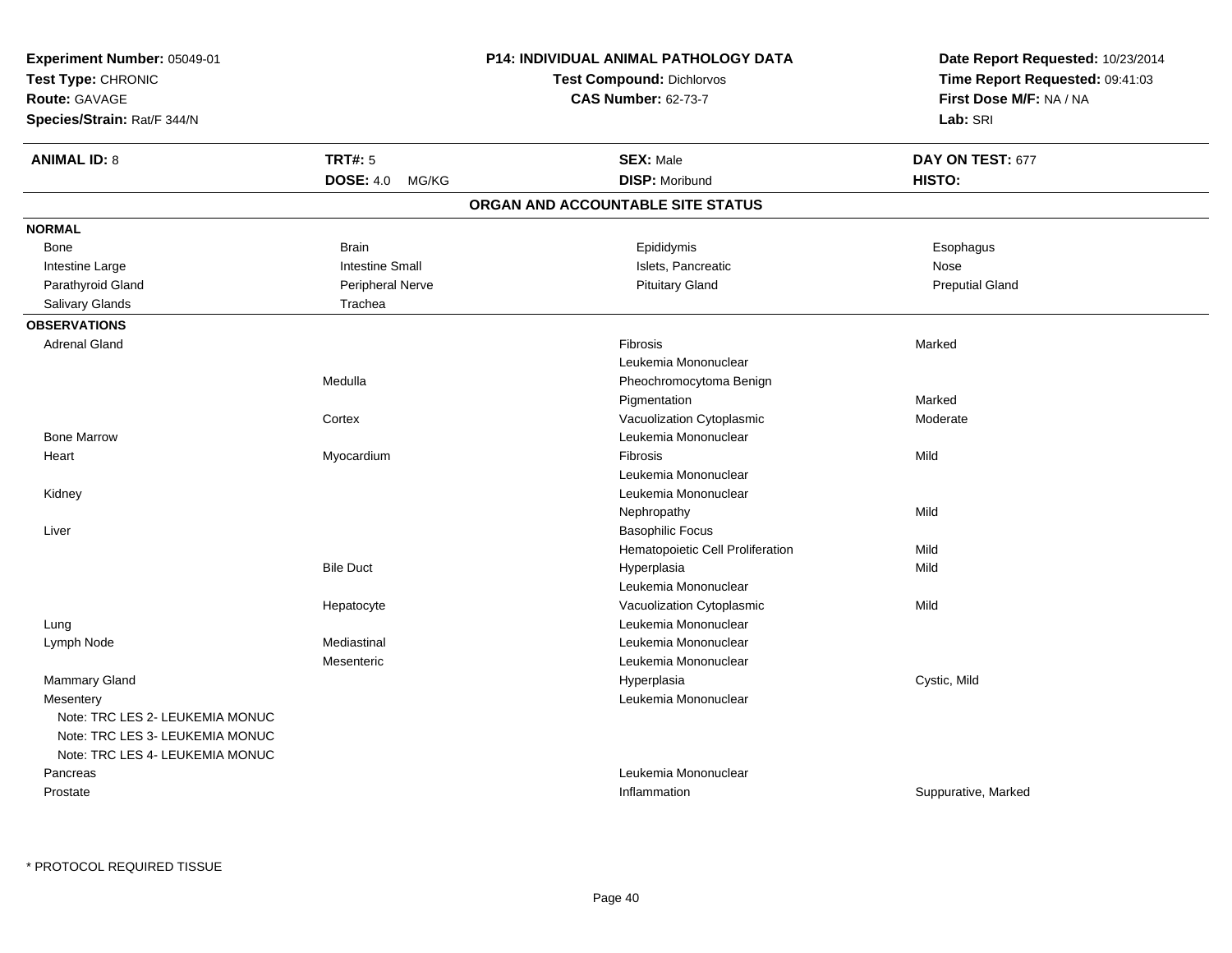| Experiment Number: 05049-01<br>Test Type: CHRONIC<br><b>Route: GAVAGE</b><br>Species/Strain: Rat/F 344/N |                           | <b>P14: INDIVIDUAL ANIMAL PATHOLOGY DATA</b><br><b>Test Compound: Dichlorvos</b><br><b>CAS Number: 62-73-7</b> | Date Report Requested: 10/23/2014<br>Time Report Requested: 09:41:03<br>First Dose M/F: NA / NA<br>Lab: SRI |
|----------------------------------------------------------------------------------------------------------|---------------------------|----------------------------------------------------------------------------------------------------------------|-------------------------------------------------------------------------------------------------------------|
| <b>ANIMAL ID: 8</b>                                                                                      | TRT#: 5                   | <b>SEX: Male</b>                                                                                               | DAY ON TEST: 677                                                                                            |
|                                                                                                          | <b>DOSE: 4.0</b><br>MG/KG | <b>DISP: Moribund</b>                                                                                          | <b>HISTO:</b>                                                                                               |
|                                                                                                          |                           | ORGAN AND ACCOUNTABLE SITE STATUS                                                                              |                                                                                                             |
|                                                                                                          |                           | Leukemia Mononuclear                                                                                           |                                                                                                             |
| <b>Seminal Vesicle</b>                                                                                   |                           | Leukemia Mononuclear                                                                                           |                                                                                                             |
| <b>Skin</b><br>Note: TRC LES 1 - LEUKEMIA MONUC                                                          |                           | Leukemia Mononuclear                                                                                           |                                                                                                             |
| Spleen                                                                                                   |                           | Hematopoietic Cell Proliferation Erythrocytic                                                                  | Moderate                                                                                                    |
| Stomach                                                                                                  | Forestomach, Mucosa       | Hyperplasia                                                                                                    | Mild                                                                                                        |
|                                                                                                          |                           | Leukemia Mononuclear                                                                                           |                                                                                                             |
|                                                                                                          | Glandular                 | Mineralization                                                                                                 | Moderate                                                                                                    |
| <b>Testes</b>                                                                                            | Interstit Cell            | Adenoma                                                                                                        | Multiple                                                                                                    |
|                                                                                                          | Seminif Tub               | Mineralization                                                                                                 | Mild                                                                                                        |
| Thymus                                                                                                   |                           | Leukemia Mononuclear                                                                                           |                                                                                                             |
| <b>Thyroid Gland</b>                                                                                     | C Cell                    | Adenoma                                                                                                        |                                                                                                             |
| <b>Urinary Bladder</b>                                                                                   |                           | Leukemia Mononuclear                                                                                           |                                                                                                             |
| PRIMARY CAUSE OF DEATH                                                                                   |                           |                                                                                                                |                                                                                                             |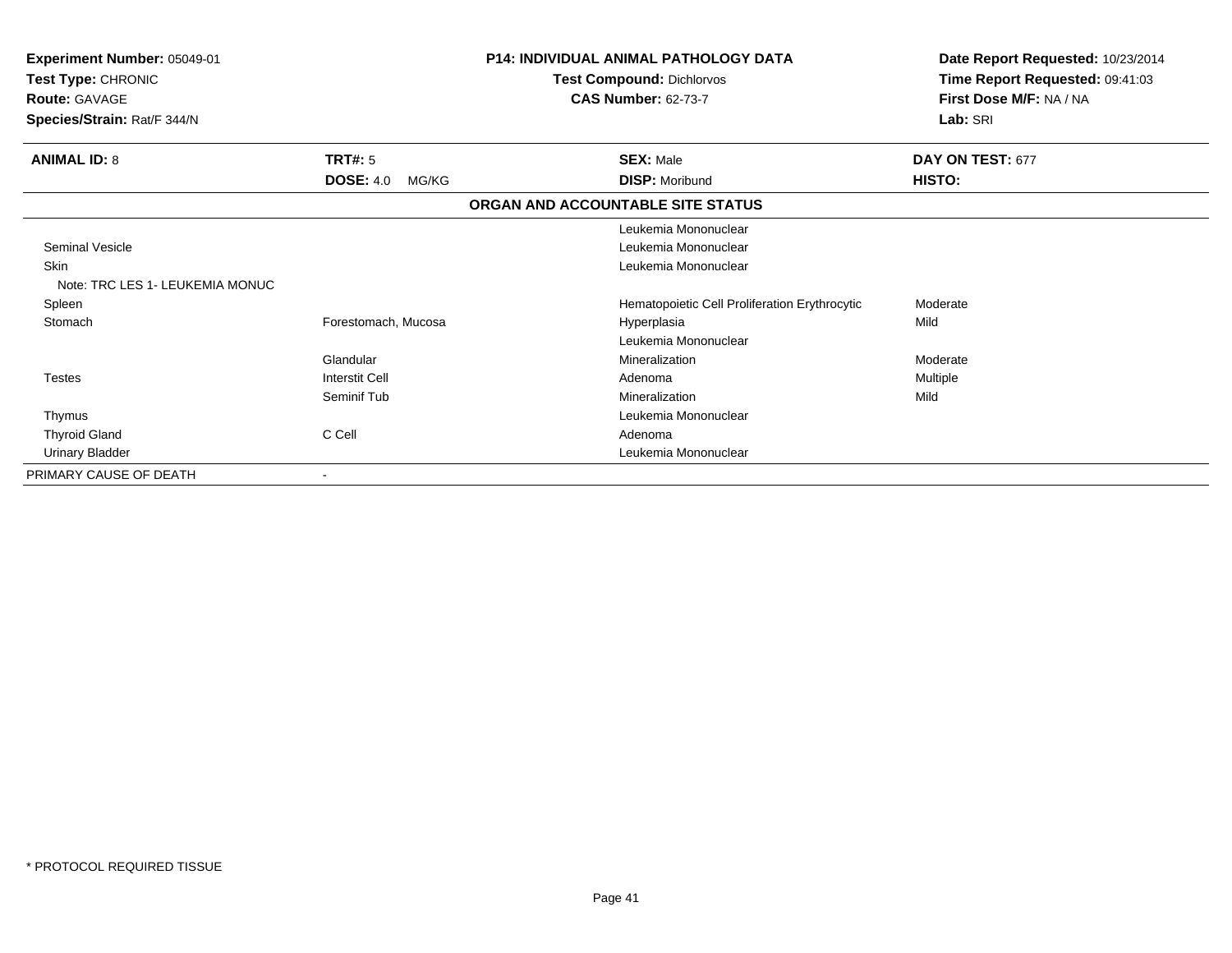| Experiment Number: 05049-01        |                                                                     | <b>P14: INDIVIDUAL ANIMAL PATHOLOGY DATA</b> | Date Report Requested: 10/23/2014   |
|------------------------------------|---------------------------------------------------------------------|----------------------------------------------|-------------------------------------|
| Test Type: CHRONIC                 | <b>Test Compound: Dichlorvos</b>                                    |                                              | Time Report Requested: 09:41:03     |
| <b>Route: GAVAGE</b>               |                                                                     | <b>CAS Number: 62-73-7</b>                   | First Dose M/F: NA / NA             |
| Species/Strain: Rat/F 344/N        |                                                                     |                                              | Lab: SRI                            |
| <b>ANIMAL ID: 9</b>                | <b>TRT#: 1</b>                                                      | <b>SEX: Male</b>                             | DAY ON TEST: 522                    |
|                                    | <b>DOSE: VEHICLE CONTROL</b>                                        | <b>DISP: Dead</b>                            | HISTO:                              |
|                                    |                                                                     | ORGAN AND ACCOUNTABLE SITE STATUS            |                                     |
| <b>NORMAL</b>                      |                                                                     |                                              |                                     |
| <b>Adrenal Gland</b>               | <b>Bone</b>                                                         | <b>Bone Marrow</b>                           | <b>Brain</b>                        |
| Epididymis                         | Esophagus                                                           | Intestine Large                              | <b>Intestine Small</b>              |
| Islets, Pancreatic                 | Lymph Node                                                          | <b>Nose</b>                                  | Pancreas                            |
| Parathyroid Gland                  | Peripheral Nerve                                                    | <b>Pituitary Gland</b>                       | Prostate                            |
| Salivary Glands                    | Stomach                                                             | Thymus                                       | <b>Thyroid Gland</b>                |
| Trachea                            | <b>Urinary Bladder</b>                                              |                                              |                                     |
| <b>MISSING</b>                     |                                                                     |                                              |                                     |
| Spleen                             |                                                                     |                                              |                                     |
| <b>INSUFFICIENT TISSUE</b>         |                                                                     |                                              |                                     |
| Mammary Gland                      |                                                                     |                                              |                                     |
| <b>OBSERVATIONS</b>                |                                                                     |                                              |                                     |
| Heart                              | Myocardium                                                          | Fibrosis                                     | Moderate                            |
| Kidney                             |                                                                     | Nephropathy                                  | Mild                                |
| Liver                              | Portal                                                              | <b>Fibrosis</b>                              | Mild                                |
|                                    | <b>Bile Duct</b>                                                    | Hyperplasia                                  | Moderate                            |
|                                    | Hepatocyte                                                          | Vacuolization Cytoplasmic                    | Moderate                            |
| Lung                               |                                                                     | Inflammation                                 | Chronic, Mild                       |
|                                    |                                                                     | Neoplasm Nos                                 | Metastatic (Uncertain Primary Site) |
|                                    | Note: METASTATIC NEOPLASM WAS CHORDOMA; PRIMARY SITE NOT DETERMINED |                                              |                                     |
| <b>Preputial Gland</b>             |                                                                     | Inflammation                                 | Chronic, Mild                       |
| <b>Skin</b>                        |                                                                     | Trichoepithelioma                            |                                     |
| Note: TRC LES 1--TRICHOEPITHELIOMA |                                                                     |                                              |                                     |
| <b>Testes</b>                      | <b>Interstit Cell</b>                                               | Adenoma                                      |                                     |
| PRIMARY CAUSE OF DEATH             |                                                                     |                                              |                                     |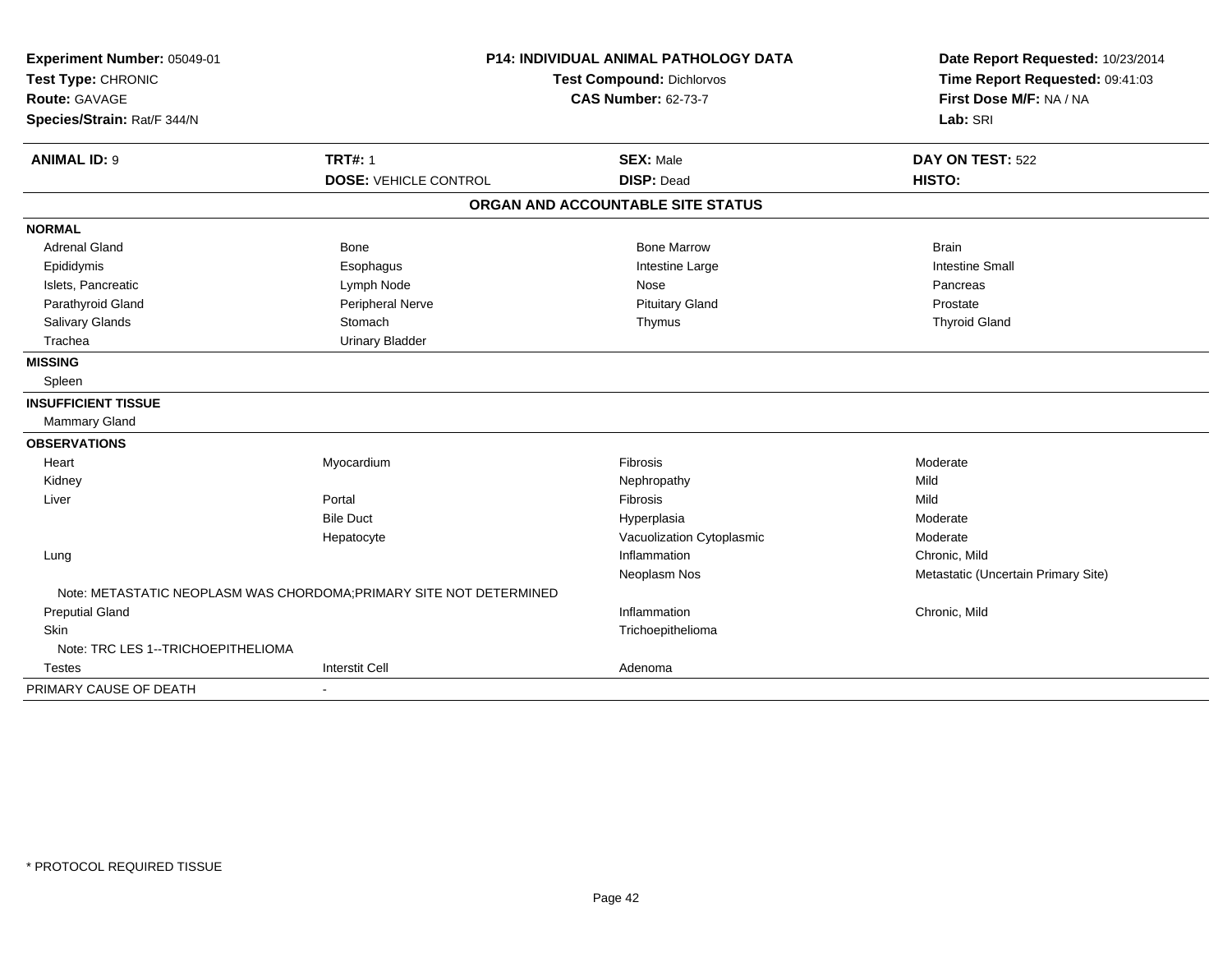| Experiment Number: 05049-01<br>Test Type: CHRONIC<br><b>Route: GAVAGE</b><br>Species/Strain: Rat/F 344/N |                        | P14: INDIVIDUAL ANIMAL PATHOLOGY DATA<br><b>Test Compound: Dichlorvos</b><br><b>CAS Number: 62-73-7</b> | Date Report Requested: 10/23/2014<br>Time Report Requested: 09:41:03<br>First Dose M/F: NA / NA<br>Lab: SRI |
|----------------------------------------------------------------------------------------------------------|------------------------|---------------------------------------------------------------------------------------------------------|-------------------------------------------------------------------------------------------------------------|
| <b>ANIMAL ID: 9</b>                                                                                      | <b>TRT#: 3</b>         | <b>SEX: Male</b>                                                                                        | DAY ON TEST: 729                                                                                            |
|                                                                                                          | DOSE: 8.0 MG/KG        | <b>DISP: Terminal Sacrifice</b>                                                                         | <b>HISTO:</b>                                                                                               |
|                                                                                                          |                        | ORGAN AND ACCOUNTABLE SITE STATUS                                                                       |                                                                                                             |
| <b>NORMAL</b>                                                                                            |                        |                                                                                                         |                                                                                                             |
| Bone                                                                                                     | <b>Bone Marrow</b>     | <b>Brain</b>                                                                                            | Epididymis                                                                                                  |
| Esophagus                                                                                                | Intestine Large        | <b>Intestine Small</b>                                                                                  | Islets, Pancreatic                                                                                          |
| Mammary Gland                                                                                            | Parathyroid Gland      | Peripheral Nerve                                                                                        | <b>Pituitary Gland</b>                                                                                      |
| Salivary Glands                                                                                          | <b>Skin</b>            | Stomach                                                                                                 | Thymus                                                                                                      |
| Trachea                                                                                                  | <b>Urinary Bladder</b> |                                                                                                         |                                                                                                             |
| <b>OBSERVATIONS</b>                                                                                      |                        |                                                                                                         |                                                                                                             |
| <b>Adrenal Gland</b>                                                                                     | <b>Extra Adr Tiss</b>  | Developmental Malformation                                                                              |                                                                                                             |
|                                                                                                          | Cortex                 | Vacuolization Cytoplasmic                                                                               | Mild                                                                                                        |
| Eye                                                                                                      | Retina                 | Atrophy                                                                                                 | Moderate                                                                                                    |
|                                                                                                          |                        | Cataract                                                                                                | Moderate                                                                                                    |
| Heart                                                                                                    | Myocardium             | Fibrosis                                                                                                | Moderate                                                                                                    |
| Kidney                                                                                                   |                        | Inflammation                                                                                            | Suppurative, Minimal                                                                                        |
|                                                                                                          |                        | Inflammation                                                                                            | Chronic, Moderate                                                                                           |
|                                                                                                          |                        | Nephropathy                                                                                             | Moderate                                                                                                    |
| Liver                                                                                                    |                        | <b>Basophilic Focus</b>                                                                                 |                                                                                                             |
|                                                                                                          | Portal                 | <b>Fibrosis</b>                                                                                         | Mild                                                                                                        |
|                                                                                                          | <b>Bile Duct</b>       | Hyperplasia                                                                                             | Mild                                                                                                        |
|                                                                                                          |                        | Leukemia Mononuclear                                                                                    |                                                                                                             |
| Lung                                                                                                     |                        | <b>Infiltration Cellular</b>                                                                            | Histiocyte, Minimal                                                                                         |
| Lymph Node                                                                                               | Renal                  | Pigmentation                                                                                            | Moderate                                                                                                    |
| Note: TRC LES 3--PIGMENT                                                                                 |                        |                                                                                                         |                                                                                                             |
| Mesentery<br>Note: TRC LES 2--NECROSIS                                                                   | Fat                    | <b>Necrosis</b>                                                                                         | Focal, Mild                                                                                                 |
|                                                                                                          |                        |                                                                                                         |                                                                                                             |
| Nose<br>Pancreas                                                                                         | Nasolacrim Dct         | Inflammation                                                                                            | Chronic, Mild                                                                                               |
|                                                                                                          |                        | Adenoma                                                                                                 | Mild                                                                                                        |
| <b>Preputial Gland</b>                                                                                   |                        | Hyperplasia<br>Inflammation                                                                             | Chronic, Moderate                                                                                           |
|                                                                                                          |                        |                                                                                                         |                                                                                                             |
|                                                                                                          |                        | Inflammation                                                                                            | Suppurative, Moderate<br>Mild                                                                               |
| Prostate                                                                                                 | Epithelium             | Hyperplasia                                                                                             |                                                                                                             |
|                                                                                                          |                        | Inflammation                                                                                            | Suppurative, Mild                                                                                           |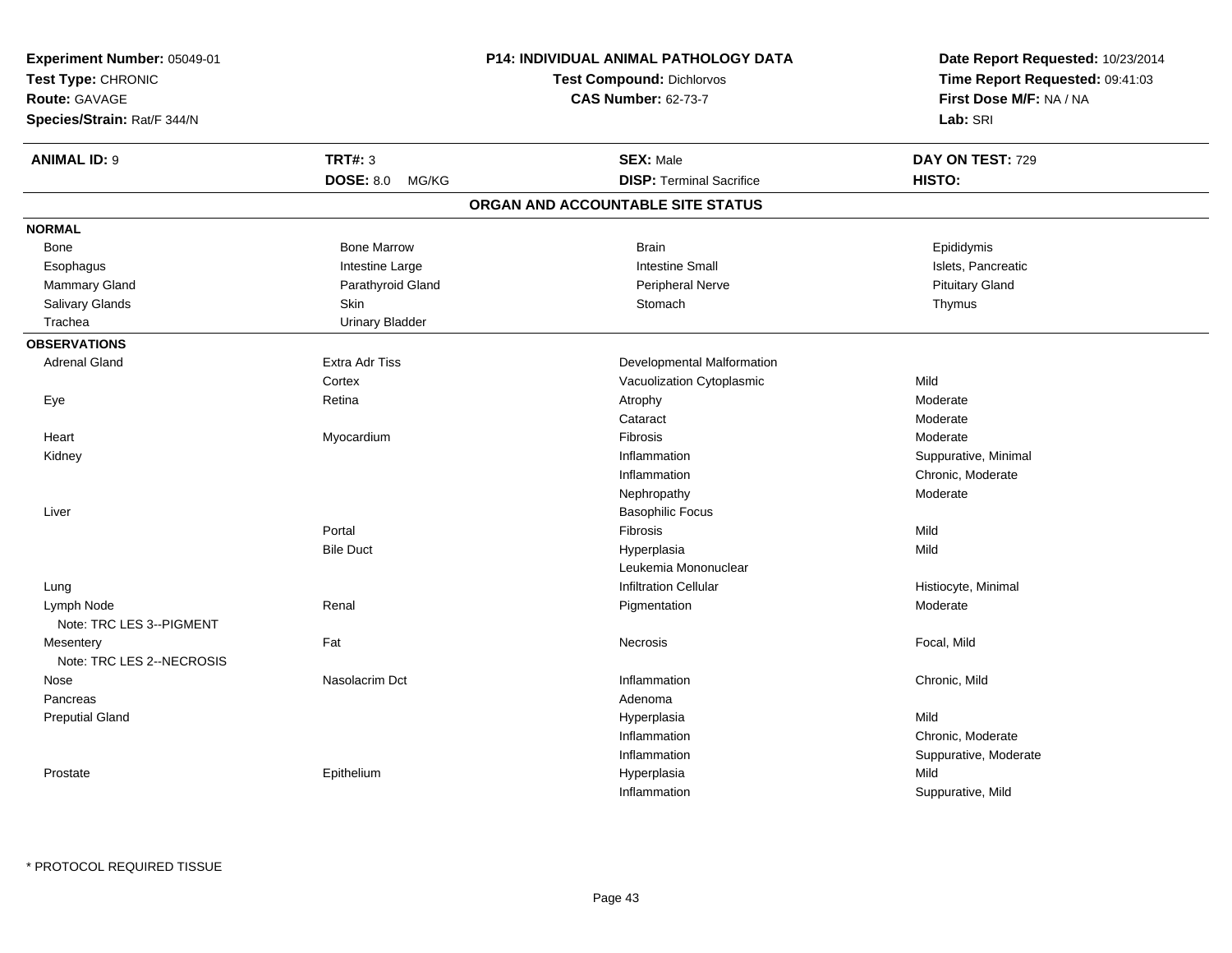| Experiment Number: 05049-01<br>Test Type: CHRONIC |                           | <b>P14: INDIVIDUAL ANIMAL PATHOLOGY DATA</b><br><b>Test Compound: Dichlorvos</b> | Date Report Requested: 10/23/2014<br>Time Report Requested: 09:41:03 |
|---------------------------------------------------|---------------------------|----------------------------------------------------------------------------------|----------------------------------------------------------------------|
| <b>Route: GAVAGE</b>                              |                           | <b>CAS Number: 62-73-7</b>                                                       | First Dose M/F: NA / NA                                              |
| Species/Strain: Rat/F 344/N                       |                           |                                                                                  | Lab: SRI                                                             |
| <b>ANIMAL ID: 9</b>                               | TRT#: 3                   | <b>SEX: Male</b>                                                                 | DAY ON TEST: 729                                                     |
|                                                   | <b>DOSE: 8.0</b><br>MG/KG | <b>DISP: Terminal Sacrifice</b>                                                  | HISTO:                                                               |
|                                                   |                           | ORGAN AND ACCOUNTABLE SITE STATUS                                                |                                                                      |
| <b>Skin</b><br>Note: TRC LES 1--NOT REMARKABLE    |                           |                                                                                  |                                                                      |
| Spleen                                            |                           | Leukemia Mononuclear                                                             |                                                                      |
| <b>Testes</b>                                     | <b>Interstit Cell</b>     | Adenoma                                                                          | Multiple                                                             |
| <b>Thyroid Gland</b>                              | Follicle                  | <b>Dilatation</b>                                                                | Moderate                                                             |
|                                                   | C Cell                    | Hyperplasia                                                                      | Minimal                                                              |
| PRIMARY CAUSE OF DEATH                            |                           |                                                                                  |                                                                      |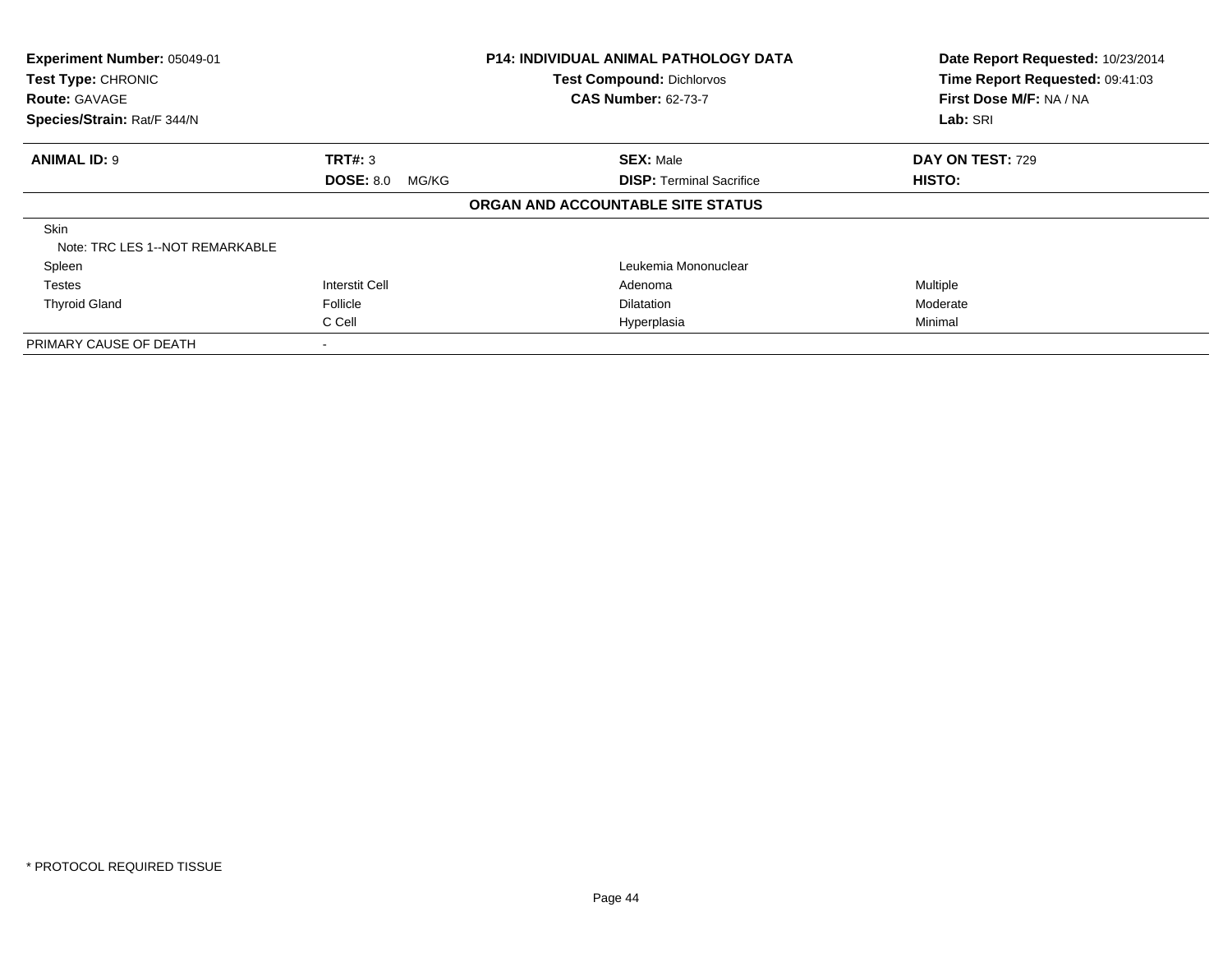| Experiment Number: 05049-01                   |                     | P14: INDIVIDUAL ANIMAL PATHOLOGY DATA | Date Report Requested: 10/23/2014 |
|-----------------------------------------------|---------------------|---------------------------------------|-----------------------------------|
| Test Type: CHRONIC                            |                     | Test Compound: Dichlorvos             | Time Report Requested: 09:41:03   |
| Route: GAVAGE                                 |                     | <b>CAS Number: 62-73-7</b>            | First Dose M/F: NA / NA           |
| Species/Strain: Rat/F 344/N                   |                     |                                       | Lab: SRI                          |
| <b>ANIMAL ID: 9</b>                           | <b>TRT#: 5</b>      | <b>SEX: Male</b>                      | DAY ON TEST: 730                  |
|                                               | DOSE: 4.0 MG/KG     | <b>DISP: Terminal Sacrifice</b>       | HISTO:                            |
|                                               |                     | ORGAN AND ACCOUNTABLE SITE STATUS     |                                   |
| <b>NORMAL</b>                                 |                     |                                       |                                   |
| Bone                                          | <b>Bone Marrow</b>  | <b>Brain</b>                          | Epididymis                        |
| Esophagus                                     | Intestine Large     | <b>Intestine Small</b>                | Islets, Pancreatic                |
| Nose                                          | Parathyroid Gland   | <b>Peripheral Nerve</b>               | <b>Pituitary Gland</b>            |
| <b>Preputial Gland</b>                        | Salivary Glands     | Skin                                  | Spleen                            |
| Stomach                                       | Trachea             | <b>Urinary Bladder</b>                |                                   |
| <b>MISSING</b>                                |                     |                                       |                                   |
| Thymus                                        |                     |                                       |                                   |
| <b>OBSERVATIONS</b>                           |                     |                                       |                                   |
| <b>Adrenal Gland</b>                          | Medulla             | Pheochromocytoma Benign               | Multiple                          |
| <b>Blood Vessel</b>                           |                     | Hypertrophy                           | Moderate                          |
|                                               |                     | Inflammation                          | Chronic Active, Moderate          |
| Note: TRC LES 2- INFLAMMATION AND HYPERTROPHY |                     |                                       |                                   |
| Heart                                         | Myocardium          | Fibrosis                              | Mild                              |
| Kidney                                        |                     | Inflammation                          | Chronic, Mild                     |
|                                               | <b>Renal Tubule</b> | Mineralization                        | Mild                              |
|                                               |                     | Nephropathy                           | Mild                              |
| Liver                                         |                     | <b>Basophilic Focus</b>               |                                   |
|                                               |                     | <b>Clear Cell Focus</b>               |                                   |
|                                               | <b>Bile Duct</b>    | Hyperplasia                           | Minimal                           |
| Lung                                          | Mediastinum         | Mesothelioma Malignant                |                                   |
| Lymph Node                                    | Mediastinal         | Pigmentation                          | Moderate                          |
| Mammary Gland                                 |                     | Angiectasis                           | Marked                            |
|                                               |                     | Inflammation                          | Granulomatous, Mild               |
| Mesentery                                     | Fat                 | Inflammation                          | Suppurative, Mild                 |
|                                               | Fat                 | Necrosis                              | Focal, Moderate                   |
| Note: TRC LES 1- NECROSIS AND INFLAMMATION    |                     |                                       |                                   |
| Pancreas                                      |                     | Adenoma                               |                                   |
|                                               |                     | Atrophy                               | Mild                              |
| Prostate                                      |                     | Inflammation                          | Suppurative, Mild                 |
| <b>Testes</b>                                 | Interstit Cell      | Adenoma                               | Multiple                          |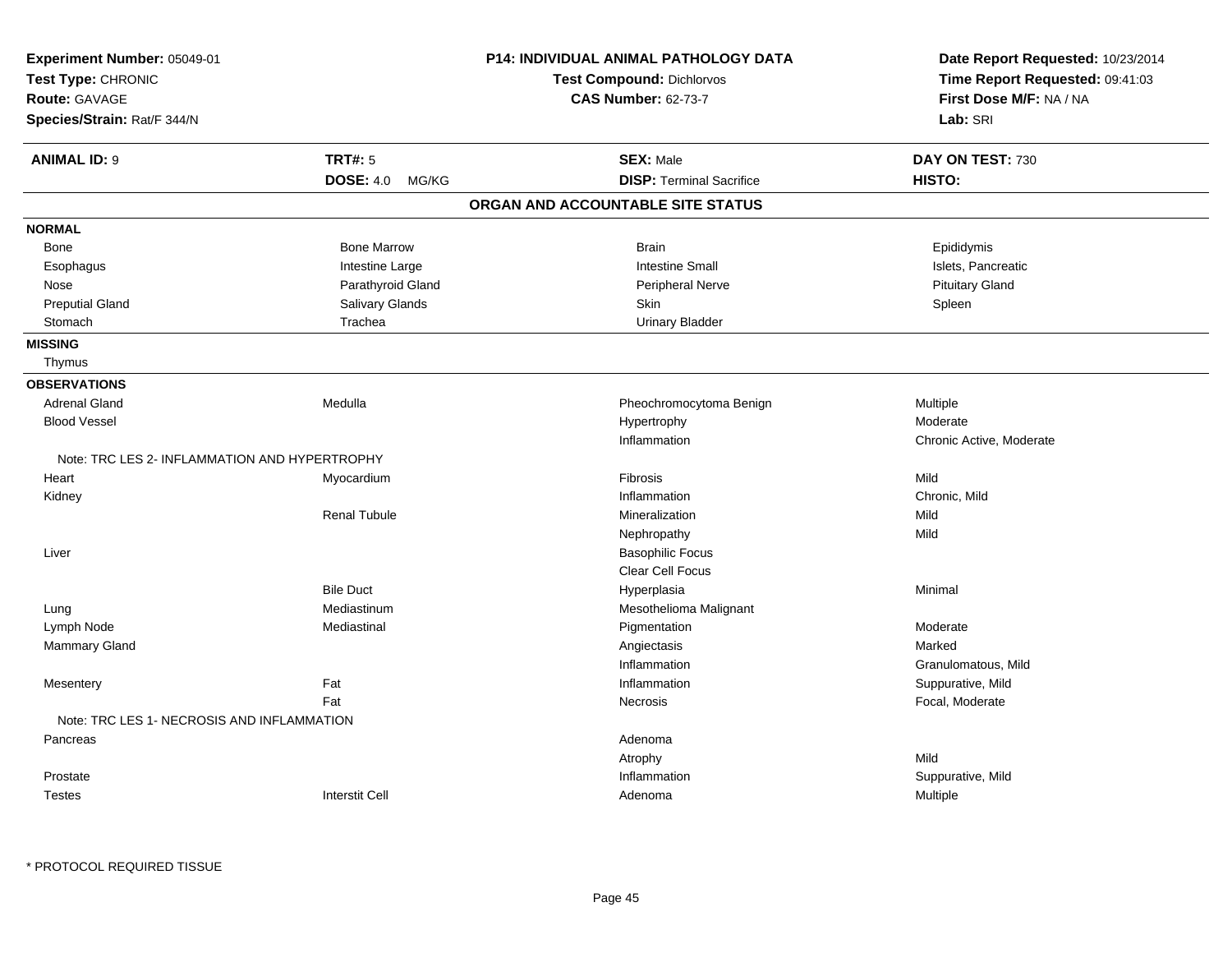| Experiment Number: 05049-01 | <b>P14: INDIVIDUAL ANIMAL PATHOLOGY DATA</b> |                                   | Date Report Requested: 10/23/2014 |
|-----------------------------|----------------------------------------------|-----------------------------------|-----------------------------------|
| <b>Test Type: CHRONIC</b>   |                                              | <b>Test Compound: Dichlorvos</b>  | Time Report Requested: 09:41:03   |
| <b>Route: GAVAGE</b>        |                                              | <b>CAS Number: 62-73-7</b>        | First Dose M/F: NA / NA           |
| Species/Strain: Rat/F 344/N |                                              |                                   | Lab: SRI                          |
| <b>ANIMAL ID: 9</b>         | TRT#: 5                                      | <b>SEX: Male</b>                  | DAY ON TEST: 730                  |
|                             | <b>DOSE: 4.0 MG/KG</b>                       | <b>DISP: Terminal Sacrifice</b>   | HISTO:                            |
|                             |                                              | ORGAN AND ACCOUNTABLE SITE STATUS |                                   |
|                             | Seminif Tub                                  | Mineralization                    | Mild                              |
| <b>Thyroid Gland</b>        | C Cell                                       | Hyperplasia                       | Moderate                          |
| PRIMARY CAUSE OF DEATH      | $\,$ $\,$                                    |                                   |                                   |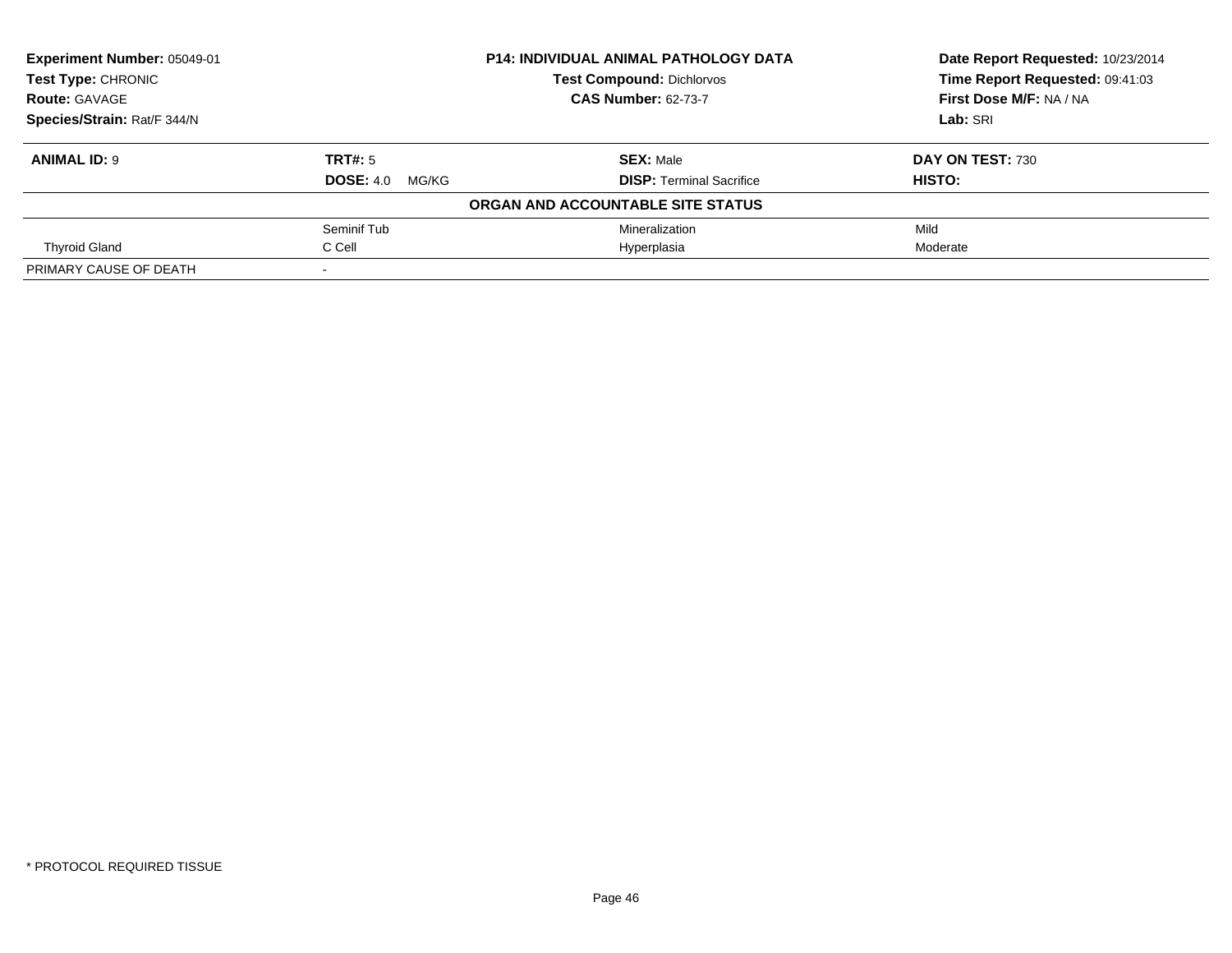| Experiment Number: 05049-01<br>Test Type: CHRONIC<br>Route: GAVAGE<br>Species/Strain: Rat/F 344/N |                              | P14: INDIVIDUAL ANIMAL PATHOLOGY DATA<br>Test Compound: Dichlorvos<br><b>CAS Number: 62-73-7</b> | Date Report Requested: 10/23/2014<br>Time Report Requested: 09:41:03<br>First Dose M/F: NA / NA<br>Lab: SRI |
|---------------------------------------------------------------------------------------------------|------------------------------|--------------------------------------------------------------------------------------------------|-------------------------------------------------------------------------------------------------------------|
| <b>ANIMAL ID: 10</b>                                                                              | <b>TRT#: 1</b>               | <b>SEX: Male</b>                                                                                 | DAY ON TEST: 734                                                                                            |
|                                                                                                   | <b>DOSE: VEHICLE CONTROL</b> | <b>DISP: Terminal Sacrifice</b>                                                                  | HISTO:                                                                                                      |
|                                                                                                   |                              | ORGAN AND ACCOUNTABLE SITE STATUS                                                                |                                                                                                             |
| <b>NORMAL</b>                                                                                     |                              |                                                                                                  |                                                                                                             |
| Bone                                                                                              | <b>Bone Marrow</b>           | <b>Brain</b>                                                                                     | Epididymis                                                                                                  |
| Esophagus                                                                                         | Intestine Large              | <b>Intestine Small</b>                                                                           | Islets, Pancreatic                                                                                          |
| Lung                                                                                              | <b>Mammary Gland</b>         | Parathyroid Gland                                                                                | Peripheral Nerve                                                                                            |
| Prostate                                                                                          | Salivary Glands              | Skin                                                                                             | Stomach                                                                                                     |
| Trachea                                                                                           | <b>Urinary Bladder</b>       |                                                                                                  |                                                                                                             |
| <b>OBSERVATIONS</b>                                                                               |                              |                                                                                                  |                                                                                                             |
| <b>Adrenal Gland</b>                                                                              | Medulla                      | Pheochromocytoma Benign                                                                          | Multiple                                                                                                    |
| Heart                                                                                             | Myocardium                   | Fibrosis                                                                                         | Mild                                                                                                        |
|                                                                                                   | Myocardium                   | Metaplasia                                                                                       | Osseous, Mild                                                                                               |
| Kidney                                                                                            |                              | Hydronephrosis                                                                                   | Mild                                                                                                        |
|                                                                                                   |                              | Inflammation                                                                                     | Chronic, Moderate                                                                                           |
|                                                                                                   |                              | Nephropathy                                                                                      | Moderate                                                                                                    |
| Liver                                                                                             |                              | Angiectasis                                                                                      | Mild                                                                                                        |
|                                                                                                   |                              | Inflammation                                                                                     | Chronic, Mild                                                                                               |
| Lymph Node                                                                                        | Mediastinal                  | Hemorrhage                                                                                       | Mild                                                                                                        |
|                                                                                                   | Mandibular                   | Hyperplasia                                                                                      | Plasma Cell, Mild                                                                                           |
| Nose                                                                                              | Mucosa                       | Necrosis                                                                                         | Mild                                                                                                        |
| Pancreas                                                                                          |                              | Atrophy                                                                                          | Marked                                                                                                      |
|                                                                                                   |                              | Hyperplasia                                                                                      | Mild                                                                                                        |
| <b>Pituitary Gland</b>                                                                            | Pars Distalis                | Hyperplasia                                                                                      | Mild                                                                                                        |
| <b>Preputial Gland</b>                                                                            |                              | Adenoma                                                                                          |                                                                                                             |
|                                                                                                   |                              | Inflammation                                                                                     | Suppurative, Marked                                                                                         |
| Note: TRC LES 1--ADENOMA AND INFLAMMATION                                                         |                              |                                                                                                  |                                                                                                             |
| Spleen                                                                                            |                              | Hematopoietic Cell Proliferation Erythrocytic                                                    | Mild                                                                                                        |
| <b>Testes</b>                                                                                     | <b>Interstit Cell</b>        | Adenoma                                                                                          |                                                                                                             |
|                                                                                                   | Seminif Tub                  | Atrophy                                                                                          | Moderate                                                                                                    |
|                                                                                                   | Seminif Tub                  | Mineralization                                                                                   | Moderate                                                                                                    |
| Thymus                                                                                            |                              | Cyst                                                                                             |                                                                                                             |
| <b>Thyroid Gland</b>                                                                              | C Cell                       | Adenoma                                                                                          |                                                                                                             |
| PRIMARY CAUSE OF DEATH                                                                            | $\blacksquare$               |                                                                                                  |                                                                                                             |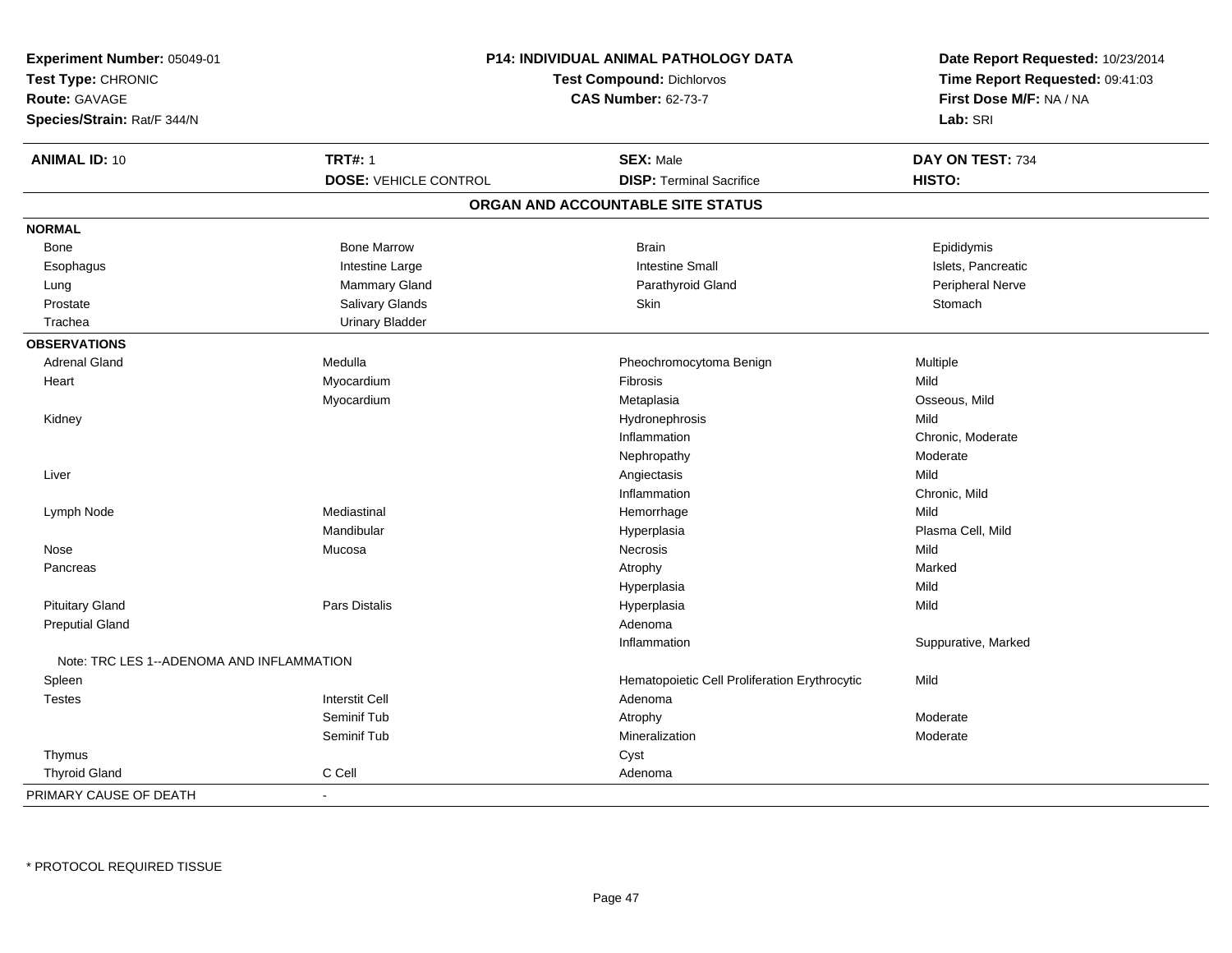| Experiment Number: 05049-01<br>Test Type: CHRONIC |                           | <b>P14: INDIVIDUAL ANIMAL PATHOLOGY DATA</b> | Date Report Requested: 10/23/2014 |
|---------------------------------------------------|---------------------------|----------------------------------------------|-----------------------------------|
|                                                   |                           | Test Compound: Dichlorvos                    | Time Report Requested: 09:41:03   |
| Route: GAVAGE                                     |                           | <b>CAS Number: 62-73-7</b>                   | First Dose M/F: NA / NA           |
| Species/Strain: Rat/F 344/N                       |                           |                                              | Lab: SRI                          |
| <b>ANIMAL ID: 10</b>                              | <b>TRT#: 3</b>            | <b>SEX: Male</b>                             | DAY ON TEST: 729                  |
|                                                   | <b>DOSE: 8.0</b><br>MG/KG | <b>DISP: Terminal Sacrifice</b>              | HISTO:                            |
|                                                   |                           | ORGAN AND ACCOUNTABLE SITE STATUS            |                                   |
| <b>NORMAL</b>                                     |                           |                                              |                                   |
| <b>Adrenal Gland</b>                              | <b>Bone</b>               | <b>Bone Marrow</b>                           | <b>Brain</b>                      |
| Epididymis                                        | Esophagus                 | <b>Intestine Small</b>                       | Islets, Pancreatic                |
| Lymph Node                                        | Mammary Gland             | Nose                                         | Parathyroid Gland                 |
| <b>Peripheral Nerve</b>                           | <b>Pituitary Gland</b>    | <b>Preputial Gland</b>                       | Prostate                          |
| Salivary Glands                                   | Stomach                   | Thymus                                       | Trachea                           |
| <b>Urinary Bladder</b>                            |                           |                                              |                                   |
| <b>OBSERVATIONS</b>                               |                           |                                              |                                   |
| Eye                                               | Retina                    | Atrophy                                      | Moderate                          |
|                                                   |                           | Cataract                                     | Moderate                          |
| Heart                                             | Myocardium                | Fibrosis                                     | Mild                              |
| Intestine Large                                   | Rectum                    | Parasite Metazoan                            | Mild                              |
| Kidney                                            |                           | Inflammation                                 | Chronic, Moderate                 |
|                                                   |                           | Nephropathy                                  | Moderate                          |
| Liver                                             |                           | <b>Basophilic Focus</b>                      |                                   |
|                                                   |                           | <b>Clear Cell Focus</b>                      |                                   |
|                                                   | Portal                    | Fibrosis                                     | Minimal                           |
|                                                   | Hepatocyte                | Vacuolization Cytoplasmic                    | Mild                              |
| Lung                                              |                           | <b>Infiltration Cellular</b>                 | Histiocyte, Minimal               |
| Pancreas                                          |                           | Adenoma                                      |                                   |
| Skin                                              | <b>Subcut Tiss</b>        | Fibroma                                      |                                   |
| Note: TRC LES 1--FIBROMA                          |                           |                                              |                                   |
| Spleen                                            |                           | Fibrosarcoma                                 |                                   |
| <b>Testes</b>                                     | <b>Interstit Cell</b>     | Adenoma                                      |                                   |
| <b>Thyroid Gland</b>                              | C Cell                    | Hyperplasia                                  | Minimal                           |
| PRIMARY CAUSE OF DEATH                            |                           |                                              |                                   |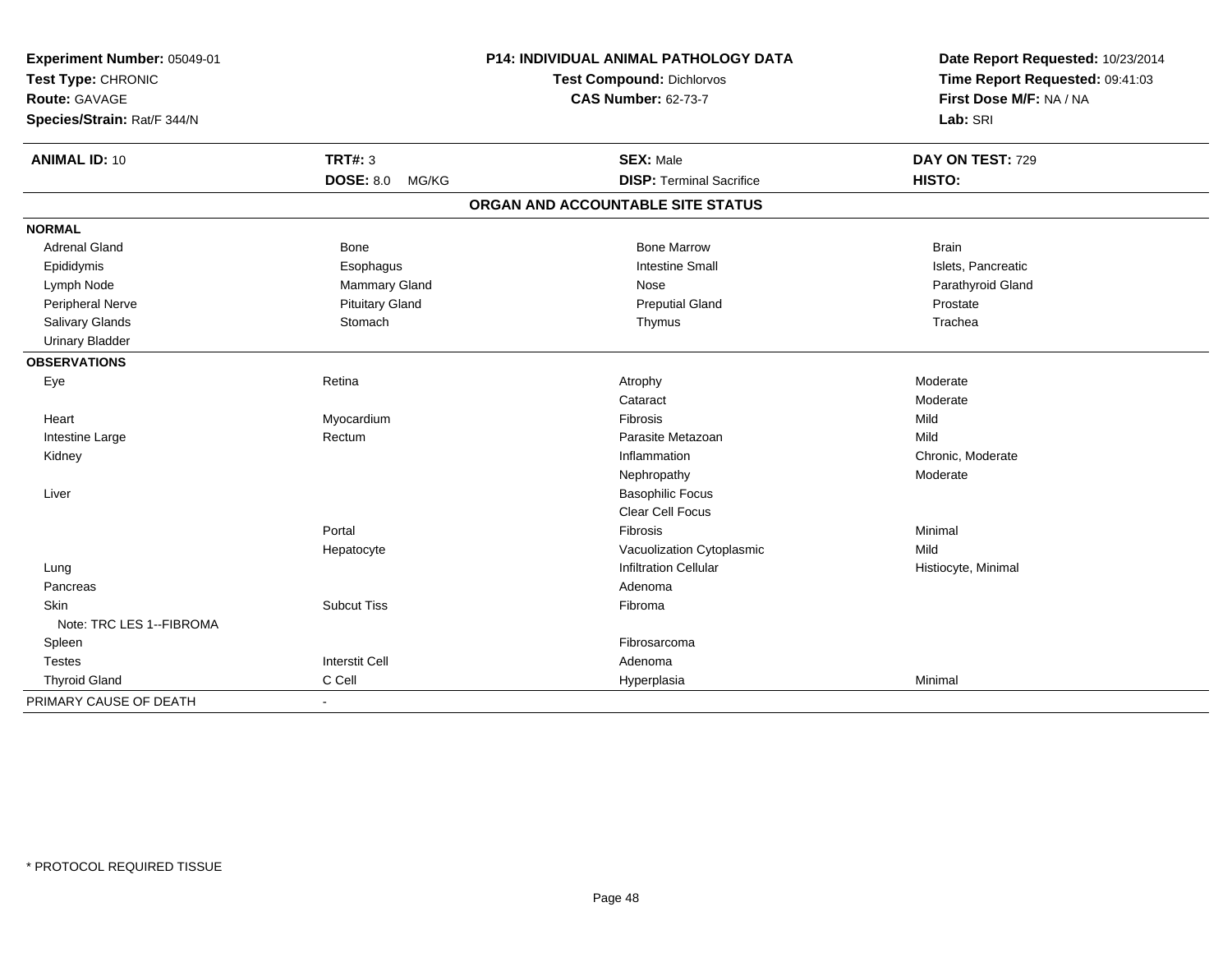| Experiment Number: 05049-01<br>Test Type: CHRONIC<br><b>Route: GAVAGE</b><br>Species/Strain: Rat/F 344/N |                        | <b>P14: INDIVIDUAL ANIMAL PATHOLOGY DATA</b><br>Test Compound: Dichlorvos<br><b>CAS Number: 62-73-7</b> | Date Report Requested: 10/23/2014<br>Time Report Requested: 09:41:03<br>First Dose M/F: NA / NA<br>Lab: SRI |
|----------------------------------------------------------------------------------------------------------|------------------------|---------------------------------------------------------------------------------------------------------|-------------------------------------------------------------------------------------------------------------|
| <b>ANIMAL ID: 10</b>                                                                                     | <b>TRT#: 5</b>         | <b>SEX: Male</b>                                                                                        | DAY ON TEST: 730                                                                                            |
|                                                                                                          | DOSE: 4.0 MG/KG        | <b>DISP: Terminal Sacrifice</b>                                                                         | HISTO:                                                                                                      |
|                                                                                                          |                        | ORGAN AND ACCOUNTABLE SITE STATUS                                                                       |                                                                                                             |
| <b>NORMAL</b>                                                                                            |                        |                                                                                                         |                                                                                                             |
| Bone                                                                                                     | <b>Brain</b>           | Epididymis                                                                                              | Esophagus                                                                                                   |
| Intestine Large                                                                                          | <b>Intestine Small</b> | Islets, Pancreatic                                                                                      | Lymph Node                                                                                                  |
| Mammary Gland                                                                                            | Parathyroid Gland      | Peripheral Nerve                                                                                        | <b>Pituitary Gland</b>                                                                                      |
| Prostate                                                                                                 | Salivary Glands        | Stomach                                                                                                 | Thymus                                                                                                      |
| Trachea                                                                                                  | <b>Urinary Bladder</b> |                                                                                                         |                                                                                                             |
| <b>OBSERVATIONS</b>                                                                                      |                        |                                                                                                         |                                                                                                             |
| <b>Adrenal Gland</b>                                                                                     | Cortex                 | Vacuolization Cytoplasmic                                                                               | Mild                                                                                                        |
| <b>Bone Marrow</b>                                                                                       |                        | Hyperplasia                                                                                             | Reticulum Cell, Minimal                                                                                     |
| Heart                                                                                                    | Myocardium             | Fibrosis                                                                                                | Mild                                                                                                        |
|                                                                                                          | Myocardium             | Inflammation                                                                                            | Chronic, Minimal                                                                                            |
| Kidney                                                                                                   |                        | Inflammation                                                                                            | Chronic, Mild                                                                                               |
|                                                                                                          |                        | Nephropathy                                                                                             | Mild                                                                                                        |
| Liver                                                                                                    |                        | <b>Basophilic Focus</b>                                                                                 |                                                                                                             |
|                                                                                                          |                        | Clear Cell Focus                                                                                        |                                                                                                             |
|                                                                                                          | Portal                 | Fibrosis                                                                                                | Minimal                                                                                                     |
|                                                                                                          |                        | Leukemia Mononuclear                                                                                    |                                                                                                             |
|                                                                                                          |                        | Neoplastic Nodule                                                                                       |                                                                                                             |
|                                                                                                          | Hepatocyte             | Vacuolization Cytoplasmic                                                                               | Moderate                                                                                                    |
| Lung                                                                                                     |                        | Infiltration Cellular                                                                                   | Histiocyte, Minimal                                                                                         |
| Nose                                                                                                     | Lumen                  | Fungus                                                                                                  | Moderate                                                                                                    |
|                                                                                                          | Lumen                  | Inflammation                                                                                            | Suppurative, Mild                                                                                           |
|                                                                                                          | Submucosa              | Inflammation                                                                                            | Chronic, Moderate                                                                                           |
| Pancreas                                                                                                 |                        | Adenoma                                                                                                 |                                                                                                             |
| <b>Pituitary GI</b><br>Note: POSSIBLY INCREASED GLIAL CELLS IN PARS NERVOSA; NOT CODED                   |                        |                                                                                                         |                                                                                                             |
| <b>Preputial Gland</b>                                                                                   |                        | Adenoma                                                                                                 |                                                                                                             |
|                                                                                                          |                        | Inflammation                                                                                            | Suppurative, Marked                                                                                         |
|                                                                                                          |                        | Metaplasia                                                                                              | Squamous, Marked                                                                                            |
| Note: TRC LES 2- ADENOMA, METAPLASIA, AND INFLAMMATION                                                   |                        |                                                                                                         |                                                                                                             |
| Skin                                                                                                     |                        | Keratoacanthoma                                                                                         |                                                                                                             |
|                                                                                                          |                        |                                                                                                         |                                                                                                             |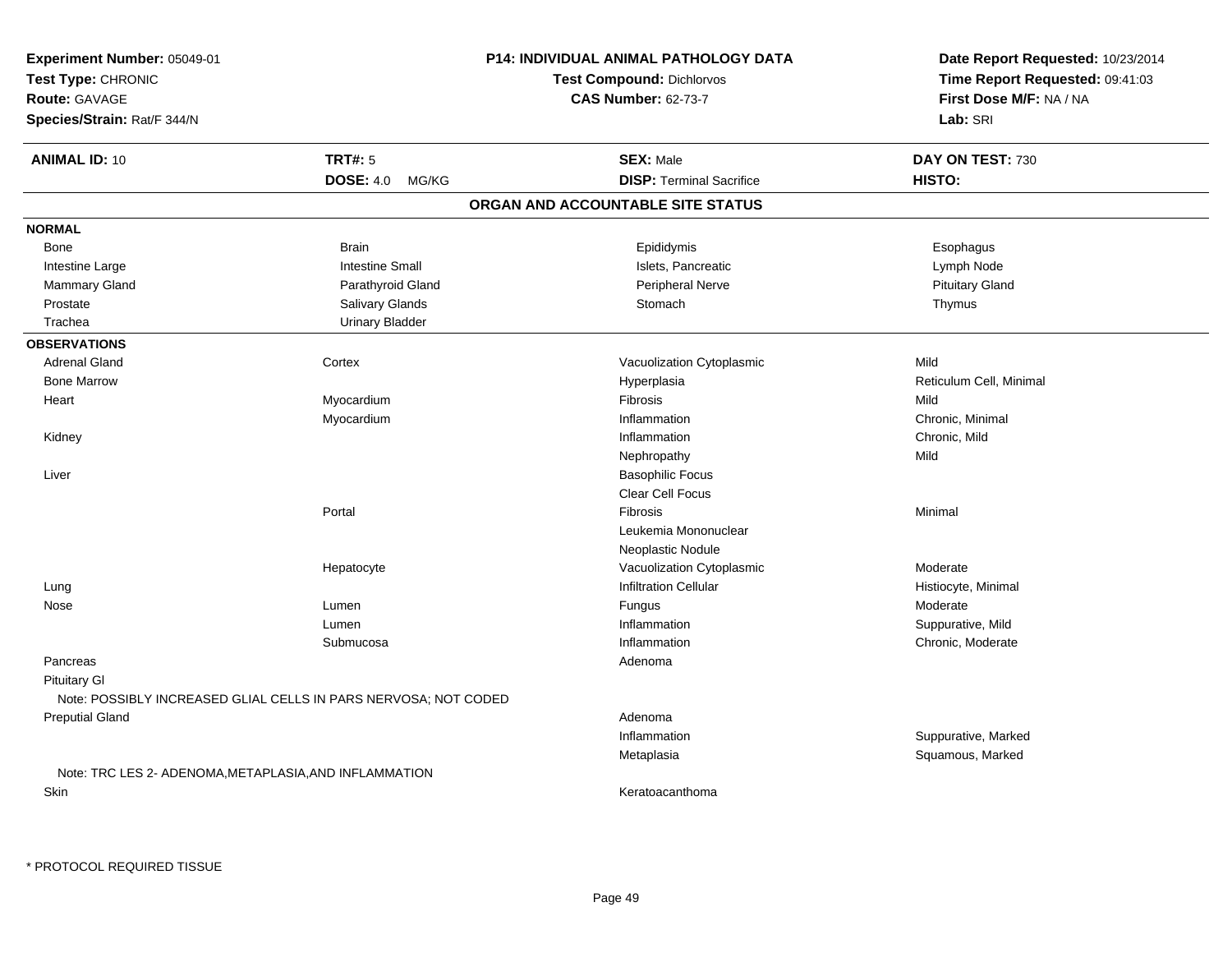| Experiment Number: 05049-01<br><b>Test Type: CHRONIC</b><br><b>Route: GAVAGE</b> |                           | <b>P14: INDIVIDUAL ANIMAL PATHOLOGY DATA</b><br><b>Test Compound: Dichlorvos</b><br><b>CAS Number: 62-73-7</b> | Date Report Requested: 10/23/2014<br>Time Report Requested: 09:41:03<br>First Dose M/F: NA / NA |
|----------------------------------------------------------------------------------|---------------------------|----------------------------------------------------------------------------------------------------------------|-------------------------------------------------------------------------------------------------|
| Species/Strain: Rat/F 344/N                                                      |                           |                                                                                                                | Lab: SRI                                                                                        |
| <b>ANIMAL ID: 10</b>                                                             | <b>TRT#:</b> 5            | <b>SEX: Male</b>                                                                                               | DAY ON TEST: 730                                                                                |
|                                                                                  | <b>DOSE: 4.0</b><br>MG/KG | <b>DISP: Terminal Sacrifice</b>                                                                                | HISTO:                                                                                          |
|                                                                                  |                           | ORGAN AND ACCOUNTABLE SITE STATUS                                                                              |                                                                                                 |
| Note: TRC LES 1- KERATOACANTHMA                                                  |                           |                                                                                                                |                                                                                                 |
| Spleen                                                                           |                           | Hematopoietic Cell Proliferation Erythrocytic                                                                  | Mild                                                                                            |
|                                                                                  |                           | Leukemia Mononuclear                                                                                           |                                                                                                 |
| Testes                                                                           | <b>Interstit Cell</b>     | Adenoma                                                                                                        | Multiple                                                                                        |
|                                                                                  | Seminif Tub               | Mineralization                                                                                                 | Mild                                                                                            |
| <b>Thyroid Gland</b>                                                             | C Cell                    | Adenoma                                                                                                        |                                                                                                 |
| PRIMARY CAUSE OF DEATH                                                           |                           |                                                                                                                |                                                                                                 |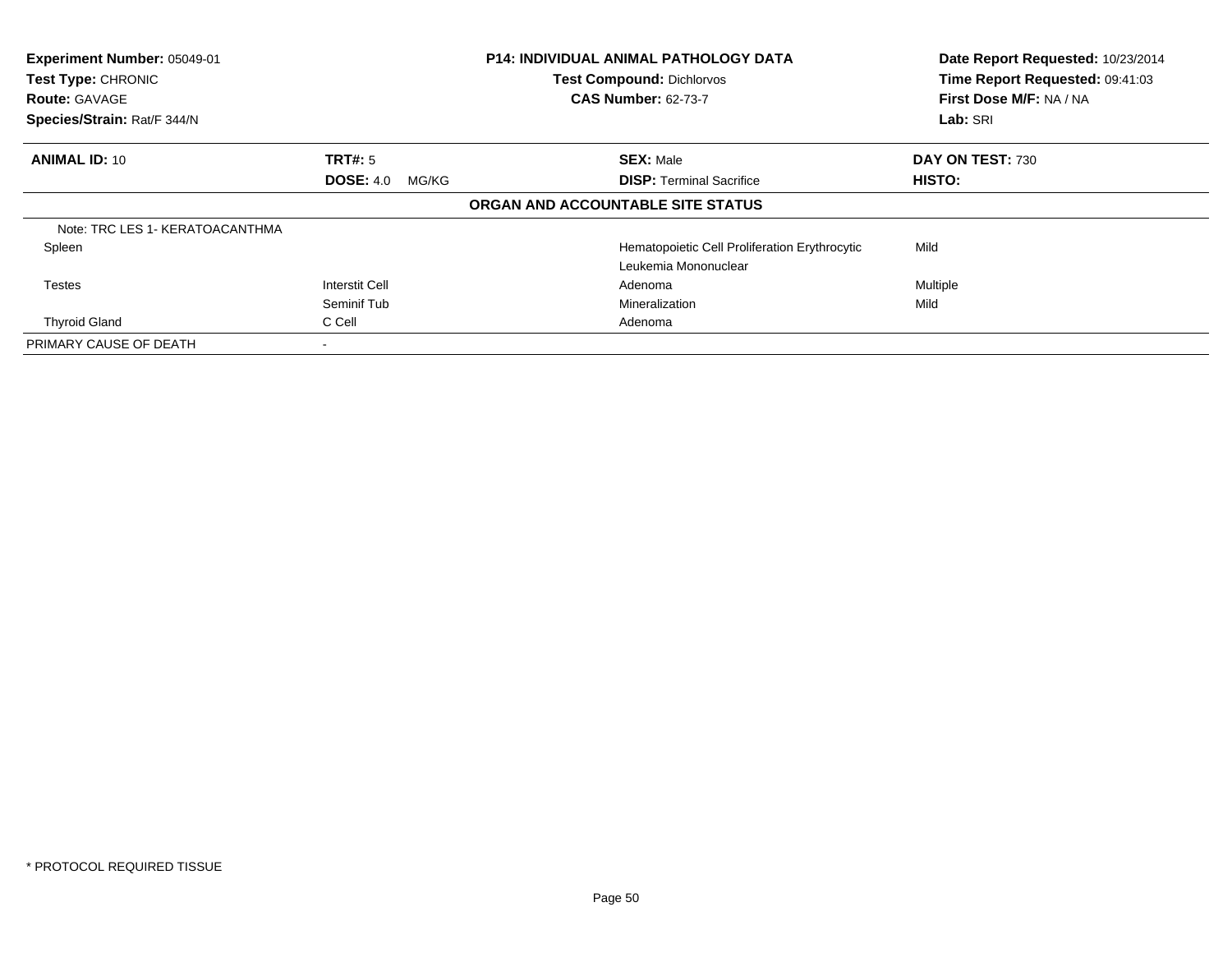| Experiment Number: 05049-01 |                                  | <b>P14: INDIVIDUAL ANIMAL PATHOLOGY DATA</b> | Date Report Requested: 10/23/2014 |
|-----------------------------|----------------------------------|----------------------------------------------|-----------------------------------|
| Test Type: CHRONIC          | <b>Test Compound: Dichlorvos</b> |                                              | Time Report Requested: 09:41:03   |
| <b>Route: GAVAGE</b>        |                                  | <b>CAS Number: 62-73-7</b>                   | First Dose M/F: NA / NA           |
| Species/Strain: Rat/F 344/N |                                  |                                              | Lab: SRI                          |
| <b>ANIMAL ID: 11</b>        | <b>TRT#: 1</b>                   | <b>SEX: Male</b>                             | DAY ON TEST: 734                  |
|                             | <b>DOSE: VEHICLE CONTROL</b>     | <b>DISP: Terminal Sacrifice</b>              | HISTO:                            |
|                             |                                  | ORGAN AND ACCOUNTABLE SITE STATUS            |                                   |
| <b>NORMAL</b>               |                                  |                                              |                                   |
| <b>Adrenal Gland</b>        | <b>Bone</b>                      | <b>Bone Marrow</b>                           | <b>Brain</b>                      |
| Epididymis                  | Esophagus                        | Intestine Large                              | <b>Intestine Small</b>            |
| Islets, Pancreatic          | Mammary Gland                    | Nose                                         | Parathyroid Gland                 |
| <b>Peripheral Nerve</b>     | <b>Pituitary Gland</b>           | <b>Preputial Gland</b>                       | Prostate                          |
| Salivary Glands             | Skin                             | Spleen                                       | Stomach                           |
| <b>Thyroid Gland</b>        | Trachea                          | <b>Urinary Bladder</b>                       |                                   |
| <b>MISSING</b>              |                                  |                                              |                                   |
| Thymus                      |                                  |                                              |                                   |
| <b>OBSERVATIONS</b>         |                                  |                                              |                                   |
| Heart                       | Myocardium                       | Fibrosis                                     | Mild                              |
| Kidney                      | Pelvis                           | Mineralization                               | Minimal                           |
|                             |                                  | Nephropathy                                  | Mild                              |
| Liver                       | Portal                           | Fibrosis                                     | Mild                              |
|                             | <b>Bile Duct</b>                 | Hyperplasia                                  | Moderate                          |
|                             | Hepatocyte                       | Vacuolization Cytoplasmic                    | Mild                              |
| Lung                        |                                  | Adenomatosis                                 | Moderate                          |
|                             |                                  | <b>Infiltration Cellular</b>                 | Histiocyte, Minimal               |
|                             | Artery                           | Mineralization                               | Mild                              |
| Lymph Node                  | Mediastinal                      | Erythrophagocytosis                          | Moderate                          |
| Pancreas                    |                                  | Adenoma                                      |                                   |
|                             |                                  | Hyperplasia                                  | Moderate                          |
| Note: TRC LES 1--ADENOMA    |                                  |                                              |                                   |
| Testes                      | <b>Interstit Cell</b>            | Adenoma                                      |                                   |
|                             | Seminif Tub                      | Mineralization                               | Mild                              |
| PRIMARY CAUSE OF DEATH      |                                  |                                              |                                   |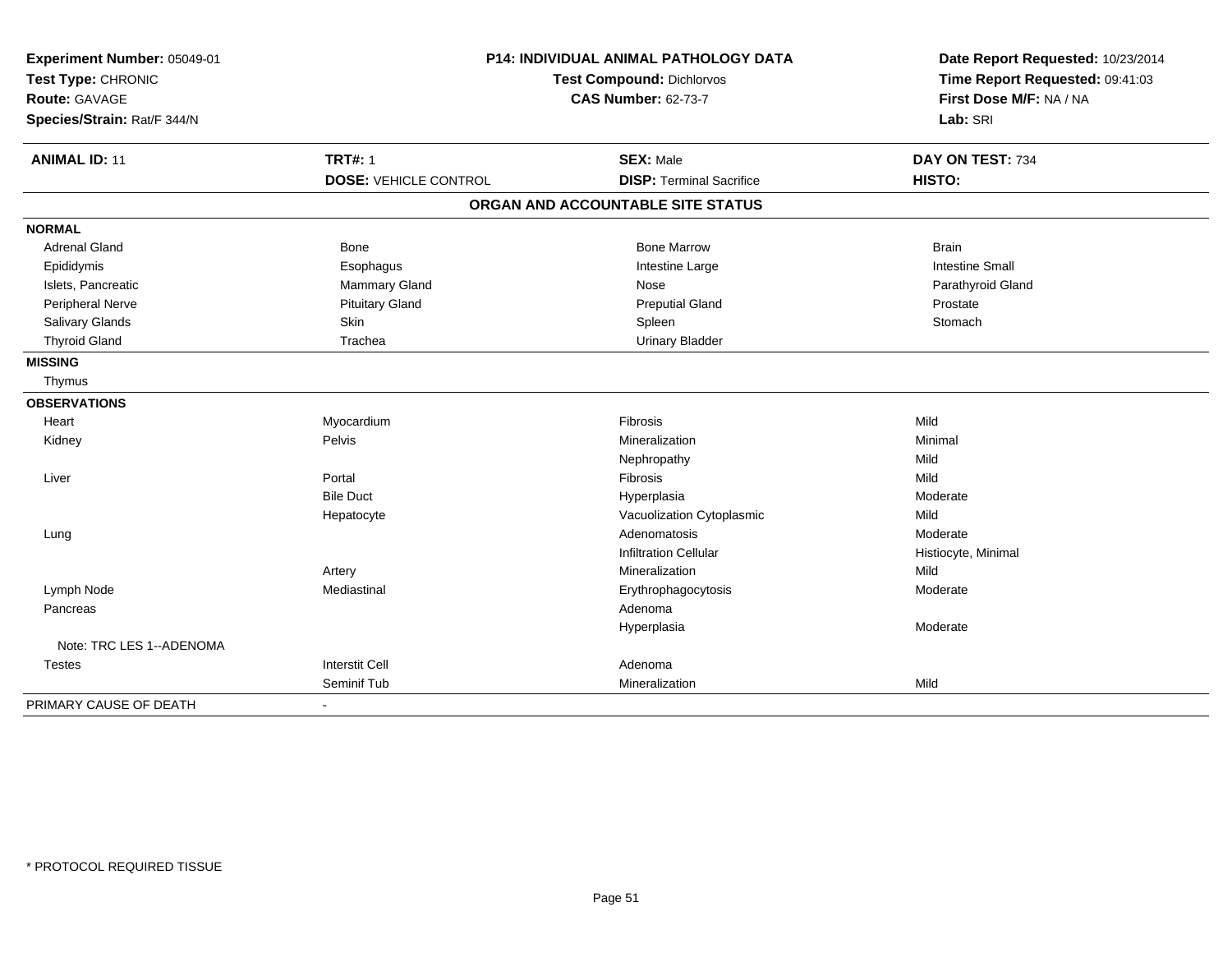| Experiment Number: 05049-01<br>Test Type: CHRONIC<br><b>Route: GAVAGE</b><br>Species/Strain: Rat/F 344/N |                           | P14: INDIVIDUAL ANIMAL PATHOLOGY DATA<br>Test Compound: Dichlorvos<br><b>CAS Number: 62-73-7</b> | Date Report Requested: 10/23/2014<br>Time Report Requested: 09:41:03<br>First Dose M/F: NA / NA<br>Lab: SRI |
|----------------------------------------------------------------------------------------------------------|---------------------------|--------------------------------------------------------------------------------------------------|-------------------------------------------------------------------------------------------------------------|
| <b>ANIMAL ID: 11</b>                                                                                     | <b>TRT#: 3</b>            | <b>SEX: Male</b>                                                                                 | DAY ON TEST: 729                                                                                            |
|                                                                                                          | <b>DOSE: 8.0</b><br>MG/KG | <b>DISP: Terminal Sacrifice</b>                                                                  | HISTO:                                                                                                      |
|                                                                                                          |                           | ORGAN AND ACCOUNTABLE SITE STATUS                                                                |                                                                                                             |
| <b>NORMAL</b>                                                                                            |                           |                                                                                                  |                                                                                                             |
| <b>Adrenal Gland</b>                                                                                     | <b>Bone</b>               | <b>Bone Marrow</b>                                                                               | <b>Brain</b>                                                                                                |
| Epididymis                                                                                               | Esophagus                 | Heart                                                                                            | Intestine Large                                                                                             |
| <b>Intestine Small</b>                                                                                   | Islets, Pancreatic        | Lymph Node                                                                                       | Nose                                                                                                        |
| Parathyroid Gland                                                                                        | Peripheral Nerve          | Prostate                                                                                         | Salivary Glands                                                                                             |
| <b>Skin</b>                                                                                              | Stomach                   | Trachea                                                                                          | <b>Urinary Bladder</b>                                                                                      |
| <b>MISSING</b>                                                                                           |                           |                                                                                                  |                                                                                                             |
| Thymus                                                                                                   |                           |                                                                                                  |                                                                                                             |
| <b>OBSERVATIONS</b>                                                                                      |                           |                                                                                                  |                                                                                                             |
| <b>Blood Vessel</b>                                                                                      |                           | Inflammation                                                                                     | Chronic Active, Moderate                                                                                    |
| Note: INFLAMMATION AFFECTS MESENTERIC ARTERY                                                             |                           |                                                                                                  |                                                                                                             |
| Eye                                                                                                      | Retina                    | Atrophy                                                                                          | Moderate                                                                                                    |
|                                                                                                          |                           | Cataract                                                                                         | Moderate                                                                                                    |
| Kidney                                                                                                   |                           | Inflammation                                                                                     | Chronic, Moderate                                                                                           |
|                                                                                                          |                           | Nephropathy                                                                                      | Moderate                                                                                                    |
| Liver                                                                                                    |                           | <b>Basophilic Focus</b>                                                                          |                                                                                                             |
|                                                                                                          |                           | <b>Cyst Multilocular</b>                                                                         |                                                                                                             |
|                                                                                                          | <b>Bile Duct</b>          | Hyperplasia                                                                                      | Mild                                                                                                        |
|                                                                                                          |                           | Leukemia Mononuclear                                                                             |                                                                                                             |
| Lung                                                                                                     |                           | Alveolar/Bronchiolar Adenoma                                                                     |                                                                                                             |
|                                                                                                          |                           | Inflammation                                                                                     | Granulomatous, Mild                                                                                         |
| Mammary Gland                                                                                            |                           | Hyperplasia                                                                                      | Cystic, Moderate                                                                                            |
| Pancreas                                                                                                 |                           | Adenoma                                                                                          | Multiple                                                                                                    |
|                                                                                                          |                           | Atrophy                                                                                          | Mild                                                                                                        |
|                                                                                                          |                           | Hyperplasia                                                                                      | Moderate                                                                                                    |
| Note: TRC LES 1--ADENOMA                                                                                 |                           |                                                                                                  |                                                                                                             |
| <b>Pituitary Gland</b>                                                                                   | Pars Distalis             | Carcinoma                                                                                        |                                                                                                             |
| <b>Preputial Gland</b>                                                                                   |                           | Inflammation                                                                                     | Chronic, Mild                                                                                               |
| Spleen                                                                                                   |                           | Leukemia Mononuclear                                                                             |                                                                                                             |
| <b>Testes</b>                                                                                            | <b>Interstit Cell</b>     | Adenoma                                                                                          | Multiple                                                                                                    |
| <b>Thyroid Gland</b>                                                                                     | C Cell                    | Adenoma                                                                                          |                                                                                                             |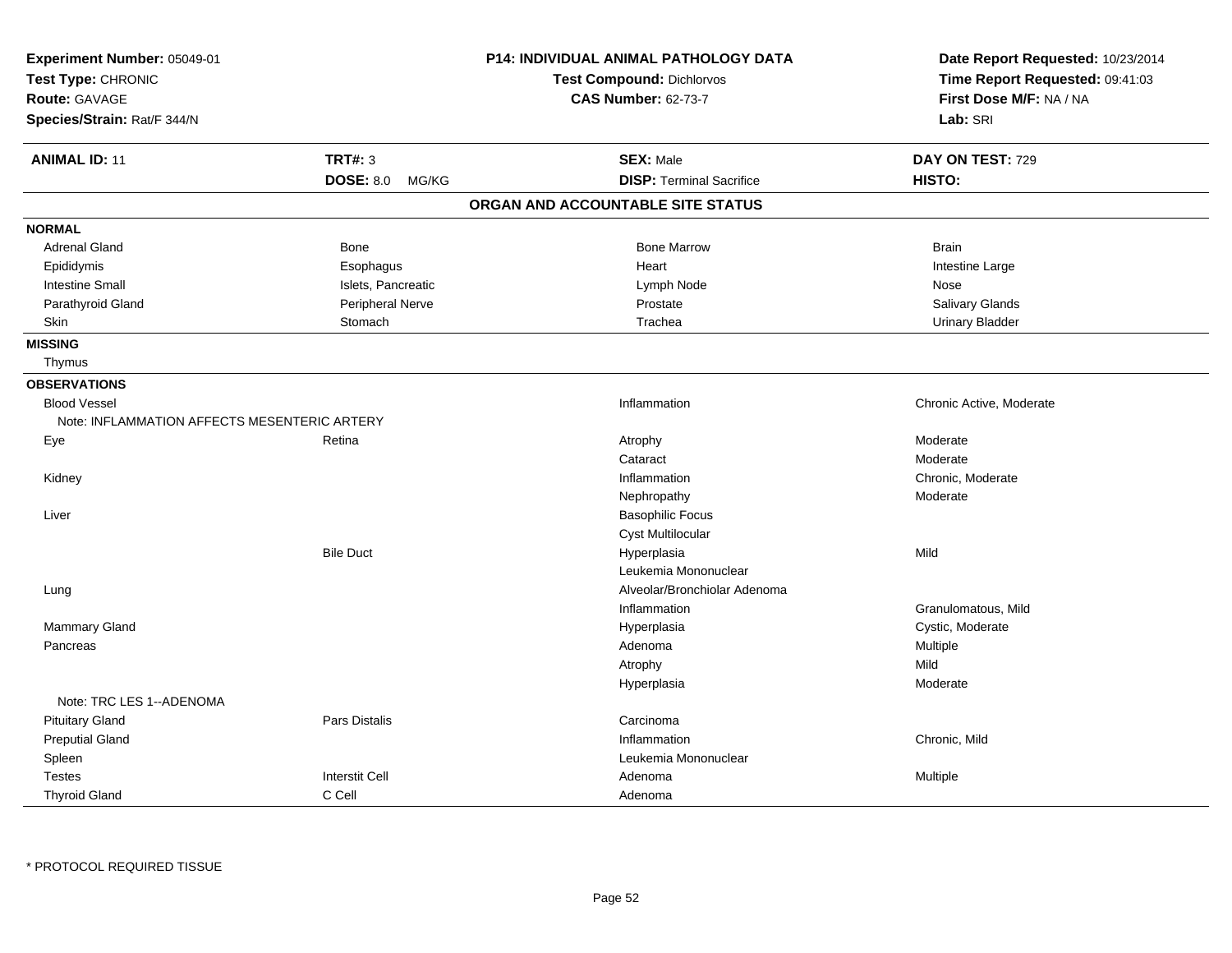| <b>Experiment Number: 05049-01</b><br><b>Test Type: CHRONIC</b><br><b>Route: GAVAGE</b> | <b>P14: INDIVIDUAL ANIMAL PATHOLOGY DATA</b><br><b>Test Compound: Dichlorvos</b><br><b>CAS Number: 62-73-7</b> |                                   | Date Report Requested: 10/23/2014<br>Time Report Requested: 09:41:03<br>First Dose M/F: NA / NA |
|-----------------------------------------------------------------------------------------|----------------------------------------------------------------------------------------------------------------|-----------------------------------|-------------------------------------------------------------------------------------------------|
| Species/Strain: Rat/F 344/N                                                             |                                                                                                                |                                   | Lab: SRI                                                                                        |
| <b>ANIMAL ID: 11</b>                                                                    | TRT#: 3                                                                                                        | <b>SEX: Male</b>                  | <b>DAY ON TEST: 729</b>                                                                         |
|                                                                                         | <b>DOSE: 8.0</b><br>MG/KG                                                                                      | <b>DISP: Terminal Sacrifice</b>   | HISTO:                                                                                          |
|                                                                                         |                                                                                                                | ORGAN AND ACCOUNTABLE SITE STATUS |                                                                                                 |
| PRIMARY CAUSE OF DEATH                                                                  |                                                                                                                |                                   |                                                                                                 |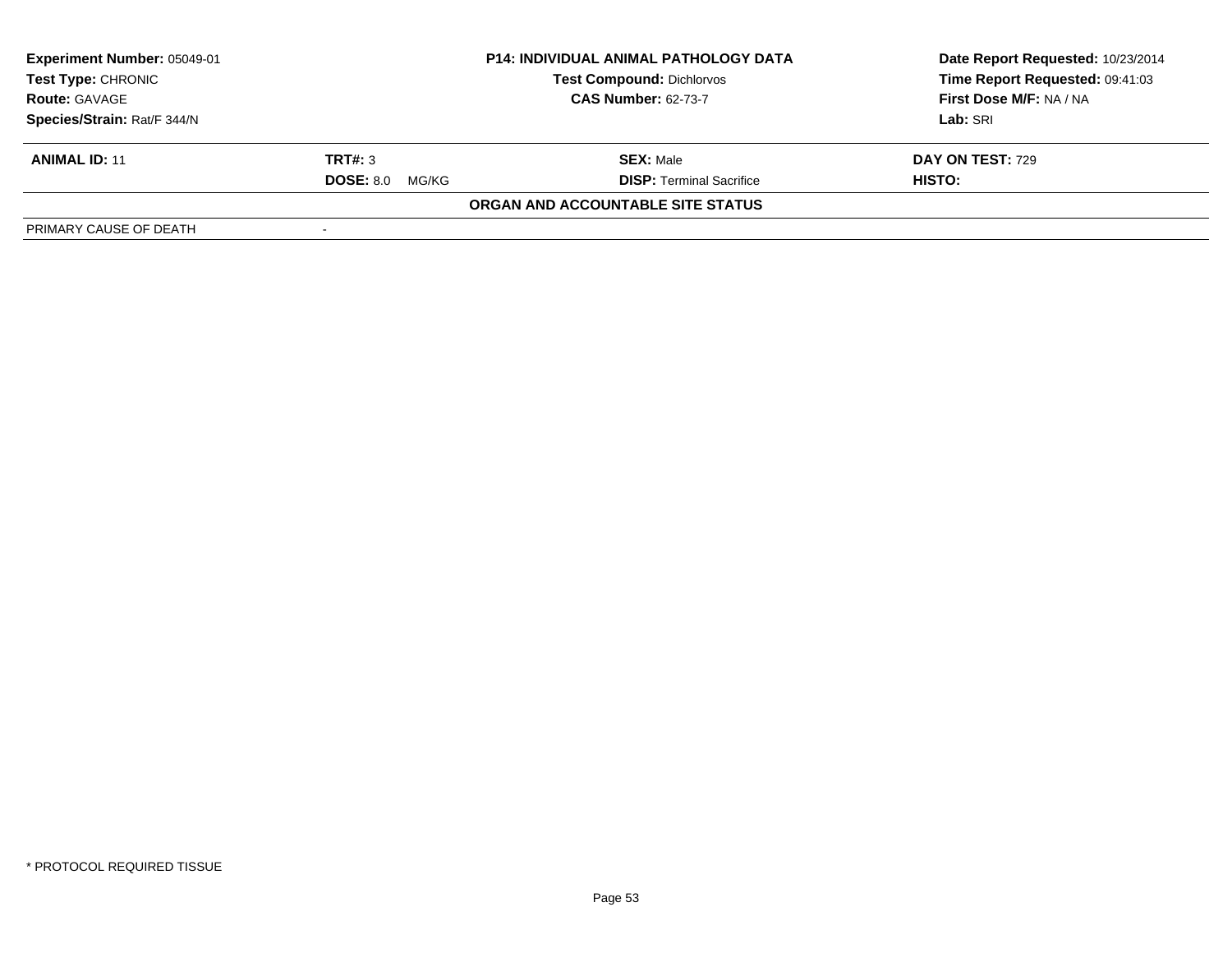| Experiment Number: 05049-01<br>Test Type: CHRONIC         |                           | P14: INDIVIDUAL ANIMAL PATHOLOGY DATA         | Date Report Requested: 10/23/2014<br>Time Report Requested: 09:41:03 |
|-----------------------------------------------------------|---------------------------|-----------------------------------------------|----------------------------------------------------------------------|
|                                                           |                           | <b>Test Compound: Dichlorvos</b>              |                                                                      |
| <b>Route: GAVAGE</b>                                      |                           | <b>CAS Number: 62-73-7</b>                    | First Dose M/F: NA / NA                                              |
| Species/Strain: Rat/F 344/N                               |                           |                                               | Lab: SRI                                                             |
| <b>ANIMAL ID: 11</b>                                      | <b>TRT#: 5</b>            | <b>SEX: Male</b>                              | DAY ON TEST: 426                                                     |
|                                                           | <b>DOSE: 4.0</b><br>MG/KG | <b>DISP: Moribund</b>                         | HISTO:                                                               |
|                                                           |                           | ORGAN AND ACCOUNTABLE SITE STATUS             |                                                                      |
| <b>NORMAL</b>                                             |                           |                                               |                                                                      |
| <b>Adrenal Gland</b>                                      | Bone                      | <b>Bone Marrow</b>                            | <b>Brain</b>                                                         |
| Epididymis                                                | Esophagus                 | Heart                                         | Intestine Large                                                      |
| <b>Intestine Small</b>                                    | Islets, Pancreatic        | Lung                                          | Lymph Node                                                           |
| Pancreas                                                  | Parathyroid Gland         | Peripheral Nerve                              | Salivary Glands                                                      |
| <b>Testes</b>                                             | <b>Thyroid Gland</b>      | Trachea                                       | <b>Urinary Bladder</b>                                               |
| <b>INSUFFICIENT TISSUE</b>                                |                           |                                               |                                                                      |
| Thymus                                                    |                           |                                               |                                                                      |
| <b>OBSERVATIONS</b>                                       |                           |                                               |                                                                      |
| Kidney                                                    |                           | Nephropathy                                   | Moderate                                                             |
|                                                           | <b>Renal Tubule</b>       | Pigmentation                                  | Mild                                                                 |
| Liver                                                     | Hepatocyte                | Vacuolization Cytoplasmic                     | Marked                                                               |
| Mammary Gland                                             |                           | Hyperplasia                                   | Cystic, Mild                                                         |
| Nose                                                      | Nasolacrim Dct            | Inflammation                                  | Suppurative, Mild                                                    |
| <b>Pituitary Gland</b>                                    | Pars Distalis             | Adenoma                                       |                                                                      |
| <b>Preputial Gland</b>                                    |                           | Adenoma                                       |                                                                      |
|                                                           |                           | Ectasia                                       | Marked                                                               |
|                                                           |                           | Inflammation                                  | Suppurative, Mild                                                    |
| Note: TRC LES 2--ECTASIA AND INFLAMMATION AND ADENOMA     |                           |                                               |                                                                      |
| Prostate                                                  |                           | Inflammation                                  | Suppurative, Moderate                                                |
| <b>Skin</b>                                               |                           | Cyst Epithelial Inclusion                     |                                                                      |
| Note: TRC LES 1--CYST EPITH INC                           |                           |                                               |                                                                      |
| Spleen                                                    |                           | Hematopoietic Cell Proliferation Erythrocytic | Mild                                                                 |
| Stomach                                                   | Forestomach               | Edema                                         | Moderate                                                             |
|                                                           | Forestomach, Mucosa       | Hyperplasia                                   | Moderate                                                             |
|                                                           | Forestomach               | Ulcer                                         | Marked                                                               |
| Note: TRC LES 3 (FORESTOMACH)--ULCER, HYPERPLASIA & EDEMA |                           |                                               |                                                                      |
| PRIMARY CAUSE OF DEATH                                    |                           |                                               |                                                                      |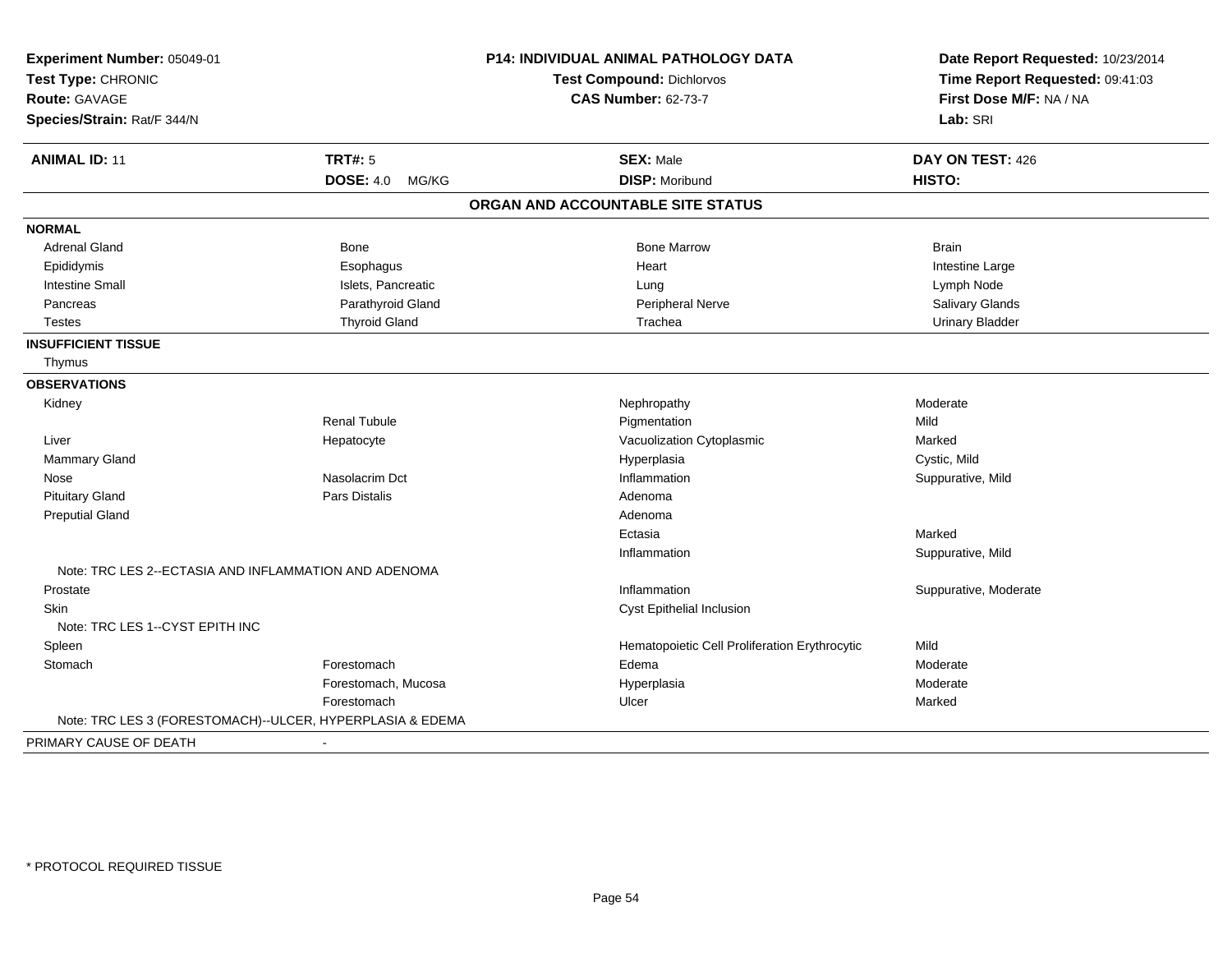| Experiment Number: 05049-01<br>Test Type: CHRONIC<br><b>Route: GAVAGE</b><br>Species/Strain: Rat/F 344/N |                                                | P14: INDIVIDUAL ANIMAL PATHOLOGY DATA<br>Test Compound: Dichlorvos<br><b>CAS Number: 62-73-7</b> | Date Report Requested: 10/23/2014<br>Time Report Requested: 09:41:03<br>First Dose M/F: NA / NA<br>Lab: SRI |  |
|----------------------------------------------------------------------------------------------------------|------------------------------------------------|--------------------------------------------------------------------------------------------------|-------------------------------------------------------------------------------------------------------------|--|
| <b>ANIMAL ID: 12</b>                                                                                     | <b>TRT#: 1</b><br><b>DOSE: VEHICLE CONTROL</b> | <b>SEX: Male</b><br><b>DISP: Terminal Sacrifice</b>                                              | DAY ON TEST: 734<br>HISTO:                                                                                  |  |
|                                                                                                          |                                                | ORGAN AND ACCOUNTABLE SITE STATUS                                                                |                                                                                                             |  |
|                                                                                                          |                                                |                                                                                                  |                                                                                                             |  |
| <b>NORMAL</b>                                                                                            |                                                |                                                                                                  |                                                                                                             |  |
| Bone                                                                                                     | <b>Bone Marrow</b>                             | <b>Brain</b>                                                                                     | Epididymis                                                                                                  |  |
| Esophagus                                                                                                | Intestine Large                                | <b>Intestine Small</b>                                                                           | Islets, Pancreatic                                                                                          |  |
| Lymph Node                                                                                               | Nose                                           | Pancreas                                                                                         | Parathyroid Gland                                                                                           |  |
| Peripheral Nerve                                                                                         | Prostate                                       | Salivary Glands                                                                                  | Skin                                                                                                        |  |
| Stomach                                                                                                  | Thymus                                         | Trachea                                                                                          | <b>Urinary Bladder</b>                                                                                      |  |
| <b>MISSING</b>                                                                                           |                                                |                                                                                                  |                                                                                                             |  |
| Mammary Gland                                                                                            |                                                |                                                                                                  |                                                                                                             |  |
| <b>OBSERVATIONS</b>                                                                                      |                                                |                                                                                                  |                                                                                                             |  |
| <b>Adrenal Gland</b>                                                                                     | Cortex                                         | Hematocyst                                                                                       |                                                                                                             |  |
|                                                                                                          | Medulla                                        | Pheochromocytoma Benign                                                                          | Multiple                                                                                                    |  |
| Heart                                                                                                    | Myocardium                                     | Inflammation                                                                                     | Chronic, Minimal                                                                                            |  |
| Kidney                                                                                                   |                                                | Inflammation                                                                                     | Chronic, Moderate                                                                                           |  |
|                                                                                                          |                                                | Nephropathy                                                                                      | Moderate                                                                                                    |  |
| Liver                                                                                                    | Portal                                         | Fibrosis                                                                                         | Mild                                                                                                        |  |
|                                                                                                          | <b>Bile Duct</b>                               | Hyperplasia                                                                                      | Moderate                                                                                                    |  |
|                                                                                                          |                                                | Leukemia Mononuclear                                                                             |                                                                                                             |  |
| Lung                                                                                                     |                                                | <b>Infiltration Cellular</b>                                                                     | Histiocyte, Minimal                                                                                         |  |
| <b>Pituitary Gland</b>                                                                                   | <b>Pars Distalis</b>                           | Cyst                                                                                             |                                                                                                             |  |
| <b>Preputial Gland</b>                                                                                   |                                                | Inflammation                                                                                     | Chronic, Moderate                                                                                           |  |
| Spleen                                                                                                   |                                                | Leukemia Mononuclear                                                                             |                                                                                                             |  |
| <b>Testes</b>                                                                                            | <b>Interstit Cell</b>                          | Adenoma                                                                                          |                                                                                                             |  |
| <b>Thyroid Gland</b>                                                                                     | Follicle                                       | Dilatation                                                                                       | Mild                                                                                                        |  |
|                                                                                                          | Follicle                                       | Pigmentation                                                                                     | Mild                                                                                                        |  |
| PRIMARY CAUSE OF DEATH                                                                                   |                                                |                                                                                                  |                                                                                                             |  |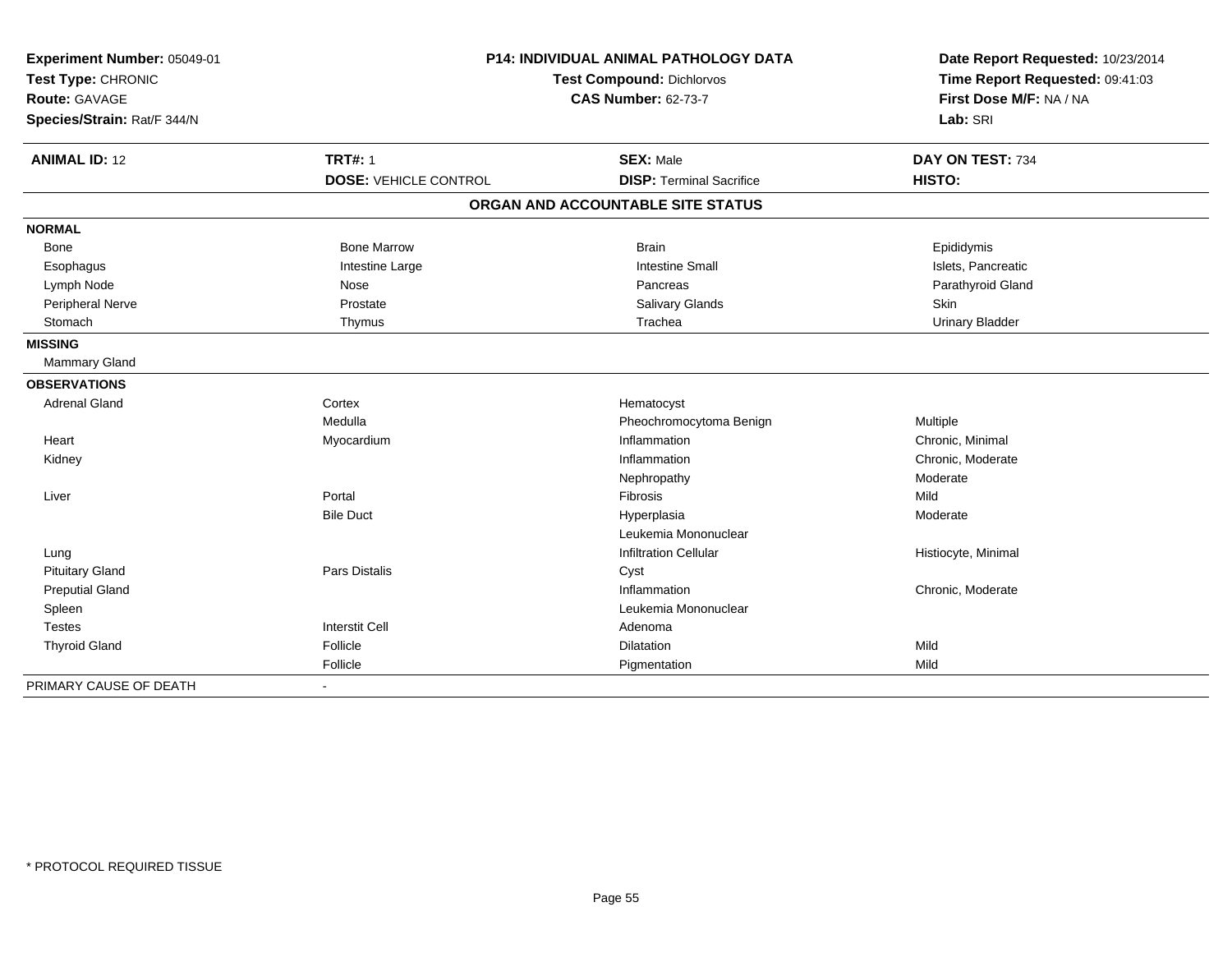| Experiment Number: 05049-01<br>Test Type: CHRONIC |                           | <b>P14: INDIVIDUAL ANIMAL PATHOLOGY DATA</b> | Date Report Requested: 10/23/2014<br>Time Report Requested: 09:41:03 |
|---------------------------------------------------|---------------------------|----------------------------------------------|----------------------------------------------------------------------|
|                                                   |                           | <b>Test Compound: Dichlorvos</b>             |                                                                      |
| <b>Route: GAVAGE</b>                              |                           | <b>CAS Number: 62-73-7</b>                   | First Dose M/F: NA / NA                                              |
| Species/Strain: Rat/F 344/N                       |                           |                                              | Lab: SRI                                                             |
| <b>ANIMAL ID: 12</b>                              | <b>TRT#: 3</b>            | <b>SEX: Male</b>                             | DAY ON TEST: 729                                                     |
|                                                   | <b>DOSE: 8.0</b><br>MG/KG | <b>DISP: Terminal Sacrifice</b>              | HISTO:                                                               |
|                                                   |                           | ORGAN AND ACCOUNTABLE SITE STATUS            |                                                                      |
| <b>NORMAL</b>                                     |                           |                                              |                                                                      |
| Bone                                              | <b>Bone Marrow</b>        | <b>Brain</b>                                 | Epididymis                                                           |
| Esophagus                                         | Intestine Large           | <b>Intestine Small</b>                       | Islets, Pancreatic                                                   |
| Lymph Node                                        | <b>Mammary Gland</b>      | Nose                                         | Parathyroid Gland                                                    |
| Peripheral Nerve                                  | <b>Pituitary Gland</b>    | <b>Preputial Gland</b>                       | Salivary Glands                                                      |
| Skin                                              | Spleen                    | Stomach                                      | <b>Thyroid Gland</b>                                                 |
| Trachea                                           | <b>Urinary Bladder</b>    |                                              |                                                                      |
| <b>MISSING</b>                                    |                           |                                              |                                                                      |
| Thymus                                            |                           |                                              |                                                                      |
| <b>OBSERVATIONS</b>                               |                           |                                              |                                                                      |
| <b>Adrenal Gland</b>                              | Medulla                   | Pheochromocytoma Malignant                   |                                                                      |
| Esophagus                                         |                           |                                              |                                                                      |
| Note: ESOPHAGUS IS ON THE LUNG SLIDE              |                           |                                              |                                                                      |
| Eye                                               | Retina                    | Atrophy                                      | Moderate                                                             |
|                                                   |                           | Cataract                                     | Moderate                                                             |
| Heart                                             | Myocardium                | Fibrosis                                     | Moderate                                                             |
| Kidney                                            |                           | Inflammation                                 | Chronic, Mild                                                        |
|                                                   |                           | Nephropathy                                  | Mild                                                                 |
| Liver                                             |                           | Hepatocellular Carcinoma                     |                                                                      |
|                                                   | <b>Bile Duct</b>          | Hyperplasia                                  | Mild                                                                 |
|                                                   | Hepatocyte                | Vacuolization Cytoplasmic                    | Moderate                                                             |
| Note: TRC LES 1--HEPATOCELL CARCINOMA             |                           |                                              |                                                                      |
| Note: HEPATOCELL CARCINOMA IS WELL DIFFERENTIATED |                           |                                              |                                                                      |
| Lung                                              |                           | <b>Infiltration Cellular</b>                 | Histiocyte, Minimal                                                  |
| Pancreas                                          |                           | Adenoma                                      |                                                                      |
| Prostate                                          |                           | Inflammation                                 | Suppurative, Mild                                                    |
| Testes                                            | <b>Interstit Cell</b>     | Adenoma                                      | Multiple                                                             |
|                                                   | Seminif Tub               | Mineralization                               | Mild                                                                 |
| PRIMARY CAUSE OF DEATH                            |                           |                                              |                                                                      |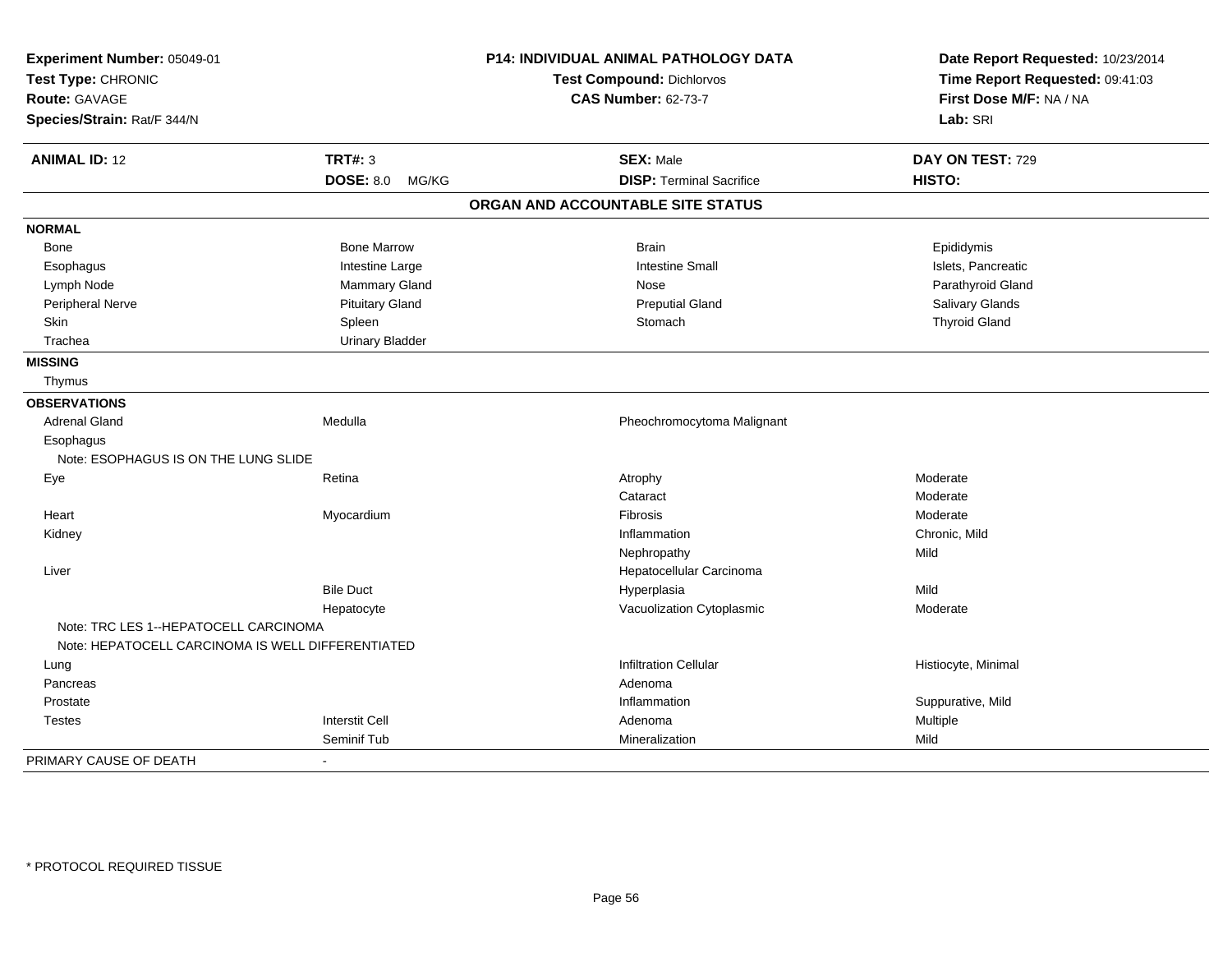| Experiment Number: 05049-01<br>Test Type: CHRONIC<br><b>Route: GAVAGE</b><br>Species/Strain: Rat/F 344/N |                           | <b>P14: INDIVIDUAL ANIMAL PATHOLOGY DATA</b><br><b>Test Compound: Dichlorvos</b><br><b>CAS Number: 62-73-7</b> | Date Report Requested: 10/23/2014<br>Time Report Requested: 09:41:03<br>First Dose M/F: NA / NA<br>Lab: SRI |
|----------------------------------------------------------------------------------------------------------|---------------------------|----------------------------------------------------------------------------------------------------------------|-------------------------------------------------------------------------------------------------------------|
| <b>ANIMAL ID: 12</b>                                                                                     | <b>TRT#: 5</b>            | <b>SEX: Male</b>                                                                                               | DAY ON TEST: 688                                                                                            |
|                                                                                                          | <b>DOSE: 4.0</b><br>MG/KG | <b>DISP: Moribund</b>                                                                                          | HISTO:                                                                                                      |
|                                                                                                          |                           | ORGAN AND ACCOUNTABLE SITE STATUS                                                                              |                                                                                                             |
| <b>NORMAL</b>                                                                                            |                           |                                                                                                                |                                                                                                             |
| Bone                                                                                                     | <b>Brain</b>              | Epididymis                                                                                                     | Esophagus                                                                                                   |
| Intestine Large                                                                                          | <b>Intestine Small</b>    | Pancreas                                                                                                       | Parathyroid Gland                                                                                           |
| Peripheral Nerve                                                                                         | <b>Pituitary Gland</b>    | Prostate                                                                                                       | Salivary Glands                                                                                             |
| <b>Skin</b>                                                                                              | Thymus                    | <b>Thyroid Gland</b>                                                                                           | Trachea                                                                                                     |
| <b>Urinary Bladder</b>                                                                                   |                           |                                                                                                                |                                                                                                             |
| <b>MISSING</b>                                                                                           |                           |                                                                                                                |                                                                                                             |
| Mammary Gland                                                                                            |                           |                                                                                                                |                                                                                                             |
| <b>OBSERVATIONS</b>                                                                                      |                           |                                                                                                                |                                                                                                             |
| <b>Adrenal Gland</b>                                                                                     |                           | Leukemia Mononuclear                                                                                           |                                                                                                             |
|                                                                                                          | Medulla                   | Pheochromocytoma Benign                                                                                        |                                                                                                             |
| <b>Bone Marrow</b>                                                                                       |                           | Leukemia Mononuclear                                                                                           |                                                                                                             |
| Heart                                                                                                    | Myocardium                | Fibrosis                                                                                                       | Mild                                                                                                        |
| Islets, Pancreatic                                                                                       |                           | Adenoma                                                                                                        |                                                                                                             |
| Kidney                                                                                                   |                           | Leukemia Mononuclear                                                                                           |                                                                                                             |
|                                                                                                          |                           | Nephropathy                                                                                                    | Minimal                                                                                                     |
|                                                                                                          | <b>Renal Tubule</b>       | Pigmentation                                                                                                   | Moderate                                                                                                    |
| Liver                                                                                                    | Portal                    | Fibrosis                                                                                                       | Mild                                                                                                        |
|                                                                                                          | <b>Bile Duct</b>          | Hyperplasia                                                                                                    | Moderate                                                                                                    |
|                                                                                                          | Hepatocyte                | Hyperplasia                                                                                                    | Nodular, Mild                                                                                               |
|                                                                                                          |                           | Leukemia Mononuclear                                                                                           |                                                                                                             |
| Lung                                                                                                     |                           | <b>Infiltration Cellular</b>                                                                                   | Histiocyte, Moderate                                                                                        |
|                                                                                                          |                           | Leukemia Mononuclear                                                                                           |                                                                                                             |
| Note: LEUKEMIA INFILTRATE IS PLEOMORPHIC AND ATYPICAL                                                    |                           |                                                                                                                |                                                                                                             |
| Lymph Node                                                                                               | Mandibular                | Leukemia Mononuclear                                                                                           |                                                                                                             |
|                                                                                                          | Mediastinal               | Leukemia Mononuclear                                                                                           |                                                                                                             |
| Nose                                                                                                     | Submucosa                 | Inflammation                                                                                                   | Chronic, Mild                                                                                               |
|                                                                                                          | Mucosa                    | Metaplasia                                                                                                     | Squamous, Moderate                                                                                          |
| <b>Preputial Gland</b>                                                                                   |                           | Ectasia                                                                                                        | Moderate                                                                                                    |
|                                                                                                          |                           | Hyperplasia                                                                                                    | Mild                                                                                                        |
|                                                                                                          |                           | Inflammation                                                                                                   | Suppurative, Mild                                                                                           |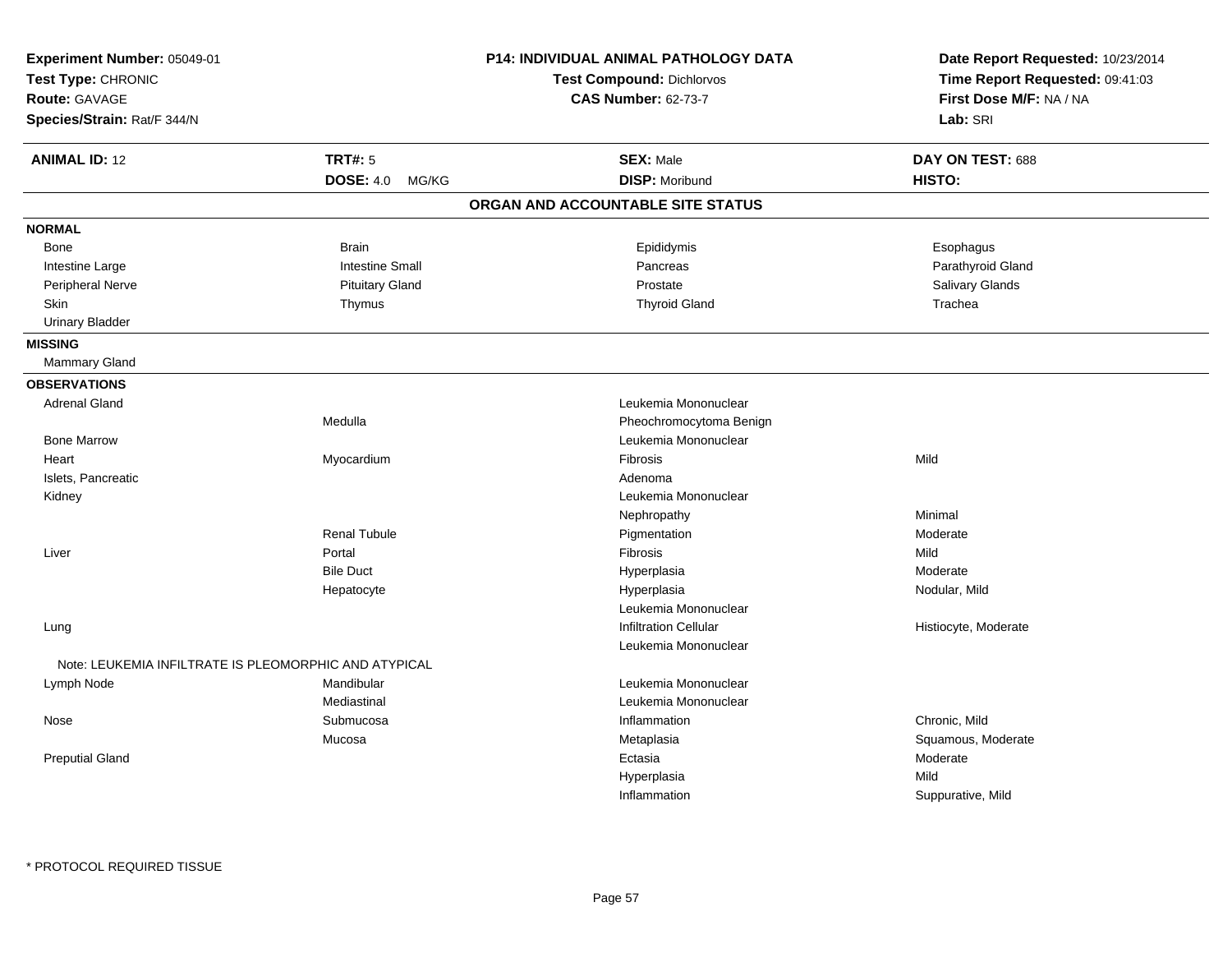| Experiment Number: 05049-01<br>Test Type: CHRONIC<br><b>Route: GAVAGE</b><br>Species/Strain: Rat/F 344/N |                                      | <b>P14: INDIVIDUAL ANIMAL PATHOLOGY DATA</b><br><b>Test Compound: Dichlorvos</b><br><b>CAS Number: 62-73-7</b> | Date Report Requested: 10/23/2014<br>Time Report Requested: 09:41:03<br>First Dose M/F: NA / NA<br>Lab: SRI |
|----------------------------------------------------------------------------------------------------------|--------------------------------------|----------------------------------------------------------------------------------------------------------------|-------------------------------------------------------------------------------------------------------------|
| <b>ANIMAL ID: 12</b>                                                                                     | TRT#: 5<br><b>DOSE: 4.0</b><br>MG/KG | <b>SEX: Male</b><br><b>DISP: Moribund</b>                                                                      | DAY ON TEST: 688<br>HISTO:                                                                                  |
|                                                                                                          |                                      | ORGAN AND ACCOUNTABLE SITE STATUS                                                                              |                                                                                                             |
| Spleen<br>Note: TRC LES 1- THE LEUKEMIA IS A PLEOMORPHIC CELL TYPE<br>Note: TRC LES 1- LEUKEMIA MONUC    |                                      | Leukemia Mononuclear                                                                                           |                                                                                                             |
| Stomach                                                                                                  | Forestomach, Mucosa                  | Hyperplasia                                                                                                    | Minimal                                                                                                     |
|                                                                                                          | Forestomach                          | Inflammation                                                                                                   | Suppurative, Mild                                                                                           |
| <b>Testes</b>                                                                                            | Interstit Cell                       | Adenoma                                                                                                        |                                                                                                             |
|                                                                                                          | Seminif Tub                          | Mineralization                                                                                                 | Mild                                                                                                        |
| PRIMARY CAUSE OF DEATH                                                                                   |                                      |                                                                                                                |                                                                                                             |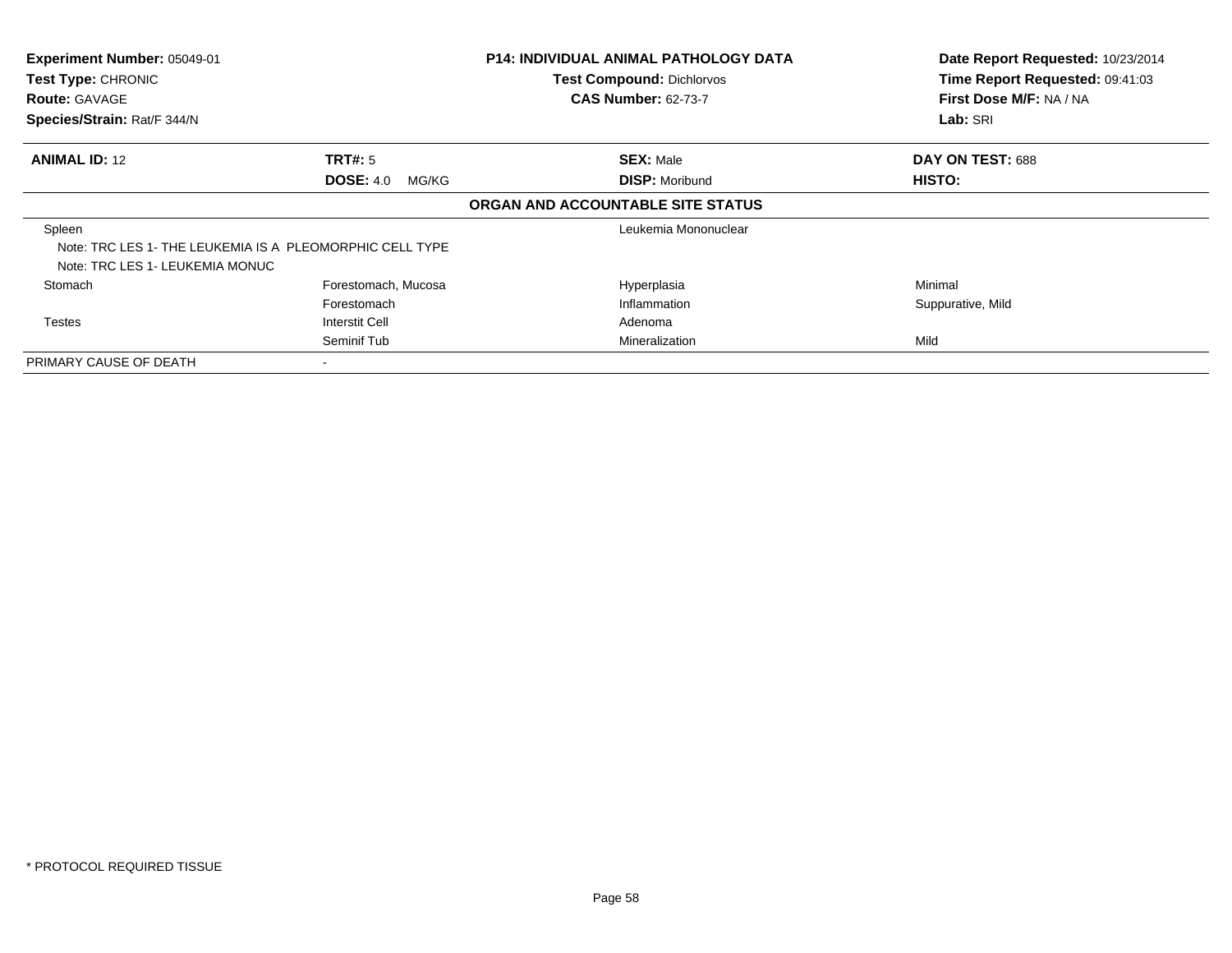| Experiment Number: 05049-01<br>Test Type: CHRONIC<br>Route: GAVAGE<br>Species/Strain: Rat/F 344/N | <b>P14: INDIVIDUAL ANIMAL PATHOLOGY DATA</b><br><b>Test Compound: Dichlorvos</b><br><b>CAS Number: 62-73-7</b> |                                                     | Date Report Requested: 10/23/2014<br>Time Report Requested: 09:41:03<br>First Dose M/F: NA / NA<br>Lab: SRI |
|---------------------------------------------------------------------------------------------------|----------------------------------------------------------------------------------------------------------------|-----------------------------------------------------|-------------------------------------------------------------------------------------------------------------|
| <b>ANIMAL ID: 13</b>                                                                              | <b>TRT#: 1</b><br><b>DOSE: VEHICLE CONTROL</b>                                                                 | <b>SEX: Male</b><br><b>DISP: Terminal Sacrifice</b> | DAY ON TEST: 734<br>HISTO:                                                                                  |
|                                                                                                   |                                                                                                                | ORGAN AND ACCOUNTABLE SITE STATUS                   |                                                                                                             |
| <b>NORMAL</b>                                                                                     |                                                                                                                |                                                     |                                                                                                             |
| <b>Adrenal Gland</b>                                                                              | Epididymis                                                                                                     | Esophagus                                           | Heart                                                                                                       |
| <b>Intestine Small</b>                                                                            | Islets, Pancreatic                                                                                             | Lung                                                | Mammary Gland                                                                                               |
| Nose                                                                                              | Peripheral Nerve                                                                                               | <b>Pituitary Gland</b>                              | Prostate                                                                                                    |
| Salivary Glands                                                                                   | Thymus                                                                                                         | <b>Thyroid Gland</b>                                | Trachea                                                                                                     |
| <b>Urinary Bladder</b>                                                                            |                                                                                                                |                                                     |                                                                                                             |
| <b>OBSERVATIONS</b>                                                                               |                                                                                                                |                                                     |                                                                                                             |
| Bone                                                                                              |                                                                                                                | Hyperostosis                                        | Moderate                                                                                                    |
| Note: TRC LES 5--HYPEROSTOSIS                                                                     |                                                                                                                |                                                     |                                                                                                             |
| <b>Bone Marrow</b>                                                                                |                                                                                                                | Hyperplasia                                         | Reticulum Cell, Mild                                                                                        |
| <b>Brain</b>                                                                                      |                                                                                                                | Astrocytoma Malignant                               |                                                                                                             |
| Intestine Large                                                                                   | Colon                                                                                                          | Parasite Metazoan                                   | Mild                                                                                                        |
| Kidney                                                                                            |                                                                                                                | Inflammation                                        | Chronic, Moderate                                                                                           |
|                                                                                                   |                                                                                                                | Nephropathy                                         | Moderate                                                                                                    |
| Liver                                                                                             | Portal                                                                                                         | Fibrosis                                            | Minimal                                                                                                     |
|                                                                                                   | <b>Bile Duct</b>                                                                                               | Hyperplasia                                         | Minimal                                                                                                     |
|                                                                                                   |                                                                                                                | Inflammation                                        | Chronic, Mild                                                                                               |
| Lymph Node                                                                                        | Mandibular                                                                                                     | Hyperplasia                                         | Plasma Cell, Moderate                                                                                       |
| Pancreas                                                                                          |                                                                                                                | Adenoma                                             |                                                                                                             |
|                                                                                                   |                                                                                                                | Atrophy                                             | Mild                                                                                                        |
| Note: TRC LES 4--ADENOMA                                                                          |                                                                                                                |                                                     |                                                                                                             |
| Parathyroid Gland                                                                                 |                                                                                                                | Adenoma                                             |                                                                                                             |
| Pharynx                                                                                           | Palate                                                                                                         | Hyperplasia                                         | Moderate                                                                                                    |
|                                                                                                   | Palate                                                                                                         | Inflammation                                        | Suppurative, Mild                                                                                           |
| <b>Preputial Gland</b>                                                                            |                                                                                                                | Cyst                                                |                                                                                                             |
|                                                                                                   |                                                                                                                | Inflammation                                        | Suppurative, Mild                                                                                           |
| Skin                                                                                              |                                                                                                                | Cyst Epithelial Inclusion                           |                                                                                                             |
|                                                                                                   | <b>Subcut Tiss</b>                                                                                             | Fibrosarcoma                                        |                                                                                                             |
| Note: TRC LES 1--CYST EPIDERM INCL<br>Note: TRC LES 2--FIBROSARCOMA                               |                                                                                                                |                                                     |                                                                                                             |
| Spleen                                                                                            |                                                                                                                | Atrophy                                             | Moderate                                                                                                    |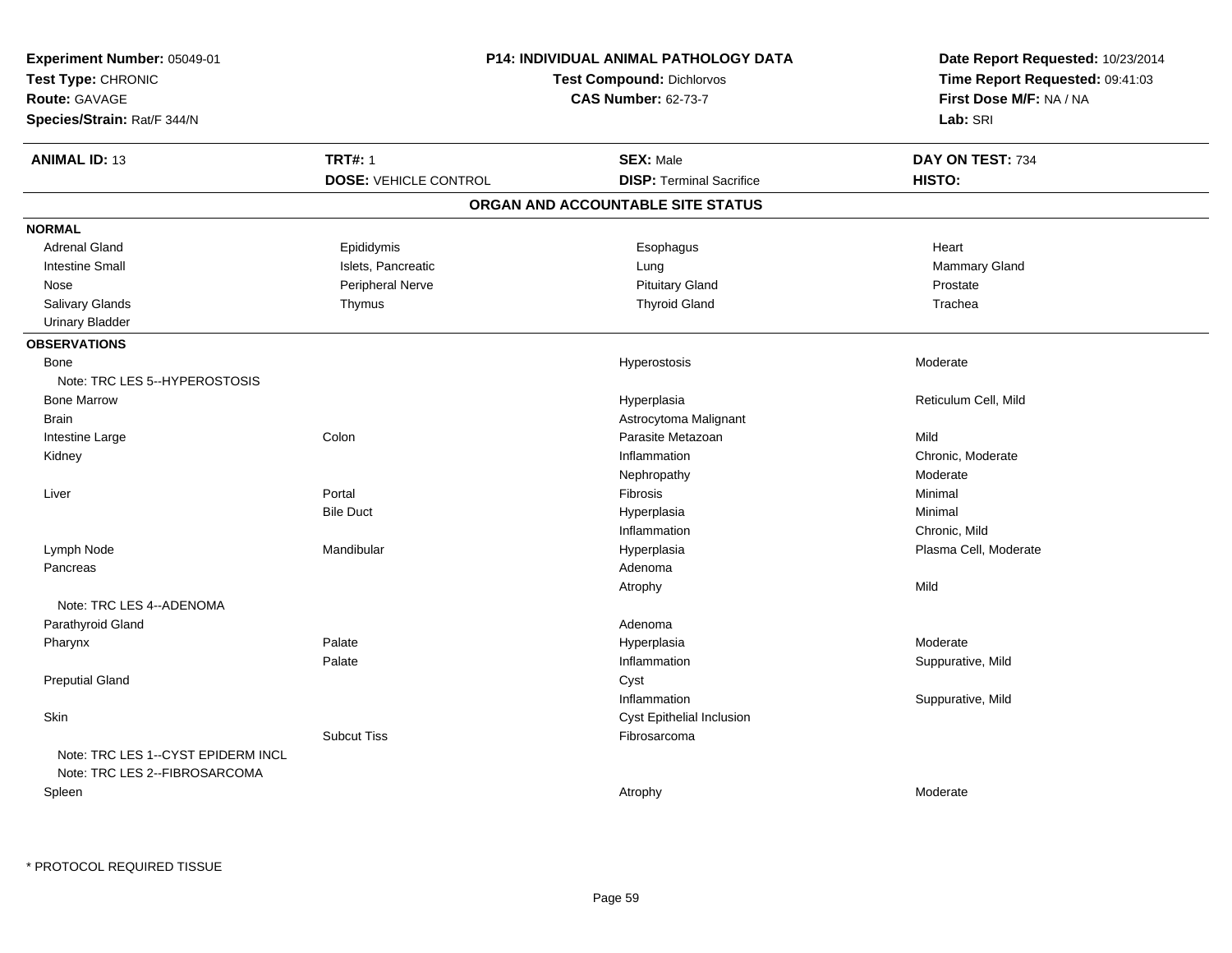| Experiment Number: 05049-01<br>Test Type: CHRONIC             | <b>P14: INDIVIDUAL ANIMAL PATHOLOGY DATA</b><br><b>Test Compound: Dichlorvos</b> |                                   | Date Report Requested: 10/23/2014<br>Time Report Requested: 09:41:03 |
|---------------------------------------------------------------|----------------------------------------------------------------------------------|-----------------------------------|----------------------------------------------------------------------|
| <b>Route: GAVAGE</b>                                          |                                                                                  | <b>CAS Number: 62-73-7</b>        | First Dose M/F: NA / NA                                              |
| Species/Strain: Rat/F 344/N                                   |                                                                                  |                                   | Lab: SRI                                                             |
| <b>ANIMAL ID: 13</b>                                          | <b>TRT#: 1</b>                                                                   | <b>SEX: Male</b>                  | DAY ON TEST: 734                                                     |
|                                                               | <b>DOSE: VEHICLE CONTROL</b><br><b>DISP: Terminal Sacrifice</b>                  | <b>HISTO:</b>                     |                                                                      |
|                                                               |                                                                                  | ORGAN AND ACCOUNTABLE SITE STATUS |                                                                      |
| Note: TRC LES 3--ATROPHY                                      |                                                                                  |                                   |                                                                      |
| Stomach                                                       | Forestomach, Mucosa                                                              | Hyperplasia                       | Mild                                                                 |
|                                                               | Forestomach                                                                      | Squamous Cell Papilloma           |                                                                      |
| Testes                                                        | <b>Interstit Cell</b>                                                            | Adenoma                           |                                                                      |
| PRIMARY CAUSE OF DEATH                                        |                                                                                  |                                   |                                                                      |
| Animal Note: SPEEN/LIVER-POSSIBLE EARLY LEUK MONUC--NOT CODED |                                                                                  |                                   |                                                                      |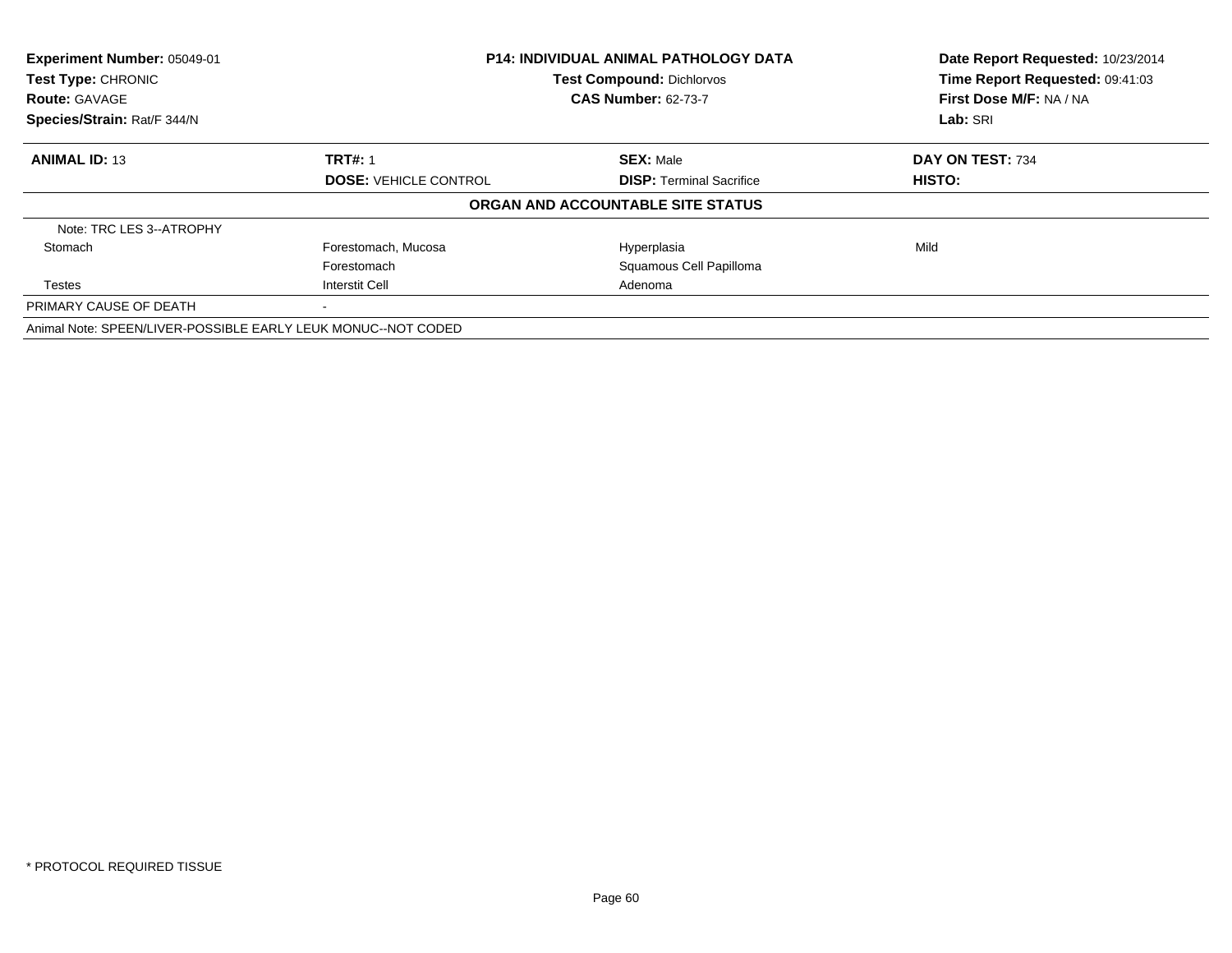| Experiment Number: 05049-01<br>Test Type: CHRONIC |                           | P14: INDIVIDUAL ANIMAL PATHOLOGY DATA         | Date Report Requested: 10/23/2014<br>Time Report Requested: 09:41:03 |
|---------------------------------------------------|---------------------------|-----------------------------------------------|----------------------------------------------------------------------|
|                                                   |                           | <b>Test Compound: Dichlorvos</b>              |                                                                      |
| Route: GAVAGE                                     |                           | <b>CAS Number: 62-73-7</b>                    | First Dose M/F: NA / NA                                              |
| Species/Strain: Rat/F 344/N                       |                           |                                               | Lab: SRI                                                             |
| <b>ANIMAL ID: 13</b>                              | <b>TRT#: 3</b>            | <b>SEX: Male</b>                              | DAY ON TEST: 652                                                     |
|                                                   | <b>DOSE: 8.0</b><br>MG/KG | <b>DISP: Moribund</b>                         | HISTO:                                                               |
|                                                   |                           | ORGAN AND ACCOUNTABLE SITE STATUS             |                                                                      |
| <b>NORMAL</b>                                     |                           |                                               |                                                                      |
| <b>Adrenal Gland</b>                              | Bone                      | <b>Bone Marrow</b>                            | <b>Brain</b>                                                         |
| Epididymis                                        | Esophagus                 | Heart                                         | Intestine Large                                                      |
| <b>Intestine Small</b>                            | Islets, Pancreatic        | Lymph Node                                    | Nose                                                                 |
| Parathyroid Gland                                 | <b>Pituitary Gland</b>    | Prostate                                      | Salivary Glands                                                      |
| <b>Skin</b>                                       | Stomach                   | Trachea                                       | <b>Urinary Bladder</b>                                               |
| <b>MISSING</b>                                    |                           |                                               |                                                                      |
| Mammary Gland                                     | Peripheral Nerve          | Thymus                                        |                                                                      |
| <b>OBSERVATIONS</b>                               |                           |                                               |                                                                      |
| Eye                                               | Retina                    | Atrophy                                       | Moderate                                                             |
|                                                   |                           | Cataract                                      | Moderate                                                             |
| Kidney                                            |                           | Inflammation                                  | Chronic, Mild                                                        |
|                                                   |                           | Nephropathy                                   | Mild                                                                 |
| Liver                                             |                           | Hematopoietic Cell Proliferation              | Mild                                                                 |
|                                                   | <b>Bile Duct</b>          | Hyperplasia                                   | Mild                                                                 |
| Lung                                              |                           | <b>Infiltration Cellular</b>                  | Histiocyte, Minimal                                                  |
| Mesentery                                         | Fat                       | <b>Necrosis</b>                               | Focal, Marked                                                        |
| Note: TRC LES 2--NECROSIS                         |                           |                                               |                                                                      |
| Pancreas                                          |                           | Adenoma                                       | Multiple                                                             |
| Note: TRC LES 3--ADENOMA                          |                           |                                               |                                                                      |
| <b>Preputial Gland</b>                            |                           | Carcinoma                                     |                                                                      |
| Note: TRC LES 1--CARCINOMA                        |                           |                                               |                                                                      |
| Spleen                                            |                           | Hematopoietic Cell Proliferation Erythrocytic | Moderate                                                             |
| <b>Testes</b>                                     | <b>Interstit Cell</b>     | Adenoma                                       | Multiple                                                             |
| <b>Thyroid Gland</b>                              | C Cell                    | Hyperplasia                                   | Mild                                                                 |
|                                                   |                           | Ultimobranchial Cyst                          |                                                                      |
| PRIMARY CAUSE OF DEATH                            | $\blacksquare$            |                                               |                                                                      |

Animal Note: LEUKEMIA MONUC APPEARED TO BE IN EARLY STAGE (LIVER/KIDNEY)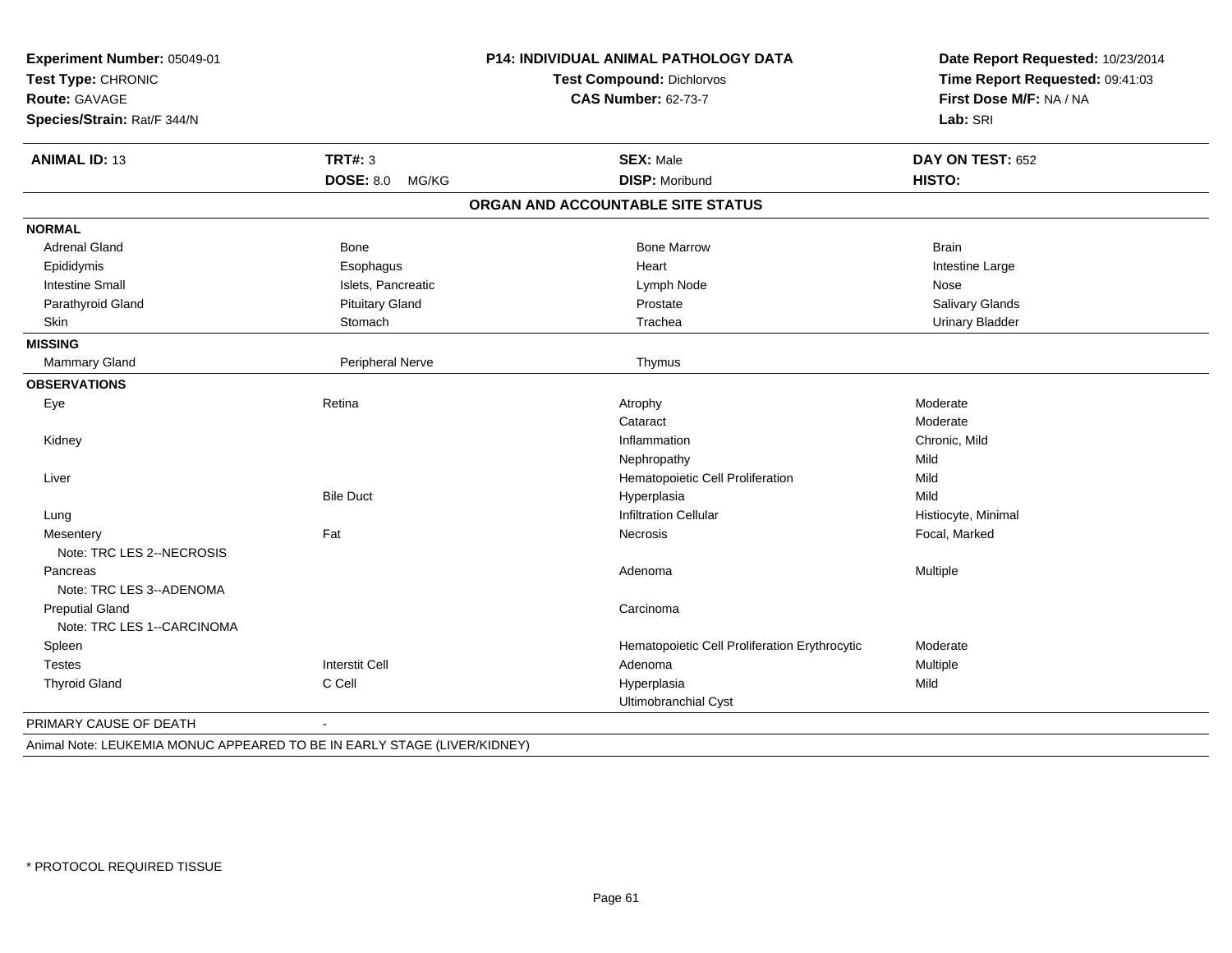| Experiment Number: 05049-01 |                                                        | <b>P14: INDIVIDUAL ANIMAL PATHOLOGY DATA</b> | Date Report Requested: 10/23/2014 |
|-----------------------------|--------------------------------------------------------|----------------------------------------------|-----------------------------------|
| Test Type: CHRONIC          |                                                        | <b>Test Compound: Dichlorvos</b>             | Time Report Requested: 09:41:03   |
| <b>Route: GAVAGE</b>        |                                                        | <b>CAS Number: 62-73-7</b>                   | First Dose M/F: NA / NA           |
| Species/Strain: Rat/F 344/N |                                                        |                                              | Lab: SRI                          |
|                             |                                                        |                                              |                                   |
| <b>ANIMAL ID: 13</b>        | <b>TRT#: 5</b>                                         | <b>SEX: Male</b>                             | DAY ON TEST: 618                  |
|                             | <b>DOSE: 4.0</b><br>MG/KG                              | <b>DISP: Accident</b>                        | HISTO:                            |
|                             |                                                        | ORGAN AND ACCOUNTABLE SITE STATUS            |                                   |
| <b>NORMAL</b>               |                                                        |                                              |                                   |
| <b>Adrenal Gland</b>        | <b>Bone</b>                                            | <b>Bone Marrow</b>                           | <b>Brain</b>                      |
| Epididymis                  | Esophagus                                              | <b>Intestine Small</b>                       | Islets, Pancreatic                |
| Lymph Node                  | <b>Mammary Gland</b>                                   | Nose                                         | Pancreas                          |
| Parathyroid Gland           | Peripheral Nerve                                       | <b>Pituitary Gland</b>                       | <b>Preputial Gland</b>            |
| Salivary Glands             | Skin                                                   | Spleen                                       | Stomach                           |
| <b>Thyroid Gland</b>        | Trachea                                                | <b>Urinary Bladder</b>                       |                                   |
| <b>MISSING</b>              |                                                        |                                              |                                   |
| Thymus                      |                                                        |                                              |                                   |
| <b>OBSERVATIONS</b>         |                                                        |                                              |                                   |
| Heart                       | Myocardium                                             | Fibrosis                                     | Mild                              |
| Intestine Large             | Colon                                                  | Parasite Metazoan                            | Mild                              |
| Kidney                      |                                                        | Nephropathy                                  | Minimal                           |
| Liver                       |                                                        | <b>Cyst Multilocular</b>                     |                                   |
|                             | <b>Bile Duct</b>                                       | Hyperplasia                                  | Mild                              |
|                             | Hepatocyte                                             | Vacuolization Cytoplasmic                    | Moderate                          |
| Lung                        |                                                        | Foreign Body                                 | Moderate                          |
|                             |                                                        | Hemorrhage                                   | Moderate                          |
|                             | Note: FOR. BODY IS HOMOGENEOUS MATERIAL RESEMBLING OIL |                                              |                                   |
| Prostate                    |                                                        | Inflammation                                 | Suppurative, Mild                 |
| <b>Testes</b>               | <b>Interstit Cell</b>                                  | Adenoma                                      | Multiple                          |
| PRIMARY CAUSE OF DEATH      |                                                        |                                              |                                   |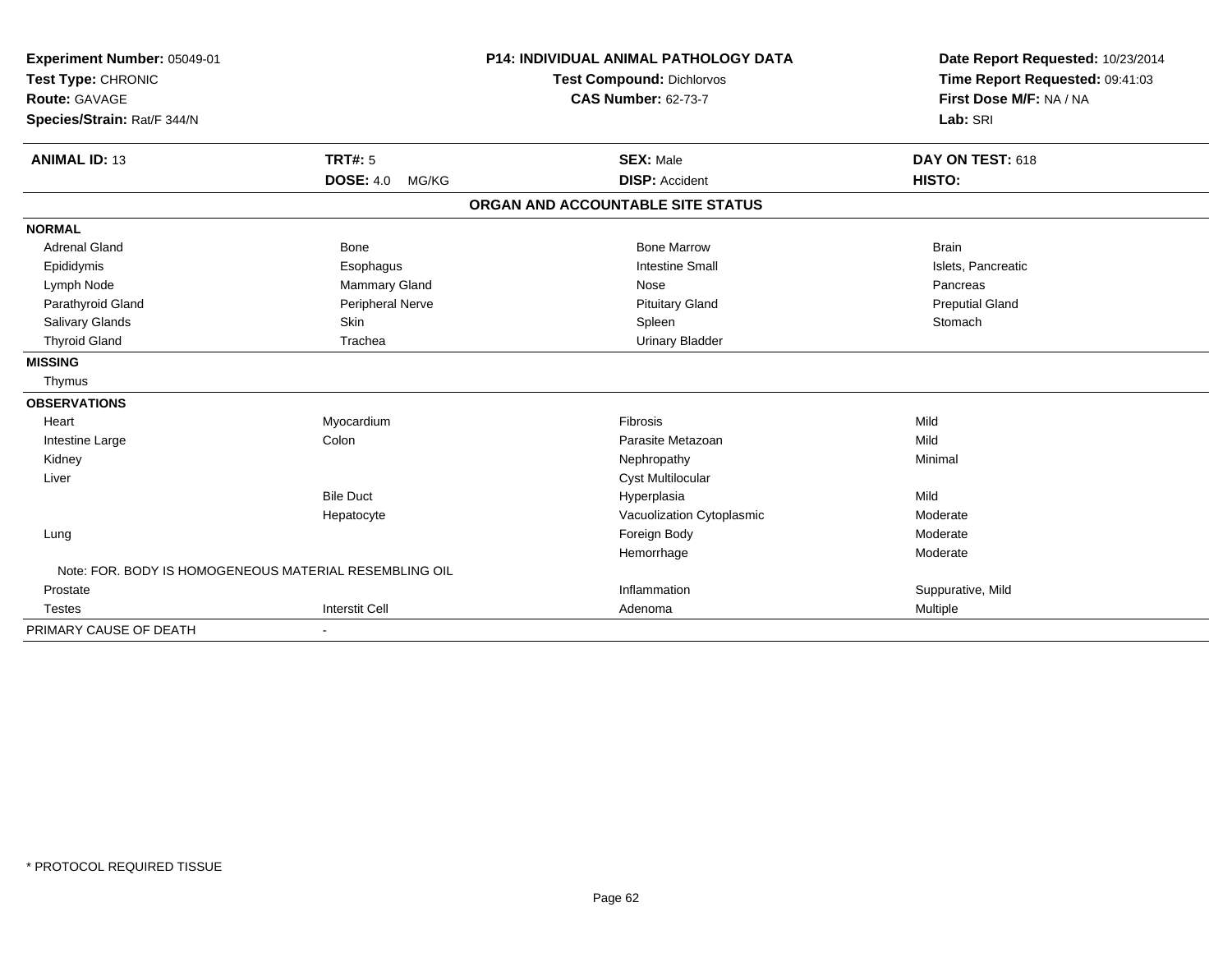| Experiment Number: 05049-01                    | <b>P14: INDIVIDUAL ANIMAL PATHOLOGY DATA</b> |                                   | Date Report Requested: 10/23/2014                          |
|------------------------------------------------|----------------------------------------------|-----------------------------------|------------------------------------------------------------|
| Test Type: CHRONIC                             |                                              | <b>Test Compound: Dichlorvos</b>  | Time Report Requested: 09:41:03<br>First Dose M/F: NA / NA |
| <b>Route: GAVAGE</b>                           |                                              | <b>CAS Number: 62-73-7</b>        |                                                            |
| Species/Strain: Rat/F 344/N                    |                                              |                                   | Lab: SRI                                                   |
| <b>ANIMAL ID: 14</b>                           | <b>TRT#: 1</b>                               | <b>SEX: Male</b>                  | DAY ON TEST: 734                                           |
|                                                | <b>DOSE: VEHICLE CONTROL</b>                 | <b>DISP: Terminal Sacrifice</b>   | HISTO:                                                     |
|                                                |                                              | ORGAN AND ACCOUNTABLE SITE STATUS |                                                            |
| <b>NORMAL</b>                                  |                                              |                                   |                                                            |
| <b>Adrenal Gland</b>                           | Bone                                         | <b>Bone Marrow</b>                | <b>Brain</b>                                               |
| Esophagus                                      | <b>Intestine Small</b>                       | Mammary Gland                     | Nose                                                       |
| Parathyroid Gland                              | <b>Peripheral Nerve</b>                      | <b>Pituitary Gland</b>            | Prostate                                                   |
| Salivary Glands                                | Skin                                         | Spleen                            | Stomach                                                    |
| Thymus                                         | Trachea                                      | <b>Urinary Bladder</b>            |                                                            |
| <b>OBSERVATIONS</b>                            |                                              |                                   |                                                            |
| Epididymis                                     |                                              | Edema                             | Moderate                                                   |
| Heart                                          | Myocardium                                   | Fibrosis                          | Moderate                                                   |
|                                                | Myocardium                                   | Inflammation                      | Chronic, Minimal                                           |
| Intestine Large                                | Colon                                        | Parasite Metazoan                 | Mild                                                       |
| Islets, Pancreatic                             |                                              | Adenoma                           |                                                            |
| Kidney                                         |                                              | Inflammation                      | Suppurative, Minimal                                       |
|                                                |                                              | Inflammation                      | Chronic, Moderate                                          |
|                                                |                                              | Nephropathy                       | Moderate                                                   |
| Liver                                          | <b>Bile Duct</b>                             | Hyperplasia                       | Mild                                                       |
| Lung                                           |                                              | <b>Infiltration Cellular</b>      | Histiocyte, Minimal                                        |
| Lymph Node                                     | Mesenteric                                   | Hyperplasia                       | Histiocytic, Mild                                          |
|                                                | Mesenteric                                   | Necrosis                          | Mild                                                       |
| Pancreas                                       |                                              | Adenoma                           |                                                            |
| Note: TRC LES 1--ADENOMA                       |                                              |                                   |                                                            |
| <b>Preputial Gland</b>                         |                                              | Inflammation                      | Suppurative, Mild                                          |
| <b>Testes</b>                                  | <b>Interstit Cell</b>                        | Adenoma                           | Multiple                                                   |
| <b>Thyroid Gland</b>                           | C Cell                                       | Adenoma                           |                                                            |
| PRIMARY CAUSE OF DEATH                         |                                              |                                   |                                                            |
| Animal Note: TONGUE--NO MICRO. LESION OBSERVED |                                              |                                   |                                                            |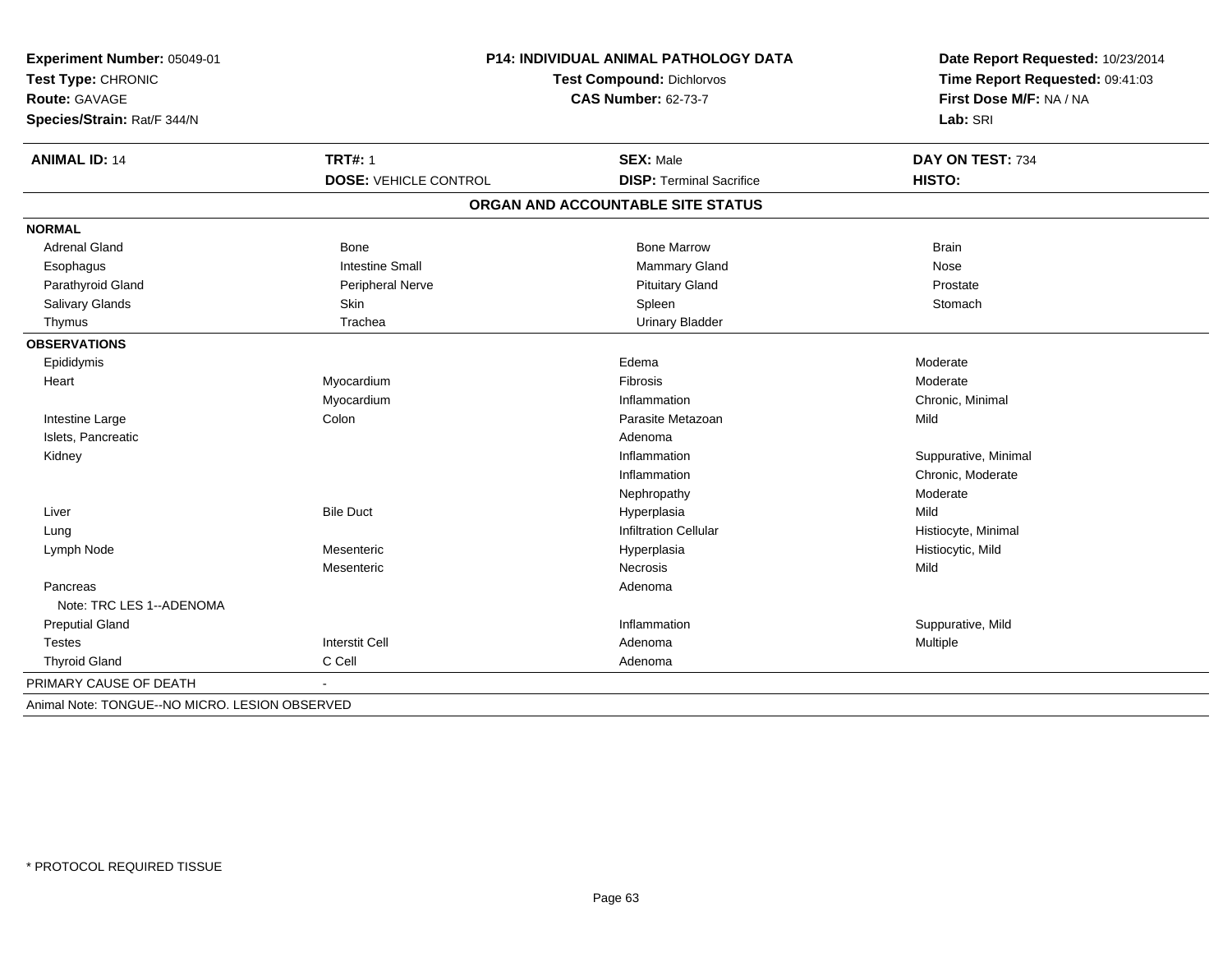| Experiment Number: 05049-01                                         |                       | P14: INDIVIDUAL ANIMAL PATHOLOGY DATA | Date Report Requested: 10/23/2014 |
|---------------------------------------------------------------------|-----------------------|---------------------------------------|-----------------------------------|
| Test Type: CHRONIC<br><b>Route: GAVAGE</b>                          |                       | <b>Test Compound: Dichlorvos</b>      | Time Report Requested: 09:41:03   |
|                                                                     |                       | <b>CAS Number: 62-73-7</b>            | First Dose M/F: NA / NA           |
| Species/Strain: Rat/F 344/N                                         |                       |                                       | Lab: SRI                          |
| <b>ANIMAL ID: 14</b>                                                | <b>TRT#: 3</b>        | <b>SEX: Male</b>                      | DAY ON TEST: 729                  |
|                                                                     | DOSE: 8.0 MG/KG       | <b>DISP: Terminal Sacrifice</b>       | HISTO:                            |
|                                                                     |                       | ORGAN AND ACCOUNTABLE SITE STATUS     |                                   |
| <b>NORMAL</b>                                                       |                       |                                       |                                   |
| Bone                                                                | <b>Bone Marrow</b>    | <b>Brain</b>                          | Epididymis                        |
| Esophagus                                                           | Intestine Large       | <b>Intestine Small</b>                | Islets, Pancreatic                |
| Liver                                                               | Lung                  | Lymph Node                            | Mammary Gland                     |
| Nose                                                                | Peripheral Nerve      | Prostate                              | Salivary Glands                   |
| Skin                                                                | Spleen                | <b>Thyroid Gland</b>                  | Trachea                           |
| <b>Urinary Bladder</b>                                              |                       |                                       |                                   |
| <b>MISSING</b>                                                      |                       |                                       |                                   |
| Parathyroid Gland                                                   | Thymus                |                                       |                                   |
| <b>OBSERVATIONS</b>                                                 |                       |                                       |                                   |
| <b>Adrenal Gland</b>                                                | Medulla               | Pheochromocytoma Benign               |                                   |
| Eye                                                                 | Retina                | Atrophy                               | Moderate                          |
|                                                                     |                       | Cataract                              | Moderate                          |
| Heart                                                               | Myocardium            | <b>Fibrosis</b>                       | Mild                              |
| Kidney                                                              |                       | Inflammation                          | Chronic, Moderate                 |
|                                                                     |                       | Nephropathy                           | Moderate                          |
| <b>Mammary GI</b><br>Note: MAMMARY GL IS ON SLIDE WITH PREPUTIAL GL |                       |                                       |                                   |
| Pancreas                                                            |                       | Adenoma                               | Multiple                          |
|                                                                     |                       | Atrophy                               | Marked                            |
| Note: TRC LES 2--ADENOMA                                            |                       |                                       |                                   |
| <b>Pituitary Gland</b>                                              | Pars Distalis         | Adenoma                               |                                   |
| <b>Preputial Gland</b>                                              |                       | Hyperplasia                           | Marked                            |
|                                                                     |                       | Inflammation                          | Suppurative, Moderate             |
| Note: TRC LES 1--HYPERPLASIA AND INFLAMMATION                       |                       |                                       |                                   |
| Stomach                                                             | Forestomach           | Erosion                               | Moderate                          |
|                                                                     | Forestomach           | <b>Fibrosis</b>                       | Moderate                          |
|                                                                     | Forestomach, Mucosa   | Hyperplasia                           | Moderate                          |
| <b>Testes</b>                                                       | <b>Interstit Cell</b> | Adenoma                               |                                   |
|                                                                     | Seminif Tub           | Mineralization                        | Minimal                           |

PRIMARY CAUSE OF DEATH-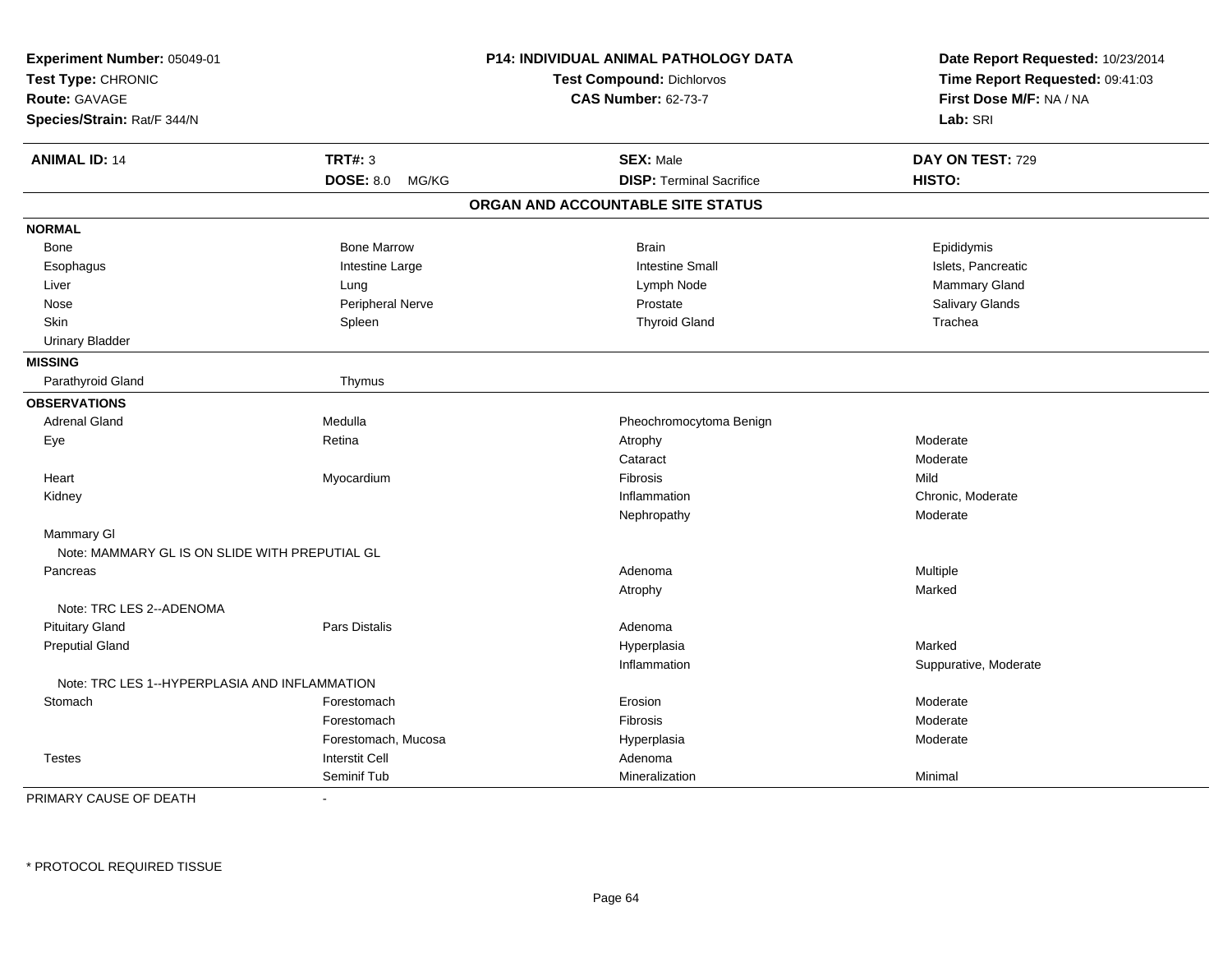| Experiment Number: 05049-01 |                        | <b>P14: INDIVIDUAL ANIMAL PATHOLOGY DATA</b> | Date Report Requested: 10/23/2014 |
|-----------------------------|------------------------|----------------------------------------------|-----------------------------------|
| <b>Test Type: CHRONIC</b>   |                        | <b>Test Compound: Dichlorvos</b>             | Time Report Requested: 09:41:03   |
| <b>Route: GAVAGE</b>        |                        | <b>CAS Number: 62-73-7</b>                   | First Dose M/F: NA / NA           |
| Species/Strain: Rat/F 344/N |                        |                                              | Lab: SRI                          |
| <b>ANIMAL ID: 14</b>        | TRT#: 3                | <b>SEX: Male</b>                             | <b>DAY ON TEST: 729</b>           |
|                             | <b>DOSE: 8.0 MG/KG</b> | <b>DISP:</b> Terminal Sacrifice              | HISTO:                            |
|                             |                        | <b>ORGAN AND ACCOUNTABLE SITE STATUS</b>     |                                   |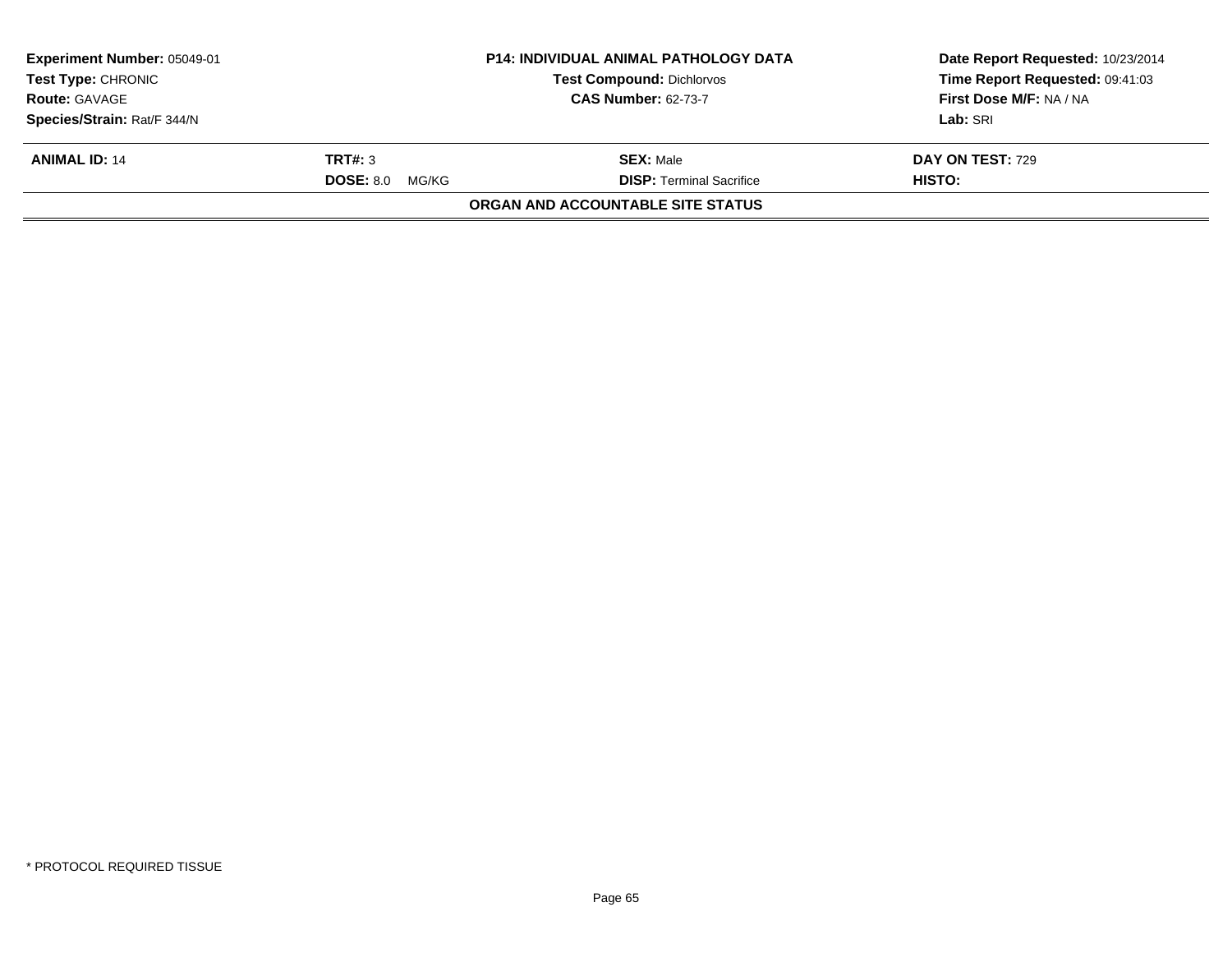| Experiment Number: 05049-01<br>Test Type: CHRONIC<br><b>Route: GAVAGE</b> |                           | <b>P14: INDIVIDUAL ANIMAL PATHOLOGY DATA</b> | Date Report Requested: 10/23/2014                          |
|---------------------------------------------------------------------------|---------------------------|----------------------------------------------|------------------------------------------------------------|
|                                                                           |                           | <b>Test Compound: Dichlorvos</b>             | Time Report Requested: 09:41:03<br>First Dose M/F: NA / NA |
|                                                                           |                           | <b>CAS Number: 62-73-7</b>                   |                                                            |
| Species/Strain: Rat/F 344/N                                               |                           |                                              | Lab: SRI                                                   |
| <b>ANIMAL ID: 14</b>                                                      | <b>TRT#: 5</b>            | <b>SEX: Male</b>                             | DAY ON TEST: 730                                           |
|                                                                           | <b>DOSE: 4.0</b><br>MG/KG | <b>DISP: Terminal Sacrifice</b>              | <b>HISTO:</b>                                              |
|                                                                           |                           | ORGAN AND ACCOUNTABLE SITE STATUS            |                                                            |
| <b>NORMAL</b>                                                             |                           |                                              |                                                            |
| <b>Bone</b>                                                               | <b>Bone Marrow</b>        | Epididymis                                   | Esophagus                                                  |
| <b>Intestine Small</b>                                                    | Islets, Pancreatic        | Lymph Node                                   | <b>Mammary Gland</b>                                       |
| Nose                                                                      | Parathyroid Gland         | Peripheral Nerve                             | <b>Preputial Gland</b>                                     |
| Prostate                                                                  | Salivary Glands           | Skin                                         | Spleen                                                     |
| Stomach                                                                   | Thymus                    | <b>Thyroid Gland</b>                         | Trachea                                                    |
| <b>Urinary Bladder</b>                                                    |                           |                                              |                                                            |
| <b>OBSERVATIONS</b>                                                       |                           |                                              |                                                            |
| <b>Adrenal Gland</b>                                                      | Medulla                   | Hyperplasia                                  | Mild                                                       |
| <b>Blood Vessel</b>                                                       |                           | Inflammation                                 | Chronic Active, Mild                                       |
| <b>Brain</b>                                                              |                           | Degeneration                                 | Multiple, Minimal                                          |
| Heart                                                                     | Myocardium                | Fibrosis                                     | Mild                                                       |
| Intestine Large                                                           | Rectum                    | Parasite Metazoan                            | Mild                                                       |
| Kidney                                                                    |                           | Inflammation                                 | Chronic, Moderate                                          |
|                                                                           |                           | Nephropathy                                  | Moderate                                                   |
| Liver                                                                     | <b>Bile Duct</b>          | Hyperplasia                                  | Mild                                                       |
| Lung                                                                      |                           | <b>Infiltration Cellular</b>                 | Histiocyte, Minimal                                        |
| Pancreas                                                                  |                           | Adenoma                                      |                                                            |
| Note: TRC LES 1- ADENOMA                                                  |                           |                                              |                                                            |
| <b>Pituitary Gland</b>                                                    | <b>Pars Distalis</b>      | Hyperplasia                                  | Mild                                                       |
| <b>Testes</b>                                                             | <b>Interstit Cell</b>     | Adenoma                                      | Multiple                                                   |
|                                                                           | Seminif Tub               | Mineralization                               | Mild                                                       |
| PRIMARY CAUSE OF DEATH                                                    |                           |                                              |                                                            |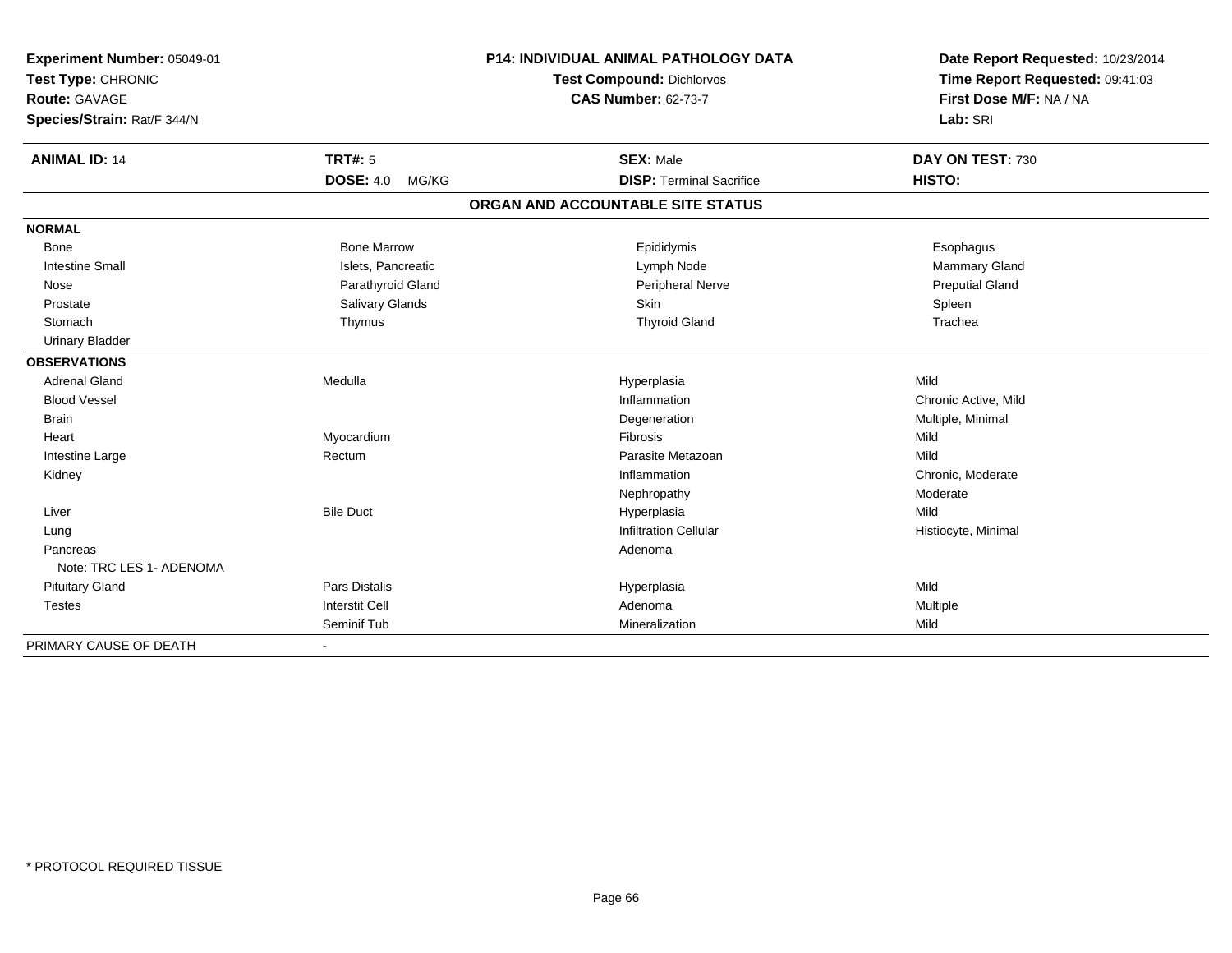| Experiment Number: 05049-01 | <b>P14: INDIVIDUAL ANIMAL PATHOLOGY DATA</b> |                                   | Date Report Requested: 10/23/2014                          |
|-----------------------------|----------------------------------------------|-----------------------------------|------------------------------------------------------------|
| Test Type: CHRONIC          |                                              | <b>Test Compound: Dichlorvos</b>  |                                                            |
| <b>Route: GAVAGE</b>        |                                              | <b>CAS Number: 62-73-7</b>        | Time Report Requested: 09:41:03<br>First Dose M/F: NA / NA |
| Species/Strain: Rat/F 344/N |                                              |                                   | Lab: SRI                                                   |
| <b>ANIMAL ID: 15</b>        | <b>TRT#: 1</b>                               | <b>SEX: Male</b>                  | DAY ON TEST: 734                                           |
|                             | <b>DOSE: VEHICLE CONTROL</b>                 | <b>DISP: Terminal Sacrifice</b>   | HISTO:                                                     |
|                             |                                              | ORGAN AND ACCOUNTABLE SITE STATUS |                                                            |
| <b>NORMAL</b>               |                                              |                                   |                                                            |
| <b>Bone</b>                 | <b>Bone Marrow</b>                           | <b>Brain</b>                      | Epididymis                                                 |
| Esophagus                   | Intestine Large                              | <b>Intestine Small</b>            | Islets, Pancreatic                                         |
| Lymph Node                  | Mammary Gland                                | Nose                              | Parathyroid Gland                                          |
| Peripheral Nerve            | <b>Pituitary Gland</b>                       | Prostate                          | Salivary Glands                                            |
| Skin                        | Spleen                                       | <b>Thyroid Gland</b>              | Trachea                                                    |
| <b>Urinary Bladder</b>      |                                              |                                   |                                                            |
| <b>MISSING</b>              |                                              |                                   |                                                            |
| Thymus                      |                                              |                                   |                                                            |
| <b>OBSERVATIONS</b>         |                                              |                                   |                                                            |
| <b>Adrenal Gland</b>        | Medulla                                      | Pheochromocytoma Benign           |                                                            |
| Heart                       | Myocardium                                   | Fibrosis                          | Mild                                                       |
| Kidney                      |                                              | Inflammation                      | Chronic, Mild                                              |
|                             | <b>Renal Tubule</b>                          | Mineralization                    | Minimal                                                    |
|                             |                                              | Nephropathy                       | Mild                                                       |
| Liver                       | <b>Bile Duct</b>                             | Hyperplasia                       | Moderate                                                   |
| Lung                        |                                              | <b>Infiltration Cellular</b>      | Histiocyte, Minimal                                        |
| Pancreas                    |                                              | Atrophy                           | Mild                                                       |
| <b>Preputial Gland</b>      |                                              | Inflammation                      | Chronic, Moderate                                          |
|                             |                                              | Inflammation                      | Suppurative, Moderate                                      |
| Stomach                     | Glandular                                    | Mineralization                    | Mild                                                       |
| <b>Testes</b>               | <b>Interstit Cell</b>                        | Adenoma                           | Multiple                                                   |
|                             | Seminif Tub                                  | Mineralization                    | Moderate                                                   |
| PRIMARY CAUSE OF DEATH      |                                              |                                   |                                                            |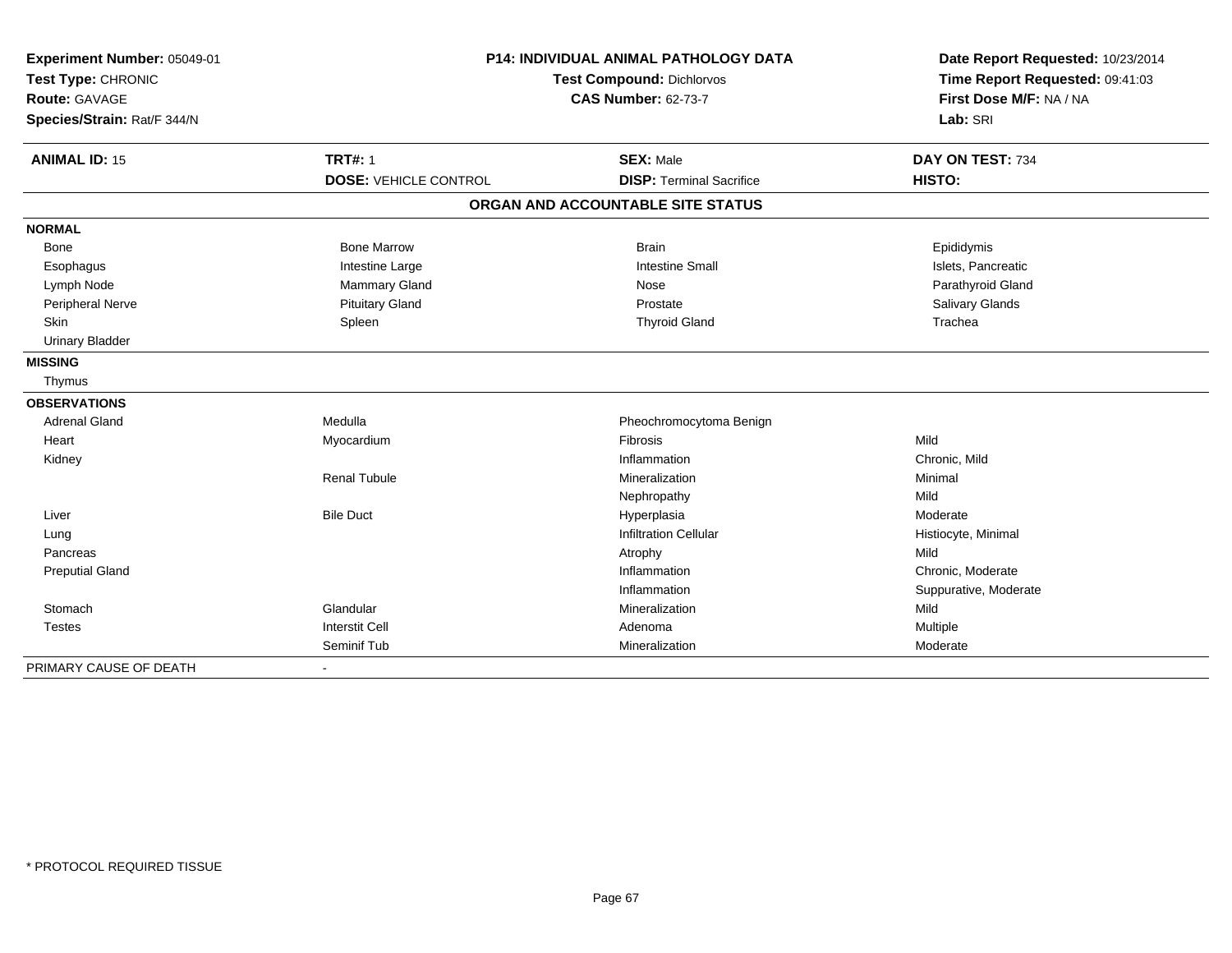| Experiment Number: 05049-01           |                           | P14: INDIVIDUAL ANIMAL PATHOLOGY DATA | Date Report Requested: 10/23/2014 |
|---------------------------------------|---------------------------|---------------------------------------|-----------------------------------|
| Test Type: CHRONIC                    |                           | <b>Test Compound: Dichlorvos</b>      | Time Report Requested: 09:41:03   |
| Route: GAVAGE                         |                           | <b>CAS Number: 62-73-7</b>            | First Dose M/F: NA / NA           |
| Species/Strain: Rat/F 344/N           |                           |                                       | Lab: SRI                          |
| <b>ANIMAL ID: 15</b>                  | <b>TRT#: 3</b>            | <b>SEX: Male</b>                      | DAY ON TEST: 729                  |
|                                       | <b>DOSE: 8.0</b><br>MG/KG | <b>DISP: Terminal Sacrifice</b>       | HISTO:                            |
|                                       |                           | ORGAN AND ACCOUNTABLE SITE STATUS     |                                   |
| <b>NORMAL</b>                         |                           |                                       |                                   |
| <b>Adrenal Gland</b>                  | <b>Bone</b>               | <b>Bone Marrow</b>                    | <b>Brain</b>                      |
| Epididymis                            | Intestine Large           | <b>Intestine Small</b>                | Islets, Pancreatic                |
| Lymph Node                            | Mammary Gland             | Nose                                  | Peripheral Nerve                  |
| <b>Pituitary Gland</b>                | Salivary Glands           | Stomach                               | <b>Urinary Bladder</b>            |
| <b>MISSING</b>                        |                           |                                       |                                   |
| Esophagus                             | Heart                     | Lung                                  | Parathyroid Gland                 |
| <b>Preputial Gland</b>                | Thymus                    | <b>Thyroid Gland</b>                  | Trachea                           |
| <b>OBSERVATIONS</b>                   |                           |                                       |                                   |
| Eye                                   | Retina                    | Atrophy                               | Marked                            |
|                                       |                           | Cataract                              | Moderate                          |
| Kidney                                |                           | Inflammation                          | Chronic. Mild                     |
|                                       |                           | Nephropathy                           | Mild                              |
| Liver                                 | <b>Bile Duct</b>          | Hyperplasia                           | Mild                              |
|                                       |                           | Leukemia Mononuclear                  |                                   |
|                                       | Hepatocyte                | Vacuolization Cytoplasmic             | Mild                              |
| Pancreas                              |                           | Hyperplasia                           | Moderate                          |
| Pharynx                               | Palate                    | Fibrosarcoma                          |                                   |
| Prostate                              |                           | Inflammation                          | Chronic, Mild                     |
| <b>Skin</b>                           |                           | <b>Basal Cell Carcinoma</b>           |                                   |
| Note: TRC LES 1--BASAL CELL CARCINOMA |                           |                                       |                                   |
| Spleen                                |                           | Leukemia Mononuclear                  |                                   |
| <b>Testes</b>                         | <b>Interstit Cell</b>     | Adenoma                               | Multiple                          |
| PRIMARY CAUSE OF DEATH                |                           |                                       |                                   |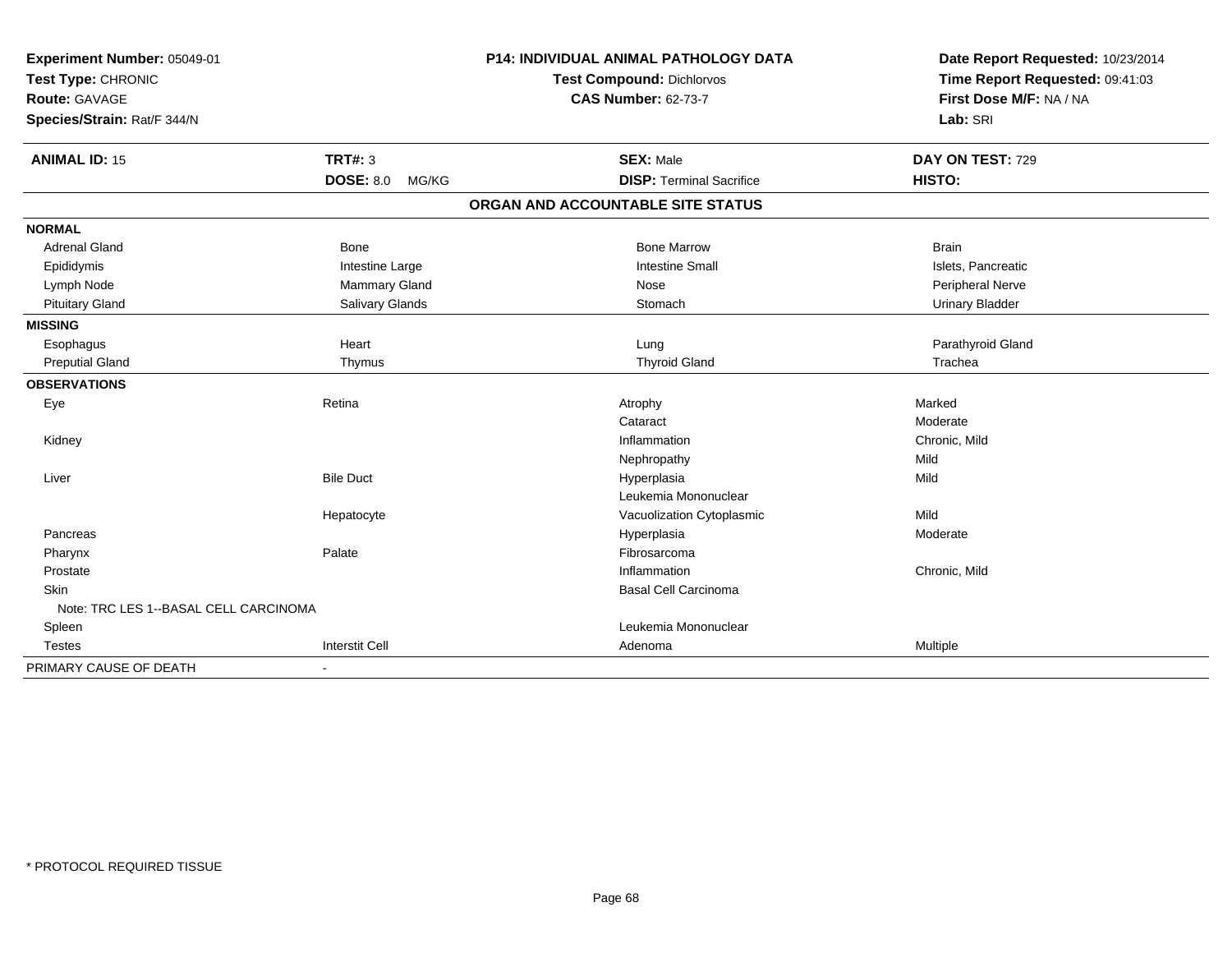| Experiment Number: 05049-01<br>Test Type: CHRONIC   |                           | <b>P14: INDIVIDUAL ANIMAL PATHOLOGY DATA</b><br>Test Compound: Dichlorvos | Date Report Requested: 10/23/2014<br>Time Report Requested: 09:41:03 |
|-----------------------------------------------------|---------------------------|---------------------------------------------------------------------------|----------------------------------------------------------------------|
| <b>Route: GAVAGE</b><br>Species/Strain: Rat/F 344/N |                           | <b>CAS Number: 62-73-7</b>                                                | First Dose M/F: NA / NA<br>Lab: SRI                                  |
| <b>ANIMAL ID: 15</b>                                | <b>TRT#: 5</b>            | <b>SEX: Male</b>                                                          | DAY ON TEST: 730                                                     |
|                                                     | <b>DOSE: 4.0</b><br>MG/KG | <b>DISP: Terminal Sacrifice</b>                                           | HISTO:                                                               |
|                                                     |                           | ORGAN AND ACCOUNTABLE SITE STATUS                                         |                                                                      |
| <b>NORMAL</b>                                       |                           |                                                                           |                                                                      |
| Bone                                                | <b>Bone Marrow</b>        | <b>Brain</b>                                                              | Epididymis                                                           |
| Esophagus                                           | Intestine Large           | <b>Intestine Small</b>                                                    | Islets, Pancreatic                                                   |
| Lymph Node                                          | Nose                      | Parathyroid Gland                                                         | Peripheral Nerve                                                     |
| <b>Pituitary Gland</b>                              | <b>Preputial Gland</b>    | Salivary Glands                                                           | Spleen                                                               |
| Thymus                                              | <b>Thyroid Gland</b>      | Trachea                                                                   | <b>Urinary Bladder</b>                                               |
| <b>MISSING</b>                                      |                           |                                                                           |                                                                      |
| Mammary Gland                                       |                           |                                                                           |                                                                      |
| <b>OBSERVATIONS</b>                                 |                           |                                                                           |                                                                      |
| <b>Adrenal Gland</b>                                | Medulla                   | Pheochromocytoma Benign                                                   |                                                                      |
| Heart                                               | Myocardium                | Inflammation                                                              | Chronic, Minimal                                                     |
| Kidney                                              |                           | Inflammation                                                              | Chronic, Mild                                                        |
|                                                     |                           | Nephropathy                                                               | Mild                                                                 |
| Liver                                               | Portal                    | Fibrosis                                                                  | Mild                                                                 |
|                                                     | <b>Bile Duct</b>          | Hyperplasia                                                               | Mild                                                                 |
|                                                     |                           | Inflammation                                                              | Chronic, Mild                                                        |
| Lung                                                |                           | <b>Infiltration Cellular</b>                                              | Histiocyte, Minimal                                                  |
| Pancreas                                            |                           | Adenoma                                                                   |                                                                      |
|                                                     |                           | Atrophy                                                                   | Minimal                                                              |
|                                                     |                           | Hyperplasia                                                               | Mild                                                                 |
| Prostate                                            |                           | Inflammation                                                              | Suppurative, Minimal                                                 |
| <b>Skin</b>                                         | <b>Subcut Tiss</b>        | Fibroma                                                                   |                                                                      |
| Note: TRC LES 1- FIBROMA                            |                           |                                                                           |                                                                      |
| Stomach                                             | Glandular                 | Mineralization                                                            | Minimal                                                              |
| Testes                                              | <b>Interstit Cell</b>     | Adenoma                                                                   | Multiple                                                             |
| PRIMARY CAUSE OF DEATH                              | $\blacksquare$            |                                                                           |                                                                      |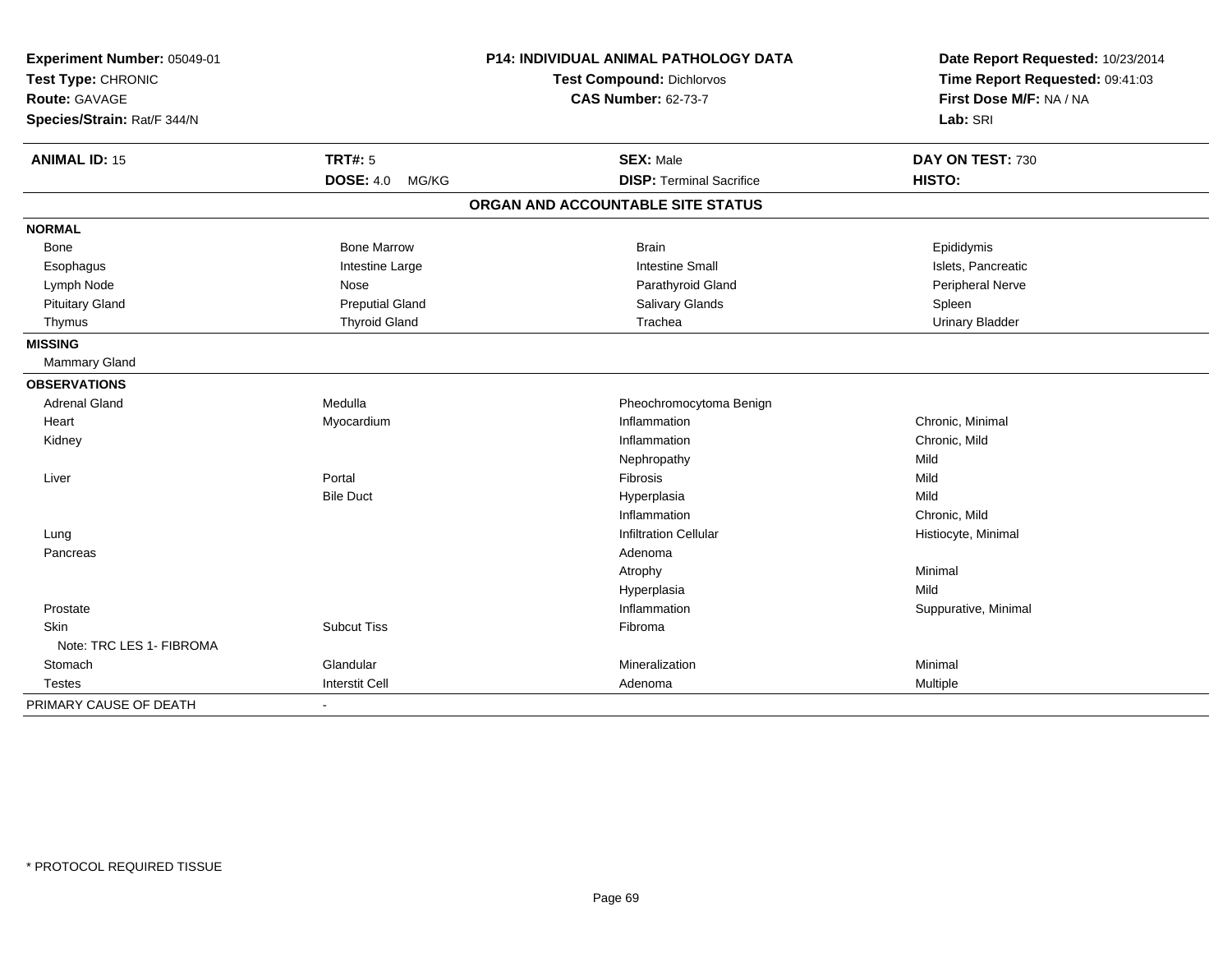| Experiment Number: 05049-01<br>Test Type: CHRONIC |                              | <b>P14: INDIVIDUAL ANIMAL PATHOLOGY DATA</b><br><b>Test Compound: Dichlorvos</b> | Date Report Requested: 10/23/2014<br>Time Report Requested: 09:41:03<br>First Dose M/F: NA / NA |
|---------------------------------------------------|------------------------------|----------------------------------------------------------------------------------|-------------------------------------------------------------------------------------------------|
| <b>Route: GAVAGE</b>                              |                              | <b>CAS Number: 62-73-7</b>                                                       |                                                                                                 |
| Species/Strain: Rat/F 344/N                       |                              |                                                                                  | Lab: SRI                                                                                        |
| <b>ANIMAL ID: 16</b>                              | <b>TRT#: 1</b>               | <b>SEX: Male</b>                                                                 | DAY ON TEST: 734                                                                                |
|                                                   | <b>DOSE: VEHICLE CONTROL</b> | <b>DISP: Terminal Sacrifice</b>                                                  | HISTO:                                                                                          |
|                                                   |                              | ORGAN AND ACCOUNTABLE SITE STATUS                                                |                                                                                                 |
| <b>NORMAL</b>                                     |                              |                                                                                  |                                                                                                 |
| Bone                                              | <b>Bone Marrow</b>           | <b>Brain</b>                                                                     | Epididymis                                                                                      |
| Esophagus                                         | Heart                        | Intestine Large                                                                  | <b>Intestine Small</b>                                                                          |
| Islets, Pancreatic                                | Lymph Node                   | Nose                                                                             | Pancreas                                                                                        |
| Parathyroid Gland                                 | Peripheral Nerve             | <b>Pituitary Gland</b>                                                           | <b>Salivary Glands</b>                                                                          |
| Skin                                              | Spleen                       | Stomach                                                                          | Thymus                                                                                          |
| Trachea                                           | <b>Urinary Bladder</b>       |                                                                                  |                                                                                                 |
| <b>OBSERVATIONS</b>                               |                              |                                                                                  |                                                                                                 |
| <b>Adrenal Gland</b>                              | Medulla                      | Pheochromocytoma Benign                                                          |                                                                                                 |
| <b>Blood Vessel</b>                               |                              | Inflammation                                                                     | Chronic Active, Mild                                                                            |
| Kidney                                            |                              | Inflammation                                                                     | Suppurative, Minimal                                                                            |
|                                                   |                              | Inflammation                                                                     | Chronic, Moderate                                                                               |
|                                                   |                              | Nephropathy                                                                      | Moderate                                                                                        |
| Liver                                             |                              | Angiectasis                                                                      | Mild                                                                                            |
|                                                   |                              | <b>Basophilic Focus</b>                                                          |                                                                                                 |
|                                                   | <b>Bile Duct</b>             | Hyperplasia                                                                      | Moderate                                                                                        |
| Note: TRC LES 2--SIMILAR TO REGULAR LIVER SECTION |                              |                                                                                  |                                                                                                 |
| Lung                                              |                              | <b>Infiltration Cellular</b>                                                     | Histiocyte, Minimal                                                                             |
| <b>Mammary Gland</b>                              |                              | Fibroadenoma                                                                     |                                                                                                 |
| Note: TRC LES 1--FIBRONOMA                        |                              |                                                                                  |                                                                                                 |
| <b>Preputial Gland</b>                            |                              | Inflammation                                                                     | Chronic, Moderate                                                                               |
| Prostate                                          |                              | Inflammation                                                                     | Suppurative, Mild                                                                               |
| <b>Testes</b>                                     | <b>Interstit Cell</b>        | Adenoma                                                                          |                                                                                                 |
| <b>Thyroid Gland</b>                              | C Cell                       | Adenoma                                                                          |                                                                                                 |
| PRIMARY CAUSE OF DEATH                            | $\blacksquare$               |                                                                                  |                                                                                                 |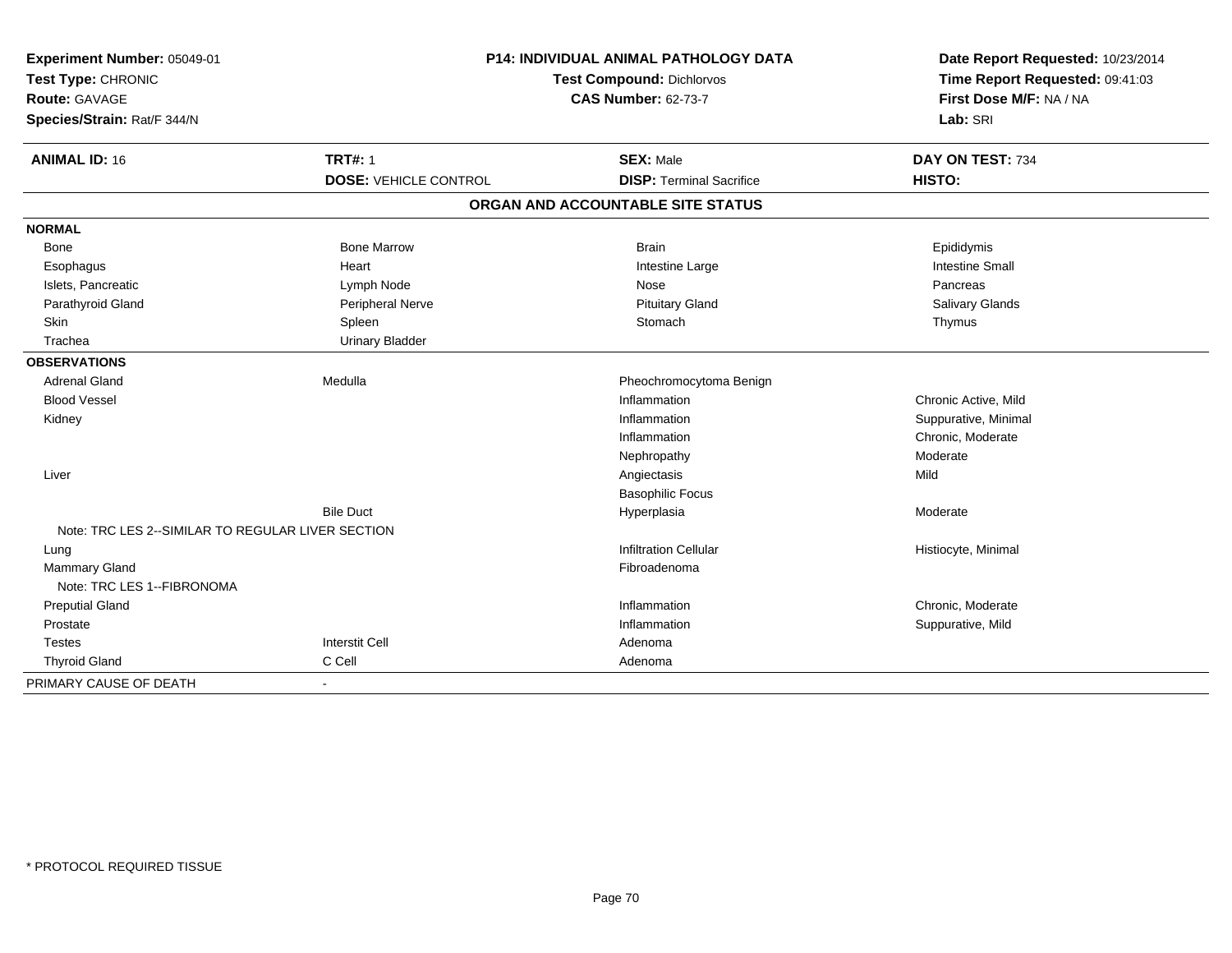| Experiment Number: 05049-01<br>Test Type: CHRONIC<br><b>Route: GAVAGE</b> |                           | <b>P14: INDIVIDUAL ANIMAL PATHOLOGY DATA</b><br>Test Compound: Dichlorvos | Date Report Requested: 10/23/2014<br>Time Report Requested: 09:41:03 |
|---------------------------------------------------------------------------|---------------------------|---------------------------------------------------------------------------|----------------------------------------------------------------------|
|                                                                           |                           | <b>CAS Number: 62-73-7</b>                                                | First Dose M/F: NA / NA                                              |
| Species/Strain: Rat/F 344/N                                               |                           |                                                                           | Lab: SRI                                                             |
| <b>ANIMAL ID: 16</b>                                                      | <b>TRT#: 3</b>            | <b>SEX: Male</b>                                                          | DAY ON TEST: 574                                                     |
|                                                                           | <b>DOSE: 8.0</b><br>MG/KG | <b>DISP: Moribund</b>                                                     | HISTO:                                                               |
|                                                                           |                           | ORGAN AND ACCOUNTABLE SITE STATUS                                         |                                                                      |
| <b>NORMAL</b>                                                             |                           |                                                                           |                                                                      |
| <b>Bone Marrow</b>                                                        | Epididymis                | Esophagus                                                                 | Intestine Large                                                      |
| <b>Intestine Small</b>                                                    | Islets, Pancreatic        | Lymph Node                                                                | Mammary Gland                                                        |
| Nose                                                                      | Pancreas                  | Parathyroid Gland                                                         | Peripheral Nerve                                                     |
| <b>Pituitary Gland</b>                                                    | <b>Preputial Gland</b>    | Prostate                                                                  | Salivary Glands                                                      |
| Skin                                                                      | Spleen                    | Stomach                                                                   | Thymus                                                               |
| <b>Thyroid Gland</b>                                                      | Trachea                   | <b>Urinary Bladder</b>                                                    |                                                                      |
| <b>OBSERVATIONS</b>                                                       |                           |                                                                           |                                                                      |
| <b>Adrenal Gland</b>                                                      | Cortex                    | Vacuolization Cytoplasmic                                                 | Mild                                                                 |
| <b>Bone</b>                                                               |                           | Osteosarcoma                                                              |                                                                      |
| <b>Brain</b>                                                              | Cerebrum                  | Hemorrhage                                                                | Moderate                                                             |
|                                                                           | Cerebrum                  | <b>Necrosis</b>                                                           | Moderate                                                             |
| Eye                                                                       | Retina                    | Atrophy                                                                   | Moderate                                                             |
|                                                                           |                           | Cataract                                                                  | Moderate                                                             |
|                                                                           |                           | Synechia                                                                  | Moderate                                                             |
| Heart                                                                     | Myocardium                | <b>Fibrosis</b>                                                           | Mild                                                                 |
| Kidney                                                                    |                           | Nephropathy                                                               | Minimal                                                              |
| Liver                                                                     | <b>Bile Duct</b>          | Hyperplasia                                                               | Mild                                                                 |
|                                                                           |                           | Inflammation                                                              | Chronic Active, Minimal                                              |
|                                                                           | Hepatocyte                | Vacuolization Cytoplasmic                                                 | Moderate                                                             |
| Lung                                                                      |                           | Foreign Body                                                              | Mild                                                                 |
|                                                                           |                           | <b>Infiltration Cellular</b>                                              | Histiocyte, Moderate                                                 |
| <b>Testes</b>                                                             | <b>Interstit Cell</b>     | Adenoma                                                                   | Multiple                                                             |
| PRIMARY CAUSE OF DEATH                                                    | $\blacksquare$            |                                                                           |                                                                      |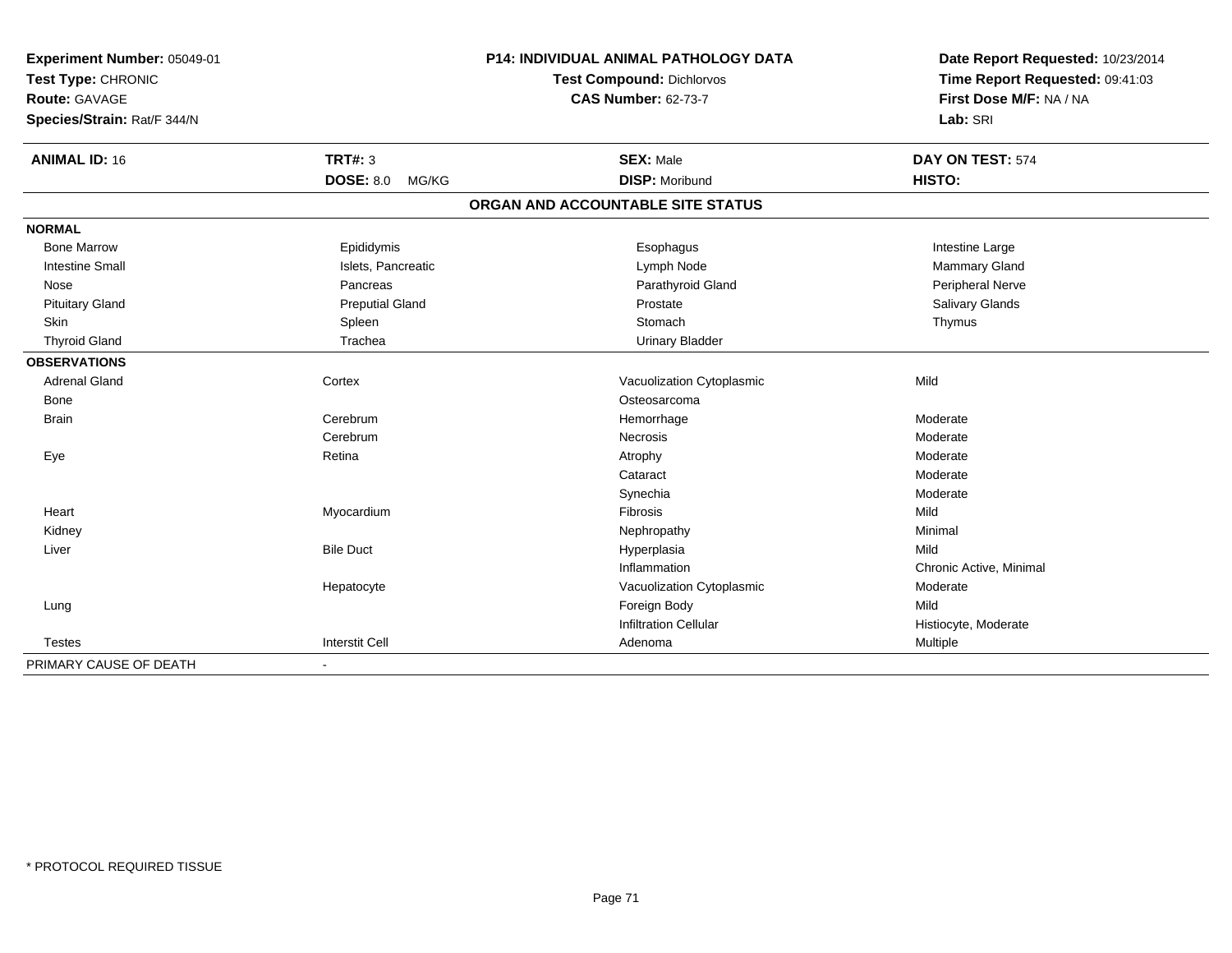| Experiment Number: 05049-01<br>Test Type: CHRONIC |                           | P14: INDIVIDUAL ANIMAL PATHOLOGY DATA | Date Report Requested: 10/23/2014<br>Time Report Requested: 09:41:03 |
|---------------------------------------------------|---------------------------|---------------------------------------|----------------------------------------------------------------------|
|                                                   |                           | <b>Test Compound: Dichlorvos</b>      |                                                                      |
| Route: GAVAGE                                     |                           | <b>CAS Number: 62-73-7</b>            | First Dose M/F: NA / NA                                              |
| Species/Strain: Rat/F 344/N                       |                           |                                       | Lab: SRI                                                             |
| <b>ANIMAL ID: 16</b>                              | <b>TRT#: 5</b>            | <b>SEX: Male</b>                      | DAY ON TEST: 730                                                     |
|                                                   | <b>DOSE: 4.0</b><br>MG/KG | <b>DISP: Terminal Sacrifice</b>       | HISTO:                                                               |
|                                                   |                           | ORGAN AND ACCOUNTABLE SITE STATUS     |                                                                      |
| <b>NORMAL</b>                                     |                           |                                       |                                                                      |
| <b>Adrenal Gland</b>                              | <b>Bone</b>               | <b>Bone Marrow</b>                    | <b>Brain</b>                                                         |
| Epididymis                                        | Esophagus                 | Intestine Large                       | <b>Intestine Small</b>                                               |
| Islets, Pancreatic                                | Nose                      | Pancreas                              | Parathyroid Gland                                                    |
| Peripheral Nerve                                  | <b>Preputial Gland</b>    | Salivary Glands                       | Spleen                                                               |
| Stomach                                           | Thymus                    | <b>Thyroid Gland</b>                  | Trachea                                                              |
| <b>Urinary Bladder</b>                            |                           |                                       |                                                                      |
| <b>OBSERVATIONS</b>                               |                           |                                       |                                                                      |
| Eye                                               | Retina                    | Atrophy                               | Marked                                                               |
|                                                   |                           | Cataract                              | Moderate                                                             |
| Heart                                             | Myocardium                | Fibrosis                              | Moderate                                                             |
| Kidney                                            |                           | Inflammation                          | Chronic, Mild                                                        |
|                                                   |                           | Nephropathy                           | Mild                                                                 |
| Liver                                             |                           | <b>Basophilic Focus</b>               |                                                                      |
|                                                   | Portal                    | Fibrosis                              | Mild                                                                 |
|                                                   | <b>Bile Duct</b>          | Hyperplasia                           | Moderate                                                             |
| Lung                                              |                           | <b>Infiltration Cellular</b>          | Histiocyte, Minimal                                                  |
| Lymph Node                                        | Lymphatic, Mandibular     | Ectasia                               | Moderate                                                             |
| Mammary Gland                                     |                           | Hyperplasia                           | Cystic, Minimal                                                      |
| <b>Pituitary Gland</b>                            | Pars Distalis             | Adenoma                               |                                                                      |
| Prostate                                          |                           | Inflammation                          | Suppurative, Moderate                                                |
| Skin                                              | <b>Subcut Tiss</b>        | Fibroma                               |                                                                      |
| Note: TRC LES 1- FIBROMA                          |                           |                                       |                                                                      |
| Testes                                            | <b>Interstit Cell</b>     | Adenoma                               |                                                                      |
| PRIMARY CAUSE OF DEATH                            | $\sim$                    |                                       |                                                                      |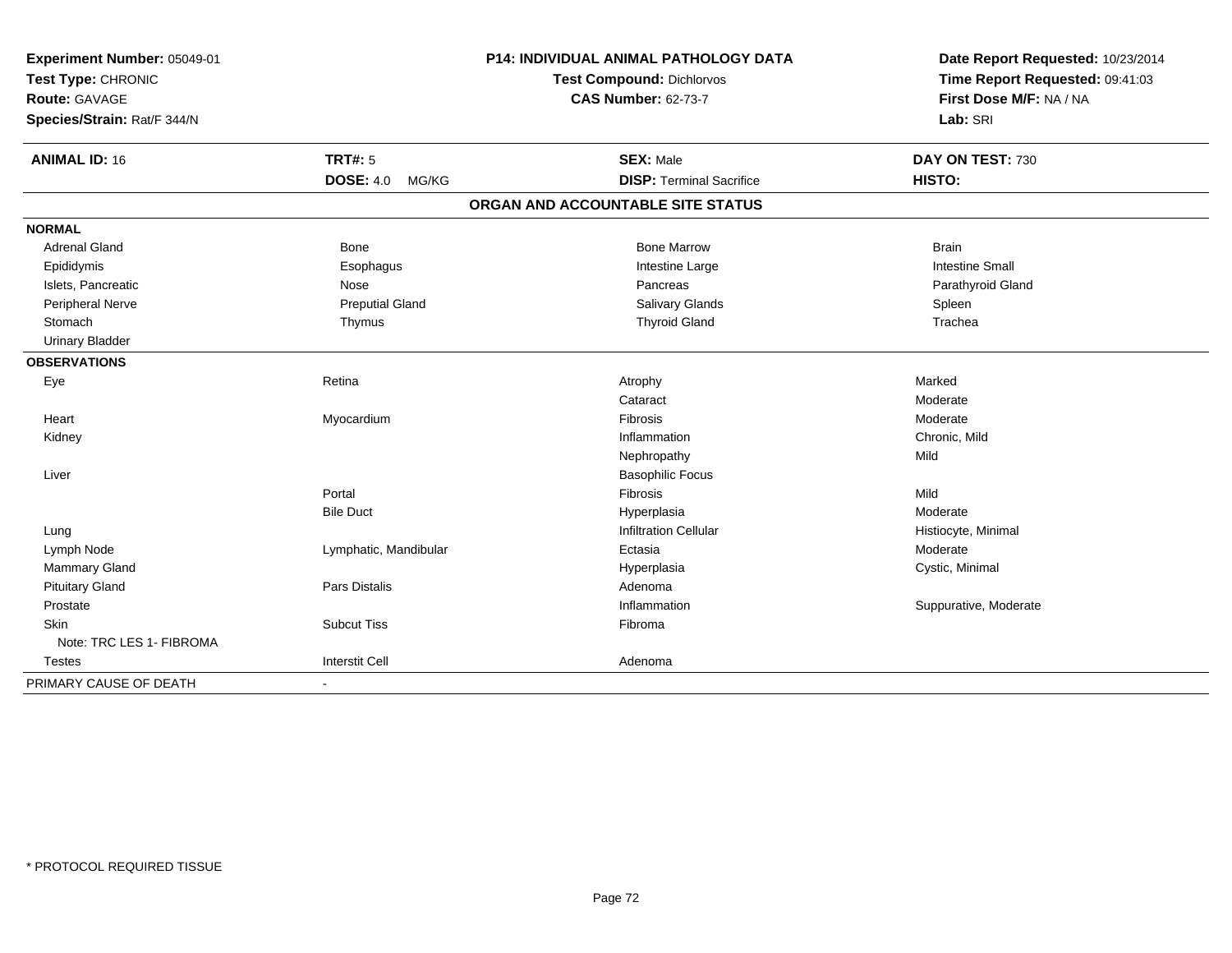| Experiment Number: 05049-01<br>Test Type: CHRONIC |                              | <b>P14: INDIVIDUAL ANIMAL PATHOLOGY DATA</b><br>Test Compound: Dichlorvos | Date Report Requested: 10/23/2014<br>Time Report Requested: 09:41:03 |
|---------------------------------------------------|------------------------------|---------------------------------------------------------------------------|----------------------------------------------------------------------|
| Route: GAVAGE<br>Species/Strain: Rat/F 344/N      |                              | <b>CAS Number: 62-73-7</b>                                                | First Dose M/F: NA / NA<br>Lab: SRI                                  |
| <b>ANIMAL ID: 17</b>                              | <b>TRT#: 1</b>               | <b>SEX: Male</b>                                                          | DAY ON TEST: 734                                                     |
|                                                   | <b>DOSE: VEHICLE CONTROL</b> | <b>DISP: Terminal Sacrifice</b>                                           | HISTO:                                                               |
|                                                   |                              | ORGAN AND ACCOUNTABLE SITE STATUS                                         |                                                                      |
| <b>NORMAL</b>                                     |                              |                                                                           |                                                                      |
| <b>Bone</b>                                       | <b>Bone Marrow</b>           | <b>Brain</b>                                                              | Epididymis                                                           |
| Esophagus                                         | Intestine Large              | <b>Intestine Small</b>                                                    | Islets, Pancreatic                                                   |
| Lymph Node                                        | <b>Mammary Gland</b>         | Nose                                                                      | Parathyroid Gland                                                    |
| Peripheral Nerve                                  | <b>Pituitary Gland</b>       | Prostate                                                                  | Salivary Glands                                                      |
| Skin                                              | Spleen                       | Thymus                                                                    | Trachea                                                              |
| <b>Urinary Bladder</b>                            |                              |                                                                           |                                                                      |
| <b>OBSERVATIONS</b>                               |                              |                                                                           |                                                                      |
| <b>Adrenal Gland</b>                              | Medulla                      | Pheochromocytoma Benign                                                   |                                                                      |
| <b>Blood Vessel</b>                               |                              | Hypertrophy                                                               | Moderate                                                             |
| Note: AFFECTED BLOOD VESSELS ARE IN BONE MARROW   |                              |                                                                           |                                                                      |
| Heart                                             | Myocardium                   | Fibrosis                                                                  | Mild                                                                 |
| Kidney                                            |                              | Inflammation                                                              | Chronic, Mild                                                        |
|                                                   |                              | Nephropathy                                                               | Mild                                                                 |
| Liver                                             |                              | <b>Basophilic Focus</b>                                                   |                                                                      |
|                                                   | Portal                       | <b>Fibrosis</b>                                                           | Mild                                                                 |
|                                                   | <b>Bile Duct</b>             | Hyperplasia                                                               | Moderate                                                             |
| Lung                                              |                              | <b>Infiltration Cellular</b>                                              | Histiocyte, Minimal                                                  |
| Pancreas                                          |                              | Hyperplasia                                                               | Moderate                                                             |
| <b>Preputial Gland</b>                            |                              | Inflammation                                                              | Chronic, Moderate                                                    |
| Stomach                                           | Forestomach                  | Mineralization                                                            | Marked                                                               |
| <b>Testes</b>                                     | <b>Interstit Cell</b>        | Adenoma                                                                   |                                                                      |
|                                                   | Seminif Tub                  | Mineralization                                                            | Mild                                                                 |
| <b>Thyroid Gland</b>                              | C Cell                       | Adenoma                                                                   |                                                                      |
| PRIMARY CAUSE OF DEATH                            |                              |                                                                           |                                                                      |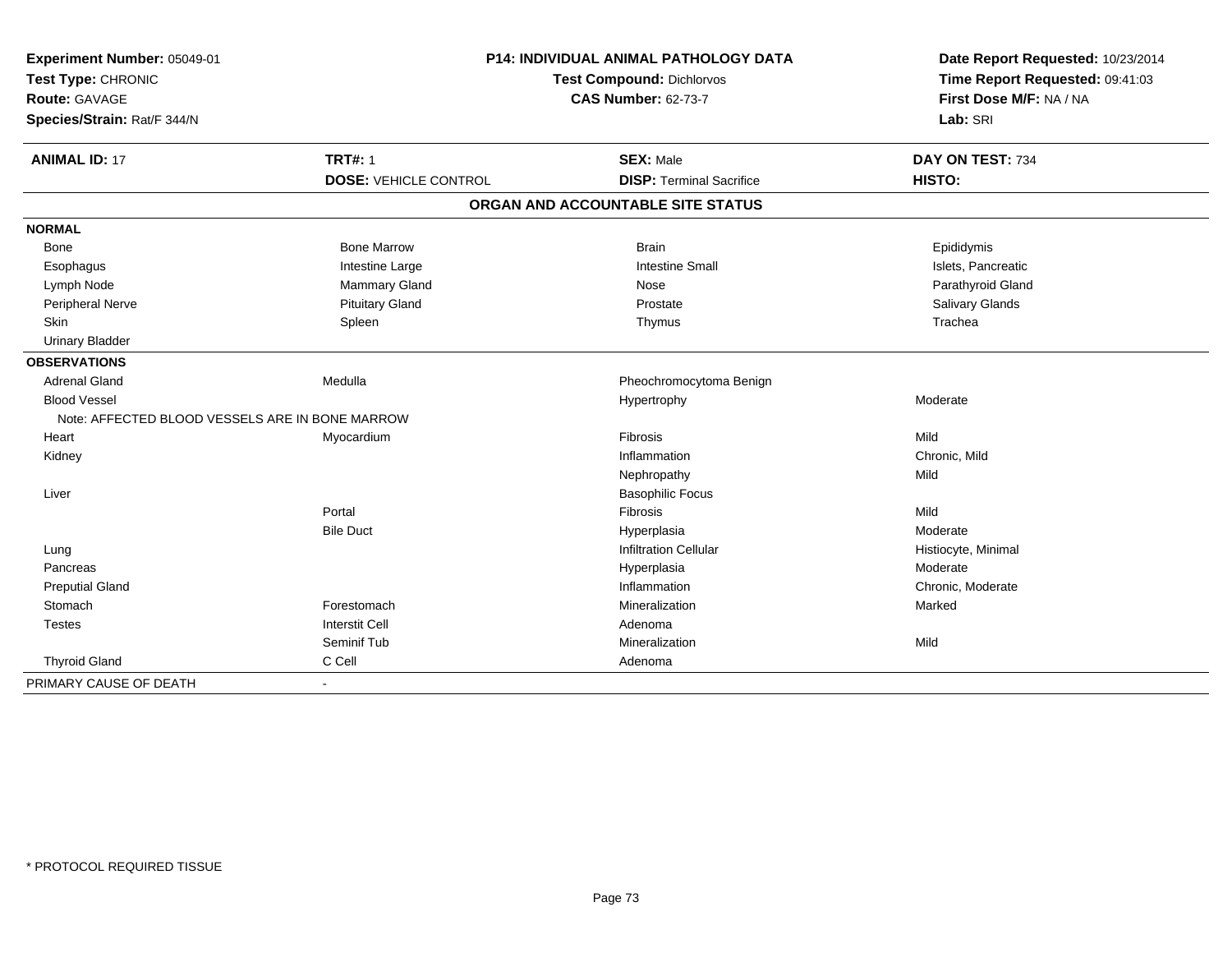| Experiment Number: 05049-01                                        |                           | P14: INDIVIDUAL ANIMAL PATHOLOGY DATA | Date Report Requested: 10/23/2014                          |
|--------------------------------------------------------------------|---------------------------|---------------------------------------|------------------------------------------------------------|
| Test Type: CHRONIC<br>Route: GAVAGE<br>Species/Strain: Rat/F 344/N |                           | <b>Test Compound: Dichlorvos</b>      | Time Report Requested: 09:41:03<br>First Dose M/F: NA / NA |
|                                                                    |                           | <b>CAS Number: 62-73-7</b>            |                                                            |
|                                                                    |                           |                                       | Lab: SRI                                                   |
|                                                                    |                           |                                       |                                                            |
| <b>ANIMAL ID: 17</b>                                               | <b>TRT#: 3</b>            | <b>SEX: Male</b>                      | DAY ON TEST: 719                                           |
|                                                                    | <b>DOSE: 8.0</b><br>MG/KG | <b>DISP: Moribund</b>                 | HISTO:                                                     |
|                                                                    |                           | ORGAN AND ACCOUNTABLE SITE STATUS     |                                                            |
| <b>NORMAL</b>                                                      |                           |                                       |                                                            |
| <b>Bone</b>                                                        | <b>Brain</b>              | Epididymis                            | Esophagus                                                  |
| Intestine Large                                                    | <b>Intestine Small</b>    | Islets, Pancreatic                    | Lymph Node                                                 |
| Mammary Gland                                                      | Nose                      | Parathyroid Gland                     | Peripheral Nerve                                           |
| <b>Pituitary Gland</b>                                             | Salivary Glands           | Thymus                                | <b>Thyroid Gland</b>                                       |
| Trachea                                                            | <b>Urinary Bladder</b>    |                                       |                                                            |
| <b>OBSERVATIONS</b>                                                |                           |                                       |                                                            |
| <b>Adrenal Gland</b>                                               |                           | Leukemia Mononuclear                  |                                                            |
|                                                                    | Cortex                    | Vacuolization Cytoplasmic             | Mild                                                       |
| <b>Bone Marrow</b>                                                 |                           | Leukemia Mononuclear                  |                                                            |
| Eye                                                                | Retina                    | Atrophy                               | Moderate                                                   |
|                                                                    |                           | Cataract                              | Moderate                                                   |
| Heart                                                              | Myocardium                | Fibrosis                              | Moderate                                                   |
| Kidney                                                             |                           | Nephropathy                           | Mild                                                       |
| Liver                                                              | Hepatocyte                | Atrophy                               | Multifocal, Mild                                           |
|                                                                    | <b>Bile Duct</b>          | Hyperplasia                           | Moderate                                                   |
|                                                                    |                           | Leukemia Mononuclear                  |                                                            |
| Lung                                                               |                           | <b>Infiltration Cellular</b>          | Histiocyte, Mild                                           |
|                                                                    |                           | Leukemia Mononuclear                  |                                                            |
| Pancreas                                                           |                           | Adenoma                               | Multiple                                                   |
|                                                                    |                           | Atrophy                               | Moderate                                                   |
| Note: TRC LES 3--ADENOMA                                           |                           |                                       |                                                            |
| <b>Preputial Gland</b>                                             |                           | Ectasia                               | Mild                                                       |
|                                                                    |                           | Inflammation                          | Chronic, Mild                                              |
| Note: TRC LES 2--ECTASIA AND INFLAMMATION                          |                           |                                       |                                                            |
| Prostate                                                           |                           | Inflammation                          | Suppurative, Minimal                                       |
| <b>Skin</b>                                                        |                           | Basal Cell Carcinoma                  |                                                            |
| Note: TRC LES 1--BASAL CELL CARCINOMA                              |                           |                                       |                                                            |
| Spleen                                                             |                           | Leukemia Mononuclear                  |                                                            |
| Stomach                                                            | Forestomach               | Ulcer                                 | Mild                                                       |
| <b>Testes</b>                                                      | <b>Interstit Cell</b>     | Adenoma                               | Multiple                                                   |
|                                                                    |                           |                                       |                                                            |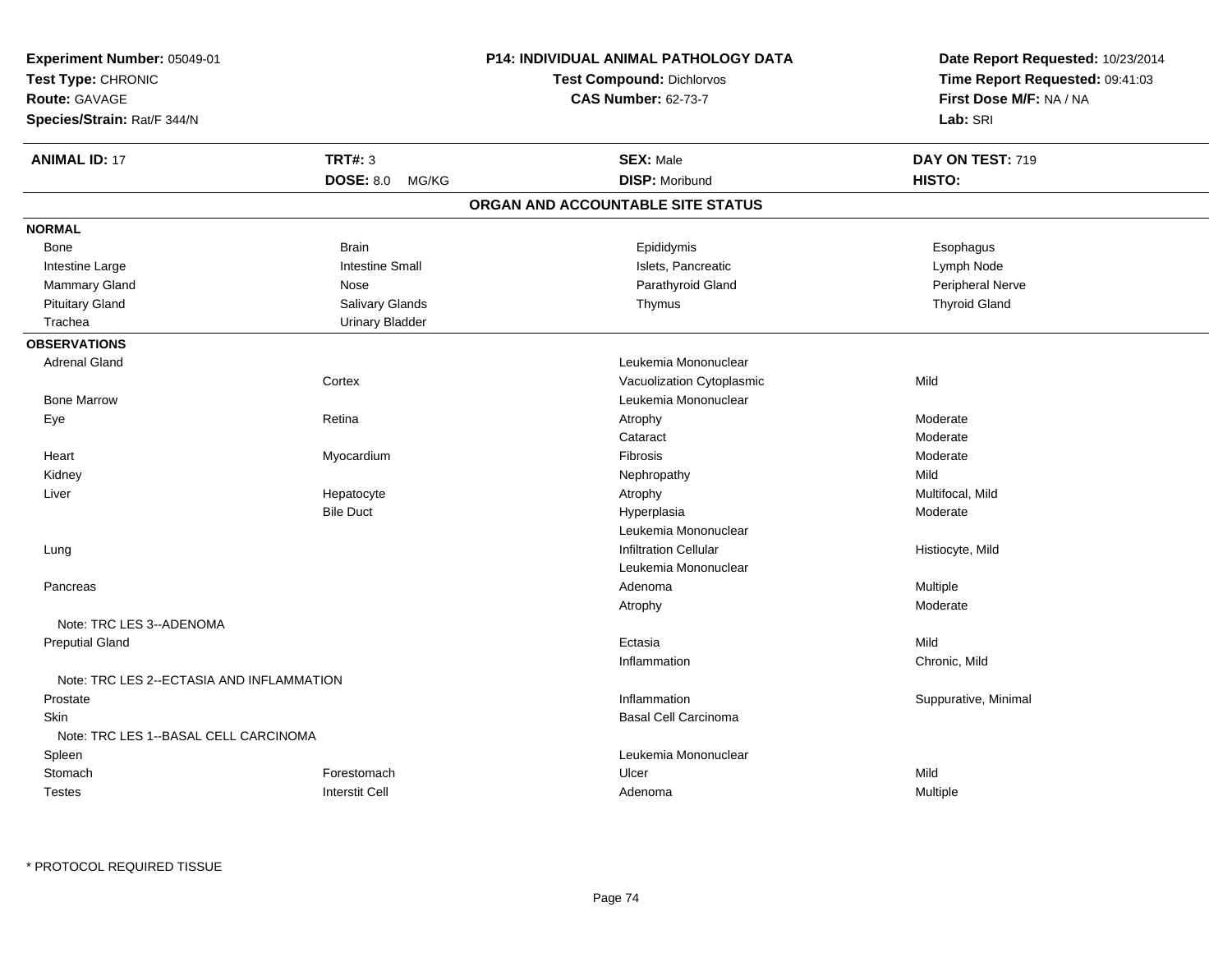| Experiment Number: 05049-01 |                           | <b>P14: INDIVIDUAL ANIMAL PATHOLOGY DATA</b> | Date Report Requested: 10/23/2014 |
|-----------------------------|---------------------------|----------------------------------------------|-----------------------------------|
| Test Type: CHRONIC          |                           | <b>Test Compound: Dichlorvos</b>             | Time Report Requested: 09:41:03   |
| <b>Route: GAVAGE</b>        |                           | <b>CAS Number: 62-73-7</b>                   | First Dose M/F: NA / NA           |
| Species/Strain: Rat/F 344/N |                           |                                              | Lab: SRI                          |
| <b>ANIMAL ID: 17</b>        | TRT#: 3                   | <b>SEX: Male</b>                             | DAY ON TEST: 719                  |
|                             | <b>DOSE: 8.0</b><br>MG/KG | <b>DISP:</b> Moribund                        | <b>HISTO:</b>                     |
|                             |                           | ORGAN AND ACCOUNTABLE SITE STATUS            |                                   |
|                             | Seminif Tub               | Mineralization                               | Mild                              |
| PRIMARY CAUSE OF DEATH      |                           |                                              |                                   |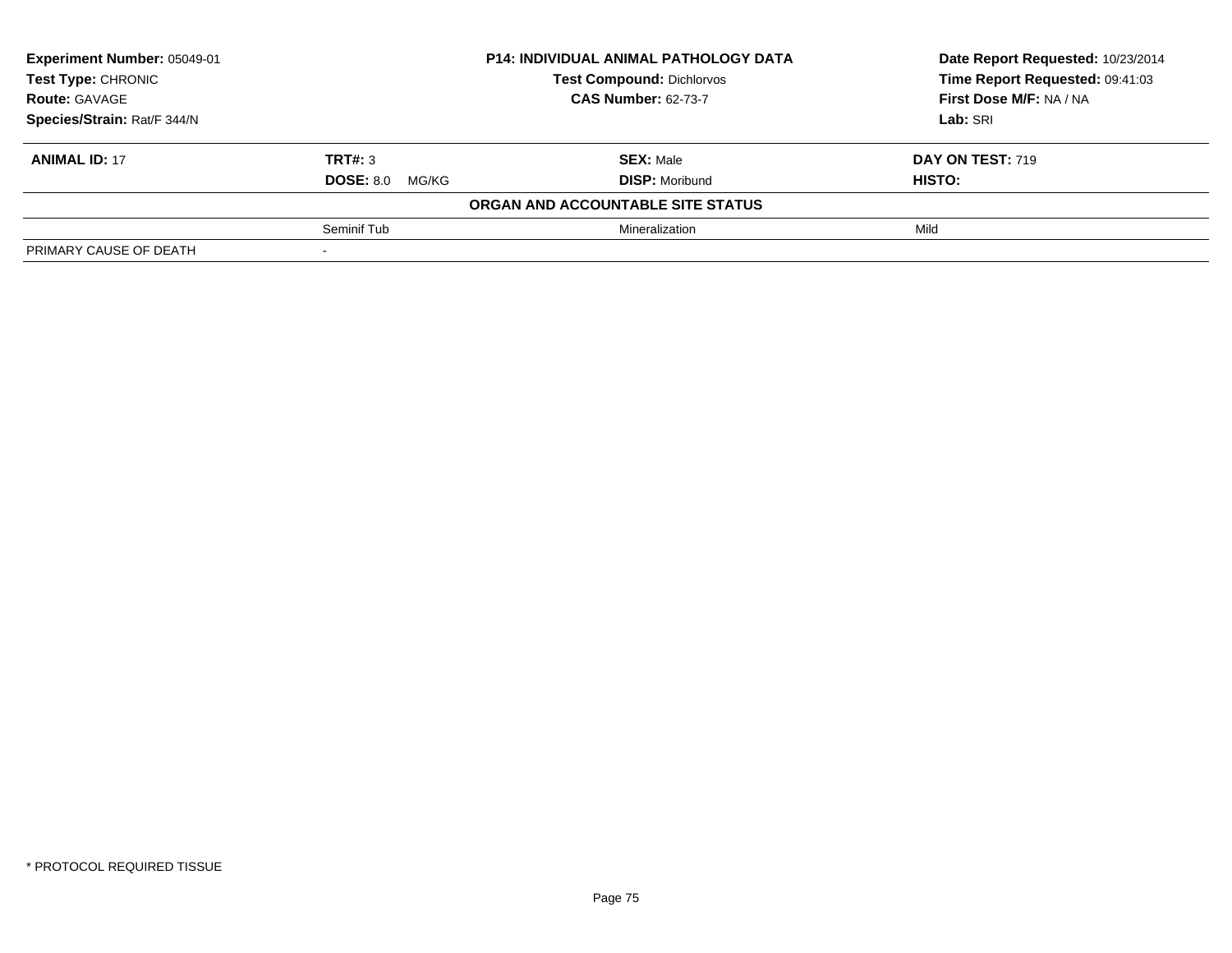| Experiment Number: 05049-01                                  |                           | P14: INDIVIDUAL ANIMAL PATHOLOGY DATA | Date Report Requested: 10/23/2014 |  |
|--------------------------------------------------------------|---------------------------|---------------------------------------|-----------------------------------|--|
| Test Type: CHRONIC<br>Route: GAVAGE                          |                           | <b>Test Compound: Dichlorvos</b>      | Time Report Requested: 09:41:03   |  |
|                                                              |                           | <b>CAS Number: 62-73-7</b>            | First Dose M/F: NA / NA           |  |
| Species/Strain: Rat/F 344/N                                  |                           |                                       | Lab: SRI                          |  |
| <b>ANIMAL ID: 17</b>                                         | <b>TRT#: 5</b>            | <b>SEX: Male</b>                      | DAY ON TEST: 730                  |  |
|                                                              | <b>DOSE: 4.0</b><br>MG/KG | <b>DISP: Terminal Sacrifice</b>       | HISTO:                            |  |
|                                                              |                           | ORGAN AND ACCOUNTABLE SITE STATUS     |                                   |  |
| <b>NORMAL</b>                                                |                           |                                       |                                   |  |
| Bone                                                         | <b>Bone Marrow</b>        | <b>Brain</b>                          | Epididymis                        |  |
| Esophagus                                                    | Intestine Large           | <b>Intestine Small</b>                | Islets, Pancreatic                |  |
| Lymph Node                                                   | Mammary Gland             | Nose                                  | Parathyroid Gland                 |  |
| Peripheral Nerve                                             | <b>Pituitary Gland</b>    | <b>Preputial Gland</b>                | Prostate                          |  |
| Salivary Glands                                              | Stomach                   | Thymus                                | <b>Thyroid Gland</b>              |  |
| Trachea                                                      | <b>Urinary Bladder</b>    |                                       |                                   |  |
| <b>OBSERVATIONS</b>                                          |                           |                                       |                                   |  |
| <b>Adrenal Gland</b>                                         | Medulla                   | Hyperplasia                           | Mild                              |  |
| Heart                                                        | Myocardium                | Fibrosis                              | Moderate                          |  |
|                                                              | Myocardium                | Inflammation                          | Chronic, Mild                     |  |
| Kidney                                                       |                           | Inflammation                          | Chronic, Mild                     |  |
|                                                              |                           | Nephropathy                           | Mild                              |  |
| Liver                                                        | <b>Bile Duct</b>          | Hyperplasia                           | Mild                              |  |
|                                                              |                           | Leukemia Mononuclear                  |                                   |  |
| Lung                                                         |                           | Leukemia Mononuclear                  |                                   |  |
| Pancreas                                                     |                           | Adenoma                               |                                   |  |
|                                                              |                           | Hyperplasia                           | Mild                              |  |
| Note: TRC LES 2- ADENOMA                                     |                           |                                       |                                   |  |
| Skin                                                         |                           | Acanthosis                            | Moderate                          |  |
|                                                              | <b>Subcut Tiss</b>        | Fibroma                               |                                   |  |
|                                                              |                           | Hyperkeratosis                        | Mild                              |  |
|                                                              |                           | Inflammation                          | Suppurative, Moderate             |  |
| Note: TRC LES 1- FIBROMA                                     |                           |                                       |                                   |  |
| Note: TRC LES 3- ACANTHOSIS AND HYPERKERATOSIS               |                           |                                       |                                   |  |
| Note: THE SUPPURATIVE INFLAMMATION IS ON FIRST NASAL SECTION |                           |                                       |                                   |  |
| Spleen                                                       |                           | Leukemia Mononuclear                  |                                   |  |
| <b>Testes</b>                                                | <b>Interstit Cell</b>     | Adenoma                               |                                   |  |
|                                                              | Seminif Tub               | Atrophy                               | Moderate                          |  |
| PRIMARY CAUSE OF DEATH                                       |                           |                                       |                                   |  |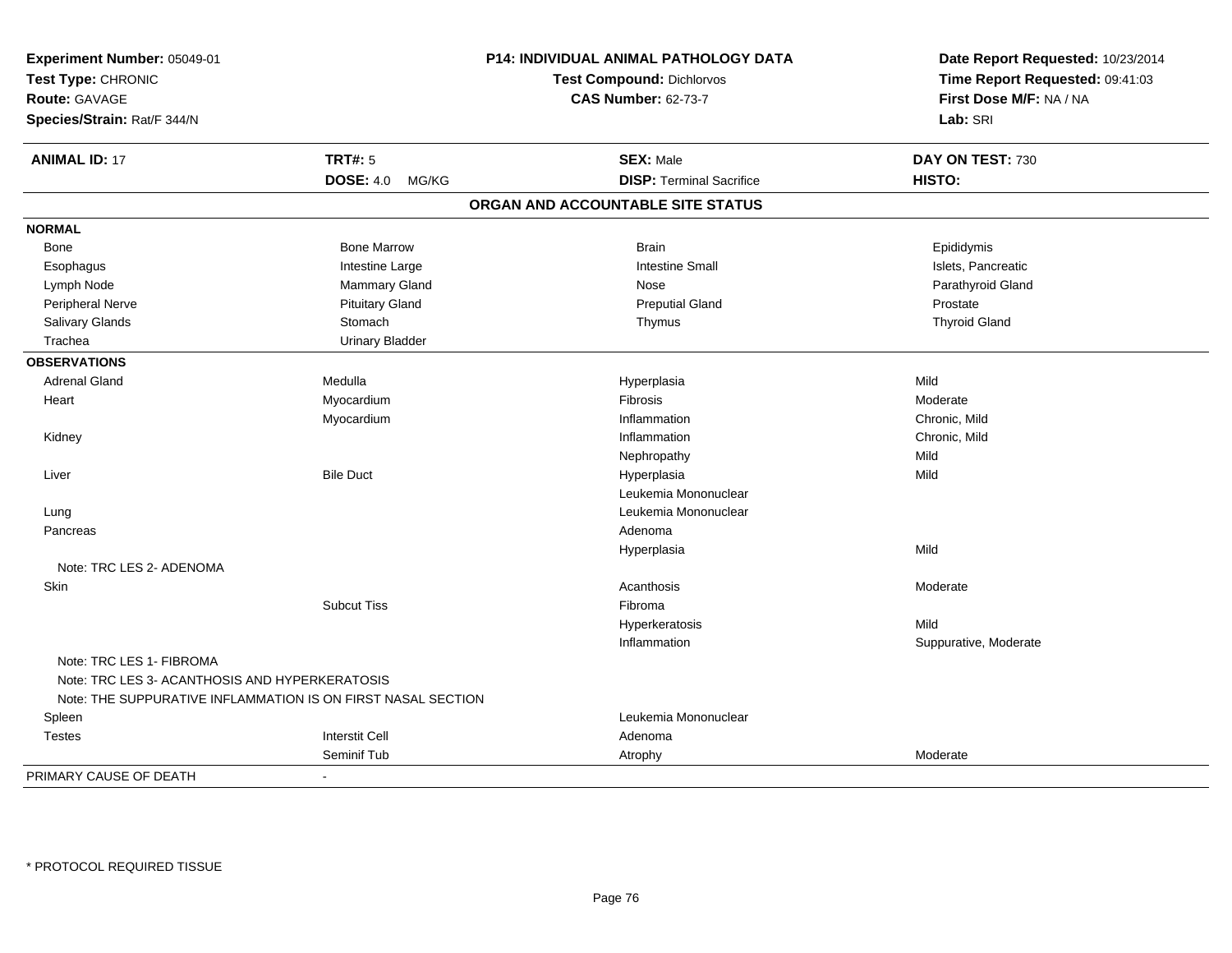| Experiment Number: 05049-01<br>Test Compound: Dichlorvos<br>Test Type: CHRONIC<br><b>CAS Number: 62-73-7</b><br>Route: GAVAGE<br>Species/Strain: Rat/F 344/N |                                                | P14: INDIVIDUAL ANIMAL PATHOLOGY DATA         | Date Report Requested: 10/23/2014<br>Time Report Requested: 09:41:03<br>First Dose M/F: NA / NA<br>Lab: SRI |
|--------------------------------------------------------------------------------------------------------------------------------------------------------------|------------------------------------------------|-----------------------------------------------|-------------------------------------------------------------------------------------------------------------|
| <b>ANIMAL ID: 18</b>                                                                                                                                         | <b>TRT#: 1</b><br><b>DOSE: VEHICLE CONTROL</b> | <b>SEX: Male</b><br><b>DISP: Moribund</b>     | DAY ON TEST: 587<br>HISTO:                                                                                  |
|                                                                                                                                                              |                                                | ORGAN AND ACCOUNTABLE SITE STATUS             |                                                                                                             |
| <b>NORMAL</b>                                                                                                                                                |                                                |                                               |                                                                                                             |
| <b>Adrenal Gland</b>                                                                                                                                         | Bone                                           | <b>Bone Marrow</b>                            | <b>Brain</b>                                                                                                |
| Epididymis                                                                                                                                                   | Esophagus                                      | Heart                                         | Intestine Large                                                                                             |
| <b>Intestine Small</b>                                                                                                                                       | Islets, Pancreatic                             | Lymph Node                                    | <b>Mammary Gland</b>                                                                                        |
| Nose                                                                                                                                                         | Pancreas                                       | Parathyroid Gland                             | Peripheral Nerve                                                                                            |
| Prostate                                                                                                                                                     | Salivary Glands                                | Stomach                                       | <b>Thyroid Gland</b>                                                                                        |
| Trachea                                                                                                                                                      | <b>Urinary Bladder</b>                         |                                               |                                                                                                             |
| <b>OBSERVATIONS</b>                                                                                                                                          |                                                |                                               |                                                                                                             |
| Kidney                                                                                                                                                       |                                                | Nephropathy                                   | Mild                                                                                                        |
| Liver                                                                                                                                                        | Portal                                         | Fibrosis                                      | Mild                                                                                                        |
|                                                                                                                                                              | <b>Bile Duct</b>                               | Hyperplasia                                   | Moderate                                                                                                    |
|                                                                                                                                                              |                                                | Inflammation                                  | Chronic, Mild                                                                                               |
| Lung                                                                                                                                                         |                                                | <b>Infiltration Cellular</b>                  | Histiocyte, Minimal                                                                                         |
| <b>Pituitary Gland</b>                                                                                                                                       | <b>Pars Distalis</b>                           | Hyperplasia                                   | Moderate                                                                                                    |
| <b>Preputial Gland</b>                                                                                                                                       |                                                | Hyperplasia                                   | Marked                                                                                                      |
|                                                                                                                                                              |                                                | Inflammation                                  | Suppurative, Moderate                                                                                       |
| Note: TRC LES 1--INFLAMMATION AND HYPERPLASIA                                                                                                                |                                                |                                               |                                                                                                             |
| Skin                                                                                                                                                         | <b>Subcut Tiss</b>                             | Fibroma                                       |                                                                                                             |
| Note: TRC LES 3--FIBROMA                                                                                                                                     |                                                |                                               |                                                                                                             |
| Spleen                                                                                                                                                       |                                                | Atrophy                                       | Moderate                                                                                                    |
|                                                                                                                                                              |                                                | Fibrosis                                      | Moderate                                                                                                    |
|                                                                                                                                                              |                                                | Hematopoietic Cell Proliferation Erythrocytic | Mild                                                                                                        |
| Note: TRC LES 2--FIBROSIS AND ATROPHY                                                                                                                        |                                                |                                               |                                                                                                             |
| <b>Testes</b>                                                                                                                                                | <b>Interstit Cell</b>                          | Adenoma                                       | Multiple                                                                                                    |
| Thymus                                                                                                                                                       |                                                | Cyst                                          |                                                                                                             |
| PRIMARY CAUSE OF DEATH                                                                                                                                       | $\blacksquare$                                 |                                               |                                                                                                             |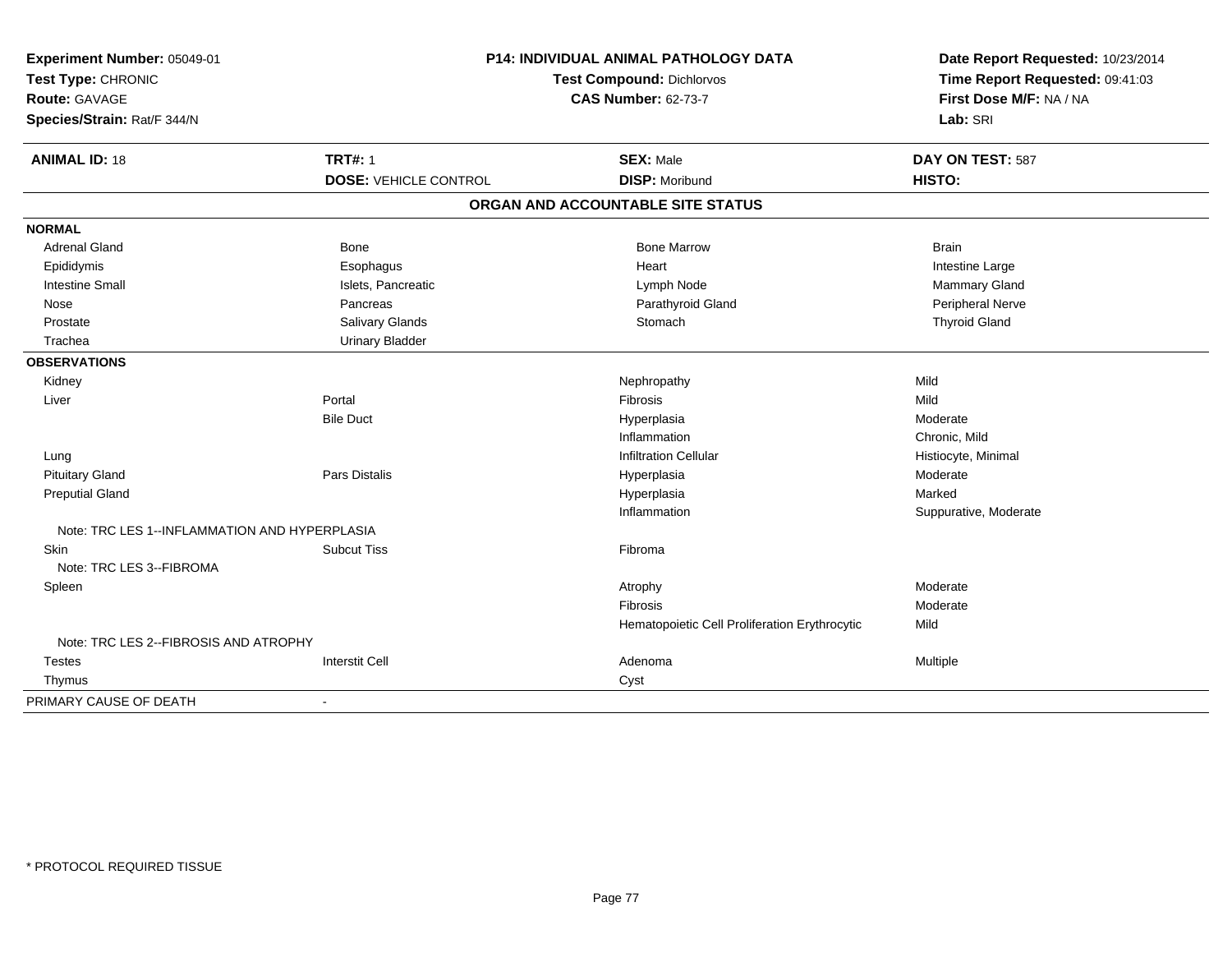| Experiment Number: 05049-01<br>Test Type: CHRONIC<br><b>Route: GAVAGE</b><br>Species/Strain: Rat/F 344/N |                           | P14: INDIVIDUAL ANIMAL PATHOLOGY DATA<br><b>Test Compound: Dichlorvos</b><br><b>CAS Number: 62-73-7</b> | Date Report Requested: 10/23/2014<br>Time Report Requested: 09:41:03<br>First Dose M/F: NA / NA<br>Lab: SRI |
|----------------------------------------------------------------------------------------------------------|---------------------------|---------------------------------------------------------------------------------------------------------|-------------------------------------------------------------------------------------------------------------|
| <b>ANIMAL ID: 18</b>                                                                                     | <b>TRT#: 3</b>            | <b>SEX: Male</b>                                                                                        | DAY ON TEST: 695                                                                                            |
|                                                                                                          | <b>DOSE: 8.0</b><br>MG/KG | <b>DISP: Moribund</b>                                                                                   | HISTO:                                                                                                      |
|                                                                                                          |                           | ORGAN AND ACCOUNTABLE SITE STATUS                                                                       |                                                                                                             |
| <b>NORMAL</b>                                                                                            |                           |                                                                                                         |                                                                                                             |
| Bone                                                                                                     | <b>Bone Marrow</b>        | Epididymis                                                                                              | Esophagus                                                                                                   |
| Intestine Large                                                                                          | <b>Intestine Small</b>    | Islets, Pancreatic                                                                                      | Lymph Node                                                                                                  |
| Parathyroid Gland                                                                                        | Peripheral Nerve          | <b>Pituitary Gland</b>                                                                                  | Salivary Glands                                                                                             |
| Skin                                                                                                     | Stomach                   | Thymus                                                                                                  | Trachea                                                                                                     |
| <b>Urinary Bladder</b>                                                                                   |                           |                                                                                                         |                                                                                                             |
| <b>OBSERVATIONS</b>                                                                                      |                           |                                                                                                         |                                                                                                             |
| <b>Adrenal Gland</b>                                                                                     | Medulla                   | Pheochromocytoma Malignant                                                                              |                                                                                                             |
| <b>Brain</b>                                                                                             |                           | Degeneration                                                                                            | Multiple, Moderate                                                                                          |
| Note: DEGENERATION OBSERVED WAS STATUS SPONGIOSIS                                                        |                           |                                                                                                         |                                                                                                             |
| Eye                                                                                                      | Retina                    | Atrophy                                                                                                 | Marked                                                                                                      |
|                                                                                                          |                           | Cataract                                                                                                | Moderate                                                                                                    |
| Heart                                                                                                    | Myocardium                | Fibrosis                                                                                                | Moderate                                                                                                    |
| Kidney                                                                                                   |                           | Inflammation                                                                                            | Suppurative, Minimal                                                                                        |
|                                                                                                          |                           | Inflammation                                                                                            | Chronic, Mild                                                                                               |
|                                                                                                          |                           | Nephropathy                                                                                             | Mild                                                                                                        |
| Liver                                                                                                    |                           | Cyst Multilocular                                                                                       |                                                                                                             |
|                                                                                                          | Portal                    | Fibrosis                                                                                                | Moderate                                                                                                    |
|                                                                                                          |                           | Hemorrhage                                                                                              | Moderate                                                                                                    |
|                                                                                                          | <b>Bile Duct</b>          | Hyperplasia                                                                                             | Mild                                                                                                        |
|                                                                                                          |                           | Leukemia Mononuclear                                                                                    |                                                                                                             |
|                                                                                                          |                           | <b>Mixed Cell Focus</b>                                                                                 |                                                                                                             |
| Lung                                                                                                     |                           | Foreign Body                                                                                            | Moderate                                                                                                    |
|                                                                                                          |                           | Inflammation                                                                                            | Granulomatous, Moderate                                                                                     |
|                                                                                                          |                           | Leukemia Mononuclear                                                                                    |                                                                                                             |
| Mammary Gland                                                                                            |                           | Hyperplasia                                                                                             | Cystic, Mild                                                                                                |
| Nose                                                                                                     | Lumen                     | Inflammation                                                                                            | Suppurative, Minimal                                                                                        |
| Pancreas                                                                                                 |                           | Adenoma                                                                                                 | Multiple                                                                                                    |
| <b>Preputial Gland</b>                                                                                   |                           | Hyperplasia                                                                                             | Mild                                                                                                        |
|                                                                                                          |                           | Inflammation                                                                                            | Chronic, Moderate                                                                                           |
| Note: TRC LES 1--HYPERPLASIA AND INFLAMMATION                                                            |                           |                                                                                                         |                                                                                                             |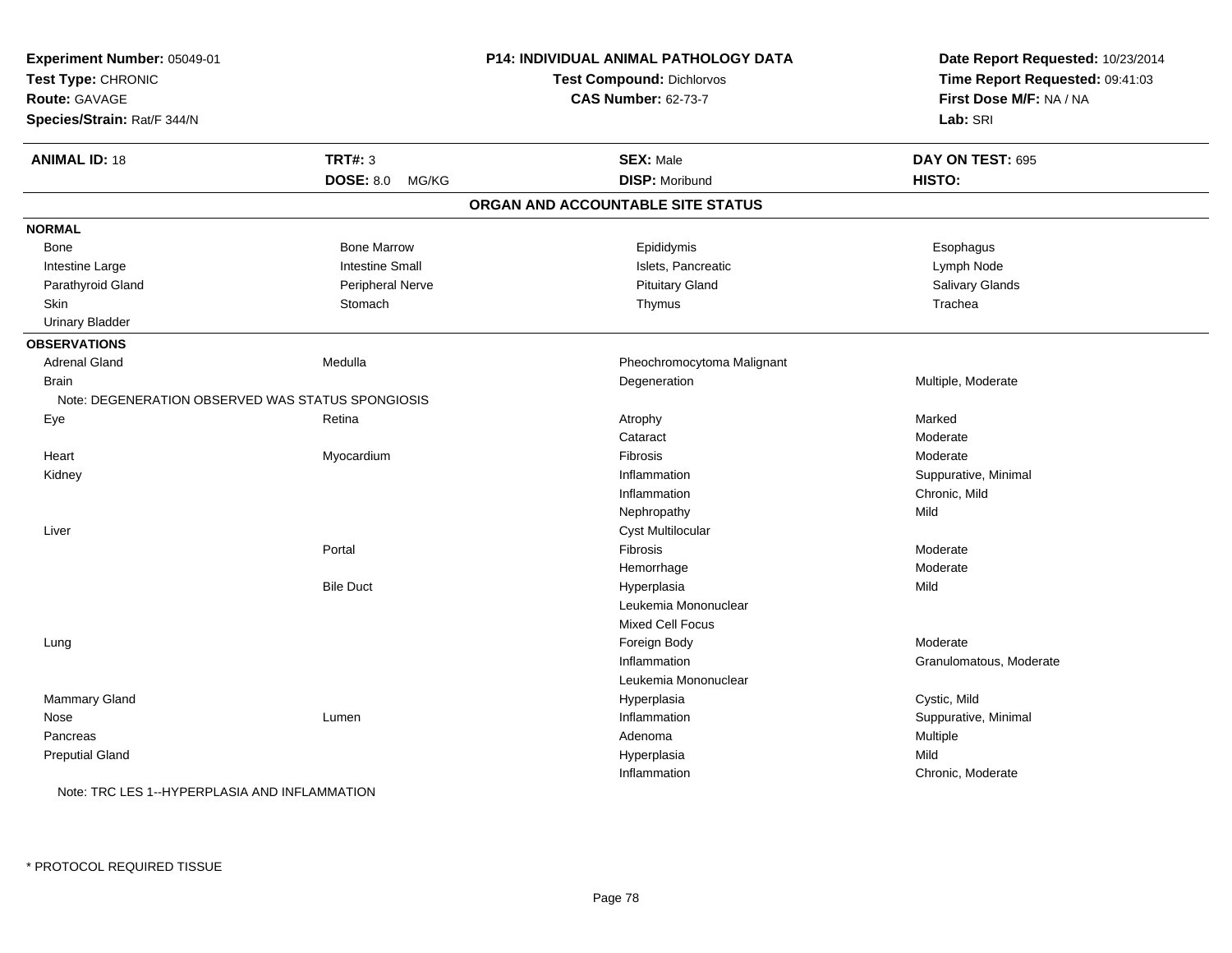| Experiment Number: 05049-01<br><b>Test Type: CHRONIC</b><br><b>Route: GAVAGE</b> |                                                    | <b>P14: INDIVIDUAL ANIMAL PATHOLOGY DATA</b><br><b>Test Compound: Dichlorvos</b><br><b>CAS Number: 62-73-7</b> | Date Report Requested: 10/23/2014<br>Time Report Requested: 09:41:03<br>First Dose M/F: NA / NA |
|----------------------------------------------------------------------------------|----------------------------------------------------|----------------------------------------------------------------------------------------------------------------|-------------------------------------------------------------------------------------------------|
| Species/Strain: Rat/F 344/N                                                      |                                                    |                                                                                                                | Lab: SRI                                                                                        |
| <b>ANIMAL ID: 18</b>                                                             | TRT#: 3                                            | <b>SEX: Male</b>                                                                                               | DAY ON TEST: 695                                                                                |
|                                                                                  | <b>DOSE: 8.0</b><br><b>DISP: Moribund</b><br>MG/KG | <b>HISTO:</b>                                                                                                  |                                                                                                 |
|                                                                                  |                                                    | ORGAN AND ACCOUNTABLE SITE STATUS                                                                              |                                                                                                 |
| Prostate                                                                         |                                                    | Inflammation                                                                                                   | Suppurative, Minimal                                                                            |
| Spleen                                                                           |                                                    | Leukemia Mononuclear                                                                                           |                                                                                                 |
| <b>Testes</b>                                                                    | Interstit Cell                                     | Adenoma                                                                                                        | Multiple                                                                                        |
|                                                                                  | Seminif Tub                                        | Mineralization                                                                                                 | Mild                                                                                            |
| <b>Thyroid Gland</b>                                                             | C Cell                                             | Hyperplasia                                                                                                    | Minimal                                                                                         |
| PRIMARY CAUSE OF DEATH                                                           | $\overline{\phantom{a}}$                           |                                                                                                                |                                                                                                 |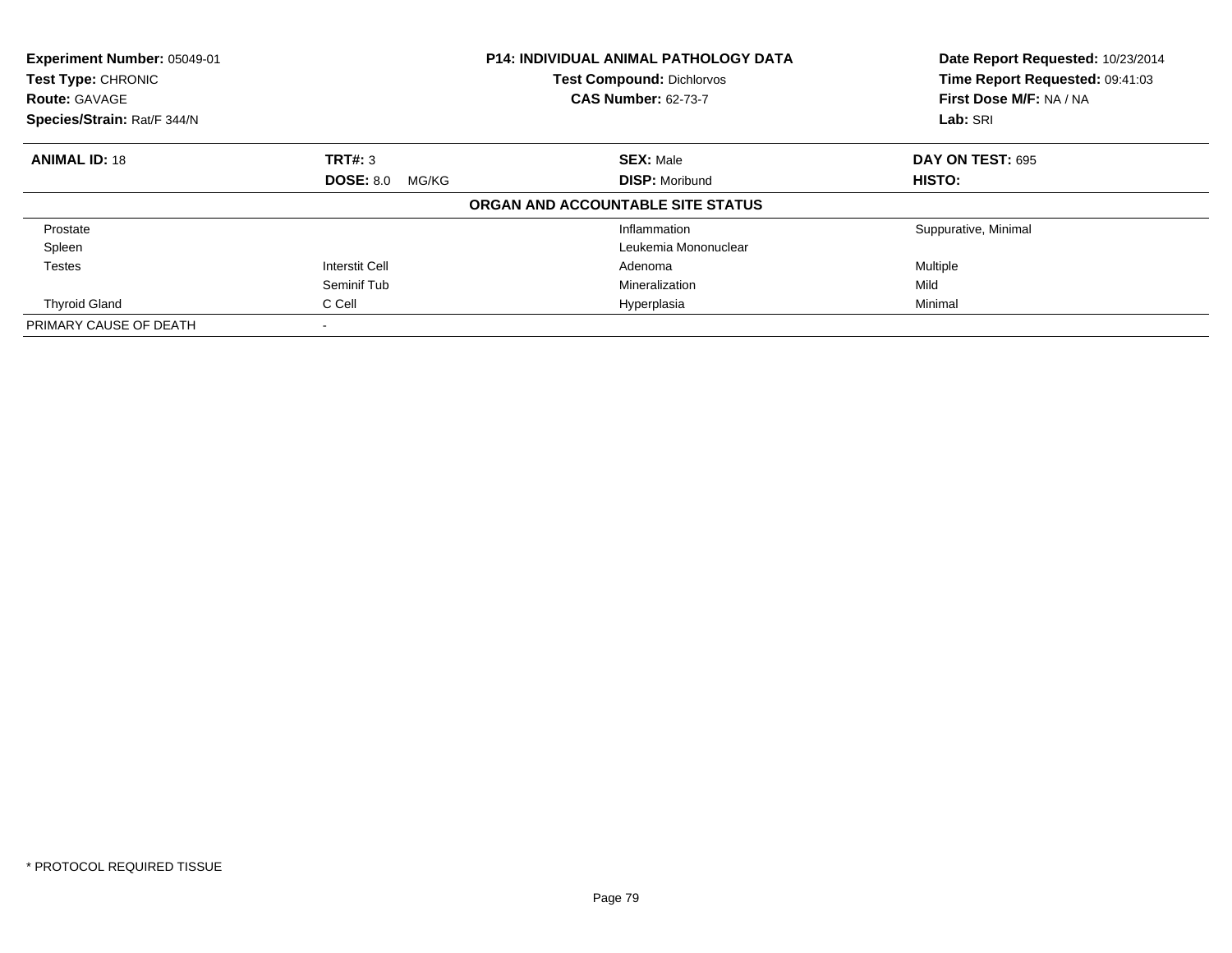| Experiment Number: 05049-01<br>Test Type: CHRONIC |                           | P14: INDIVIDUAL ANIMAL PATHOLOGY DATA | Date Report Requested: 10/23/2014<br>Time Report Requested: 09:41:03 |  |
|---------------------------------------------------|---------------------------|---------------------------------------|----------------------------------------------------------------------|--|
|                                                   |                           | Test Compound: Dichlorvos             |                                                                      |  |
| Route: GAVAGE                                     |                           | <b>CAS Number: 62-73-7</b>            | First Dose M/F: NA / NA                                              |  |
| Species/Strain: Rat/F 344/N                       |                           |                                       | Lab: SRI                                                             |  |
| <b>ANIMAL ID: 18</b>                              | <b>TRT#: 5</b>            | <b>SEX: Male</b>                      | DAY ON TEST: 733                                                     |  |
|                                                   | <b>DOSE: 4.0</b><br>MG/KG | <b>DISP: Terminal Sacrifice</b>       | HISTO:                                                               |  |
|                                                   |                           | ORGAN AND ACCOUNTABLE SITE STATUS     |                                                                      |  |
| <b>NORMAL</b>                                     |                           |                                       |                                                                      |  |
| Bone                                              | <b>Bone Marrow</b>        | <b>Brain</b>                          | Epididymis                                                           |  |
| Esophagus                                         | Intestine Large           | <b>Intestine Small</b>                | Islets, Pancreatic                                                   |  |
| Lymph Node                                        | Mammary Gland             | Nose                                  | Parathyroid Gland                                                    |  |
| Peripheral Nerve                                  | <b>Pituitary Gland</b>    | Prostate                              | Salivary Glands                                                      |  |
| Skin                                              | Spleen                    | <b>Thyroid Gland</b>                  | Trachea                                                              |  |
| <b>Urinary Bladder</b>                            |                           |                                       |                                                                      |  |
| <b>MISSING</b>                                    |                           |                                       |                                                                      |  |
| Thymus                                            |                           |                                       |                                                                      |  |
| <b>OBSERVATIONS</b>                               |                           |                                       |                                                                      |  |
| <b>Adrenal Gland</b>                              | Medulla                   | Pheochromocytoma Benign               |                                                                      |  |
|                                                   | Medulla                   | Pheochromocytoma Malignant            |                                                                      |  |
| Note: TRC LES 1- PHEOCHROM MAL                    |                           |                                       |                                                                      |  |
| Heart                                             | Myocardium                | Fibrosis                              | Moderate                                                             |  |
| Kidney                                            |                           | Inflammation                          | Chronic, Mild                                                        |  |
|                                                   |                           | Nephropathy                           | Mild                                                                 |  |
| Liver                                             |                           | <b>Basophilic Focus</b>               |                                                                      |  |
|                                                   |                           | Clear Cell Focus                      |                                                                      |  |
|                                                   | <b>Bile Duct</b>          | Hyperplasia                           | Mild                                                                 |  |
| Lung                                              |                           | <b>Infiltration Cellular</b>          | Histiocyte, Minimal                                                  |  |
| Pancreas                                          |                           | Adenoma                               |                                                                      |  |
| <b>Preputial Gland</b>                            |                           | Ectasia                               | Moderate                                                             |  |
|                                                   |                           | Inflammation                          | Chronic, Mild                                                        |  |
| Seminal Vesicle                                   |                           | <b>Fibrosis</b>                       | Moderate                                                             |  |
| Stomach                                           | Glandular                 | Mineralization                        | Mild                                                                 |  |
| <b>Testes</b>                                     | <b>Interstit Cell</b>     | Adenoma                               | Multiple                                                             |  |
|                                                   | Seminif Tub               | Mineralization                        | Mild                                                                 |  |
| PRIMARY CAUSE OF DEATH                            | $\blacksquare$            |                                       |                                                                      |  |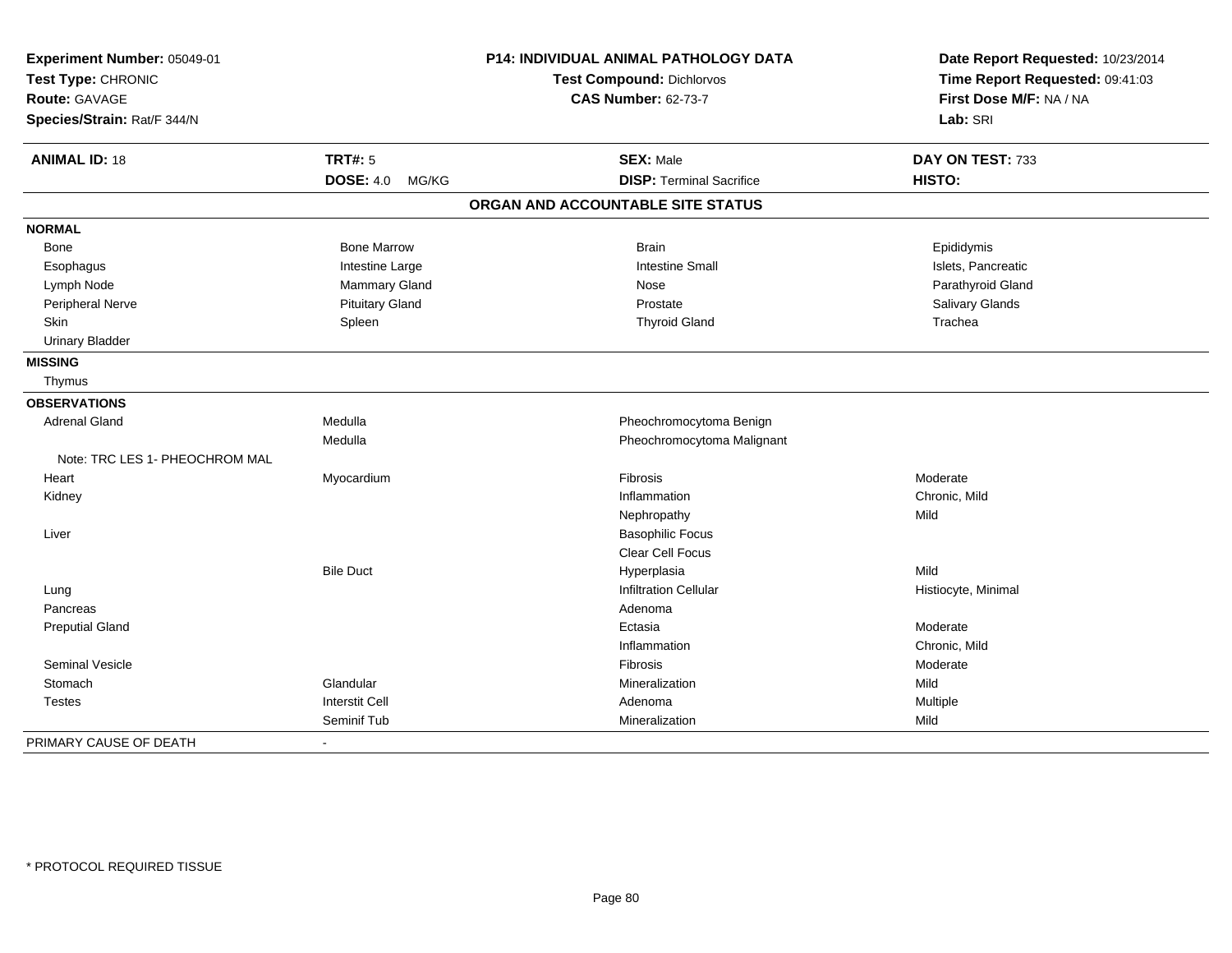| Experiment Number: 05049-01<br>Test Type: CHRONIC<br><b>Route: GAVAGE</b><br>Species/Strain: Rat/F 344/N |                              | P14: INDIVIDUAL ANIMAL PATHOLOGY DATA<br><b>Test Compound: Dichlorvos</b><br><b>CAS Number: 62-73-7</b> | Date Report Requested: 10/23/2014<br>Time Report Requested: 09:41:03<br>First Dose M/F: NA / NA<br>Lab: SRI |
|----------------------------------------------------------------------------------------------------------|------------------------------|---------------------------------------------------------------------------------------------------------|-------------------------------------------------------------------------------------------------------------|
| <b>ANIMAL ID: 19</b>                                                                                     | <b>TRT#: 1</b>               | <b>SEX: Male</b>                                                                                        | DAY ON TEST: 653                                                                                            |
|                                                                                                          | <b>DOSE: VEHICLE CONTROL</b> | <b>DISP: Dead</b>                                                                                       | HISTO:                                                                                                      |
|                                                                                                          |                              | ORGAN AND ACCOUNTABLE SITE STATUS                                                                       |                                                                                                             |
| <b>NORMAL</b>                                                                                            |                              |                                                                                                         |                                                                                                             |
| <b>Adrenal Gland</b>                                                                                     | <b>Bone</b>                  | <b>Bone Marrow</b>                                                                                      | <b>Brain</b>                                                                                                |
| Epididymis                                                                                               | Esophagus                    | Intestine Large                                                                                         | <b>Intestine Small</b>                                                                                      |
| Islets, Pancreatic                                                                                       | Lymph Node                   | Mammary Gland                                                                                           | Nose                                                                                                        |
| Parathyroid Gland                                                                                        | Peripheral Nerve             | <b>Pituitary Gland</b>                                                                                  | Salivary Glands                                                                                             |
| Skin                                                                                                     | Spleen                       | Thymus                                                                                                  | <b>Thyroid Gland</b>                                                                                        |
| Trachea                                                                                                  | <b>Urinary Bladder</b>       |                                                                                                         |                                                                                                             |
| <b>MISSING</b>                                                                                           |                              |                                                                                                         |                                                                                                             |
| <b>Preputial Gland</b>                                                                                   |                              |                                                                                                         |                                                                                                             |
| <b>OBSERVATIONS</b>                                                                                      |                              |                                                                                                         |                                                                                                             |
| Heart                                                                                                    | Myocardium                   | Fibrosis                                                                                                | Mild                                                                                                        |
| Kidney                                                                                                   |                              | Hamartoma                                                                                               |                                                                                                             |
|                                                                                                          |                              | Nephropathy                                                                                             | Mild                                                                                                        |
| Liver                                                                                                    | <b>Bile Duct</b>             | Hyperplasia                                                                                             | Mild                                                                                                        |
|                                                                                                          | Hepatocyte                   | Necrosis                                                                                                | Multifocal, Mild                                                                                            |
| Lung                                                                                                     |                              | Inflammation                                                                                            | Granulomatous, Moderate                                                                                     |
| Pancreas                                                                                                 |                              | Adenoma                                                                                                 |                                                                                                             |
| Prostate                                                                                                 |                              | Inflammation                                                                                            | Suppurative, Mild                                                                                           |
| Stomach                                                                                                  | Glandular                    | Erosion                                                                                                 | Moderate                                                                                                    |
| <b>Testes</b>                                                                                            | <b>Interstit Cell</b>        | Adenoma                                                                                                 | <b>Multiple</b>                                                                                             |
| PRIMARY CAUSE OF DEATH                                                                                   |                              |                                                                                                         |                                                                                                             |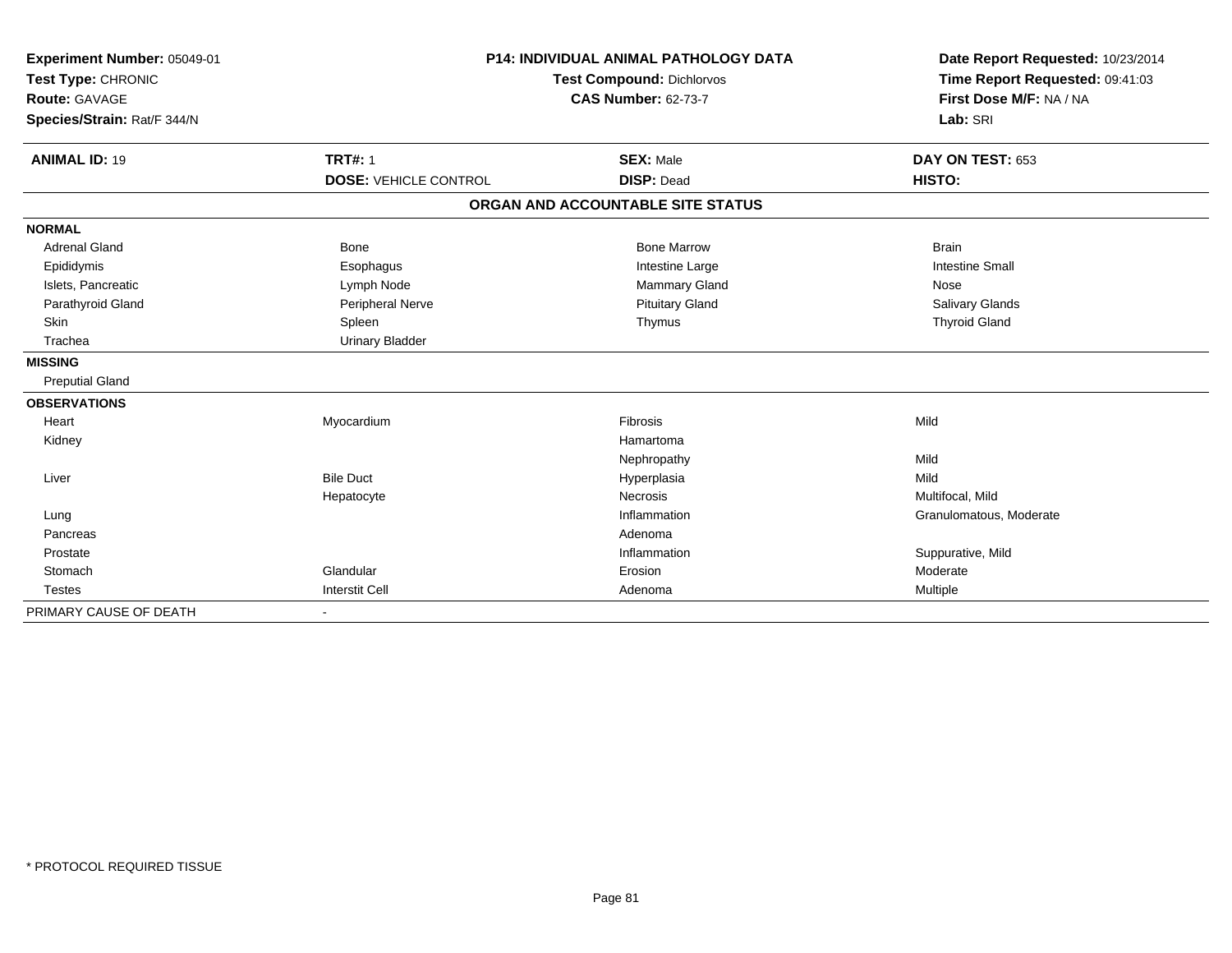| Experiment Number: 05049-01<br>Test Type: CHRONIC               |                           | <b>P14: INDIVIDUAL ANIMAL PATHOLOGY DATA</b> | Date Report Requested: 10/23/2014<br>Time Report Requested: 09:41:03 |
|-----------------------------------------------------------------|---------------------------|----------------------------------------------|----------------------------------------------------------------------|
|                                                                 |                           | <b>Test Compound: Dichlorvos</b>             |                                                                      |
| Route: GAVAGE                                                   |                           | <b>CAS Number: 62-73-7</b>                   | First Dose M/F: NA / NA                                              |
| Species/Strain: Rat/F 344/N                                     |                           |                                              | Lab: SRI                                                             |
|                                                                 |                           |                                              |                                                                      |
| <b>ANIMAL ID: 19</b>                                            | TRT#: 3                   | <b>SEX: Male</b>                             | DAY ON TEST: 461                                                     |
|                                                                 | <b>DOSE: 8.0</b><br>MG/KG | <b>DISP: Accident</b>                        | <b>HISTO:</b>                                                        |
|                                                                 |                           | ORGAN AND ACCOUNTABLE SITE STATUS            |                                                                      |
| <b>NORMAL</b>                                                   |                           |                                              |                                                                      |
| <b>Adrenal Gland</b>                                            | <b>Bone</b>               | <b>Bone Marrow</b>                           | <b>Brain</b>                                                         |
| Epididymis                                                      | Esophagus                 | Intestine Large                              | <b>Intestine Small</b>                                               |
| Islets, Pancreatic                                              | Lung                      | Mammary Gland                                | Pancreas                                                             |
| Parathyroid Gland                                               | Peripheral Nerve          | <b>Pituitary Gland</b>                       | Prostate                                                             |
| Skin                                                            | Spleen                    | Stomach                                      | Thymus                                                               |
| Trachea                                                         | <b>Urinary Bladder</b>    |                                              |                                                                      |
| <b>MISSING</b>                                                  |                           |                                              |                                                                      |
| Nose                                                            | <b>Preputial Gland</b>    |                                              |                                                                      |
| <b>INSUFFICIENT TISSUE</b>                                      |                           |                                              |                                                                      |
| <b>Salivary Glands</b>                                          |                           |                                              |                                                                      |
| <b>OBSERVATIONS</b>                                             |                           |                                              |                                                                      |
| Heart                                                           | Myocardium                | Fibrosis                                     | Mild                                                                 |
| Kidney                                                          |                           | Nephropathy                                  | Mild                                                                 |
| Liver                                                           | <b>Bile Duct</b>          | Hyperplasia                                  | Mild                                                                 |
|                                                                 | Hepatocyte                | Vacuolization Cytoplasmic                    | Moderate                                                             |
| Note: POSSIBLE EARLY LEUKEMIA MONUC: NOT CODED                  |                           |                                              |                                                                      |
| Lymph Node                                                      | Mesenteric                | Atrophy                                      | Moderate                                                             |
| <b>Testes</b>                                                   | <b>Interstit Cell</b>     | Adenoma                                      | Multiple                                                             |
| <b>Thyroid Gland</b>                                            |                           | Ultimobranchial Cyst                         |                                                                      |
| PRIMARY CAUSE OF DEATH                                          |                           |                                              |                                                                      |
| Animal Note: NOSE AND PREPUTIAL GL NOT REQUIRED PRIOR TO 6/1/82 |                           |                                              |                                                                      |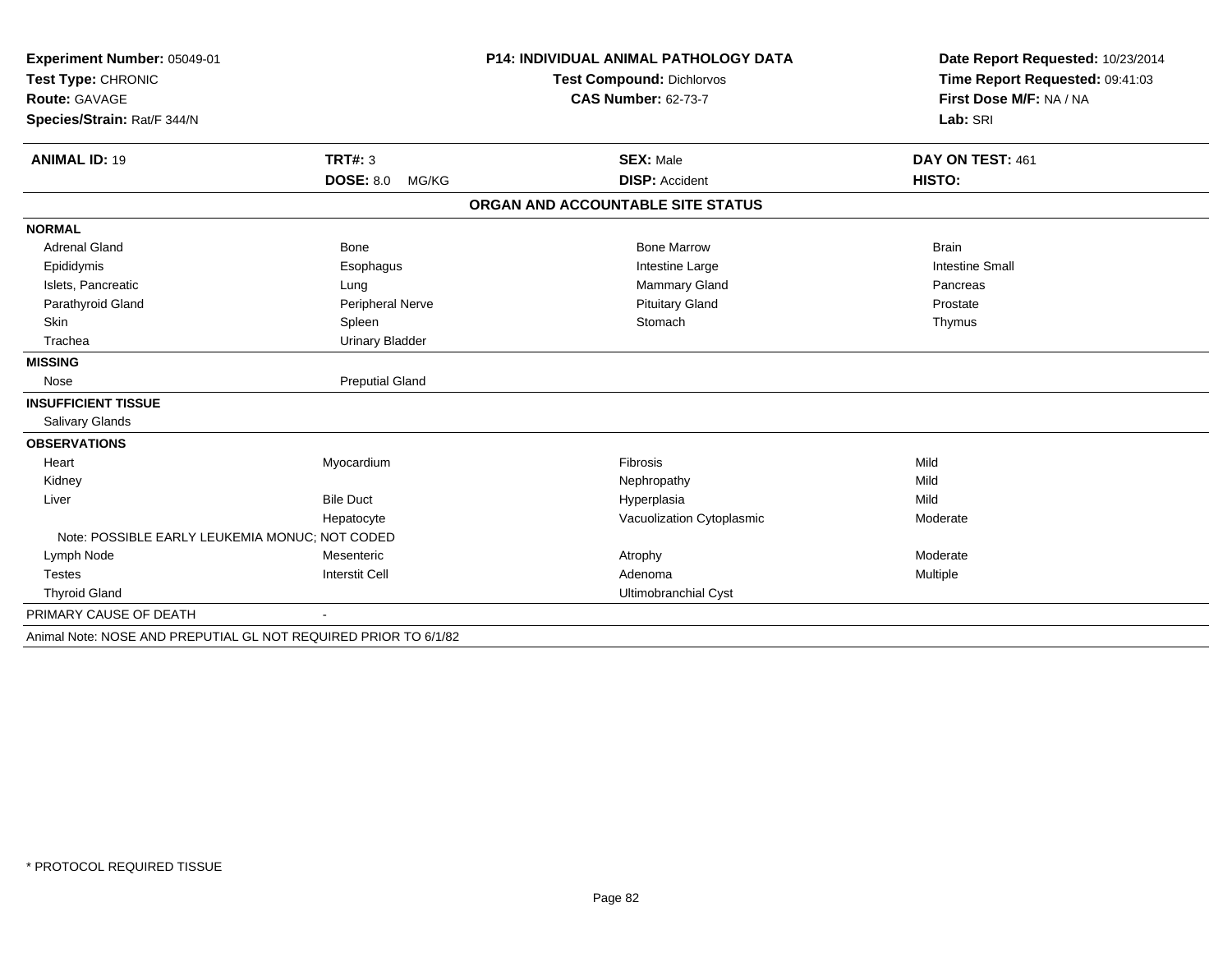| Experiment Number: 05049-01<br>Test Type: CHRONIC<br><b>Route: GAVAGE</b><br>Species/Strain: Rat/F 344/N |                        | <b>P14: INDIVIDUAL ANIMAL PATHOLOGY DATA</b><br><b>Test Compound: Dichlorvos</b><br><b>CAS Number: 62-73-7</b> | Date Report Requested: 10/23/2014<br>Time Report Requested: 09:41:03<br>First Dose M/F: NA / NA<br>Lab: SRI |
|----------------------------------------------------------------------------------------------------------|------------------------|----------------------------------------------------------------------------------------------------------------|-------------------------------------------------------------------------------------------------------------|
| <b>ANIMAL ID: 19</b>                                                                                     | <b>TRT#: 5</b>         | <b>SEX: Male</b>                                                                                               | DAY ON TEST: 733                                                                                            |
|                                                                                                          | DOSE: 4.0 MG/KG        | <b>DISP: Terminal Sacrifice</b>                                                                                | HISTO:                                                                                                      |
|                                                                                                          |                        | ORGAN AND ACCOUNTABLE SITE STATUS                                                                              |                                                                                                             |
| <b>NORMAL</b>                                                                                            |                        |                                                                                                                |                                                                                                             |
| Bone                                                                                                     | <b>Bone Marrow</b>     | Epididymis                                                                                                     | Esophagus                                                                                                   |
| <b>Intestine Small</b>                                                                                   | Islets, Pancreatic     | Mammary Gland                                                                                                  | Parathyroid Gland                                                                                           |
| <b>Peripheral Nerve</b>                                                                                  | <b>Pituitary Gland</b> | Prostate                                                                                                       | Salivary Glands                                                                                             |
| Skin                                                                                                     | Thymus                 | <b>Thyroid Gland</b>                                                                                           | Trachea                                                                                                     |
| <b>Urinary Bladder</b>                                                                                   |                        |                                                                                                                |                                                                                                             |
| <b>MISSING</b>                                                                                           |                        |                                                                                                                |                                                                                                             |
| <b>Preputial Gland</b>                                                                                   |                        |                                                                                                                |                                                                                                             |
| <b>OBSERVATIONS</b>                                                                                      |                        |                                                                                                                |                                                                                                             |
| <b>Adrenal Gland</b>                                                                                     | Medulla                | Pheochromocytoma Malignant                                                                                     |                                                                                                             |
| <b>Brain</b>                                                                                             |                        | Degeneration                                                                                                   | Multiple, Moderate                                                                                          |
| Heart                                                                                                    | Myocardium             | Fibrosis                                                                                                       | Moderate                                                                                                    |
| Intestine Large                                                                                          | Colon                  | Parasite Metazoan                                                                                              | Mild                                                                                                        |
| Kidney                                                                                                   | <b>Renal Tubule</b>    | Mineralization                                                                                                 | Minimal                                                                                                     |
|                                                                                                          |                        | Nephropathy                                                                                                    | Minimal                                                                                                     |
| Liver                                                                                                    | Hepatocyte             | Atrophy                                                                                                        | Multifocal, Mild                                                                                            |
|                                                                                                          | <b>Bile Duct</b>       | Hyperplasia                                                                                                    | Moderate                                                                                                    |
|                                                                                                          | Hepatocyte             | Hyperplasia                                                                                                    | Nodular, Mild                                                                                               |
|                                                                                                          |                        | Leukemia Mononuclear                                                                                           |                                                                                                             |
| Lung                                                                                                     |                        | Leukemia Mononuclear                                                                                           |                                                                                                             |
| Lymph Node                                                                                               | Mandibular             | Leukemia Mononuclear                                                                                           |                                                                                                             |
|                                                                                                          | Mediastinal            | Leukemia Mononuclear                                                                                           |                                                                                                             |
|                                                                                                          | Pancreatic             | Leukemia Mononuclear                                                                                           |                                                                                                             |
| Nose                                                                                                     |                        | Schwannoma Malignant                                                                                           |                                                                                                             |
| Note: THE TUMOR HAS CHARACTERISTICS OF A MALIGNANT NEURINOMA                                             |                        |                                                                                                                |                                                                                                             |
| Pancreas                                                                                                 |                        | Adenoma                                                                                                        |                                                                                                             |
|                                                                                                          |                        | Atrophy                                                                                                        | Minimal                                                                                                     |
|                                                                                                          |                        | Hyperplasia                                                                                                    | Moderate                                                                                                    |
| Pharynx                                                                                                  | Palate                 | Ulcer                                                                                                          | Mild                                                                                                        |
| Spleen                                                                                                   |                        | Leukemia Mononuclear                                                                                           |                                                                                                             |
| Stomach                                                                                                  | Glandular              | Mineralization                                                                                                 | Moderate                                                                                                    |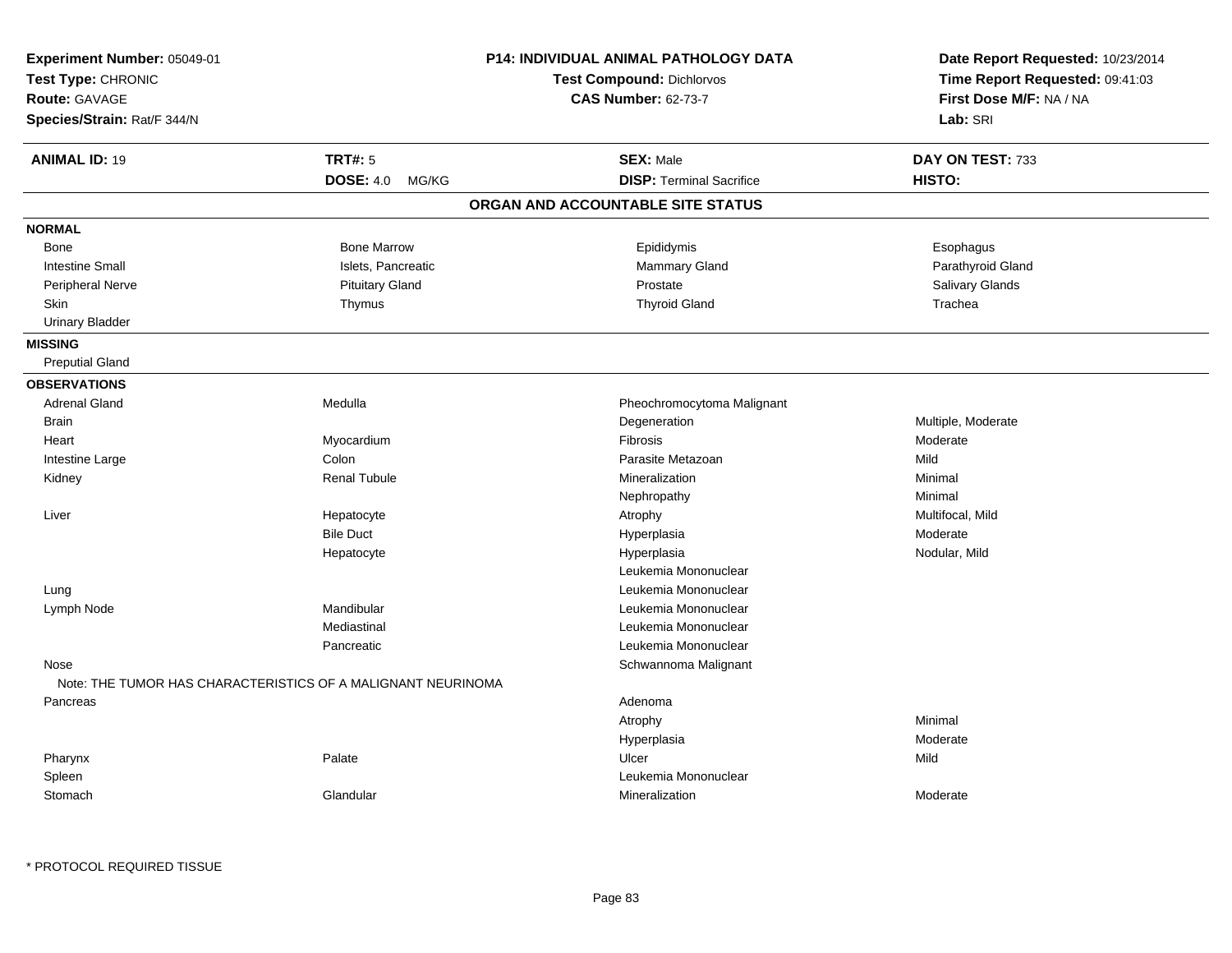| Experiment Number: 05049-01 |                        | <b>P14: INDIVIDUAL ANIMAL PATHOLOGY DATA</b> | Date Report Requested: 10/23/2014 |
|-----------------------------|------------------------|----------------------------------------------|-----------------------------------|
| <b>Test Type: CHRONIC</b>   |                        | <b>Test Compound: Dichlorvos</b>             | Time Report Requested: 09:41:03   |
| <b>Route: GAVAGE</b>        |                        | <b>CAS Number: 62-73-7</b>                   | First Dose M/F: NA / NA           |
| Species/Strain: Rat/F 344/N |                        |                                              | Lab: SRI                          |
| <b>ANIMAL ID: 19</b>        | TRT#: 5                | <b>SEX: Male</b>                             | DAY ON TEST: 733                  |
|                             | <b>DOSE:</b> 4.0 MG/KG | <b>DISP:</b> Terminal Sacrifice              | HISTO:                            |
|                             |                        | ORGAN AND ACCOUNTABLE SITE STATUS            |                                   |
| Testes                      | Interstit Cell         | Adenoma                                      | Multiple                          |
| PRIMARY CAUSE OF DEATH      |                        |                                              |                                   |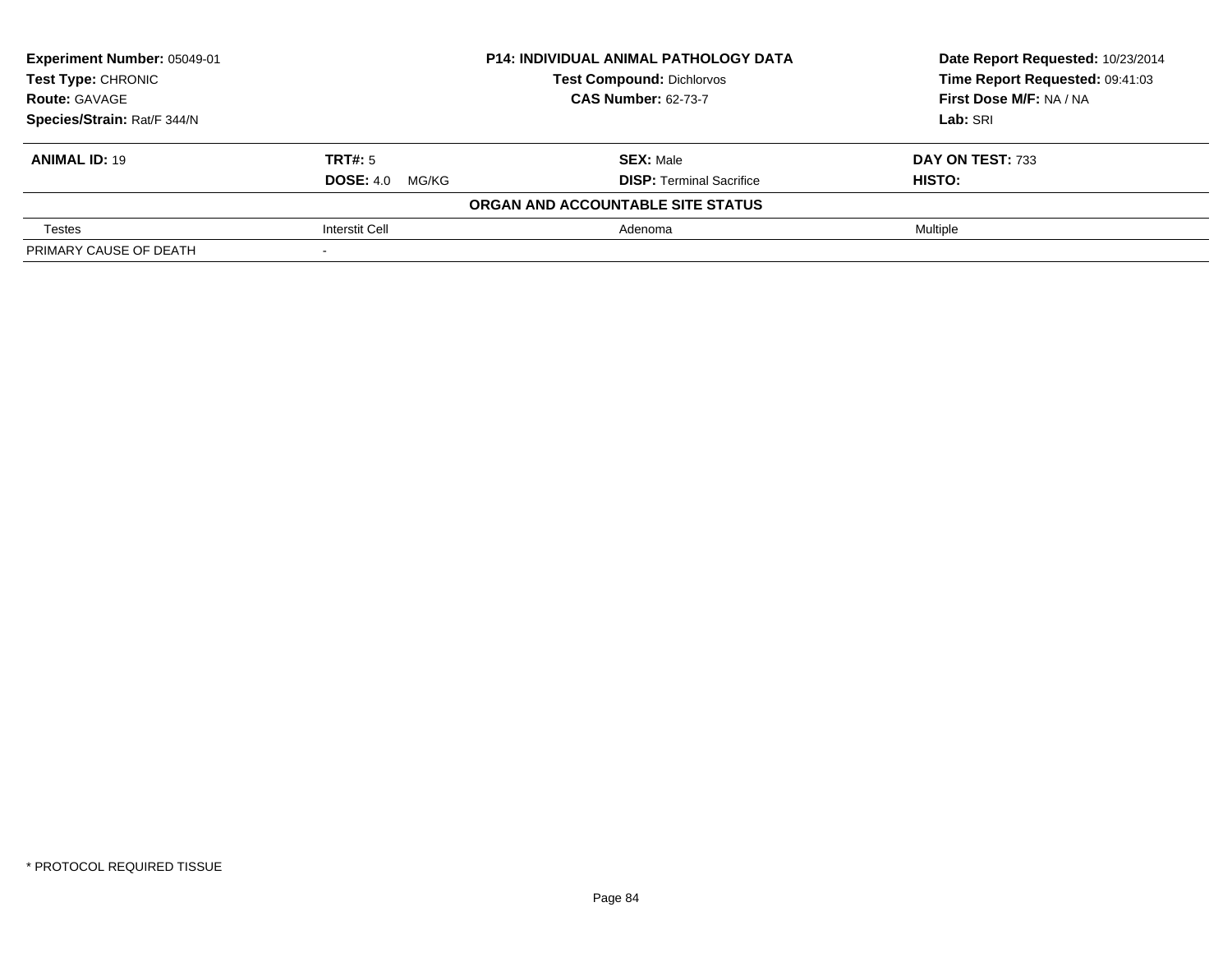| Experiment Number: 05049-01<br>Test Type: CHRONIC<br>Route: GAVAGE |                              | P14: INDIVIDUAL ANIMAL PATHOLOGY DATA<br><b>Test Compound: Dichlorvos</b><br><b>CAS Number: 62-73-7</b> | Date Report Requested: 10/23/2014<br>Time Report Requested: 09:41:03<br>First Dose M/F: NA / NA |  |
|--------------------------------------------------------------------|------------------------------|---------------------------------------------------------------------------------------------------------|-------------------------------------------------------------------------------------------------|--|
| Species/Strain: Rat/F 344/N                                        |                              |                                                                                                         | Lab: SRI                                                                                        |  |
| <b>ANIMAL ID: 20</b>                                               | <b>TRT#: 1</b>               | <b>SEX: Male</b>                                                                                        | DAY ON TEST: 657                                                                                |  |
|                                                                    | <b>DOSE: VEHICLE CONTROL</b> | <b>DISP: Dead</b>                                                                                       | HISTO:                                                                                          |  |
|                                                                    |                              | ORGAN AND ACCOUNTABLE SITE STATUS                                                                       |                                                                                                 |  |
| <b>NORMAL</b>                                                      |                              |                                                                                                         |                                                                                                 |  |
| <b>Bone Marrow</b>                                                 | <b>Brain</b>                 | Epididymis                                                                                              | Esophagus                                                                                       |  |
| Intestine Large                                                    | <b>Intestine Small</b>       | Islets, Pancreatic                                                                                      | Lung                                                                                            |  |
| Lymph Node                                                         | Nose                         | Pancreas                                                                                                | Parathyroid Gland                                                                               |  |
| Peripheral Nerve                                                   | <b>Pituitary Gland</b>       | Prostate                                                                                                | Salivary Glands                                                                                 |  |
| <b>Skin</b>                                                        | Spleen                       | <b>Thyroid Gland</b>                                                                                    | Trachea                                                                                         |  |
| <b>Urinary Bladder</b>                                             |                              |                                                                                                         |                                                                                                 |  |
| <b>MISSING</b>                                                     |                              |                                                                                                         |                                                                                                 |  |
| Thymus                                                             |                              |                                                                                                         |                                                                                                 |  |
| <b>OBSERVATIONS</b>                                                |                              |                                                                                                         |                                                                                                 |  |
| <b>Adrenal Gland</b>                                               | Medulla                      | Pheochromocytoma Benign                                                                                 |                                                                                                 |  |
|                                                                    | Medulla                      | Pheochromocytoma Malignant                                                                              |                                                                                                 |  |
| Note: TRC LES 1--PHEOCHROMOCYTOMA                                  |                              |                                                                                                         |                                                                                                 |  |
| Bone                                                               |                              | Fibrous Osteodystrophy                                                                                  | Mild                                                                                            |  |
| Heart                                                              | Myocardium                   | Fibrosis                                                                                                | Mild                                                                                            |  |
| Intest Large                                                       |                              |                                                                                                         |                                                                                                 |  |
| Note: TRC LES 2--NO LESION                                         |                              |                                                                                                         |                                                                                                 |  |
| Kidney                                                             |                              | Inflammation                                                                                            | Chronic, Moderate                                                                               |  |
|                                                                    |                              | Nephropathy                                                                                             | Marked                                                                                          |  |
| Liver                                                              |                              | Angiectasis                                                                                             | Moderate                                                                                        |  |
|                                                                    | <b>Bile Duct</b>             | Hyperplasia                                                                                             | Mild                                                                                            |  |
|                                                                    | Hepatocyte                   | <b>Necrosis</b>                                                                                         | Multifocal, Mild                                                                                |  |
| Mammary Gland                                                      |                              | Hyperplasia                                                                                             | Cystic, Moderate                                                                                |  |
| <b>Preputial Gland</b>                                             |                              | Inflammation                                                                                            | Suppurative, Mild                                                                               |  |
| Stomach                                                            | Forestomach, Mucosa          | Hyperplasia                                                                                             | Moderate                                                                                        |  |
|                                                                    | Forestomach                  | Inflammation                                                                                            | Chronic Active, Moderate                                                                        |  |
| <b>Testes</b>                                                      | Interstit Cell               | Adenoma                                                                                                 |                                                                                                 |  |
| PRIMARY CAUSE OF DEATH                                             | $\sim$                       |                                                                                                         |                                                                                                 |  |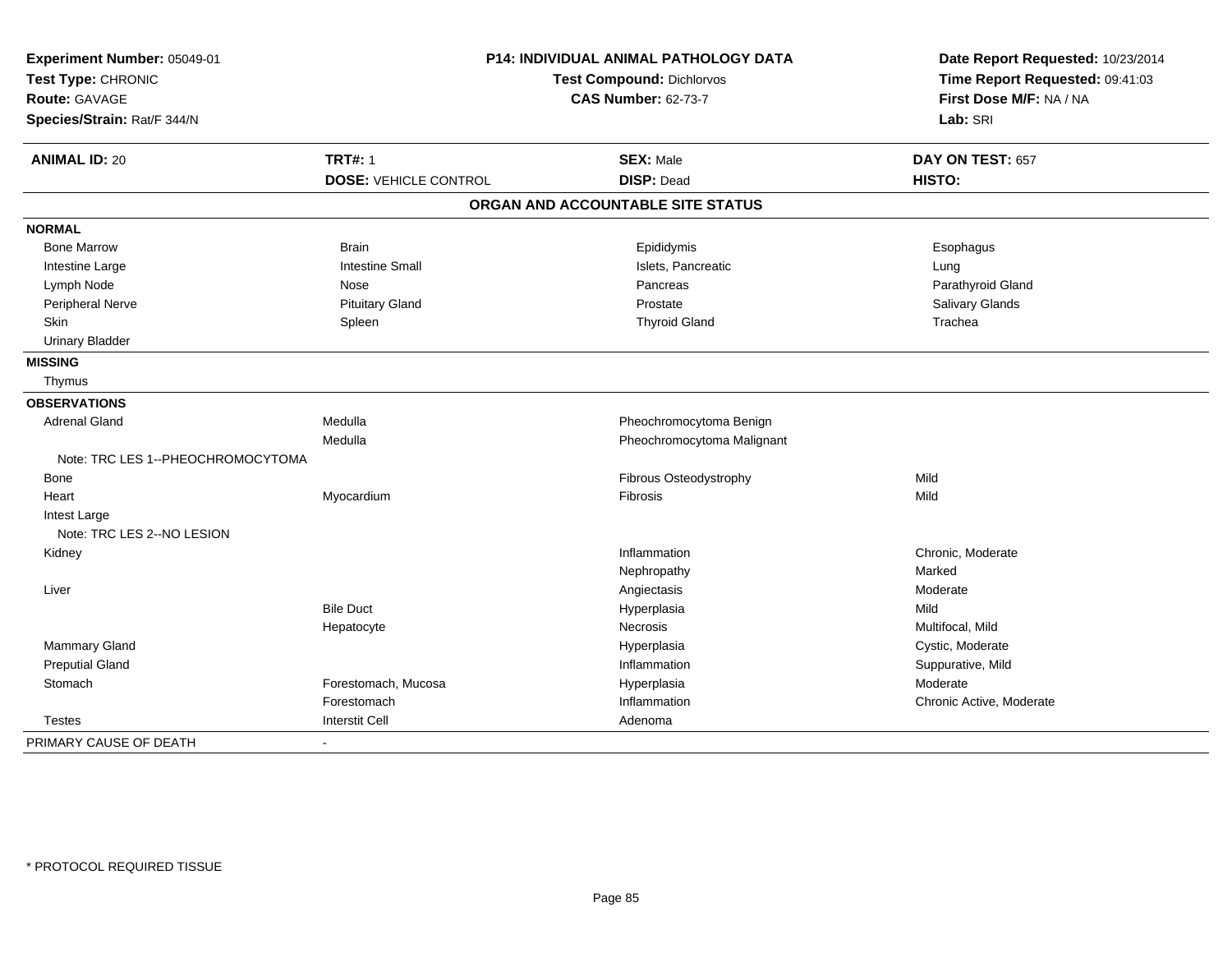| Experiment Number: 05049-01 |                           | <b>P14: INDIVIDUAL ANIMAL PATHOLOGY DATA</b> | Date Report Requested: 10/23/2014 |  |
|-----------------------------|---------------------------|----------------------------------------------|-----------------------------------|--|
| Test Type: CHRONIC          |                           | <b>Test Compound: Dichlorvos</b>             | Time Report Requested: 09:41:03   |  |
| Route: GAVAGE               |                           | <b>CAS Number: 62-73-7</b>                   | First Dose M/F: NA / NA           |  |
| Species/Strain: Rat/F 344/N |                           |                                              | Lab: SRI                          |  |
|                             |                           |                                              |                                   |  |
| <b>ANIMAL ID: 20</b>        | <b>TRT#: 3</b>            | <b>SEX: Male</b>                             | DAY ON TEST: 729                  |  |
|                             | <b>DOSE: 8.0</b><br>MG/KG | <b>DISP: Terminal Sacrifice</b>              | HISTO:                            |  |
|                             |                           | ORGAN AND ACCOUNTABLE SITE STATUS            |                                   |  |
| <b>NORMAL</b>               |                           |                                              |                                   |  |
| <b>Adrenal Gland</b>        | <b>Bone</b>               | <b>Bone Marrow</b>                           | <b>Brain</b>                      |  |
| Epididymis                  | Esophagus                 | Intestine Large                              | <b>Intestine Small</b>            |  |
| Islets, Pancreatic          | Lymph Node                | Mammary Gland                                | Nose                              |  |
| Pancreas                    | Parathyroid Gland         | Peripheral Nerve                             | <b>Pituitary Gland</b>            |  |
| <b>Preputial Gland</b>      | Prostate                  | Salivary Glands                              | Skin                              |  |
| Spleen                      | Stomach                   | Thymus                                       | <b>Thyroid Gland</b>              |  |
| Trachea                     | <b>Urinary Bladder</b>    |                                              |                                   |  |
| <b>OBSERVATIONS</b>         |                           |                                              |                                   |  |
| Eye                         |                           | Angiectasis                                  | Moderate                          |  |
|                             | Retina                    | Atrophy                                      | Moderate                          |  |
|                             |                           | Cataract                                     | Moderate                          |  |
| Heart                       | Myocardium                | Fibrosis                                     | Moderate                          |  |
| Kidney                      |                           | Nephropathy                                  | Minimal                           |  |
| Liver                       |                           | <b>Basophilic Focus</b>                      |                                   |  |
|                             | Portal                    | Fibrosis                                     | Mild                              |  |
|                             | <b>Bile Duct</b>          | Hyperplasia                                  | Mild                              |  |
|                             | Hepatocyte                | Vacuolization Cytoplasmic                    | Mild                              |  |
| Lung                        |                           | <b>Infiltration Cellular</b>                 | Histiocyte, Mild                  |  |
| <b>Testes</b>               | <b>Interstit Cell</b>     | Adenoma                                      |                                   |  |
|                             | Seminif Tub               | Atrophy                                      | Marked                            |  |
| PRIMARY CAUSE OF DEATH      |                           |                                              |                                   |  |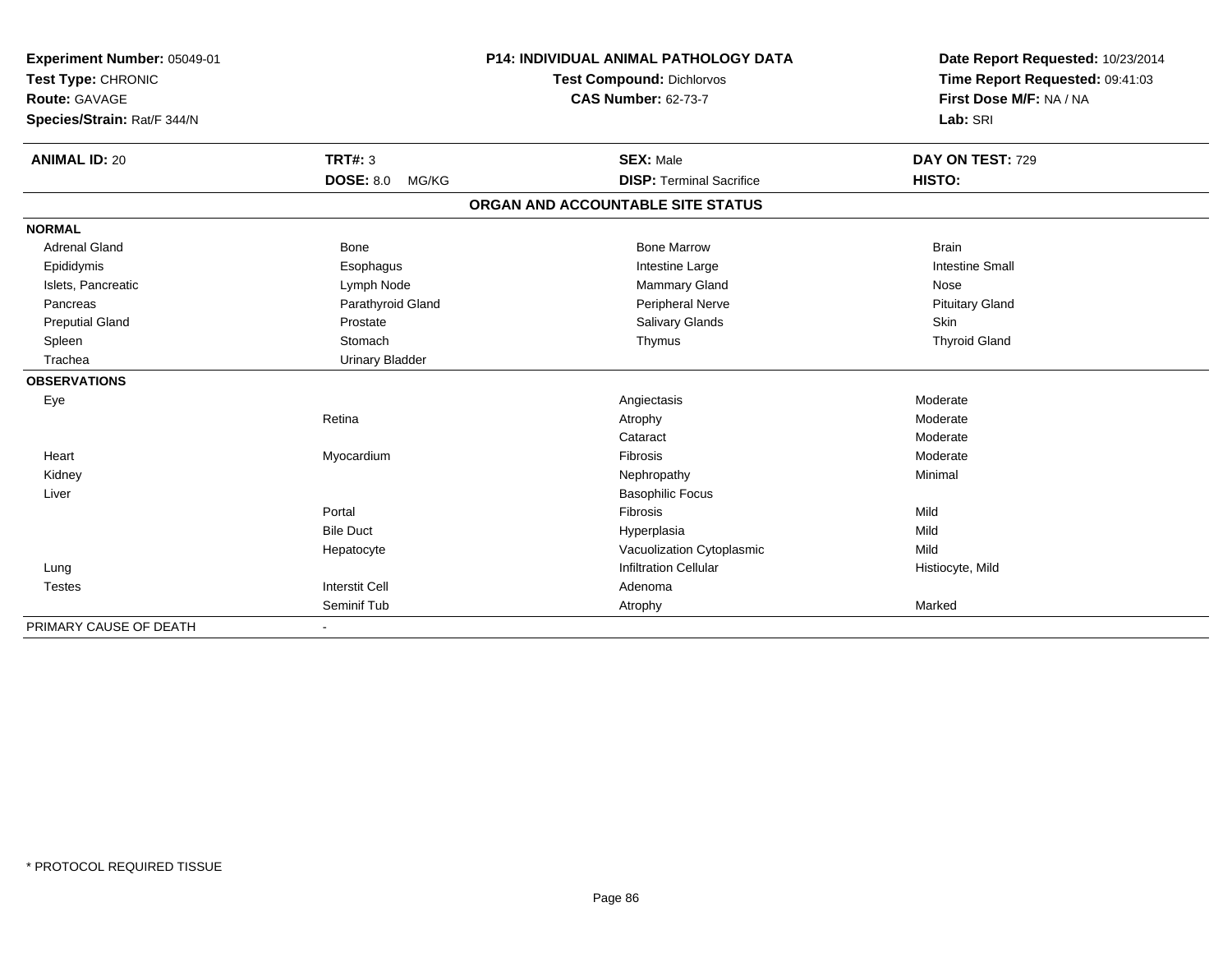| Experiment Number: 05049-01              |                           | P14: INDIVIDUAL ANIMAL PATHOLOGY DATA         | Date Report Requested: 10/23/2014 |
|------------------------------------------|---------------------------|-----------------------------------------------|-----------------------------------|
| Test Type: CHRONIC                       |                           | <b>Test Compound: Dichlorvos</b>              | Time Report Requested: 09:41:03   |
| <b>Route: GAVAGE</b>                     |                           | <b>CAS Number: 62-73-7</b>                    | First Dose M/F: NA / NA           |
| Species/Strain: Rat/F 344/N              |                           |                                               | Lab: SRI                          |
| <b>ANIMAL ID: 20</b>                     | <b>TRT#: 5</b>            | <b>SEX: Male</b>                              | DAY ON TEST: 658                  |
|                                          | <b>DOSE: 4.0</b><br>MG/KG | <b>DISP: Moribund</b>                         | HISTO:                            |
|                                          |                           | ORGAN AND ACCOUNTABLE SITE STATUS             |                                   |
| <b>NORMAL</b>                            |                           |                                               |                                   |
| Bone                                     | <b>Bone Marrow</b>        | <b>Brain</b>                                  | Epididymis                        |
| Esophagus                                | Intestine Large           | <b>Intestine Small</b>                        | Islets, Pancreatic                |
| Nose                                     | Parathyroid Gland         | Peripheral Nerve                              | <b>Pituitary Gland</b>            |
| Salivary Glands                          | Stomach                   | Trachea                                       | <b>Urinary Bladder</b>            |
| <b>MISSING</b>                           |                           |                                               |                                   |
| Thymus                                   |                           |                                               |                                   |
| <b>OBSERVATIONS</b>                      |                           |                                               |                                   |
| <b>Adrenal Gland</b>                     | Medulla                   | Pheochromocytoma Benign                       |                                   |
| Heart                                    | Myocardium                | Fibrosis                                      | Moderate                          |
| Kidney                                   |                           | Nephropathy                                   | Mild                              |
| Liver                                    | <b>Bile Duct</b>          | Hyperplasia                                   | Mild                              |
|                                          | Hepatocyte                | Vacuolization Cytoplasmic                     | Mild                              |
| Lung                                     |                           | Adenomatosis                                  | Mild                              |
|                                          |                           | <b>Infiltration Cellular</b>                  | Histiocyte, Minimal               |
| Note: NODULE AT NECROPSY IS ADENOMATOSIS |                           |                                               |                                   |
| Lymph Node                               | Mediastinal               | Hemorrhage                                    | Moderate                          |
|                                          | Mediastinal               | Hyperplasia                                   | Plasma Cell, Moderate             |
|                                          | Mediastinal               | <b>Infiltration Cellular</b>                  | Histiocyte, Moderate              |
| <b>Mammary Gland</b>                     |                           | Hyperplasia                                   | Cystic, Minimal                   |
| Pancreas                                 |                           | Adenoma                                       | Multiple                          |
| Note: TRC LES 2--ADENOMA                 |                           |                                               |                                   |
| <b>Preputial Gland</b>                   |                           | Inflammation                                  | Chronic, Mild                     |
| Prostate                                 |                           | Inflammation                                  | Suppurative, Minimal              |
| Skin                                     |                           | Carcinosarcoma                                |                                   |
| Note: TRC LES 1--CARCINOSARCOMA          |                           |                                               |                                   |
| Spleen                                   |                           | Hematopoietic Cell Proliferation Erythrocytic | Mild                              |
| <b>Testes</b>                            | <b>Interstit Cell</b>     | Adenoma                                       | Multiple                          |
| <b>Thyroid Gland</b>                     | Follicle                  | Pigmentation                                  | Mild                              |
| PRIMARY CAUSE OF DEATH                   |                           |                                               |                                   |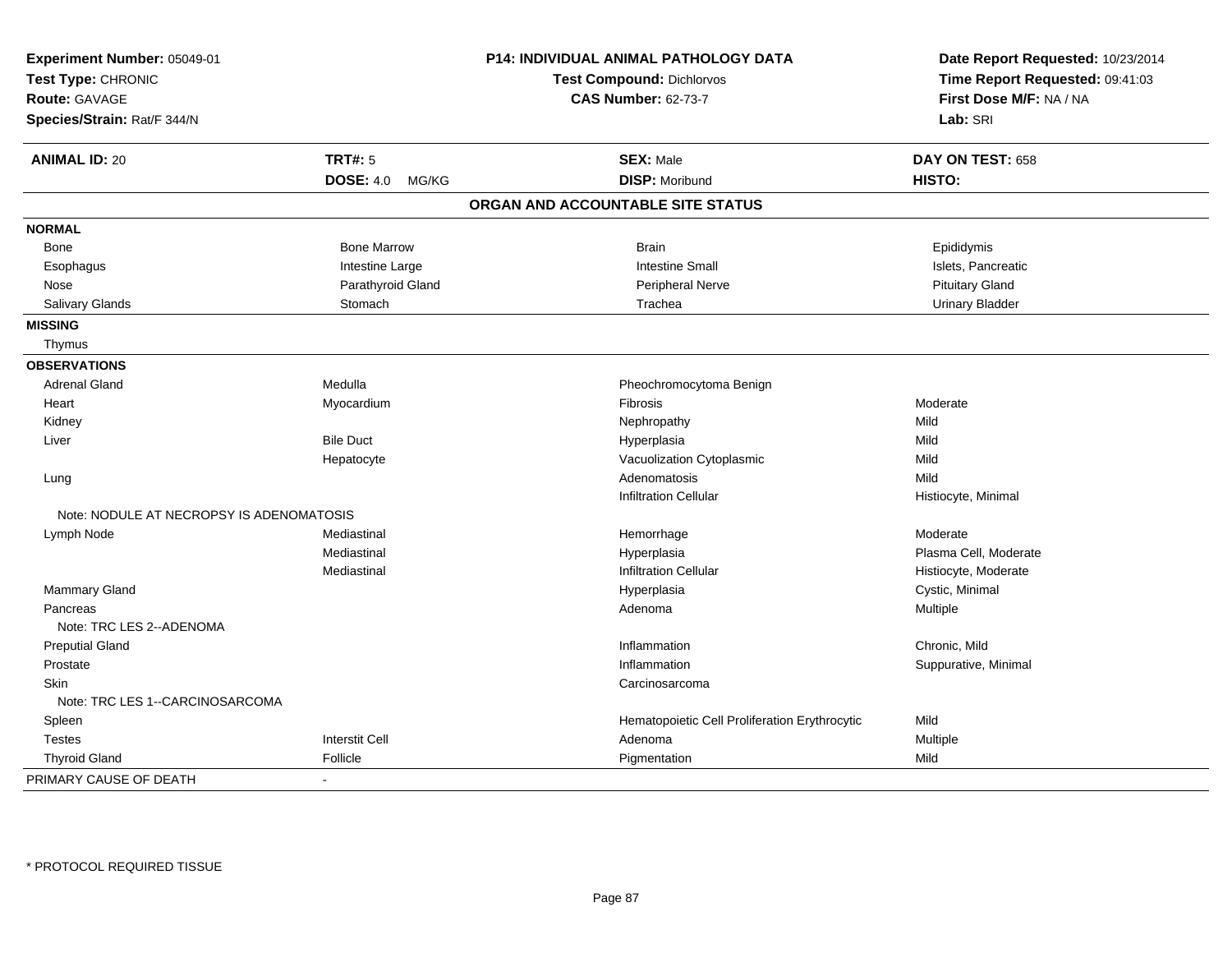| Experiment Number: 05049-01<br>Test Type: CHRONIC<br><b>Route: GAVAGE</b><br>Species/Strain: Rat/F 344/N |                              | <b>P14: INDIVIDUAL ANIMAL PATHOLOGY DATA</b><br><b>Test Compound: Dichlorvos</b><br><b>CAS Number: 62-73-7</b> | Date Report Requested: 10/23/2014<br>Time Report Requested: 09:41:03<br>First Dose M/F: NA / NA<br>Lab: SRI |
|----------------------------------------------------------------------------------------------------------|------------------------------|----------------------------------------------------------------------------------------------------------------|-------------------------------------------------------------------------------------------------------------|
| <b>ANIMAL ID: 21</b>                                                                                     | <b>TRT#: 1</b>               | <b>SEX: Male</b>                                                                                               | DAY ON TEST: 733                                                                                            |
|                                                                                                          | <b>DOSE: VEHICLE CONTROL</b> | <b>DISP: Terminal Sacrifice</b>                                                                                | HISTO:                                                                                                      |
|                                                                                                          |                              | ORGAN AND ACCOUNTABLE SITE STATUS                                                                              |                                                                                                             |
| <b>NORMAL</b>                                                                                            |                              |                                                                                                                |                                                                                                             |
| <b>Bone Marrow</b>                                                                                       | <b>Brain</b>                 | Epididymis                                                                                                     | Esophagus                                                                                                   |
| <b>Intestine Small</b>                                                                                   | Islets, Pancreatic           | Parathyroid Gland                                                                                              | Peripheral Nerve                                                                                            |
| Salivary Glands                                                                                          | Skin                         | Stomach                                                                                                        | <b>Thyroid Gland</b>                                                                                        |
| Trachea                                                                                                  | <b>Urinary Bladder</b>       |                                                                                                                |                                                                                                             |
| <b>MISSING</b>                                                                                           |                              |                                                                                                                |                                                                                                             |
| Thymus                                                                                                   |                              |                                                                                                                |                                                                                                             |
| <b>OBSERVATIONS</b>                                                                                      |                              |                                                                                                                |                                                                                                             |
| <b>Adrenal Gland</b>                                                                                     | Medulla                      | Pheochromocytoma Benign                                                                                        |                                                                                                             |
| Bone                                                                                                     |                              | Hyperostosis                                                                                                   |                                                                                                             |
| Note: CALVARIA--NO LESION                                                                                |                              |                                                                                                                |                                                                                                             |
| Eye                                                                                                      | Retina                       | Atrophy                                                                                                        | Mild                                                                                                        |
| Heart                                                                                                    | Myocardium                   | <b>Fibrosis</b>                                                                                                | Moderate                                                                                                    |
| Intestine Large                                                                                          | Colon                        | Parasite Metazoan                                                                                              | Mild                                                                                                        |
| Kidney                                                                                                   |                              | Nephropathy                                                                                                    | Mild                                                                                                        |
| Liver                                                                                                    |                              | Angiectasis                                                                                                    | Mild                                                                                                        |
|                                                                                                          | Hepatocyte                   | Atrophy                                                                                                        | Multifocal, Mild                                                                                            |
|                                                                                                          | <b>Bile Duct</b>             | Hyperplasia                                                                                                    | Marked                                                                                                      |
|                                                                                                          | Hepatocyte                   | Hyperplasia                                                                                                    | Nodular, Moderate                                                                                           |
|                                                                                                          |                              | Leukemia Mononuclear                                                                                           |                                                                                                             |
| Lung                                                                                                     |                              | Inflammation                                                                                                   | Granulomatous, Moderate                                                                                     |
|                                                                                                          |                              | Leukemia Mononuclear                                                                                           |                                                                                                             |
| Lymph Node                                                                                               | Mesenteric                   | Hyperplasia                                                                                                    | Plasma Cell, Mild                                                                                           |
|                                                                                                          | Mesenteric                   | Leukemia Mononuclear                                                                                           |                                                                                                             |
| Mammary Gland                                                                                            |                              | Hyperplasia                                                                                                    | Cystic, Mild                                                                                                |
| Mesentery                                                                                                | Fat                          | Necrosis                                                                                                       | Focal, Marked                                                                                               |
| Note: TRC LES 1--NECROSIS                                                                                |                              |                                                                                                                |                                                                                                             |
| Nose                                                                                                     | Lumen                        | Fungus                                                                                                         | Moderate                                                                                                    |
|                                                                                                          | Lumen                        | Inflammation                                                                                                   | Suppurative, Moderate                                                                                       |
|                                                                                                          | Mucosa                       | Inflammation                                                                                                   | Chronic, Moderate                                                                                           |
| Pancreas                                                                                                 |                              | Atrophy                                                                                                        | Mild                                                                                                        |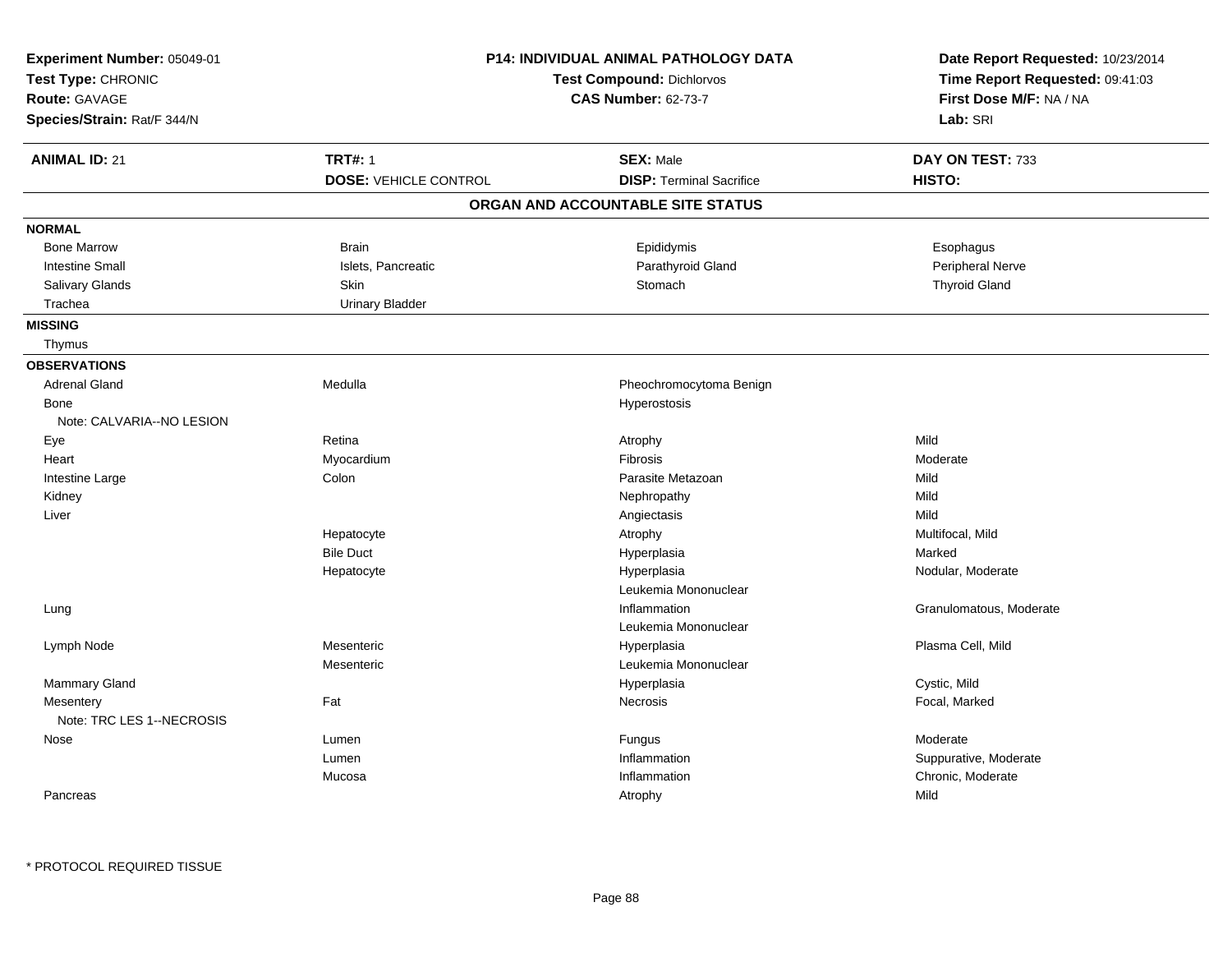| Experiment Number: 05049-01<br>Test Type: CHRONIC<br><b>Route: GAVAGE</b><br>Species/Strain: Rat/F 344/N |                              | <b>P14: INDIVIDUAL ANIMAL PATHOLOGY DATA</b><br><b>Test Compound: Dichlorvos</b><br><b>CAS Number: 62-73-7</b> | Date Report Requested: 10/23/2014<br>Time Report Requested: 09:41:03<br>First Dose M/F: NA / NA<br>Lab: SRI |
|----------------------------------------------------------------------------------------------------------|------------------------------|----------------------------------------------------------------------------------------------------------------|-------------------------------------------------------------------------------------------------------------|
| <b>ANIMAL ID: 21</b>                                                                                     | <b>TRT#: 1</b>               | <b>SEX: Male</b>                                                                                               | DAY ON TEST: 733                                                                                            |
|                                                                                                          | <b>DOSE: VEHICLE CONTROL</b> | <b>DISP:</b> Terminal Sacrifice                                                                                | HISTO:                                                                                                      |
|                                                                                                          |                              | ORGAN AND ACCOUNTABLE SITE STATUS                                                                              |                                                                                                             |
|                                                                                                          |                              | Hyperplasia                                                                                                    | Mild                                                                                                        |
| <b>Pituitary Gland</b>                                                                                   | Pars Intermed                | Cyst                                                                                                           |                                                                                                             |
| <b>Preputial Gland</b>                                                                                   |                              | Inflammation                                                                                                   | Suppurative, Moderate                                                                                       |
| Prostate                                                                                                 |                              | Corpora Amylacea                                                                                               | Mild                                                                                                        |
|                                                                                                          |                              | Inflammation                                                                                                   | Suppurative, Mild                                                                                           |
| Spleen                                                                                                   |                              | Atrophy                                                                                                        | Mild                                                                                                        |
|                                                                                                          |                              | Fibrosis                                                                                                       | Mild                                                                                                        |
|                                                                                                          |                              | Leukemia Mononuclear                                                                                           |                                                                                                             |
| Testes                                                                                                   | Interstit Cell               | Adenoma                                                                                                        | Multiple                                                                                                    |
| PRIMARY CAUSE OF DEATH                                                                                   | $\blacksquare$               |                                                                                                                |                                                                                                             |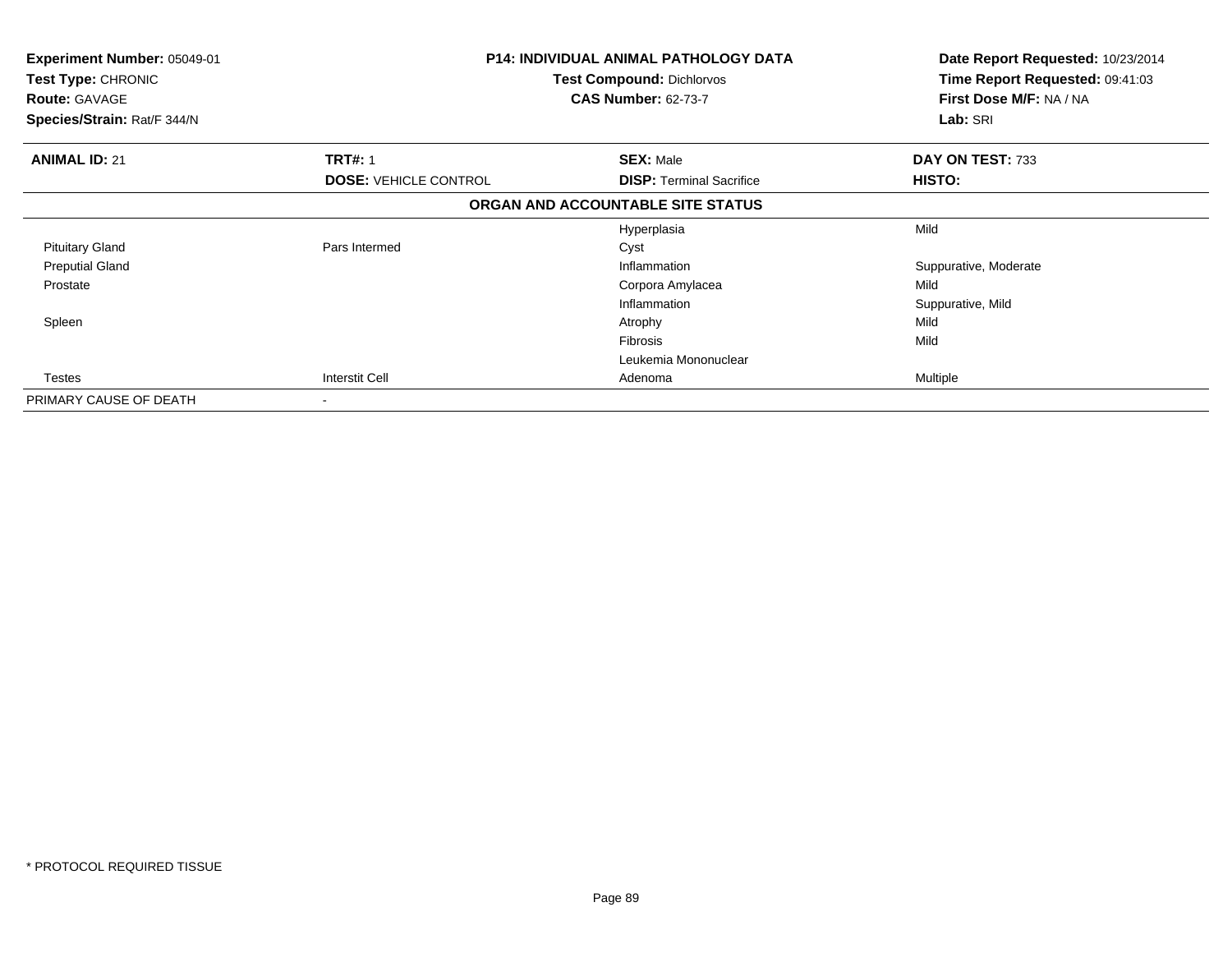| Experiment Number: 05049-01<br>Test Type: CHRONIC |                           | P14: INDIVIDUAL ANIMAL PATHOLOGY DATA | Date Report Requested: 10/23/2014 |  |
|---------------------------------------------------|---------------------------|---------------------------------------|-----------------------------------|--|
|                                                   |                           | <b>Test Compound: Dichlorvos</b>      | Time Report Requested: 09:41:03   |  |
| <b>Route: GAVAGE</b>                              |                           | <b>CAS Number: 62-73-7</b>            | First Dose M/F: NA / NA           |  |
| Species/Strain: Rat/F 344/N                       |                           |                                       | Lab: SRI                          |  |
| <b>ANIMAL ID: 21</b>                              | <b>TRT#: 3</b>            | <b>SEX: Male</b>                      | DAY ON TEST: 729                  |  |
|                                                   | <b>DOSE: 8.0</b><br>MG/KG | <b>DISP: Terminal Sacrifice</b>       | HISTO:                            |  |
|                                                   |                           | ORGAN AND ACCOUNTABLE SITE STATUS     |                                   |  |
| <b>NORMAL</b>                                     |                           |                                       |                                   |  |
| <b>Adrenal Gland</b>                              | <b>Bone</b>               | <b>Bone Marrow</b>                    | <b>Brain</b>                      |  |
| Epididymis                                        | Esophagus                 | Intestine Large                       | <b>Intestine Small</b>            |  |
| Islets, Pancreatic                                | Mammary Gland             | <b>Nose</b>                           | Peripheral Nerve                  |  |
| <b>Pituitary Gland</b>                            | <b>Preputial Gland</b>    | <b>Salivary Glands</b>                | Spleen                            |  |
| Stomach                                           | Thymus                    | <b>Thyroid Gland</b>                  | Trachea                           |  |
| <b>Urinary Bladder</b>                            |                           |                                       |                                   |  |
| <b>MISSING</b>                                    |                           |                                       |                                   |  |
| Parathyroid Gland                                 |                           |                                       |                                   |  |
| <b>OBSERVATIONS</b>                               |                           |                                       |                                   |  |
| Heart                                             | Myocardium                | Fibrosis                              | Mild                              |  |
| Kidney                                            |                           | Nephropathy                           | Mild                              |  |
| Liver                                             | <b>Bile Duct</b>          | Hyperplasia                           | Minimal                           |  |
|                                                   |                           | Inflammation                          | Granulomatous, Mild               |  |
|                                                   | Hepatocyte                | Vacuolization Cytoplasmic             | Mild                              |  |
| Lung                                              |                           | <b>Infiltration Cellular</b>          | Histiocyte, Mild                  |  |
| Lymph Node                                        | Mesenteric                | Hyperplasia                           | Lymphoid, Moderate                |  |
| Pancreas                                          |                           | Adenoma                               | Multiple                          |  |
| Prostate                                          |                           | Inflammation                          | Suppurative, Mild                 |  |
| Skin                                              | <b>Subcut Tiss</b>        | Fibroma                               |                                   |  |
| Note: TRC LES 1--FIBROMA                          |                           |                                       |                                   |  |
| Note: TRC LES 2--NOT REMARKABLE                   |                           |                                       |                                   |  |
| <b>Testes</b>                                     | <b>Interstit Cell</b>     | Adenoma                               | Multiple                          |  |
| PRIMARY CAUSE OF DEATH                            | $\blacksquare$            |                                       |                                   |  |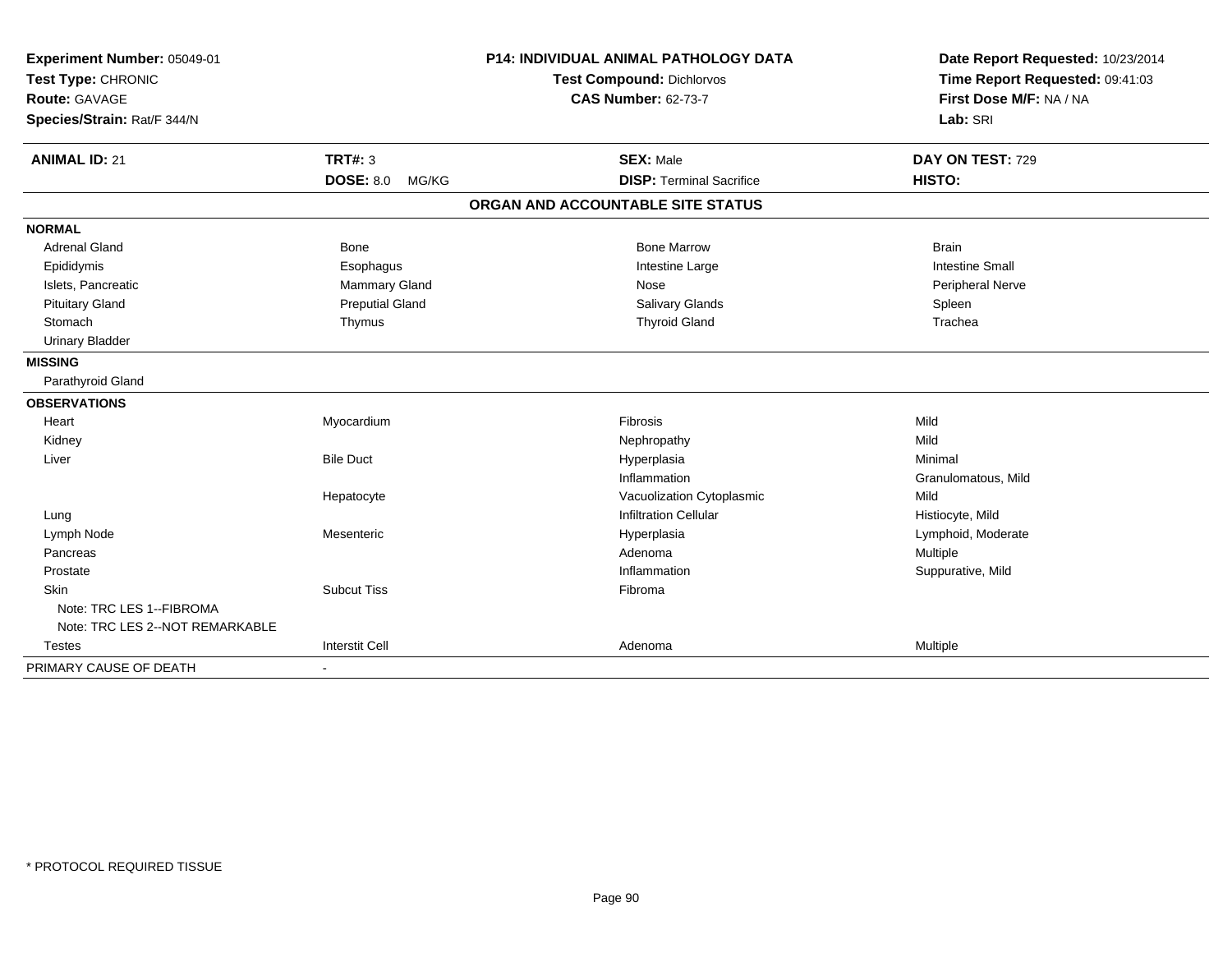| Experiment Number: 05049-01<br>Test Type: CHRONIC<br>Route: GAVAGE<br>Species/Strain: Rat/F 344/N |                           | P14: INDIVIDUAL ANIMAL PATHOLOGY DATA<br><b>Test Compound: Dichlorvos</b><br><b>CAS Number: 62-73-7</b> | Date Report Requested: 10/23/2014<br>Time Report Requested: 09:41:03<br>First Dose M/F: NA / NA<br>Lab: SRI |
|---------------------------------------------------------------------------------------------------|---------------------------|---------------------------------------------------------------------------------------------------------|-------------------------------------------------------------------------------------------------------------|
|                                                                                                   |                           |                                                                                                         |                                                                                                             |
| <b>ANIMAL ID: 21</b>                                                                              | <b>TRT#: 5</b>            | <b>SEX: Male</b>                                                                                        | DAY ON TEST: 733                                                                                            |
|                                                                                                   | <b>DOSE: 4.0</b><br>MG/KG | <b>DISP: Terminal Sacrifice</b>                                                                         | HISTO:                                                                                                      |
|                                                                                                   |                           | ORGAN AND ACCOUNTABLE SITE STATUS                                                                       |                                                                                                             |
| <b>NORMAL</b>                                                                                     |                           |                                                                                                         |                                                                                                             |
| Bone                                                                                              | <b>Brain</b>              | Epididymis                                                                                              | Esophagus                                                                                                   |
| <b>Intestine Small</b>                                                                            | Islets, Pancreatic        | Nose                                                                                                    | Parathyroid Gland                                                                                           |
| Peripheral Nerve                                                                                  | <b>Pituitary Gland</b>    | Prostate                                                                                                | Salivary Glands                                                                                             |
| Stomach                                                                                           | Thymus                    | <b>Thyroid Gland</b>                                                                                    | Trachea                                                                                                     |
| <b>Urinary Bladder</b>                                                                            |                           |                                                                                                         |                                                                                                             |
| <b>MISSING</b>                                                                                    |                           |                                                                                                         |                                                                                                             |
| Mammary Gland                                                                                     | Skin                      |                                                                                                         |                                                                                                             |
| <b>OBSERVATIONS</b>                                                                               |                           |                                                                                                         |                                                                                                             |
| <b>Adrenal Gland</b>                                                                              | Cortex                    | Hematocyst                                                                                              |                                                                                                             |
|                                                                                                   |                           | Leukemia Mononuclear                                                                                    |                                                                                                             |
| <b>Bone Marrow</b>                                                                                |                           | Leukemia Mononuclear                                                                                    |                                                                                                             |
| Heart                                                                                             | Myocardium                | Fibrosis                                                                                                | Mild                                                                                                        |
| Intestine Large                                                                                   | Colon                     | Parasite Metazoan                                                                                       | Mild                                                                                                        |
| Kidney                                                                                            |                           | Nephropathy                                                                                             | Moderate                                                                                                    |
| Liver                                                                                             | Hepatocyte                | Atrophy                                                                                                 | Multifocal, Mild                                                                                            |
|                                                                                                   |                           | <b>Cyst Multilocular</b>                                                                                |                                                                                                             |
|                                                                                                   | Portal                    | Fibrosis                                                                                                | Mild                                                                                                        |
|                                                                                                   | <b>Bile Duct</b>          | Hyperplasia                                                                                             | Moderate                                                                                                    |
|                                                                                                   |                           | Leukemia Mononuclear                                                                                    |                                                                                                             |
| Lung                                                                                              |                           | <b>Infiltration Cellular</b>                                                                            | Histiocyte, Minimal                                                                                         |
|                                                                                                   |                           | Leukemia Mononuclear                                                                                    |                                                                                                             |
| Lymph Node                                                                                        | Lymphatic, Mandibular     | Ectasia                                                                                                 | Moderate                                                                                                    |
| Pancreas                                                                                          |                           | Adenoma                                                                                                 | Multiple                                                                                                    |
| <b>Preputial Gland</b>                                                                            |                           | Inflammation                                                                                            | Chronic, Moderate                                                                                           |
|                                                                                                   |                           | Inflammation                                                                                            | Suppurative, Mild                                                                                           |
| Spleen                                                                                            |                           | Leukemia Mononuclear                                                                                    |                                                                                                             |
| <b>Testes</b>                                                                                     | <b>Interstit Cell</b>     | Adenoma                                                                                                 | Multiple                                                                                                    |
|                                                                                                   | Seminif Tub               | Mineralization                                                                                          | Moderate                                                                                                    |
| PRIMARY CAUSE OF DEATH                                                                            | $\overline{a}$            |                                                                                                         |                                                                                                             |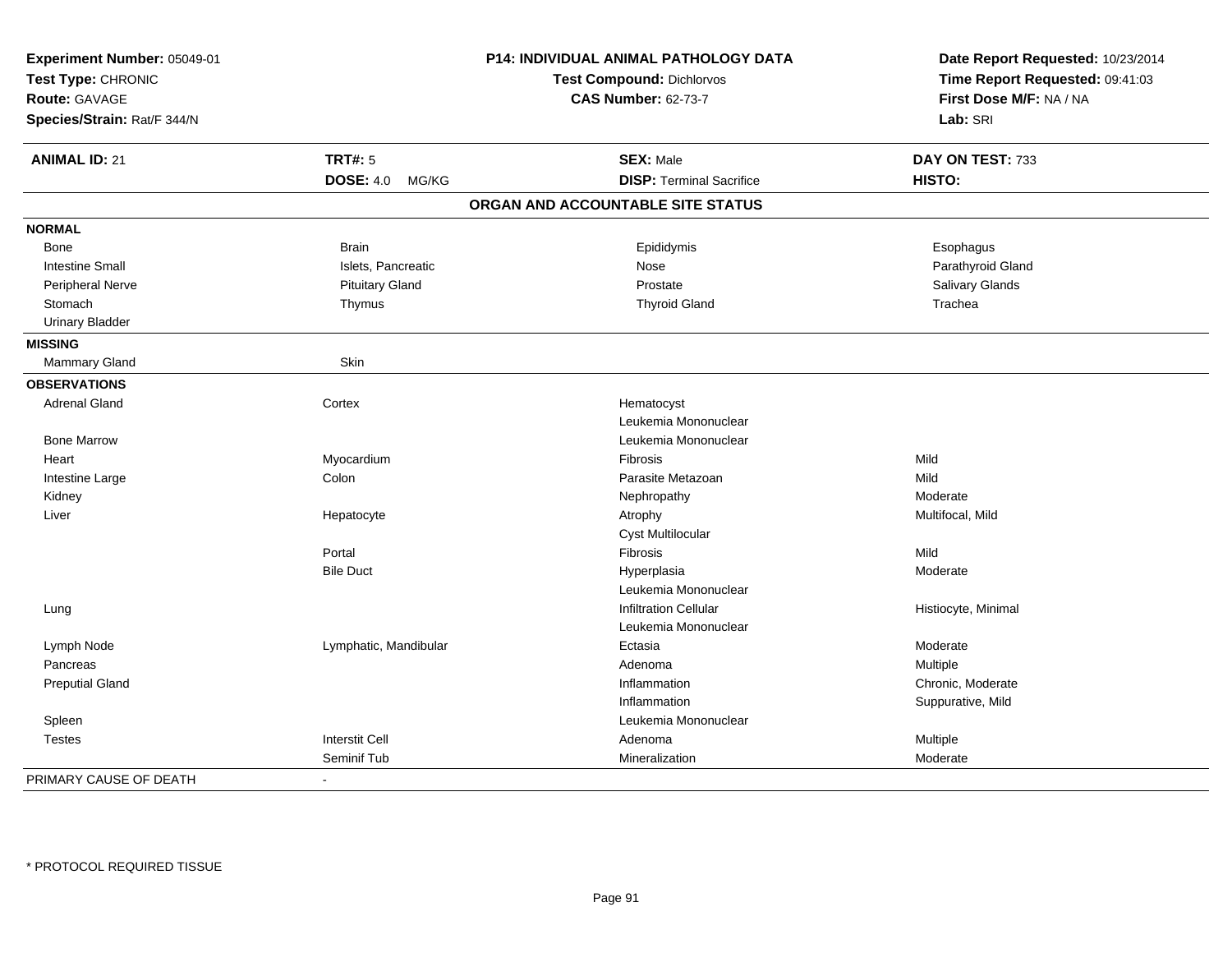| Experiment Number: 05049-01                   | <b>P14: INDIVIDUAL ANIMAL PATHOLOGY DATA</b>                  |                                   | Date Report Requested: 10/23/2014 |
|-----------------------------------------------|---------------------------------------------------------------|-----------------------------------|-----------------------------------|
| Test Type: CHRONIC                            |                                                               | Test Compound: Dichlorvos         |                                   |
| Route: GAVAGE                                 |                                                               | <b>CAS Number: 62-73-7</b>        | First Dose M/F: NA / NA           |
| Species/Strain: Rat/F 344/N                   |                                                               |                                   | Lab: SRI                          |
| <b>ANIMAL ID: 22</b>                          | <b>TRT#: 1</b>                                                | <b>SEX: Male</b>                  | DAY ON TEST: 733                  |
|                                               | <b>DOSE: VEHICLE CONTROL</b>                                  | <b>DISP: Terminal Sacrifice</b>   | HISTO:                            |
|                                               |                                                               | ORGAN AND ACCOUNTABLE SITE STATUS |                                   |
| <b>NORMAL</b>                                 |                                                               |                                   |                                   |
| Bone                                          | <b>Bone Marrow</b>                                            | <b>Brain</b>                      | Epididymis                        |
| Esophagus                                     | Heart                                                         | Intestine Large                   | <b>Intestine Small</b>            |
| Islets, Pancreatic                            | Nose                                                          | Parathyroid Gland                 | Peripheral Nerve                  |
| Prostate                                      | Salivary Glands                                               | Skin                              | Spleen                            |
| Stomach                                       | Thymus                                                        | <b>Thyroid Gland</b>              | Trachea                           |
| <b>Urinary Bladder</b>                        |                                                               |                                   |                                   |
| <b>MISSING</b>                                |                                                               |                                   |                                   |
| Mammary Gland                                 |                                                               |                                   |                                   |
| <b>OBSERVATIONS</b>                           |                                                               |                                   |                                   |
| <b>Adrenal Gland</b>                          | Cortex                                                        | Fibrosis                          | Moderate                          |
| Kidney                                        |                                                               | Inflammation                      | Chronic, Mild                     |
|                                               |                                                               | Nephropathy                       | Mild                              |
| Liver                                         | Portal                                                        | Fibrosis                          | Minimal                           |
|                                               | <b>Bile Duct</b>                                              | Hyperplasia                       | Mild                              |
| Lung                                          |                                                               | <b>Infiltration Cellular</b>      | Histiocyte, Minimal               |
| Lymph Node                                    | Mediastinal                                                   | Hemorrhage                        | Moderate                          |
| Pancreas                                      |                                                               | Adenoma                           |                                   |
| <b>Pituitary Gland</b>                        | Pars Distalis                                                 | Hyperplasia                       | Minimal                           |
| <b>Preputial Gland</b>                        |                                                               | Hyperplasia                       | Marked                            |
|                                               |                                                               | Inflammation                      | Suppurative, Marked               |
| Note: TRC LES 2--HYPERPLASIA AND INFLAMMATION |                                                               |                                   |                                   |
|                                               | Note: TRC LES 3--HYPERPLASIA AND INFLAMMATION (NO LYMPH NODE) |                                   |                                   |
| Note: TRC LES 1--HYPERPLASIA AND INFLAMMATION |                                                               |                                   |                                   |
| <b>Testes</b>                                 | <b>Interstit Cell</b>                                         | Adenoma                           | <b>Multiple</b>                   |
| PRIMARY CAUSE OF DEATH                        | $\blacksquare$                                                |                                   |                                   |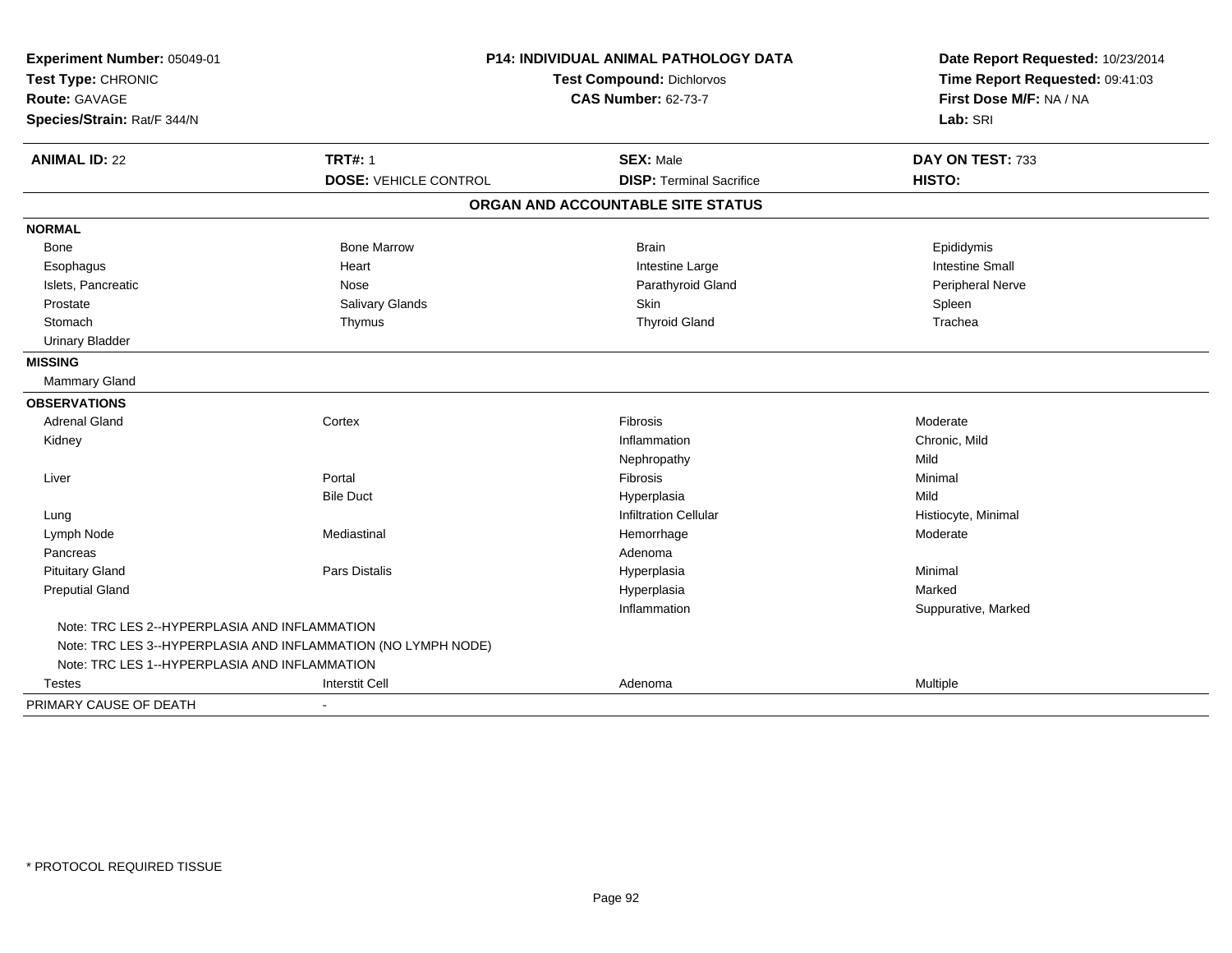| Experiment Number: 05049-01 |                                                               | <b>P14: INDIVIDUAL ANIMAL PATHOLOGY DATA</b> | Date Report Requested: 10/23/2014                          |
|-----------------------------|---------------------------------------------------------------|----------------------------------------------|------------------------------------------------------------|
| Test Type: CHRONIC          |                                                               | <b>Test Compound: Dichlorvos</b>             | Time Report Requested: 09:41:03<br>First Dose M/F: NA / NA |
| <b>Route: GAVAGE</b>        |                                                               | <b>CAS Number: 62-73-7</b>                   |                                                            |
| Species/Strain: Rat/F 344/N |                                                               |                                              | Lab: SRI                                                   |
| <b>ANIMAL ID: 22</b>        | <b>TRT#: 3</b>                                                | <b>SEX: Male</b>                             | DAY ON TEST: 671                                           |
|                             | <b>DOSE: 8.0</b><br>MG/KG                                     | <b>DISP: Dead</b>                            | HISTO:                                                     |
|                             |                                                               | ORGAN AND ACCOUNTABLE SITE STATUS            |                                                            |
| <b>NORMAL</b>               |                                                               |                                              |                                                            |
| Adrenal Gland               | <b>Bone</b>                                                   | <b>Bone Marrow</b>                           | <b>Brain</b>                                               |
| Epididymis                  | Esophagus                                                     | Heart                                        | Intestine Large                                            |
| Islets, Pancreatic          | Lymph Node                                                    | Parathyroid Gland                            | Peripheral Nerve                                           |
| Salivary Glands             | Skin                                                          | Stomach                                      | Thymus                                                     |
| <b>Thyroid Gland</b>        | Trachea                                                       | <b>Urinary Bladder</b>                       |                                                            |
| <b>OBSERVATIONS</b>         |                                                               |                                              |                                                            |
| <b>Blood Vessel</b>         |                                                               | Inflammation                                 | Chronic Active, Moderate                                   |
| <b>Intestine Small</b>      | Duodenum                                                      | Inflammation                                 | Suppurative, Mild                                          |
| Kidney                      |                                                               | Nephropathy                                  | Mild                                                       |
| Liver                       | <b>Bile Duct</b>                                              | Hyperplasia                                  | Moderate                                                   |
|                             | Hepatocyte                                                    | Necrosis                                     | Multifocal, Minimal                                        |
| Lung                        |                                                               | <b>Infiltration Cellular</b>                 | Histiocyte, Mild                                           |
| Mammary Gland               |                                                               | Hyperplasia                                  | Cystic, Mild                                               |
| Nose                        | Lumen                                                         | Inflammation                                 | Suppurative, Mild                                          |
| Pancreas                    |                                                               | Atrophy                                      | Mild                                                       |
| <b>Pituitary Gland</b>      | Pars Distalis                                                 | Hemorrhage                                   | Marked                                                     |
|                             | <b>Pars Distalis</b>                                          | Necrosis                                     | Moderate                                                   |
|                             | Note: POSSIBLE NEOPLASM; OBSCURED BY HEMMORRHAGE AND NECROSIS |                                              |                                                            |
| <b>Preputial Gland</b>      |                                                               | Inflammation                                 | Chronic, Mild                                              |
| Prostate                    |                                                               | Inflammation                                 | Suppurative, Moderate                                      |
| Spleen                      |                                                               | Pigmentation                                 | Hemosiderin, Moderate                                      |
| <b>Testes</b>               | <b>Interstit Cell</b>                                         | Adenoma                                      | Multiple                                                   |
|                             |                                                               | Fibrosis                                     | Marked                                                     |
|                             |                                                               | Hemorrhage                                   | Marked                                                     |
|                             |                                                               | Necrosis                                     | Marked                                                     |
| PRIMARY CAUSE OF DEATH      |                                                               |                                              |                                                            |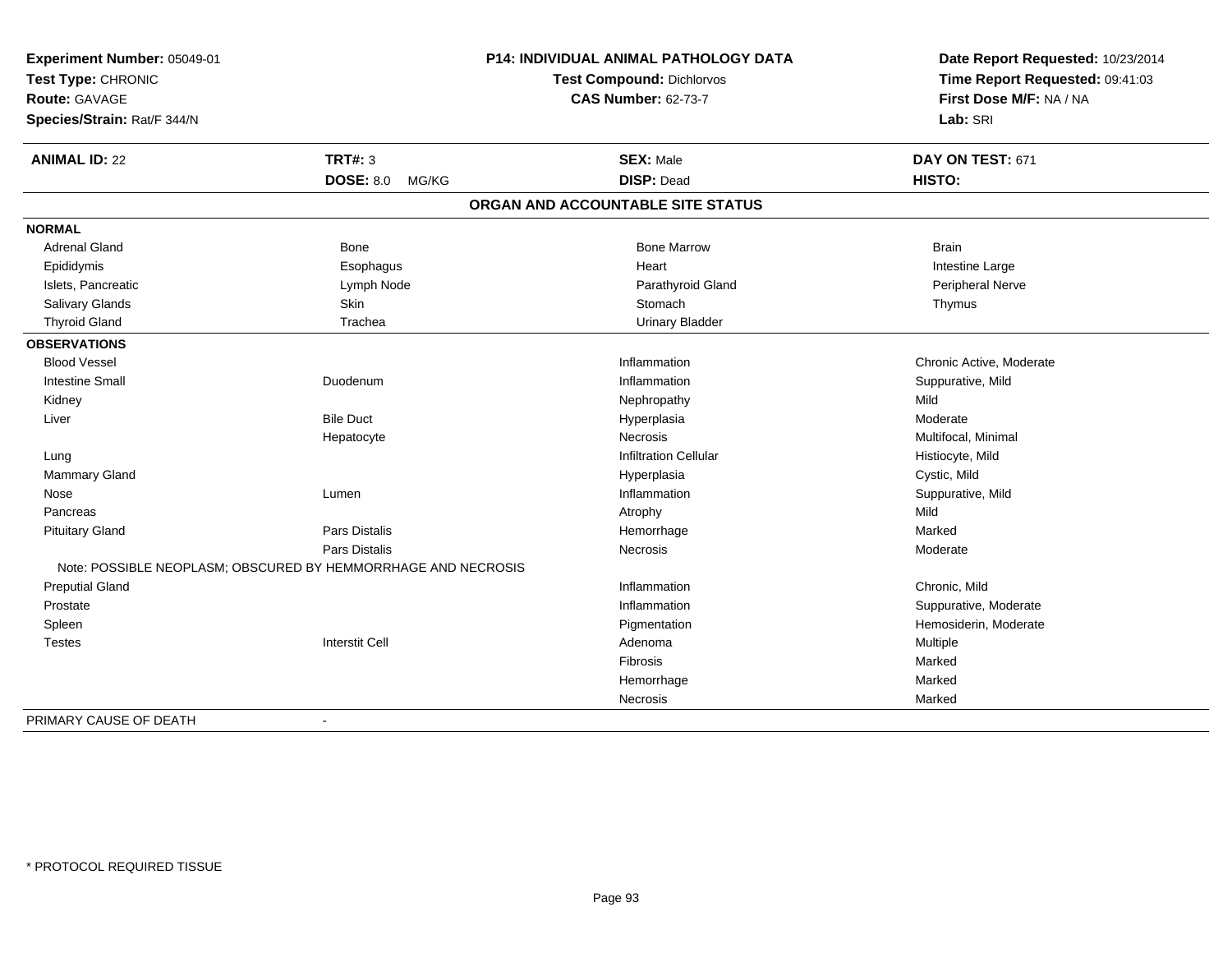| Experiment Number: 05049-01<br>Test Type: CHRONIC<br><b>Route: GAVAGE</b> |                           | <b>P14: INDIVIDUAL ANIMAL PATHOLOGY DATA</b><br><b>Test Compound: Dichlorvos</b><br><b>CAS Number: 62-73-7</b> | Date Report Requested: 10/23/2014<br>Time Report Requested: 09:41:03<br>First Dose M/F: NA / NA |
|---------------------------------------------------------------------------|---------------------------|----------------------------------------------------------------------------------------------------------------|-------------------------------------------------------------------------------------------------|
| Species/Strain: Rat/F 344/N                                               |                           |                                                                                                                | Lab: SRI                                                                                        |
| <b>ANIMAL ID: 22</b>                                                      | <b>TRT#: 5</b>            | <b>SEX: Male</b>                                                                                               | DAY ON TEST: 513                                                                                |
|                                                                           | <b>DOSE: 4.0</b><br>MG/KG | <b>DISP: Accident</b>                                                                                          | HISTO:                                                                                          |
|                                                                           |                           | ORGAN AND ACCOUNTABLE SITE STATUS                                                                              |                                                                                                 |
| <b>NORMAL</b>                                                             |                           |                                                                                                                |                                                                                                 |
| <b>Adrenal Gland</b>                                                      | <b>Bone</b>               | <b>Bone Marrow</b>                                                                                             | <b>Brain</b>                                                                                    |
| Epididymis                                                                | Heart                     | Intestine Large                                                                                                | <b>Intestine Small</b>                                                                          |
| Kidney                                                                    | Liver                     | Lymph Node                                                                                                     | Mammary Gland                                                                                   |
| Peripheral Nerve                                                          | <b>Preputial Gland</b>    | Prostate                                                                                                       | <b>Skin</b>                                                                                     |
| Spleen                                                                    | <b>Urinary Bladder</b>    |                                                                                                                |                                                                                                 |
| <b>MISSING</b>                                                            |                           |                                                                                                                |                                                                                                 |
| Esophagus                                                                 | Parathyroid Gland         | <b>Pituitary Gland</b>                                                                                         | <b>Salivary Glands</b>                                                                          |
| Thymus                                                                    | <b>Thyroid Gland</b>      | Trachea                                                                                                        |                                                                                                 |
| <b>AUTO PRECLUDES DIAG.</b>                                               |                           |                                                                                                                |                                                                                                 |
| Islets, Pancreatic                                                        | Pancreas                  |                                                                                                                |                                                                                                 |
| <b>OBSERVATIONS</b>                                                       |                           |                                                                                                                |                                                                                                 |
| Lung                                                                      |                           | Foreign Body                                                                                                   | Moderate                                                                                        |
|                                                                           |                           | <b>Infiltration Cellular</b>                                                                                   | Histiocyte, Minimal                                                                             |
| Nose                                                                      | Lumen                     | Hemorrhage                                                                                                     | Mild                                                                                            |
| Stomach                                                                   | Forestomach, Mucosa       | Hyperplasia                                                                                                    | Mild                                                                                            |
| <b>Testes</b>                                                             | <b>Interstit Cell</b>     | Adenoma                                                                                                        | <b>Multiple</b>                                                                                 |
| PRIMARY CAUSE OF DEATH                                                    |                           |                                                                                                                |                                                                                                 |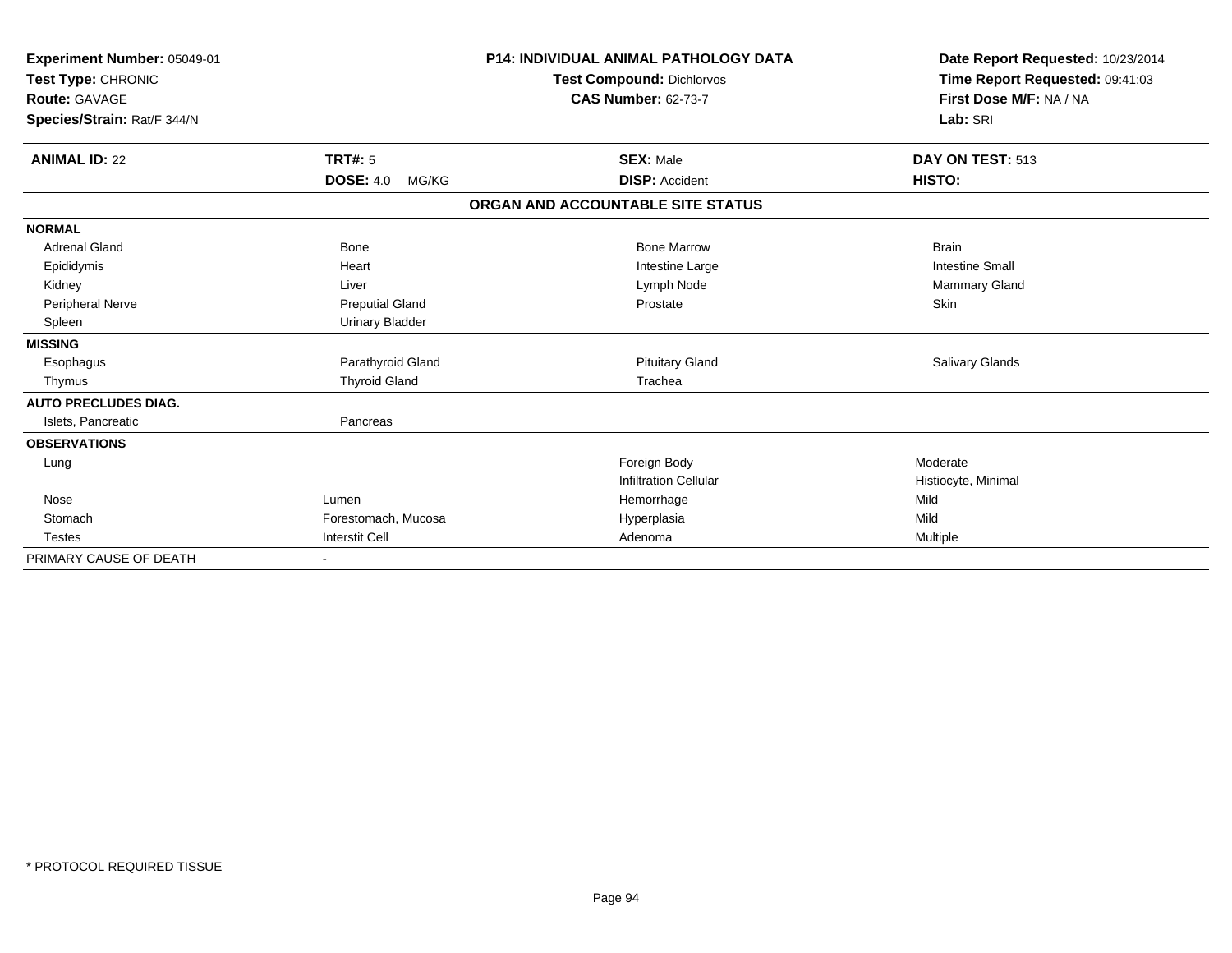| Experiment Number: 05049-01<br>Test Type: CHRONIC<br>Route: GAVAGE<br>Species/Strain: Rat/F 344/N |                              | <b>P14: INDIVIDUAL ANIMAL PATHOLOGY DATA</b><br>Test Compound: Dichlorvos<br><b>CAS Number: 62-73-7</b> | Date Report Requested: 10/23/2014<br>Time Report Requested: 09:41:03<br>First Dose M/F: NA / NA<br>Lab: SRI |
|---------------------------------------------------------------------------------------------------|------------------------------|---------------------------------------------------------------------------------------------------------|-------------------------------------------------------------------------------------------------------------|
| <b>ANIMAL ID: 23</b>                                                                              | <b>TRT#: 1</b>               | <b>SEX: Male</b>                                                                                        | DAY ON TEST: 734                                                                                            |
|                                                                                                   | <b>DOSE: VEHICLE CONTROL</b> | <b>DISP: Terminal Sacrifice</b>                                                                         | HISTO:                                                                                                      |
|                                                                                                   |                              | ORGAN AND ACCOUNTABLE SITE STATUS                                                                       |                                                                                                             |
| <b>NORMAL</b>                                                                                     |                              |                                                                                                         |                                                                                                             |
| Bone                                                                                              | <b>Brain</b>                 | Epididymis                                                                                              | Esophagus                                                                                                   |
| Intestine Large                                                                                   | <b>Intestine Small</b>       | Islets, Pancreatic                                                                                      | Mammary Gland                                                                                               |
| Parathyroid Gland                                                                                 | <b>Peripheral Nerve</b>      | <b>Salivary Glands</b>                                                                                  | Skin                                                                                                        |
| Trachea                                                                                           | <b>Urinary Bladder</b>       |                                                                                                         |                                                                                                             |
| <b>MISSING</b>                                                                                    |                              |                                                                                                         |                                                                                                             |
| Thymus                                                                                            |                              |                                                                                                         |                                                                                                             |
| <b>OBSERVATIONS</b>                                                                               |                              |                                                                                                         |                                                                                                             |
| <b>Adrenal Gland</b>                                                                              | Extra Adr Tiss               | Developmental Malformation                                                                              |                                                                                                             |
|                                                                                                   |                              | Leukemia Mononuclear                                                                                    |                                                                                                             |
|                                                                                                   | Medulla                      | Pheochromocytoma Benign                                                                                 |                                                                                                             |
| <b>Bone Marrow</b>                                                                                |                              | Leukemia Mononuclear                                                                                    |                                                                                                             |
| Heart                                                                                             | Myocardium                   | Fibrosis                                                                                                | Mild                                                                                                        |
|                                                                                                   |                              | Leukemia Mononuclear                                                                                    |                                                                                                             |
| Kidney                                                                                            |                              | Inflammation                                                                                            | Chronic, Marked                                                                                             |
|                                                                                                   |                              | Leukemia Mononuclear                                                                                    |                                                                                                             |
|                                                                                                   |                              | Nephropathy                                                                                             | Moderate                                                                                                    |
| Liver                                                                                             | Hepatocyte                   | Atrophy                                                                                                 | Multifocal, Moderate                                                                                        |
|                                                                                                   | Portal                       | Fibrosis                                                                                                | Mild                                                                                                        |
|                                                                                                   | <b>Bile Duct</b>             | Hyperplasia                                                                                             | Marked                                                                                                      |
|                                                                                                   |                              | Leukemia Mononuclear                                                                                    |                                                                                                             |
| Lung                                                                                              |                              | Leukemia Mononuclear                                                                                    |                                                                                                             |
| Note: MASS AT NECROPSY NOT FOUND MICROSCOPICALLY                                                  |                              |                                                                                                         |                                                                                                             |
| Lymph Node                                                                                        | Pancreatic                   | Leukemia Mononuclear                                                                                    |                                                                                                             |
|                                                                                                   | Pancreatic                   | Pigmentation                                                                                            | Moderate                                                                                                    |
| Note: TRC LES 1 (PANCREATIC L. NODE)--LEUKEMIA MONUC                                              |                              |                                                                                                         |                                                                                                             |
| Nose                                                                                              | Nasolacrim Dct               | Inflammation                                                                                            | Suppurative, Moderate                                                                                       |
| Pancreas                                                                                          |                              | Adenoma                                                                                                 |                                                                                                             |
|                                                                                                   |                              | Atrophy                                                                                                 | Moderate                                                                                                    |
| <b>Pituitary Gland</b>                                                                            |                              | Leukemia Mononuclear                                                                                    |                                                                                                             |
| <b>Preputial Gland</b>                                                                            |                              | Leukemia Mononuclear                                                                                    |                                                                                                             |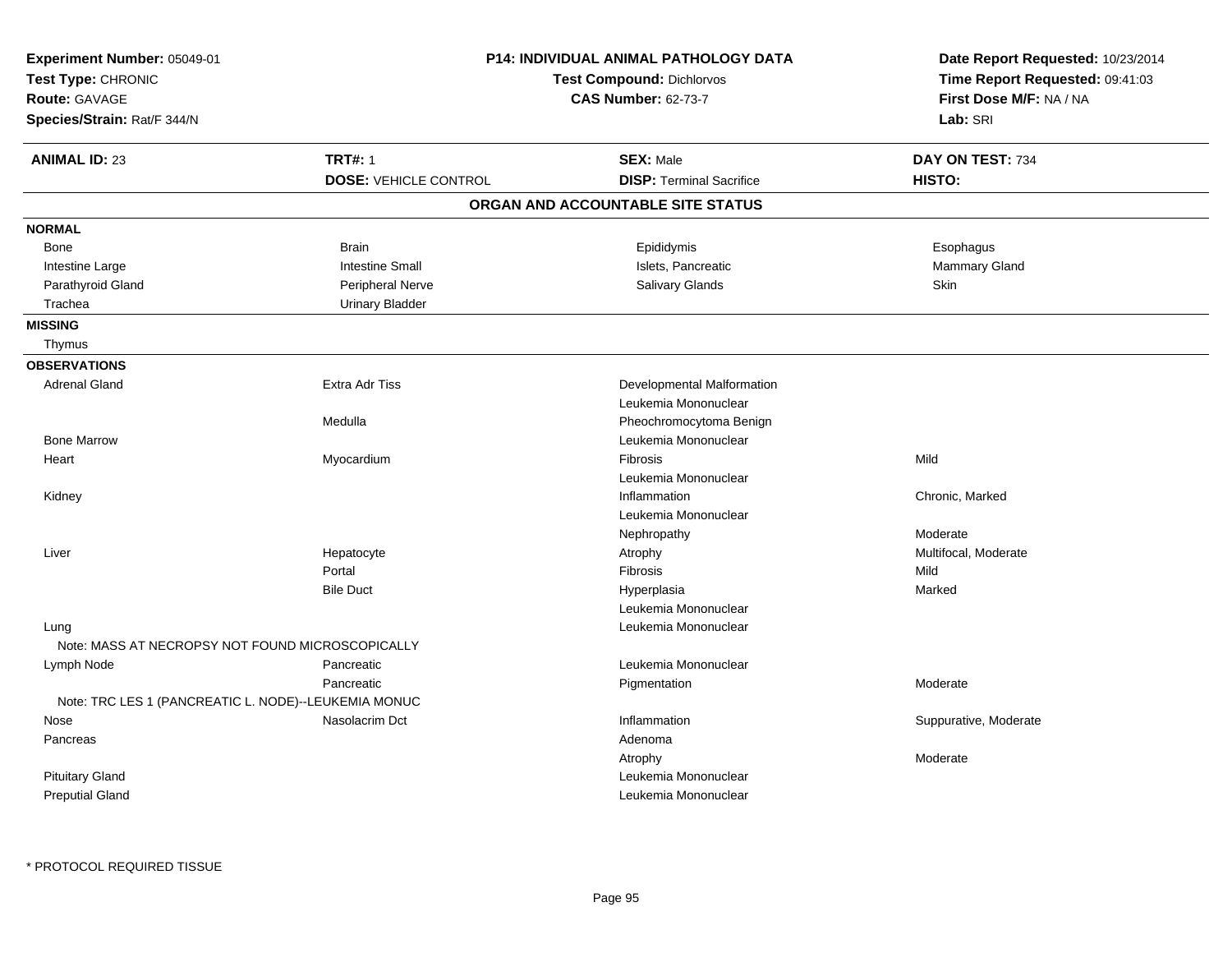| Experiment Number: 05049-01<br>Test Type: CHRONIC<br><b>Route: GAVAGE</b><br>Species/Strain: Rat/F 344/N | <b>P14: INDIVIDUAL ANIMAL PATHOLOGY DATA</b><br><b>Test Compound: Dichlorvos</b><br><b>CAS Number: 62-73-7</b> |                                   | Date Report Requested: 10/23/2014<br>Time Report Requested: 09:41:03<br>First Dose M/F: NA / NA<br>Lab: SRI |
|----------------------------------------------------------------------------------------------------------|----------------------------------------------------------------------------------------------------------------|-----------------------------------|-------------------------------------------------------------------------------------------------------------|
| <b>ANIMAL ID: 23</b>                                                                                     | <b>TRT#: 1</b>                                                                                                 | <b>SEX: Male</b>                  | DAY ON TEST: 734                                                                                            |
|                                                                                                          | <b>DOSE: VEHICLE CONTROL</b>                                                                                   | <b>DISP: Terminal Sacrifice</b>   | HISTO:                                                                                                      |
|                                                                                                          |                                                                                                                | ORGAN AND ACCOUNTABLE SITE STATUS |                                                                                                             |
| Prostate                                                                                                 |                                                                                                                | Inflammation                      | Suppurative, Mild                                                                                           |
| Spleen                                                                                                   |                                                                                                                | <b>Fibrosis</b>                   | Moderate                                                                                                    |
|                                                                                                          |                                                                                                                | Leukemia Mononuclear              |                                                                                                             |
| Stomach                                                                                                  | Forestomach, Mucosa                                                                                            | Hyperplasia                       | Moderate                                                                                                    |
| <b>Testes</b>                                                                                            | <b>Interstit Cell</b>                                                                                          | Adenoma                           |                                                                                                             |
| <b>Thyroid Gland</b>                                                                                     | C Cell                                                                                                         | Hyperplasia                       | Mild                                                                                                        |
| PRIMARY CAUSE OF DEATH                                                                                   |                                                                                                                |                                   |                                                                                                             |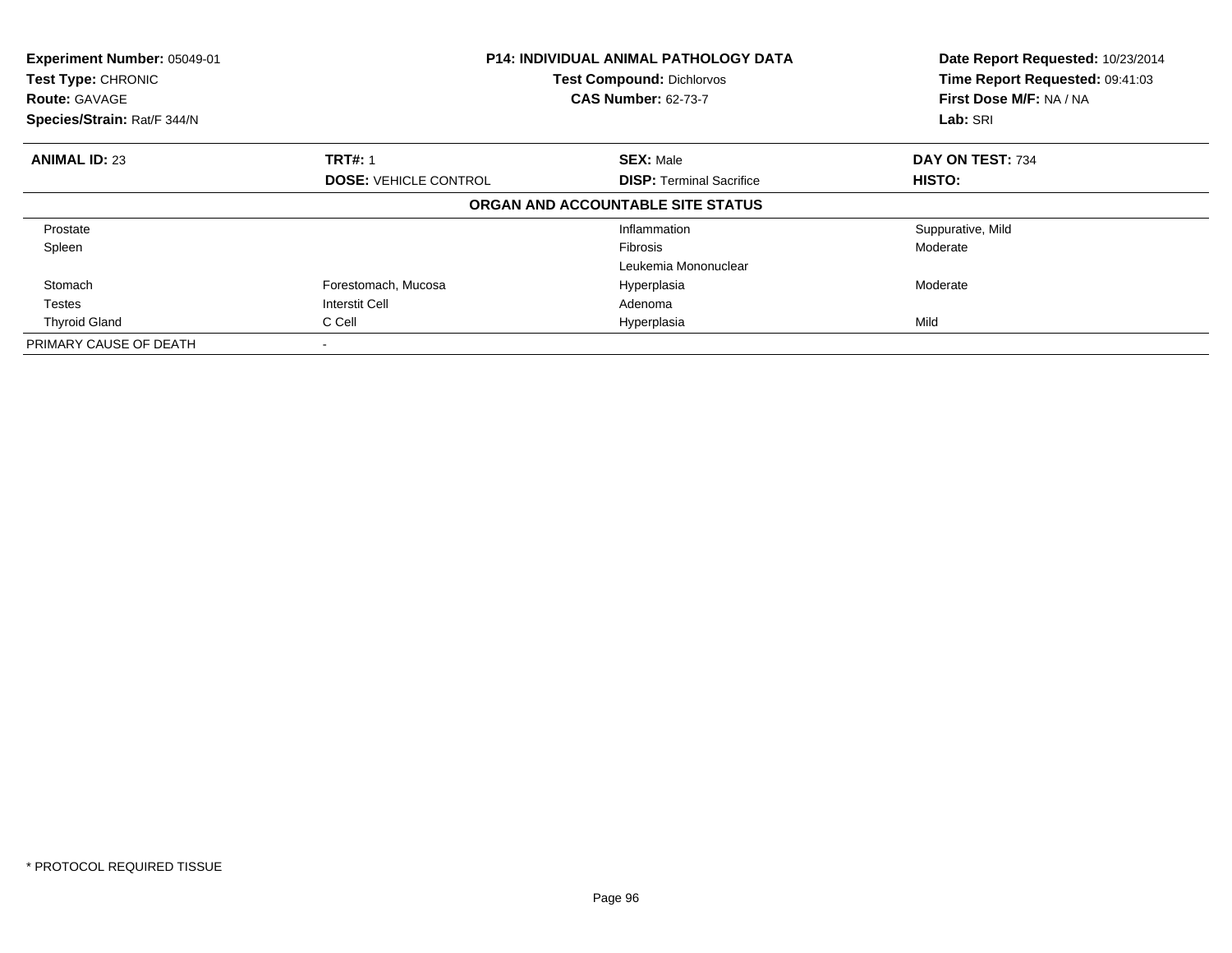| Experiment Number: 05049-01 |                           | <b>P14: INDIVIDUAL ANIMAL PATHOLOGY DATA</b> | Date Report Requested: 10/23/2014<br>Time Report Requested: 09:41:03 |  |
|-----------------------------|---------------------------|----------------------------------------------|----------------------------------------------------------------------|--|
| Test Type: CHRONIC          |                           | <b>Test Compound: Dichlorvos</b>             |                                                                      |  |
| <b>Route: GAVAGE</b>        |                           | <b>CAS Number: 62-73-7</b>                   | First Dose M/F: NA / NA                                              |  |
| Species/Strain: Rat/F 344/N |                           |                                              | Lab: SRI                                                             |  |
| <b>ANIMAL ID: 23</b>        | <b>TRT#: 3</b>            | <b>SEX: Male</b>                             | DAY ON TEST: 702                                                     |  |
|                             | <b>DOSE: 8.0</b><br>MG/KG | <b>DISP: Moribund</b>                        | HISTO:                                                               |  |
|                             |                           | ORGAN AND ACCOUNTABLE SITE STATUS            |                                                                      |  |
| <b>NORMAL</b>               |                           |                                              |                                                                      |  |
| Bone                        | <b>Brain</b>              | Epididymis                                   | Esophagus                                                            |  |
| Intestine Large             | <b>Intestine Small</b>    | Islets, Pancreatic                           | Mammary Gland                                                        |  |
| Nose                        | Parathyroid Gland         | Peripheral Nerve                             | <b>Preputial Gland</b>                                               |  |
| Prostate                    | Salivary Glands           | Skin                                         | Stomach                                                              |  |
| Thymus                      | Trachea                   | <b>Urinary Bladder</b>                       |                                                                      |  |
| <b>OBSERVATIONS</b>         |                           |                                              |                                                                      |  |
| <b>Adrenal Gland</b>        |                           | Leukemia Mononuclear                         |                                                                      |  |
| <b>Bone Marrow</b>          |                           | Leukemia Mononuclear                         |                                                                      |  |
| Eye                         | Retina                    | Atrophy                                      | Moderate                                                             |  |
|                             |                           | Cataract                                     | Moderate                                                             |  |
| Heart                       | Myocardium                | Fibrosis                                     | Mild                                                                 |  |
| Kidney                      |                           | Leukemia Mononuclear                         |                                                                      |  |
|                             | <b>Renal Tubule</b>       | Mineralization                               | Minimal                                                              |  |
|                             |                           | Nephropathy                                  | Moderate                                                             |  |
| Liver                       | Hepatocyte                | Atrophy                                      | Multifocal, Moderate                                                 |  |
|                             | Portal                    | Fibrosis                                     | Mild                                                                 |  |
|                             | <b>Bile Duct</b>          | Hyperplasia                                  | Moderate                                                             |  |
|                             |                           | Leukemia Mononuclear                         |                                                                      |  |
|                             | Hepatocyte                | Vacuolization Cytoplasmic                    | Moderate                                                             |  |
| Lung                        |                           | Leukemia Mononuclear                         |                                                                      |  |
| Lymph Node                  | Mesenteric                | Atrophy                                      | Moderate                                                             |  |
|                             | Mandibular                | Leukemia Mononuclear                         |                                                                      |  |
| Pancreas                    |                           | Atrophy                                      | Marked                                                               |  |
| <b>Pituitary Gland</b>      | Pars Intermed             | Cyst                                         |                                                                      |  |
| Spleen                      |                           | Leukemia Mononuclear                         |                                                                      |  |
| <b>Testes</b>               | <b>Interstit Cell</b>     | Adenoma                                      | Multiple                                                             |  |
|                             | Seminif Tub               | Mineralization                               | Mild                                                                 |  |
| <b>Thyroid Gland</b>        | C Cell                    | Adenoma                                      |                                                                      |  |
| PRIMARY CAUSE OF DEATH      |                           |                                              |                                                                      |  |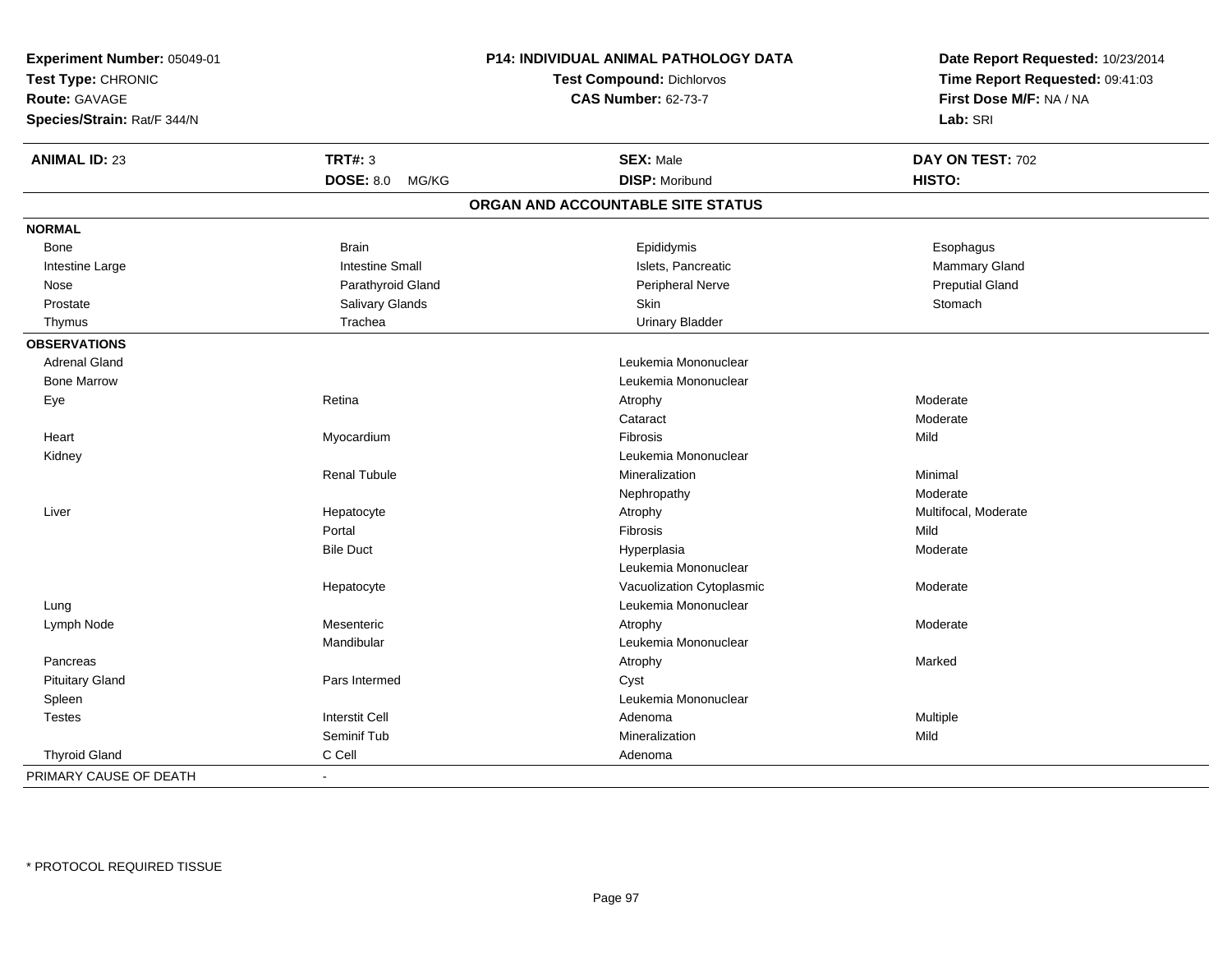| Experiment Number: 05049-01<br>Test Type: CHRONIC      |                           | <b>P14: INDIVIDUAL ANIMAL PATHOLOGY DATA</b>  | Date Report Requested: 10/23/2014<br>Time Report Requested: 09:41:03 |
|--------------------------------------------------------|---------------------------|-----------------------------------------------|----------------------------------------------------------------------|
|                                                        |                           | <b>Test Compound: Dichlorvos</b>              |                                                                      |
| Route: GAVAGE                                          |                           | <b>CAS Number: 62-73-7</b>                    | First Dose M/F: NA / NA                                              |
| Species/Strain: Rat/F 344/N                            |                           |                                               | Lab: SRI                                                             |
| <b>ANIMAL ID: 23</b>                                   | TRT#: 5                   | <b>SEX: Male</b>                              | DAY ON TEST: 477                                                     |
|                                                        | <b>DOSE: 4.0</b><br>MG/KG | <b>DISP: Moribund</b>                         | HISTO:                                                               |
|                                                        |                           | ORGAN AND ACCOUNTABLE SITE STATUS             |                                                                      |
| <b>NORMAL</b>                                          |                           |                                               |                                                                      |
| <b>Adrenal Gland</b>                                   | <b>Bone</b>               | <b>Bone Marrow</b>                            | <b>Brain</b>                                                         |
| Epididymis                                             | Esophagus                 | Heart                                         | Intestine Large                                                      |
| <b>Intestine Small</b>                                 | Islets, Pancreatic        | Liver                                         | Lymph Node                                                           |
| <b>Mammary Gland</b>                                   | Nose                      | Parathyroid Gland                             | Peripheral Nerve                                                     |
| Prostate                                               | Salivary Glands           | Stomach                                       | <b>Testes</b>                                                        |
| Thymus                                                 | <b>Thyroid Gland</b>      | Trachea                                       | <b>Urinary Bladder</b>                                               |
| <b>MISSING</b>                                         |                           |                                               |                                                                      |
| Eye                                                    | <b>Preputial Gland</b>    |                                               |                                                                      |
| <b>OBSERVATIONS</b>                                    |                           |                                               |                                                                      |
| Kidney                                                 |                           | Nephropathy                                   | Minimal                                                              |
| Liver                                                  |                           |                                               |                                                                      |
| Note: POSSIBLE EARLY MONONUCLEAR LEUKEMIA; NOT CODED   |                           |                                               |                                                                      |
| Lung                                                   |                           | <b>Infiltration Cellular</b>                  | Histiocyte, Minimal                                                  |
| Pancreas                                               |                           | Atrophy                                       | Mild                                                                 |
|                                                        |                           | Hyperplasia                                   | Mild                                                                 |
| <b>Pituitary Gland</b>                                 | Pars Distalis             | Adenoma                                       |                                                                      |
| <b>Skin</b>                                            | <b>Subcut Tiss</b>        | Schwannoma Malignant                          |                                                                      |
| Note: TRC LES 1--SCHWANNOMA MALIG                      |                           |                                               |                                                                      |
| Spleen                                                 |                           | Hematopoietic Cell Proliferation Granulocytic | Mild                                                                 |
| PRIMARY CAUSE OF DEATH                                 |                           |                                               |                                                                      |
| Animal Note: PREPUTIAL GL NOT REQUIRED PRIOR TO 6/1/82 |                           |                                               |                                                                      |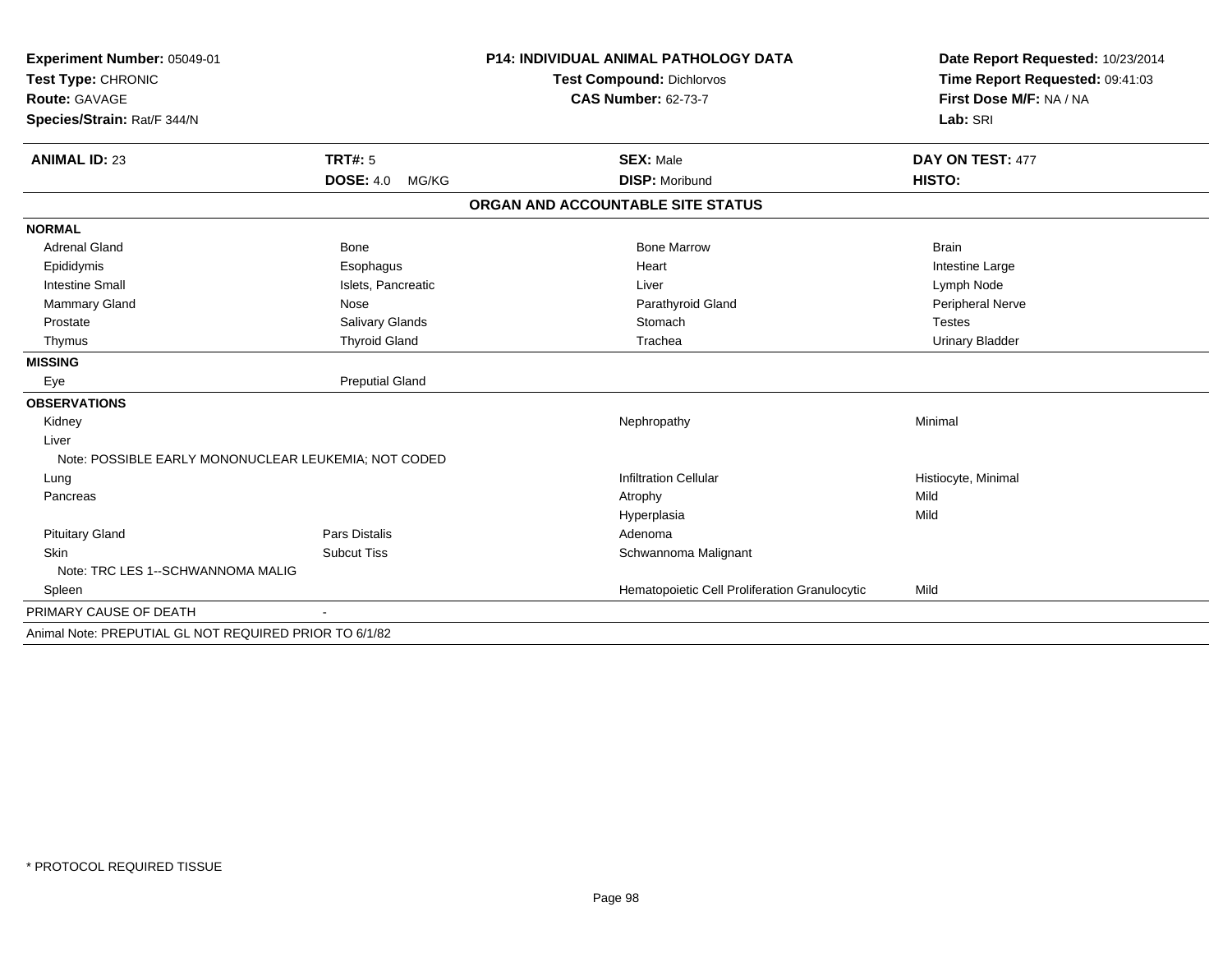| Experiment Number: 05049-01<br>Test Type: CHRONIC<br>Route: GAVAGE<br>Species/Strain: Rat/F 344/N | P14: INDIVIDUAL ANIMAL PATHOLOGY DATA<br><b>Test Compound: Dichlorvos</b><br><b>CAS Number: 62-73-7</b> |                                   | Date Report Requested: 10/23/2014<br>Time Report Requested: 09:41:03<br>First Dose M/F: NA / NA<br>Lab: SRI |
|---------------------------------------------------------------------------------------------------|---------------------------------------------------------------------------------------------------------|-----------------------------------|-------------------------------------------------------------------------------------------------------------|
| <b>ANIMAL ID: 24</b>                                                                              | <b>TRT#: 1</b>                                                                                          | <b>SEX: Male</b>                  | DAY ON TEST: 733                                                                                            |
|                                                                                                   | <b>DOSE: VEHICLE CONTROL</b>                                                                            | <b>DISP: Terminal Sacrifice</b>   | HISTO:                                                                                                      |
|                                                                                                   |                                                                                                         | ORGAN AND ACCOUNTABLE SITE STATUS |                                                                                                             |
| <b>NORMAL</b>                                                                                     |                                                                                                         |                                   |                                                                                                             |
| Bone                                                                                              | <b>Bone Marrow</b>                                                                                      | <b>Brain</b>                      | Epididymis                                                                                                  |
| Esophagus                                                                                         | Intestine Large                                                                                         | <b>Intestine Small</b>            | Islets, Pancreatic                                                                                          |
| Lung                                                                                              | Lymph Node                                                                                              | Nose                              | Parathyroid Gland                                                                                           |
| Peripheral Nerve                                                                                  | <b>Preputial Gland</b>                                                                                  | Prostate                          | Salivary Glands                                                                                             |
| Skin                                                                                              | Spleen                                                                                                  | Stomach                           | Trachea                                                                                                     |
| <b>Urinary Bladder</b>                                                                            |                                                                                                         |                                   |                                                                                                             |
| <b>MISSING</b>                                                                                    |                                                                                                         |                                   |                                                                                                             |
| Thymus                                                                                            |                                                                                                         |                                   |                                                                                                             |
| <b>OBSERVATIONS</b>                                                                               |                                                                                                         |                                   |                                                                                                             |
| <b>Adrenal Gland</b>                                                                              | Cortex                                                                                                  | Hematocyst                        |                                                                                                             |
|                                                                                                   | Medulla                                                                                                 | Pheochromocytoma Benign           |                                                                                                             |
| Heart                                                                                             | Myocardium                                                                                              | Fibrosis                          | Mild                                                                                                        |
|                                                                                                   |                                                                                                         | Thrombosis                        |                                                                                                             |
| Kidney                                                                                            |                                                                                                         | Inflammation                      | Chronic, Moderate                                                                                           |
|                                                                                                   |                                                                                                         | Nephropathy                       | Moderate                                                                                                    |
| Liver                                                                                             | <b>Bile Duct</b>                                                                                        | Hyperplasia                       | Minimal                                                                                                     |
|                                                                                                   | Hepatocyte                                                                                              | Vacuolization Cytoplasmic         | Minimal                                                                                                     |
| <b>Mammary Gland</b>                                                                              |                                                                                                         | Fibroadenoma                      |                                                                                                             |
| Note: TRC LES 1--FIBROADENOMA                                                                     |                                                                                                         |                                   |                                                                                                             |
| Mesentery                                                                                         |                                                                                                         | Mesothelioma Malignant            |                                                                                                             |
| Note: TRC LES 2 AND 3--MESOTHELIOMA MAL                                                           |                                                                                                         |                                   |                                                                                                             |
| Pancreas                                                                                          |                                                                                                         | Atrophy                           | Minimal                                                                                                     |
| <b>Pituitary Gland</b>                                                                            | <b>Pars Distalis</b>                                                                                    | Adenoma                           |                                                                                                             |
|                                                                                                   | Pars Distalis                                                                                           | Cyst                              |                                                                                                             |
| <b>Testes</b>                                                                                     | <b>Interstit Cell</b>                                                                                   | Adenoma                           |                                                                                                             |
| <b>Thyroid Gland</b>                                                                              | C Cell                                                                                                  | Hyperplasia                       | Mild                                                                                                        |
| PRIMARY CAUSE OF DEATH                                                                            |                                                                                                         |                                   |                                                                                                             |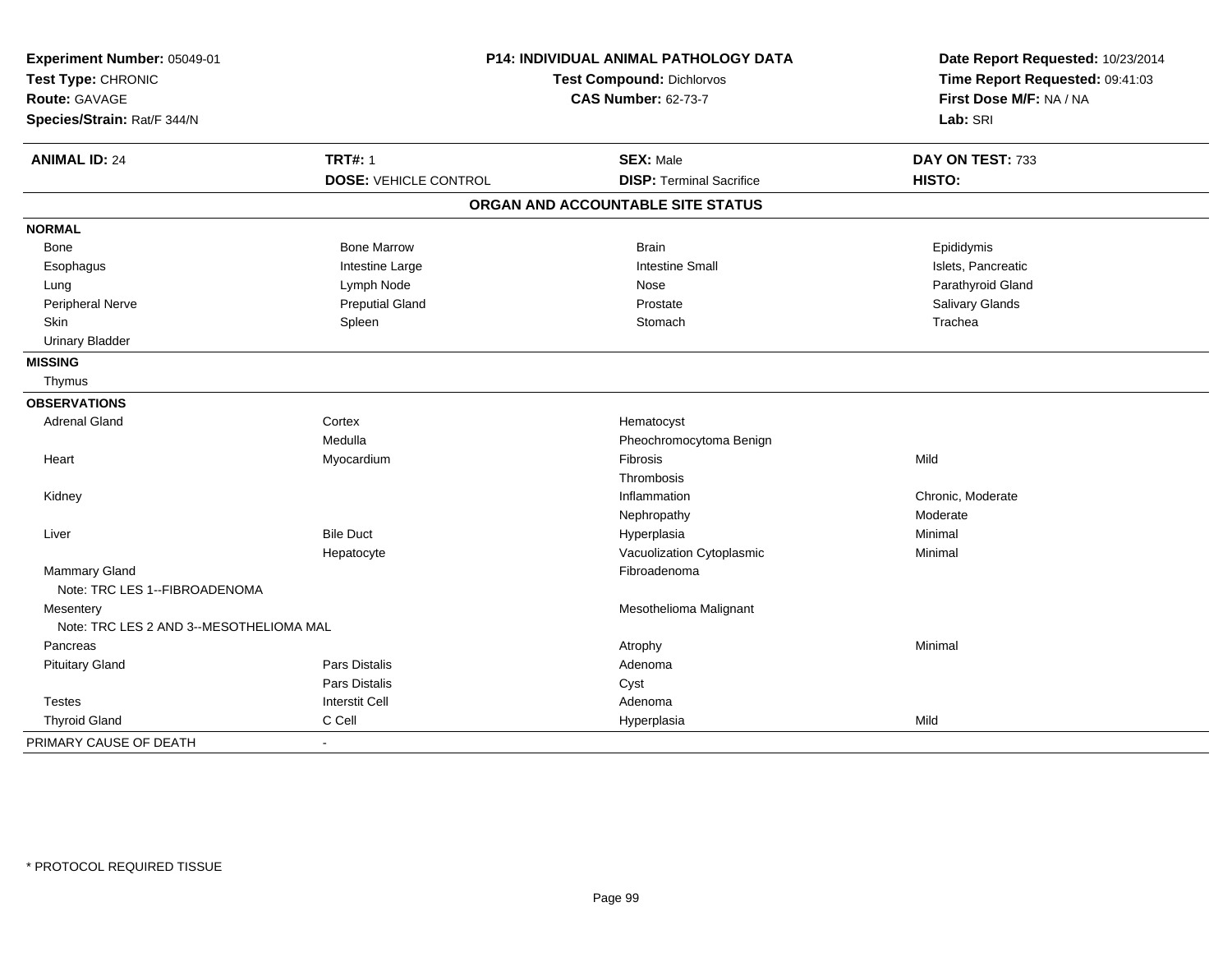| Experiment Number: 05049-01<br>Test Type: CHRONIC<br><b>Route: GAVAGE</b><br>Species/Strain: Rat/F 344/N |                           | P14: INDIVIDUAL ANIMAL PATHOLOGY DATA<br><b>Test Compound: Dichlorvos</b><br><b>CAS Number: 62-73-7</b> | Date Report Requested: 10/23/2014<br>Time Report Requested: 09:41:03<br>First Dose M/F: NA / NA<br>Lab: SRI |
|----------------------------------------------------------------------------------------------------------|---------------------------|---------------------------------------------------------------------------------------------------------|-------------------------------------------------------------------------------------------------------------|
| <b>ANIMAL ID: 24</b>                                                                                     | <b>TRT#: 3</b>            | <b>SEX: Male</b>                                                                                        | DAY ON TEST: 729                                                                                            |
|                                                                                                          | <b>DOSE: 8.0</b><br>MG/KG | <b>DISP: Terminal Sacrifice</b>                                                                         | <b>HISTO:</b>                                                                                               |
|                                                                                                          |                           | ORGAN AND ACCOUNTABLE SITE STATUS                                                                       |                                                                                                             |
| <b>NORMAL</b>                                                                                            |                           |                                                                                                         |                                                                                                             |
| <b>Bone</b>                                                                                              | <b>Brain</b>              | Epididymis                                                                                              | Esophagus                                                                                                   |
| Heart                                                                                                    | Intestine Large           | <b>Intestine Small</b>                                                                                  | Islets, Pancreatic                                                                                          |
| Mammary Gland                                                                                            | Nose                      | Parathyroid Gland                                                                                       | Peripheral Nerve                                                                                            |
| Prostate                                                                                                 | Salivary Glands           | Thymus                                                                                                  | Trachea                                                                                                     |
| <b>Urinary Bladder</b>                                                                                   |                           |                                                                                                         |                                                                                                             |
| <b>MISSING</b>                                                                                           |                           |                                                                                                         |                                                                                                             |
| Skin                                                                                                     |                           |                                                                                                         |                                                                                                             |
| <b>OBSERVATIONS</b>                                                                                      |                           |                                                                                                         |                                                                                                             |
| <b>Adrenal Gland</b>                                                                                     | Medulla                   | Hyperplasia                                                                                             | Mild                                                                                                        |
|                                                                                                          |                           | Leukemia Mononuclear                                                                                    |                                                                                                             |
|                                                                                                          | Medulla                   | Pheochromocytoma Benign                                                                                 |                                                                                                             |
| <b>Bone Marrow</b>                                                                                       |                           | Leukemia Mononuclear                                                                                    |                                                                                                             |
| Eye                                                                                                      | Retina                    | Atrophy                                                                                                 | Marked                                                                                                      |
|                                                                                                          |                           | Cataract                                                                                                | Moderate                                                                                                    |
| Kidney                                                                                                   |                           | Inflammation                                                                                            | Chronic, Mild                                                                                               |
|                                                                                                          |                           | Nephropathy                                                                                             | Mild                                                                                                        |
| Liver                                                                                                    | Hepatocyte                | Atrophy                                                                                                 | Multifocal, Moderate                                                                                        |
|                                                                                                          |                           | Cyst Multilocular                                                                                       |                                                                                                             |
|                                                                                                          | <b>Bile Duct</b>          | Hyperplasia                                                                                             | Moderate                                                                                                    |
|                                                                                                          |                           | Leukemia Mononuclear                                                                                    |                                                                                                             |
| Lung                                                                                                     |                           | <b>Infiltration Cellular</b>                                                                            | Histiocyte, Minimal                                                                                         |
|                                                                                                          |                           | Leukemia Mononuclear                                                                                    |                                                                                                             |
| Lymph Node                                                                                               | Mandibular                | Leukemia Mononuclear                                                                                    |                                                                                                             |
|                                                                                                          | Pancreatic                | Leukemia Mononuclear                                                                                    |                                                                                                             |
| Note: TRC LES 1--PANCREATIC L. NODE-LEUKEMIA, MONUC                                                      |                           |                                                                                                         |                                                                                                             |
| Pancreas                                                                                                 |                           | Atrophy                                                                                                 | Minimal                                                                                                     |
| Note: TRC LES 1--ATROPHY                                                                                 |                           |                                                                                                         |                                                                                                             |
| <b>Pituitary Gland</b>                                                                                   | Pars Intermed             | Cyst                                                                                                    |                                                                                                             |
| <b>Preputial Gland</b>                                                                                   |                           | Adenoma                                                                                                 |                                                                                                             |
|                                                                                                          |                           | Inflammation                                                                                            | Suppurative, Marked                                                                                         |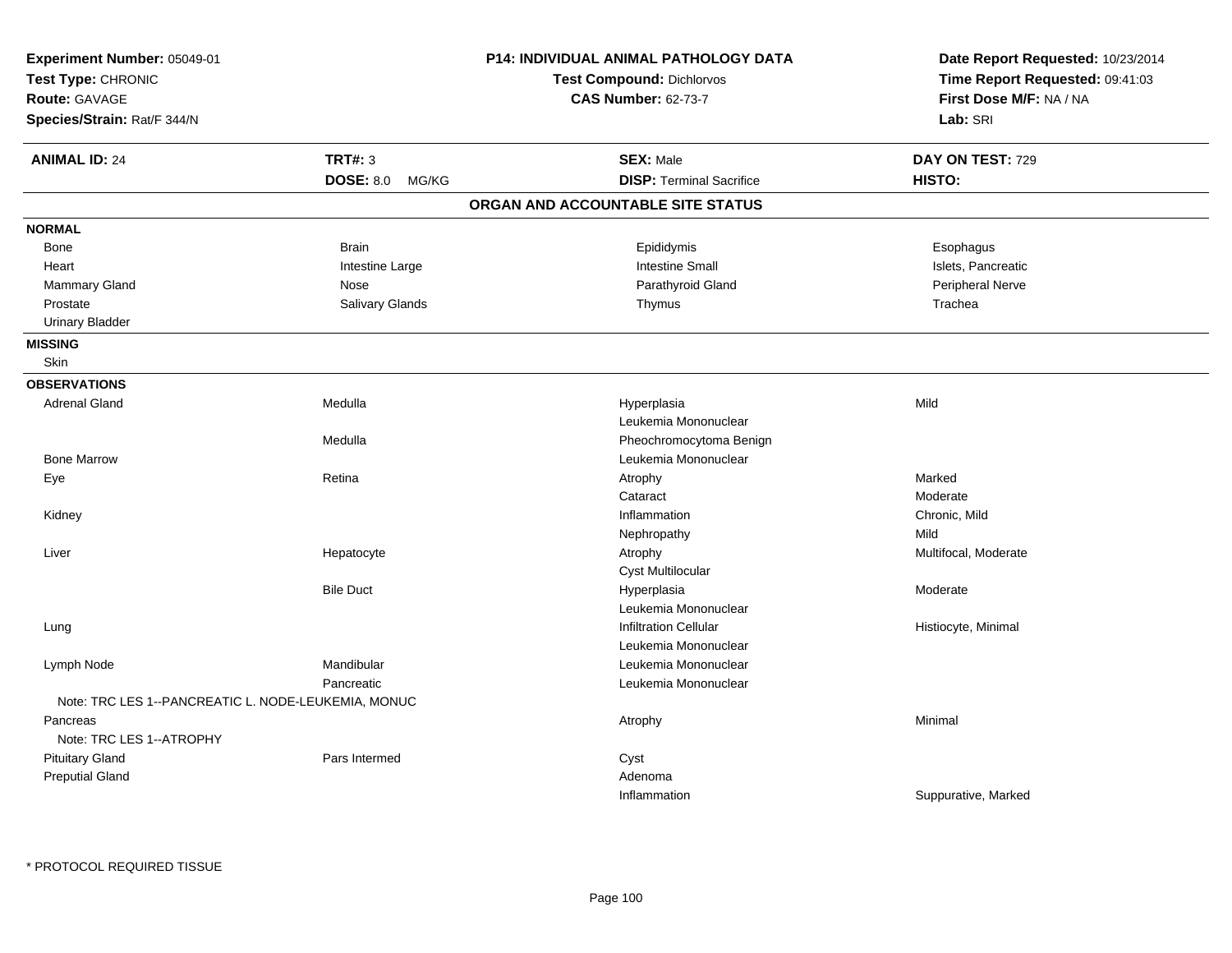| Experiment Number: 05049-01<br>Test Type: CHRONIC<br><b>Route: GAVAGE</b> |                           | <b>P14: INDIVIDUAL ANIMAL PATHOLOGY DATA</b><br><b>Test Compound: Dichlorvos</b><br><b>CAS Number: 62-73-7</b> | Date Report Requested: 10/23/2014<br>Time Report Requested: 09:41:03<br>First Dose M/F: NA / NA |
|---------------------------------------------------------------------------|---------------------------|----------------------------------------------------------------------------------------------------------------|-------------------------------------------------------------------------------------------------|
| Species/Strain: Rat/F 344/N                                               |                           |                                                                                                                | Lab: SRI                                                                                        |
| <b>ANIMAL ID: 24</b>                                                      | TRT#: 3                   | <b>SEX: Male</b>                                                                                               | DAY ON TEST: 729                                                                                |
|                                                                           | <b>DOSE: 8.0</b><br>MG/KG | <b>DISP:</b> Terminal Sacrifice                                                                                | HISTO:                                                                                          |
|                                                                           |                           | ORGAN AND ACCOUNTABLE SITE STATUS                                                                              |                                                                                                 |
| Note: TRC LES 2--ADENOMA AND INFLAMMATION                                 |                           |                                                                                                                |                                                                                                 |
| Spleen                                                                    |                           | Leukemia Mononuclear                                                                                           |                                                                                                 |
| Stomach                                                                   | Glandular                 | Mineralization                                                                                                 | Mild                                                                                            |
| <b>Testes</b>                                                             | <b>Interstit Cell</b>     | Adenoma                                                                                                        |                                                                                                 |
| <b>Thyroid Gland</b>                                                      | C Cell                    | Hyperplasia                                                                                                    | Minimal                                                                                         |
| PRIMARY CAUSE OF DEATH                                                    |                           |                                                                                                                |                                                                                                 |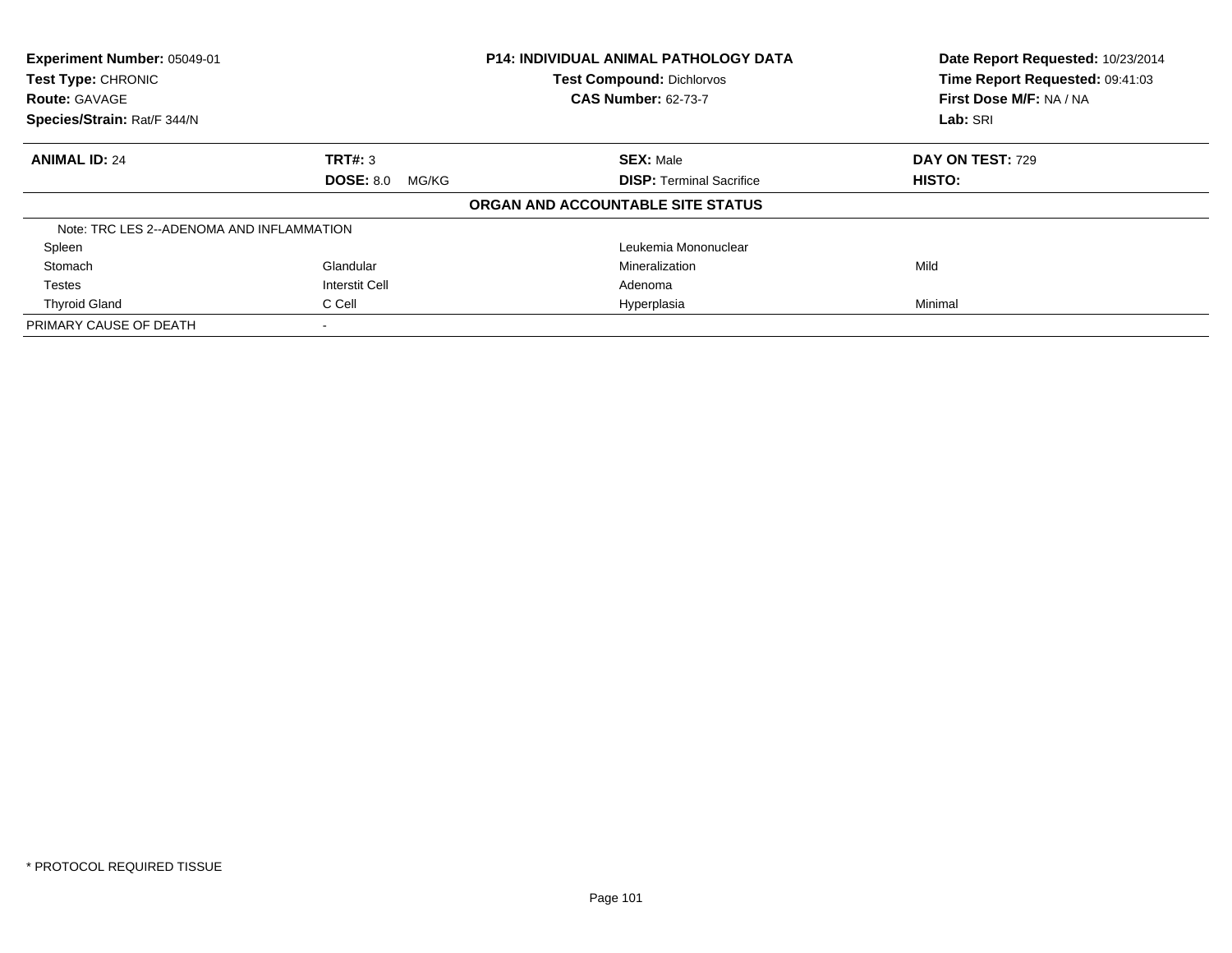| Experiment Number: 05049-01<br>Test Type: CHRONIC               |                           | <b>P14: INDIVIDUAL ANIMAL PATHOLOGY DATA</b> | Date Report Requested: 10/23/2014<br>Time Report Requested: 09:41:03 |  |
|-----------------------------------------------------------------|---------------------------|----------------------------------------------|----------------------------------------------------------------------|--|
|                                                                 |                           | <b>Test Compound: Dichlorvos</b>             |                                                                      |  |
| <b>Route: GAVAGE</b>                                            |                           | <b>CAS Number: 62-73-7</b>                   | First Dose M/F: NA / NA                                              |  |
| Species/Strain: Rat/F 344/N                                     |                           |                                              | Lab: SRI                                                             |  |
| <b>ANIMAL ID: 24</b>                                            | TRT#: 5                   | <b>SEX: Male</b>                             | DAY ON TEST: 404                                                     |  |
|                                                                 | <b>DOSE: 4.0</b><br>MG/KG | <b>DISP: Accident</b>                        | HISTO:                                                               |  |
|                                                                 |                           | ORGAN AND ACCOUNTABLE SITE STATUS            |                                                                      |  |
| <b>NORMAL</b>                                                   |                           |                                              |                                                                      |  |
| <b>Adrenal Gland</b>                                            | <b>Bone</b>               | <b>Bone Marrow</b>                           | <b>Brain</b>                                                         |  |
| Epididymis                                                      | Esophagus                 | Intestine Large                              | <b>Intestine Small</b>                                               |  |
| Islets, Pancreatic                                              | Lymph Node                | <b>Mammary Gland</b>                         | Pancreas                                                             |  |
| <b>Peripheral Nerve</b>                                         | <b>Pituitary Gland</b>    | Salivary Glands                              | Skin                                                                 |  |
| Spleen                                                          | Stomach                   | <b>Testes</b>                                | Thymus                                                               |  |
| <b>Thyroid Gland</b>                                            | Trachea                   | <b>Urinary Bladder</b>                       |                                                                      |  |
| <b>MISSING</b>                                                  |                           |                                              |                                                                      |  |
| Nose                                                            | Parathyroid Gland         | <b>Preputial Gland</b>                       |                                                                      |  |
| <b>OBSERVATIONS</b>                                             |                           |                                              |                                                                      |  |
| Heart                                                           | Myocardium                | <b>Fibrosis</b>                              | Mild                                                                 |  |
| Kidney                                                          |                           | Nephropathy                                  | Minimal                                                              |  |
| Liver                                                           | Hepatocyte                | Vacuolization Cytoplasmic                    | Marked                                                               |  |
| Lung                                                            |                           | Foreign Body                                 | Mild                                                                 |  |
| Prostate                                                        |                           | Inflammation                                 | Suppurative, Mild                                                    |  |
| PRIMARY CAUSE OF DEATH                                          |                           |                                              |                                                                      |  |
| Animal Note: NOSE AND PREPUTIAL GL NOT REQUIRED PRIOR TO 6/1/82 |                           |                                              |                                                                      |  |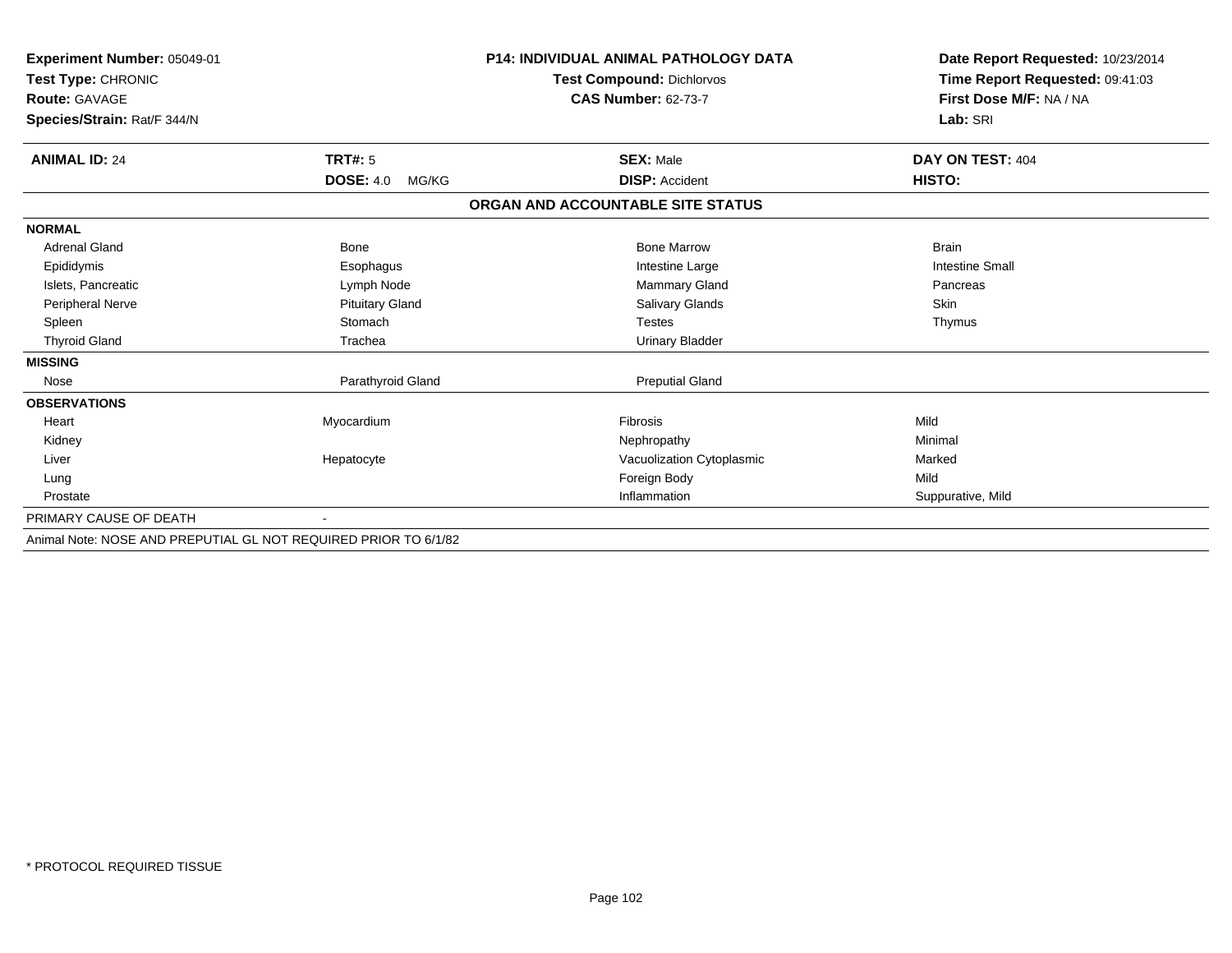| Experiment Number: 05049-01                 | <b>P14: INDIVIDUAL ANIMAL PATHOLOGY DATA</b> |                                   | Date Report Requested: 10/23/2014 |
|---------------------------------------------|----------------------------------------------|-----------------------------------|-----------------------------------|
| Test Type: CHRONIC                          |                                              | <b>Test Compound: Dichlorvos</b>  |                                   |
| Route: GAVAGE                               |                                              | <b>CAS Number: 62-73-7</b>        | First Dose M/F: NA / NA           |
| Species/Strain: Rat/F 344/N                 |                                              |                                   | Lab: SRI                          |
| <b>ANIMAL ID: 25</b>                        | <b>TRT#: 1</b>                               | <b>SEX: Male</b>                  | DAY ON TEST: 651                  |
|                                             | <b>DOSE: VEHICLE CONTROL</b>                 | <b>DISP: Moribund</b>             | HISTO:                            |
|                                             |                                              | ORGAN AND ACCOUNTABLE SITE STATUS |                                   |
| <b>NORMAL</b>                               |                                              |                                   |                                   |
| Bone                                        | <b>Bone Marrow</b>                           | <b>Brain</b>                      | Epididymis                        |
| Esophagus                                   | Heart                                        | Intestine Large                   | <b>Intestine Small</b>            |
| Islets, Pancreatic                          | <b>Mammary Gland</b>                         | Nose                              | Pancreas                          |
| Parathyroid Gland                           | Peripheral Nerve                             | <b>Pituitary Gland</b>            | Prostate                          |
| Salivary Glands                             | Skin                                         | Spleen                            | Stomach                           |
| Thymus                                      | <b>Thyroid Gland</b>                         | Trachea                           | <b>Urinary Bladder</b>            |
| <b>OBSERVATIONS</b>                         |                                              |                                   |                                   |
| <b>Adrenal Gland</b>                        | Medulla                                      | Hyperplasia                       | Mild                              |
| Kidney                                      |                                              | Nephropathy                       | Minimal                           |
|                                             | <b>Renal Tubule</b>                          | Pigmentation                      | Moderate                          |
| Liver                                       | <b>Bile Duct</b>                             | Hyperplasia                       | Mild                              |
|                                             | Centrilobular, Hepatocyte                    | Necrosis                          | Mild                              |
| Lung                                        |                                              | <b>Infiltration Cellular</b>      | Histiocyte, Minimal               |
| Lymph Node                                  | Mediastinal                                  | Pigmentation                      | Moderate                          |
| Mesentery                                   |                                              | Mesothelioma Malignant            |                                   |
|                                             |                                              | Pigmentation                      | Moderate                          |
| Note: TRC LES 1,2,3,AND 4--MESOTHELIOMA MAL |                                              |                                   |                                   |
| <b>Preputial Gland</b>                      |                                              | Inflammation                      | Chronic, Moderate                 |
| <b>Testes</b>                               | <b>Interstit Cell</b>                        | Adenoma                           |                                   |
|                                             | Seminif Tub                                  | Atrophy                           | Moderate                          |
| PRIMARY CAUSE OF DEATH                      | $\overline{\phantom{a}}$                     |                                   |                                   |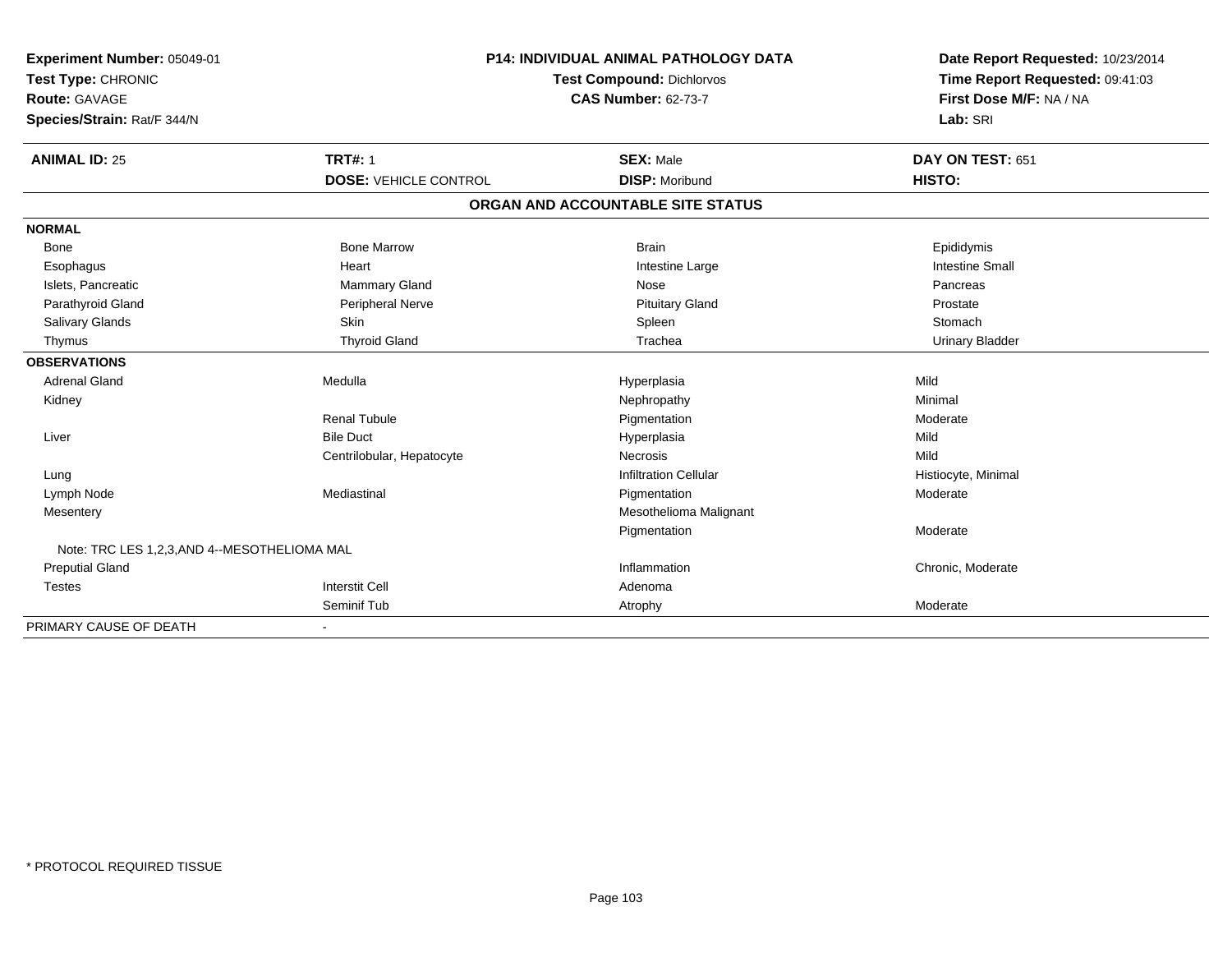| Experiment Number: 05049-01<br>Test Type: CHRONIC<br>Route: GAVAGE<br>Species/Strain: Rat/F 344/N |                           | P14: INDIVIDUAL ANIMAL PATHOLOGY DATA<br><b>Test Compound: Dichlorvos</b><br><b>CAS Number: 62-73-7</b> | Date Report Requested: 10/23/2014<br>Time Report Requested: 09:41:03<br>First Dose M/F: NA / NA<br>Lab: SRI |  |
|---------------------------------------------------------------------------------------------------|---------------------------|---------------------------------------------------------------------------------------------------------|-------------------------------------------------------------------------------------------------------------|--|
| <b>ANIMAL ID: 25</b>                                                                              | <b>TRT#: 3</b>            | <b>SEX: Male</b>                                                                                        | DAY ON TEST: 729                                                                                            |  |
|                                                                                                   | <b>DOSE: 8.0</b><br>MG/KG | <b>DISP: Terminal Sacrifice</b>                                                                         | HISTO:                                                                                                      |  |
|                                                                                                   |                           | ORGAN AND ACCOUNTABLE SITE STATUS                                                                       |                                                                                                             |  |
| <b>NORMAL</b>                                                                                     |                           |                                                                                                         |                                                                                                             |  |
| Bone                                                                                              | <b>Bone Marrow</b>        | <b>Brain</b>                                                                                            | Epididymis                                                                                                  |  |
| Esophagus                                                                                         | Intestine Large           | <b>Intestine Small</b>                                                                                  | Islets, Pancreatic                                                                                          |  |
| Lung                                                                                              | Nose                      | Parathyroid Gland                                                                                       | Peripheral Nerve                                                                                            |  |
| <b>Pituitary Gland</b>                                                                            | <b>Preputial Gland</b>    | Salivary Glands                                                                                         | Skin                                                                                                        |  |
| Spleen                                                                                            | Stomach                   | Thymus                                                                                                  | Trachea                                                                                                     |  |
| <b>Urinary Bladder</b>                                                                            |                           |                                                                                                         |                                                                                                             |  |
| <b>OBSERVATIONS</b>                                                                               |                           |                                                                                                         |                                                                                                             |  |
| <b>Adrenal Gland</b>                                                                              | Cortex                    | Vacuolization Cytoplasmic                                                                               | Mild                                                                                                        |  |
| Eye                                                                                               | Retina                    | Atrophy                                                                                                 | Marked                                                                                                      |  |
|                                                                                                   |                           | Cataract                                                                                                | Moderate                                                                                                    |  |
| Heart                                                                                             | Myocardium                | Fibrosis                                                                                                | Moderate                                                                                                    |  |
| Kidney                                                                                            |                           | Inflammation                                                                                            | Chronic, Moderate                                                                                           |  |
|                                                                                                   |                           | Nephropathy                                                                                             | Moderate                                                                                                    |  |
| Liver                                                                                             |                           | <b>Basophilic Focus</b>                                                                                 |                                                                                                             |  |
|                                                                                                   |                           | <b>Clear Cell Focus</b>                                                                                 |                                                                                                             |  |
|                                                                                                   | <b>Bile Duct</b>          | Hyperplasia                                                                                             | Mild                                                                                                        |  |
| Lymph Node                                                                                        | Lymphatic, Mesenteric     | Ectasia                                                                                                 | Moderate                                                                                                    |  |
| Mammary Gland                                                                                     |                           | Hyperplasia                                                                                             | Cystic, Mild                                                                                                |  |
| Pancreas                                                                                          |                           | Adenoma                                                                                                 |                                                                                                             |  |
|                                                                                                   |                           | Atrophy                                                                                                 | Mild                                                                                                        |  |
| Prostate                                                                                          |                           | Inflammation                                                                                            | Suppurative, Moderate                                                                                       |  |
| <b>Testes</b>                                                                                     | <b>Interstit Cell</b>     | Adenoma                                                                                                 | Multiple                                                                                                    |  |
| <b>Thyroid Gland</b>                                                                              | C Cell                    | Hyperplasia                                                                                             | Moderate                                                                                                    |  |
| PRIMARY CAUSE OF DEATH                                                                            | $\blacksquare$            |                                                                                                         |                                                                                                             |  |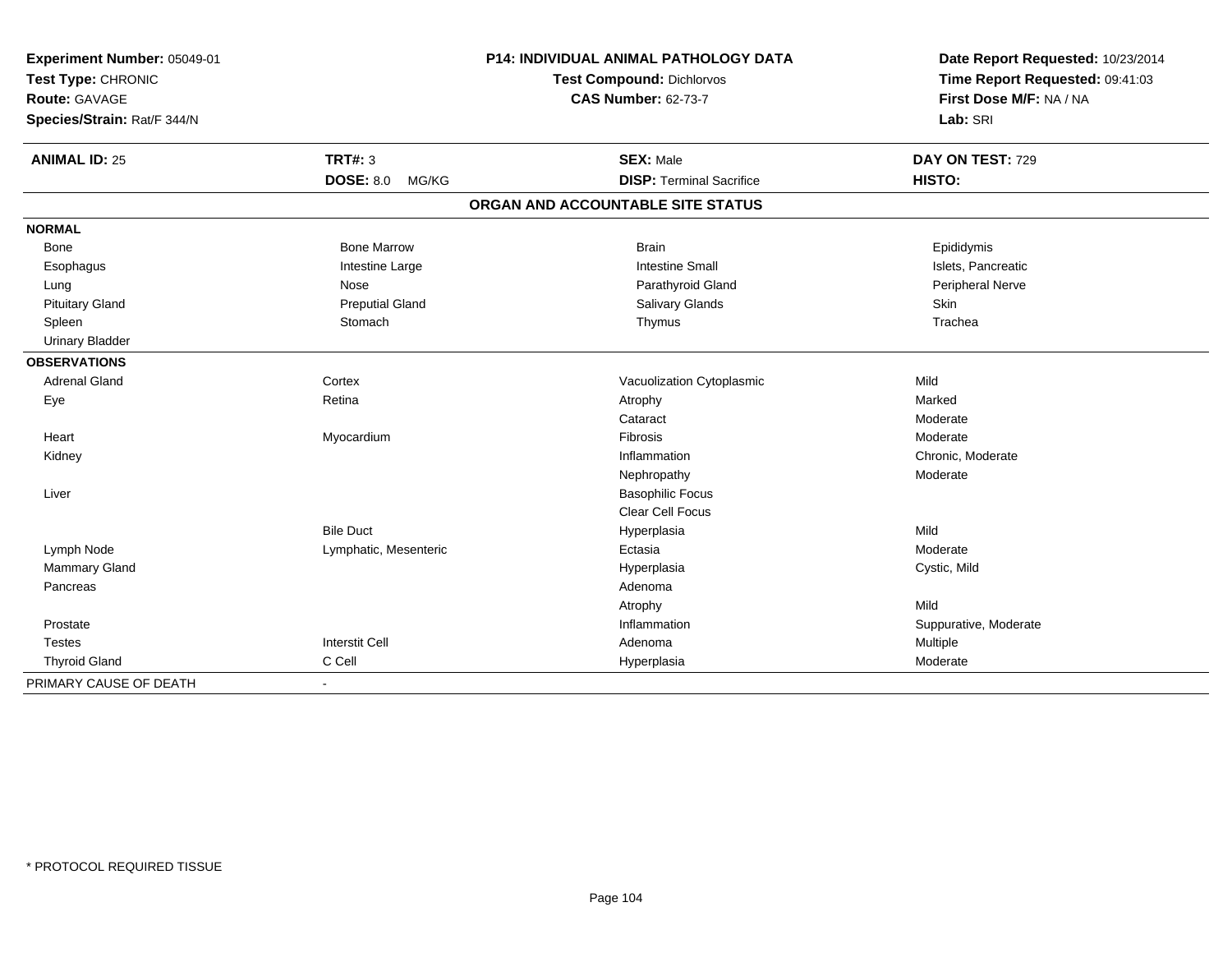| Experiment Number: 05049-01<br>Test Type: CHRONIC<br><b>Route: GAVAGE</b><br>Species/Strain: Rat/F 344/N |                           | P14: INDIVIDUAL ANIMAL PATHOLOGY DATA<br><b>Test Compound: Dichlorvos</b><br><b>CAS Number: 62-73-7</b> | Date Report Requested: 10/23/2014<br>Time Report Requested: 09:41:03<br>First Dose M/F: NA / NA<br>Lab: SRI |
|----------------------------------------------------------------------------------------------------------|---------------------------|---------------------------------------------------------------------------------------------------------|-------------------------------------------------------------------------------------------------------------|
| <b>ANIMAL ID: 25</b>                                                                                     | <b>TRT#: 5</b>            | <b>SEX: Male</b>                                                                                        | DAY ON TEST: 733                                                                                            |
|                                                                                                          | <b>DOSE: 4.0</b><br>MG/KG | <b>DISP: Terminal Sacrifice</b>                                                                         | HISTO:                                                                                                      |
|                                                                                                          |                           | ORGAN AND ACCOUNTABLE SITE STATUS                                                                       |                                                                                                             |
| <b>NORMAL</b>                                                                                            |                           |                                                                                                         |                                                                                                             |
| <b>Blood</b>                                                                                             | <b>Bone</b>               | <b>Brain</b>                                                                                            | Epididymis                                                                                                  |
| Esophagus                                                                                                | Intestine Large           | <b>Intestine Small</b>                                                                                  | Lymph Node                                                                                                  |
| Nose                                                                                                     | Parathyroid Gland         | Peripheral Nerve                                                                                        | <b>Pituitary Gland</b>                                                                                      |
| Prostate                                                                                                 | Salivary Glands           | Skin                                                                                                    | Thymus                                                                                                      |
| Trachea                                                                                                  | <b>Urinary Bladder</b>    |                                                                                                         |                                                                                                             |
| <b>MISSING</b>                                                                                           |                           |                                                                                                         |                                                                                                             |
| <b>Mammary Gland</b>                                                                                     |                           |                                                                                                         |                                                                                                             |
| <b>OBSERVATIONS</b>                                                                                      |                           |                                                                                                         |                                                                                                             |
| <b>Adrenal Gland</b>                                                                                     | Medulla                   | Pheochromocytoma Benign                                                                                 |                                                                                                             |
|                                                                                                          | Cortex                    | Vacuolization Cytoplasmic                                                                               | Mild                                                                                                        |
| <b>Bone Marrow</b>                                                                                       |                           | Hyperplasia                                                                                             | Mild                                                                                                        |
| Heart                                                                                                    | Myocardium                | Fibrosis                                                                                                | Mild                                                                                                        |
| Islets, Pancreatic                                                                                       |                           | Adenoma                                                                                                 | Multiple                                                                                                    |
| Kidney                                                                                                   |                           | Inflammation                                                                                            | Chronic, Mild                                                                                               |
|                                                                                                          | <b>Renal Tubule</b>       | Mineralization                                                                                          | Minimal                                                                                                     |
|                                                                                                          |                           | Nephropathy                                                                                             | Mild                                                                                                        |
| Liver                                                                                                    | <b>Bile Duct</b>          | Hyperplasia                                                                                             | Mild                                                                                                        |
|                                                                                                          |                           | Leukemia Mononuclear                                                                                    |                                                                                                             |
| Lung                                                                                                     |                           | <b>Infiltration Cellular</b>                                                                            | Histiocyte, Mild                                                                                            |
| Pancreas                                                                                                 |                           | Adenoma                                                                                                 |                                                                                                             |
|                                                                                                          |                           | Atrophy                                                                                                 | Minimal                                                                                                     |
| <b>Preputial Gland</b>                                                                                   |                           | Adenoma                                                                                                 |                                                                                                             |
|                                                                                                          |                           | Inflammation                                                                                            | Suppurative, Marked                                                                                         |
| Note: TRC LES 1 AND 1B-ADENOMA AND INFLAMMATION                                                          |                           |                                                                                                         |                                                                                                             |
| Spleen                                                                                                   |                           | Hematopoietic Cell Proliferation Erythrocytic                                                           | Mild                                                                                                        |
|                                                                                                          |                           | Hematopoietic Cell Proliferation Granulocytic                                                           | Moderate                                                                                                    |
|                                                                                                          |                           | Leukemia Mononuclear                                                                                    |                                                                                                             |
| Stomach                                                                                                  | Glandular                 | Mineralization                                                                                          | Mild                                                                                                        |
| <b>Testes</b>                                                                                            | <b>Interstit Cell</b>     | Adenoma                                                                                                 | Multiple                                                                                                    |
|                                                                                                          | Seminif Tub               | Atrophy                                                                                                 | Marked                                                                                                      |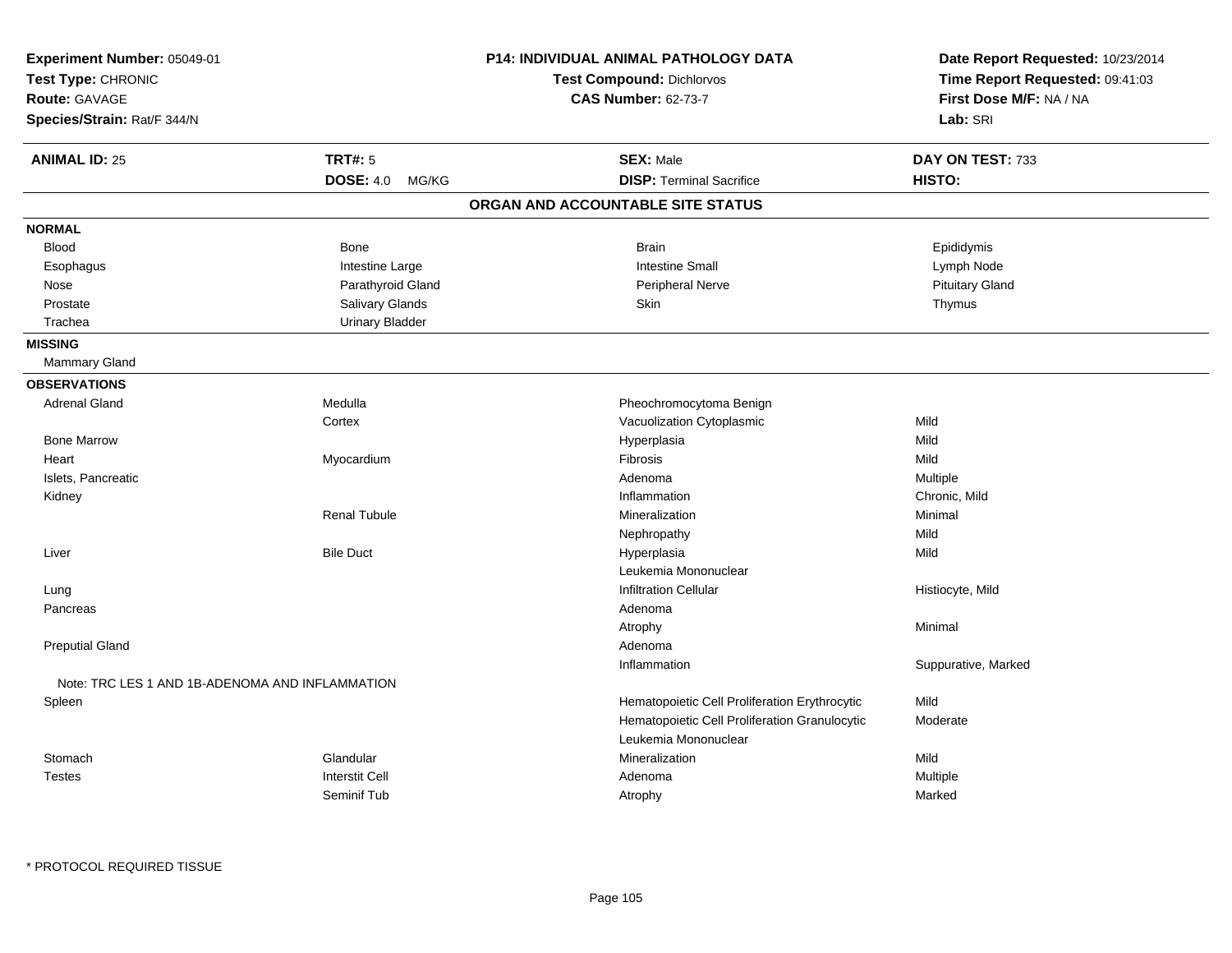| Experiment Number: 05049-01 |                        | <b>P14: INDIVIDUAL ANIMAL PATHOLOGY DATA</b> | Date Report Requested: 10/23/2014 |
|-----------------------------|------------------------|----------------------------------------------|-----------------------------------|
| <b>Test Type: CHRONIC</b>   |                        | <b>Test Compound: Dichlorvos</b>             | Time Report Requested: 09:41:03   |
| <b>Route: GAVAGE</b>        |                        | <b>CAS Number: 62-73-7</b>                   | First Dose M/F: NA / NA           |
| Species/Strain: Rat/F 344/N |                        |                                              | Lab: SRI                          |
| <b>ANIMAL ID: 25</b>        | TRT#: 5                | <b>SEX: Male</b>                             | DAY ON TEST: 733                  |
|                             | <b>DOSE: 4.0 MG/KG</b> | <b>DISP:</b> Terminal Sacrifice              | HISTO:                            |
|                             |                        | ORGAN AND ACCOUNTABLE SITE STATUS            |                                   |
| <b>Thyroid Gland</b>        | Follicle               | Pigmentation                                 | Mild                              |
| PRIMARY CAUSE OF DEATH      |                        |                                              |                                   |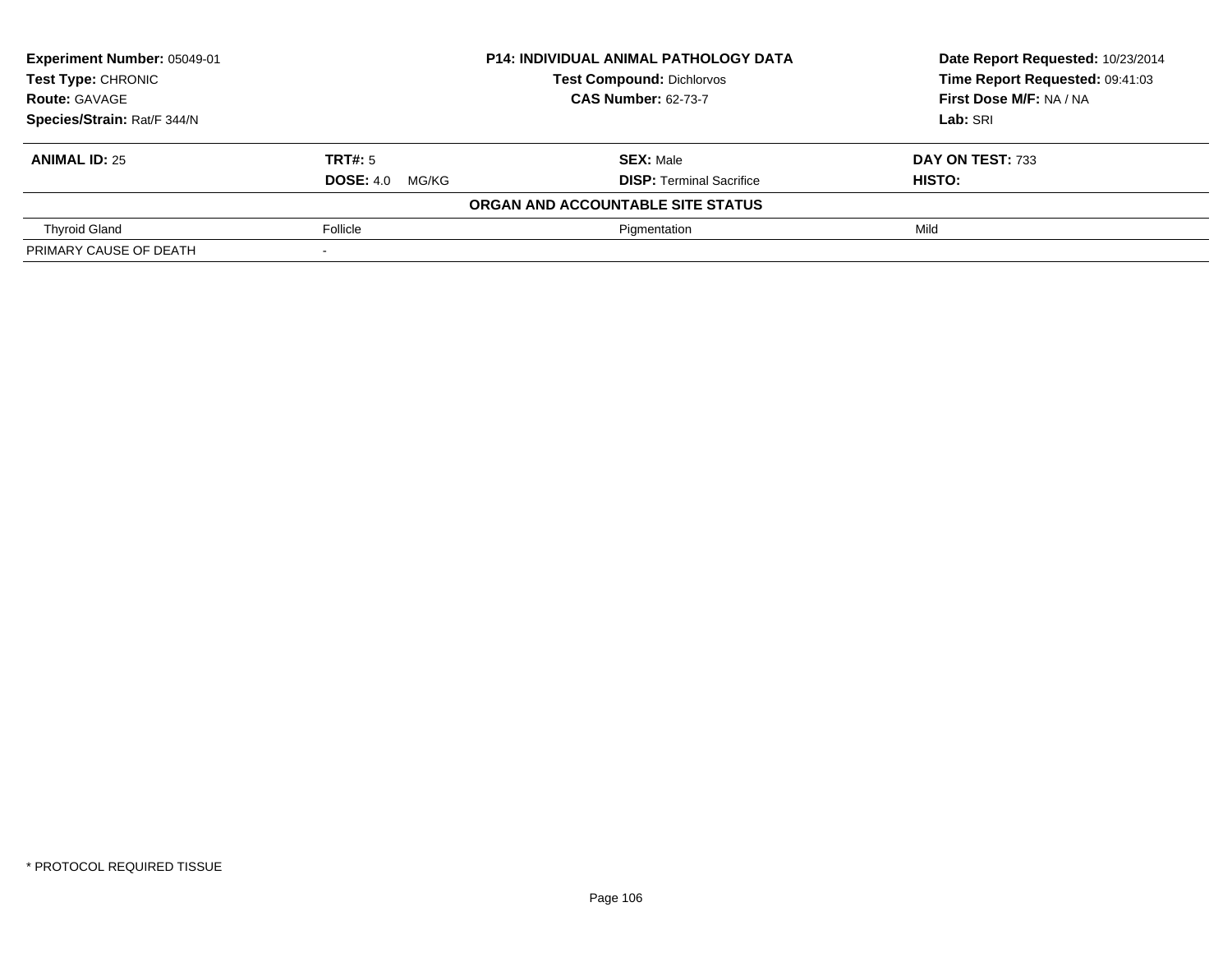| Experiment Number: 05049-01<br>Test Type: CHRONIC | <b>P14: INDIVIDUAL ANIMAL PATHOLOGY DATA</b><br><b>Test Compound: Dichlorvos</b> |                                               | Date Report Requested: 10/23/2014<br>Time Report Requested: 09:41:03 |
|---------------------------------------------------|----------------------------------------------------------------------------------|-----------------------------------------------|----------------------------------------------------------------------|
| <b>Route: GAVAGE</b>                              |                                                                                  | <b>CAS Number: 62-73-7</b>                    | First Dose M/F: NA / NA                                              |
| Species/Strain: Rat/F 344/N                       |                                                                                  |                                               | Lab: SRI                                                             |
| <b>ANIMAL ID: 26</b>                              | <b>TRT#: 1</b>                                                                   | <b>SEX: Male</b>                              | DAY ON TEST: 587                                                     |
|                                                   | <b>DOSE: VEHICLE CONTROL</b>                                                     | <b>DISP: Moribund</b>                         | HISTO:                                                               |
|                                                   |                                                                                  | ORGAN AND ACCOUNTABLE SITE STATUS             |                                                                      |
| <b>NORMAL</b>                                     |                                                                                  |                                               |                                                                      |
| Bone                                              | <b>Bone Marrow</b>                                                               | <b>Brain</b>                                  | Epididymis                                                           |
| Esophagus                                         | <b>Intestine Small</b>                                                           | Islets, Pancreatic                            | Lung                                                                 |
| Pancreas                                          | Parathyroid Gland                                                                | Peripheral Nerve                              | <b>Pituitary Gland</b>                                               |
| Salivary Glands                                   | <b>Skin</b>                                                                      | Stomach                                       | <b>Thyroid Gland</b>                                                 |
| Trachea                                           | <b>Urinary Bladder</b>                                                           |                                               |                                                                      |
| <b>MISSING</b>                                    |                                                                                  |                                               |                                                                      |
| Thymus                                            |                                                                                  |                                               |                                                                      |
| <b>OBSERVATIONS</b>                               |                                                                                  |                                               |                                                                      |
| <b>Adrenal Gland</b>                              |                                                                                  | Hematopoietic Cell Proliferation              | Mild                                                                 |
|                                                   | Medulla                                                                          | Hyperplasia                                   | Mild                                                                 |
| Heart                                             | Myocardium                                                                       | Fibrosis                                      | Moderate                                                             |
|                                                   | Myocardium                                                                       | Inflammation                                  | Chronic Active, Moderate                                             |
|                                                   |                                                                                  | Thrombosis                                    |                                                                      |
| Intestine Large                                   | Colon                                                                            | Parasite Metazoan                             | Mild                                                                 |
| Kidney                                            |                                                                                  | Nephropathy                                   | Mild                                                                 |
| Liver                                             |                                                                                  | Hematopoietic Cell Proliferation              | Mild                                                                 |
|                                                   | Centrilobular, Hepatocyte                                                        | Necrosis                                      | Mild                                                                 |
| Lymph Node                                        | Mediastinal                                                                      | Atrophy                                       | Moderate                                                             |
| Mammary Gland                                     |                                                                                  | Hyperplasia                                   | Cystic, Mild                                                         |
| Nose                                              | Lumen                                                                            | Inflammation                                  | Suppurative, Mild                                                    |
| <b>Preputial Gland</b>                            |                                                                                  | Adenoma                                       |                                                                      |
|                                                   |                                                                                  | Inflammation                                  | Suppurative, Marked                                                  |
| Note: TRC LES 1--INFLAMM, AND ADENOMA             |                                                                                  |                                               |                                                                      |
| Prostate                                          |                                                                                  | Inflammation                                  | Suppurative, Mild                                                    |
| Spleen                                            |                                                                                  | Hematopoietic Cell Proliferation Erythrocytic | Marked                                                               |
| <b>Testes</b>                                     | <b>Interstit Cell</b>                                                            | Adenoma                                       |                                                                      |
|                                                   | <b>Interstit Cell</b>                                                            | Hyperplasia                                   | Mild                                                                 |
| PRIMARY CAUSE OF DEATH                            | $\blacksquare$                                                                   |                                               |                                                                      |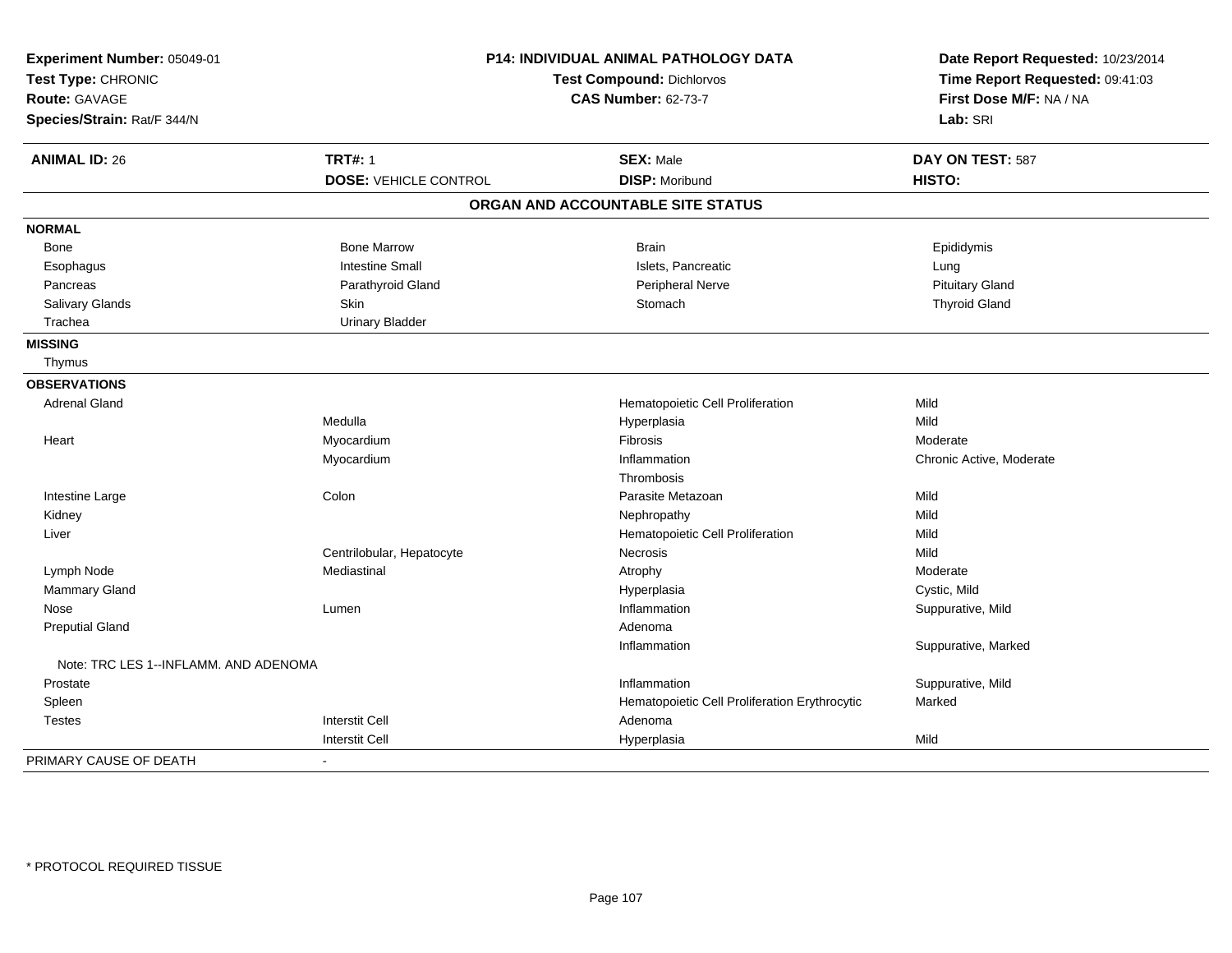| Experiment Number: 05049-01                                  |                           | P14: INDIVIDUAL ANIMAL PATHOLOGY DATA | Date Report Requested: 10/23/2014<br>Time Report Requested: 09:41:03 |
|--------------------------------------------------------------|---------------------------|---------------------------------------|----------------------------------------------------------------------|
| Test Type: CHRONIC                                           |                           | <b>Test Compound: Dichlorvos</b>      |                                                                      |
| Route: GAVAGE                                                |                           | <b>CAS Number: 62-73-7</b>            | First Dose M/F: NA / NA                                              |
| Species/Strain: Rat/F 344/N                                  |                           |                                       | Lab: SRI                                                             |
| <b>ANIMAL ID: 26</b>                                         | <b>TRT#: 3</b>            | <b>SEX: Male</b>                      | DAY ON TEST: 729                                                     |
|                                                              | <b>DOSE: 8.0</b><br>MG/KG | <b>DISP: Terminal Sacrifice</b>       | HISTO:                                                               |
|                                                              |                           | ORGAN AND ACCOUNTABLE SITE STATUS     |                                                                      |
| <b>NORMAL</b>                                                |                           |                                       |                                                                      |
| Bone                                                         | <b>Bone Marrow</b>        | <b>Brain</b>                          | Epididymis                                                           |
| Esophagus                                                    | <b>Intestine Small</b>    | Islets, Pancreatic                    | Mammary Gland                                                        |
| Nose                                                         | Pancreas                  | Parathyroid Gland                     | Peripheral Nerve                                                     |
| <b>Pituitary Gland</b>                                       | Salivary Glands           | Skin                                  | Spleen                                                               |
| Stomach                                                      | <b>Thyroid Gland</b>      | Trachea                               | <b>Urinary Bladder</b>                                               |
| <b>INSUFFICIENT TISSUE</b>                                   |                           |                                       |                                                                      |
| Thymus                                                       |                           |                                       |                                                                      |
| <b>OBSERVATIONS</b>                                          |                           |                                       |                                                                      |
| <b>Adrenal Gland</b>                                         | Medulla                   | Pheochromocytoma Benign               | Multiple                                                             |
| <b>Blood Vessel</b>                                          |                           | Inflammation                          | Chronic Active, Moderate                                             |
|                                                              |                           | Mineralization                        | Moderate                                                             |
| Note: THE INFLAMMATION OCURRED IN A MEDIASTINAL BLOOD VESSEL |                           |                                       |                                                                      |
| Eye                                                          | Retina                    | Atrophy                               | Moderate                                                             |
|                                                              |                           | Cataract                              | Minimal                                                              |
| Heart                                                        | Myocardium                | <b>Fibrosis</b>                       | Mild                                                                 |
| Intestine Large                                              | Rectum                    | Parasite Metazoan                     | Mild                                                                 |
|                                                              | Colon                     | Polyp Adenomatous                     |                                                                      |
| Note: TRC LES 1--POLYP ADENOMATOUS                           |                           |                                       |                                                                      |
| Kidney                                                       |                           | Inflammation                          | Chronic, Mild                                                        |
|                                                              | <b>Renal Tubule</b>       | Mineralization                        | Minimal                                                              |
|                                                              |                           | Nephropathy                           | Mild                                                                 |
| Liver                                                        | Portal                    | Fibrosis                              | Minimal                                                              |
|                                                              | <b>Bile Duct</b>          | Hyperplasia                           | Moderate                                                             |
| Lung                                                         |                           | <b>Infiltration Cellular</b>          | Histiocyte, Minimal                                                  |
| Lymph Node                                                   | Mediastinal               | Hyperplasia                           | Lymphoid, Moderate                                                   |
| <b>Preputial Gland</b>                                       |                           | Inflammation                          | Chronic, Mild                                                        |
| Prostate                                                     |                           | Corpora Amylacea                      | Moderate                                                             |
| <b>Testes</b>                                                | <b>Interstit Cell</b>     | Adenoma                               |                                                                      |
| PRIMARY CAUSE OF DEATH                                       |                           |                                       |                                                                      |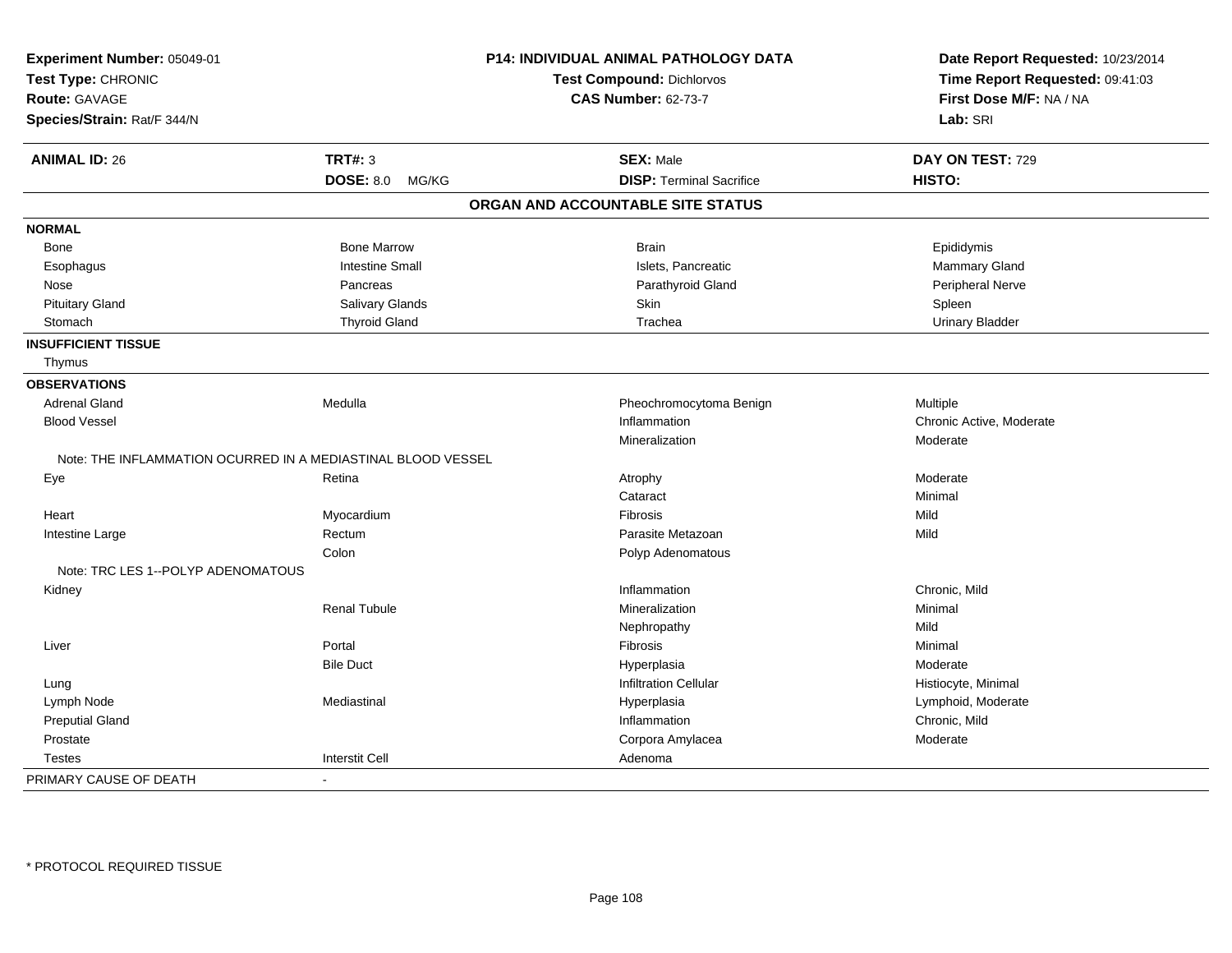| Experiment Number: 05049-01                       |                           | <b>P14: INDIVIDUAL ANIMAL PATHOLOGY DATA</b> | Date Report Requested: 10/23/2014 |  |
|---------------------------------------------------|---------------------------|----------------------------------------------|-----------------------------------|--|
| Test Type: CHRONIC                                |                           | <b>Test Compound: Dichlorvos</b>             | Time Report Requested: 09:41:04   |  |
| <b>Route: GAVAGE</b>                              |                           | <b>CAS Number: 62-73-7</b>                   | First Dose M/F: NA / NA           |  |
| Species/Strain: Rat/F 344/N                       |                           |                                              | Lab: SRI                          |  |
| <b>ANIMAL ID: 26</b>                              | <b>TRT#: 5</b>            | <b>SEX: Male</b>                             | DAY ON TEST: 533                  |  |
|                                                   | <b>DOSE: 4.0</b><br>MG/KG | <b>DISP: Dead</b>                            | HISTO:                            |  |
|                                                   |                           | ORGAN AND ACCOUNTABLE SITE STATUS            |                                   |  |
| <b>NORMAL</b>                                     |                           |                                              |                                   |  |
| <b>Adrenal Gland</b>                              | <b>Bone</b>               | <b>Bone Marrow</b>                           | <b>Brain</b>                      |  |
| Epididymis                                        | Esophagus                 | <b>Intestine Small</b>                       | Islets, Pancreatic                |  |
| Lymph Node                                        | Mammary Gland             | Nose                                         | Parathyroid Gland                 |  |
| Peripheral Nerve                                  | <b>Pituitary Gland</b>    | <b>Preputial Gland</b>                       | Salivary Glands                   |  |
| Skin                                              | Spleen                    | Stomach                                      | <b>Thyroid Gland</b>              |  |
| Trachea                                           | <b>Urinary Bladder</b>    |                                              |                                   |  |
| <b>MISSING</b>                                    |                           |                                              |                                   |  |
| Thymus                                            |                           |                                              |                                   |  |
| <b>AUTO PRECLUDES DIAG.</b>                       |                           |                                              |                                   |  |
| Intestine Large                                   |                           |                                              |                                   |  |
| <b>OBSERVATIONS</b>                               |                           |                                              |                                   |  |
| Heart                                             | Myocardium                | Fibrosis                                     | Mild                              |  |
| Kidney                                            |                           | Nephropathy                                  | Minimal                           |  |
| Liver                                             | <b>Bile Duct</b>          | Hyperplasia                                  | Mild                              |  |
|                                                   | Hepatocyte                | Vacuolization Cytoplasmic                    | Moderate                          |  |
| Note: TRC LES 1--SIMILAR TO REGULAR LIVER SECTION |                           |                                              |                                   |  |
| Lung                                              |                           | Edema                                        | Diffuse, Mild                     |  |
|                                                   |                           | Foreign Body                                 | Mild                              |  |
| Pancreas                                          |                           | Adenoma                                      |                                   |  |
| Prostate                                          |                           | Inflammation                                 | Suppurative, Mild                 |  |
| <b>Testes</b>                                     | <b>Interstit Cell</b>     | Adenoma                                      | <b>Multiple</b>                   |  |
| PRIMARY CAUSE OF DEATH                            | $\blacksquare$            |                                              |                                   |  |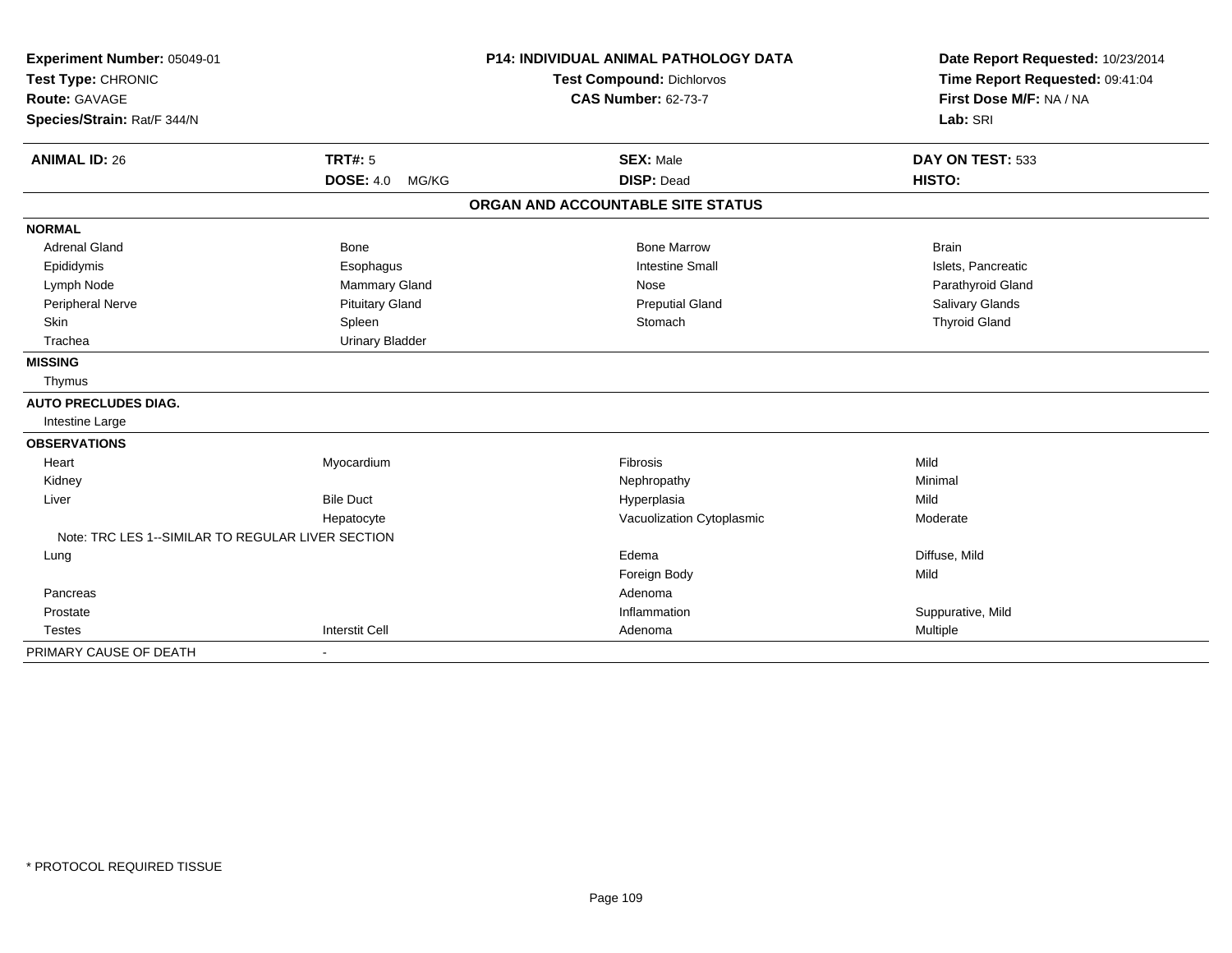| Experiment Number: 05049-01<br>Test Type: CHRONIC<br><b>Route: GAVAGE</b><br>Species/Strain: Rat/F 344/N |                              | <b>P14: INDIVIDUAL ANIMAL PATHOLOGY DATA</b><br><b>Test Compound: Dichlorvos</b><br><b>CAS Number: 62-73-7</b> | Date Report Requested: 10/23/2014<br>Time Report Requested: 09:41:04<br>First Dose M/F: NA / NA<br>Lab: SRI |
|----------------------------------------------------------------------------------------------------------|------------------------------|----------------------------------------------------------------------------------------------------------------|-------------------------------------------------------------------------------------------------------------|
| <b>ANIMAL ID: 27</b>                                                                                     | <b>TRT#: 1</b>               | <b>SEX: Male</b>                                                                                               | DAY ON TEST: 734                                                                                            |
|                                                                                                          | <b>DOSE: VEHICLE CONTROL</b> | <b>DISP: Terminal Sacrifice</b>                                                                                | HISTO:                                                                                                      |
|                                                                                                          |                              | ORGAN AND ACCOUNTABLE SITE STATUS                                                                              |                                                                                                             |
| <b>NORMAL</b>                                                                                            |                              |                                                                                                                |                                                                                                             |
| Bone                                                                                                     | <b>Bone Marrow</b>           | <b>Brain</b>                                                                                                   | Epididymis                                                                                                  |
| Esophagus                                                                                                | Intestine Large              | <b>Intestine Small</b>                                                                                         | Islets, Pancreatic                                                                                          |
| Mammary Gland                                                                                            | Parathyroid Gland            | <b>Pituitary Gland</b>                                                                                         | <b>Preputial Gland</b>                                                                                      |
| Prostate                                                                                                 | <b>Salivary Glands</b>       | <b>Thyroid Gland</b>                                                                                           | Trachea                                                                                                     |
| <b>Urinary Bladder</b>                                                                                   |                              |                                                                                                                |                                                                                                             |
| <b>MISSING</b>                                                                                           |                              |                                                                                                                |                                                                                                             |
| Thymus                                                                                                   |                              |                                                                                                                |                                                                                                             |
| <b>OBSERVATIONS</b>                                                                                      |                              |                                                                                                                |                                                                                                             |
| <b>Adrenal Gland</b>                                                                                     | Medulla                      | Pheochromocytoma Benign                                                                                        |                                                                                                             |
| <b>Blood Vessel</b>                                                                                      |                              | Hypertrophy                                                                                                    | Moderate                                                                                                    |
|                                                                                                          |                              | Inflammation                                                                                                   | Chronic Active, Moderate                                                                                    |
| Note: TRC LES 1--HYPERTROPHY AND INFLAMMATION                                                            |                              |                                                                                                                |                                                                                                             |
| Heart                                                                                                    | Myocardium                   | Fibrosis                                                                                                       | Minimal                                                                                                     |
| Kidney                                                                                                   |                              | Inflammation                                                                                                   | Suppurative, Minimal                                                                                        |
|                                                                                                          |                              | Inflammation                                                                                                   | Chronic, Moderate                                                                                           |
|                                                                                                          |                              | Nephropathy                                                                                                    | Moderate                                                                                                    |
| Liver                                                                                                    |                              | <b>Basophilic Focus</b>                                                                                        |                                                                                                             |
|                                                                                                          | <b>Bile Duct</b>             | Hyperplasia                                                                                                    | Mild                                                                                                        |
| Note: POSSIBLE EARLY LEUKEMIA MONUC; NOT CODED                                                           |                              |                                                                                                                |                                                                                                             |
| Lung                                                                                                     |                              | <b>Infiltration Cellular</b>                                                                                   | Histiocyte, Minimal                                                                                         |
| Lymph Node                                                                                               | Lymphatic, Mandibular        | Ectasia                                                                                                        | Mild                                                                                                        |
|                                                                                                          | Lymphatic, Mediastinal       | Ectasia                                                                                                        | Mild                                                                                                        |
|                                                                                                          | Lymphatic, Mesenteric        | Ectasia                                                                                                        | Mild                                                                                                        |
|                                                                                                          | Mandibular                   | Hyperplasia                                                                                                    | Plasma Cell, Mild                                                                                           |
|                                                                                                          | Pancreatic                   | Hyperplasia                                                                                                    | Lymphoid, Mild                                                                                              |
|                                                                                                          | Mediastinal                  | Pigmentation                                                                                                   | Moderate                                                                                                    |
| Nose                                                                                                     | Lumen                        | Foreign Body                                                                                                   | Mild                                                                                                        |
|                                                                                                          | Lumen                        | Inflammation                                                                                                   | Suppurative, Mild                                                                                           |
| Pancreas<br>Note: LESIONS AT NECROPSY PROB. HYPERTROPHIED BL. VESSELS                                    |                              | Hyperplasia                                                                                                    | Minimal                                                                                                     |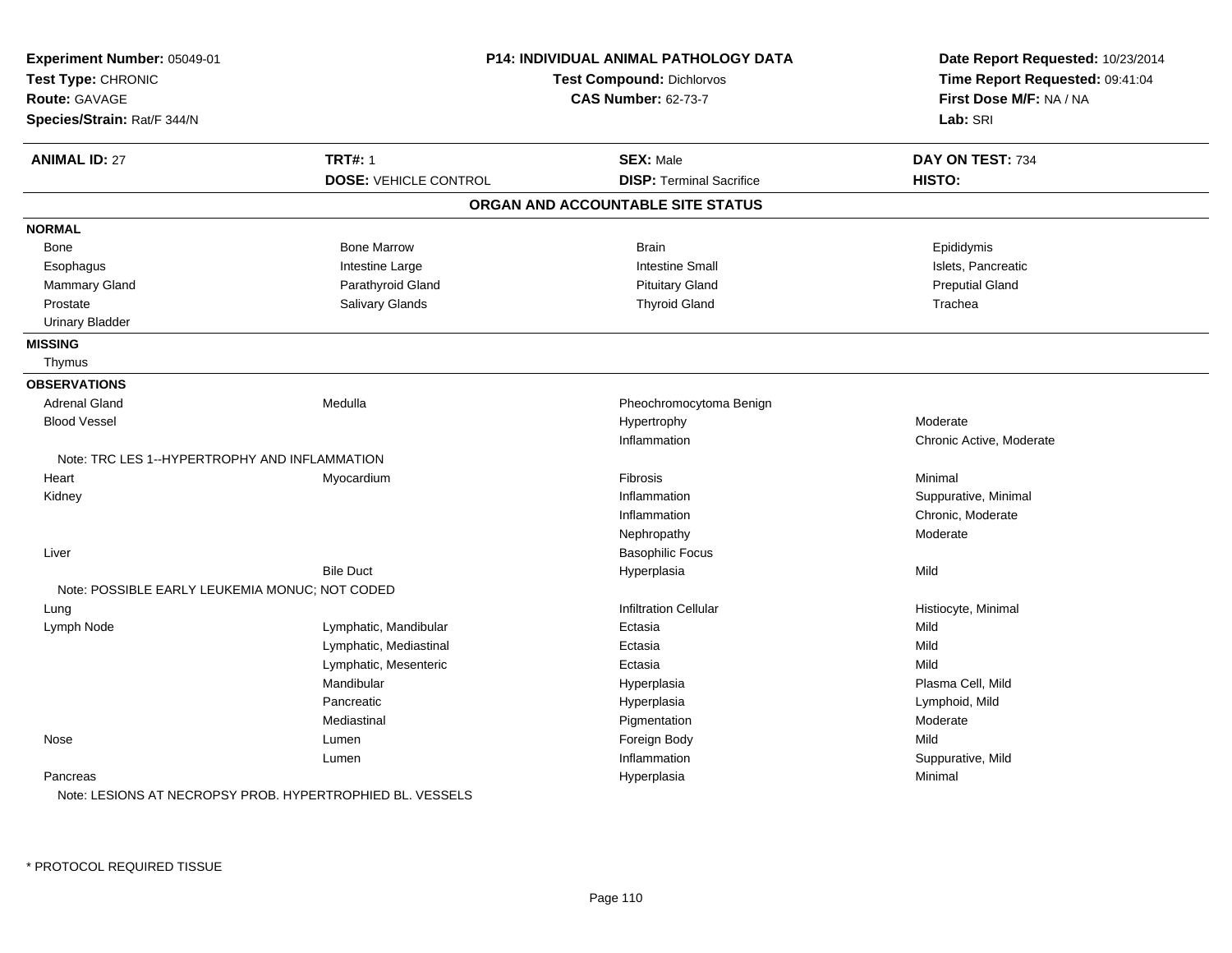| Experiment Number: 05049-01<br>Test Type: CHRONIC<br><b>Route: GAVAGE</b><br>Species/Strain: Rat/F 344/N |                              | <b>P14: INDIVIDUAL ANIMAL PATHOLOGY DATA</b><br><b>Test Compound: Dichlorvos</b><br><b>CAS Number: 62-73-7</b> | Date Report Requested: 10/23/2014<br>Time Report Requested: 09:41:04<br>First Dose M/F: NA / NA<br>Lab: SRI |
|----------------------------------------------------------------------------------------------------------|------------------------------|----------------------------------------------------------------------------------------------------------------|-------------------------------------------------------------------------------------------------------------|
|                                                                                                          |                              |                                                                                                                |                                                                                                             |
| <b>ANIMAL ID: 27</b>                                                                                     | <b>TRT#: 1</b>               | <b>SEX: Male</b>                                                                                               | DAY ON TEST: 734                                                                                            |
|                                                                                                          | <b>DOSE: VEHICLE CONTROL</b> | <b>DISP:</b> Terminal Sacrifice                                                                                | HISTO:                                                                                                      |
|                                                                                                          |                              | ORGAN AND ACCOUNTABLE SITE STATUS                                                                              |                                                                                                             |
| Peripheral Nerve                                                                                         |                              | <b>Infiltration Cellular</b>                                                                                   | Polymorphnuclr, Lymphocyte, Minimal                                                                         |
| <b>Skin</b>                                                                                              | Subcut Tiss                  | Fibrosarcoma                                                                                                   |                                                                                                             |
| Note: TRC LES 2--FIBROSARCOMA                                                                            |                              |                                                                                                                |                                                                                                             |
| Spleen                                                                                                   |                              | Hematopoietic Cell Proliferation Erythrocytic                                                                  | Mild                                                                                                        |
| Stomach                                                                                                  | Glandular                    | Mineralization                                                                                                 | Mild                                                                                                        |
| Testes                                                                                                   | Interstit Cell               | Adenoma                                                                                                        | Multiple                                                                                                    |
| PRIMARY CAUSE OF DEATH                                                                                   |                              |                                                                                                                |                                                                                                             |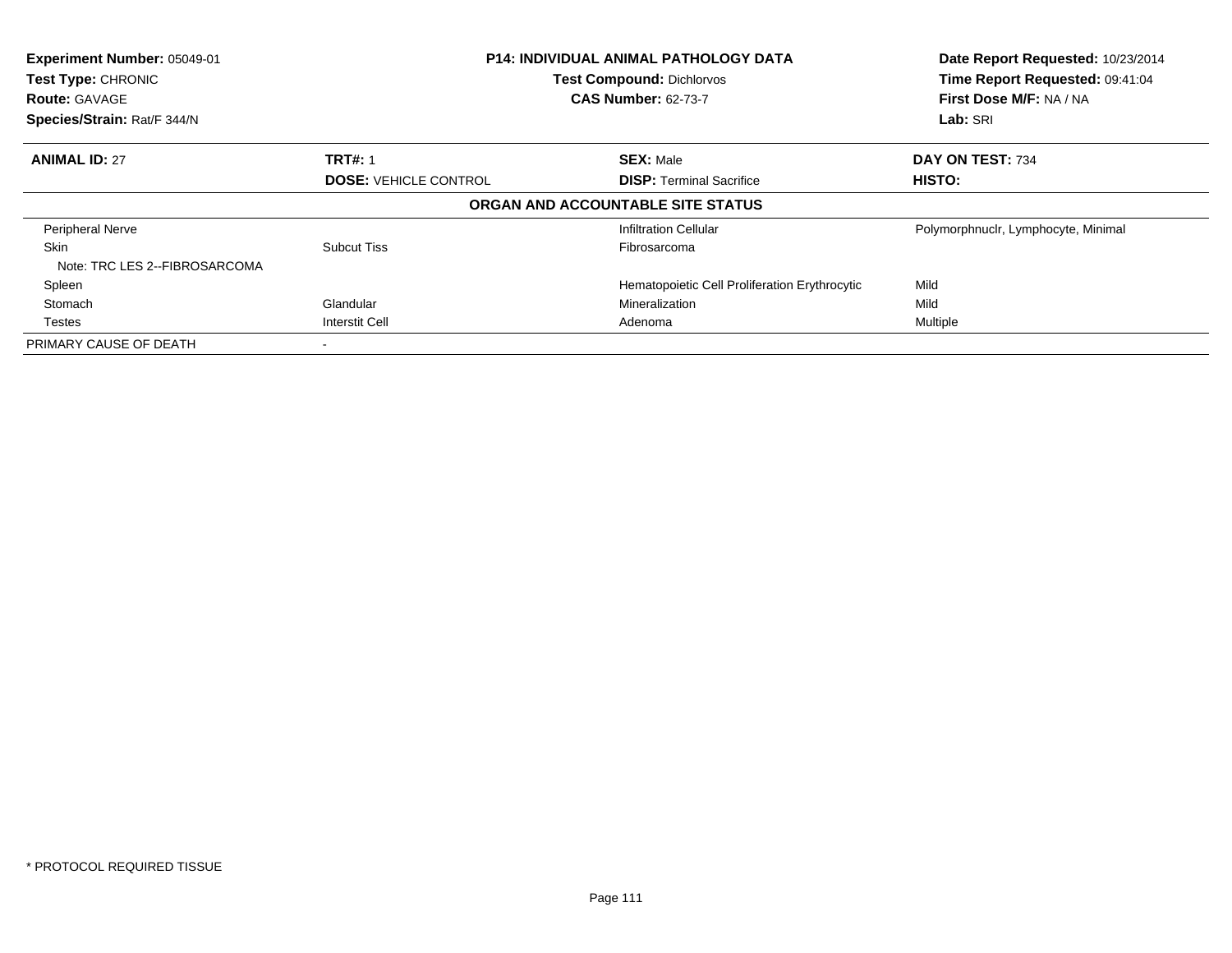| Experiment Number: 05049-01<br>Test Type: CHRONIC<br>Route: GAVAGE |                        | P14: INDIVIDUAL ANIMAL PATHOLOGY DATA<br>Test Compound: Dichlorvos<br><b>CAS Number: 62-73-7</b> | Date Report Requested: 10/23/2014<br>Time Report Requested: 09:41:04<br>First Dose M/F: NA / NA |
|--------------------------------------------------------------------|------------------------|--------------------------------------------------------------------------------------------------|-------------------------------------------------------------------------------------------------|
| Species/Strain: Rat/F 344/N                                        |                        |                                                                                                  | Lab: SRI                                                                                        |
| <b>ANIMAL ID: 27</b>                                               | <b>TRT#: 3</b>         | <b>SEX: Male</b>                                                                                 | DAY ON TEST: 729                                                                                |
|                                                                    | DOSE: 8.0 MG/KG        | <b>DISP: Terminal Sacrifice</b>                                                                  | HISTO:                                                                                          |
|                                                                    |                        | ORGAN AND ACCOUNTABLE SITE STATUS                                                                |                                                                                                 |
| <b>NORMAL</b>                                                      |                        |                                                                                                  |                                                                                                 |
| Bone                                                               | <b>Bone Marrow</b>     | Epididymis                                                                                       | Intestine Large                                                                                 |
| <b>Intestine Small</b>                                             | Nose                   | Parathyroid Gland                                                                                | Peripheral Nerve                                                                                |
| <b>Preputial Gland</b>                                             | Salivary Glands        | Spleen                                                                                           | <b>Testes</b>                                                                                   |
| Trachea                                                            | <b>Urinary Bladder</b> |                                                                                                  |                                                                                                 |
| <b>MISSING</b>                                                     |                        |                                                                                                  |                                                                                                 |
| Esophagus                                                          | Thymus                 |                                                                                                  |                                                                                                 |
| <b>OBSERVATIONS</b>                                                |                        |                                                                                                  |                                                                                                 |
| <b>Adrenal Gland</b>                                               | Cortex                 | Vacuolization Cytoplasmic                                                                        | Mild                                                                                            |
| <b>Brain</b>                                                       |                        | Necrosis                                                                                         | Mild                                                                                            |
| Note: THE NECROSIS IS WITHIN THE MEDULLA                           |                        |                                                                                                  |                                                                                                 |
| Heart                                                              | Myocardium             | Fibrosis                                                                                         | Moderate                                                                                        |
| Islets, Pancreatic                                                 |                        | Adenoma                                                                                          | Multiple                                                                                        |
| Note: TRC LES 4--ADENOMA                                           |                        |                                                                                                  |                                                                                                 |
| Kidney                                                             |                        | Inflammation                                                                                     | Chronic, Moderate                                                                               |
|                                                                    | <b>Renal Tubule</b>    | Mineralization                                                                                   | Mild                                                                                            |
|                                                                    |                        | Nephropathy                                                                                      | Moderate                                                                                        |
| Liver                                                              |                        | <b>Basophilic Focus</b>                                                                          |                                                                                                 |
|                                                                    |                        | Clear Cell Focus                                                                                 |                                                                                                 |
|                                                                    | <b>Bile Duct</b>       | Hyperplasia                                                                                      | Mild                                                                                            |
|                                                                    |                        | Inflammation                                                                                     | Granulomatous, Mild                                                                             |
| Lung                                                               |                        | <b>Infiltration Cellular</b>                                                                     | Histiocyte, Mild                                                                                |
| Lymph Node                                                         | Mesenteric             | Atrophy                                                                                          | Marked                                                                                          |
|                                                                    | Mandibular             | Hyperplasia                                                                                      | Plasma Cell, Moderate                                                                           |
| Mammary Gland<br>Note: TRC LES 1--HYPERPLASIA, CYSTIC              |                        | Hyperplasia                                                                                      | Cystic, Moderate                                                                                |
| Pancreas                                                           |                        | Adenoma                                                                                          | Multiple                                                                                        |
|                                                                    |                        | Atrophy                                                                                          | Mild                                                                                            |
| Note: TRC LES 4--ADENOMA                                           |                        |                                                                                                  |                                                                                                 |
| <b>Pituitary Gland</b>                                             | <b>Pars Distalis</b>   | Adenoma                                                                                          |                                                                                                 |
| Prostate                                                           |                        | Inflammation                                                                                     | Suppurative, Mild                                                                               |
|                                                                    |                        |                                                                                                  |                                                                                                 |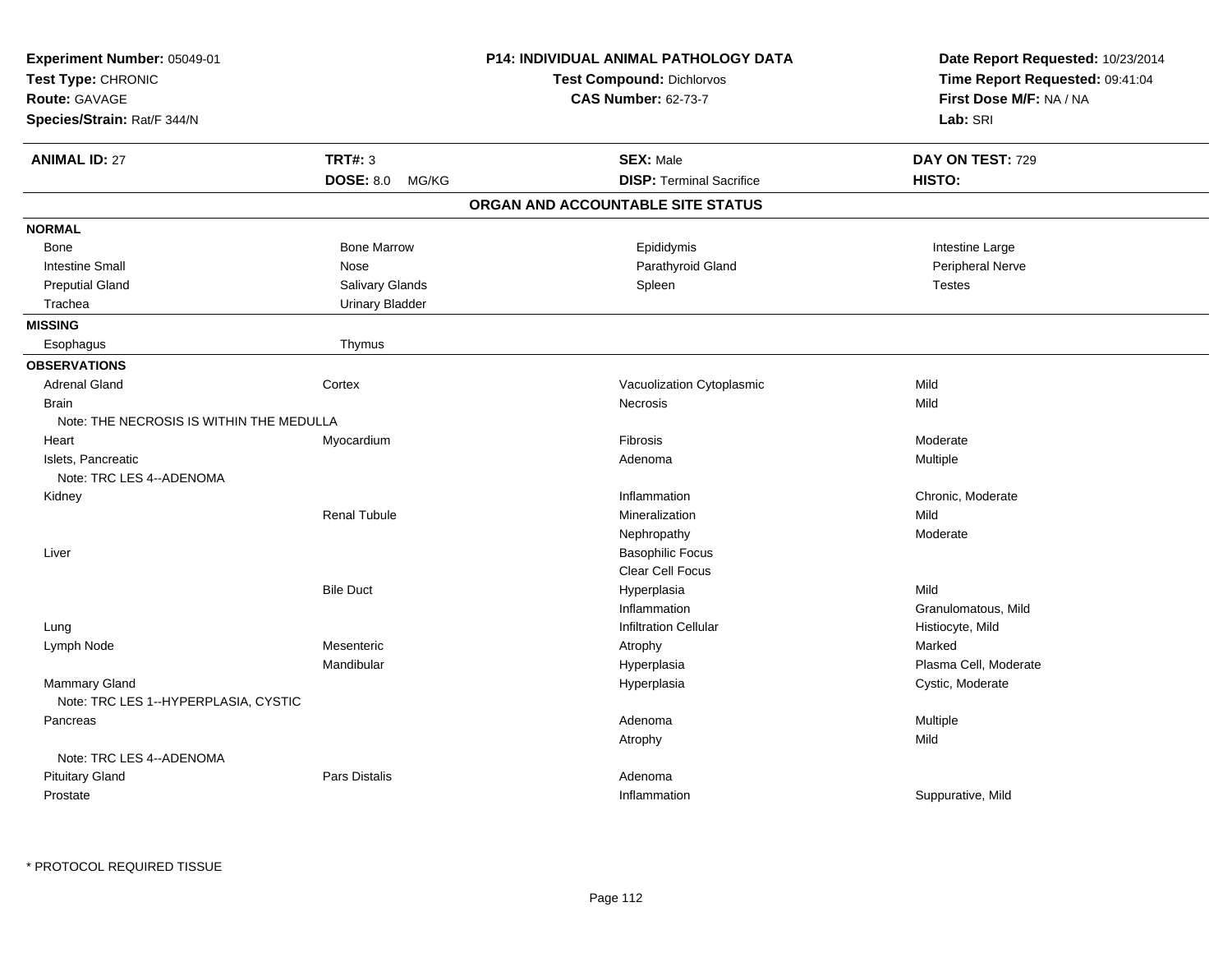| <b>Experiment Number: 05049-01</b><br>Test Type: CHRONIC<br><b>Route: GAVAGE</b><br>Species/Strain: Rat/F 344/N |                           | <b>P14: INDIVIDUAL ANIMAL PATHOLOGY DATA</b><br><b>Test Compound: Dichlorvos</b><br><b>CAS Number: 62-73-7</b> | Date Report Requested: 10/23/2014<br>Time Report Requested: 09:41:04<br>First Dose M/F: NA / NA<br>Lab: SRI |
|-----------------------------------------------------------------------------------------------------------------|---------------------------|----------------------------------------------------------------------------------------------------------------|-------------------------------------------------------------------------------------------------------------|
|                                                                                                                 |                           |                                                                                                                |                                                                                                             |
| <b>ANIMAL ID: 27</b>                                                                                            | <b>TRT#: 3</b>            | <b>SEX: Male</b>                                                                                               | DAY ON TEST: 729                                                                                            |
|                                                                                                                 | <b>DOSE: 8.0</b><br>MG/KG | <b>DISP:</b> Terminal Sacrifice                                                                                | HISTO:                                                                                                      |
|                                                                                                                 |                           | ORGAN AND ACCOUNTABLE SITE STATUS                                                                              |                                                                                                             |
| <b>Skin</b>                                                                                                     | <b>Subcut Tiss</b>        | Fibroma                                                                                                        |                                                                                                             |
|                                                                                                                 |                           | Squamous Cell Papilloma                                                                                        |                                                                                                             |
| Note: TRC LES 3--FIBROMA<br>Note: TRC LES 2--PAPILLOMA SQUA                                                     |                           |                                                                                                                |                                                                                                             |
| Stomach                                                                                                         | Forestomach, Mucosa       | Hyperplasia                                                                                                    | Mild                                                                                                        |
| <b>Thyroid Gland</b>                                                                                            | Follicle                  | <b>Dilatation</b>                                                                                              | Mild                                                                                                        |
|                                                                                                                 | C Cell                    | Hyperplasia                                                                                                    | Mild                                                                                                        |
|                                                                                                                 | <b>Follicular Cel</b>     | Hyperplasia                                                                                                    | Mild                                                                                                        |
| Tongue                                                                                                          |                           | Squamous Cell Papilloma                                                                                        |                                                                                                             |
| PRIMARY CAUSE OF DEATH                                                                                          |                           |                                                                                                                |                                                                                                             |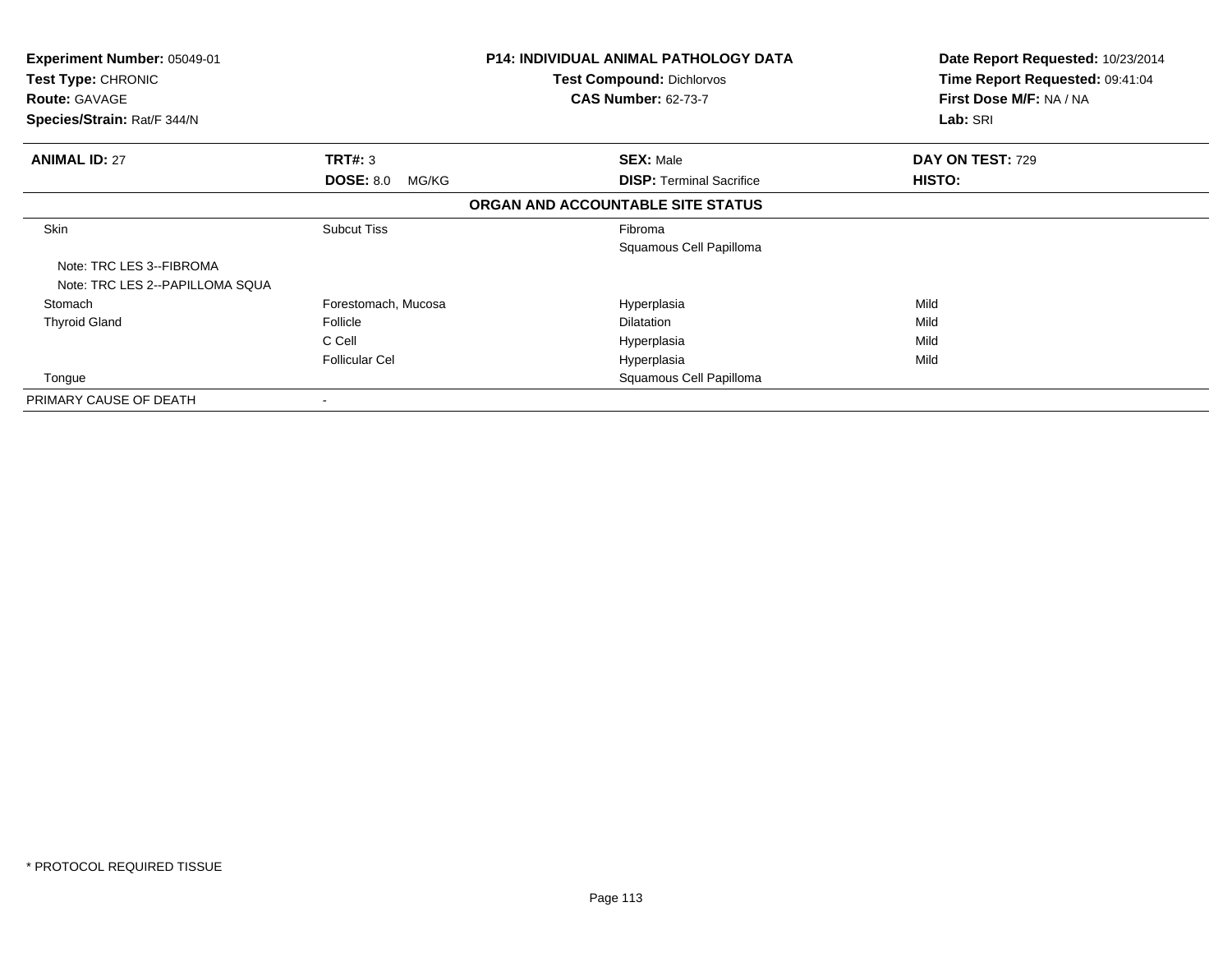| Experiment Number: 05049-01<br>Test Type: CHRONIC<br><b>Route: GAVAGE</b><br>Species/Strain: Rat/F 344/N |                           | <b>P14: INDIVIDUAL ANIMAL PATHOLOGY DATA</b><br><b>Test Compound: Dichlorvos</b><br><b>CAS Number: 62-73-7</b> | Date Report Requested: 10/23/2014<br>Time Report Requested: 09:41:04<br>First Dose M/F: NA / NA<br>Lab: SRI |
|----------------------------------------------------------------------------------------------------------|---------------------------|----------------------------------------------------------------------------------------------------------------|-------------------------------------------------------------------------------------------------------------|
| <b>ANIMAL ID: 27</b>                                                                                     | <b>TRT#: 5</b>            | <b>SEX: Male</b>                                                                                               | DAY ON TEST: 733                                                                                            |
|                                                                                                          | <b>DOSE: 4.0</b><br>MG/KG | <b>DISP: Terminal Sacrifice</b>                                                                                | HISTO:                                                                                                      |
|                                                                                                          |                           | ORGAN AND ACCOUNTABLE SITE STATUS                                                                              |                                                                                                             |
| <b>NORMAL</b>                                                                                            |                           |                                                                                                                |                                                                                                             |
| Bone                                                                                                     | <b>Bone Marrow</b>        | Epididymis                                                                                                     | Esophagus                                                                                                   |
| Intestine Large                                                                                          | <b>Intestine Small</b>    | Islets, Pancreatic                                                                                             | Mammary Gland                                                                                               |
| Nose                                                                                                     | Parathyroid Gland         | Peripheral Nerve                                                                                               | <b>Preputial Gland</b>                                                                                      |
| Prostate                                                                                                 | Salivary Glands           | Spleen                                                                                                         | Stomach                                                                                                     |
| Thymus                                                                                                   | Trachea                   | <b>Urinary Bladder</b>                                                                                         |                                                                                                             |
| <b>OBSERVATIONS</b>                                                                                      |                           |                                                                                                                |                                                                                                             |
| <b>Adrenal Gland</b>                                                                                     | Medulla                   | Pheochromocytoma Malignant                                                                                     |                                                                                                             |
| <b>Brain</b>                                                                                             |                           | Degeneration                                                                                                   | Multiple, Moderate                                                                                          |
| Heart                                                                                                    | Myocardium                | Fibrosis                                                                                                       | Mild                                                                                                        |
|                                                                                                          | Myocardium                | Inflammation                                                                                                   | Chronic, Mild                                                                                               |
| Kidney                                                                                                   |                           | Inflammation                                                                                                   | Chronic, Mild                                                                                               |
|                                                                                                          |                           | Nephropathy                                                                                                    | Mild                                                                                                        |
| Liver                                                                                                    |                           | <b>Basophilic Focus</b>                                                                                        |                                                                                                             |
|                                                                                                          | <b>Bile Duct</b>          | Hyperplasia                                                                                                    | Mild                                                                                                        |
| Lung                                                                                                     |                           | Inflammation                                                                                                   | Chronic, Mild                                                                                               |
| Lymph Node                                                                                               | Mandibular                | Hyperplasia                                                                                                    | Lymphoid, Moderate                                                                                          |
|                                                                                                          | Mediastinal               | Hyperplasia                                                                                                    | Lymphoid, Mild                                                                                              |
|                                                                                                          | Mediastinal               | Pigmentation                                                                                                   | Marked                                                                                                      |
| Pancreas                                                                                                 |                           | Adenoma                                                                                                        | Multiple                                                                                                    |
| <b>Pituitary Gland</b>                                                                                   | Pars Distalis             | Cyst                                                                                                           |                                                                                                             |
| Skin                                                                                                     |                           | Acanthosis                                                                                                     | Mild                                                                                                        |
|                                                                                                          |                           | Inflammation                                                                                                   | Suppurative, Mild                                                                                           |
|                                                                                                          |                           | Inflammation                                                                                                   | Chronic, Moderate                                                                                           |
|                                                                                                          |                           | Necrosis                                                                                                       | Marked                                                                                                      |
| Note: TRC LES 2- NECROSIS AND CHRONIC INFLAM AND SUPP INFLAM<br>Note: TRC LES 1- ACANTHOSIS              |                           |                                                                                                                |                                                                                                             |
| <b>Testes</b>                                                                                            | <b>Interstit Cell</b>     | Adenoma                                                                                                        | Multiple                                                                                                    |
|                                                                                                          | Seminif Tub               | Mineralization                                                                                                 | Mild                                                                                                        |
| <b>Thyroid Gland</b>                                                                                     | C Cell                    | Adenoma                                                                                                        |                                                                                                             |
| PRIMARY CAUSE OF DEATH                                                                                   | $\blacksquare$            |                                                                                                                |                                                                                                             |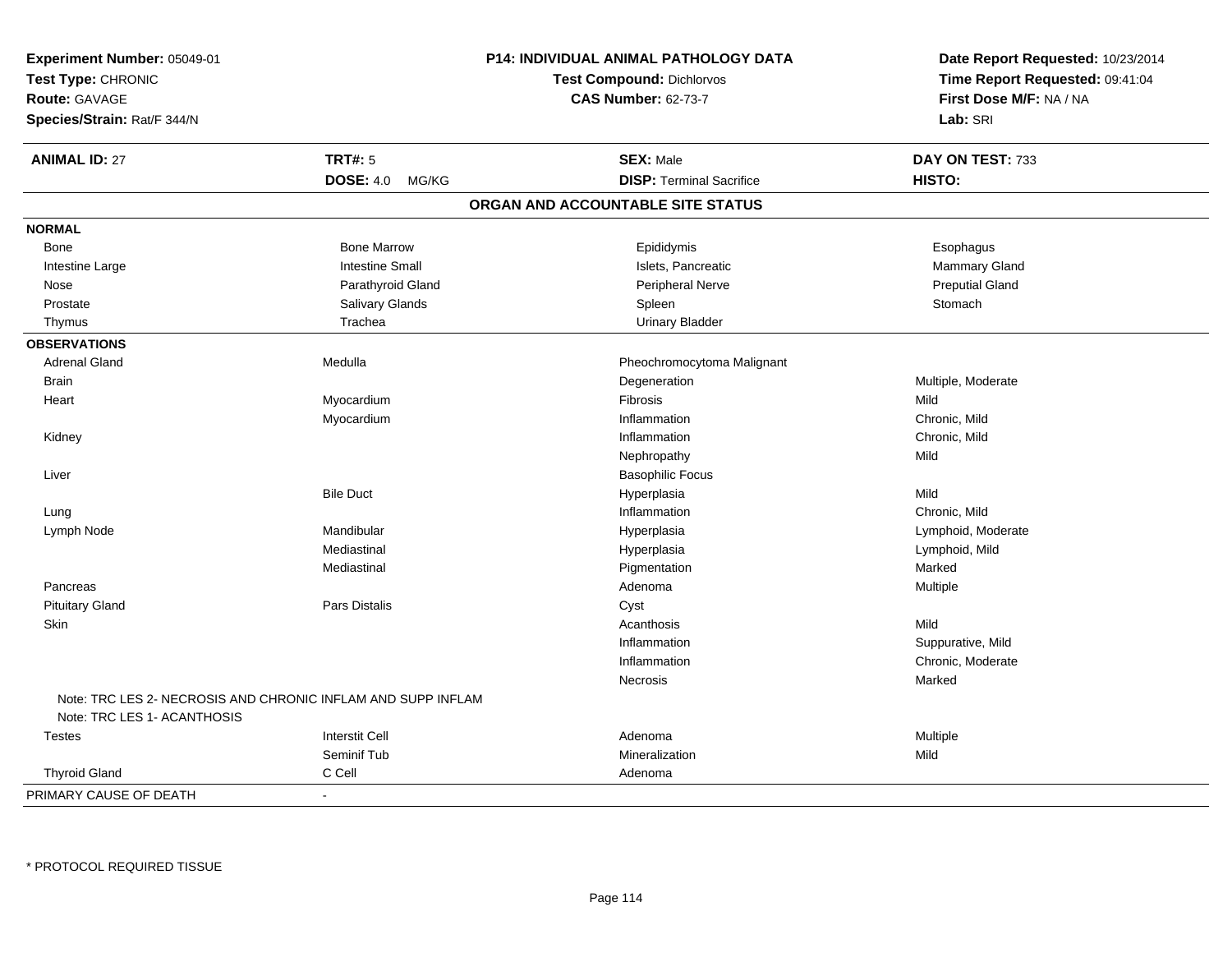| Experiment Number: 05049-01<br>Test Type: CHRONIC<br>Route: GAVAGE<br>Species/Strain: Rat/F 344/N |                              | P14: INDIVIDUAL ANIMAL PATHOLOGY DATA<br>Test Compound: Dichlorvos<br><b>CAS Number: 62-73-7</b> | Date Report Requested: 10/23/2014<br>Time Report Requested: 09:41:04<br>First Dose M/F: NA / NA<br>Lab: SRI |
|---------------------------------------------------------------------------------------------------|------------------------------|--------------------------------------------------------------------------------------------------|-------------------------------------------------------------------------------------------------------------|
| <b>ANIMAL ID: 28</b>                                                                              | <b>TRT#: 1</b>               | <b>SEX: Male</b>                                                                                 | DAY ON TEST: 733                                                                                            |
|                                                                                                   | <b>DOSE: VEHICLE CONTROL</b> | <b>DISP: Terminal Sacrifice</b>                                                                  | HISTO:                                                                                                      |
|                                                                                                   |                              | ORGAN AND ACCOUNTABLE SITE STATUS                                                                |                                                                                                             |
| <b>NORMAL</b>                                                                                     |                              |                                                                                                  |                                                                                                             |
| Bone                                                                                              | <b>Bone Marrow</b>           | <b>Brain</b>                                                                                     | Epididymis                                                                                                  |
| Esophagus                                                                                         | Heart                        | Intestine Large                                                                                  | Intestine Small                                                                                             |
| Lymph Node                                                                                        | Nose                         | Parathyroid Gland                                                                                | Peripheral Nerve                                                                                            |
| Salivary Glands                                                                                   | Stomach                      | Thymus                                                                                           | Trachea                                                                                                     |
| <b>Urinary Bladder</b>                                                                            |                              |                                                                                                  |                                                                                                             |
| <b>OBSERVATIONS</b>                                                                               |                              |                                                                                                  |                                                                                                             |
| <b>Adrenal Gland</b>                                                                              | Medulla                      | Pheochromocytoma Benign                                                                          |                                                                                                             |
| Islets, Pancreatic                                                                                |                              | Adenoma                                                                                          |                                                                                                             |
| Note: TRC LES 6--ADENOMA                                                                          |                              |                                                                                                  |                                                                                                             |
| Kidney                                                                                            |                              | Inflammation                                                                                     | Chronic, Mild                                                                                               |
|                                                                                                   |                              | Inflammation                                                                                     | Suppurative, Minimal                                                                                        |
|                                                                                                   | <b>Renal Tubule</b>          | Mineralization                                                                                   | Minimal                                                                                                     |
|                                                                                                   |                              | Nephropathy                                                                                      | Mild                                                                                                        |
| Liver                                                                                             |                              | <b>Basophilic Focus</b>                                                                          |                                                                                                             |
|                                                                                                   | Portal                       | Fibrosis                                                                                         | Mild                                                                                                        |
|                                                                                                   | <b>Bile Duct</b>             | Hyperplasia                                                                                      | Moderate                                                                                                    |
| Lung                                                                                              |                              | <b>Infiltration Cellular</b>                                                                     | Histiocyte, Minimal                                                                                         |
| Mammary Gland                                                                                     |                              | Fibroadenoma                                                                                     |                                                                                                             |
|                                                                                                   |                              | Hyperplasia                                                                                      | Cystic, Minimal                                                                                             |
| Note: TRC LES 2--FIBRADENOMA                                                                      |                              |                                                                                                  |                                                                                                             |
| Mesentery                                                                                         | Fat                          | Necrosis                                                                                         | Focal, Mild                                                                                                 |
| Note: TRC LES 3--NECROSIS                                                                         |                              |                                                                                                  |                                                                                                             |
| Pancreas                                                                                          |                              | Adenoma                                                                                          |                                                                                                             |
|                                                                                                   |                              | Atrophy                                                                                          | Minimal                                                                                                     |
| Note: TRC LES 5--NO LESION                                                                        |                              |                                                                                                  |                                                                                                             |
| Note: TRC LES 6--ADENOMA                                                                          |                              |                                                                                                  |                                                                                                             |
| <b>Pituitary Gland</b>                                                                            | Pars Distalis                | Adenoma                                                                                          |                                                                                                             |
| <b>Preputial Gland</b>                                                                            |                              | Hyperplasia                                                                                      | Mild                                                                                                        |
|                                                                                                   |                              | Inflammation                                                                                     | Chronic, Moderate                                                                                           |
|                                                                                                   |                              | Inflammation                                                                                     | Suppurative, Moderate                                                                                       |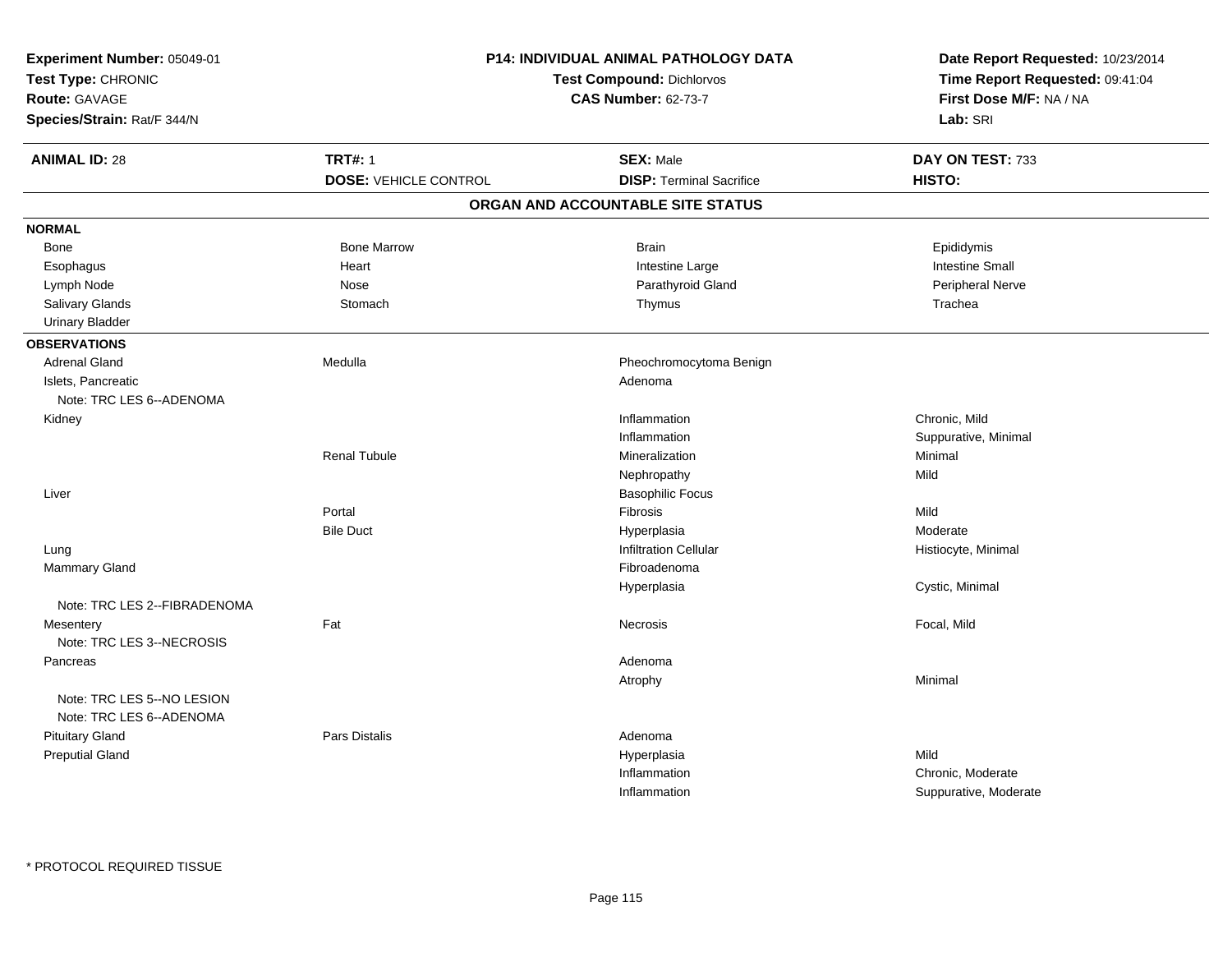| Experiment Number: 05049-01       |                              | <b>P14: INDIVIDUAL ANIMAL PATHOLOGY DATA</b>  | Date Report Requested: 10/23/2014 |
|-----------------------------------|------------------------------|-----------------------------------------------|-----------------------------------|
| Test Type: CHRONIC                |                              | <b>Test Compound: Dichlorvos</b>              | Time Report Requested: 09:41:04   |
| <b>Route: GAVAGE</b>              |                              | <b>CAS Number: 62-73-7</b>                    | First Dose M/F: NA / NA           |
| Species/Strain: Rat/F 344/N       |                              |                                               | Lab: SRI                          |
| <b>ANIMAL ID: 28</b>              | <b>TRT#: 1</b>               | <b>SEX: Male</b>                              | DAY ON TEST: 733                  |
|                                   | <b>DOSE: VEHICLE CONTROL</b> | <b>DISP: Terminal Sacrifice</b>               | HISTO:                            |
|                                   |                              | ORGAN AND ACCOUNTABLE SITE STATUS             |                                   |
| Prostate                          |                              | Corpora Amylacea                              | Mild                              |
|                                   |                              | Inflammation                                  | Suppurative, Mild                 |
| Note: TRC LES 4--CORPORA AMYLACEA |                              |                                               |                                   |
| Skin                              | <b>Subcut Tiss</b>           | Fibroma                                       |                                   |
| Note: TRC LES 1--FIBROMA          |                              |                                               |                                   |
| Spleen                            |                              | Hematopoietic Cell Proliferation Erythrocytic | Mild                              |
| <b>Testes</b>                     | <b>Interstit Cell</b>        | Adenoma                                       |                                   |
| <b>Thyroid Gland</b>              | C Cell                       | Hyperplasia                                   | Mild                              |
| PRIMARY CAUSE OF DEATH            |                              |                                               |                                   |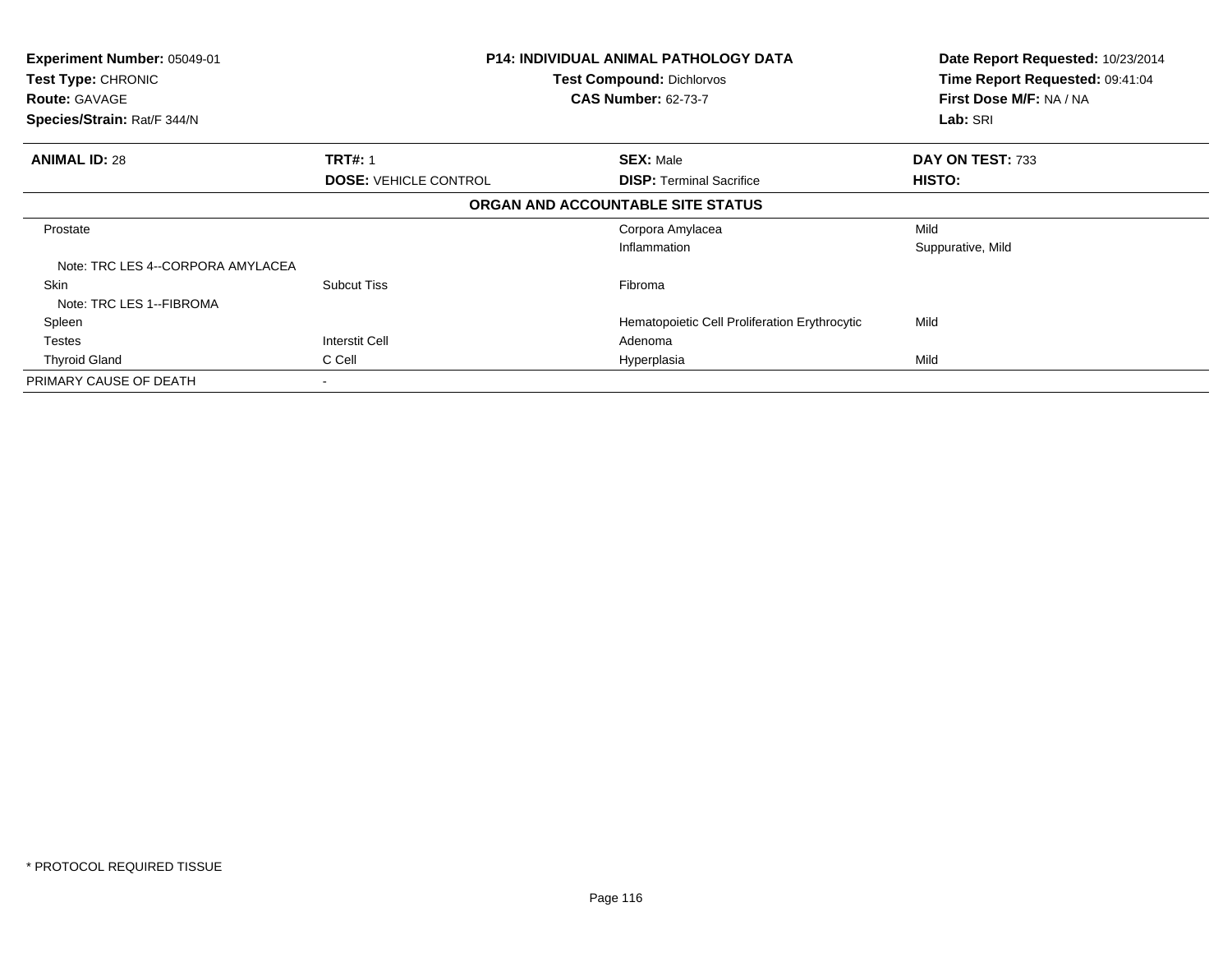| Experiment Number: 05049-01<br>Test Type: CHRONIC<br><b>Route: GAVAGE</b><br>Species/Strain: Rat/F 344/N |                                             | P14: INDIVIDUAL ANIMAL PATHOLOGY DATA<br><b>Test Compound: Dichlorvos</b><br><b>CAS Number: 62-73-7</b> | Date Report Requested: 10/23/2014<br>Time Report Requested: 09:41:04<br>First Dose M/F: NA / NA<br>Lab: SRI |
|----------------------------------------------------------------------------------------------------------|---------------------------------------------|---------------------------------------------------------------------------------------------------------|-------------------------------------------------------------------------------------------------------------|
| <b>ANIMAL ID: 28</b>                                                                                     | <b>TRT#: 3</b><br><b>DOSE: 8.0</b><br>MG/KG | <b>SEX: Male</b><br><b>DISP: Moribund</b>                                                               | DAY ON TEST: 623<br>HISTO:                                                                                  |
|                                                                                                          |                                             | ORGAN AND ACCOUNTABLE SITE STATUS                                                                       |                                                                                                             |
| <b>NORMAL</b>                                                                                            |                                             |                                                                                                         |                                                                                                             |
| <b>Adrenal Gland</b>                                                                                     | Bone                                        | <b>Bone Marrow</b>                                                                                      | Epididymis                                                                                                  |
| Intestine Large                                                                                          | <b>Intestine Small</b>                      | Mammary Gland                                                                                           | Nose                                                                                                        |
| Parathyroid Gland                                                                                        | Peripheral Nerve                            | <b>Pituitary Gland</b>                                                                                  | Prostate                                                                                                    |
| Salivary Glands                                                                                          | Stomach                                     | Thymus                                                                                                  | <b>Urinary Bladder</b>                                                                                      |
| <b>MISSING</b>                                                                                           |                                             |                                                                                                         |                                                                                                             |
| Esophagus                                                                                                |                                             |                                                                                                         |                                                                                                             |
| <b>OBSERVATIONS</b>                                                                                      |                                             |                                                                                                         |                                                                                                             |
| <b>Brain</b>                                                                                             | Cerebrum                                    | Degeneration                                                                                            | Mild                                                                                                        |
| Heart                                                                                                    | Myocardium                                  | Fibrosis                                                                                                | Mild                                                                                                        |
| Islets, Pancreatic                                                                                       |                                             | Adenoma                                                                                                 |                                                                                                             |
| Note: TRC LES 1--ADENOMA                                                                                 |                                             |                                                                                                         |                                                                                                             |
| Kidney                                                                                                   |                                             | Nephropathy                                                                                             | Mild                                                                                                        |
|                                                                                                          | <b>Renal Tubule</b>                         | Pigmentation                                                                                            | Mild                                                                                                        |
| Liver                                                                                                    | <b>Bile Duct</b>                            | Hyperplasia                                                                                             | Mild                                                                                                        |
|                                                                                                          |                                             | Leukemia Mononuclear                                                                                    |                                                                                                             |
| Lung                                                                                                     |                                             | Adenomatosis                                                                                            | Mild                                                                                                        |
|                                                                                                          |                                             | <b>Infiltration Cellular</b>                                                                            | Histiocyte, Mild                                                                                            |
|                                                                                                          |                                             | Leukemia Mononuclear                                                                                    |                                                                                                             |
| Lymph Node                                                                                               | Mesenteric                                  | Hemorrhage                                                                                              | Mild                                                                                                        |
| Pancreas                                                                                                 |                                             | Adenoma                                                                                                 |                                                                                                             |
|                                                                                                          |                                             | Atrophy                                                                                                 | Mild                                                                                                        |
|                                                                                                          |                                             | Hyperplasia                                                                                             | Moderate                                                                                                    |
| <b>Preputial Gland</b>                                                                                   |                                             | Inflammation                                                                                            | Suppurative, Mild                                                                                           |
| Skin                                                                                                     |                                             | Acanthosis                                                                                              | Mild                                                                                                        |
|                                                                                                          |                                             | Exudate                                                                                                 | Mild                                                                                                        |
|                                                                                                          |                                             | Inflammation                                                                                            | Chronic Active, Mild                                                                                        |
| Note: LESIONS ON SLIDE WITH PREPUTIAL GLAND                                                              |                                             |                                                                                                         |                                                                                                             |
| Spleen                                                                                                   |                                             | Leukemia Mononuclear                                                                                    |                                                                                                             |
| <b>Testes</b>                                                                                            | <b>Interstit Cell</b>                       | Adenoma                                                                                                 |                                                                                                             |
| <b>Thyroid Gland</b>                                                                                     | C Cell                                      | Adenoma                                                                                                 |                                                                                                             |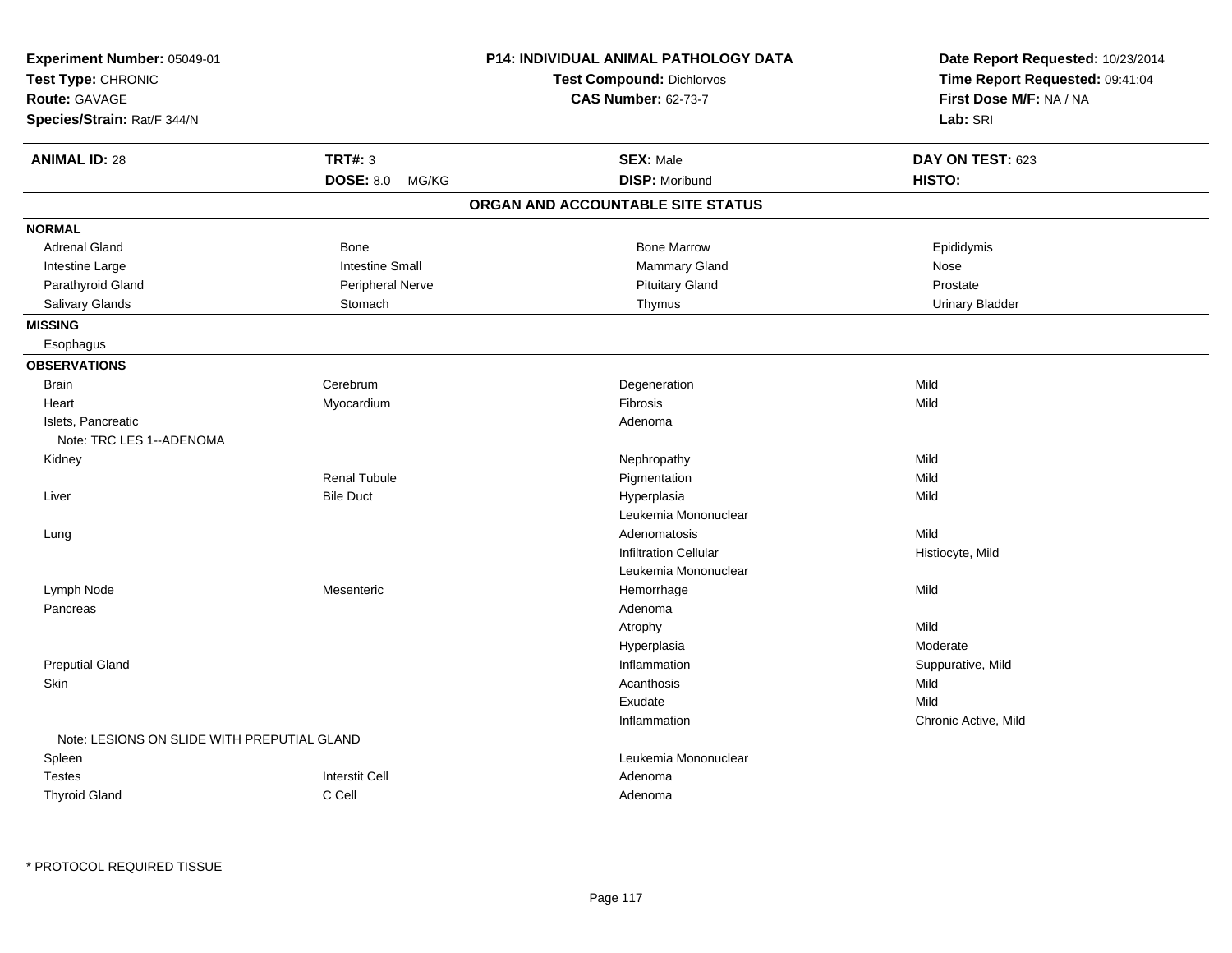| Experiment Number: 05049-01 | <b>P14: INDIVIDUAL ANIMAL PATHOLOGY DATA</b> |                                   | Date Report Requested: 10/23/2014 |  |
|-----------------------------|----------------------------------------------|-----------------------------------|-----------------------------------|--|
| Test Type: CHRONIC          |                                              | <b>Test Compound: Dichlorvos</b>  | Time Report Requested: 09:41:04   |  |
| <b>Route: GAVAGE</b>        | <b>CAS Number: 62-73-7</b>                   |                                   | First Dose M/F: NA / NA           |  |
| Species/Strain: Rat/F 344/N |                                              |                                   | Lab: SRI                          |  |
| <b>ANIMAL ID: 28</b>        | TRT#: 3                                      | <b>SEX: Male</b>                  | DAY ON TEST: 623                  |  |
|                             | <b>DOSE: 8.0 MG/KG</b>                       | <b>DISP:</b> Moribund             | HISTO:                            |  |
|                             |                                              | ORGAN AND ACCOUNTABLE SITE STATUS |                                   |  |
| Trachea                     | Lumen                                        | Exudate                           | Mild                              |  |
| PRIMARY CAUSE OF DEATH      |                                              |                                   |                                   |  |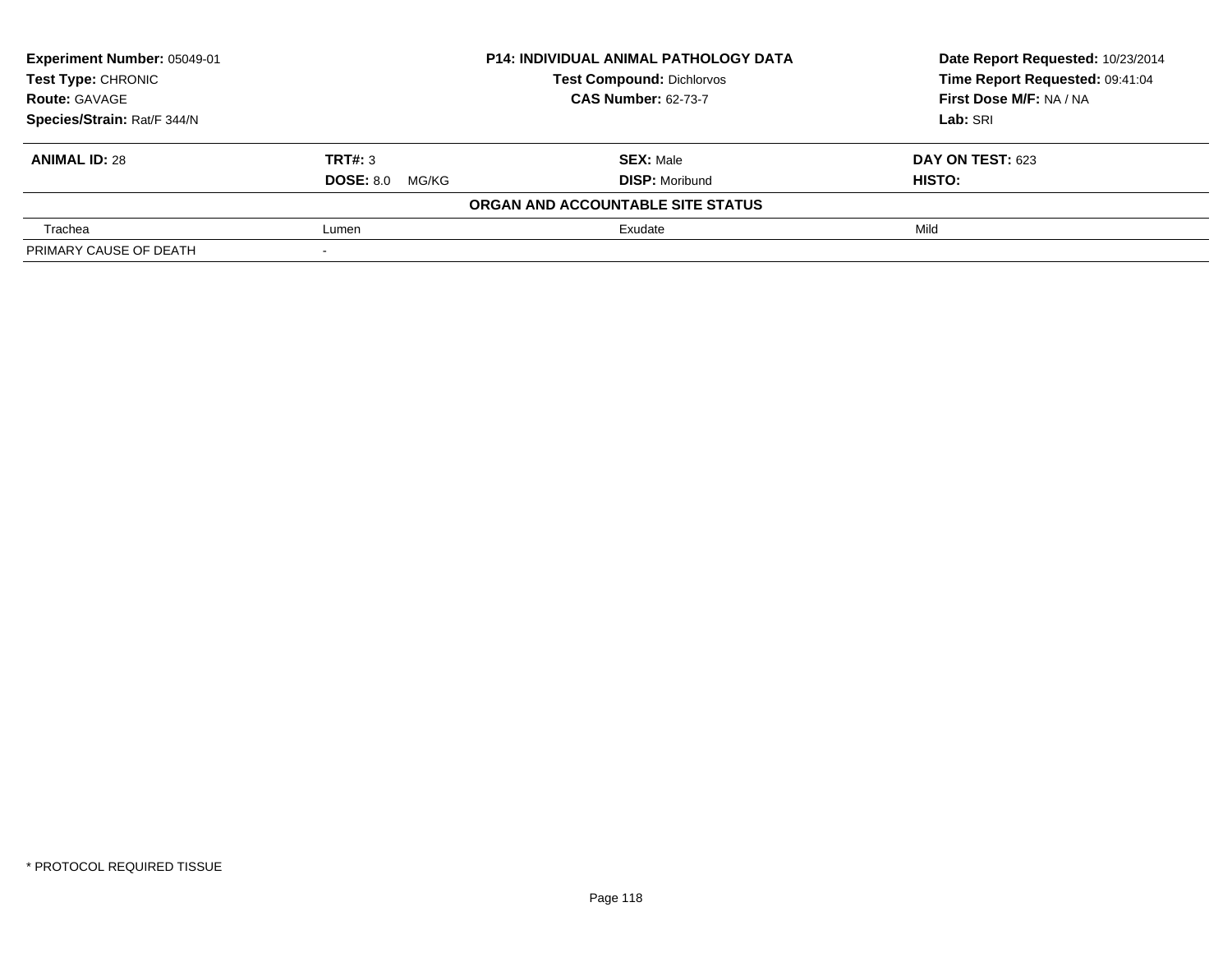| Experiment Number: 05049-01     |                           | P14: INDIVIDUAL ANIMAL PATHOLOGY DATA | Date Report Requested: 10/23/2014 |  |
|---------------------------------|---------------------------|---------------------------------------|-----------------------------------|--|
| Test Type: CHRONIC              |                           | Test Compound: Dichlorvos             | Time Report Requested: 09:41:04   |  |
| Route: GAVAGE                   |                           | <b>CAS Number: 62-73-7</b>            | First Dose M/F: NA / NA           |  |
| Species/Strain: Rat/F 344/N     |                           |                                       | Lab: SRI                          |  |
| <b>ANIMAL ID: 28</b>            | <b>TRT#: 5</b>            | <b>SEX: Male</b>                      | DAY ON TEST: 586                  |  |
|                                 | <b>DOSE: 4.0</b><br>MG/KG | <b>DISP: Dead</b>                     | HISTO:                            |  |
|                                 |                           | ORGAN AND ACCOUNTABLE SITE STATUS     |                                   |  |
| <b>NORMAL</b>                   |                           |                                       |                                   |  |
| Adrenal Gland                   | <b>Bone</b>               | <b>Bone Marrow</b>                    | <b>Brain</b>                      |  |
| Epididymis                      | Esophagus                 | Lymph Node                            | <b>Mammary Gland</b>              |  |
| Nose                            | Pancreas                  | Peripheral Nerve                      | <b>Pituitary Gland</b>            |  |
| Salivary Glands                 | <b>Skin</b>               | Spleen                                | <b>Thyroid Gland</b>              |  |
| Trachea                         | <b>Urinary Bladder</b>    |                                       |                                   |  |
| <b>MISSING</b>                  |                           |                                       |                                   |  |
| Parathyroid Gland               | Thymus                    |                                       |                                   |  |
| <b>INSUFFICIENT TISSUE</b>      |                           |                                       |                                   |  |
| Islets, Pancreatic              |                           |                                       |                                   |  |
| <b>OBSERVATIONS</b>             |                           |                                       |                                   |  |
| Heart                           | Myocardium                | Inflammation                          | Chronic, Mild                     |  |
| Intestine Large                 | Cecum                     | Erosion                               | Moderate                          |  |
| <b>Intestine Small</b>          | <b>Ileum</b>              | Ulcer                                 | Moderate                          |  |
| Note: TRC LES 3 (ILEUM)--ULCER  |                           |                                       |                                   |  |
| Kidney                          |                           | Nephropathy                           | Mild                              |  |
| Liver                           | <b>Bile Duct</b>          | Hyperplasia                           | Mild                              |  |
| Lung                            | Artery, Media             | Hypertrophy                           | Mild                              |  |
|                                 |                           | <b>Infiltration Cellular</b>          | Histiocyte, Minimal               |  |
| <b>Preputial Gland</b>          |                           | Inflammation                          | Chronic, Mild                     |  |
| Prostate                        |                           | Inflammation                          | Suppurative, Mild                 |  |
| Stomach                         | Glandular                 | Hemorrhage                            | Moderate                          |  |
|                                 | Glandular                 | <b>Necrosis</b>                       | Moderate                          |  |
|                                 | Forestomach               | Ulcer                                 | Moderate                          |  |
| Note: TRC LES 1--NOT REMARKABLE |                           |                                       |                                   |  |
| Note: TRC LES 2--ULCER          |                           |                                       |                                   |  |
| <b>Testes</b>                   | <b>Interstit Cell</b>     | Adenoma                               | Multiple                          |  |
| PRIMARY CAUSE OF DEATH          | $\sim$                    |                                       |                                   |  |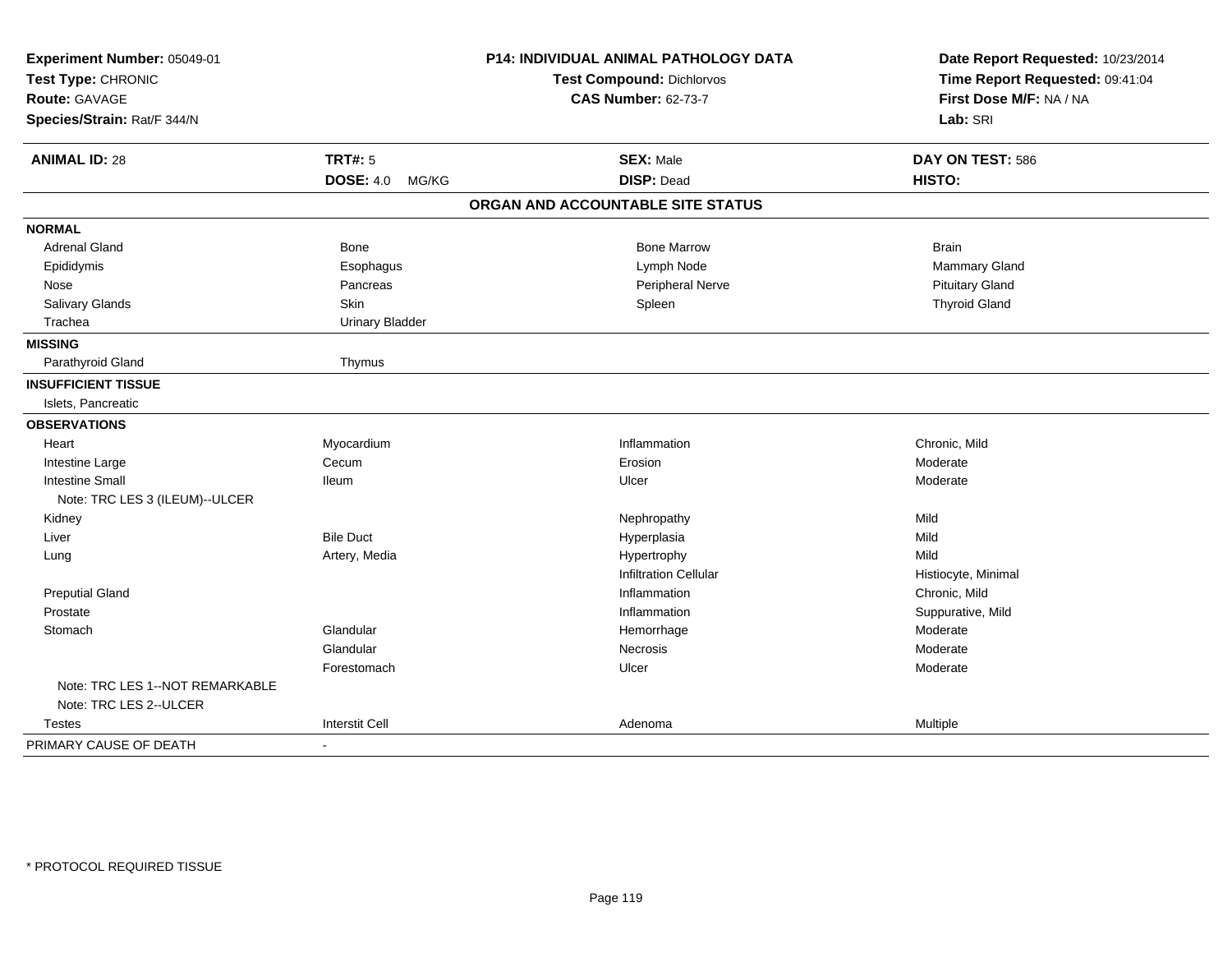| Experiment Number: 05049-01<br>Test Type: CHRONIC<br><b>Route: GAVAGE</b><br>Species/Strain: Rat/F 344/N |                              | P14: INDIVIDUAL ANIMAL PATHOLOGY DATA<br><b>Test Compound: Dichlorvos</b><br><b>CAS Number: 62-73-7</b> | Date Report Requested: 10/23/2014<br>Time Report Requested: 09:41:04<br>First Dose M/F: NA / NA<br>Lab: SRI |
|----------------------------------------------------------------------------------------------------------|------------------------------|---------------------------------------------------------------------------------------------------------|-------------------------------------------------------------------------------------------------------------|
| <b>ANIMAL ID: 29</b>                                                                                     | <b>TRT#: 1</b>               | <b>SEX: Male</b>                                                                                        | DAY ON TEST: 734                                                                                            |
|                                                                                                          | <b>DOSE: VEHICLE CONTROL</b> | <b>DISP: Terminal Sacrifice</b>                                                                         | HISTO:                                                                                                      |
|                                                                                                          |                              | ORGAN AND ACCOUNTABLE SITE STATUS                                                                       |                                                                                                             |
| <b>NORMAL</b>                                                                                            |                              |                                                                                                         |                                                                                                             |
| Bone                                                                                                     | <b>Bone Marrow</b>           | <b>Brain</b>                                                                                            | Epididymis                                                                                                  |
| Esophagus                                                                                                | <b>Intestine Small</b>       | Islets, Pancreatic                                                                                      | Mammary Gland                                                                                               |
| Nose                                                                                                     | Parathyroid Gland            | Peripheral Nerve                                                                                        | <b>Pituitary Gland</b>                                                                                      |
| Prostate                                                                                                 | Salivary Glands              | Trachea                                                                                                 | <b>Urinary Bladder</b>                                                                                      |
| <b>MISSING</b>                                                                                           |                              |                                                                                                         |                                                                                                             |
| Thymus                                                                                                   |                              |                                                                                                         |                                                                                                             |
| <b>OBSERVATIONS</b>                                                                                      |                              |                                                                                                         |                                                                                                             |
| <b>Adrenal Gland</b>                                                                                     | Medulla                      | Pheochromocytoma Benign                                                                                 |                                                                                                             |
| Heart                                                                                                    | Myocardium                   | Fibrosis                                                                                                | Mild                                                                                                        |
| Intestine Large                                                                                          | Rectum                       | Parasite Metazoan                                                                                       | Mild                                                                                                        |
| Kidney                                                                                                   |                              | Inflammation                                                                                            | Chronic, Moderate                                                                                           |
|                                                                                                          |                              | Leukemia Mononuclear                                                                                    |                                                                                                             |
|                                                                                                          |                              | Nephropathy                                                                                             | Moderate                                                                                                    |
| Liver                                                                                                    |                              | <b>Basophilic Focus</b>                                                                                 |                                                                                                             |
|                                                                                                          | Portal                       | Fibrosis                                                                                                | Mild                                                                                                        |
|                                                                                                          | <b>Bile Duct</b>             | Hyperplasia                                                                                             | Moderate                                                                                                    |
|                                                                                                          |                              | Leukemia Mononuclear                                                                                    |                                                                                                             |
| Note: TRC LES 3--SIMILAR TO REGULAR LIVER SECTION                                                        |                              |                                                                                                         |                                                                                                             |
| Lung                                                                                                     |                              | <b>Infiltration Cellular</b>                                                                            | Histiocyte, Minimal                                                                                         |
| Lymph Node                                                                                               | Mesenteric                   | Leukemia Mononuclear                                                                                    |                                                                                                             |
| Pancreas                                                                                                 |                              | Adenoma                                                                                                 | Multiple                                                                                                    |
| Note: TRC LES 2--ADENOMA                                                                                 |                              |                                                                                                         |                                                                                                             |
| <b>Preputial Gland</b>                                                                                   |                              | Inflammation                                                                                            | Chronic, Mild                                                                                               |
| <b>Skin</b>                                                                                              |                              | Keratoacanthoma                                                                                         |                                                                                                             |
| Note: TRC LES 1--KERATOACANTHOMA                                                                         |                              |                                                                                                         |                                                                                                             |
| Spleen                                                                                                   |                              | Leukemia Mononuclear                                                                                    |                                                                                                             |
| Stomach                                                                                                  | Forestomach, Mucosa          | Hyperplasia                                                                                             | Mild                                                                                                        |
|                                                                                                          | Glandular                    | Mineralization                                                                                          | Mild                                                                                                        |
| <b>Testes</b>                                                                                            | <b>Interstit Cell</b>        | Adenoma                                                                                                 |                                                                                                             |
|                                                                                                          | Seminif Tub                  | Mineralization                                                                                          | Mild                                                                                                        |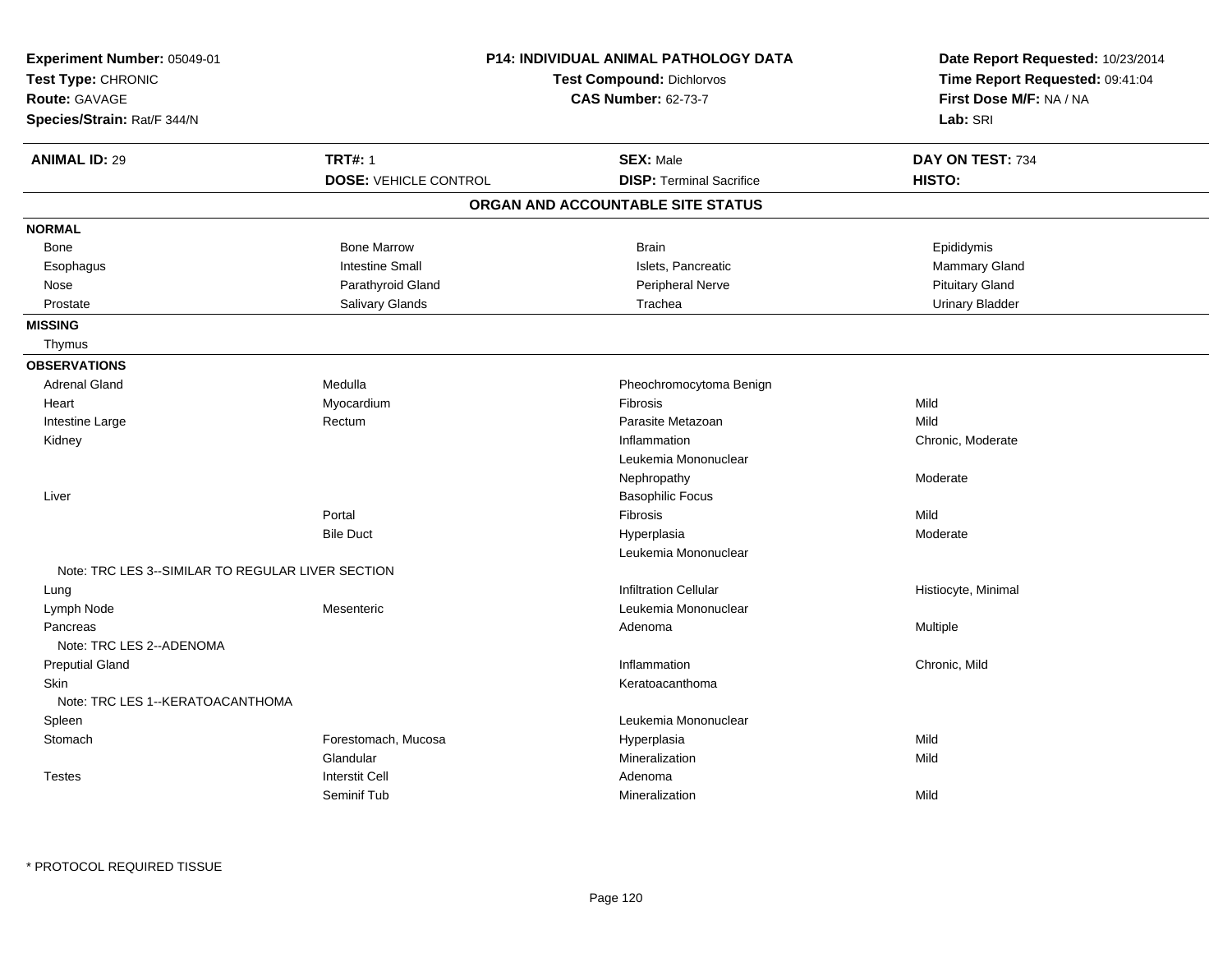| Experiment Number: 05049-01 | <b>P14: INDIVIDUAL ANIMAL PATHOLOGY DATA</b> |                                   | Date Report Requested: 10/23/2014 |
|-----------------------------|----------------------------------------------|-----------------------------------|-----------------------------------|
| Test Type: CHRONIC          |                                              | <b>Test Compound: Dichlorvos</b>  | Time Report Requested: 09:41:04   |
| <b>Route: GAVAGE</b>        |                                              | <b>CAS Number: 62-73-7</b>        |                                   |
| Species/Strain: Rat/F 344/N |                                              | Lab: SRI                          |                                   |
| <b>ANIMAL ID: 29</b>        | <b>TRT#: 1</b>                               | <b>SEX: Male</b>                  | DAY ON TEST: 734                  |
|                             | <b>DOSE: VEHICLE CONTROL</b>                 | <b>DISP:</b> Terminal Sacrifice   | <b>HISTO:</b>                     |
|                             |                                              | ORGAN AND ACCOUNTABLE SITE STATUS |                                   |
| <b>Thyroid Gland</b>        | C Cell                                       | Hyperplasia                       | Mild                              |
| PRIMARY CAUSE OF DEATH      |                                              |                                   |                                   |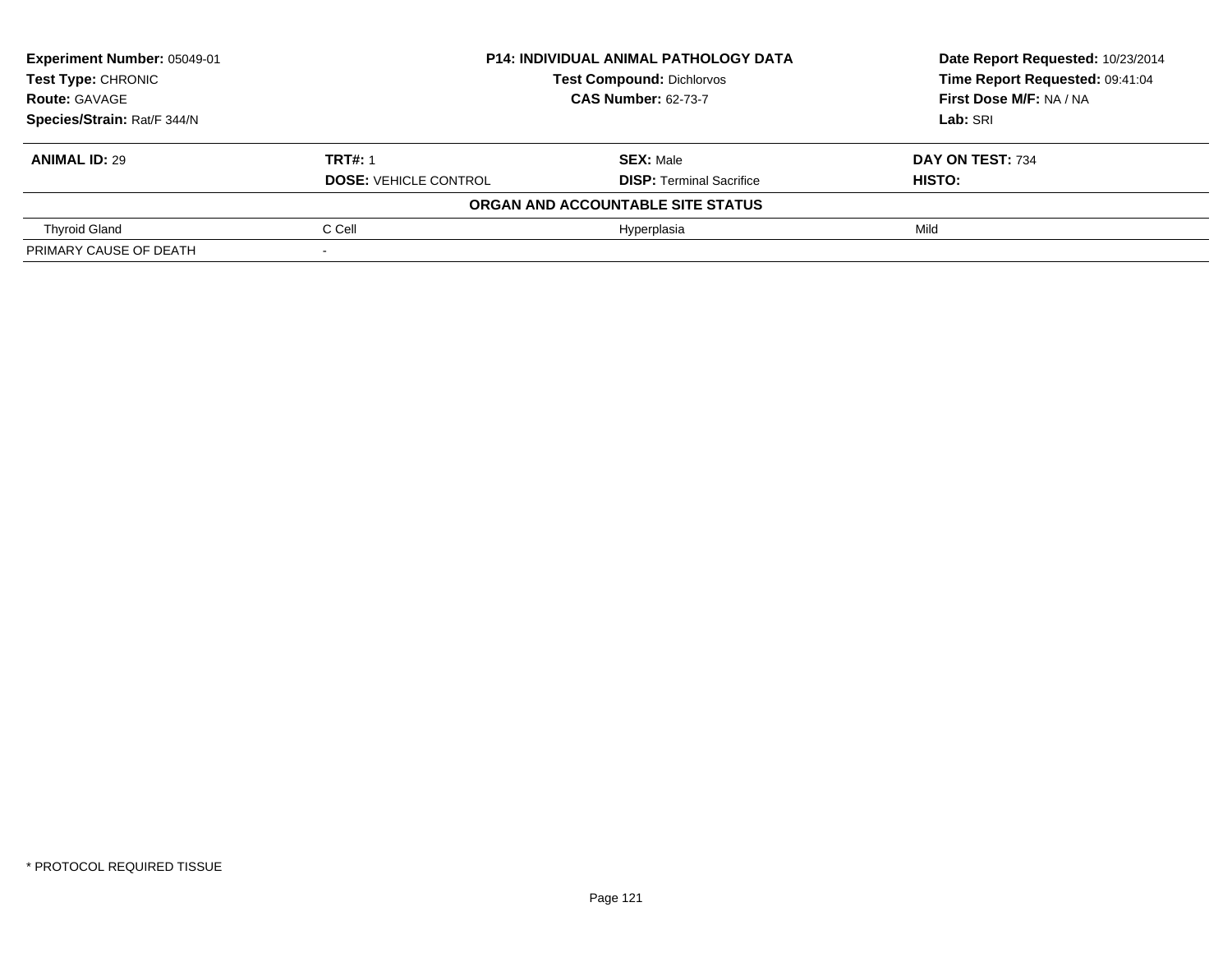| Experiment Number: 05049-01<br>Test Type: CHRONIC<br><b>Route: GAVAGE</b><br>Species/Strain: Rat/F 344/N |                           | <b>P14: INDIVIDUAL ANIMAL PATHOLOGY DATA</b><br><b>Test Compound: Dichlorvos</b><br><b>CAS Number: 62-73-7</b> | Date Report Requested: 10/23/2014<br>Time Report Requested: 09:41:04<br>First Dose M/F: NA / NA<br>Lab: SRI |
|----------------------------------------------------------------------------------------------------------|---------------------------|----------------------------------------------------------------------------------------------------------------|-------------------------------------------------------------------------------------------------------------|
| <b>ANIMAL ID: 29</b>                                                                                     | <b>TRT#: 3</b>            | <b>SEX: Male</b>                                                                                               | DAY ON TEST: 638                                                                                            |
|                                                                                                          | <b>DOSE: 8.0</b><br>MG/KG | <b>DISP: Moribund</b>                                                                                          | HISTO:                                                                                                      |
|                                                                                                          |                           | ORGAN AND ACCOUNTABLE SITE STATUS                                                                              |                                                                                                             |
| <b>NORMAL</b>                                                                                            |                           |                                                                                                                |                                                                                                             |
| <b>Bone</b>                                                                                              | Epididymis                | Esophagus                                                                                                      | Intestine Large                                                                                             |
| <b>Intestine Small</b>                                                                                   | Islets, Pancreatic        | Mammary Gland                                                                                                  | Nose                                                                                                        |
| Parathyroid Gland                                                                                        | Peripheral Nerve          | <b>Preputial Gland</b>                                                                                         | Prostate                                                                                                    |
| Salivary Glands                                                                                          | Stomach                   | Thymus                                                                                                         | <b>Thyroid Gland</b>                                                                                        |
| Trachea                                                                                                  | <b>Urinary Bladder</b>    |                                                                                                                |                                                                                                             |
| <b>OBSERVATIONS</b>                                                                                      |                           |                                                                                                                |                                                                                                             |
| <b>Adrenal Gland</b>                                                                                     | Medulla                   | Pheochromocytoma Benign                                                                                        |                                                                                                             |
| <b>Bone Marrow</b>                                                                                       |                           | Leukemia Mononuclear                                                                                           |                                                                                                             |
| <b>Brain</b>                                                                                             | Thalamus                  | Degeneration                                                                                                   | Mild                                                                                                        |
| Heart                                                                                                    |                           | Leukemia Mononuclear                                                                                           |                                                                                                             |
| Kidney                                                                                                   |                           | Nephropathy                                                                                                    | Moderate                                                                                                    |
| Liver                                                                                                    | <b>Bile Duct</b>          | Hyperplasia                                                                                                    | Mild                                                                                                        |
|                                                                                                          |                           | Leukemia Mononuclear                                                                                           |                                                                                                             |
| Lung                                                                                                     |                           | Leukemia Mononuclear                                                                                           |                                                                                                             |
| Lymph Node                                                                                               | Pancreatic                | Leukemia Mononuclear                                                                                           |                                                                                                             |
| Pancreas                                                                                                 |                           | Adenoma                                                                                                        |                                                                                                             |
| <b>Pituitary Gland</b>                                                                                   | <b>Pars Distalis</b>      | Hyperplasia                                                                                                    | Mild                                                                                                        |
| Skin                                                                                                     |                           | Cyst Epithelial Inclusion                                                                                      |                                                                                                             |
| Note: TRC LES 1--CYST EPITH INC                                                                          |                           |                                                                                                                |                                                                                                             |
| Spleen                                                                                                   |                           | Hematopoietic Cell Proliferation Erythrocytic                                                                  | Mild                                                                                                        |
|                                                                                                          |                           | Leukemia Mononuclear                                                                                           |                                                                                                             |
| <b>Testes</b>                                                                                            | <b>Interstit Cell</b>     | Adenoma                                                                                                        |                                                                                                             |
| PRIMARY CAUSE OF DEATH                                                                                   |                           |                                                                                                                |                                                                                                             |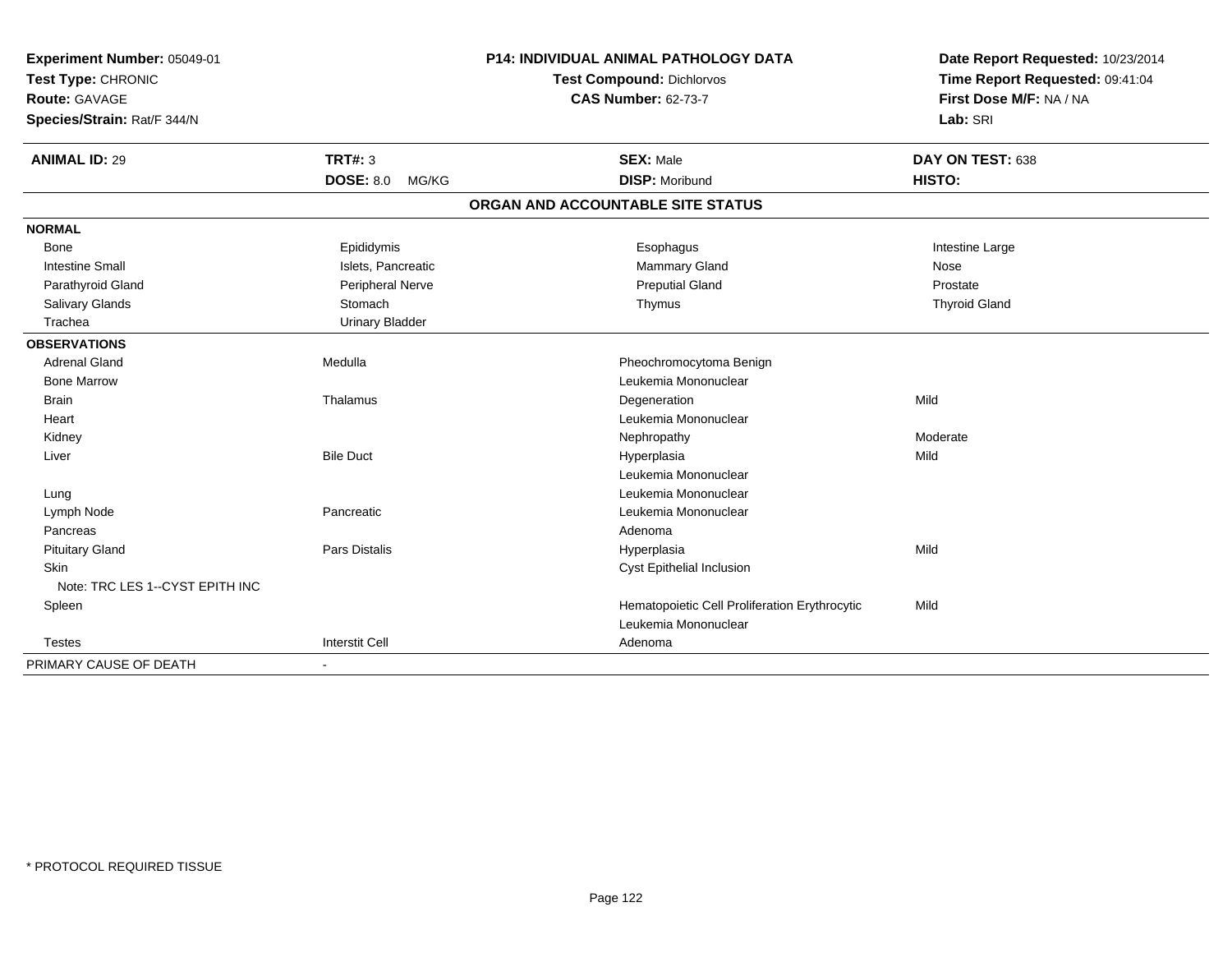| Experiment Number: 05049-01                                                                              |                           | <b>P14: INDIVIDUAL ANIMAL PATHOLOGY DATA</b> | Date Report Requested: 10/23/2014 |
|----------------------------------------------------------------------------------------------------------|---------------------------|----------------------------------------------|-----------------------------------|
| Test Type: CHRONIC                                                                                       |                           | Test Compound: Dichlorvos                    | Time Report Requested: 09:41:04   |
| <b>Route: GAVAGE</b>                                                                                     |                           | <b>CAS Number: 62-73-7</b>                   | First Dose M/F: NA / NA           |
| Species/Strain: Rat/F 344/N                                                                              |                           |                                              | Lab: SRI                          |
| <b>ANIMAL ID: 29</b>                                                                                     | <b>TRT#: 5</b>            | <b>SEX: Male</b>                             | DAY ON TEST: 653                  |
|                                                                                                          | <b>DOSE: 4.0</b><br>MG/KG | <b>DISP: Moribund</b>                        | HISTO:                            |
|                                                                                                          |                           | ORGAN AND ACCOUNTABLE SITE STATUS            |                                   |
| <b>NORMAL</b>                                                                                            |                           |                                              |                                   |
| Bone                                                                                                     | <b>Bone Marrow</b>        | Epididymis                                   | Esophagus                         |
| Intestine Large                                                                                          | <b>Intestine Small</b>    | Mammary Gland                                | Nose                              |
| Parathyroid Gland                                                                                        | Peripheral Nerve          | <b>Pituitary Gland</b>                       | <b>Preputial Gland</b>            |
| Prostate                                                                                                 | Salivary Glands           | <b>Skin</b>                                  | Stomach                           |
| Trachea                                                                                                  | <b>Urinary Bladder</b>    |                                              |                                   |
| <b>MISSING</b>                                                                                           |                           |                                              |                                   |
| Thymus                                                                                                   |                           |                                              |                                   |
| <b>OBSERVATIONS</b>                                                                                      |                           |                                              |                                   |
| <b>Adrenal Gland</b>                                                                                     | Medulla                   | Pheochromocytoma Benign                      |                                   |
| <b>Blood Vessel</b>                                                                                      |                           | Hypertrophy                                  | Moderate                          |
|                                                                                                          |                           | Inflammation                                 | Chronic Active, Moderate          |
|                                                                                                          |                           | Thrombosis                                   |                                   |
| Note: TRC LES 3--HYPERTROPHY, INFLAMMATION AND THROMBUS<br>Note: TRC LES 1--HYPERTROPHY AND INFLAMMATION |                           |                                              |                                   |
| <b>Brain</b>                                                                                             |                           | Degeneration                                 | Multiple, Moderate                |
| Heart                                                                                                    | Myocardium                | Fibrosis                                     | Moderate                          |
| Islets, Pancreatic                                                                                       |                           | Hyperplasia                                  | Mild                              |
| Kidney                                                                                                   |                           | Nephropathy                                  | Mild                              |
| Liver                                                                                                    | Portal                    | <b>Fibrosis</b>                              | Mild                              |
| Lung                                                                                                     |                           | Foreign Body                                 | Mild                              |
|                                                                                                          |                           | Inflammation                                 | Granulomatous, Moderate           |
| Lymph Node                                                                                               | Mediastinal               | Erythrophagocytosis                          | Moderate                          |
| Pancreas                                                                                                 |                           | Hyperplasia                                  | Mild                              |
| Spleen                                                                                                   |                           | Atrophy                                      | Mild                              |
| Note: TRC LES 2--ATROPHY<br>Note: TRC LES 2--ATROPHY                                                     |                           |                                              |                                   |
| Stomach                                                                                                  |                           |                                              |                                   |
| Note: MASS AT NECROPSY NOT SEEN MICROSCOPICALLY                                                          |                           |                                              |                                   |
| <b>Testes</b>                                                                                            | <b>Interstit Cell</b>     | Adenoma                                      |                                   |
|                                                                                                          | Seminif Tub               | Atrophy                                      | Moderate                          |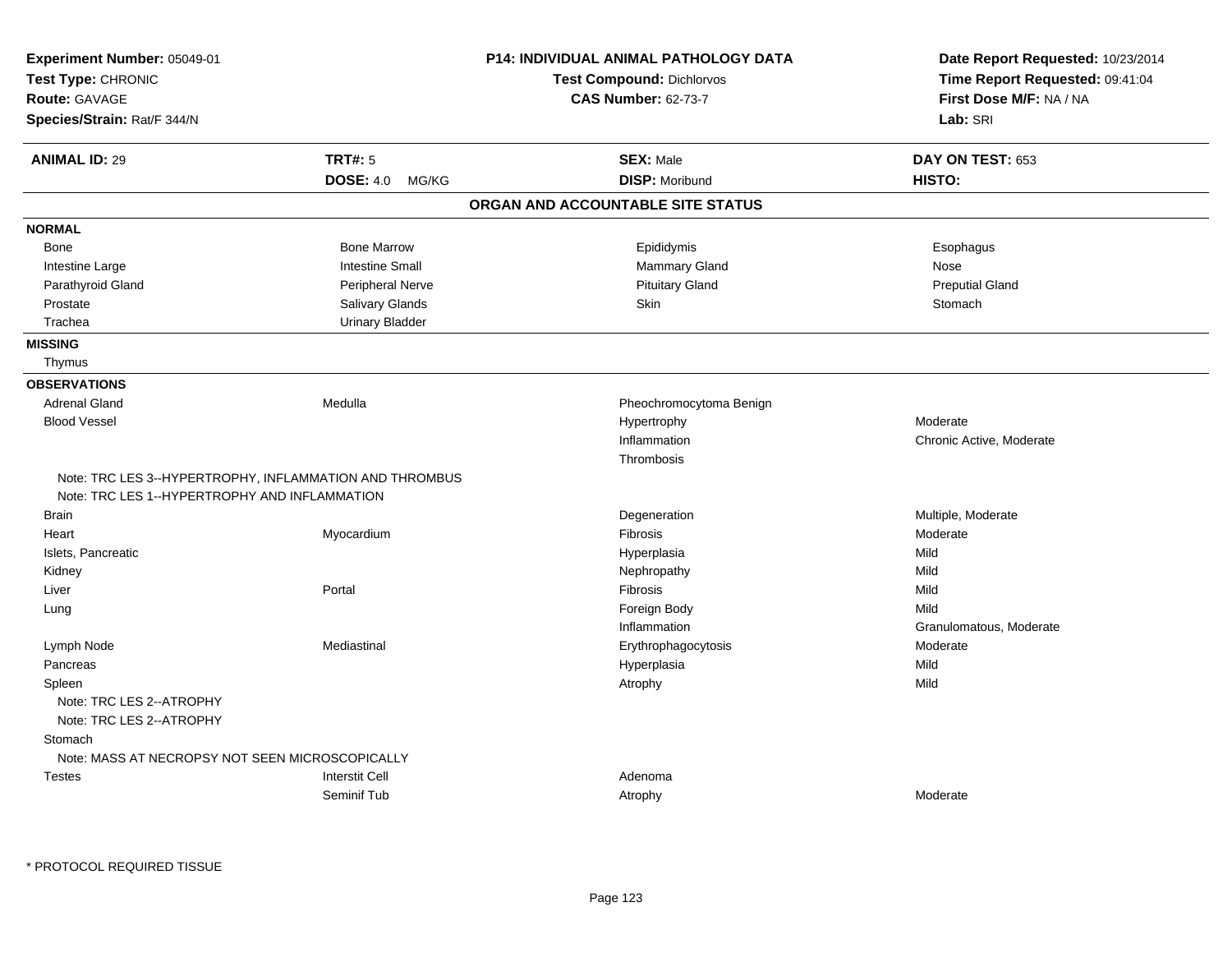| Experiment Number: 05049-01 |                        | <b>P14: INDIVIDUAL ANIMAL PATHOLOGY DATA</b> | Date Report Requested: 10/23/2014 |
|-----------------------------|------------------------|----------------------------------------------|-----------------------------------|
| Test Type: CHRONIC          |                        | <b>Test Compound: Dichlorvos</b>             | Time Report Requested: 09:41:04   |
| <b>Route: GAVAGE</b>        |                        | <b>CAS Number: 62-73-7</b>                   | First Dose M/F: NA / NA           |
| Species/Strain: Rat/F 344/N |                        |                                              | Lab: SRI                          |
| <b>ANIMAL ID: 29</b>        | TRT#: 5                | <b>SEX: Male</b>                             | DAY ON TEST: 653                  |
|                             | <b>DOSE:</b> 4.0 MG/KG | <b>DISP: Moribund</b>                        | HISTO:                            |
|                             |                        | ORGAN AND ACCOUNTABLE SITE STATUS            |                                   |
| <b>Thyroid Gland</b>        | C Cell                 | Adenoma                                      |                                   |
| PRIMARY CAUSE OF DEATH      |                        |                                              |                                   |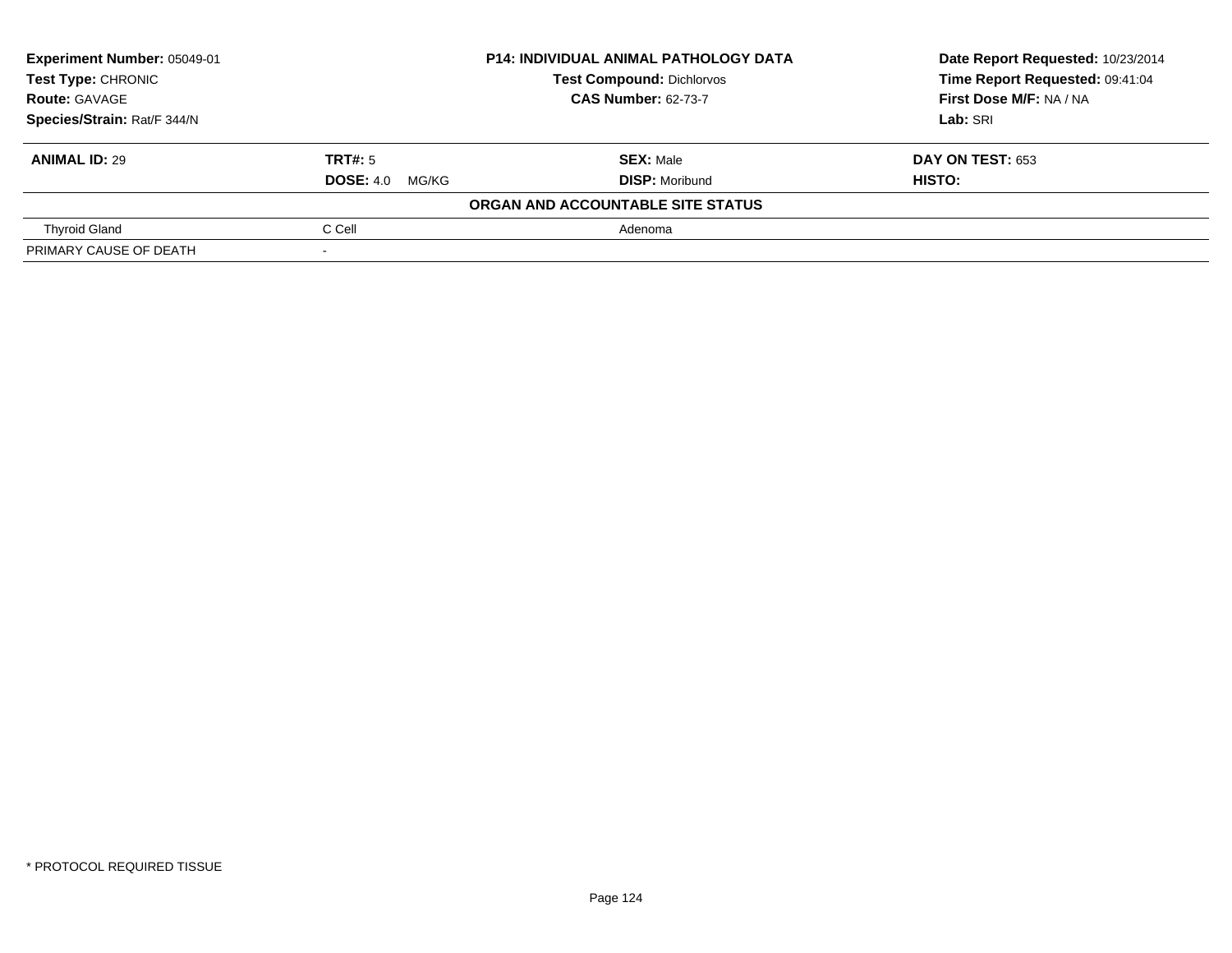| Experiment Number: 05049-01                   |                              | <b>P14: INDIVIDUAL ANIMAL PATHOLOGY DATA</b> | Date Report Requested: 10/23/2014<br>Time Report Requested: 09:41:04 |
|-----------------------------------------------|------------------------------|----------------------------------------------|----------------------------------------------------------------------|
| Test Type: CHRONIC                            |                              | <b>Test Compound: Dichlorvos</b>             |                                                                      |
| Route: GAVAGE                                 |                              | <b>CAS Number: 62-73-7</b>                   | First Dose M/F: NA / NA                                              |
| Species/Strain: Rat/F 344/N                   |                              |                                              | Lab: SRI                                                             |
| <b>ANIMAL ID: 30</b>                          | <b>TRT#: 1</b>               | <b>SEX: Male</b>                             | DAY ON TEST: 705                                                     |
|                                               | <b>DOSE: VEHICLE CONTROL</b> | <b>DISP: Moribund</b>                        | HISTO:                                                               |
|                                               |                              | ORGAN AND ACCOUNTABLE SITE STATUS            |                                                                      |
| <b>NORMAL</b>                                 |                              |                                              |                                                                      |
| Bone                                          | <b>Brain</b>                 | Epididymis                                   | Esophagus                                                            |
| Intestine Large                               | Islets, Pancreatic           | Lymph Node                                   | Mammary Gland                                                        |
| Parathyroid Gland                             | Peripheral Nerve             | Salivary Glands                              | <b>Skin</b>                                                          |
| Spleen                                        | Thymus                       | <b>Thyroid Gland</b>                         | Trachea                                                              |
| <b>Urinary Bladder</b>                        |                              |                                              |                                                                      |
| <b>OBSERVATIONS</b>                           |                              |                                              |                                                                      |
| <b>Adrenal Gland</b>                          | Medulla                      | Pheochromocytoma Malignant                   |                                                                      |
|                                               | Cortex                       | Vacuolization Cytoplasmic                    | Mild                                                                 |
| <b>Bone Marrow</b>                            |                              | Hemorrhage                                   | Moderate                                                             |
| Heart                                         | Myocardium                   | Fibrosis                                     | Mild                                                                 |
| <b>Intestine Small</b>                        | Jejunum                      | Inflammation                                 | Chronic, Moderate                                                    |
| Note: TRC LES 2--INFLAMMATION                 |                              |                                              |                                                                      |
| Kidney                                        |                              | Inflammation                                 | Chronic, Moderate                                                    |
|                                               | <b>Renal Tubule</b>          | Mineralization                               | Mild                                                                 |
|                                               |                              | Nephropathy                                  | Marked                                                               |
| Liver                                         | <b>Bile Duct</b>             | Hyperplasia                                  | Mild                                                                 |
| Lung                                          |                              | <b>Infiltration Cellular</b>                 | Histiocyte, Mild                                                     |
| Nose                                          | Lumen                        | Inflammation                                 | Suppurative, Mild                                                    |
| Pancreas                                      |                              | Adenoma                                      |                                                                      |
| Note: TRC LES 2--ADENOMA                      |                              |                                              |                                                                      |
| <b>Pituitary Gland</b>                        | <b>Pars Distalis</b>         | Hyperplasia                                  | Minimal                                                              |
| <b>Preputial Gland</b>                        |                              | Hyperplasia                                  | Marked                                                               |
|                                               |                              | Inflammation                                 | Suppurative, Marked                                                  |
| Note: TRC LES 1--INFLAMMATION AND HYPERPLASIA |                              |                                              |                                                                      |
| Prostate                                      |                              | Fibrosis                                     | Moderate                                                             |
| Stomach                                       | Glandular                    | Erosion                                      | Marked                                                               |
|                                               | Forestomach, Mucosa          | Hyperplasia                                  | Moderate                                                             |
|                                               | Forestomach                  | Ulcer                                        | Marked                                                               |
| <b>Testes</b>                                 | <b>Interstit Cell</b>        | Adenoma                                      |                                                                      |
|                                               | Seminif Tub                  | Atrophy                                      | Moderate                                                             |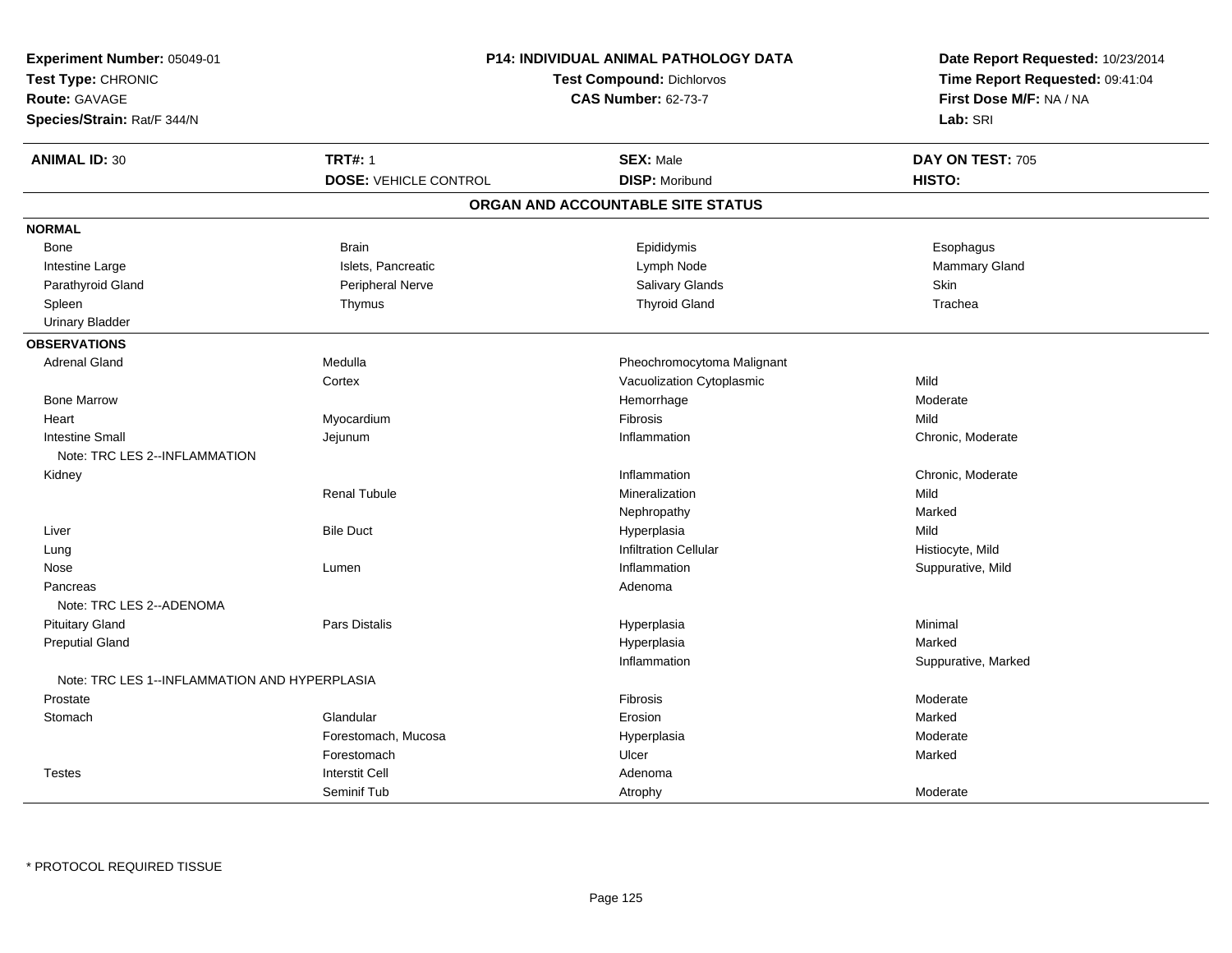| <b>Experiment Number: 05049-01</b><br><b>Test Type: CHRONIC</b> | <b>P14: INDIVIDUAL ANIMAL PATHOLOGY DATA</b><br><b>Test Compound: Dichlorvos</b> |                                   | Date Report Requested: 10/23/2014<br>Time Report Requested: 09:41:04 |
|-----------------------------------------------------------------|----------------------------------------------------------------------------------|-----------------------------------|----------------------------------------------------------------------|
| <b>CAS Number: 62-73-7</b><br><b>Route: GAVAGE</b>              |                                                                                  |                                   | First Dose M/F: NA / NA                                              |
| Species/Strain: Rat/F 344/N                                     |                                                                                  |                                   | Lab: SRI                                                             |
| <b>ANIMAL ID: 30</b>                                            | <b>TRT#: 1</b>                                                                   | <b>SEX: Male</b>                  | <b>DAY ON TEST: 705</b>                                              |
|                                                                 | <b>DOSE: VEHICLE CONTROL</b>                                                     | <b>DISP:</b> Moribund             | HISTO:                                                               |
|                                                                 |                                                                                  | ORGAN AND ACCOUNTABLE SITE STATUS |                                                                      |
| PRIMARY CAUSE OF DEATH                                          |                                                                                  |                                   |                                                                      |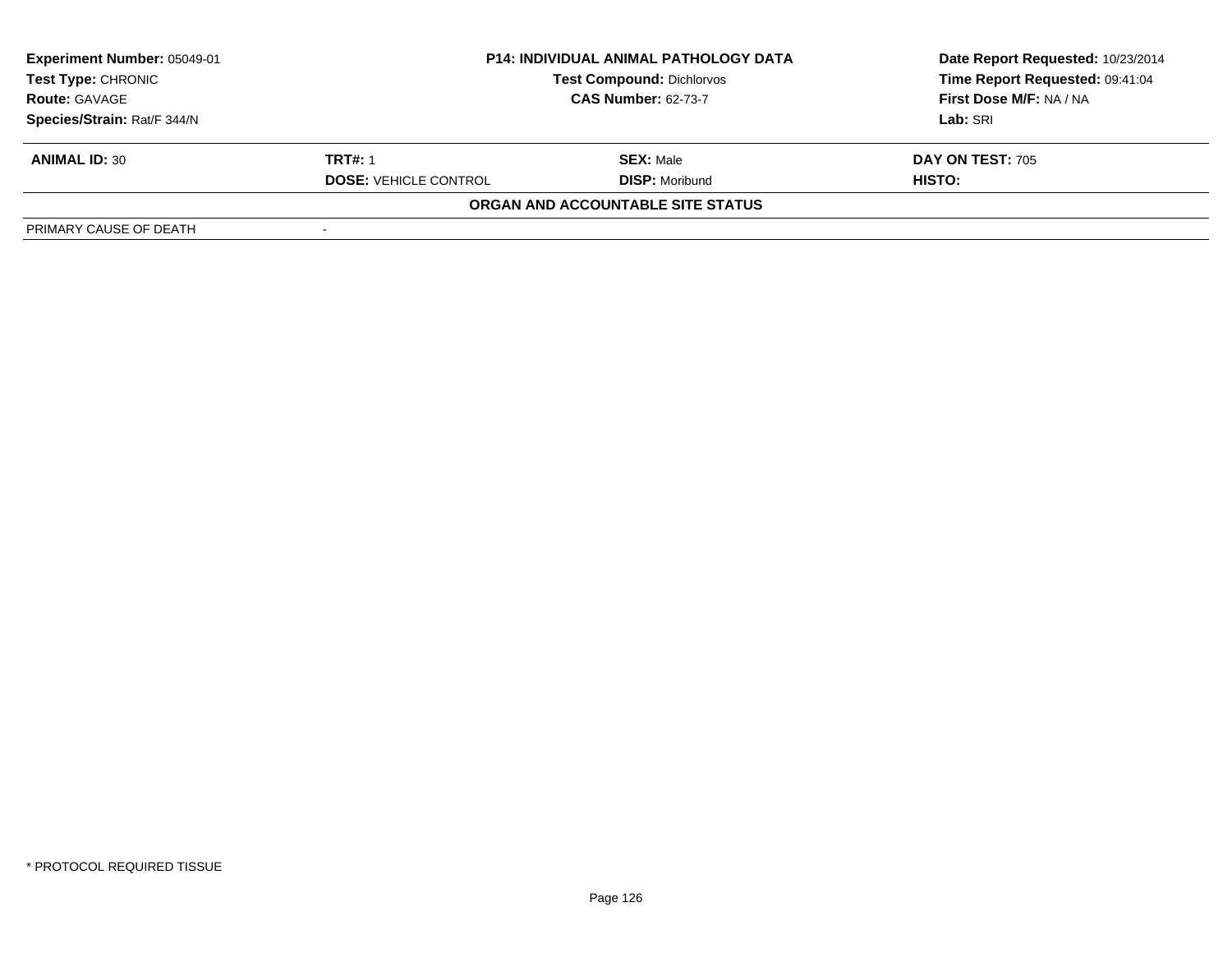| Experiment Number: 05049-01<br>Test Type: CHRONIC<br><b>Route: GAVAGE</b><br>Species/Strain: Rat/F 344/N |                           | <b>P14: INDIVIDUAL ANIMAL PATHOLOGY DATA</b><br><b>Test Compound: Dichlorvos</b><br><b>CAS Number: 62-73-7</b> | Date Report Requested: 10/23/2014<br>Time Report Requested: 09:41:04<br>First Dose M/F: NA / NA<br>Lab: SRI |
|----------------------------------------------------------------------------------------------------------|---------------------------|----------------------------------------------------------------------------------------------------------------|-------------------------------------------------------------------------------------------------------------|
|                                                                                                          |                           |                                                                                                                |                                                                                                             |
| <b>ANIMAL ID: 30</b>                                                                                     | TRT#: 3                   | <b>SEX: Male</b>                                                                                               | DAY ON TEST: 729                                                                                            |
|                                                                                                          | <b>DOSE: 8.0</b><br>MG/KG | <b>DISP: Terminal Sacrifice</b>                                                                                | HISTO:                                                                                                      |
|                                                                                                          |                           | ORGAN AND ACCOUNTABLE SITE STATUS                                                                              |                                                                                                             |
| <b>NORMAL</b>                                                                                            |                           |                                                                                                                |                                                                                                             |
| <b>Bone</b>                                                                                              | <b>Bone Marrow</b>        | Epididymis                                                                                                     | Intestine Large                                                                                             |
| <b>Intestine Small</b>                                                                                   | Islets, Pancreatic        | Lung                                                                                                           | Lymph Node                                                                                                  |
| Mammary Gland                                                                                            | Parathyroid Gland         | Peripheral Nerve                                                                                               | <b>Pituitary Gland</b>                                                                                      |
| Prostate                                                                                                 | Salivary Glands           | Skin                                                                                                           | Spleen                                                                                                      |
| Stomach                                                                                                  | <b>Thyroid Gland</b>      | Trachea                                                                                                        | <b>Urinary Bladder</b>                                                                                      |
| <b>MISSING</b>                                                                                           |                           |                                                                                                                |                                                                                                             |
| Esophagus                                                                                                | Thymus                    |                                                                                                                |                                                                                                             |
| <b>OBSERVATIONS</b>                                                                                      |                           |                                                                                                                |                                                                                                             |
| <b>Adrenal Gland</b>                                                                                     | Medulla                   | Pheochromocytoma Benign                                                                                        |                                                                                                             |
| <b>Brain</b>                                                                                             |                           | Astrocytoma Malignant                                                                                          |                                                                                                             |
| Heart                                                                                                    | Myocardium                | Fibrosis                                                                                                       | Moderate                                                                                                    |
| Kidney                                                                                                   |                           | Nephropathy                                                                                                    | Mild                                                                                                        |
| Liver                                                                                                    |                           | <b>Clear Cell Focus</b>                                                                                        |                                                                                                             |
|                                                                                                          | <b>Bile Duct</b>          | Hyperplasia                                                                                                    | Mild                                                                                                        |
| Nose                                                                                                     | Lumen                     | Inflammation                                                                                                   | Suppurative, Mild                                                                                           |
| Pancreas                                                                                                 |                           | Adenoma                                                                                                        |                                                                                                             |
| <b>Preputial Gland</b>                                                                                   |                           | Inflammation                                                                                                   | Chronic, Mild                                                                                               |
| <b>Testes</b>                                                                                            | <b>Interstit Cell</b>     | Adenoma                                                                                                        | Multiple                                                                                                    |
|                                                                                                          | Seminif Tub               | Mineralization                                                                                                 | Moderate                                                                                                    |
| PRIMARY CAUSE OF DEATH                                                                                   |                           |                                                                                                                |                                                                                                             |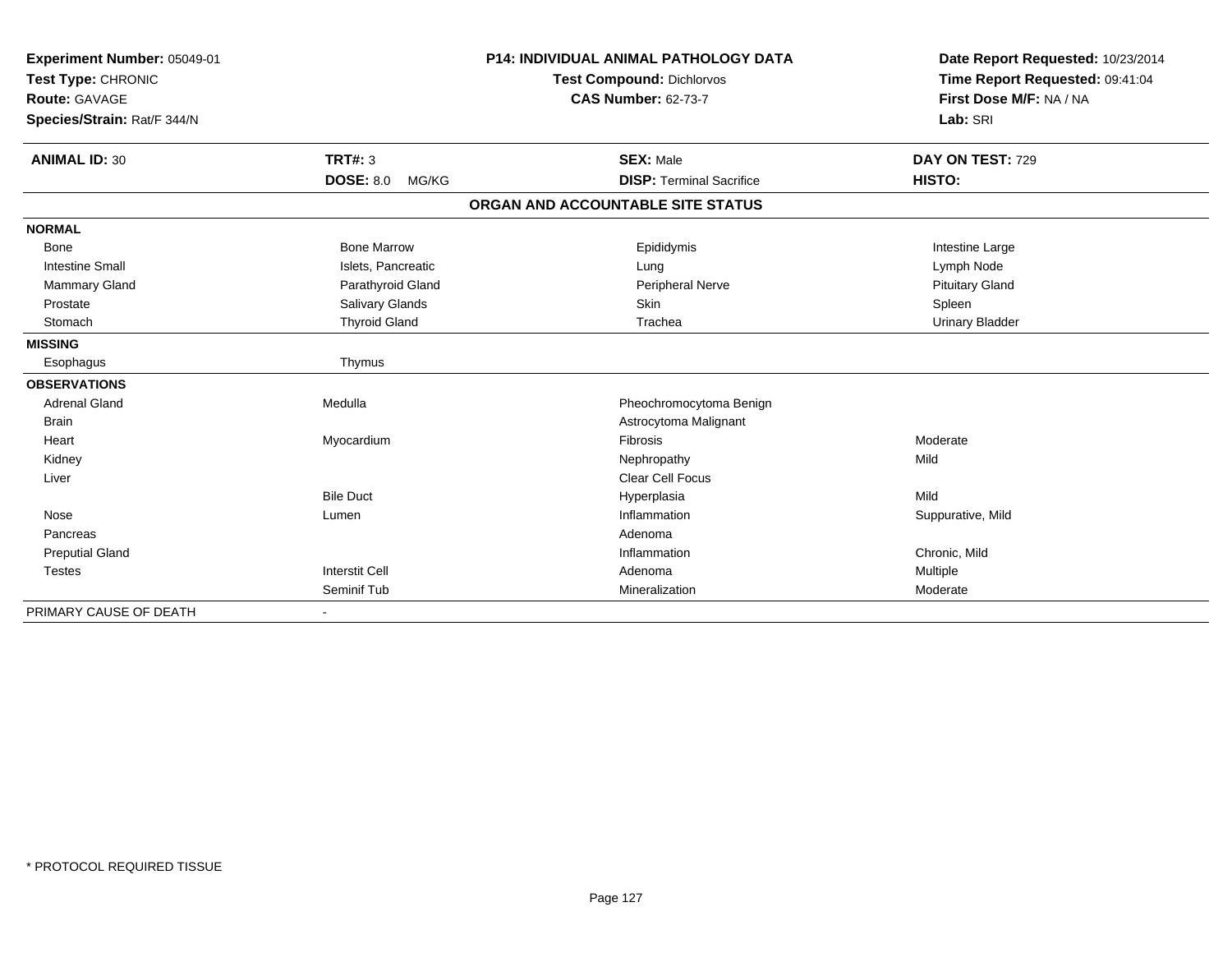| Experiment Number: 05049-01                         |                           | P14: INDIVIDUAL ANIMAL PATHOLOGY DATA | Date Report Requested: 10/23/2014 |
|-----------------------------------------------------|---------------------------|---------------------------------------|-----------------------------------|
| Test Type: CHRONIC                                  |                           | <b>Test Compound: Dichlorvos</b>      | Time Report Requested: 09:41:04   |
| <b>Route: GAVAGE</b>                                |                           | <b>CAS Number: 62-73-7</b>            | First Dose M/F: NA / NA           |
| Species/Strain: Rat/F 344/N                         |                           |                                       | Lab: SRI                          |
| <b>ANIMAL ID: 30</b>                                | <b>TRT#: 5</b>            | <b>SEX: Male</b>                      | DAY ON TEST: 733                  |
|                                                     | <b>DOSE: 4.0</b><br>MG/KG | <b>DISP: Terminal Sacrifice</b>       | <b>HISTO:</b>                     |
|                                                     |                           | ORGAN AND ACCOUNTABLE SITE STATUS     |                                   |
| <b>NORMAL</b>                                       |                           |                                       |                                   |
| <b>Bone Marrow</b>                                  | <b>Brain</b>              | Epididymis                            | Esophagus                         |
| <b>Intestine Small</b>                              | Islets, Pancreatic        | Lymph Node                            | <b>Mammary Gland</b>              |
| Parathyroid Gland                                   | Peripheral Nerve          | <b>Pituitary Gland</b>                | <b>Preputial Gland</b>            |
| Prostate                                            | Salivary Glands           | Spleen                                | Stomach                           |
| <b>Thyroid Gland</b>                                | Trachea                   | <b>Urinary Bladder</b>                |                                   |
| <b>MISSING</b>                                      |                           |                                       |                                   |
| Thymus                                              |                           |                                       |                                   |
| <b>OBSERVATIONS</b>                                 |                           |                                       |                                   |
| <b>Adrenal Gland</b>                                | Medulla                   | Pheochromocytoma Malignant            |                                   |
| <b>Blood Vessel</b>                                 |                           | Mineralization                        | Mild                              |
| Note: THE MINERALIZATION IS IN THE PULMONARY ARTERY |                           |                                       |                                   |
| Bone                                                |                           | Hyperplasia                           | Moderate                          |
|                                                     |                           | <b>Necrosis</b>                       | Moderate                          |
| Heart                                               | Myocardium                | Inflammation                          | Chronic, Mild                     |
| Intestine Large                                     | Rectum                    | Parasite Metazoan                     | Mild                              |
| Kidney                                              |                           | Inflammation                          | Chronic, Moderate                 |
|                                                     | <b>Renal Tubule</b>       | Mineralization                        | Minimal                           |
|                                                     |                           | Nephropathy                           | Moderate                          |
| Liver                                               | <b>Bile Duct</b>          | Hyperplasia                           | Minimal                           |
|                                                     |                           | Inflammation                          | Chronic, Mild                     |
| Lung                                                |                           | <b>Infiltration Cellular</b>          | Histiocyte, Minimal               |
| Nose                                                | Nasolacrim Dct            | Inflammation                          | Suppurative, Mild                 |
| Pancreas                                            |                           | Adenoma                               |                                   |
|                                                     |                           | Hyperplasia                           | Moderate                          |
| Note: TRC LES 2- ADENOMA                            |                           |                                       |                                   |
| Skin                                                |                           | Squamous Cell Papilloma               |                                   |
| Note: TRC LES 1--PAPILLOMA SQUA                     |                           |                                       |                                   |
| <b>Testes</b>                                       | <b>Interstit Cell</b>     | Adenoma                               | Multiple                          |
|                                                     | Seminif Tub               | Mineralization                        | Mild                              |

PRIMARY CAUSE OF DEATH-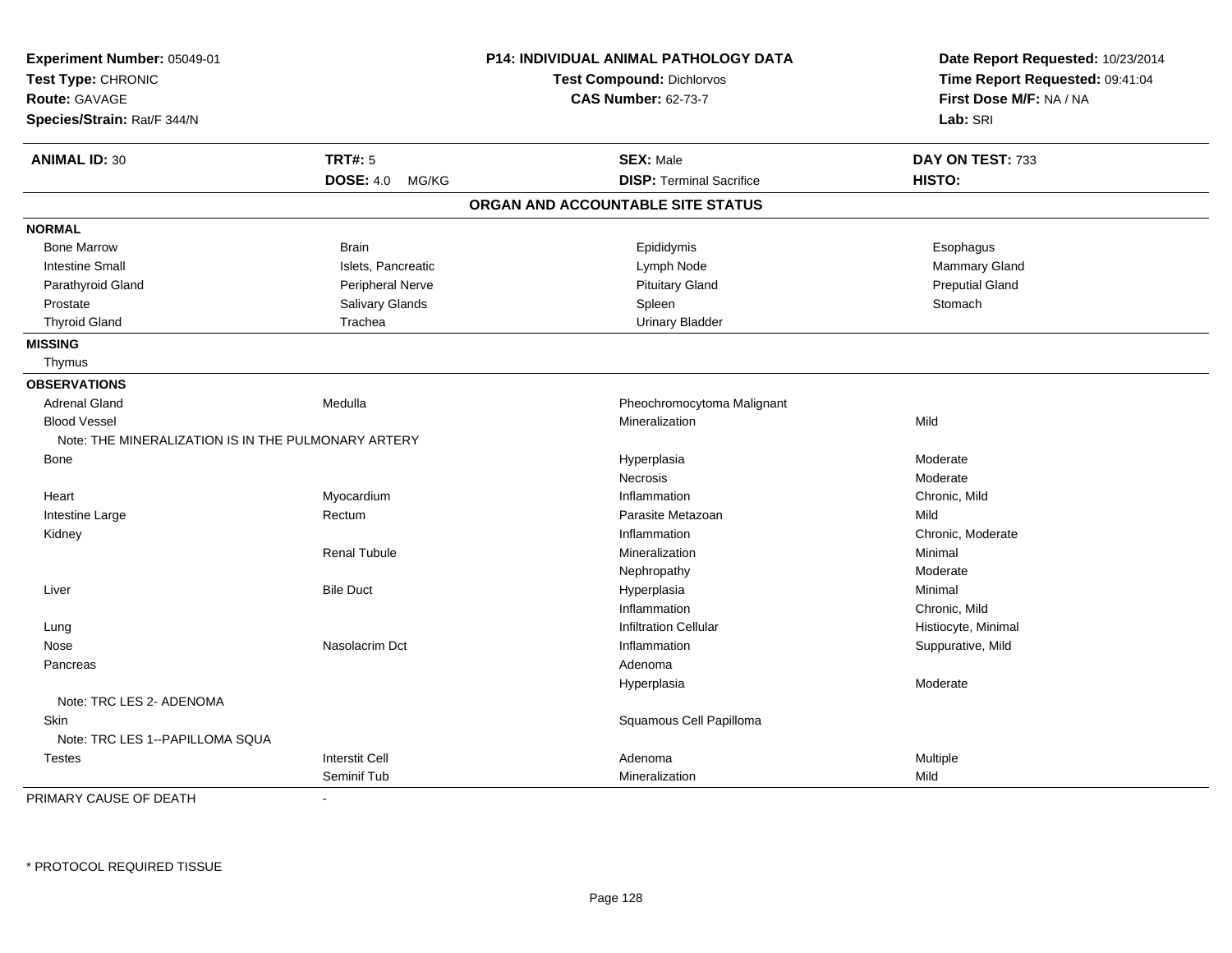| <b>Experiment Number: 05049-01</b><br><b>Test Type: CHRONIC</b> |                           | <b>P14: INDIVIDUAL ANIMAL PATHOLOGY DATA</b><br><b>Test Compound: Dichlorvos</b> | Date Report Requested: 10/23/2014<br>Time Report Requested: 09:41:04 |
|-----------------------------------------------------------------|---------------------------|----------------------------------------------------------------------------------|----------------------------------------------------------------------|
| <b>Route: GAVAGE</b>                                            |                           | <b>CAS Number: 62-73-7</b>                                                       | First Dose M/F: NA / NA                                              |
| Species/Strain: Rat/F 344/N                                     |                           |                                                                                  | Lab: SRI                                                             |
| <b>ANIMAL ID: 30</b>                                            | TRT#: 5                   | <b>SEX: Male</b>                                                                 | DAY ON TEST: 733                                                     |
|                                                                 | <b>DOSE: 4.0</b><br>MG/KG | <b>DISP: Terminal Sacrifice</b>                                                  | <b>HISTO:</b>                                                        |
|                                                                 |                           | <b>ORGAN AND ACCOUNTABLE SITE STATUS</b>                                         |                                                                      |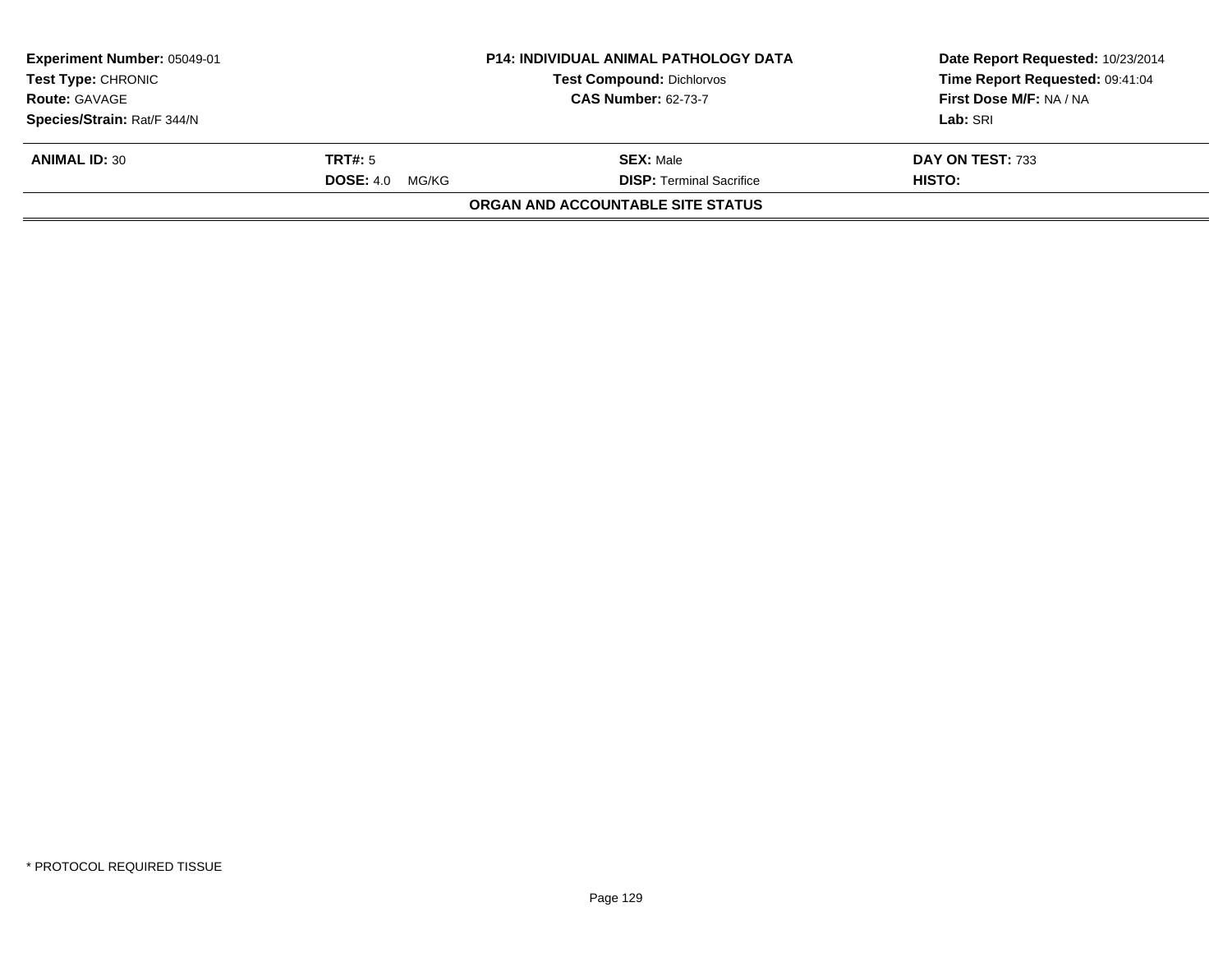| Experiment Number: 05049-01<br>Test Type: CHRONIC<br><b>Route: GAVAGE</b><br>Species/Strain: Rat/F 344/N |                              | P14: INDIVIDUAL ANIMAL PATHOLOGY DATA<br><b>Test Compound: Dichlorvos</b><br><b>CAS Number: 62-73-7</b> | Date Report Requested: 10/23/2014<br>Time Report Requested: 09:41:04<br>First Dose M/F: NA / NA<br>Lab: SRI |
|----------------------------------------------------------------------------------------------------------|------------------------------|---------------------------------------------------------------------------------------------------------|-------------------------------------------------------------------------------------------------------------|
| <b>ANIMAL ID: 31</b>                                                                                     | <b>TRT#: 1</b>               | <b>SEX: Male</b>                                                                                        | DAY ON TEST: 733                                                                                            |
|                                                                                                          | <b>DOSE: VEHICLE CONTROL</b> | <b>DISP: Terminal Sacrifice</b>                                                                         | HISTO:                                                                                                      |
|                                                                                                          |                              | ORGAN AND ACCOUNTABLE SITE STATUS                                                                       |                                                                                                             |
| <b>NORMAL</b>                                                                                            |                              |                                                                                                         |                                                                                                             |
| Bone                                                                                                     | <b>Brain</b>                 | Epididymis                                                                                              | Esophagus                                                                                                   |
| Intestine Large                                                                                          | <b>Intestine Small</b>       | Islets, Pancreatic                                                                                      | Pancreas                                                                                                    |
| Parathyroid Gland                                                                                        | Peripheral Nerve             | Skin                                                                                                    | Thymus                                                                                                      |
| <b>Thyroid Gland</b>                                                                                     | Trachea                      | <b>Urinary Bladder</b>                                                                                  |                                                                                                             |
| <b>INSUFFICIENT TISSUE</b>                                                                               |                              |                                                                                                         |                                                                                                             |
| Salivary Glands                                                                                          |                              |                                                                                                         |                                                                                                             |
| <b>OBSERVATIONS</b>                                                                                      |                              |                                                                                                         |                                                                                                             |
| <b>Adrenal Gland</b>                                                                                     | Medulla                      | Pheochromocytoma Benign                                                                                 | Multiple                                                                                                    |
|                                                                                                          | Cortex                       | Vacuolization Cytoplasmic                                                                               | Mild                                                                                                        |
| <b>Bone Marrow</b>                                                                                       |                              | Hyperplasia                                                                                             | Moderate                                                                                                    |
| Heart                                                                                                    | Myocardium                   | Inflammation                                                                                            | Chronic, Mild                                                                                               |
| Kidney                                                                                                   |                              | Inflammation                                                                                            | Chronic, Moderate                                                                                           |
|                                                                                                          | <b>Renal Tubule</b>          | Mineralization                                                                                          | Minimal                                                                                                     |
|                                                                                                          |                              | Nephropathy                                                                                             | Moderate                                                                                                    |
| Liver                                                                                                    |                              | <b>Basophilic Focus</b>                                                                                 |                                                                                                             |
|                                                                                                          | Portal                       | Fibrosis                                                                                                | Mild                                                                                                        |
|                                                                                                          | <b>Bile Duct</b>             | Hyperplasia                                                                                             | Mild                                                                                                        |
|                                                                                                          |                              | Leukemia Mononuclear                                                                                    |                                                                                                             |
|                                                                                                          | Hepatocyte                   | Necrosis                                                                                                | Multifocal, Mild                                                                                            |
| Lung                                                                                                     |                              | Inflammation                                                                                            | Granulomatous, Moderate                                                                                     |
| Lymph Node                                                                                               | Mesenteric                   | Atrophy                                                                                                 | Moderate                                                                                                    |
|                                                                                                          | Mandibular                   | Hyperplasia                                                                                             | Plasma Cell, Moderate                                                                                       |
|                                                                                                          | Mediastinal                  | Hyperplasia                                                                                             | Plasma Cell, Moderate                                                                                       |
| Mammary Gland                                                                                            |                              | Hyperplasia                                                                                             | Cystic, Moderate                                                                                            |
| Mesentery                                                                                                | Fat                          | Necrosis                                                                                                | Mild                                                                                                        |
| Nose                                                                                                     | Lumen                        | Fungus                                                                                                  | Marked                                                                                                      |
|                                                                                                          | Lumen                        | Inflammation                                                                                            | Suppurative, Marked                                                                                         |
| <b>Pituitary Gland</b>                                                                                   | Pars Distalis                | Adenoma                                                                                                 |                                                                                                             |
| <b>Preputial Gland</b>                                                                                   |                              | Hyperplasia                                                                                             | Moderate                                                                                                    |
|                                                                                                          |                              | Inflammation                                                                                            | Suppurative, Marked                                                                                         |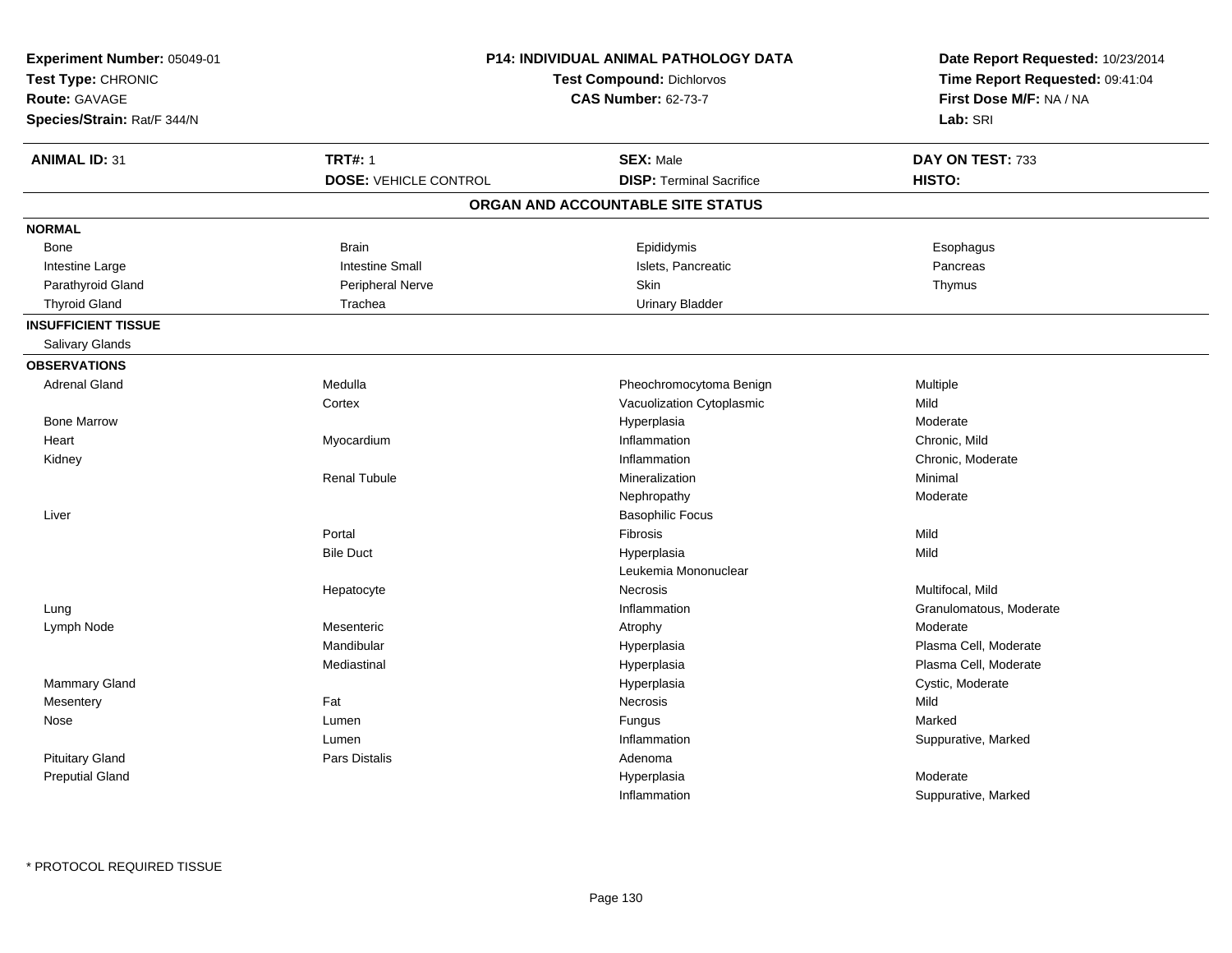| Experiment Number: 05049-01<br>Test Type: CHRONIC<br><b>Route: GAVAGE</b><br>Species/Strain: Rat/F 344/N |                              | <b>P14: INDIVIDUAL ANIMAL PATHOLOGY DATA</b><br><b>Test Compound: Dichlorvos</b><br><b>CAS Number: 62-73-7</b> | Date Report Requested: 10/23/2014<br>Time Report Requested: 09:41:04<br>First Dose M/F: NA / NA<br>Lab: SRI |  |
|----------------------------------------------------------------------------------------------------------|------------------------------|----------------------------------------------------------------------------------------------------------------|-------------------------------------------------------------------------------------------------------------|--|
| <b>ANIMAL ID: 31</b>                                                                                     | <b>TRT#: 1</b>               | <b>SEX: Male</b>                                                                                               | DAY ON TEST: 733                                                                                            |  |
|                                                                                                          | <b>DOSE: VEHICLE CONTROL</b> | <b>DISP:</b> Terminal Sacrifice                                                                                | HISTO:                                                                                                      |  |
|                                                                                                          |                              | ORGAN AND ACCOUNTABLE SITE STATUS                                                                              |                                                                                                             |  |
| Note: TRC LES 1--INFLAMMATION AND HYPERPLASIA                                                            |                              |                                                                                                                |                                                                                                             |  |
| Prostate                                                                                                 |                              | <b>Fibrosis</b>                                                                                                | Marked                                                                                                      |  |
|                                                                                                          |                              | Inflammation                                                                                                   | Chronic, Marked                                                                                             |  |
|                                                                                                          |                              | Inflammation                                                                                                   | Suppurative, Marked                                                                                         |  |
| Note: TRC LES 2-INFLAMMATION AND FIBROSIS                                                                |                              |                                                                                                                |                                                                                                             |  |
| Spleen                                                                                                   |                              | Hematopoietic Cell Proliferation Erythrocytic                                                                  | Mild                                                                                                        |  |
|                                                                                                          |                              | Leukemia Mononuclear                                                                                           |                                                                                                             |  |
| Stomach                                                                                                  | Glandular                    | Mineralization                                                                                                 | Mild                                                                                                        |  |
| <b>Testes</b>                                                                                            | <b>Interstit Cell</b>        | Adenoma                                                                                                        |                                                                                                             |  |
|                                                                                                          | Seminif Tub                  | Atrophy                                                                                                        | Mild                                                                                                        |  |
| PRIMARY CAUSE OF DEATH                                                                                   | $\overline{\phantom{a}}$     |                                                                                                                |                                                                                                             |  |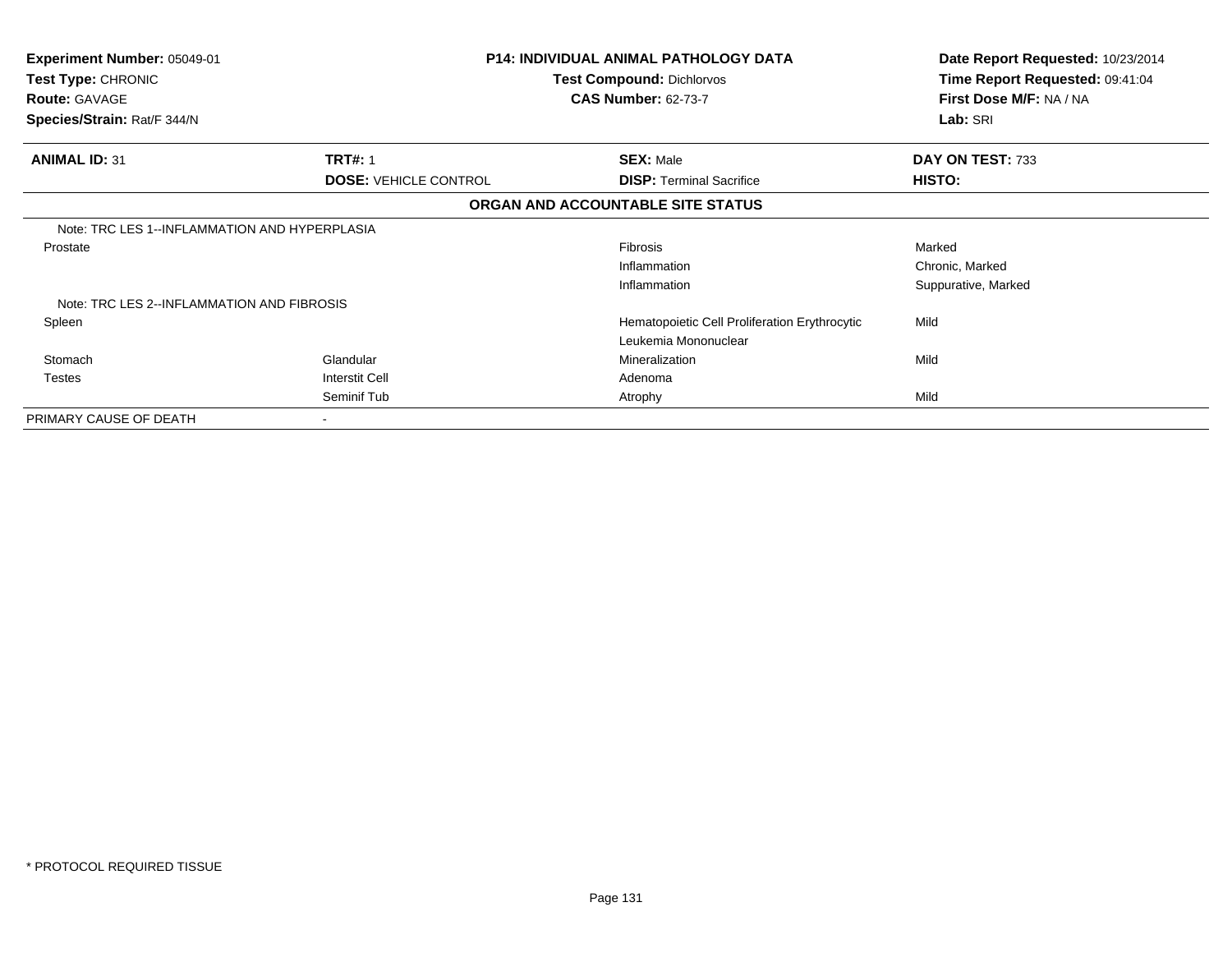| Experiment Number: 05049-01<br>Test Type: CHRONIC<br><b>Route: GAVAGE</b> |                                                      | P14: INDIVIDUAL ANIMAL PATHOLOGY DATA<br><b>Test Compound: Dichlorvos</b> | Date Report Requested: 10/23/2014<br>Time Report Requested: 09:41:04<br>First Dose M/F: NA / NA |
|---------------------------------------------------------------------------|------------------------------------------------------|---------------------------------------------------------------------------|-------------------------------------------------------------------------------------------------|
|                                                                           |                                                      | <b>CAS Number: 62-73-7</b>                                                |                                                                                                 |
| Species/Strain: Rat/F 344/N                                               |                                                      |                                                                           | Lab: SRI                                                                                        |
| <b>ANIMAL ID: 31</b>                                                      | <b>TRT#: 3</b>                                       | <b>SEX: Male</b>                                                          | DAY ON TEST: 692                                                                                |
|                                                                           | <b>DOSE: 8.0</b><br>MG/KG                            | <b>DISP: Moribund</b>                                                     | HISTO:                                                                                          |
|                                                                           |                                                      | ORGAN AND ACCOUNTABLE SITE STATUS                                         |                                                                                                 |
| <b>NORMAL</b>                                                             |                                                      |                                                                           |                                                                                                 |
| Bone                                                                      | <b>Bone Marrow</b>                                   | Epididymis                                                                | Esophagus                                                                                       |
| Heart                                                                     | Intestine Large                                      | <b>Intestine Small</b>                                                    | Islets, Pancreatic                                                                              |
| Lymph Node                                                                | Mammary Gland                                        | Nose                                                                      | Pancreas                                                                                        |
| Parathyroid Gland                                                         | Peripheral Nerve                                     | <b>Pituitary Gland</b>                                                    | Prostate                                                                                        |
| Salivary Glands                                                           | Skin                                                 | Stomach                                                                   | <b>Thyroid Gland</b>                                                                            |
| Trachea                                                                   | <b>Urinary Bladder</b>                               |                                                                           |                                                                                                 |
| <b>MISSING</b>                                                            |                                                      |                                                                           |                                                                                                 |
| Thymus                                                                    |                                                      |                                                                           |                                                                                                 |
| <b>OBSERVATIONS</b>                                                       |                                                      |                                                                           |                                                                                                 |
| <b>Adrenal Gland</b>                                                      | Medulla                                              | Hyperplasia                                                               | Moderate                                                                                        |
| <b>Brain</b>                                                              |                                                      | Degeneration                                                              | Multiple, Mild                                                                                  |
|                                                                           | Note: THE DEGENERATION CONSISTS OF STATUS SPONGIOSIS |                                                                           |                                                                                                 |
| Kidney                                                                    |                                                      | Inflammation                                                              | Chronic, Mild                                                                                   |
|                                                                           |                                                      | Nephropathy                                                               | Mild                                                                                            |
| Liver                                                                     | <b>Bile Duct</b>                                     | Hyperplasia                                                               | Mild                                                                                            |
|                                                                           |                                                      | Leukemia Mononuclear                                                      |                                                                                                 |
| Lung                                                                      |                                                      | <b>Infiltration Cellular</b>                                              | Histiocyte, Minimal                                                                             |
|                                                                           |                                                      | Leukemia Mononuclear                                                      |                                                                                                 |
| <b>Preputial Gland</b>                                                    |                                                      | Inflammation                                                              | Chronic, Mild                                                                                   |
| Spleen                                                                    |                                                      | Leukemia Mononuclear                                                      |                                                                                                 |
| <b>Testes</b>                                                             | <b>Interstit Cell</b>                                | Adenoma                                                                   | Multiple                                                                                        |
|                                                                           | Seminif Tub                                          | Mineralization                                                            | Mild                                                                                            |
| Tongue                                                                    | Epithelium                                           | Hyperplasia                                                               | Mild                                                                                            |
| PRIMARY CAUSE OF DEATH                                                    |                                                      |                                                                           |                                                                                                 |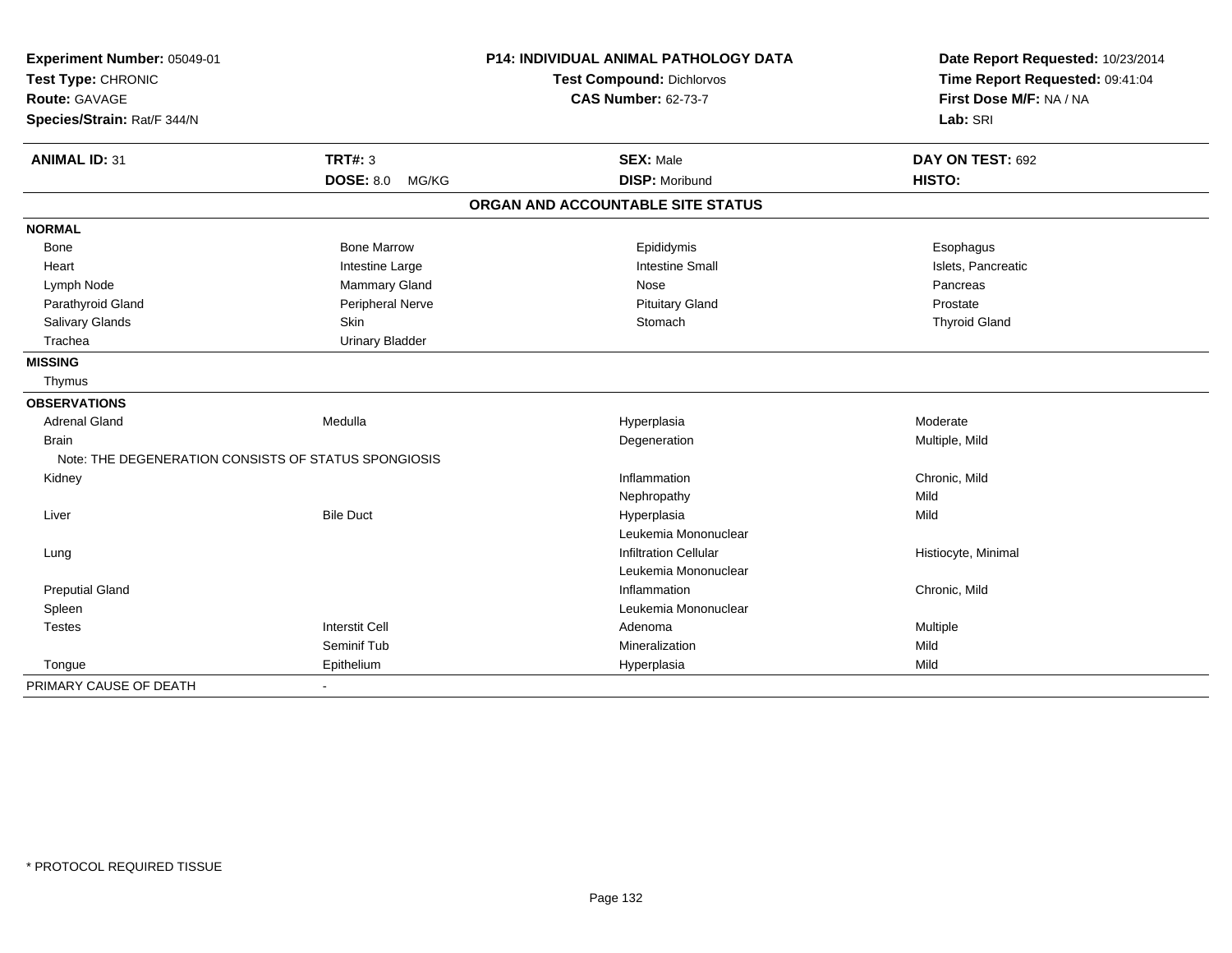| Experiment Number: 05049-01<br>Test Type: CHRONIC |                                                                  | P14: INDIVIDUAL ANIMAL PATHOLOGY DATA<br>Test Compound: Dichlorvos | Date Report Requested: 10/23/2014<br>Time Report Requested: 09:41:04<br>First Dose M/F: NA / NA |
|---------------------------------------------------|------------------------------------------------------------------|--------------------------------------------------------------------|-------------------------------------------------------------------------------------------------|
| Route: GAVAGE                                     |                                                                  | <b>CAS Number: 62-73-7</b>                                         |                                                                                                 |
| Species/Strain: Rat/F 344/N                       |                                                                  |                                                                    | Lab: SRI                                                                                        |
| <b>ANIMAL ID: 31</b>                              | <b>TRT#: 5</b>                                                   | <b>SEX: Male</b>                                                   | DAY ON TEST: 733                                                                                |
|                                                   | <b>DOSE: 4.0</b><br>MG/KG                                        | <b>DISP: Terminal Sacrifice</b>                                    | HISTO:                                                                                          |
|                                                   |                                                                  | ORGAN AND ACCOUNTABLE SITE STATUS                                  |                                                                                                 |
| <b>NORMAL</b>                                     |                                                                  |                                                                    |                                                                                                 |
| <b>Adrenal Gland</b>                              | Bone                                                             | <b>Bone Marrow</b>                                                 | <b>Brain</b>                                                                                    |
| Epididymis                                        | Esophagus                                                        | Islets, Pancreatic                                                 | Mammary Gland                                                                                   |
| Nose                                              | Parathyroid Gland                                                | Peripheral Nerve                                                   | <b>Pituitary Gland</b>                                                                          |
| Prostate                                          | Salivary Glands                                                  | Skin                                                               | <b>Thyroid Gland</b>                                                                            |
| Trachea                                           | <b>Urinary Bladder</b>                                           |                                                                    |                                                                                                 |
| <b>MISSING</b>                                    |                                                                  |                                                                    |                                                                                                 |
| Stomach                                           | Thymus                                                           |                                                                    |                                                                                                 |
| <b>OBSERVATIONS</b>                               |                                                                  |                                                                    |                                                                                                 |
| Heart                                             | Myocardium                                                       | Fibrosis                                                           | Mild                                                                                            |
| Intestine Large                                   | Rectum                                                           | Parasite Metazoan                                                  | Mild                                                                                            |
| <b>Intestine Small</b>                            | <b>Ileum</b>                                                     | Mineralization                                                     | Moderate                                                                                        |
| Kidney                                            |                                                                  | Nephropathy                                                        | Mild                                                                                            |
| Liver                                             |                                                                  | Clear Cell Focus                                                   |                                                                                                 |
|                                                   | Portal                                                           | Fibrosis                                                           | Minimal                                                                                         |
|                                                   | <b>Bile Duct</b>                                                 | Hyperplasia                                                        | Mild                                                                                            |
|                                                   |                                                                  | Leukemia Mononuclear                                               |                                                                                                 |
|                                                   | Note: TRC LES 1--CHANGES CONSIST. W/ DIAPHRAG. HERNIA; NOT CODED |                                                                    |                                                                                                 |
| Lung                                              |                                                                  | Adenomatosis                                                       | Mild                                                                                            |
|                                                   |                                                                  | <b>Infiltration Cellular</b>                                       | Histiocyte, Mild                                                                                |
| Lymph Node                                        | Mandibular                                                       | Hyperplasia                                                        | Plasma Cell, Moderate                                                                           |
| Pancreas                                          |                                                                  | Adenoma                                                            |                                                                                                 |
| <b>Preputial Gland</b>                            |                                                                  | Inflammation                                                       | Chronic, Mild                                                                                   |
| Spleen                                            |                                                                  | Atrophy                                                            | Moderate                                                                                        |
|                                                   |                                                                  | Leukemia Mononuclear                                               |                                                                                                 |
| <b>Testes</b>                                     | <b>Interstit Cell</b>                                            | Adenoma                                                            |                                                                                                 |
|                                                   | Seminif Tub                                                      | Mineralization                                                     | Mild                                                                                            |
| PRIMARY CAUSE OF DEATH                            | $\blacksquare$                                                   |                                                                    |                                                                                                 |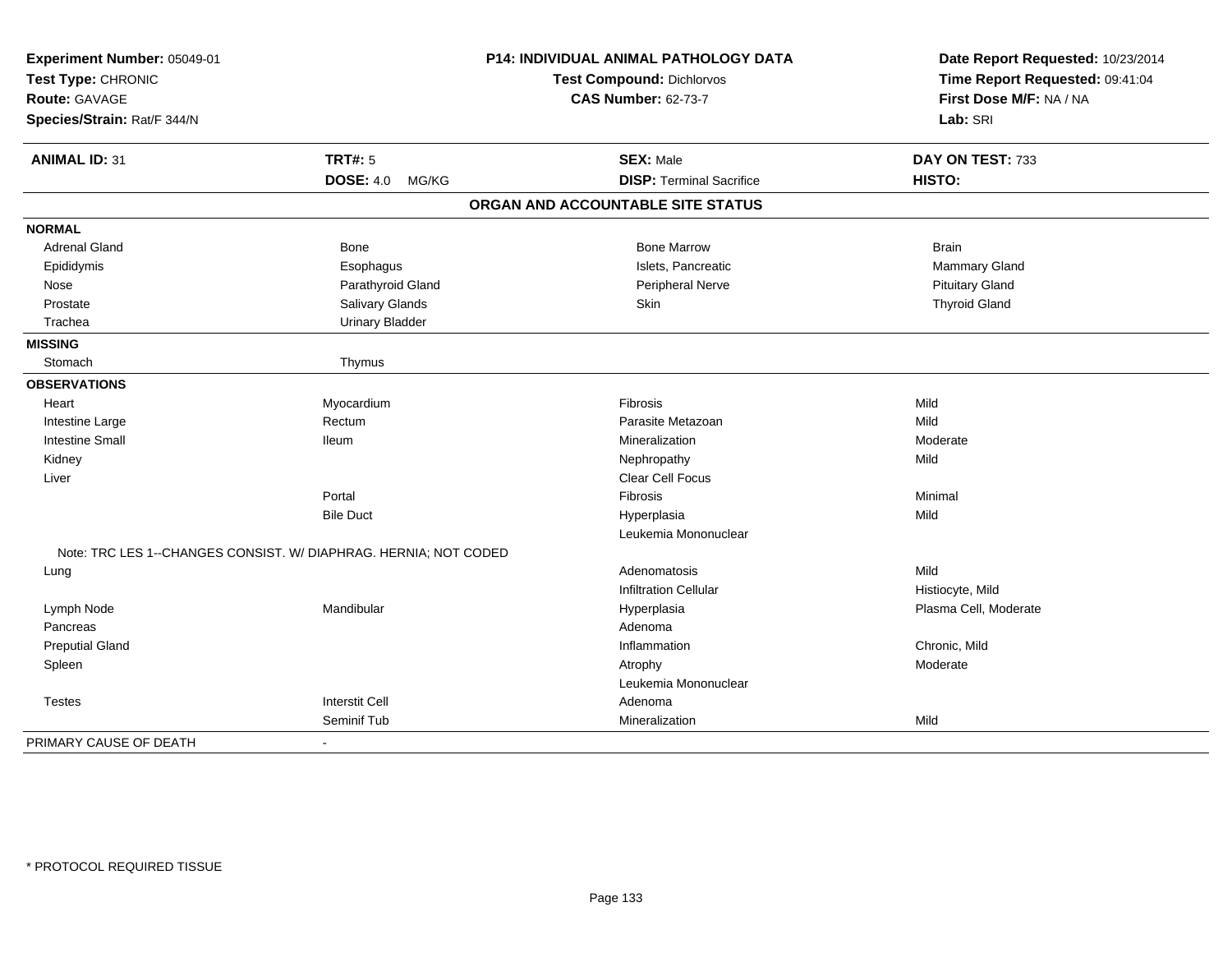| Experiment Number: 05049-01<br>Test Type: CHRONIC<br><b>Route: GAVAGE</b><br>Species/Strain: Rat/F 344/N |                              | <b>P14: INDIVIDUAL ANIMAL PATHOLOGY DATA</b><br><b>Test Compound: Dichlorvos</b><br><b>CAS Number: 62-73-7</b> |                       |
|----------------------------------------------------------------------------------------------------------|------------------------------|----------------------------------------------------------------------------------------------------------------|-----------------------|
| <b>ANIMAL ID: 32</b>                                                                                     | <b>TRT#: 1</b>               | <b>SEX: Male</b>                                                                                               | DAY ON TEST: 606      |
|                                                                                                          | <b>DOSE: VEHICLE CONTROL</b> | <b>DISP: Dead</b>                                                                                              | HISTO:                |
|                                                                                                          |                              | ORGAN AND ACCOUNTABLE SITE STATUS                                                                              |                       |
| <b>NORMAL</b>                                                                                            |                              |                                                                                                                |                       |
| <b>Adrenal Gland</b>                                                                                     | <b>Bone</b>                  | <b>Bone Marrow</b>                                                                                             | Epididymis            |
| Esophagus                                                                                                | Intestine Large              | <b>Intestine Small</b>                                                                                         | Islets, Pancreatic    |
| Lung                                                                                                     | Lymph Node                   | Nose                                                                                                           | Parathyroid Gland     |
| Peripheral Nerve                                                                                         | <b>Pituitary Gland</b>       | <b>Preputial Gland</b>                                                                                         | Prostate              |
| Salivary Glands                                                                                          | <b>Skin</b>                  | Stomach                                                                                                        | Thymus                |
| <b>Thyroid Gland</b>                                                                                     | Trachea                      | <b>Urinary Bladder</b>                                                                                         |                       |
| <b>OBSERVATIONS</b>                                                                                      |                              |                                                                                                                |                       |
| <b>Brain</b>                                                                                             |                              | Oligodendroglioma Malignant                                                                                    |                       |
| Heart                                                                                                    | Myocardium                   | Fibrosis                                                                                                       | Moderate              |
| Kidney                                                                                                   |                              | Nephropathy                                                                                                    | Minimal               |
| Liver                                                                                                    | <b>Bile Duct</b>             | Hyperplasia                                                                                                    | Moderate              |
|                                                                                                          | Hepatocyte                   | Vacuolization Cytoplasmic                                                                                      | Moderate              |
| Mammary Gland                                                                                            |                              | Hyperplasia                                                                                                    | Cystic, Minimal       |
| Pancreas                                                                                                 |                              | <b>Infiltration Cellular</b>                                                                                   | Lymphocyte, Mild      |
| Spleen                                                                                                   |                              | Hyperplasia                                                                                                    | Histiocytic, Moderate |
| <b>Testes</b>                                                                                            | <b>Interstit Cell</b>        | Adenoma                                                                                                        |                       |
| PRIMARY CAUSE OF DEATH                                                                                   |                              |                                                                                                                |                       |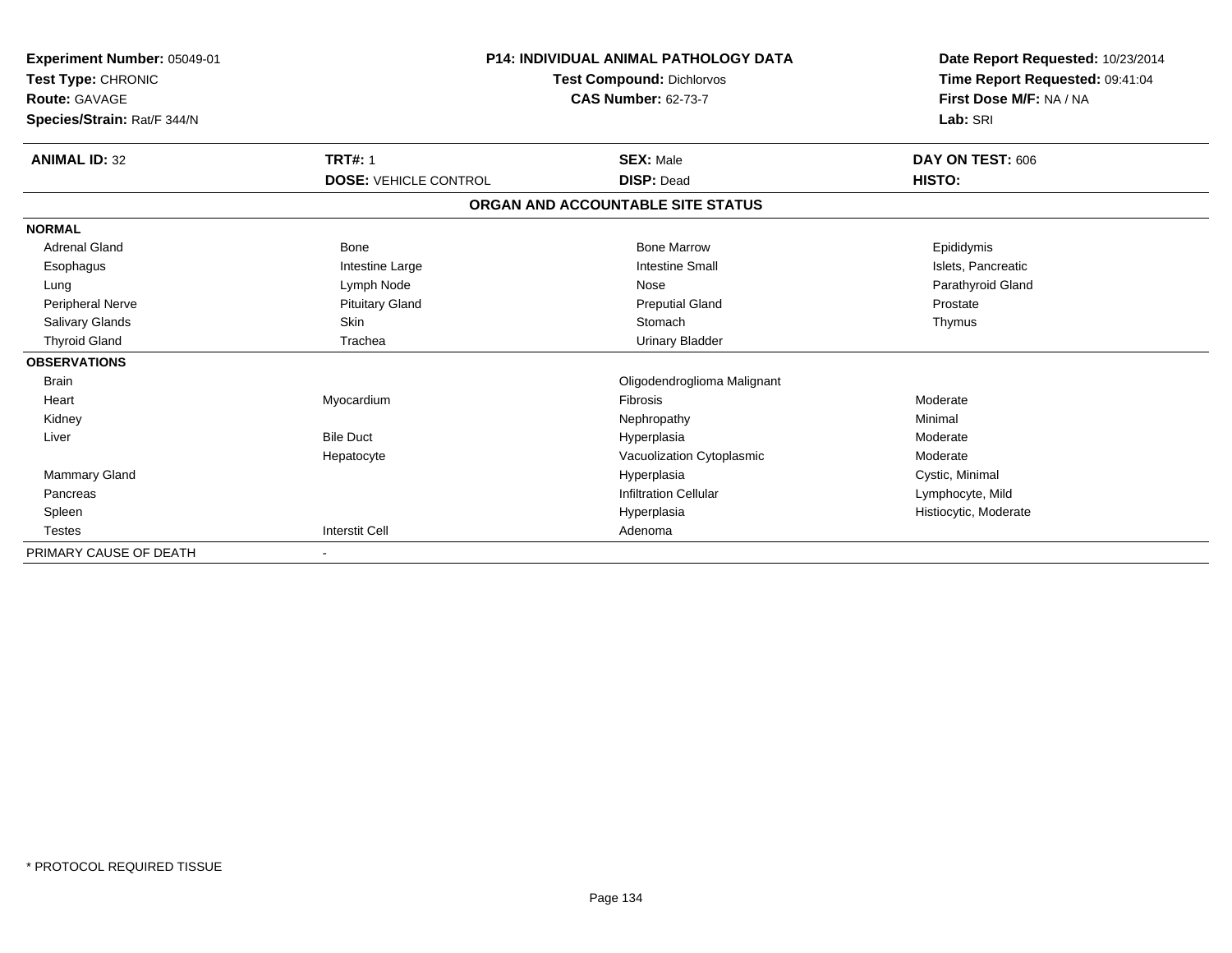| Experiment Number: 05049-01<br>Test Type: CHRONIC<br><b>Route: GAVAGE</b><br>Species/Strain: Rat/F 344/N |                           | P14: INDIVIDUAL ANIMAL PATHOLOGY DATA<br><b>Test Compound: Dichlorvos</b><br><b>CAS Number: 62-73-7</b> | Date Report Requested: 10/23/2014<br>Time Report Requested: 09:41:04<br>First Dose M/F: NA / NA<br>Lab: SRI |
|----------------------------------------------------------------------------------------------------------|---------------------------|---------------------------------------------------------------------------------------------------------|-------------------------------------------------------------------------------------------------------------|
| <b>ANIMAL ID: 32</b>                                                                                     | <b>TRT#: 3</b>            | <b>SEX: Male</b>                                                                                        | DAY ON TEST: 729                                                                                            |
|                                                                                                          | <b>DOSE: 8.0</b><br>MG/KG | <b>DISP: Terminal Sacrifice</b>                                                                         | HISTO:                                                                                                      |
|                                                                                                          |                           | ORGAN AND ACCOUNTABLE SITE STATUS                                                                       |                                                                                                             |
| <b>NORMAL</b>                                                                                            |                           |                                                                                                         |                                                                                                             |
| <b>Adrenal Gland</b>                                                                                     | Bone                      | <b>Bone Marrow</b>                                                                                      | <b>Brain</b>                                                                                                |
| Epididymis                                                                                               | Intestine Large           | <b>Intestine Small</b>                                                                                  | Islets, Pancreatic                                                                                          |
| Mammary Gland                                                                                            | Nose                      | Parathyroid Gland                                                                                       | Peripheral Nerve                                                                                            |
| <b>Pituitary Gland</b>                                                                                   | Salivary Glands           | Trachea                                                                                                 | <b>Urinary Bladder</b>                                                                                      |
| <b>MISSING</b>                                                                                           |                           |                                                                                                         |                                                                                                             |
| Esophagus                                                                                                | Thymus                    |                                                                                                         |                                                                                                             |
| <b>OBSERVATIONS</b>                                                                                      |                           |                                                                                                         |                                                                                                             |
| Heart                                                                                                    | Myocardium                | <b>Fibrosis</b>                                                                                         | Mild                                                                                                        |
| Kidney                                                                                                   |                           | Nephropathy                                                                                             | Mild                                                                                                        |
| Liver                                                                                                    | <b>Bile Duct</b>          | Hyperplasia                                                                                             | Mild                                                                                                        |
|                                                                                                          |                           | Inflammation                                                                                            | Chronic, Mild                                                                                               |
|                                                                                                          | Hepatocyte                | Vacuolization Cytoplasmic                                                                               | Mild                                                                                                        |
| Lung                                                                                                     |                           | <b>Infiltration Cellular</b>                                                                            | Histiocyte, Minimal                                                                                         |
|                                                                                                          |                           | Lymphoma Malignant Lymphocytic                                                                          |                                                                                                             |
| Lymph Node                                                                                               | Mandibular                | Lymphoma Malignant Lymphocytic                                                                          |                                                                                                             |
|                                                                                                          | Mediastinal               | Lymphoma Malignant Lymphocytic                                                                          |                                                                                                             |
| Pancreas                                                                                                 |                           | Adenoma                                                                                                 |                                                                                                             |
|                                                                                                          |                           | Atrophy                                                                                                 | Mild                                                                                                        |
|                                                                                                          |                           | Hyperplasia                                                                                             | Mild                                                                                                        |
| <b>Preputial Gland</b>                                                                                   |                           | Inflammation                                                                                            | Chronic, Moderate                                                                                           |
| Prostate                                                                                                 |                           | Inflammation                                                                                            | Suppurative, Mild                                                                                           |
| <b>Seminal Vesicle</b>                                                                                   |                           | Lymphoma Malignant Lymphocytic                                                                          |                                                                                                             |
| <b>Skin</b>                                                                                              |                           | Lymphoma Malignant Lymphocytic                                                                          |                                                                                                             |
| Note: TRC LES 1, 2 AND 3 -- LYMPHOMA MAL LYMP                                                            |                           |                                                                                                         |                                                                                                             |
| Spleen                                                                                                   |                           | Lymphoma Malignant Lymphocytic                                                                          |                                                                                                             |
| Stomach                                                                                                  | Forestomach               | Mineralization                                                                                          | Mild                                                                                                        |
|                                                                                                          | Glandular                 | Mineralization                                                                                          | Mild                                                                                                        |
| <b>Testes</b>                                                                                            | <b>Interstit Cell</b>     | Adenoma                                                                                                 | Multiple                                                                                                    |
| <b>Thyroid Gland</b>                                                                                     | Follicle                  | Dilatation                                                                                              | Moderate                                                                                                    |

PRIMARY CAUSE OF DEATH-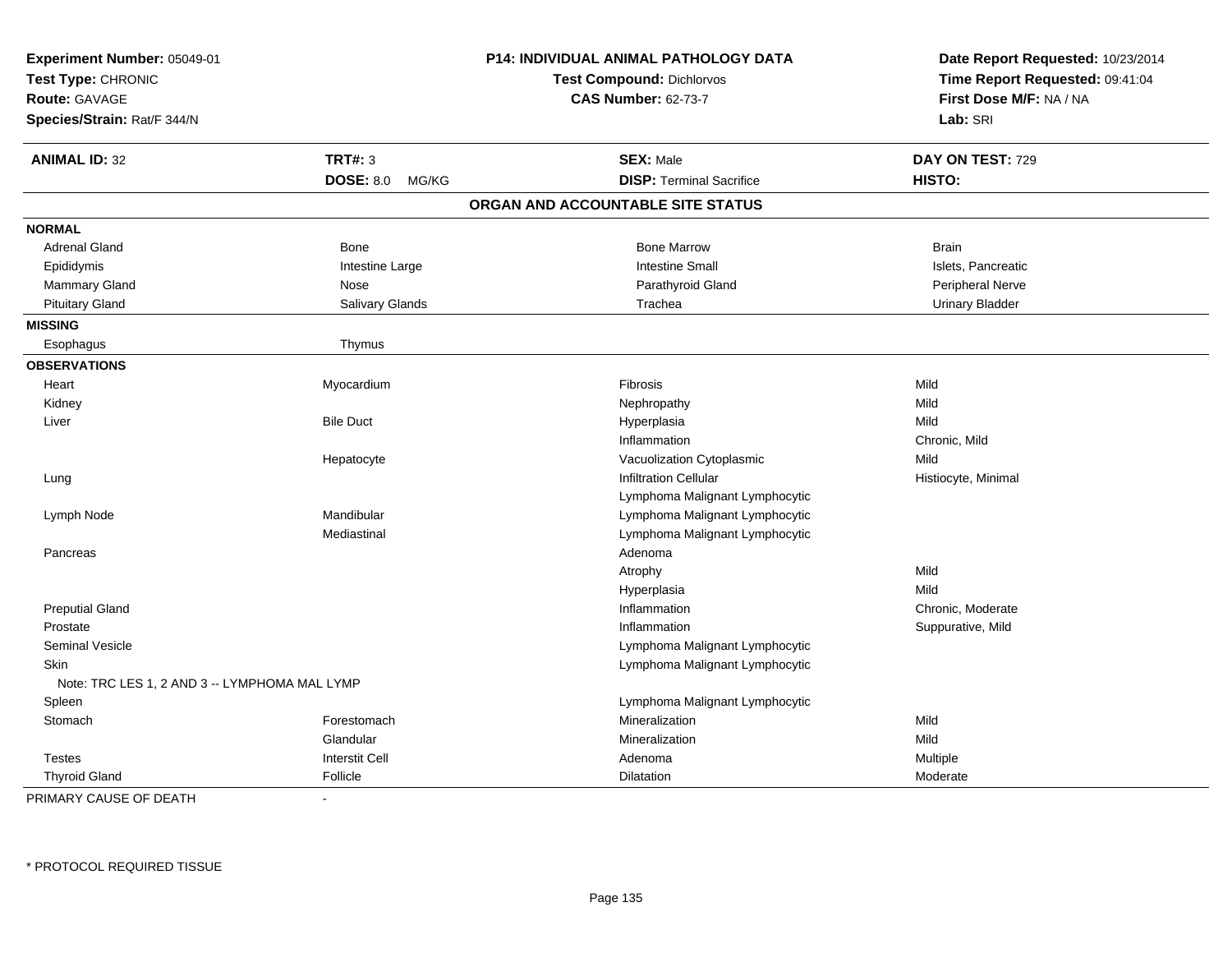| Experiment Number: 05049-01<br><b>Test Type: CHRONIC</b> |                           | <b>P14: INDIVIDUAL ANIMAL PATHOLOGY DATA</b> | Date Report Requested: 10/23/2014<br>Time Report Requested: 09:41:04 |
|----------------------------------------------------------|---------------------------|----------------------------------------------|----------------------------------------------------------------------|
|                                                          |                           | <b>Test Compound: Dichlorvos</b>             |                                                                      |
| <b>Route: GAVAGE</b>                                     |                           | <b>CAS Number: 62-73-7</b>                   | First Dose M/F: NA / NA                                              |
| Species/Strain: Rat/F 344/N                              |                           |                                              | Lab: SRI                                                             |
| <b>ANIMAL ID: 32</b>                                     | TRT#: 3                   | <b>SEX: Male</b>                             | <b>DAY ON TEST: 729</b>                                              |
|                                                          | <b>DOSE: 8.0</b><br>MG/KG | <b>DISP: Terminal Sacrifice</b>              | HISTO:                                                               |
|                                                          |                           | <b>ORGAN AND ACCOUNTABLE SITE STATUS</b>     |                                                                      |
|                                                          |                           |                                              |                                                                      |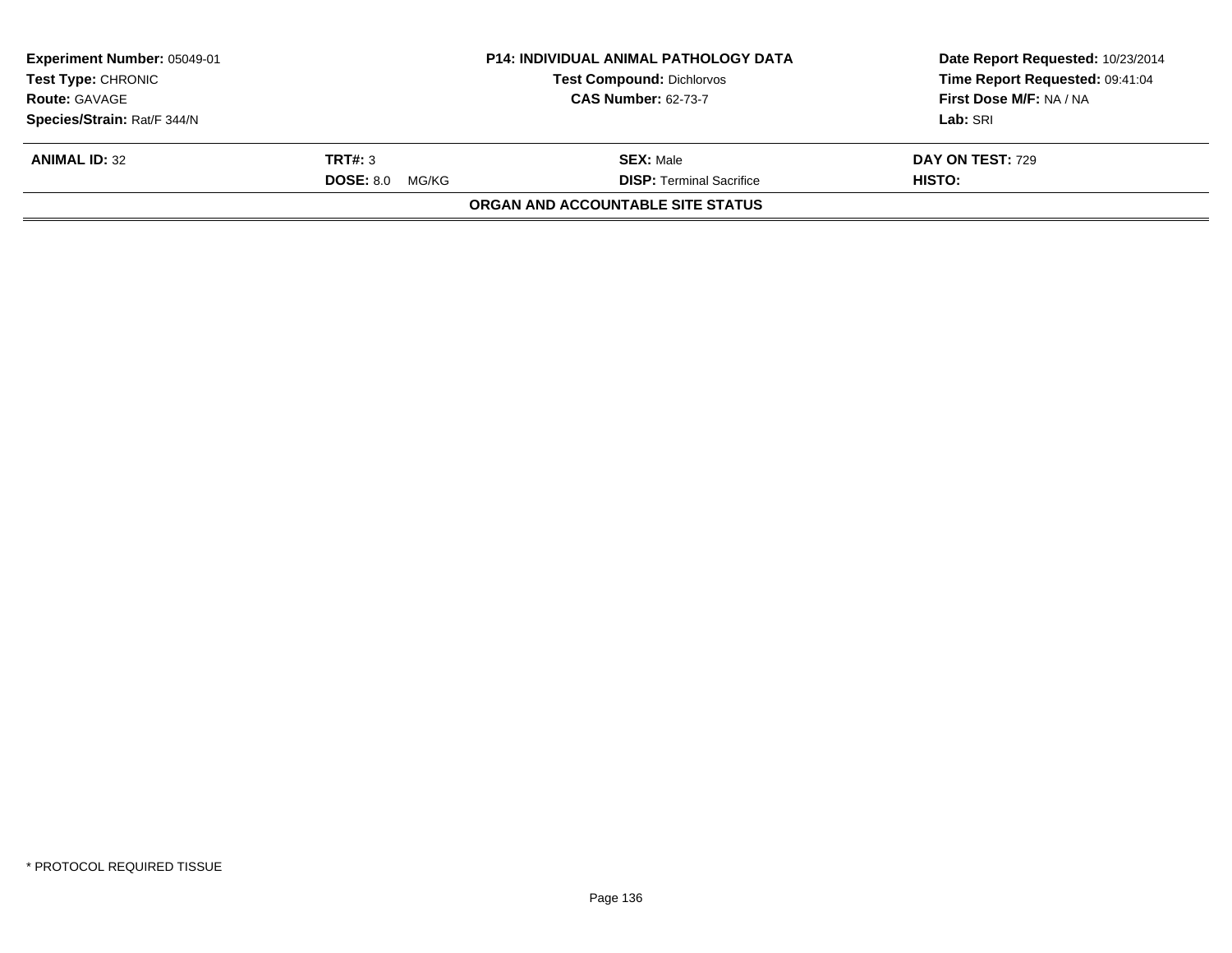| Experiment Number: 05049-01<br>Test Type: CHRONIC<br><b>Route: GAVAGE</b><br>Species/Strain: Rat/F 344/N |                           | P14: INDIVIDUAL ANIMAL PATHOLOGY DATA<br>Test Compound: Dichlorvos<br><b>CAS Number: 62-73-7</b> | Date Report Requested: 10/23/2014<br>Time Report Requested: 09:41:04<br>First Dose M/F: NA / NA<br>Lab: SRI |
|----------------------------------------------------------------------------------------------------------|---------------------------|--------------------------------------------------------------------------------------------------|-------------------------------------------------------------------------------------------------------------|
| <b>ANIMAL ID: 32</b>                                                                                     | <b>TRT#: 5</b>            | <b>SEX: Male</b>                                                                                 | DAY ON TEST: 733                                                                                            |
|                                                                                                          | <b>DOSE: 4.0</b><br>MG/KG | <b>DISP: Terminal Sacrifice</b>                                                                  | HISTO:                                                                                                      |
|                                                                                                          |                           | ORGAN AND ACCOUNTABLE SITE STATUS                                                                |                                                                                                             |
| <b>NORMAL</b>                                                                                            |                           |                                                                                                  |                                                                                                             |
| <b>Adrenal Gland</b>                                                                                     | Bone                      | <b>Bone Marrow</b>                                                                               | <b>Brain</b>                                                                                                |
| Epididymis                                                                                               | Esophagus                 | <b>Intestine Small</b>                                                                           | Islets, Pancreatic                                                                                          |
| Lymph Node                                                                                               | Nose                      | Parathyroid Gland                                                                                | Peripheral Nerve                                                                                            |
| Salivary Glands                                                                                          | Spleen                    | Thymus                                                                                           | <b>Thyroid Gland</b>                                                                                        |
| Trachea                                                                                                  | <b>Urinary Bladder</b>    |                                                                                                  |                                                                                                             |
| <b>MISSING</b>                                                                                           |                           |                                                                                                  |                                                                                                             |
| Mammary Gland                                                                                            |                           |                                                                                                  |                                                                                                             |
| <b>OBSERVATIONS</b>                                                                                      |                           |                                                                                                  |                                                                                                             |
| Heart                                                                                                    | Myocardium                | Fibrosis                                                                                         | Mild                                                                                                        |
|                                                                                                          | Myocardium                | Inflammation                                                                                     | Chronic, Minimal                                                                                            |
| Intestine Large                                                                                          | Colon                     | Parasite Metazoan                                                                                | Mild                                                                                                        |
| Kidney                                                                                                   |                           | Inflammation                                                                                     | Chronic, Mild                                                                                               |
|                                                                                                          | <b>Renal Tubule</b>       | Mineralization                                                                                   | Minimal                                                                                                     |
|                                                                                                          |                           | Nephropathy                                                                                      | Moderate                                                                                                    |
| Liver                                                                                                    |                           | <b>Basophilic Focus</b>                                                                          |                                                                                                             |
|                                                                                                          | <b>Bile Duct</b>          | Hyperplasia                                                                                      | Mild                                                                                                        |
|                                                                                                          |                           | Inflammation                                                                                     | Chronic, Mild                                                                                               |
|                                                                                                          |                           | Leukemia Mononuclear                                                                             |                                                                                                             |
|                                                                                                          | Hepatocyte                | Vacuolization Cytoplasmic                                                                        | Moderate                                                                                                    |
| Lung                                                                                                     |                           | <b>Infiltration Cellular</b>                                                                     | Histiocyte, Minimal                                                                                         |
| Pancreas                                                                                                 |                           | Atrophy                                                                                          | Moderate                                                                                                    |
| <b>Pituitary Gland</b>                                                                                   | Pars Distalis             | Adenoma                                                                                          |                                                                                                             |
| <b>Preputial Gland</b>                                                                                   |                           | Inflammation                                                                                     | Suppurative, Mild                                                                                           |
|                                                                                                          |                           | Inflammation                                                                                     | Chronic, Moderate                                                                                           |
| Prostate                                                                                                 |                           | Inflammation                                                                                     | Suppurative, Mild                                                                                           |
| Skin                                                                                                     |                           | Squamous Cell Papilloma                                                                          |                                                                                                             |
| Note: TRC LES 1--PAPILLOMA SQUA                                                                          |                           |                                                                                                  |                                                                                                             |
| Stomach                                                                                                  | Glandular                 | Mineralization                                                                                   | Moderate                                                                                                    |
| <b>Testes</b>                                                                                            | <b>Interstit Cell</b>     | Adenoma                                                                                          |                                                                                                             |

PRIMARY CAUSE OF DEATH-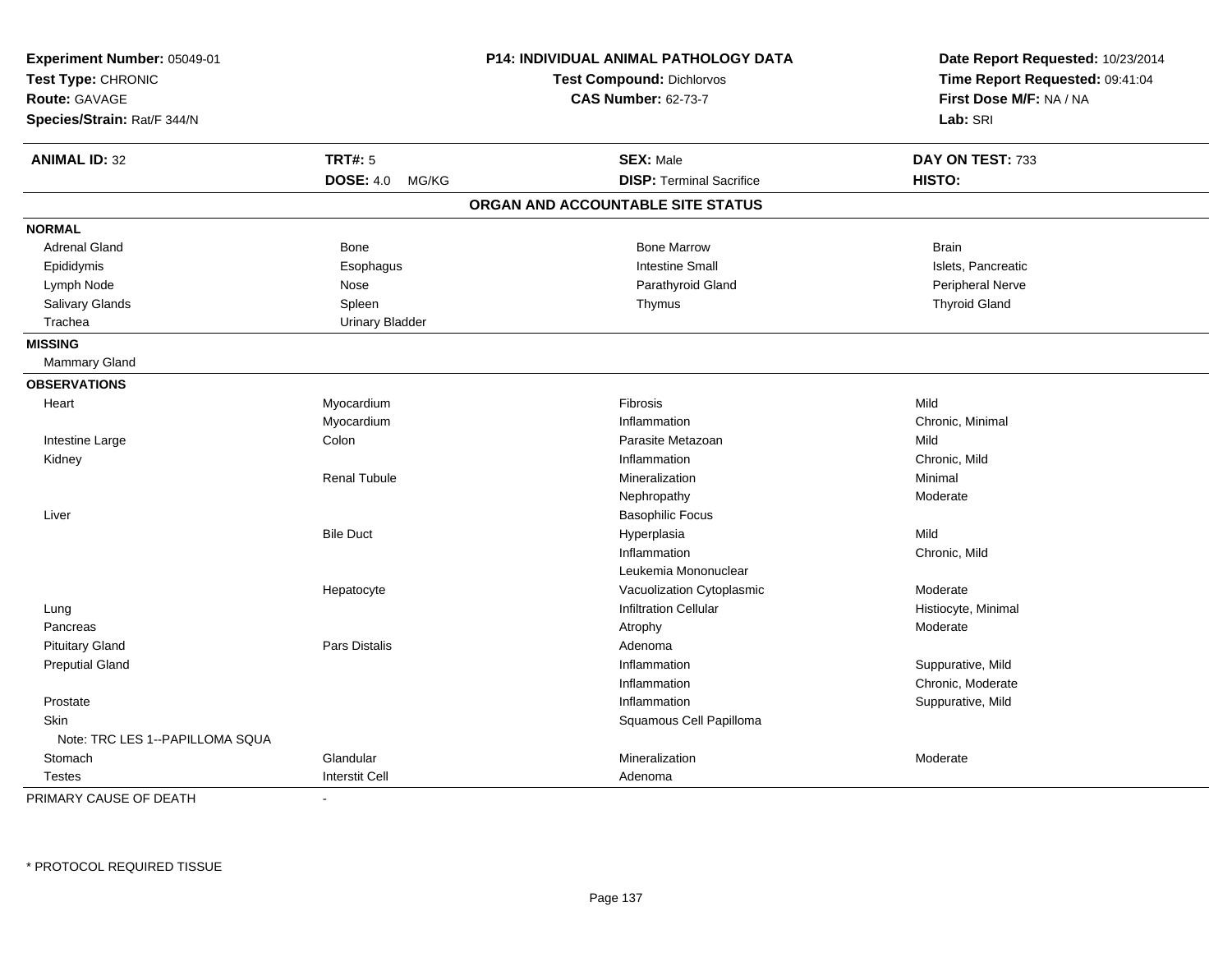| <b>Experiment Number: 05049-01</b><br><b>Test Type: CHRONIC</b> |                        | <b>P14: INDIVIDUAL ANIMAL PATHOLOGY DATA</b> | Date Report Requested: 10/23/2014 |
|-----------------------------------------------------------------|------------------------|----------------------------------------------|-----------------------------------|
|                                                                 |                        | <b>Test Compound: Dichlorvos</b>             | Time Report Requested: 09:41:04   |
| <b>Route: GAVAGE</b>                                            |                        | <b>CAS Number: 62-73-7</b>                   | First Dose M/F: NA / NA           |
| Species/Strain: Rat/F 344/N                                     |                        |                                              | Lab: SRI                          |
| <b>ANIMAL ID: 32</b>                                            | TRT#: 5                | <b>SEX: Male</b>                             | DAY ON TEST: 733                  |
|                                                                 | <b>DOSE: 4.0 MG/KG</b> | <b>DISP:</b> Terminal Sacrifice              | HISTO:                            |
|                                                                 |                        | <b>ORGAN AND ACCOUNTABLE SITE STATUS</b>     |                                   |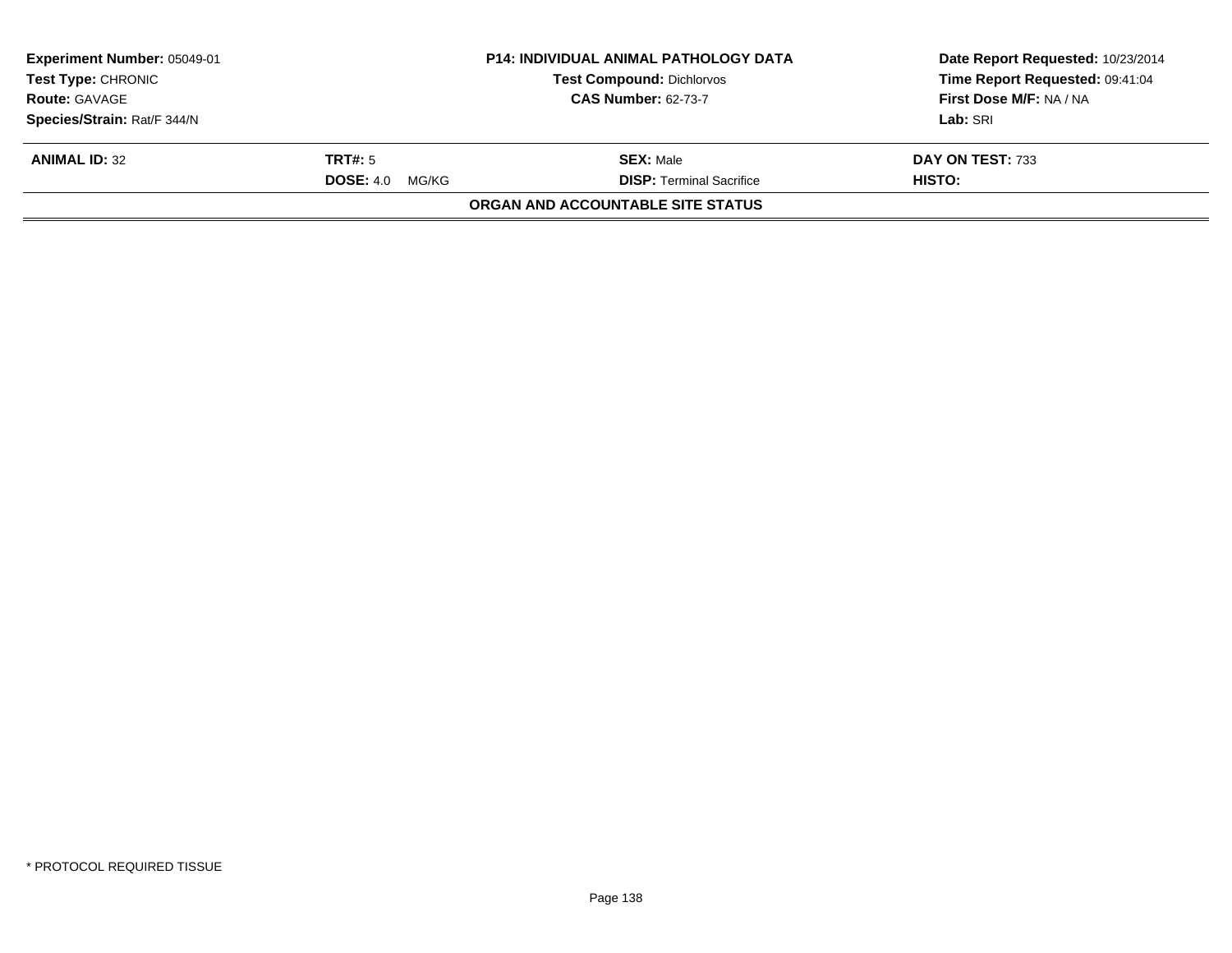| Experiment Number: 05049-01              | P14: INDIVIDUAL ANIMAL PATHOLOGY DATA |                                   | Date Report Requested: 10/23/2014 |
|------------------------------------------|---------------------------------------|-----------------------------------|-----------------------------------|
| Test Type: CHRONIC                       |                                       | <b>Test Compound: Dichlorvos</b>  | Time Report Requested: 09:41:04   |
| Route: GAVAGE                            |                                       | <b>CAS Number: 62-73-7</b>        | First Dose M/F: NA / NA           |
| Species/Strain: Rat/F 344/N              |                                       |                                   | Lab: SRI                          |
| <b>ANIMAL ID: 33</b>                     | <b>TRT#: 1</b>                        | <b>SEX: Male</b>                  | DAY ON TEST: 733                  |
|                                          | <b>DOSE: VEHICLE CONTROL</b>          | <b>DISP: Terminal Sacrifice</b>   | HISTO:                            |
|                                          |                                       | ORGAN AND ACCOUNTABLE SITE STATUS |                                   |
| <b>NORMAL</b>                            |                                       |                                   |                                   |
| <b>Adrenal Gland</b>                     | <b>Bone</b>                           | <b>Bone Marrow</b>                | <b>Brain</b>                      |
| Epididymis                               | Esophagus                             | Intestine Large                   | <b>Intestine Small</b>            |
| Lymph Node                               | Mammary Gland                         | Nose                              | Parathyroid Gland                 |
| Peripheral Nerve                         | <b>Pituitary Gland</b>                | <b>Preputial Gland</b>            | Salivary Glands                   |
| Stomach                                  | <b>Thyroid Gland</b>                  | Trachea                           | <b>Urinary Bladder</b>            |
| <b>OBSERVATIONS</b>                      |                                       |                                   |                                   |
| Heart                                    | Myocardium                            | Fibrosis                          | Moderate                          |
| Islets, Pancreatic                       |                                       | Adenoma                           |                                   |
| Kidney                                   |                                       | Nephropathy                       | Mild                              |
| Liver                                    |                                       | <b>Basophilic Focus</b>           |                                   |
|                                          |                                       | <b>Clear Cell Focus</b>           |                                   |
|                                          | <b>Bile Duct</b>                      | Hyperplasia                       | Moderate                          |
| Lung                                     |                                       | <b>Infiltration Cellular</b>      | Histiocyte, Mild                  |
| Pancreas                                 |                                       | Atrophy                           | Moderate                          |
| Prostate                                 |                                       | Corpora Amylacea                  | Mild                              |
| <b>Skin</b>                              |                                       | Inflammation                      | Suppurative, Mild                 |
| Note: LESION IS ON THE 1ST NASAL SECTION |                                       |                                   |                                   |
| Spleen                                   |                                       | Atrophy                           | Moderate                          |
|                                          |                                       | Fibrosis                          | Moderate                          |
| <b>Testes</b>                            | <b>Interstit Cell</b>                 | Adenoma                           | Multiple                          |
| Thymus                                   |                                       | Cyst                              |                                   |
| PRIMARY CAUSE OF DEATH                   |                                       |                                   |                                   |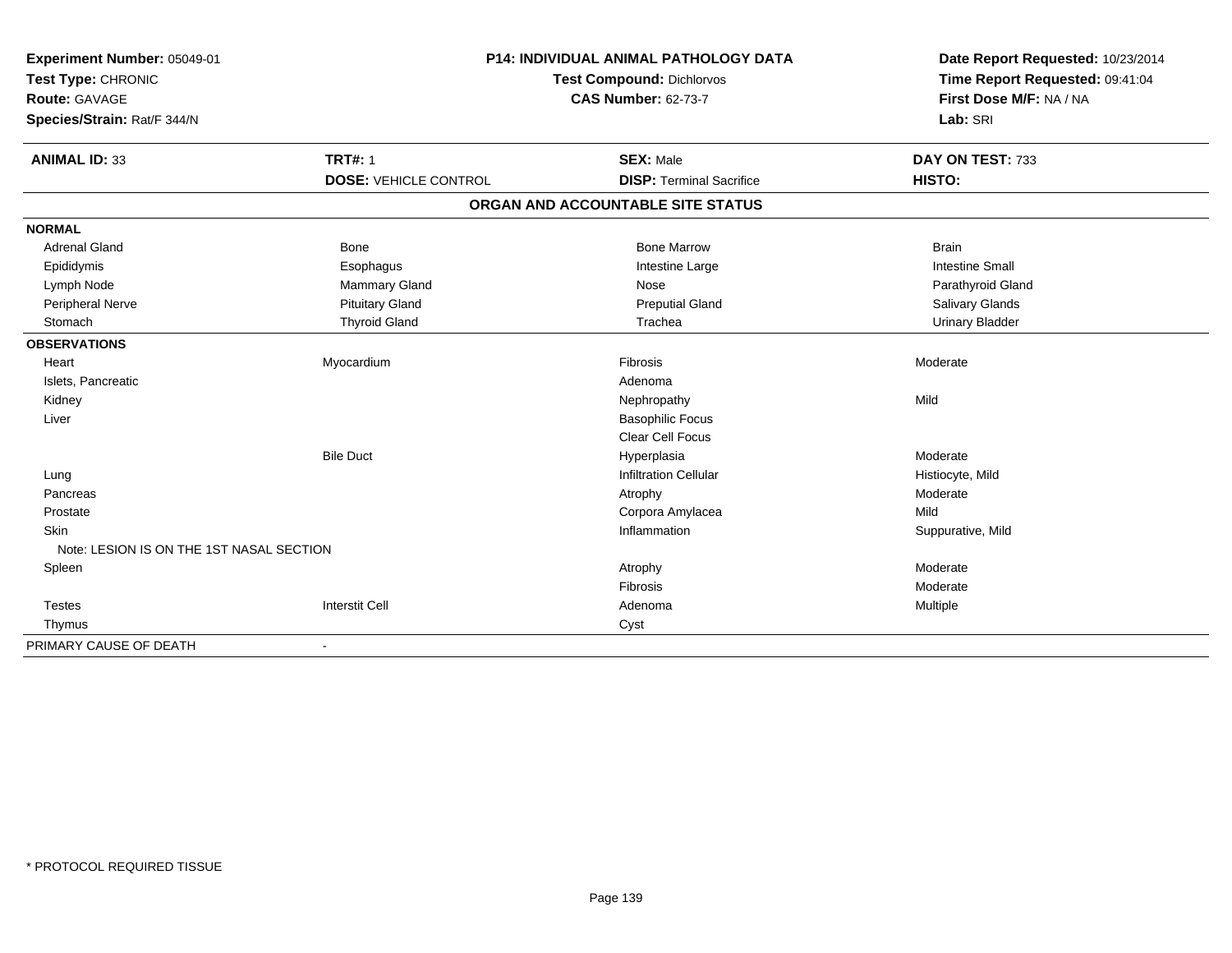| Experiment Number: 05049-01<br>Test Type: CHRONIC<br>Route: GAVAGE<br>Species/Strain: Rat/F 344/N |                           | P14: INDIVIDUAL ANIMAL PATHOLOGY DATA<br>Test Compound: Dichlorvos<br><b>CAS Number: 62-73-7</b> | Date Report Requested: 10/23/2014<br>Time Report Requested: 09:41:04<br>First Dose M/F: NA / NA<br>Lab: SRI |
|---------------------------------------------------------------------------------------------------|---------------------------|--------------------------------------------------------------------------------------------------|-------------------------------------------------------------------------------------------------------------|
| <b>ANIMAL ID: 33</b>                                                                              | <b>TRT#: 3</b>            | <b>SEX: Male</b>                                                                                 | DAY ON TEST: 729                                                                                            |
|                                                                                                   | <b>DOSE: 8.0</b><br>MG/KG | <b>DISP: Terminal Sacrifice</b>                                                                  | HISTO:                                                                                                      |
|                                                                                                   |                           | ORGAN AND ACCOUNTABLE SITE STATUS                                                                |                                                                                                             |
| <b>NORMAL</b>                                                                                     |                           |                                                                                                  |                                                                                                             |
| <b>Adrenal Gland</b>                                                                              | <b>Bone</b>               | <b>Bone Marrow</b>                                                                               | <b>Brain</b>                                                                                                |
| Epididymis                                                                                        | Esophagus                 | Heart                                                                                            | <b>Intestine Small</b>                                                                                      |
| Islets, Pancreatic                                                                                | Mammary Gland             | Parathyroid Gland                                                                                | Peripheral Nerve                                                                                            |
| <b>Pituitary Gland</b>                                                                            | <b>Preputial Gland</b>    | Salivary Glands                                                                                  | Skin                                                                                                        |
| Spleen                                                                                            | Stomach                   | Thymus                                                                                           | <b>Thyroid Gland</b>                                                                                        |
| Trachea                                                                                           | <b>Urinary Bladder</b>    |                                                                                                  |                                                                                                             |
| <b>OBSERVATIONS</b>                                                                               |                           |                                                                                                  |                                                                                                             |
| Intestine Large                                                                                   | Rectum                    | Parasite Metazoan                                                                                | Mild                                                                                                        |
| Kidney                                                                                            |                           | Inflammation                                                                                     | Chronic, Moderate                                                                                           |
|                                                                                                   |                           | Nephropathy                                                                                      | Moderate                                                                                                    |
| Liver                                                                                             | <b>Bile Duct</b>          | Hyperplasia                                                                                      | Mild                                                                                                        |
|                                                                                                   | Hepatocyte                | Hyperplasia                                                                                      | Nodular, Moderate                                                                                           |
|                                                                                                   | Hepatocyte                | Vacuolization Cytoplasmic                                                                        | Mild                                                                                                        |
| Lung                                                                                              |                           | Inflammation                                                                                     | Granulomatous, Minimal                                                                                      |
| Lymph Node                                                                                        | Lymphatic, Mandibular     | Ectasia                                                                                          | Mild                                                                                                        |
| Nose                                                                                              | Mucosa                    | Hyperplasia                                                                                      | Mild                                                                                                        |
|                                                                                                   | Lumen                     | Inflammation                                                                                     | Suppurative, Moderate                                                                                       |
|                                                                                                   | Nasolacrim Dct            | Inflammation                                                                                     | Suppurative, Moderate                                                                                       |
|                                                                                                   | Submucosa                 | Inflammation                                                                                     | Chronic, Moderate                                                                                           |
| Pancreas                                                                                          |                           | Adenoma                                                                                          | Multiple                                                                                                    |
| Prostate                                                                                          | Epithelium                | Hyperplasia                                                                                      | Moderate                                                                                                    |
|                                                                                                   |                           | Inflammation                                                                                     | Suppurative, Mild                                                                                           |
| <b>Testes</b>                                                                                     | <b>Interstit Cell</b>     | Adenoma                                                                                          |                                                                                                             |
| PRIMARY CAUSE OF DEATH                                                                            | $\blacksquare$            |                                                                                                  |                                                                                                             |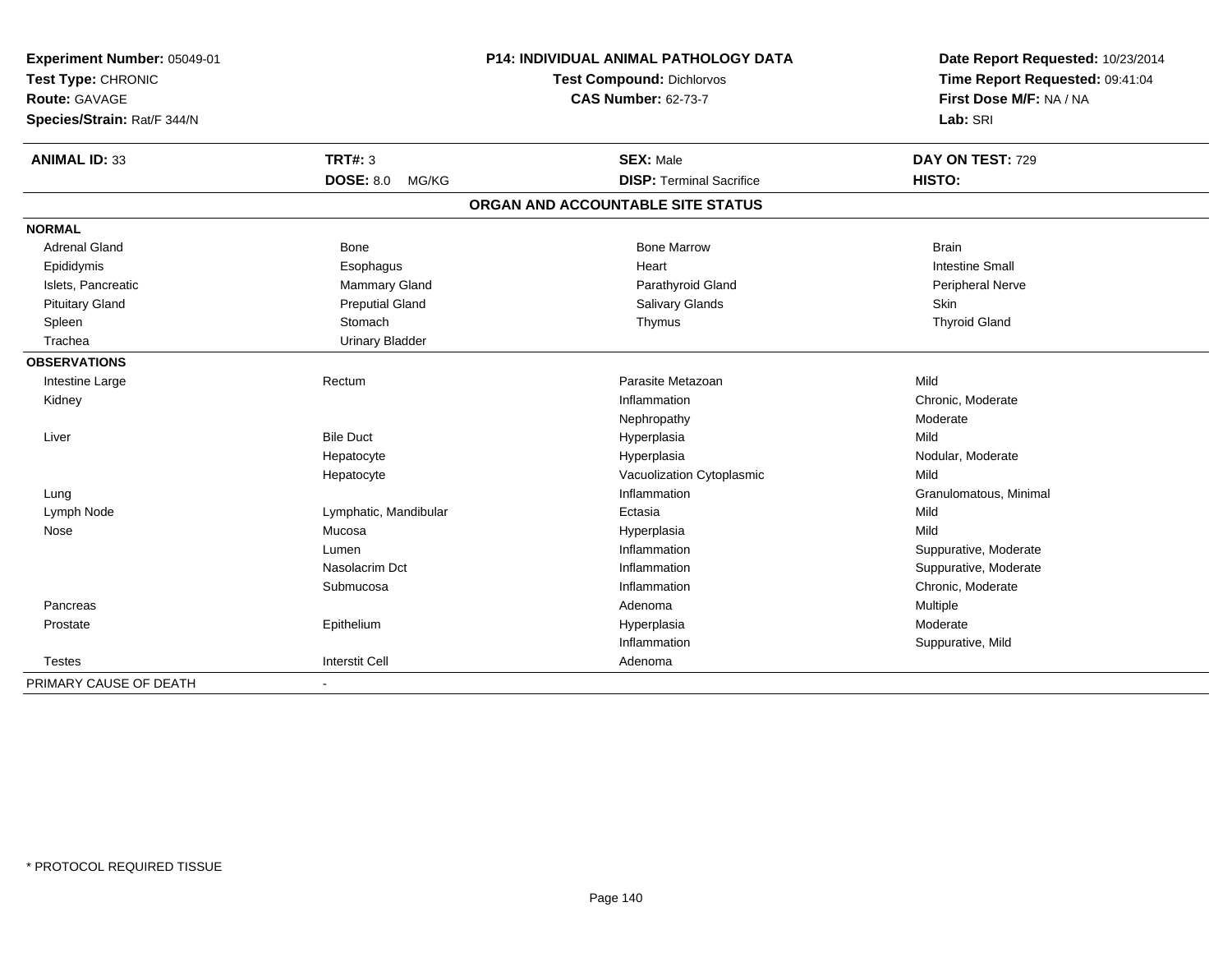| Experiment Number: 05049-01 |                           | P14: INDIVIDUAL ANIMAL PATHOLOGY DATA | Date Report Requested: 10/23/2014 |
|-----------------------------|---------------------------|---------------------------------------|-----------------------------------|
| Test Type: CHRONIC          |                           | <b>Test Compound: Dichlorvos</b>      | Time Report Requested: 09:41:04   |
| Route: GAVAGE               |                           | <b>CAS Number: 62-73-7</b>            | First Dose M/F: NA / NA           |
| Species/Strain: Rat/F 344/N |                           |                                       | Lab: SRI                          |
| <b>ANIMAL ID: 33</b>        | <b>TRT#: 5</b>            | <b>SEX: Male</b>                      | DAY ON TEST: 695                  |
|                             | <b>DOSE: 4.0</b><br>MG/KG | <b>DISP: Moribund</b>                 | HISTO:                            |
|                             |                           | ORGAN AND ACCOUNTABLE SITE STATUS     |                                   |
| <b>NORMAL</b>               |                           |                                       |                                   |
| Bone                        | <b>Bone Marrow</b>        | Epididymis                            | Esophagus                         |
| Intestine Large             | <b>Intestine Small</b>    | Islets, Pancreatic                    | Mammary Gland                     |
| Parathyroid Gland           | Peripheral Nerve          | <b>Pituitary Gland</b>                | Prostate                          |
| Salivary Glands             | Skin                      | Spleen                                | Stomach                           |
| Trachea                     | <b>Urinary Bladder</b>    |                                       |                                   |
| <b>MISSING</b>              |                           |                                       |                                   |
| Thymus                      |                           |                                       |                                   |
| <b>OBSERVATIONS</b>         |                           |                                       |                                   |
| <b>Adrenal Gland</b>        | Medulla                   | Pheochromocytoma Benign               |                                   |
| Brain                       |                           | Degeneration                          | Multiple, Mild                    |
| Heart                       | Myocardium                | Inflammation                          | Chronic Active, Mild              |
| Kidney                      |                           | Inflammation                          | Suppurative, Minimal              |
|                             |                           | Inflammation                          | Chronic, Mild                     |
|                             |                           | Nephropathy                           | Moderate                          |
| Liver                       | <b>Bile Duct</b>          | Hyperplasia                           | Moderate                          |
| Lung                        |                           | <b>Infiltration Cellular</b>          | Histiocyte, Minimal               |
| Lymph Node                  | Mandibular                | Hyperplasia                           | Plasma Cell, Moderate             |
| Nose                        | Lumen                     | Foreign Body                          | Moderate                          |
|                             | Nasopharyn Dct            | Foreign Body                          | Moderate                          |
|                             | Lumen                     | Inflammation                          | Suppurative, Moderate             |
|                             | Nasopharyn Dct            | Inflammation                          | Suppurative, Mild                 |
|                             | Submucosa                 | Inflammation                          | Chronic, Mild                     |
| Pancreas                    |                           | Adenoma                               |                                   |
|                             |                           | Hyperplasia                           | Mild                              |
| <b>Preputial Gland</b>      |                           | Adenoma                               |                                   |
| <b>Testes</b>               | <b>Interstit Cell</b>     | Adenoma                               |                                   |
|                             | Seminif Tub               | Mineralization                        | Moderate                          |
| <b>Thyroid Gland</b>        | C Cell                    | Adenoma                               |                                   |
| PRIMARY CAUSE OF DEATH      |                           |                                       |                                   |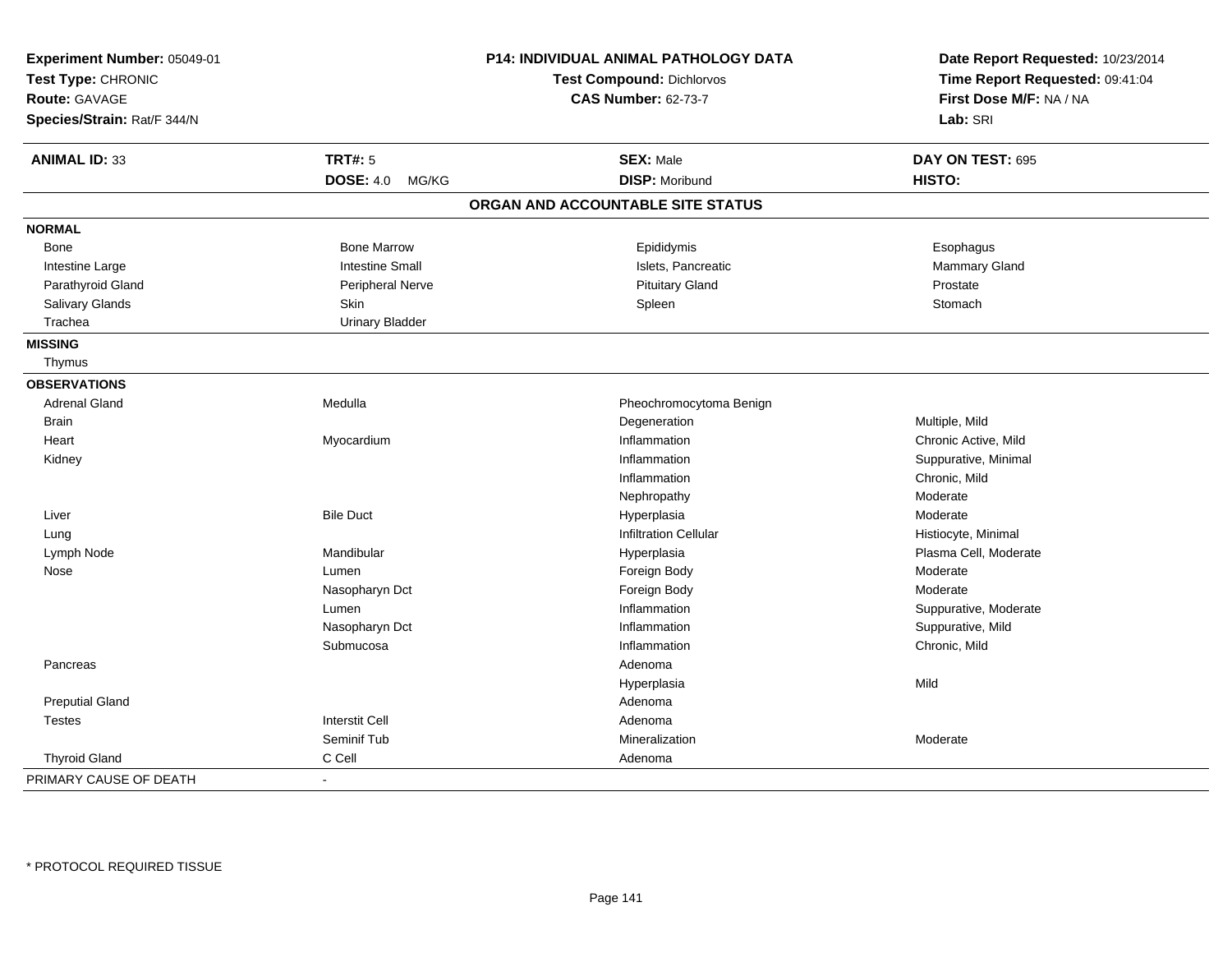| Experiment Number: 05049-01     |                                  | <b>P14: INDIVIDUAL ANIMAL PATHOLOGY DATA</b> | Date Report Requested: 10/23/2014 |  |
|---------------------------------|----------------------------------|----------------------------------------------|-----------------------------------|--|
| Test Type: CHRONIC              | <b>Test Compound: Dichlorvos</b> |                                              | Time Report Requested: 09:41:04   |  |
| <b>Route: GAVAGE</b>            |                                  | <b>CAS Number: 62-73-7</b>                   | First Dose M/F: NA / NA           |  |
| Species/Strain: Rat/F 344/N     |                                  |                                              | Lab: SRI                          |  |
| <b>ANIMAL ID: 34</b>            | <b>TRT#: 1</b>                   | <b>SEX: Male</b>                             | DAY ON TEST: 719                  |  |
|                                 | <b>DOSE: VEHICLE CONTROL</b>     | <b>DISP: Moribund</b>                        | HISTO:                            |  |
|                                 |                                  | ORGAN AND ACCOUNTABLE SITE STATUS            |                                   |  |
| <b>NORMAL</b>                   |                                  |                                              |                                   |  |
| <b>Bone Marrow</b>              | <b>Brain</b>                     | Epididymis                                   | Esophagus                         |  |
| <b>Intestine Small</b>          | Islets, Pancreatic               | Lymph Node                                   | Nose                              |  |
| Pancreas                        | Parathyroid Gland                | Peripheral Nerve                             | <b>Preputial Gland</b>            |  |
| Salivary Glands                 | Skin                             | <b>Thyroid Gland</b>                         | Trachea                           |  |
| <b>Urinary Bladder</b>          |                                  |                                              |                                   |  |
| <b>OBSERVATIONS</b>             |                                  |                                              |                                   |  |
| <b>Adrenal Gland</b>            | <b>Extra Adr Tiss</b>            | Developmental Malformation                   |                                   |  |
|                                 | Cortex                           | Hematocyst                                   |                                   |  |
| <b>Blood Vessel</b>             |                                  | Mineralization                               | Marked                            |  |
| Note: TRC LES 6--MINERALIZATION |                                  |                                              |                                   |  |
| <b>Bone</b>                     |                                  | Fibrous Osteodystrophy                       | Mild                              |  |
| Heart                           | Myocardium                       | Fibrosis                                     | Moderate                          |  |
|                                 | Artery                           | Mineralization                               | Mild                              |  |
|                                 | Myocardium                       | Mineralization                               | Mild                              |  |
| Intestine Large                 | Colon                            | Mineralization                               | Marked                            |  |
| Note: TRC LES 7--MINERALIZATION |                                  |                                              |                                   |  |
| Kidney                          | <b>Renal Tubule</b>              | Dilatation                                   | Moderate                          |  |
|                                 |                                  | Hydronephrosis                               | Marked                            |  |
|                                 | <b>Renal Tubule</b>              | Mineralization                               | Marked                            |  |
|                                 | Papilla                          | <b>Necrosis</b>                              | Moderate                          |  |
|                                 |                                  | Nephropathy                                  | Moderate                          |  |
| Note: TRC LES 4--HYDRONEPHROSIS |                                  |                                              |                                   |  |
| Liver                           |                                  | <b>Basophilic Focus</b>                      |                                   |  |
|                                 | <b>Bile Duct</b>                 | Hyperplasia                                  | Mild                              |  |
| Lung                            |                                  | Inflammation                                 | Suppurative, Mild                 |  |
|                                 | Parenchyma                       | Mineralization                               | Moderate                          |  |
| Mammary Gland                   |                                  | Fibroadenoma                                 |                                   |  |
|                                 |                                  | Hyperplasia                                  | Cystic, Marked                    |  |
|                                 |                                  | Hyperplasia                                  | Lobular, Marked                   |  |

Note: TRC LES 2--LOBULAR HYPERPLASIA AND FIBROADENOMA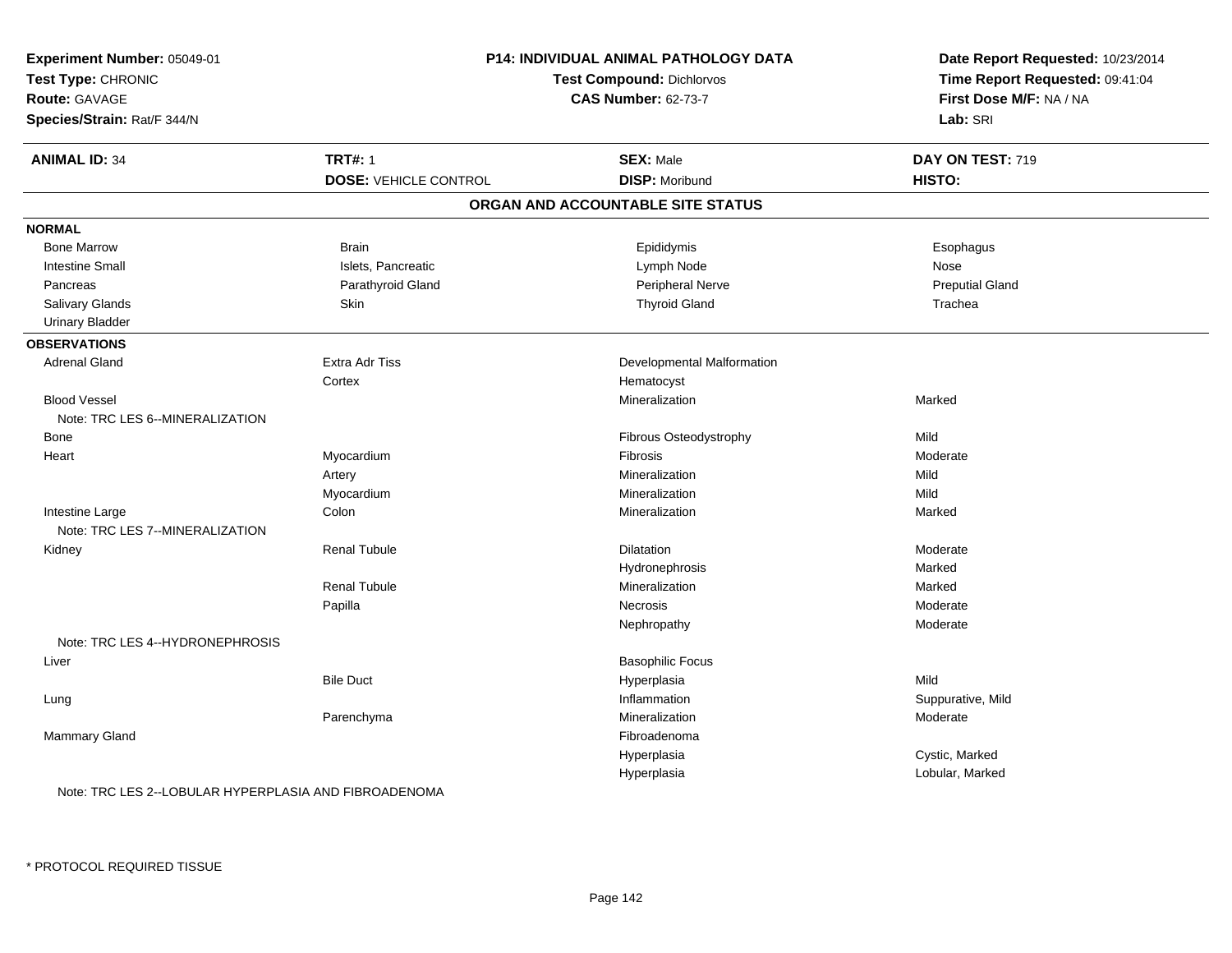| Experiment Number: 05049-01<br>Test Type: CHRONIC<br><b>Route: GAVAGE</b><br>Species/Strain: Rat/F 344/N |                                                | <b>P14: INDIVIDUAL ANIMAL PATHOLOGY DATA</b><br><b>Test Compound: Dichlorvos</b><br><b>CAS Number: 62-73-7</b> | Date Report Requested: 10/23/2014<br>Time Report Requested: 09:41:04<br>First Dose M/F: NA / NA<br>Lab: SRI |
|----------------------------------------------------------------------------------------------------------|------------------------------------------------|----------------------------------------------------------------------------------------------------------------|-------------------------------------------------------------------------------------------------------------|
| <b>ANIMAL ID: 34</b>                                                                                     | <b>TRT#: 1</b><br><b>DOSE: VEHICLE CONTROL</b> | <b>SEX: Male</b><br><b>DISP: Moribund</b>                                                                      | DAY ON TEST: 719<br>HISTO:                                                                                  |
|                                                                                                          |                                                | ORGAN AND ACCOUNTABLE SITE STATUS                                                                              |                                                                                                             |
| Note: TRC LES 1--CYSTIC AND LOBULAR HYPERPLASIA                                                          |                                                |                                                                                                                |                                                                                                             |
| <b>Pituitary Gland</b>                                                                                   | Pars Distalis                                  | Adenoma                                                                                                        |                                                                                                             |
| Prostate<br>Note: TRC LES 3--CARCINOMA                                                                   |                                                | Carcinoma                                                                                                      |                                                                                                             |
| Spleen                                                                                                   |                                                | Pigmentation                                                                                                   | Hemosiderin, Marked                                                                                         |
| Stomach                                                                                                  | Forestomach                                    | Mineralization                                                                                                 | Marked                                                                                                      |
|                                                                                                          | Glandular                                      | Mineralization                                                                                                 | Marked                                                                                                      |
| <b>Testes</b>                                                                                            | <b>Interstit Cell</b>                          | Adenoma                                                                                                        |                                                                                                             |
|                                                                                                          | Seminif Tub                                    | Atrophy                                                                                                        | Marked                                                                                                      |
| Thymus                                                                                                   |                                                | Ectopic Parathyroid Gland                                                                                      |                                                                                                             |
| Ureter                                                                                                   |                                                | <b>Dilatation</b>                                                                                              | Moderate                                                                                                    |
| Note: TRC LES 5--DILATATION                                                                              |                                                |                                                                                                                |                                                                                                             |
| PRIMARY CAUSE OF DEATH                                                                                   | $\blacksquare$                                 |                                                                                                                |                                                                                                             |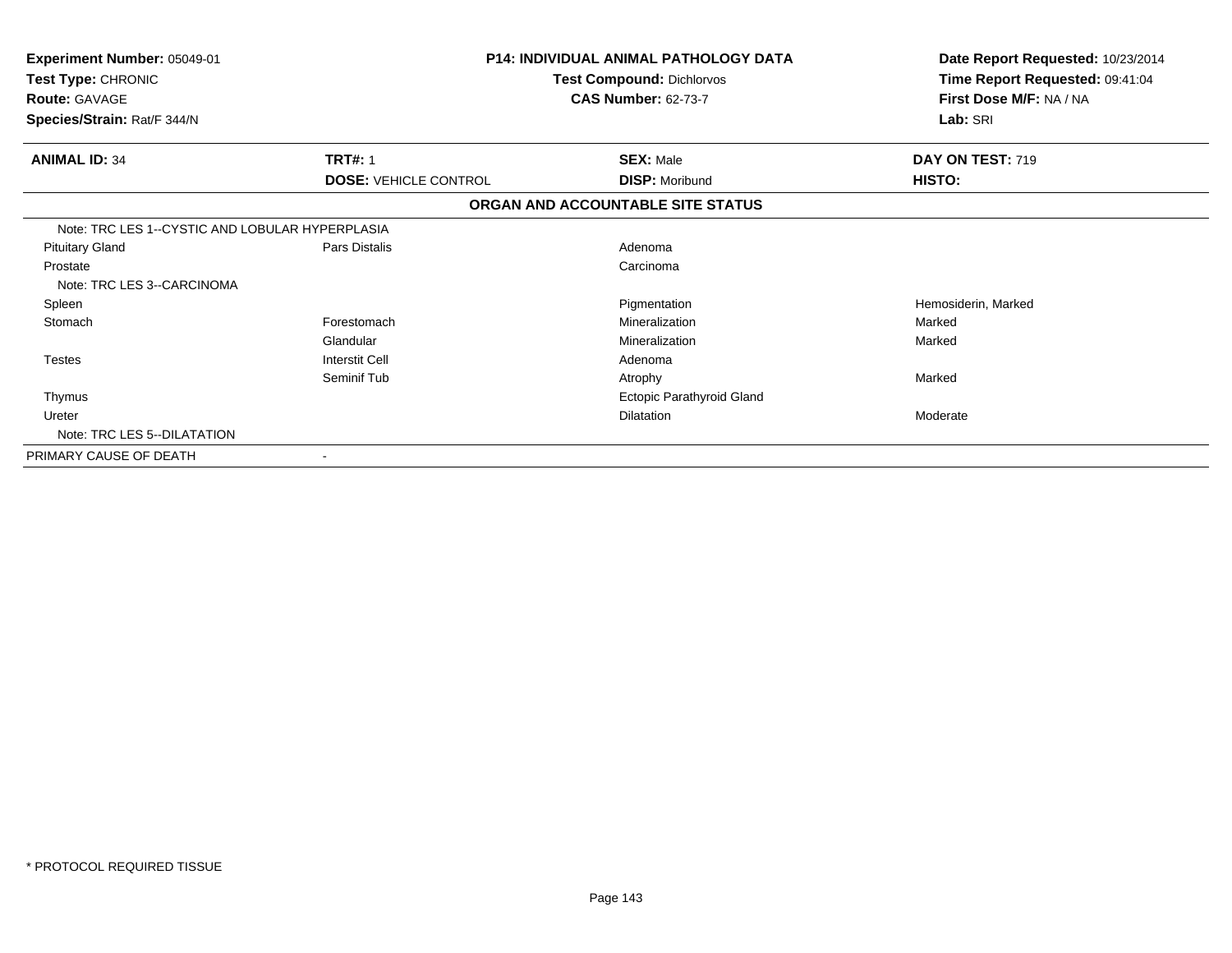| Experiment Number: 05049-01<br>Test Type: CHRONIC              |                           | <b>P14: INDIVIDUAL ANIMAL PATHOLOGY DATA</b><br>Test Compound: Dichlorvos | Date Report Requested: 10/23/2014<br>Time Report Requested: 09:41:04 |
|----------------------------------------------------------------|---------------------------|---------------------------------------------------------------------------|----------------------------------------------------------------------|
| Route: GAVAGE                                                  |                           | <b>CAS Number: 62-73-7</b>                                                | First Dose M/F: NA / NA                                              |
| Species/Strain: Rat/F 344/N                                    |                           |                                                                           | Lab: SRI                                                             |
| <b>ANIMAL ID: 34</b>                                           | <b>TRT#: 3</b>            | <b>SEX: Male</b>                                                          | DAY ON TEST: 660                                                     |
|                                                                | <b>DOSE: 8.0</b><br>MG/KG | <b>DISP: Moribund</b>                                                     | HISTO:                                                               |
|                                                                |                           | ORGAN AND ACCOUNTABLE SITE STATUS                                         |                                                                      |
| <b>NORMAL</b>                                                  |                           |                                                                           |                                                                      |
| Bone                                                           | <b>Bone Marrow</b>        | <b>Brain</b>                                                              | Epididymis                                                           |
| Esophagus                                                      | Intestine Large           | <b>Intestine Small</b>                                                    | Lymph Node                                                           |
| Nose                                                           | Parathyroid Gland         | Peripheral Nerve                                                          | <b>Pituitary Gland</b>                                               |
| Prostate                                                       | Salivary Glands           | Skin                                                                      | <b>Thyroid Gland</b>                                                 |
| Trachea                                                        | <b>Urinary Bladder</b>    |                                                                           |                                                                      |
| <b>MISSING</b>                                                 |                           |                                                                           |                                                                      |
| Thymus                                                         |                           |                                                                           |                                                                      |
| <b>OBSERVATIONS</b>                                            |                           |                                                                           |                                                                      |
| <b>Adrenal Gland</b>                                           | Cortex                    | Hyperplasia                                                               | Mild                                                                 |
|                                                                | Medulla                   | Pheochromocytoma Benign                                                   |                                                                      |
| Heart                                                          |                           | Thrombosis                                                                |                                                                      |
| Note: NO MICROS. LESION; MASS SEEN @ NECROPSY LOST IN PROCESS. |                           |                                                                           |                                                                      |
| Islets, Pancreatic                                             |                           | Hyperplasia                                                               | Mild                                                                 |
| Kidney                                                         |                           | Nephropathy                                                               | Mild                                                                 |
| Liver                                                          | <b>Bile Duct</b>          | Hyperplasia                                                               | Minimal                                                              |
|                                                                | Centrilobular, Hepatocyte | Necrosis                                                                  | Mild                                                                 |
| Lung                                                           |                           | Alveolar/Bronchiolar Adenoma                                              |                                                                      |
|                                                                |                           | <b>Infiltration Cellular</b>                                              | Histiocyte, Minimal                                                  |
| Mammary Gland                                                  |                           | Fibroadenoma                                                              |                                                                      |
| Note: TRC LES 2--FIBROADENOMA                                  |                           |                                                                           |                                                                      |
| Pancreas                                                       |                           | Adenoma                                                                   |                                                                      |
|                                                                |                           | Atrophy                                                                   | Mild                                                                 |
| <b>Preputial Gland</b>                                         |                           | Adenoma                                                                   |                                                                      |
|                                                                |                           | Inflammation                                                              | Suppurative, Moderate                                                |
| Note: TRC LES 1--ADENOMA AND INFLAMMATION                      |                           |                                                                           |                                                                      |
| Spleen                                                         |                           | Hematopoietic Cell Proliferation Granulocytic                             | Moderate                                                             |
| Stomach                                                        | Glandular                 | Inflammation                                                              | Chronic Active, Mild                                                 |
|                                                                | Glandular                 | Ulcer                                                                     | Marked                                                               |
| <b>Testes</b>                                                  | <b>Interstit Cell</b>     | Adenoma                                                                   |                                                                      |
|                                                                | Seminif Tub               | Atrophy                                                                   | Moderate                                                             |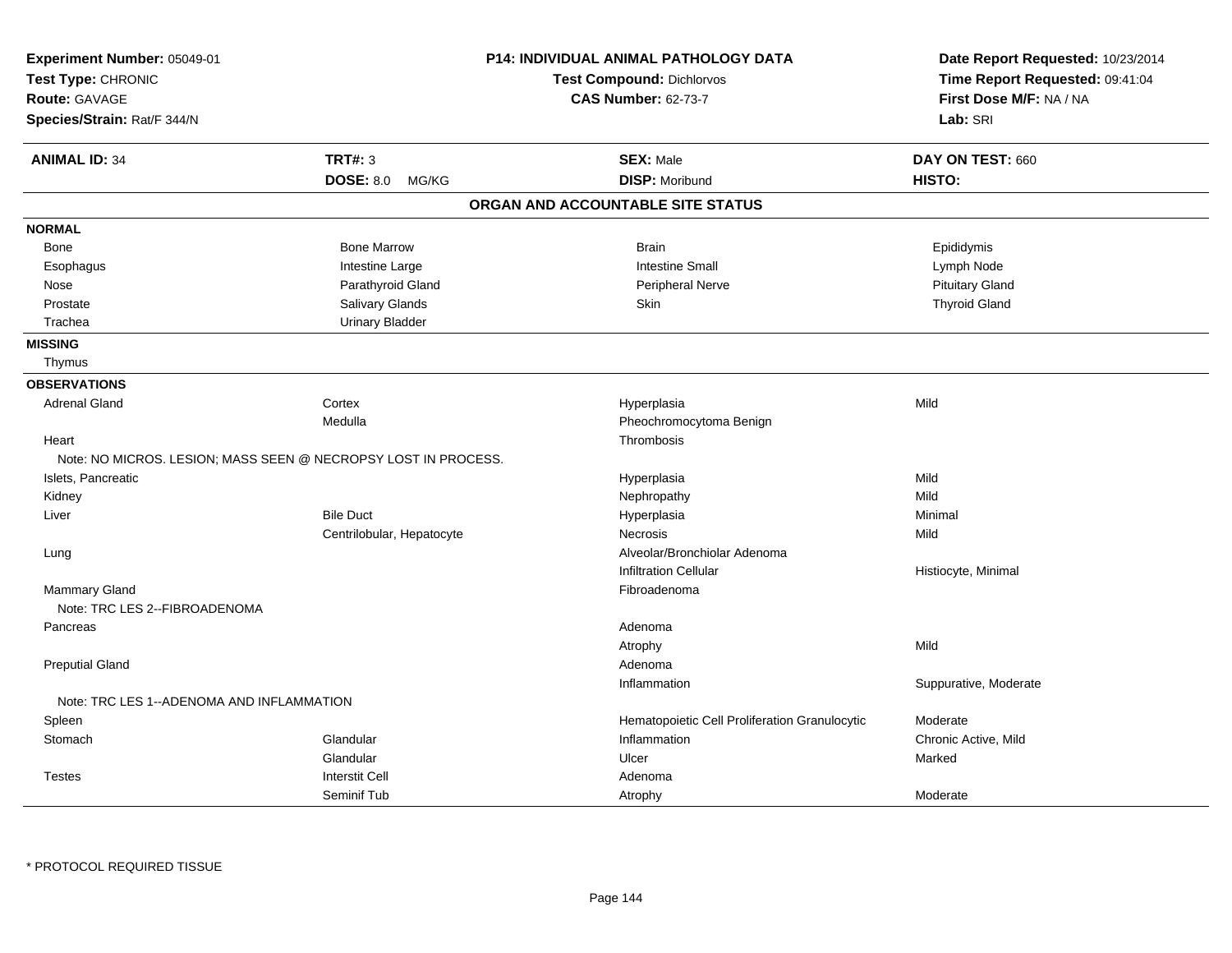| <b>Experiment Number: 05049-01</b><br><b>Test Type: CHRONIC</b> | <b>P14: INDIVIDUAL ANIMAL PATHOLOGY DATA</b><br><b>Test Compound: Dichlorvos</b><br><b>CAS Number: 62-73-7</b> |                                   | Date Report Requested: 10/23/2014<br>Time Report Requested: 09:41:04 |
|-----------------------------------------------------------------|----------------------------------------------------------------------------------------------------------------|-----------------------------------|----------------------------------------------------------------------|
| <b>Route: GAVAGE</b>                                            |                                                                                                                |                                   | First Dose M/F: NA / NA                                              |
| Species/Strain: Rat/F 344/N                                     |                                                                                                                |                                   | Lab: SRI                                                             |
| <b>ANIMAL ID: 34</b>                                            | TRT#: 3                                                                                                        | <b>SEX: Male</b>                  | <b>DAY ON TEST: 660</b>                                              |
|                                                                 | <b>DOSE: 8.0</b><br>MG/KG                                                                                      | <b>DISP: Moribund</b>             | HISTO:                                                               |
|                                                                 |                                                                                                                | ORGAN AND ACCOUNTABLE SITE STATUS |                                                                      |
| PRIMARY CAUSE OF DEATH                                          |                                                                                                                |                                   |                                                                      |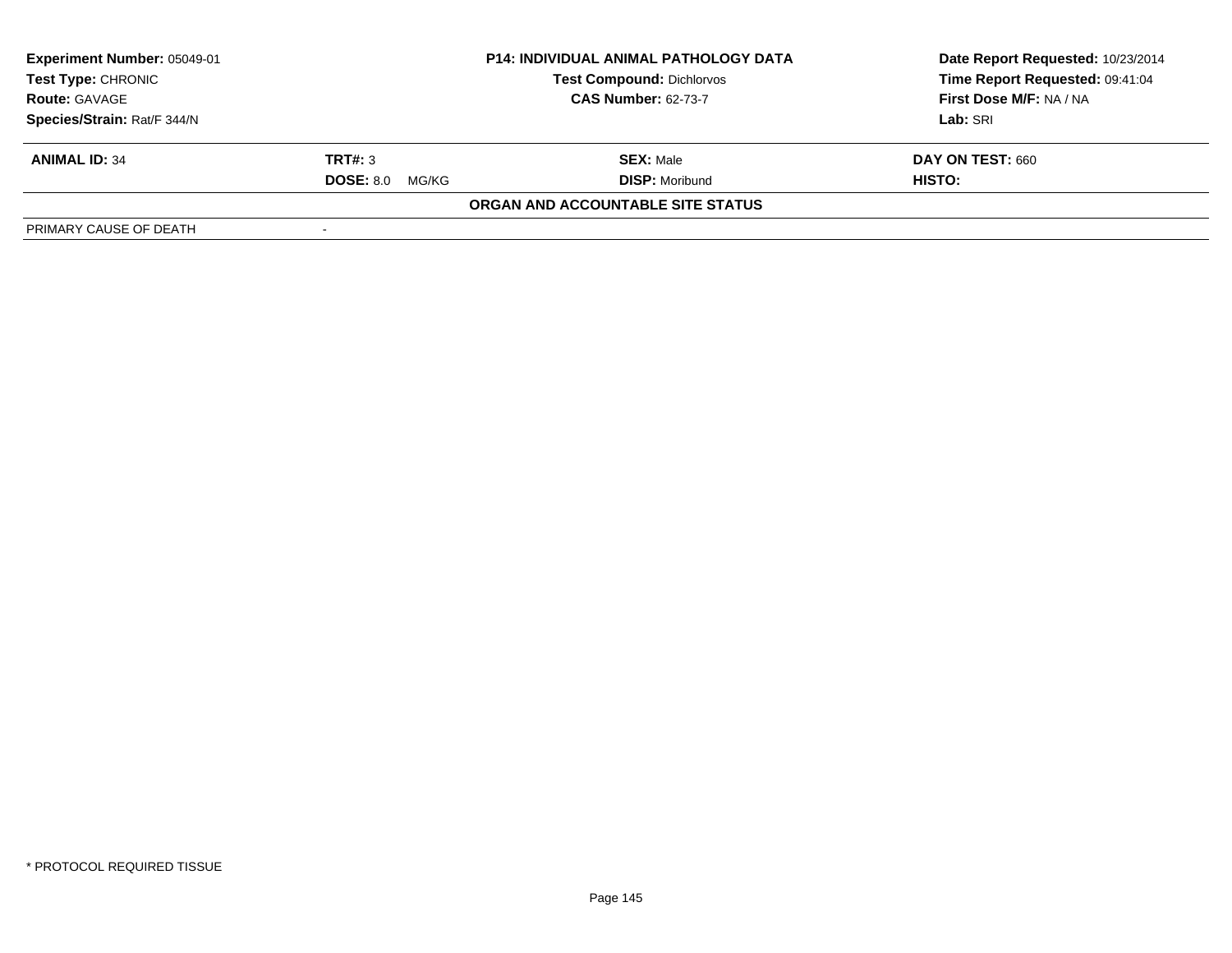| Experiment Number: 05049-01<br>Test Type: CHRONIC |                           | <b>P14: INDIVIDUAL ANIMAL PATHOLOGY DATA</b> | Date Report Requested: 10/23/2014<br>Time Report Requested: 09:41:04 |
|---------------------------------------------------|---------------------------|----------------------------------------------|----------------------------------------------------------------------|
|                                                   |                           | Test Compound: Dichlorvos                    |                                                                      |
| Route: GAVAGE                                     |                           | <b>CAS Number: 62-73-7</b>                   | First Dose M/F: NA / NA                                              |
| Species/Strain: Rat/F 344/N                       |                           |                                              | Lab: SRI                                                             |
| <b>ANIMAL ID: 34</b>                              | <b>TRT#: 5</b>            | <b>SEX: Male</b>                             | DAY ON TEST: 733                                                     |
|                                                   | <b>DOSE: 4.0</b><br>MG/KG | <b>DISP: Terminal Sacrifice</b>              | HISTO:                                                               |
|                                                   |                           | ORGAN AND ACCOUNTABLE SITE STATUS            |                                                                      |
| <b>NORMAL</b>                                     |                           |                                              |                                                                      |
| <b>Bone</b>                                       | <b>Bone Marrow</b>        | <b>Brain</b>                                 | Epididymis                                                           |
| Esophagus                                         | Intestine Large           | <b>Intestine Small</b>                       | Islets, Pancreatic                                                   |
| Lung                                              | Lymph Node                | Mammary Gland                                | Nose                                                                 |
| Pancreas                                          | Parathyroid Gland         | Peripheral Nerve                             | Salivary Glands                                                      |
| Skin                                              | Spleen                    | Trachea                                      | <b>Urinary Bladder</b>                                               |
| <b>MISSING</b>                                    |                           |                                              |                                                                      |
| <b>Pituitary Gland</b>                            | Thymus                    |                                              |                                                                      |
| <b>OBSERVATIONS</b>                               |                           |                                              |                                                                      |
| <b>Adrenal Gland</b>                              | Medulla                   | Pheochromocytoma Malignant                   |                                                                      |
| Heart                                             | Myocardium                | Fibrosis                                     | Moderate                                                             |
| Kidney                                            |                           | Inflammation                                 | Chronic, Mild                                                        |
|                                                   |                           | Nephropathy                                  | Mild                                                                 |
| Liver                                             |                           | <b>Basophilic Focus</b>                      |                                                                      |
|                                                   | <b>Bile Duct</b>          | Hyperplasia                                  | Mild                                                                 |
|                                                   | Hepatocyte                | Vacuolization Cytoplasmic                    | Mild                                                                 |
| <b>Preputial Gland</b>                            |                           | Inflammation                                 | Suppurative, Mild                                                    |
| Prostate                                          |                           | Corpora Amylacea                             | Mild                                                                 |
|                                                   |                           | Inflammation                                 | Suppurative, Moderate                                                |
| Stomach                                           | Glandular                 | Mineralization                               | Mild                                                                 |
| <b>Testes</b>                                     | <b>Interstit Cell</b>     | Adenoma                                      | Multiple                                                             |
| <b>Thyroid Gland</b>                              | C Cell                    | Adenoma                                      |                                                                      |
|                                                   | <b>Follicular Cel</b>     | Hyperplasia                                  | Mild                                                                 |
| PRIMARY CAUSE OF DEATH                            |                           |                                              |                                                                      |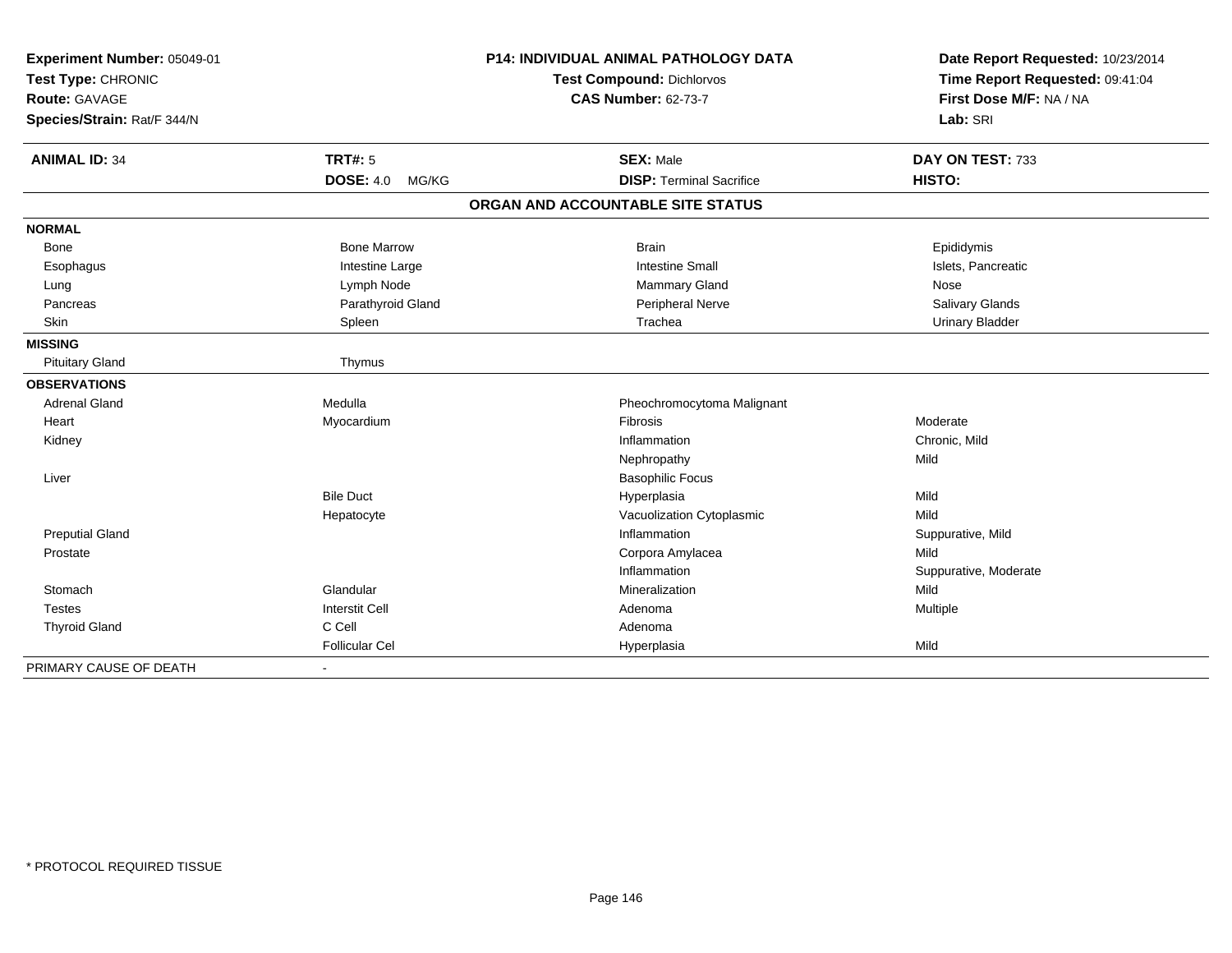| Experiment Number: 05049-01 |                              | <b>P14: INDIVIDUAL ANIMAL PATHOLOGY DATA</b> |                                 |  |
|-----------------------------|------------------------------|----------------------------------------------|---------------------------------|--|
| Test Type: CHRONIC          | Test Compound: Dichlorvos    |                                              | Time Report Requested: 09:41:04 |  |
| Route: GAVAGE               |                              | <b>CAS Number: 62-73-7</b>                   | First Dose M/F: NA / NA         |  |
| Species/Strain: Rat/F 344/N |                              |                                              | Lab: SRI                        |  |
| <b>ANIMAL ID: 35</b>        | <b>TRT#: 1</b>               | <b>SEX: Male</b>                             | DAY ON TEST: 733                |  |
|                             | <b>DOSE: VEHICLE CONTROL</b> | <b>DISP: Terminal Sacrifice</b>              | HISTO:                          |  |
|                             |                              | ORGAN AND ACCOUNTABLE SITE STATUS            |                                 |  |
| <b>NORMAL</b>               |                              |                                              |                                 |  |
| <b>Bone</b>                 | <b>Bone Marrow</b>           | <b>Brain</b>                                 | Epididymis                      |  |
| Esophagus                   | Intestine Large              | <b>Intestine Small</b>                       | Islets, Pancreatic              |  |
| Lymph Node                  | <b>Mammary Gland</b>         | Nose                                         | Parathyroid Gland               |  |
| Peripheral Nerve            | <b>Pituitary Gland</b>       | Prostate                                     | Salivary Glands                 |  |
| Skin                        | Spleen                       | Thymus                                       | <b>Thyroid Gland</b>            |  |
| Trachea                     | <b>Urinary Bladder</b>       |                                              |                                 |  |
| <b>OBSERVATIONS</b>         |                              |                                              |                                 |  |
| <b>Adrenal Gland</b>        | Medulla                      | Pheochromocytoma Benign                      | Multiple                        |  |
| Heart                       | Myocardium                   | Fibrosis                                     | Mild                            |  |
| Kidney                      |                              | Inflammation                                 | Chronic, Moderate               |  |
|                             |                              | Nephropathy                                  | Moderate                        |  |
| Liver                       |                              | <b>Basophilic Focus</b>                      |                                 |  |
|                             |                              | Eosinophilic Focus                           |                                 |  |
|                             | Portal                       | Fibrosis                                     | Mild                            |  |
|                             | <b>Bile Duct</b>             | Hyperplasia                                  | Mild                            |  |
| Lung                        |                              | <b>Infiltration Cellular</b>                 | Histiocyte, Moderate            |  |
| Pancreas                    |                              | Adenoma                                      | Multiple                        |  |
| <b>Preputial Gland</b>      |                              | Carcinoma                                    |                                 |  |
| Stomach                     | Forestomach, Mucosa          | Hyperplasia                                  | Mild                            |  |
| <b>Testes</b>               | <b>Interstit Cell</b>        | Adenoma                                      | Multiple                        |  |
|                             | Seminif Tub                  | Mineralization                               | Moderate                        |  |
| PRIMARY CAUSE OF DEATH      |                              |                                              |                                 |  |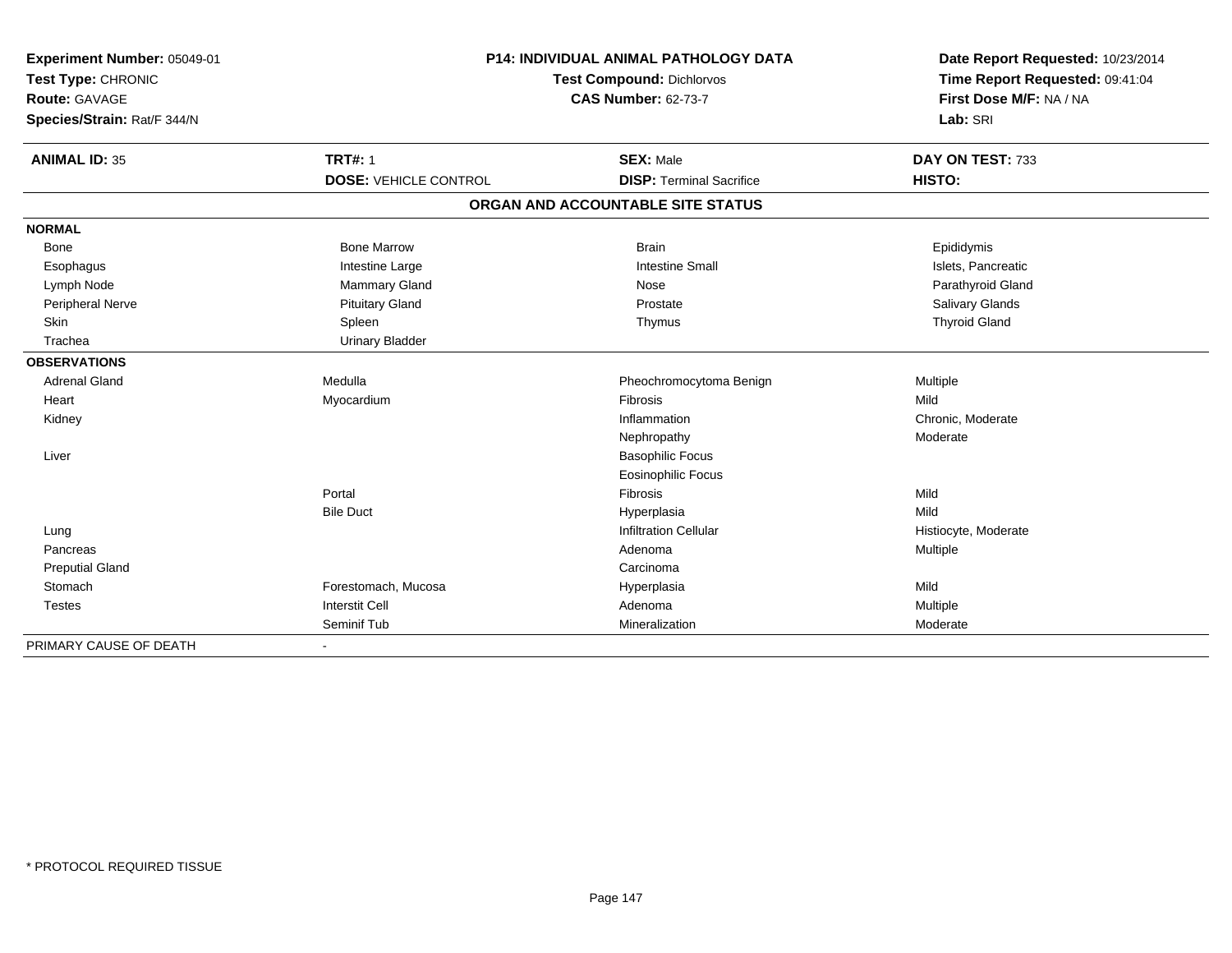| Experiment Number: 05049-01<br>Test Type: CHRONIC<br>Route: GAVAGE<br>Species/Strain: Rat/F 344/N |                           | <b>P14: INDIVIDUAL ANIMAL PATHOLOGY DATA</b><br><b>Test Compound: Dichlorvos</b><br><b>CAS Number: 62-73-7</b> | Date Report Requested: 10/23/2014<br>Time Report Requested: 09:41:04<br>First Dose M/F: NA / NA<br>Lab: SRI |
|---------------------------------------------------------------------------------------------------|---------------------------|----------------------------------------------------------------------------------------------------------------|-------------------------------------------------------------------------------------------------------------|
| <b>ANIMAL ID: 35</b>                                                                              | <b>TRT#: 3</b>            | <b>SEX: Male</b>                                                                                               | DAY ON TEST: 610                                                                                            |
|                                                                                                   | <b>DOSE: 8.0</b><br>MG/KG | <b>DISP: Moribund</b>                                                                                          | HISTO:                                                                                                      |
|                                                                                                   |                           | ORGAN AND ACCOUNTABLE SITE STATUS                                                                              |                                                                                                             |
| <b>NORMAL</b>                                                                                     |                           |                                                                                                                |                                                                                                             |
| Bone                                                                                              | <b>Brain</b>              | Epididymis                                                                                                     | Esophagus                                                                                                   |
| Intestine Large                                                                                   | <b>Intestine Small</b>    | Islets, Pancreatic                                                                                             | <b>Nose</b>                                                                                                 |
| Parathyroid Gland                                                                                 | Peripheral Nerve          | <b>Pituitary Gland</b>                                                                                         | Salivary Glands                                                                                             |
| Skin                                                                                              | <b>Thyroid Gland</b>      | Trachea                                                                                                        | <b>Urinary Bladder</b>                                                                                      |
| <b>MISSING</b>                                                                                    |                           |                                                                                                                |                                                                                                             |
| <b>Mammary Gland</b>                                                                              | <b>Preputial Gland</b>    | Prostate                                                                                                       | Thymus                                                                                                      |
| <b>OBSERVATIONS</b>                                                                               |                           |                                                                                                                |                                                                                                             |
| <b>Adrenal Gland</b>                                                                              |                           | Leukemia Mononuclear                                                                                           |                                                                                                             |
| <b>Bone Marrow</b>                                                                                |                           | Leukemia Mononuclear                                                                                           |                                                                                                             |
| Eye                                                                                               | Retina                    | Atrophy                                                                                                        | Moderate                                                                                                    |
| Heart                                                                                             | Myocardium                | Fibrosis                                                                                                       | Mild                                                                                                        |
| Kidney                                                                                            |                           | Inflammation                                                                                                   | Chronic, Moderate                                                                                           |
|                                                                                                   |                           | Leukemia Mononuclear                                                                                           |                                                                                                             |
|                                                                                                   |                           | Nephropathy                                                                                                    | Moderate                                                                                                    |
| Liver                                                                                             |                           | Angiectasis                                                                                                    | Moderate                                                                                                    |
|                                                                                                   | Hepatocyte                | Atrophy                                                                                                        | Multifocal, Moderate                                                                                        |
|                                                                                                   | Hepatocyte                | Hyperplasia                                                                                                    | Nodular, Moderate                                                                                           |
|                                                                                                   |                           | Leukemia Mononuclear                                                                                           |                                                                                                             |
| Lung                                                                                              |                           | Leukemia Mononuclear                                                                                           |                                                                                                             |
| Lymph Node                                                                                        | Mandibular                | Leukemia Mononuclear                                                                                           |                                                                                                             |
|                                                                                                   | Mediastinal               | Leukemia Mononuclear                                                                                           |                                                                                                             |
|                                                                                                   | Mesenteric                | Leukemia Mononuclear                                                                                           |                                                                                                             |
|                                                                                                   | Renal                     | Leukemia Mononuclear                                                                                           |                                                                                                             |
| Note: TRC LES 1--LEUKEMIA MONUC                                                                   |                           |                                                                                                                |                                                                                                             |
| Pancreas                                                                                          |                           | Atrophy                                                                                                        | Marked                                                                                                      |
| Spleen                                                                                            |                           | Leukemia Mononuclear                                                                                           |                                                                                                             |
| Stomach                                                                                           | Forestomach               | Edema                                                                                                          | Mild                                                                                                        |
|                                                                                                   | Forestomach, Mucosa       | Hyperplasia                                                                                                    | Mild                                                                                                        |
| <b>Testes</b>                                                                                     | <b>Interstit Cell</b>     | Adenoma                                                                                                        | Multiple                                                                                                    |

PRIMARY CAUSE OF DEATH-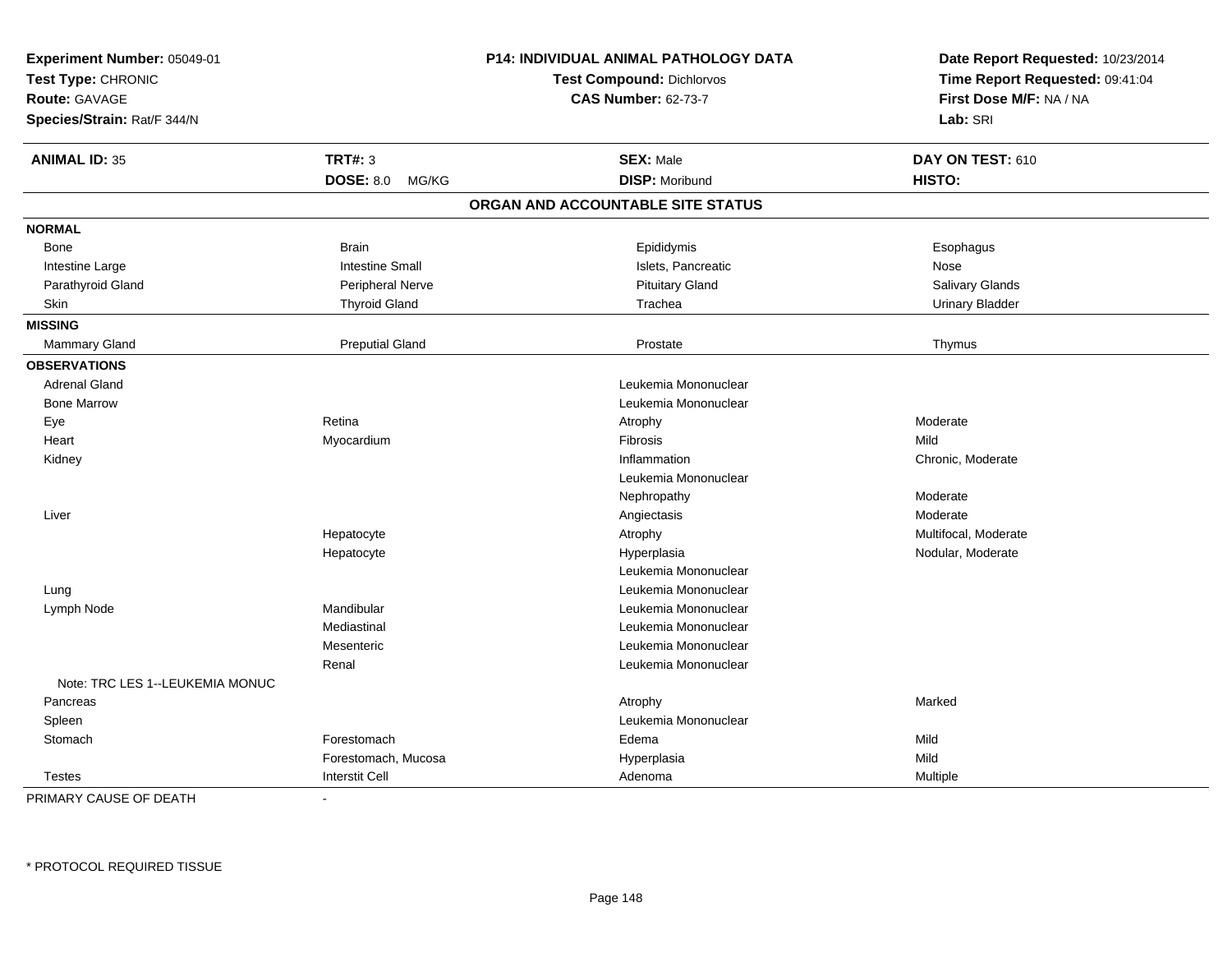| Experiment Number: 05049-01<br><b>Test Type: CHRONIC</b> |                        | <b>P14: INDIVIDUAL ANIMAL PATHOLOGY DATA</b><br><b>Test Compound: Dichlorvos</b> | Date Report Requested: 10/23/2014<br>Time Report Requested: 09:41:04 |
|----------------------------------------------------------|------------------------|----------------------------------------------------------------------------------|----------------------------------------------------------------------|
| <b>CAS Number: 62-73-7</b><br><b>Route: GAVAGE</b>       |                        |                                                                                  | First Dose M/F: NA / NA                                              |
| Species/Strain: Rat/F 344/N                              |                        |                                                                                  | Lab: SRI                                                             |
| <b>ANIMAL ID: 35</b>                                     | TRT#: 3                | <b>SEX: Male</b>                                                                 | <b>DAY ON TEST: 610</b>                                              |
|                                                          | <b>DOSE: 8.0 MG/KG</b> | <b>DISP: Moribund</b>                                                            | HISTO:                                                               |
|                                                          |                        | ORGAN AND ACCOUNTABLE SITE STATUS                                                |                                                                      |
|                                                          |                        |                                                                                  |                                                                      |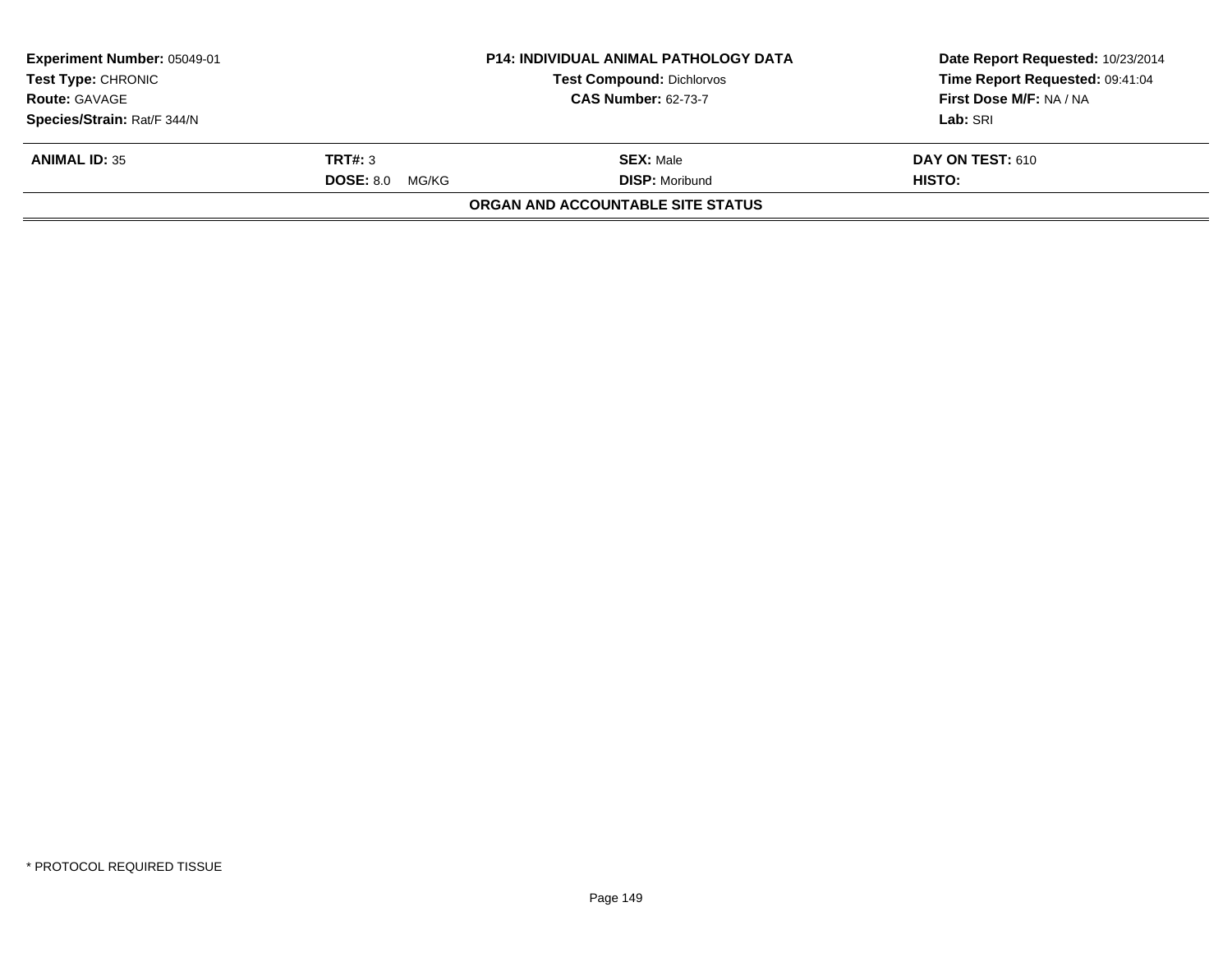| Experiment Number: 05049-01<br>Test Type: CHRONIC<br>Route: GAVAGE<br>Species/Strain: Rat/F 344/N |                           | <b>P14: INDIVIDUAL ANIMAL PATHOLOGY DATA</b><br><b>Test Compound: Dichlorvos</b><br><b>CAS Number: 62-73-7</b> | Date Report Requested: 10/23/2014<br>Time Report Requested: 09:41:04<br>First Dose M/F: NA / NA<br>Lab: SRI |
|---------------------------------------------------------------------------------------------------|---------------------------|----------------------------------------------------------------------------------------------------------------|-------------------------------------------------------------------------------------------------------------|
| <b>ANIMAL ID: 35</b>                                                                              | <b>TRT#: 5</b>            | <b>SEX: Male</b>                                                                                               | DAY ON TEST: 644                                                                                            |
|                                                                                                   | <b>DOSE: 4.0</b><br>MG/KG | <b>DISP: Moribund</b>                                                                                          | HISTO:                                                                                                      |
|                                                                                                   |                           | ORGAN AND ACCOUNTABLE SITE STATUS                                                                              |                                                                                                             |
| <b>NORMAL</b>                                                                                     |                           |                                                                                                                |                                                                                                             |
| Bone                                                                                              | <b>Brain</b>              | Epididymis                                                                                                     | Esophagus                                                                                                   |
| Intestine Large                                                                                   | <b>Intestine Small</b>    | Islets, Pancreatic                                                                                             | Nose                                                                                                        |
| Parathyroid Gland                                                                                 | Peripheral Nerve          | <b>Pituitary Gland</b>                                                                                         | Prostate                                                                                                    |
| <b>Salivary Glands</b>                                                                            | <b>Thyroid Gland</b>      | Trachea                                                                                                        | <b>Urinary Bladder</b>                                                                                      |
| <b>MISSING</b>                                                                                    |                           |                                                                                                                |                                                                                                             |
| Thymus                                                                                            |                           |                                                                                                                |                                                                                                             |
| <b>OBSERVATIONS</b>                                                                               |                           |                                                                                                                |                                                                                                             |
| <b>Adrenal Gland</b>                                                                              | Cortex                    | Vacuolization Cytoplasmic                                                                                      | Mild                                                                                                        |
| <b>Bone Marrow</b>                                                                                |                           | Leukemia Mononuclear                                                                                           |                                                                                                             |
| Heart                                                                                             | Myocardium                | Fibrosis                                                                                                       | Mild                                                                                                        |
| Kidney                                                                                            |                           | Inflammation                                                                                                   | Chronic, Mild                                                                                               |
|                                                                                                   |                           | Nephropathy                                                                                                    | Moderate                                                                                                    |
| Liver                                                                                             | Hepatocyte                | Atrophy                                                                                                        | Multifocal, Moderate                                                                                        |
|                                                                                                   | Portal                    | Fibrosis                                                                                                       | Mild                                                                                                        |
|                                                                                                   | <b>Bile Duct</b>          | Hyperplasia                                                                                                    | Moderate                                                                                                    |
|                                                                                                   | Hepatocyte                | Hyperplasia                                                                                                    | Nodular, Moderate                                                                                           |
|                                                                                                   |                           | Leukemia Mononuclear                                                                                           |                                                                                                             |
|                                                                                                   | Hepatocyte                | Vacuolization Cytoplasmic                                                                                      | Moderate                                                                                                    |
| Lung                                                                                              |                           | Adenomatosis                                                                                                   | Moderate                                                                                                    |
|                                                                                                   |                           | Leukemia Mononuclear                                                                                           |                                                                                                             |
| Lymph Node                                                                                        | Lymphatic, Mandibular     | Ectasia                                                                                                        | Moderate                                                                                                    |
|                                                                                                   | Mandibular                | Leukemia Mononuclear                                                                                           |                                                                                                             |
|                                                                                                   | Mediastinal               | Leukemia Mononuclear                                                                                           |                                                                                                             |
| <b>Mammary Gland</b>                                                                              |                           | Hyperplasia                                                                                                    | Lobular, Moderate                                                                                           |
| Pancreas                                                                                          |                           | Leukemia Mononuclear                                                                                           |                                                                                                             |
| <b>Preputial Gland</b>                                                                            |                           | Inflammation                                                                                                   | Chronic, Moderate                                                                                           |
| <b>Skin</b>                                                                                       | <b>Subcut Tiss</b>        | Fibroma                                                                                                        |                                                                                                             |
|                                                                                                   |                           | Keratoacanthoma                                                                                                |                                                                                                             |
| Note: TRC LES 1--KERATOACANTHOMA                                                                  |                           |                                                                                                                |                                                                                                             |
|                                                                                                   |                           |                                                                                                                |                                                                                                             |

Note: TRC LES 2--FIBROMA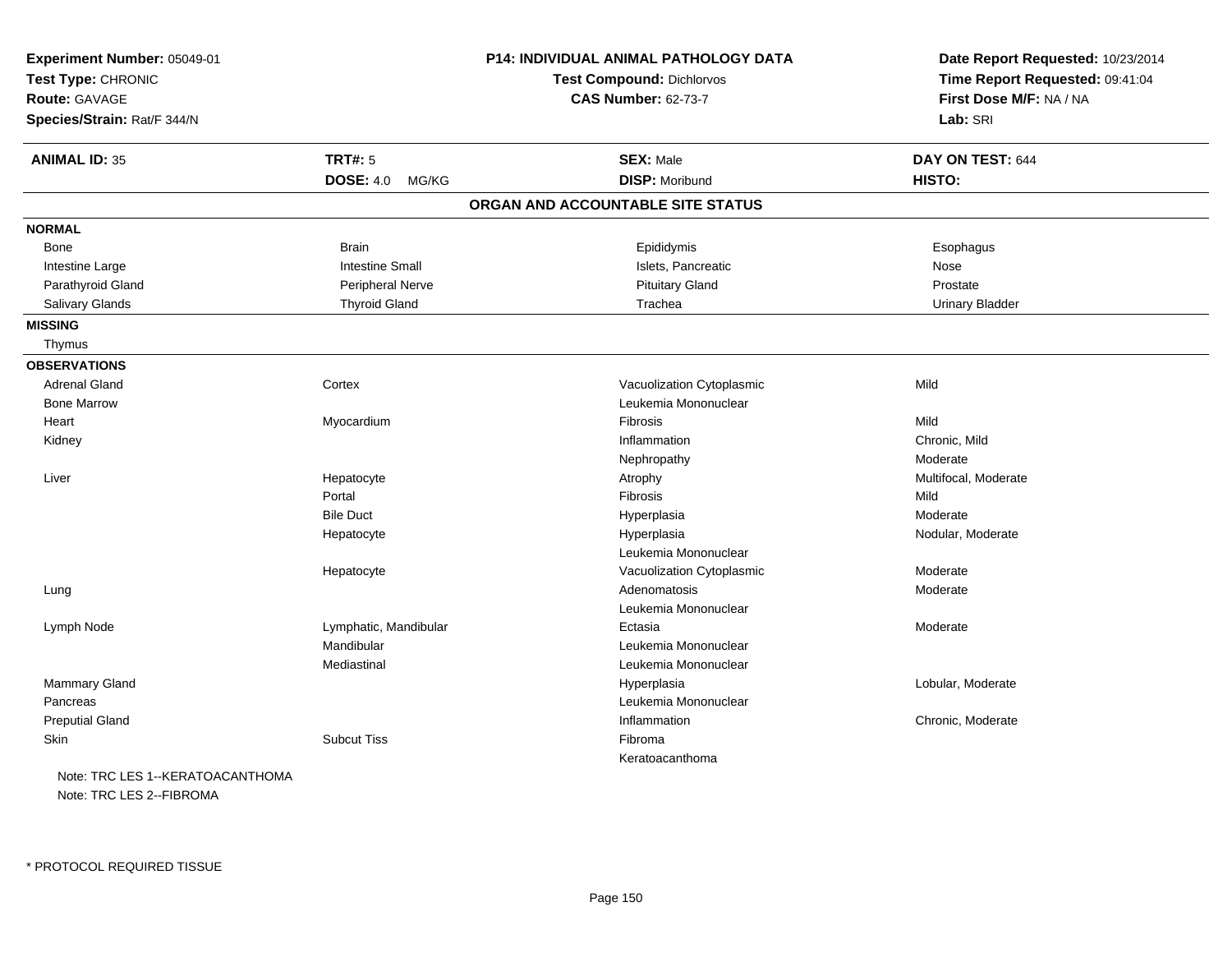| <b>P14: INDIVIDUAL ANIMAL PATHOLOGY DATA</b><br>Experiment Number: 05049-01<br><b>Test Compound: Dichlorvos</b><br>Test Type: CHRONIC |                           | <b>CAS Number: 62-73-7</b>        | Date Report Requested: 10/23/2014<br>Time Report Requested: 09:41:04<br>First Dose M/F: NA / NA |
|---------------------------------------------------------------------------------------------------------------------------------------|---------------------------|-----------------------------------|-------------------------------------------------------------------------------------------------|
| <b>Route: GAVAGE</b><br>Species/Strain: Rat/F 344/N                                                                                   |                           |                                   | Lab: SRI                                                                                        |
| <b>ANIMAL ID: 35</b>                                                                                                                  | <b>TRT#: 5</b>            | <b>SEX: Male</b>                  | DAY ON TEST: 644                                                                                |
|                                                                                                                                       | <b>DOSE: 4.0</b><br>MG/KG | <b>DISP:</b> Moribund             | <b>HISTO:</b>                                                                                   |
|                                                                                                                                       |                           | ORGAN AND ACCOUNTABLE SITE STATUS |                                                                                                 |
| Spleen                                                                                                                                |                           | Fibrosis                          | Mild                                                                                            |
|                                                                                                                                       |                           | Leukemia Mononuclear              |                                                                                                 |
| Stomach                                                                                                                               | Glandular                 | Ulcer                             | Moderate                                                                                        |
| <b>Testes</b>                                                                                                                         | Interstit Cell            | Adenoma                           | Multiple                                                                                        |
| PRIMARY CAUSE OF DEATH                                                                                                                |                           |                                   |                                                                                                 |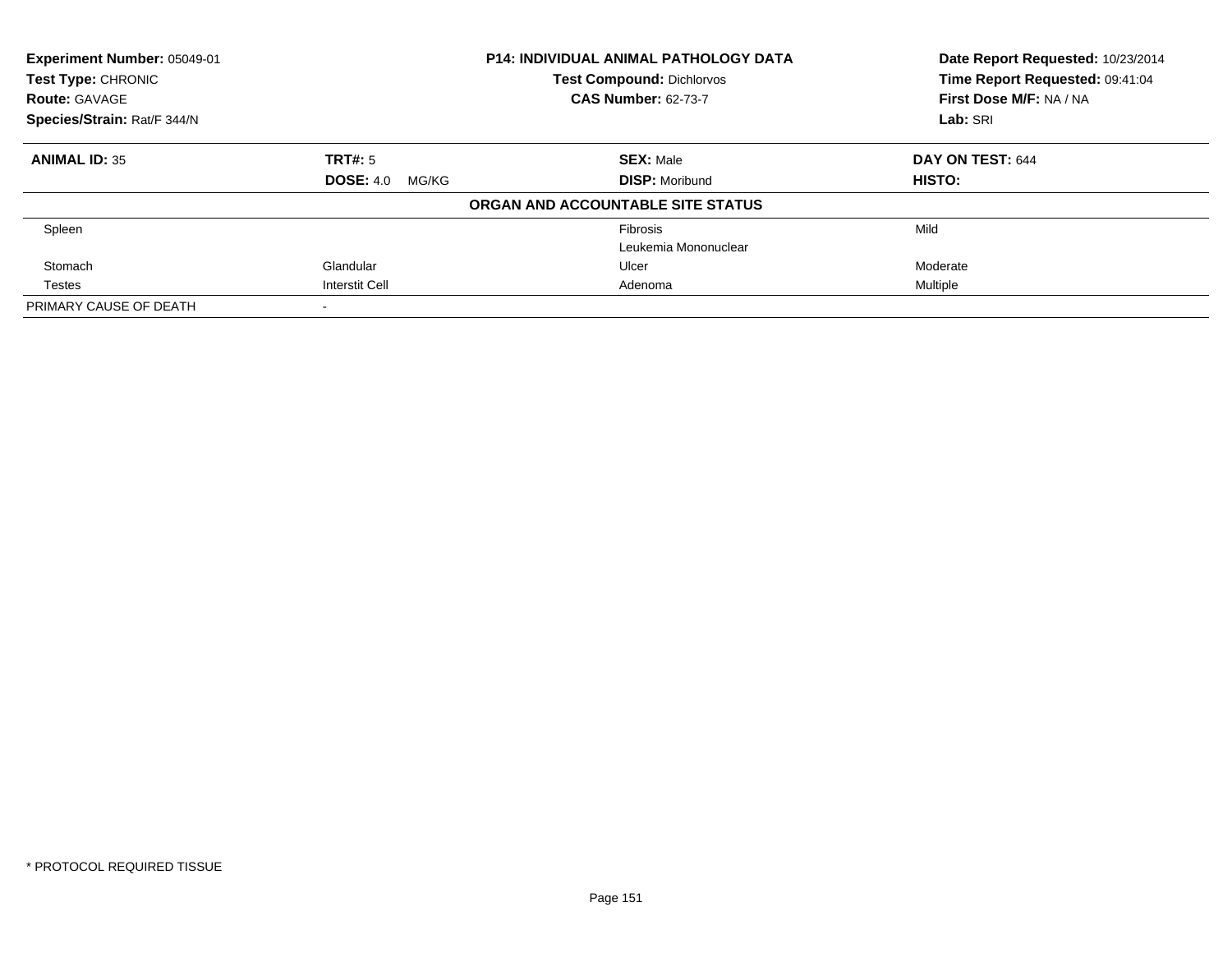| Time Report Requested: 09:41:04<br>Test Type: CHRONIC<br><b>Test Compound: Dichlorvos</b><br><b>CAS Number: 62-73-7</b><br>First Dose M/F: NA / NA<br><b>Route: GAVAGE</b><br>Species/Strain: Rat/F 344/N<br>Lab: SRI<br><b>TRT#: 1</b><br><b>ANIMAL ID: 36</b><br><b>SEX: Male</b><br>DAY ON TEST: 728<br><b>DISP: Moribund</b><br><b>DOSE: VEHICLE CONTROL</b><br>HISTO:<br>ORGAN AND ACCOUNTABLE SITE STATUS<br><b>NORMAL</b><br><b>Blood</b><br><b>Bone</b><br><b>Brain</b><br>Epididymis<br>Intestine Large<br><b>Intestine Small</b><br>Islets, Pancreatic<br>Esophagus<br>Mammary Gland<br>Parathyroid Gland<br>Nose<br>Pancreas<br>Peripheral Nerve<br><b>Pituitary Gland</b><br>Salivary Glands<br>Thymus<br><b>Thyroid Gland</b><br>Trachea<br><b>Urinary Bladder</b><br><b>OBSERVATIONS</b><br><b>Adrenal Gland</b><br>Leukemia Mononuclear<br>Medulla<br>Pheochromocytoma Benign<br>Multiple<br>Leukemia Mononuclear<br><b>Bone Marrow</b><br>Fibrosis<br>Mild<br>Myocardium<br>Heart<br>Leukemia Mononuclear<br><b>Renal Tubule</b><br>Kidney<br>Mineralization<br>Minimal<br>Mild<br>Nephropathy<br>Multifocal, Mild<br>Liver<br>Hepatocyte<br>Atrophy<br><b>Clear Cell Focus</b><br>Portal<br>Fibrosis<br>Moderate<br><b>Bile Duct</b><br>Hyperplasia<br>Moderate<br>Leukemia Mononuclear<br>Leukemia Mononuclear<br>Lung<br>Mandibular<br>Plasma Cell, Moderate<br>Lymph Node<br>Hyperplasia<br>Inflammation<br>Suppurative, Mild<br><b>Preputial Gland</b><br>Inflammation<br>Chronic, Moderate<br>Prostate<br>Inflammation<br>Suppurative, Mild<br>Skin<br>Moderate<br>Foreign Body<br>Granulomatous, Moderate<br>Inflammation<br>Note: TRC LES 1--FORIEGN BODY AND INFLAMMATION<br>Leukemia Mononuclear<br>Spleen<br>Note: TRC LES 2--LEUKEMIA MONUC<br>Leukemia Mononuclear<br>Stomach<br><b>Interstit Cell</b><br><b>Testes</b><br>Adenoma<br>Multiple | Experiment Number: 05049-01 |  | P14: INDIVIDUAL ANIMAL PATHOLOGY DATA | Date Report Requested: 10/23/2014 |
|-----------------------------------------------------------------------------------------------------------------------------------------------------------------------------------------------------------------------------------------------------------------------------------------------------------------------------------------------------------------------------------------------------------------------------------------------------------------------------------------------------------------------------------------------------------------------------------------------------------------------------------------------------------------------------------------------------------------------------------------------------------------------------------------------------------------------------------------------------------------------------------------------------------------------------------------------------------------------------------------------------------------------------------------------------------------------------------------------------------------------------------------------------------------------------------------------------------------------------------------------------------------------------------------------------------------------------------------------------------------------------------------------------------------------------------------------------------------------------------------------------------------------------------------------------------------------------------------------------------------------------------------------------------------------------------------------------------------------------------------------------------------------------------------------------------------------------------------------------------------------------|-----------------------------|--|---------------------------------------|-----------------------------------|
|                                                                                                                                                                                                                                                                                                                                                                                                                                                                                                                                                                                                                                                                                                                                                                                                                                                                                                                                                                                                                                                                                                                                                                                                                                                                                                                                                                                                                                                                                                                                                                                                                                                                                                                                                                                                                                                                             |                             |  |                                       |                                   |
|                                                                                                                                                                                                                                                                                                                                                                                                                                                                                                                                                                                                                                                                                                                                                                                                                                                                                                                                                                                                                                                                                                                                                                                                                                                                                                                                                                                                                                                                                                                                                                                                                                                                                                                                                                                                                                                                             |                             |  |                                       |                                   |
|                                                                                                                                                                                                                                                                                                                                                                                                                                                                                                                                                                                                                                                                                                                                                                                                                                                                                                                                                                                                                                                                                                                                                                                                                                                                                                                                                                                                                                                                                                                                                                                                                                                                                                                                                                                                                                                                             |                             |  |                                       |                                   |
|                                                                                                                                                                                                                                                                                                                                                                                                                                                                                                                                                                                                                                                                                                                                                                                                                                                                                                                                                                                                                                                                                                                                                                                                                                                                                                                                                                                                                                                                                                                                                                                                                                                                                                                                                                                                                                                                             |                             |  |                                       |                                   |
|                                                                                                                                                                                                                                                                                                                                                                                                                                                                                                                                                                                                                                                                                                                                                                                                                                                                                                                                                                                                                                                                                                                                                                                                                                                                                                                                                                                                                                                                                                                                                                                                                                                                                                                                                                                                                                                                             |                             |  |                                       |                                   |
|                                                                                                                                                                                                                                                                                                                                                                                                                                                                                                                                                                                                                                                                                                                                                                                                                                                                                                                                                                                                                                                                                                                                                                                                                                                                                                                                                                                                                                                                                                                                                                                                                                                                                                                                                                                                                                                                             |                             |  |                                       |                                   |
|                                                                                                                                                                                                                                                                                                                                                                                                                                                                                                                                                                                                                                                                                                                                                                                                                                                                                                                                                                                                                                                                                                                                                                                                                                                                                                                                                                                                                                                                                                                                                                                                                                                                                                                                                                                                                                                                             |                             |  |                                       |                                   |
|                                                                                                                                                                                                                                                                                                                                                                                                                                                                                                                                                                                                                                                                                                                                                                                                                                                                                                                                                                                                                                                                                                                                                                                                                                                                                                                                                                                                                                                                                                                                                                                                                                                                                                                                                                                                                                                                             |                             |  |                                       |                                   |
|                                                                                                                                                                                                                                                                                                                                                                                                                                                                                                                                                                                                                                                                                                                                                                                                                                                                                                                                                                                                                                                                                                                                                                                                                                                                                                                                                                                                                                                                                                                                                                                                                                                                                                                                                                                                                                                                             |                             |  |                                       |                                   |
|                                                                                                                                                                                                                                                                                                                                                                                                                                                                                                                                                                                                                                                                                                                                                                                                                                                                                                                                                                                                                                                                                                                                                                                                                                                                                                                                                                                                                                                                                                                                                                                                                                                                                                                                                                                                                                                                             |                             |  |                                       |                                   |
|                                                                                                                                                                                                                                                                                                                                                                                                                                                                                                                                                                                                                                                                                                                                                                                                                                                                                                                                                                                                                                                                                                                                                                                                                                                                                                                                                                                                                                                                                                                                                                                                                                                                                                                                                                                                                                                                             |                             |  |                                       |                                   |
|                                                                                                                                                                                                                                                                                                                                                                                                                                                                                                                                                                                                                                                                                                                                                                                                                                                                                                                                                                                                                                                                                                                                                                                                                                                                                                                                                                                                                                                                                                                                                                                                                                                                                                                                                                                                                                                                             |                             |  |                                       |                                   |
|                                                                                                                                                                                                                                                                                                                                                                                                                                                                                                                                                                                                                                                                                                                                                                                                                                                                                                                                                                                                                                                                                                                                                                                                                                                                                                                                                                                                                                                                                                                                                                                                                                                                                                                                                                                                                                                                             |                             |  |                                       |                                   |
|                                                                                                                                                                                                                                                                                                                                                                                                                                                                                                                                                                                                                                                                                                                                                                                                                                                                                                                                                                                                                                                                                                                                                                                                                                                                                                                                                                                                                                                                                                                                                                                                                                                                                                                                                                                                                                                                             |                             |  |                                       |                                   |
|                                                                                                                                                                                                                                                                                                                                                                                                                                                                                                                                                                                                                                                                                                                                                                                                                                                                                                                                                                                                                                                                                                                                                                                                                                                                                                                                                                                                                                                                                                                                                                                                                                                                                                                                                                                                                                                                             |                             |  |                                       |                                   |
|                                                                                                                                                                                                                                                                                                                                                                                                                                                                                                                                                                                                                                                                                                                                                                                                                                                                                                                                                                                                                                                                                                                                                                                                                                                                                                                                                                                                                                                                                                                                                                                                                                                                                                                                                                                                                                                                             |                             |  |                                       |                                   |
|                                                                                                                                                                                                                                                                                                                                                                                                                                                                                                                                                                                                                                                                                                                                                                                                                                                                                                                                                                                                                                                                                                                                                                                                                                                                                                                                                                                                                                                                                                                                                                                                                                                                                                                                                                                                                                                                             |                             |  |                                       |                                   |
|                                                                                                                                                                                                                                                                                                                                                                                                                                                                                                                                                                                                                                                                                                                                                                                                                                                                                                                                                                                                                                                                                                                                                                                                                                                                                                                                                                                                                                                                                                                                                                                                                                                                                                                                                                                                                                                                             |                             |  |                                       |                                   |
|                                                                                                                                                                                                                                                                                                                                                                                                                                                                                                                                                                                                                                                                                                                                                                                                                                                                                                                                                                                                                                                                                                                                                                                                                                                                                                                                                                                                                                                                                                                                                                                                                                                                                                                                                                                                                                                                             |                             |  |                                       |                                   |
|                                                                                                                                                                                                                                                                                                                                                                                                                                                                                                                                                                                                                                                                                                                                                                                                                                                                                                                                                                                                                                                                                                                                                                                                                                                                                                                                                                                                                                                                                                                                                                                                                                                                                                                                                                                                                                                                             |                             |  |                                       |                                   |
|                                                                                                                                                                                                                                                                                                                                                                                                                                                                                                                                                                                                                                                                                                                                                                                                                                                                                                                                                                                                                                                                                                                                                                                                                                                                                                                                                                                                                                                                                                                                                                                                                                                                                                                                                                                                                                                                             |                             |  |                                       |                                   |
|                                                                                                                                                                                                                                                                                                                                                                                                                                                                                                                                                                                                                                                                                                                                                                                                                                                                                                                                                                                                                                                                                                                                                                                                                                                                                                                                                                                                                                                                                                                                                                                                                                                                                                                                                                                                                                                                             |                             |  |                                       |                                   |
|                                                                                                                                                                                                                                                                                                                                                                                                                                                                                                                                                                                                                                                                                                                                                                                                                                                                                                                                                                                                                                                                                                                                                                                                                                                                                                                                                                                                                                                                                                                                                                                                                                                                                                                                                                                                                                                                             |                             |  |                                       |                                   |
|                                                                                                                                                                                                                                                                                                                                                                                                                                                                                                                                                                                                                                                                                                                                                                                                                                                                                                                                                                                                                                                                                                                                                                                                                                                                                                                                                                                                                                                                                                                                                                                                                                                                                                                                                                                                                                                                             |                             |  |                                       |                                   |
|                                                                                                                                                                                                                                                                                                                                                                                                                                                                                                                                                                                                                                                                                                                                                                                                                                                                                                                                                                                                                                                                                                                                                                                                                                                                                                                                                                                                                                                                                                                                                                                                                                                                                                                                                                                                                                                                             |                             |  |                                       |                                   |
|                                                                                                                                                                                                                                                                                                                                                                                                                                                                                                                                                                                                                                                                                                                                                                                                                                                                                                                                                                                                                                                                                                                                                                                                                                                                                                                                                                                                                                                                                                                                                                                                                                                                                                                                                                                                                                                                             |                             |  |                                       |                                   |
|                                                                                                                                                                                                                                                                                                                                                                                                                                                                                                                                                                                                                                                                                                                                                                                                                                                                                                                                                                                                                                                                                                                                                                                                                                                                                                                                                                                                                                                                                                                                                                                                                                                                                                                                                                                                                                                                             |                             |  |                                       |                                   |
|                                                                                                                                                                                                                                                                                                                                                                                                                                                                                                                                                                                                                                                                                                                                                                                                                                                                                                                                                                                                                                                                                                                                                                                                                                                                                                                                                                                                                                                                                                                                                                                                                                                                                                                                                                                                                                                                             |                             |  |                                       |                                   |
|                                                                                                                                                                                                                                                                                                                                                                                                                                                                                                                                                                                                                                                                                                                                                                                                                                                                                                                                                                                                                                                                                                                                                                                                                                                                                                                                                                                                                                                                                                                                                                                                                                                                                                                                                                                                                                                                             |                             |  |                                       |                                   |
|                                                                                                                                                                                                                                                                                                                                                                                                                                                                                                                                                                                                                                                                                                                                                                                                                                                                                                                                                                                                                                                                                                                                                                                                                                                                                                                                                                                                                                                                                                                                                                                                                                                                                                                                                                                                                                                                             |                             |  |                                       |                                   |
|                                                                                                                                                                                                                                                                                                                                                                                                                                                                                                                                                                                                                                                                                                                                                                                                                                                                                                                                                                                                                                                                                                                                                                                                                                                                                                                                                                                                                                                                                                                                                                                                                                                                                                                                                                                                                                                                             |                             |  |                                       |                                   |
|                                                                                                                                                                                                                                                                                                                                                                                                                                                                                                                                                                                                                                                                                                                                                                                                                                                                                                                                                                                                                                                                                                                                                                                                                                                                                                                                                                                                                                                                                                                                                                                                                                                                                                                                                                                                                                                                             |                             |  |                                       |                                   |
|                                                                                                                                                                                                                                                                                                                                                                                                                                                                                                                                                                                                                                                                                                                                                                                                                                                                                                                                                                                                                                                                                                                                                                                                                                                                                                                                                                                                                                                                                                                                                                                                                                                                                                                                                                                                                                                                             |                             |  |                                       |                                   |
|                                                                                                                                                                                                                                                                                                                                                                                                                                                                                                                                                                                                                                                                                                                                                                                                                                                                                                                                                                                                                                                                                                                                                                                                                                                                                                                                                                                                                                                                                                                                                                                                                                                                                                                                                                                                                                                                             |                             |  |                                       |                                   |
|                                                                                                                                                                                                                                                                                                                                                                                                                                                                                                                                                                                                                                                                                                                                                                                                                                                                                                                                                                                                                                                                                                                                                                                                                                                                                                                                                                                                                                                                                                                                                                                                                                                                                                                                                                                                                                                                             |                             |  |                                       |                                   |
|                                                                                                                                                                                                                                                                                                                                                                                                                                                                                                                                                                                                                                                                                                                                                                                                                                                                                                                                                                                                                                                                                                                                                                                                                                                                                                                                                                                                                                                                                                                                                                                                                                                                                                                                                                                                                                                                             |                             |  |                                       |                                   |
|                                                                                                                                                                                                                                                                                                                                                                                                                                                                                                                                                                                                                                                                                                                                                                                                                                                                                                                                                                                                                                                                                                                                                                                                                                                                                                                                                                                                                                                                                                                                                                                                                                                                                                                                                                                                                                                                             |                             |  |                                       |                                   |

\* PROTOCOL REQUIRED TISSUE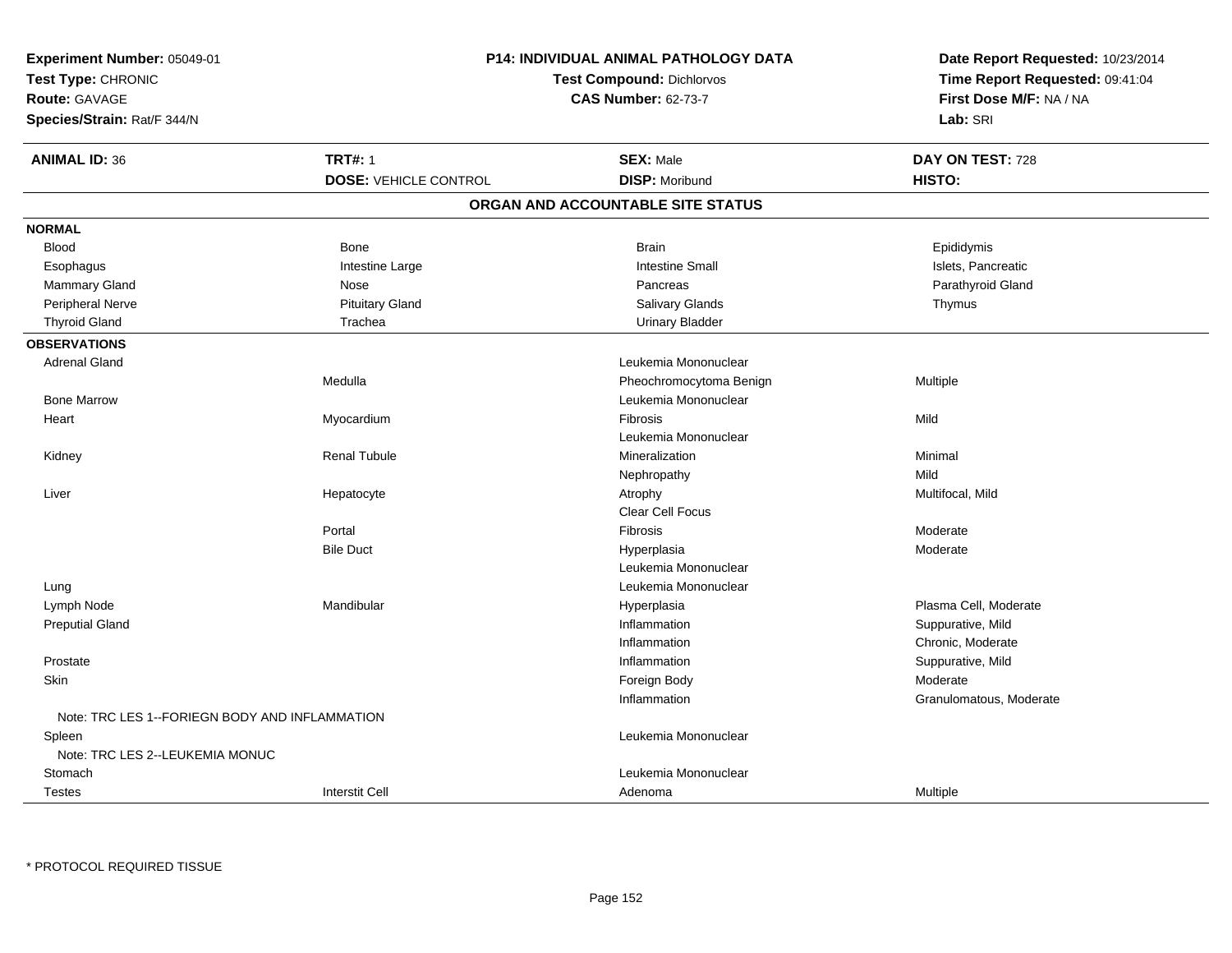| <b>Experiment Number: 05049-01</b><br><b>Test Type: CHRONIC</b> | <b>P14: INDIVIDUAL ANIMAL PATHOLOGY DATA</b><br><b>Test Compound: Dichlorvos</b><br><b>CAS Number: 62-73-7</b> |                                   | Date Report Requested: 10/23/2014<br>Time Report Requested: 09:41:04 |
|-----------------------------------------------------------------|----------------------------------------------------------------------------------------------------------------|-----------------------------------|----------------------------------------------------------------------|
| <b>Route: GAVAGE</b>                                            |                                                                                                                |                                   | First Dose M/F: NA / NA                                              |
| Species/Strain: Rat/F 344/N                                     |                                                                                                                |                                   | Lab: SRI                                                             |
| <b>ANIMAL ID: 36</b>                                            | <b>TRT#: 1</b>                                                                                                 | <b>SEX: Male</b>                  | DAY ON TEST: 728                                                     |
|                                                                 | <b>DOSE: VEHICLE CONTROL</b>                                                                                   | <b>DISP:</b> Moribund             | HISTO:                                                               |
|                                                                 |                                                                                                                | ORGAN AND ACCOUNTABLE SITE STATUS |                                                                      |
| PRIMARY CAUSE OF DEATH                                          |                                                                                                                |                                   |                                                                      |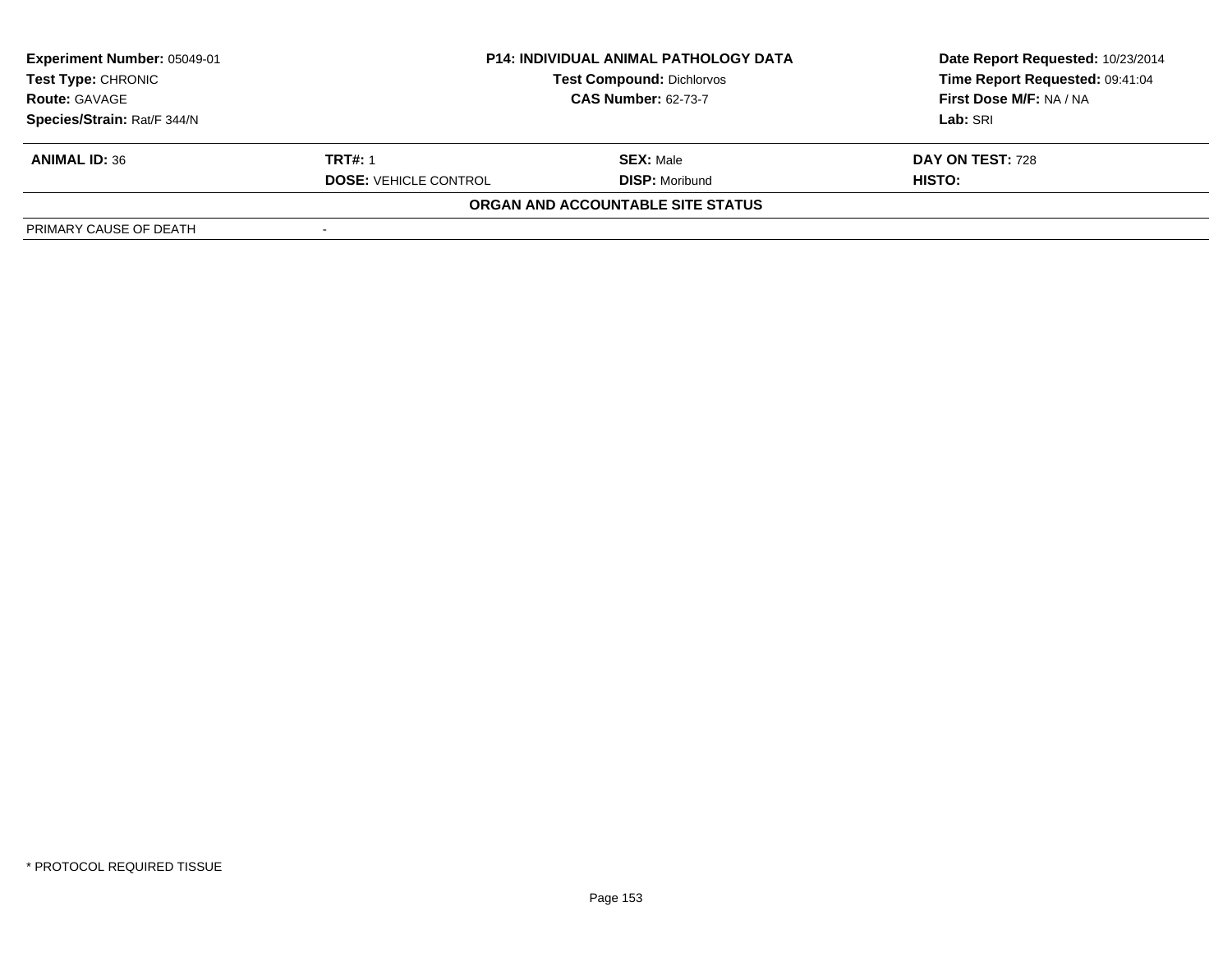| Experiment Number: 05049-01<br>Test Type: CHRONIC<br><b>Route: GAVAGE</b><br>Species/Strain: Rat/F 344/N |                       | P14: INDIVIDUAL ANIMAL PATHOLOGY DATA<br><b>Test Compound: Dichlorvos</b><br><b>CAS Number: 62-73-7</b> | Date Report Requested: 10/23/2014<br>Time Report Requested: 09:41:04<br>First Dose M/F: NA / NA<br>Lab: SRI |
|----------------------------------------------------------------------------------------------------------|-----------------------|---------------------------------------------------------------------------------------------------------|-------------------------------------------------------------------------------------------------------------|
| <b>ANIMAL ID: 36</b>                                                                                     | <b>TRT#: 3</b>        | <b>SEX: Male</b>                                                                                        | DAY ON TEST: 729                                                                                            |
|                                                                                                          | DOSE: 8.0 MG/KG       | <b>DISP: Terminal Sacrifice</b>                                                                         | HISTO:                                                                                                      |
|                                                                                                          |                       | ORGAN AND ACCOUNTABLE SITE STATUS                                                                       |                                                                                                             |
| <b>NORMAL</b>                                                                                            |                       |                                                                                                         |                                                                                                             |
| Bone                                                                                                     | <b>Brain</b>          | Epididymis                                                                                              | Esophagus                                                                                                   |
| <b>Intestine Small</b>                                                                                   | Islets, Pancreatic    | Mammary Gland                                                                                           | Nose                                                                                                        |
| Parathyroid Gland                                                                                        | Peripheral Nerve      | <b>Preputial Gland</b>                                                                                  | Prostate                                                                                                    |
| Stomach                                                                                                  | Thymus                | Trachea                                                                                                 | <b>Urinary Bladder</b>                                                                                      |
| <b>OBSERVATIONS</b>                                                                                      |                       |                                                                                                         |                                                                                                             |
| <b>Adrenal Gland</b>                                                                                     | Medulla               | Pheochromocytoma Benign                                                                                 |                                                                                                             |
| <b>Bone Marrow</b>                                                                                       |                       | Hyperplasia                                                                                             | Mild                                                                                                        |
| Eye                                                                                                      | Retina                | Atrophy                                                                                                 | Marked                                                                                                      |
|                                                                                                          |                       | Cataract                                                                                                | Mild                                                                                                        |
| Heart                                                                                                    | Myocardium            | Inflammation                                                                                            | Chronic, Minimal                                                                                            |
| Intestine Large                                                                                          | Cecum                 | Mineralization                                                                                          | Moderate                                                                                                    |
|                                                                                                          | Cecum                 | Parasite Metazoan                                                                                       | Mild                                                                                                        |
| Kidney                                                                                                   |                       | Inflammation                                                                                            | Suppurative, Mild                                                                                           |
|                                                                                                          |                       | Inflammation                                                                                            | Chronic, Mild                                                                                               |
|                                                                                                          |                       | Nephropathy                                                                                             | Mild                                                                                                        |
| Liver                                                                                                    |                       | <b>Basophilic Focus</b>                                                                                 |                                                                                                             |
|                                                                                                          | <b>Bile Duct</b>      | Hyperplasia                                                                                             | Mild                                                                                                        |
|                                                                                                          |                       | Inflammation                                                                                            | Chronic, Mild                                                                                               |
| Lung                                                                                                     |                       | Fibrosarcoma                                                                                            | Metastatic (Skin)                                                                                           |
|                                                                                                          |                       | <b>Infiltration Cellular</b>                                                                            | Histiocyte, Mild                                                                                            |
| Lymph Node                                                                                               |                       | Fibrosarcoma                                                                                            | Metastatic (Skin)                                                                                           |
| Pancreas                                                                                                 |                       | Adenoma                                                                                                 |                                                                                                             |
| <b>Pituitary Gland</b>                                                                                   | <b>Pars Distalis</b>  | Cyst                                                                                                    |                                                                                                             |
|                                                                                                          | Pars Distalis         | Hyperplasia                                                                                             | Moderate                                                                                                    |
| Salivary Glands                                                                                          |                       | Fibrosarcoma                                                                                            | Metastatic (Skin)                                                                                           |
| <b>Skin</b>                                                                                              | <b>Subcut Tiss</b>    | Fibrosarcoma                                                                                            |                                                                                                             |
| Note: TRC LES 1--FIBROSARCOMA                                                                            |                       |                                                                                                         |                                                                                                             |
| Spleen                                                                                                   |                       | Hematopoietic Cell Proliferation Erythrocytic                                                           | Mild                                                                                                        |
| <b>Testes</b>                                                                                            | <b>Interstit Cell</b> | Adenoma                                                                                                 | Multiple                                                                                                    |
| <b>Thyroid Gland</b>                                                                                     | C Cell                | Adenoma                                                                                                 |                                                                                                             |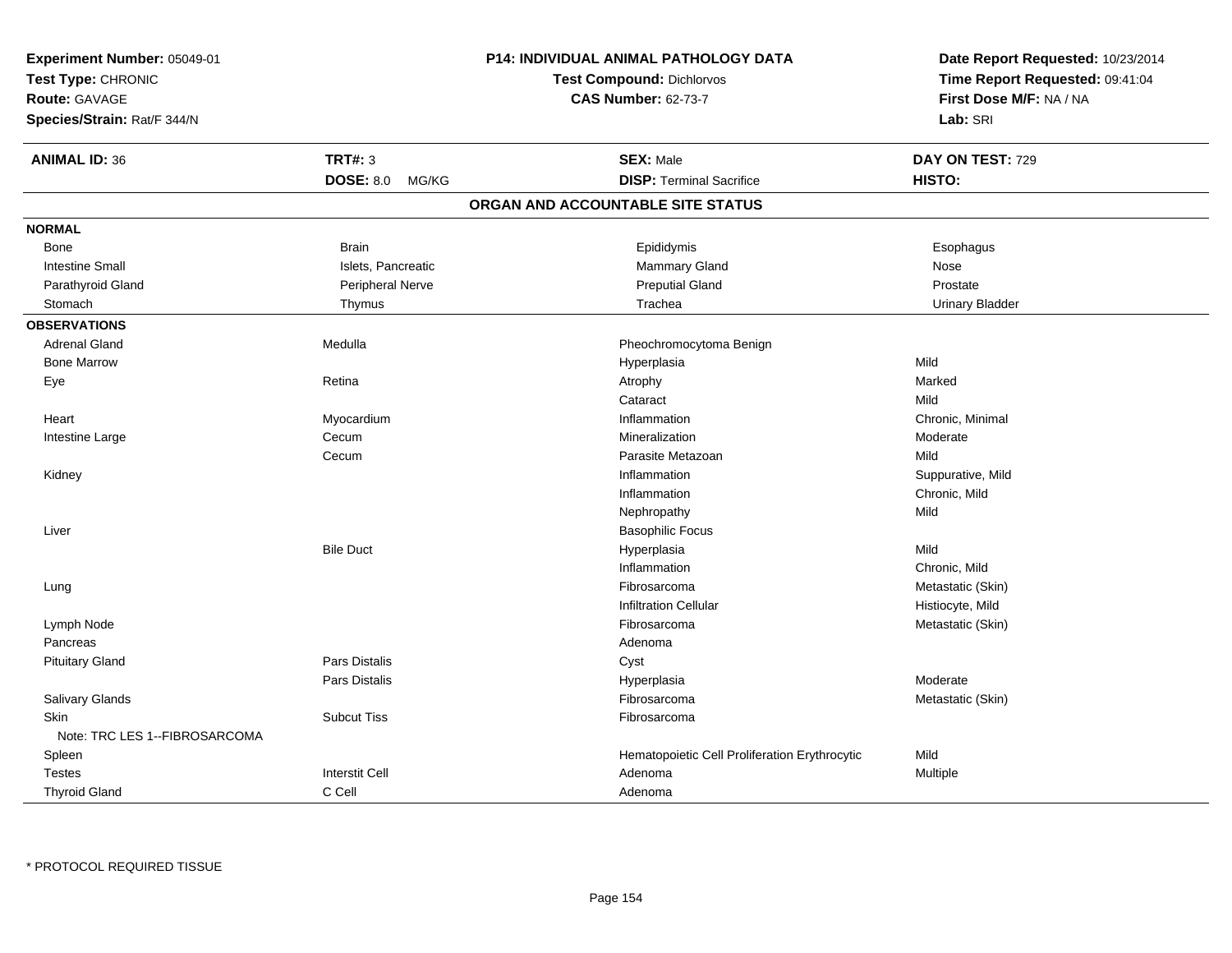| <b>Experiment Number: 05049-01</b><br><b>Test Type: CHRONIC</b><br><b>Route: GAVAGE</b> | <b>P14: INDIVIDUAL ANIMAL PATHOLOGY DATA</b><br><b>Test Compound: Dichlorvos</b><br><b>CAS Number: 62-73-7</b> |                                   | Date Report Requested: 10/23/2014<br>Time Report Requested: 09:41:04<br>First Dose M/F: NA / NA<br>Lab: SRI |
|-----------------------------------------------------------------------------------------|----------------------------------------------------------------------------------------------------------------|-----------------------------------|-------------------------------------------------------------------------------------------------------------|
| Species/Strain: Rat/F 344/N                                                             |                                                                                                                |                                   |                                                                                                             |
| <b>ANIMAL ID: 36</b>                                                                    | TRT#: 3                                                                                                        | <b>SEX: Male</b>                  | <b>DAY ON TEST: 729</b>                                                                                     |
|                                                                                         | <b>DOSE: 8.0</b><br>MG/KG                                                                                      | <b>DISP:</b> Terminal Sacrifice   | HISTO:                                                                                                      |
|                                                                                         |                                                                                                                | ORGAN AND ACCOUNTABLE SITE STATUS |                                                                                                             |
| PRIMARY CAUSE OF DEATH                                                                  |                                                                                                                |                                   |                                                                                                             |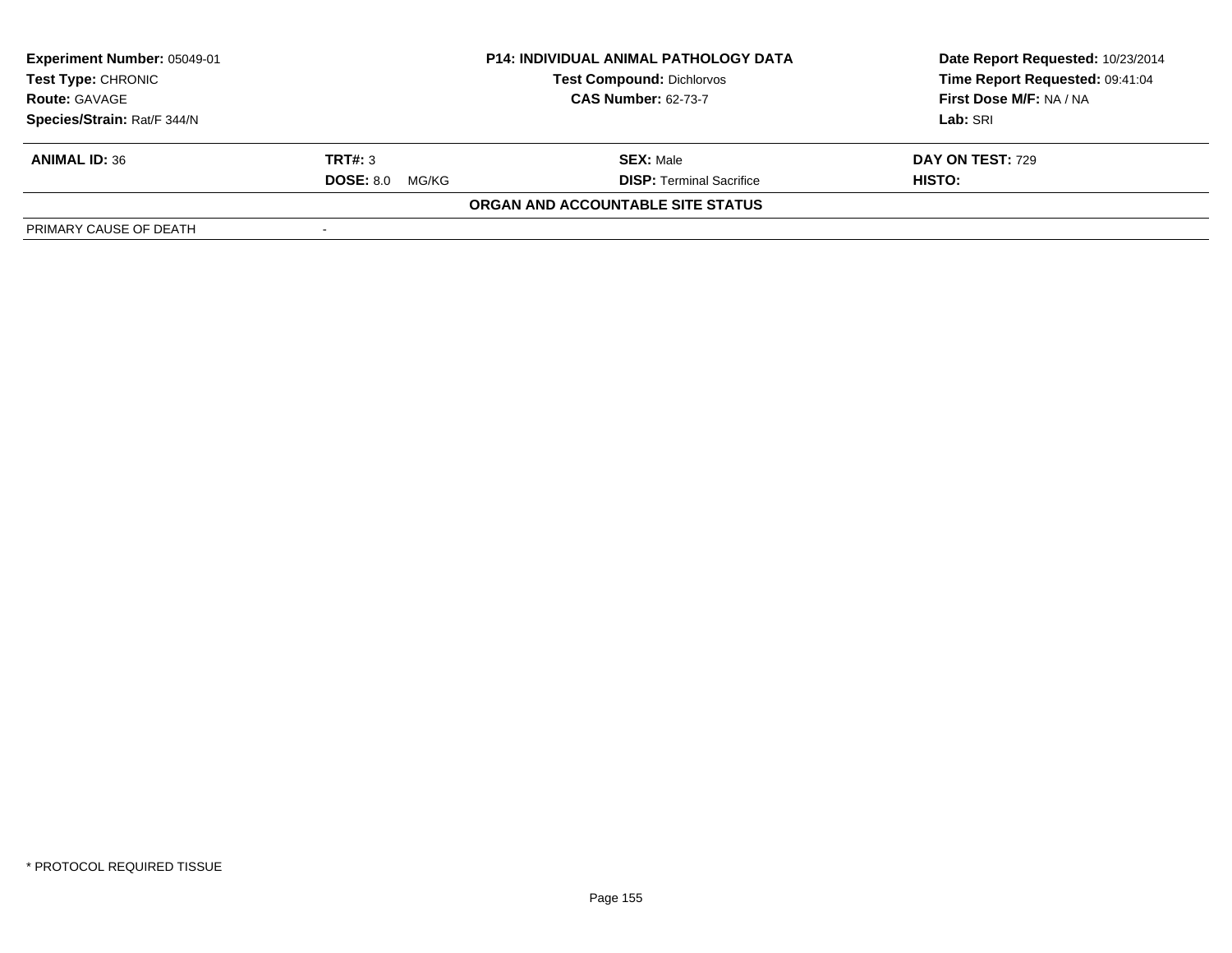| Experiment Number: 05049-01 |                           | <b>P14: INDIVIDUAL ANIMAL PATHOLOGY DATA</b> | Date Report Requested: 10/23/2014 |
|-----------------------------|---------------------------|----------------------------------------------|-----------------------------------|
| Test Type: CHRONIC          |                           | <b>Test Compound: Dichlorvos</b>             | Time Report Requested: 09:41:04   |
| <b>Route: GAVAGE</b>        |                           | <b>CAS Number: 62-73-7</b>                   | First Dose M/F: NA / NA           |
| Species/Strain: Rat/F 344/N |                           |                                              | Lab: SRI                          |
|                             |                           |                                              |                                   |
| <b>ANIMAL ID: 36</b>        | <b>TRT#: 5</b>            | <b>SEX: Male</b>                             | DAY ON TEST: 634                  |
|                             | <b>DOSE: 4.0</b><br>MG/KG | <b>DISP: Moribund</b>                        | HISTO:                            |
|                             |                           | ORGAN AND ACCOUNTABLE SITE STATUS            |                                   |
| <b>NORMAL</b>               |                           |                                              |                                   |
| <b>Adrenal Gland</b>        | Bone                      | <b>Bone Marrow</b>                           | <b>Brain</b>                      |
| Epididymis                  | Intestine Large           | <b>Intestine Small</b>                       | Islets, Pancreatic                |
| Lung                        | Mammary Gland             | Nose                                         | Pancreas                          |
| Parathyroid Gland           | Peripheral Nerve          | <b>Preputial Gland</b>                       | Prostate                          |
| Salivary Glands             | Skin                      | Spleen                                       | Thymus                            |
| <b>Thyroid Gland</b>        | Trachea                   | <b>Urinary Bladder</b>                       |                                   |
| <b>MISSING</b>              |                           |                                              |                                   |
| Esophagus                   |                           |                                              |                                   |
| <b>OBSERVATIONS</b>         |                           |                                              |                                   |
| Heart                       | Myocardium                | Fibrosis                                     | Mild                              |
| Kidney                      |                           | Inflammation                                 | Chronic, Moderate                 |
|                             |                           | Nephropathy                                  | Moderate                          |
| Liver                       | Portal                    | Fibrosis                                     | Minimal                           |
| Lymph Node                  | Mesenteric                | Hemorrhage                                   | Moderate                          |
| <b>Pituitary Gland</b>      | <b>Pars Distalis</b>      | Cyst                                         |                                   |
| <b>Skeletal Muscle</b>      |                           | Inflammation                                 | Suppurative, Moderate             |
| Stomach                     | Forestomach, Mucosa       | Hyperplasia                                  | Moderate                          |
|                             | Forestomach               | <b>Necrosis</b>                              | Marked                            |
|                             | Forestomach               | Perforation                                  |                                   |
| <b>Testes</b>               | <b>Interstit Cell</b>     | Adenoma                                      | Multiple                          |
| PRIMARY CAUSE OF DEATH      |                           |                                              |                                   |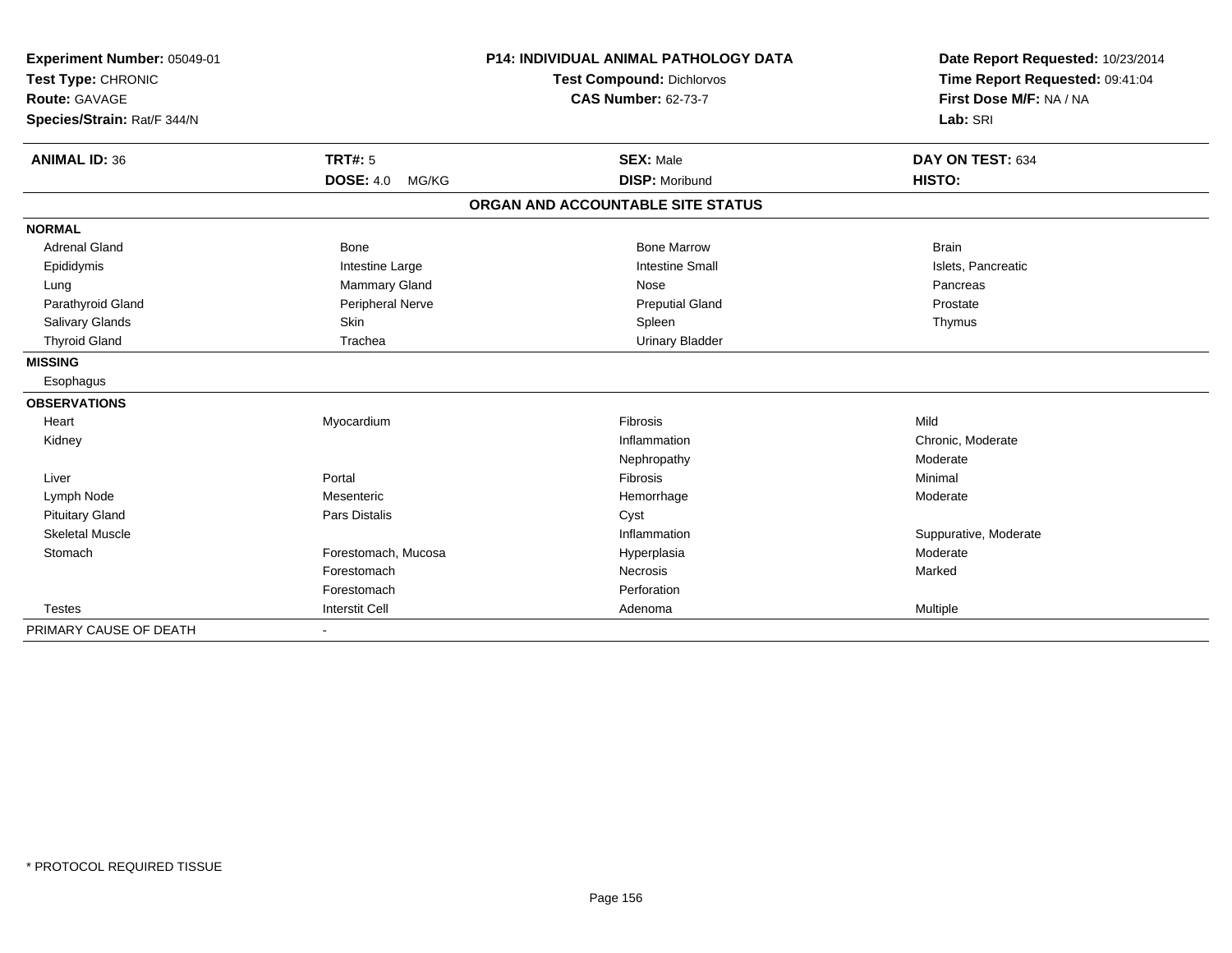| Experiment Number: 05049-01<br>Test Type: CHRONIC<br>Route: GAVAGE<br>Species/Strain: Rat/F 344/N | P14: INDIVIDUAL ANIMAL PATHOLOGY DATA<br><b>Test Compound: Dichlorvos</b><br><b>CAS Number: 62-73-7</b> |                                                     | Date Report Requested: 10/23/2014<br>Time Report Requested: 09:41:04<br>First Dose M/F: NA / NA<br>Lab: SRI |
|---------------------------------------------------------------------------------------------------|---------------------------------------------------------------------------------------------------------|-----------------------------------------------------|-------------------------------------------------------------------------------------------------------------|
| <b>ANIMAL ID: 37</b>                                                                              | <b>TRT#: 1</b><br><b>DOSE: VEHICLE CONTROL</b>                                                          | <b>SEX: Male</b><br><b>DISP: Terminal Sacrifice</b> | DAY ON TEST: 733<br>HISTO:                                                                                  |
|                                                                                                   |                                                                                                         | ORGAN AND ACCOUNTABLE SITE STATUS                   |                                                                                                             |
| <b>NORMAL</b>                                                                                     |                                                                                                         |                                                     |                                                                                                             |
| <b>Adrenal Gland</b>                                                                              | <b>Bone</b>                                                                                             | <b>Bone Marrow</b>                                  | <b>Brain</b>                                                                                                |
| Epididymis                                                                                        | Esophagus                                                                                               | Intestine Large                                     | <b>Intestine Small</b>                                                                                      |
| Lung                                                                                              | Lymph Node                                                                                              | Mammary Gland                                       | <b>Nose</b>                                                                                                 |
| Parathyroid Gland                                                                                 | Peripheral Nerve                                                                                        | <b>Pituitary Gland</b>                              | <b>Preputial Gland</b>                                                                                      |
| Salivary Glands                                                                                   | Skin                                                                                                    | Spleen                                              | Stomach                                                                                                     |
| Thymus                                                                                            | Trachea                                                                                                 | <b>Urinary Bladder</b>                              |                                                                                                             |
| <b>OBSERVATIONS</b>                                                                               |                                                                                                         |                                                     |                                                                                                             |
| Heart                                                                                             | Myocardium                                                                                              | Fibrosis                                            | Moderate                                                                                                    |
| Islets, Pancreatic                                                                                |                                                                                                         | Adenoma                                             |                                                                                                             |
| Note: TRC LES 1--ADENOMA                                                                          |                                                                                                         |                                                     |                                                                                                             |
| Kidney                                                                                            |                                                                                                         | Inflammation                                        | Suppurative, Mild                                                                                           |
|                                                                                                   |                                                                                                         | Inflammation                                        | Chronic, Moderate                                                                                           |
|                                                                                                   |                                                                                                         | Nephropathy                                         | Moderate                                                                                                    |
| Liver                                                                                             |                                                                                                         | <b>Basophilic Focus</b>                             |                                                                                                             |
|                                                                                                   | Portal                                                                                                  | Fibrosis                                            | Mild                                                                                                        |
|                                                                                                   | <b>Bile Duct</b>                                                                                        | Hyperplasia                                         | Mild                                                                                                        |
|                                                                                                   |                                                                                                         | Inflammation                                        | Chronic, Mild                                                                                               |
| Pancreas                                                                                          |                                                                                                         | Adenoma                                             |                                                                                                             |
|                                                                                                   |                                                                                                         | Hyperplasia                                         | Moderate                                                                                                    |
| Prostate                                                                                          |                                                                                                         | Inflammation                                        | Suppurative, Mild                                                                                           |
| <b>Testes</b>                                                                                     | <b>Interstit Cell</b>                                                                                   | Adenoma                                             | Multiple                                                                                                    |
|                                                                                                   | Seminif Tub                                                                                             | Mineralization                                      | Mild                                                                                                        |
| <b>Thyroid Gland</b>                                                                              | C Cell                                                                                                  | Adenoma                                             |                                                                                                             |
| PRIMARY CAUSE OF DEATH                                                                            | $\blacksquare$                                                                                          |                                                     |                                                                                                             |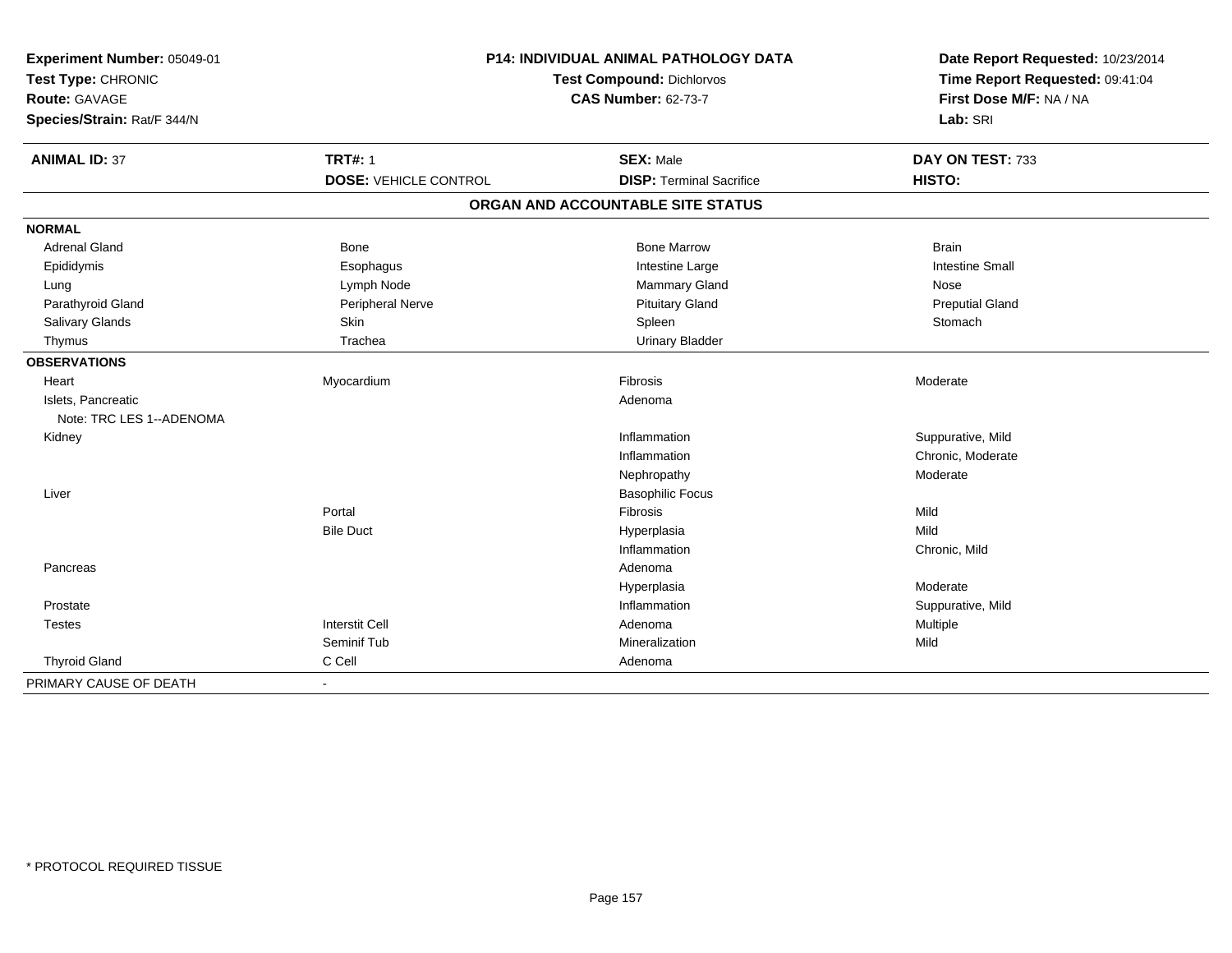| Experiment Number: 05049-01           |                           | <b>P14: INDIVIDUAL ANIMAL PATHOLOGY DATA</b> | Date Report Requested: 10/23/2014 |
|---------------------------------------|---------------------------|----------------------------------------------|-----------------------------------|
| Test Type: CHRONIC                    |                           | <b>Test Compound: Dichlorvos</b>             | Time Report Requested: 09:41:04   |
| <b>Route: GAVAGE</b>                  |                           | <b>CAS Number: 62-73-7</b>                   | First Dose M/F: NA / NA           |
| Species/Strain: Rat/F 344/N           |                           |                                              | Lab: SRI                          |
| <b>ANIMAL ID: 37</b>                  | <b>TRT#: 3</b>            | <b>SEX: Male</b>                             | DAY ON TEST: 592                  |
|                                       | <b>DOSE: 8.0</b><br>MG/KG | <b>DISP: Dead</b>                            | HISTO:                            |
|                                       |                           | ORGAN AND ACCOUNTABLE SITE STATUS            |                                   |
| <b>NORMAL</b>                         |                           |                                              |                                   |
| <b>Adrenal Gland</b>                  | Bone                      | <b>Bone Marrow</b>                           | <b>Brain</b>                      |
| Epididymis                            | Esophagus                 | <b>Intestine Small</b>                       | Islets, Pancreatic                |
| Nose                                  | Parathyroid Gland         | <b>Preputial Gland</b>                       | Salivary Glands                   |
| Skin                                  | Spleen                    | Thymus                                       | <b>Thyroid Gland</b>              |
| Trachea                               | <b>Urinary Bladder</b>    |                                              |                                   |
| <b>INSUFFICIENT TISSUE</b>            |                           |                                              |                                   |
| Peripheral Nerve                      |                           |                                              |                                   |
| <b>OBSERVATIONS</b>                   |                           |                                              |                                   |
| Heart                                 | Myocardium                | Fibrosis                                     | Moderate                          |
| Intestine Large                       | Colon                     | Edema                                        | Mild                              |
|                                       | Colon                     | Inflammation                                 | Chronic Active, Moderate          |
| Note: LESIONS ON SLIDE WITH TRC LES 2 |                           |                                              |                                   |
| Kidney                                |                           | Inflammation                                 | Chronic, Mild                     |
|                                       |                           | Nephropathy                                  | Moderate                          |
| Liver                                 | <b>Bile Duct</b>          | Hyperplasia                                  | Mild                              |
|                                       | Hepatocyte                | Vacuolization Cytoplasmic                    | Mild                              |
| Lung                                  |                           | Edema                                        | Diffuse, Moderate                 |
| Lymph Node                            | Mediastinal               | Hemorrhage                                   | Moderate                          |
| Mammary Gland                         |                           | Hyperplasia                                  | Cystic, Mild                      |
| Pancreas                              |                           | Atrophy                                      | Mild                              |
| <b>Pituitary Gland</b>                | Pars Distalis             | Adenoma                                      |                                   |
| Prostate                              |                           | Edema                                        | Marked                            |
|                                       |                           | Inflammation                                 | Suppurative, Marked               |
| Stomach                               | Forestomach               | Erosion                                      | Mild                              |
| Note: TRC LES 1--EROSION              |                           |                                              |                                   |
| Note: TRC LES 2--NOT REMARKABLE       |                           |                                              |                                   |
| <b>Testes</b>                         | <b>Interstit Cell</b>     | Adenoma                                      |                                   |
| PRIMARY CAUSE OF DEATH                | $\overline{\phantom{a}}$  |                                              |                                   |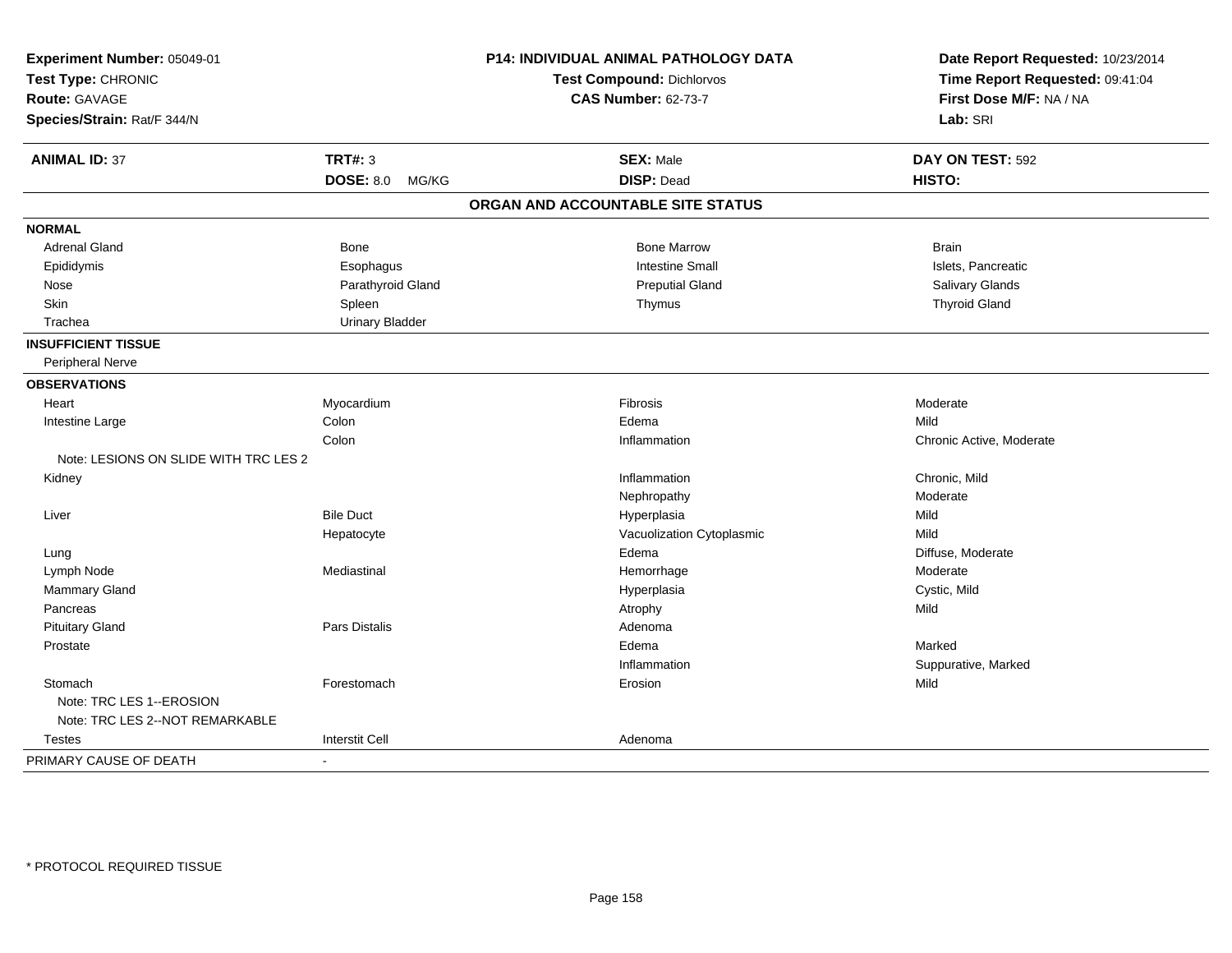| Experiment Number: 05049-01<br>Test Type: CHRONIC<br>Route: GAVAGE |                           | <b>P14: INDIVIDUAL ANIMAL PATHOLOGY DATA</b><br>Test Compound: Dichlorvos<br><b>CAS Number: 62-73-7</b> | Date Report Requested: 10/23/2014<br>Time Report Requested: 09:41:04<br>First Dose M/F: NA / NA |  |
|--------------------------------------------------------------------|---------------------------|---------------------------------------------------------------------------------------------------------|-------------------------------------------------------------------------------------------------|--|
| Species/Strain: Rat/F 344/N                                        |                           |                                                                                                         | Lab: SRI                                                                                        |  |
| <b>ANIMAL ID: 37</b>                                               | <b>TRT#: 5</b>            | <b>SEX: Male</b>                                                                                        | DAY ON TEST: 698                                                                                |  |
|                                                                    | <b>DOSE: 4.0</b><br>MG/KG | <b>DISP: Moribund</b>                                                                                   | HISTO:                                                                                          |  |
|                                                                    |                           | ORGAN AND ACCOUNTABLE SITE STATUS                                                                       |                                                                                                 |  |
| <b>NORMAL</b>                                                      |                           |                                                                                                         |                                                                                                 |  |
| <b>Bone</b>                                                        | <b>Bone Marrow</b>        | Epididymis                                                                                              | Esophagus                                                                                       |  |
| Heart                                                              | Intestine Large           | <b>Intestine Small</b>                                                                                  | Nose                                                                                            |  |
| Pancreas                                                           | Parathyroid Gland         | <b>Peripheral Nerve</b>                                                                                 | <b>Preputial Gland</b>                                                                          |  |
| Salivary Glands                                                    | <b>Seminal Vesicle</b>    | Skin                                                                                                    | Spleen                                                                                          |  |
| Trachea                                                            | <b>Urinary Bladder</b>    |                                                                                                         |                                                                                                 |  |
| <b>INSUFFICIENT TISSUE</b>                                         |                           |                                                                                                         |                                                                                                 |  |
| Thymus                                                             |                           |                                                                                                         |                                                                                                 |  |
| <b>OBSERVATIONS</b>                                                |                           |                                                                                                         |                                                                                                 |  |
| <b>Adrenal Gland</b>                                               | <b>Extra Adr Tiss</b>     | Developmental Malformation                                                                              |                                                                                                 |  |
| <b>Brain</b>                                                       |                           | Degeneration                                                                                            | Multiple, Moderate                                                                              |  |
| Islets, Pancreatic                                                 |                           | Adenoma                                                                                                 |                                                                                                 |  |
| Note: TRC LES 1- ADENOMA                                           |                           |                                                                                                         |                                                                                                 |  |
| Kidney                                                             |                           | Inflammation                                                                                            | Chronic, Mild                                                                                   |  |
|                                                                    |                           | Nephropathy                                                                                             | Moderate                                                                                        |  |
| Liver                                                              | <b>Bile Duct</b>          | Hyperplasia                                                                                             | Mild                                                                                            |  |
| Lung                                                               |                           | <b>Infiltration Cellular</b>                                                                            | Histiocyte, Minimal                                                                             |  |
|                                                                    |                           | Inflammation                                                                                            | Chronic, Moderate                                                                               |  |
| Lymph Node                                                         | Mandibular                | Hyperplasia                                                                                             | Plasma Cell, Moderate                                                                           |  |
| Mammary Gland                                                      |                           | Hyperplasia                                                                                             | Cystic, Mild                                                                                    |  |
| Nose                                                               |                           |                                                                                                         |                                                                                                 |  |
| Note: EXCESS NERVE TISS ASSOC W/ OLFACT EPITHEL; SIGNIF. UNKN      |                           |                                                                                                         |                                                                                                 |  |
| <b>Pituitary Gland</b>                                             | Pars Distalis             | Adenoma                                                                                                 |                                                                                                 |  |
| Prostate                                                           |                           | Inflammation                                                                                            | Suppurative, Moderate                                                                           |  |
| Stomach                                                            | Forestomach               | Inflammation                                                                                            | Chronic, Mild                                                                                   |  |
|                                                                    | Glandular                 | Mineralization                                                                                          | Mild                                                                                            |  |
| <b>Testes</b>                                                      | <b>Interstit Cell</b>     | Adenoma                                                                                                 | Multiple                                                                                        |  |
|                                                                    | Seminif Tub               | Mineralization                                                                                          | Mild                                                                                            |  |
| <b>Thyroid Gland</b>                                               | C Cell                    | Hyperplasia                                                                                             | Minimal                                                                                         |  |
|                                                                    |                           | Ultimobranchial Cyst                                                                                    |                                                                                                 |  |

-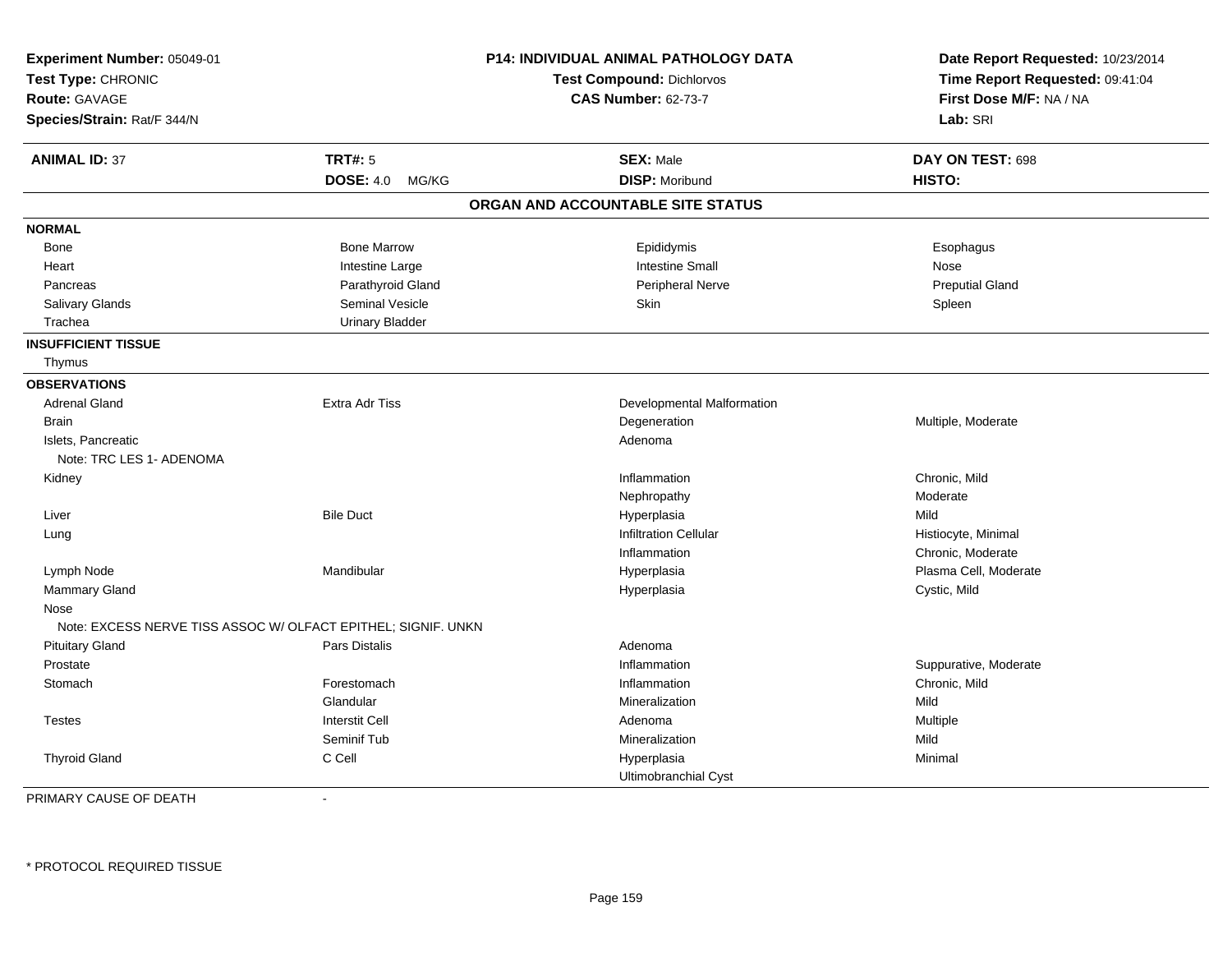| Experiment Number: 05049-01 |                           | <b>P14: INDIVIDUAL ANIMAL PATHOLOGY DATA</b> | Date Report Requested: 10/23/2014 |
|-----------------------------|---------------------------|----------------------------------------------|-----------------------------------|
| <b>Test Type: CHRONIC</b>   |                           | <b>Test Compound: Dichlorvos</b>             | Time Report Requested: 09:41:04   |
| <b>Route: GAVAGE</b>        |                           | <b>CAS Number: 62-73-7</b>                   | First Dose M/F: NA / NA           |
| Species/Strain: Rat/F 344/N |                           |                                              | Lab: SRI                          |
| <b>ANIMAL ID: 37</b>        | TRT#: 5                   | <b>SEX: Male</b>                             | DAY ON TEST: 698                  |
|                             | <b>DOSE: 4.0</b><br>MG/KG | <b>DISP: Moribund</b>                        | HISTO:                            |
|                             |                           | ORGAN AND ACCOUNTABLE SITE STATUS            |                                   |
|                             |                           |                                              |                                   |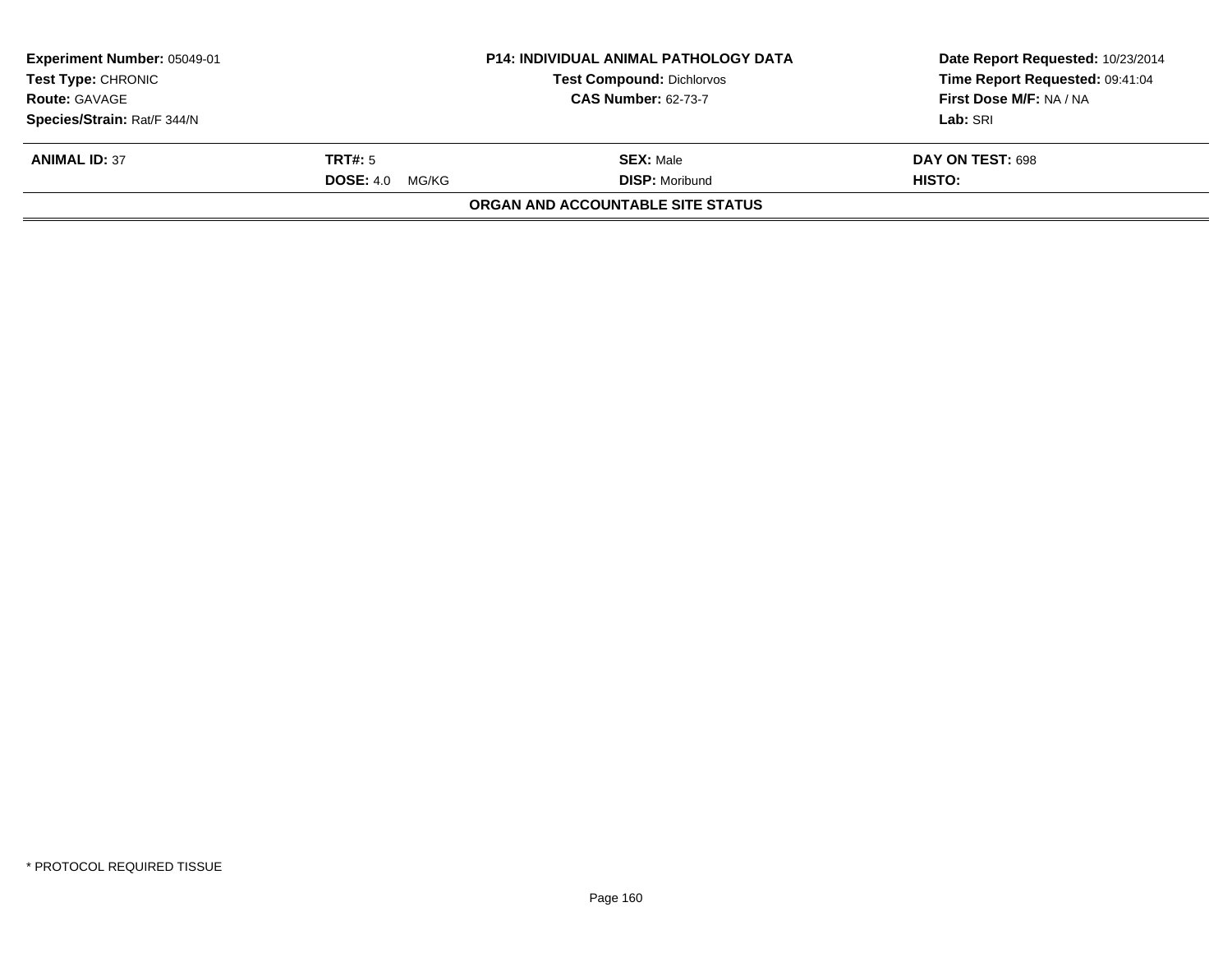| Experiment Number: 05049-01<br>Test Type: CHRONIC<br><b>Route: GAVAGE</b><br>Species/Strain: Rat/F 344/N |                              | P14: INDIVIDUAL ANIMAL PATHOLOGY DATA<br><b>Test Compound: Dichlorvos</b><br><b>CAS Number: 62-73-7</b> | Date Report Requested: 10/23/2014<br>Time Report Requested: 09:41:04<br>First Dose M/F: NA / NA<br>Lab: SRI |
|----------------------------------------------------------------------------------------------------------|------------------------------|---------------------------------------------------------------------------------------------------------|-------------------------------------------------------------------------------------------------------------|
|                                                                                                          |                              |                                                                                                         |                                                                                                             |
| <b>ANIMAL ID: 38</b>                                                                                     | <b>TRT#: 1</b>               | <b>SEX: Male</b>                                                                                        | DAY ON TEST: 732                                                                                            |
|                                                                                                          | <b>DOSE: VEHICLE CONTROL</b> | <b>DISP: Terminal Sacrifice</b>                                                                         | HISTO:                                                                                                      |
|                                                                                                          |                              | ORGAN AND ACCOUNTABLE SITE STATUS                                                                       |                                                                                                             |
| <b>NORMAL</b>                                                                                            |                              |                                                                                                         |                                                                                                             |
| <b>Adrenal Gland</b>                                                                                     | <b>Bone</b>                  | <b>Bone Marrow</b>                                                                                      | Epididymis                                                                                                  |
| Esophagus                                                                                                | Intestine Large              | <b>Intestine Small</b>                                                                                  | Islets, Pancreatic                                                                                          |
| <b>Mammary Gland</b>                                                                                     | Pancreas                     | Parathyroid Gland                                                                                       | Peripheral Nerve                                                                                            |
| <b>Pituitary Gland</b>                                                                                   | <b>Preputial Gland</b>       | Prostate                                                                                                | Salivary Glands                                                                                             |
| <b>Skeletal Muscle</b>                                                                                   | Skin                         | Stomach                                                                                                 | <b>Thyroid Gland</b>                                                                                        |
| Trachea                                                                                                  | <b>Urinary Bladder</b>       |                                                                                                         |                                                                                                             |
| <b>OBSERVATIONS</b>                                                                                      |                              |                                                                                                         |                                                                                                             |
| <b>Brain</b>                                                                                             |                              | Degeneration                                                                                            | Multiple, Moderate                                                                                          |
| Heart                                                                                                    | Myocardium                   | Fibrosis                                                                                                | Mild                                                                                                        |
|                                                                                                          | Myocardium                   | Inflammation                                                                                            | Chronic, Mild                                                                                               |
| Kidney                                                                                                   | <b>Renal Tubule</b>          | Mineralization                                                                                          | Mild                                                                                                        |
|                                                                                                          |                              | Nephropathy                                                                                             | Mild                                                                                                        |
|                                                                                                          | <b>Renal Tubule</b>          | Pigmentation                                                                                            | Mild                                                                                                        |
| Liver                                                                                                    | Portal                       | Fibrosis                                                                                                | Mild                                                                                                        |
|                                                                                                          | <b>Bile Duct</b>             | Hyperplasia                                                                                             | Mild                                                                                                        |
|                                                                                                          |                              | Inflammation                                                                                            | Chronic, Moderate                                                                                           |
| Lung                                                                                                     |                              | <b>Infiltration Cellular</b>                                                                            | Histiocyte, Mild                                                                                            |
| Lymph Node                                                                                               | Mediastinal                  | Hemorrhage                                                                                              | Moderate                                                                                                    |
| Mesentery                                                                                                |                              | Mesothelioma Malignant                                                                                  |                                                                                                             |
| Note: TRC LES 1 AND 2--MESOTHELIOMA MAL                                                                  |                              |                                                                                                         |                                                                                                             |
| Nose                                                                                                     | Nasolacrim Dct               | Inflammation                                                                                            | Suppurative, Mild                                                                                           |
| Spleen                                                                                                   |                              | Pigmentation                                                                                            | Hemosiderin, Moderate                                                                                       |
| <b>Testes</b>                                                                                            | <b>Interstit Cell</b>        | Adenoma                                                                                                 |                                                                                                             |
|                                                                                                          | Seminif Tub                  | Mineralization                                                                                          | Moderate                                                                                                    |
| Thymus                                                                                                   |                              | Cyst                                                                                                    |                                                                                                             |
| PRIMARY CAUSE OF DEATH                                                                                   | $\blacksquare$               |                                                                                                         |                                                                                                             |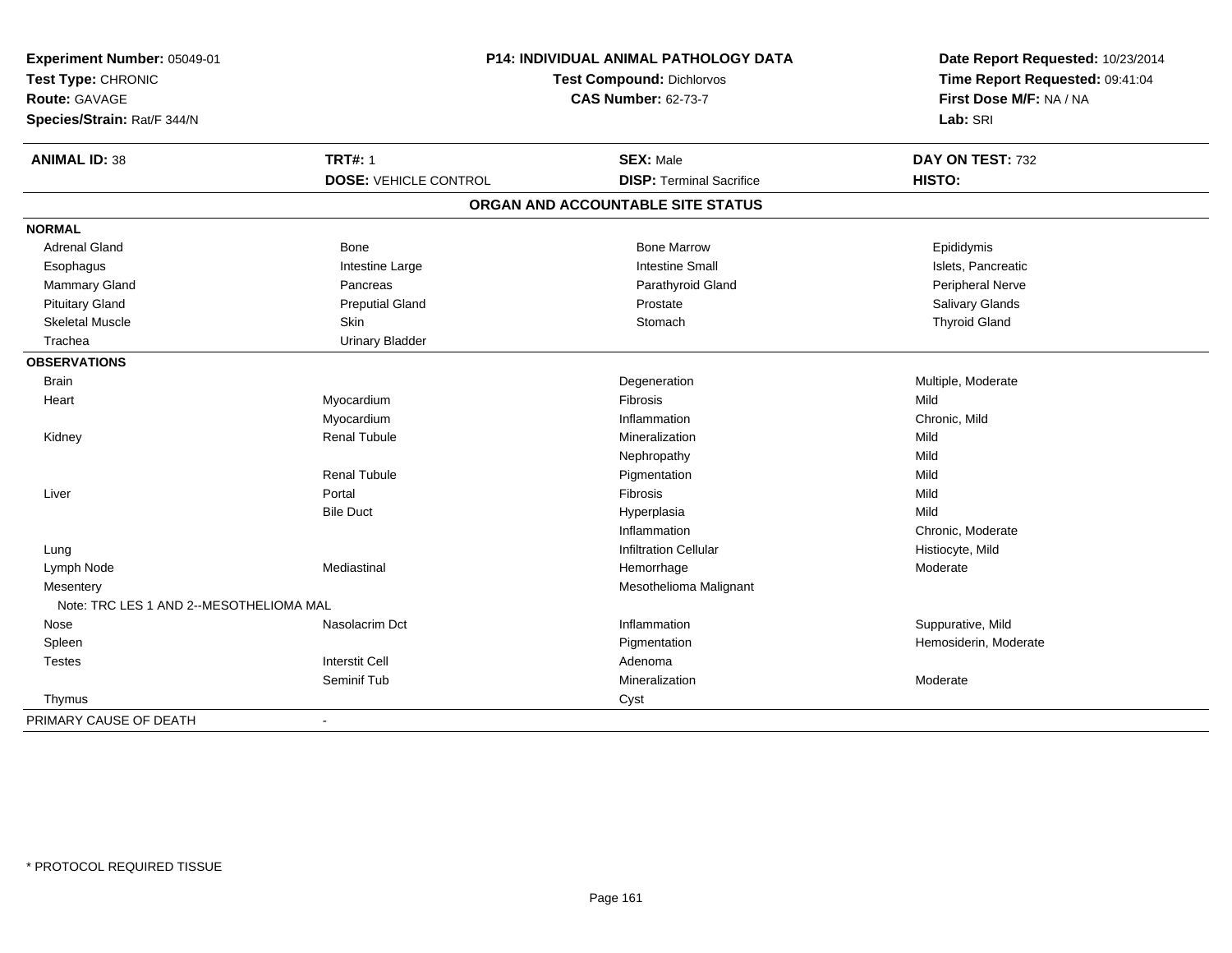| Experiment Number: 05049-01<br>Test Type: CHRONIC<br><b>Route: GAVAGE</b><br>Species/Strain: Rat/F 344/N |                                                                 | <b>P14: INDIVIDUAL ANIMAL PATHOLOGY DATA</b><br><b>Test Compound: Dichlorvos</b><br><b>CAS Number: 62-73-7</b> | Date Report Requested: 10/23/2014<br>Time Report Requested: 09:41:04<br>First Dose M/F: NA / NA<br>Lab: SRI |
|----------------------------------------------------------------------------------------------------------|-----------------------------------------------------------------|----------------------------------------------------------------------------------------------------------------|-------------------------------------------------------------------------------------------------------------|
|                                                                                                          |                                                                 |                                                                                                                |                                                                                                             |
| <b>ANIMAL ID: 38</b>                                                                                     | <b>TRT#: 3</b>                                                  | <b>SEX: Male</b>                                                                                               | DAY ON TEST: 692                                                                                            |
|                                                                                                          | <b>DOSE: 8.0</b><br>MG/KG                                       | <b>DISP: Accident</b>                                                                                          | HISTO:                                                                                                      |
|                                                                                                          |                                                                 | ORGAN AND ACCOUNTABLE SITE STATUS                                                                              |                                                                                                             |
| <b>NORMAL</b>                                                                                            |                                                                 |                                                                                                                |                                                                                                             |
| Bone                                                                                                     | <b>Bone Marrow</b>                                              | Epididymis                                                                                                     | Intestine Large                                                                                             |
| <b>Intestine Small</b>                                                                                   | Islets, Pancreatic                                              | Lymph Node                                                                                                     | Mammary Gland                                                                                               |
| Nose                                                                                                     | Pancreas                                                        | Parathyroid Gland                                                                                              | Peripheral Nerve                                                                                            |
| <b>Preputial Gland</b>                                                                                   | Salivary Glands                                                 | Skin                                                                                                           | Thymus                                                                                                      |
| <b>Thyroid Gland</b>                                                                                     | Trachea                                                         | <b>Urinary Bladder</b>                                                                                         |                                                                                                             |
| <b>INSUFFICIENT TISSUE</b>                                                                               |                                                                 |                                                                                                                |                                                                                                             |
| Esophagus                                                                                                |                                                                 |                                                                                                                |                                                                                                             |
| <b>OBSERVATIONS</b>                                                                                      |                                                                 |                                                                                                                |                                                                                                             |
| <b>Adrenal Gland</b>                                                                                     | Medulla                                                         | Pheochromocytoma Malignant                                                                                     |                                                                                                             |
| Note: TRC LES 1--PHEOCHROMOCYTOMA MALIGNANT                                                              |                                                                 |                                                                                                                |                                                                                                             |
| <b>Brain</b>                                                                                             |                                                                 | Degeneration                                                                                                   | Multiple, Moderate                                                                                          |
| Heart                                                                                                    | Myocardium                                                      | Fibrosis                                                                                                       | Moderate                                                                                                    |
|                                                                                                          | Myocardium                                                      | Mineralization                                                                                                 | Minimal                                                                                                     |
| Kidney                                                                                                   | <b>Renal Tubule</b>                                             | Mineralization                                                                                                 | Minimal                                                                                                     |
|                                                                                                          |                                                                 | Nephropathy                                                                                                    | Mild                                                                                                        |
| Liver                                                                                                    |                                                                 | <b>Basophilic Focus</b>                                                                                        |                                                                                                             |
|                                                                                                          |                                                                 | Clear Cell Focus                                                                                               |                                                                                                             |
|                                                                                                          | Portal                                                          | Fibrosis                                                                                                       | Minimal                                                                                                     |
|                                                                                                          | <b>Bile Duct</b>                                                | Hyperplasia                                                                                                    | Minimal                                                                                                     |
|                                                                                                          |                                                                 | Leukemia Mononuclear                                                                                           |                                                                                                             |
|                                                                                                          | Hepatocyte                                                      | Vacuolization Cytoplasmic                                                                                      | Moderate                                                                                                    |
|                                                                                                          | Note: MATERIAL RESEMBLING MINERALIZ.; POSS. ARTIFACT; NOT CODED |                                                                                                                |                                                                                                             |
| Lung                                                                                                     |                                                                 | <b>Infiltration Cellular</b>                                                                                   | Histiocyte, Minimal                                                                                         |
| <b>Pituitary Gland</b>                                                                                   | Pars Distalis                                                   | Angiectasis                                                                                                    | Mild                                                                                                        |
| Prostate                                                                                                 |                                                                 | Inflammation                                                                                                   | Suppurative, Mild                                                                                           |
| Spleen                                                                                                   |                                                                 | Leukemia Mononuclear                                                                                           |                                                                                                             |
| Stomach                                                                                                  | Glandular                                                       | Adenoma                                                                                                        |                                                                                                             |
|                                                                                                          | Glandular                                                       | Mineralization                                                                                                 | Moderate                                                                                                    |
| <b>Testes</b>                                                                                            | <b>Interstit Cell</b>                                           | Adenoma                                                                                                        |                                                                                                             |
|                                                                                                          | Seminif Tub                                                     | Atrophy                                                                                                        | Moderate                                                                                                    |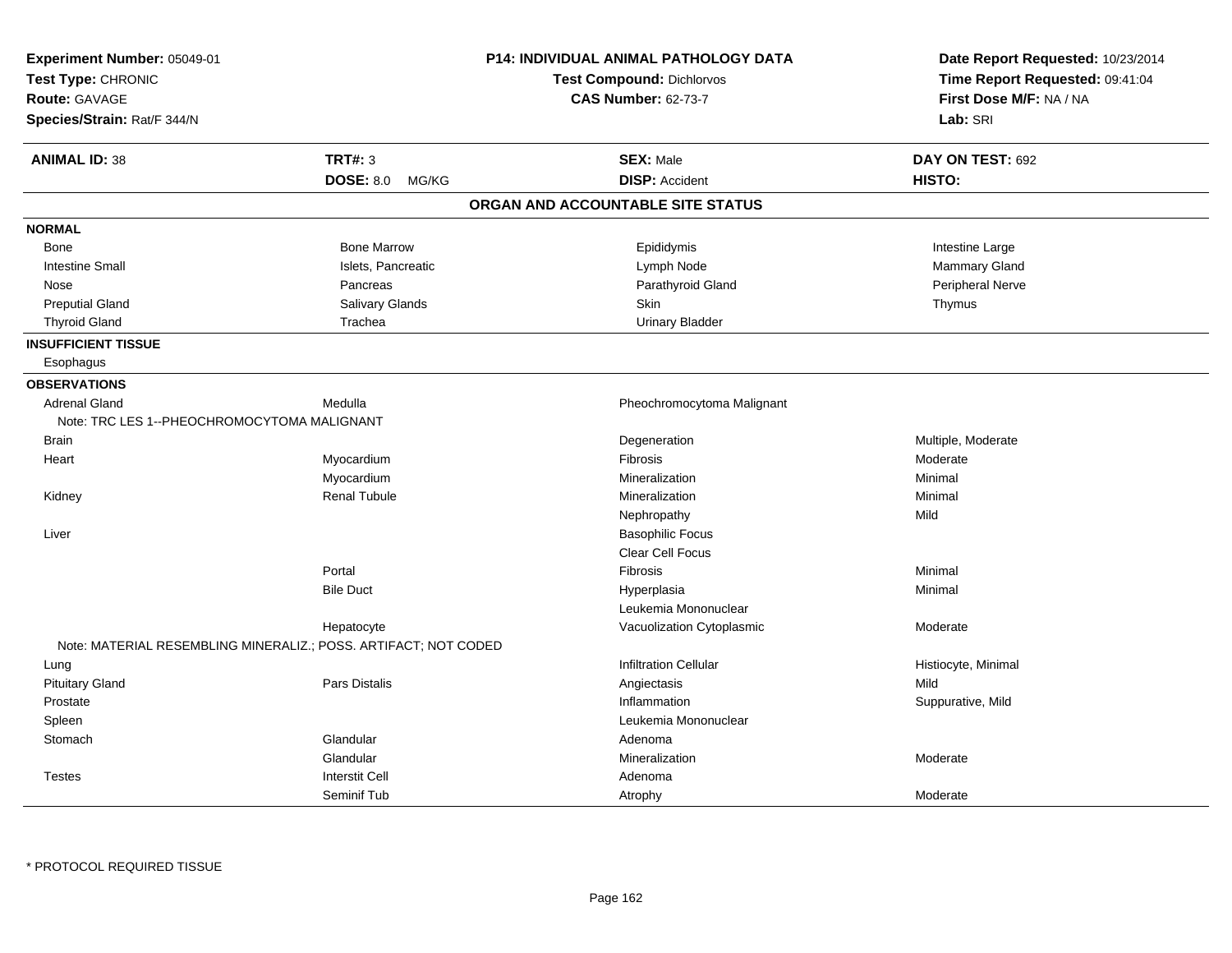| Experiment Number: 05049-01 | <b>P14: INDIVIDUAL ANIMAL PATHOLOGY DATA</b> |                                   | Date Report Requested: 10/23/2014 |
|-----------------------------|----------------------------------------------|-----------------------------------|-----------------------------------|
| <b>Test Type: CHRONIC</b>   |                                              | <b>Test Compound: Dichlorvos</b>  | Time Report Requested: 09:41:04   |
| <b>Route: GAVAGE</b>        |                                              | <b>CAS Number: 62-73-7</b>        | First Dose M/F: NA / NA           |
| Species/Strain: Rat/F 344/N |                                              |                                   | Lab: SRI                          |
| <b>ANIMAL ID: 38</b>        | TRT#: 3                                      | <b>SEX: Male</b>                  | <b>DAY ON TEST: 692</b>           |
|                             | <b>DOSE: 8.0</b><br>MG/KG                    | <b>DISP: Accident</b>             | <b>HISTO:</b>                     |
|                             |                                              | ORGAN AND ACCOUNTABLE SITE STATUS |                                   |
| PRIMARY CAUSE OF DEATH      |                                              |                                   |                                   |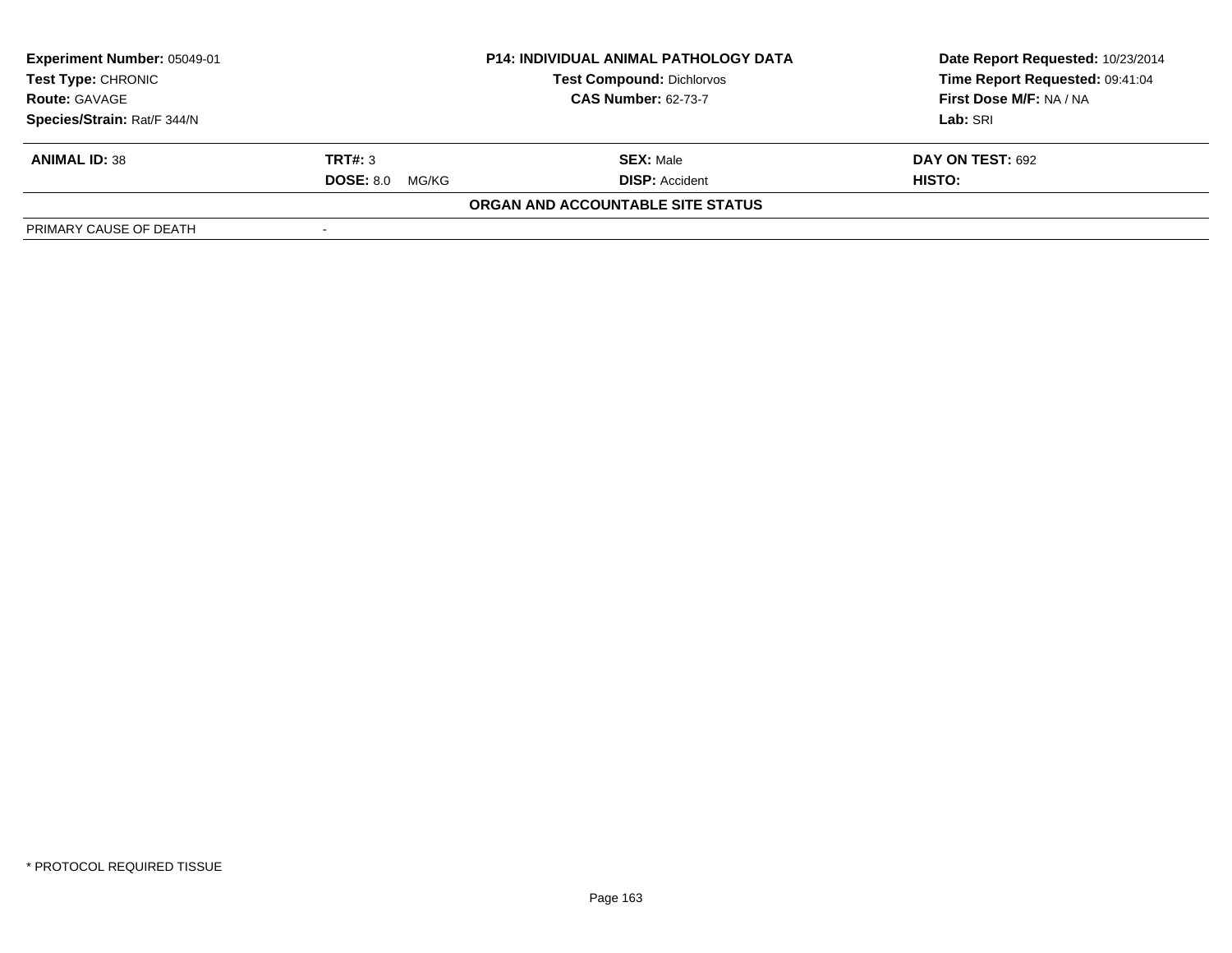| Experiment Number: 05049-01<br>Test Type: CHRONIC<br><b>Route: GAVAGE</b><br>Species/Strain: Rat/F 344/N |                      | <b>P14: INDIVIDUAL ANIMAL PATHOLOGY DATA</b><br><b>Test Compound: Dichlorvos</b><br><b>CAS Number: 62-73-7</b> | Date Report Requested: 10/23/2014<br>Time Report Requested: 09:41:04<br>First Dose M/F: NA / NA<br>Lab: SRI |
|----------------------------------------------------------------------------------------------------------|----------------------|----------------------------------------------------------------------------------------------------------------|-------------------------------------------------------------------------------------------------------------|
| <b>ANIMAL ID: 38</b>                                                                                     | <b>TRT#: 5</b>       | <b>SEX: Male</b>                                                                                               | DAY ON TEST: 733                                                                                            |
|                                                                                                          | DOSE: 4.0 MG/KG      | <b>DISP: Terminal Sacrifice</b>                                                                                | HISTO:                                                                                                      |
|                                                                                                          |                      | ORGAN AND ACCOUNTABLE SITE STATUS                                                                              |                                                                                                             |
| <b>NORMAL</b>                                                                                            |                      |                                                                                                                |                                                                                                             |
| <b>Bone</b>                                                                                              | <b>Brain</b>         | Epididymis                                                                                                     | Esophagus                                                                                                   |
| Islets, Pancreatic                                                                                       | Nose                 | Parathyroid Gland                                                                                              | Prostate                                                                                                    |
| Salivary Glands                                                                                          | Trachea              |                                                                                                                |                                                                                                             |
| <b>MISSING</b>                                                                                           |                      |                                                                                                                |                                                                                                             |
| <b>Peripheral Nerve</b>                                                                                  | Thymus               |                                                                                                                |                                                                                                             |
| <b>OBSERVATIONS</b>                                                                                      |                      |                                                                                                                |                                                                                                             |
| <b>Adrenal Gland</b>                                                                                     | Medulla              | Pheochromocytoma Benign                                                                                        | Multiple                                                                                                    |
|                                                                                                          | Cortex               | Vacuolization Cytoplasmic                                                                                      | Mild                                                                                                        |
| <b>Bone Marrow</b>                                                                                       |                      | Leukemia Mononuclear                                                                                           |                                                                                                             |
| Heart                                                                                                    | Myocardium           | Fibrosis                                                                                                       | Moderate                                                                                                    |
|                                                                                                          |                      | Leukemia Mononuclear                                                                                           |                                                                                                             |
| Intestine Large<br>Note: TRC LES 3--LIPOMA                                                               | Cecum                | Lipoma                                                                                                         |                                                                                                             |
| <b>Intestine Small</b>                                                                                   | lleum                | Leukemia Mononuclear                                                                                           |                                                                                                             |
| Kidney                                                                                                   |                      | Leukemia Mononuclear                                                                                           |                                                                                                             |
|                                                                                                          | <b>Renal Tubule</b>  | Mineralization                                                                                                 | Minimal                                                                                                     |
|                                                                                                          |                      | Nephropathy                                                                                                    | Moderate                                                                                                    |
| Liver                                                                                                    | Hepatocyte           | Atrophy                                                                                                        | Multifocal, Mild                                                                                            |
|                                                                                                          |                      | <b>Cyst Multilocular</b>                                                                                       |                                                                                                             |
|                                                                                                          | <b>Bile Duct</b>     | Hyperplasia                                                                                                    | Marked                                                                                                      |
|                                                                                                          |                      | Leukemia Mononuclear                                                                                           |                                                                                                             |
| Lung                                                                                                     |                      | Leukemia Mononuclear                                                                                           |                                                                                                             |
| Lymph Node                                                                                               | Mediastinal          | Leukemia Mononuclear                                                                                           |                                                                                                             |
|                                                                                                          | Mesenteric           | Leukemia Mononuclear                                                                                           |                                                                                                             |
| Mammary Gland                                                                                            |                      | Hyperplasia                                                                                                    | Cystic, Mild                                                                                                |
| Pancreas                                                                                                 |                      | Atrophy                                                                                                        | Marked                                                                                                      |
| <b>Pituitary Gland</b>                                                                                   | <b>Pars Distalis</b> | Hyperplasia                                                                                                    | Minimal                                                                                                     |
| <b>Preputial Gland</b>                                                                                   |                      | Inflammation                                                                                                   | Suppurative, Moderate                                                                                       |
|                                                                                                          |                      | Inflammation                                                                                                   | Chronic, Moderate                                                                                           |
| Skin                                                                                                     |                      | Keratoacanthoma                                                                                                |                                                                                                             |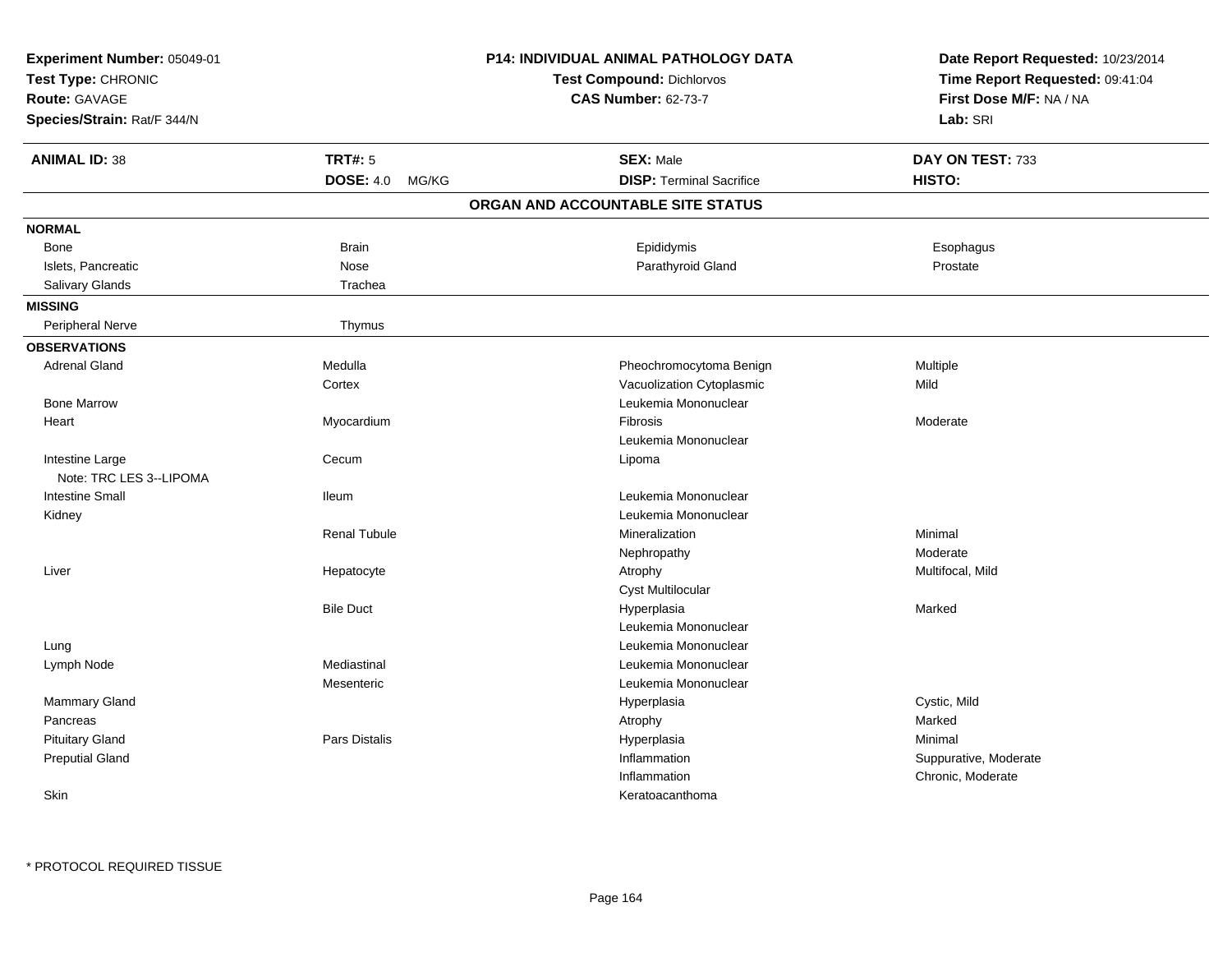| Experiment Number: 05049-01<br>Test Type: CHRONIC |                           | <b>P14: INDIVIDUAL ANIMAL PATHOLOGY DATA</b><br><b>Test Compound: Dichlorvos</b> | Date Report Requested: 10/23/2014<br>Time Report Requested: 09:41:04 |
|---------------------------------------------------|---------------------------|----------------------------------------------------------------------------------|----------------------------------------------------------------------|
| <b>Route: GAVAGE</b>                              |                           | <b>CAS Number: 62-73-7</b>                                                       | First Dose M/F: NA / NA                                              |
| Species/Strain: Rat/F 344/N                       |                           |                                                                                  | Lab: SRI                                                             |
| <b>ANIMAL ID: 38</b>                              | <b>TRT#:</b> 5            | <b>SEX: Male</b>                                                                 | DAY ON TEST: 733                                                     |
|                                                   | <b>DOSE: 4.0</b><br>MG/KG | <b>DISP: Terminal Sacrifice</b>                                                  | HISTO:                                                               |
|                                                   |                           | ORGAN AND ACCOUNTABLE SITE STATUS                                                |                                                                      |
| Note: TRC LES 1 - KERATOACANTHMA                  |                           |                                                                                  |                                                                      |
| Spleen                                            |                           | <b>Fibrosis</b>                                                                  | Moderate                                                             |
|                                                   |                           | Leukemia Mononuclear                                                             |                                                                      |
|                                                   |                           | <b>Necrosis</b>                                                                  | Moderate                                                             |
| Note: TRC LES 2- NECROSIS AND FIBROSIS            |                           |                                                                                  |                                                                      |
| Stomach                                           | Forestomach               | Mineralization                                                                   | Moderate                                                             |
| <b>Testes</b>                                     | <b>Interstit Cell</b>     | Adenoma                                                                          |                                                                      |
|                                                   | Seminif Tub               | Mineralization                                                                   | Mild                                                                 |
| <b>Thyroid Gland</b>                              |                           | Ultimobranchial Cyst                                                             |                                                                      |
| Tongue                                            | Epithelium                | Hyperplasia                                                                      | Mild                                                                 |
| <b>Urinary Bladder</b>                            |                           | Leukemia Mononuclear                                                             |                                                                      |
| PRIMARY CAUSE OF DEATH                            |                           |                                                                                  |                                                                      |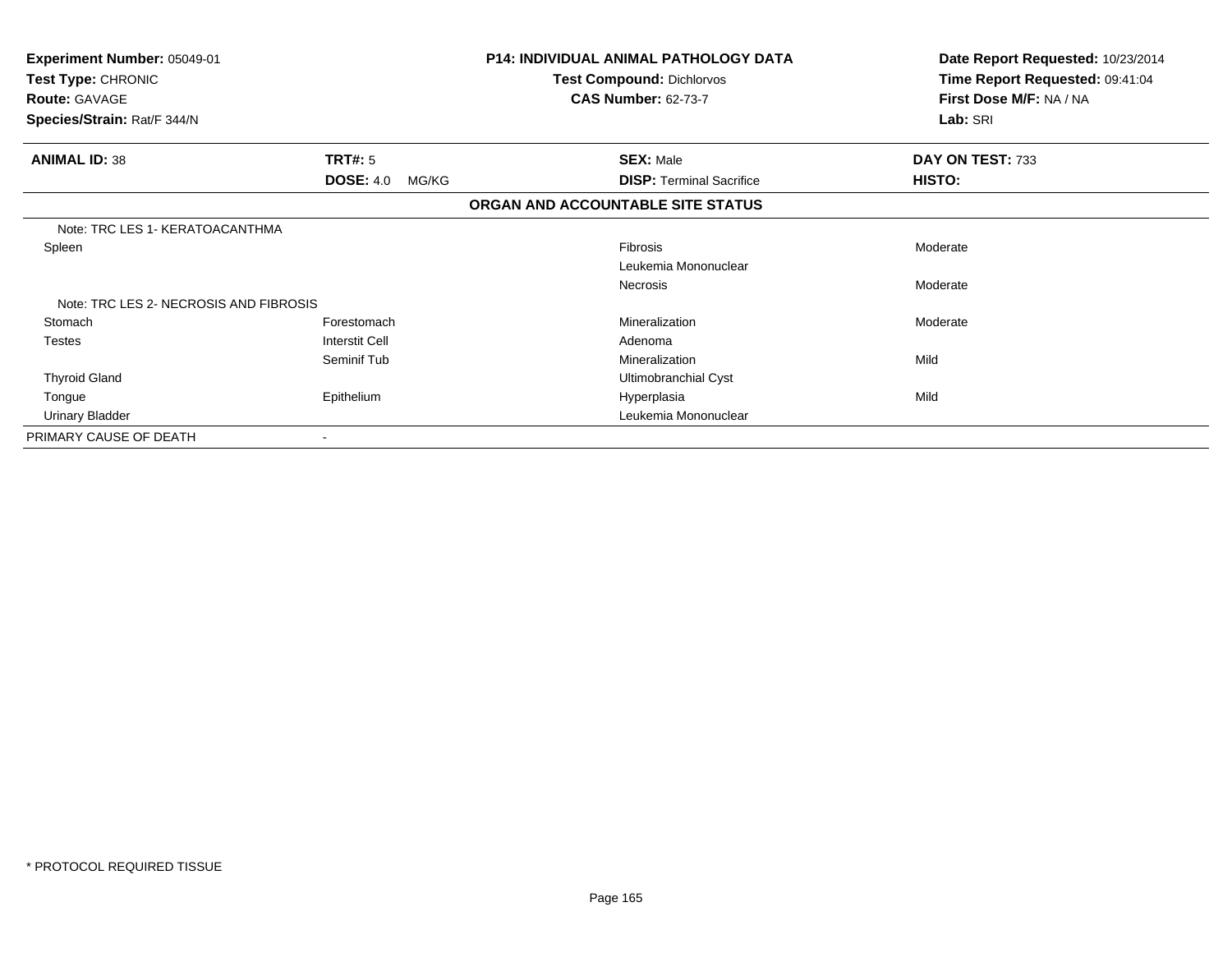| Experiment Number: 05049-01<br>Test Type: CHRONIC<br><b>Route: GAVAGE</b><br>Species/Strain: Rat/F 344/N |                                                | <b>P14: INDIVIDUAL ANIMAL PATHOLOGY DATA</b><br><b>Test Compound: Dichlorvos</b><br><b>CAS Number: 62-73-7</b> | Date Report Requested: 10/23/2014<br>Time Report Requested: 09:41:04<br>First Dose M/F: NA / NA<br>Lab: SRI |
|----------------------------------------------------------------------------------------------------------|------------------------------------------------|----------------------------------------------------------------------------------------------------------------|-------------------------------------------------------------------------------------------------------------|
| <b>ANIMAL ID: 39</b>                                                                                     | <b>TRT#: 1</b><br><b>DOSE: VEHICLE CONTROL</b> | <b>SEX: Male</b><br><b>DISP: Moribund</b>                                                                      | DAY ON TEST: 393<br>HISTO:                                                                                  |
|                                                                                                          |                                                |                                                                                                                |                                                                                                             |
|                                                                                                          |                                                | ORGAN AND ACCOUNTABLE SITE STATUS                                                                              |                                                                                                             |
| <b>NORMAL</b>                                                                                            |                                                |                                                                                                                |                                                                                                             |
| <b>Adrenal Gland</b>                                                                                     | <b>Bone</b>                                    | <b>Bone Marrow</b>                                                                                             | Epididymis                                                                                                  |
| Esophagus                                                                                                | Heart                                          | Intestine Large                                                                                                | <b>Intestine Small</b>                                                                                      |
| Islets, Pancreatic                                                                                       | Liver                                          | Lung                                                                                                           | Lymph Node                                                                                                  |
| Pancreas                                                                                                 | Parathyroid Gland                              | <b>Peripheral Nerve</b>                                                                                        | Salivary Glands                                                                                             |
| <b>Skin</b>                                                                                              | Spleen                                         | Stomach                                                                                                        | <b>Testes</b>                                                                                               |
| Thymus                                                                                                   | <b>Thyroid Gland</b>                           | Trachea                                                                                                        | <b>Urinary Bladder</b>                                                                                      |
| <b>MISSING</b>                                                                                           |                                                |                                                                                                                |                                                                                                             |
| Nose                                                                                                     |                                                |                                                                                                                |                                                                                                             |
| <b>OBSERVATIONS</b>                                                                                      |                                                |                                                                                                                |                                                                                                             |
| <b>Brain</b>                                                                                             | Thalamus                                       | Hemorrhage                                                                                                     | Moderate                                                                                                    |
| Kidney                                                                                                   |                                                | Nephropathy                                                                                                    | Mild                                                                                                        |
| <b>Mammary Gland</b>                                                                                     |                                                | Hyperplasia                                                                                                    | Cystic, Moderate                                                                                            |
| Mesentery                                                                                                |                                                | Inflammation                                                                                                   | Chronic Active, Moderate                                                                                    |
| Note: TRC LES 2--INFLAMMATION                                                                            |                                                |                                                                                                                |                                                                                                             |
| <b>Pituitary Gland</b>                                                                                   | <b>Pars Distalis</b>                           | Carcinoma                                                                                                      |                                                                                                             |
| <b>Preputial Gland</b>                                                                                   |                                                | Hyperplasia                                                                                                    | Moderate                                                                                                    |
|                                                                                                          |                                                | Inflammation                                                                                                   | Suppurative, Marked                                                                                         |
| Note: TRC LES 1--INFLAMM, AND HYPERPLASIA                                                                |                                                |                                                                                                                |                                                                                                             |
| Prostate                                                                                                 |                                                | Inflammation                                                                                                   | Suppurative, Moderate                                                                                       |
| PRIMARY CAUSE OF DEATH                                                                                   |                                                |                                                                                                                |                                                                                                             |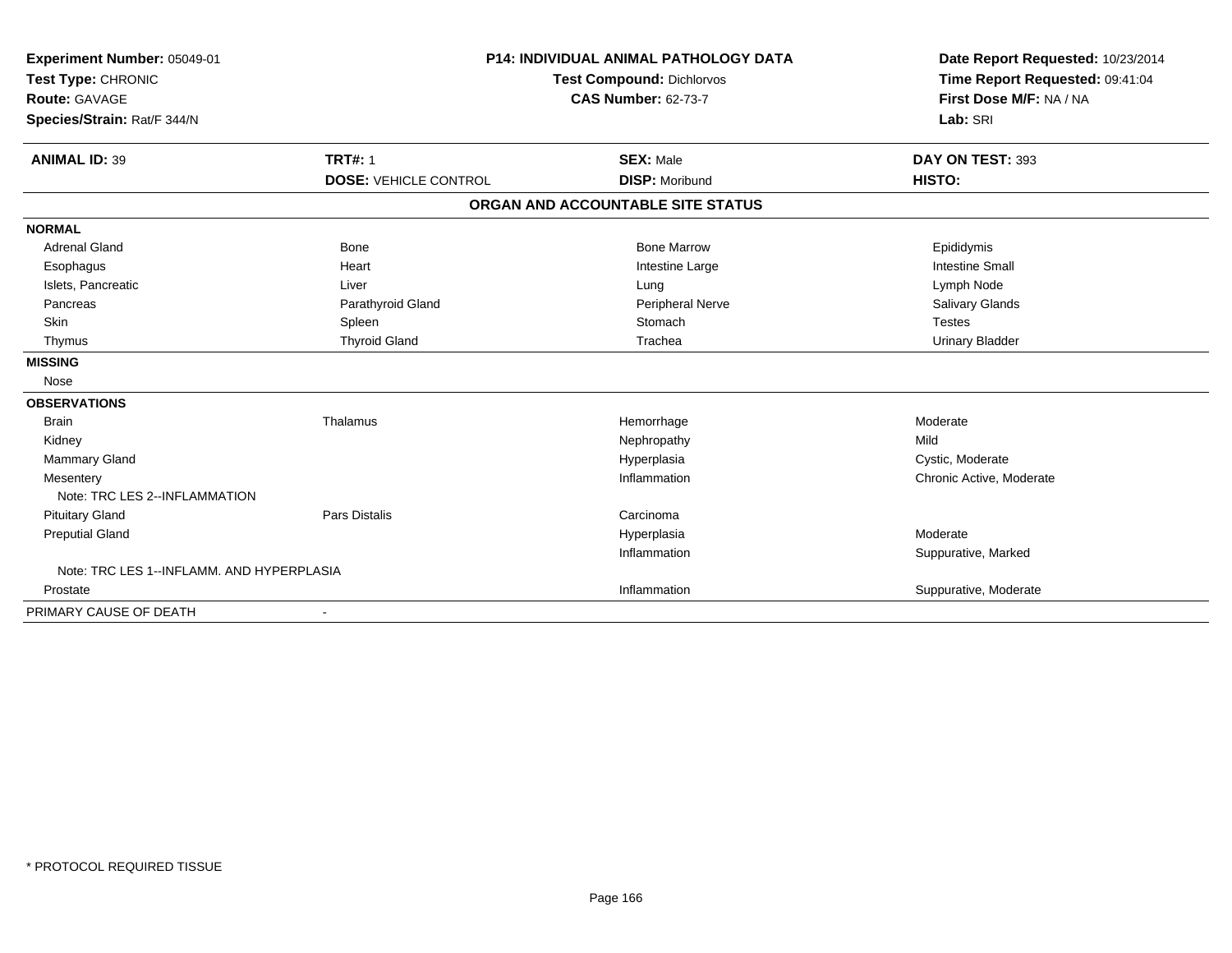| Experiment Number: 05049-01              |                           | <b>P14: INDIVIDUAL ANIMAL PATHOLOGY DATA</b> | Date Report Requested: 10/23/2014                          |
|------------------------------------------|---------------------------|----------------------------------------------|------------------------------------------------------------|
| Test Type: CHRONIC                       |                           | Test Compound: Dichlorvos                    | Time Report Requested: 09:41:04<br>First Dose M/F: NA / NA |
| Route: GAVAGE                            |                           | <b>CAS Number: 62-73-7</b>                   |                                                            |
| Species/Strain: Rat/F 344/N              |                           |                                              | Lab: SRI                                                   |
| <b>ANIMAL ID: 39</b>                     | <b>TRT#: 3</b>            | <b>SEX: Male</b>                             | DAY ON TEST: 729                                           |
|                                          | <b>DOSE: 8.0</b><br>MG/KG | <b>DISP: Terminal Sacrifice</b>              | HISTO:                                                     |
|                                          |                           | ORGAN AND ACCOUNTABLE SITE STATUS            |                                                            |
| <b>NORMAL</b>                            |                           |                                              |                                                            |
| <b>Adrenal Gland</b>                     | Bone                      | <b>Bone Marrow</b>                           | <b>Brain</b>                                               |
| Epididymis                               | Esophagus                 | Islets, Pancreatic                           | Lymph Node                                                 |
| Mammary Gland                            | Nose                      | Parathyroid Gland                            | Peripheral Nerve                                           |
| <b>Pituitary Gland</b>                   | <b>Preputial Gland</b>    | Prostate                                     | Salivary Glands                                            |
| Spleen                                   | Stomach                   | <b>Thyroid Gland</b>                         | Trachea                                                    |
| <b>Urinary Bladder</b>                   |                           |                                              |                                                            |
| <b>OBSERVATIONS</b>                      |                           |                                              |                                                            |
| Heart                                    | Myocardium                | <b>Fibrosis</b>                              | Moderate                                                   |
| Intestine Large                          | Rectum                    | Parasite Metazoan                            | Minimal                                                    |
| <b>Intestine Small</b>                   | Jejunum, Muscularis       | Hyperplasia                                  | Moderate                                                   |
| Kidney                                   |                           | Nephropathy                                  | Mild                                                       |
| Liver                                    | Portal                    | Fibrosis                                     | Minimal                                                    |
|                                          | <b>Bile Duct</b>          | Hyperplasia                                  | Mild                                                       |
|                                          | Hepatocyte                | Vacuolization Cytoplasmic                    | Mild                                                       |
| Lung                                     |                           | Alveolar/Bronchiolar Adenoma                 |                                                            |
|                                          |                           | <b>Infiltration Cellular</b>                 | Histiocyte, Mild                                           |
| Pancreas                                 |                           | Adenoma                                      | Multiple                                                   |
| Note: TRC LES 2 - ADENOMA                |                           |                                              |                                                            |
| Skin                                     |                           | Acanthosis                                   | Moderate                                                   |
|                                          |                           | Exudate                                      | Moderate                                                   |
| Note: TRC LES 1 - ACANTHOSIS AND EXUDATE |                           |                                              |                                                            |
| <b>Testes</b>                            | <b>Interstit Cell</b>     | Adenoma                                      | Multiple                                                   |
|                                          | Seminif Tub               | Mineralization                               | Mild                                                       |
| Thymus                                   |                           | Cyst                                         |                                                            |
| PRIMARY CAUSE OF DEATH                   | $\sim$                    |                                              |                                                            |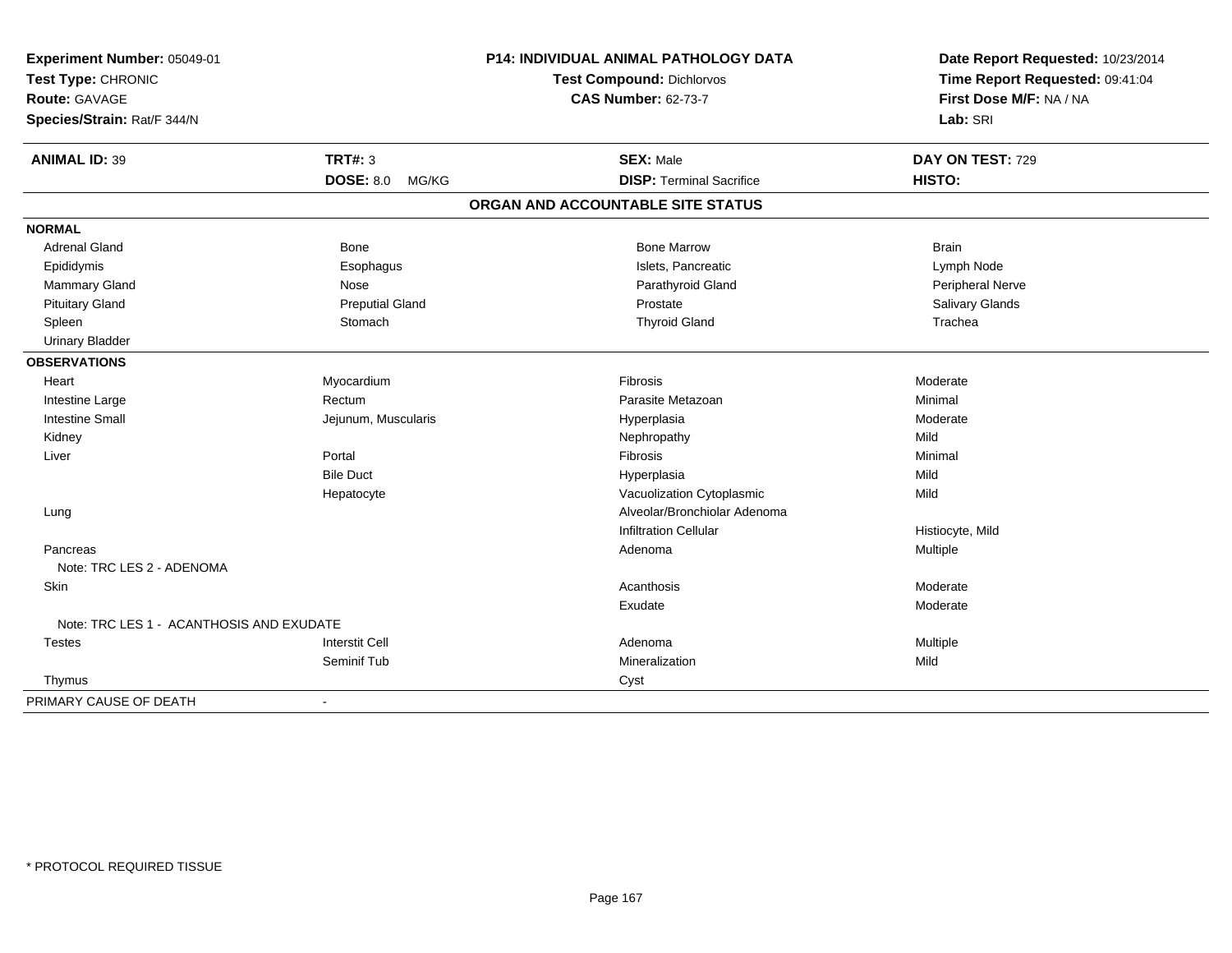| Experiment Number: 05049-01<br>Test Type: CHRONIC<br><b>Route: GAVAGE</b> |                           | <b>P14: INDIVIDUAL ANIMAL PATHOLOGY DATA</b><br><b>Test Compound: Dichlorvos</b><br><b>CAS Number: 62-73-7</b> | Date Report Requested: 10/23/2014<br>Time Report Requested: 09:41:04<br>First Dose M/F: NA / NA |
|---------------------------------------------------------------------------|---------------------------|----------------------------------------------------------------------------------------------------------------|-------------------------------------------------------------------------------------------------|
| Species/Strain: Rat/F 344/N                                               |                           |                                                                                                                | Lab: SRI                                                                                        |
| <b>ANIMAL ID: 39</b>                                                      | <b>TRT#: 5</b>            | <b>SEX: Male</b>                                                                                               | DAY ON TEST: 468                                                                                |
|                                                                           | <b>DOSE: 4.0</b><br>MG/KG | <b>DISP: Accident</b>                                                                                          | HISTO:                                                                                          |
|                                                                           |                           | ORGAN AND ACCOUNTABLE SITE STATUS                                                                              |                                                                                                 |
| <b>NORMAL</b>                                                             |                           |                                                                                                                |                                                                                                 |
| <b>Bone</b>                                                               | <b>Bone Marrow</b>        | <b>Brain</b>                                                                                                   | Epididymis                                                                                      |
| Esophagus                                                                 | Intestine Large           | <b>Intestine Small</b>                                                                                         | Islets, Pancreatic                                                                              |
| Lung                                                                      | Lymph Node                | Nose                                                                                                           | Pancreas                                                                                        |
| Parathyroid Gland                                                         | Peripheral Nerve          | <b>Preputial Gland</b>                                                                                         | Prostate                                                                                        |
| Salivary Glands                                                           | Skin                      | Spleen                                                                                                         | Stomach                                                                                         |
| Thymus                                                                    | <b>Thyroid Gland</b>      | Trachea                                                                                                        | <b>Urinary Bladder</b>                                                                          |
| <b>OBSERVATIONS</b>                                                       |                           |                                                                                                                |                                                                                                 |
| <b>Adrenal Gland</b>                                                      | Medulla                   | Hyperplasia                                                                                                    | Mild                                                                                            |
| Heart                                                                     | Myocardium                | <b>Fibrosis</b>                                                                                                | Mild                                                                                            |
| Kidney                                                                    |                           | Nephropathy                                                                                                    | Minimal                                                                                         |
| Liver                                                                     | Hepatocyte                | Vacuolization Cytoplasmic                                                                                      | Moderate                                                                                        |
| <b>Mammary Gland</b>                                                      |                           | Hyperplasia                                                                                                    | Cystic, Minimal                                                                                 |
| <b>Pituitary Gland</b>                                                    | <b>Pars Distalis</b>      | Adenoma                                                                                                        |                                                                                                 |
| <b>Testes</b>                                                             | <b>Interstit Cell</b>     | Adenoma                                                                                                        |                                                                                                 |
| PRIMARY CAUSE OF DEATH                                                    |                           |                                                                                                                |                                                                                                 |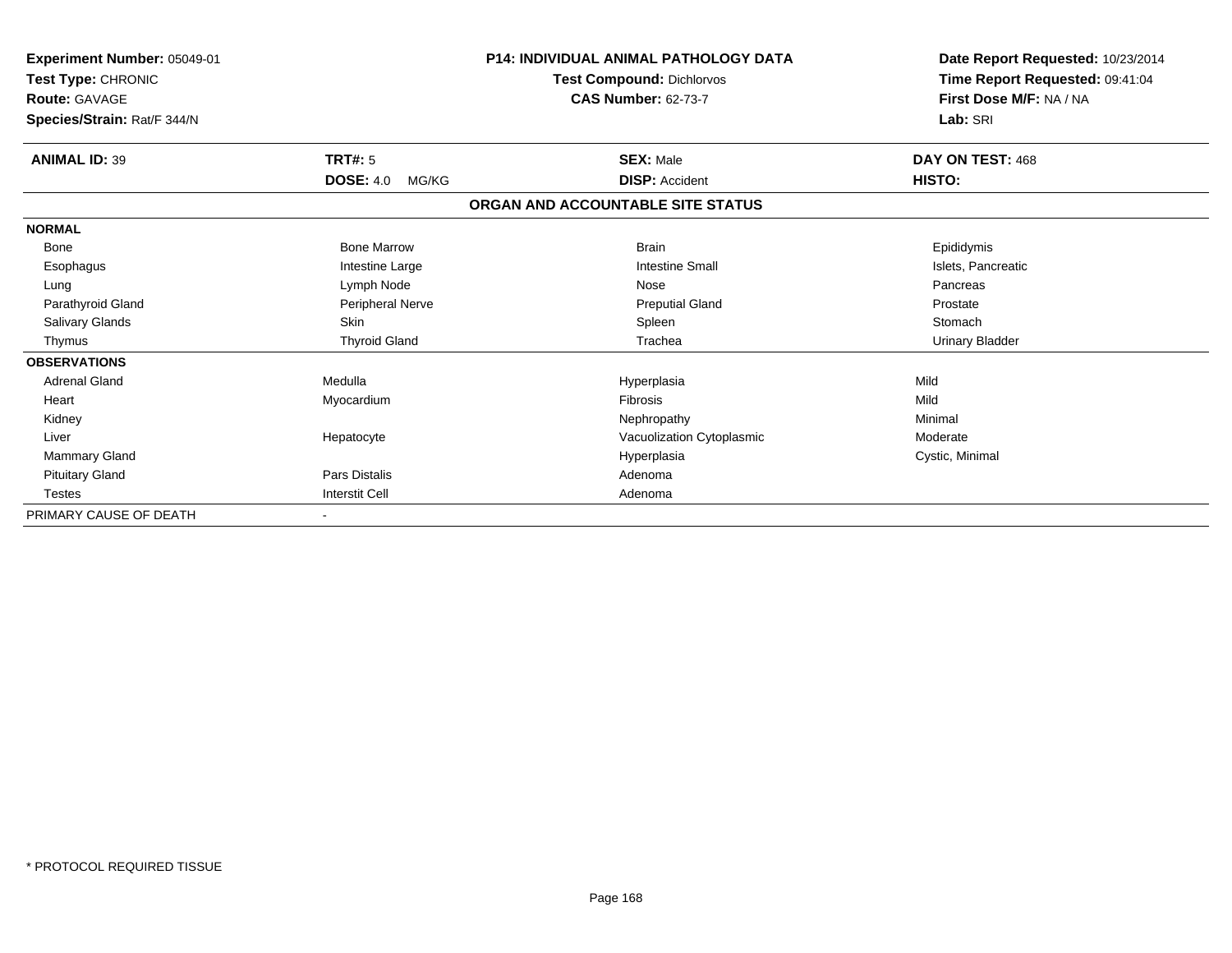| Experiment Number: 05049-01                       |                              | <b>P14: INDIVIDUAL ANIMAL PATHOLOGY DATA</b> | Date Report Requested: 10/23/2014                          |  |
|---------------------------------------------------|------------------------------|----------------------------------------------|------------------------------------------------------------|--|
| Test Type: CHRONIC                                |                              | <b>Test Compound: Dichlorvos</b>             | Time Report Requested: 09:41:04<br>First Dose M/F: NA / NA |  |
| <b>Route: GAVAGE</b>                              |                              | <b>CAS Number: 62-73-7</b>                   |                                                            |  |
| Species/Strain: Rat/F 344/N                       |                              |                                              | Lab: SRI                                                   |  |
| <b>ANIMAL ID: 40</b>                              | <b>TRT#: 1</b>               | <b>SEX: Male</b>                             | DAY ON TEST: 715                                           |  |
|                                                   | <b>DOSE: VEHICLE CONTROL</b> | <b>DISP: Moribund</b>                        | HISTO:                                                     |  |
|                                                   |                              | ORGAN AND ACCOUNTABLE SITE STATUS            |                                                            |  |
| <b>NORMAL</b>                                     |                              |                                              |                                                            |  |
| <b>Bone</b>                                       | Epididymis                   | Esophagus                                    | <b>Intestine Small</b>                                     |  |
| Islets, Pancreatic                                | Mammary Gland                | Nose                                         | Pancreas                                                   |  |
| Parathyroid Gland                                 | Peripheral Nerve             | Prostate                                     | <b>Salivary Glands</b>                                     |  |
| Stomach                                           | <b>Thyroid Gland</b>         | Trachea                                      | <b>Urinary Bladder</b>                                     |  |
| <b>MISSING</b>                                    |                              |                                              |                                                            |  |
| <b>Skin</b>                                       | Thymus                       |                                              |                                                            |  |
| <b>OBSERVATIONS</b>                               |                              |                                              |                                                            |  |
| <b>Adrenal Gland</b>                              |                              | Leukemia Mononuclear                         |                                                            |  |
|                                                   | Medulla                      | Pheochromocytoma Benign                      | Multiple                                                   |  |
| <b>Bone Marrow</b>                                |                              | Leukemia Mononuclear                         |                                                            |  |
| <b>Brain</b>                                      | Cerebrum                     | Degeneration                                 | Mild                                                       |  |
| Heart                                             | Myocardium                   | Fibrosis                                     | Moderate                                                   |  |
| Note: NODULE AT NECROPSY NOT SEEN MICROSCOPICALLY |                              |                                              |                                                            |  |
| Intestine Large                                   | Colon                        | Parasite Metazoan                            | Mild                                                       |  |
| Kidney                                            |                              | Leukemia Mononuclear                         |                                                            |  |
|                                                   |                              | Nephropathy                                  | Mild                                                       |  |
| Liver                                             | Hepatocyte                   | Atrophy                                      | Multifocal, Moderate                                       |  |
|                                                   | Portal                       | Fibrosis                                     | Moderate                                                   |  |
|                                                   | <b>Bile Duct</b>             | Hyperplasia                                  | Marked                                                     |  |
|                                                   |                              | Leukemia Mononuclear                         |                                                            |  |
| Lung                                              |                              | Hemorrhage                                   | Mild                                                       |  |
|                                                   |                              | Leukemia Mononuclear                         |                                                            |  |
| Lymph Node                                        | Lymphatic, Mandibular        | Ectasia                                      | Moderate                                                   |  |
|                                                   | Mandibular                   | Leukemia Mononuclear                         |                                                            |  |
|                                                   | Mediastinal                  | Leukemia Mononuclear                         |                                                            |  |
|                                                   | Mesenteric                   | Leukemia Mononuclear                         |                                                            |  |
|                                                   | Pancreatic                   | Leukemia Mononuclear                         |                                                            |  |
| Note: TRC LES 1--LEUKEMIA MONUC (PANCREATIC)      |                              |                                              |                                                            |  |
| Note: TRC LES 2--LEUKEMIA MONUC (MESENTERIC)      |                              |                                              |                                                            |  |
| <b>Pituitary Gland</b>                            |                              | Leukemia Mononuclear                         |                                                            |  |
|                                                   |                              |                                              |                                                            |  |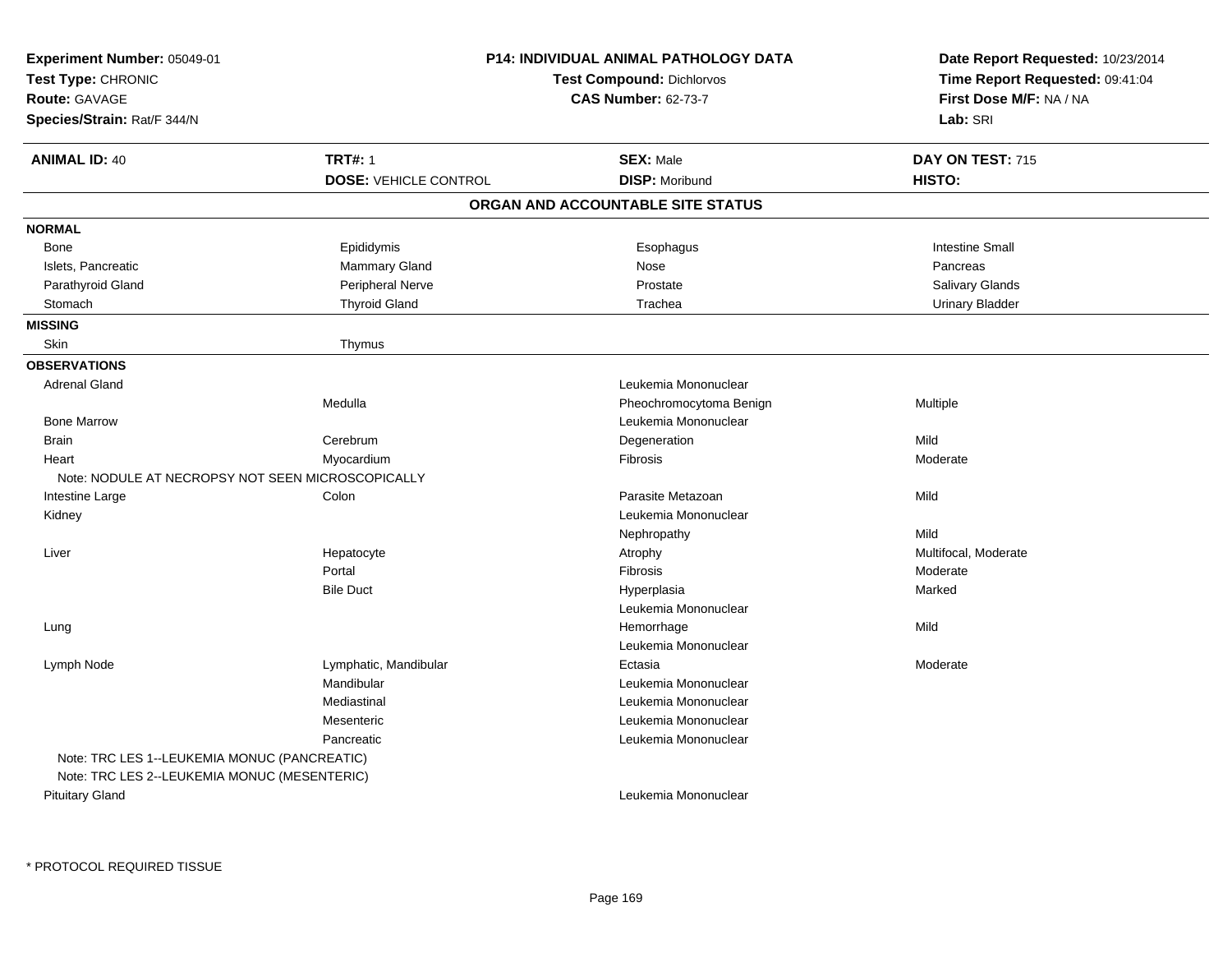| Experiment Number: 05049-01<br>Test Type: CHRONIC<br><b>Route: GAVAGE</b><br>Species/Strain: Rat/F 344/N |                                                | <b>P14: INDIVIDUAL ANIMAL PATHOLOGY DATA</b><br><b>Test Compound: Dichlorvos</b><br><b>CAS Number: 62-73-7</b> |                            |
|----------------------------------------------------------------------------------------------------------|------------------------------------------------|----------------------------------------------------------------------------------------------------------------|----------------------------|
|                                                                                                          |                                                |                                                                                                                | Lab: SRI                   |
| <b>ANIMAL ID: 40</b>                                                                                     | <b>TRT#: 1</b><br><b>DOSE: VEHICLE CONTROL</b> | <b>SEX: Male</b><br><b>DISP: Moribund</b>                                                                      | DAY ON TEST: 715<br>HISTO: |
|                                                                                                          |                                                | ORGAN AND ACCOUNTABLE SITE STATUS                                                                              |                            |
| <b>Preputial Gland</b>                                                                                   |                                                | Hyperplasia<br>Leukemia Mononuclear                                                                            | Moderate                   |
| Spleen                                                                                                   |                                                | Leukemia Mononuclear                                                                                           |                            |
| Testes                                                                                                   | <b>Interstit Cell</b>                          | Adenoma                                                                                                        |                            |
|                                                                                                          | Seminif Tub                                    | Mineralization                                                                                                 | Mild                       |
| PRIMARY CAUSE OF DEATH                                                                                   |                                                |                                                                                                                |                            |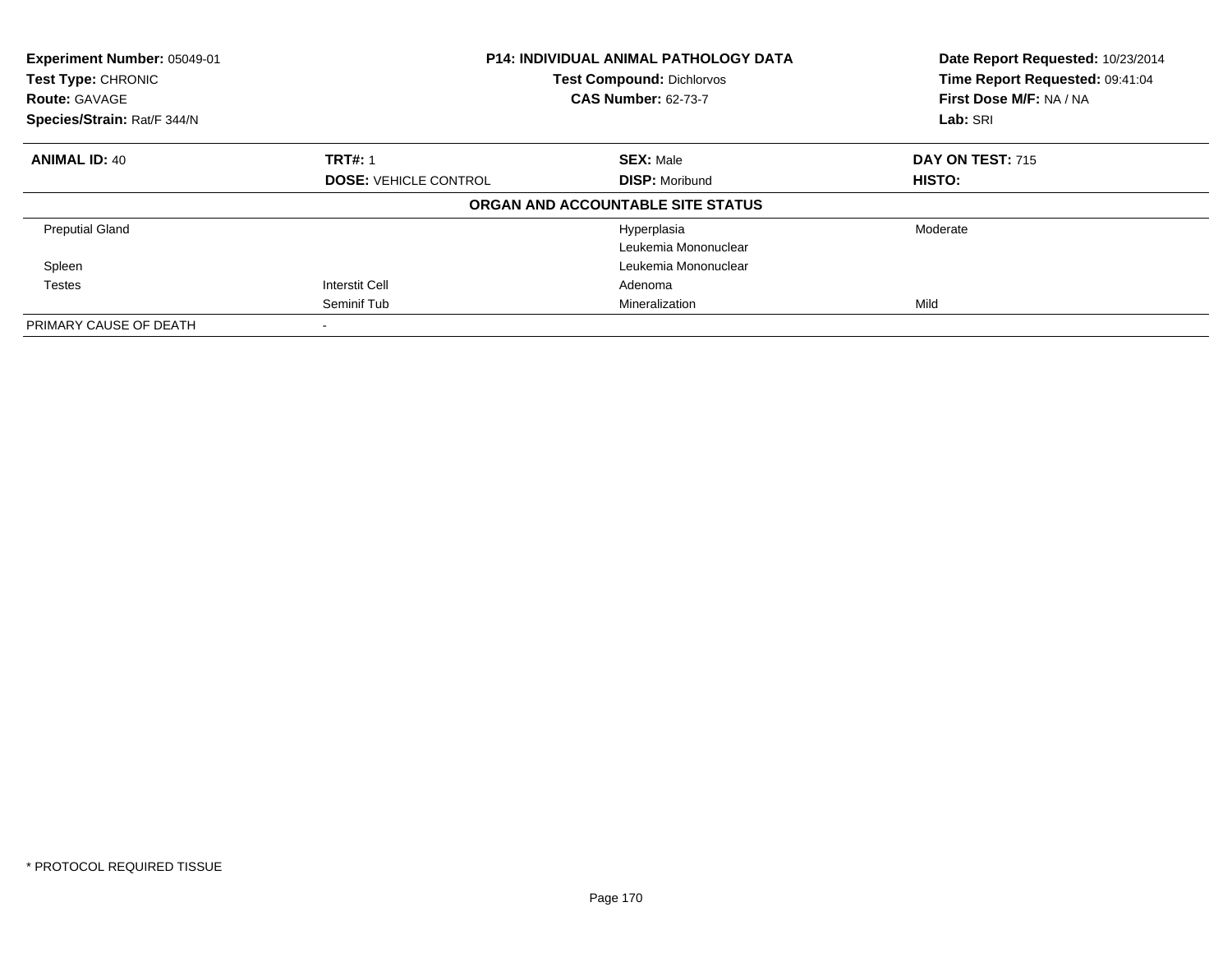| Experiment Number: 05049-01<br>Test Type: CHRONIC |                           | <b>P14: INDIVIDUAL ANIMAL PATHOLOGY DATA</b> | Date Report Requested: 10/23/2014<br>Time Report Requested: 09:41:04 |  |
|---------------------------------------------------|---------------------------|----------------------------------------------|----------------------------------------------------------------------|--|
|                                                   |                           | <b>Test Compound: Dichlorvos</b>             |                                                                      |  |
| <b>Route: GAVAGE</b>                              |                           | <b>CAS Number: 62-73-7</b>                   | First Dose M/F: NA / NA                                              |  |
| Species/Strain: Rat/F 344/N                       |                           |                                              | Lab: SRI                                                             |  |
| <b>ANIMAL ID: 40</b>                              | <b>TRT#: 3</b>            | <b>SEX: Male</b>                             | DAY ON TEST: 621                                                     |  |
|                                                   | <b>DOSE: 8.0</b><br>MG/KG | <b>DISP: Dead</b>                            | <b>HISTO:</b>                                                        |  |
|                                                   |                           | ORGAN AND ACCOUNTABLE SITE STATUS            |                                                                      |  |
| <b>NORMAL</b>                                     |                           |                                              |                                                                      |  |
| Bone                                              | <b>Bone Marrow</b>        | <b>Brain</b>                                 | Epididymis                                                           |  |
| Esophagus                                         | Intestine Large           | Islets, Pancreatic                           | Lymph Node                                                           |  |
| Pancreas                                          | Parathyroid Gland         | Peripheral Nerve                             | <b>Preputial Gland</b>                                               |  |
| <b>Salivary Glands</b>                            | <b>Skin</b>               | Spleen                                       | <b>Testes</b>                                                        |  |
| Thymus                                            | <b>Thyroid Gland</b>      | Trachea                                      | <b>Urinary Bladder</b>                                               |  |
| <b>OBSERVATIONS</b>                               |                           |                                              |                                                                      |  |
| <b>Adrenal Gland</b>                              | Cortex                    | Vacuolization Cytoplasmic                    | Mild                                                                 |  |
| Heart                                             | Myocardium                | Fibrosis                                     | Mild                                                                 |  |
| <b>Intestine Small</b>                            | Duodenum                  | Erosion                                      | Moderate                                                             |  |
|                                                   | Duodenum                  | Inflammation                                 | Chronic, Mild                                                        |  |
| Note: TRC LES 1--INFLAMMATION                     |                           |                                              |                                                                      |  |
| Kidney                                            |                           | Inflammation                                 | Chronic, Mild                                                        |  |
|                                                   |                           | Nephropathy                                  | Moderate                                                             |  |
| Liver                                             | Hepatocyte                | Vacuolization Cytoplasmic                    | Marked                                                               |  |
| Lung                                              |                           | <b>Infiltration Cellular</b>                 | Histiocyte, Mild                                                     |  |
| Mammary Gland                                     |                           | Hyperplasia                                  | Cystic, Marked                                                       |  |
| Nose                                              | Lumen                     | Inflammation                                 | Suppurative, Mild                                                    |  |
| <b>Pituitary Gland</b>                            | Pars Distalis             | Carcinoma                                    |                                                                      |  |
| Prostate                                          |                           | Inflammation                                 | Suppurative, Moderate                                                |  |
| Stomach                                           | Glandular                 | Erosion                                      | Moderate                                                             |  |
|                                                   | Forestomach, Mucosa       | Hyperplasia                                  | Moderate                                                             |  |
|                                                   | Forestomach               | Perforation                                  |                                                                      |  |
| Note: TRC LES 3--EROSION                          |                           |                                              |                                                                      |  |
| Note: TRC LES 2--PERFORATION AND HYPERPLASIA      |                           |                                              |                                                                      |  |
| PRIMARY CAUSE OF DEATH                            |                           |                                              |                                                                      |  |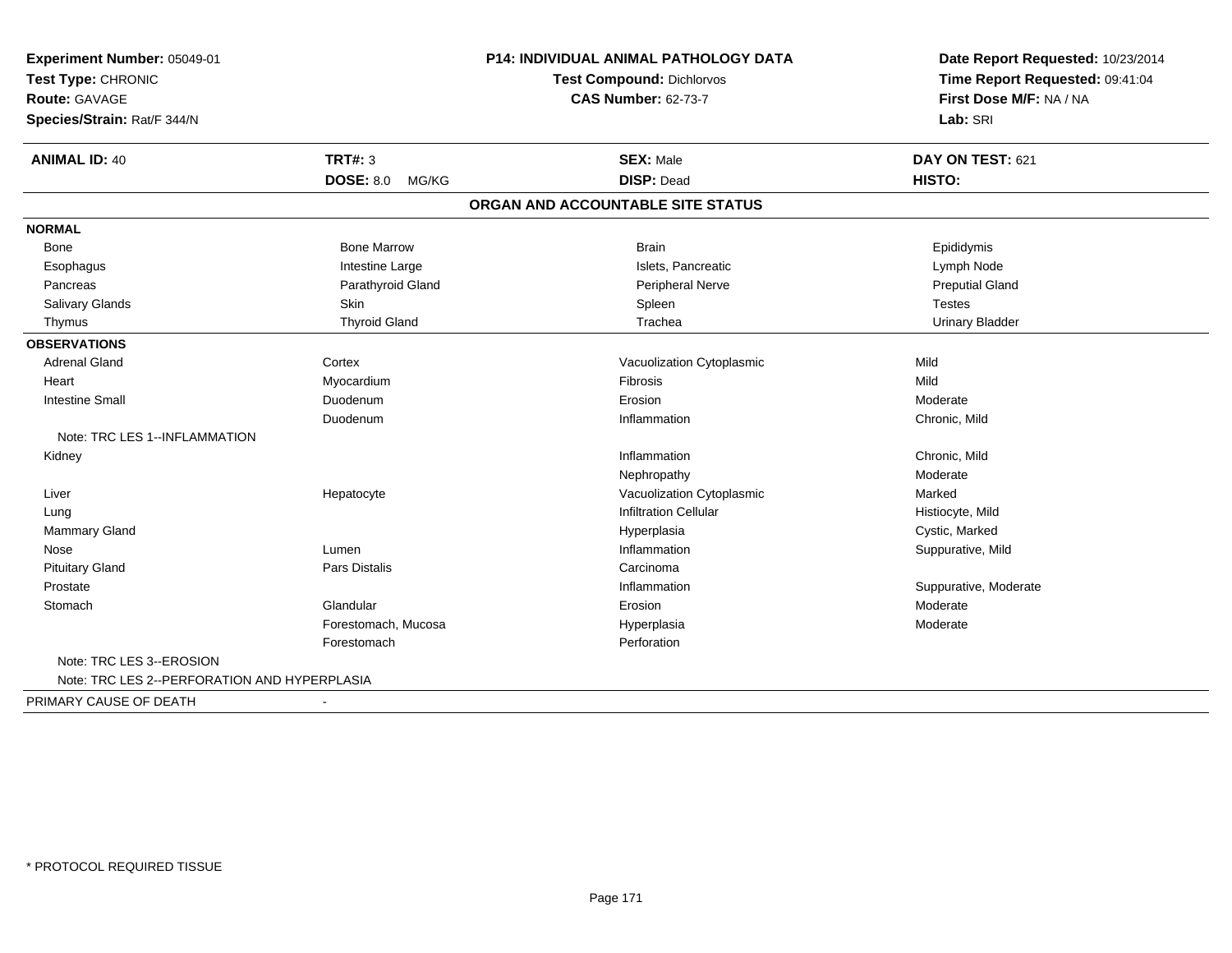| Experiment Number: 05049-01<br>Test Type: CHRONIC<br><b>Route: GAVAGE</b> |                           | <b>P14: INDIVIDUAL ANIMAL PATHOLOGY DATA</b> | Date Report Requested: 10/23/2014                          |  |
|---------------------------------------------------------------------------|---------------------------|----------------------------------------------|------------------------------------------------------------|--|
|                                                                           |                           | <b>Test Compound: Dichlorvos</b>             | Time Report Requested: 09:41:04<br>First Dose M/F: NA / NA |  |
|                                                                           |                           | <b>CAS Number: 62-73-7</b>                   |                                                            |  |
| Species/Strain: Rat/F 344/N                                               |                           |                                              | Lab: SRI                                                   |  |
| <b>ANIMAL ID: 40</b>                                                      | <b>TRT#: 5</b>            | <b>SEX: Male</b>                             | DAY ON TEST: 695                                           |  |
|                                                                           | <b>DOSE: 4.0</b><br>MG/KG | <b>DISP: Moribund</b>                        | HISTO:                                                     |  |
|                                                                           |                           | ORGAN AND ACCOUNTABLE SITE STATUS            |                                                            |  |
| <b>NORMAL</b>                                                             |                           |                                              |                                                            |  |
| Bone                                                                      | <b>Brain</b>              | Epididymis                                   | Esophagus                                                  |  |
| Intestine Large                                                           | <b>Intestine Small</b>    | Islets, Pancreatic                           | Mammary Gland                                              |  |
| Pancreas                                                                  | Parathyroid Gland         | Peripheral Nerve                             | Prostate                                                   |  |
| Salivary Glands                                                           | Skin                      | Thymus                                       | <b>Thyroid Gland</b>                                       |  |
| Trachea                                                                   | <b>Urinary Bladder</b>    |                                              |                                                            |  |
| <b>OBSERVATIONS</b>                                                       |                           |                                              |                                                            |  |
| <b>Adrenal Gland</b>                                                      | Medulla                   | Pheochromocytoma Malignant                   | <b>Multiple</b>                                            |  |
| <b>Bone Marrow</b>                                                        |                           | Leukemia Mononuclear                         |                                                            |  |
|                                                                           |                           | Myelofibrosis                                | Marked                                                     |  |
| Eye                                                                       | Retina                    | Atrophy                                      | Mild                                                       |  |
| Heart                                                                     | Myocardium                | Fibrosis                                     | Mild                                                       |  |
|                                                                           | Myocardium                | Metaplasia                                   | Osseous, Mild                                              |  |
| Kidney                                                                    | <b>Renal Tubule</b>       | Adenoma                                      |                                                            |  |
|                                                                           |                           | Inflammation                                 | Chronic, Moderate                                          |  |
|                                                                           |                           | Inflammation                                 | Suppurative, Minimal                                       |  |
|                                                                           | <b>Renal Tubule</b>       | Mineralization                               | Mild                                                       |  |
|                                                                           |                           | Nephropathy                                  | Moderate                                                   |  |
| Note: TRC LES 1- ADENOMA                                                  |                           |                                              |                                                            |  |
| Liver                                                                     |                           | Angiectasis                                  | Moderate                                                   |  |
|                                                                           | Hepatocyte                | Atrophy                                      | Multifocal, Mild                                           |  |
|                                                                           | <b>Bile Duct</b>          | Hyperplasia                                  | Marked                                                     |  |
|                                                                           | Hepatocyte                | Hyperplasia                                  | Nodular, Mild                                              |  |
|                                                                           |                           | Leukemia Mononuclear                         |                                                            |  |
| Note: TRC LES 2- ANGIECTASIS                                              |                           |                                              |                                                            |  |
| Lung                                                                      |                           | Adenomatosis                                 | Mild                                                       |  |
|                                                                           |                           | Edema                                        | Diffuse, Moderate                                          |  |
|                                                                           |                           | <b>Infiltration Cellular</b>                 | Histiocyte, Moderate                                       |  |
|                                                                           |                           | Leukemia Mononuclear                         |                                                            |  |
|                                                                           |                           | Pheochromocytoma Malignant                   | Metastatic (Adrenal Gland)                                 |  |
| Lymph Node                                                                | Lymphatic, Mediastinal    | Ectasia                                      | Moderate                                                   |  |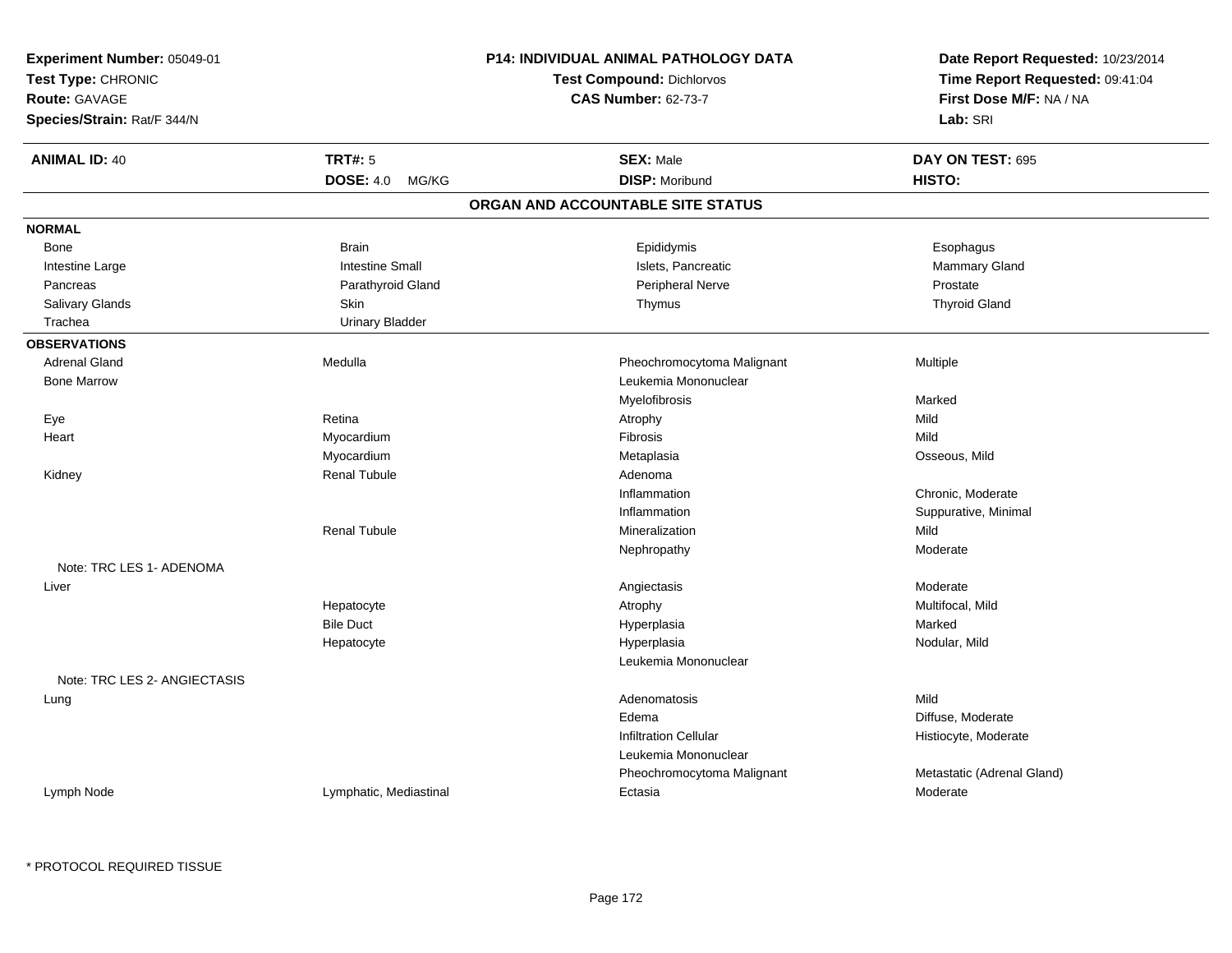| Experiment Number: 05049-01<br><b>Test Type: CHRONIC</b><br><b>Route: GAVAGE</b><br>Species/Strain: Rat/F 344/N |                           | <b>P14: INDIVIDUAL ANIMAL PATHOLOGY DATA</b><br><b>Test Compound: Dichlorvos</b><br><b>CAS Number: 62-73-7</b> | Date Report Requested: 10/23/2014<br>Time Report Requested: 09:41:04<br>First Dose M/F: NA / NA<br>Lab: SRI |
|-----------------------------------------------------------------------------------------------------------------|---------------------------|----------------------------------------------------------------------------------------------------------------|-------------------------------------------------------------------------------------------------------------|
| <b>ANIMAL ID: 40</b>                                                                                            | <b>TRT#: 5</b>            | <b>SEX: Male</b>                                                                                               | DAY ON TEST: 695                                                                                            |
|                                                                                                                 | <b>DOSE: 4.0</b><br>MG/KG | <b>DISP: Moribund</b>                                                                                          | HISTO:                                                                                                      |
|                                                                                                                 |                           | ORGAN AND ACCOUNTABLE SITE STATUS                                                                              |                                                                                                             |
|                                                                                                                 | Mandibular                | Leukemia Mononuclear                                                                                           |                                                                                                             |
|                                                                                                                 | Mediastinal               | Leukemia Mononuclear                                                                                           |                                                                                                             |
| Nose                                                                                                            | Lumen                     | Inflammation                                                                                                   | Suppurative, Mild                                                                                           |
| <b>Pituitary Gland</b>                                                                                          | Pars Distalis             | Cyst                                                                                                           |                                                                                                             |
| <b>Preputial Gland</b>                                                                                          |                           | Ectasia                                                                                                        | Mild                                                                                                        |
| Spleen                                                                                                          |                           | Leukemia Mononuclear                                                                                           |                                                                                                             |
| Stomach                                                                                                         | Glandular                 | Erosion                                                                                                        | Mild                                                                                                        |
| <b>Testes</b>                                                                                                   | <b>Interstit Cell</b>     | Adenoma                                                                                                        |                                                                                                             |
| PRIMARY CAUSE OF DEATH                                                                                          |                           |                                                                                                                |                                                                                                             |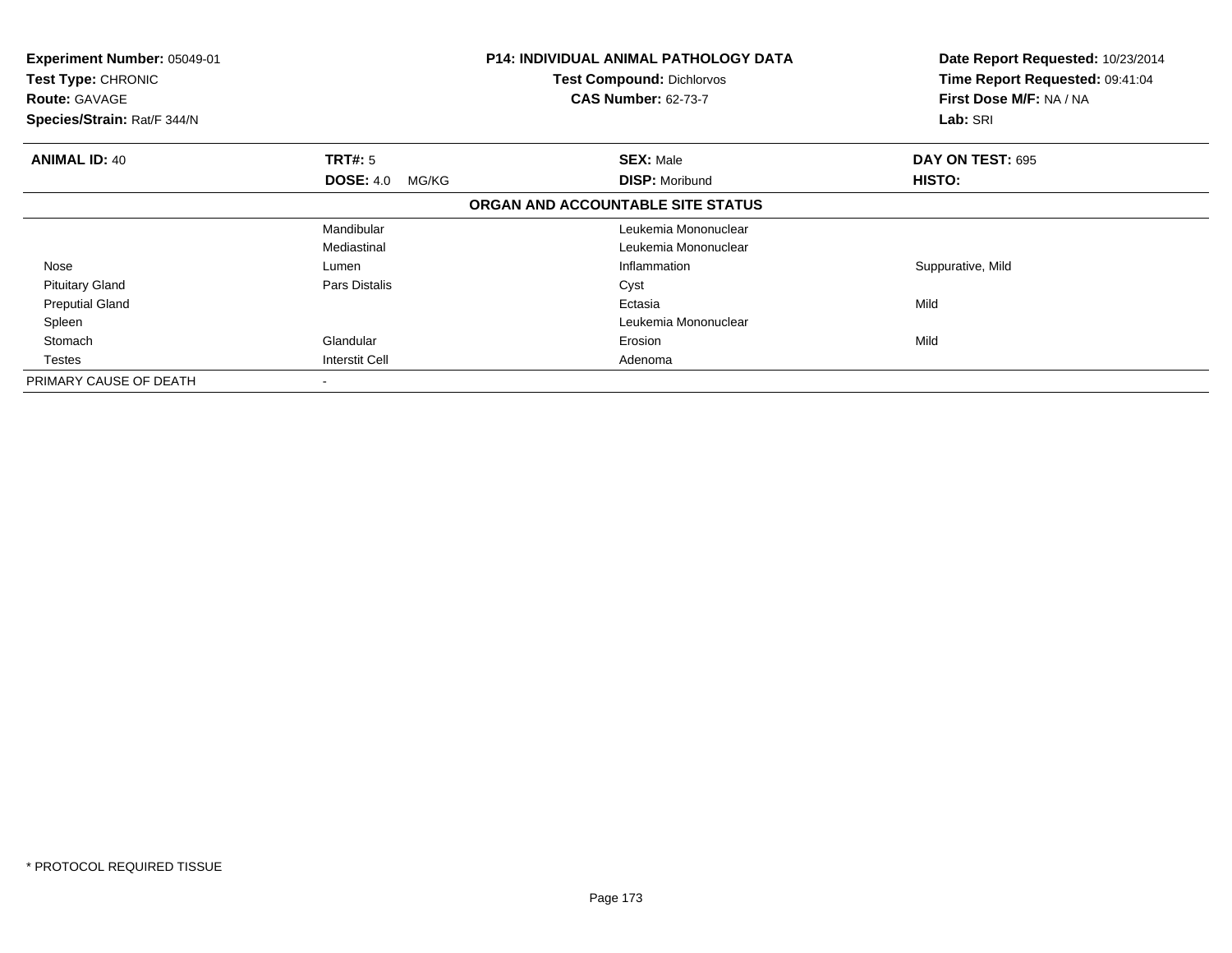| Experiment Number: 05049-01<br>Test Type: CHRONIC<br>Route: GAVAGE<br>Species/Strain: Rat/F 344/N |                              | P14: INDIVIDUAL ANIMAL PATHOLOGY DATA<br><b>Test Compound: Dichlorvos</b><br><b>CAS Number: 62-73-7</b> | Date Report Requested: 10/23/2014<br>Time Report Requested: 09:41:04<br>First Dose M/F: NA / NA<br>Lab: SRI |
|---------------------------------------------------------------------------------------------------|------------------------------|---------------------------------------------------------------------------------------------------------|-------------------------------------------------------------------------------------------------------------|
| <b>ANIMAL ID: 41</b>                                                                              | <b>TRT#: 1</b>               | <b>SEX: Male</b>                                                                                        | DAY ON TEST: 734                                                                                            |
|                                                                                                   | <b>DOSE: VEHICLE CONTROL</b> | <b>DISP: Terminal Sacrifice</b>                                                                         | HISTO:                                                                                                      |
|                                                                                                   |                              | ORGAN AND ACCOUNTABLE SITE STATUS                                                                       |                                                                                                             |
| <b>NORMAL</b>                                                                                     |                              |                                                                                                         |                                                                                                             |
| Bone                                                                                              | <b>Brain</b>                 | Epididymis                                                                                              | Esophagus                                                                                                   |
| <b>Intestine Small</b>                                                                            | Islets, Pancreatic           | Mammary Gland                                                                                           | Nose                                                                                                        |
| Parathyroid Gland                                                                                 | Peripheral Nerve             | <b>Preputial Gland</b>                                                                                  | Prostate                                                                                                    |
| Salivary Glands                                                                                   | Spleen                       | Trachea                                                                                                 | <b>Urinary Bladder</b>                                                                                      |
| <b>MISSING</b>                                                                                    |                              |                                                                                                         |                                                                                                             |
| Thymus                                                                                            |                              |                                                                                                         |                                                                                                             |
| <b>OBSERVATIONS</b>                                                                               |                              |                                                                                                         |                                                                                                             |
| <b>Adrenal Gland</b>                                                                              | Medulla                      | Hyperplasia                                                                                             | Moderate                                                                                                    |
| <b>Bone Marrow</b>                                                                                |                              | Leukemia Mononuclear                                                                                    |                                                                                                             |
| Heart                                                                                             | Myocardium                   | <b>Fibrosis</b>                                                                                         | Mild                                                                                                        |
| Intestine Large                                                                                   | Cecum                        | Parasite Metazoan                                                                                       | Mild                                                                                                        |
|                                                                                                   | Rectum                       | Parasite Metazoan                                                                                       | Mild                                                                                                        |
| Kidney                                                                                            |                              | Inflammation                                                                                            | Chronic, Moderate                                                                                           |
|                                                                                                   |                              | Leukemia Mononuclear                                                                                    |                                                                                                             |
|                                                                                                   |                              | Nephropathy                                                                                             | Moderate                                                                                                    |
| Liver                                                                                             |                              | <b>Basophilic Focus</b>                                                                                 |                                                                                                             |
|                                                                                                   | Portal                       | <b>Fibrosis</b>                                                                                         | Minimal                                                                                                     |
|                                                                                                   | <b>Bile Duct</b>             | Hyperplasia                                                                                             | Mild                                                                                                        |
|                                                                                                   |                              | Inflammation                                                                                            | Chronic, Mild                                                                                               |
|                                                                                                   |                              | Leukemia Mononuclear                                                                                    |                                                                                                             |
|                                                                                                   | Hepatocyte                   | Vacuolization Cytoplasmic                                                                               | Mild                                                                                                        |
| Lung                                                                                              |                              | <b>Infiltration Cellular</b>                                                                            | Histiocyte, Minimal                                                                                         |
| Lymph Node                                                                                        | Inguinal, Lymphatic          | Ectasia                                                                                                 | Moderate                                                                                                    |
|                                                                                                   | Inguinal                     | Hemorrhage                                                                                              | Moderate                                                                                                    |
| Pancreas                                                                                          |                              | Atrophy                                                                                                 | Minimal                                                                                                     |
|                                                                                                   |                              | Hyperplasia                                                                                             | Moderate                                                                                                    |
| <b>Pituitary Gland</b>                                                                            | <b>Pars Distalis</b>         | Angiectasis                                                                                             | Moderate                                                                                                    |
| <b>Skin</b>                                                                                       |                              | Keratoacanthoma                                                                                         |                                                                                                             |
| Note: TRC LES 1--KERATOACANTHOMA                                                                  |                              |                                                                                                         |                                                                                                             |
| Stomach                                                                                           | Forestomach, Mucosa          | Hyperplasia                                                                                             | Mild                                                                                                        |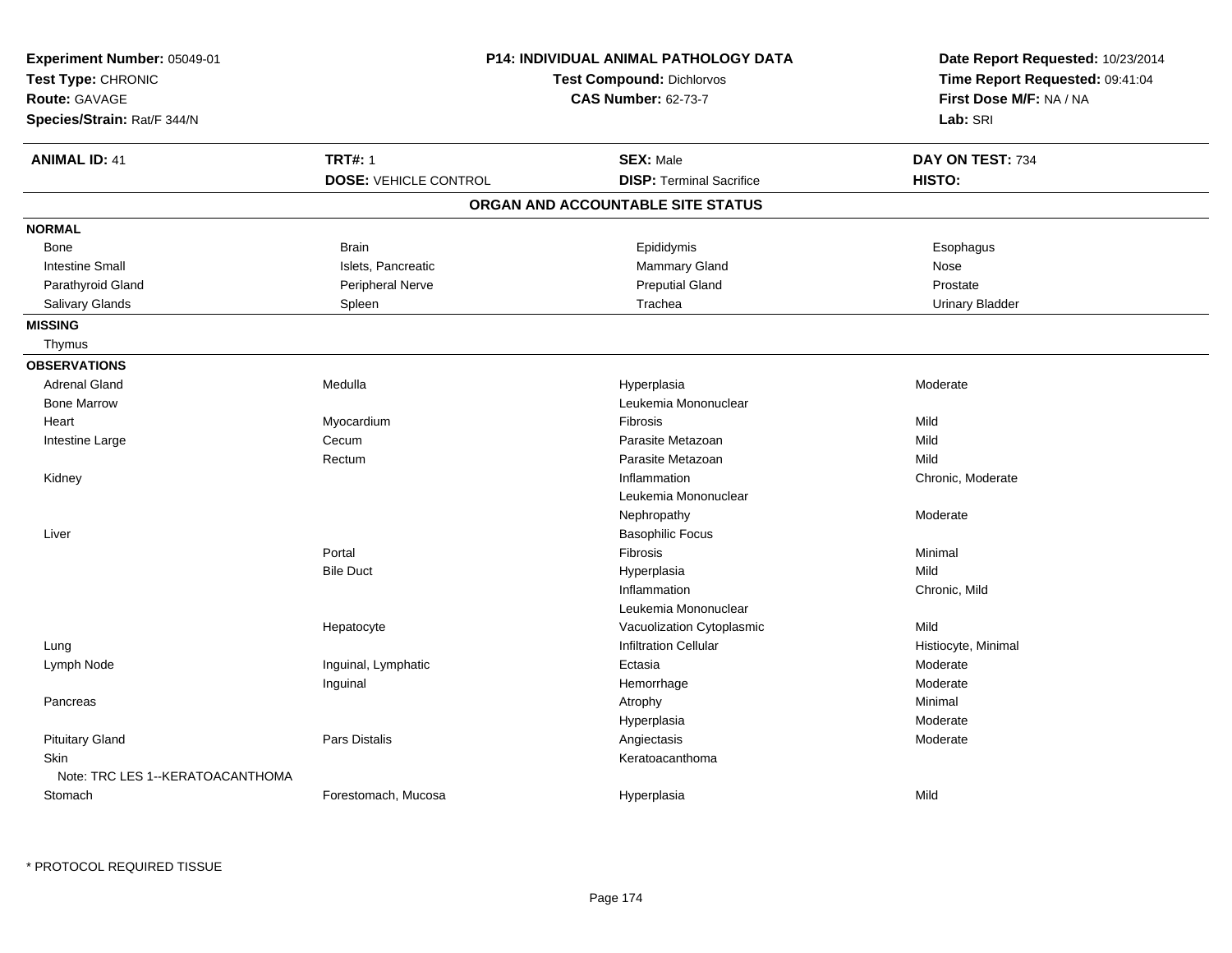| Experiment Number: 05049-01<br>Test Type: CHRONIC<br><b>Route: GAVAGE</b> | <b>P14: INDIVIDUAL ANIMAL PATHOLOGY DATA</b><br><b>Test Compound: Dichlorvos</b><br><b>CAS Number: 62-73-7</b> |                                   | Date Report Requested: 10/23/2014<br>Time Report Requested: 09:41:04<br>First Dose M/F: NA / NA |  |
|---------------------------------------------------------------------------|----------------------------------------------------------------------------------------------------------------|-----------------------------------|-------------------------------------------------------------------------------------------------|--|
| Species/Strain: Rat/F 344/N                                               |                                                                                                                |                                   | Lab: SRI                                                                                        |  |
| <b>ANIMAL ID: 41</b>                                                      | <b>TRT#: 1</b>                                                                                                 | <b>SEX: Male</b>                  | DAY ON TEST: 734                                                                                |  |
|                                                                           | <b>DOSE: VEHICLE CONTROL</b>                                                                                   | <b>DISP:</b> Terminal Sacrifice   | <b>HISTO:</b>                                                                                   |  |
|                                                                           |                                                                                                                | ORGAN AND ACCOUNTABLE SITE STATUS |                                                                                                 |  |
|                                                                           | Forestomach                                                                                                    | Inflammation                      | Chronic, Mild                                                                                   |  |
| <b>Testes</b>                                                             | <b>Interstit Cell</b>                                                                                          | Adenoma                           | Multiple                                                                                        |  |
|                                                                           | Seminif Tub                                                                                                    | Mineralization                    | Moderate                                                                                        |  |
| <b>Thyroid Gland</b>                                                      | C Cell                                                                                                         | Hyperplasia                       | Mild                                                                                            |  |
| PRIMARY CAUSE OF DEATH                                                    |                                                                                                                |                                   |                                                                                                 |  |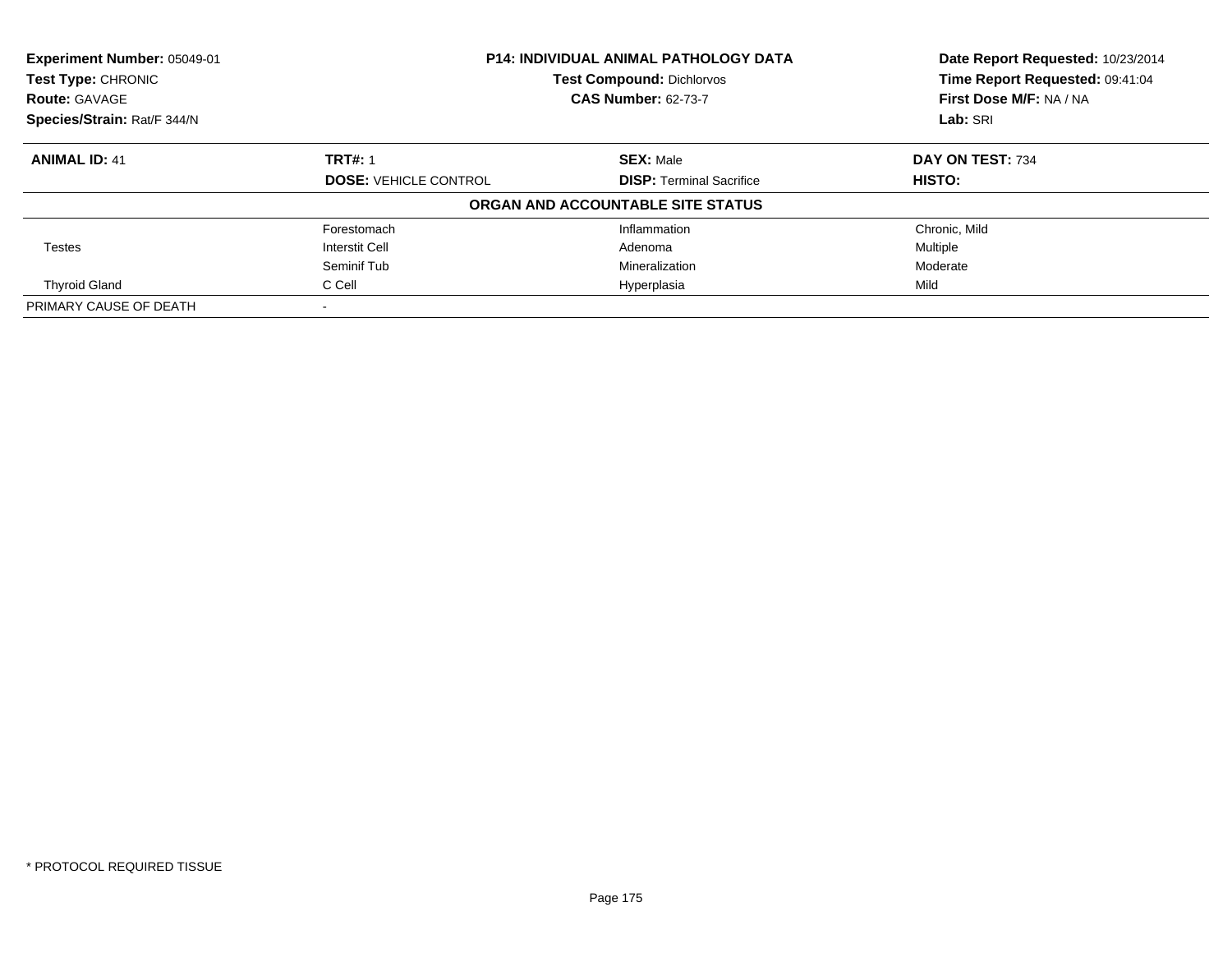| Experiment Number: 05049-01<br>Test Type: CHRONIC<br>Route: GAVAGE |                           | P14: INDIVIDUAL ANIMAL PATHOLOGY DATA<br>Test Compound: Dichlorvos<br><b>CAS Number: 62-73-7</b> | Date Report Requested: 10/23/2014<br>Time Report Requested: 09:41:04<br>First Dose M/F: NA / NA |
|--------------------------------------------------------------------|---------------------------|--------------------------------------------------------------------------------------------------|-------------------------------------------------------------------------------------------------|
| Species/Strain: Rat/F 344/N                                        |                           |                                                                                                  | Lab: SRI                                                                                        |
| <b>ANIMAL ID: 41</b>                                               | <b>TRT#: 3</b>            | <b>SEX: Male</b>                                                                                 | DAY ON TEST: 729                                                                                |
|                                                                    | <b>DOSE: 8.0</b><br>MG/KG | <b>DISP: Terminal Sacrifice</b>                                                                  | HISTO:                                                                                          |
|                                                                    |                           | ORGAN AND ACCOUNTABLE SITE STATUS                                                                |                                                                                                 |
| <b>NORMAL</b>                                                      |                           |                                                                                                  |                                                                                                 |
| Bone                                                               | <b>Bone Marrow</b>        | <b>Brain</b>                                                                                     | Epididymis                                                                                      |
| Esophagus                                                          | Intestine Large           | <b>Intestine Small</b>                                                                           | Islets, Pancreatic                                                                              |
| Nose                                                               | Parathyroid Gland         | <b>Peripheral Nerve</b>                                                                          | <b>Pituitary Gland</b>                                                                          |
| <b>Preputial Gland</b>                                             | Prostate                  | Salivary Glands                                                                                  | Skin                                                                                            |
| Stomach                                                            | Thymus                    | <b>Thyroid Gland</b>                                                                             | Trachea                                                                                         |
| <b>Urinary Bladder</b>                                             |                           |                                                                                                  |                                                                                                 |
| <b>MISSING</b>                                                     |                           |                                                                                                  |                                                                                                 |
| Mammary Gland                                                      |                           |                                                                                                  |                                                                                                 |
| <b>OBSERVATIONS</b>                                                |                           |                                                                                                  |                                                                                                 |
| <b>Adrenal Gland</b>                                               | Cortex                    | Vacuolization Cytoplasmic                                                                        | Minimal                                                                                         |
| Heart                                                              | Myocardium                | Fibrosis                                                                                         | Mild                                                                                            |
| Kidney                                                             |                           | Inflammation                                                                                     | Suppurative, Minimal                                                                            |
|                                                                    | <b>Renal Tubule</b>       | Mineralization                                                                                   | Minimal                                                                                         |
|                                                                    |                           | Nephropathy                                                                                      | Minimal                                                                                         |
| Liver                                                              | Hepatocyte                | Atrophy                                                                                          | Multifocal, Mild                                                                                |
|                                                                    | Portal                    | Fibrosis                                                                                         | Mild                                                                                            |
|                                                                    | <b>Bile Duct</b>          | Hyperplasia                                                                                      | Moderate                                                                                        |
|                                                                    |                           | Leukemia Mononuclear                                                                             |                                                                                                 |
| Lung                                                               |                           | <b>Infiltration Cellular</b>                                                                     | Histiocyte, Minimal                                                                             |
|                                                                    |                           | Leukemia Mononuclear                                                                             |                                                                                                 |
| Lymph Node                                                         | Lymphatic, Mandibular     | Ectasia                                                                                          | Moderate                                                                                        |
|                                                                    | Mandibular                | Hyperplasia                                                                                      | Plasma Cell, Moderate                                                                           |
|                                                                    | Pancreatic                | Leukemia Mononuclear                                                                             |                                                                                                 |
| Note: TRC LES 2 - PANCREATIC LYMPH NODE LEUKEMIA MONONUC           |                           |                                                                                                  |                                                                                                 |
| Pancreas                                                           |                           | Adenoma                                                                                          |                                                                                                 |
| Spleen                                                             |                           | Leukemia Mononuclear                                                                             |                                                                                                 |
| <b>Testes</b>                                                      | <b>Interstit Cell</b>     | Adenoma                                                                                          |                                                                                                 |
|                                                                    | Seminif Tub               | Mineralization                                                                                   | Minimal                                                                                         |
| Zymbal's Gland                                                     |                           | Carcinoma                                                                                        |                                                                                                 |
| Note: TRC LES 1 - CARCINOMA                                        |                           |                                                                                                  |                                                                                                 |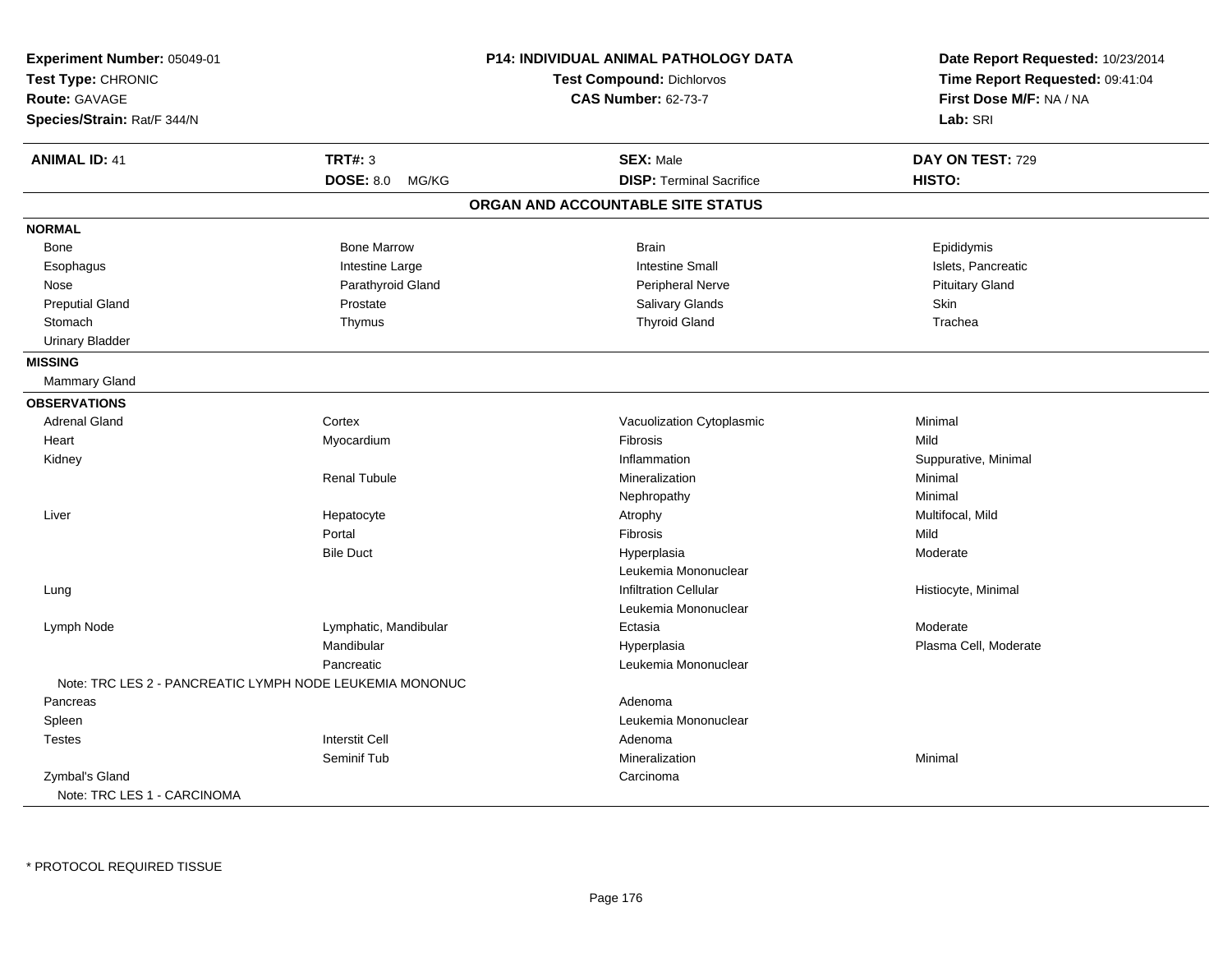| <b>Experiment Number: 05049-01</b><br>Test Type: CHRONIC<br><b>Route: GAVAGE</b><br>Species/Strain: Rat/F 344/N | <b>P14: INDIVIDUAL ANIMAL PATHOLOGY DATA</b><br><b>Test Compound: Dichlorvos</b><br><b>CAS Number: 62-73-7</b> |                                                     | Date Report Requested: 10/23/2014<br>Time Report Requested: 09:41:04<br>First Dose M/F: NA / NA<br>Lab: SRI |
|-----------------------------------------------------------------------------------------------------------------|----------------------------------------------------------------------------------------------------------------|-----------------------------------------------------|-------------------------------------------------------------------------------------------------------------|
| <b>ANIMAL ID: 41</b>                                                                                            | TRT#: 3<br><b>DOSE: 8.0</b><br>MG/KG                                                                           | <b>SEX: Male</b><br><b>DISP:</b> Terminal Sacrifice | DAY ON TEST: 729<br>HISTO:                                                                                  |
| PRIMARY CAUSE OF DEATH                                                                                          |                                                                                                                | ORGAN AND ACCOUNTABLE SITE STATUS                   |                                                                                                             |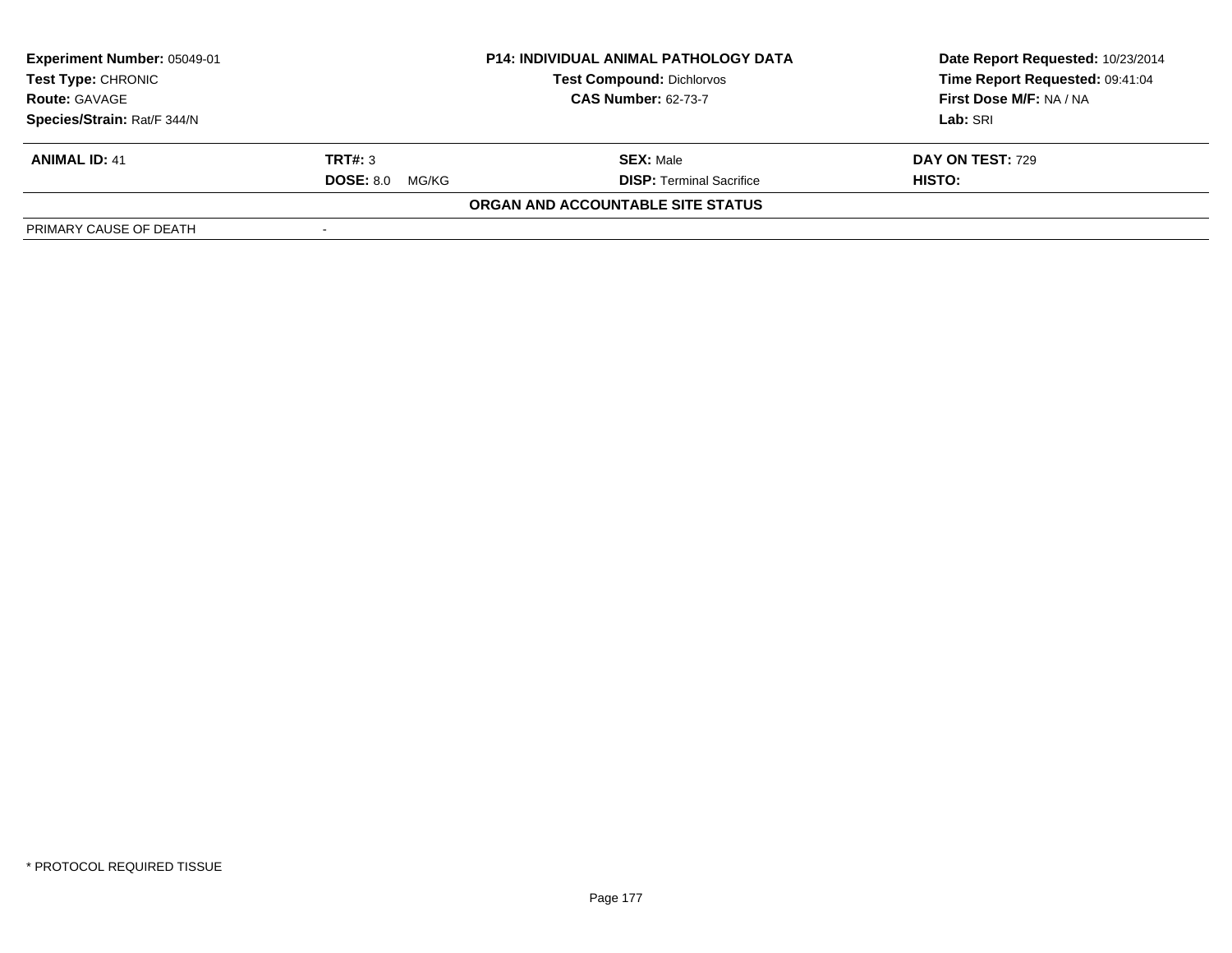| Experiment Number: 05049-01                              |                           | <b>P14: INDIVIDUAL ANIMAL PATHOLOGY DATA</b> | Date Report Requested: 10/23/2014 |  |
|----------------------------------------------------------|---------------------------|----------------------------------------------|-----------------------------------|--|
| Test Type: CHRONIC                                       |                           | Test Compound: Dichlorvos                    | Time Report Requested: 09:41:04   |  |
| Route: GAVAGE                                            |                           | <b>CAS Number: 62-73-7</b>                   | First Dose M/F: NA / NA           |  |
| Species/Strain: Rat/F 344/N                              |                           |                                              | Lab: SRI                          |  |
| <b>ANIMAL ID: 41</b>                                     | <b>TRT#: 5</b>            | <b>SEX: Male</b>                             | DAY ON TEST: 733                  |  |
|                                                          | <b>DOSE: 4.0</b><br>MG/KG | <b>DISP: Terminal Sacrifice</b>              | HISTO:                            |  |
|                                                          |                           | ORGAN AND ACCOUNTABLE SITE STATUS            |                                   |  |
| <b>NORMAL</b>                                            |                           |                                              |                                   |  |
| <b>Bone</b>                                              | <b>Bone Marrow</b>        | <b>Brain</b>                                 | Epididymis                        |  |
| Esophagus                                                | <b>Intestine Small</b>    | Islets, Pancreatic                           | Lymph Node                        |  |
| Mammary Gland                                            | Nose                      | Parathyroid Gland                            | Peripheral Nerve                  |  |
| Prostate                                                 | Salivary Glands           | <b>Skin</b>                                  | Spleen                            |  |
| Stomach                                                  | Trachea                   | <b>Urinary Bladder</b>                       |                                   |  |
| <b>MISSING</b>                                           |                           |                                              |                                   |  |
| Thymus                                                   |                           |                                              |                                   |  |
| <b>OBSERVATIONS</b>                                      |                           |                                              |                                   |  |
| <b>Adrenal Gland</b>                                     | Cortex                    | Hyperplasia                                  | Mild                              |  |
|                                                          | Medulla                   | Hyperplasia                                  | Mild                              |  |
|                                                          | Cortex                    | Vacuolization Cytoplasmic                    | Mild                              |  |
| Heart                                                    | Myocardium                | Fibrosis                                     | Mild                              |  |
| Intestine Large                                          | Colon                     | Parasite Metazoan                            | Minimal                           |  |
| Kidney                                                   |                           | Inflammation                                 | Suppurative, Mild                 |  |
|                                                          |                           | Inflammation                                 | Chronic, Marked                   |  |
|                                                          |                           | Nephropathy                                  | Marked                            |  |
| Liver                                                    |                           | Inflammation                                 | Chronic, Mild                     |  |
|                                                          |                           | Inflammation                                 | Granulomatous, Mild               |  |
| Lung                                                     |                           | <b>Infiltration Cellular</b>                 | Histiocyte, Minimal               |  |
| <b>Mammary GI</b>                                        |                           |                                              |                                   |  |
| Note: MAMM, GL, SECTION IS ON SLIDE WITH PREPUTIAL GLAND |                           |                                              |                                   |  |
| Pancreas                                                 |                           | Adenoma                                      |                                   |  |
| <b>Pituitary Gland</b>                                   | Pars Distalis             | Adenoma                                      |                                   |  |
| <b>Preputial Gland</b>                                   |                           | Hyperplasia                                  | Moderate                          |  |
|                                                          |                           | Inflammation                                 | Suppurative, Moderate             |  |
| Note: TRC LES 1- HYPERPLASIA AND INFLAMMATION            |                           |                                              |                                   |  |
| <b>Testes</b>                                            | <b>Interstit Cell</b>     | Adenoma                                      | Multiple                          |  |
|                                                          | Seminif Tub               | Mineralization                               | Mild                              |  |
| <b>Thyroid Gland</b>                                     | C Cell                    | Carcinoma                                    | Multiple                          |  |

PRIMARY CAUSE OF DEATH-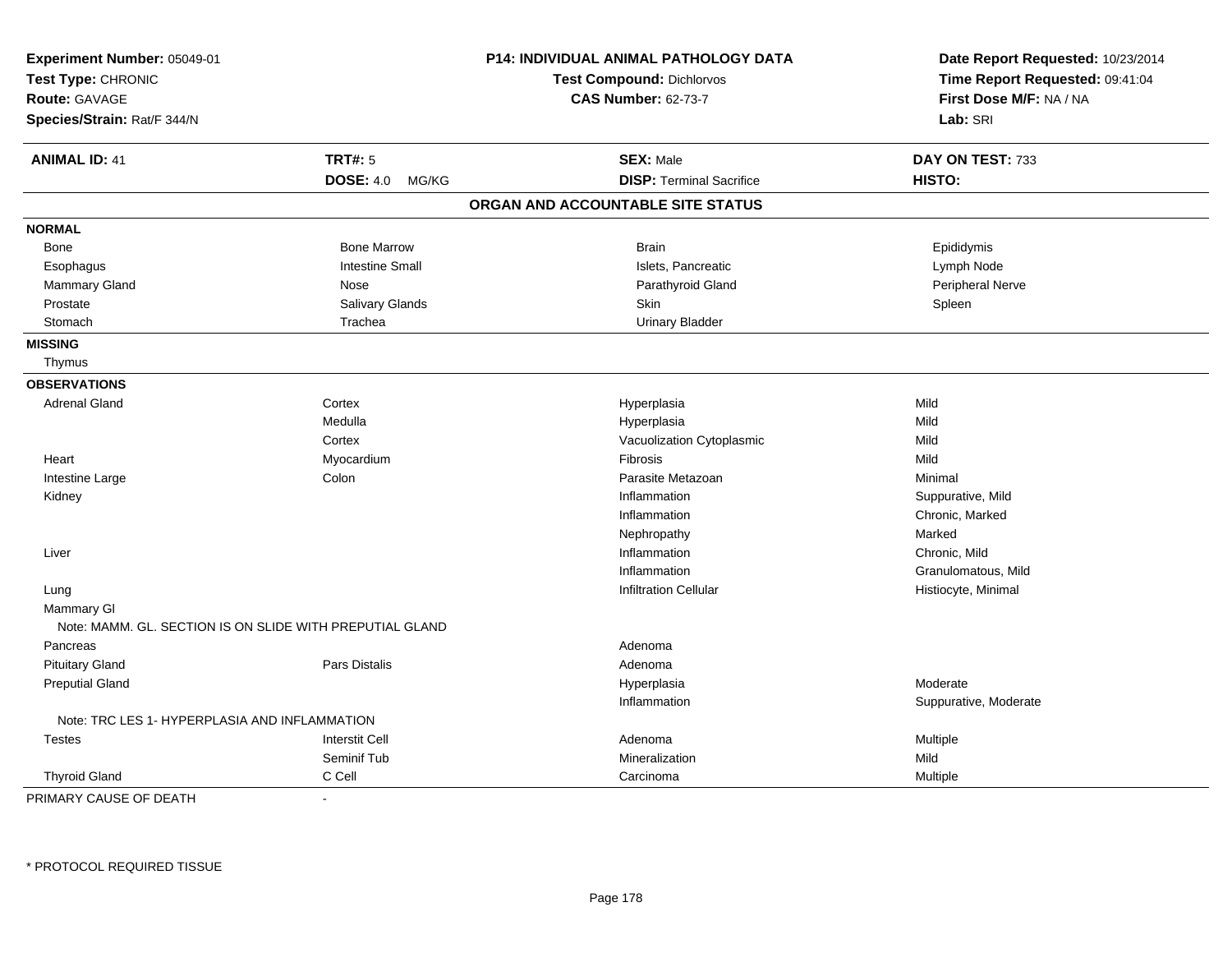| <b>Experiment Number: 05049-01</b><br><b>Test Type: CHRONIC</b> |                            | <b>P14: INDIVIDUAL ANIMAL PATHOLOGY DATA</b><br><b>Test Compound: Dichlorvos</b> | Date Report Requested: 10/23/2014<br>Time Report Requested: 09:41:04 |
|-----------------------------------------------------------------|----------------------------|----------------------------------------------------------------------------------|----------------------------------------------------------------------|
| <b>Route: GAVAGE</b>                                            | <b>CAS Number: 62-73-7</b> |                                                                                  | First Dose M/F: NA / NA                                              |
| Species/Strain: Rat/F 344/N                                     |                            |                                                                                  | Lab: SRI                                                             |
| <b>ANIMAL ID: 41</b>                                            | TRT#: 5                    | <b>SEX: Male</b>                                                                 | DAY ON TEST: 733                                                     |
|                                                                 | <b>DOSE: 4.0</b><br>MG/KG  | <b>DISP: Terminal Sacrifice</b>                                                  | <b>HISTO:</b>                                                        |
|                                                                 |                            | <b>ORGAN AND ACCOUNTABLE SITE STATUS</b>                                         |                                                                      |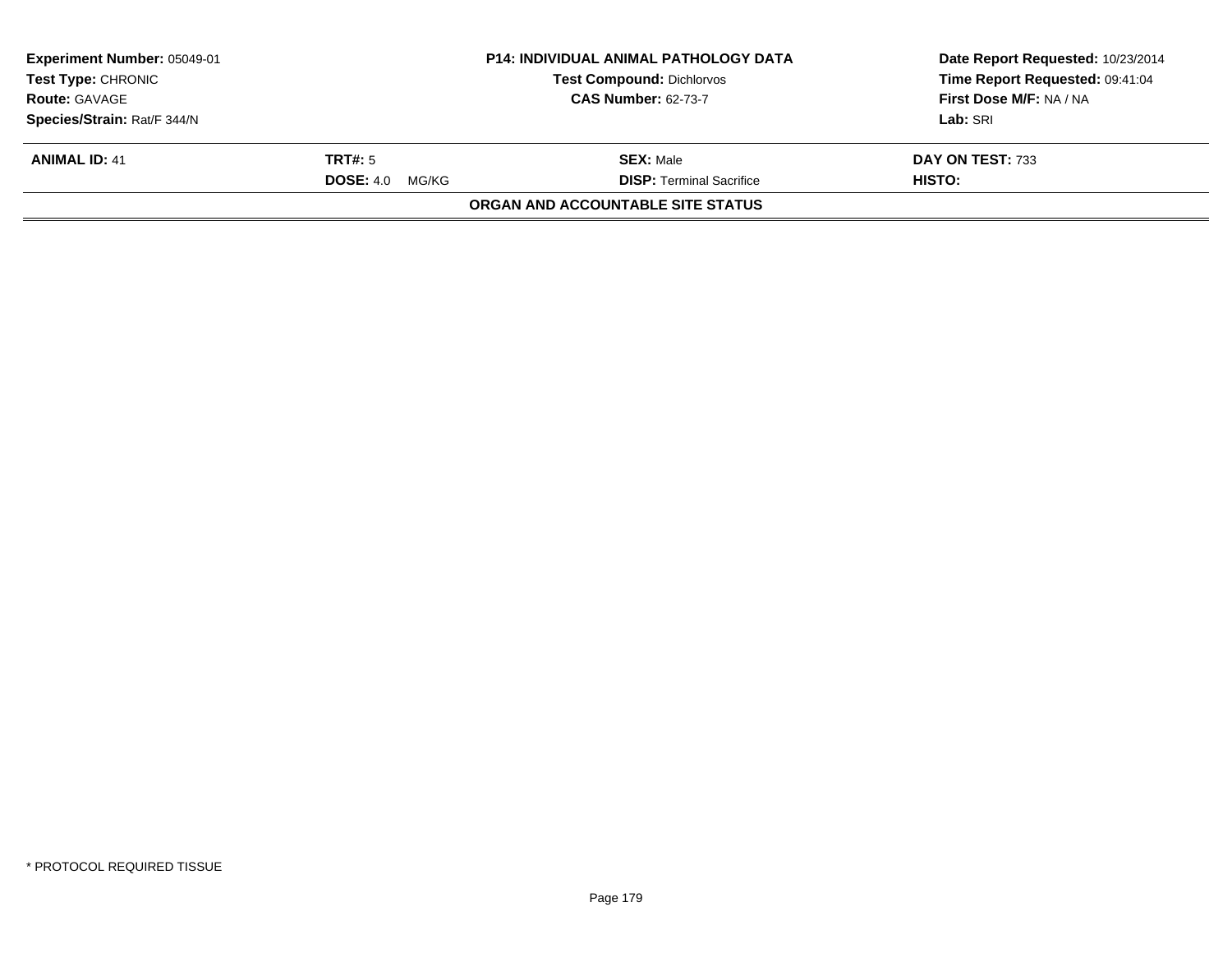| Experiment Number: 05049-01<br>Test Type: CHRONIC   |                              | P14: INDIVIDUAL ANIMAL PATHOLOGY DATA<br><b>Test Compound: Dichlorvos</b> | Date Report Requested: 10/23/2014<br>Time Report Requested: 09:41:04<br>First Dose M/F: NA / NA<br>Lab: SRI |
|-----------------------------------------------------|------------------------------|---------------------------------------------------------------------------|-------------------------------------------------------------------------------------------------------------|
| <b>Route: GAVAGE</b><br>Species/Strain: Rat/F 344/N |                              | <b>CAS Number: 62-73-7</b>                                                |                                                                                                             |
| <b>ANIMAL ID: 42</b>                                | <b>TRT#: 1</b>               | <b>SEX: Male</b>                                                          | DAY ON TEST: 734                                                                                            |
|                                                     | <b>DOSE: VEHICLE CONTROL</b> | <b>DISP: Terminal Sacrifice</b>                                           | HISTO:                                                                                                      |
|                                                     |                              | ORGAN AND ACCOUNTABLE SITE STATUS                                         |                                                                                                             |
| <b>NORMAL</b>                                       |                              |                                                                           |                                                                                                             |
| <b>Bone</b>                                         | <b>Bone Marrow</b>           | <b>Brain</b>                                                              | Epididymis                                                                                                  |
| Esophagus                                           | Intestine Large              | <b>Intestine Small</b>                                                    | Islets, Pancreatic                                                                                          |
| Lymph Node                                          | Mammary Gland                | Nose                                                                      | Pancreas                                                                                                    |
| Parathyroid Gland                                   | Peripheral Nerve             | <b>Pituitary Gland</b>                                                    | <b>Preputial Gland</b>                                                                                      |
| Prostate                                            | Salivary Glands              | Skin                                                                      | Spleen                                                                                                      |
| <b>Thyroid Gland</b>                                | Trachea                      | <b>Urinary Bladder</b>                                                    |                                                                                                             |
| <b>MISSING</b>                                      |                              |                                                                           |                                                                                                             |
| Thymus                                              |                              |                                                                           |                                                                                                             |
| <b>OBSERVATIONS</b>                                 |                              |                                                                           |                                                                                                             |
| <b>Adrenal Gland</b>                                | Extra Adr Tiss               | Developmental Malformation                                                |                                                                                                             |
|                                                     | Cortex                       | Hyperplasia                                                               | Mild                                                                                                        |
| Heart                                               | Myocardium                   | Fibrosis                                                                  | Mild                                                                                                        |
| Kidney                                              |                              | Inflammation                                                              | Chronic, Mild                                                                                               |
|                                                     |                              | Nephropathy                                                               | Mild                                                                                                        |
| Liver                                               |                              | <b>Basophilic Focus</b>                                                   |                                                                                                             |
|                                                     | <b>Bile Duct</b>             | Hyperplasia                                                               | Mild                                                                                                        |
|                                                     |                              | Inflammation                                                              | Chronic, Mild                                                                                               |
| Lung                                                |                              | <b>Infiltration Cellular</b>                                              | Histiocyte, Mild                                                                                            |
| Stomach                                             | Glandular                    | Cyst                                                                      |                                                                                                             |
|                                                     | Glandular                    | Mineralization                                                            | Moderate                                                                                                    |
| <b>Testes</b>                                       | <b>Interstit Cell</b>        | Adenoma                                                                   | Multiple                                                                                                    |
| Tooth                                               |                              | Inflammation                                                              | Chronic, Moderate                                                                                           |
| Note: LESION IS WITH THE 3RD NASAL SECTION          |                              |                                                                           |                                                                                                             |
| PRIMARY CAUSE OF DEATH                              |                              |                                                                           |                                                                                                             |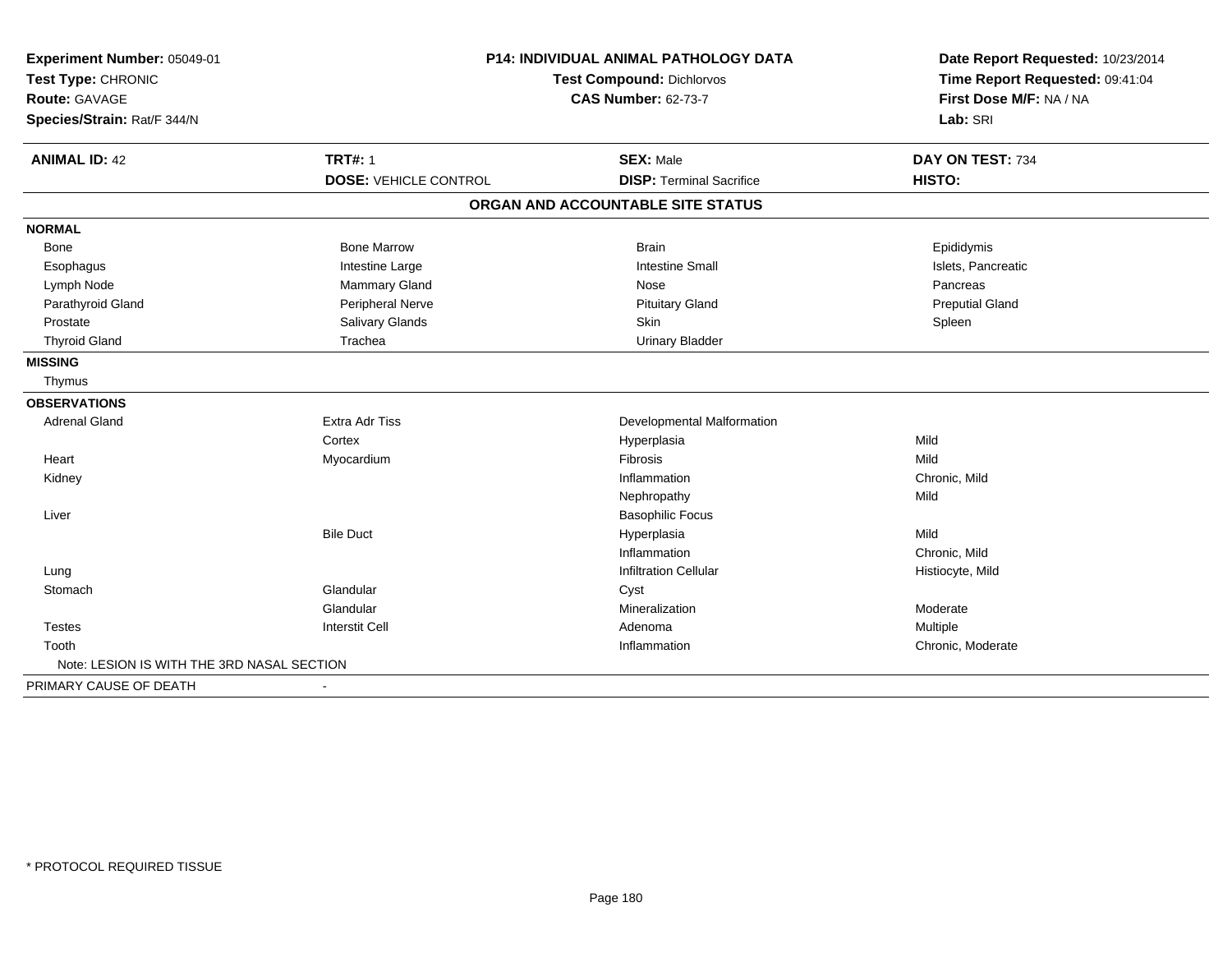| Experiment Number: 05049-01         |                           | P14: INDIVIDUAL ANIMAL PATHOLOGY DATA         | Date Report Requested: 10/23/2014 |
|-------------------------------------|---------------------------|-----------------------------------------------|-----------------------------------|
| Test Type: CHRONIC                  |                           | <b>Test Compound: Dichlorvos</b>              | Time Report Requested: 09:41:04   |
| Route: GAVAGE                       |                           | <b>CAS Number: 62-73-7</b>                    | First Dose M/F: NA / NA           |
| Species/Strain: Rat/F 344/N         |                           |                                               | Lab: SRI                          |
| <b>ANIMAL ID: 42</b>                | <b>TRT#: 3</b>            | <b>SEX: Male</b>                              | DAY ON TEST: 564                  |
|                                     | <b>DOSE: 8.0</b><br>MG/KG | <b>DISP: Moribund</b>                         | HISTO:                            |
|                                     |                           | ORGAN AND ACCOUNTABLE SITE STATUS             |                                   |
| <b>NORMAL</b>                       |                           |                                               |                                   |
| <b>Bone</b>                         | <b>Brain</b>              | Epididymis                                    | Esophagus                         |
| Intestine Large                     | <b>Intestine Small</b>    | Islets, Pancreatic                            | Nose                              |
| Parathyroid Gland                   | <b>Peripheral Nerve</b>   | <b>Pituitary Gland</b>                        | <b>Preputial Gland</b>            |
| Prostate                            | Salivary Glands           | Stomach                                       | Thymus                            |
| <b>Thyroid Gland</b>                | Trachea                   | <b>Urinary Bladder</b>                        |                                   |
| <b>OBSERVATIONS</b>                 |                           |                                               |                                   |
| <b>Adrenal Gland</b>                | Medulla                   | Pheochromocytoma Benign                       |                                   |
| <b>Bone Marrow</b>                  |                           | Hyperplasia                                   | Reticulum Cell, Marked            |
| Heart                               |                           | Thrombosis                                    |                                   |
| Kidney                              |                           | Nephropathy                                   | Minimal                           |
| Liver                               |                           | Hematopoietic Cell Proliferation              | Mild                              |
|                                     | <b>Bile Duct</b>          | Hyperplasia                                   | Minimal                           |
|                                     | Hepatocyte                | Vacuolization Cytoplasmic                     | Minimal                           |
| Lung                                |                           | Adenomatosis                                  | Mild                              |
|                                     |                           | Hemorrhage                                    | Mild                              |
|                                     |                           | <b>Infiltration Cellular</b>                  | Histiocyte, Mild                  |
| Lymph Node                          | Mediastinal               | Hemorrhage                                    | Mild                              |
| <b>Mammary Gland</b>                |                           | Hyperplasia                                   | Cystic, Mild                      |
| Mesentery                           | Fat                       | <b>Necrosis</b>                               | Focal, Moderate                   |
| Note: TRC LES 2--NECROSIS           |                           |                                               |                                   |
| Pancreas                            |                           | Adenoma                                       |                                   |
|                                     |                           | Hyperplasia                                   | Mild                              |
| Skin                                |                           | Squamous Cell Papilloma                       |                                   |
| Note: TRC LES 1--PAPILLOMA SQUAMOUS |                           |                                               |                                   |
| Spleen                              |                           | Hematopoietic Cell Proliferation Erythrocytic | Moderate                          |
|                                     |                           | Lymphoma Malignant Histiocytic                |                                   |
| <b>Testes</b>                       | <b>Interstit Cell</b>     | Adenoma                                       |                                   |
| PRIMARY CAUSE OF DEATH              |                           |                                               |                                   |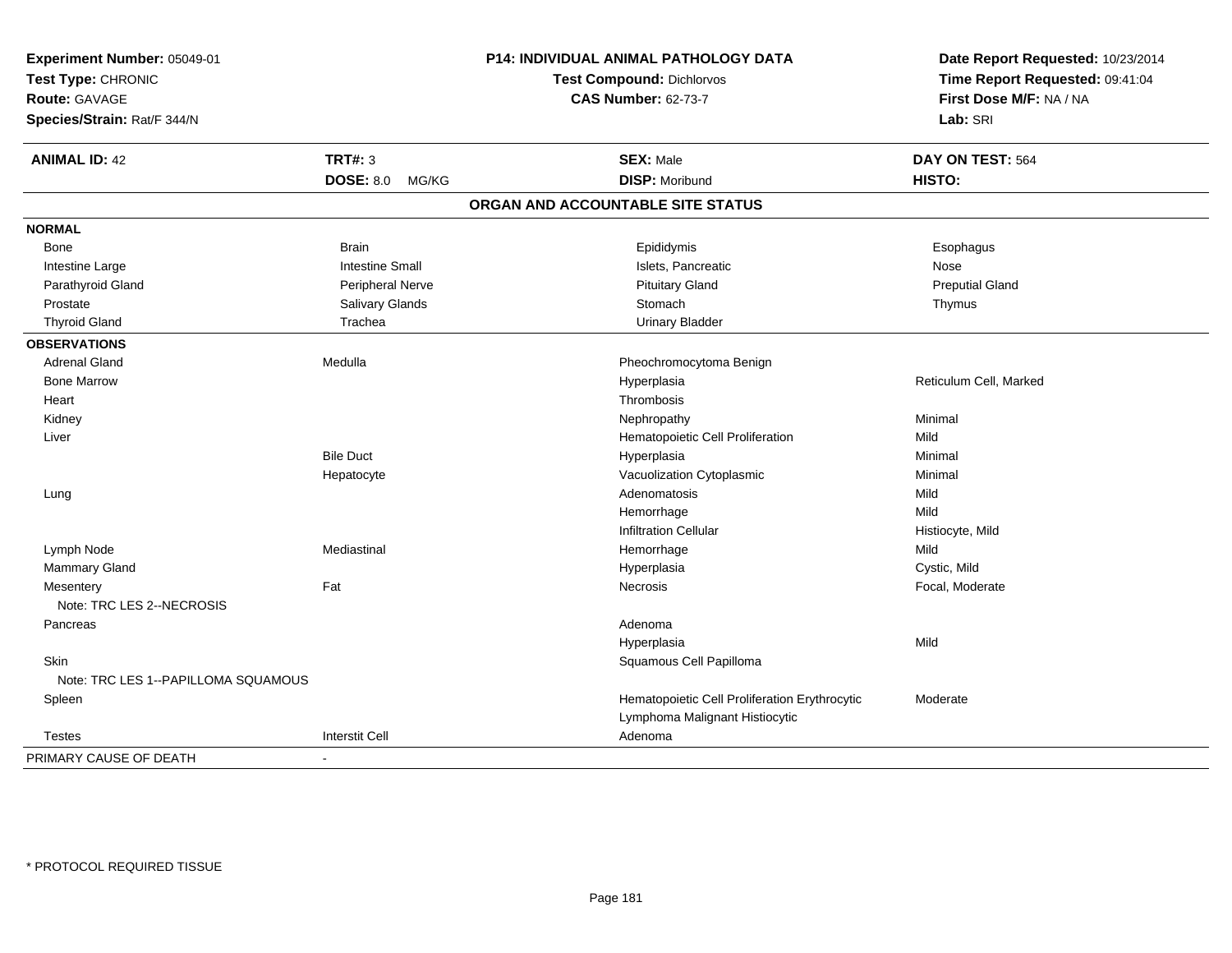| Experiment Number: 05049-01<br>Test Type: CHRONIC<br>Route: GAVAGE<br>Species/Strain: Rat/F 344/N |                        | P14: INDIVIDUAL ANIMAL PATHOLOGY DATA<br><b>Test Compound: Dichlorvos</b><br><b>CAS Number: 62-73-7</b> | Date Report Requested: 10/23/2014<br>Time Report Requested: 09:41:04<br>First Dose M/F: NA / NA<br>Lab: SRI |
|---------------------------------------------------------------------------------------------------|------------------------|---------------------------------------------------------------------------------------------------------|-------------------------------------------------------------------------------------------------------------|
| <b>ANIMAL ID: 42</b>                                                                              | <b>TRT#: 5</b>         | <b>SEX: Male</b>                                                                                        | DAY ON TEST: 561                                                                                            |
|                                                                                                   | DOSE: 4.0 MG/KG        | <b>DISP: Moribund</b>                                                                                   | HISTO:                                                                                                      |
|                                                                                                   |                        | ORGAN AND ACCOUNTABLE SITE STATUS                                                                       |                                                                                                             |
| <b>NORMAL</b>                                                                                     |                        |                                                                                                         |                                                                                                             |
| <b>Bone</b>                                                                                       | <b>Brain</b>           | Epididymis                                                                                              | Esophagus                                                                                                   |
| Intestine Large                                                                                   | <b>Intestine Small</b> | Islets, Pancreatic                                                                                      | Mammary Gland                                                                                               |
| Nose                                                                                              | Pancreas               | Parathyroid Gland                                                                                       | Peripheral Nerve                                                                                            |
| <b>Pituitary Gland</b>                                                                            | Salivary Glands        | Stomach                                                                                                 | <b>Thyroid Gland</b>                                                                                        |
| Trachea                                                                                           | <b>Urinary Bladder</b> |                                                                                                         |                                                                                                             |
| <b>MISSING</b>                                                                                    |                        |                                                                                                         |                                                                                                             |
| Eye                                                                                               | Thymus                 |                                                                                                         |                                                                                                             |
| <b>OBSERVATIONS</b>                                                                               |                        |                                                                                                         |                                                                                                             |
| <b>Adrenal Gland</b>                                                                              | Medulla                | Pheochromocytoma Benign                                                                                 |                                                                                                             |
| <b>Bone Marrow</b>                                                                                |                        | Angiectasis                                                                                             | Mild                                                                                                        |
|                                                                                                   |                        | Hyperplasia                                                                                             | Moderate                                                                                                    |
| Heart                                                                                             | Myocardium             | Fibrosis                                                                                                | Moderate                                                                                                    |
| Kidney                                                                                            |                        | Inflammation                                                                                            | Chronic, Mild                                                                                               |
|                                                                                                   |                        | Nephropathy                                                                                             | Mild                                                                                                        |
|                                                                                                   | <b>Renal Tubule</b>    | Pigmentation                                                                                            | Mild                                                                                                        |
| Liver                                                                                             | <b>Bile Duct</b>       | Hyperplasia                                                                                             | Mild                                                                                                        |
| Lung                                                                                              | Artery, Media          | Hypertrophy                                                                                             | Mild                                                                                                        |
| Lymph Node                                                                                        | Mediastinal            | Hemorrhage                                                                                              | Moderate                                                                                                    |
|                                                                                                   | Mandibular             | Hyperplasia                                                                                             | Plasma Cell, Mild                                                                                           |
| <b>Preputial Gland</b>                                                                            |                        | Ectasia                                                                                                 | Marked                                                                                                      |
|                                                                                                   |                        | Hyperplasia                                                                                             | Marked                                                                                                      |
|                                                                                                   |                        | Inflammation                                                                                            | Suppurative, Marked                                                                                         |
| Note: TRC LES 1--HYPERPLASIA, INFLAMM, AND ECTASIA                                                |                        |                                                                                                         |                                                                                                             |
| Prostate                                                                                          |                        | Foreign Body                                                                                            | Mild                                                                                                        |
|                                                                                                   |                        | Inflammation                                                                                            | Suppurative, Moderate                                                                                       |
|                                                                                                   |                        | Inflammation                                                                                            | Granulomatous, Marked                                                                                       |
| Skin                                                                                              |                        | Edema                                                                                                   | Mild                                                                                                        |
| Note: TRC LES 2--EDEMA                                                                            |                        |                                                                                                         |                                                                                                             |
| Spleen                                                                                            |                        | Hematopoietic Cell Proliferation Erythrocytic                                                           | Moderate                                                                                                    |
| <b>Testes</b>                                                                                     | <b>Interstit Cell</b>  | Adenoma                                                                                                 | Multiple                                                                                                    |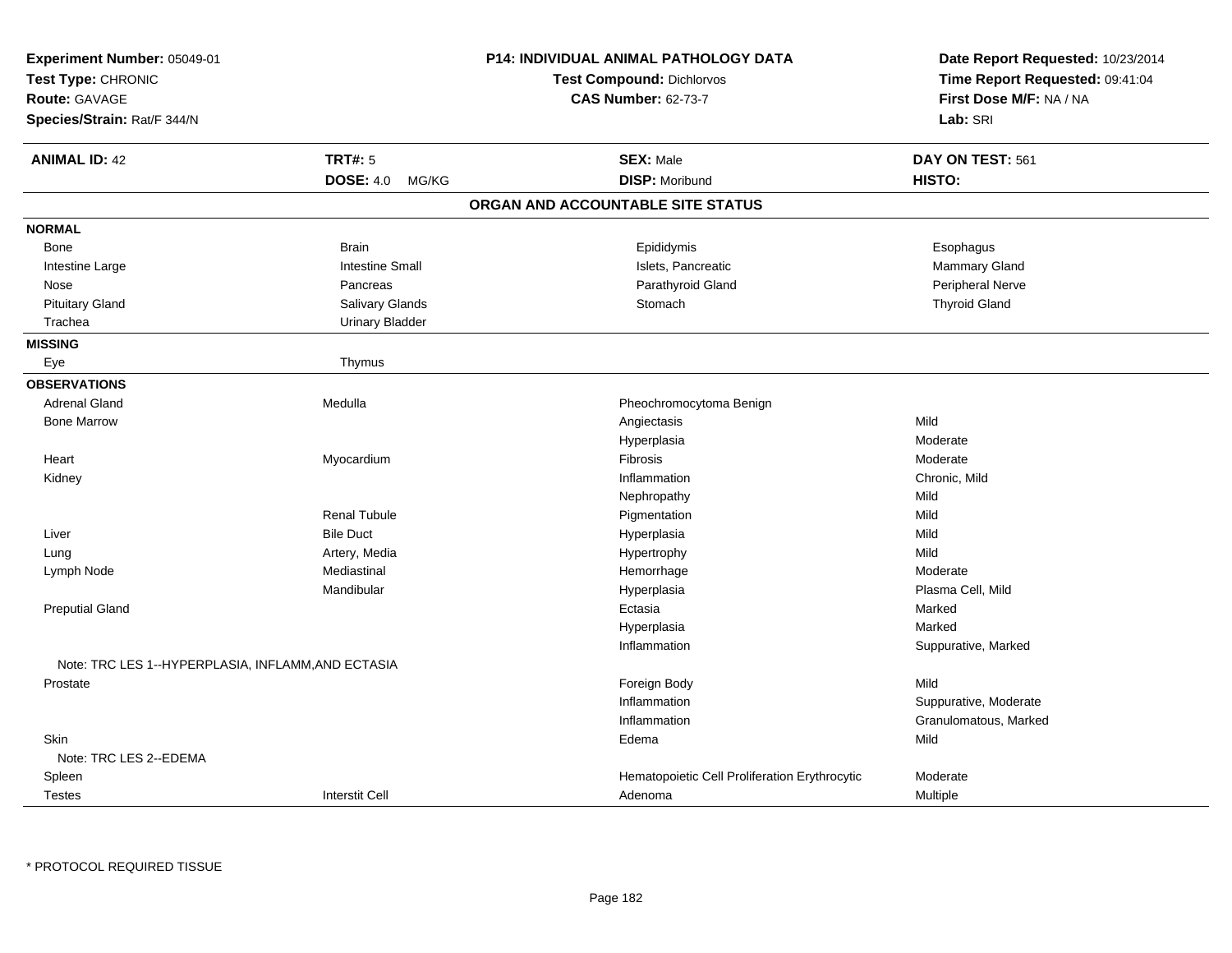| Experiment Number: 05049-01<br><b>Test Type: CHRONIC</b><br><b>Test Compound: Dichlorvos</b><br><b>CAS Number: 62-73-7</b><br><b>Route: GAVAGE</b> |                           | <b>P14: INDIVIDUAL ANIMAL PATHOLOGY DATA</b> | Date Report Requested: 10/23/2014 |
|----------------------------------------------------------------------------------------------------------------------------------------------------|---------------------------|----------------------------------------------|-----------------------------------|
|                                                                                                                                                    |                           |                                              | Time Report Requested: 09:41:04   |
|                                                                                                                                                    |                           |                                              | First Dose M/F: NA / NA           |
| Species/Strain: Rat/F 344/N                                                                                                                        |                           |                                              | Lab: SRI                          |
| <b>ANIMAL ID: 42</b>                                                                                                                               | TRT#: 5                   | <b>SEX: Male</b>                             | DAY ON TEST: 561                  |
|                                                                                                                                                    | <b>DOSE: 4.0</b><br>MG/KG | <b>DISP: Moribund</b>                        | HISTO:                            |
|                                                                                                                                                    |                           | ORGAN AND ACCOUNTABLE SITE STATUS            |                                   |
| PRIMARY CAUSE OF DEATH                                                                                                                             |                           |                                              |                                   |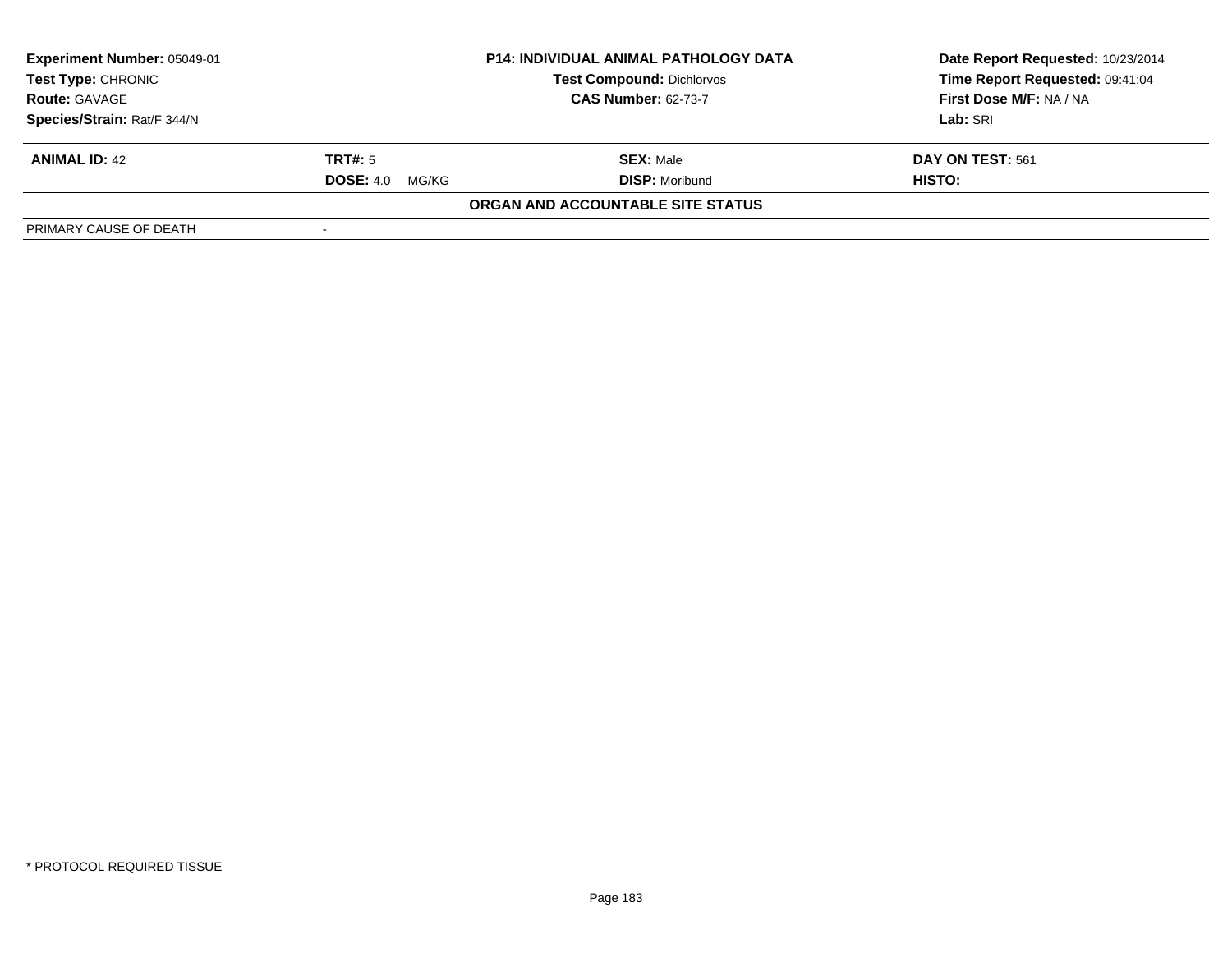| Experiment Number: 05049-01<br>Test Type: CHRONIC<br><b>Route: GAVAGE</b><br>Species/Strain: Rat/F 344/N |                              | P14: INDIVIDUAL ANIMAL PATHOLOGY DATA<br><b>Test Compound: Dichlorvos</b><br><b>CAS Number: 62-73-7</b> | Date Report Requested: 10/23/2014<br>Time Report Requested: 09:41:04<br>First Dose M/F: NA / NA<br>Lab: SRI |
|----------------------------------------------------------------------------------------------------------|------------------------------|---------------------------------------------------------------------------------------------------------|-------------------------------------------------------------------------------------------------------------|
| <b>ANIMAL ID: 43</b>                                                                                     | <b>TRT#: 1</b>               | <b>SEX: Male</b>                                                                                        | DAY ON TEST: 734                                                                                            |
|                                                                                                          | <b>DOSE: VEHICLE CONTROL</b> | <b>DISP: Terminal Sacrifice</b>                                                                         | HISTO:                                                                                                      |
|                                                                                                          |                              | ORGAN AND ACCOUNTABLE SITE STATUS                                                                       |                                                                                                             |
| <b>NORMAL</b>                                                                                            |                              |                                                                                                         |                                                                                                             |
| <b>Adrenal Gland</b>                                                                                     | Bone                         | <b>Bone Marrow</b>                                                                                      | <b>Brain</b>                                                                                                |
| Epididymis                                                                                               | Esophagus                    | <b>Intestine Small</b>                                                                                  | Islets, Pancreatic                                                                                          |
| Lymph Node                                                                                               | Parathyroid Gland            | <b>Peripheral Nerve</b>                                                                                 | <b>Pituitary Gland</b>                                                                                      |
| Prostate                                                                                                 | Salivary Glands              | Spleen                                                                                                  | <b>Thyroid Gland</b>                                                                                        |
| Trachea                                                                                                  | <b>Urinary Bladder</b>       |                                                                                                         |                                                                                                             |
| <b>MISSING</b>                                                                                           |                              |                                                                                                         |                                                                                                             |
| Mammary Gland                                                                                            | Thymus                       |                                                                                                         |                                                                                                             |
| <b>OBSERVATIONS</b>                                                                                      |                              |                                                                                                         |                                                                                                             |
| Heart                                                                                                    | Myocardium                   | Inflammation                                                                                            | Chronic, Mild                                                                                               |
| Intestine Large                                                                                          | Colon                        | Parasite Metazoan                                                                                       | Mild                                                                                                        |
| Kidney                                                                                                   |                              | Inflammation                                                                                            | Chronic, Mild                                                                                               |
|                                                                                                          |                              | Nephropathy                                                                                             | Moderate                                                                                                    |
| Liver                                                                                                    |                              | <b>Basophilic Focus</b>                                                                                 |                                                                                                             |
|                                                                                                          |                              | Clear Cell Focus                                                                                        |                                                                                                             |
|                                                                                                          | Portal                       | Fibrosis                                                                                                | Mild                                                                                                        |
|                                                                                                          | <b>Bile Duct</b>             | Hyperplasia                                                                                             | Mild                                                                                                        |
| Lung                                                                                                     |                              | <b>Infiltration Cellular</b>                                                                            | Histiocyte, Minimal                                                                                         |
| Nose                                                                                                     | Lumen                        | Foreign Body                                                                                            | Moderate                                                                                                    |
|                                                                                                          | Mucosa                       | Hyperplasia                                                                                             | Mild                                                                                                        |
|                                                                                                          | Lumen                        | Inflammation                                                                                            | Suppurative, Mild                                                                                           |
|                                                                                                          | Submucosa                    | Inflammation                                                                                            | Chronic, Moderate                                                                                           |
| Pancreas                                                                                                 |                              | Adenoma                                                                                                 |                                                                                                             |
|                                                                                                          |                              | Atrophy                                                                                                 | Moderate                                                                                                    |
| <b>Preputial Gland</b>                                                                                   |                              | Inflammation                                                                                            | Chronic, Mild                                                                                               |
| Skin                                                                                                     |                              | Squamous Cell Papilloma                                                                                 |                                                                                                             |
| Note: TRC LES 1--PAPALLOMA SQUAMOUS                                                                      |                              |                                                                                                         |                                                                                                             |
| Stomach                                                                                                  | Glandular                    | Mineralization                                                                                          | Moderate                                                                                                    |
| <b>Testes</b>                                                                                            | <b>Interstit Cell</b>        | Adenoma                                                                                                 | Multiple                                                                                                    |
|                                                                                                          | Seminif Tub                  | Mineralization                                                                                          | Mild                                                                                                        |

PRIMARY CAUSE OF DEATH-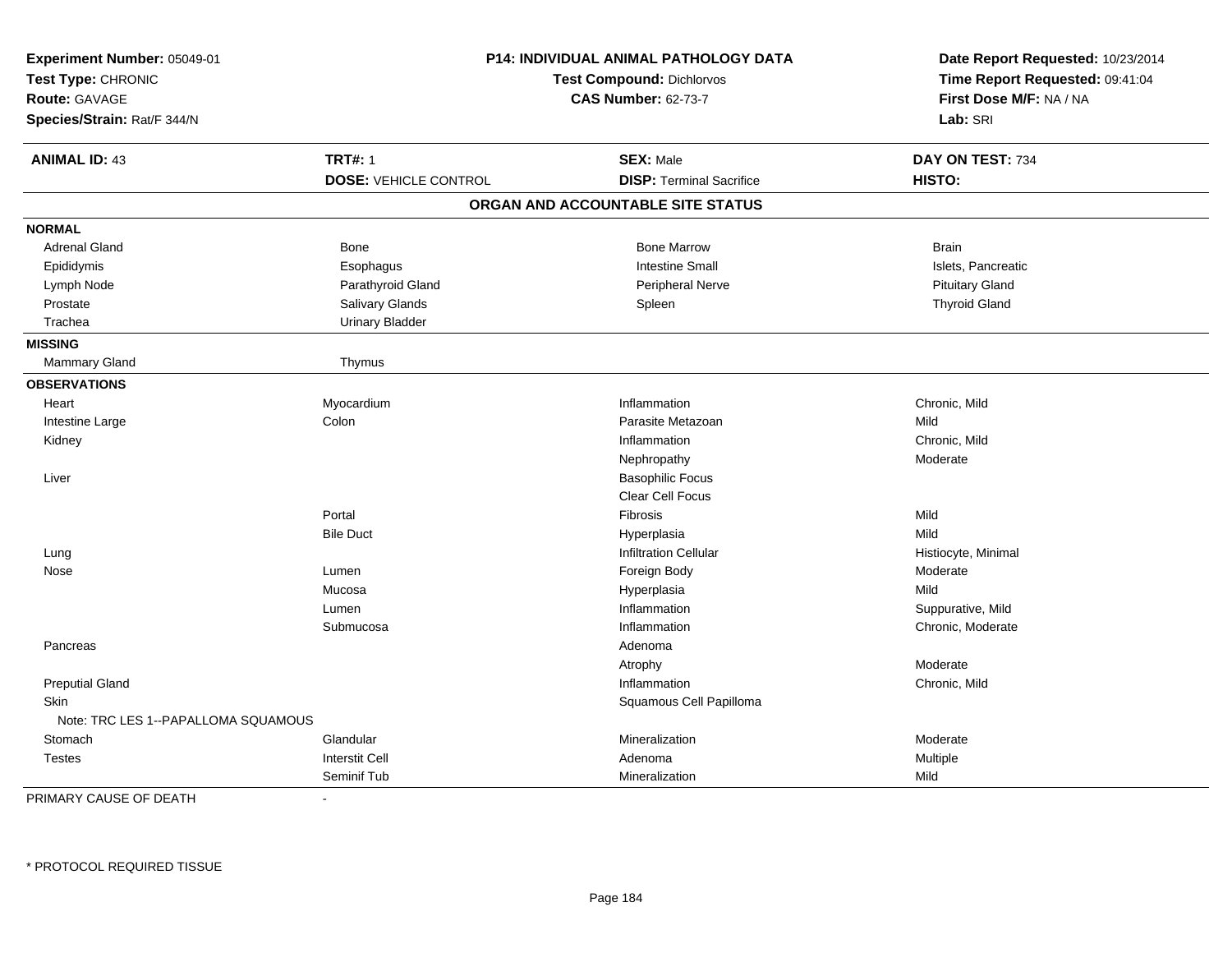| Experiment Number: 05049-01<br><b>Test Type: CHRONIC</b> | <b>P14: INDIVIDUAL ANIMAL PATHOLOGY DATA</b><br><b>Test Compound: Dichlorvos</b> |                                   | Date Report Requested: 10/23/2014<br>Time Report Requested: 09:41:04 |
|----------------------------------------------------------|----------------------------------------------------------------------------------|-----------------------------------|----------------------------------------------------------------------|
| <b>Route: GAVAGE</b>                                     |                                                                                  | <b>CAS Number: 62-73-7</b>        | First Dose M/F: NA / NA                                              |
| Species/Strain: Rat/F 344/N                              |                                                                                  |                                   | Lab: SRI                                                             |
| <b>ANIMAL ID: 43</b>                                     | <b>TRT#: 1</b>                                                                   | <b>SEX: Male</b>                  | DAY ON TEST: 734                                                     |
|                                                          | <b>DOSE: VEHICLE CONTROL</b>                                                     | <b>DISP:</b> Terminal Sacrifice   | HISTO:                                                               |
|                                                          |                                                                                  | ORGAN AND ACCOUNTABLE SITE STATUS |                                                                      |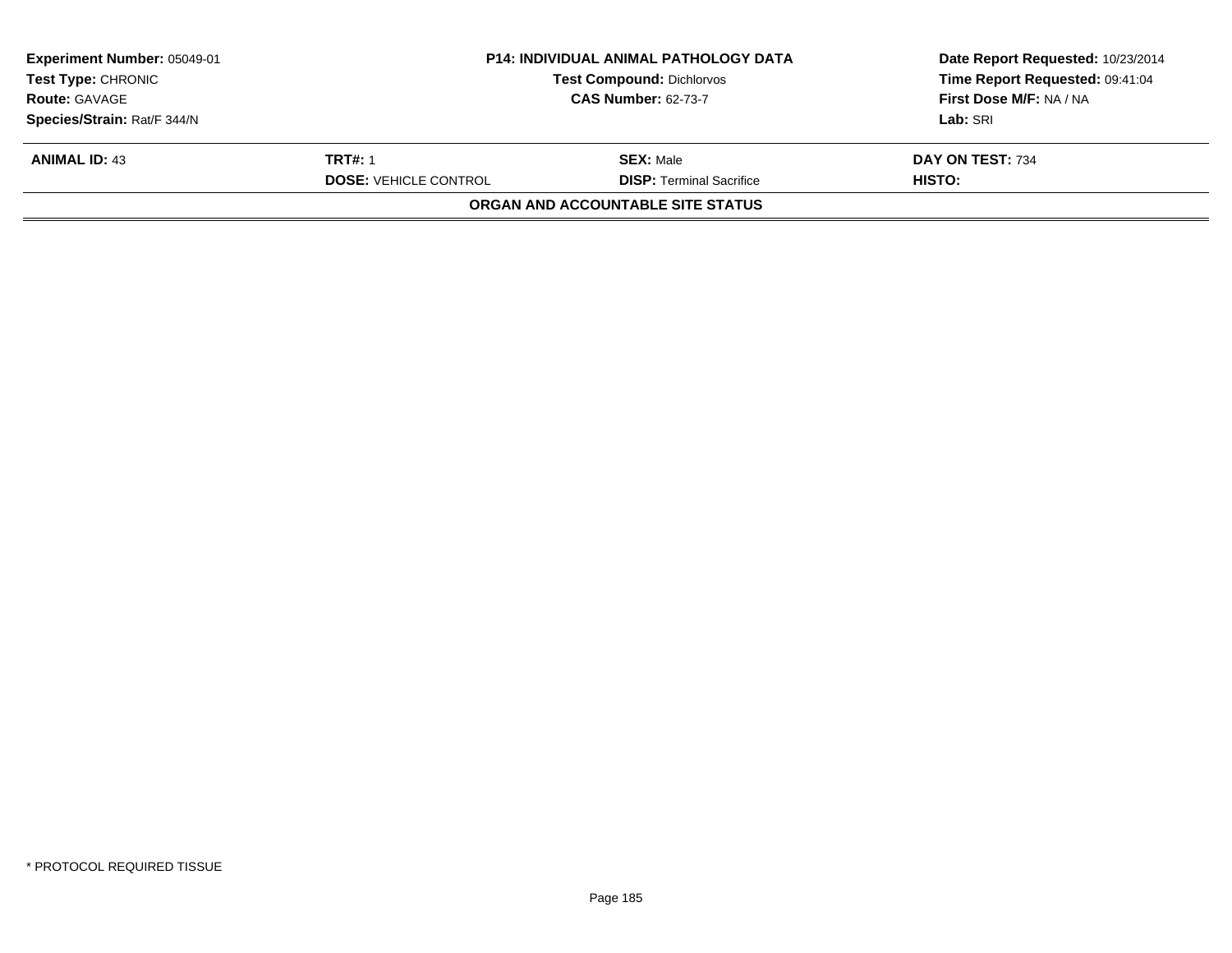| Experiment Number: 05049-01                  |                           | P14: INDIVIDUAL ANIMAL PATHOLOGY DATA | Date Report Requested: 10/23/2014 |
|----------------------------------------------|---------------------------|---------------------------------------|-----------------------------------|
| Test Type: CHRONIC                           |                           | Test Compound: Dichlorvos             | Time Report Requested: 09:41:04   |
| <b>Route: GAVAGE</b>                         |                           | <b>CAS Number: 62-73-7</b>            | First Dose M/F: NA / NA           |
| Species/Strain: Rat/F 344/N                  |                           |                                       | Lab: SRI                          |
| <b>ANIMAL ID: 43</b>                         | <b>TRT#: 3</b>            | <b>SEX: Male</b>                      | DAY ON TEST: 623                  |
|                                              | <b>DOSE: 8.0</b><br>MG/KG | <b>DISP: Moribund</b>                 | HISTO:                            |
|                                              |                           | ORGAN AND ACCOUNTABLE SITE STATUS     |                                   |
| <b>NORMAL</b>                                |                           |                                       |                                   |
| Bone                                         | <b>Brain</b>              | Epididymis                            | Esophagus                         |
| Intestine Large                              | <b>Intestine Small</b>    | Islets, Pancreatic                    | Nose                              |
| Parathyroid Gland                            | Peripheral Nerve          | <b>Preputial Gland</b>                | Prostate                          |
| Salivary Glands                              | Stomach                   | <b>Testes</b>                         | Trachea                           |
| <b>Urinary Bladder</b>                       |                           |                                       |                                   |
| <b>INSUFFICIENT TISSUE</b>                   |                           |                                       |                                   |
| Thymus                                       |                           |                                       |                                   |
| <b>OBSERVATIONS</b>                          |                           |                                       |                                   |
| <b>Adrenal Gland</b>                         |                           | Leukemia Mononuclear                  |                                   |
| <b>Bone Marrow</b>                           |                           | Leukemia Mononuclear                  |                                   |
| Eye                                          | Retina                    | Atrophy                               | Mild                              |
| Heart                                        | Myocardium                | Fibrosis                              | Mild                              |
| Kidney                                       |                           | Nephropathy                           | Mild                              |
| Liver                                        | Hepatocyte                | Atrophy                               | Multifocal, Moderate              |
|                                              | Portal                    | Fibrosis                              | Moderate                          |
|                                              | <b>Bile Duct</b>          | Hyperplasia                           | Marked                            |
|                                              |                           | Leukemia Mononuclear                  |                                   |
| Lung                                         |                           | Leukemia Mononuclear                  |                                   |
| Lymph Node                                   | Mandibular                | Hyperplasia                           | Plasma Cell, Moderate             |
|                                              | Mandibular                | Leukemia Mononuclear                  |                                   |
|                                              | Mediastinal               | Leukemia Mononuclear                  |                                   |
|                                              | Pancreatic                | Leukemia Mononuclear                  |                                   |
| Mammary Gland                                |                           | Hyperplasia                           | Cystic, Moderate                  |
| Pancreas                                     |                           | Hyperplasia                           | Mild                              |
| <b>Pituitary Gland</b>                       | Pars Distalis             | Adenoma                               |                                   |
| Skin                                         |                           | Inflammation                          | Suppurative, Moderate             |
| Note: LESION IS WITH THE FIRST NASAL SECTION |                           |                                       |                                   |
| Spleen                                       |                           | Leukemia Mononuclear                  |                                   |
| <b>Thyroid Gland</b>                         | C Cell                    | Adenoma                               |                                   |
| PRIMARY CAUSE OF DEATH                       |                           |                                       |                                   |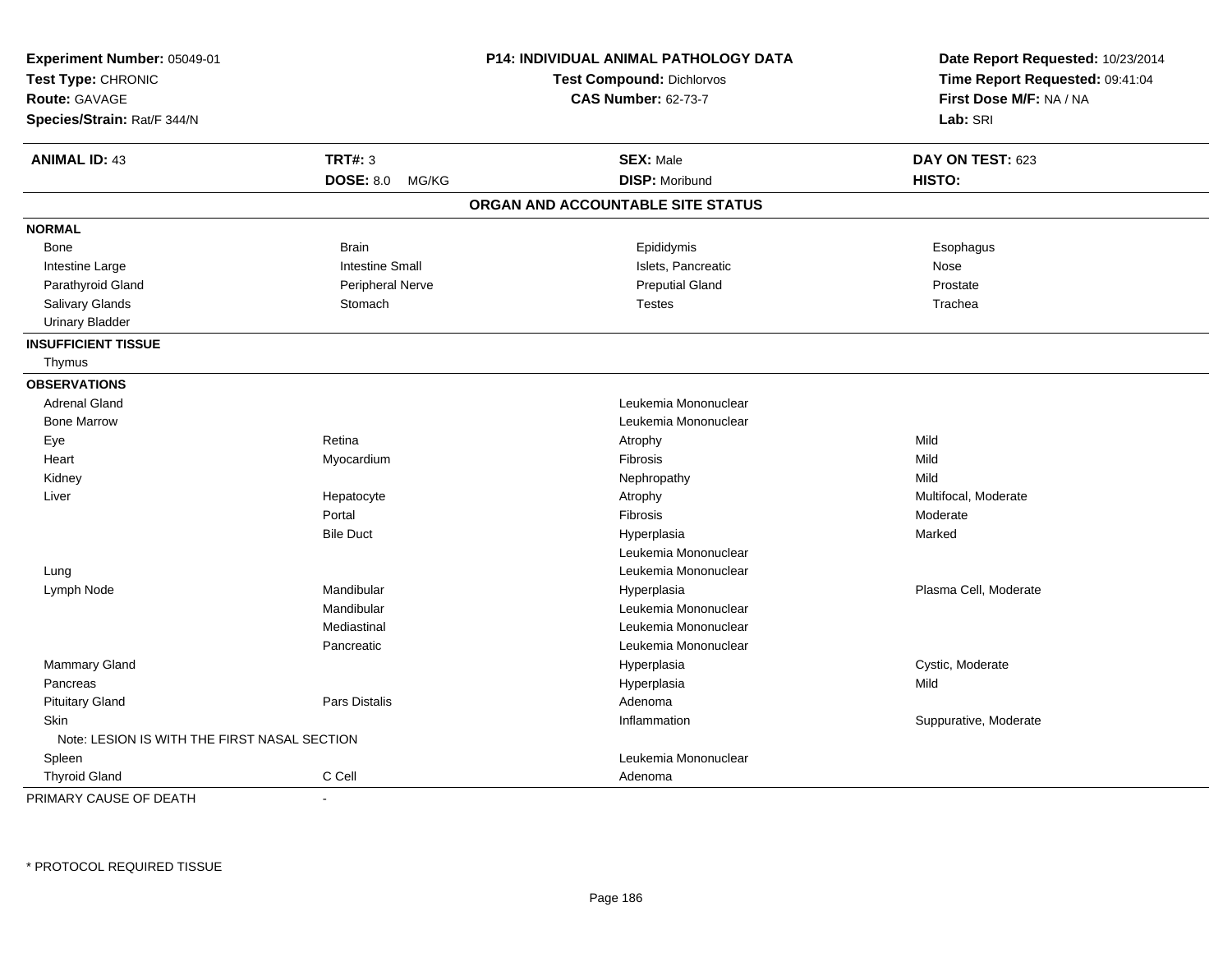|                           | <b>P14: INDIVIDUAL ANIMAL PATHOLOGY DATA</b> | Date Report Requested: 10/23/2014                                            |  |
|---------------------------|----------------------------------------------|------------------------------------------------------------------------------|--|
| <b>Test Type: CHRONIC</b> |                                              | Time Report Requested: 09:41:04                                              |  |
|                           | <b>CAS Number: 62-73-7</b>                   | First Dose M/F: NA / NA                                                      |  |
|                           |                                              | Lab: SRI                                                                     |  |
|                           | <b>SEX: Male</b>                             | DAY ON TEST: 623                                                             |  |
|                           | <b>DISP: Moribund</b>                        | <b>HISTO:</b>                                                                |  |
|                           |                                              |                                                                              |  |
|                           | <b>TRT#: 3</b><br><b>DOSE: 8.0 MG/KG</b>     | <b>Test Compound: Dichlorvos</b><br><b>ORGAN AND ACCOUNTABLE SITE STATUS</b> |  |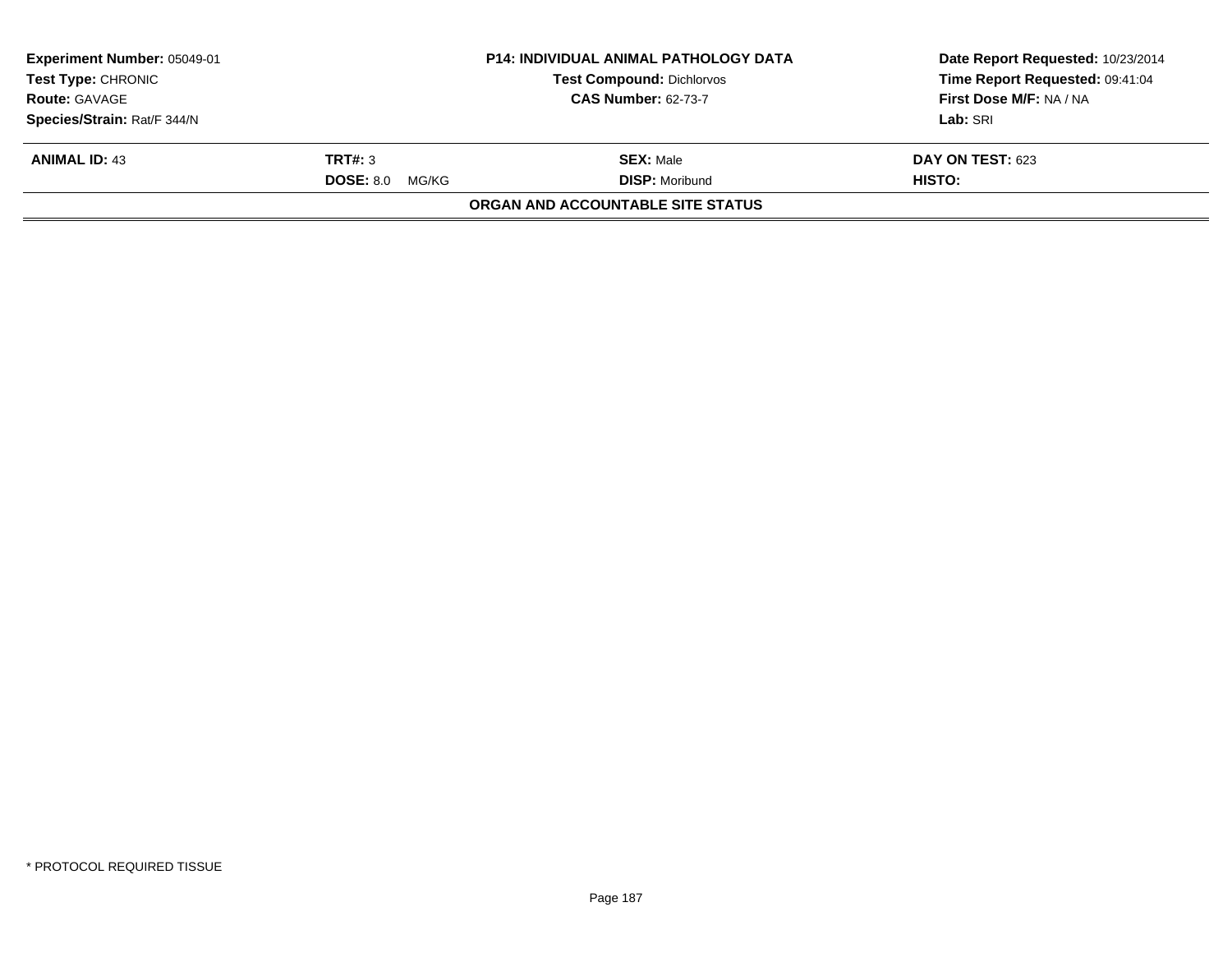| Experiment Number: 05049-01<br>Test Type: CHRONIC<br>Route: GAVAGE<br>Species/Strain: Rat/F 344/N |                        | P14: INDIVIDUAL ANIMAL PATHOLOGY DATA<br>Test Compound: Dichlorvos<br><b>CAS Number: 62-73-7</b> | Date Report Requested: 10/23/2014<br>Time Report Requested: 09:41:04<br>First Dose M/F: NA / NA<br>Lab: SRI |
|---------------------------------------------------------------------------------------------------|------------------------|--------------------------------------------------------------------------------------------------|-------------------------------------------------------------------------------------------------------------|
| <b>ANIMAL ID: 43</b>                                                                              | <b>TRT#: 5</b>         | <b>SEX: Male</b>                                                                                 | DAY ON TEST: 645                                                                                            |
|                                                                                                   | DOSE: 4.0 MG/KG        | <b>DISP: Moribund</b>                                                                            | HISTO:                                                                                                      |
|                                                                                                   |                        | ORGAN AND ACCOUNTABLE SITE STATUS                                                                |                                                                                                             |
| <b>NORMAL</b>                                                                                     |                        |                                                                                                  |                                                                                                             |
| Bone                                                                                              | <b>Brain</b>           | Epididymis                                                                                       | Esophagus                                                                                                   |
| Intestine Large                                                                                   | <b>Intestine Small</b> | Islets, Pancreatic                                                                               | Nose                                                                                                        |
| Pancreas                                                                                          | Parathyroid Gland      | <b>Pituitary Gland</b>                                                                           | <b>Preputial Gland</b>                                                                                      |
| Salivary Glands                                                                                   | Skin                   | Stomach                                                                                          | <b>Thyroid Gland</b>                                                                                        |
| Trachea                                                                                           | <b>Urinary Bladder</b> |                                                                                                  |                                                                                                             |
| <b>MISSING</b>                                                                                    |                        |                                                                                                  |                                                                                                             |
| <b>Peripheral Nerve</b>                                                                           | Thymus                 |                                                                                                  |                                                                                                             |
| <b>OBSERVATIONS</b>                                                                               |                        |                                                                                                  |                                                                                                             |
| <b>Adrenal Gland</b>                                                                              | Cortex                 | Cyst                                                                                             |                                                                                                             |
| <b>Bone Marrow</b>                                                                                |                        | Leukemia Mononuclear                                                                             |                                                                                                             |
| Heart                                                                                             | Myocardium             | Fibrosis                                                                                         | Mild                                                                                                        |
| <b>Intest Small</b>                                                                               |                        |                                                                                                  |                                                                                                             |
| Note: TRC LES 1--NOT REMARKABLE                                                                   |                        |                                                                                                  |                                                                                                             |
| Kidney                                                                                            | Epithelium, Pelvis     | Hyperplasia                                                                                      | Moderate                                                                                                    |
|                                                                                                   | Pelvis                 | Mineralization                                                                                   | Mild                                                                                                        |
|                                                                                                   |                        | Nephropathy                                                                                      | Minimal                                                                                                     |
| Liver                                                                                             | Portal                 | Fibrosis                                                                                         | Moderate                                                                                                    |
|                                                                                                   | <b>Bile Duct</b>       | Hyperplasia                                                                                      | Marked                                                                                                      |
|                                                                                                   |                        | Leukemia Mononuclear                                                                             |                                                                                                             |
| Lung                                                                                              |                        | <b>Infiltration Cellular</b>                                                                     | Histiocyte, Minimal                                                                                         |
|                                                                                                   |                        | Leukemia Mononuclear                                                                             |                                                                                                             |
|                                                                                                   |                        | Metaplasia                                                                                       | Osseous, Minimal                                                                                            |
| Lymph Node                                                                                        | Mesenteric             | Atrophy                                                                                          | Moderate                                                                                                    |
|                                                                                                   | Lymphatic, Mediastinal | Ectasia                                                                                          | Moderate                                                                                                    |
|                                                                                                   | Mediastinal            | Hyperplasia                                                                                      | Histiocytic, Moderate                                                                                       |
| Mammary Gland                                                                                     |                        | Hyperplasia                                                                                      | Cystic, Mild                                                                                                |
| Prostate                                                                                          |                        | Corpora Amylacea                                                                                 | Moderate                                                                                                    |
| Spleen                                                                                            |                        | Fibrosis                                                                                         | Moderate                                                                                                    |
|                                                                                                   |                        | Hematopoietic Cell Proliferation Erythrocytic                                                    | Mild                                                                                                        |
|                                                                                                   |                        | Leukemia Mononuclear                                                                             |                                                                                                             |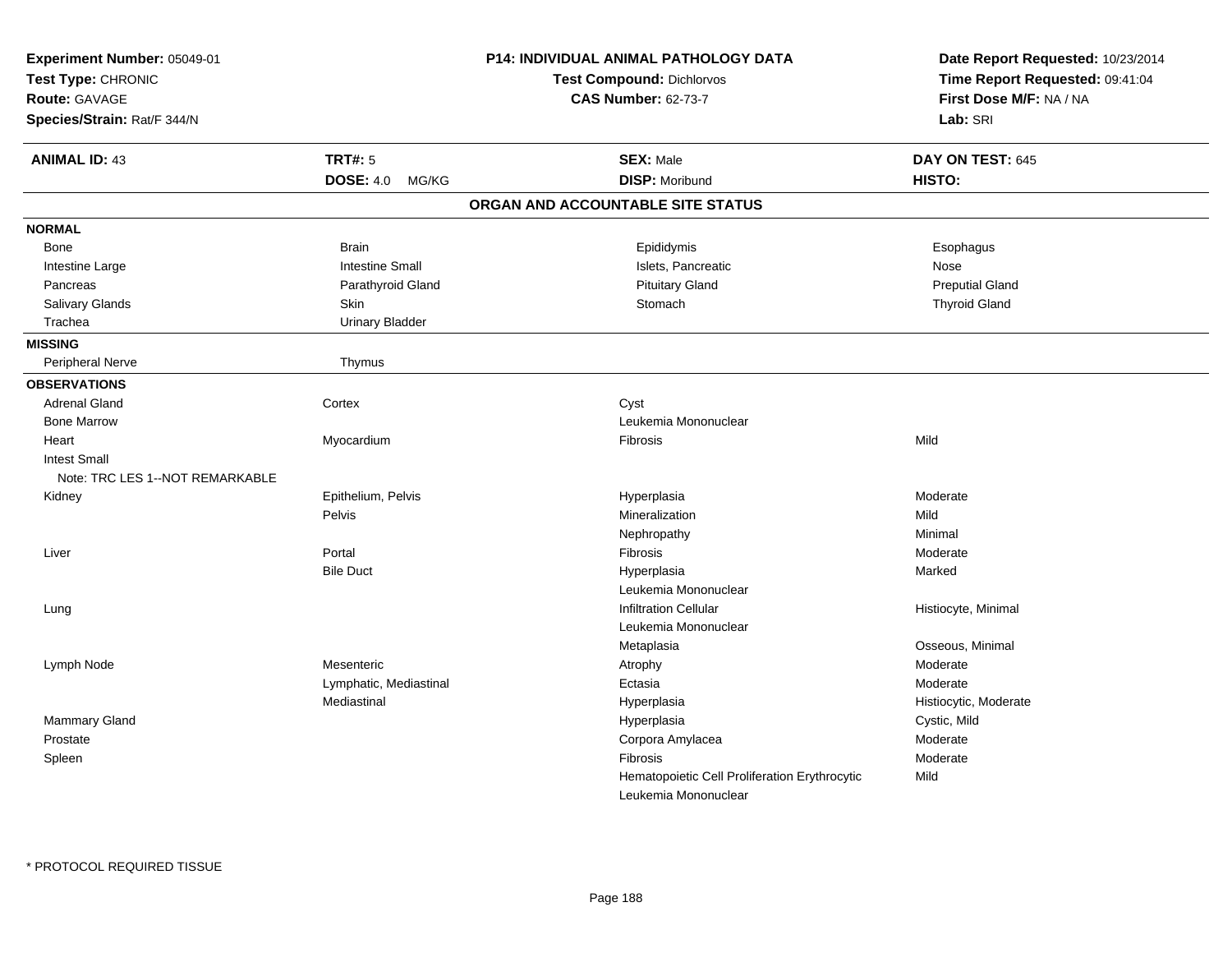| Experiment Number: 05049-01 |                        | <b>P14: INDIVIDUAL ANIMAL PATHOLOGY DATA</b> | Date Report Requested: 10/23/2014 |
|-----------------------------|------------------------|----------------------------------------------|-----------------------------------|
| <b>Test Type: CHRONIC</b>   |                        | <b>Test Compound: Dichlorvos</b>             | Time Report Requested: 09:41:04   |
| <b>Route: GAVAGE</b>        |                        | <b>CAS Number: 62-73-7</b>                   | First Dose M/F: NA / NA           |
| Species/Strain: Rat/F 344/N |                        |                                              | Lab: SRI                          |
| <b>ANIMAL ID: 43</b>        | TRT#: 5                | <b>SEX: Male</b>                             | <b>DAY ON TEST: 645</b>           |
|                             | <b>DOSE: 4.0 MG/KG</b> | <b>DISP:</b> Moribund                        | HISTO:                            |
|                             |                        | ORGAN AND ACCOUNTABLE SITE STATUS            |                                   |
| <b>Testes</b>               | Interstit Cell         | Adenoma                                      |                                   |
|                             | Seminif Tub            | Atrophy                                      | Mild                              |
| PRIMARY CAUSE OF DEATH      |                        |                                              |                                   |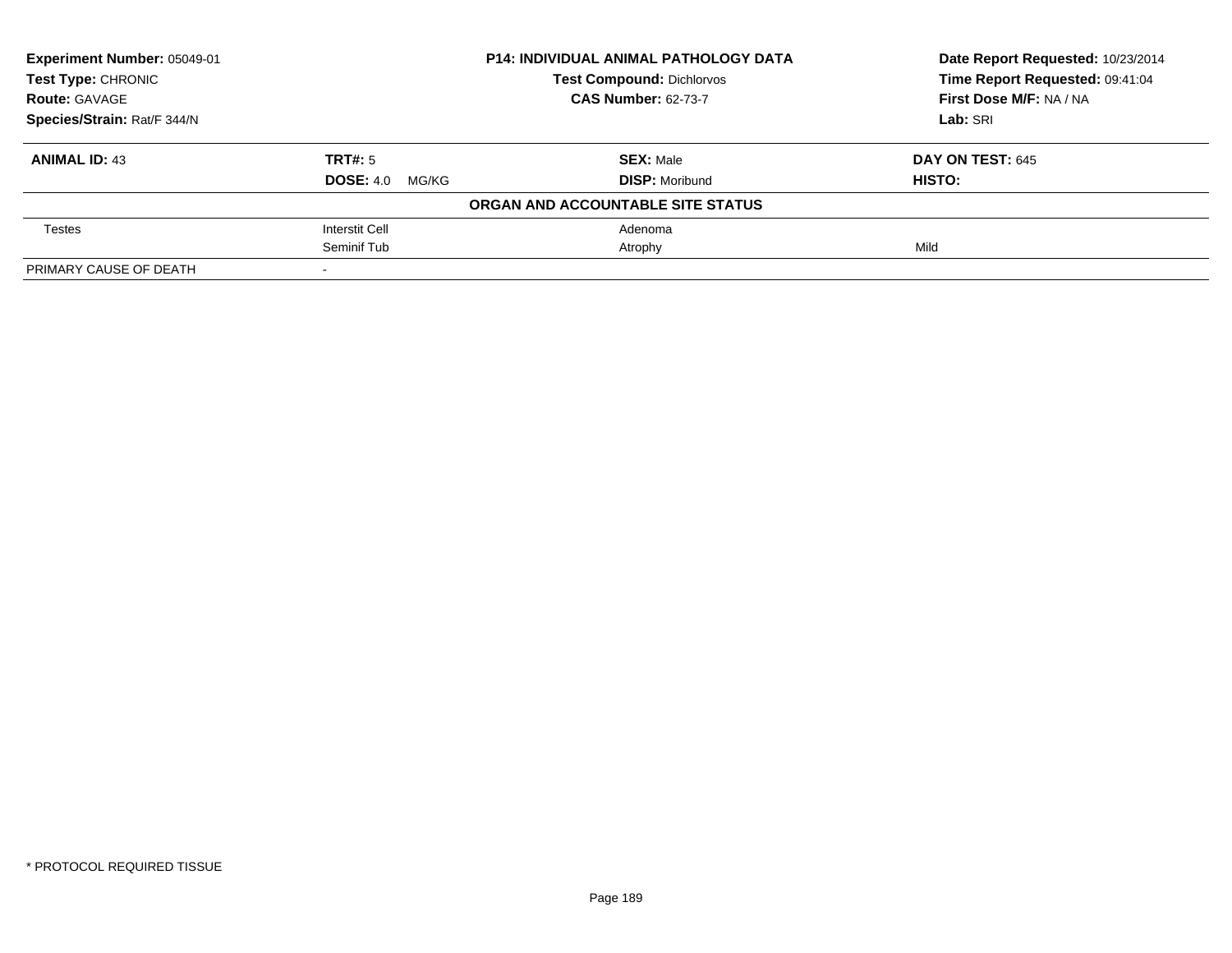| Experiment Number: 05049-01<br>Test Type: CHRONIC<br><b>Route: GAVAGE</b> |                              | <b>P14: INDIVIDUAL ANIMAL PATHOLOGY DATA</b><br><b>Test Compound: Dichlorvos</b><br><b>CAS Number: 62-73-7</b> | Date Report Requested: 10/23/2014<br>Time Report Requested: 09:41:04<br>First Dose M/F: NA / NA |
|---------------------------------------------------------------------------|------------------------------|----------------------------------------------------------------------------------------------------------------|-------------------------------------------------------------------------------------------------|
| Species/Strain: Rat/F 344/N                                               |                              |                                                                                                                | Lab: SRI                                                                                        |
| <b>ANIMAL ID: 44</b>                                                      | <b>TRT#: 1</b>               | <b>SEX: Male</b>                                                                                               | DAY ON TEST: 734                                                                                |
|                                                                           | <b>DOSE: VEHICLE CONTROL</b> | <b>DISP: Terminal Sacrifice</b>                                                                                | HISTO:                                                                                          |
|                                                                           |                              | ORGAN AND ACCOUNTABLE SITE STATUS                                                                              |                                                                                                 |
| <b>NORMAL</b>                                                             |                              |                                                                                                                |                                                                                                 |
| <b>Adrenal Gland</b>                                                      | <b>Bone</b>                  | <b>Bone Marrow</b>                                                                                             | <b>Brain</b>                                                                                    |
| Epididymis                                                                | Esophagus                    | <b>Intestine Small</b>                                                                                         | Islets, Pancreatic                                                                              |
| Lymph Node                                                                | Mammary Gland                | Nose                                                                                                           | Parathyroid Gland                                                                               |
| Peripheral Nerve                                                          | <b>Pituitary Gland</b>       | <b>Preputial Gland</b>                                                                                         | Prostate                                                                                        |
| Salivary Glands                                                           | <b>Seminal Vesicle</b>       | Spleen                                                                                                         | Thymus                                                                                          |
| <b>Thyroid Gland</b>                                                      | Trachea                      | <b>Urinary Bladder</b>                                                                                         |                                                                                                 |
| <b>OBSERVATIONS</b>                                                       |                              |                                                                                                                |                                                                                                 |
| Heart                                                                     | Myocardium                   | Fibrosis                                                                                                       | Mild                                                                                            |
| Intestine Large                                                           | Cecum                        | Parasite Metazoan                                                                                              | Mild                                                                                            |
| Kidney                                                                    |                              | Inflammation                                                                                                   | Chronic, Mild                                                                                   |
|                                                                           |                              | Nephropathy                                                                                                    | Mild                                                                                            |
| Liver                                                                     | Portal                       | Fibrosis                                                                                                       | Minimal                                                                                         |
|                                                                           | <b>Bile Duct</b>             | Hyperplasia                                                                                                    | Mild                                                                                            |
| Lung                                                                      |                              | <b>Infiltration Cellular</b>                                                                                   | Histiocyte, Mild                                                                                |
| Pancreas                                                                  |                              | Atrophy                                                                                                        | Marked                                                                                          |
| Skin                                                                      | <b>Subcut Tiss</b>           | Fibroma                                                                                                        |                                                                                                 |
|                                                                           |                              | Squamous Cell Papilloma                                                                                        |                                                                                                 |
| Note: TRC LES 1--FIBROMA<br>Note: TRC LES 2--PAPILLOMA SQUAMOUS           |                              |                                                                                                                |                                                                                                 |
| Stomach                                                                   | Glandular                    | Mineralization                                                                                                 | Mild                                                                                            |
| <b>Testes</b>                                                             | <b>Interstit Cell</b>        | Adenoma                                                                                                        | Multiple                                                                                        |
| PRIMARY CAUSE OF DEATH                                                    |                              |                                                                                                                |                                                                                                 |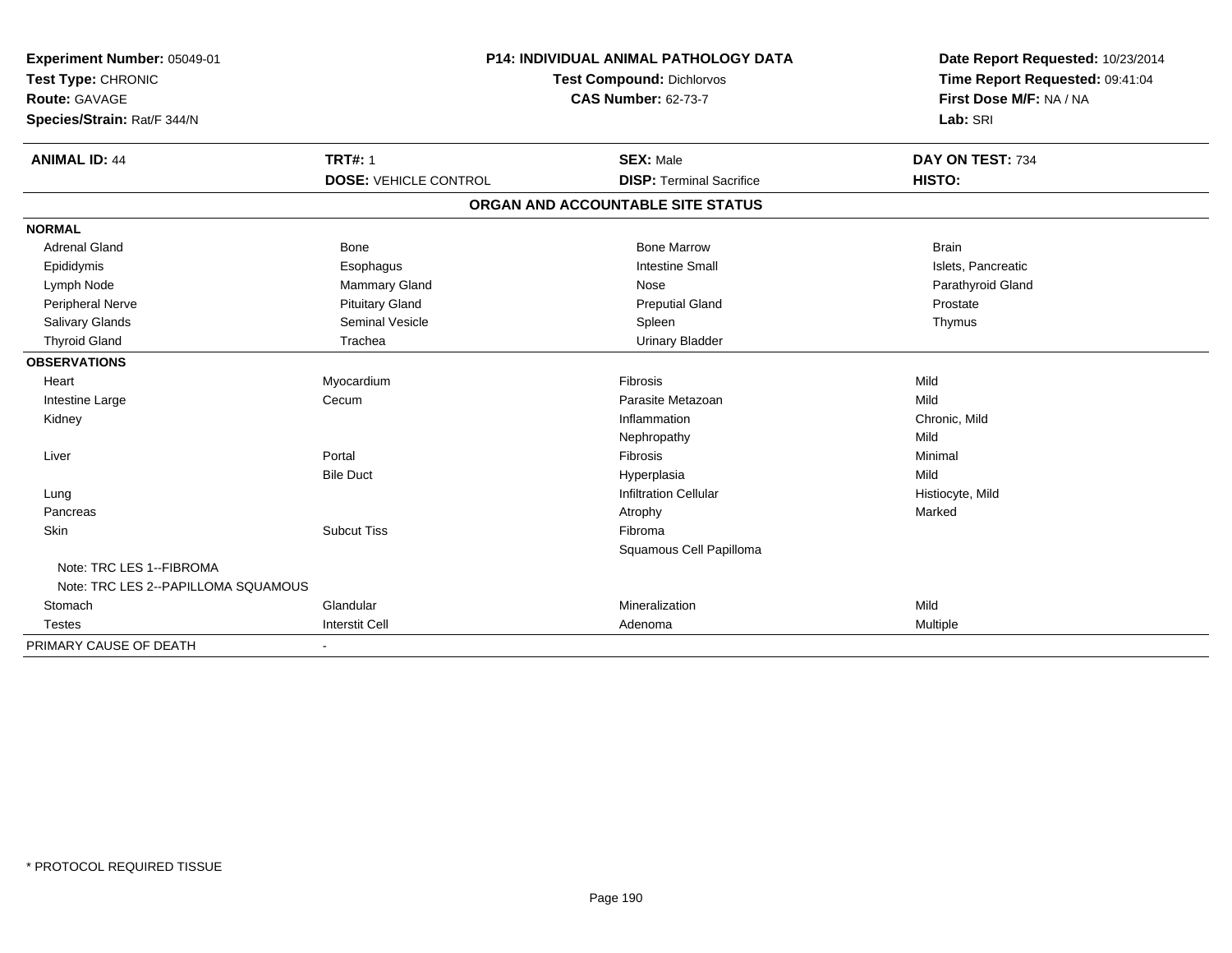| Experiment Number: 05049-01                |                       | <b>P14: INDIVIDUAL ANIMAL PATHOLOGY DATA</b>  | Date Report Requested: 10/23/2014 |
|--------------------------------------------|-----------------------|-----------------------------------------------|-----------------------------------|
| Test Type: CHRONIC<br><b>Route: GAVAGE</b> |                       | <b>Test Compound: Dichlorvos</b>              | Time Report Requested: 09:41:04   |
|                                            |                       | <b>CAS Number: 62-73-7</b>                    | First Dose M/F: NA / NA           |
| Species/Strain: Rat/F 344/N                |                       |                                               | Lab: SRI                          |
| <b>ANIMAL ID: 44</b>                       | <b>TRT#: 3</b>        | <b>SEX: Male</b>                              | DAY ON TEST: 729                  |
|                                            | DOSE: 8.0 MG/KG       | <b>DISP: Terminal Sacrifice</b>               | HISTO:                            |
|                                            |                       | ORGAN AND ACCOUNTABLE SITE STATUS             |                                   |
| <b>NORMAL</b>                              |                       |                                               |                                   |
| Bone                                       | <b>Bone Marrow</b>    | <b>Brain</b>                                  | Epididymis                        |
| Esophagus                                  | Heart                 | Intestine Large                               | <b>Intestine Small</b>            |
| Islets, Pancreatic                         | Lymph Node            | Mammary Gland                                 | Nose                              |
| Parathyroid Gland                          | Peripheral Nerve      | Salivary Glands                               | Skin                              |
| Stomach                                    | Thymus                | <b>Thyroid Gland</b>                          | Trachea                           |
| <b>Urinary Bladder</b>                     |                       |                                               |                                   |
| <b>OBSERVATIONS</b>                        |                       |                                               |                                   |
| <b>Adrenal Gland</b>                       | Medulla               | Pheochromocytoma Benign                       |                                   |
| Kidney                                     |                       | Inflammation                                  | Chronic, Mild                     |
|                                            |                       | Nephropathy                                   | Mild                              |
| Liver                                      |                       | <b>Basophilic Focus</b>                       |                                   |
|                                            | Portal                | Fibrosis                                      | Moderate                          |
|                                            | <b>Bile Duct</b>      | Hyperplasia                                   | Moderate                          |
|                                            |                       | Leukemia Mononuclear                          |                                   |
| Lung                                       |                       | Leukemia Mononuclear                          |                                   |
| Mesentery                                  | Fat                   | Necrosis                                      | Focal, Moderate                   |
| Note: TRC LES 1 - NECROSIS                 |                       |                                               |                                   |
| Pancreas                                   |                       | Adenoma                                       | Multiple                          |
| Note: TRC LES 2 - ADENOMA                  |                       |                                               |                                   |
| <b>Pituitary Gland</b>                     | Pars Distalis         | Cyst                                          |                                   |
|                                            | Pars Intermed         | Cyst                                          |                                   |
| <b>Preputial Gland</b>                     |                       | Inflammation                                  | Suppurative, Mild                 |
|                                            |                       | Inflammation                                  | Chronic, Mild                     |
| Prostate                                   |                       | Inflammation                                  | Suppurative, Mild                 |
| Spleen                                     |                       | Hematopoietic Cell Proliferation Erythrocytic | Mild                              |
|                                            |                       | Leukemia Mononuclear                          |                                   |
| <b>Testes</b>                              | <b>Interstit Cell</b> | Adenoma                                       | Multiple                          |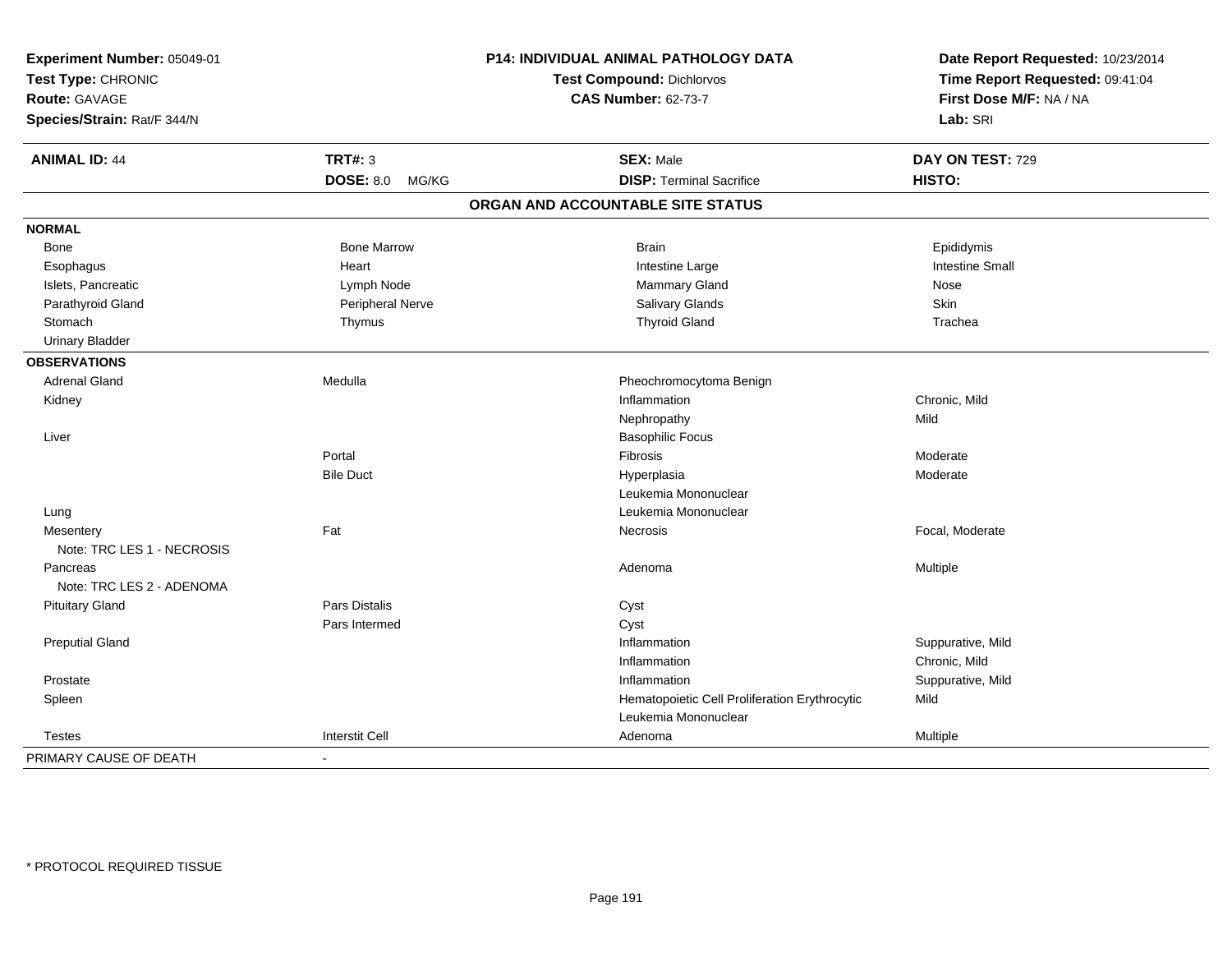| Experiment Number: 05049-01                    |                           | P14: INDIVIDUAL ANIMAL PATHOLOGY DATA | Date Report Requested: 10/23/2014 |
|------------------------------------------------|---------------------------|---------------------------------------|-----------------------------------|
| Test Type: CHRONIC                             |                           | <b>Test Compound: Dichlorvos</b>      | Time Report Requested: 09:41:04   |
| Route: GAVAGE                                  |                           | <b>CAS Number: 62-73-7</b>            | First Dose M/F: NA / NA           |
| Species/Strain: Rat/F 344/N                    |                           |                                       | Lab: SRI                          |
| <b>ANIMAL ID: 44</b>                           | <b>TRT#: 5</b>            | <b>SEX: Male</b>                      | DAY ON TEST: 733                  |
|                                                | <b>DOSE: 4.0</b><br>MG/KG | <b>DISP: Terminal Sacrifice</b>       | <b>HISTO:</b>                     |
|                                                |                           | ORGAN AND ACCOUNTABLE SITE STATUS     |                                   |
| <b>NORMAL</b>                                  |                           |                                       |                                   |
| Bone                                           | <b>Bone Marrow</b>        | <b>Brain</b>                          | Epididymis                        |
| Esophagus                                      | Heart                     | Intestine Large                       | <b>Intestine Small</b>            |
| Islets, Pancreatic                             | Lymph Node                | Mammary Gland                         | Nose                              |
| Parathyroid Gland                              | Peripheral Nerve          | <b>Pituitary Gland</b>                | Salivary Glands                   |
| Spleen                                         | Thymus                    | <b>Thyroid Gland</b>                  | Trachea                           |
| <b>Urinary Bladder</b>                         |                           |                                       |                                   |
| <b>OBSERVATIONS</b>                            |                           |                                       |                                   |
| <b>Adrenal Gland</b>                           | <b>Extra Adr Tiss</b>     | Developmental Malformation            |                                   |
|                                                | Medulla                   | Pheochromocytoma Benign               |                                   |
| Kidney                                         |                           | Inflammation                          | Chronic, Marked                   |
|                                                |                           | Nephropathy                           | Moderate                          |
| Liver                                          |                           | <b>Basophilic Focus</b>               |                                   |
|                                                |                           | Clear Cell Focus                      |                                   |
|                                                |                           | <b>Cyst Multilocular</b>              |                                   |
|                                                | <b>Bile Duct</b>          | Hyperplasia                           | Mild                              |
| Lung                                           |                           | <b>Infiltration Cellular</b>          | Histiocyte, Minimal               |
| Pancreas                                       |                           | Adenoma                               | Multiple                          |
|                                                |                           | Atrophy                               | Minimal                           |
| <b>Preputial Gland</b>                         |                           | Inflammation                          | Chronic, Mild                     |
| Prostate                                       |                           | Adenoma                               |                                   |
| <b>Skin</b>                                    |                           | Acanthosis                            | Mild                              |
|                                                |                           | Hyperkeratosis                        | Moderate                          |
| Note: TRC LES 1- ACANTHOSIS AND HYPERKERATOSIS |                           |                                       |                                   |
| Stomach                                        | Forestomach               | Squamous Cell Papilloma               |                                   |
| <b>Testes</b>                                  | <b>Interstit Cell</b>     | Adenoma                               |                                   |
| PRIMARY CAUSE OF DEATH                         | $\blacksquare$            |                                       |                                   |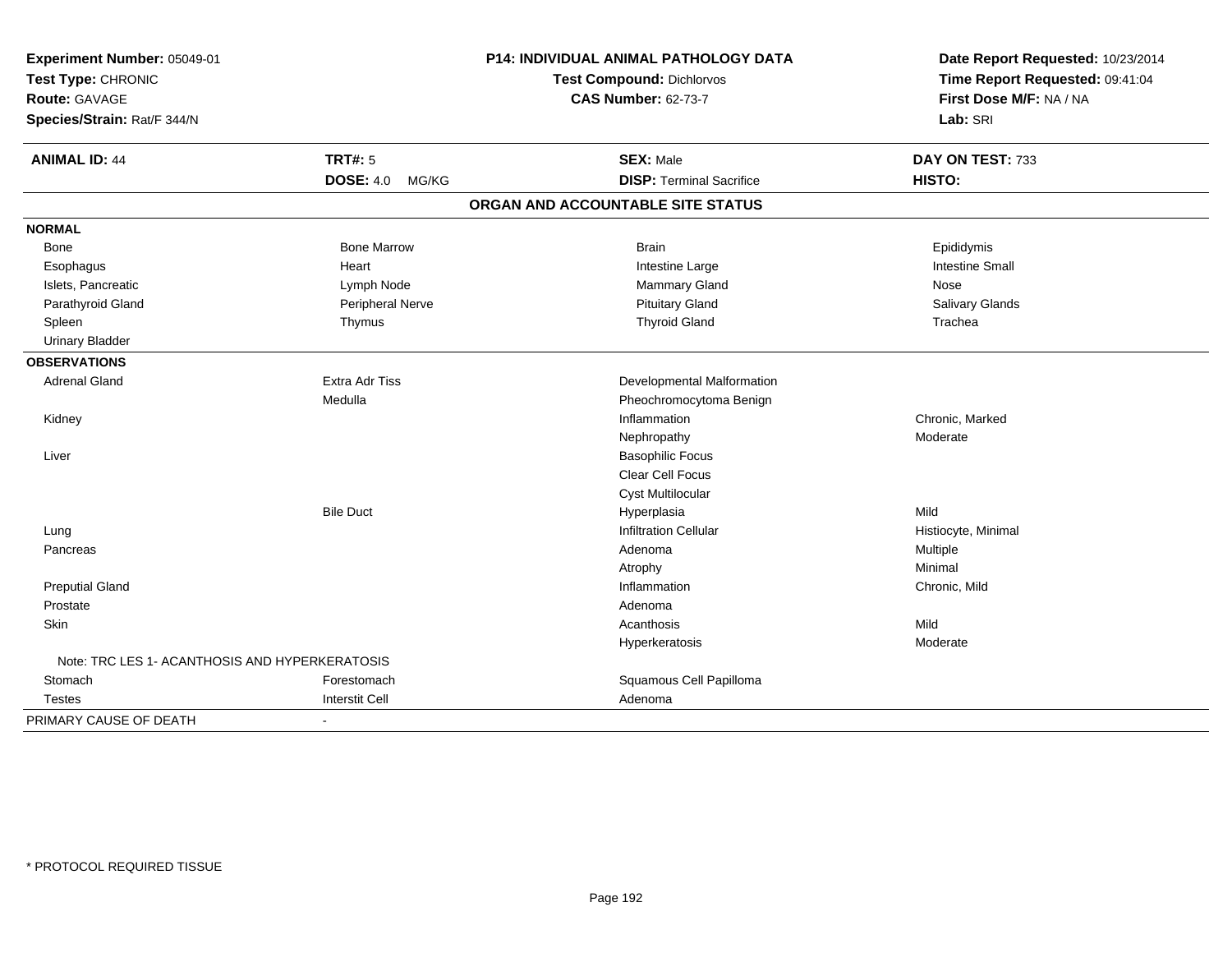| Experiment Number: 05049-01 | <b>P14: INDIVIDUAL ANIMAL PATHOLOGY DATA</b><br><b>Test Compound: Dichlorvos</b><br><b>CAS Number: 62-73-7</b> |                                   | Date Report Requested: 10/23/2014<br>Time Report Requested: 09:41:04 |
|-----------------------------|----------------------------------------------------------------------------------------------------------------|-----------------------------------|----------------------------------------------------------------------|
| Test Type: CHRONIC          |                                                                                                                |                                   |                                                                      |
| <b>Route: GAVAGE</b>        |                                                                                                                |                                   | First Dose M/F: NA / NA                                              |
| Species/Strain: Rat/F 344/N |                                                                                                                |                                   | Lab: SRI                                                             |
| <b>ANIMAL ID: 45</b>        | <b>TRT#: 1</b>                                                                                                 | <b>SEX: Male</b>                  | DAY ON TEST: 617                                                     |
|                             | <b>DOSE: VEHICLE CONTROL</b>                                                                                   | <b>DISP: Accident</b>             | HISTO:                                                               |
|                             |                                                                                                                | ORGAN AND ACCOUNTABLE SITE STATUS |                                                                      |
| <b>NORMAL</b>               |                                                                                                                |                                   |                                                                      |
| <b>Adrenal Gland</b>        | <b>Bone</b>                                                                                                    | <b>Bone Marrow</b>                | <b>Brain</b>                                                         |
| Epididymis                  | Esophagus                                                                                                      | Intestine Large                   | <b>Intestine Small</b>                                               |
| Islets, Pancreatic          | Lymph Node                                                                                                     | Mammary Gland                     | Nose                                                                 |
| Pancreas                    | Peripheral Nerve                                                                                               | <b>Pituitary Gland</b>            | Skin                                                                 |
| Spleen                      | Stomach                                                                                                        | <b>Urinary Bladder</b>            |                                                                      |
| <b>MISSING</b>              |                                                                                                                |                                   |                                                                      |
| Parathyroid Gland           | <b>Salivary Glands</b>                                                                                         | Thymus                            | <b>Thyroid Gland</b>                                                 |
| Trachea                     |                                                                                                                |                                   |                                                                      |
| <b>OBSERVATIONS</b>         |                                                                                                                |                                   |                                                                      |
| Heart                       | Myocardium                                                                                                     | Fibrosis                          | Mild                                                                 |
| Kidney                      |                                                                                                                | Nephropathy                       | Mild                                                                 |
| Liver                       | <b>Bile Duct</b>                                                                                               | Hyperplasia                       | Moderate                                                             |
|                             | Hepatocyte                                                                                                     | Vacuolization Cytoplasmic         | Moderate                                                             |
| Lung                        |                                                                                                                | Edema                             | Diffuse, Moderate                                                    |
|                             |                                                                                                                | <b>Infiltration Cellular</b>      | Histiocyte, Minimal                                                  |
|                             |                                                                                                                | Inflammation                      | Suppurative, Moderate                                                |
| <b>Preputial Gland</b>      |                                                                                                                | Inflammation                      | Chronic, Moderate                                                    |
| Prostate                    |                                                                                                                | Inflammation                      | Suppurative, Mild                                                    |
| <b>Testes</b>               | <b>Interstit Cell</b>                                                                                          | Adenoma                           | Multiple                                                             |
| PRIMARY CAUSE OF DEATH      |                                                                                                                |                                   |                                                                      |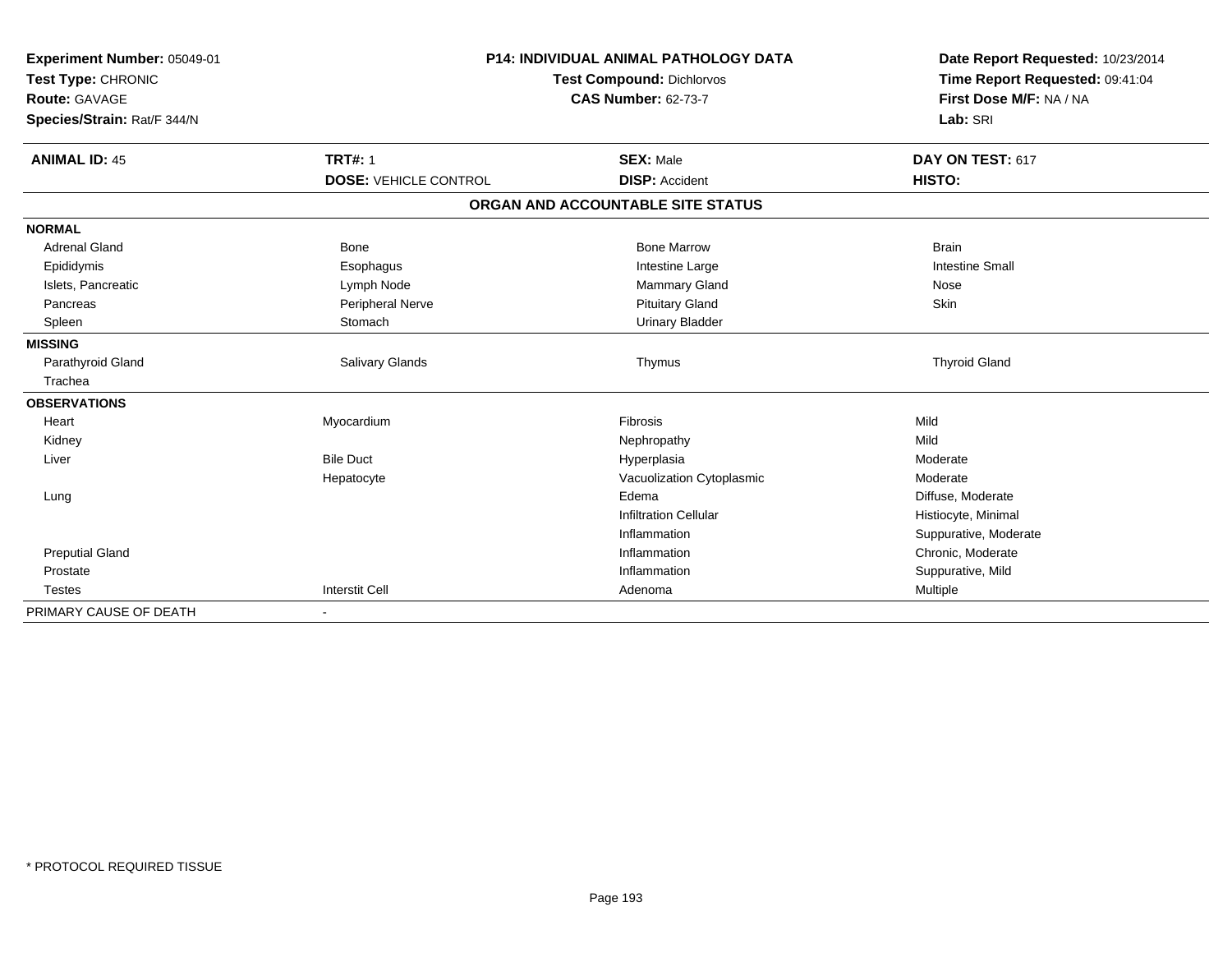| Date Report Requested: 10/23/2014   |  |
|-------------------------------------|--|
| Time Report Requested: 09:41:04     |  |
| First Dose M/F: NA / NA<br>Lab: SRI |  |
|                                     |  |
|                                     |  |
|                                     |  |
|                                     |  |
|                                     |  |
|                                     |  |
|                                     |  |
|                                     |  |
|                                     |  |
|                                     |  |
|                                     |  |
|                                     |  |
|                                     |  |
|                                     |  |
|                                     |  |
|                                     |  |
|                                     |  |
|                                     |  |
|                                     |  |
|                                     |  |
|                                     |  |
|                                     |  |
|                                     |  |
|                                     |  |
|                                     |  |
|                                     |  |
|                                     |  |
|                                     |  |
|                                     |  |
|                                     |  |
|                                     |  |
|                                     |  |
|                                     |  |
|                                     |  |
|                                     |  |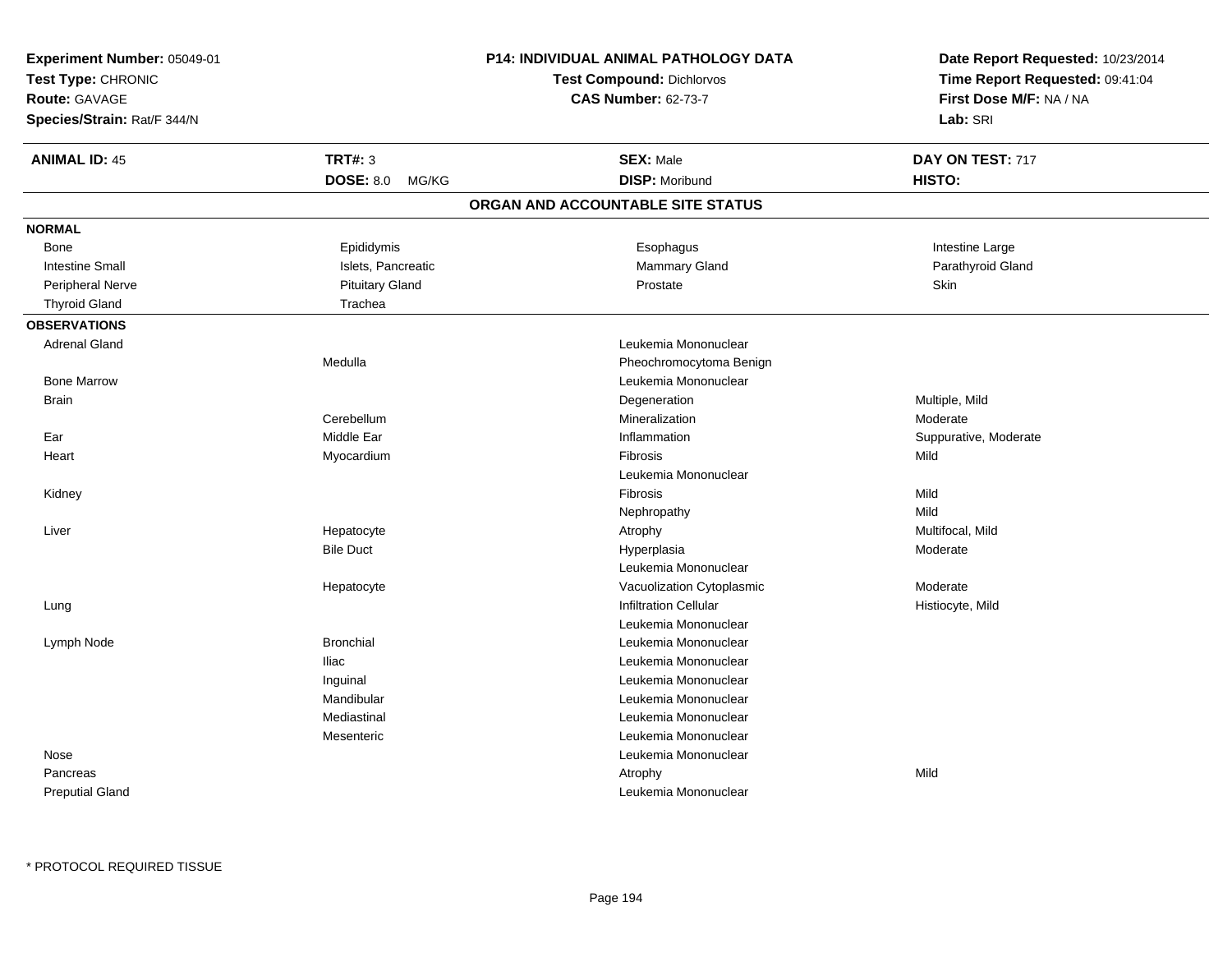| <b>Experiment Number: 05049-01</b><br>Test Type: CHRONIC<br><b>Route: GAVAGE</b><br>Species/Strain: Rat/F 344/N |                           | <b>P14: INDIVIDUAL ANIMAL PATHOLOGY DATA</b><br><b>Test Compound: Dichlorvos</b><br><b>CAS Number: 62-73-7</b> | Date Report Requested: 10/23/2014<br>Time Report Requested: 09:41:04<br>First Dose M/F: NA / NA<br>Lab: SRI |
|-----------------------------------------------------------------------------------------------------------------|---------------------------|----------------------------------------------------------------------------------------------------------------|-------------------------------------------------------------------------------------------------------------|
| <b>ANIMAL ID: 45</b>                                                                                            | TRT#: 3                   | <b>SEX: Male</b>                                                                                               | DAY ON TEST: 717                                                                                            |
|                                                                                                                 | <b>DOSE: 8.0</b><br>MG/KG | <b>DISP: Moribund</b>                                                                                          | HISTO:                                                                                                      |
|                                                                                                                 |                           | ORGAN AND ACCOUNTABLE SITE STATUS                                                                              |                                                                                                             |
| Note: TRC LES 1 - LEUKEMIA MONUC                                                                                |                           |                                                                                                                |                                                                                                             |
| <b>Salivary Glands</b>                                                                                          |                           | Leukemia Mononuclear                                                                                           |                                                                                                             |
| Seminal Vesicle                                                                                                 |                           | Leukemia Mononuclear                                                                                           |                                                                                                             |
| Spleen                                                                                                          |                           | Leukemia Mononuclear                                                                                           |                                                                                                             |
| Stomach                                                                                                         | Glandular                 | Ulcer                                                                                                          | Moderate                                                                                                    |
| Testes                                                                                                          | Interstit Cell            | Adenoma                                                                                                        |                                                                                                             |
|                                                                                                                 | Seminif Tub               | Mineralization                                                                                                 | Moderate                                                                                                    |
| Thymus                                                                                                          |                           | Leukemia Mononuclear                                                                                           |                                                                                                             |
| Urinary Bladder                                                                                                 |                           | Leukemia Mononuclear                                                                                           |                                                                                                             |
| PRIMARY CAUSE OF DEATH                                                                                          |                           |                                                                                                                |                                                                                                             |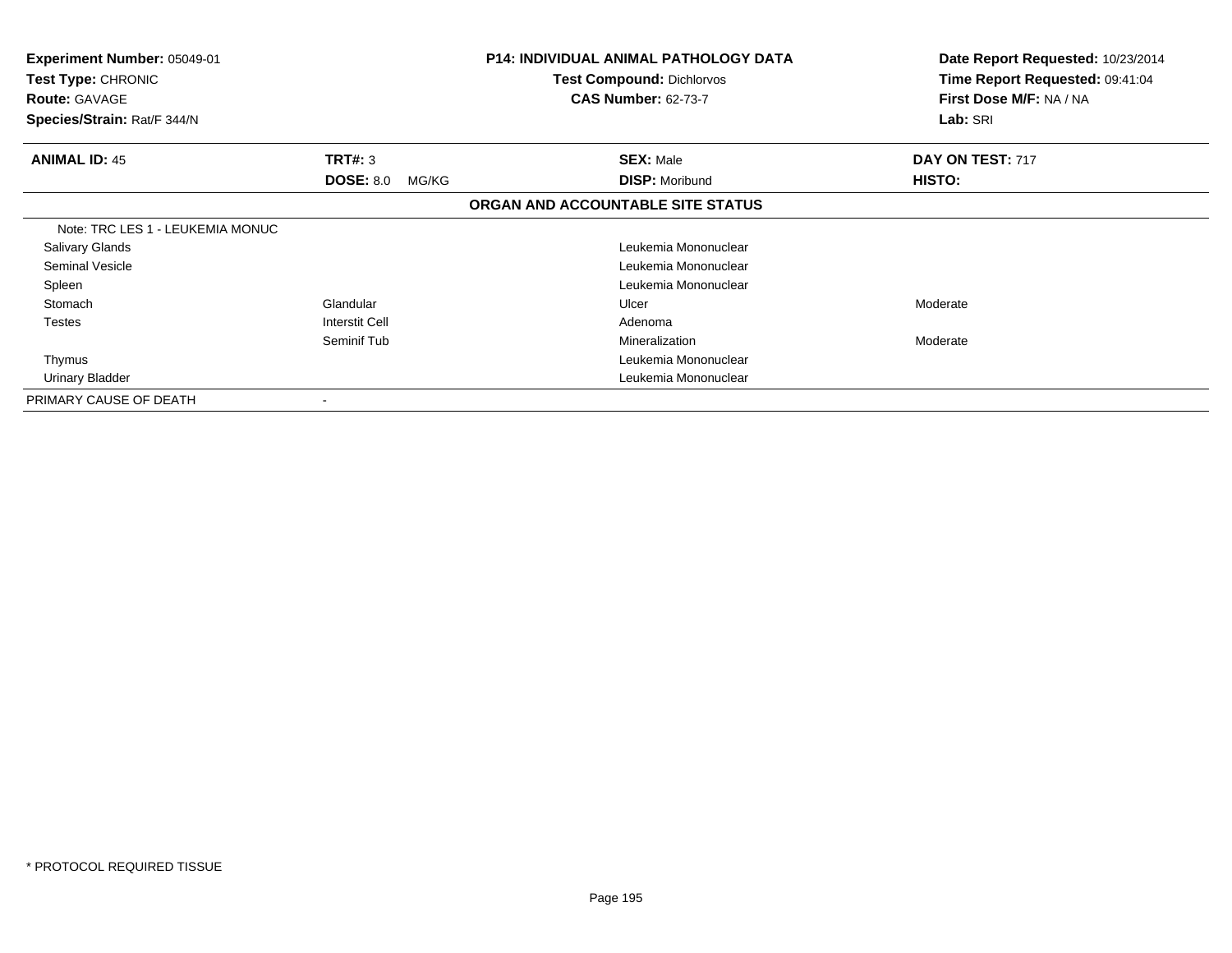| Experiment Number: 05049-01<br>Test Type: CHRONIC<br><b>Route: GAVAGE</b><br>Species/Strain: Rat/F 344/N |                        | <b>P14: INDIVIDUAL ANIMAL PATHOLOGY DATA</b><br><b>Test Compound: Dichlorvos</b><br><b>CAS Number: 62-73-7</b> | Date Report Requested: 10/23/2014<br>Time Report Requested: 09:41:04<br>First Dose M/F: NA / NA<br>Lab: SRI |
|----------------------------------------------------------------------------------------------------------|------------------------|----------------------------------------------------------------------------------------------------------------|-------------------------------------------------------------------------------------------------------------|
| <b>ANIMAL ID: 45</b>                                                                                     | <b>TRT#: 5</b>         | <b>SEX: Male</b>                                                                                               | DAY ON TEST: 733                                                                                            |
|                                                                                                          | DOSE: 4.0 MG/KG        | <b>DISP: Terminal Sacrifice</b>                                                                                | HISTO:                                                                                                      |
|                                                                                                          |                        | ORGAN AND ACCOUNTABLE SITE STATUS                                                                              |                                                                                                             |
| <b>NORMAL</b>                                                                                            |                        |                                                                                                                |                                                                                                             |
| Bone                                                                                                     | <b>Bone Marrow</b>     | <b>Brain</b>                                                                                                   | Epididymis                                                                                                  |
| Esophagus                                                                                                | Intestine Large        | <b>Intestine Small</b>                                                                                         | Islets, Pancreatic                                                                                          |
| Lung                                                                                                     | Mammary Gland          | Nose                                                                                                           | Peripheral Nerve                                                                                            |
| <b>Pituitary Gland</b>                                                                                   | Salivary Glands        | Spleen                                                                                                         | Thymus                                                                                                      |
| Trachea                                                                                                  | <b>Urinary Bladder</b> |                                                                                                                |                                                                                                             |
| <b>OBSERVATIONS</b>                                                                                      |                        |                                                                                                                |                                                                                                             |
| <b>Adrenal Gland</b>                                                                                     | Medulla                | Pheochromocytoma Benign                                                                                        | Multiple                                                                                                    |
| Heart                                                                                                    | Myocardium             | Fibrosis                                                                                                       | Moderate                                                                                                    |
| Kidney                                                                                                   |                        | Inflammation                                                                                                   | Chronic, Moderate                                                                                           |
|                                                                                                          |                        | Inflammation                                                                                                   | Suppurative, Mild                                                                                           |
|                                                                                                          | <b>Renal Tubule</b>    | Mineralization                                                                                                 | Minimal                                                                                                     |
|                                                                                                          |                        | Nephropathy                                                                                                    | Moderate                                                                                                    |
| Liver                                                                                                    |                        | <b>Cyst Multilocular</b>                                                                                       |                                                                                                             |
| Lymph Node                                                                                               | Mediastinal            | Erythrophagocytosis                                                                                            | Moderate                                                                                                    |
|                                                                                                          | Mandibular             | Hyperplasia                                                                                                    | Lymphoid, Moderate                                                                                          |
| Pancreas                                                                                                 |                        | Adenoma                                                                                                        | Multiple                                                                                                    |
|                                                                                                          |                        | Atrophy                                                                                                        | Mild                                                                                                        |
|                                                                                                          |                        | Hyperplasia                                                                                                    | Moderate                                                                                                    |
| Parathyroid Gland                                                                                        |                        | Adenoma                                                                                                        |                                                                                                             |
| <b>Preputial Gland</b>                                                                                   |                        | Inflammation                                                                                                   | Suppurative, Mild                                                                                           |
|                                                                                                          |                        | Inflammation                                                                                                   | Chronic, Mild                                                                                               |
| Prostate                                                                                                 | Epithelium             | Hyperplasia                                                                                                    | Mild                                                                                                        |
| Skin                                                                                                     |                        | Acanthosis                                                                                                     | Mild                                                                                                        |
|                                                                                                          |                        | Hyperkeratosis                                                                                                 | Mild                                                                                                        |
|                                                                                                          |                        | Inflammation                                                                                                   | Chronic, Moderate                                                                                           |
| Note: TRC LES 1- ACANTHOSIS AND HYPERKERATOSIS                                                           |                        |                                                                                                                |                                                                                                             |
| Note: THE INFLAMMATION IS ON THE FIRST NASAL SECTION                                                     |                        |                                                                                                                |                                                                                                             |
| Stomach                                                                                                  | Forestomach            | Mineralization                                                                                                 | Mild                                                                                                        |
| <b>Testes</b>                                                                                            | <b>Interstit Cell</b>  | Adenoma                                                                                                        | Multiple                                                                                                    |
| <b>Thyroid Gland</b>                                                                                     | C Cell                 | Hyperplasia                                                                                                    | Minimal                                                                                                     |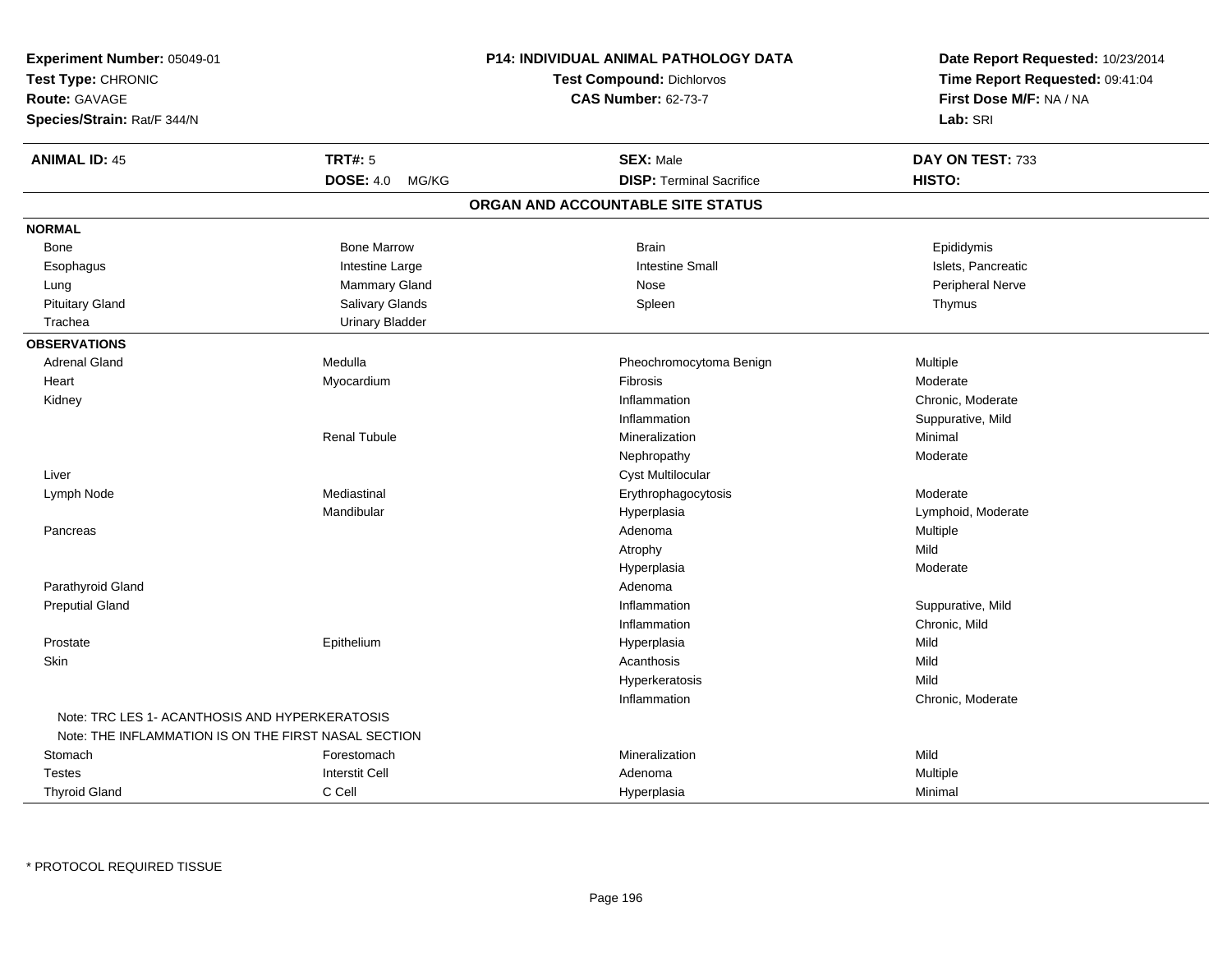| Experiment Number: 05049-01<br><b>Test Type: CHRONIC</b><br><b>Route: GAVAGE</b> | <b>P14: INDIVIDUAL ANIMAL PATHOLOGY DATA</b><br><b>Test Compound: Dichlorvos</b><br><b>CAS Number: 62-73-7</b> |                                   | Date Report Requested: 10/23/2014<br>Time Report Requested: 09:41:04<br>First Dose M/F: NA / NA<br>Lab: SRI |
|----------------------------------------------------------------------------------|----------------------------------------------------------------------------------------------------------------|-----------------------------------|-------------------------------------------------------------------------------------------------------------|
| Species/Strain: Rat/F 344/N                                                      |                                                                                                                |                                   |                                                                                                             |
| <b>ANIMAL ID: 45</b>                                                             | TRT#: 5                                                                                                        | <b>SEX: Male</b>                  | DAY ON TEST: 733                                                                                            |
|                                                                                  | <b>DOSE: 4.0</b><br>MG/KG                                                                                      | <b>DISP:</b> Terminal Sacrifice   | HISTO:                                                                                                      |
|                                                                                  |                                                                                                                | ORGAN AND ACCOUNTABLE SITE STATUS |                                                                                                             |
| PRIMARY CAUSE OF DEATH                                                           |                                                                                                                |                                   |                                                                                                             |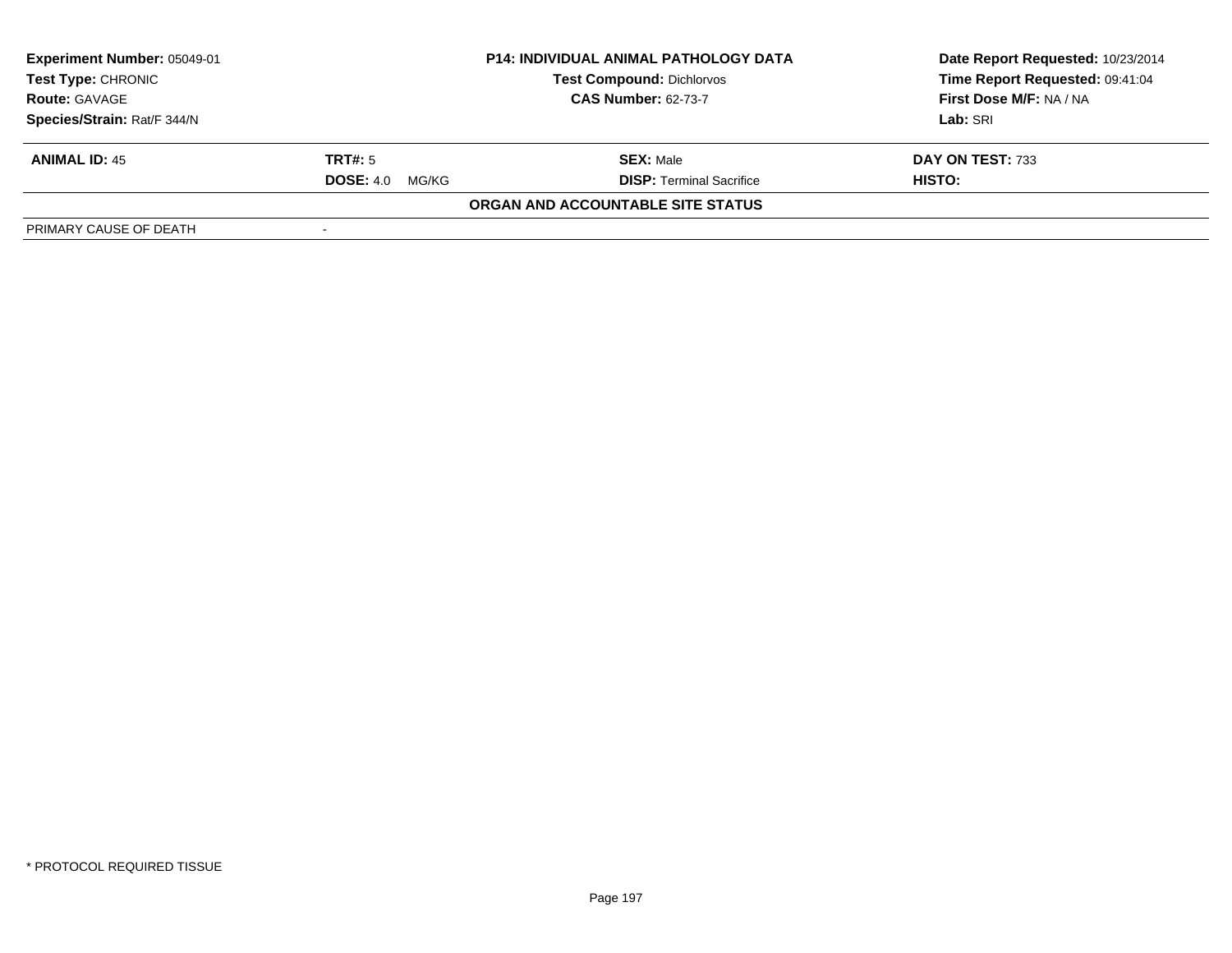| <b>P14: INDIVIDUAL ANIMAL PATHOLOGY DATA</b><br>Experiment Number: 05049-01<br>Test Type: CHRONIC |                              | Test Compound: Dichlorvos         | Date Report Requested: 10/23/2014<br>Time Report Requested: 09:41:04 |
|---------------------------------------------------------------------------------------------------|------------------------------|-----------------------------------|----------------------------------------------------------------------|
| Route: GAVAGE                                                                                     |                              | <b>CAS Number: 62-73-7</b>        | First Dose M/F: NA / NA                                              |
| Species/Strain: Rat/F 344/N                                                                       |                              |                                   | Lab: SRI                                                             |
|                                                                                                   |                              |                                   |                                                                      |
| <b>ANIMAL ID: 46</b>                                                                              | <b>TRT#: 1</b>               | <b>SEX: Male</b>                  | DAY ON TEST: 734                                                     |
|                                                                                                   | <b>DOSE: VEHICLE CONTROL</b> | <b>DISP: Terminal Sacrifice</b>   | HISTO:                                                               |
|                                                                                                   |                              | ORGAN AND ACCOUNTABLE SITE STATUS |                                                                      |
| <b>NORMAL</b>                                                                                     |                              |                                   |                                                                      |
| Bone                                                                                              | <b>Bone Marrow</b>           | Epididymis                        | Esophagus                                                            |
| Intestine Large                                                                                   | <b>Intestine Small</b>       | Islets, Pancreatic                | Lung                                                                 |
| Lymph Node                                                                                        | Nose                         | <b>Peripheral Nerve</b>           | <b>Preputial Gland</b>                                               |
| Salivary Glands                                                                                   | <b>Seminal Vesicle</b>       | Skin                              | Spleen                                                               |
| Thymus                                                                                            | Trachea                      | <b>Urinary Bladder</b>            |                                                                      |
| <b>MISSING</b>                                                                                    |                              |                                   |                                                                      |
| Parathyroid Gland                                                                                 |                              |                                   |                                                                      |
| <b>OBSERVATIONS</b>                                                                               |                              |                                   |                                                                      |
| <b>Adrenal Gland</b>                                                                              | Medulla                      | Pheochromocytoma Benign           |                                                                      |
|                                                                                                   | Cortex                       | Vacuolization Cytoplasmic         | Mild                                                                 |
| <b>Brain</b>                                                                                      |                              | Compression                       | Moderate                                                             |
| Heart                                                                                             | Myocardium                   | <b>Fibrosis</b>                   | Mild                                                                 |
| Kidney                                                                                            |                              | Inflammation                      | Chronic, Mild                                                        |
|                                                                                                   |                              | Nephropathy                       | Moderate                                                             |
| Liver                                                                                             |                              | <b>Basophilic Focus</b>           |                                                                      |
|                                                                                                   | <b>Bile Duct</b>             | Hyperplasia                       | Moderate                                                             |
| Mammary Gland                                                                                     |                              | Hyperplasia                       | Cystic, Moderate                                                     |
| Note: TRC LES 1--HYPERPLASIA, CYSTIC                                                              |                              |                                   |                                                                      |
| Pancreas                                                                                          |                              | Atrophy                           | Mild                                                                 |
| <b>Pituitary Gland</b>                                                                            | Pars Distalis                | Adenoma                           |                                                                      |
| Prostate                                                                                          |                              | Inflammation                      | Suppurative, Mild                                                    |
| Stomach                                                                                           | Glandular                    | Mineralization                    | Moderate                                                             |
| <b>Testes</b>                                                                                     | <b>Interstit Cell</b>        | Hyperplasia                       | Mild                                                                 |
| <b>Thyroid Gland</b>                                                                              | <b>Follicular Cel</b>        | Adenoma                           |                                                                      |
| PRIMARY CAUSE OF DEATH                                                                            | $\blacksquare$               |                                   |                                                                      |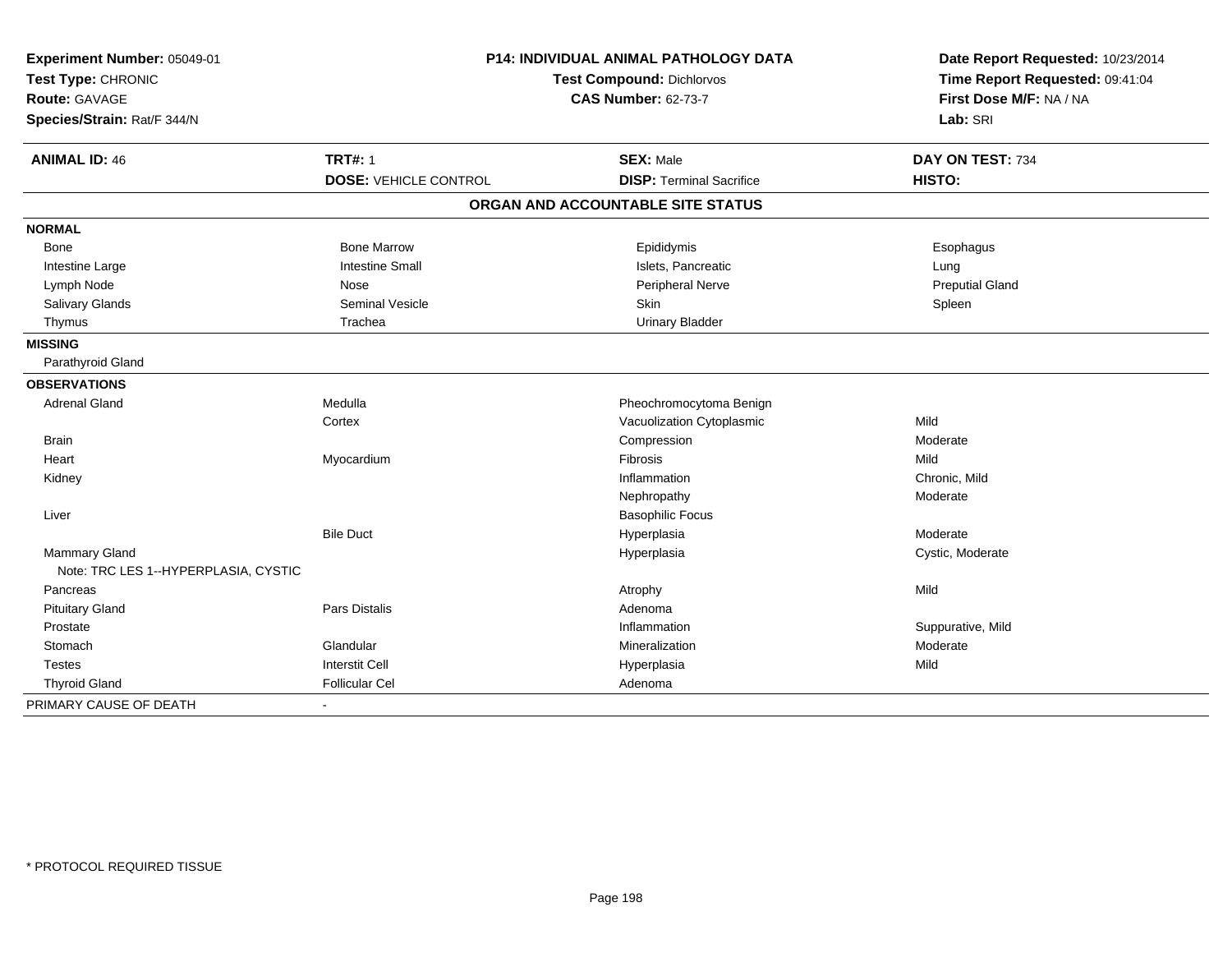| Experiment Number: 05049-01                                               |                                                      | P14: INDIVIDUAL ANIMAL PATHOLOGY DATA | Date Report Requested: 10/23/2014 |
|---------------------------------------------------------------------------|------------------------------------------------------|---------------------------------------|-----------------------------------|
| Test Type: CHRONIC<br><b>Route: GAVAGE</b><br>Species/Strain: Rat/F 344/N |                                                      | <b>Test Compound: Dichlorvos</b>      | Time Report Requested: 09:41:04   |
|                                                                           |                                                      | <b>CAS Number: 62-73-7</b>            | First Dose M/F: NA / NA           |
|                                                                           |                                                      |                                       | Lab: SRI                          |
| <b>ANIMAL ID: 46</b>                                                      | <b>TRT#: 3</b>                                       | <b>SEX: Male</b>                      | DAY ON TEST: 674                  |
|                                                                           | DOSE: 8.0 MG/KG                                      | <b>DISP: Moribund</b>                 | HISTO:                            |
|                                                                           |                                                      | ORGAN AND ACCOUNTABLE SITE STATUS     |                                   |
| <b>NORMAL</b>                                                             |                                                      |                                       |                                   |
| Bone                                                                      | <b>Bone Marrow</b>                                   | <b>Brain</b>                          | Epididymis                        |
| Esophagus                                                                 | Intestine Large                                      | <b>Intestine Small</b>                | Lung                              |
| Lymph Node                                                                | Nose                                                 | Parathyroid Gland                     | Peripheral Nerve                  |
| <b>Preputial Gland</b>                                                    | Salivary Glands                                      | Spleen                                | Thymus                            |
| Trachea                                                                   | <b>Urinary Bladder</b>                               |                                       |                                   |
| <b>OBSERVATIONS</b>                                                       |                                                      |                                       |                                   |
| Adrenal Gland                                                             | Medulla                                              | Pheochromocytoma Benign               |                                   |
|                                                                           | Cortex                                               | Vacuolization Cytoplasmic             | Moderate                          |
| Eye                                                                       | Retina                                               | Atrophy                               | Moderate                          |
|                                                                           |                                                      | Cataract                              | Moderate                          |
| Heart                                                                     | Myocardium                                           | Fibrosis                              | Mild                              |
| <b>Intest Small</b>                                                       |                                                      |                                       |                                   |
| Note: TRC LES 2 - NOT REMARKABLE                                          |                                                      |                                       |                                   |
| Islets, Pancreatic                                                        |                                                      | Adenoma                               | Multiple                          |
| Kidney                                                                    |                                                      | Inflammation                          | Chronic, Moderate                 |
|                                                                           |                                                      | Nephropathy                           | Marked                            |
| Liver                                                                     | <b>Bile Duct</b>                                     | Hyperplasia                           | Mild                              |
|                                                                           |                                                      | Inflammation                          | Chronic, Mild                     |
| <b>Mammary Gland</b>                                                      |                                                      | Hyperplasia                           | Cystic, Marked                    |
| Note: TRC LES 1 - HYPERPLASIA CYSTIC                                      |                                                      |                                       |                                   |
| Pancreas                                                                  |                                                      | Adenoma                               |                                   |
|                                                                           |                                                      | Hyperplasia                           | Mild                              |
| <b>Pituitary Gland</b>                                                    | <b>Pars Distalis</b>                                 | Adenoma                               |                                   |
| Prostate                                                                  |                                                      | Inflammation                          | Suppurative, Moderate             |
| <b>Skin</b>                                                               |                                                      | Inflammation                          | Suppurative, Mild                 |
|                                                                           | Note: THE INFLAMMATION IS ON THE FIRST NASAL SECTION |                                       |                                   |
| Stomach                                                                   | Forestomach, Mucosa                                  | Hyperplasia                           | Moderate                          |
|                                                                           | Forestomach                                          | Inflammation                          | Chronic, Mild                     |
| <b>Testes</b>                                                             | <b>Interstit Cell</b>                                | Hyperplasia                           | Mild                              |
| Note: NO NEOPLASM OBSERVED MICROSCOPICALLY                                |                                                      |                                       |                                   |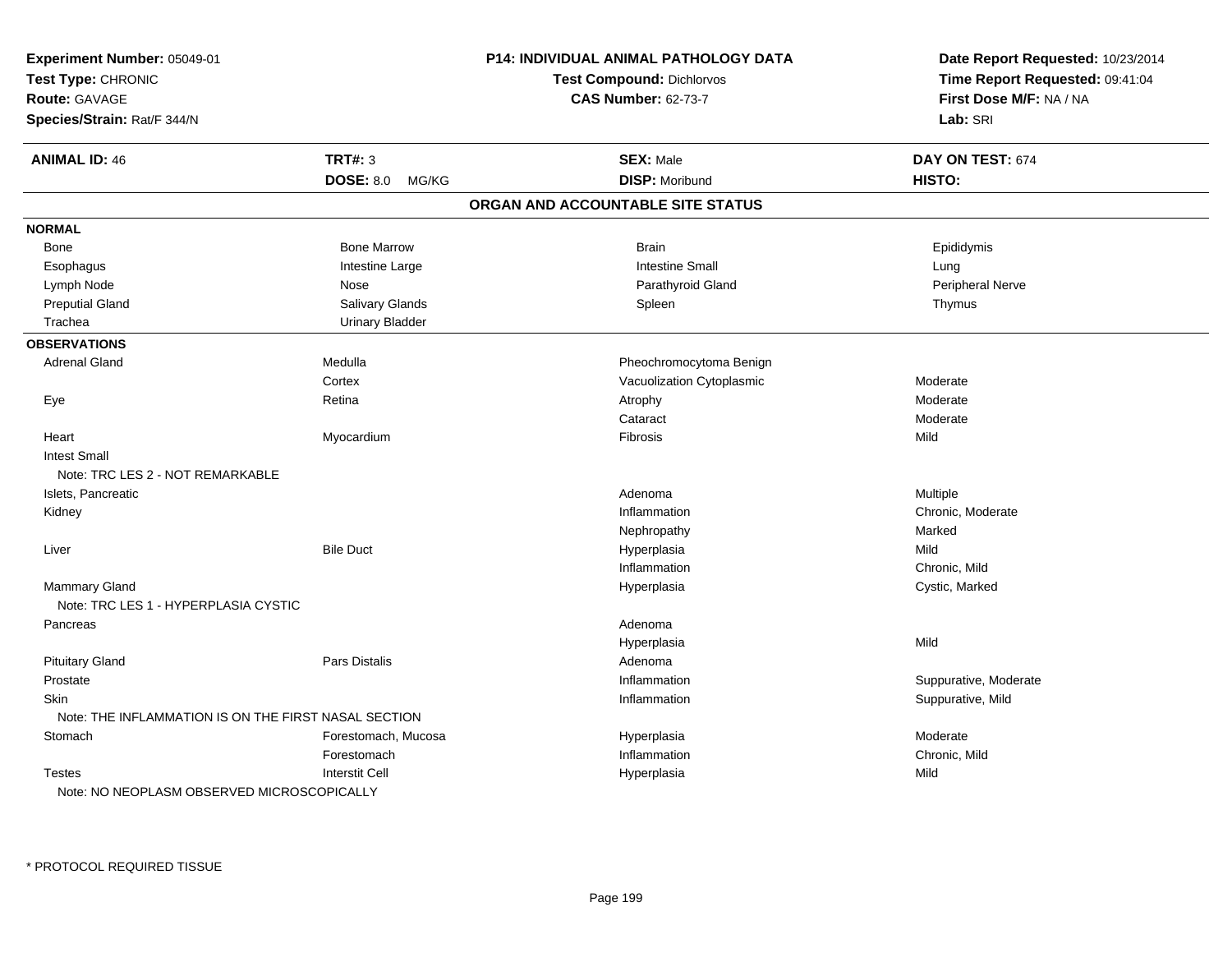| Experiment Number: 05049-01<br><b>P14: INDIVIDUAL ANIMAL PATHOLOGY DATA</b> |                        |                                   | Date Report Requested: 10/23/2014 |
|-----------------------------------------------------------------------------|------------------------|-----------------------------------|-----------------------------------|
| <b>Test Type: CHRONIC</b>                                                   |                        | <b>Test Compound: Dichlorvos</b>  | Time Report Requested: 09:41:04   |
| <b>Route: GAVAGE</b>                                                        |                        | <b>CAS Number: 62-73-7</b>        | First Dose M/F: NA / NA           |
| Species/Strain: Rat/F 344/N                                                 |                        |                                   | Lab: SRI                          |
| <b>ANIMAL ID: 46</b>                                                        | TRT#: 3                | <b>SEX: Male</b>                  | DAY ON TEST: 674                  |
|                                                                             | <b>DOSE: 8.0 MG/KG</b> | <b>DISP: Moribund</b>             | <b>HISTO:</b>                     |
|                                                                             |                        | ORGAN AND ACCOUNTABLE SITE STATUS |                                   |
| <b>Thyroid Gland</b>                                                        | C Cell                 | Hyperplasia                       | Minimal                           |
| PRIMARY CAUSE OF DEATH                                                      |                        |                                   |                                   |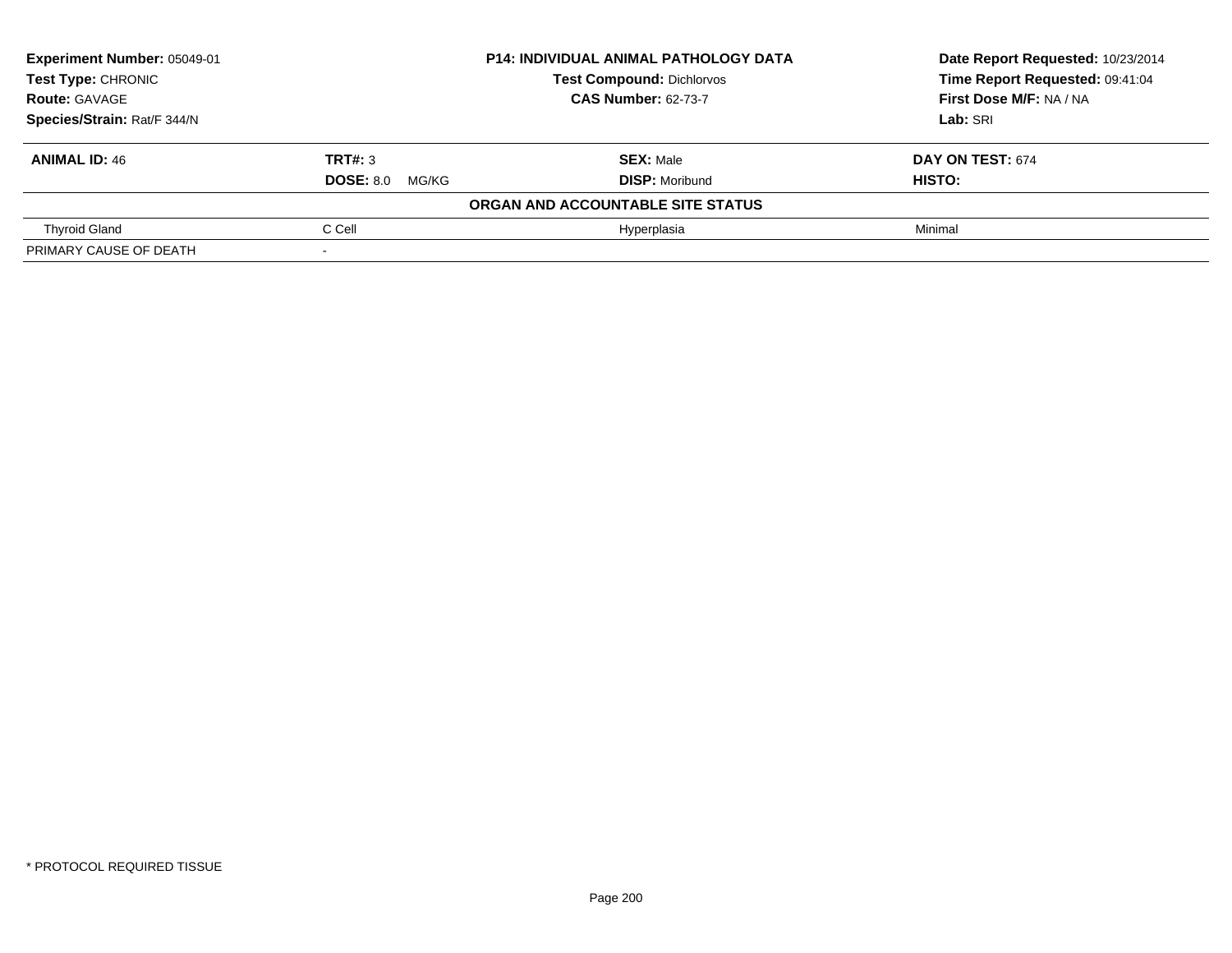| Experiment Number: 05049-01                          |                       | P14: INDIVIDUAL ANIMAL PATHOLOGY DATA | Date Report Requested: 10/23/2014 |
|------------------------------------------------------|-----------------------|---------------------------------------|-----------------------------------|
| Test Type: CHRONIC                                   |                       | <b>Test Compound: Dichlorvos</b>      | Time Report Requested: 09:41:04   |
| Route: GAVAGE                                        |                       | <b>CAS Number: 62-73-7</b>            | First Dose M/F: NA / NA           |
| Species/Strain: Rat/F 344/N                          |                       |                                       | Lab: SRI                          |
| <b>ANIMAL ID: 46</b>                                 | <b>TRT#: 5</b>        | <b>SEX: Male</b>                      | DAY ON TEST: 679                  |
|                                                      | DOSE: 4.0 MG/KG       | <b>DISP: Moribund</b>                 | HISTO:                            |
|                                                      |                       | ORGAN AND ACCOUNTABLE SITE STATUS     |                                   |
| <b>NORMAL</b>                                        |                       |                                       |                                   |
| Bone                                                 | <b>Bone Marrow</b>    | Brain                                 | Epididymis                        |
| Esophagus                                            | Intestine Large       | Lung                                  | Nose                              |
| Parathyroid Gland                                    | Peripheral Nerve      | Thymus                                | Trachea                           |
| <b>Urinary Bladder</b>                               |                       |                                       |                                   |
| <b>AUTO PRECLUDES DIAG.</b>                          |                       |                                       |                                   |
| Salivary Glands                                      |                       |                                       |                                   |
| <b>OBSERVATIONS</b>                                  |                       |                                       |                                   |
| <b>Adrenal Gland</b>                                 | Cortex                | Hyperplasia                           | Moderate                          |
| Heart                                                | Myocardium            | Fibrosis                              | Mild                              |
| <b>Intestine Small</b>                               | Duodenum, Mucosa      | Hyperplasia                           | Marked                            |
| Islets, Pancreatic                                   |                       | Adenoma                               |                                   |
| Kidney                                               |                       | Inflammation                          | Chronic, Moderate                 |
|                                                      |                       | Nephropathy                           | Marked                            |
| Liver                                                |                       | Cyst Multilocular                     |                                   |
|                                                      | Portal                | Fibrosis                              | Moderate                          |
|                                                      |                       | Inflammation                          | Chronic, Mild                     |
|                                                      | Hepatocyte            | Vacuolization Cytoplasmic             | Mild                              |
| Lymph Node                                           | Lymphatic, Mandibular | Ectasia                               | Mild                              |
| Mammary Gland                                        |                       | Hyperplasia                           | Cystic, Minimal                   |
| Mesentery                                            |                       | <b>Ectopic Tissue</b>                 |                                   |
|                                                      | Fat                   | Fibrosis                              | Moderate                          |
|                                                      | Fat                   | Inflammation                          | Suppurative, Moderate             |
| Note: TRC LES 1- INFLAMMATION AND FIBROSIS           |                       |                                       |                                   |
| Pancreas                                             |                       | Adenoma                               |                                   |
|                                                      |                       | Atrophy                               | Moderate                          |
| <b>Pituitary Gland</b>                               | Pars Distalis         | Adenoma                               |                                   |
| <b>Preputial Gland</b>                               |                       | Inflammation                          | Chronic, Mild                     |
| Prostate                                             |                       | Inflammation                          | Suppurative, Marked               |
| Skin                                                 |                       | Inflammation                          | Chronic, Moderate                 |
| Note: THE INFLAMMATION IS ON THE FIRST NASAL SECTION |                       |                                       |                                   |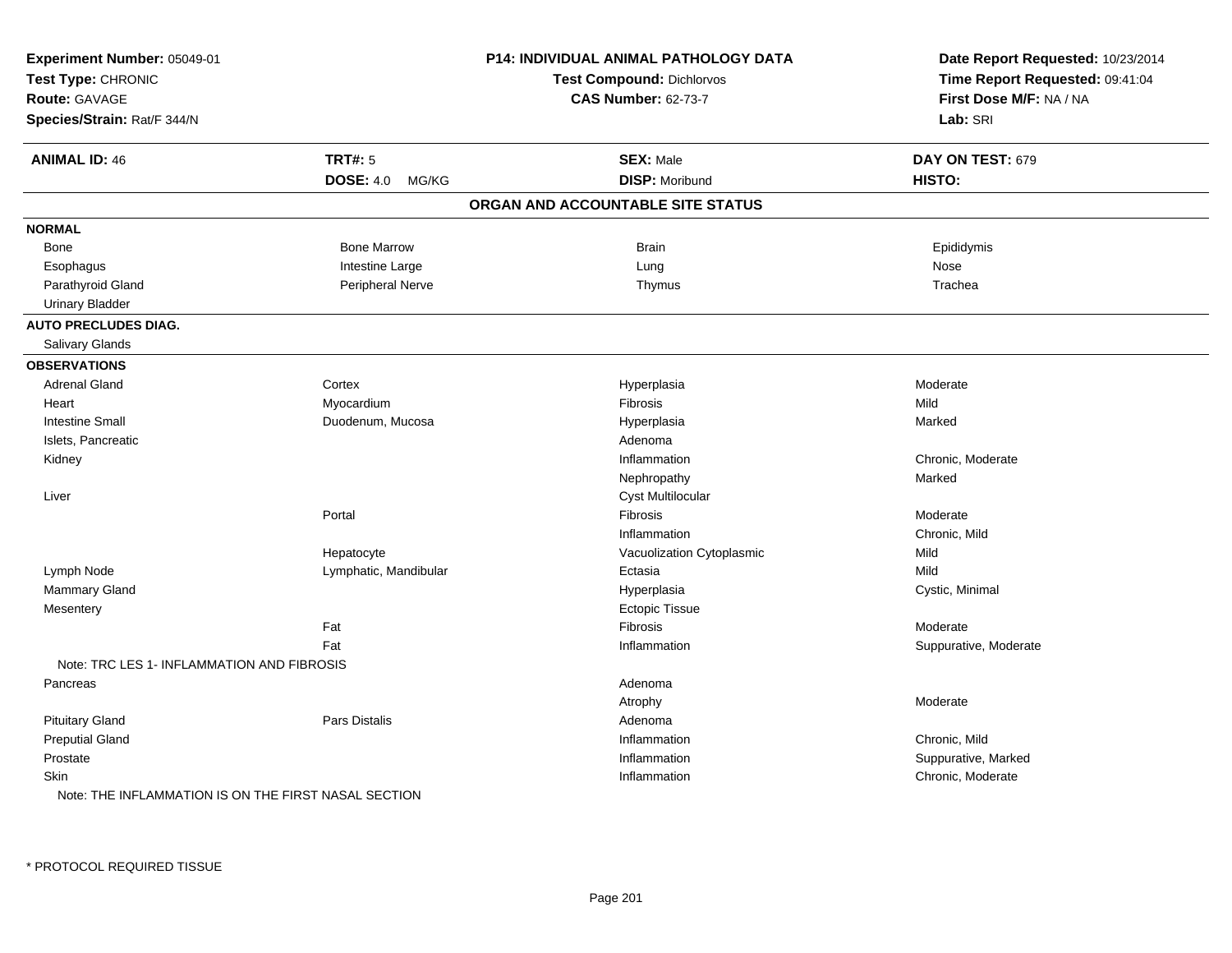| Experiment Number: 05049-01<br>Test Type: CHRONIC<br><b>Route: GAVAGE</b><br>Species/Strain: Rat/F 344/N |                           | <b>P14: INDIVIDUAL ANIMAL PATHOLOGY DATA</b><br><b>Test Compound: Dichlorvos</b><br><b>CAS Number: 62-73-7</b> | Date Report Requested: 10/23/2014<br>Time Report Requested: 09:41:04<br>First Dose M/F: NA / NA<br>Lab: SRI |  |
|----------------------------------------------------------------------------------------------------------|---------------------------|----------------------------------------------------------------------------------------------------------------|-------------------------------------------------------------------------------------------------------------|--|
| <b>ANIMAL ID: 46</b>                                                                                     | <b>TRT#:</b> 5            | <b>SEX: Male</b>                                                                                               | DAY ON TEST: 679                                                                                            |  |
|                                                                                                          | <b>DOSE: 4.0</b><br>MG/KG | <b>DISP: Moribund</b>                                                                                          | HISTO:                                                                                                      |  |
|                                                                                                          |                           | ORGAN AND ACCOUNTABLE SITE STATUS                                                                              |                                                                                                             |  |
| Spleen                                                                                                   |                           | Atrophy                                                                                                        | Moderate                                                                                                    |  |
|                                                                                                          |                           | <b>Fibrosis</b>                                                                                                | Mild                                                                                                        |  |
|                                                                                                          |                           | Pigmentation                                                                                                   | Hemosiderin, Moderate                                                                                       |  |
| Stomach                                                                                                  | Forestomach, Mucosa       | Hyperplasia                                                                                                    | Marked                                                                                                      |  |
|                                                                                                          | Forestomach               | Ulcer                                                                                                          | Marked                                                                                                      |  |
| <b>Testes</b>                                                                                            | Interstit Cell            | Adenoma                                                                                                        |                                                                                                             |  |
| <b>Thyroid Gland</b>                                                                                     | C Cell                    | Adenoma                                                                                                        |                                                                                                             |  |
| PRIMARY CAUSE OF DEATH                                                                                   |                           |                                                                                                                |                                                                                                             |  |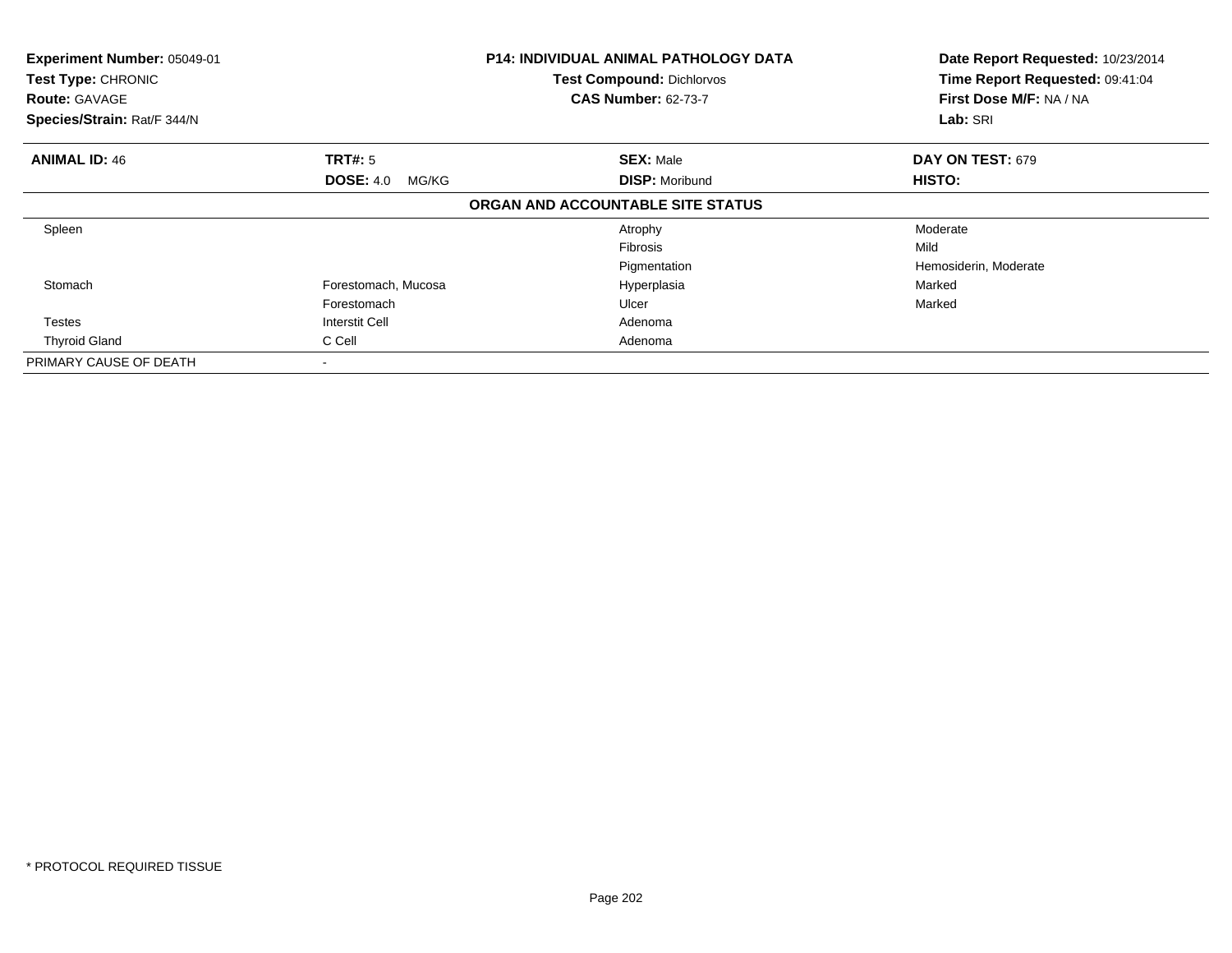| Experiment Number: 05049-01<br>Test Type: CHRONIC<br>Route: GAVAGE |                                                | P14: INDIVIDUAL ANIMAL PATHOLOGY DATA<br>Test Compound: Dichlorvos<br><b>CAS Number: 62-73-7</b> | Date Report Requested: 10/23/2014<br>Time Report Requested: 09:41:04<br>First Dose M/F: NA / NA |  |
|--------------------------------------------------------------------|------------------------------------------------|--------------------------------------------------------------------------------------------------|-------------------------------------------------------------------------------------------------|--|
| Species/Strain: Rat/F 344/N                                        |                                                |                                                                                                  | Lab: SRI                                                                                        |  |
| <b>ANIMAL ID: 47</b>                                               | <b>TRT#: 1</b><br><b>DOSE: VEHICLE CONTROL</b> | <b>SEX: Male</b><br><b>DISP: Terminal Sacrifice</b>                                              | DAY ON TEST: 734<br>HISTO:                                                                      |  |
|                                                                    |                                                | ORGAN AND ACCOUNTABLE SITE STATUS                                                                |                                                                                                 |  |
| <b>NORMAL</b>                                                      |                                                |                                                                                                  |                                                                                                 |  |
| <b>Adrenal Gland</b>                                               | Bone                                           | <b>Bone Marrow</b>                                                                               | <b>Brain</b>                                                                                    |  |
| Epididymis                                                         | Esophagus                                      | <b>Intestine Small</b>                                                                           | Islets, Pancreatic                                                                              |  |
| Lung                                                               | Mammary Gland                                  | Nose                                                                                             | Salivary Glands                                                                                 |  |
| <b>Seminal Vesicle</b>                                             | Spleen                                         | Stomach                                                                                          | Thymus                                                                                          |  |
| Trachea                                                            | <b>Urinary Bladder</b>                         |                                                                                                  |                                                                                                 |  |
| <b>MISSING</b>                                                     |                                                |                                                                                                  |                                                                                                 |  |
| Parathyroid Gland                                                  |                                                |                                                                                                  |                                                                                                 |  |
| <b>OBSERVATIONS</b>                                                |                                                |                                                                                                  |                                                                                                 |  |
| Heart                                                              | Myocardium                                     | Fibrosis                                                                                         | Moderate                                                                                        |  |
| Intestine Large                                                    | Colon                                          | Parasite Metazoan                                                                                | Marked                                                                                          |  |
| Kidney                                                             |                                                | Nephropathy                                                                                      | Mild                                                                                            |  |
| Liver                                                              |                                                | <b>Basophilic Focus</b>                                                                          |                                                                                                 |  |
|                                                                    |                                                | <b>Clear Cell Focus</b>                                                                          |                                                                                                 |  |
|                                                                    | <b>Bile Duct</b>                               | Hyperplasia                                                                                      | Moderate                                                                                        |  |
|                                                                    |                                                | Inflammation                                                                                     | Chronic, Mild                                                                                   |  |
| Lymph Node                                                         | Lymphatic, Mandibular                          | Ectasia                                                                                          | Mild                                                                                            |  |
| Pancreas                                                           |                                                | Atrophy                                                                                          | Mild                                                                                            |  |
| Peripheral Nerve                                                   |                                                | <b>Infiltration Cellular</b>                                                                     | Mast Cell, Mild                                                                                 |  |
| <b>Pituitary Gland</b>                                             | <b>Pars Distalis</b>                           | Hyperplasia                                                                                      | Minimal                                                                                         |  |
| <b>Preputial Gland</b>                                             |                                                | Inflammation                                                                                     | Suppurative, Mild                                                                               |  |
| Prostate                                                           |                                                | Corpora Amylacea                                                                                 | Moderate                                                                                        |  |
|                                                                    |                                                | Inflammation                                                                                     | Suppurative, Mild                                                                               |  |
| Skin                                                               |                                                | Keratoacanthoma                                                                                  |                                                                                                 |  |
| Note: TRC LES 1--KERATOACANTHOMA                                   |                                                |                                                                                                  |                                                                                                 |  |
| Spleen                                                             |                                                |                                                                                                  |                                                                                                 |  |
| Note: POSSIBLY EARLY LEUKEMIA MONUC; NOT CODED                     |                                                |                                                                                                  |                                                                                                 |  |
| <b>Testes</b>                                                      | <b>Interstit Cell</b>                          | Adenoma                                                                                          |                                                                                                 |  |
|                                                                    | Seminif Tub                                    | <b>Mineralization</b>                                                                            | Moderate                                                                                        |  |
| <b>Thyroid Gland</b>                                               | C Cell                                         | Hyperplasia                                                                                      | Mild                                                                                            |  |
| PRIMARY CAUSE OF DEATH                                             | ÷,                                             |                                                                                                  |                                                                                                 |  |

\* PROTOCOL REQUIRED TISSUE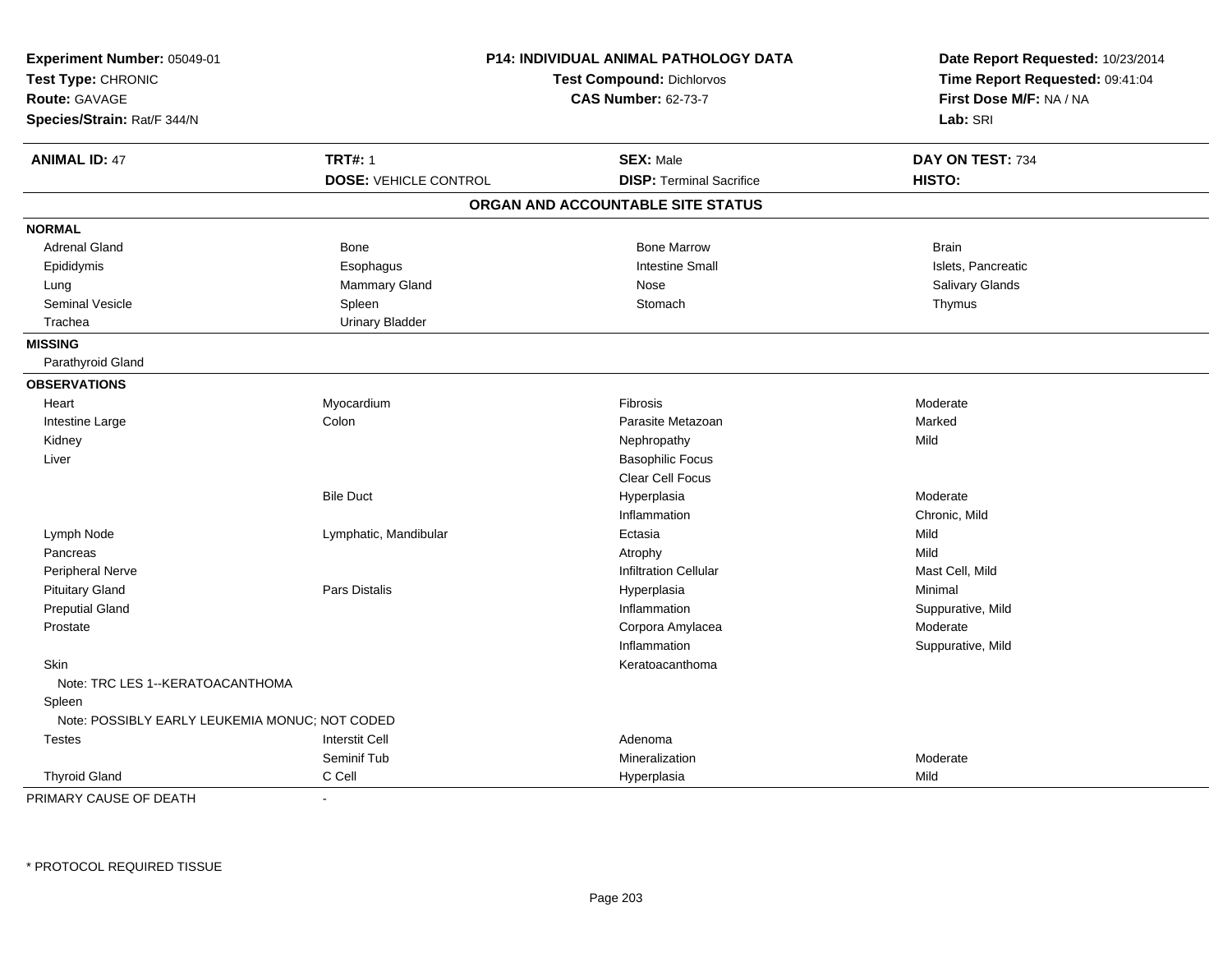| <b>Experiment Number: 05049-01</b> | <b>P14: INDIVIDUAL ANIMAL PATHOLOGY DATA</b> |                                   | Date Report Requested: 10/23/2014 |  |
|------------------------------------|----------------------------------------------|-----------------------------------|-----------------------------------|--|
| <b>Test Type: CHRONIC</b>          |                                              | <b>Test Compound: Dichlorvos</b>  | Time Report Requested: 09:41:04   |  |
| <b>Route: GAVAGE</b>               | <b>CAS Number: 62-73-7</b>                   |                                   | First Dose M/F: NA / NA           |  |
| Species/Strain: Rat/F 344/N        |                                              |                                   | Lab: SRI                          |  |
| <b>ANIMAL ID: 47</b>               | <b>TRT#: 1</b>                               | <b>SEX: Male</b>                  | DAY ON TEST: 734                  |  |
|                                    | <b>DOSE: VEHICLE CONTROL</b>                 | <b>DISP:</b> Terminal Sacrifice   | HISTO:                            |  |
|                                    |                                              | ORGAN AND ACCOUNTABLE SITE STATUS |                                   |  |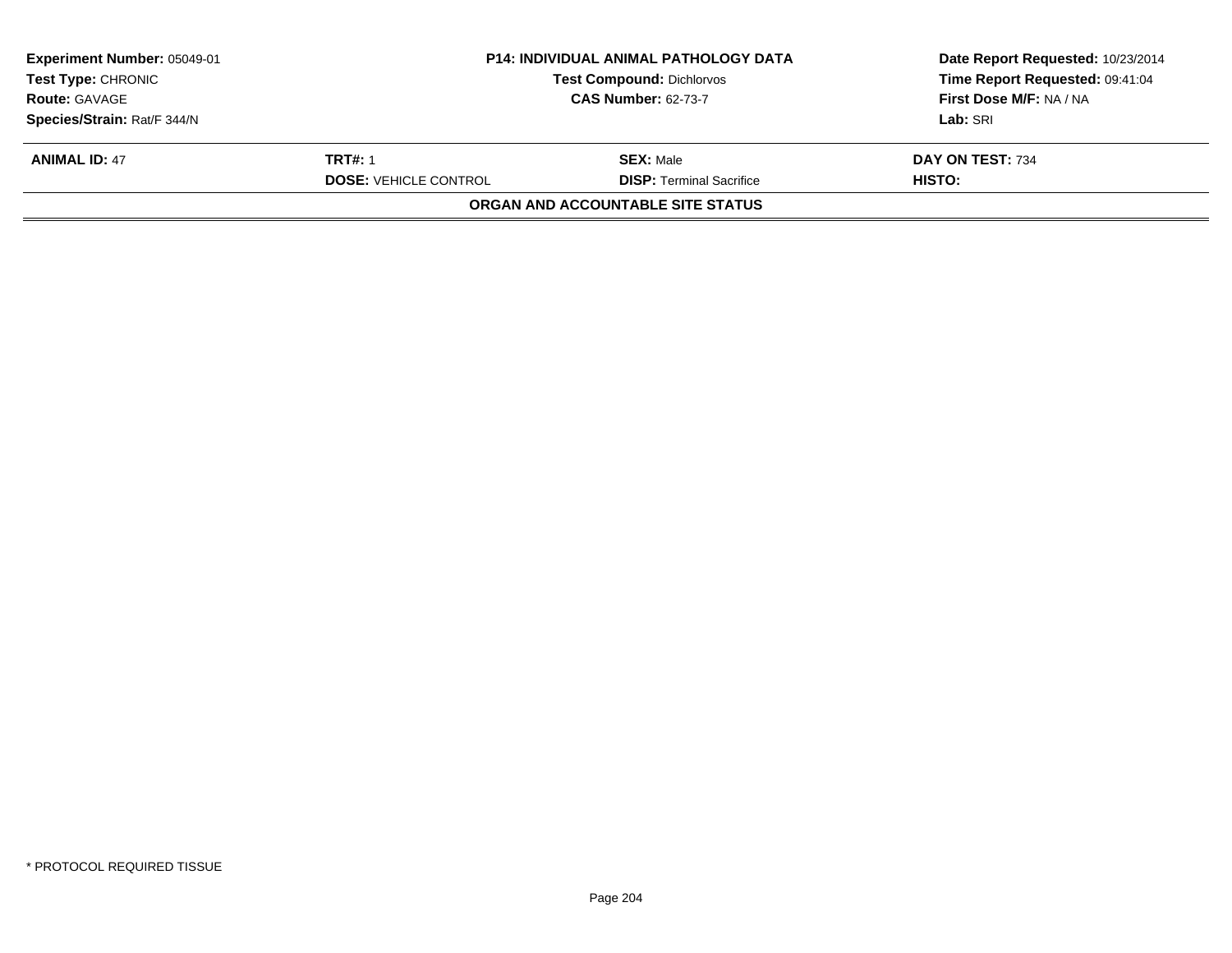| Experiment Number: 05049-01<br>Test Type: CHRONIC |                           | P14: INDIVIDUAL ANIMAL PATHOLOGY DATA<br><b>Test Compound: Dichlorvos</b> | Date Report Requested: 10/23/2014<br>Time Report Requested: 09:41:04 |
|---------------------------------------------------|---------------------------|---------------------------------------------------------------------------|----------------------------------------------------------------------|
| <b>Route: GAVAGE</b>                              |                           | <b>CAS Number: 62-73-7</b>                                                | First Dose M/F: NA / NA                                              |
| Species/Strain: Rat/F 344/N                       |                           |                                                                           | Lab: SRI                                                             |
| <b>ANIMAL ID: 47</b>                              | <b>TRT#: 3</b>            | <b>SEX: Male</b>                                                          | DAY ON TEST: 729                                                     |
|                                                   | <b>DOSE: 8.0</b><br>MG/KG | <b>DISP: Terminal Sacrifice</b>                                           | HISTO:                                                               |
|                                                   |                           | ORGAN AND ACCOUNTABLE SITE STATUS                                         |                                                                      |
| <b>NORMAL</b>                                     |                           |                                                                           |                                                                      |
| Bone                                              | <b>Bone Marrow</b>        | <b>Brain</b>                                                              | Epididymis                                                           |
| Esophagus                                         | Intestine Large           | <b>Intestine Small</b>                                                    | Lymph Node                                                           |
| Mammary Gland                                     | Nose                      | Parathyroid Gland                                                         | Peripheral Nerve                                                     |
| <b>Preputial Gland</b>                            | Salivary Glands           | Skin                                                                      | Spleen                                                               |
| Stomach                                           | Thymus                    | Trachea                                                                   | <b>Urinary Bladder</b>                                               |
| <b>OBSERVATIONS</b>                               |                           |                                                                           |                                                                      |
| <b>Adrenal Gland</b>                              | Cortex                    | Vacuolization Cytoplasmic                                                 | Moderate                                                             |
| Eye                                               | Retina                    | Atrophy                                                                   | Marked                                                               |
|                                                   |                           | Cataract                                                                  | Moderate                                                             |
|                                                   |                           | <b>Retinal Detachment</b>                                                 |                                                                      |
| Heart                                             | Myocardium                | Fibrosis                                                                  | Mild                                                                 |
|                                                   | Myocardium                | Inflammation                                                              | Chronic, Mild                                                        |
| Islets, Pancreatic                                |                           | Adenoma                                                                   |                                                                      |
| Kidney                                            |                           | Inflammation                                                              | Suppurative, Minimal                                                 |
|                                                   |                           | Inflammation                                                              | Chronic, Marked                                                      |
|                                                   |                           | Nephropathy                                                               | Moderate                                                             |
| Liver                                             | <b>Bile Duct</b>          | Hyperplasia                                                               | Minimal                                                              |
|                                                   |                           | Inflammation                                                              | Chronic, Mild                                                        |
| Lung                                              |                           | <b>Infiltration Cellular</b>                                              | Histiocyte, Minimal                                                  |
| Pancreas                                          |                           | Adenoma                                                                   | Multiple                                                             |
|                                                   |                           | Hyperplasia                                                               | Moderate                                                             |
| Note: TRC LES 1 - ADENOMA.MULT.                   |                           |                                                                           |                                                                      |
| <b>Pituitary Gland</b>                            | Pars Distalis             | Adenoma                                                                   |                                                                      |
| Prostate                                          |                           | Corpora Amylacea                                                          | Moderate                                                             |
|                                                   |                           | Inflammation                                                              | Suppurative, Mild                                                    |
| <b>Testes</b>                                     | <b>Interstit Cell</b>     | Adenoma                                                                   | Multiple                                                             |
|                                                   | Seminif Tub               | Mineralization                                                            | Mild                                                                 |
| <b>Thyroid Gland</b>                              | C Cell                    | Hyperplasia                                                               | Minimal                                                              |
| PRIMARY CAUSE OF DEATH                            | $\sim$                    |                                                                           |                                                                      |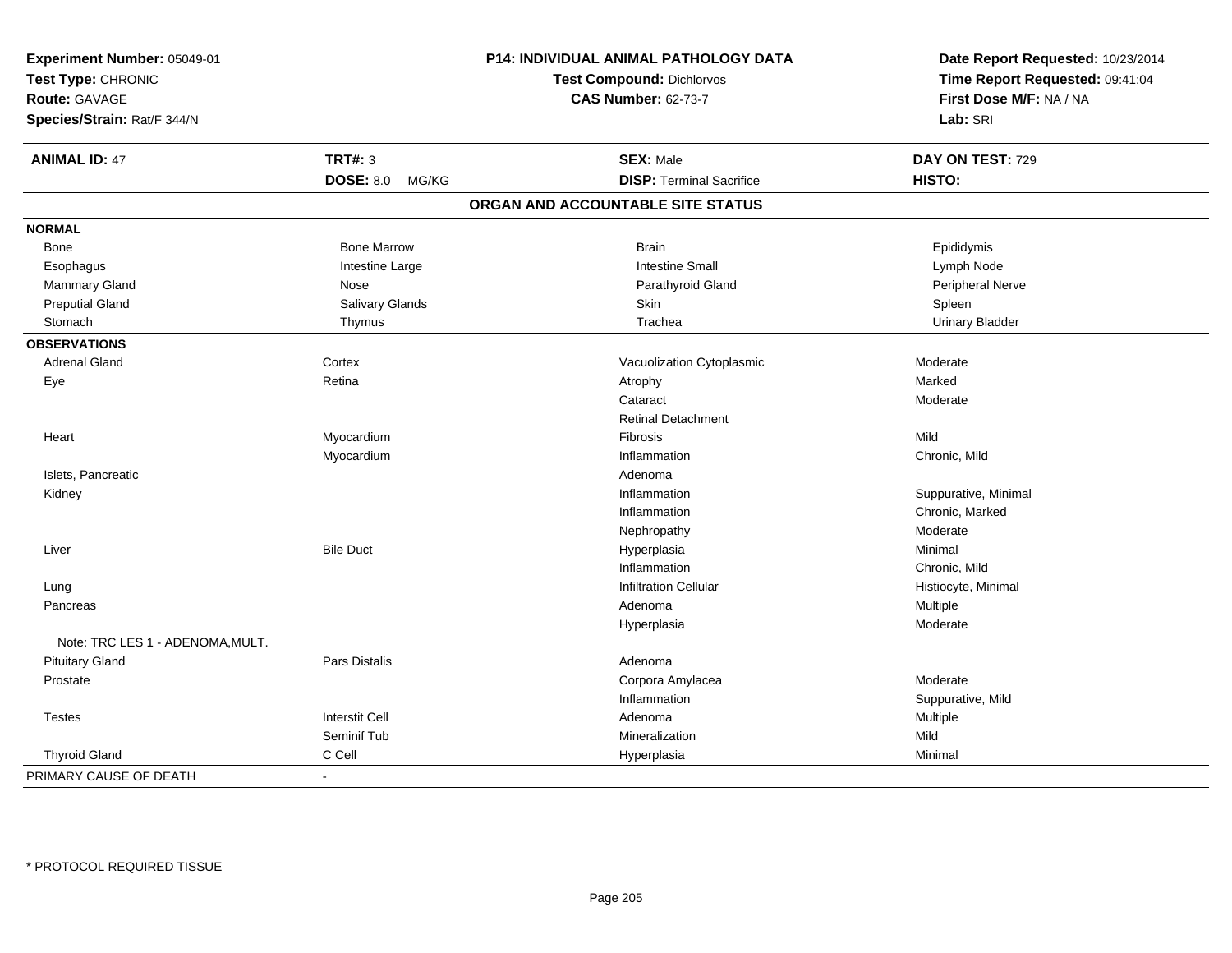| Experiment Number: 05049-01             |                           | P14: INDIVIDUAL ANIMAL PATHOLOGY DATA | Date Report Requested: 10/23/2014 |
|-----------------------------------------|---------------------------|---------------------------------------|-----------------------------------|
| Test Type: CHRONIC                      |                           | <b>Test Compound: Dichlorvos</b>      | Time Report Requested: 09:41:04   |
| Route: GAVAGE                           |                           | <b>CAS Number: 62-73-7</b>            | First Dose M/F: NA / NA           |
| Species/Strain: Rat/F 344/N             |                           |                                       | Lab: SRI                          |
| <b>ANIMAL ID: 47</b>                    | <b>TRT#: 5</b>            | <b>SEX: Male</b>                      | DAY ON TEST: 691                  |
|                                         | <b>DOSE: 4.0</b><br>MG/KG | <b>DISP: Moribund</b>                 | HISTO:                            |
|                                         |                           | ORGAN AND ACCOUNTABLE SITE STATUS     |                                   |
| <b>NORMAL</b>                           |                           |                                       |                                   |
| Bone                                    | <b>Bone Marrow</b>        | Epididymis                            | Esophagus                         |
| Intestine Large                         | <b>Intestine Small</b>    | Islets, Pancreatic                    | Lung                              |
| Nose                                    | Parathyroid Gland         | Peripheral Nerve                      | <b>Pituitary Gland</b>            |
| Prostate                                | Salivary Glands           | Seminal Vesicle                       | Skin                              |
| Spleen                                  | Stomach                   | Thymus                                | <b>Thyroid Gland</b>              |
| Trachea                                 | <b>Urinary Bladder</b>    |                                       |                                   |
| <b>OBSERVATIONS</b>                     |                           |                                       |                                   |
| <b>Adrenal Gland</b>                    | Medulla                   | Hyperplasia                           | Mild                              |
| <b>Brain</b>                            |                           | Degeneration                          | Multiple, Moderate                |
| Heart                                   | Myocardium                | Inflammation                          | Chronic, Minimal                  |
| Kidney                                  |                           | Inflammation                          | Chronic, Mild                     |
|                                         | <b>Renal Tubule</b>       | Mineralization                        | Minimal                           |
|                                         |                           | Nephropathy                           | Mild                              |
| Liver                                   |                           | <b>Basophilic Focus</b>               |                                   |
|                                         | <b>Bile Duct</b>          | Hyperplasia                           | Mild                              |
| Lymph Node                              | Mediastinal               | Erythrophagocytosis                   | Marked                            |
|                                         | Mediastinal               | Hemorrhage                            | Marked                            |
| <b>Mammary Gland</b>                    |                           | Hyperplasia                           | Cystic, Minimal                   |
| Mesentery                               |                           | Mesothelioma Malignant                |                                   |
| Note: TRC LES 1- MESOTHELIOMA MALIGNANT |                           |                                       |                                   |
| Pancreas                                |                           | Adenoma                               |                                   |
|                                         |                           | Atrophy                               | Mild                              |
| Pharynx                                 | Palate                    | Ulcer                                 | Moderate                          |
| <b>Preputial Gland</b>                  |                           | Ectasia                               | Moderate                          |
|                                         |                           | Inflammation                          | Suppurative, Mild                 |
| <b>Testes</b>                           | <b>Interstit Cell</b>     | Adenoma                               |                                   |
|                                         | Seminif Tub               | Atrophy                               | Moderate                          |
| PRIMARY CAUSE OF DEATH                  |                           |                                       |                                   |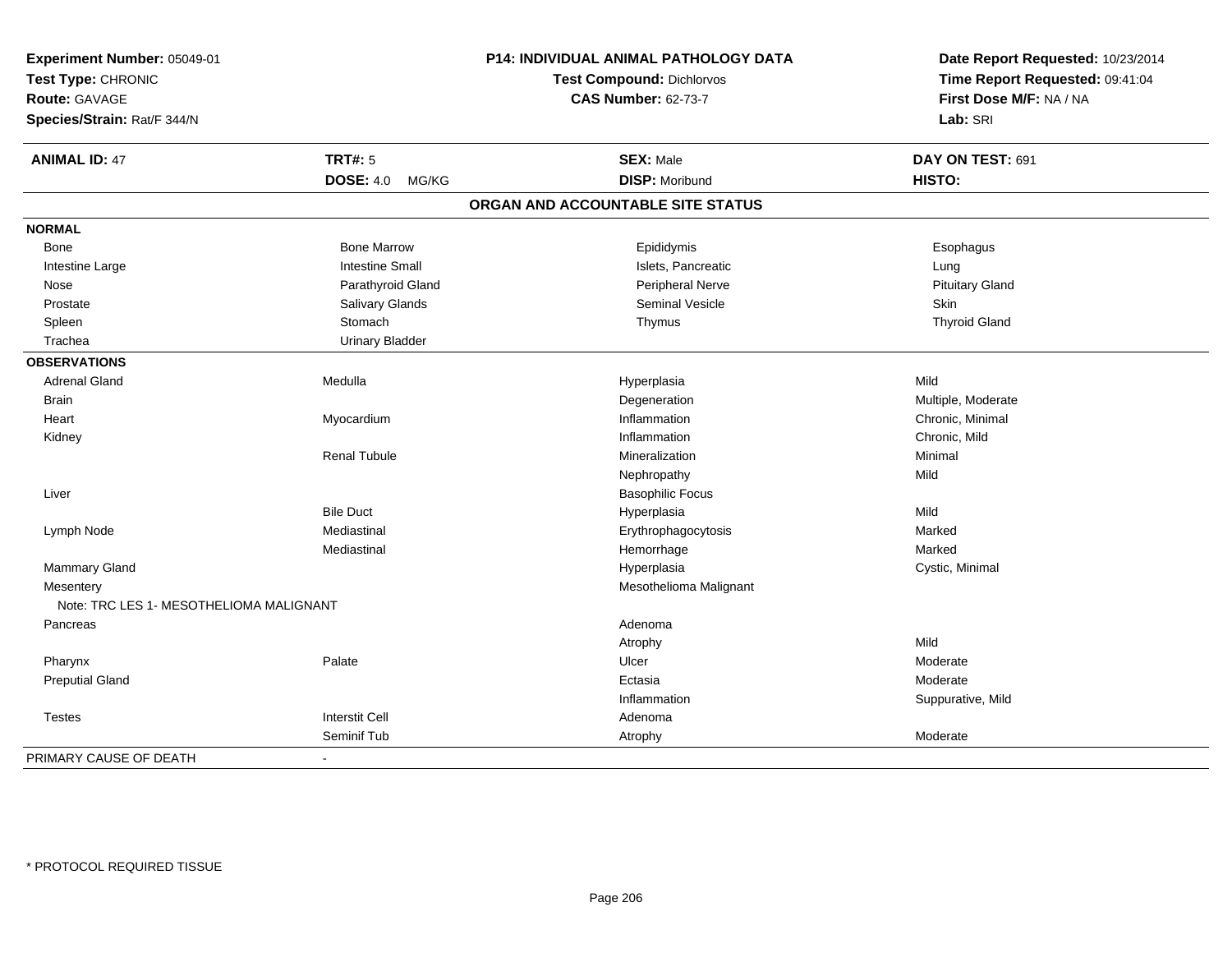| Experiment Number: 05049-01   |                              | P14: INDIVIDUAL ANIMAL PATHOLOGY DATA | Date Report Requested: 10/23/2014 |  |
|-------------------------------|------------------------------|---------------------------------------|-----------------------------------|--|
| Test Type: CHRONIC            |                              | <b>Test Compound: Dichlorvos</b>      | Time Report Requested: 09:41:04   |  |
| <b>Route: GAVAGE</b>          |                              | <b>CAS Number: 62-73-7</b>            | First Dose M/F: NA / NA           |  |
| Species/Strain: Rat/F 344/N   |                              |                                       | Lab: SRI                          |  |
| <b>ANIMAL ID: 48</b>          | <b>TRT#: 1</b>               | <b>SEX: Male</b>                      | DAY ON TEST: 646                  |  |
|                               | <b>DOSE: VEHICLE CONTROL</b> | <b>DISP: Moribund</b>                 | HISTO:                            |  |
|                               |                              | ORGAN AND ACCOUNTABLE SITE STATUS     |                                   |  |
| <b>NORMAL</b>                 |                              |                                       |                                   |  |
| <b>Bone</b>                   | <b>Bone Marrow</b>           | <b>Brain</b>                          | Epididymis                        |  |
| Esophagus                     | Intestine Large              | <b>Intestine Small</b>                | Lung                              |  |
| Pancreas                      | Parathyroid Gland            | <b>Peripheral Nerve</b>               | Prostate                          |  |
| Salivary Glands               | Spleen                       | Thymus                                | <b>Thyroid Gland</b>              |  |
| Trachea                       | <b>Urinary Bladder</b>       |                                       |                                   |  |
| <b>OBSERVATIONS</b>           |                              |                                       |                                   |  |
| <b>Adrenal Gland</b>          | Cortex                       | Hyperplasia                           | Moderate                          |  |
|                               | Cortex                       | Inflammation                          | Suppurative, Minimal              |  |
|                               | Medulla                      | Pheochromocytoma Benign               |                                   |  |
| Heart                         | Myocardium                   | Fibrosis                              | Mild                              |  |
| Islets, Pancreatic            |                              | Adenoma                               |                                   |  |
| Note: TRC LES 3--ADENOMA      |                              |                                       |                                   |  |
| Kidney                        |                              | Nephropathy                           | Mild                              |  |
| Liver                         | <b>Bile Duct</b>             | Hyperplasia                           | Mild                              |  |
| Lymph Node                    | Lymphatic, Mandibular        | Ectasia                               | Moderate                          |  |
| <b>Mammary Gland</b>          |                              | Fibroadenoma                          |                                   |  |
|                               |                              | Hyperplasia                           | Cystic, Moderate                  |  |
| Note: TRC LES 1--FIBROADENOMA |                              |                                       |                                   |  |
| Nose                          | Lumen                        | Fungus                                | Moderate                          |  |
|                               | Lumen                        | Inflammation                          | Suppurative, Moderate             |  |
| <b>Pituitary Gland</b>        | Pars Intermed                | Adenoma                               |                                   |  |
| <b>Preputial Gland</b>        |                              | Inflammation                          | Chronic, Moderate                 |  |
| <b>Skin</b>                   | <b>Subcut Tiss</b>           | Fibroma                               |                                   |  |
| Note: TRC LES 2--FIBROMA      |                              |                                       |                                   |  |
| Stomach                       | Glandular                    | Erosion                               | Mild                              |  |
|                               | Forestomach                  | Ulcer                                 | Moderate                          |  |
| <b>Testes</b>                 | <b>Interstit Cell</b>        | Adenoma                               |                                   |  |
| PRIMARY CAUSE OF DEATH        | $\blacksquare$               |                                       |                                   |  |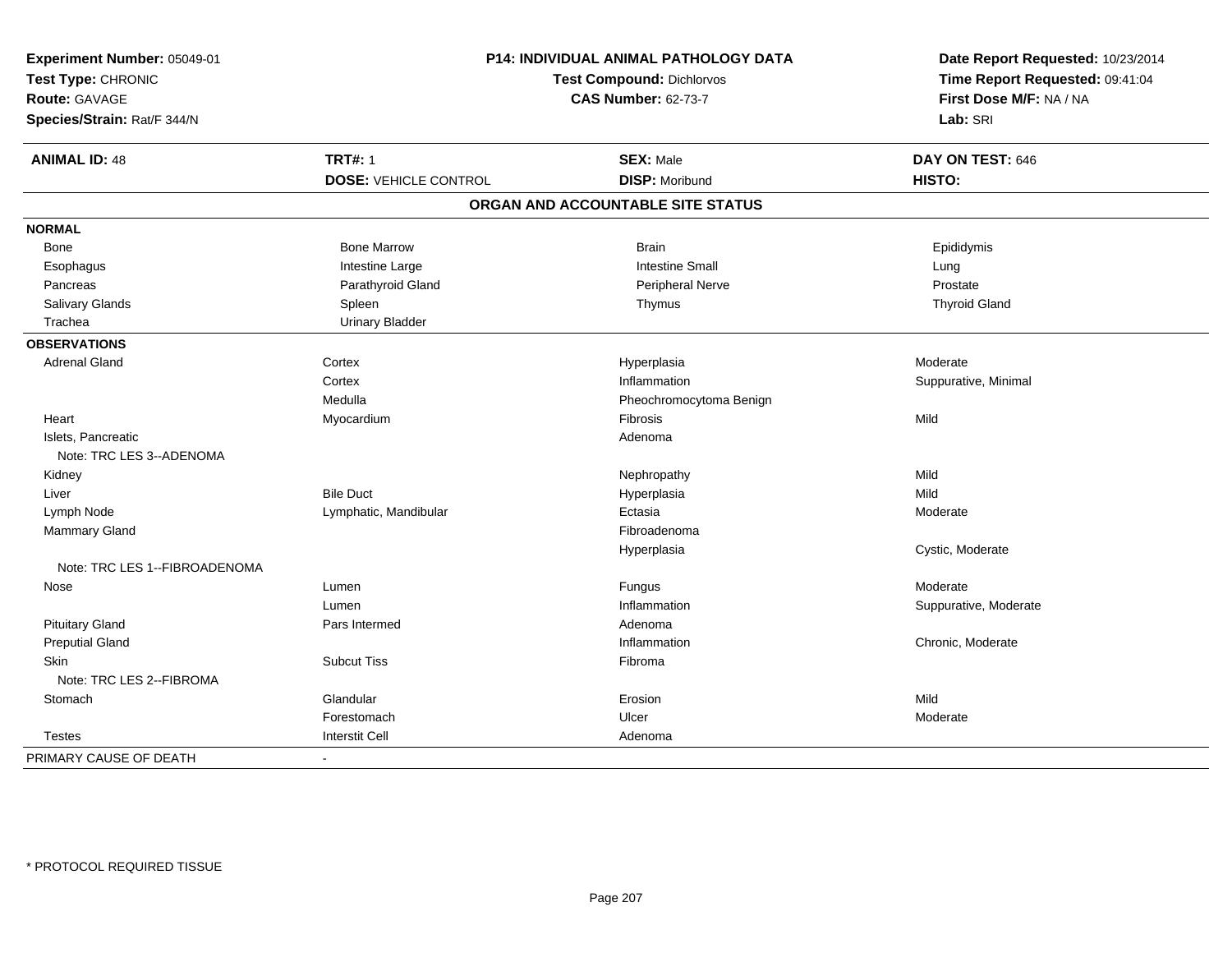| Experiment Number: 05049-01                             |                           | <b>P14: INDIVIDUAL ANIMAL PATHOLOGY DATA</b> | Date Report Requested: 10/23/2014 |  |
|---------------------------------------------------------|---------------------------|----------------------------------------------|-----------------------------------|--|
| Test Type: CHRONIC                                      |                           | <b>Test Compound: Dichlorvos</b>             | Time Report Requested: 09:41:04   |  |
| Route: GAVAGE                                           |                           | <b>CAS Number: 62-73-7</b>                   | First Dose M/F: NA / NA           |  |
| Species/Strain: Rat/F 344/N                             |                           |                                              | Lab: SRI                          |  |
| <b>ANIMAL ID: 48</b>                                    | <b>TRT#: 3</b>            | <b>SEX: Male</b>                             | DAY ON TEST: 729                  |  |
|                                                         | <b>DOSE: 8.0</b><br>MG/KG | <b>DISP: Terminal Sacrifice</b>              | HISTO:                            |  |
|                                                         |                           | ORGAN AND ACCOUNTABLE SITE STATUS            |                                   |  |
| <b>NORMAL</b>                                           |                           |                                              |                                   |  |
| Bone                                                    | <b>Bone Marrow</b>        | <b>Brain</b>                                 | Epididymis                        |  |
| Esophagus                                               | Intestine Large           | <b>Intestine Small</b>                       | Islets, Pancreatic                |  |
| Mammary Gland                                           | Nose                      | Parathyroid Gland                            | Peripheral Nerve                  |  |
| Prostate                                                | Salivary Glands           | Spleen                                       | Stomach                           |  |
| Thymus                                                  | <b>Thyroid Gland</b>      | Trachea                                      | <b>Urinary Bladder</b>            |  |
| <b>OBSERVATIONS</b>                                     |                           |                                              |                                   |  |
| <b>Adrenal Gland</b>                                    | Medulla                   | Pheochromocytoma Benign                      | Multiple                          |  |
| Eye                                                     | Retina                    | Atrophy                                      | Moderate                          |  |
|                                                         |                           | Cataract                                     | Mild                              |  |
| Heart                                                   | Myocardium                | Fibrosis                                     | Moderate                          |  |
| Kidney                                                  |                           | Inflammation                                 | Chronic, Mild                     |  |
|                                                         |                           | Inflammation                                 | Suppurative, Minimal              |  |
|                                                         | <b>Renal Tubule</b>       | Mineralization                               | Minimal                           |  |
|                                                         |                           | Nephropathy                                  | Moderate                          |  |
| Liver                                                   | <b>Bile Duct</b>          | Hyperplasia                                  | Mild                              |  |
| Lung                                                    |                           | <b>Infiltration Cellular</b>                 | Histiocyte, Mild                  |  |
| Lymph Node                                              | Lymphatic, Mandibular     | Ectasia                                      | Mild                              |  |
|                                                         | Mediastinal               | Hemorrhage                                   | Mild                              |  |
|                                                         | Mediastinal               | Pigmentation                                 | Moderate                          |  |
| Mesentery                                               |                           | Mineralization                               | Mild                              |  |
| Note: THE MINERALIZATION IS ATTACHED TO URINARY BLADDER |                           |                                              |                                   |  |
| Pancreas                                                |                           | Adenoma                                      |                                   |  |
|                                                         |                           | Hyperplasia                                  | Mild                              |  |
| <b>Pituitary Gland</b>                                  | Pars Distalis             | Hyperplasia                                  | Minimal                           |  |
| <b>Preputial Gland</b>                                  |                           | Adenoma                                      |                                   |  |
|                                                         |                           | Inflammation                                 | Suppurative, Marked               |  |
| Note: TRC LES 2 - ADENOMA AND INFLAMMATION              |                           |                                              |                                   |  |
| Skin                                                    |                           | Acanthosis                                   | Marked                            |  |
|                                                         |                           | Exudate                                      | Marked                            |  |
|                                                         |                           | Hyperkeratosis                               | Marked                            |  |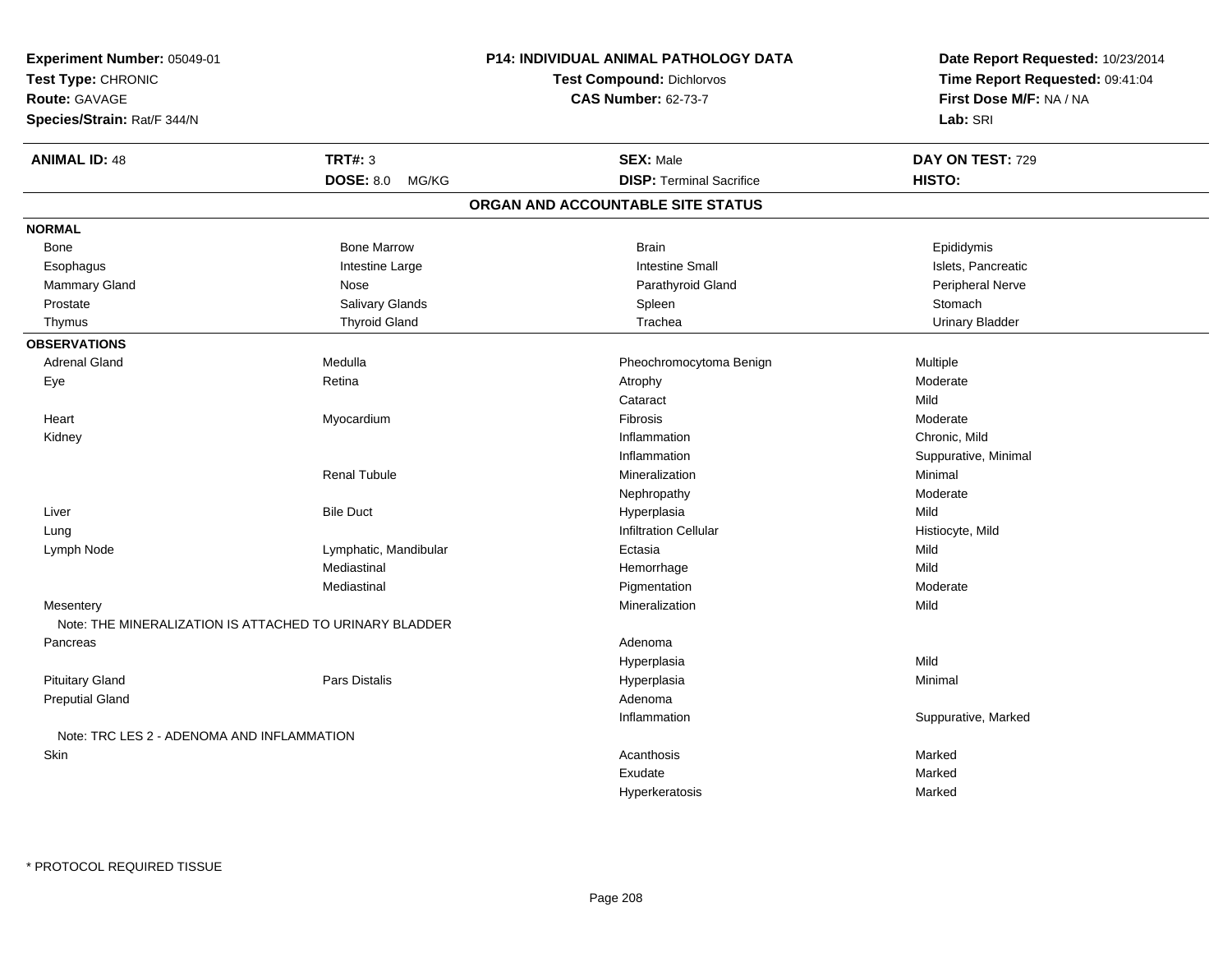| Experiment Number: 05049-01 |                                                           | <b>P14: INDIVIDUAL ANIMAL PATHOLOGY DATA</b> | Date Report Requested: 10/23/2014 |
|-----------------------------|-----------------------------------------------------------|----------------------------------------------|-----------------------------------|
| <b>Test Type: CHRONIC</b>   |                                                           | <b>Test Compound: Dichlorvos</b>             | Time Report Requested: 09:41:04   |
| <b>Route: GAVAGE</b>        |                                                           | <b>CAS Number: 62-73-7</b>                   | First Dose M/F: NA / NA           |
| Species/Strain: Rat/F 344/N |                                                           |                                              | Lab: SRI                          |
| <b>ANIMAL ID: 48</b>        | TRT#: 3                                                   | <b>SEX: Male</b>                             | DAY ON TEST: 729                  |
|                             | $DOSE: 8.0$ MG/KG                                         | <b>DISP: Terminal Sacrifice</b>              | HISTO:                            |
|                             |                                                           | ORGAN AND ACCOUNTABLE SITE STATUS            |                                   |
|                             | Note: TRC LES 1 - HYPERKERATOSIS, ACANTHOSIS, AND EXUDATE |                                              |                                   |
| <b>Testes</b>               | <b>Interstit Cell</b>                                     | Adenoma                                      | Multiple                          |
|                             | Seminif Tub                                               | Mineralization                               | Mild                              |
| PRIMARY CAUSE OF DEATH      |                                                           |                                              |                                   |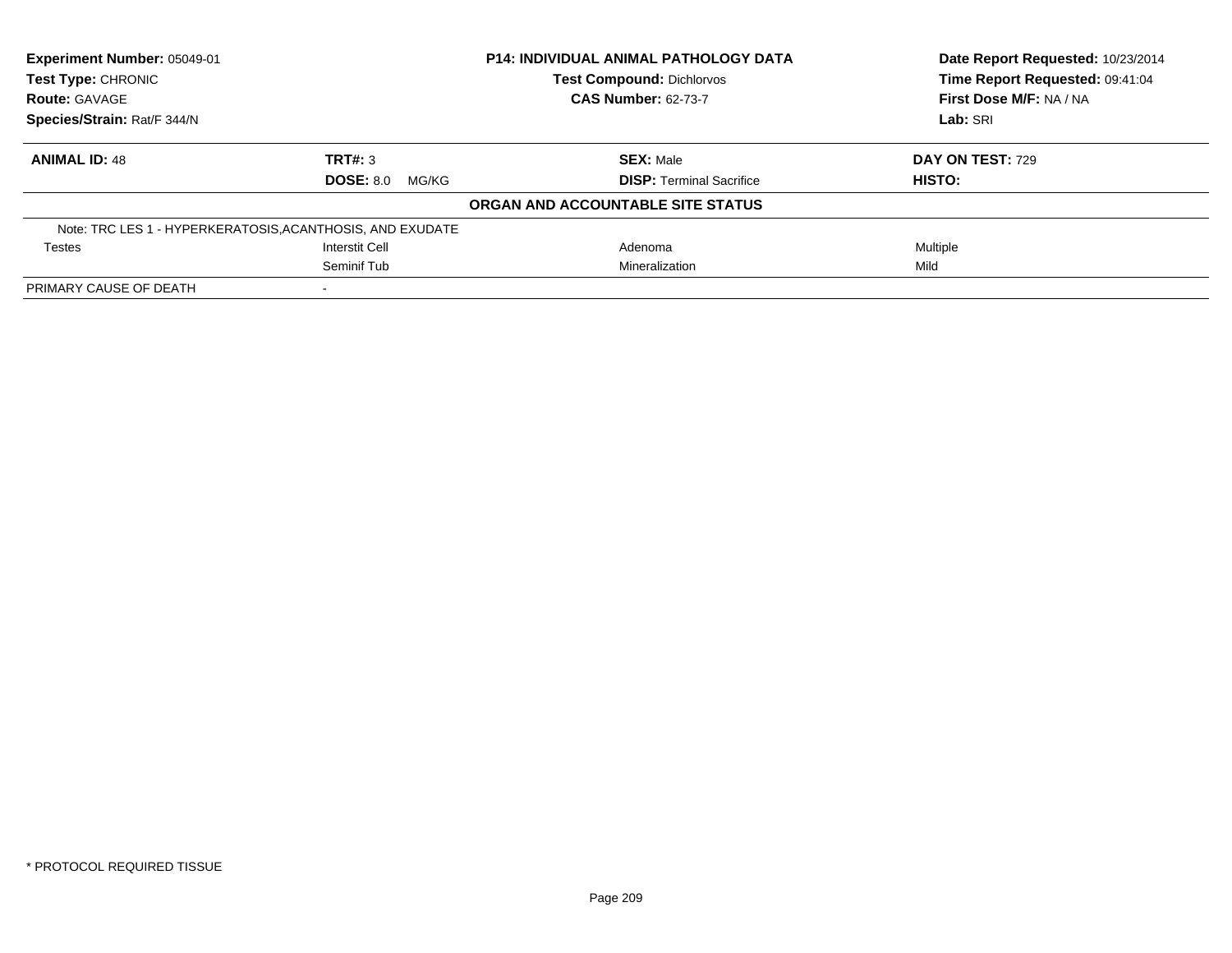| Experiment Number: 05049-01 |                           | P14: INDIVIDUAL ANIMAL PATHOLOGY DATA | Date Report Requested: 10/23/2014 |  |
|-----------------------------|---------------------------|---------------------------------------|-----------------------------------|--|
| Test Type: CHRONIC          |                           | <b>Test Compound: Dichlorvos</b>      | Time Report Requested: 09:41:04   |  |
| <b>Route: GAVAGE</b>        |                           | <b>CAS Number: 62-73-7</b>            | First Dose M/F: NA / NA           |  |
| Species/Strain: Rat/F 344/N |                           |                                       | Lab: SRI                          |  |
| <b>ANIMAL ID: 48</b>        | <b>TRT#: 5</b>            | <b>SEX: Male</b>                      | DAY ON TEST: 733                  |  |
|                             | <b>DOSE: 4.0</b><br>MG/KG | <b>DISP: Terminal Sacrifice</b>       | HISTO:                            |  |
|                             |                           | ORGAN AND ACCOUNTABLE SITE STATUS     |                                   |  |
| <b>NORMAL</b>               |                           |                                       |                                   |  |
| <b>Adrenal Gland</b>        | <b>Bone</b>               | <b>Bone Marrow</b>                    | Epididymis                        |  |
| Esophagus                   | Intestine Large           | <b>Intestine Small</b>                | Islets, Pancreatic                |  |
| Nose                        | Parathyroid Gland         | Peripheral Nerve                      | <b>Preputial Gland</b>            |  |
| Salivary Glands             | Skin                      | Spleen                                | Thymus                            |  |
| <b>Thyroid Gland</b>        | Tooth                     | Trachea                               | <b>Urinary Bladder</b>            |  |
| <b>OBSERVATIONS</b>         |                           |                                       |                                   |  |
| <b>Brain</b>                |                           | Degeneration                          | Multiple, Marked                  |  |
| Heart                       | Myocardium                | Fibrosis                              | Moderate                          |  |
| Kidney                      |                           | Inflammation                          | Chronic, Moderate                 |  |
|                             | <b>Renal Tubule</b>       | Mineralization                        | Minimal                           |  |
|                             |                           | Nephropathy                           | Moderate                          |  |
| Liver                       | Portal                    | Fibrosis                              | Minimal                           |  |
|                             | <b>Bile Duct</b>          | Hyperplasia                           | Mild                              |  |
| Lung                        |                           | <b>Infiltration Cellular</b>          | Histiocyte, Minimal               |  |
| Lymph Node                  | Mandibular                | Hyperplasia                           | Plasma Cell, Mild                 |  |
|                             | Mediastinal               | Pigmentation                          | Moderate                          |  |
| Mammary Gland               |                           | Hyperplasia                           | Cystic, Mild                      |  |
| Pancreas                    |                           | Adenoma                               | Multiple                          |  |
|                             |                           | Atrophy                               | Mild                              |  |
| <b>Pituitary Gland</b>      | Pars Distalis             | Cyst                                  |                                   |  |
| Prostate                    |                           | Corpora Amylacea                      | Mild                              |  |
| Stomach                     | Forestomach, Mucosa       | Dysplasia                             | Minimal                           |  |
|                             | Forestomach, Mucosa       | Hyperplasia                           | Mild                              |  |
|                             | Glandular                 | Mineralization                        | Minimal                           |  |
| <b>Testes</b>               | <b>Interstit Cell</b>     | Adenoma                               | Multiple                          |  |
|                             | Seminif Tub               | Mineralization                        | Moderate                          |  |
| PRIMARY CAUSE OF DEATH      |                           |                                       |                                   |  |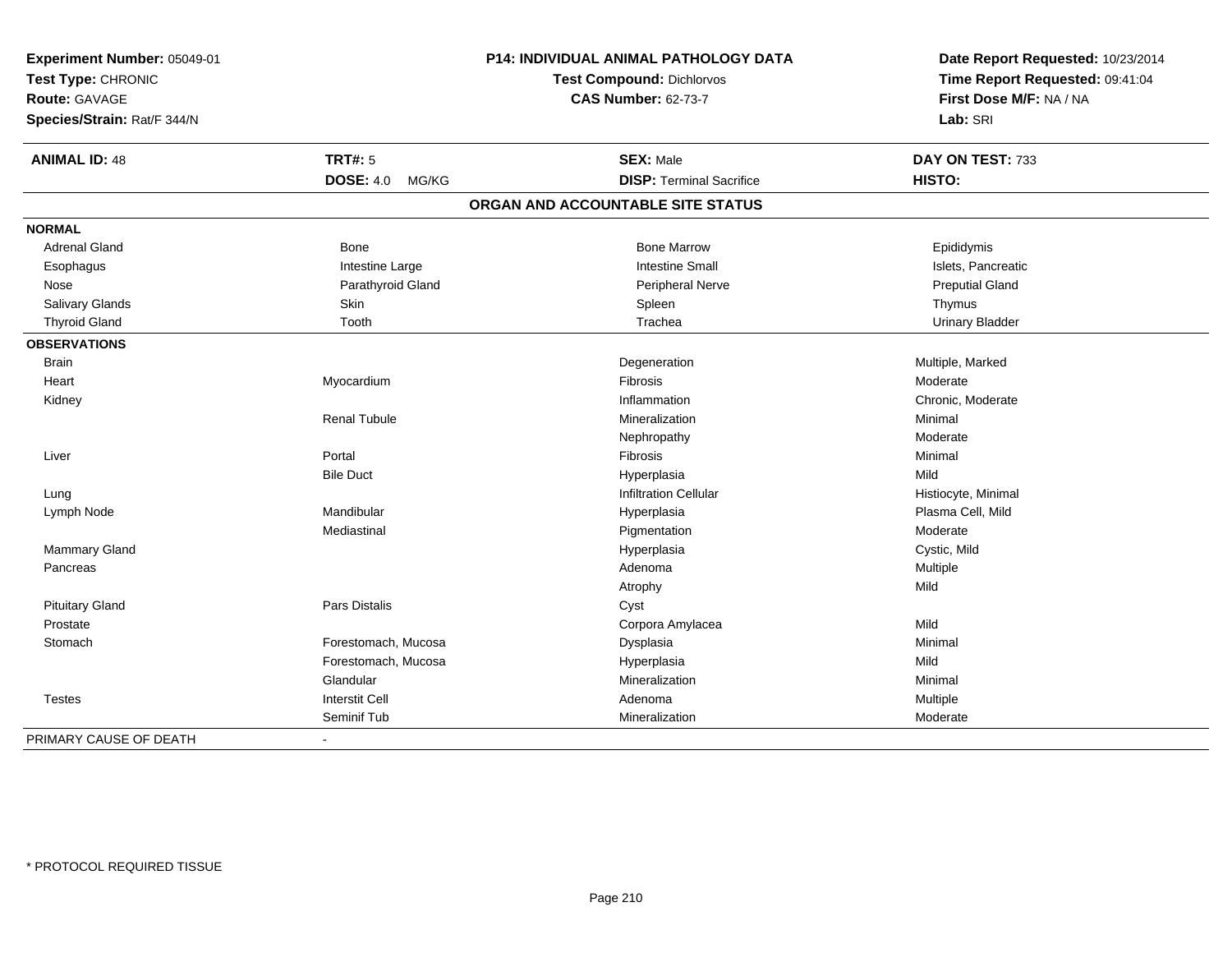| Experiment Number: 05049-01                         |                              | P14: INDIVIDUAL ANIMAL PATHOLOGY DATA         | Date Report Requested: 10/23/2014 |  |
|-----------------------------------------------------|------------------------------|-----------------------------------------------|-----------------------------------|--|
| Test Type: CHRONIC                                  |                              | <b>Test Compound: Dichlorvos</b>              | Time Report Requested: 09:41:04   |  |
| Route: GAVAGE                                       |                              | <b>CAS Number: 62-73-7</b>                    | First Dose M/F: NA / NA           |  |
| Species/Strain: Rat/F 344/N                         |                              |                                               | Lab: SRI                          |  |
| <b>ANIMAL ID: 49</b>                                | <b>TRT#: 1</b>               | <b>SEX: Male</b>                              | DAY ON TEST: 727                  |  |
|                                                     | <b>DOSE: VEHICLE CONTROL</b> | <b>DISP: Moribund</b>                         | HISTO:                            |  |
|                                                     |                              | ORGAN AND ACCOUNTABLE SITE STATUS             |                                   |  |
| <b>NORMAL</b>                                       |                              |                                               |                                   |  |
| Bone                                                | <b>Bone Marrow</b>           | Epididymis                                    | Esophagus                         |  |
| Intestine Large                                     | <b>Intestine Small</b>       | Islets, Pancreatic                            | Nose                              |  |
| Parathyroid Gland                                   | Peripheral Nerve             | Prostate                                      | Salivary Glands                   |  |
| Stomach                                             | <b>Testes</b>                | Thymus                                        | Trachea                           |  |
| <b>Urinary Bladder</b>                              |                              |                                               |                                   |  |
| <b>OBSERVATIONS</b>                                 |                              |                                               |                                   |  |
| <b>Adrenal Gland</b>                                | Cortex                       | Adenoma                                       |                                   |  |
|                                                     | Cortex                       | Cyst                                          |                                   |  |
| <b>Brain</b>                                        |                              | Compression                                   | Moderate                          |  |
| Eye                                                 | Retina                       | Atrophy                                       | Marked                            |  |
|                                                     |                              | Cataract                                      | Mild                              |  |
| Heart                                               | Myocardium                   | Fibrosis                                      | Moderate                          |  |
| Kidney                                              |                              | Inflammation                                  | Chronic, Moderate                 |  |
|                                                     |                              | Inflammation                                  | Suppurative, Mild                 |  |
|                                                     |                              | Nephropathy                                   | Moderate                          |  |
|                                                     | <b>Renal Tubule</b>          | Pigmentation                                  | Mild                              |  |
| Liver                                               | Portal                       | Fibrosis                                      | Mild                              |  |
|                                                     |                              | Hepatocellular Carcinoma                      |                                   |  |
|                                                     | <b>Bile Duct</b>             | Hyperplasia                                   | Mild                              |  |
| Note: TRC LES 1--HEPATOCELLULAR CARC                |                              |                                               |                                   |  |
| Lung                                                |                              | Adenomatosis                                  | Mild                              |  |
| Lymph Node                                          | Mandibular                   | Hyperplasia                                   | Plasma Cell, Moderate             |  |
| Mammary Gland                                       |                              | Hyperplasia                                   | Cystic, Moderate                  |  |
|                                                     |                              | Inflammation                                  | Suppurative, Mild                 |  |
| Pancreas                                            |                              | Adenoma                                       |                                   |  |
| <b>Pituitary Gland</b>                              | Pars Distalis                | Adenoma                                       |                                   |  |
| <b>Preputial Gland</b>                              |                              | Inflammation                                  | Chronic, Mild                     |  |
| <b>Skin</b>                                         |                              | Inflammation                                  | Suppurative, Moderate             |  |
| Note: LESION (INFLAMMATION) IS ON 1ST NASAL SECTION |                              |                                               |                                   |  |
| Spleen                                              |                              | Hematopoietic Cell Proliferation Erythrocytic | Mild                              |  |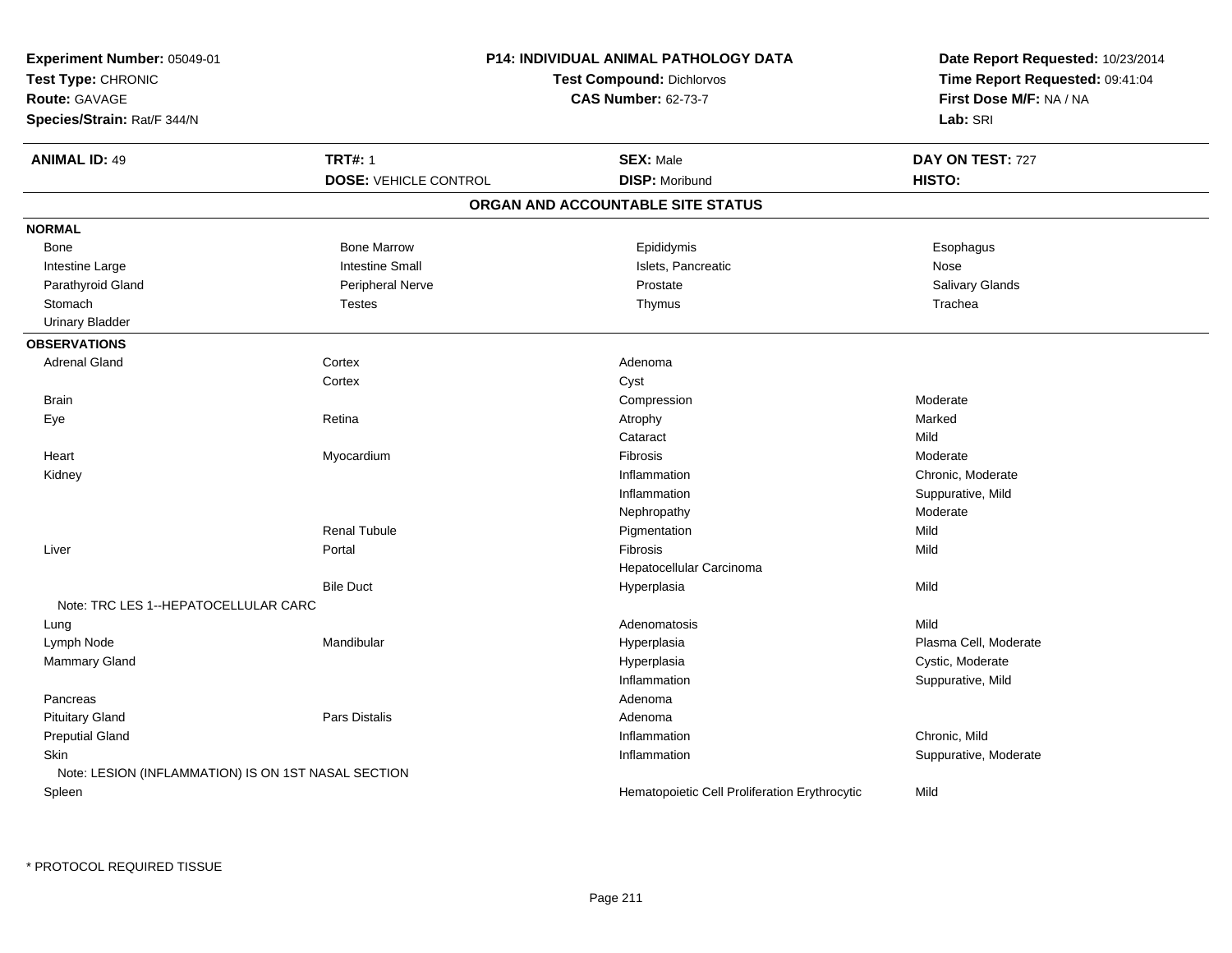| Experiment Number: 05049-01 |                              | <b>P14: INDIVIDUAL ANIMAL PATHOLOGY DATA</b> | Date Report Requested: 10/23/2014 |
|-----------------------------|------------------------------|----------------------------------------------|-----------------------------------|
| <b>Test Type: CHRONIC</b>   |                              | <b>Test Compound: Dichlorvos</b>             | Time Report Requested: 09:41:04   |
| <b>Route: GAVAGE</b>        | <b>CAS Number: 62-73-7</b>   |                                              | First Dose M/F: NA / NA           |
| Species/Strain: Rat/F 344/N |                              |                                              | Lab: SRI                          |
| <b>ANIMAL ID: 49</b>        | <b>TRT#: 1</b>               | <b>SEX: Male</b>                             | DAY ON TEST: 727                  |
|                             | <b>DOSE: VEHICLE CONTROL</b> | <b>DISP: Moribund</b>                        | <b>HISTO:</b>                     |
|                             |                              | ORGAN AND ACCOUNTABLE SITE STATUS            |                                   |
| <b>Thyroid Gland</b>        | C Cell                       | Hyperplasia                                  | Mild                              |
| PRIMARY CAUSE OF DEATH      |                              |                                              |                                   |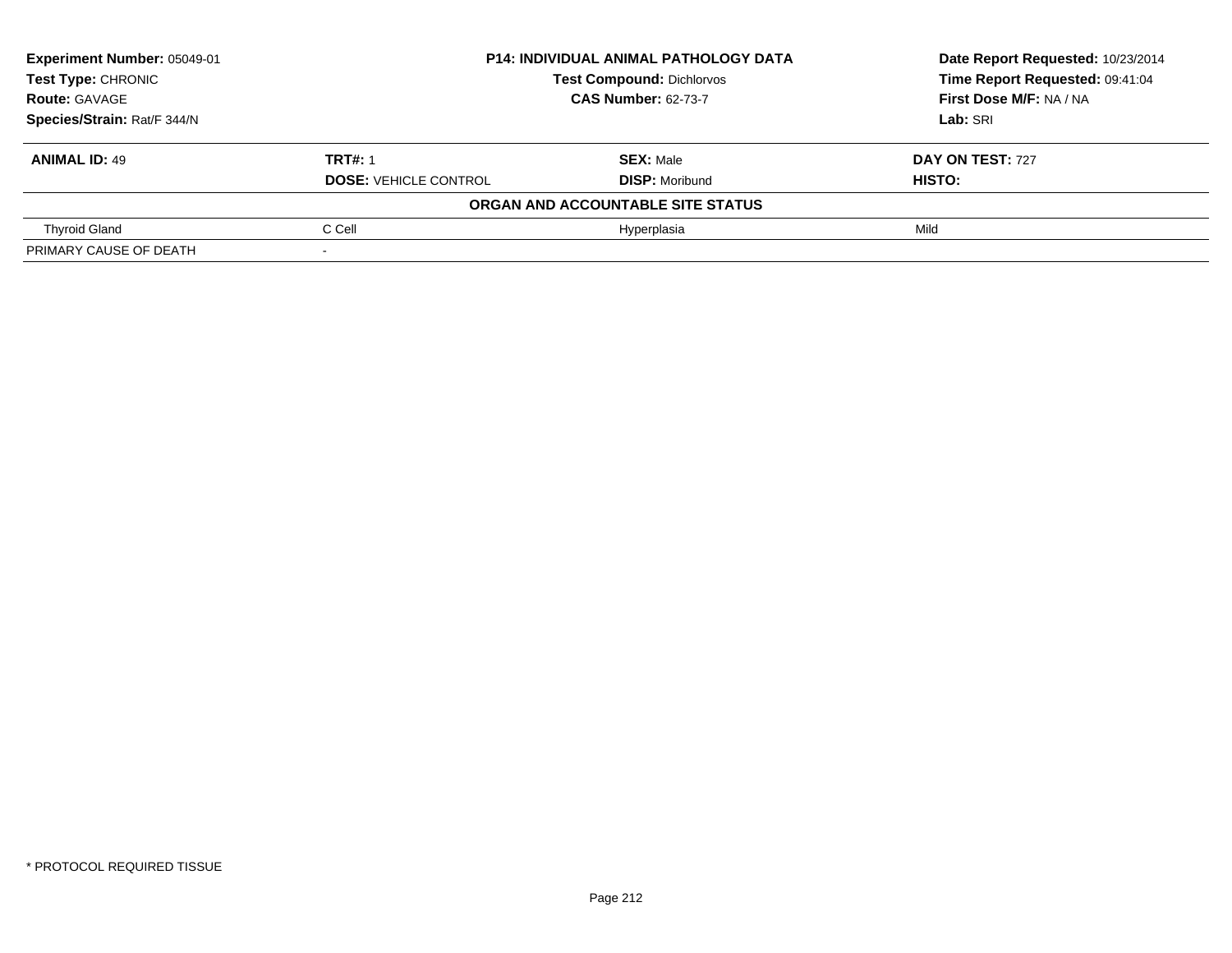| Test Type: CHRONIC<br>Route: GAVAGE<br>Species/Strain: Rat/F 344/N<br><b>TRT#: 3</b><br><b>ANIMAL ID: 49</b><br>DOSE: 8.0 MG/KG<br><b>NORMAL</b><br><b>Bone Marrow</b><br><b>Bone</b><br>Heart<br>Esophagus<br>Parathyroid Gland<br>Nose<br>Salivary Glands<br>Skin<br><b>Urinary Bladder</b><br><b>OBSERVATIONS</b><br><b>Adrenal Gland</b><br>Medulla<br>Retina<br>Eye<br><b>Intestine Small</b><br><b>Ileum</b><br>Islets, Pancreatic<br>Note: TRC LES 2 - ADENOMA<br>Kidney<br>Hepatocyte<br>Liver<br>Portal<br><b>Bile Duct</b> | Test Compound: Dichlorvos<br><b>CAS Number: 62-73-7</b><br><b>SEX: Male</b><br><b>DISP: Terminal Sacrifice</b><br>ORGAN AND ACCOUNTABLE SITE STATUS<br><b>Brain</b><br>Intestine Large<br>Peripheral Nerve<br>Thymus<br>Pheochromocytoma Benign<br>Atrophy<br>Cataract<br>Leukemia Mononuclear<br>Adenoma | Time Report Requested: 09:41:04<br>First Dose M/F: NA / NA<br>Lab: SRI<br>DAY ON TEST: 729<br>HISTO:<br>Epididymis<br>Mammary Gland<br>Prostate<br>Trachea<br>Moderate<br>Mild |
|--------------------------------------------------------------------------------------------------------------------------------------------------------------------------------------------------------------------------------------------------------------------------------------------------------------------------------------------------------------------------------------------------------------------------------------------------------------------------------------------------------------------------------------|-----------------------------------------------------------------------------------------------------------------------------------------------------------------------------------------------------------------------------------------------------------------------------------------------------------|--------------------------------------------------------------------------------------------------------------------------------------------------------------------------------|
|                                                                                                                                                                                                                                                                                                                                                                                                                                                                                                                                      |                                                                                                                                                                                                                                                                                                           |                                                                                                                                                                                |
|                                                                                                                                                                                                                                                                                                                                                                                                                                                                                                                                      |                                                                                                                                                                                                                                                                                                           |                                                                                                                                                                                |
|                                                                                                                                                                                                                                                                                                                                                                                                                                                                                                                                      |                                                                                                                                                                                                                                                                                                           |                                                                                                                                                                                |
|                                                                                                                                                                                                                                                                                                                                                                                                                                                                                                                                      |                                                                                                                                                                                                                                                                                                           |                                                                                                                                                                                |
|                                                                                                                                                                                                                                                                                                                                                                                                                                                                                                                                      |                                                                                                                                                                                                                                                                                                           |                                                                                                                                                                                |
|                                                                                                                                                                                                                                                                                                                                                                                                                                                                                                                                      |                                                                                                                                                                                                                                                                                                           |                                                                                                                                                                                |
|                                                                                                                                                                                                                                                                                                                                                                                                                                                                                                                                      |                                                                                                                                                                                                                                                                                                           |                                                                                                                                                                                |
|                                                                                                                                                                                                                                                                                                                                                                                                                                                                                                                                      |                                                                                                                                                                                                                                                                                                           |                                                                                                                                                                                |
|                                                                                                                                                                                                                                                                                                                                                                                                                                                                                                                                      |                                                                                                                                                                                                                                                                                                           |                                                                                                                                                                                |
|                                                                                                                                                                                                                                                                                                                                                                                                                                                                                                                                      |                                                                                                                                                                                                                                                                                                           |                                                                                                                                                                                |
|                                                                                                                                                                                                                                                                                                                                                                                                                                                                                                                                      |                                                                                                                                                                                                                                                                                                           |                                                                                                                                                                                |
|                                                                                                                                                                                                                                                                                                                                                                                                                                                                                                                                      |                                                                                                                                                                                                                                                                                                           |                                                                                                                                                                                |
|                                                                                                                                                                                                                                                                                                                                                                                                                                                                                                                                      |                                                                                                                                                                                                                                                                                                           |                                                                                                                                                                                |
|                                                                                                                                                                                                                                                                                                                                                                                                                                                                                                                                      |                                                                                                                                                                                                                                                                                                           |                                                                                                                                                                                |
|                                                                                                                                                                                                                                                                                                                                                                                                                                                                                                                                      |                                                                                                                                                                                                                                                                                                           |                                                                                                                                                                                |
|                                                                                                                                                                                                                                                                                                                                                                                                                                                                                                                                      |                                                                                                                                                                                                                                                                                                           |                                                                                                                                                                                |
|                                                                                                                                                                                                                                                                                                                                                                                                                                                                                                                                      |                                                                                                                                                                                                                                                                                                           |                                                                                                                                                                                |
|                                                                                                                                                                                                                                                                                                                                                                                                                                                                                                                                      |                                                                                                                                                                                                                                                                                                           |                                                                                                                                                                                |
|                                                                                                                                                                                                                                                                                                                                                                                                                                                                                                                                      |                                                                                                                                                                                                                                                                                                           |                                                                                                                                                                                |
|                                                                                                                                                                                                                                                                                                                                                                                                                                                                                                                                      | Inflammation                                                                                                                                                                                                                                                                                              | Chronic, Mild                                                                                                                                                                  |
|                                                                                                                                                                                                                                                                                                                                                                                                                                                                                                                                      | Nephropathy                                                                                                                                                                                                                                                                                               | Mild                                                                                                                                                                           |
|                                                                                                                                                                                                                                                                                                                                                                                                                                                                                                                                      | Atrophy                                                                                                                                                                                                                                                                                                   | Multifocal, Mild                                                                                                                                                               |
|                                                                                                                                                                                                                                                                                                                                                                                                                                                                                                                                      | Fibrosis                                                                                                                                                                                                                                                                                                  | Minimal                                                                                                                                                                        |
|                                                                                                                                                                                                                                                                                                                                                                                                                                                                                                                                      | Hyperplasia                                                                                                                                                                                                                                                                                               | Mild                                                                                                                                                                           |
|                                                                                                                                                                                                                                                                                                                                                                                                                                                                                                                                      | Leukemia Mononuclear                                                                                                                                                                                                                                                                                      |                                                                                                                                                                                |
|                                                                                                                                                                                                                                                                                                                                                                                                                                                                                                                                      | Neoplastic Nodule                                                                                                                                                                                                                                                                                         |                                                                                                                                                                                |
| Lung                                                                                                                                                                                                                                                                                                                                                                                                                                                                                                                                 | Adenomatosis                                                                                                                                                                                                                                                                                              | Mild                                                                                                                                                                           |
|                                                                                                                                                                                                                                                                                                                                                                                                                                                                                                                                      | <b>Infiltration Cellular</b>                                                                                                                                                                                                                                                                              | Histiocyte, Minimal                                                                                                                                                            |
|                                                                                                                                                                                                                                                                                                                                                                                                                                                                                                                                      | Leukemia Mononuclear                                                                                                                                                                                                                                                                                      |                                                                                                                                                                                |
| Lymph Node<br>Lymphatic, Mandibular                                                                                                                                                                                                                                                                                                                                                                                                                                                                                                  | Ectasia                                                                                                                                                                                                                                                                                                   | Moderate                                                                                                                                                                       |
| Pancreas<br>Note: TRC LES 2 - ATROPHY                                                                                                                                                                                                                                                                                                                                                                                                                                                                                                | Atrophy                                                                                                                                                                                                                                                                                                   | Moderate                                                                                                                                                                       |
| <b>Pituitary Gland</b><br><b>Pars Distalis</b>                                                                                                                                                                                                                                                                                                                                                                                                                                                                                       | Adenoma                                                                                                                                                                                                                                                                                                   |                                                                                                                                                                                |
| <b>Preputial Gland</b>                                                                                                                                                                                                                                                                                                                                                                                                                                                                                                               | Carcinoma                                                                                                                                                                                                                                                                                                 |                                                                                                                                                                                |
| Note: TRC LES 1 - CARCINOMA                                                                                                                                                                                                                                                                                                                                                                                                                                                                                                          |                                                                                                                                                                                                                                                                                                           |                                                                                                                                                                                |
| Spleen                                                                                                                                                                                                                                                                                                                                                                                                                                                                                                                               | Leukemia Mononuclear                                                                                                                                                                                                                                                                                      |                                                                                                                                                                                |
| Stomach<br>Forestomach, Mucosa                                                                                                                                                                                                                                                                                                                                                                                                                                                                                                       | Hyperplasia                                                                                                                                                                                                                                                                                               | Moderate                                                                                                                                                                       |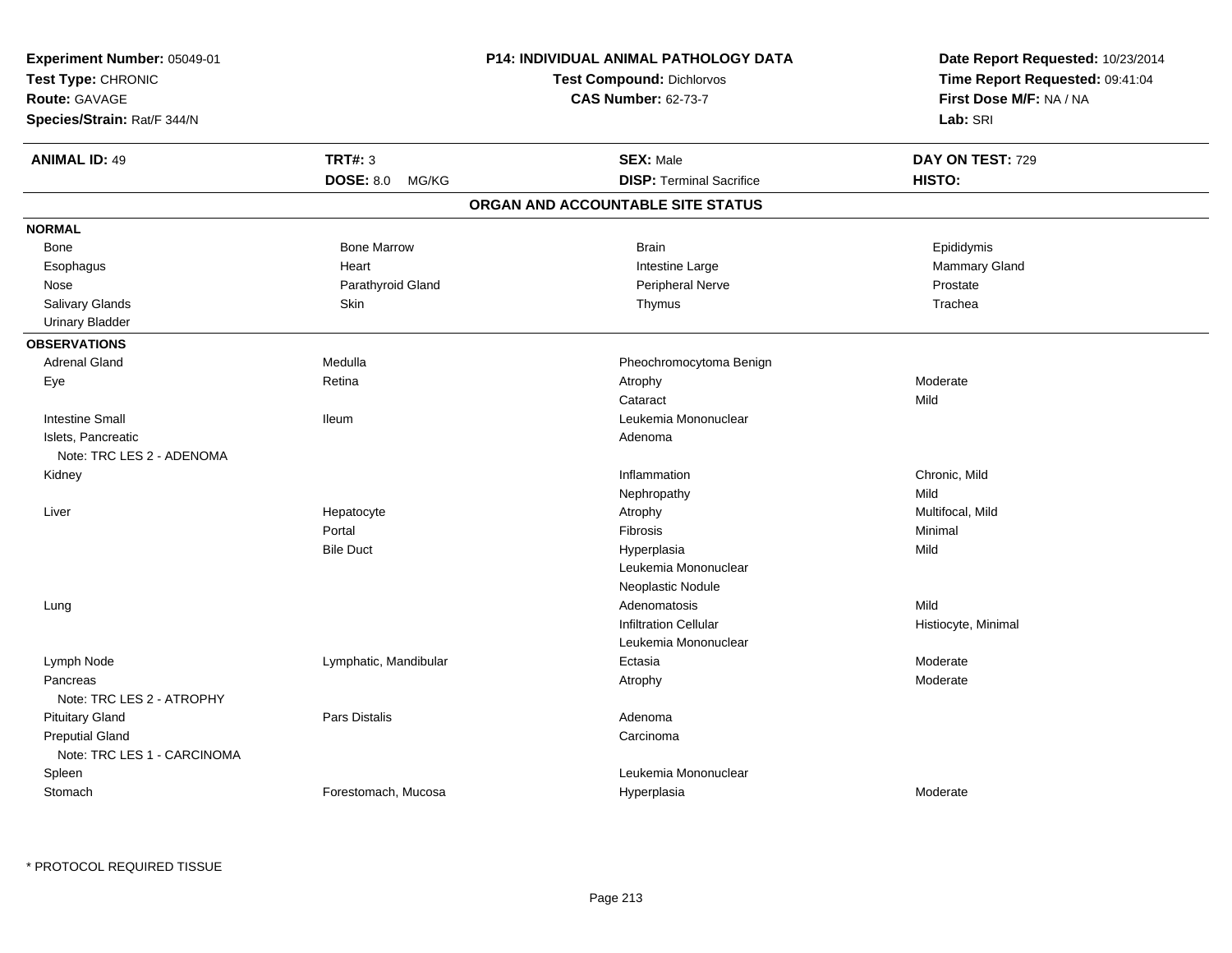| Experiment Number: 05049-01 |                                  | P14: INDIVIDUAL ANIMAL PATHOLOGY DATA | Date Report Requested: 10/23/2014 |
|-----------------------------|----------------------------------|---------------------------------------|-----------------------------------|
| Test Type: CHRONIC          | <b>Test Compound: Dichlorvos</b> |                                       | Time Report Requested: 09:41:04   |
| <b>Route: GAVAGE</b>        |                                  | <b>CAS Number: 62-73-7</b>            | First Dose M/F: NA / NA           |
| Species/Strain: Rat/F 344/N |                                  |                                       | Lab: SRI                          |
| <b>ANIMAL ID: 49</b>        | TRT#: 3                          | <b>SEX: Male</b>                      | <b>DAY ON TEST: 729</b>           |
|                             | <b>DOSE: 8.0</b><br>MG/KG        | <b>DISP:</b> Terminal Sacrifice       | HISTO:                            |
|                             |                                  | ORGAN AND ACCOUNTABLE SITE STATUS     |                                   |
|                             | Forestomach                      | Inflammation                          | Chronic. Mild                     |
| Testes                      | Interstit Cell                   | Adenoma                               | Multiple                          |
| <b>Thyroid Gland</b>        | C Cell                           | Adenoma                               |                                   |
| PRIMARY CAUSE OF DEATH      |                                  |                                       |                                   |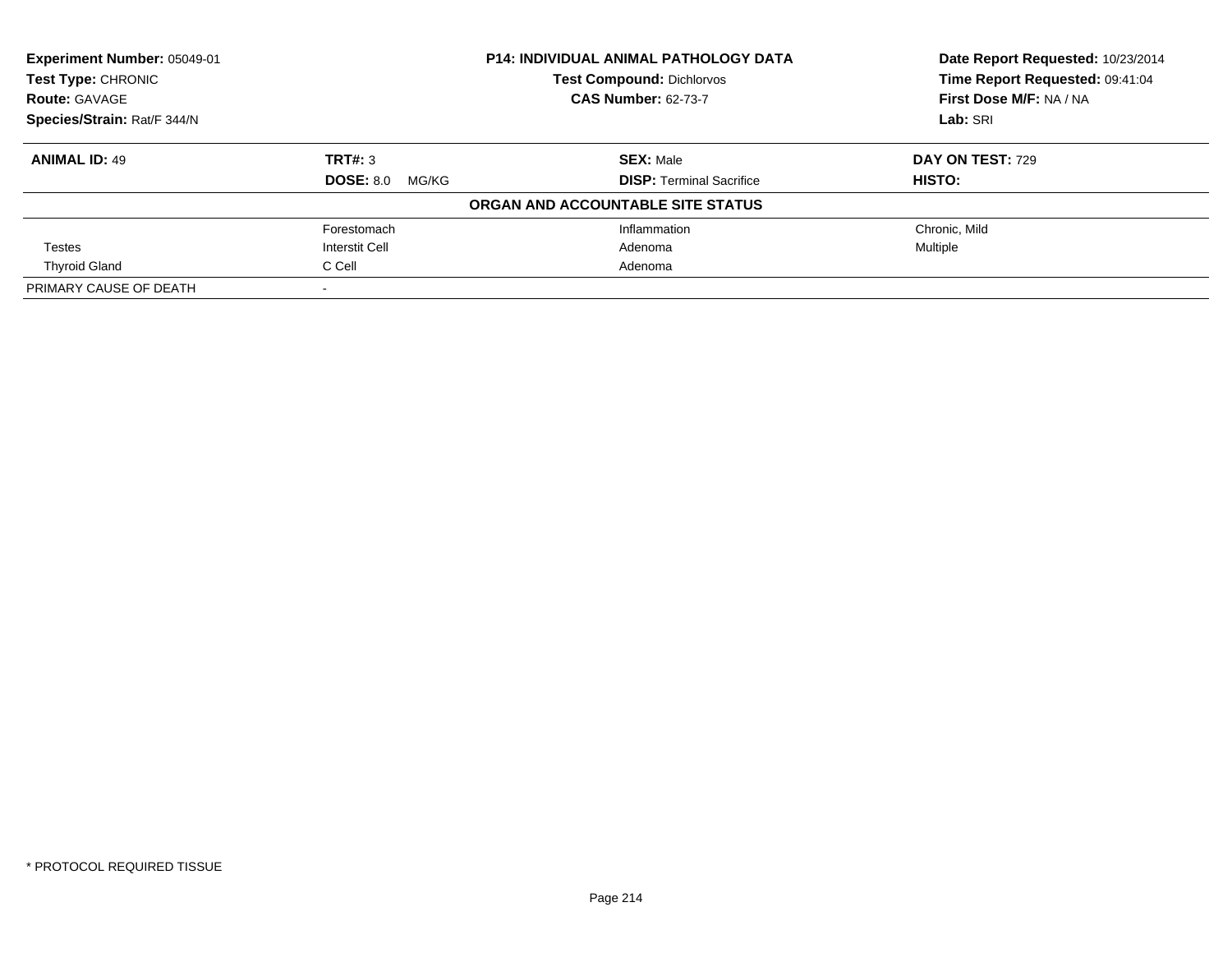| Experiment Number: 05049-01 |                           | P14: INDIVIDUAL ANIMAL PATHOLOGY DATA | Date Report Requested: 10/23/2014 |
|-----------------------------|---------------------------|---------------------------------------|-----------------------------------|
| Test Type: CHRONIC          |                           | <b>Test Compound: Dichlorvos</b>      | Time Report Requested: 09:41:04   |
| <b>Route: GAVAGE</b>        |                           | <b>CAS Number: 62-73-7</b>            | First Dose M/F: NA / NA           |
| Species/Strain: Rat/F 344/N |                           |                                       | Lab: SRI                          |
| <b>ANIMAL ID: 49</b>        | <b>TRT#: 5</b>            | <b>SEX: Male</b>                      | DAY ON TEST: 733                  |
|                             | <b>DOSE: 4.0</b><br>MG/KG | <b>DISP: Terminal Sacrifice</b>       | HISTO:                            |
|                             |                           | ORGAN AND ACCOUNTABLE SITE STATUS     |                                   |
| <b>NORMAL</b>               |                           |                                       |                                   |
| Bone                        | <b>Bone Marrow</b>        | <b>Brain</b>                          | Epididymis                        |
| Esophagus                   | Heart                     | Intestine Large                       | <b>Intestine Small</b>            |
| Islets, Pancreatic          | Lymph Node                | Nose                                  | Parathyroid Gland                 |
| <b>Peripheral Nerve</b>     | <b>Pituitary Gland</b>    | <b>Preputial Gland</b>                | Prostate                          |
| Salivary Glands             | Spleen                    | Stomach                               | Thymus                            |
| Trachea                     | <b>Urinary Bladder</b>    |                                       |                                   |
| <b>MISSING</b>              |                           |                                       |                                   |
| <b>Mammary Gland</b>        |                           |                                       |                                   |
| <b>OBSERVATIONS</b>         |                           |                                       |                                   |
| <b>Adrenal Gland</b>        | Medulla                   | Pheochromocytoma Benign               |                                   |
| Kidney                      |                           | Inflammation                          | Chronic, Mild                     |
|                             |                           | Nephropathy                           | Mild                              |
| Liver                       |                           | Angiectasis                           | Moderate                          |
|                             |                           | <b>Basophilic Focus</b>               |                                   |
|                             | <b>Bile Duct</b>          | Hyperplasia                           | Mild                              |
|                             |                           | Inflammation                          | Chronic, Minimal                  |
| Lung                        |                           | <b>Infiltration Cellular</b>          | Histiocyte, Minimal               |
| Pancreas                    |                           | Adenoma                               |                                   |
| <b>Skin</b>                 | <b>Subcut Tiss</b>        | Fibroma                               |                                   |
| Note: TRC LES 1- FIBROMA    |                           |                                       |                                   |
| <b>Testes</b>               | <b>Interstit Cell</b>     | Adenoma                               | Multiple                          |
|                             | Seminif Tub               | Mineralization                        | Mild                              |
| <b>Thyroid Gland</b>        | <b>Follicular Cel</b>     | Hyperplasia                           | Minimal                           |
| PRIMARY CAUSE OF DEATH      |                           |                                       |                                   |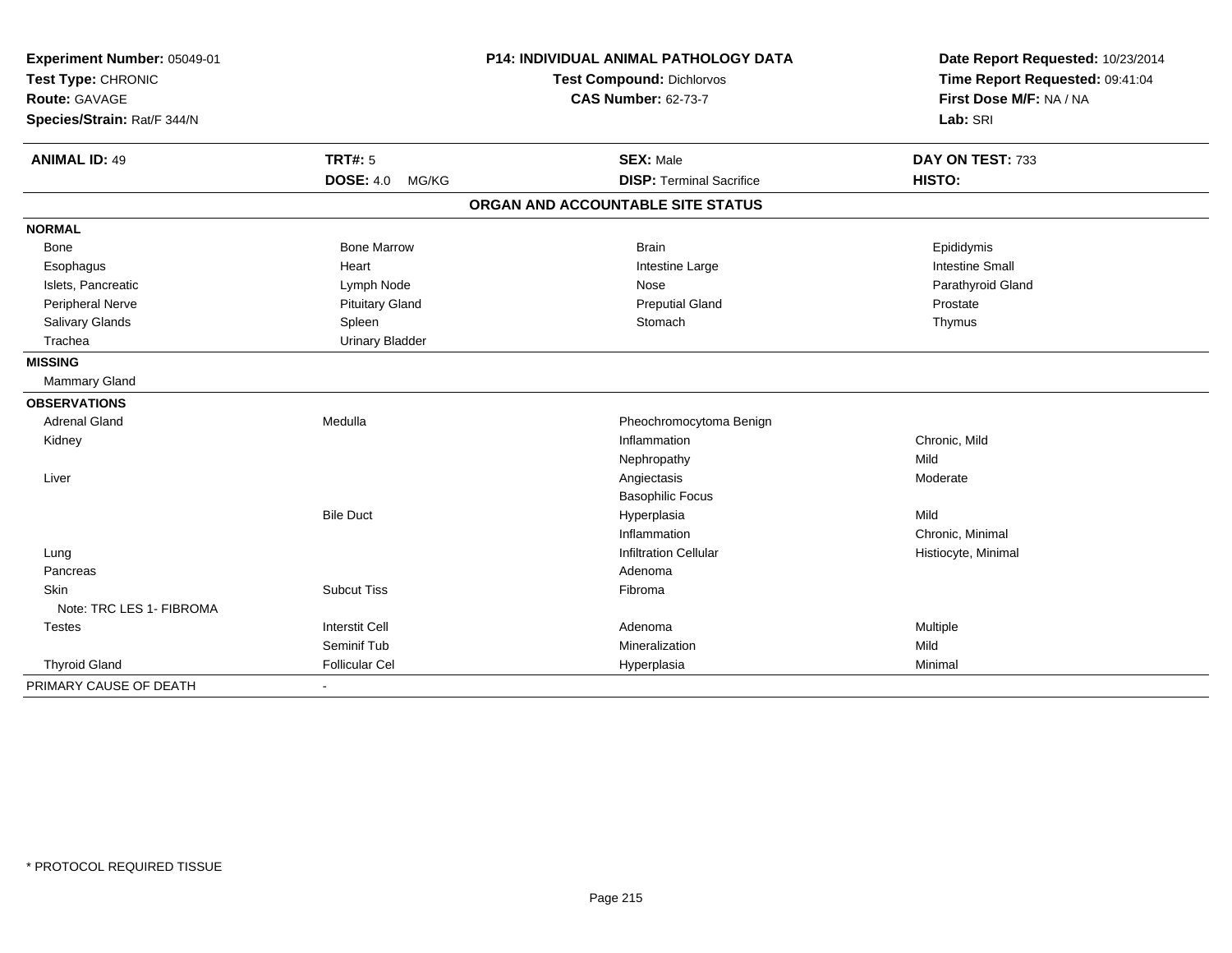| Experiment Number: 05049-01                | <b>P14: INDIVIDUAL ANIMAL PATHOLOGY DATA</b> |                                               | Date Report Requested: 10/23/2014                          |  |
|--------------------------------------------|----------------------------------------------|-----------------------------------------------|------------------------------------------------------------|--|
| Test Type: CHRONIC                         |                                              | <b>Test Compound: Dichlorvos</b>              | Time Report Requested: 09:41:04<br>First Dose M/F: NA / NA |  |
| <b>Route: GAVAGE</b>                       |                                              | <b>CAS Number: 62-73-7</b>                    |                                                            |  |
| Species/Strain: Rat/F 344/N                |                                              |                                               | Lab: SRI                                                   |  |
| <b>ANIMAL ID: 50</b>                       | <b>TRT#: 1</b>                               | <b>SEX: Male</b>                              | DAY ON TEST: 674                                           |  |
|                                            | <b>DOSE: VEHICLE CONTROL</b>                 | <b>DISP: Moribund</b>                         | HISTO:                                                     |  |
|                                            |                                              | ORGAN AND ACCOUNTABLE SITE STATUS             |                                                            |  |
| <b>NORMAL</b>                              |                                              |                                               |                                                            |  |
| <b>Bone</b>                                | <b>Bone Marrow</b>                           | Epididymis                                    | Esophagus                                                  |  |
| Intestine Large                            | Islets, Pancreatic                           | Lung                                          | <b>Mammary Gland</b>                                       |  |
| Nose                                       | Parathyroid Gland                            | Peripheral Nerve                              | <b>Preputial Gland</b>                                     |  |
| Salivary Glands                            | Skin                                         | Trachea                                       | <b>Urinary Bladder</b>                                     |  |
| <b>MISSING</b>                             |                                              |                                               |                                                            |  |
| Thymus                                     |                                              |                                               |                                                            |  |
| <b>OBSERVATIONS</b>                        |                                              |                                               |                                                            |  |
| <b>Adrenal Gland</b>                       | Cortex                                       | Cyst                                          |                                                            |  |
| <b>Brain</b>                               |                                              | Degeneration                                  | Multiple, Mild                                             |  |
| Heart                                      | Myocardium                                   | Inflammation                                  | Chronic, Minimal                                           |  |
| <b>Intestine Small</b>                     | Jejunum                                      | Inflammation                                  | Chronic, Moderate                                          |  |
| Note: TRC LES 2--INFLAMMATION, CHRONIC     |                                              |                                               |                                                            |  |
| Kidney                                     |                                              | Inflammation                                  | Chronic, Mild                                              |  |
|                                            |                                              | Nephropathy                                   | Mild                                                       |  |
| Liver                                      |                                              | Hematopoietic Cell Proliferation              | Mild                                                       |  |
|                                            | <b>Bile Duct</b>                             | Hyperplasia                                   | Mild                                                       |  |
|                                            | Centrilobular, Hepatocyte                    | Necrosis                                      | Moderate                                                   |  |
| Lymph Node                                 | Lymphatic, Mesenteric                        | Ectasia                                       | Mild                                                       |  |
|                                            | Lymphatic, Pancreatic                        | Ectasia                                       | Moderate                                                   |  |
|                                            | Mesenteric                                   | Hematopoietic Cell Proliferation              | Mild                                                       |  |
|                                            | Mediastinal                                  | Hemorrhage                                    | Mild                                                       |  |
| Note: TRC LES 1--ECTASIA AND HEM CELL PROL |                                              |                                               |                                                            |  |
| Pancreas                                   |                                              | Atrophy                                       | Moderate                                                   |  |
|                                            |                                              | Hyperplasia                                   | Mild                                                       |  |
| <b>Pituitary Gland</b>                     | <b>Pars Distalis</b>                         | Adenoma                                       |                                                            |  |
| Prostate                                   | Epithelium                                   | Hyperplasia                                   | Moderate                                                   |  |
|                                            |                                              | Inflammation                                  | Suppurative, Moderate                                      |  |
| Spleen                                     |                                              | Hematopoietic Cell Proliferation Erythrocytic | Moderate                                                   |  |
|                                            |                                              | Hematopoietic Cell Proliferation Granulocytic | Moderate                                                   |  |
| Stomach                                    | Forestomach                                  | Fibrosarcoma                                  |                                                            |  |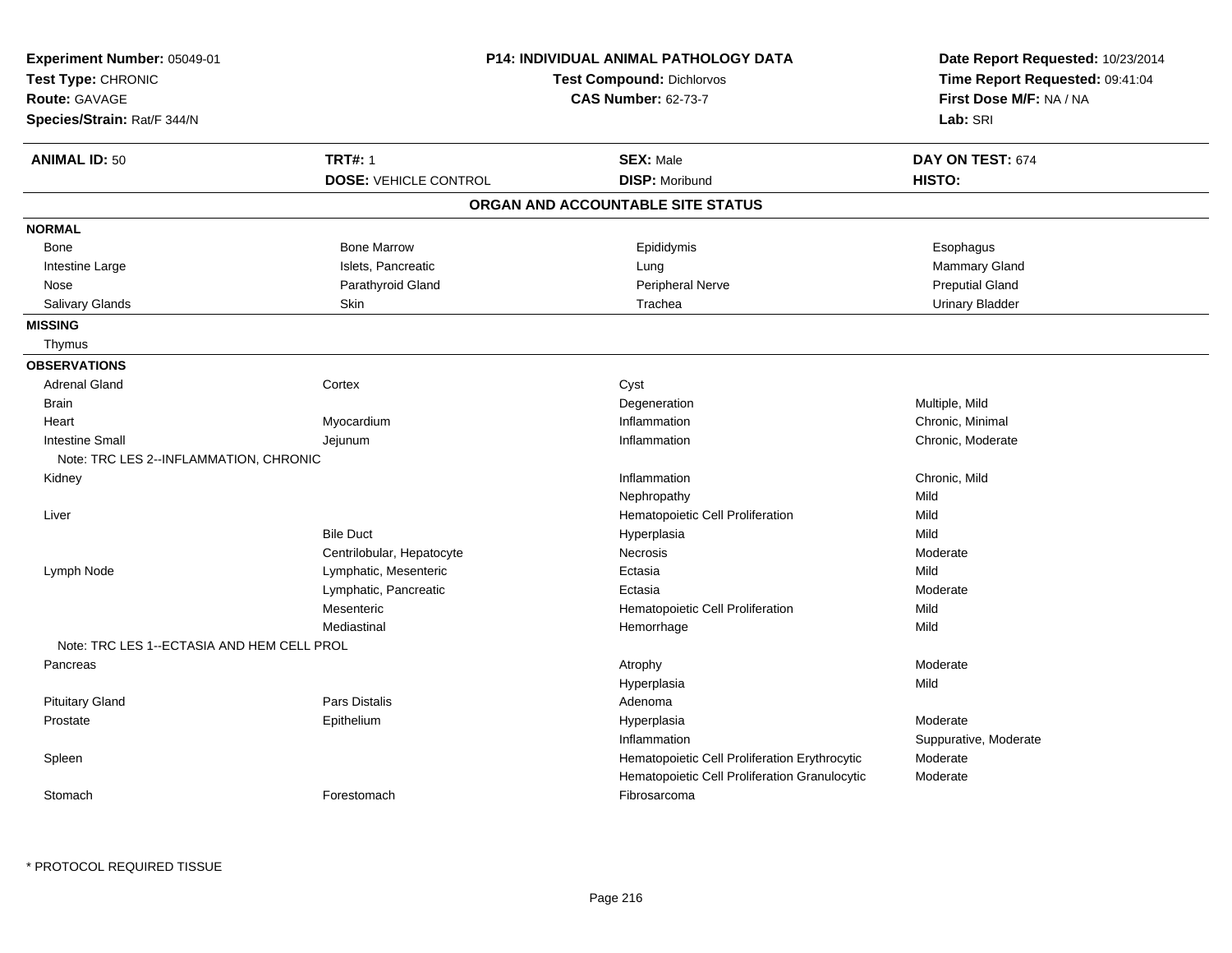| Experiment Number: 05049-01 | <b>P14: INDIVIDUAL ANIMAL PATHOLOGY DATA</b><br><b>Test Compound: Dichlorvos</b> |                                   | Date Report Requested: 10/23/2014 |
|-----------------------------|----------------------------------------------------------------------------------|-----------------------------------|-----------------------------------|
| <b>Test Type: CHRONIC</b>   |                                                                                  |                                   | Time Report Requested: 09:41:04   |
| <b>Route: GAVAGE</b>        |                                                                                  | <b>CAS Number: 62-73-7</b>        | First Dose M/F: NA / NA           |
| Species/Strain: Rat/F 344/N |                                                                                  |                                   | Lab: SRI                          |
| <b>ANIMAL ID: 50</b>        | <b>TRT#: 1</b>                                                                   | <b>SEX: Male</b>                  | DAY ON TEST: 674                  |
|                             | <b>DOSE: VEHICLE CONTROL</b>                                                     | <b>DISP: Moribund</b>             | HISTO:                            |
|                             |                                                                                  | ORGAN AND ACCOUNTABLE SITE STATUS |                                   |
| <b>Testes</b>               | Interstit Cell                                                                   | Adenoma                           |                                   |
|                             | Seminif Tub                                                                      | Mineralization                    | Mild                              |
| <b>Thyroid Gland</b>        | C Cell                                                                           | Adenoma                           |                                   |
| PRIMARY CAUSE OF DEATH      |                                                                                  |                                   |                                   |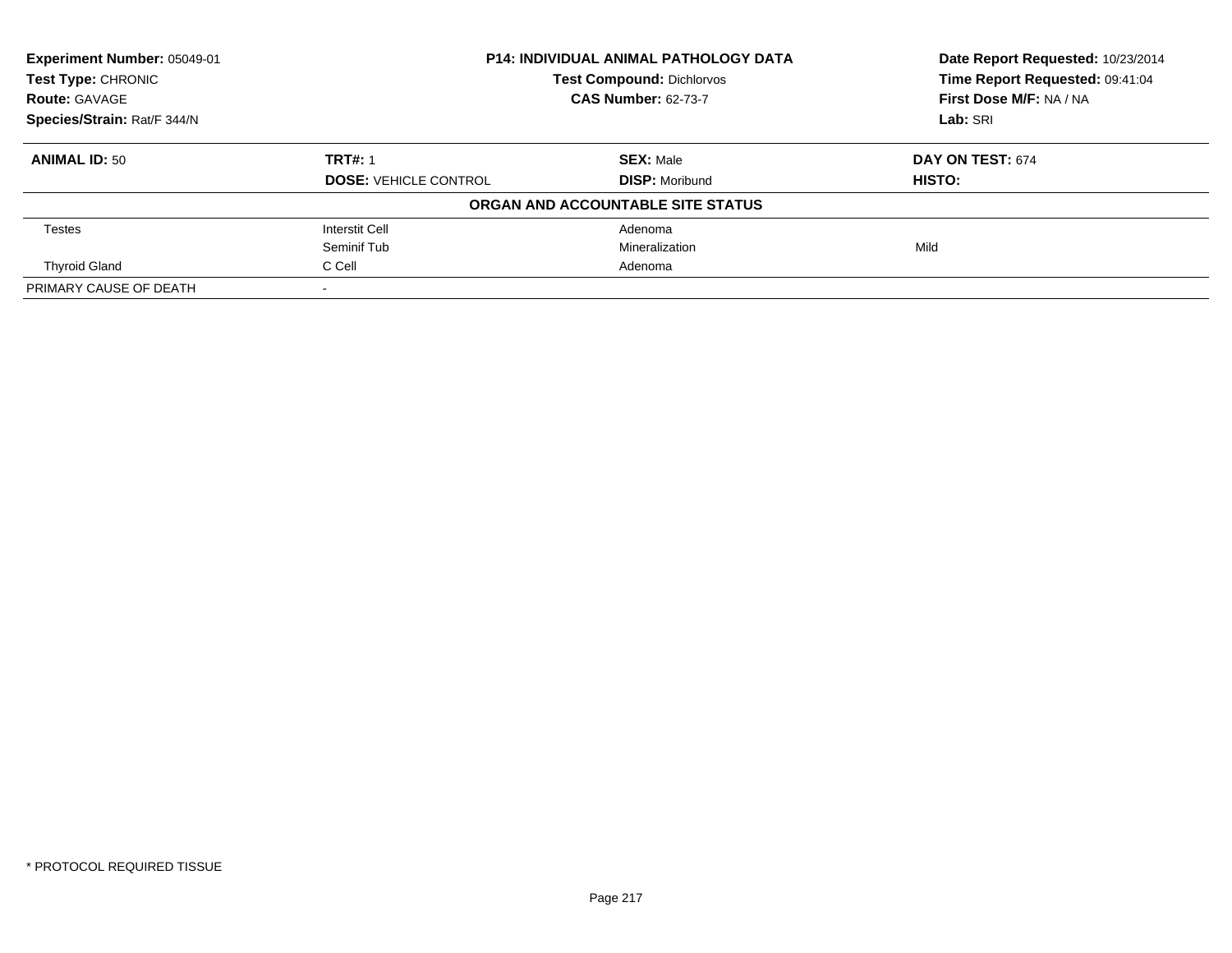| Experiment Number: 05049-01<br>Test Type: CHRONIC<br><b>Route: GAVAGE</b><br>Species/Strain: Rat/F 344/N |                           | <b>P14: INDIVIDUAL ANIMAL PATHOLOGY DATA</b><br><b>Test Compound: Dichlorvos</b><br><b>CAS Number: 62-73-7</b> | Date Report Requested: 10/23/2014<br>Time Report Requested: 09:41:04<br>First Dose M/F: NA / NA<br>Lab: SRI |
|----------------------------------------------------------------------------------------------------------|---------------------------|----------------------------------------------------------------------------------------------------------------|-------------------------------------------------------------------------------------------------------------|
| <b>ANIMAL ID: 50</b>                                                                                     | <b>TRT#: 3</b>            | <b>SEX: Male</b>                                                                                               | DAY ON TEST: 623                                                                                            |
|                                                                                                          | <b>DOSE: 8.0</b><br>MG/KG | <b>DISP: Moribund</b>                                                                                          | HISTO:                                                                                                      |
|                                                                                                          |                           | ORGAN AND ACCOUNTABLE SITE STATUS                                                                              |                                                                                                             |
| <b>NORMAL</b>                                                                                            |                           |                                                                                                                |                                                                                                             |
| Bone                                                                                                     | <b>Bone Marrow</b>        | <b>Brain</b>                                                                                                   | Esophagus                                                                                                   |
| Intestine Large                                                                                          | <b>Intestine Small</b>    | Islets, Pancreatic                                                                                             | Nose                                                                                                        |
| Parathyroid Gland                                                                                        | Peripheral Nerve          | Salivary Glands                                                                                                | <b>Skin</b>                                                                                                 |
| Stomach                                                                                                  | Thymus                    | Trachea                                                                                                        | <b>Urinary Bladder</b>                                                                                      |
| <b>MISSING</b>                                                                                           |                           |                                                                                                                |                                                                                                             |
| Epididymis                                                                                               | Mammary Gland             | <b>Pituitary Gland</b>                                                                                         |                                                                                                             |
| <b>OBSERVATIONS</b>                                                                                      |                           |                                                                                                                |                                                                                                             |
| <b>Adrenal Gland</b>                                                                                     | Cortex                    | Vacuolization Cytoplasmic                                                                                      | Mild                                                                                                        |
| Eye                                                                                                      | Retina                    | Atrophy                                                                                                        | Moderate                                                                                                    |
| Heart                                                                                                    | Myocardium                | Fibrosis                                                                                                       | Mild                                                                                                        |
| Kidney                                                                                                   |                           | Nephropathy                                                                                                    | Mild                                                                                                        |
|                                                                                                          | <b>Renal Tubule</b>       | Pigmentation                                                                                                   | Moderate                                                                                                    |
| Liver                                                                                                    | <b>Bile Duct</b>          | Hyperplasia                                                                                                    | Mild                                                                                                        |
|                                                                                                          | Hepatocyte                | Vacuolization Cytoplasmic                                                                                      | Moderate                                                                                                    |
| Lung                                                                                                     |                           | <b>Infiltration Cellular</b>                                                                                   | Histiocyte, Mild                                                                                            |
| Lymph Node                                                                                               | Mesenteric                | Atrophy                                                                                                        | Moderate                                                                                                    |
|                                                                                                          | <b>Bronchial</b>          | Pigmentation                                                                                                   | Moderate                                                                                                    |
|                                                                                                          | Mediastinal               | Pigmentation                                                                                                   | Moderate                                                                                                    |
| Mesentery                                                                                                |                           | Mesothelioma Malignant                                                                                         |                                                                                                             |
| Note: MESOTHELIOMA MAL OCCURRED AT MULTIPLE SITES                                                        |                           |                                                                                                                |                                                                                                             |
| Note: MESOTHELIOMA INCLUDED IN VAGINAL TUNIC LESION                                                      |                           |                                                                                                                |                                                                                                             |
| Note: TRC LES 2 AND 3--MESOTHELIOMA MAL                                                                  |                           |                                                                                                                |                                                                                                             |
| Pancreas                                                                                                 |                           | Adenoma                                                                                                        |                                                                                                             |
|                                                                                                          |                           | Atrophy                                                                                                        | Mild                                                                                                        |
| Note: TRC LES 1--ADENOMA                                                                                 |                           |                                                                                                                |                                                                                                             |
| <b>Preputial Gland</b>                                                                                   |                           | Inflammation                                                                                                   | Chronic, Moderate                                                                                           |
| Prostate                                                                                                 |                           | Corpora Amylacea                                                                                               | Moderate                                                                                                    |
| Spleen                                                                                                   |                           | Hematopoietic Cell Proliferation Erythrocytic                                                                  | Mild                                                                                                        |
| <b>Testes</b>                                                                                            | <b>Interstit Cell</b>     | Adenoma                                                                                                        | Multiple                                                                                                    |
| <b>Thyroid Gland</b>                                                                                     | C Cell                    | Adenoma                                                                                                        |                                                                                                             |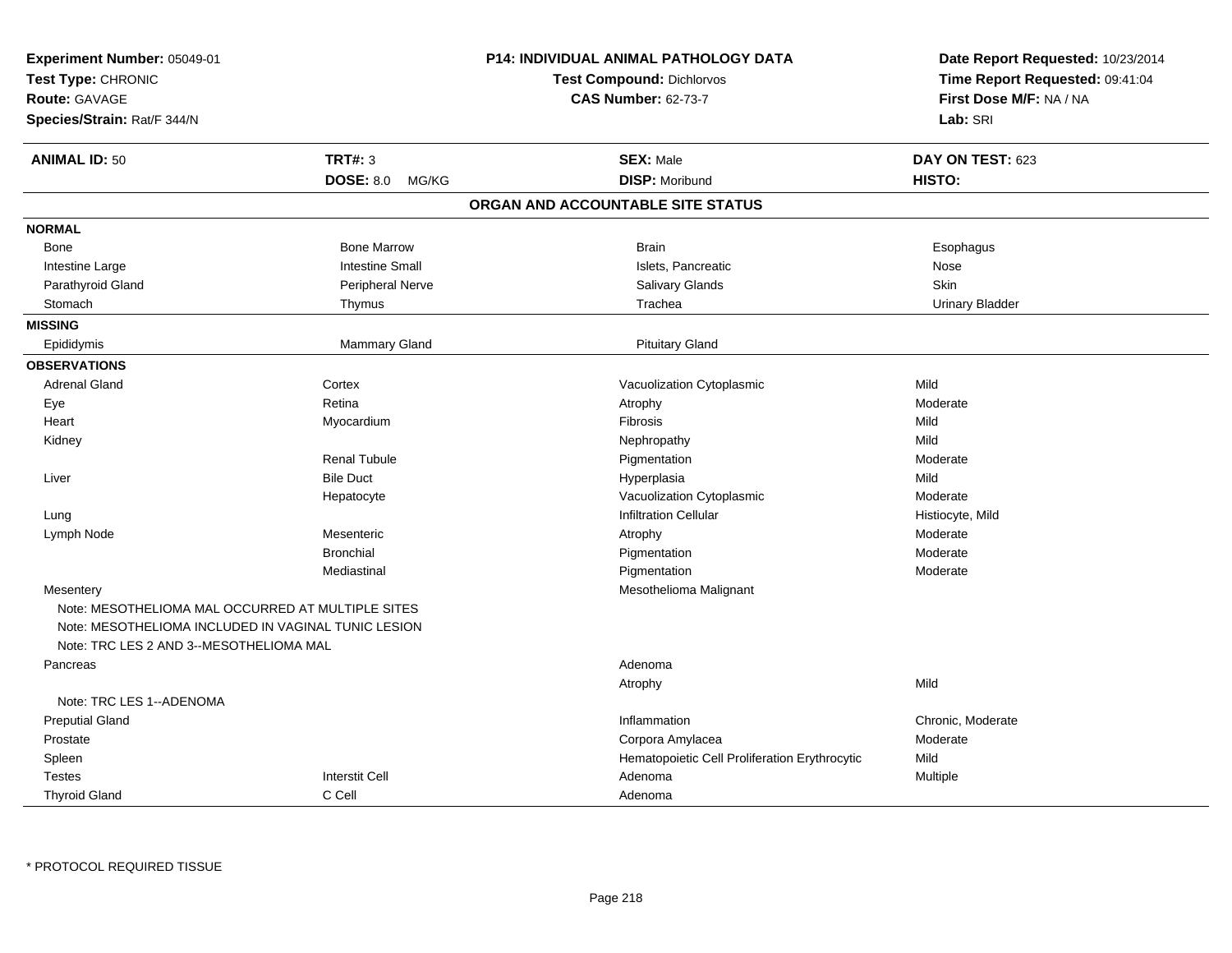| Experiment Number: 05049-01                        | <b>P14: INDIVIDUAL ANIMAL PATHOLOGY DATA</b> |                                   | Date Report Requested: 10/23/2014 |
|----------------------------------------------------|----------------------------------------------|-----------------------------------|-----------------------------------|
| <b>Test Type: CHRONIC</b>                          |                                              | <b>Test Compound: Dichlorvos</b>  | Time Report Requested: 09:41:04   |
| <b>CAS Number: 62-73-7</b><br><b>Route: GAVAGE</b> |                                              | First Dose M/F: NA / NA           |                                   |
| Species/Strain: Rat/F 344/N                        |                                              |                                   | Lab: SRI                          |
| <b>ANIMAL ID: 50</b>                               | TRT#: 3                                      | <b>SEX: Male</b>                  | <b>DAY ON TEST: 623</b>           |
|                                                    | <b>DOSE: 8.0</b><br>MG/KG                    | <b>DISP: Moribund</b>             | <b>HISTO:</b>                     |
|                                                    |                                              | ORGAN AND ACCOUNTABLE SITE STATUS |                                   |
| PRIMARY CAUSE OF DEATH                             |                                              |                                   |                                   |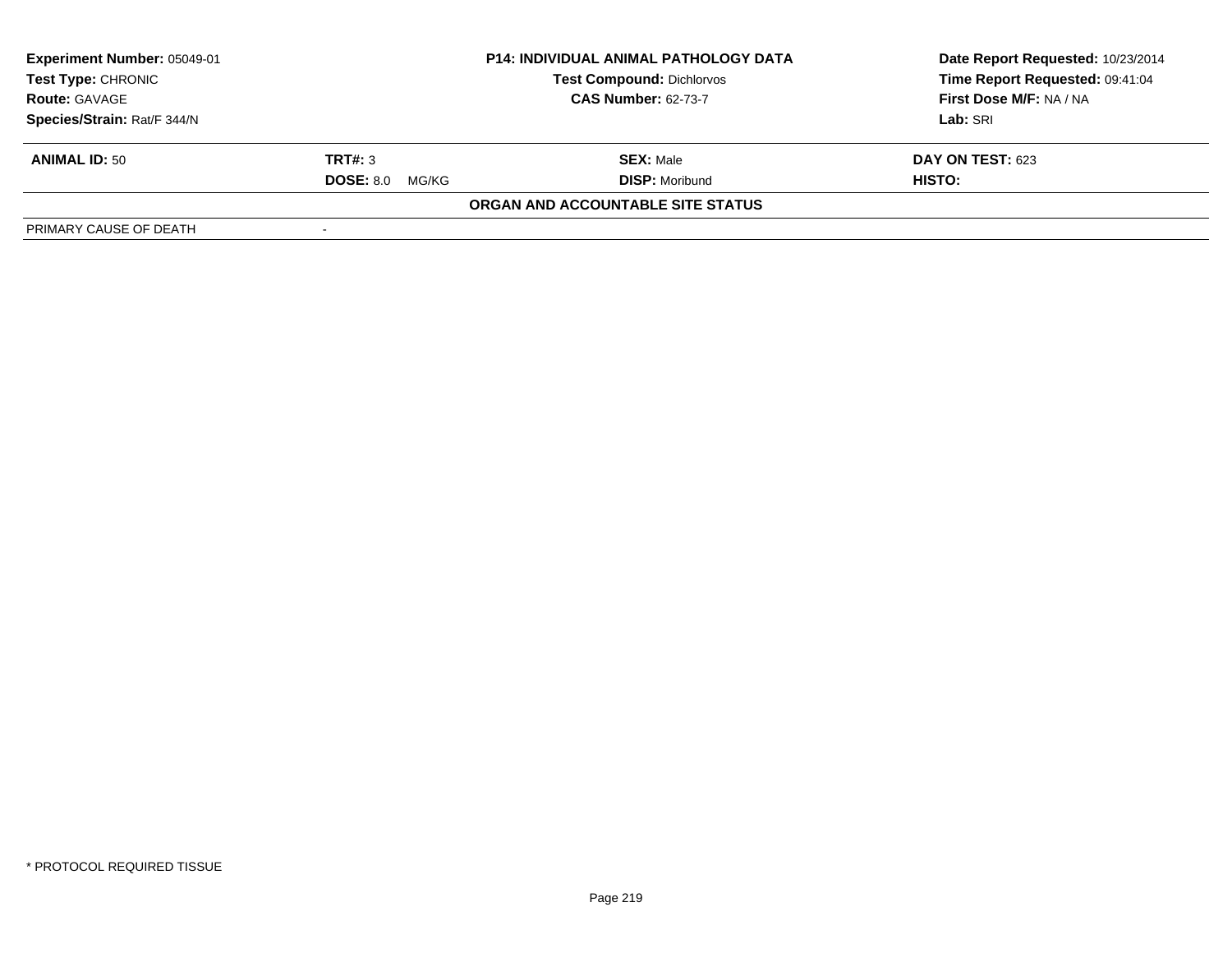| Experiment Number: 05049-01<br>Test Type: CHRONIC<br><b>Route: GAVAGE</b><br>Species/Strain: Rat/F 344/N |                           | P14: INDIVIDUAL ANIMAL PATHOLOGY DATA<br>Test Compound: Dichlorvos<br><b>CAS Number: 62-73-7</b> | Date Report Requested: 10/23/2014<br>Time Report Requested: 09:41:04<br>First Dose M/F: NA / NA<br>Lab: SRI |
|----------------------------------------------------------------------------------------------------------|---------------------------|--------------------------------------------------------------------------------------------------|-------------------------------------------------------------------------------------------------------------|
| <b>ANIMAL ID: 50</b>                                                                                     | <b>TRT#: 5</b>            | <b>SEX: Male</b>                                                                                 | DAY ON TEST: 733                                                                                            |
|                                                                                                          | <b>DOSE: 4.0</b><br>MG/KG | <b>DISP: Terminal Sacrifice</b>                                                                  | HISTO:                                                                                                      |
|                                                                                                          |                           | ORGAN AND ACCOUNTABLE SITE STATUS                                                                |                                                                                                             |
| <b>NORMAL</b>                                                                                            |                           |                                                                                                  |                                                                                                             |
| Bone                                                                                                     | <b>Bone Marrow</b>        | <b>Brain</b>                                                                                     | Epididymis                                                                                                  |
| Esophagus                                                                                                | <b>Intestine Small</b>    | Mammary Gland                                                                                    | Nose                                                                                                        |
| Parathyroid Gland                                                                                        | <b>Peripheral Nerve</b>   | Salivary Glands                                                                                  | Skin                                                                                                        |
| Stomach                                                                                                  | Thymus                    | <b>Thyroid Gland</b>                                                                             | Trachea                                                                                                     |
| <b>Urinary Bladder</b>                                                                                   |                           |                                                                                                  |                                                                                                             |
| <b>MISSING</b>                                                                                           |                           |                                                                                                  |                                                                                                             |
| Ear                                                                                                      |                           |                                                                                                  |                                                                                                             |
| <b>OBSERVATIONS</b>                                                                                      |                           |                                                                                                  |                                                                                                             |
| <b>Adrenal Gland</b>                                                                                     |                           | Leukemia Mononuclear                                                                             |                                                                                                             |
| Heart                                                                                                    | Myocardium                | Fibrosis                                                                                         | Moderate                                                                                                    |
|                                                                                                          | Myocardium                | Inflammation                                                                                     | Chronic, Mild                                                                                               |
| Intestine Large                                                                                          | Rectum                    | Parasite Metazoan                                                                                | Mild                                                                                                        |
| Islets, Pancreatic                                                                                       |                           | Adenoma                                                                                          |                                                                                                             |
| Kidney                                                                                                   |                           | Inflammation                                                                                     | Chronic, Mild                                                                                               |
|                                                                                                          | <b>Renal Tubule</b>       | Mineralization                                                                                   | Minimal                                                                                                     |
|                                                                                                          |                           | Nephropathy                                                                                      | Mild                                                                                                        |
| Liver                                                                                                    |                           | Angiectasis                                                                                      | Moderate                                                                                                    |
|                                                                                                          |                           | <b>Basophilic Focus</b>                                                                          |                                                                                                             |
|                                                                                                          |                           | <b>Clear Cell Focus</b>                                                                          |                                                                                                             |
|                                                                                                          | <b>Bile Duct</b>          | Hyperplasia                                                                                      | Moderate                                                                                                    |
|                                                                                                          |                           | Leukemia Mononuclear                                                                             |                                                                                                             |
| Lung                                                                                                     |                           | <b>Infiltration Cellular</b>                                                                     | Histiocyte, Minimal                                                                                         |
|                                                                                                          |                           | Leukemia Mononuclear                                                                             |                                                                                                             |
| Lymph Node                                                                                               | Mesenteric                | Leukemia Mononuclear                                                                             |                                                                                                             |
|                                                                                                          | Pancreatic                | Leukemia Mononuclear                                                                             |                                                                                                             |
| Pancreas                                                                                                 |                           | Hyperplasia                                                                                      | Mild                                                                                                        |
| <b>Pituitary Gland</b>                                                                                   | Pars Distalis             | Angiectasis                                                                                      | Moderate                                                                                                    |
|                                                                                                          | Pars Intermed             | Angiectasis                                                                                      | Mild                                                                                                        |
| <b>Preputial Gland</b>                                                                                   |                           | Inflammation                                                                                     | Chronic, Mild                                                                                               |
|                                                                                                          |                           | Inflammation                                                                                     | Suppurative, Mild                                                                                           |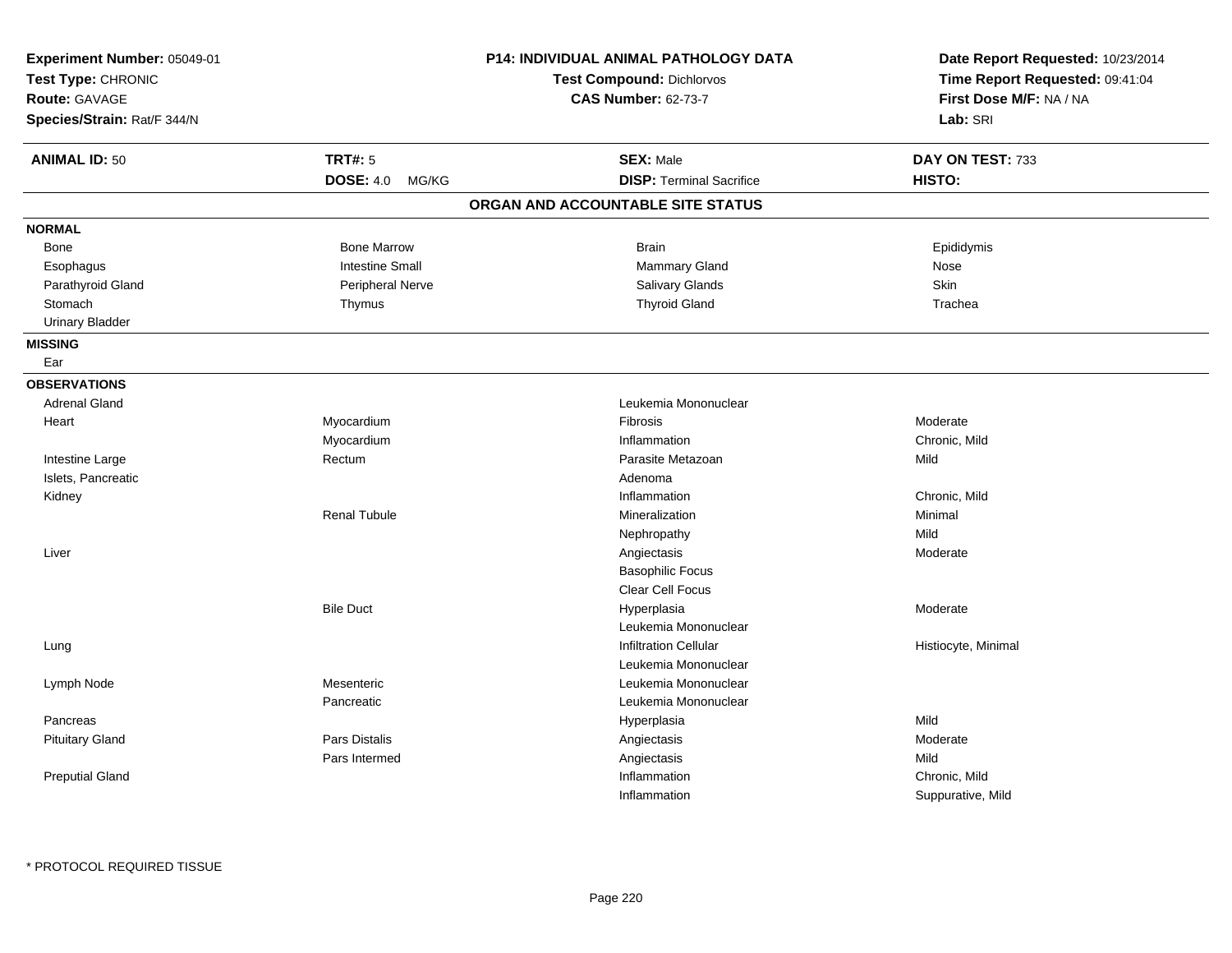| Experiment Number: 05049-01<br>Test Type: CHRONIC<br><b>Route: GAVAGE</b> |                           | <b>P14: INDIVIDUAL ANIMAL PATHOLOGY DATA</b><br><b>Test Compound: Dichlorvos</b><br><b>CAS Number: 62-73-7</b> | Date Report Requested: 10/23/2014<br>Time Report Requested: 09:41:04<br>First Dose M/F: NA / NA |
|---------------------------------------------------------------------------|---------------------------|----------------------------------------------------------------------------------------------------------------|-------------------------------------------------------------------------------------------------|
| Species/Strain: Rat/F 344/N                                               |                           |                                                                                                                | Lab: SRI                                                                                        |
| <b>ANIMAL ID: 50</b>                                                      | <b>TRT#: 5</b>            | <b>SEX: Male</b>                                                                                               | DAY ON TEST: 733                                                                                |
|                                                                           | <b>DOSE: 4.0</b><br>MG/KG | <b>DISP: Terminal Sacrifice</b>                                                                                | <b>HISTO:</b>                                                                                   |
|                                                                           |                           | ORGAN AND ACCOUNTABLE SITE STATUS                                                                              |                                                                                                 |
| Prostate                                                                  |                           | Corpora Amylacea                                                                                               | Mild                                                                                            |
|                                                                           |                           | Inflammation                                                                                                   | Suppurative, Mild                                                                               |
| Spleen                                                                    |                           | Leukemia Mononuclear                                                                                           |                                                                                                 |
| <b>Testes</b>                                                             | Interstit Cell            | Adenoma                                                                                                        |                                                                                                 |
|                                                                           | Seminif Tub               | Mineralization                                                                                                 | Moderate                                                                                        |
| PRIMARY CAUSE OF DEATH                                                    |                           |                                                                                                                |                                                                                                 |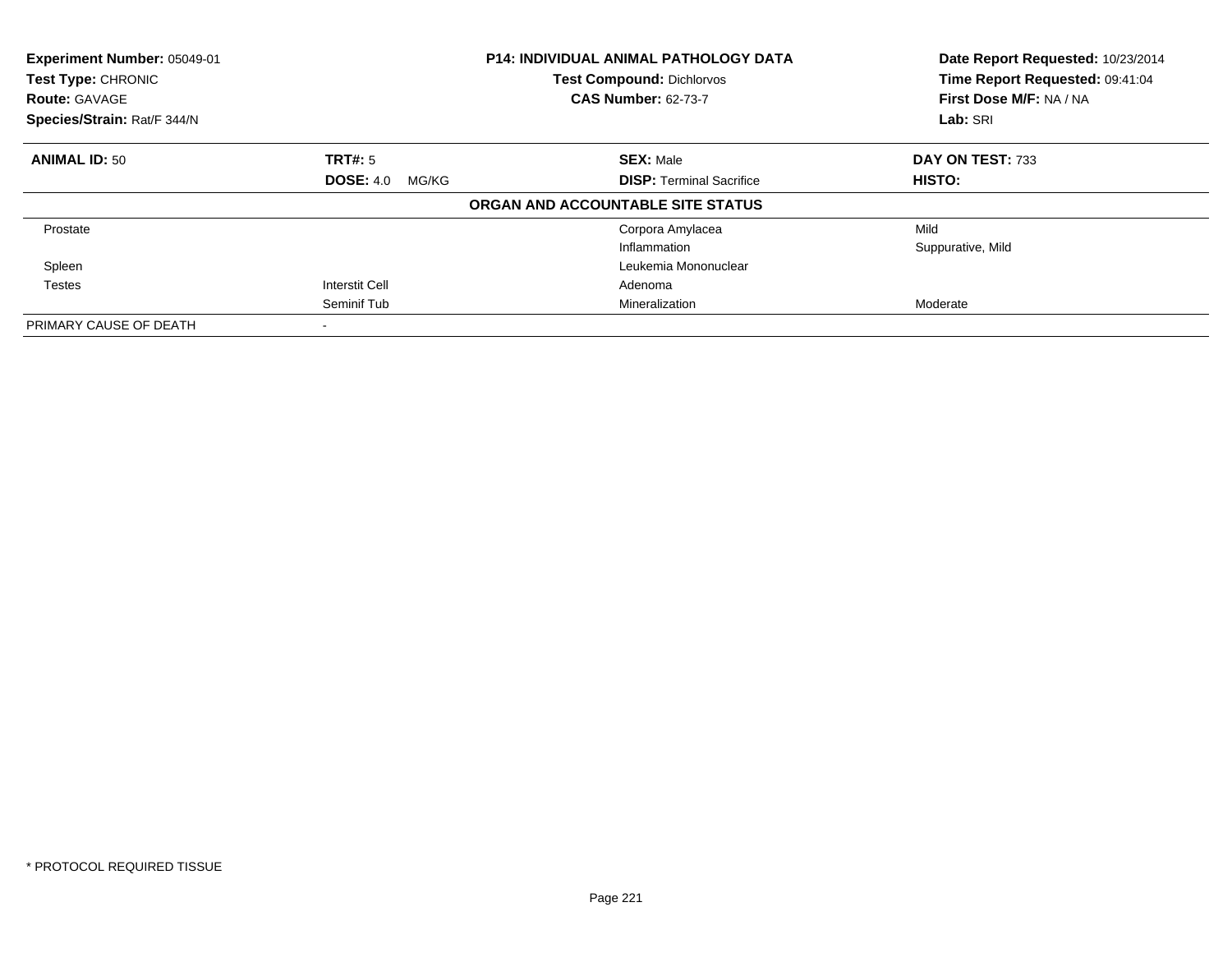| Experiment Number: 05049-01                  |                              | <b>P14: INDIVIDUAL ANIMAL PATHOLOGY DATA</b>  | Date Report Requested: 10/23/2014<br>Time Report Requested: 09:41:04 |
|----------------------------------------------|------------------------------|-----------------------------------------------|----------------------------------------------------------------------|
| Test Type: CHRONIC                           |                              | <b>Test Compound: Dichlorvos</b>              |                                                                      |
| Route: GAVAGE                                |                              | <b>CAS Number: 62-73-7</b>                    | First Dose M/F: NA / NA                                              |
| Species/Strain: Rat/F 344/N                  |                              |                                               | Lab: SRI                                                             |
| <b>ANIMAL ID: 1</b>                          | <b>TRT#: 2</b>               | <b>SEX: Female</b>                            | DAY ON TEST: 711                                                     |
|                                              | <b>DOSE: VEHICLE CONTROL</b> | <b>DISP: Moribund</b>                         | HISTO:                                                               |
|                                              |                              | ORGAN AND ACCOUNTABLE SITE STATUS             |                                                                      |
| <b>NORMAL</b>                                |                              |                                               |                                                                      |
| Bone                                         | <b>Bone Marrow</b>           | Heart                                         | Intestine Large                                                      |
| <b>Intestine Small</b>                       | Islets, Pancreatic           | Lymph Node                                    | Nose                                                                 |
| Ovary                                        | Pancreas                     | Parathyroid Gland                             | Peripheral Nerve                                                     |
| Skin                                         | Thymus                       | <b>Thyroid Gland</b>                          | Trachea                                                              |
| <b>Urinary Bladder</b>                       | Uterus                       |                                               |                                                                      |
| <b>MISSING</b>                               |                              |                                               |                                                                      |
| Clitoral Gland                               | Salivary Glands              |                                               |                                                                      |
| <b>INSUFFICIENT TISSUE</b>                   |                              |                                               |                                                                      |
| Esophagus                                    |                              |                                               |                                                                      |
| <b>OBSERVATIONS</b>                          |                              |                                               |                                                                      |
| <b>Adrenal Gland</b>                         | Cortex                       | Vacuolization Cytoplasmic                     | Mild                                                                 |
| <b>Brain</b>                                 |                              | Compression                                   | Mild                                                                 |
|                                              | Cerebrum                     | Degeneration                                  | Minimal                                                              |
| Eye                                          |                              | Cataract                                      | Marked                                                               |
| Kidney                                       |                              | Nephropathy                                   | Minimal                                                              |
| Liver                                        |                              | <b>Basophilic Focus</b>                       |                                                                      |
|                                              | Portal                       | <b>Fibrosis</b>                               | Mild                                                                 |
|                                              | <b>Bile Duct</b>             | Hyperplasia                                   | Mild                                                                 |
|                                              | Hepatocyte                   | Vacuolization Cytoplasmic                     | Mild                                                                 |
| Lung                                         |                              | <b>Infiltration Cellular</b>                  | Histiocyte, Mild                                                     |
| Mammary Gland                                |                              | Hyperplasia                                   | Cystic, Moderate                                                     |
| Mesentery                                    | Fat                          | Mineralization                                | Moderate                                                             |
|                                              | Fat                          | Necrosis                                      | Focal, Marked                                                        |
| Note: TRC LES 1--NECROSIS AND MINERALIZATION |                              |                                               |                                                                      |
| <b>Pituitary Gland</b>                       | Pars Distalis                | Adenoma                                       |                                                                      |
| Spleen                                       |                              | Hematopoietic Cell Proliferation Erythrocytic | Mild                                                                 |
|                                              |                              | Hematopoietic Cell Proliferation Granulocytic | Moderate                                                             |
| Stomach                                      | Forestomach                  | Edema                                         | Moderate                                                             |
|                                              | Glandular                    | Edema                                         | Moderate                                                             |
|                                              | Forestomach, Mucosa          | Hyperplasia                                   | Moderate                                                             |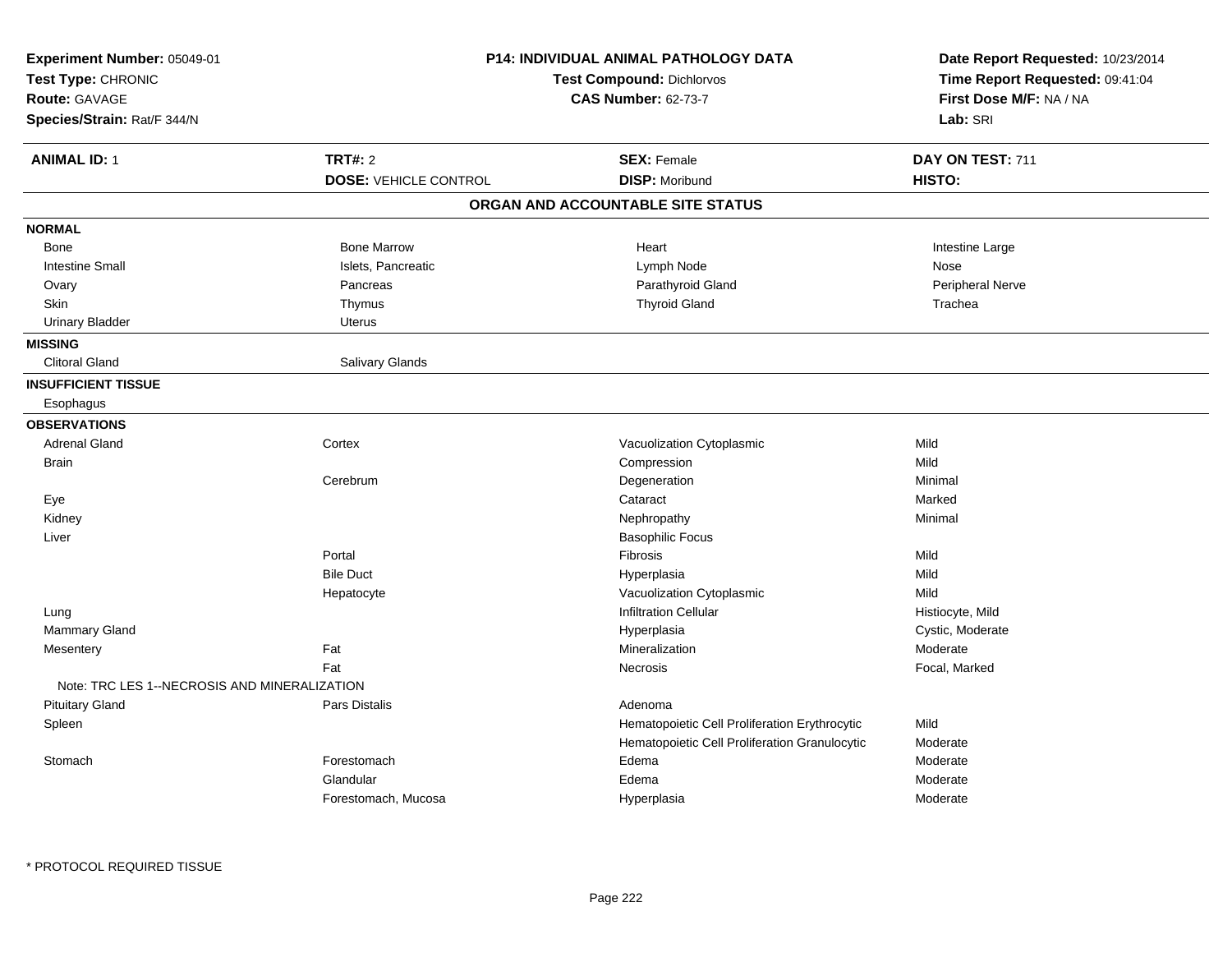| Experiment Number: 05049-01 | <b>P14: INDIVIDUAL ANIMAL PATHOLOGY DATA</b> |                                   | Date Report Requested: 10/23/2014 |
|-----------------------------|----------------------------------------------|-----------------------------------|-----------------------------------|
| Test Type: CHRONIC          |                                              | <b>Test Compound: Dichlorvos</b>  | Time Report Requested: 09:41:04   |
| <b>Route: GAVAGE</b>        |                                              | <b>CAS Number: 62-73-7</b>        |                                   |
| Species/Strain: Rat/F 344/N |                                              |                                   | Lab: SRI                          |
| <b>ANIMAL ID: 1</b>         | <b>TRT#: 2</b>                               | <b>SEX: Female</b>                | DAY ON TEST: 711                  |
|                             | <b>DOSE: VEHICLE CONTROL</b>                 | <b>DISP: Moribund</b>             | HISTO:                            |
|                             |                                              | ORGAN AND ACCOUNTABLE SITE STATUS |                                   |
|                             | Forestomach                                  | Ulcer                             | Moderate                          |
| PRIMARY CAUSE OF DEATH      |                                              |                                   |                                   |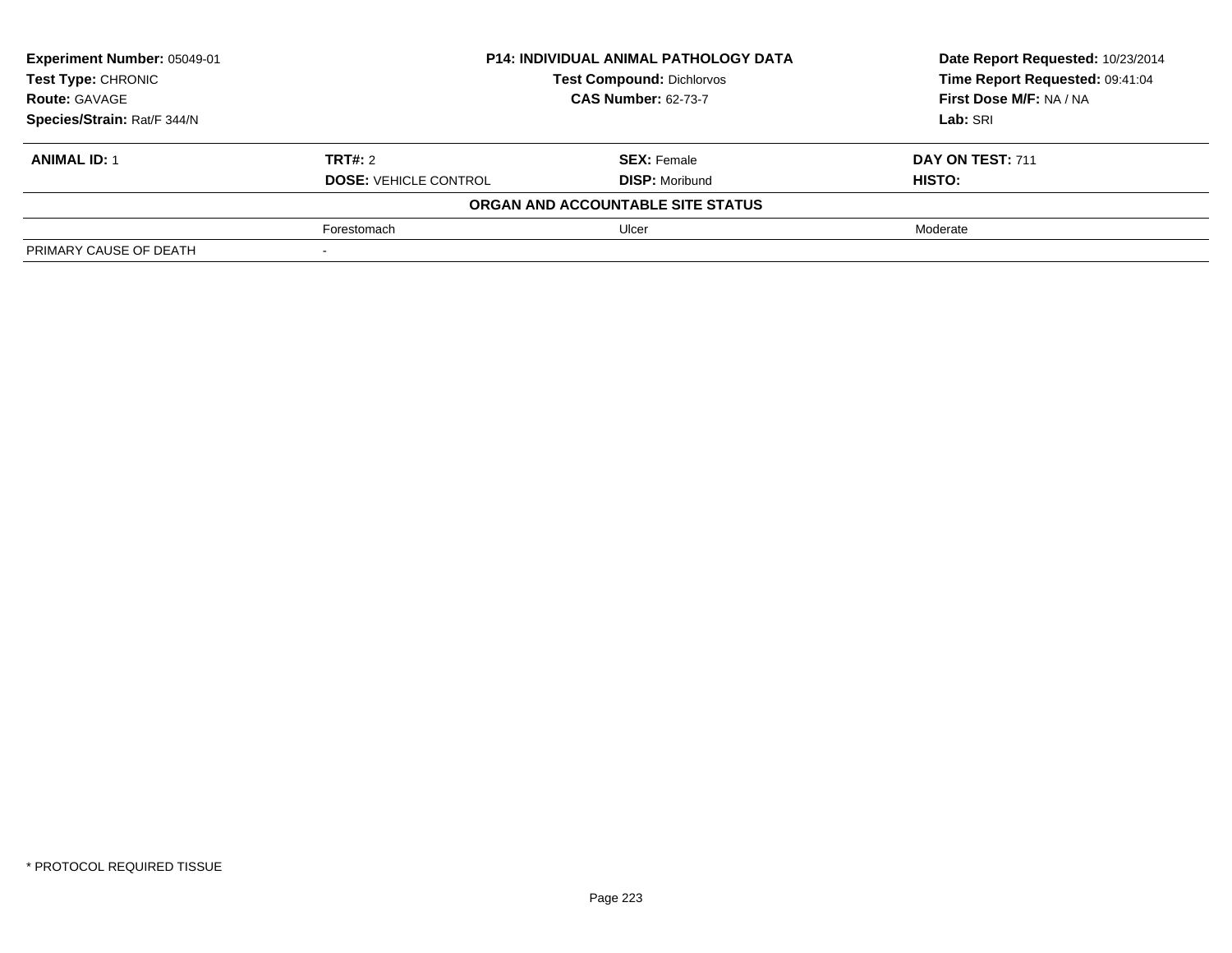| Experiment Number: 05049-01                                                 |                        | P14: INDIVIDUAL ANIMAL PATHOLOGY DATA | Date Report Requested: 10/23/2014                          |  |
|-----------------------------------------------------------------------------|------------------------|---------------------------------------|------------------------------------------------------------|--|
| Test Type: CHRONIC<br><b>Route: GAVAGE</b>                                  |                        | <b>Test Compound: Dichlorvos</b>      | Time Report Requested: 09:41:04<br>First Dose M/F: NA / NA |  |
|                                                                             |                        | <b>CAS Number: 62-73-7</b>            |                                                            |  |
| Species/Strain: Rat/F 344/N                                                 |                        |                                       | Lab: SRI                                                   |  |
| <b>ANIMAL ID: 1</b>                                                         | <b>TRT#: 4</b>         | <b>SEX: Female</b>                    | DAY ON TEST: 642                                           |  |
|                                                                             | DOSE: 8.0 MG/KG        | <b>DISP: Moribund</b>                 | HISTO:                                                     |  |
|                                                                             |                        | ORGAN AND ACCOUNTABLE SITE STATUS     |                                                            |  |
| <b>NORMAL</b>                                                               |                        |                                       |                                                            |  |
| <b>Bone</b>                                                                 | <b>Brain</b>           | <b>Clitoral Gland</b>                 | Esophagus                                                  |  |
| Heart                                                                       | Intestine Large        | <b>Intestine Small</b>                | Nose                                                       |  |
| Ovary                                                                       | Parathyroid Gland      | Peripheral Nerve                      | Salivary Glands                                            |  |
| <b>Skin</b>                                                                 | Stomach                | Thymus                                | <b>Thyroid Gland</b>                                       |  |
| Trachea                                                                     | <b>Urinary Bladder</b> | Vagina                                |                                                            |  |
| <b>OBSERVATIONS</b>                                                         |                        |                                       |                                                            |  |
| <b>Adrenal Gland</b>                                                        |                        | Leukemia Mononuclear                  |                                                            |  |
| <b>Bone Marrow</b>                                                          |                        | Leukemia Mononuclear                  |                                                            |  |
| <b>Harderian Gland</b>                                                      |                        | Hemorrhage                            | Moderate                                                   |  |
|                                                                             |                        | Inflammation                          | Suppurative, Moderate                                      |  |
| Islets, Pancreatic                                                          |                        | Leukemia Mononuclear                  |                                                            |  |
| Kidney                                                                      |                        | Leukemia Mononuclear                  |                                                            |  |
|                                                                             |                        | Nephropathy                           | Mild                                                       |  |
| Liver                                                                       | Hepatocyte             | Atrophy                               | Multifocal, Moderate                                       |  |
|                                                                             | Capsule                | Fibrosis                              | Mild                                                       |  |
|                                                                             | <b>Bile Duct</b>       | Hyperplasia                           | Mild                                                       |  |
|                                                                             |                        | Leukemia Mononuclear                  |                                                            |  |
| Note: TRC LES 2--FIBROUS ADHESION TO DIAPHRAGM<br>Note: TRC LES 2--FIBROSIS |                        |                                       |                                                            |  |
| Lung                                                                        |                        | <b>Infiltration Cellular</b>          | Histiocyte, Mild                                           |  |
|                                                                             |                        | Leukemia Mononuclear                  |                                                            |  |
| Lymph Node                                                                  | Mediastinal            | Leukemia Mononuclear                  |                                                            |  |
|                                                                             | Mesenteric             | Leukemia Mononuclear                  |                                                            |  |
| <b>Mammary Gland</b>                                                        |                        | Hyperplasia                           | Cystic, Mild                                               |  |
| Pancreas                                                                    |                        | Adenoma                               |                                                            |  |
|                                                                             |                        | Leukemia Mononuclear                  |                                                            |  |
| <b>Pituitary Gland</b>                                                      | Pars Distalis          | Cyst                                  |                                                            |  |
| Spleen                                                                      |                        | Leukemia Mononuclear                  |                                                            |  |
|                                                                             |                        | Necrosis                              | Marked                                                     |  |
| Note: TRC LES 1--NECROSIS                                                   |                        |                                       |                                                            |  |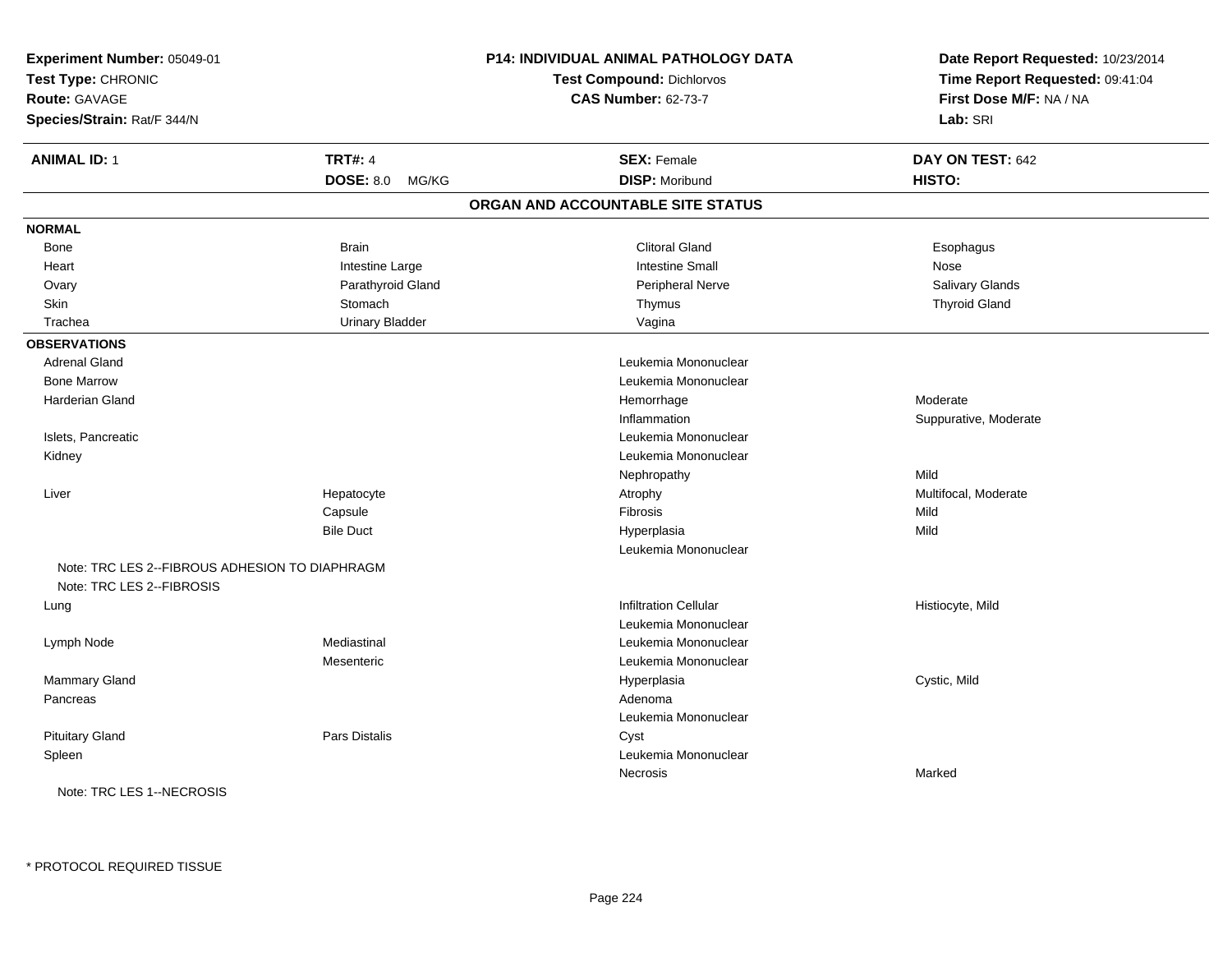| Experiment Number: 05049-01<br>Test Type: CHRONIC |                        | <b>P14: INDIVIDUAL ANIMAL PATHOLOGY DATA</b> | Date Report Requested: 10/23/2014 |
|---------------------------------------------------|------------------------|----------------------------------------------|-----------------------------------|
|                                                   |                        | <b>Test Compound: Dichlorvos</b>             | Time Report Requested: 09:41:04   |
| <b>Route: GAVAGE</b>                              |                        | <b>CAS Number: 62-73-7</b>                   | First Dose M/F: NA / NA           |
| Species/Strain: Rat/F 344/N                       |                        |                                              | Lab: SRI                          |
| <b>ANIMAL ID: 1</b>                               | <b>TRT#: 4</b>         | <b>SEX: Female</b>                           | DAY ON TEST: 642                  |
|                                                   | <b>DOSE: 8.0 MG/KG</b> | <b>DISP: Moribund</b>                        | HISTO:                            |
|                                                   |                        | ORGAN AND ACCOUNTABLE SITE STATUS            |                                   |
| Uterus                                            |                        | Polyp Stromal                                |                                   |
| PRIMARY CAUSE OF DEATH                            |                        |                                              |                                   |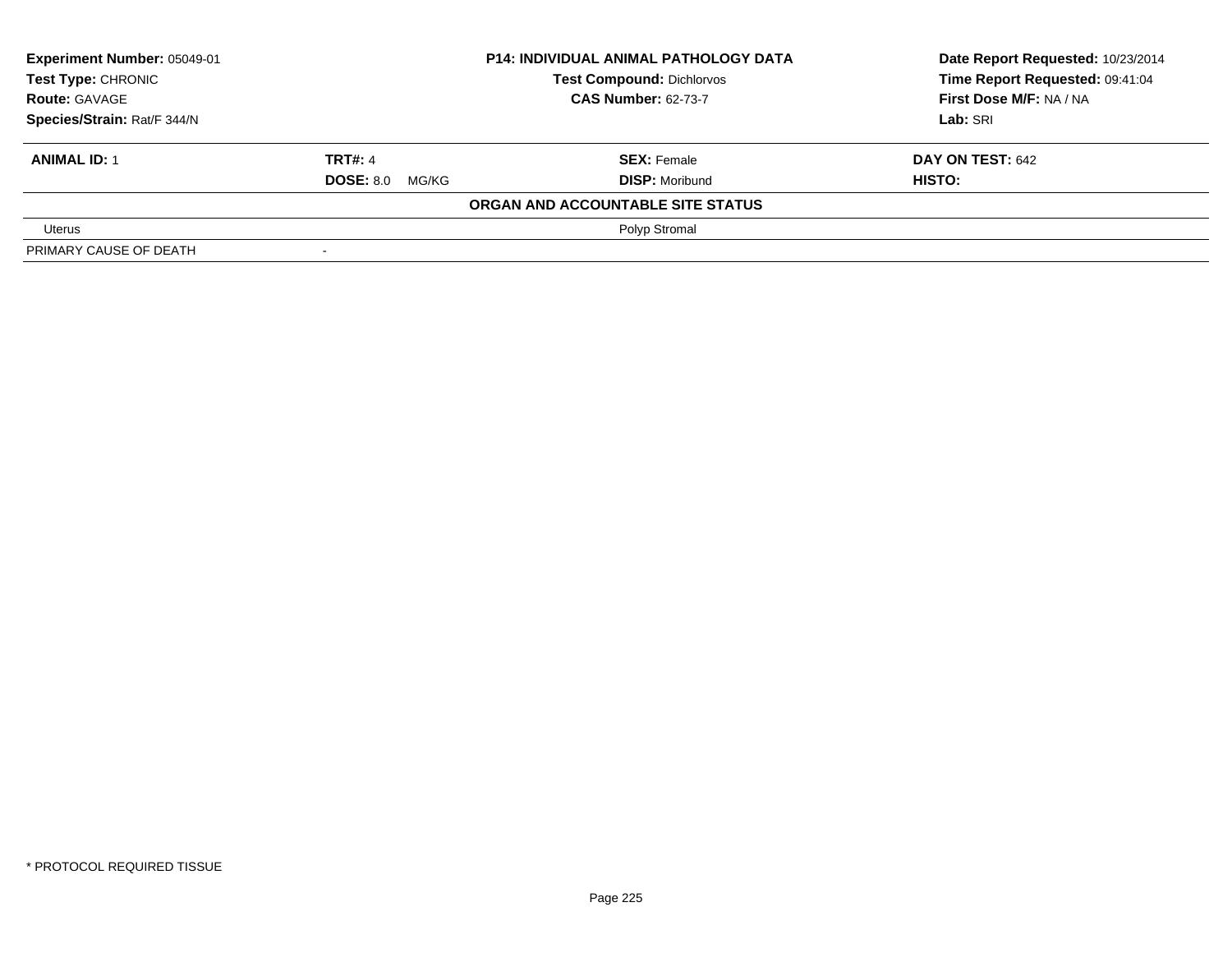| Experiment Number: 05049-01<br>Test Type: CHRONIC<br>Route: GAVAGE<br>Species/Strain: Rat/F 344/N |                           | P14: INDIVIDUAL ANIMAL PATHOLOGY DATA<br><b>Test Compound: Dichlorvos</b><br><b>CAS Number: 62-73-7</b> | Date Report Requested: 10/23/2014<br>Time Report Requested: 09:41:04<br>First Dose M/F: NA / NA<br>Lab: SRI |
|---------------------------------------------------------------------------------------------------|---------------------------|---------------------------------------------------------------------------------------------------------|-------------------------------------------------------------------------------------------------------------|
| <b>ANIMAL ID: 1</b>                                                                               | <b>TRT#: 6</b>            | <b>SEX: Female</b>                                                                                      | DAY ON TEST: 684                                                                                            |
|                                                                                                   | <b>DOSE: 4.0</b><br>MG/KG | <b>DISP: Moribund</b>                                                                                   | HISTO:                                                                                                      |
|                                                                                                   |                           | ORGAN AND ACCOUNTABLE SITE STATUS                                                                       |                                                                                                             |
| <b>NORMAL</b>                                                                                     |                           |                                                                                                         |                                                                                                             |
| Bone                                                                                              | <b>Clitoral Gland</b>     | Esophagus                                                                                               | Heart                                                                                                       |
| Intestine Large                                                                                   | <b>Intestine Small</b>    | Islets, Pancreatic                                                                                      | Nose                                                                                                        |
| Ovary                                                                                             | Pancreas                  | Parathyroid Gland                                                                                       | Peripheral Nerve                                                                                            |
| Salivary Glands                                                                                   | <b>Skin</b>               | Thymus                                                                                                  | <b>Thyroid Gland</b>                                                                                        |
| Trachea                                                                                           | <b>Urinary Bladder</b>    | Vagina                                                                                                  |                                                                                                             |
| <b>OBSERVATIONS</b>                                                                               |                           |                                                                                                         |                                                                                                             |
| <b>Adrenal Gland</b>                                                                              |                           | Leukemia Mononuclear                                                                                    |                                                                                                             |
| <b>Bone Marrow</b>                                                                                |                           | Leukemia Mononuclear                                                                                    |                                                                                                             |
|                                                                                                   |                           | Myelofibrosis                                                                                           | Marked                                                                                                      |
| <b>Brain</b>                                                                                      |                           | Degeneration                                                                                            | Multiple, Mild                                                                                              |
|                                                                                                   |                           | Leukemia Mononuclear                                                                                    |                                                                                                             |
| Eye                                                                                               |                           | Angiectasis                                                                                             | Moderate                                                                                                    |
|                                                                                                   | Retina                    | Atrophy                                                                                                 | Moderate                                                                                                    |
|                                                                                                   |                           | Cataract                                                                                                | Moderate                                                                                                    |
| Kidney                                                                                            | <b>Renal Tubule</b>       | Pigmentation                                                                                            | Mild                                                                                                        |
| Liver                                                                                             | Hepatocyte                | Atrophy                                                                                                 | Multifocal, Moderate                                                                                        |
|                                                                                                   | <b>Bile Duct</b>          | Hyperplasia                                                                                             | Mild                                                                                                        |
|                                                                                                   |                           | Leukemia Mononuclear                                                                                    |                                                                                                             |
| Lung                                                                                              |                           | <b>Infiltration Cellular</b>                                                                            | Histiocyte, Mild                                                                                            |
|                                                                                                   |                           | Leukemia Mononuclear                                                                                    |                                                                                                             |
| Lymph Node                                                                                        | Mandibular                | Leukemia Mononuclear                                                                                    |                                                                                                             |
|                                                                                                   | Mesenteric                | Leukemia Mononuclear                                                                                    |                                                                                                             |
|                                                                                                   | Mediastinal               | Pigmentation                                                                                            | Moderate                                                                                                    |
| <b>Mammary Gland</b>                                                                              |                           | Hyperplasia                                                                                             | Lobular, Moderate                                                                                           |
|                                                                                                   |                           | Hyperplasia                                                                                             | Cystic, Mild                                                                                                |
| Note: TRC LES 1- HYPERPLASIA LOBULAR                                                              |                           |                                                                                                         |                                                                                                             |
| <b>Pituitary Gland</b>                                                                            | Pars Distalis             | Cyst                                                                                                    |                                                                                                             |
| Spleen                                                                                            |                           | Leukemia Mononuclear                                                                                    |                                                                                                             |
| Stomach                                                                                           | Glandular                 | Erosion                                                                                                 | Mild                                                                                                        |
| Uterus                                                                                            |                           | Polyp Stromal                                                                                           |                                                                                                             |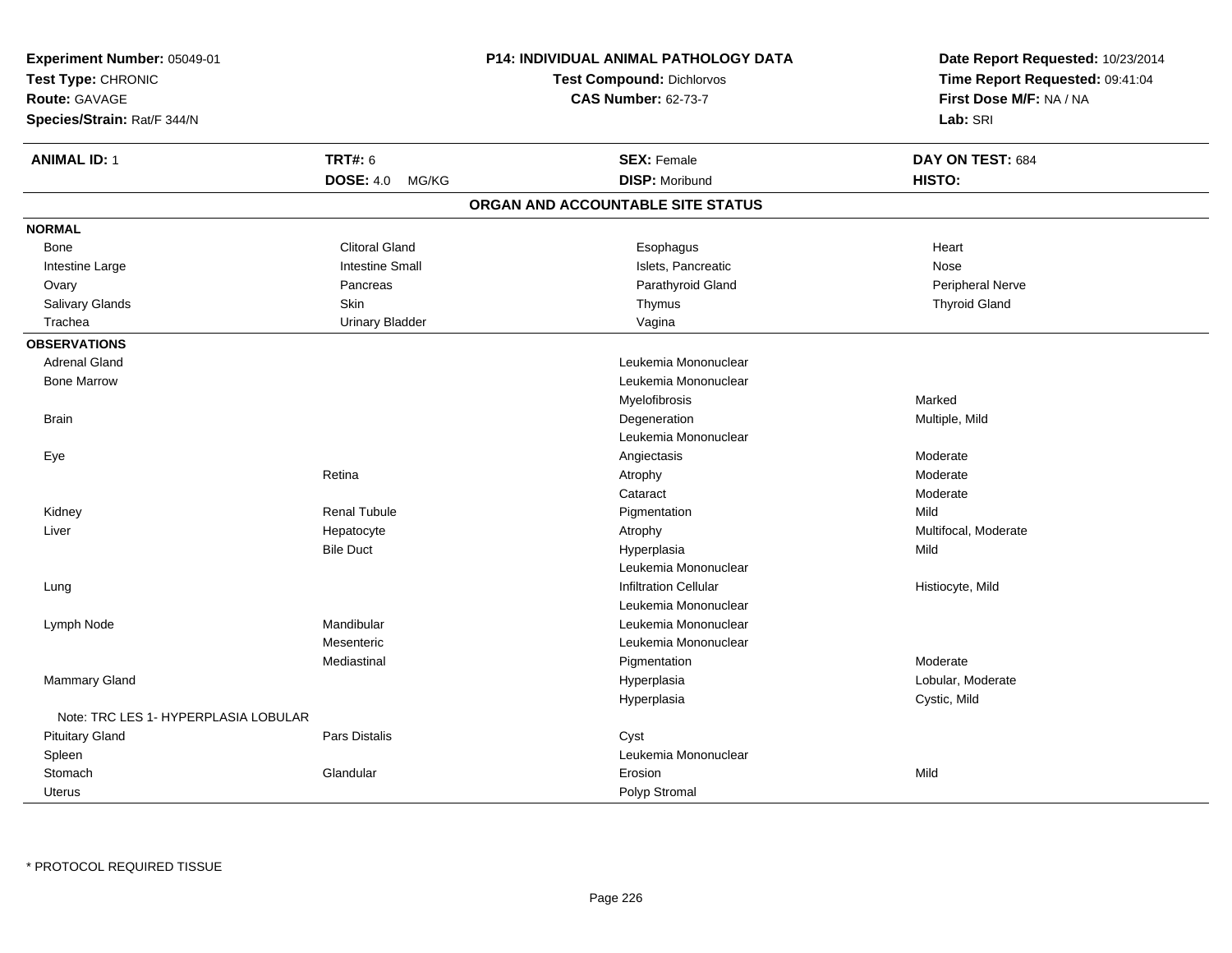| <b>Experiment Number: 05049-01</b><br>Test Type: CHRONIC | <b>P14: INDIVIDUAL ANIMAL PATHOLOGY DATA</b><br><b>Test Compound: Dichlorvos</b><br><b>CAS Number: 62-73-7</b> |                                   | Date Report Requested: 10/23/2014<br>Time Report Requested: 09:41:04 |
|----------------------------------------------------------|----------------------------------------------------------------------------------------------------------------|-----------------------------------|----------------------------------------------------------------------|
| <b>Route: GAVAGE</b>                                     |                                                                                                                |                                   | First Dose M/F: NA / NA                                              |
| Species/Strain: Rat/F 344/N                              |                                                                                                                |                                   | Lab: SRI                                                             |
| <b>ANIMAL ID: 1</b>                                      | <b>TRT#:</b> 6                                                                                                 | <b>SEX: Female</b>                | DAY ON TEST: 684                                                     |
|                                                          | <b>DOSE: 4.0</b><br>MG/KG                                                                                      | <b>DISP:</b> Moribund             | HISTO:                                                               |
|                                                          |                                                                                                                | ORGAN AND ACCOUNTABLE SITE STATUS |                                                                      |
| PRIMARY CAUSE OF DEATH                                   |                                                                                                                |                                   |                                                                      |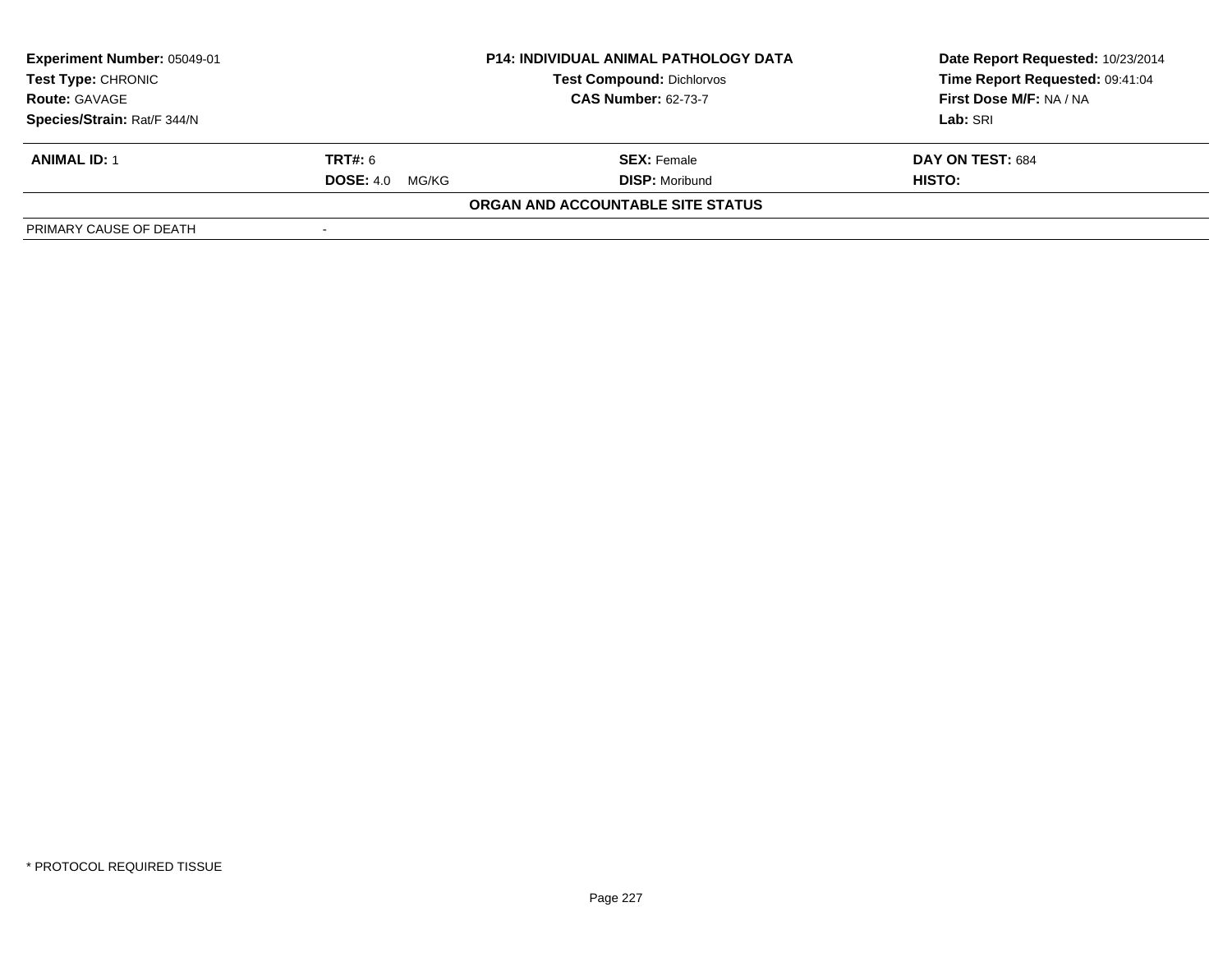| Experiment Number: 05049-01<br>Test Type: CHRONIC<br><b>Route: GAVAGE</b><br>Species/Strain: Rat/F 344/N |                                                            | <b>P14: INDIVIDUAL ANIMAL PATHOLOGY DATA</b><br><b>Test Compound: Dichlorvos</b><br><b>CAS Number: 62-73-7</b> | Date Report Requested: 10/23/2014<br>Time Report Requested: 09:41:04<br>First Dose M/F: NA / NA<br>Lab: SRI |
|----------------------------------------------------------------------------------------------------------|------------------------------------------------------------|----------------------------------------------------------------------------------------------------------------|-------------------------------------------------------------------------------------------------------------|
| <b>ANIMAL ID: 2</b>                                                                                      | <b>TRT#: 2</b>                                             | <b>SEX: Female</b>                                                                                             | DAY ON TEST: 708                                                                                            |
|                                                                                                          | <b>DOSE: VEHICLE CONTROL</b>                               | <b>DISP: Accident</b>                                                                                          | HISTO:                                                                                                      |
|                                                                                                          |                                                            | ORGAN AND ACCOUNTABLE SITE STATUS                                                                              |                                                                                                             |
| <b>NORMAL</b>                                                                                            |                                                            |                                                                                                                |                                                                                                             |
| Bone                                                                                                     | <b>Bone Marrow</b>                                         | <b>Clitoral Gland</b>                                                                                          | Heart                                                                                                       |
| Intestine Large                                                                                          | <b>Intestine Small</b>                                     | Islets, Pancreatic                                                                                             | <b>Nose</b>                                                                                                 |
| Ovary                                                                                                    | Pancreas                                                   | Parathyroid Gland                                                                                              | Peripheral Nerve                                                                                            |
| Salivary Glands                                                                                          | Skin                                                       | Thymus                                                                                                         | Tooth                                                                                                       |
| Trachea                                                                                                  | <b>Urinary Bladder</b>                                     | <b>Uterus</b>                                                                                                  |                                                                                                             |
| <b>OBSERVATIONS</b>                                                                                      |                                                            |                                                                                                                |                                                                                                             |
| <b>Adrenal Gland</b>                                                                                     |                                                            | Inflammation                                                                                                   | Chronic, Mild                                                                                               |
|                                                                                                          | Cortex                                                     | Pigmentation                                                                                                   | Moderate                                                                                                    |
| <b>Brain</b>                                                                                             |                                                            | Degeneration                                                                                                   | Multiple, Moderate                                                                                          |
| Esophagus                                                                                                |                                                            | Ulcer                                                                                                          | Marked                                                                                                      |
| Note: PARTS OF THE LESION ARE WITH THE STOMACH SECTION                                                   |                                                            |                                                                                                                |                                                                                                             |
| Kidney                                                                                                   | Pelvis                                                     | Mineralization                                                                                                 | Minimal                                                                                                     |
|                                                                                                          |                                                            | Nephropathy                                                                                                    | Mild                                                                                                        |
|                                                                                                          | <b>Renal Tubule</b>                                        | Pigmentation                                                                                                   | Moderate                                                                                                    |
| Liver                                                                                                    |                                                            | <b>Basophilic Focus</b>                                                                                        |                                                                                                             |
|                                                                                                          | Portal                                                     | <b>Fibrosis</b>                                                                                                | Mild                                                                                                        |
|                                                                                                          | <b>Bile Duct</b>                                           | Hyperplasia                                                                                                    | Moderate                                                                                                    |
| Note: TRC LES 1--POSSIBLY BASOPHILIC FOCUS                                                               |                                                            |                                                                                                                |                                                                                                             |
| Lung                                                                                                     |                                                            | Foreign Body                                                                                                   | Marked                                                                                                      |
|                                                                                                          |                                                            | <b>Infiltration Cellular</b>                                                                                   | Histiocyte, Mild                                                                                            |
|                                                                                                          |                                                            | Inflammation                                                                                                   | Suppurative, Marked                                                                                         |
| Note: FORIEGN BODY IS IN MEDIASTINUM AND AIR PASSAGES                                                    | Note: SUPP. INFLAMMATION INVOLVES PARENCHYMA & MEDIASTINUM |                                                                                                                |                                                                                                             |
| Lymph Node                                                                                               | Mandibular                                                 | Hyperplasia                                                                                                    | Plasma Cell, Mild                                                                                           |
|                                                                                                          | Mediastinal                                                | Pigmentation                                                                                                   | Mild                                                                                                        |
| Mammary Gland                                                                                            |                                                            | Hyperplasia                                                                                                    | Cystic, Mild                                                                                                |
| <b>Pituitary Gland</b>                                                                                   | Pars Distalis                                              | Adenoma                                                                                                        |                                                                                                             |
| Spleen                                                                                                   |                                                            | Pigmentation                                                                                                   | Hemosiderin, Moderate                                                                                       |
| Stomach                                                                                                  | Forestomach, Mucosa                                        | Hyperplasia                                                                                                    | Mild                                                                                                        |
| <b>Thyroid Gland</b>                                                                                     | C Cell                                                     | Hyperplasia                                                                                                    | Mild                                                                                                        |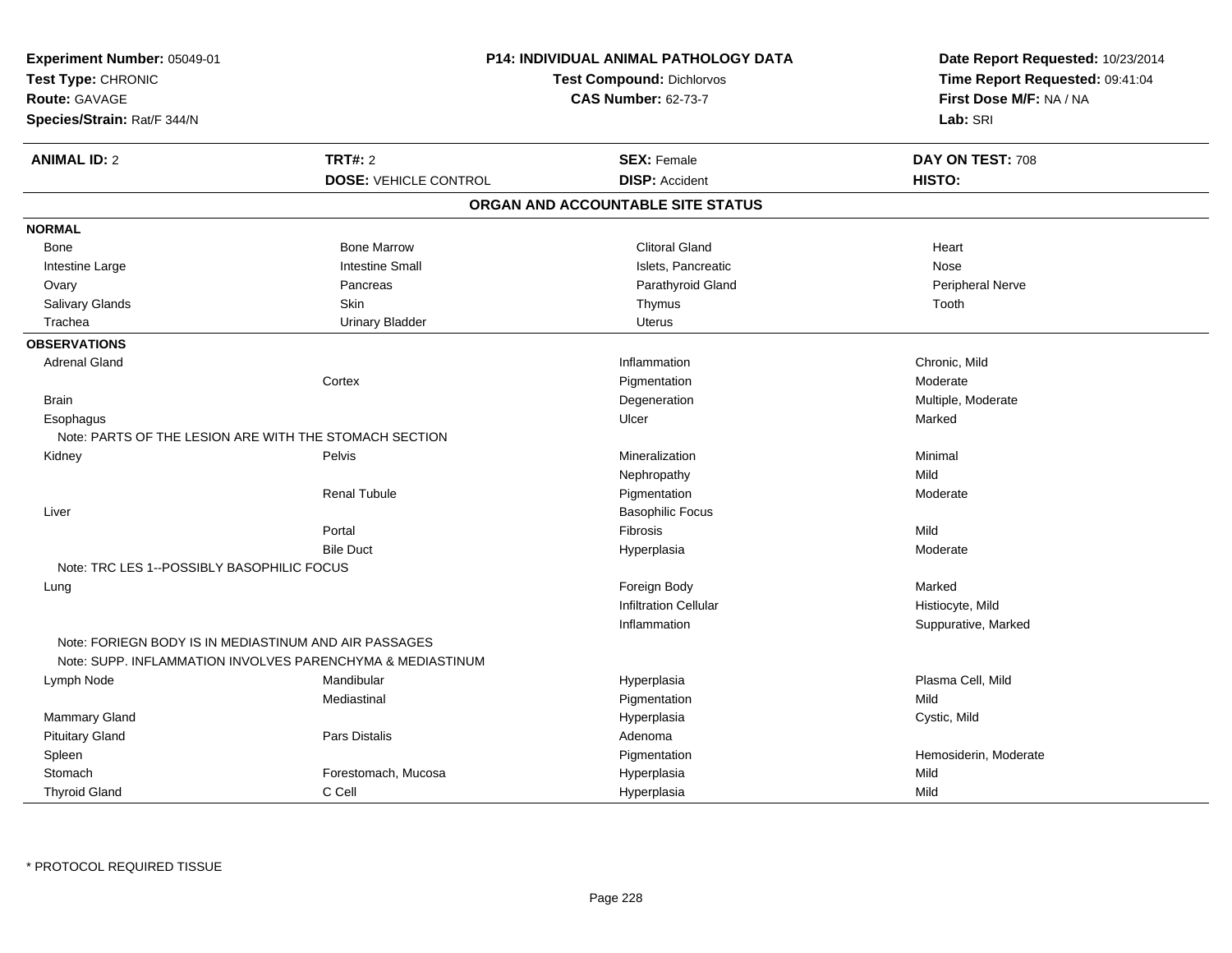| <b>Experiment Number: 05049-01</b><br>Test Type: CHRONIC<br><b>Route: GAVAGE</b> | <b>P14: INDIVIDUAL ANIMAL PATHOLOGY DATA</b><br><b>Test Compound: Dichlorvos</b><br><b>CAS Number: 62-73-7</b> |                                   | Date Report Requested: 10/23/2014<br>Time Report Requested: 09:41:04<br>First Dose M/F: NA / NA |
|----------------------------------------------------------------------------------|----------------------------------------------------------------------------------------------------------------|-----------------------------------|-------------------------------------------------------------------------------------------------|
| Species/Strain: Rat/F 344/N                                                      |                                                                                                                |                                   | Lab: SRI                                                                                        |
| <b>ANIMAL ID: 2</b>                                                              | <b>TRT#:</b> 2                                                                                                 | <b>SEX: Female</b>                | <b>DAY ON TEST: 708</b>                                                                         |
|                                                                                  | <b>DOSE: VEHICLE CONTROL</b>                                                                                   | <b>DISP: Accident</b>             | HISTO:                                                                                          |
|                                                                                  |                                                                                                                | ORGAN AND ACCOUNTABLE SITE STATUS |                                                                                                 |
| PRIMARY CAUSE OF DEATH                                                           |                                                                                                                |                                   |                                                                                                 |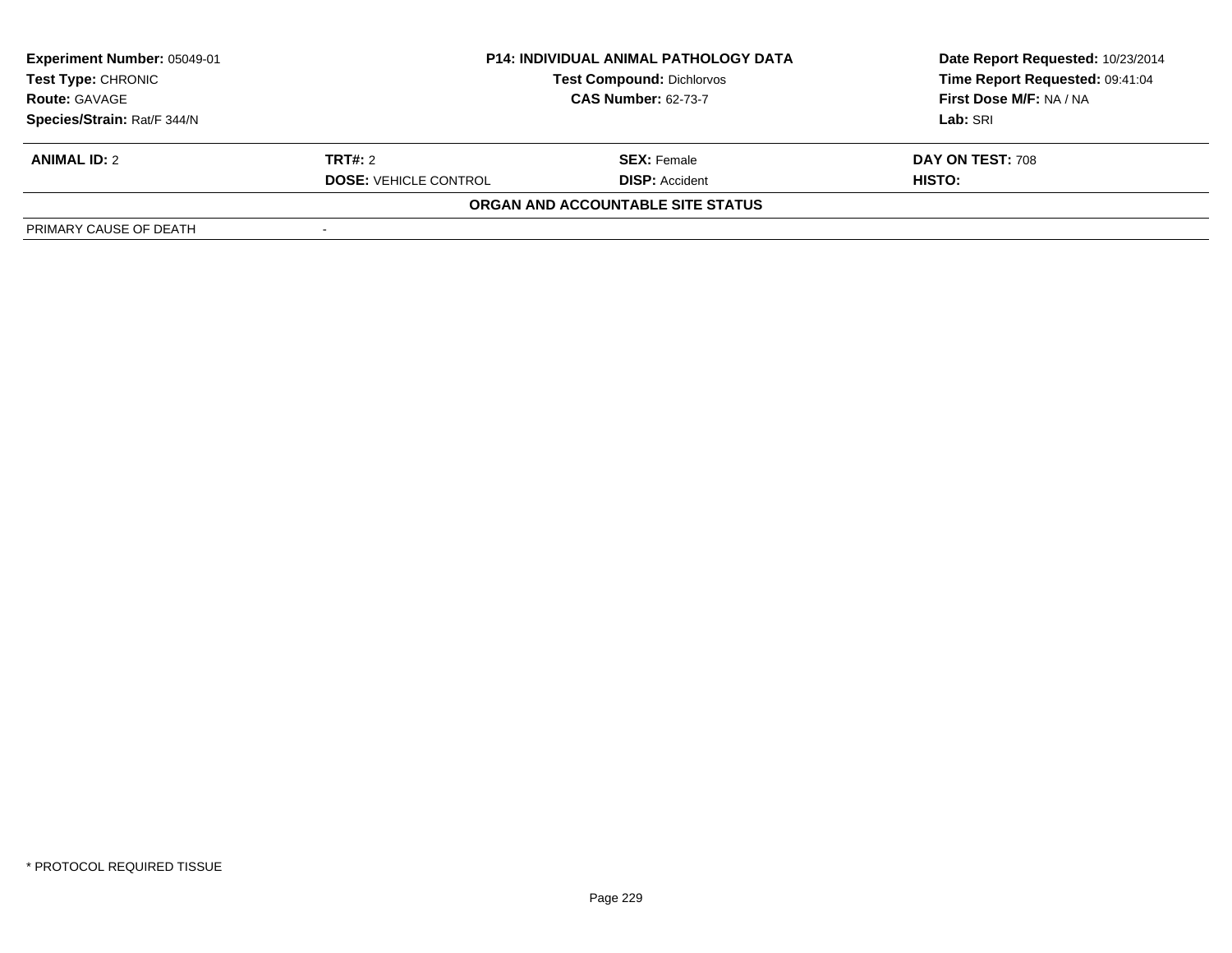| Experiment Number: 05049-01                                    |                           | <b>P14: INDIVIDUAL ANIMAL PATHOLOGY DATA</b> | Date Report Requested: 10/23/2014   |
|----------------------------------------------------------------|---------------------------|----------------------------------------------|-------------------------------------|
| Test Type: CHRONIC                                             |                           | <b>Test Compound: Dichlorvos</b>             | Time Report Requested: 09:41:04     |
| <b>Route: GAVAGE</b>                                           |                           | <b>CAS Number: 62-73-7</b>                   | First Dose M/F: NA / NA<br>Lab: SRI |
| Species/Strain: Rat/F 344/N                                    |                           |                                              |                                     |
| <b>ANIMAL ID: 2</b>                                            | <b>TRT#: 4</b>            | <b>SEX: Female</b>                           | DAY ON TEST: 383                    |
|                                                                | <b>DOSE: 8.0</b><br>MG/KG | <b>DISP: Dead</b>                            | HISTO:                              |
|                                                                |                           | ORGAN AND ACCOUNTABLE SITE STATUS            |                                     |
| <b>NORMAL</b>                                                  |                           |                                              |                                     |
| <b>Adrenal Gland</b>                                           | <b>Bone</b>               | <b>Bone Marrow</b>                           | <b>Brain</b>                        |
| Esophagus                                                      | Heart                     | Intestine Large                              | <b>Intestine Small</b>              |
| Islets, Pancreatic                                             | Kidney                    | Liver                                        | Lung                                |
| Lymph Node                                                     | Mammary Gland             | Pancreas                                     | <b>Peripheral Nerve</b>             |
| Salivary Glands                                                | <b>Skin</b>               | Spleen                                       | Stomach                             |
| Thymus                                                         | <b>Thyroid Gland</b>      | Trachea                                      | Urinary Bladder                     |
| Uterus                                                         | Vagina                    |                                              |                                     |
| <b>MISSING</b>                                                 |                           |                                              |                                     |
| <b>Clitoral Gland</b>                                          | Nose                      | Parathyroid Gland                            |                                     |
| <b>OBSERVATIONS</b>                                            |                           |                                              |                                     |
| Ovary                                                          |                           | Cyst                                         |                                     |
| Pharynx                                                        |                           | Squamous Cell Carcinoma                      |                                     |
| <b>Pituitary Gland</b>                                         | <b>Pars Distalis</b>      | Cyst                                         |                                     |
| PRIMARY CAUSE OF DEATH                                         |                           |                                              |                                     |
| Animal Note: NOSE AND CLITORAL GL NOT REQUIRED PRIOR TO 6/1/82 |                           |                                              |                                     |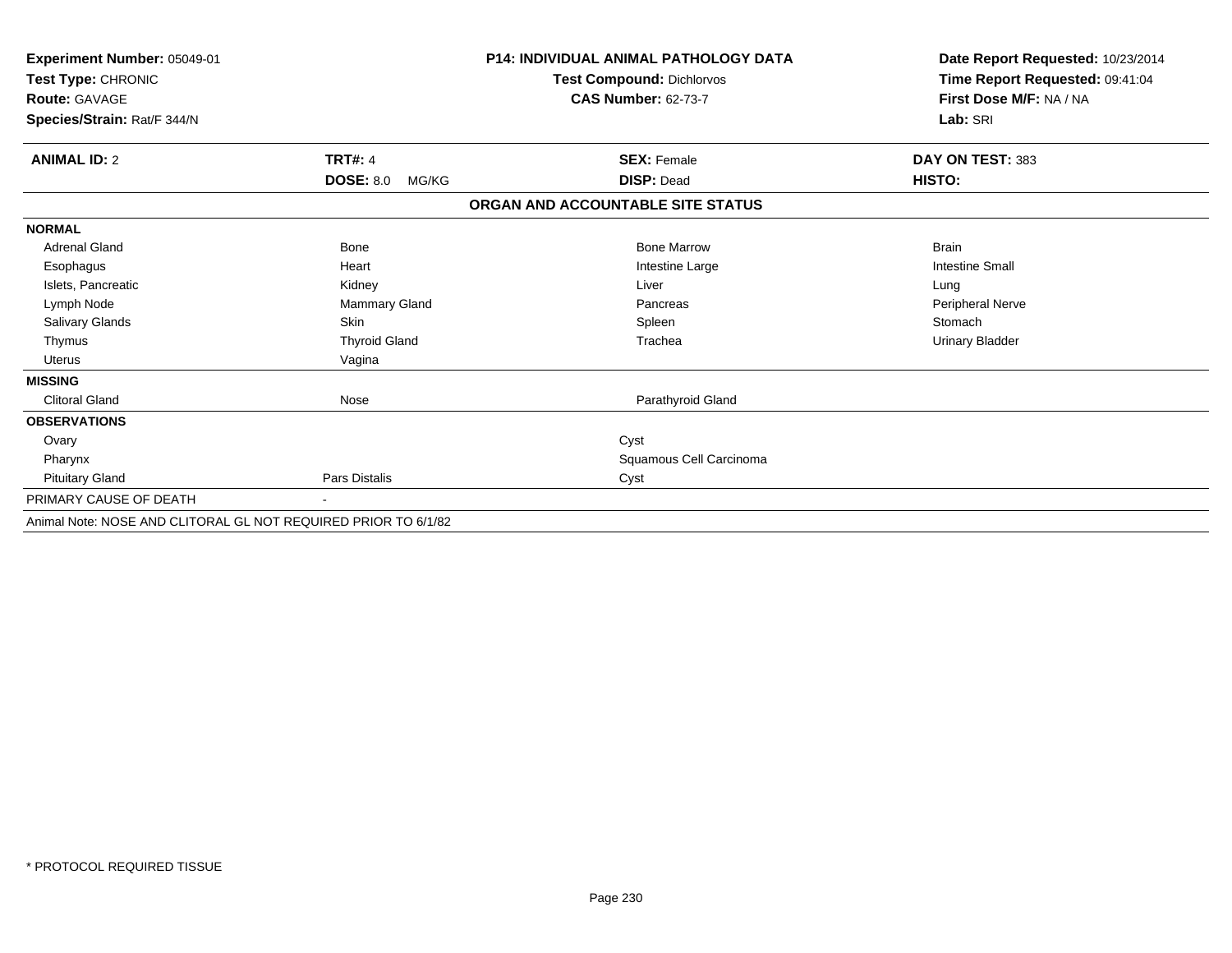| Experiment Number: 05049-01     |                                  | <b>P14: INDIVIDUAL ANIMAL PATHOLOGY DATA</b> | Date Report Requested: 10/23/2014 |
|---------------------------------|----------------------------------|----------------------------------------------|-----------------------------------|
| Test Type: CHRONIC              | <b>Test Compound: Dichlorvos</b> |                                              | Time Report Requested: 09:41:04   |
| Route: GAVAGE                   |                                  | <b>CAS Number: 62-73-7</b>                   | First Dose M/F: NA / NA           |
| Species/Strain: Rat/F 344/N     |                                  |                                              | Lab: SRI                          |
| <b>ANIMAL ID: 2</b>             | <b>TRT#: 6</b>                   | <b>SEX: Female</b>                           | DAY ON TEST: 638                  |
|                                 | <b>DOSE: 4.0</b><br>MG/KG        | <b>DISP: Moribund</b>                        | HISTO:                            |
|                                 |                                  | ORGAN AND ACCOUNTABLE SITE STATUS            |                                   |
| <b>NORMAL</b>                   |                                  |                                              |                                   |
| Bone                            | <b>Brain</b>                     | <b>Clitoral Gland</b>                        | Esophagus                         |
| Heart                           | Intestine Large                  | <b>Intestine Small</b>                       | Islets, Pancreatic                |
| Lymph Node                      | Nose                             | Pancreas                                     | Parathyroid Gland                 |
| <b>Peripheral Nerve</b>         | Salivary Glands                  | Stomach                                      | Thymus                            |
| <b>Thyroid Gland</b>            | Trachea                          | <b>Urinary Bladder</b>                       | <b>Uterus</b>                     |
| <b>OBSERVATIONS</b>             |                                  |                                              |                                   |
| <b>Adrenal Gland</b>            | Medulla                          | Hyperplasia                                  | Focal, Mild                       |
| <b>Bone Marrow</b>              |                                  | Hemorrhage                                   | Moderate                          |
|                                 |                                  | Myelofibrosis                                | Marked                            |
| Eye                             | Retina                           | Atrophy                                      | Moderate                          |
|                                 |                                  | Cataract                                     | Mild                              |
| Kidney                          | Pelvis                           | Mineralization                               | Minimal                           |
|                                 |                                  | Nephropathy                                  | Minimal                           |
| Liver                           |                                  | Developmental Malformation                   |                                   |
|                                 | <b>Bile Duct</b>                 | Hyperplasia                                  | Mild                              |
|                                 |                                  | Leukemia Mononuclear                         |                                   |
|                                 | Hepatocyte                       | Necrosis                                     | Multifocal, Moderate              |
| Note: TRC LES 1--DEVELOP MALFOR |                                  |                                              |                                   |
| Lung                            |                                  | <b>Infiltration Cellular</b>                 | Histiocyte, Minimal               |
| Mammary Gland                   |                                  | Hyperplasia                                  | Cystic, Minimal                   |
| Ovary                           |                                  | Cyst                                         |                                   |
| <b>Pituitary Gland</b>          | Pars Distalis                    | Cyst                                         |                                   |
|                                 | Pars Distalis                    | Hyperplasia                                  | Moderate                          |
| <b>Skin</b>                     |                                  | Cyst Epithelial Inclusion                    |                                   |
| Note: TRC LES 2--CYST EPITH INC |                                  |                                              |                                   |
| Spleen                          |                                  | Leukemia Mononuclear                         |                                   |
| PRIMARY CAUSE OF DEATH          | ÷                                |                                              |                                   |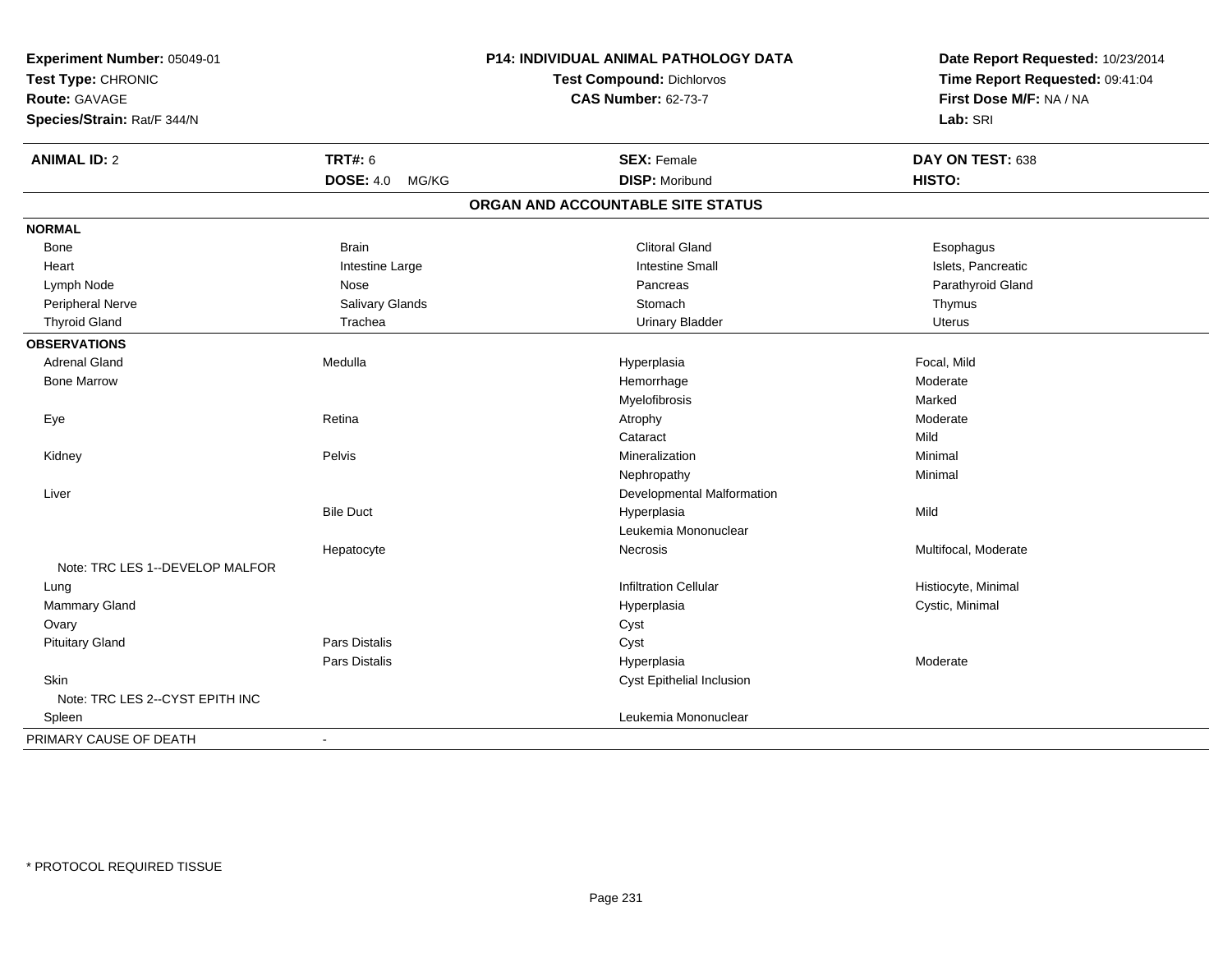| Experiment Number: 05049-01<br>Test Type: CHRONIC<br><b>Route: GAVAGE</b><br>Species/Strain: Rat/F 344/N |                                                | P14: INDIVIDUAL ANIMAL PATHOLOGY DATA<br><b>Test Compound: Dichlorvos</b><br><b>CAS Number: 62-73-7</b> | Date Report Requested: 10/23/2014<br>Time Report Requested: 09:41:04<br>First Dose M/F: NA / NA<br>Lab: SRI |
|----------------------------------------------------------------------------------------------------------|------------------------------------------------|---------------------------------------------------------------------------------------------------------|-------------------------------------------------------------------------------------------------------------|
| <b>ANIMAL ID: 3</b>                                                                                      | <b>TRT#: 2</b><br><b>DOSE: VEHICLE CONTROL</b> | <b>SEX: Female</b><br><b>DISP: Terminal Sacrifice</b>                                                   | DAY ON TEST: 734<br>HISTO:                                                                                  |
|                                                                                                          |                                                | ORGAN AND ACCOUNTABLE SITE STATUS                                                                       |                                                                                                             |
| <b>NORMAL</b>                                                                                            |                                                |                                                                                                         |                                                                                                             |
| <b>Adrenal Gland</b>                                                                                     | <b>Bone</b>                                    | <b>Bone Marrow</b>                                                                                      | <b>Brain</b>                                                                                                |
| <b>Clitoral Gland</b>                                                                                    | Esophagus                                      | <b>Intestine Small</b>                                                                                  | Islets, Pancreatic                                                                                          |
| Lung                                                                                                     | <b>Mammary Gland</b>                           | Ovary                                                                                                   | Pancreas                                                                                                    |
| Parathyroid Gland                                                                                        | Peripheral Nerve                               | Salivary Glands                                                                                         | Skin                                                                                                        |
| Spleen                                                                                                   | Stomach                                        | Thymus                                                                                                  | Trachea                                                                                                     |
| <b>Urinary Bladder</b>                                                                                   | <b>Uterus</b>                                  |                                                                                                         |                                                                                                             |
| <b>OBSERVATIONS</b>                                                                                      |                                                |                                                                                                         |                                                                                                             |
| Heart                                                                                                    | Myocardium                                     | Inflammation                                                                                            | Chronic, Mild                                                                                               |
| Intestine Large                                                                                          | Colon                                          | Parasite Metazoan                                                                                       | Mild                                                                                                        |
| Kidney                                                                                                   | Pelvis                                         | Mineralization                                                                                          | Mild                                                                                                        |
| Liver                                                                                                    |                                                | <b>Basophilic Focus</b>                                                                                 |                                                                                                             |
|                                                                                                          | <b>Bile Duct</b>                               | Hyperplasia                                                                                             | Mild                                                                                                        |
|                                                                                                          | Kupffer Cell                                   | Pigmentation                                                                                            | Mild                                                                                                        |
| Lymph Node                                                                                               | Pancreatic                                     | Hyperplasia                                                                                             | Histiocytic, Moderate                                                                                       |
|                                                                                                          | Mediastinal                                    | Pigmentation                                                                                            | Moderate                                                                                                    |
| Mesentery<br>Note: TRC LES 1--NECROSIS                                                                   | Fat                                            | Necrosis                                                                                                | Focal, Marked                                                                                               |
| Nose                                                                                                     | Nasolacrim Dct                                 | Inflammation                                                                                            | Suppurative, Mild                                                                                           |
| <b>Pituitary Gland</b>                                                                                   | Pars Distalis                                  | Cyst                                                                                                    |                                                                                                             |
| <b>Thyroid Gland</b>                                                                                     | C Cell                                         | Hyperplasia                                                                                             | Moderate                                                                                                    |
| PRIMARY CAUSE OF DEATH                                                                                   |                                                |                                                                                                         |                                                                                                             |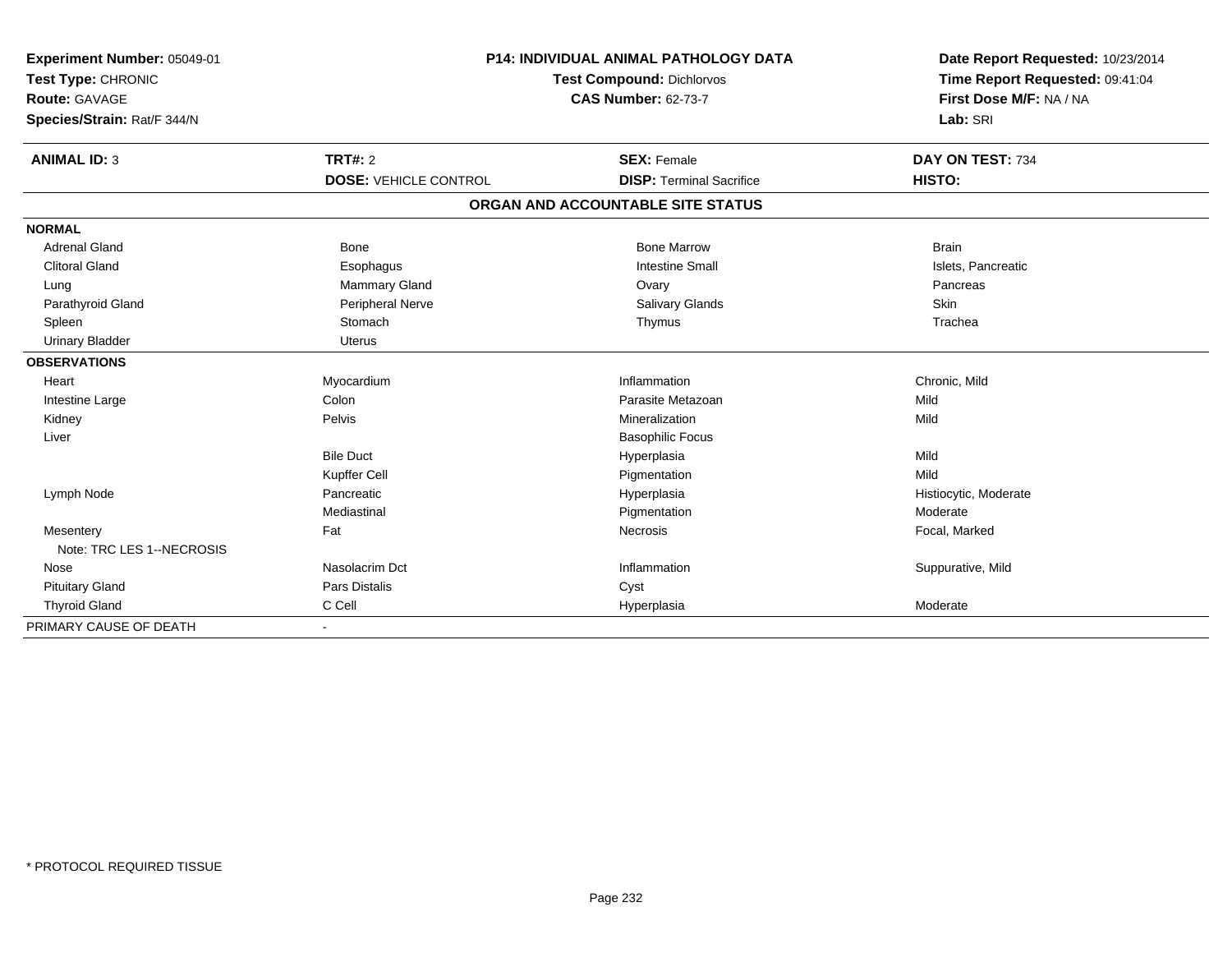| Experiment Number: 05049-01                       |                           | P14: INDIVIDUAL ANIMAL PATHOLOGY DATA | Date Report Requested: 10/23/2014 |
|---------------------------------------------------|---------------------------|---------------------------------------|-----------------------------------|
| Test Type: CHRONIC                                |                           | Test Compound: Dichlorvos             | Time Report Requested: 09:41:04   |
| <b>Route: GAVAGE</b>                              |                           | <b>CAS Number: 62-73-7</b>            | First Dose M/F: NA / NA           |
| Species/Strain: Rat/F 344/N                       |                           |                                       | Lab: SRI                          |
| <b>ANIMAL ID: 3</b>                               | <b>TRT#: 4</b>            | <b>SEX: Female</b>                    | DAY ON TEST: 567                  |
|                                                   | <b>DOSE: 8.0</b><br>MG/KG | <b>DISP: Moribund</b>                 | HISTO:                            |
|                                                   |                           | ORGAN AND ACCOUNTABLE SITE STATUS     |                                   |
| <b>NORMAL</b>                                     |                           |                                       |                                   |
| Bone                                              | <b>Brain</b>              | Esophagus                             | Intestine Large                   |
| <b>Intestine Small</b>                            | Islets, Pancreatic        | Nose                                  | Ovary                             |
| Parathyroid Gland                                 | Peripheral Nerve          | Salivary Glands                       | Skin                              |
| Stomach                                           | Thymus                    | <b>Thyroid Gland</b>                  | Trachea                           |
| <b>Urinary Bladder</b>                            | <b>Uterus</b>             |                                       |                                   |
| <b>MISSING</b>                                    |                           |                                       |                                   |
| <b>Clitoral Gland</b>                             |                           |                                       |                                   |
| <b>OBSERVATIONS</b>                               |                           |                                       |                                   |
| <b>Adrenal Gland</b>                              | Cortex                    | Vacuolization Cytoplasmic             | Mild                              |
| <b>Bone Marrow</b>                                |                           | Myelofibrosis                         | Mild                              |
| Heart                                             | Myocardium                | Pigmentation                          | Minimal                           |
| Intest Large                                      |                           |                                       |                                   |
| Note: TRC LES 2--NOT REMARKABLE                   |                           |                                       |                                   |
| Kidney                                            | <b>Renal Tubule</b>       | Pigmentation                          | Mild                              |
| Liver                                             | Hepatocyte                | Atrophy                               | Multifocal, Moderate              |
|                                                   |                           | Leukemia Mononuclear                  |                                   |
|                                                   | Kupffer Cell              | Pigmentation                          | Marked                            |
| Note: TRC LES 1--SIMILAR TO REGULAR LIVER SECTION |                           |                                       |                                   |
| Lung                                              |                           | <b>Infiltration Cellular</b>          | Histiocyte, Minimal               |
|                                                   |                           | Leukemia Mononuclear                  |                                   |
| Lymph Node                                        | Mandibular                | Leukemia Mononuclear                  |                                   |
|                                                   | Mesenteric                | Leukemia Mononuclear                  |                                   |
| Mammary Gland                                     |                           | Hyperplasia                           | Lobular, Moderate                 |
|                                                   |                           | Hyperplasia                           | Cystic, Mild                      |
| Pancreas                                          |                           | Atrophy                               | Moderate                          |
| <b>Pituitary Gland</b>                            | Pars Distalis             | Cyst                                  |                                   |
|                                                   | Pars Distalis             | Hyperplasia                           | Mild                              |
| Spleen                                            |                           | Leukemia Mononuclear                  |                                   |
| PRIMARY CAUSE OF DEATH                            | $\blacksquare$            |                                       |                                   |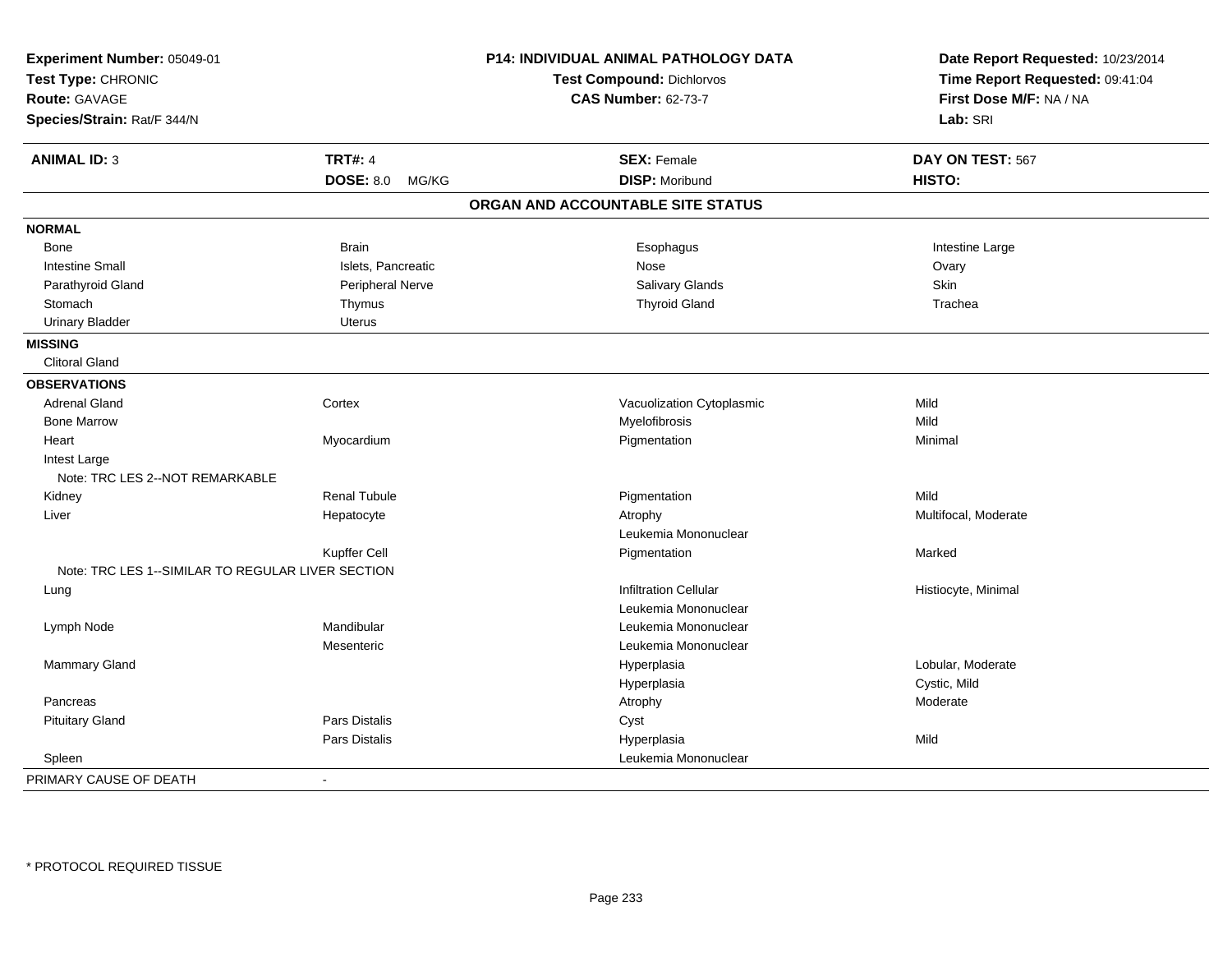| Experiment Number: 05049-01<br>Test Type: CHRONIC |                           | P14: INDIVIDUAL ANIMAL PATHOLOGY DATA<br><b>Test Compound: Dichlorvos</b> | Date Report Requested: 10/23/2014<br>Time Report Requested: 09:41:04 |
|---------------------------------------------------|---------------------------|---------------------------------------------------------------------------|----------------------------------------------------------------------|
| <b>Route: GAVAGE</b>                              |                           | <b>CAS Number: 62-73-7</b>                                                | First Dose M/F: NA / NA                                              |
| Species/Strain: Rat/F 344/N                       |                           |                                                                           | Lab: SRI                                                             |
| <b>ANIMAL ID: 3</b>                               | <b>TRT#: 6</b>            | <b>SEX: Female</b>                                                        | DAY ON TEST: 565                                                     |
|                                                   | <b>DOSE: 4.0</b><br>MG/KG | <b>DISP: Moribund</b>                                                     | HISTO:                                                               |
|                                                   |                           | ORGAN AND ACCOUNTABLE SITE STATUS                                         |                                                                      |
| <b>NORMAL</b>                                     |                           |                                                                           |                                                                      |
| Bone                                              | <b>Brain</b>              | <b>Clitoral Gland</b>                                                     | Esophagus                                                            |
| Heart                                             | Intestine Large           | <b>Intestine Small</b>                                                    | Islets, Pancreatic                                                   |
| Nose                                              | Ovary                     | Pancreas                                                                  | Parathyroid Gland                                                    |
| Peripheral Nerve                                  | Salivary Glands           | Skin                                                                      | Thymus                                                               |
| <b>Thyroid Gland</b>                              | Trachea                   | <b>Urinary Bladder</b>                                                    | Uterus                                                               |
| Vagina                                            |                           |                                                                           |                                                                      |
| <b>OBSERVATIONS</b>                               |                           |                                                                           |                                                                      |
| <b>Adrenal Gland</b>                              |                           | Leukemia Mononuclear                                                      |                                                                      |
| <b>Bone Marrow</b>                                |                           | Leukemia Mononuclear                                                      |                                                                      |
| Eye                                               | Retina                    | Atrophy                                                                   | Moderate                                                             |
|                                                   |                           | Cataract                                                                  | Moderate                                                             |
| Kidney                                            | <b>Renal Tubule</b>       | Pigmentation                                                              | Mild                                                                 |
| Liver                                             | <b>Bile Duct</b>          | Hyperplasia                                                               | Moderate                                                             |
|                                                   |                           | Leukemia Mononuclear                                                      |                                                                      |
|                                                   | Vein                      | Thrombosis                                                                |                                                                      |
| Lung                                              |                           | <b>Infiltration Cellular</b>                                              | Histiocyte, Mild                                                     |
|                                                   |                           | Leukemia Mononuclear                                                      |                                                                      |
| Lymph Node                                        | Mandibular                | Hyperplasia                                                               | Plasma Cell, Moderate                                                |
|                                                   | Mandibular                | Leukemia Mononuclear                                                      |                                                                      |
|                                                   | Mesenteric                | Leukemia Mononuclear                                                      |                                                                      |
|                                                   | Mediastinal               | Pigmentation                                                              | Moderate                                                             |
| Mammary Gland                                     |                           | Hyperplasia                                                               | Cystic, Moderate                                                     |
| Mesentery<br>Note: TRC LES 1--NECROSIS            | Fat                       | Necrosis                                                                  | Focal, Moderate                                                      |
| <b>Pituitary Gland</b>                            | Pars Distalis             | Cyst                                                                      |                                                                      |
| Spleen                                            |                           | Leukemia Mononuclear                                                      |                                                                      |
| Stomach                                           | Glandular                 | Inflammation                                                              | Suppurative, Mild                                                    |
| PRIMARY CAUSE OF DEATH                            | $\sim$                    |                                                                           |                                                                      |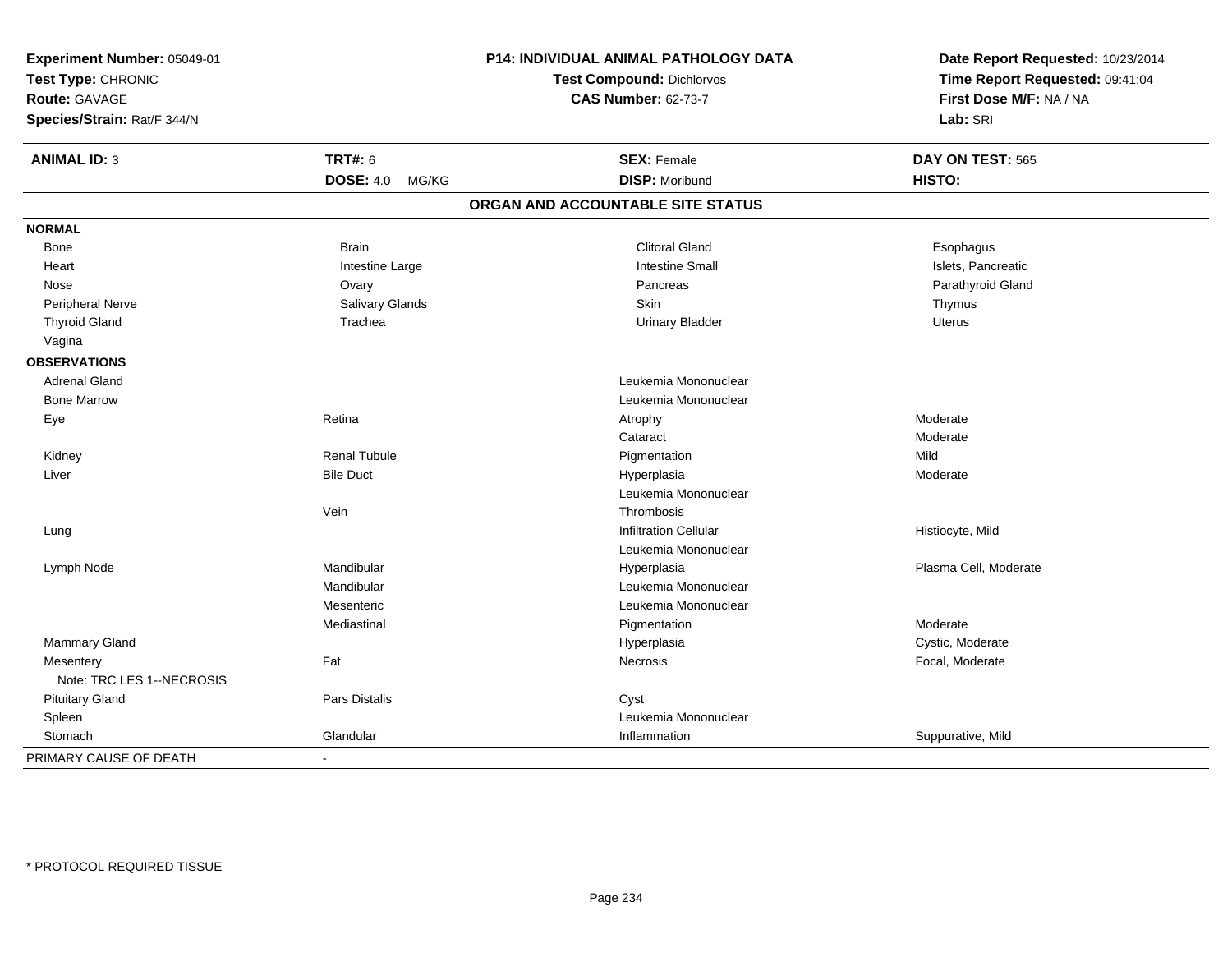| Experiment Number: 05049-01 | P14: INDIVIDUAL ANIMAL PATHOLOGY DATA<br><b>Test Compound: Dichlorvos</b> |                                   | Date Report Requested: 10/23/2014<br>Time Report Requested: 09:41:04 |
|-----------------------------|---------------------------------------------------------------------------|-----------------------------------|----------------------------------------------------------------------|
| Test Type: CHRONIC          |                                                                           |                                   |                                                                      |
| Route: GAVAGE               |                                                                           | <b>CAS Number: 62-73-7</b>        | First Dose M/F: NA / NA                                              |
| Species/Strain: Rat/F 344/N |                                                                           |                                   | Lab: SRI                                                             |
| <b>ANIMAL ID: 4</b>         | TRT#: 2                                                                   | <b>SEX: Female</b>                | DAY ON TEST: 702                                                     |
|                             | <b>DOSE: VEHICLE CONTROL</b>                                              | <b>DISP: Dead</b>                 | HISTO:                                                               |
|                             |                                                                           | ORGAN AND ACCOUNTABLE SITE STATUS |                                                                      |
| <b>NORMAL</b>               |                                                                           |                                   |                                                                      |
| Bone                        | <b>Brain</b>                                                              | Esophagus                         | Heart                                                                |
| Intestine Large             | <b>Intestine Small</b>                                                    | Islets, Pancreatic                | Nose                                                                 |
| Ovary                       | Pancreas                                                                  | Parathyroid Gland                 | Peripheral Nerve                                                     |
| Salivary Glands             | Skin                                                                      | Thymus                            | <b>Thyroid Gland</b>                                                 |
| Trachea                     | <b>Urinary Bladder</b>                                                    | <b>Uterus</b>                     |                                                                      |
| <b>OBSERVATIONS</b>         |                                                                           |                                   |                                                                      |
| <b>Adrenal Gland</b>        | Cortex                                                                    | <b>Necrosis</b>                   | Moderate                                                             |
| <b>Bone Marrow</b>          |                                                                           | Leukemia Mononuclear              |                                                                      |
| <b>Clitoral Gland</b>       |                                                                           | Adenoma                           |                                                                      |
| Kidney                      |                                                                           | Leukemia Mononuclear              |                                                                      |
|                             |                                                                           | Nephropathy                       | Minimal                                                              |
| Liver                       | <b>Bile Duct</b>                                                          | Hyperplasia                       | Moderate                                                             |
|                             |                                                                           | Leukemia Mononuclear              |                                                                      |
|                             | Kupffer Cell                                                              | Pigmentation                      | Mild                                                                 |
| Lung                        |                                                                           | Edema                             | Diffuse, Moderate                                                    |
|                             |                                                                           | Leukemia Mononuclear              |                                                                      |
| Lymph Node                  | Mandibular                                                                | Leukemia Mononuclear              |                                                                      |
|                             | Mediastinal                                                               | Leukemia Mononuclear              |                                                                      |
|                             | Pancreatic                                                                | Leukemia Mononuclear              |                                                                      |
| Mammary Gland               |                                                                           | Hyperplasia                       | Cystic, Mild                                                         |
| Mesentery                   |                                                                           | Leukemia Mononuclear              |                                                                      |
| <b>Pituitary Gland</b>      | Pars Distalis                                                             | Adenoma                           |                                                                      |
| Spleen                      |                                                                           | Leukemia Mononuclear              |                                                                      |
| Stomach                     | Forestomach                                                               | Ulcer                             | Moderate                                                             |
| Tongue                      | Epithelium                                                                | Hyperplasia                       | Mild                                                                 |
| PRIMARY CAUSE OF DEATH      | $\overline{a}$                                                            |                                   |                                                                      |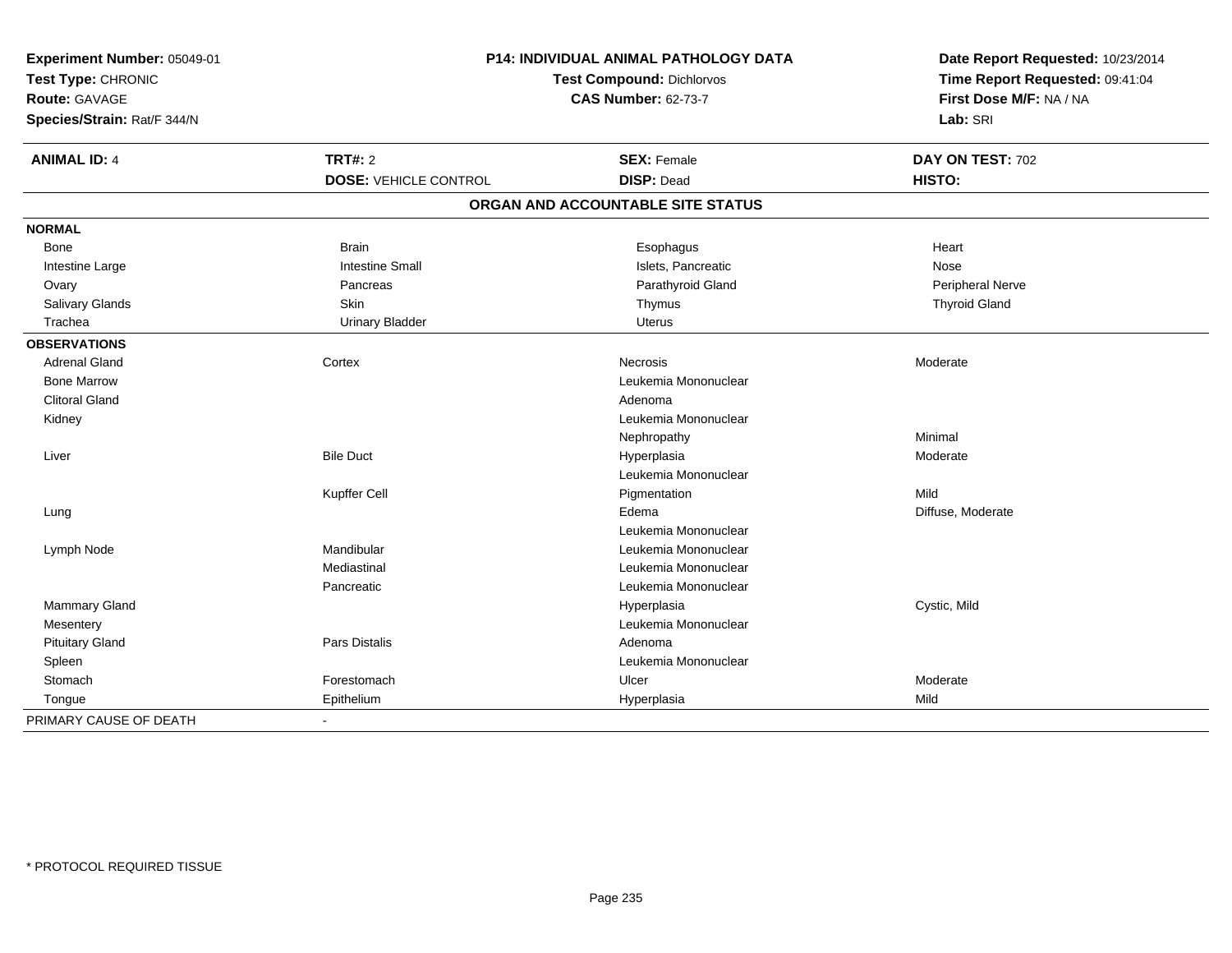| Experiment Number: 05049-01<br>Test Type: CHRONIC<br>Route: GAVAGE<br>Species/Strain: Rat/F 344/N |                                             | <b>P14: INDIVIDUAL ANIMAL PATHOLOGY DATA</b><br><b>Test Compound: Dichlorvos</b><br><b>CAS Number: 62-73-7</b> | Date Report Requested: 10/23/2014<br>Time Report Requested: 09:41:04<br>First Dose M/F: NA / NA<br>Lab: SRI |
|---------------------------------------------------------------------------------------------------|---------------------------------------------|----------------------------------------------------------------------------------------------------------------|-------------------------------------------------------------------------------------------------------------|
| <b>ANIMAL ID: 4</b>                                                                               | <b>TRT#: 4</b><br><b>DOSE: 8.0</b><br>MG/KG | <b>SEX: Female</b><br><b>DISP: Moribund</b>                                                                    | DAY ON TEST: 557<br>HISTO:                                                                                  |
|                                                                                                   |                                             | ORGAN AND ACCOUNTABLE SITE STATUS                                                                              |                                                                                                             |
| <b>NORMAL</b>                                                                                     |                                             |                                                                                                                |                                                                                                             |
| <b>Bone</b>                                                                                       | <b>Bone Marrow</b>                          | <b>Clitoral Gland</b>                                                                                          | Esophagus                                                                                                   |
| Heart                                                                                             | Intestine Large                             | <b>Intestine Small</b>                                                                                         | Islets, Pancreatic                                                                                          |
| Kidney                                                                                            | Liver                                       | Lung                                                                                                           | Lymph Node                                                                                                  |
| Mammary Gland                                                                                     | Nose                                        | Ovary                                                                                                          | Parathyroid Gland                                                                                           |
| Peripheral Nerve                                                                                  | Salivary Glands                             | Skin                                                                                                           | Spleen                                                                                                      |
| Stomach                                                                                           | <b>Thyroid Gland</b>                        | Trachea                                                                                                        | <b>Urinary Bladder</b>                                                                                      |
| <b>Uterus</b>                                                                                     |                                             |                                                                                                                |                                                                                                             |
| <b>MISSING</b>                                                                                    |                                             |                                                                                                                |                                                                                                             |
| Thymus                                                                                            |                                             |                                                                                                                |                                                                                                             |
| <b>OBSERVATIONS</b>                                                                               |                                             |                                                                                                                |                                                                                                             |
| <b>Adrenal Gland</b>                                                                              | Cortex                                      | Congestion                                                                                                     | Moderate                                                                                                    |
|                                                                                                   | Cortex                                      | <b>Cytoplasmic Alteration</b>                                                                                  | Diffuse, Marked                                                                                             |
| <b>Brain</b>                                                                                      |                                             | Compression                                                                                                    | Moderate                                                                                                    |
| Pancreas                                                                                          |                                             | Atrophy                                                                                                        | Mild                                                                                                        |
| <b>Pituitary Gland</b>                                                                            | <b>Pars Distalis</b>                        | Carcinoma                                                                                                      |                                                                                                             |
| Stomach                                                                                           |                                             |                                                                                                                |                                                                                                             |
| Note: TRC LES 1--NOT REMARKABLE                                                                   |                                             |                                                                                                                |                                                                                                             |
| Vagina                                                                                            |                                             | Abscess                                                                                                        | Moderate                                                                                                    |
| PRIMARY CAUSE OF DEATH                                                                            | $\blacksquare$                              |                                                                                                                |                                                                                                             |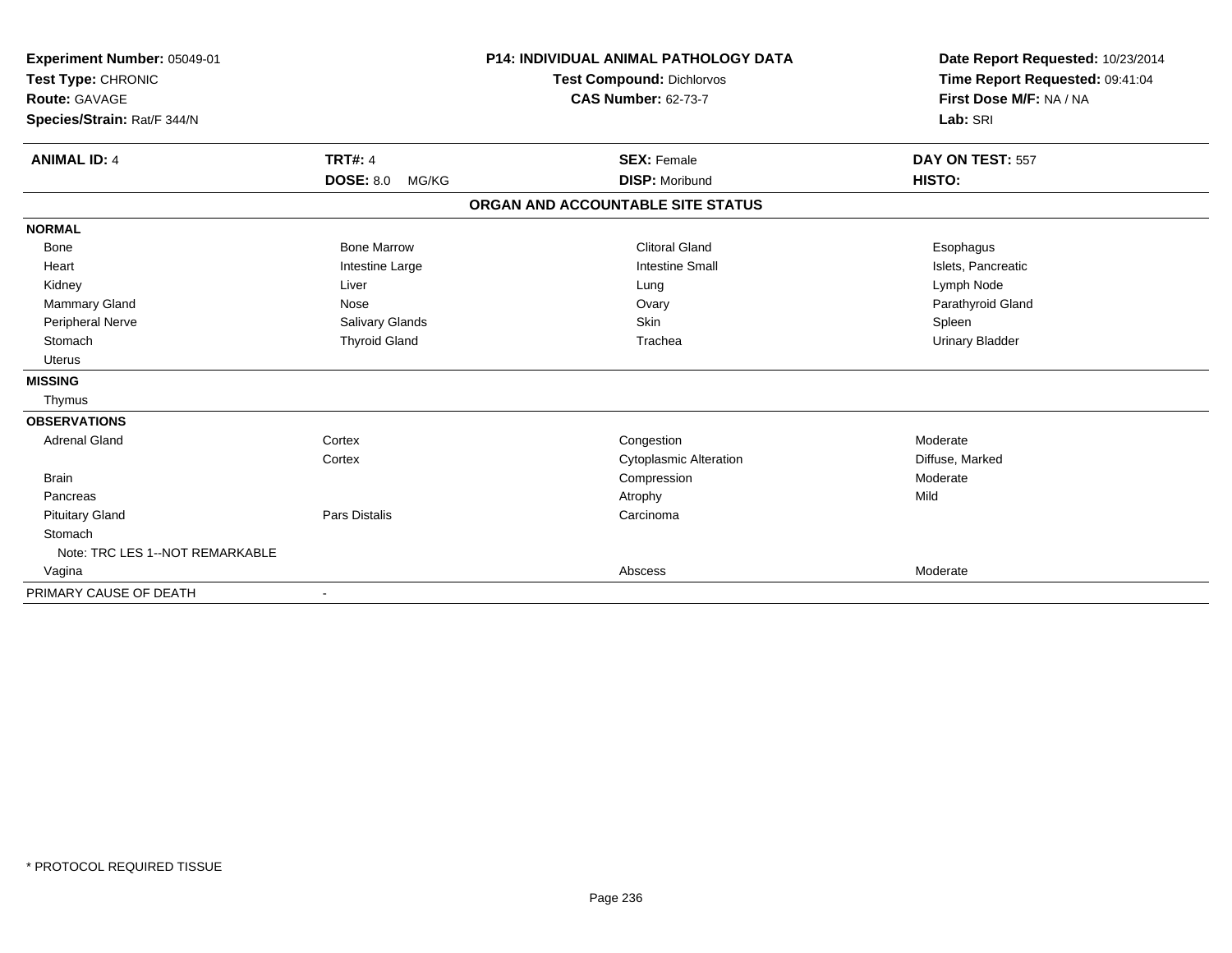| Experiment Number: 05049-01<br>Test Type: CHRONIC<br><b>Route: GAVAGE</b> |                        | <b>P14: INDIVIDUAL ANIMAL PATHOLOGY DATA</b> | Date Report Requested: 10/23/2014<br>Time Report Requested: 09:41:04<br>First Dose M/F: NA / NA |
|---------------------------------------------------------------------------|------------------------|----------------------------------------------|-------------------------------------------------------------------------------------------------|
|                                                                           |                        | Test Compound: Dichlorvos                    |                                                                                                 |
|                                                                           |                        | <b>CAS Number: 62-73-7</b>                   |                                                                                                 |
| Species/Strain: Rat/F 344/N                                               |                        |                                              | Lab: SRI                                                                                        |
| <b>ANIMAL ID: 4</b>                                                       | <b>TRT#: 6</b>         | <b>SEX: Female</b>                           | DAY ON TEST: 733                                                                                |
|                                                                           | DOSE: 4.0 MG/KG        | <b>DISP: Terminal Sacrifice</b>              | HISTO:                                                                                          |
|                                                                           |                        | ORGAN AND ACCOUNTABLE SITE STATUS            |                                                                                                 |
| <b>NORMAL</b>                                                             |                        |                                              |                                                                                                 |
| Bone                                                                      | <b>Bone Marrow</b>     | <b>Brain</b>                                 | Esophagus                                                                                       |
| Intestine Large                                                           | <b>Intestine Small</b> | Islets, Pancreatic                           | Lymph Node                                                                                      |
| Nose                                                                      | Ovary                  | Peripheral Nerve                             | Salivary Glands                                                                                 |
| Spleen                                                                    | Thymus                 | <b>Thyroid Gland</b>                         | Trachea                                                                                         |
| <b>Urinary Bladder</b>                                                    | <b>Uterus</b>          |                                              |                                                                                                 |
| <b>MISSING</b>                                                            |                        |                                              |                                                                                                 |
| <b>Clitoral Gland</b>                                                     | Parathyroid Gland      | Skin                                         |                                                                                                 |
| <b>OBSERVATIONS</b>                                                       |                        |                                              |                                                                                                 |
| <b>Adrenal Gland</b>                                                      | <b>Extra Adr Tiss</b>  | Developmental Malformation                   |                                                                                                 |
| Eye                                                                       | Retina                 | Atrophy                                      | Moderate                                                                                        |
|                                                                           |                        | Cataract                                     | Moderate                                                                                        |
|                                                                           |                        | Hemorrhage                                   | Moderate                                                                                        |
| Heart                                                                     | Myocardium             | Fibrosis                                     | Mild                                                                                            |
| Kidney                                                                    | Pelvis                 | Mineralization                               | Minimal                                                                                         |
|                                                                           |                        | Nephropathy                                  | Minimal                                                                                         |
| Liver                                                                     |                        | <b>Basophilic Focus</b>                      |                                                                                                 |
|                                                                           | <b>Bile Duct</b>       | Hyperplasia                                  | Mild                                                                                            |
|                                                                           |                        | Inflammation                                 | Granulomatous, Mild                                                                             |
| Lung                                                                      |                        | <b>Infiltration Cellular</b>                 | Histiocyte, Mild                                                                                |
| Mammary Gland                                                             |                        | Hyperplasia                                  | Cystic, Mild                                                                                    |
| Pancreas                                                                  |                        | Atrophy                                      | Minimal                                                                                         |
| <b>Pituitary Gland</b>                                                    | Pars Distalis          | Adenoma                                      |                                                                                                 |
| Stomach                                                                   | Glandular              | Mineralization                               | Minimal                                                                                         |
| PRIMARY CAUSE OF DEATH                                                    | $\blacksquare$         |                                              |                                                                                                 |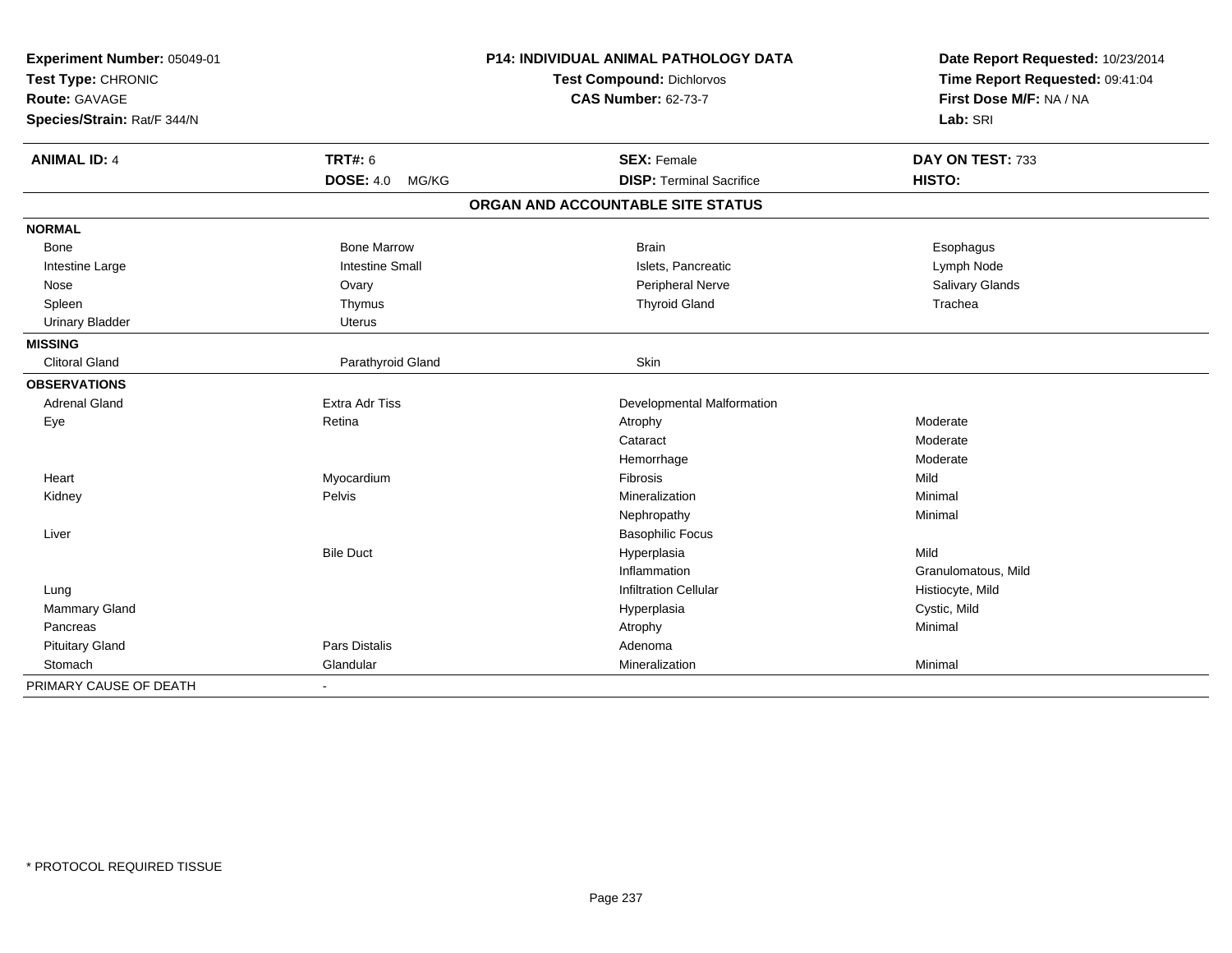| Experiment Number: 05049-01<br>Test Type: CHRONIC<br>Route: GAVAGE<br>Species/Strain: Rat/F 344/N | P14: INDIVIDUAL ANIMAL PATHOLOGY DATA<br>Test Compound: Dichlorvos<br><b>CAS Number: 62-73-7</b> |                                   | Date Report Requested: 10/23/2014<br>Time Report Requested: 09:41:04<br>First Dose M/F: NA / NA<br>Lab: SRI |  |
|---------------------------------------------------------------------------------------------------|--------------------------------------------------------------------------------------------------|-----------------------------------|-------------------------------------------------------------------------------------------------------------|--|
| <b>ANIMAL ID: 5</b>                                                                               | <b>TRT#: 2</b>                                                                                   | <b>SEX: Female</b>                | DAY ON TEST: 734                                                                                            |  |
|                                                                                                   | <b>DOSE: VEHICLE CONTROL</b>                                                                     | <b>DISP: Terminal Sacrifice</b>   | HISTO:                                                                                                      |  |
|                                                                                                   |                                                                                                  | ORGAN AND ACCOUNTABLE SITE STATUS |                                                                                                             |  |
| <b>NORMAL</b>                                                                                     |                                                                                                  |                                   |                                                                                                             |  |
| <b>Adrenal Gland</b>                                                                              | Bone                                                                                             | <b>Bone Marrow</b>                | <b>Clitoral Gland</b>                                                                                       |  |
| Esophagus                                                                                         | Intestine Large                                                                                  | <b>Intestine Small</b>            | Islets, Pancreatic                                                                                          |  |
| Nose                                                                                              | Pancreas                                                                                         | Parathyroid Gland                 | Peripheral Nerve                                                                                            |  |
| <b>Salivary Glands</b>                                                                            | Skin                                                                                             | Spleen                            | Stomach                                                                                                     |  |
| Thymus                                                                                            | <b>Thyroid Gland</b>                                                                             | Trachea                           | <b>Urinary Bladder</b>                                                                                      |  |
| <b>OBSERVATIONS</b>                                                                               |                                                                                                  |                                   |                                                                                                             |  |
| <b>Brain</b>                                                                                      |                                                                                                  | Degeneration                      | Multiple, Mild                                                                                              |  |
| Heart                                                                                             | Myocardium                                                                                       | <b>Fibrosis</b>                   | Moderate                                                                                                    |  |
|                                                                                                   | Myocardium                                                                                       | Inflammation                      | Chronic, Moderate                                                                                           |  |
| <b>Intest Small</b><br>Note: TRC LES 1--NOT REMARKABLE                                            |                                                                                                  |                                   |                                                                                                             |  |
| Kidney                                                                                            | Pelvis                                                                                           | Mineralization                    | Minimal                                                                                                     |  |
|                                                                                                   |                                                                                                  | Nephropathy                       | Minimal                                                                                                     |  |
| Liver                                                                                             |                                                                                                  | <b>Basophilic Focus</b>           |                                                                                                             |  |
|                                                                                                   | <b>Bile Duct</b>                                                                                 | Hyperplasia                       | Mild                                                                                                        |  |
| Lung                                                                                              |                                                                                                  | <b>Infiltration Cellular</b>      | Histiocyte, Mild                                                                                            |  |
| Lymph Node                                                                                        | Lymphatic, Mandibular                                                                            | Ectasia                           | Mild                                                                                                        |  |
| Mammary Gland                                                                                     |                                                                                                  | Hyperplasia                       | Cystic, Moderate                                                                                            |  |
| Ovary                                                                                             |                                                                                                  | Cyst                              |                                                                                                             |  |
| <b>Pituitary Gland</b>                                                                            | Pars Distalis                                                                                    | Cyst                              |                                                                                                             |  |
|                                                                                                   | Pars Distalis                                                                                    | Hyperplasia                       | Mild                                                                                                        |  |
| Uterus                                                                                            |                                                                                                  | Polyp Stromal                     |                                                                                                             |  |
| PRIMARY CAUSE OF DEATH                                                                            | $\blacksquare$                                                                                   |                                   |                                                                                                             |  |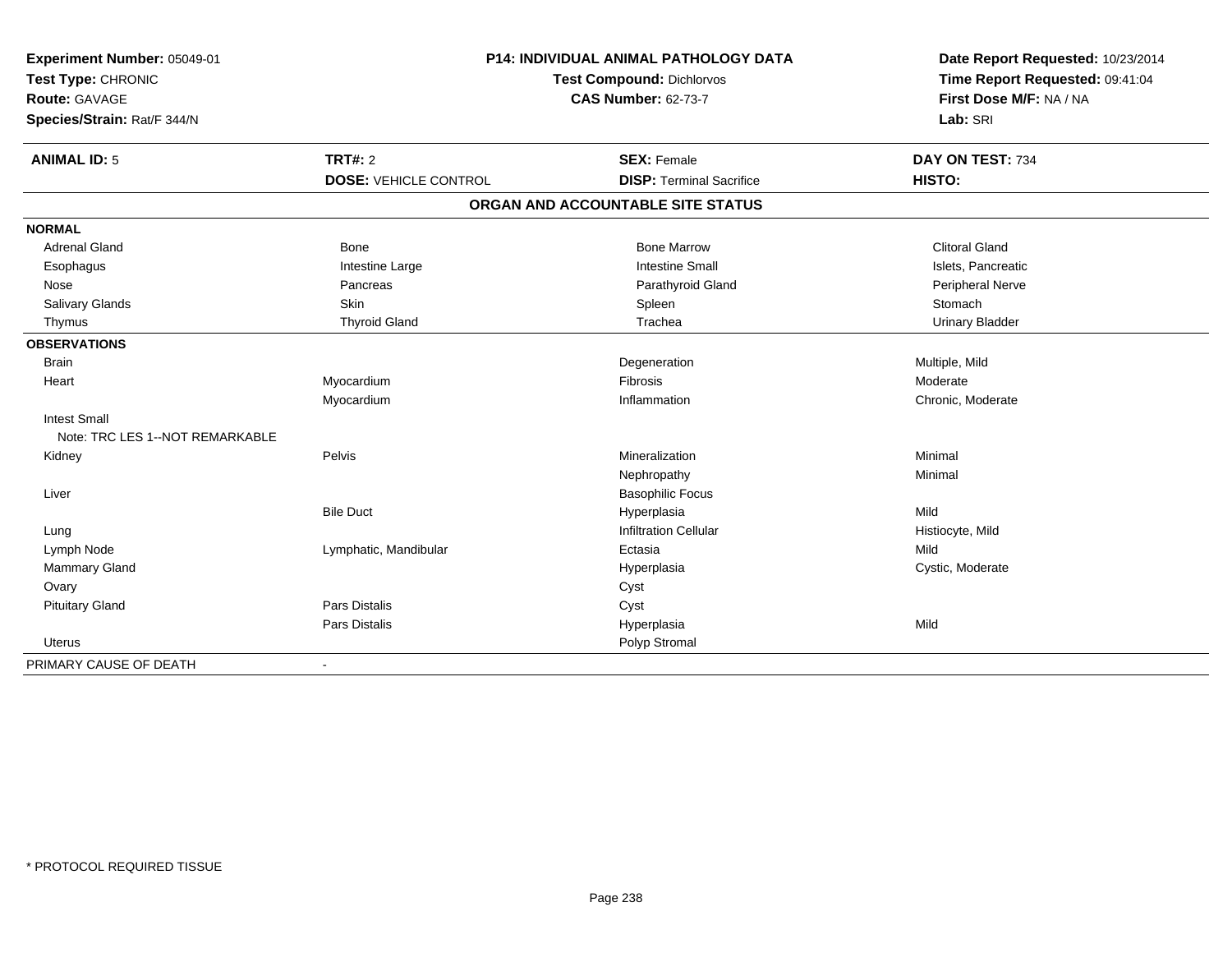| Experiment Number: 05049-01<br>Test Type: CHRONIC<br><b>Route: GAVAGE</b> |                           | <b>P14: INDIVIDUAL ANIMAL PATHOLOGY DATA</b> | Date Report Requested: 10/23/2014<br>Time Report Requested: 09:41:04<br>First Dose M/F: NA / NA |
|---------------------------------------------------------------------------|---------------------------|----------------------------------------------|-------------------------------------------------------------------------------------------------|
|                                                                           |                           | <b>Test Compound: Dichlorvos</b>             |                                                                                                 |
|                                                                           |                           | <b>CAS Number: 62-73-7</b>                   |                                                                                                 |
| Species/Strain: Rat/F 344/N                                               |                           |                                              | Lab: SRI                                                                                        |
| <b>ANIMAL ID: 5</b>                                                       | <b>TRT#: 4</b>            | <b>SEX: Female</b>                           | DAY ON TEST: 729                                                                                |
|                                                                           | <b>DOSE: 8.0</b><br>MG/KG | <b>DISP: Terminal Sacrifice</b>              | HISTO:                                                                                          |
|                                                                           |                           | ORGAN AND ACCOUNTABLE SITE STATUS            |                                                                                                 |
| <b>NORMAL</b>                                                             |                           |                                              |                                                                                                 |
| <b>Adrenal Gland</b>                                                      | Bone                      | <b>Bone Marrow</b>                           | <b>Brain</b>                                                                                    |
| Esophagus                                                                 | Heart                     | Intestine Large                              | <b>Intestine Small</b>                                                                          |
| Islets, Pancreatic                                                        | Mammary Gland             | Nose                                         | Ovary                                                                                           |
| Peripheral Nerve                                                          | Salivary Glands           | Skin                                         | Spleen                                                                                          |
| Stomach                                                                   | Thymus                    | Trachea                                      | <b>Urinary Bladder</b>                                                                          |
| <b>Uterus</b>                                                             |                           |                                              |                                                                                                 |
| <b>MISSING</b>                                                            |                           |                                              |                                                                                                 |
| Parathyroid Gland                                                         |                           |                                              |                                                                                                 |
| <b>OBSERVATIONS</b>                                                       |                           |                                              |                                                                                                 |
| <b>Clitoral Gland</b>                                                     |                           | Inflammation                                 | Suppurative, Mild                                                                               |
| Kidney                                                                    | Pelvis                    | Mineralization                               | Mild                                                                                            |
|                                                                           |                           | Nephropathy                                  | Minimal                                                                                         |
| Liver                                                                     |                           | <b>Basophilic Focus</b>                      |                                                                                                 |
|                                                                           |                           | Developmental Malformation                   |                                                                                                 |
|                                                                           |                           | Inflammation                                 | Granulomatous, Mild                                                                             |
| Note: TRC LES 1 - BASOPH FOCUS AND INFLAMMATION                           |                           |                                              |                                                                                                 |
| Lung                                                                      |                           | <b>Infiltration Cellular</b>                 | Histiocyte, Mild                                                                                |
|                                                                           |                           | Mineralization                               | Minimal                                                                                         |
| Lymph Node                                                                | Mediastinal               | Erythrophagocytosis                          | Mild                                                                                            |
|                                                                           | Mediastinal               | Pigmentation                                 | Moderate                                                                                        |
| Pancreas                                                                  |                           | Atrophy                                      | Mild                                                                                            |
| <b>Pituitary Gland</b>                                                    | <b>Pars Distalis</b>      | Adenoma                                      |                                                                                                 |
| <b>Thyroid Gland</b>                                                      | C Cell                    | Adenoma                                      |                                                                                                 |
| PRIMARY CAUSE OF DEATH                                                    | $\blacksquare$            |                                              |                                                                                                 |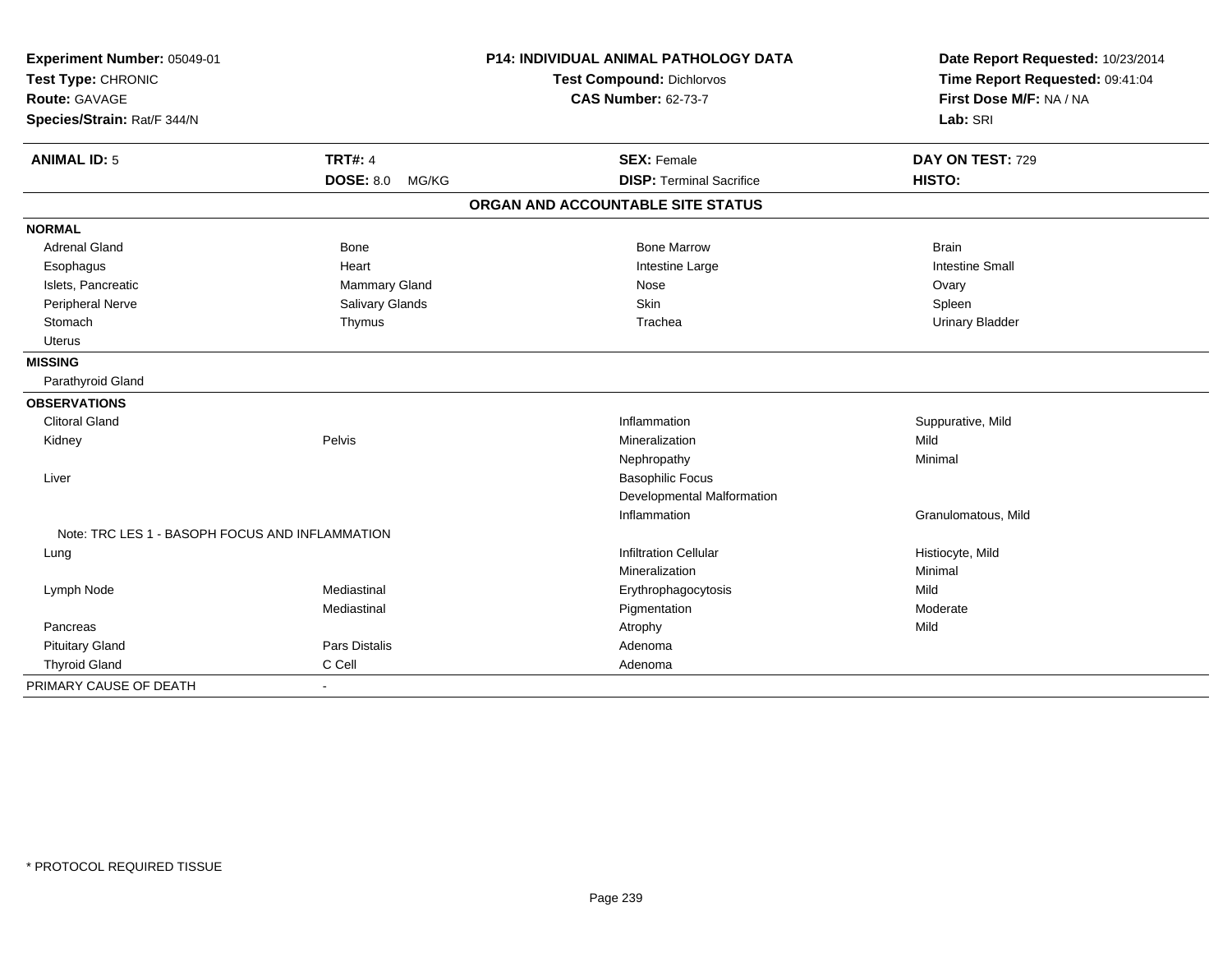| Experiment Number: 05049-01            |                           | <b>P14: INDIVIDUAL ANIMAL PATHOLOGY DATA</b> | Date Report Requested: 10/23/2014 |
|----------------------------------------|---------------------------|----------------------------------------------|-----------------------------------|
| Test Type: CHRONIC                     |                           | <b>Test Compound: Dichlorvos</b>             | Time Report Requested: 09:41:04   |
| <b>Route: GAVAGE</b>                   |                           | <b>CAS Number: 62-73-7</b>                   | First Dose M/F: NA / NA           |
| Species/Strain: Rat/F 344/N            |                           |                                              | Lab: SRI                          |
| <b>ANIMAL ID: 5</b>                    | <b>TRT#: 6</b>            | <b>SEX: Female</b>                           | DAY ON TEST: 733                  |
|                                        | <b>DOSE: 4.0</b><br>MG/KG | <b>DISP: Terminal Sacrifice</b>              | HISTO:                            |
|                                        |                           | ORGAN AND ACCOUNTABLE SITE STATUS            |                                   |
| <b>NORMAL</b>                          |                           |                                              |                                   |
| <b>Adrenal Gland</b>                   | Bone                      | <b>Bone Marrow</b>                           | <b>Brain</b>                      |
| <b>Clitoral Gland</b>                  | Esophagus                 | Intestine Large                              | <b>Intestine Small</b>            |
| Islets, Pancreatic                     | Kidney                    | Lymph Node                                   | Nose                              |
| Ovary                                  | Pancreas                  | Parathyroid Gland                            | Peripheral Nerve                  |
| Salivary Glands                        | Skin                      | Spleen                                       | Stomach                           |
| Thymus                                 | <b>Thyroid Gland</b>      | Trachea                                      | <b>Urinary Bladder</b>            |
| <b>Uterus</b>                          |                           |                                              |                                   |
| <b>OBSERVATIONS</b>                    |                           |                                              |                                   |
| Eye                                    | Retina                    | Atrophy                                      | Moderate                          |
|                                        |                           | Cataract                                     | Moderate                          |
| Heart                                  | Myocardium                | Fibrosis                                     | Mild                              |
| Liver                                  |                           | <b>Basophilic Focus</b>                      |                                   |
|                                        | <b>Bile Duct</b>          | Hyperplasia                                  | Mild                              |
| Lung                                   |                           | <b>Infiltration Cellular</b>                 | Histiocyte, Mild                  |
| Mammary Gland                          |                           | Fibroadenoma                                 |                                   |
|                                        |                           | Hyperplasia                                  | Cystic, Mild                      |
| Note: TRC LES 1- FIBROADENOMA          |                           |                                              |                                   |
| Mesentery<br>Note: TRC LES 2- NECROSIS | Fat                       | Necrosis                                     | Focal, Moderate                   |
| <b>Pituitary Gland</b>                 | Pars Distalis             | Cyst                                         |                                   |
|                                        | Pars Distalis             | Hyperplasia                                  | Mild                              |
| PRIMARY CAUSE OF DEATH                 | $\sim$                    |                                              |                                   |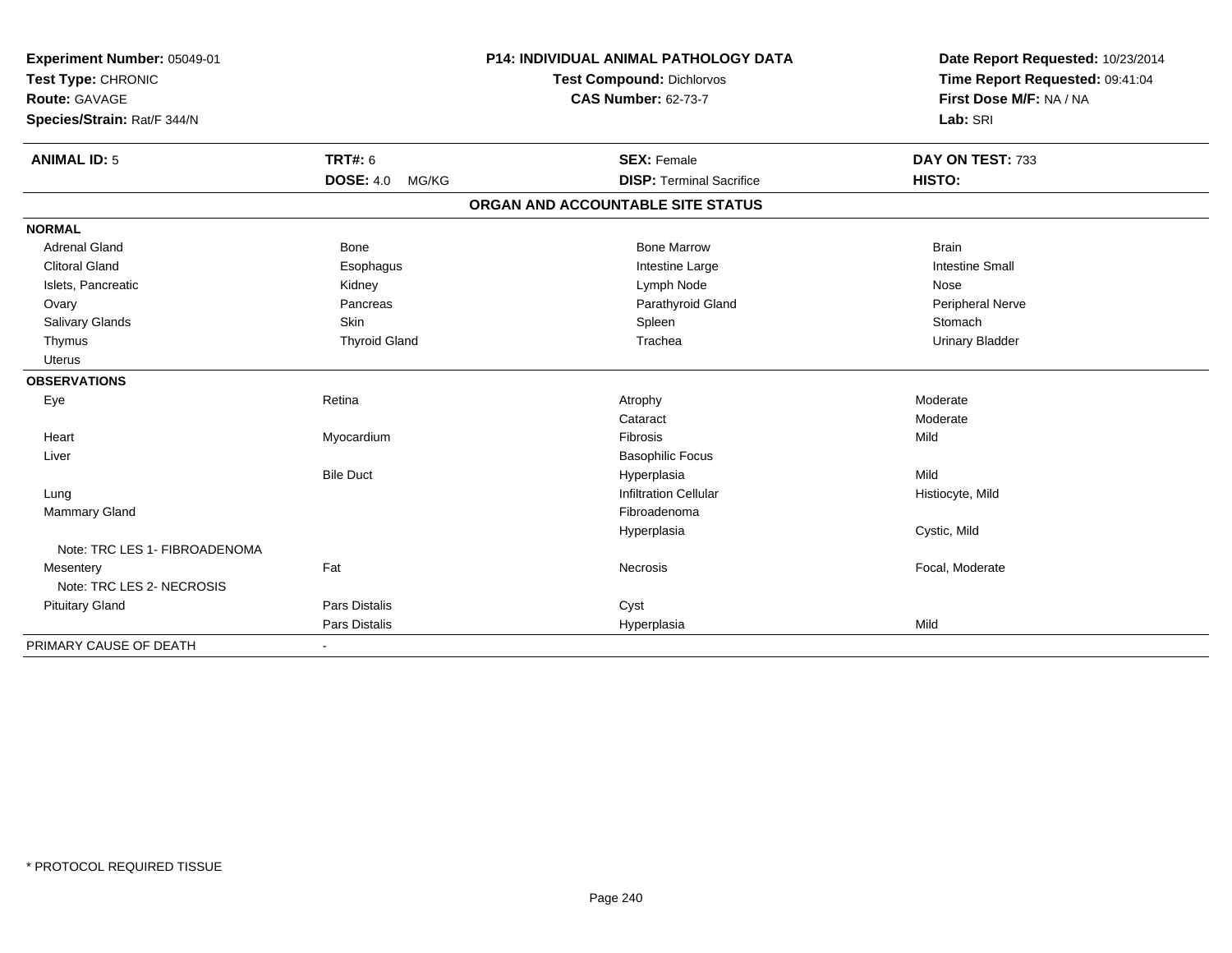| Experiment Number: 05049-01      | <b>P14: INDIVIDUAL ANIMAL PATHOLOGY DATA</b><br><b>Test Compound: Dichlorvos</b> |                                   | Date Report Requested: 10/23/2014<br>Time Report Requested: 09:41:04 |
|----------------------------------|----------------------------------------------------------------------------------|-----------------------------------|----------------------------------------------------------------------|
| Test Type: CHRONIC               |                                                                                  |                                   |                                                                      |
| <b>Route: GAVAGE</b>             |                                                                                  | <b>CAS Number: 62-73-7</b>        | First Dose M/F: NA / NA                                              |
| Species/Strain: Rat/F 344/N      |                                                                                  |                                   | Lab: SRI                                                             |
| <b>ANIMAL ID: 6</b>              | <b>TRT#: 2</b>                                                                   | <b>SEX: Female</b>                | DAY ON TEST: 734                                                     |
|                                  | <b>DOSE: VEHICLE CONTROL</b>                                                     | <b>DISP: Terminal Sacrifice</b>   | HISTO:                                                               |
|                                  |                                                                                  | ORGAN AND ACCOUNTABLE SITE STATUS |                                                                      |
| <b>NORMAL</b>                    |                                                                                  |                                   |                                                                      |
| <b>Adrenal Gland</b>             | Bone                                                                             | Esophagus                         | Heart                                                                |
| Intestine Large                  | <b>Intestine Small</b>                                                           | Islets, Pancreatic                | Nose                                                                 |
| Parathyroid Gland                | Peripheral Nerve                                                                 | Salivary Glands                   | Spleen                                                               |
| Stomach                          | Thymus                                                                           | <b>Thyroid Gland</b>              | Trachea                                                              |
| <b>Urinary Bladder</b>           | <b>Uterus</b>                                                                    |                                   |                                                                      |
| <b>MISSING</b>                   |                                                                                  |                                   |                                                                      |
| <b>Clitoral Gland</b>            |                                                                                  |                                   |                                                                      |
| <b>OBSERVATIONS</b>              |                                                                                  |                                   |                                                                      |
| <b>Bone Marrow</b>               |                                                                                  | Hyperplasia                       | Reticulum Cell, Mild                                                 |
| <b>Brain</b>                     |                                                                                  | Compression                       | Mild                                                                 |
| Kidney                           | <b>Renal Tubule</b>                                                              | Pigmentation                      | Mild                                                                 |
| Liver                            |                                                                                  | Inflammation                      | Chronic, Mild                                                        |
| Lung                             |                                                                                  | <b>Infiltration Cellular</b>      | Histiocyte, Minimal                                                  |
| Lymph Node                       | <b>Bronchial</b>                                                                 | Hemorrhage                        | Mild                                                                 |
|                                  | Mediastinal                                                                      | Hemorrhage                        | Mild                                                                 |
|                                  | <b>Bronchial</b>                                                                 | <b>Infiltration Cellular</b>      | Mast Cell, Moderate                                                  |
|                                  | Mediastinal                                                                      | <b>Infiltration Cellular</b>      | Mast Cell, Moderate                                                  |
| Mammary Gland                    |                                                                                  | Hyperplasia                       | Cystic, Mild                                                         |
| Ovary                            |                                                                                  | Cyst                              |                                                                      |
| Pancreas                         |                                                                                  | Cyst                              |                                                                      |
| <b>Pituitary Gland</b>           | Pars Distalis                                                                    | Adenoma                           |                                                                      |
| Skin                             |                                                                                  | Keratoacanthoma                   |                                                                      |
| Note: TRC LES 1--KERATOACANTHOMA |                                                                                  |                                   |                                                                      |
| PRIMARY CAUSE OF DEATH           | $\blacksquare$                                                                   |                                   |                                                                      |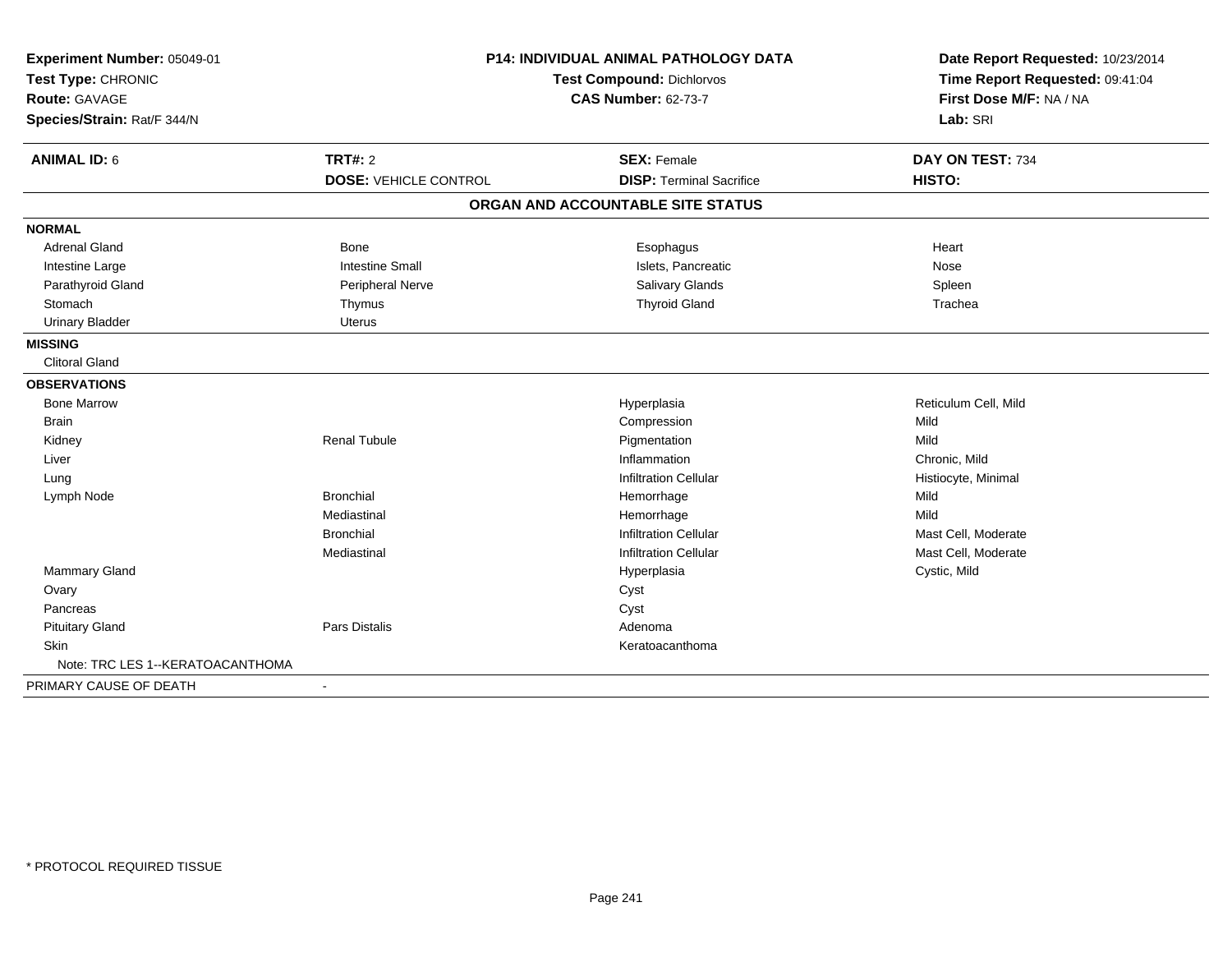| Experiment Number: 05049-01<br>Test Type: CHRONIC |                      | P14: INDIVIDUAL ANIMAL PATHOLOGY DATA | Date Report Requested: 10/23/2014<br>Time Report Requested: 09:41:04 |
|---------------------------------------------------|----------------------|---------------------------------------|----------------------------------------------------------------------|
|                                                   |                      | <b>Test Compound: Dichlorvos</b>      |                                                                      |
| Route: GAVAGE                                     |                      | <b>CAS Number: 62-73-7</b>            | First Dose M/F: NA / NA                                              |
| Species/Strain: Rat/F 344/N                       |                      |                                       | Lab: SRI                                                             |
| <b>ANIMAL ID: 6</b>                               | <b>TRT#: 4</b>       | <b>SEX: Female</b>                    | DAY ON TEST: 582                                                     |
|                                                   | DOSE: 8.0 MG/KG      | <b>DISP: Moribund</b>                 | <b>HISTO:</b>                                                        |
|                                                   |                      | ORGAN AND ACCOUNTABLE SITE STATUS     |                                                                      |
| <b>NORMAL</b>                                     |                      |                                       |                                                                      |
| Bone                                              | <b>Bone Marrow</b>   | <b>Brain</b>                          | <b>Clitoral Gland</b>                                                |
| Esophagus                                         | Heart                | Intestine Large                       | <b>Intestine Small</b>                                               |
| Islets, Pancreatic                                | Nose                 | Ovary                                 | Pancreas                                                             |
| Parathyroid Gland                                 | Peripheral Nerve     | Salivary Glands                       | Skin                                                                 |
| Spleen                                            | Stomach              | Thymus                                | Trachea                                                              |
| <b>Urinary Bladder</b>                            |                      |                                       |                                                                      |
| <b>OBSERVATIONS</b>                               |                      |                                       |                                                                      |
| <b>Adrenal Gland</b>                              | Cortex               | Vacuolization Cytoplasmic             | Mild                                                                 |
| Kidney                                            | Pelvis               | Mineralization                        | Minimal                                                              |
|                                                   |                      | Nephropathy                           | Minimal                                                              |
| Liver                                             |                      | <b>Basophilic Focus</b>               |                                                                      |
| Note: POSSIBLE EARLY LEUKEMIA MONUC; NOT CODED    |                      |                                       |                                                                      |
| Lung                                              |                      | <b>Infiltration Cellular</b>          | Histiocyte, Minimal                                                  |
| Lymph Node                                        | Mesenteric           | Atrophy                               | Moderate                                                             |
| <b>Mammary Gland</b>                              |                      | Fibroadenoma                          |                                                                      |
| Note: TRC LES 1--FIBROADENOMA                     |                      |                                       |                                                                      |
| <b>Pituitary Gland</b>                            | Pars Distalis        | Cyst                                  |                                                                      |
|                                                   | <b>Pars Distalis</b> | Hyperplasia                           | Mild                                                                 |
| <b>Thyroid Gland</b>                              | C Cell               | Hyperplasia                           | Mild                                                                 |
| Uterus                                            |                      | Cyst                                  |                                                                      |
|                                                   |                      | Inflammation                          | Suppurative, Mild                                                    |
|                                                   |                      | Polyp Stromal                         |                                                                      |
| Note: TRC LES 2--POLYP STROMAL                    |                      |                                       |                                                                      |
| PRIMARY CAUSE OF DEATH                            | $\blacksquare$       |                                       |                                                                      |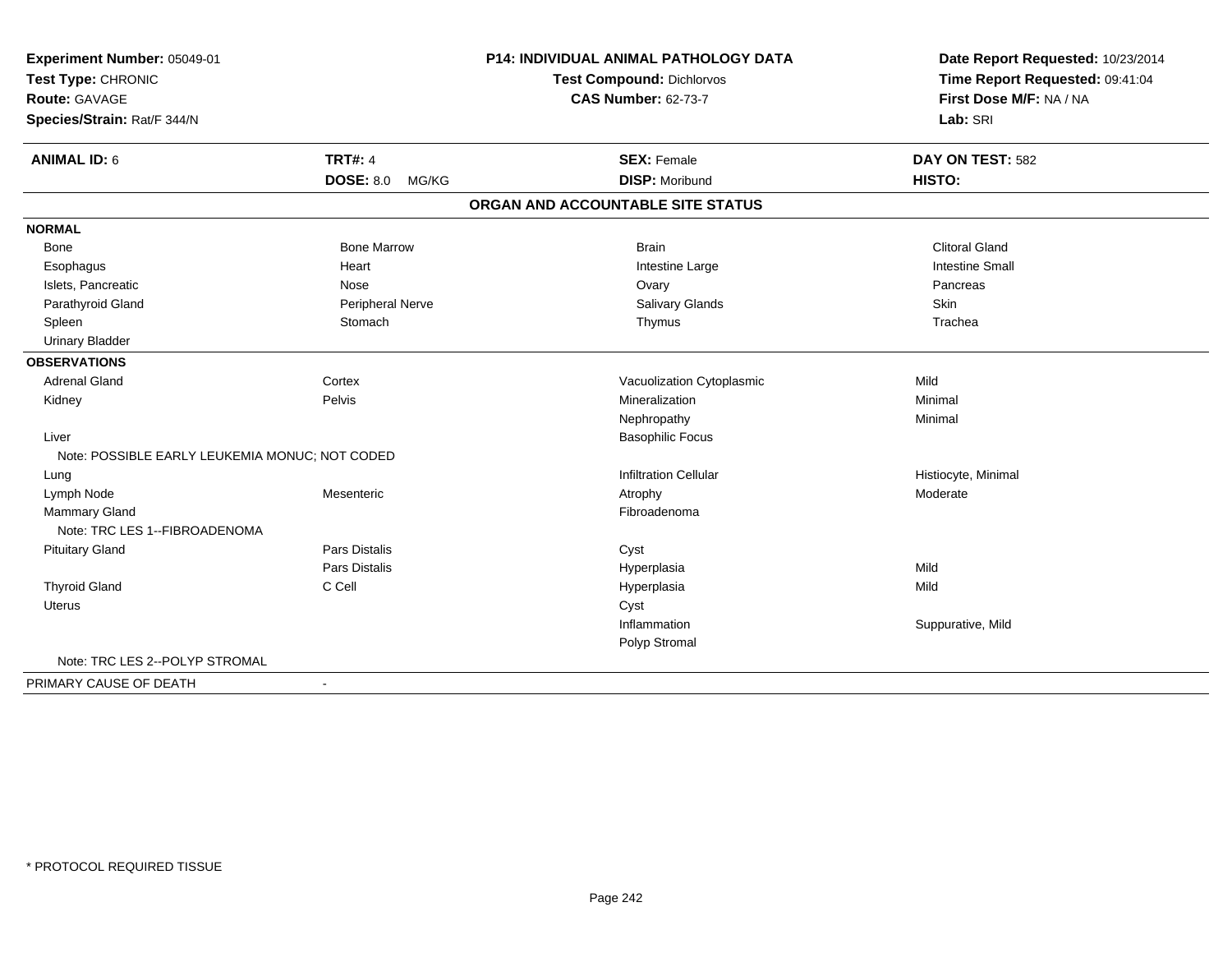| Experiment Number: 05049-01<br>Test Type: CHRONIC<br><b>Route: GAVAGE</b><br>Species/Strain: Rat/F 344/N |                        | P14: INDIVIDUAL ANIMAL PATHOLOGY DATA<br><b>Test Compound: Dichlorvos</b><br><b>CAS Number: 62-73-7</b> | Date Report Requested: 10/23/2014<br>Time Report Requested: 09:41:04<br>First Dose M/F: NA / NA<br>Lab: SRI |
|----------------------------------------------------------------------------------------------------------|------------------------|---------------------------------------------------------------------------------------------------------|-------------------------------------------------------------------------------------------------------------|
| <b>ANIMAL ID: 6</b>                                                                                      | <b>TRT#: 6</b>         | <b>SEX: Female</b>                                                                                      | DAY ON TEST: 695                                                                                            |
|                                                                                                          | DOSE: 4.0 MG/KG        | <b>DISP: Moribund</b>                                                                                   | HISTO:                                                                                                      |
|                                                                                                          |                        | ORGAN AND ACCOUNTABLE SITE STATUS                                                                       |                                                                                                             |
| <b>NORMAL</b>                                                                                            |                        |                                                                                                         |                                                                                                             |
| Bone                                                                                                     | <b>Brain</b>           | <b>Clitoral Gland</b>                                                                                   | Esophagus                                                                                                   |
| Intestine Large                                                                                          | <b>Intestine Small</b> | Islets, Pancreatic                                                                                      | Lymph Node                                                                                                  |
| Nose                                                                                                     | Ovary                  | Pancreas                                                                                                | Peripheral Nerve                                                                                            |
| Salivary Glands                                                                                          | Stomach                | Thymus                                                                                                  | Trachea                                                                                                     |
| <b>Urinary Bladder</b>                                                                                   | <b>Uterus</b>          |                                                                                                         |                                                                                                             |
| <b>OBSERVATIONS</b>                                                                                      |                        |                                                                                                         |                                                                                                             |
| <b>Adrenal Gland</b>                                                                                     |                        | Pheochromocytoma Benign                                                                                 |                                                                                                             |
|                                                                                                          | Cortex                 | Vacuolization Cytoplasmic                                                                               | Mild                                                                                                        |
| <b>Bone Marrow</b>                                                                                       |                        | Hyperplasia                                                                                             | Moderate                                                                                                    |
| Eye                                                                                                      | Retina                 | Atrophy                                                                                                 | Moderate                                                                                                    |
|                                                                                                          |                        | Cataract                                                                                                | Moderate                                                                                                    |
| Heart                                                                                                    | Myocardium             | Fibrosis                                                                                                | Mild                                                                                                        |
|                                                                                                          | Myocardium             | Inflammation                                                                                            | Chronic, Mild                                                                                               |
| Kidney                                                                                                   | Pelvis                 | Mineralization                                                                                          | Minimal                                                                                                     |
|                                                                                                          |                        | Nephropathy                                                                                             | Minimal                                                                                                     |
|                                                                                                          | <b>Renal Tubule</b>    | Pigmentation                                                                                            | Mild                                                                                                        |
| Liver                                                                                                    |                        | <b>Basophilic Focus</b>                                                                                 |                                                                                                             |
|                                                                                                          |                        | Hematopoietic Cell Proliferation                                                                        | Mild                                                                                                        |
| Lung                                                                                                     |                        | <b>Infiltration Cellular</b>                                                                            | Histiocyte, Mild                                                                                            |
| Mammary Gland                                                                                            |                        | Hyperplasia                                                                                             | Lobular, Moderate                                                                                           |
|                                                                                                          |                        | Hyperplasia                                                                                             | Cystic, Moderate                                                                                            |
| Note: TRC LES 1- HYPERPLASIA CYSTIC, HYPERPLASIA LOBULAR                                                 |                        |                                                                                                         |                                                                                                             |
| Parathyroid Gland                                                                                        |                        | Pigmentation                                                                                            | Mild                                                                                                        |
| <b>Pituitary Gland</b>                                                                                   | <b>Pars Distalis</b>   | Adenoma                                                                                                 |                                                                                                             |
| Skin                                                                                                     | <b>Subcut Tiss</b>     | Fibrosarcoma                                                                                            |                                                                                                             |
| Note: THE FIBROSARC IS VERY UNDIFFERENTIATED                                                             |                        |                                                                                                         |                                                                                                             |
| Note: TRC LES 2- FIBROSARCOMA                                                                            |                        |                                                                                                         |                                                                                                             |
| Spleen                                                                                                   |                        | Hematopoietic Cell Proliferation Erythrocytic                                                           | Marked                                                                                                      |
| <b>Thyroid Gland</b>                                                                                     | C Cell                 | Hyperplasia                                                                                             | Minimal                                                                                                     |
| PRIMARY CAUSE OF DEATH                                                                                   | $\blacksquare$         |                                                                                                         |                                                                                                             |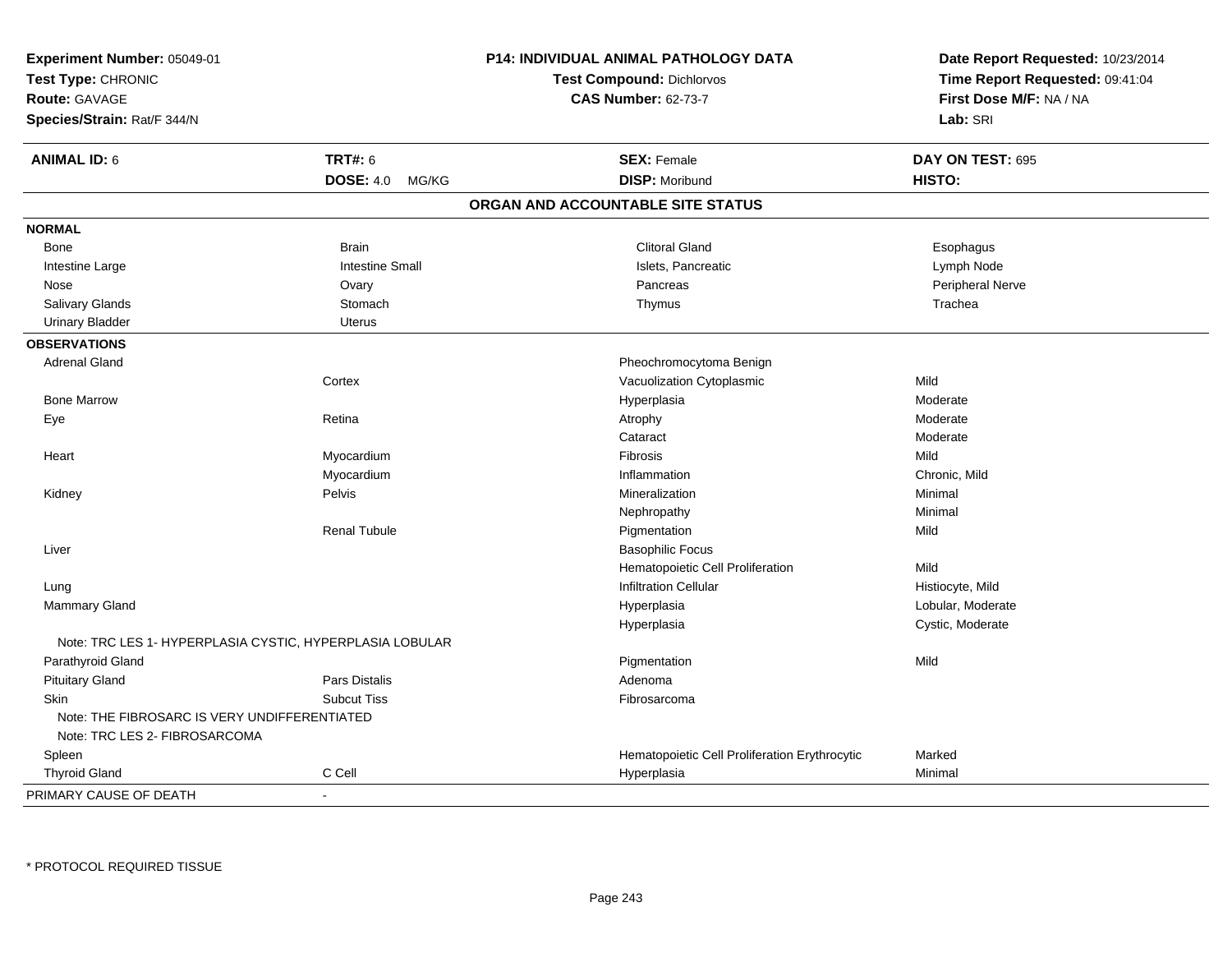| Experiment Number: 05049-01 | <b>P14: INDIVIDUAL ANIMAL PATHOLOGY DATA</b><br><b>Test Compound: Dichlorvos</b><br><b>CAS Number: 62-73-7</b> |                                   | Date Report Requested: 10/23/2014<br>Time Report Requested: 09:41:04<br>First Dose M/F: NA / NA |
|-----------------------------|----------------------------------------------------------------------------------------------------------------|-----------------------------------|-------------------------------------------------------------------------------------------------|
| Test Type: CHRONIC          |                                                                                                                |                                   |                                                                                                 |
| <b>Route: GAVAGE</b>        |                                                                                                                |                                   |                                                                                                 |
| Species/Strain: Rat/F 344/N |                                                                                                                |                                   | Lab: SRI                                                                                        |
| <b>ANIMAL ID: 7</b>         | <b>TRT#: 2</b>                                                                                                 | <b>SEX: Female</b>                | DAY ON TEST: 714                                                                                |
|                             | <b>DOSE: VEHICLE CONTROL</b>                                                                                   | <b>DISP: Moribund</b>             | HISTO:                                                                                          |
|                             |                                                                                                                | ORGAN AND ACCOUNTABLE SITE STATUS |                                                                                                 |
| <b>NORMAL</b>               |                                                                                                                |                                   |                                                                                                 |
| Bone                        | <b>Bone Marrow</b>                                                                                             | <b>Clitoral Gland</b>             | Esophagus                                                                                       |
| Intestine Large             | <b>Intestine Small</b>                                                                                         | Islets, Pancreatic                | Lung                                                                                            |
| Pancreas                    | Parathyroid Gland                                                                                              | Peripheral Nerve                  | Salivary Glands                                                                                 |
| <b>Skin</b>                 | Thymus                                                                                                         | <b>Thyroid Gland</b>              | Trachea                                                                                         |
| <b>Urinary Bladder</b>      |                                                                                                                |                                   |                                                                                                 |
| <b>OBSERVATIONS</b>         |                                                                                                                |                                   |                                                                                                 |
| <b>Adrenal Gland</b>        | Cortex                                                                                                         | Vacuolization Cytoplasmic         | Mild                                                                                            |
| <b>Brain</b>                |                                                                                                                | Degeneration                      | Multiple, Moderate                                                                              |
| Heart                       | Myocardium                                                                                                     | Fibrosis                          | Mild                                                                                            |
|                             | Myocardium                                                                                                     | Inflammation                      | Chronic, Moderate                                                                               |
| Kidney                      | Pelvis                                                                                                         | Mineralization                    | Mild                                                                                            |
|                             |                                                                                                                | Nephropathy                       | Minimal                                                                                         |
|                             | <b>Renal Tubule</b>                                                                                            | Pigmentation                      | Mild                                                                                            |
| Liver                       |                                                                                                                | <b>Basophilic Focus</b>           |                                                                                                 |
|                             | Hepatocyte                                                                                                     | Vacuolization Cytoplasmic         | Moderate                                                                                        |
| Lymph Node                  | Mesenteric                                                                                                     | Hemorrhage                        | Moderate                                                                                        |
|                             | Mesenteric                                                                                                     | <b>Infiltration Cellular</b>      | Mast Cell, Moderate                                                                             |
| Mammary Gland               |                                                                                                                | Hyperplasia                       | Cystic, Minimal                                                                                 |
| Nose                        | Nasolacrim Dct                                                                                                 | Inflammation                      | Suppurative, Mild                                                                               |
| Ovary                       |                                                                                                                | Cyst                              |                                                                                                 |
| Pharynx                     | Palate                                                                                                         | Inflammation                      | Suppurative, Moderate                                                                           |
|                             | Palate                                                                                                         | <b>Necrosis</b>                   | Moderate                                                                                        |
| <b>Pituitary Gland</b>      | <b>Pars Distalis</b>                                                                                           | Adenoma                           |                                                                                                 |
|                             | Pars Distalis                                                                                                  | Cyst                              |                                                                                                 |
| Spleen                      |                                                                                                                | Pigmentation                      | Hemosiderin, Moderate                                                                           |
| Stomach                     | Glandular                                                                                                      | Erosion                           | Moderate                                                                                        |
|                             | Forestomach, Mucosa                                                                                            | Hyperplasia                       | Moderate                                                                                        |
|                             | Forestomach                                                                                                    | Ulcer                             | Moderate                                                                                        |
| <b>Uterus</b>               |                                                                                                                | Inflammation                      | Suppurative, Mild                                                                               |
| Vagina                      |                                                                                                                | Inflammation                      | Suppurative, Mild                                                                               |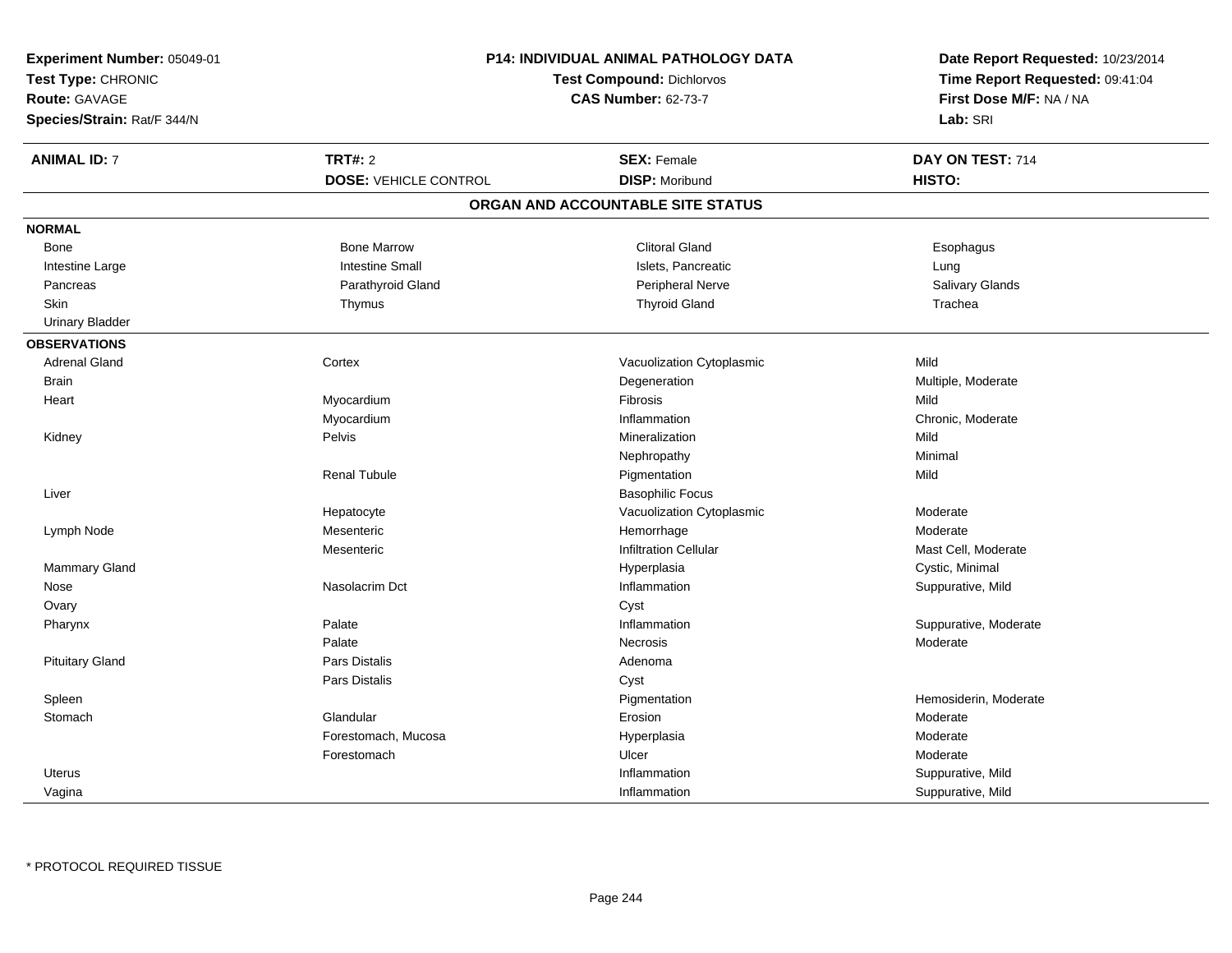| <b>Experiment Number: 05049-01</b><br>Test Type: CHRONIC<br><b>Route: GAVAGE</b> | <b>P14: INDIVIDUAL ANIMAL PATHOLOGY DATA</b><br><b>Test Compound: Dichlorvos</b><br><b>CAS Number: 62-73-7</b> |                                   | Date Report Requested: 10/23/2014<br>Time Report Requested: 09:41:04<br>First Dose M/F: NA / NA |
|----------------------------------------------------------------------------------|----------------------------------------------------------------------------------------------------------------|-----------------------------------|-------------------------------------------------------------------------------------------------|
| Species/Strain: Rat/F 344/N                                                      |                                                                                                                |                                   | Lab: SRI                                                                                        |
| <b>ANIMAL ID: 7</b>                                                              | <b>TRT#:</b> 2                                                                                                 | <b>SEX: Female</b>                | DAY ON TEST: 714                                                                                |
|                                                                                  | <b>DOSE: VEHICLE CONTROL</b>                                                                                   | <b>DISP:</b> Moribund             | HISTO:                                                                                          |
|                                                                                  |                                                                                                                | ORGAN AND ACCOUNTABLE SITE STATUS |                                                                                                 |
| PRIMARY CAUSE OF DEATH                                                           |                                                                                                                |                                   |                                                                                                 |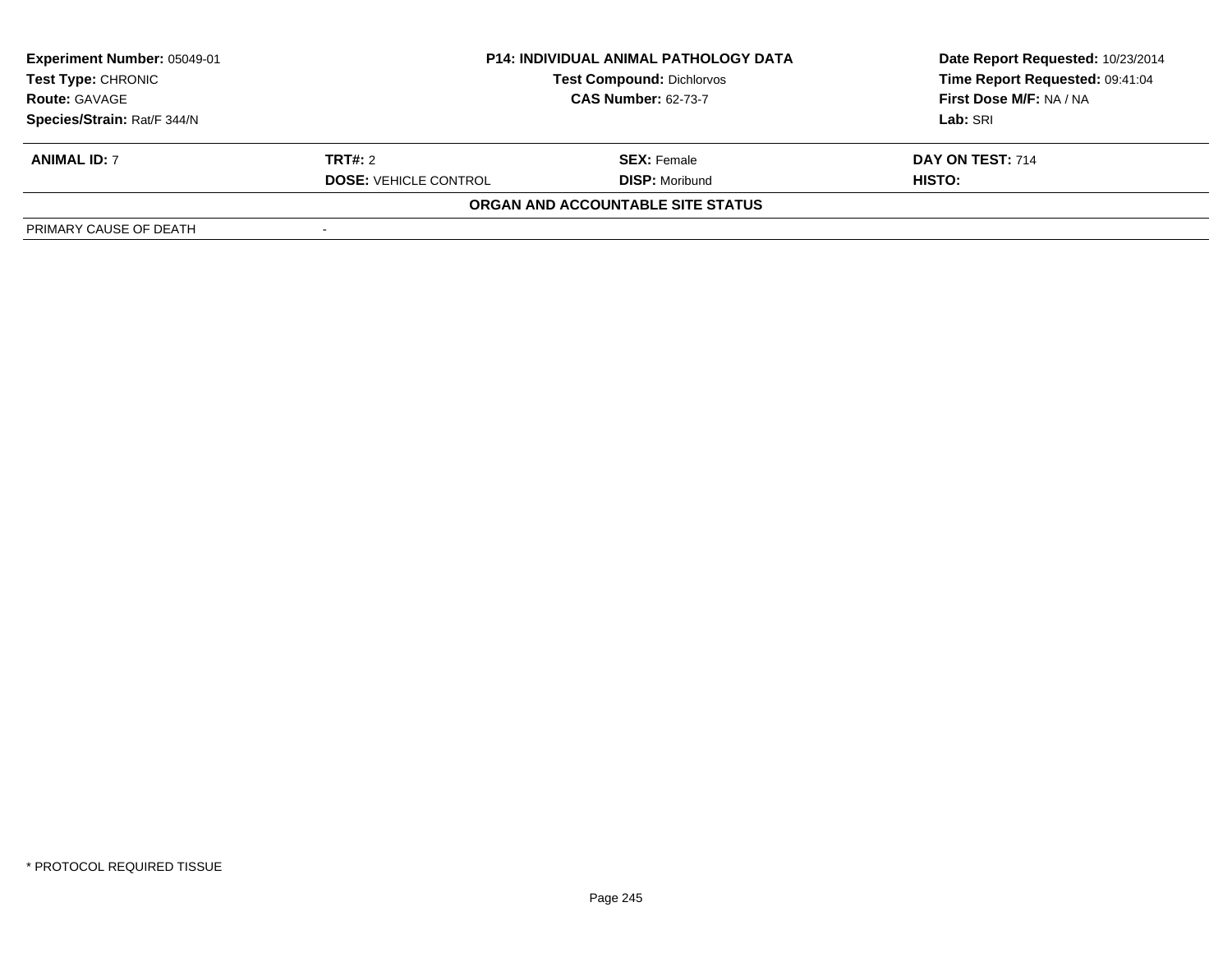| Experiment Number: 05049-01<br>Test Type: CHRONIC<br><b>Route: GAVAGE</b> |                           | <b>P14: INDIVIDUAL ANIMAL PATHOLOGY DATA</b> | Date Report Requested: 10/23/2014 |
|---------------------------------------------------------------------------|---------------------------|----------------------------------------------|-----------------------------------|
|                                                                           |                           | <b>Test Compound: Dichlorvos</b>             | Time Report Requested: 09:41:04   |
|                                                                           |                           | <b>CAS Number: 62-73-7</b>                   | First Dose M/F: NA / NA           |
| Species/Strain: Rat/F 344/N                                               |                           |                                              | Lab: SRI                          |
| <b>ANIMAL ID: 7</b>                                                       | <b>TRT#: 4</b>            | <b>SEX: Female</b>                           | DAY ON TEST: 729                  |
|                                                                           | <b>DOSE: 8.0</b><br>MG/KG | <b>DISP: Terminal Sacrifice</b>              | HISTO:                            |
|                                                                           |                           | ORGAN AND ACCOUNTABLE SITE STATUS            |                                   |
| <b>NORMAL</b>                                                             |                           |                                              |                                   |
| <b>Adrenal Gland</b>                                                      | <b>Bone</b>               | <b>Bone Marrow</b>                           | <b>Brain</b>                      |
| Esophagus                                                                 | Intestine Large           | <b>Intestine Small</b>                       | Islets, Pancreatic                |
| Lymph Node                                                                | Nose                      | Ovary                                        | Pancreas                          |
| Peripheral Nerve                                                          | Salivary Glands           | Stomach                                      | Thymus                            |
| <b>Thyroid Gland</b>                                                      | Trachea                   | <b>Urinary Bladder</b>                       | <b>Uterus</b>                     |
| <b>OBSERVATIONS</b>                                                       |                           |                                              |                                   |
| <b>Clitoral Gland</b>                                                     |                           | Ectasia                                      | Moderate                          |
|                                                                           |                           | Inflammation                                 | Suppurative, Mild                 |
| Heart                                                                     | Myocardium                | Inflammation                                 | Chronic, Minimal                  |
| Kidney                                                                    |                           | Nephropathy                                  | Mild                              |
| Liver                                                                     |                           | <b>Basophilic Focus</b>                      |                                   |
|                                                                           |                           | Inflammation                                 | Chronic, Mild                     |
|                                                                           |                           | Inflammation                                 | Granulomatous, Mild               |
|                                                                           |                           | Leukemia Mononuclear                         |                                   |
| Lung                                                                      |                           | <b>Infiltration Cellular</b>                 | Histiocyte, Moderate              |
| <b>Mammary Gland</b>                                                      |                           | Hyperplasia                                  | Cystic, Mild                      |
| Parathyroid Gland                                                         |                           | Adenoma                                      |                                   |
| <b>Pituitary Gland</b>                                                    | Pars Distalis             | Adenoma                                      |                                   |
| Skin                                                                      |                           | Basal Cell Carcinoma                         |                                   |
| Note: TRC LES 1 - BASAL CELL CARCINOMA                                    |                           |                                              |                                   |
| Spleen                                                                    |                           | Leukemia Mononuclear                         |                                   |
| PRIMARY CAUSE OF DEATH                                                    |                           |                                              |                                   |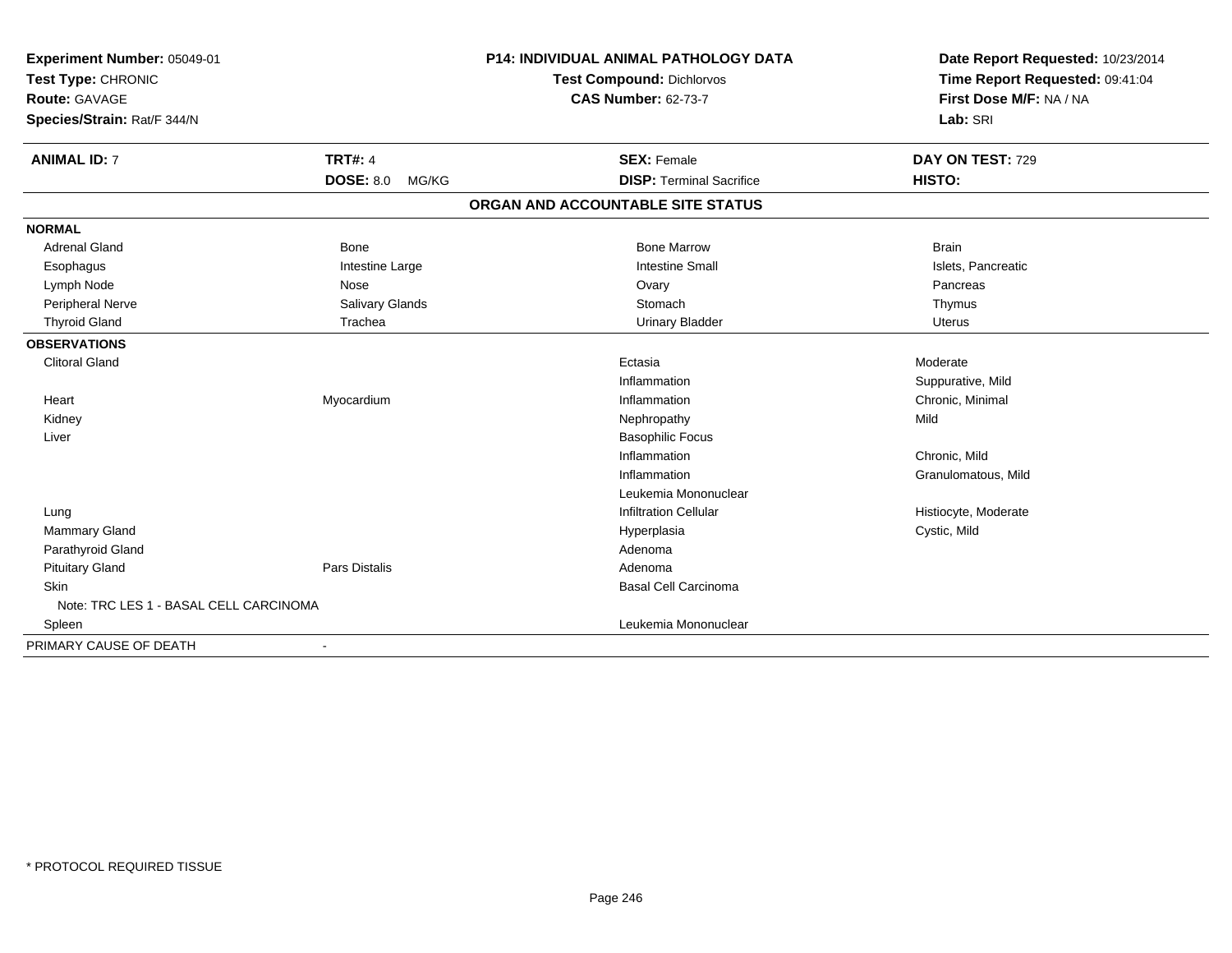| Experiment Number: 05049-01<br>Test Type: CHRONIC<br><b>Route: GAVAGE</b><br>Species/Strain: Rat/F 344/N |                           | P14: INDIVIDUAL ANIMAL PATHOLOGY DATA<br><b>Test Compound: Dichlorvos</b><br><b>CAS Number: 62-73-7</b> | Date Report Requested: 10/23/2014<br>Time Report Requested: 09:41:04<br>First Dose M/F: NA / NA<br>Lab: SRI |
|----------------------------------------------------------------------------------------------------------|---------------------------|---------------------------------------------------------------------------------------------------------|-------------------------------------------------------------------------------------------------------------|
| <b>ANIMAL ID: 7</b>                                                                                      | <b>TRT#: 6</b>            | <b>SEX: Female</b>                                                                                      | DAY ON TEST: 709                                                                                            |
|                                                                                                          | <b>DOSE: 4.0</b><br>MG/KG | <b>DISP: Moribund</b>                                                                                   | HISTO:                                                                                                      |
|                                                                                                          |                           | ORGAN AND ACCOUNTABLE SITE STATUS                                                                       |                                                                                                             |
| <b>NORMAL</b>                                                                                            |                           |                                                                                                         |                                                                                                             |
| Bone                                                                                                     | <b>Bone Marrow</b>        | <b>Brain</b>                                                                                            | <b>Clitoral Gland</b>                                                                                       |
| Esophagus                                                                                                | Heart                     | Intestine Large                                                                                         | <b>Intestine Small</b>                                                                                      |
| Islets, Pancreatic                                                                                       | Lymph Node                | Nose                                                                                                    | Ovary                                                                                                       |
| Pancreas                                                                                                 | Parathyroid Gland         | Peripheral Nerve                                                                                        | Salivary Glands                                                                                             |
| Thymus                                                                                                   | Trachea                   | <b>Urinary Bladder</b>                                                                                  | <b>Uterus</b>                                                                                               |
| Vagina                                                                                                   |                           |                                                                                                         |                                                                                                             |
| <b>OBSERVATIONS</b>                                                                                      |                           |                                                                                                         |                                                                                                             |
| <b>Adrenal Gland</b>                                                                                     |                           | Inflammation                                                                                            | Chronic, Mild                                                                                               |
|                                                                                                          | Cortex                    | Vacuolization Cytoplasmic                                                                               | Moderate                                                                                                    |
| Eye                                                                                                      |                           | Angiectasis                                                                                             | Mild                                                                                                        |
|                                                                                                          | Retina                    | Atrophy                                                                                                 | Moderate                                                                                                    |
|                                                                                                          |                           | Cataract                                                                                                | Mild                                                                                                        |
| Kidney                                                                                                   |                           | Nephropathy                                                                                             | Minimal                                                                                                     |
| Liver                                                                                                    |                           | <b>Basophilic Focus</b>                                                                                 |                                                                                                             |
|                                                                                                          | Hepatocyte                | Vacuolization Cytoplasmic                                                                               | Mild                                                                                                        |
| Lung                                                                                                     |                           | <b>Infiltration Cellular</b>                                                                            | Histiocyte, Mild                                                                                            |
| Mammary Gland                                                                                            |                           | Hyperplasia                                                                                             | Cystic, Mild                                                                                                |
| Note: THE MAMMARY GLAND SECTION IS WITH CLITORAL GLAND                                                   |                           |                                                                                                         |                                                                                                             |
| <b>Pituitary Gland</b>                                                                                   | Pars Distalis             | Angiectasis                                                                                             | Mild                                                                                                        |
|                                                                                                          | Pars Distalis             | Cyst                                                                                                    |                                                                                                             |
| Skin                                                                                                     |                           | Exudate                                                                                                 | Minimal                                                                                                     |
|                                                                                                          | <b>Subcut Tiss</b>        | Fibrosarcoma                                                                                            |                                                                                                             |
| Note: TRC LES 1- FIBROSARCOMA<br>Note: THE FIBROSARC IS VERY WELL DIFFERENTIATED                         |                           |                                                                                                         |                                                                                                             |
| Spleen                                                                                                   |                           | Hematopoietic Cell Proliferation Erythrocytic                                                           | Moderate                                                                                                    |
| Stomach                                                                                                  | Forestomach, Mucosa       | Hyperplasia                                                                                             | Mild                                                                                                        |
|                                                                                                          | Glandular                 | Mineralization                                                                                          | Minimal                                                                                                     |
|                                                                                                          | Forestomach               | Ulcer                                                                                                   | Moderate                                                                                                    |
| <b>Thyroid Gland</b>                                                                                     | C Cell                    | Adenoma                                                                                                 |                                                                                                             |
| PRIMARY CAUSE OF DEATH                                                                                   |                           |                                                                                                         |                                                                                                             |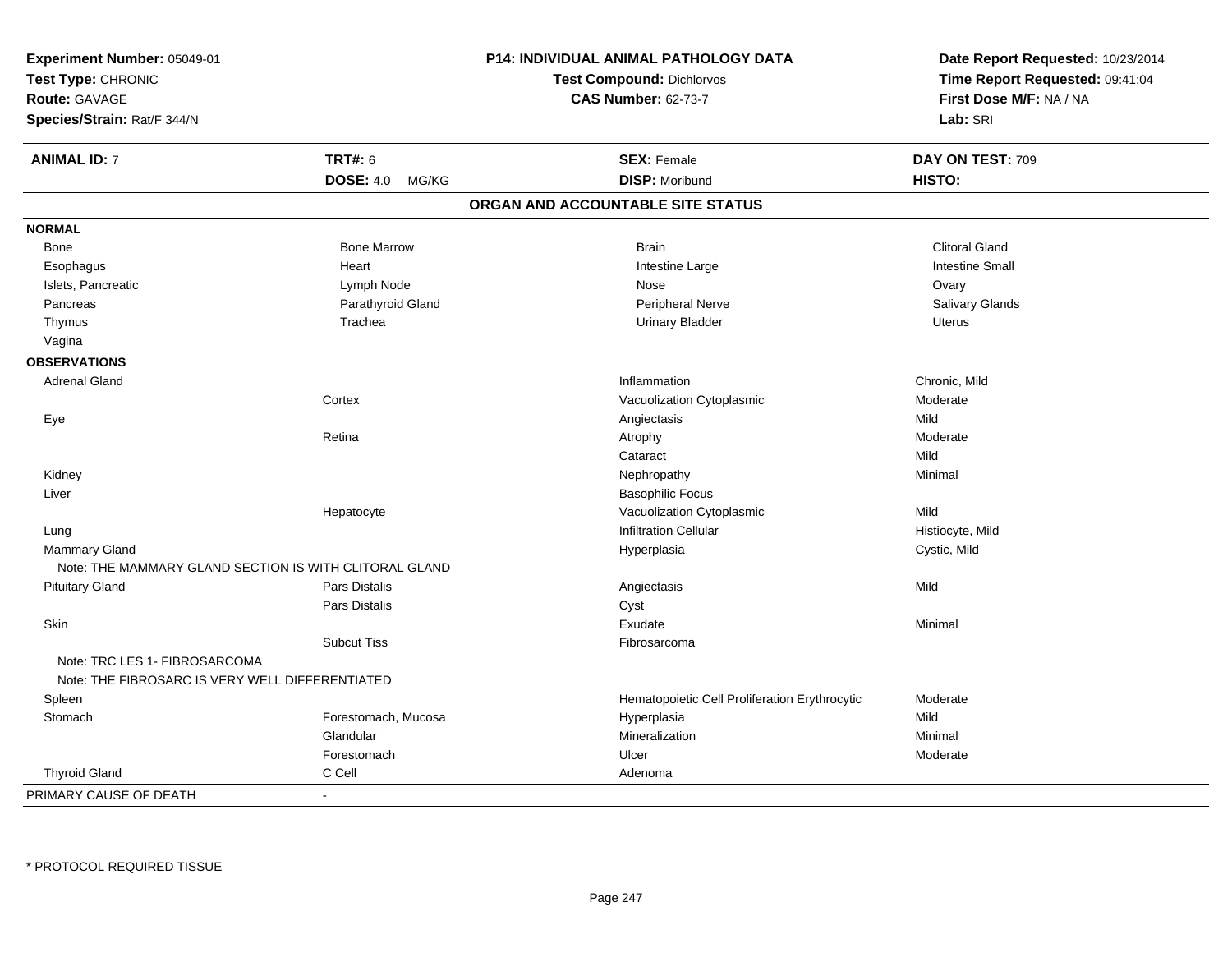| Experiment Number: 05049-01                         |                                                             | P14: INDIVIDUAL ANIMAL PATHOLOGY DATA |                                 |
|-----------------------------------------------------|-------------------------------------------------------------|---------------------------------------|---------------------------------|
| Test Type: CHRONIC                                  |                                                             | <b>Test Compound: Dichlorvos</b>      | Time Report Requested: 09:41:04 |
| Route: GAVAGE                                       |                                                             | <b>CAS Number: 62-73-7</b>            | First Dose M/F: NA / NA         |
| Species/Strain: Rat/F 344/N                         |                                                             |                                       | Lab: SRI                        |
| <b>ANIMAL ID: 8</b>                                 | TRT#: 2                                                     | <b>SEX: Female</b>                    | DAY ON TEST: 734                |
|                                                     | <b>DOSE: VEHICLE CONTROL</b>                                | <b>DISP: Terminal Sacrifice</b>       | HISTO:                          |
|                                                     |                                                             | ORGAN AND ACCOUNTABLE SITE STATUS     |                                 |
| <b>NORMAL</b>                                       |                                                             |                                       |                                 |
| <b>Adrenal Gland</b>                                | Bone                                                        | <b>Bone Marrow</b>                    | <b>Clitoral Gland</b>           |
| Esophagus                                           | Heart                                                       | Intestine Large                       | <b>Intestine Small</b>          |
| Islets, Pancreatic                                  | Nose                                                        | Pancreas                              | Parathyroid Gland               |
| Peripheral Nerve                                    | Salivary Glands                                             | Spleen                                | Stomach                         |
| Thymus                                              | <b>Thyroid Gland</b>                                        | Trachea                               | <b>Urinary Bladder</b>          |
| <b>OBSERVATIONS</b>                                 |                                                             |                                       |                                 |
| <b>Brain</b>                                        |                                                             | Degeneration                          | Multiple, Mild                  |
| Kidney                                              | Pelvis                                                      | Mineralization                        | Mild                            |
|                                                     |                                                             | Nephropathy                           | Minimal                         |
| Liver                                               |                                                             | <b>Basophilic Focus</b>               |                                 |
|                                                     | <b>Bile Duct</b>                                            | Hyperplasia                           | Mild                            |
|                                                     | Note: TRC LES 1--CONSISTENT W/ DIAGPHRAG. HERNIA; NOT CODED |                                       |                                 |
| Lung                                                |                                                             | Adenomatosis                          | Mild                            |
|                                                     |                                                             | <b>Infiltration Cellular</b>          | Histiocyte, Mild                |
| Lymph Node                                          | Mediastinal                                                 | Pigmentation                          | Moderate                        |
| Mammary Gland                                       |                                                             | Hyperplasia                           | Cystic, Mild                    |
| Ovary                                               |                                                             | Cyst                                  |                                 |
| <b>Pituitary Gland</b>                              | Pars Distalis                                               | Adenoma                               |                                 |
| <b>Skin</b>                                         |                                                             | Inflammation                          | Suppurative, Marked             |
| Note: INFLAMMATORY LESION IS WITH 1ST NASAL SECTION |                                                             |                                       |                                 |
| Uterus                                              |                                                             | Polyp Stromal                         |                                 |
| PRIMARY CAUSE OF DEATH                              |                                                             |                                       |                                 |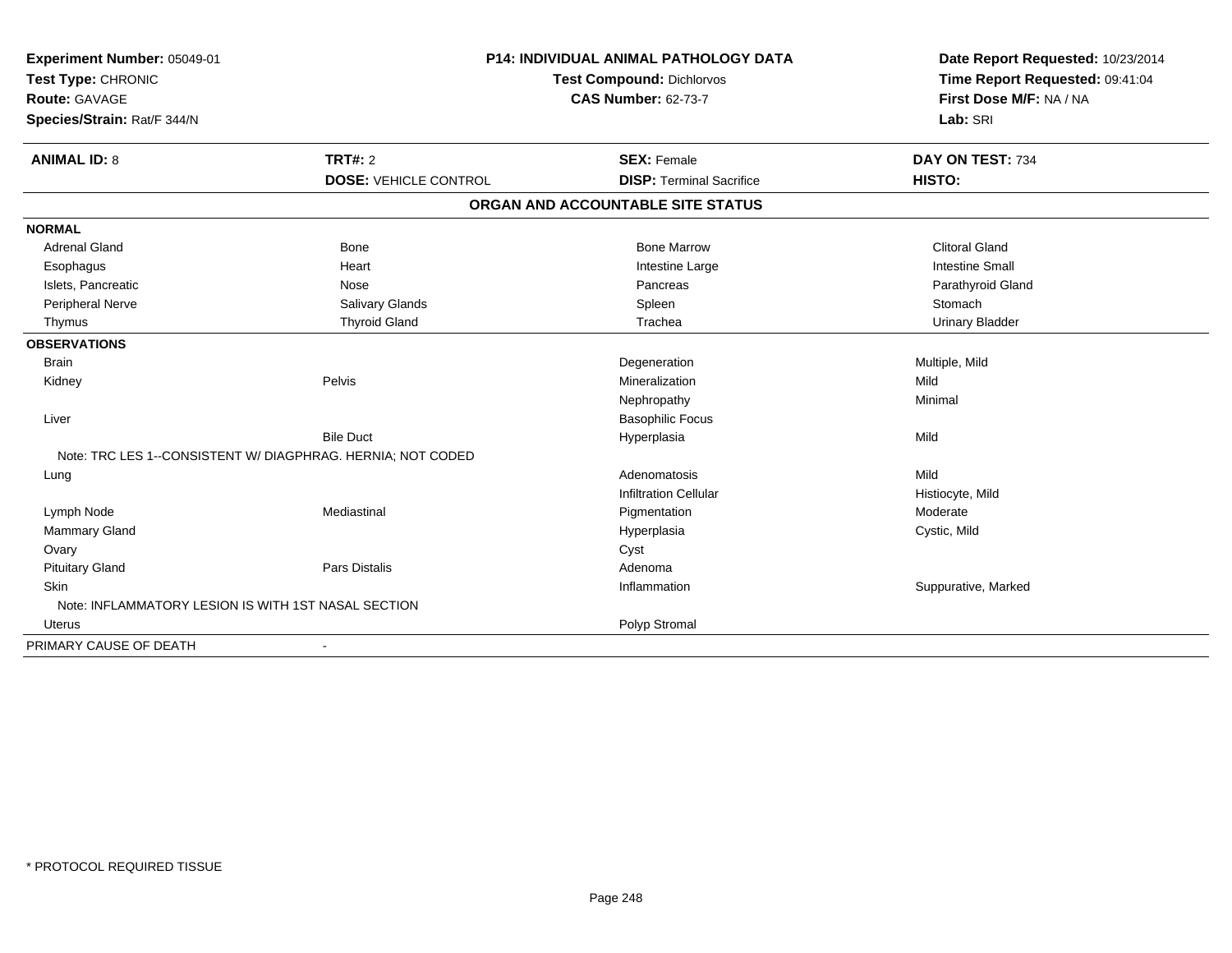| Experiment Number: 05049-01<br>Test Type: CHRONIC |                           | <b>P14: INDIVIDUAL ANIMAL PATHOLOGY DATA</b> | Date Report Requested: 10/23/2014 |
|---------------------------------------------------|---------------------------|----------------------------------------------|-----------------------------------|
|                                                   |                           | <b>Test Compound: Dichlorvos</b>             | Time Report Requested: 09:41:04   |
| Route: GAVAGE                                     |                           | <b>CAS Number: 62-73-7</b>                   | First Dose M/F: NA / NA           |
| Species/Strain: Rat/F 344/N                       |                           |                                              | Lab: SRI                          |
| <b>ANIMAL ID: 8</b>                               | <b>TRT#: 4</b>            | <b>SEX: Female</b>                           | DAY ON TEST: 729                  |
|                                                   | <b>DOSE: 8.0</b><br>MG/KG | <b>DISP: Terminal Sacrifice</b>              | HISTO:                            |
|                                                   |                           | ORGAN AND ACCOUNTABLE SITE STATUS            |                                   |
| <b>NORMAL</b>                                     |                           |                                              |                                   |
| <b>Adrenal Gland</b>                              | Bone                      | <b>Bone Marrow</b>                           | <b>Brain</b>                      |
| <b>Clitoral Gland</b>                             | Esophagus                 | Intestine Large                              | <b>Intestine Small</b>            |
| Islets, Pancreatic                                | Kidney                    | Mammary Gland                                | Nose                              |
| Ovary                                             | Pancreas                  | Peripheral Nerve                             | <b>Salivary Glands</b>            |
| <b>Skin</b>                                       | Spleen                    | Stomach                                      | Thymus                            |
| <b>Thyroid Gland</b>                              | Trachea                   | <b>Urinary Bladder</b>                       | <b>Uterus</b>                     |
| <b>MISSING</b>                                    |                           |                                              |                                   |
| Parathyroid Gland                                 |                           |                                              |                                   |
| <b>OBSERVATIONS</b>                               |                           |                                              |                                   |
| Heart                                             | Myocardium                | Inflammation                                 | Chronic, Minimal                  |
| Liver                                             |                           | <b>Basophilic Focus</b>                      |                                   |
| Lung                                              |                           | <b>Infiltration Cellular</b>                 | Histiocyte, Mild                  |
| Lymph Node                                        | Mediastinal               | Hemorrhage                                   | Moderate                          |
| Mesentery                                         | Fat                       | Necrosis                                     | Focal, Moderate                   |
| Note: TRC LES 1 - NECROSIS                        |                           |                                              |                                   |
| <b>Pituitary Gland</b>                            | Pars Distalis             | Cyst                                         |                                   |
| PRIMARY CAUSE OF DEATH                            | $\overline{\phantom{a}}$  |                                              |                                   |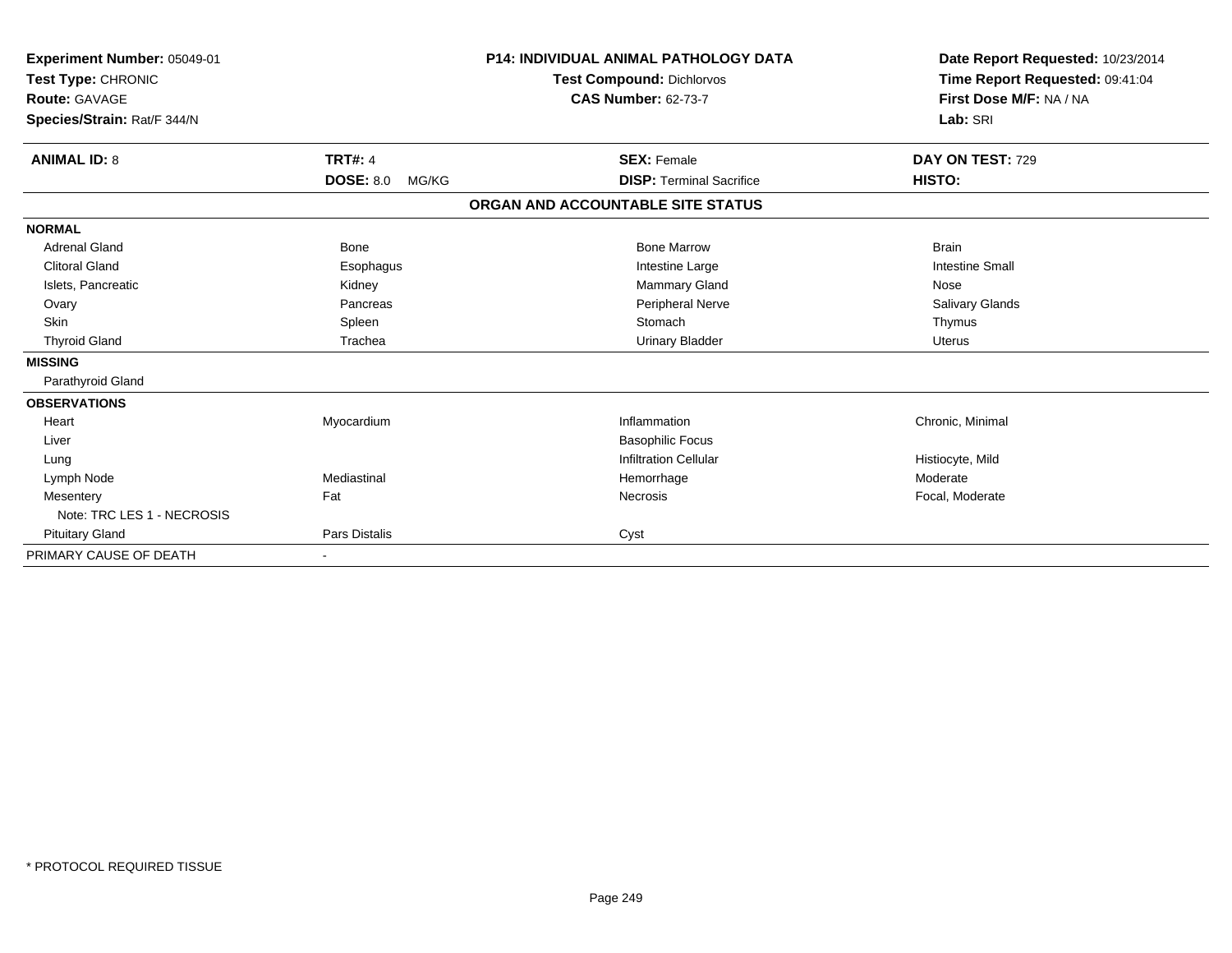| Experiment Number: 05049-01<br>Test Type: CHRONIC<br><b>Route: GAVAGE</b><br>Species/Strain: Rat/F 344/N |                                             | P14: INDIVIDUAL ANIMAL PATHOLOGY DATA<br><b>Test Compound: Dichlorvos</b><br><b>CAS Number: 62-73-7</b> | Date Report Requested: 10/23/2014<br>Time Report Requested: 09:41:04<br>First Dose M/F: NA / NA<br>Lab: SRI |
|----------------------------------------------------------------------------------------------------------|---------------------------------------------|---------------------------------------------------------------------------------------------------------|-------------------------------------------------------------------------------------------------------------|
|                                                                                                          |                                             |                                                                                                         |                                                                                                             |
| <b>ANIMAL ID: 8</b>                                                                                      | <b>TRT#: 6</b><br><b>DOSE: 4.0</b><br>MG/KG | <b>SEX: Female</b><br><b>DISP: Terminal Sacrifice</b>                                                   | DAY ON TEST: 733<br>HISTO:                                                                                  |
|                                                                                                          |                                             |                                                                                                         |                                                                                                             |
|                                                                                                          |                                             | ORGAN AND ACCOUNTABLE SITE STATUS                                                                       |                                                                                                             |
| <b>NORMAL</b>                                                                                            |                                             |                                                                                                         |                                                                                                             |
| <b>Adrenal Gland</b>                                                                                     | <b>Blood</b>                                | <b>Bone</b>                                                                                             | <b>Brain</b>                                                                                                |
| Esophagus                                                                                                | Heart                                       | <b>Intestine Small</b>                                                                                  | Islets, Pancreatic                                                                                          |
| Nose                                                                                                     | Ovary                                       | Pancreas                                                                                                | Parathyroid Gland                                                                                           |
| Peripheral Nerve                                                                                         | Salivary Glands                             | Skin                                                                                                    | Thymus                                                                                                      |
| <b>Thyroid Gland</b>                                                                                     | Trachea                                     | <b>Urinary Bladder</b>                                                                                  | Uterus                                                                                                      |
| <b>MISSING</b>                                                                                           |                                             |                                                                                                         |                                                                                                             |
| <b>Clitoral Gland</b>                                                                                    |                                             |                                                                                                         |                                                                                                             |
| <b>OBSERVATIONS</b>                                                                                      |                                             |                                                                                                         |                                                                                                             |
| <b>Bone Marrow</b>                                                                                       |                                             | Hyperplasia                                                                                             | Reticulum Cell, Marked                                                                                      |
| Eye                                                                                                      | Retina                                      | Atrophy                                                                                                 | Moderate                                                                                                    |
|                                                                                                          |                                             | Cataract                                                                                                | Moderate                                                                                                    |
| Intestine Large                                                                                          | Colon                                       | Mineralization                                                                                          | Moderate                                                                                                    |
| Kidney                                                                                                   | Pelvis                                      | Mineralization                                                                                          | Mild                                                                                                        |
|                                                                                                          |                                             | Nephropathy                                                                                             | Mild                                                                                                        |
| Liver                                                                                                    | Hepatocyte                                  | Atrophy                                                                                                 | Multifocal, Mild                                                                                            |
|                                                                                                          |                                             | <b>Basophilic Focus</b>                                                                                 |                                                                                                             |
|                                                                                                          | <b>Bile Duct</b>                            | Hyperplasia                                                                                             | Mild                                                                                                        |
|                                                                                                          |                                             | Leukemia Mononuclear                                                                                    |                                                                                                             |
|                                                                                                          | Hepatocyte                                  | Necrosis                                                                                                | Multifocal, Mild                                                                                            |
| Lung                                                                                                     |                                             | <b>Infiltration Cellular</b>                                                                            | Histiocyte, Mild                                                                                            |
|                                                                                                          |                                             | Leukemia Mononuclear                                                                                    |                                                                                                             |
| Lymph Node                                                                                               | Mediastinal                                 | Hemorrhage                                                                                              | Mild                                                                                                        |
| Mammary Gland                                                                                            |                                             | Hyperplasia                                                                                             | Cystic, Mild                                                                                                |
| <b>Pituitary Gland</b>                                                                                   | Pars Distalis                               | Adenoma                                                                                                 |                                                                                                             |
| Spleen                                                                                                   |                                             | Fibrosis                                                                                                | Moderate                                                                                                    |
|                                                                                                          |                                             | Leukemia Mononuclear                                                                                    |                                                                                                             |
|                                                                                                          |                                             | Pigmentation                                                                                            | Hemosiderin, Moderate                                                                                       |
| Stomach                                                                                                  | Glandular                                   | Mineralization                                                                                          | Mild                                                                                                        |
|                                                                                                          |                                             |                                                                                                         |                                                                                                             |
| PRIMARY CAUSE OF DEATH                                                                                   |                                             |                                                                                                         |                                                                                                             |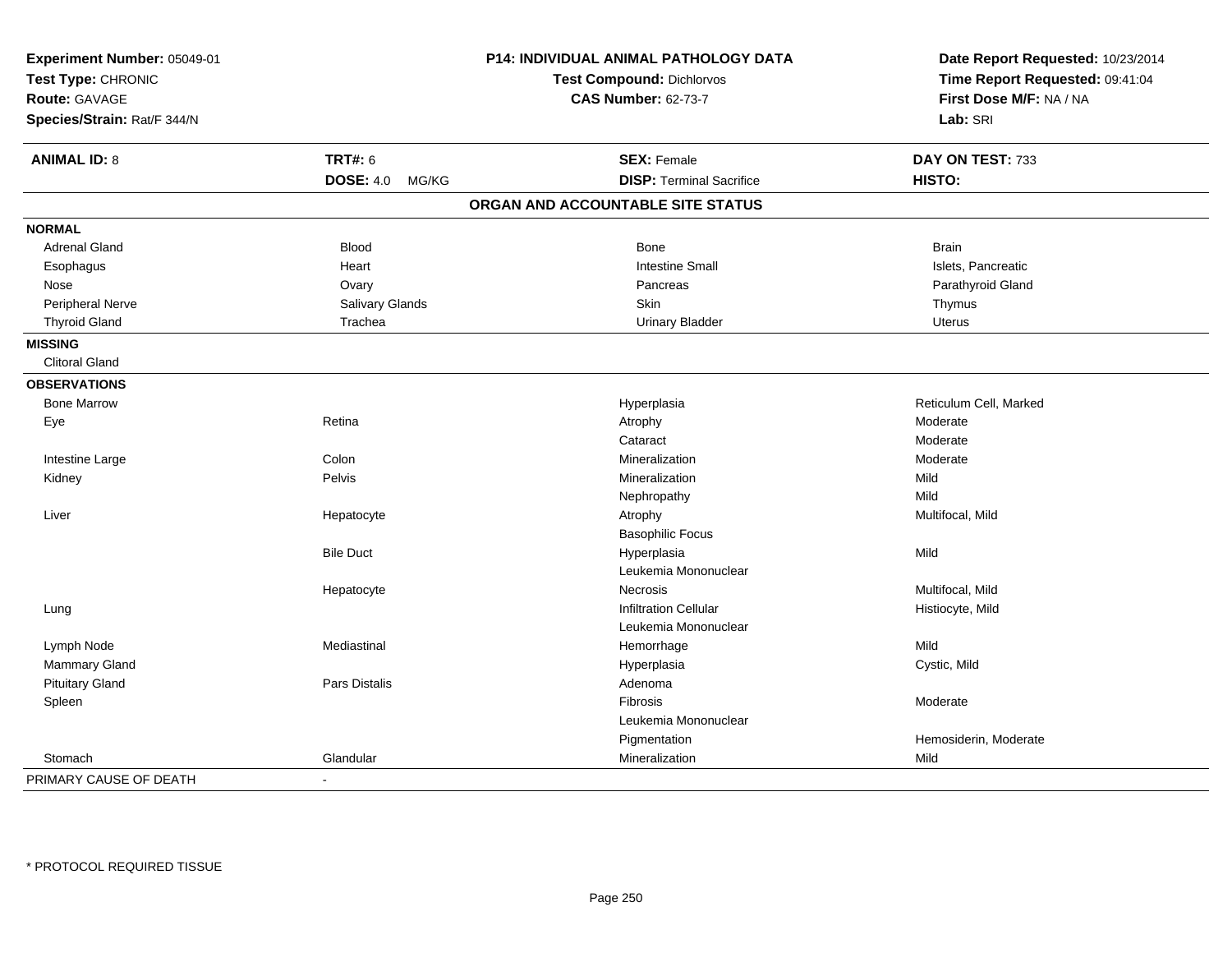| Experiment Number: 05049-01<br>Test Type: CHRONIC<br>Route: GAVAGE<br>Species/Strain: Rat/F 344/N | <b>P14: INDIVIDUAL ANIMAL PATHOLOGY DATA</b><br><b>Test Compound: Dichlorvos</b><br><b>CAS Number: 62-73-7</b> |                                   | Date Report Requested: 10/23/2014<br>Time Report Requested: 09:41:04<br>First Dose M/F: NA / NA<br>Lab: SRI |
|---------------------------------------------------------------------------------------------------|----------------------------------------------------------------------------------------------------------------|-----------------------------------|-------------------------------------------------------------------------------------------------------------|
| <b>ANIMAL ID: 9</b>                                                                               | <b>TRT#: 2</b>                                                                                                 | <b>SEX: Female</b>                | DAY ON TEST: 734                                                                                            |
|                                                                                                   | <b>DOSE: VEHICLE CONTROL</b>                                                                                   | <b>DISP: Terminal Sacrifice</b>   | HISTO:                                                                                                      |
|                                                                                                   |                                                                                                                | ORGAN AND ACCOUNTABLE SITE STATUS |                                                                                                             |
| <b>NORMAL</b>                                                                                     |                                                                                                                |                                   |                                                                                                             |
| <b>Adrenal Gland</b>                                                                              | Bone                                                                                                           | <b>Brain</b>                      | <b>Clitoral Gland</b>                                                                                       |
| Esophagus                                                                                         | Heart                                                                                                          | Intestine Large                   | <b>Intestine Small</b>                                                                                      |
| Islets, Pancreatic                                                                                | Mammary Gland                                                                                                  | Nose                              | Ovary                                                                                                       |
| Pancreas                                                                                          | Parathyroid Gland                                                                                              | <b>Peripheral Nerve</b>           | Salivary Glands                                                                                             |
| Skin                                                                                              | Spleen                                                                                                         | Stomach                           | Thymus                                                                                                      |
| <b>Thyroid Gland</b>                                                                              | Trachea                                                                                                        | <b>Urinary Bladder</b>            |                                                                                                             |
| <b>OBSERVATIONS</b>                                                                               |                                                                                                                |                                   |                                                                                                             |
| <b>Bone Marrow</b>                                                                                |                                                                                                                | Hyperplasia                       | Reticulum Cell, Minimal                                                                                     |
| Kidney                                                                                            |                                                                                                                | Nephropathy                       | Minimal                                                                                                     |
| Liver                                                                                             |                                                                                                                | <b>Basophilic Focus</b>           |                                                                                                             |
|                                                                                                   | Portal                                                                                                         | Fibrosis                          | Mild                                                                                                        |
| Lung                                                                                              |                                                                                                                | <b>Infiltration Cellular</b>      | Histiocyte, Minimal                                                                                         |
| Lymph Node                                                                                        | Mesenteric                                                                                                     | <b>Infiltration Cellular</b>      | Mast Cell, Moderate                                                                                         |
| <b>Pituitary Gland</b>                                                                            | Pars Distalis                                                                                                  | Cyst                              |                                                                                                             |
|                                                                                                   | Pars Distalis                                                                                                  | Hyperplasia                       | Mild                                                                                                        |
| <b>Uterus</b>                                                                                     |                                                                                                                | Polyp Stromal                     |                                                                                                             |
| PRIMARY CAUSE OF DEATH                                                                            |                                                                                                                |                                   |                                                                                                             |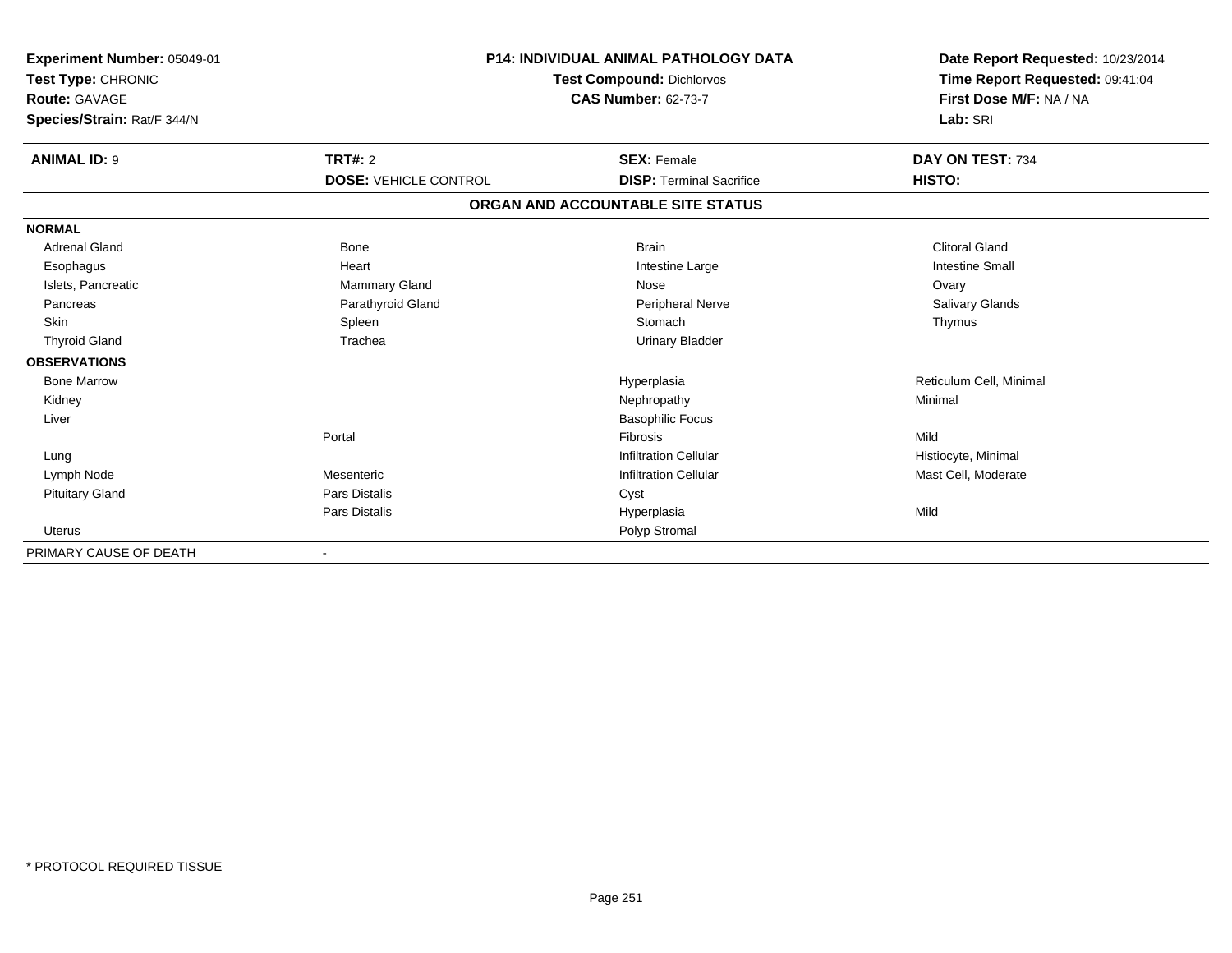| Experiment Number: 05049-01<br>Test Type: CHRONIC<br>Route: GAVAGE<br>Species/Strain: Rat/F 344/N |                           | <b>P14: INDIVIDUAL ANIMAL PATHOLOGY DATA</b><br><b>Test Compound: Dichlorvos</b><br><b>CAS Number: 62-73-7</b> | Date Report Requested: 10/23/2014<br>Time Report Requested: 09:41:04<br>First Dose M/F: NA / NA<br>Lab: SRI |
|---------------------------------------------------------------------------------------------------|---------------------------|----------------------------------------------------------------------------------------------------------------|-------------------------------------------------------------------------------------------------------------|
|                                                                                                   |                           |                                                                                                                |                                                                                                             |
| <b>ANIMAL ID: 9</b>                                                                               | <b>TRT#: 4</b>            | <b>SEX: Female</b>                                                                                             | DAY ON TEST: 729                                                                                            |
|                                                                                                   | <b>DOSE: 8.0</b><br>MG/KG | <b>DISP: Terminal Sacrifice</b>                                                                                | HISTO:                                                                                                      |
|                                                                                                   |                           | ORGAN AND ACCOUNTABLE SITE STATUS                                                                              |                                                                                                             |
| <b>NORMAL</b>                                                                                     |                           |                                                                                                                |                                                                                                             |
| <b>Bone</b>                                                                                       | <b>Bone Marrow</b>        | <b>Brain</b>                                                                                                   | <b>Clitoral Gland</b>                                                                                       |
| Esophagus                                                                                         | Heart                     | <b>Intestine Small</b>                                                                                         | Islets, Pancreatic                                                                                          |
| <b>Mammary Gland</b>                                                                              | Nose                      | Ovary                                                                                                          | Pancreas                                                                                                    |
| Parathyroid Gland                                                                                 | Peripheral Nerve          | <b>Salivary Glands</b>                                                                                         | <b>Skin</b>                                                                                                 |
| Spleen                                                                                            | Stomach                   | Thymus                                                                                                         | <b>Thyroid Gland</b>                                                                                        |
| Trachea                                                                                           | <b>Urinary Bladder</b>    | <b>Uterus</b>                                                                                                  |                                                                                                             |
| <b>OBSERVATIONS</b>                                                                               |                           |                                                                                                                |                                                                                                             |
| <b>Adrenal Gland</b>                                                                              | Cortex                    | Vacuolization Cytoplasmic                                                                                      | Mild                                                                                                        |
| Intestine Large                                                                                   | Colon                     | Parasite Metazoan                                                                                              | Minimal                                                                                                     |
| Kidney                                                                                            | Pelvis                    | Mineralization                                                                                                 | Moderate                                                                                                    |
|                                                                                                   |                           | Nephropathy                                                                                                    | Minimal                                                                                                     |
|                                                                                                   | <b>Renal Tubule</b>       | Pigmentation                                                                                                   | Mild                                                                                                        |
| Liver                                                                                             |                           | Inflammation                                                                                                   | Chronic, Minimal                                                                                            |
| Lung                                                                                              |                           | <b>Infiltration Cellular</b>                                                                                   | Histiocyte, Mild                                                                                            |
| Lymph Node                                                                                        | Mediastinal               | Hyperplasia                                                                                                    | Histiocytic, Moderate                                                                                       |
| <b>Pituitary Gland</b>                                                                            | <b>Pars Distalis</b>      | Adenoma                                                                                                        |                                                                                                             |
| PRIMARY CAUSE OF DEATH                                                                            |                           |                                                                                                                |                                                                                                             |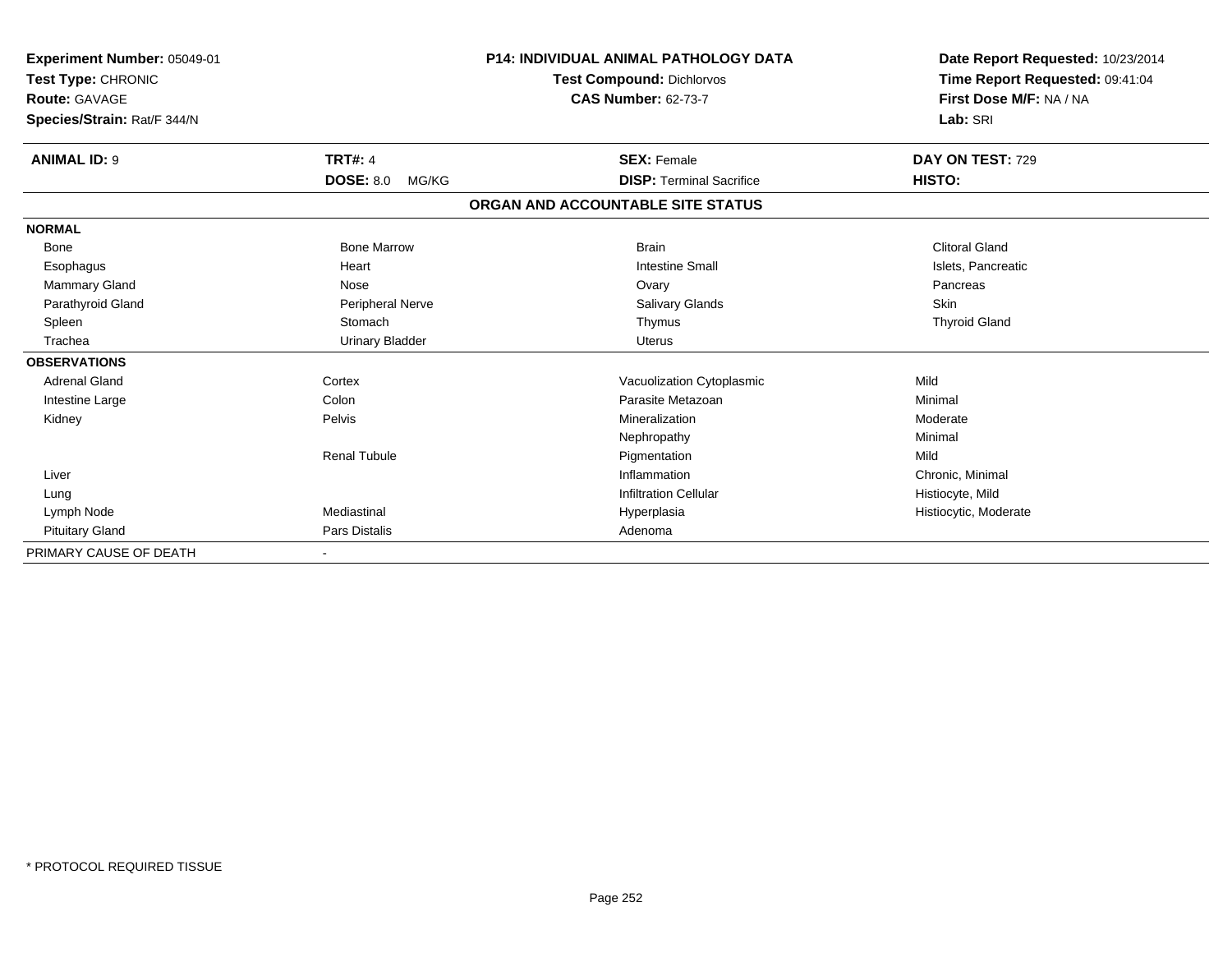| Experiment Number: 05049-01<br>Test Type: CHRONIC<br><b>Route: GAVAGE</b><br>Species/Strain: Rat/F 344/N |                           | <b>P14: INDIVIDUAL ANIMAL PATHOLOGY DATA</b><br><b>Test Compound: Dichlorvos</b><br><b>CAS Number: 62-73-7</b> | Date Report Requested: 10/23/2014<br>Time Report Requested: 09:41:04<br>First Dose M/F: NA / NA<br>Lab: SRI |
|----------------------------------------------------------------------------------------------------------|---------------------------|----------------------------------------------------------------------------------------------------------------|-------------------------------------------------------------------------------------------------------------|
| <b>ANIMAL ID: 9</b>                                                                                      | <b>TRT#: 6</b>            | <b>SEX: Female</b>                                                                                             | DAY ON TEST: 733                                                                                            |
|                                                                                                          | <b>DOSE: 4.0</b><br>MG/KG | <b>DISP: Terminal Sacrifice</b>                                                                                | HISTO:                                                                                                      |
|                                                                                                          |                           | ORGAN AND ACCOUNTABLE SITE STATUS                                                                              |                                                                                                             |
| <b>NORMAL</b>                                                                                            |                           |                                                                                                                |                                                                                                             |
| <b>Bone</b>                                                                                              | <b>Brain</b>              | Esophagus                                                                                                      | Intestine Large                                                                                             |
| <b>Intestine Small</b>                                                                                   | Islets, Pancreatic        | Nose                                                                                                           | Ovary                                                                                                       |
| Parathyroid Gland                                                                                        | Peripheral Nerve          | <b>Salivary Glands</b>                                                                                         | Skin                                                                                                        |
| Trachea                                                                                                  | <b>Urinary Bladder</b>    |                                                                                                                |                                                                                                             |
| <b>MISSING</b>                                                                                           |                           |                                                                                                                |                                                                                                             |
| Thymus                                                                                                   |                           |                                                                                                                |                                                                                                             |
| <b>OBSERVATIONS</b>                                                                                      |                           |                                                                                                                |                                                                                                             |
| <b>Adrenal Gland</b>                                                                                     | Medulla                   | Hyperplasia                                                                                                    | Focal, Moderate                                                                                             |
| <b>Bone Marrow</b>                                                                                       |                           | Hyperplasia                                                                                                    | Reticulum Cell, Moderate                                                                                    |
| <b>Clitoral Gland</b>                                                                                    |                           | Inflammation                                                                                                   | Suppurative, Mild                                                                                           |
| Heart                                                                                                    | Myocardium                | Inflammation                                                                                                   | Chronic, Minimal                                                                                            |
| Kidney                                                                                                   | Pelvis                    | Mineralization                                                                                                 | Minimal                                                                                                     |
|                                                                                                          |                           | Nephropathy                                                                                                    | Minimal                                                                                                     |
| Liver                                                                                                    |                           | <b>Basophilic Focus</b>                                                                                        |                                                                                                             |
|                                                                                                          | <b>Bile Duct</b>          | Hyperplasia                                                                                                    | Minimal                                                                                                     |
|                                                                                                          |                           | Inflammation                                                                                                   | Chronic, Mild                                                                                               |
|                                                                                                          |                           | Inflammation                                                                                                   | Granulomatous, Mild                                                                                         |
| Lung                                                                                                     |                           | <b>Infiltration Cellular</b>                                                                                   | Histiocyte, Mild                                                                                            |
| Lymph Node                                                                                               | Mandibular                | Hyperplasia                                                                                                    | Lymphoid, Mild                                                                                              |
| Mammary Gland                                                                                            |                           | Fibroadenoma                                                                                                   |                                                                                                             |
|                                                                                                          |                           | Hyperplasia                                                                                                    | Lobular, Moderate                                                                                           |
| Note: TRC LES 1- FIBROADENOMA                                                                            |                           | Hyperplasia                                                                                                    | Cystic, Moderate                                                                                            |
| Note: TRC LES 2- HYPERPLASIA CYSTIC AND HYPERPLASIA LOBULAR                                              |                           |                                                                                                                |                                                                                                             |
| Pancreas                                                                                                 |                           | Atrophy                                                                                                        | Minimal                                                                                                     |
| <b>Pituitary Gland</b><br>Note: MALIGNANCY OF TUMOR WAS BASED UPON BRAIN INVASION                        | Pars Distalis             | Carcinoma                                                                                                      |                                                                                                             |
| Spleen                                                                                                   |                           | Hematopoietic Cell Proliferation Erythrocytic                                                                  | Mild                                                                                                        |
|                                                                                                          |                           | Leukemia Mononuclear                                                                                           |                                                                                                             |
| Stomach                                                                                                  | Glandular                 | Mineralization                                                                                                 | Mild                                                                                                        |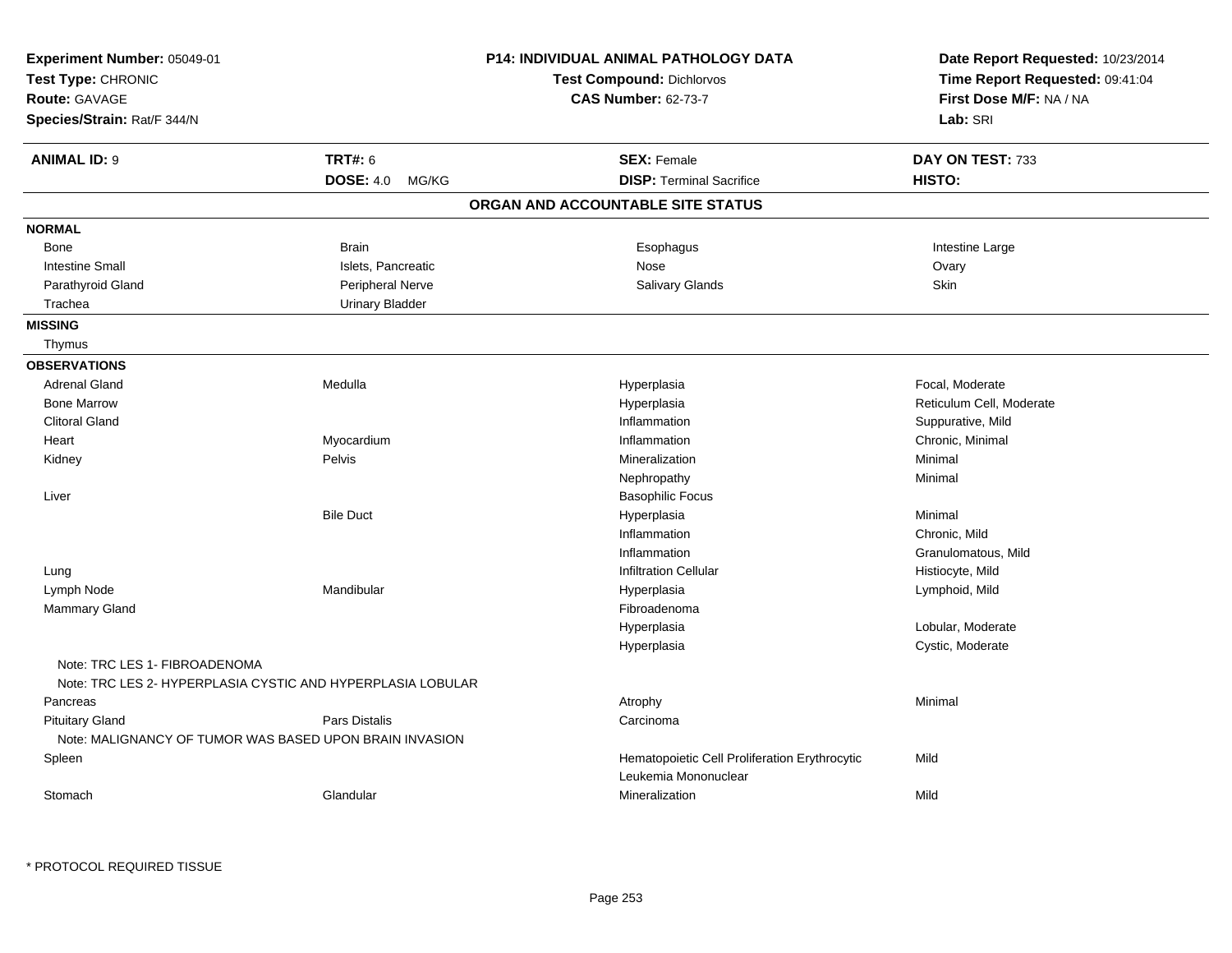| Experiment Number: 05049-01 |                        | <b>P14: INDIVIDUAL ANIMAL PATHOLOGY DATA</b> | Date Report Requested: 10/23/2014 |
|-----------------------------|------------------------|----------------------------------------------|-----------------------------------|
| <b>Test Type: CHRONIC</b>   |                        | <b>Test Compound: Dichlorvos</b>             | Time Report Requested: 09:41:04   |
| <b>Route: GAVAGE</b>        |                        | <b>CAS Number: 62-73-7</b>                   | First Dose M/F: NA / NA           |
| Species/Strain: Rat/F 344/N |                        |                                              | Lab: SRI                          |
| <b>ANIMAL ID: 9</b>         | TRT#: 6                | <b>SEX: Female</b>                           | DAY ON TEST: 733                  |
|                             | <b>DOSE: 4.0 MG/KG</b> | <b>DISP: Terminal Sacrifice</b>              | HISTO:                            |
|                             |                        | ORGAN AND ACCOUNTABLE SITE STATUS            |                                   |
| <b>Thyroid Gland</b>        | C Cell                 | Adenoma                                      |                                   |
| Uterus                      |                        | Polyp Stromal                                |                                   |
| PRIMARY CAUSE OF DEATH      | $\,$ $\,$              |                                              |                                   |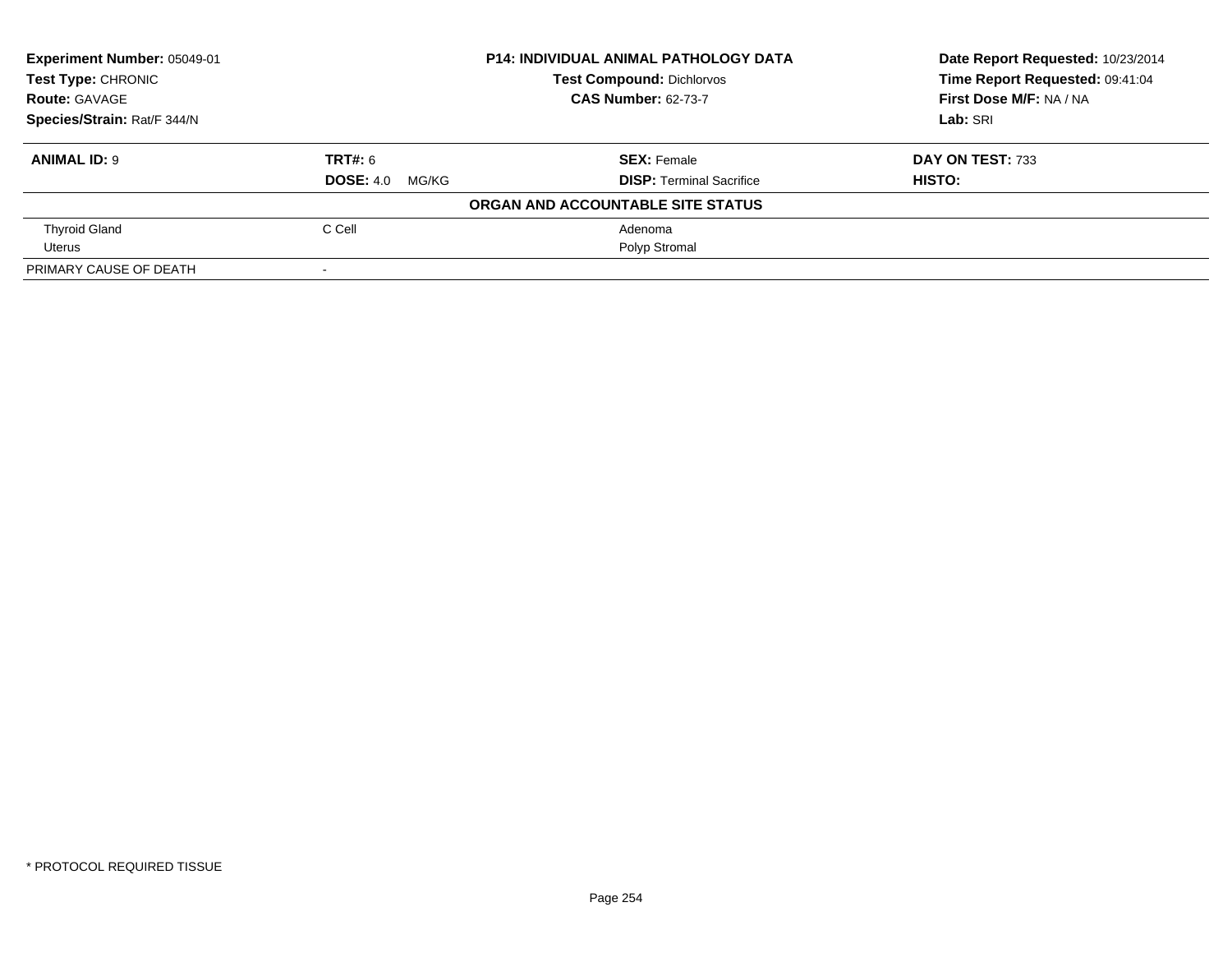| Experiment Number: 05049-01 |                              | <b>P14: INDIVIDUAL ANIMAL PATHOLOGY DATA</b> | Date Report Requested: 10/23/2014<br>Time Report Requested: 09:41:04 |
|-----------------------------|------------------------------|----------------------------------------------|----------------------------------------------------------------------|
| Test Type: CHRONIC          |                              | <b>Test Compound: Dichlorvos</b>             |                                                                      |
| <b>Route: GAVAGE</b>        |                              | <b>CAS Number: 62-73-7</b>                   | First Dose M/F: NA / NA                                              |
| Species/Strain: Rat/F 344/N |                              |                                              | Lab: SRI                                                             |
| <b>ANIMAL ID: 10</b>        | TRT#: 2                      | <b>SEX: Female</b>                           | DAY ON TEST: 734                                                     |
|                             | <b>DOSE: VEHICLE CONTROL</b> | <b>DISP: Terminal Sacrifice</b>              | HISTO:                                                               |
|                             |                              | ORGAN AND ACCOUNTABLE SITE STATUS            |                                                                      |
| <b>NORMAL</b>               |                              |                                              |                                                                      |
| <b>Adrenal Gland</b>        | Bone                         | <b>Bone Marrow</b>                           | <b>Brain</b>                                                         |
| Esophagus                   | Heart                        | Intestine Large                              | <b>Intestine Small</b>                                               |
| Islets, Pancreatic          | Kidney                       | Lymph Node                                   | Nose                                                                 |
| Ovary                       | Parathyroid Gland            | Peripheral Nerve                             | Salivary Glands                                                      |
| <b>Skin</b>                 | Spleen                       | Stomach                                      | Thymus                                                               |
| Trachea                     | <b>Urinary Bladder</b>       | <b>Uterus</b>                                |                                                                      |
| <b>MISSING</b>              |                              |                                              |                                                                      |
| <b>Clitoral Gland</b>       |                              |                                              |                                                                      |
| <b>OBSERVATIONS</b>         |                              |                                              |                                                                      |
| Liver                       |                              | <b>Basophilic Focus</b>                      |                                                                      |
|                             | Portal                       | <b>Fibrosis</b>                              | Minimal                                                              |
|                             |                              | Inflammation                                 | Granulomatous, Mild                                                  |
| Lung                        |                              | <b>Infiltration Cellular</b>                 | Histiocyte, Mild                                                     |
| <b>Mammary Gland</b>        |                              | Hyperplasia                                  | Cystic, Mild                                                         |
| Pancreas                    |                              | Atrophy                                      | Mild                                                                 |
| <b>Pituitary Gland</b>      | <b>Pars Distalis</b>         | Cyst                                         |                                                                      |
| <b>Thyroid Gland</b>        | C Cell                       | Hyperplasia                                  | Moderate                                                             |
| PRIMARY CAUSE OF DEATH      | $\sim$                       |                                              |                                                                      |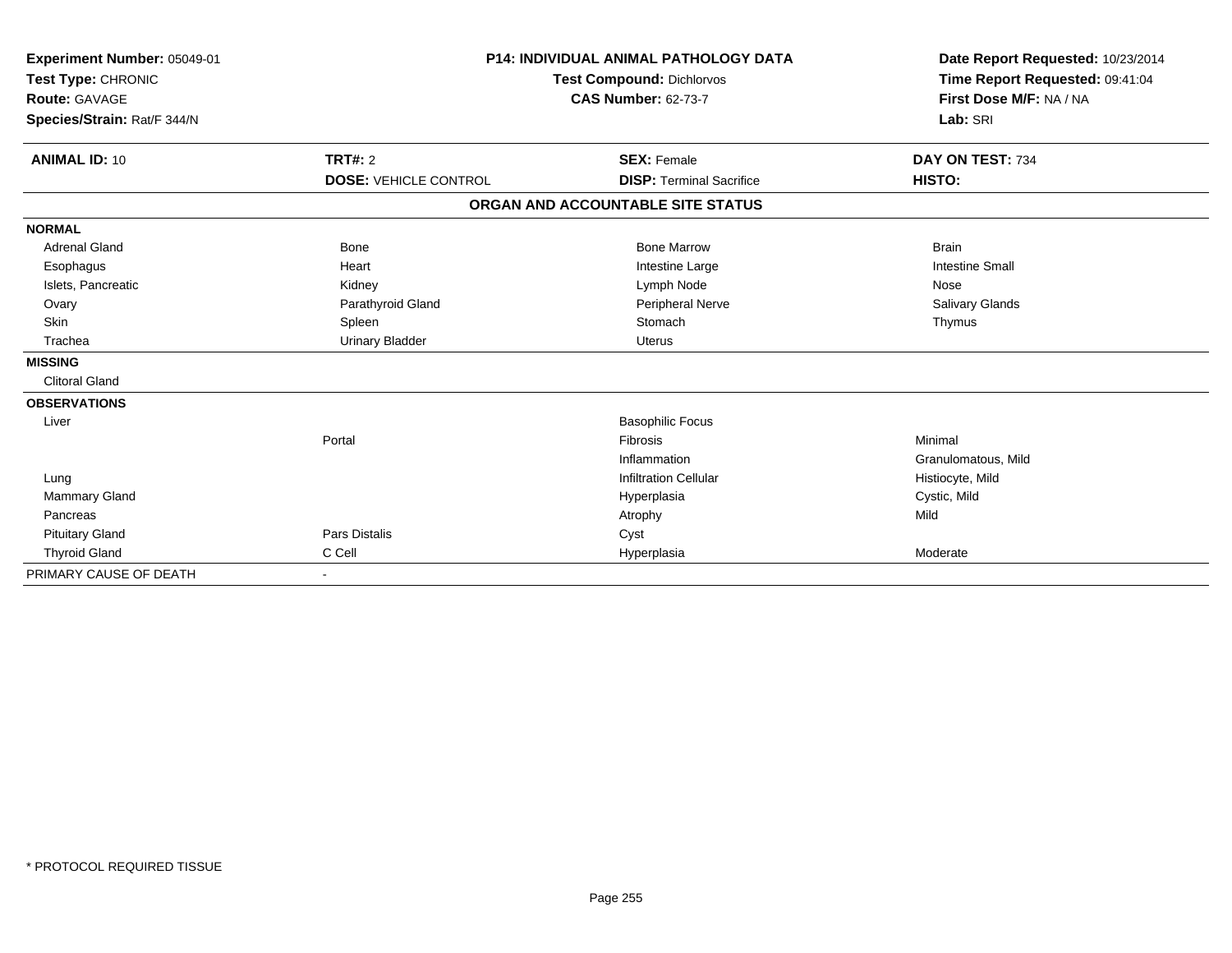| Experiment Number: 05049-01<br>Test Type: CHRONIC |                        | P14: INDIVIDUAL ANIMAL PATHOLOGY DATA<br><b>Test Compound: Dichlorvos</b> | Date Report Requested: 10/23/2014<br>Time Report Requested: 09:41:04 |
|---------------------------------------------------|------------------------|---------------------------------------------------------------------------|----------------------------------------------------------------------|
| <b>Route: GAVAGE</b>                              |                        | <b>CAS Number: 62-73-7</b>                                                | First Dose M/F: NA / NA                                              |
| Species/Strain: Rat/F 344/N                       |                        |                                                                           | Lab: SRI                                                             |
| <b>ANIMAL ID: 10</b>                              | <b>TRT#: 4</b>         | <b>SEX: Female</b>                                                        | DAY ON TEST: 730                                                     |
|                                                   | DOSE: 8.0 MG/KG        | <b>DISP: Terminal Sacrifice</b>                                           | HISTO:                                                               |
|                                                   |                        | ORGAN AND ACCOUNTABLE SITE STATUS                                         |                                                                      |
| <b>NORMAL</b>                                     |                        |                                                                           |                                                                      |
| <b>Adrenal Gland</b>                              | Bone                   | <b>Brain</b>                                                              | Esophagus                                                            |
| Intestine Large                                   | <b>Intestine Small</b> | Islets, Pancreatic                                                        | Ovary                                                                |
| Pancreas                                          | Parathyroid Gland      | <b>Peripheral Nerve</b>                                                   | Salivary Glands                                                      |
| Skin                                              | Stomach                | Thymus                                                                    | <b>Thyroid Gland</b>                                                 |
| Trachea                                           | <b>Urinary Bladder</b> | <b>Uterus</b>                                                             |                                                                      |
| <b>OBSERVATIONS</b>                               |                        |                                                                           |                                                                      |
| <b>Bone Marrow</b>                                |                        | Hyperplasia                                                               | Moderate                                                             |
| <b>Clitoral Gland</b>                             |                        | Carcinoma                                                                 |                                                                      |
| Note: TRC LES 1 - CARCINOMA                       |                        |                                                                           |                                                                      |
| Heart                                             | Myocardium             | Fibrosis                                                                  | Mild                                                                 |
| Kidney                                            |                        | Nephropathy                                                               | Minimal                                                              |
| Liver                                             |                        | <b>Basophilic Focus</b>                                                   |                                                                      |
|                                                   |                        | Inflammation                                                              | Granulomatous, Moderate                                              |
|                                                   |                        | Leukemia Mononuclear                                                      |                                                                      |
| Lung                                              |                        | <b>Infiltration Cellular</b>                                              | Histiocyte, Moderate                                                 |
| Lymph Node                                        | Mediastinal            | Hemorrhage                                                                | Mild                                                                 |
|                                                   | Mediastinal            | Pigmentation                                                              | Mild                                                                 |
| <b>Mammary Gland</b>                              |                        | Fibroadenoma                                                              |                                                                      |
|                                                   |                        | Hyperplasia                                                               | Cystic, Mild                                                         |
| Note: TRC LES 2 - FIBROADENOMA                    |                        |                                                                           |                                                                      |
| Nose                                              | Lumen                  | Fungus                                                                    | Moderate                                                             |
|                                                   | Lumen                  | Inflammation                                                              | Suppurative, Moderate                                                |
| <b>Pituitary Gland</b>                            | <b>Pars Distalis</b>   | Angiectasis                                                               | Mild                                                                 |
|                                                   | Pars Distalis          | Hyperplasia                                                               | Mild                                                                 |
| Spleen                                            |                        | Hematopoietic Cell Proliferation Erythrocytic                             | Mild                                                                 |
|                                                   |                        | Hematopoietic Cell Proliferation Granulocytic                             | Mild                                                                 |
|                                                   |                        | Leukemia Mononuclear                                                      |                                                                      |
| Tongue                                            |                        | Squamous Cell Papilloma                                                   |                                                                      |
| PRIMARY CAUSE OF DEATH                            | $\blacksquare$         |                                                                           |                                                                      |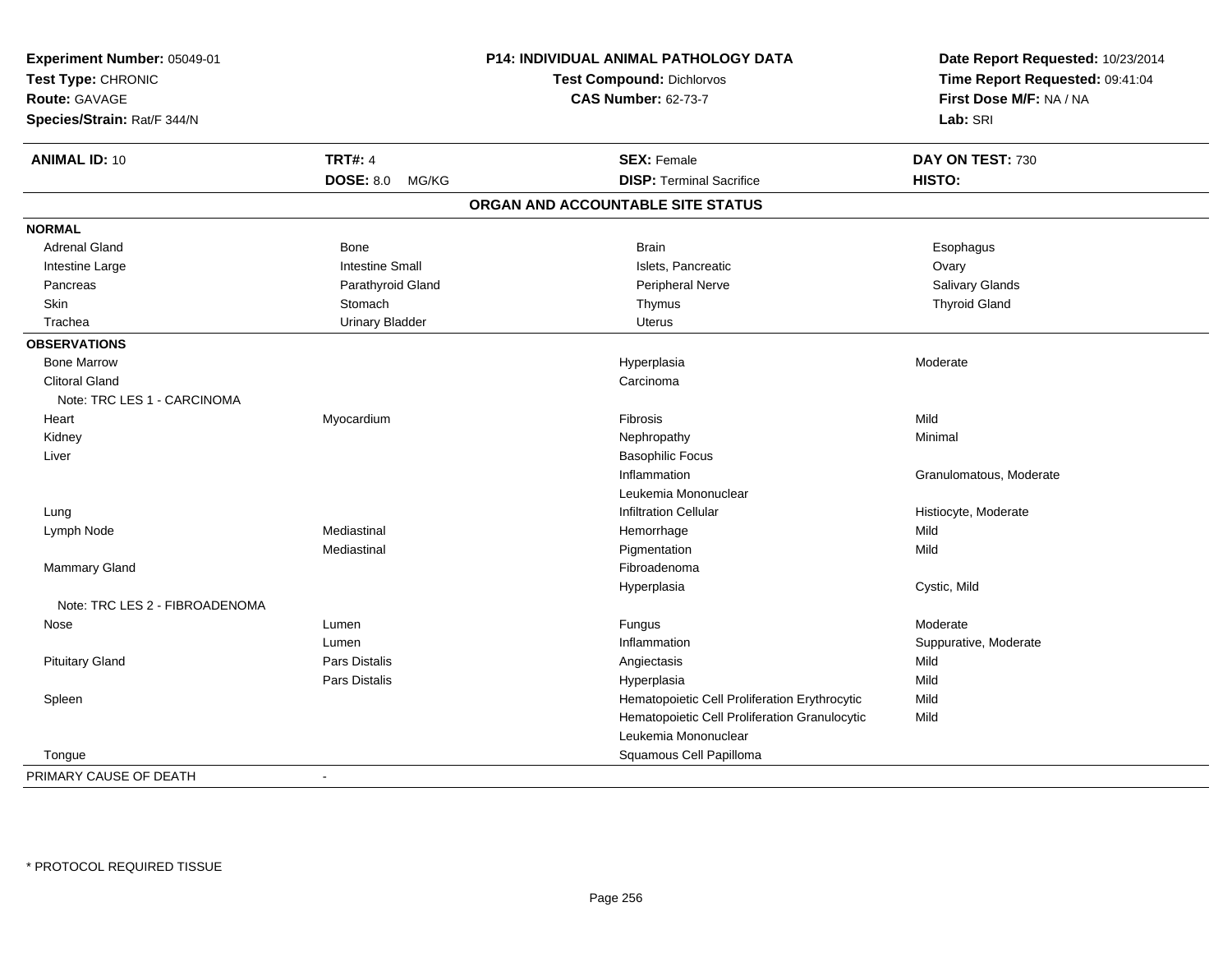| Experiment Number: 05049-01<br>Test Type: CHRONIC<br><b>Route: GAVAGE</b><br>Species/Strain: Rat/F 344/N |                           | P14: INDIVIDUAL ANIMAL PATHOLOGY DATA<br><b>Test Compound: Dichlorvos</b><br><b>CAS Number: 62-73-7</b> | Date Report Requested: 10/23/2014<br>Time Report Requested: 09:41:04<br>First Dose M/F: NA / NA<br>Lab: SRI |
|----------------------------------------------------------------------------------------------------------|---------------------------|---------------------------------------------------------------------------------------------------------|-------------------------------------------------------------------------------------------------------------|
| <b>ANIMAL ID: 10</b>                                                                                     | <b>TRT#: 6</b>            | <b>SEX: Female</b>                                                                                      | DAY ON TEST: 733                                                                                            |
|                                                                                                          | <b>DOSE: 4.0</b><br>MG/KG | <b>DISP: Terminal Sacrifice</b>                                                                         | HISTO:                                                                                                      |
|                                                                                                          |                           | ORGAN AND ACCOUNTABLE SITE STATUS                                                                       |                                                                                                             |
| <b>NORMAL</b>                                                                                            |                           |                                                                                                         |                                                                                                             |
| Bone                                                                                                     | <b>Bone Marrow</b>        | <b>Brain</b>                                                                                            | Esophagus                                                                                                   |
| Intestine Large                                                                                          | <b>Intestine Small</b>    | Islets, Pancreatic                                                                                      | Lymph Node                                                                                                  |
| Nose                                                                                                     | Pancreas                  | Parathyroid Gland                                                                                       | Peripheral Nerve                                                                                            |
| Salivary Glands                                                                                          | Skin                      | Spleen                                                                                                  | Stomach                                                                                                     |
| Thymus                                                                                                   | <b>Thyroid Gland</b>      | Trachea                                                                                                 | <b>Urinary Bladder</b>                                                                                      |
| <b>OBSERVATIONS</b>                                                                                      |                           |                                                                                                         |                                                                                                             |
| <b>Adrenal Gland</b>                                                                                     | Medulla                   | Pheochromocytoma Benign                                                                                 |                                                                                                             |
| <b>Clitoral Gland</b>                                                                                    |                           | Ectasia                                                                                                 | Moderate                                                                                                    |
|                                                                                                          |                           | Inflammation                                                                                            | Chronic, Mild                                                                                               |
|                                                                                                          |                           | Inflammation                                                                                            | Suppurative, Mild                                                                                           |
| Eye                                                                                                      | Retina                    | Atrophy                                                                                                 | Moderate                                                                                                    |
|                                                                                                          |                           | Cataract                                                                                                | Moderate                                                                                                    |
|                                                                                                          | Cornea                    | Inflammation                                                                                            | Chronic, Minimal                                                                                            |
|                                                                                                          | Cornea                    | Mineralization                                                                                          | Minimal                                                                                                     |
| Heart                                                                                                    | Myocardium                | Inflammation                                                                                            | Chronic, Minimal                                                                                            |
| Kidney                                                                                                   |                           | Nephropathy                                                                                             | Minimal                                                                                                     |
| Liver                                                                                                    |                           | <b>Basophilic Focus</b>                                                                                 |                                                                                                             |
|                                                                                                          | <b>Bile Duct</b>          | Hyperplasia                                                                                             | Mild                                                                                                        |
| Note: TRC LES 4 AND 5- CHANGES SUGGEST DIAPH. HERNIA; NOT CODED                                          |                           |                                                                                                         |                                                                                                             |
| Lung                                                                                                     |                           | <b>Infiltration Cellular</b>                                                                            | Histiocyte, Mild                                                                                            |
| Mammary Gland                                                                                            |                           | Fibroadenoma                                                                                            | Multiple                                                                                                    |
|                                                                                                          |                           | Hyperplasia                                                                                             | Cystic, Mild                                                                                                |
| Note: TRC LES 1 AND 2- FIBROADENOMA                                                                      |                           |                                                                                                         |                                                                                                             |
| Mesentery                                                                                                |                           | Inflammation                                                                                            | Suppurative, Mild                                                                                           |
|                                                                                                          |                           | Inflammation                                                                                            | Granulomatous, Moderate                                                                                     |
|                                                                                                          | Fat                       | Necrosis                                                                                                | Focal, Mild                                                                                                 |
| Note: TRC LES 3- NECROSIS, INFLAMM GRAN, INFLAMM SUPP                                                    |                           |                                                                                                         |                                                                                                             |
| Ovary                                                                                                    |                           | Cyst                                                                                                    |                                                                                                             |
| <b>Pituitary Gland</b>                                                                                   | <b>Pars Distalis</b>      | Adenoma                                                                                                 |                                                                                                             |
| Uterus                                                                                                   |                           | Polyp Stromal                                                                                           |                                                                                                             |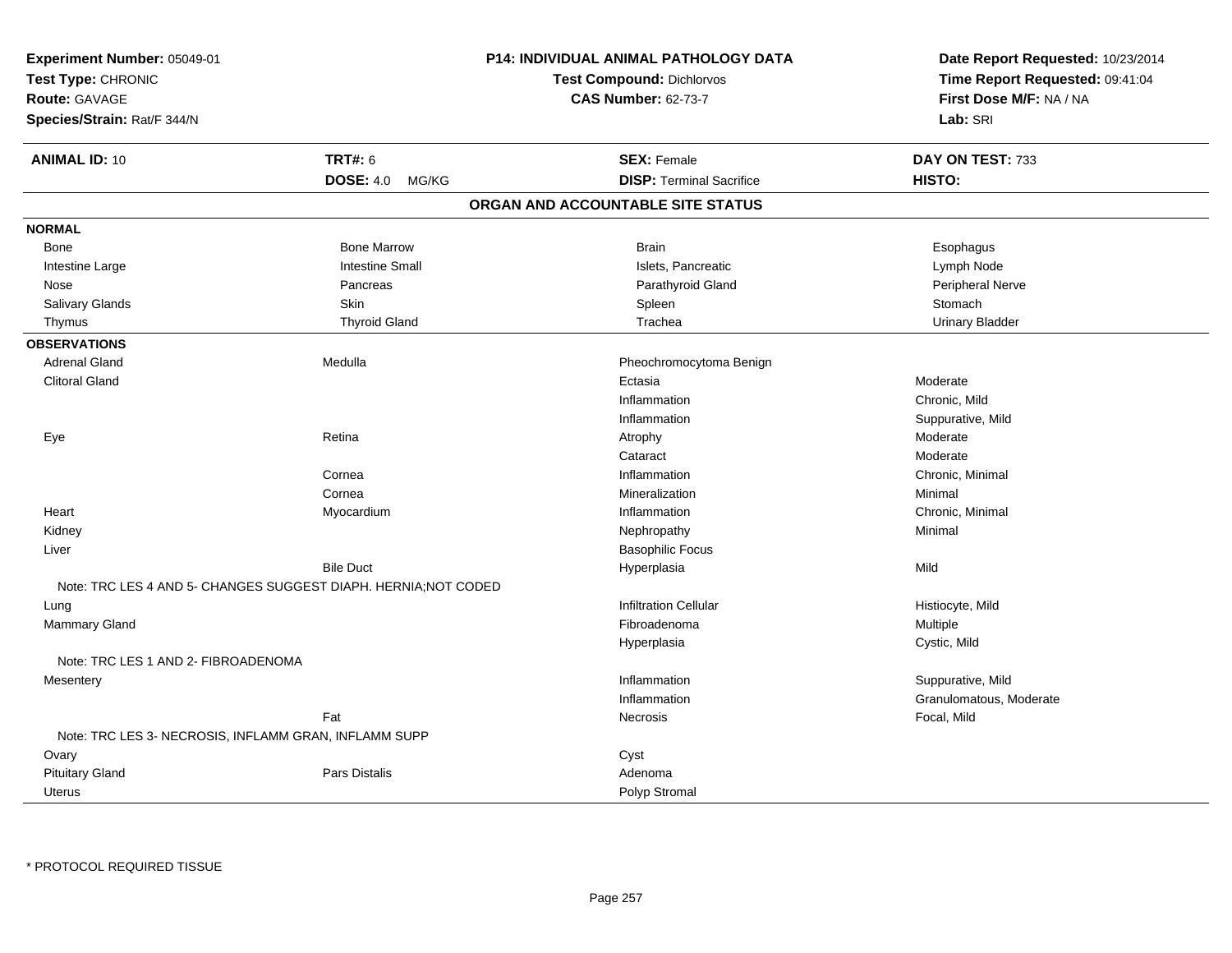| <b>Experiment Number: 05049-01</b><br>Test Type: CHRONIC<br><b>Route: GAVAGE</b> | <b>P14: INDIVIDUAL ANIMAL PATHOLOGY DATA</b><br><b>Test Compound: Dichlorvos</b><br><b>CAS Number: 62-73-7</b> |                                   | Date Report Requested: 10/23/2014<br>Time Report Requested: 09:41:04<br>First Dose M/F: NA / NA |
|----------------------------------------------------------------------------------|----------------------------------------------------------------------------------------------------------------|-----------------------------------|-------------------------------------------------------------------------------------------------|
| Species/Strain: Rat/F 344/N                                                      |                                                                                                                |                                   | Lab: SRI                                                                                        |
| <b>ANIMAL ID: 10</b>                                                             | <b>TRT#:</b> 6                                                                                                 | <b>SEX:</b> Female                | DAY ON TEST: 733                                                                                |
|                                                                                  | <b>DOSE:</b> 4.0<br>MG/KG                                                                                      | <b>DISP: Terminal Sacrifice</b>   | HISTO:                                                                                          |
|                                                                                  |                                                                                                                | ORGAN AND ACCOUNTABLE SITE STATUS |                                                                                                 |
| PRIMARY CAUSE OF DEATH                                                           |                                                                                                                |                                   |                                                                                                 |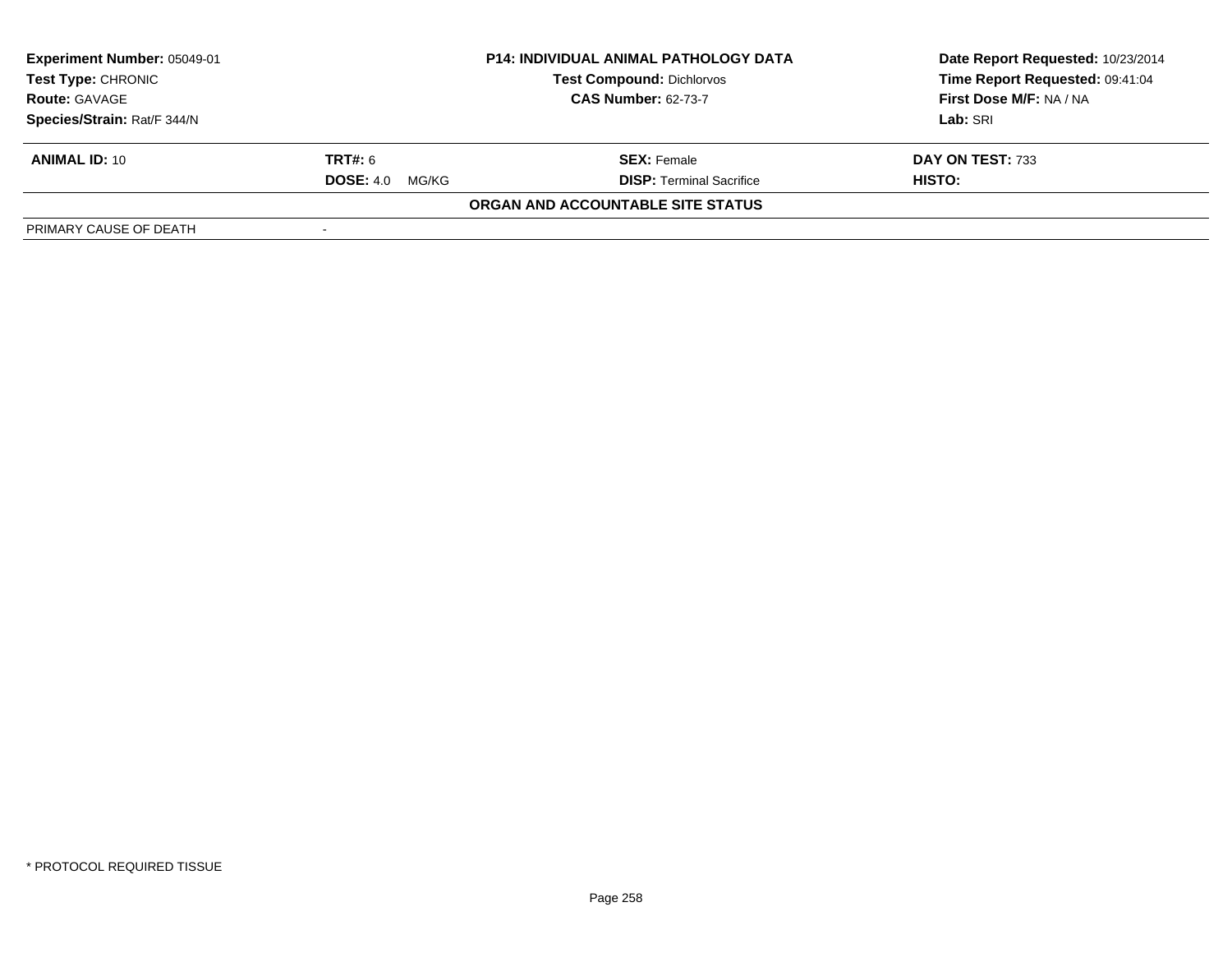| Experiment Number: 05049-01<br>Test Type: CHRONIC         |                              | <b>P14: INDIVIDUAL ANIMAL PATHOLOGY DATA</b><br><b>Test Compound: Dichlorvos</b> |                                                                        |  |
|-----------------------------------------------------------|------------------------------|----------------------------------------------------------------------------------|------------------------------------------------------------------------|--|
| <b>Route: GAVAGE</b><br>Species/Strain: Rat/F 344/N       |                              | <b>CAS Number: 62-73-7</b>                                                       | Time Report Requested: 09:41:04<br>First Dose M/F: NA / NA<br>Lab: SRI |  |
| <b>ANIMAL ID: 11</b>                                      | <b>TRT#: 2</b>               | <b>SEX: Female</b>                                                               | DAY ON TEST: 734                                                       |  |
|                                                           | <b>DOSE: VEHICLE CONTROL</b> | <b>DISP: Terminal Sacrifice</b>                                                  | HISTO:                                                                 |  |
|                                                           |                              | ORGAN AND ACCOUNTABLE SITE STATUS                                                |                                                                        |  |
| <b>NORMAL</b>                                             |                              |                                                                                  |                                                                        |  |
| <b>Bone</b>                                               | <b>Bone Marrow</b>           | <b>Brain</b>                                                                     | <b>Clitoral Gland</b>                                                  |  |
| Esophagus                                                 | Intestine Large              | <b>Intestine Small</b>                                                           | Islets, Pancreatic                                                     |  |
| <b>Mammary Gland</b>                                      | Nose                         | Ovary                                                                            | Pancreas                                                               |  |
| Parathyroid Gland                                         | Peripheral Nerve             | <b>Pituitary Gland</b>                                                           | Salivary Glands                                                        |  |
| Skin                                                      | Spleen                       | Stomach                                                                          | Thymus                                                                 |  |
| Trachea                                                   | <b>Urinary Bladder</b>       |                                                                                  |                                                                        |  |
| <b>OBSERVATIONS</b>                                       |                              |                                                                                  |                                                                        |  |
| <b>Adrenal Gland</b>                                      |                              | Inflammation                                                                     | Chronic, Moderate                                                      |  |
| Heart                                                     | Myocardium                   | Fibrosis                                                                         | Mild                                                                   |  |
| Kidney                                                    | Pelvis                       | Mineralization                                                                   | Minimal                                                                |  |
| Liver                                                     |                              | <b>Basophilic Focus</b>                                                          |                                                                        |  |
|                                                           | Portal                       | Fibrosis                                                                         | Mild                                                                   |  |
|                                                           | <b>Bile Duct</b>             | Hyperplasia                                                                      | Mild                                                                   |  |
|                                                           |                              | Inflammation                                                                     | Chronic, Mild                                                          |  |
| Note: TRC LES 3--CONSISTENT W/ DIAPHRAG HERNIA; NOT CODED |                              |                                                                                  |                                                                        |  |
| Lung                                                      |                              | <b>Infiltration Cellular</b>                                                     | Histiocyte, Mild                                                       |  |
| Lymph Node                                                | Mediastinal                  | Pigmentation                                                                     | Mild                                                                   |  |
| <b>Thyroid Gland</b>                                      | C Cell                       | Adenoma                                                                          | Multiple                                                               |  |
| <b>Uterus</b>                                             | Mucosa                       | Hyperplasia                                                                      | Mild                                                                   |  |
|                                                           |                              | Inflammation                                                                     | Suppurative, Mild                                                      |  |
|                                                           |                              | Polyp Stromal                                                                    |                                                                        |  |
| Note: TRC LES 1 AND 2--POLYP, STROMAL                     |                              |                                                                                  |                                                                        |  |
| PRIMARY CAUSE OF DEATH                                    | $\sim$                       |                                                                                  |                                                                        |  |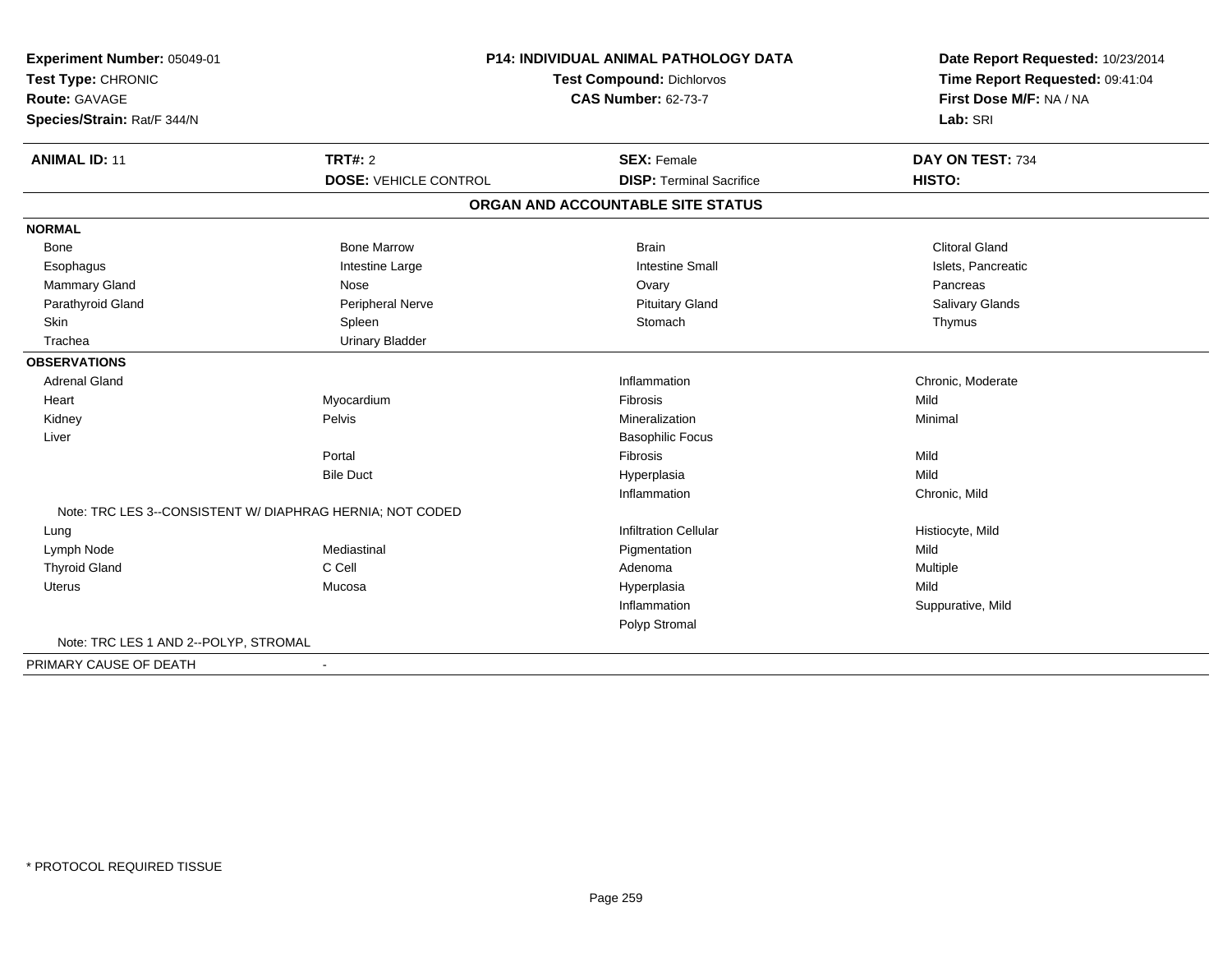| Experiment Number: 05049-01<br>Test Type: CHRONIC<br><b>Route: GAVAGE</b><br>Species/Strain: Rat/F 344/N |                           | P14: INDIVIDUAL ANIMAL PATHOLOGY DATA<br>Test Compound: Dichlorvos<br><b>CAS Number: 62-73-7</b> | Date Report Requested: 10/23/2014<br>Time Report Requested: 09:41:04<br>First Dose M/F: NA / NA<br>Lab: SRI |
|----------------------------------------------------------------------------------------------------------|---------------------------|--------------------------------------------------------------------------------------------------|-------------------------------------------------------------------------------------------------------------|
| <b>ANIMAL ID: 11</b>                                                                                     | <b>TRT#: 4</b>            | <b>SEX: Female</b>                                                                               | DAY ON TEST: 727                                                                                            |
|                                                                                                          | <b>DOSE: 8.0</b><br>MG/KG | <b>DISP: Moribund</b>                                                                            | HISTO:                                                                                                      |
|                                                                                                          |                           | ORGAN AND ACCOUNTABLE SITE STATUS                                                                |                                                                                                             |
| <b>NORMAL</b>                                                                                            |                           |                                                                                                  |                                                                                                             |
| <b>Blood</b>                                                                                             | <b>Bone Marrow</b>        | Esophagus                                                                                        | Heart                                                                                                       |
| Intestine Large                                                                                          | <b>Intestine Small</b>    | Islets, Pancreatic                                                                               | Nose                                                                                                        |
| Ovary                                                                                                    | Pancreas                  | Parathyroid Gland                                                                                | Peripheral Nerve                                                                                            |
| Salivary Glands                                                                                          | Skin                      | Stomach                                                                                          | Thymus                                                                                                      |
| <b>Thyroid Gland</b>                                                                                     | Trachea                   | <b>Urinary Bladder</b>                                                                           |                                                                                                             |
| <b>MISSING</b>                                                                                           |                           |                                                                                                  |                                                                                                             |
| <b>Clitoral Gland</b>                                                                                    |                           |                                                                                                  |                                                                                                             |
| <b>OBSERVATIONS</b>                                                                                      |                           |                                                                                                  |                                                                                                             |
| <b>Adrenal Gland</b>                                                                                     |                           | Leukemia Mononuclear                                                                             |                                                                                                             |
|                                                                                                          | Medulla                   | Pheochromocytoma Benign                                                                          |                                                                                                             |
|                                                                                                          | Cortex                    | Vacuolization Cytoplasmic                                                                        | Mild                                                                                                        |
| Bone                                                                                                     |                           | Hyperostosis                                                                                     | Moderate                                                                                                    |
| Brain                                                                                                    |                           | Compression                                                                                      | Mild                                                                                                        |
| Kidney                                                                                                   | Pelvis                    | Mineralization                                                                                   | Minimal                                                                                                     |
|                                                                                                          |                           | Nephropathy                                                                                      | Minimal                                                                                                     |
| Liver                                                                                                    | Hepatocyte                | Atrophy                                                                                          | Multifocal, Moderate                                                                                        |
|                                                                                                          | <b>Bile Duct</b>          | Hyperplasia                                                                                      | Moderate                                                                                                    |
|                                                                                                          |                           | Leukemia Mononuclear                                                                             |                                                                                                             |
| Lung                                                                                                     |                           | <b>Infiltration Cellular</b>                                                                     | Histiocyte, Moderate                                                                                        |
|                                                                                                          |                           | Leukemia Mononuclear                                                                             |                                                                                                             |
| Lymph Node                                                                                               | Mandibular                | Hyperplasia                                                                                      | Plasma Cell, Moderate                                                                                       |
|                                                                                                          | Mediastinal               | Pigmentation                                                                                     | Moderate                                                                                                    |
| Mammary Gland                                                                                            |                           | Fibroadenoma                                                                                     |                                                                                                             |
|                                                                                                          |                           | Hyperplasia                                                                                      | Cystic, Moderate                                                                                            |
| Note: TRC LES 1 - FIBROADENOMA                                                                           |                           |                                                                                                  |                                                                                                             |
| <b>Pituitary Gland</b>                                                                                   | <b>Pars Distalis</b>      | Adenoma                                                                                          |                                                                                                             |
| Spleen                                                                                                   |                           | Hemorrhage                                                                                       | Marked                                                                                                      |
|                                                                                                          |                           | Leukemia Mononuclear                                                                             |                                                                                                             |
|                                                                                                          |                           | Necrosis                                                                                         | Marked                                                                                                      |
| Note: TRC LES 2 - HEMORRHAGE AND NECROSIS                                                                |                           |                                                                                                  |                                                                                                             |

\* PROTOCOL REQUIRED TISSUE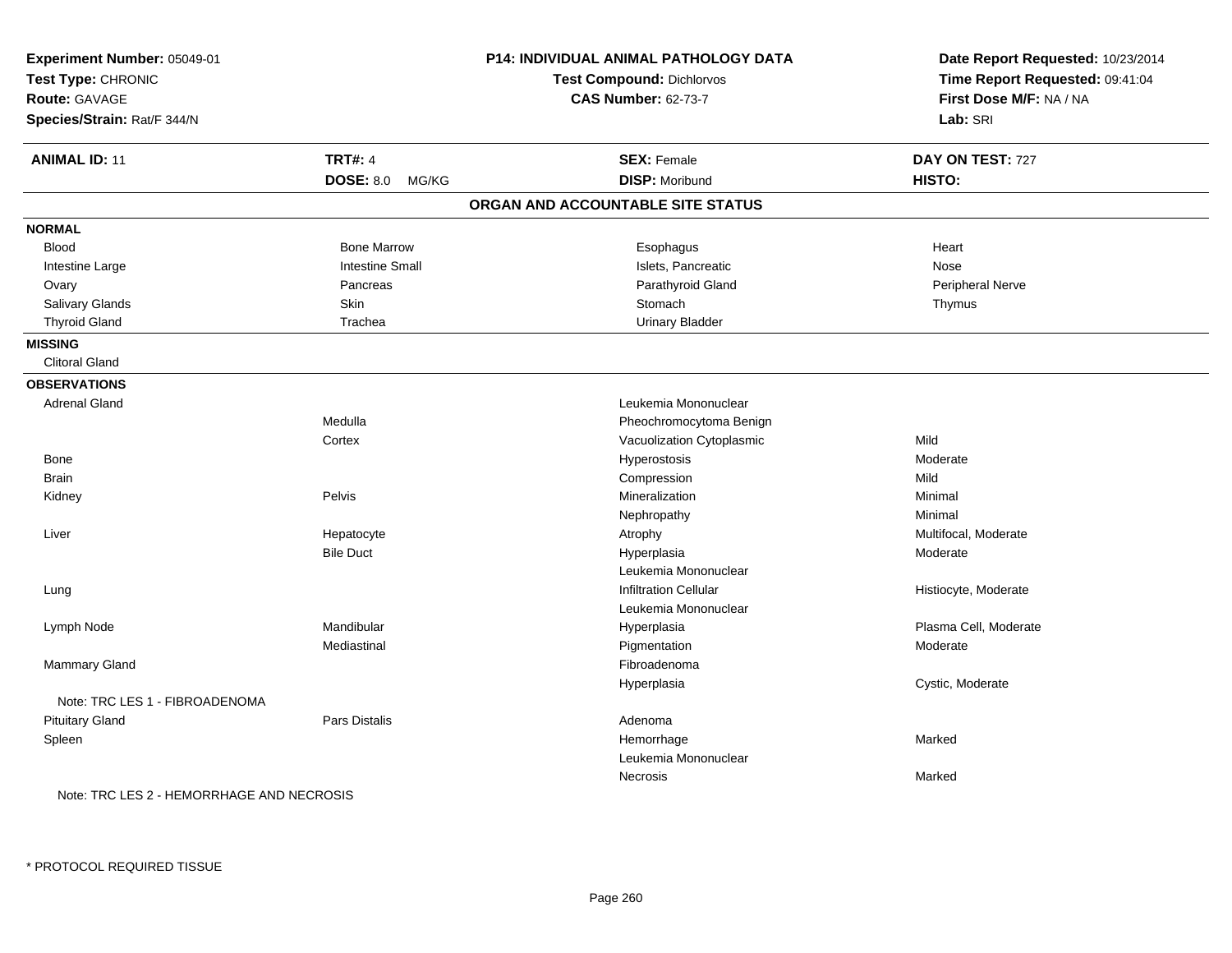| Experiment Number: 05049-01<br>Test Type: CHRONIC |                        | <b>P14: INDIVIDUAL ANIMAL PATHOLOGY DATA</b> | Date Report Requested: 10/23/2014 |
|---------------------------------------------------|------------------------|----------------------------------------------|-----------------------------------|
|                                                   |                        | <b>Test Compound: Dichlorvos</b>             | Time Report Requested: 09:41:04   |
| <b>Route: GAVAGE</b>                              |                        | <b>CAS Number: 62-73-7</b>                   | First Dose M/F: NA / NA           |
| Species/Strain: Rat/F 344/N                       |                        |                                              | Lab: SRI                          |
| <b>ANIMAL ID: 11</b>                              | <b>TRT#: 4</b>         | <b>SEX: Female</b>                           | DAY ON TEST: 727                  |
|                                                   | <b>DOSE: 8.0 MG/KG</b> | <b>DISP: Moribund</b>                        | HISTO:                            |
|                                                   |                        | ORGAN AND ACCOUNTABLE SITE STATUS            |                                   |
| Uterus                                            |                        | Polyp Stromal                                |                                   |
| PRIMARY CAUSE OF DEATH                            |                        |                                              |                                   |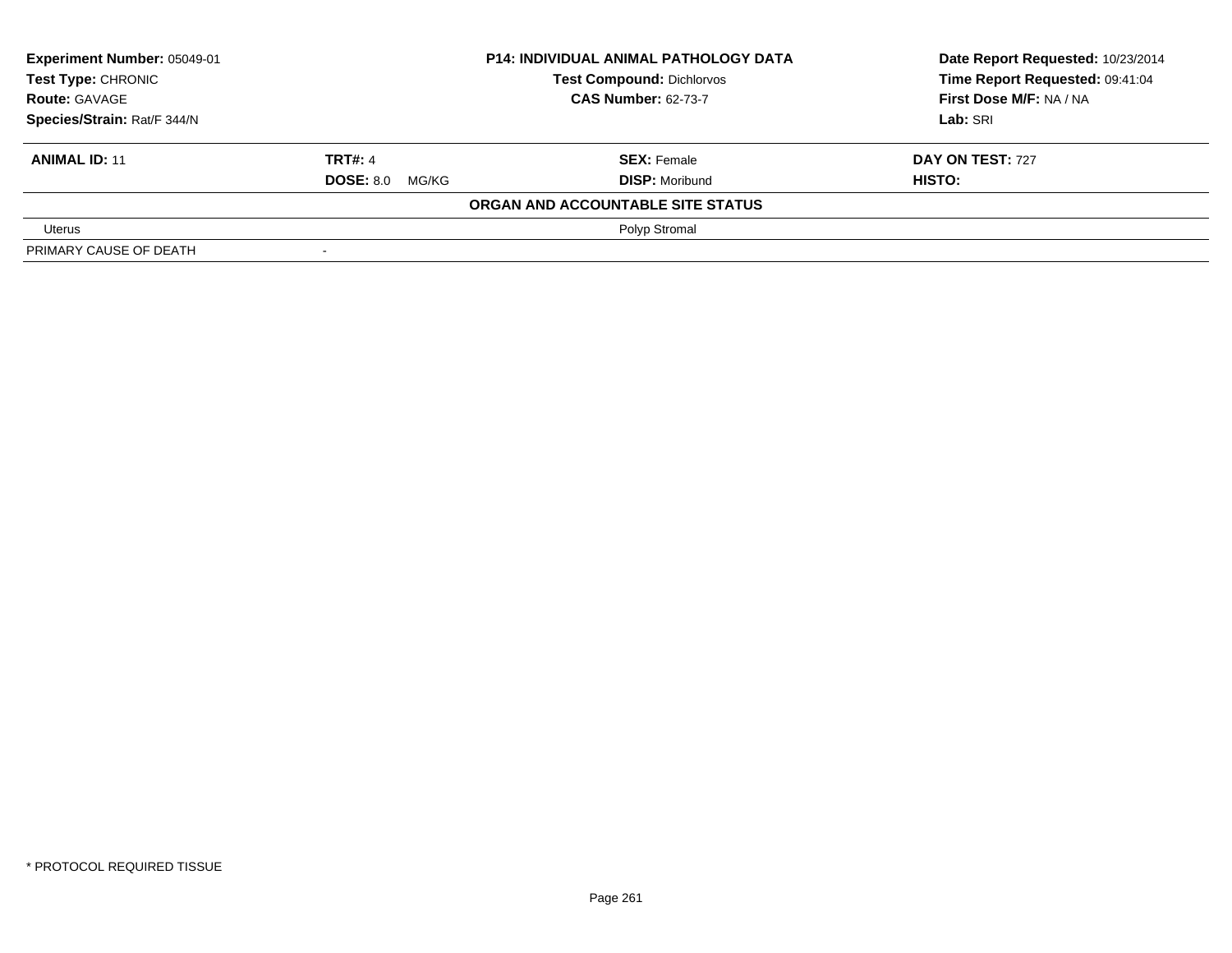| Experiment Number: 05049-01                          |                           | <b>P14: INDIVIDUAL ANIMAL PATHOLOGY DATA</b> | Date Report Requested: 10/23/2014 |
|------------------------------------------------------|---------------------------|----------------------------------------------|-----------------------------------|
| Test Type: CHRONIC                                   |                           | <b>Test Compound: Dichlorvos</b>             | Time Report Requested: 09:41:04   |
| <b>Route: GAVAGE</b>                                 |                           | <b>CAS Number: 62-73-7</b>                   | First Dose M/F: NA / NA           |
| Species/Strain: Rat/F 344/N                          |                           |                                              | Lab: SRI                          |
| <b>ANIMAL ID: 11</b>                                 | <b>TRT#: 6</b>            | <b>SEX: Female</b>                           | DAY ON TEST: 733                  |
|                                                      | <b>DOSE: 4.0</b><br>MG/KG | <b>DISP: Terminal Sacrifice</b>              | HISTO:                            |
|                                                      |                           | ORGAN AND ACCOUNTABLE SITE STATUS            |                                   |
| <b>NORMAL</b>                                        |                           |                                              |                                   |
| <b>Adrenal Gland</b>                                 | Bone                      | <b>Bone Marrow</b>                           | <b>Brain</b>                      |
| <b>Clitoral Gland</b>                                | Esophagus                 | Intestine Large                              | <b>Intestine Small</b>            |
| Islets, Pancreatic                                   | Lymph Node                | Nose                                         | Ovary                             |
| Parathyroid Gland                                    | Peripheral Nerve          | Salivary Glands                              | Skin                              |
| Spleen                                               | Stomach                   | Trachea                                      | <b>Urinary Bladder</b>            |
| Vagina                                               |                           |                                              |                                   |
| <b>MISSING</b>                                       |                           |                                              |                                   |
| Thymus                                               |                           |                                              |                                   |
| <b>OBSERVATIONS</b>                                  |                           |                                              |                                   |
| Heart                                                | Myocardium                | Fibrosis                                     | Moderate                          |
| Kidney                                               | <b>Renal Tubule</b>       | Mineralization                               | Minimal                           |
|                                                      |                           | Nephropathy                                  | Minimal                           |
| Liver                                                |                           | <b>Basophilic Focus</b>                      |                                   |
|                                                      |                           | Inflammation                                 | Granulomatous, Mild               |
|                                                      |                           | Inflammation                                 | Chronic, Mild                     |
| Lung                                                 |                           | <b>Infiltration Cellular</b>                 | Histiocyte, Moderate              |
| <b>Mammary Gland</b>                                 |                           | Fibroadenoma                                 |                                   |
|                                                      |                           | Hyperplasia                                  | Cystic, Mild                      |
| Note: TRC LES 1- FIBROADENOMA AND HYPERPLASIA CYSTIC |                           |                                              |                                   |
| Pancreas                                             |                           | Adenoma                                      |                                   |
|                                                      |                           | Hyperplasia                                  | Mild                              |
| <b>Pituitary Gland</b>                               | Pars Distalis             | Cyst                                         |                                   |
| <b>Thyroid Gland</b>                                 | C Cell                    | Hyperplasia                                  | Mild                              |
| Tongue                                               | Epithelium                | Hyperplasia                                  | Moderate                          |
| <b>Uterus</b>                                        |                           | Polyp Stromal                                |                                   |
| PRIMARY CAUSE OF DEATH                               | $\sim$                    |                                              |                                   |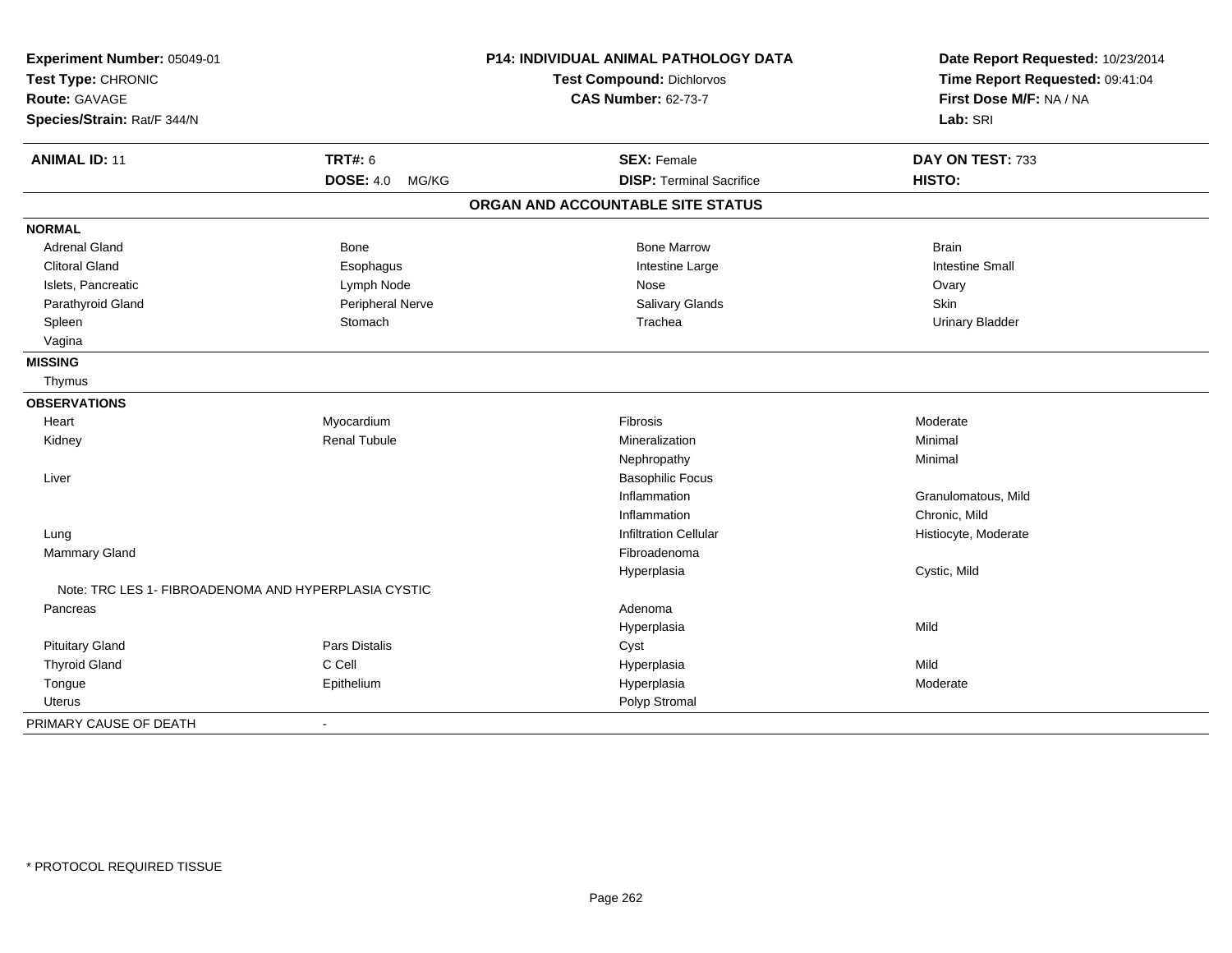| Experiment Number: 05049-01     | P14: INDIVIDUAL ANIMAL PATHOLOGY DATA<br><b>Test Compound: Dichlorvos</b> |                                   | Date Report Requested: 10/23/2014<br>Time Report Requested: 09:41:04 |
|---------------------------------|---------------------------------------------------------------------------|-----------------------------------|----------------------------------------------------------------------|
| Test Type: CHRONIC              |                                                                           |                                   |                                                                      |
| <b>Route: GAVAGE</b>            |                                                                           | <b>CAS Number: 62-73-7</b>        | First Dose M/F: NA / NA                                              |
| Species/Strain: Rat/F 344/N     |                                                                           |                                   | Lab: SRI                                                             |
| <b>ANIMAL ID: 12</b>            | <b>TRT#: 2</b>                                                            | <b>SEX: Female</b>                | DAY ON TEST: 692                                                     |
|                                 | <b>DOSE: VEHICLE CONTROL</b>                                              | <b>DISP: Moribund</b>             | HISTO:                                                               |
|                                 |                                                                           | ORGAN AND ACCOUNTABLE SITE STATUS |                                                                      |
| <b>NORMAL</b>                   |                                                                           |                                   |                                                                      |
| <b>Adrenal Gland</b>            | <b>Bone</b>                                                               | <b>Bone Marrow</b>                | Esophagus                                                            |
| Intestine Large                 | <b>Intestine Small</b>                                                    | Lung                              | Lymph Node                                                           |
| Nose                            | Ovary                                                                     | Pancreas                          | Parathyroid Gland                                                    |
| Peripheral Nerve                | Salivary Glands                                                           | Skin                              | Spleen                                                               |
| Stomach                         | Thymus                                                                    | Trachea                           | <b>Urinary Bladder</b>                                               |
| <b>OBSERVATIONS</b>             |                                                                           |                                   |                                                                      |
| <b>Brain</b>                    |                                                                           | Hydrocephalus                     | Mild                                                                 |
| <b>Clitoral Gland</b>           |                                                                           | Inflammation                      | Suppurative, Mild                                                    |
| Heart                           | Myocardium                                                                | Fibrosis                          | Mild                                                                 |
| Islets, Pancreatic              |                                                                           | Adenoma                           |                                                                      |
| Kidney                          |                                                                           | Inflammation                      | Chronic, Minimal                                                     |
|                                 |                                                                           | Nephropathy                       | Minimal                                                              |
|                                 | <b>Renal Tubule</b>                                                       | Pigmentation                      | Mild                                                                 |
| Liver                           |                                                                           | <b>Basophilic Focus</b>           |                                                                      |
|                                 |                                                                           | Inflammation                      | Chronic, Mild                                                        |
| Mammary Gland                   |                                                                           | Carcinoma                         |                                                                      |
|                                 |                                                                           | Hyperplasia                       | Cystic, Mild                                                         |
| Note: TRC LES 1--CARCINOMA      |                                                                           |                                   |                                                                      |
| <b>Pituitary Gland</b>          | <b>Pars Distalis</b>                                                      | Adenoma                           |                                                                      |
| <b>Thyroid Gland</b>            | C Cell                                                                    | Hyperplasia                       | Mild                                                                 |
| <b>Uterus</b>                   |                                                                           | Polyp Stromal                     |                                                                      |
| Note: TRC LES 2--POLYP, STROMAL |                                                                           |                                   |                                                                      |
| PRIMARY CAUSE OF DEATH          | $\blacksquare$                                                            |                                   |                                                                      |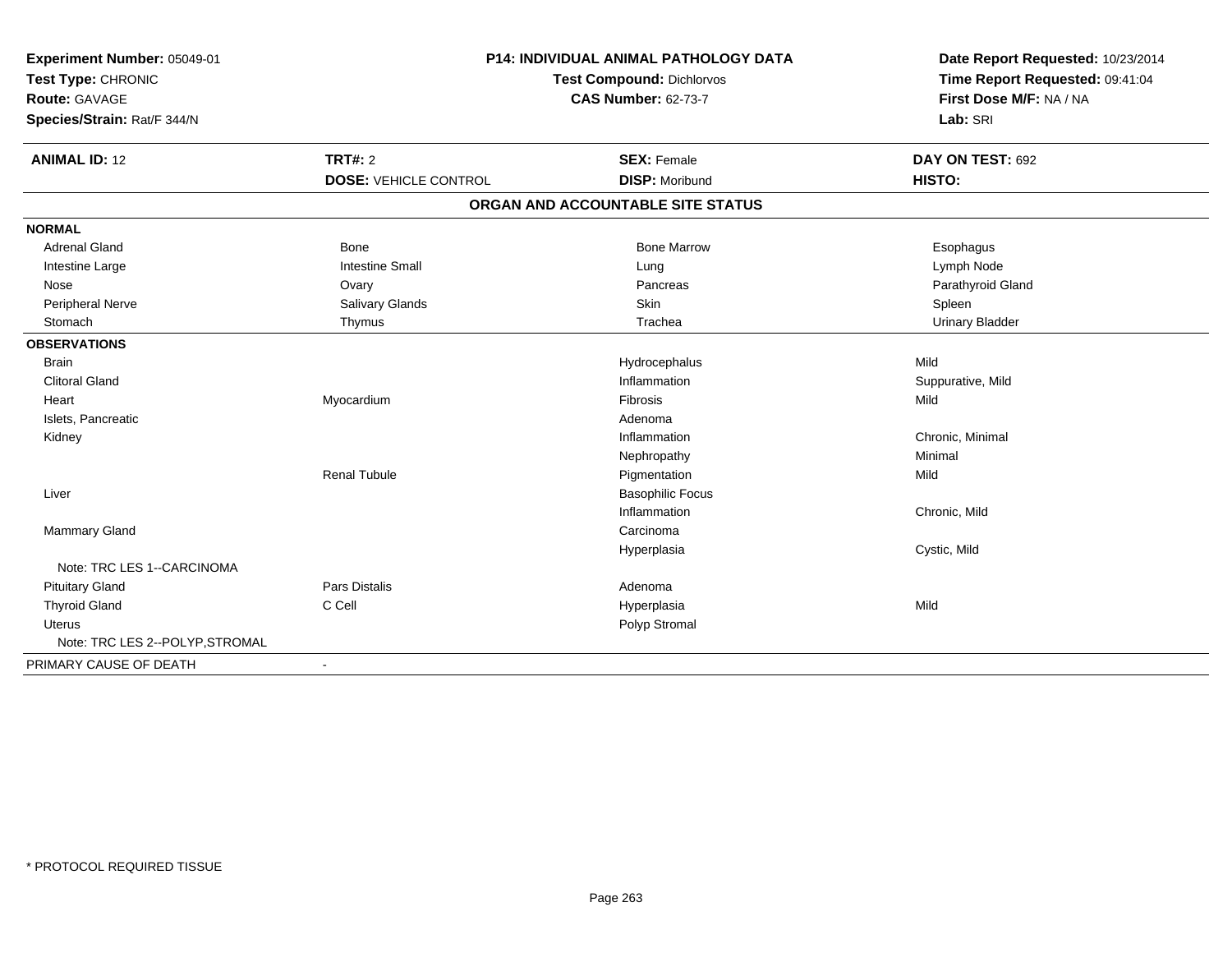| Experiment Number: 05049-01<br>Test Type: CHRONIC<br>Route: GAVAGE<br>Species/Strain: Rat/F 344/N |                           | P14: INDIVIDUAL ANIMAL PATHOLOGY DATA<br>Test Compound: Dichlorvos<br><b>CAS Number: 62-73-7</b> | Date Report Requested: 10/23/2014<br>Time Report Requested: 09:41:04<br>First Dose M/F: NA / NA<br>Lab: SRI |
|---------------------------------------------------------------------------------------------------|---------------------------|--------------------------------------------------------------------------------------------------|-------------------------------------------------------------------------------------------------------------|
| <b>ANIMAL ID: 12</b>                                                                              | <b>TRT#: 4</b>            | <b>SEX: Female</b>                                                                               | DAY ON TEST: 727                                                                                            |
|                                                                                                   | <b>DOSE: 8.0</b><br>MG/KG | <b>DISP: Moribund</b>                                                                            | HISTO:                                                                                                      |
|                                                                                                   |                           | ORGAN AND ACCOUNTABLE SITE STATUS                                                                |                                                                                                             |
| <b>NORMAL</b>                                                                                     |                           |                                                                                                  |                                                                                                             |
| <b>Adrenal Gland</b>                                                                              | <b>Bone</b>               | <b>Bone Marrow</b>                                                                               | <b>Brain</b>                                                                                                |
| Esophagus                                                                                         | Heart                     | Intestine Large                                                                                  | <b>Intestine Small</b>                                                                                      |
| Islets, Pancreatic                                                                                | Lymph Node                | Nose                                                                                             | Ovary                                                                                                       |
| Pancreas                                                                                          | Parathyroid Gland         | Peripheral Nerve                                                                                 | Salivary Glands                                                                                             |
| Stomach                                                                                           | Thymus                    | <b>Thyroid Gland</b>                                                                             | Trachea                                                                                                     |
| <b>Urinary Bladder</b>                                                                            | Uterus                    |                                                                                                  |                                                                                                             |
| <b>MISSING</b>                                                                                    |                           |                                                                                                  |                                                                                                             |
| <b>Clitoral Gland</b>                                                                             |                           |                                                                                                  |                                                                                                             |
| <b>OBSERVATIONS</b>                                                                               |                           |                                                                                                  |                                                                                                             |
| Kidney                                                                                            | Pelvis                    | Mineralization                                                                                   | Minimal                                                                                                     |
| Liver                                                                                             | Hepatocyte                | Atrophy                                                                                          | Multifocal, Moderate                                                                                        |
|                                                                                                   |                           | <b>Basophilic Focus</b>                                                                          |                                                                                                             |
|                                                                                                   | Portal                    | Fibrosis                                                                                         | Mild                                                                                                        |
|                                                                                                   | <b>Bile Duct</b>          | Hyperplasia                                                                                      | Mild                                                                                                        |
|                                                                                                   |                           | Leukemia Mononuclear                                                                             |                                                                                                             |
|                                                                                                   | Hepatocyte                | Necrosis                                                                                         | Multifocal, Minimal                                                                                         |
| Lung                                                                                              |                           | <b>Infiltration Cellular</b>                                                                     | Histiocyte, Mild                                                                                            |
| Mammary Gland                                                                                     |                           | Fibroadenoma                                                                                     |                                                                                                             |
|                                                                                                   |                           | Hyperplasia                                                                                      | Cystic, Mild                                                                                                |
| Note: TRC LES 1 - FIBROADENOMA                                                                    |                           |                                                                                                  |                                                                                                             |
| Mesentery                                                                                         | Fat                       | Fibrosis                                                                                         | Moderate                                                                                                    |
|                                                                                                   | Fat                       | Mineralization                                                                                   | Moderate                                                                                                    |
|                                                                                                   | Fat                       | Necrosis                                                                                         | Focal, Marked                                                                                               |
| Note: TRC LES 3 - NECROSIS, MINERALIZATION, AND FIBROSIS                                          |                           |                                                                                                  |                                                                                                             |
| <b>Pituitary Gland</b>                                                                            | Pars Distalis             | Adenoma                                                                                          |                                                                                                             |
| Skin                                                                                              |                           | Acanthosis                                                                                       | Moderate                                                                                                    |
|                                                                                                   |                           | Inflammation                                                                                     | Chronic, Mild                                                                                               |
| Note: TRC LES 2 - ACANTHOSIS AND INFLAMMATION                                                     |                           |                                                                                                  |                                                                                                             |
| Spleen                                                                                            |                           | Hematopoietic Cell Proliferation Erythrocytic                                                    | Mild                                                                                                        |
|                                                                                                   |                           | Leukemia Mononuclear                                                                             |                                                                                                             |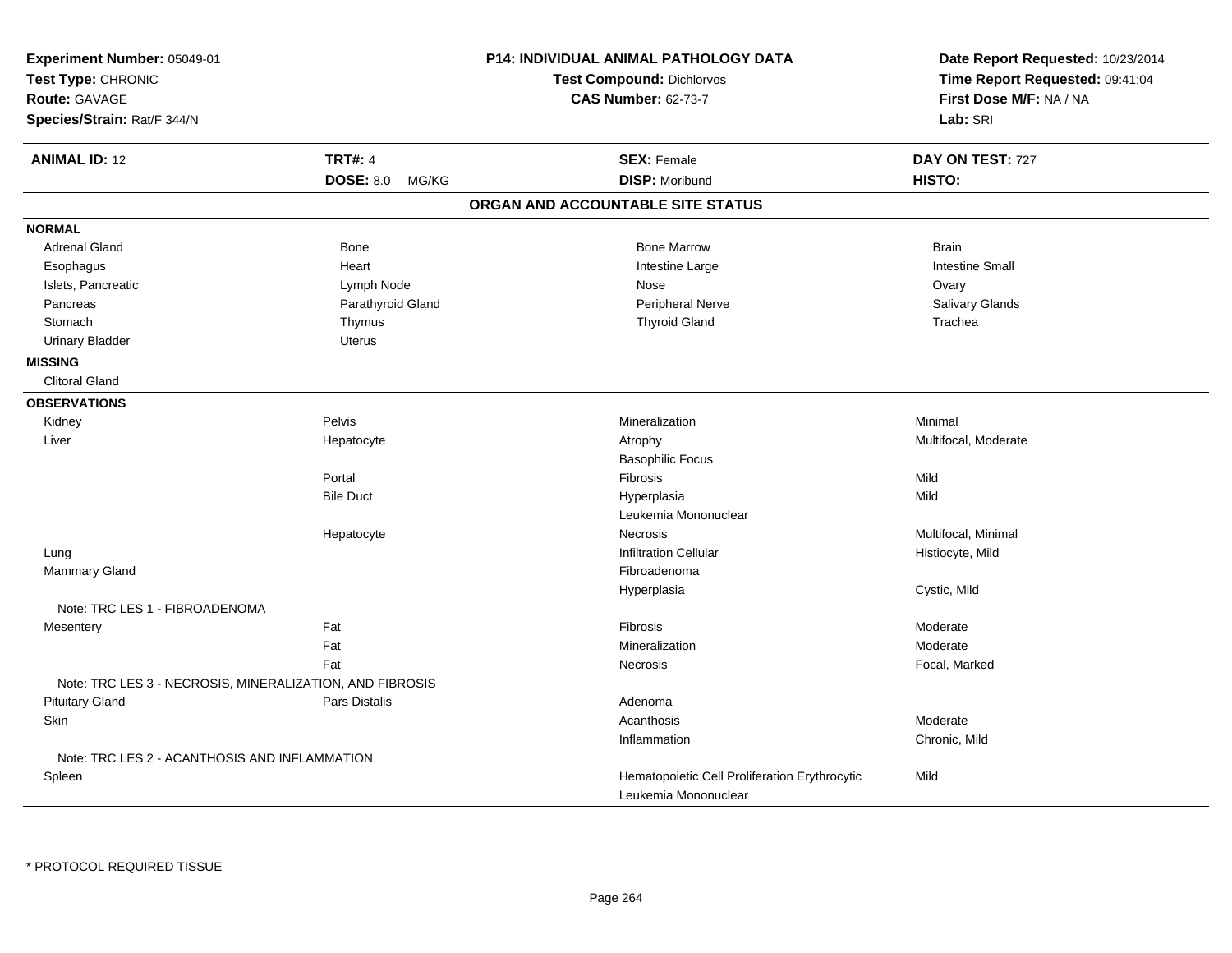| <b>Experiment Number: 05049-01</b><br><b>Test Type: CHRONIC</b> | <b>P14: INDIVIDUAL ANIMAL PATHOLOGY DATA</b><br><b>Test Compound: Dichlorvos</b> |                                   | Date Report Requested: 10/23/2014<br>Time Report Requested: 09:41:04 |
|-----------------------------------------------------------------|----------------------------------------------------------------------------------|-----------------------------------|----------------------------------------------------------------------|
| <b>Route: GAVAGE</b>                                            |                                                                                  | <b>CAS Number: 62-73-7</b>        | First Dose M/F: NA / NA                                              |
| Species/Strain: Rat/F 344/N                                     |                                                                                  |                                   | Lab: SRI                                                             |
| <b>ANIMAL ID: 12</b>                                            | <b>TRT#: 4</b>                                                                   | <b>SEX:</b> Female                | <b>DAY ON TEST: 727</b>                                              |
|                                                                 | <b>DOSE: 8.0</b><br>MG/KG                                                        | <b>DISP:</b> Moribund             | HISTO:                                                               |
|                                                                 |                                                                                  | ORGAN AND ACCOUNTABLE SITE STATUS |                                                                      |
| PRIMARY CAUSE OF DEATH                                          |                                                                                  |                                   |                                                                      |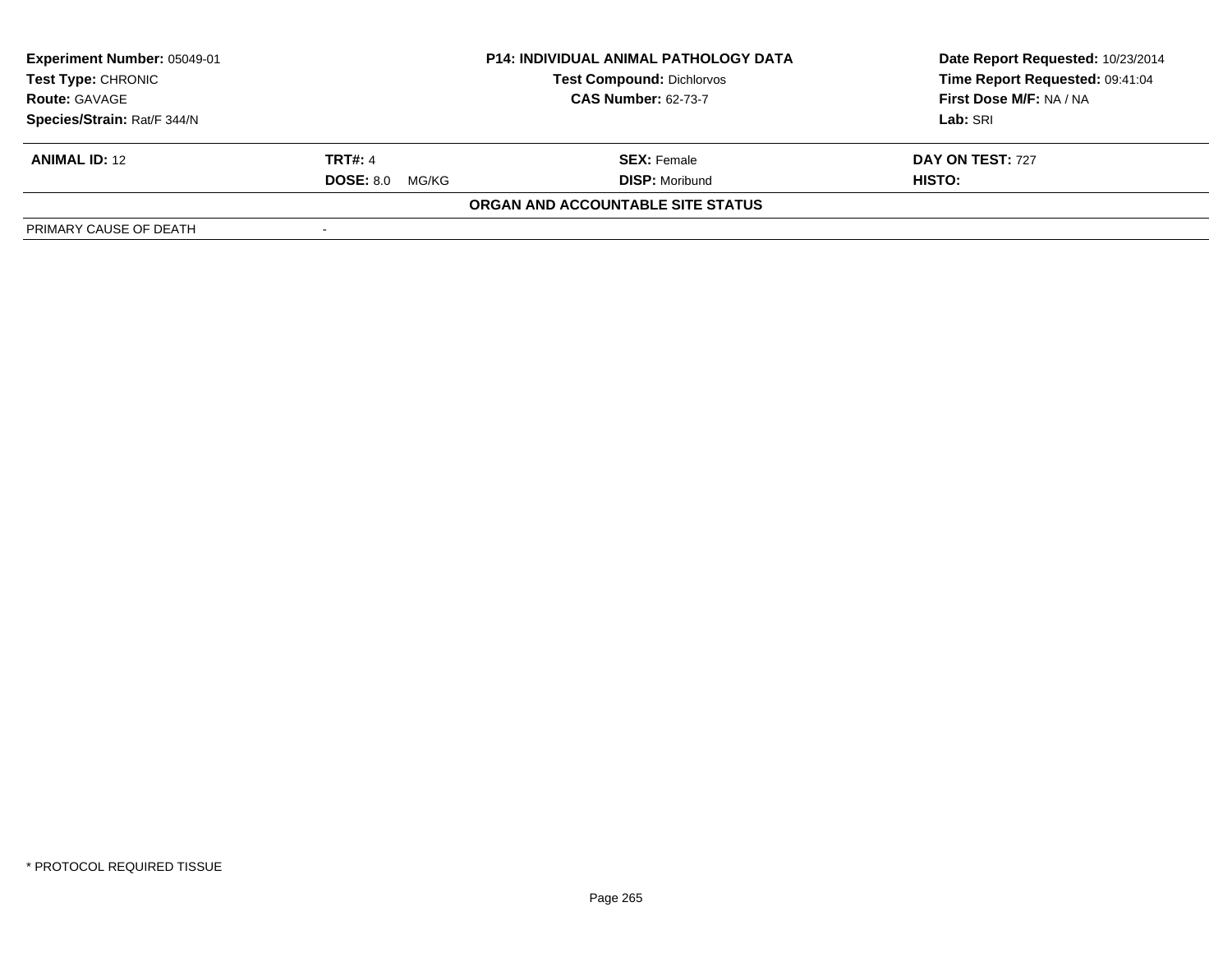| Experiment Number: 05049-01         |                      | P14: INDIVIDUAL ANIMAL PATHOLOGY DATA | Date Report Requested: 10/23/2014 |
|-------------------------------------|----------------------|---------------------------------------|-----------------------------------|
| Test Type: CHRONIC                  |                      | Test Compound: Dichlorvos             | Time Report Requested: 09:41:04   |
| <b>Route: GAVAGE</b>                |                      | <b>CAS Number: 62-73-7</b>            | First Dose M/F: NA / NA           |
| Species/Strain: Rat/F 344/N         |                      |                                       | Lab: SRI                          |
| <b>ANIMAL ID: 12</b>                | <b>TRT#: 6</b>       | <b>SEX: Female</b>                    | DAY ON TEST: 733                  |
|                                     | DOSE: 4.0 MG/KG      | <b>DISP: Terminal Sacrifice</b>       | HISTO:                            |
|                                     |                      | ORGAN AND ACCOUNTABLE SITE STATUS     |                                   |
| <b>NORMAL</b>                       |                      |                                       |                                   |
| <b>Adrenal Gland</b>                | Bone                 | <b>Brain</b>                          | <b>Clitoral Gland</b>             |
| Esophagus                           | Heart                | Intestine Large                       | <b>Intestine Small</b>            |
| Islets, Pancreatic                  | Nose                 | Ovary                                 | Pancreas                          |
| Parathyroid Gland                   | Peripheral Nerve     | Salivary Glands                       | Skin                              |
| Stomach                             | Thymus               | <b>Thyroid Gland</b>                  | Trachea                           |
| <b>Urinary Bladder</b>              |                      |                                       |                                   |
| <b>OBSERVATIONS</b>                 |                      |                                       |                                   |
| <b>Bone Marrow</b>                  |                      | Leukemia Mononuclear                  |                                   |
| Eye                                 | Retina               | Atrophy                               | Moderate                          |
|                                     |                      | Cataract                              | Moderate                          |
| Kidney                              | Pelvis               | Mineralization                        | Minimal                           |
|                                     |                      | Nephropathy                           | Minimal                           |
| Liver                               | Hepatocyte           | Atrophy                               | Multifocal, Mild                  |
|                                     |                      | <b>Basophilic Focus</b>               |                                   |
|                                     | Portal               | Fibrosis                              | Mild                              |
|                                     | <b>Bile Duct</b>     | Hyperplasia                           | Mild                              |
|                                     |                      | Leukemia Mononuclear                  |                                   |
| Lung                                |                      | <b>Infiltration Cellular</b>          | Histiocyte, Moderate              |
|                                     |                      | Leukemia Mononuclear                  |                                   |
| Lymph Node                          | Mediastinal          | Pigmentation                          | Moderate                          |
| Mammary Gland                       |                      | Fibroadenoma                          | Multiple                          |
|                                     |                      | Hyperplasia                           | Cystic, Mild                      |
| Note: TRC LES 1 AND 2- FIBROADENOMA |                      |                                       |                                   |
| Mesentery                           | Fat                  | Necrosis                              | Focal, Moderate                   |
| Note: TRC LES 3 AND 4- NECROSIS     |                      |                                       |                                   |
| <b>Pituitary Gland</b>              | <b>Pars Distalis</b> | Adenoma                               |                                   |
| Spleen                              |                      | Leukemia Mononuclear                  |                                   |
| <b>Uterus</b>                       |                      | Polyp Stromal                         |                                   |
| PRIMARY CAUSE OF DEATH              | $\sim$               |                                       |                                   |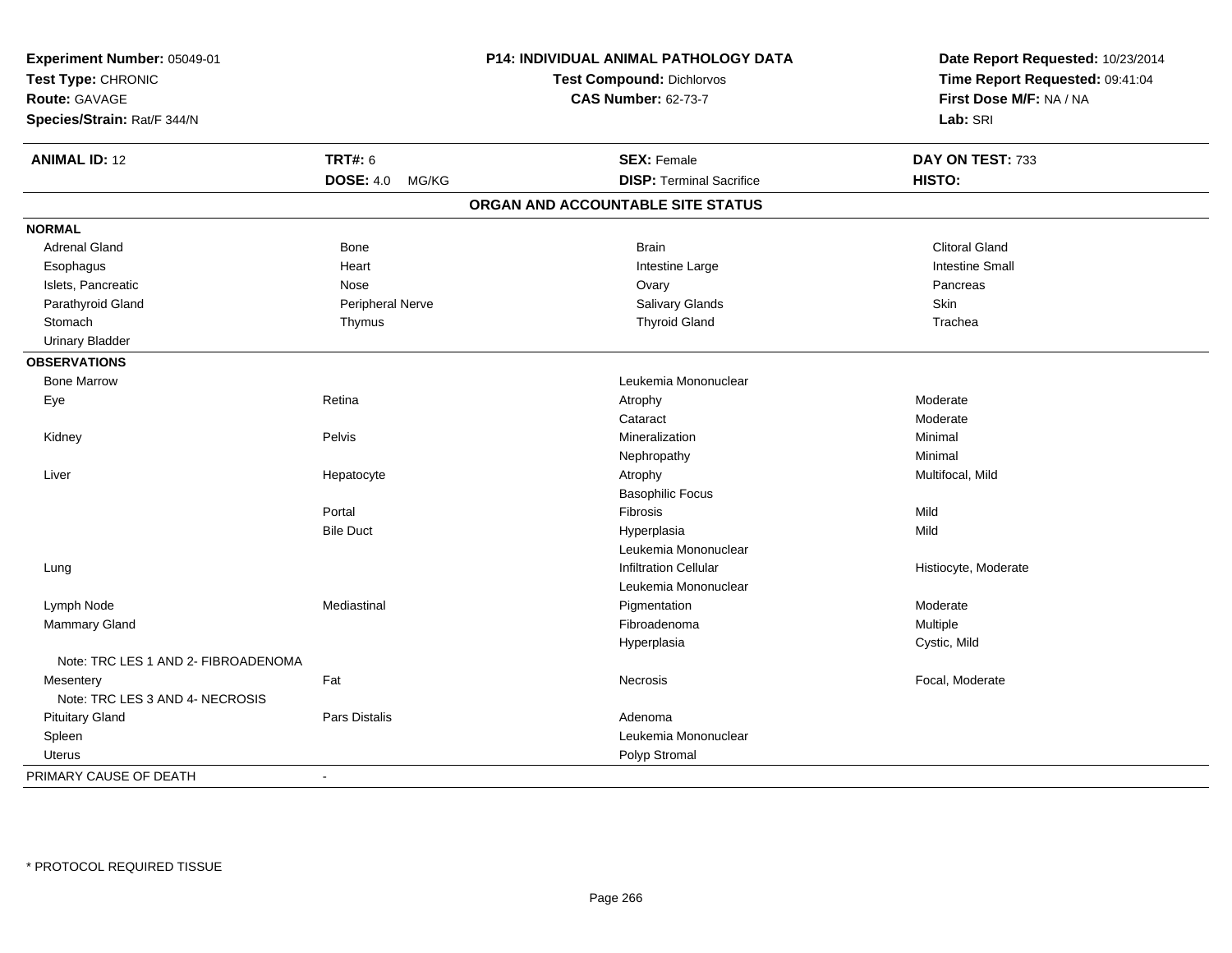| Experiment Number: 05049-01<br>Test Type: CHRONIC<br>Route: GAVAGE<br>Species/Strain: Rat/F 344/N | <b>P14: INDIVIDUAL ANIMAL PATHOLOGY DATA</b><br><b>Test Compound: Dichlorvos</b><br><b>CAS Number: 62-73-7</b> |                                             | Date Report Requested: 10/23/2014<br>Time Report Requested: 09:41:04<br>First Dose M/F: NA / NA<br>Lab: SRI |
|---------------------------------------------------------------------------------------------------|----------------------------------------------------------------------------------------------------------------|---------------------------------------------|-------------------------------------------------------------------------------------------------------------|
| <b>ANIMAL ID: 13</b>                                                                              | <b>TRT#: 2</b><br><b>DOSE: VEHICLE CONTROL</b>                                                                 | <b>SEX: Female</b><br><b>DISP: Moribund</b> | DAY ON TEST: 651<br>HISTO:                                                                                  |
|                                                                                                   |                                                                                                                | ORGAN AND ACCOUNTABLE SITE STATUS           |                                                                                                             |
|                                                                                                   |                                                                                                                |                                             |                                                                                                             |
| <b>NORMAL</b>                                                                                     |                                                                                                                |                                             |                                                                                                             |
| <b>Bone</b>                                                                                       | <b>Clitoral Gland</b>                                                                                          | Esophagus                                   | Intestine Large                                                                                             |
| <b>Intestine Small</b>                                                                            | Islets, Pancreatic                                                                                             | Nose                                        | Parathyroid Gland                                                                                           |
| Peripheral Nerve                                                                                  | Skin                                                                                                           | <b>Thyroid Gland</b>                        | Trachea                                                                                                     |
| Vagina                                                                                            |                                                                                                                |                                             |                                                                                                             |
| <b>MISSING</b><br>Thymus                                                                          |                                                                                                                |                                             |                                                                                                             |
|                                                                                                   |                                                                                                                |                                             |                                                                                                             |
| <b>OBSERVATIONS</b>                                                                               |                                                                                                                |                                             |                                                                                                             |
| <b>Adrenal Gland</b>                                                                              |                                                                                                                | <b>Infiltration Cellular</b>                | Eosinophil, Mild                                                                                            |
| <b>Bone Marrow</b>                                                                                |                                                                                                                | Hyperplasia                                 | Mild                                                                                                        |
| <b>Brain</b>                                                                                      |                                                                                                                | Leukemia Mononuclear                        |                                                                                                             |
| Heart                                                                                             | Myocardium                                                                                                     | <b>Fibrosis</b>                             | Mild                                                                                                        |
|                                                                                                   |                                                                                                                | Leukemia Mononuclear                        |                                                                                                             |
| Kidney                                                                                            |                                                                                                                | Leukemia Mononuclear                        |                                                                                                             |
|                                                                                                   | <b>Renal Tubule</b>                                                                                            | Pigmentation                                | Moderate                                                                                                    |
| Liver                                                                                             | Hepatocyte                                                                                                     | Atrophy                                     | Multifocal, Moderate                                                                                        |
|                                                                                                   |                                                                                                                | Leukemia Mononuclear                        |                                                                                                             |
|                                                                                                   | Kupffer Cell                                                                                                   | Pigmentation                                | Marked                                                                                                      |
|                                                                                                   | Hepatocyte                                                                                                     | Vacuolization Cytoplasmic                   | Moderate                                                                                                    |
| Lung                                                                                              |                                                                                                                | <b>Infiltration Cellular</b>                | Histiocyte, Minimal                                                                                         |
|                                                                                                   |                                                                                                                | Leukemia Mononuclear                        |                                                                                                             |
| Lymph Node                                                                                        | Mandibular                                                                                                     | Leukemia Mononuclear                        |                                                                                                             |
|                                                                                                   | Mediastinal                                                                                                    | Leukemia Mononuclear                        |                                                                                                             |
| Mammary Gland                                                                                     |                                                                                                                | Hyperplasia                                 | Cystic, Mild                                                                                                |
| Mesentery<br>Note: TRC LES 1--NECROSIS                                                            | Fat                                                                                                            | Necrosis                                    | Focal, Mild                                                                                                 |
| Ovary                                                                                             |                                                                                                                | Leukemia Mononuclear                        |                                                                                                             |
| Pancreas                                                                                          |                                                                                                                | Leukemia Mononuclear                        |                                                                                                             |
| Note: TRC LES 2--LEUKEMIA, MONUC                                                                  |                                                                                                                |                                             |                                                                                                             |
| <b>Pituitary Gland</b>                                                                            |                                                                                                                | Leukemia Mononuclear                        |                                                                                                             |
| <b>Salivary Glands</b>                                                                            |                                                                                                                | Leukemia Mononuclear                        |                                                                                                             |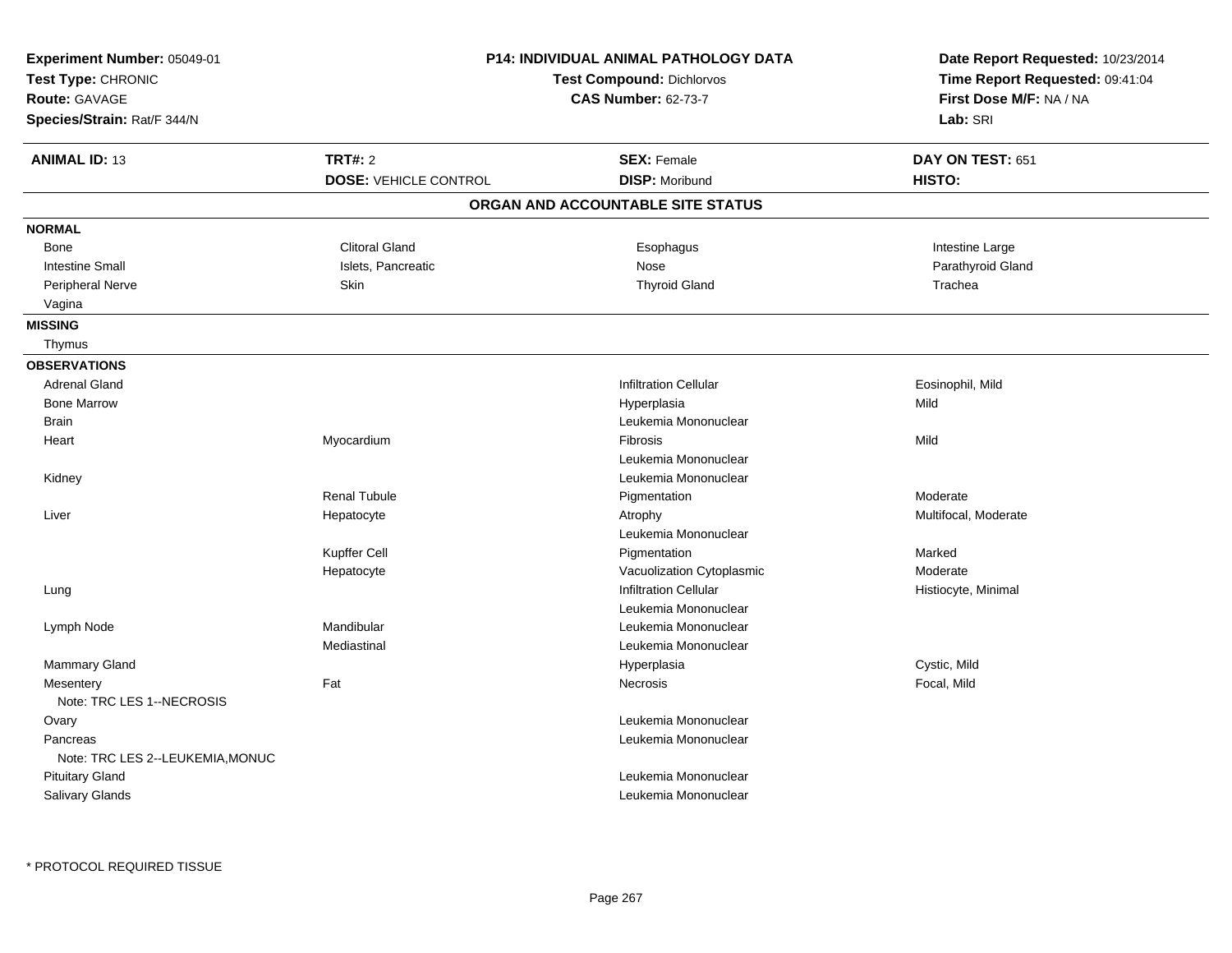| Experiment Number: 05049-01<br>Test Type: CHRONIC<br><b>Route: GAVAGE</b><br>Species/Strain: Rat/F 344/N | <b>P14: INDIVIDUAL ANIMAL PATHOLOGY DATA</b><br><b>Test Compound: Dichlorvos</b><br><b>CAS Number: 62-73-7</b> |                                   | Date Report Requested: 10/23/2014<br>Time Report Requested: 09:41:04<br>First Dose M/F: NA / NA<br>Lab: SRI |
|----------------------------------------------------------------------------------------------------------|----------------------------------------------------------------------------------------------------------------|-----------------------------------|-------------------------------------------------------------------------------------------------------------|
| <b>ANIMAL ID: 13</b>                                                                                     | <b>TRT#: 2</b>                                                                                                 | <b>SEX: Female</b>                | DAY ON TEST: 651                                                                                            |
|                                                                                                          | <b>DOSE: VEHICLE CONTROL</b><br><b>DISP: Moribund</b>                                                          |                                   | HISTO:                                                                                                      |
|                                                                                                          |                                                                                                                | ORGAN AND ACCOUNTABLE SITE STATUS |                                                                                                             |
| Spleen                                                                                                   |                                                                                                                | Leukemia Mononuclear              |                                                                                                             |
| Stomach                                                                                                  | Forestomach, Mucosa                                                                                            | Hyperplasia                       | Mild                                                                                                        |
|                                                                                                          | Forestomach                                                                                                    | Inflammation                      | Chronic Active, Moderate                                                                                    |
| <b>Urinary Bladder</b>                                                                                   | Mucosa                                                                                                         | Hyperplasia                       | Mild                                                                                                        |
|                                                                                                          |                                                                                                                | Leukemia Mononuclear              |                                                                                                             |
| Uterus                                                                                                   |                                                                                                                | Leukemia Mononuclear              |                                                                                                             |
| PRIMARY CAUSE OF DEATH                                                                                   |                                                                                                                |                                   |                                                                                                             |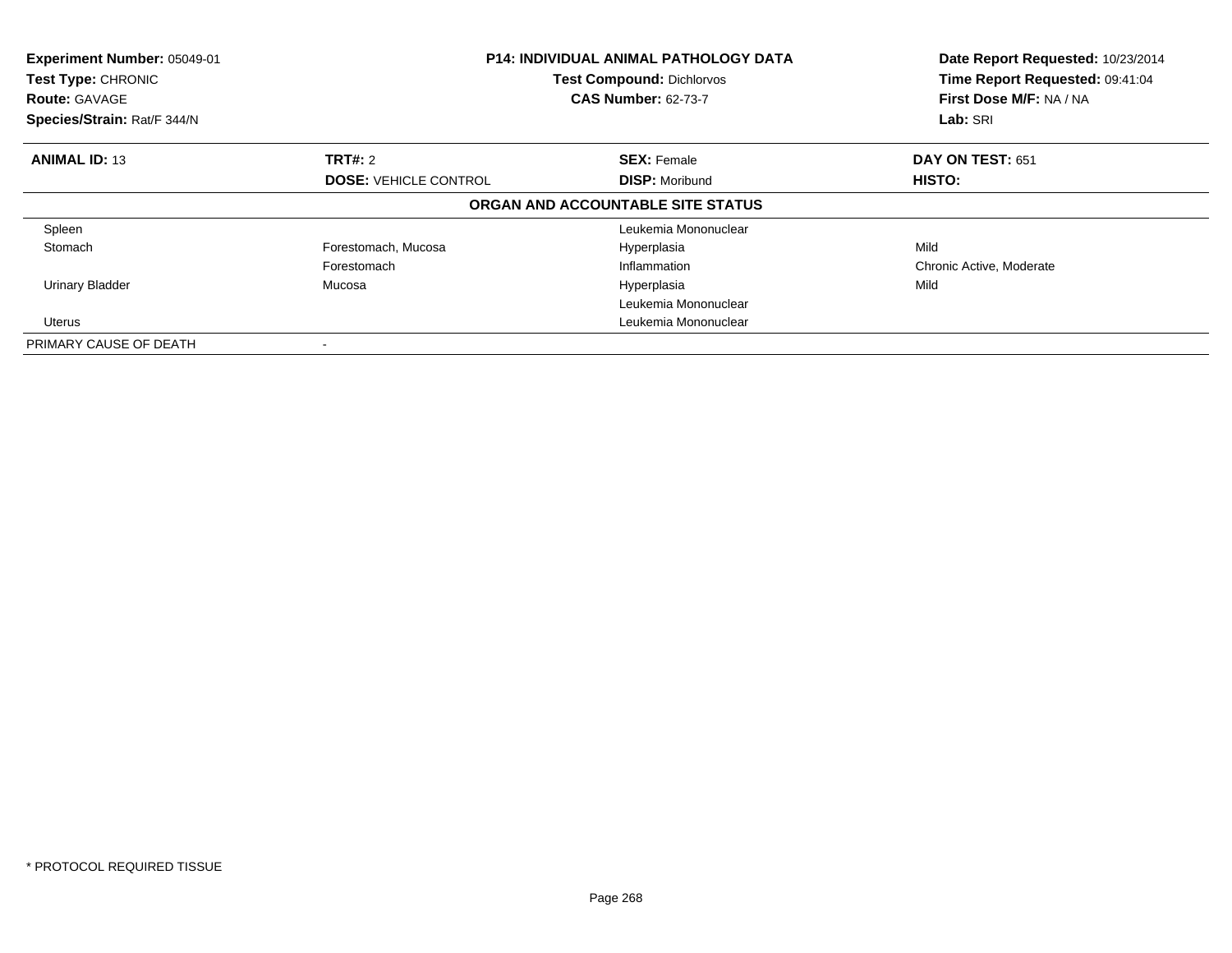| Experiment Number: 05049-01                               |                                                                  | P14: INDIVIDUAL ANIMAL PATHOLOGY DATA         | Date Report Requested: 10/23/2014 |
|-----------------------------------------------------------|------------------------------------------------------------------|-----------------------------------------------|-----------------------------------|
| Test Type: CHRONIC                                        |                                                                  | <b>Test Compound: Dichlorvos</b>              | Time Report Requested: 09:41:04   |
| <b>Route: GAVAGE</b>                                      |                                                                  | <b>CAS Number: 62-73-7</b>                    | First Dose M/F: NA / NA           |
| Species/Strain: Rat/F 344/N                               |                                                                  |                                               | Lab: SRI                          |
| <b>ANIMAL ID: 13</b>                                      | <b>TRT#: 4</b>                                                   | <b>SEX: Female</b>                            | DAY ON TEST: 730                  |
|                                                           | DOSE: 8.0 MG/KG                                                  | <b>DISP: Terminal Sacrifice</b>               | HISTO:                            |
|                                                           |                                                                  | ORGAN AND ACCOUNTABLE SITE STATUS             |                                   |
| <b>NORMAL</b>                                             |                                                                  |                                               |                                   |
| <b>Blood</b>                                              | Bone                                                             | <b>Brain</b>                                  | <b>Clitoral Gland</b>             |
| Esophagus                                                 | Intestine Large                                                  | <b>Intestine Small</b>                        | Islets, Pancreatic                |
| Nose                                                      | Ovary                                                            | Parathyroid Gland                             | Peripheral Nerve                  |
| Salivary Glands                                           | Skin                                                             | Thymus                                        | <b>Thyroid Gland</b>              |
| Trachea                                                   | <b>Urinary Bladder</b>                                           |                                               |                                   |
| <b>OBSERVATIONS</b>                                       |                                                                  |                                               |                                   |
| <b>Adrenal Gland</b>                                      |                                                                  | <b>Infiltration Cellular</b>                  | Mononuclear CI, Moderate          |
|                                                           | Cortex                                                           | Vacuolization Cytoplasmic                     | Moderate                          |
|                                                           | Note: CHANGE SUGG, OF LEUKEMIA MONUC: NOT OBSERVED ELSEWHERE     |                                               |                                   |
| <b>Bone Marrow</b>                                        |                                                                  | Hyperplasia                                   | Reticulum Cell, Marked            |
| Heart                                                     | Myocardium                                                       | Fibrosis                                      | Mild                              |
| Kidney                                                    |                                                                  | Nephropathy                                   | Minimal                           |
| Liver                                                     |                                                                  | <b>Basophilic Focus</b>                       |                                   |
|                                                           |                                                                  | Inflammation                                  | Chronic, Mild                     |
|                                                           |                                                                  | Neoplastic Nodule                             |                                   |
|                                                           | Note: TRC LES 2- CONSISTENT WITH DIAPHRAGMATIC HERNIA; NOT CODED |                                               |                                   |
| Lung                                                      |                                                                  | Adenomatosis                                  | Minimal                           |
|                                                           |                                                                  | <b>Infiltration Cellular</b>                  | Histiocyte, Mild                  |
| Lymph Node                                                | Mesenteric                                                       | Hemorrhage                                    | Marked                            |
| Mammary Gland                                             |                                                                  | Hyperplasia                                   | Cystic, Mild                      |
|                                                           |                                                                  | Hyperplasia                                   | Lobular, Moderate                 |
| Note: TRC LES 1 - HYPERPLASIA CYSTIC, HYPERPLASIA LOBULAR |                                                                  |                                               |                                   |
| Pancreas                                                  |                                                                  | Atrophy                                       | Minimal                           |
| <b>Pituitary Gland</b>                                    | <b>Pars Distalis</b>                                             | Adenoma                                       |                                   |
| Spleen                                                    |                                                                  | Hematopoietic Cell Proliferation Erythrocytic | Mild                              |
| Stomach                                                   | Glandular                                                        | Mineralization                                | Mild                              |
| <b>Uterus</b>                                             |                                                                  | Abscess                                       | Moderate                          |
| PRIMARY CAUSE OF DEATH                                    | ä,                                                               |                                               |                                   |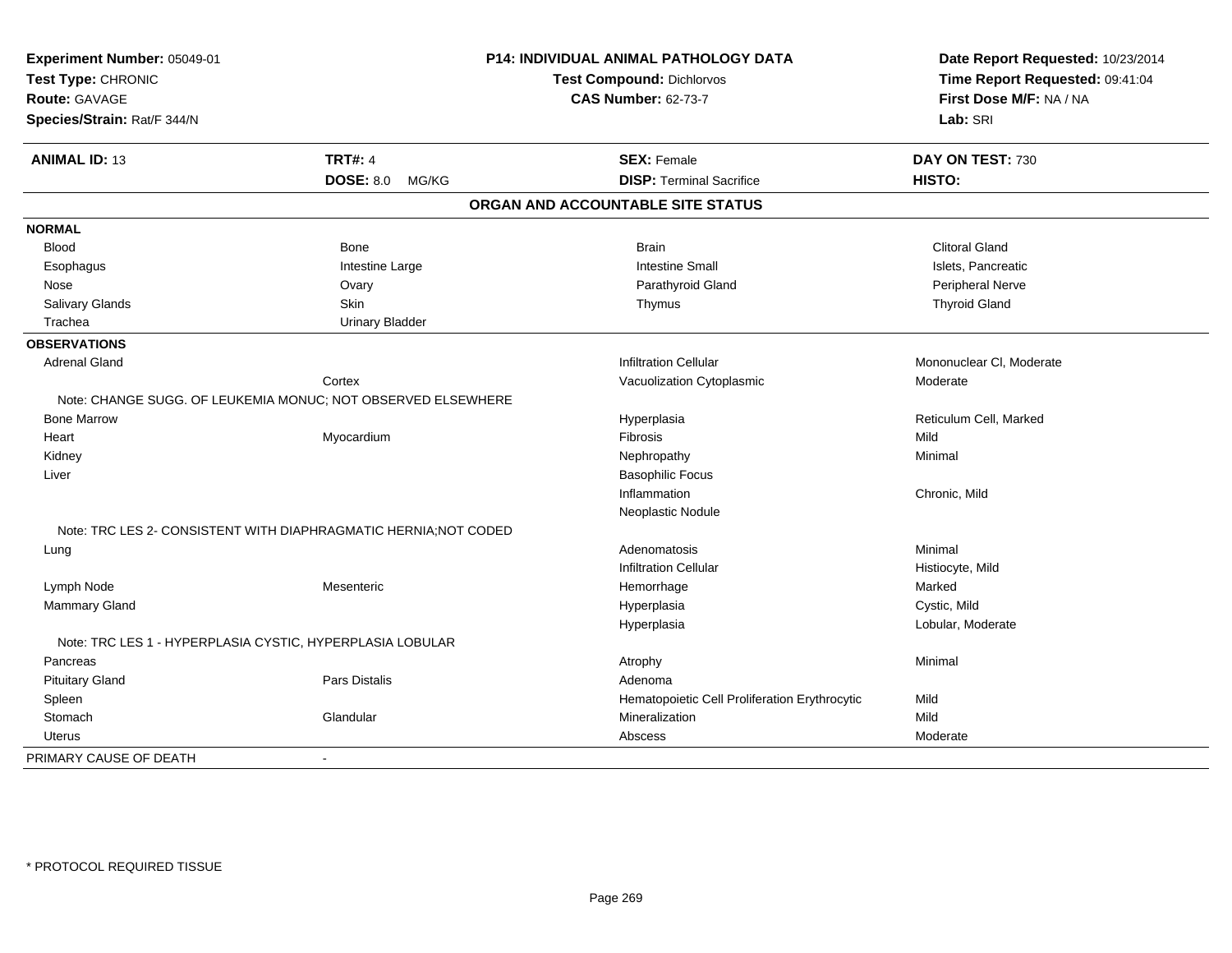| <b>TRT#: 6</b><br><b>SEX: Female</b><br>DAY ON TEST: 698<br><b>DISP: Moribund</b><br>DOSE: 4.0 MG/KG<br>HISTO:<br>ORGAN AND ACCOUNTABLE SITE STATUS<br><b>Brain</b><br>Heart<br>Bone<br>Esophagus<br><b>Intestine Small</b><br>Islets, Pancreatic<br>Nose<br>Intestine Large<br>Pancreas<br>Parathyroid Gland<br>Peripheral Nerve<br>Ovary<br>Salivary Glands<br>Skin<br><b>Thyroid Gland</b><br>Thymus<br>Trachea<br>Vagina<br><b>Clitoral Gland</b><br><b>Adrenal Gland</b><br>Cortex<br>Adenoma<br>Cortex<br>Vacuolization Cytoplasmic<br>Moderate<br>Leukemia Mononuclear<br><b>Blood</b><br><b>Bone Marrow</b><br>Leukemia Mononuclear<br>Retina<br>Marked<br>Eye<br>Atrophy<br>Cataract<br>Moderate<br>Hemorrhage<br>Marked<br><b>Intest Small</b><br>Note: TRC LES 5- NOT REMARKABLE<br>Pelvis<br>Mild<br>Mineralization<br>Kidney<br>Minimal<br>Nephropathy<br><b>Bile Duct</b><br>Moderate<br>Liver<br>Hyperplasia<br>Hyperplasia<br>Nodular, Moderate<br>Hepatocyte<br>Leukemia Mononuclear<br>Vacuolization Cytoplasmic<br>Moderate<br>Hepatocyte<br>Note: TRC LES 3- HYPERPLASIA NODULAR<br>Leukemia Mononuclear<br>Lung<br>Mandibular<br>Leukemia Mononuclear<br>Lymph Node<br>Mediastinal<br>Leukemia Mononuclear<br>Leukemia Mononuclear<br>Mesenteric<br>Pancreatic<br>Leukemia Mononuclear | Experiment Number: 05049-01<br>Test Type: CHRONIC<br><b>Route: GAVAGE</b><br>Species/Strain: Rat/F 344/N | P14: INDIVIDUAL ANIMAL PATHOLOGY DATA<br><b>Test Compound: Dichlorvos</b><br><b>CAS Number: 62-73-7</b> | Date Report Requested: 10/23/2014<br>Time Report Requested: 09:41:04<br>First Dose M/F: NA / NA<br>Lab: SRI |
|-------------------------------------------------------------------------------------------------------------------------------------------------------------------------------------------------------------------------------------------------------------------------------------------------------------------------------------------------------------------------------------------------------------------------------------------------------------------------------------------------------------------------------------------------------------------------------------------------------------------------------------------------------------------------------------------------------------------------------------------------------------------------------------------------------------------------------------------------------------------------------------------------------------------------------------------------------------------------------------------------------------------------------------------------------------------------------------------------------------------------------------------------------------------------------------------------------------------------------------------------------------------------------------------------------------|----------------------------------------------------------------------------------------------------------|---------------------------------------------------------------------------------------------------------|-------------------------------------------------------------------------------------------------------------|
|                                                                                                                                                                                                                                                                                                                                                                                                                                                                                                                                                                                                                                                                                                                                                                                                                                                                                                                                                                                                                                                                                                                                                                                                                                                                                                             | <b>ANIMAL ID: 13</b>                                                                                     |                                                                                                         |                                                                                                             |
|                                                                                                                                                                                                                                                                                                                                                                                                                                                                                                                                                                                                                                                                                                                                                                                                                                                                                                                                                                                                                                                                                                                                                                                                                                                                                                             |                                                                                                          |                                                                                                         |                                                                                                             |
|                                                                                                                                                                                                                                                                                                                                                                                                                                                                                                                                                                                                                                                                                                                                                                                                                                                                                                                                                                                                                                                                                                                                                                                                                                                                                                             |                                                                                                          |                                                                                                         |                                                                                                             |
|                                                                                                                                                                                                                                                                                                                                                                                                                                                                                                                                                                                                                                                                                                                                                                                                                                                                                                                                                                                                                                                                                                                                                                                                                                                                                                             | <b>NORMAL</b>                                                                                            |                                                                                                         |                                                                                                             |
|                                                                                                                                                                                                                                                                                                                                                                                                                                                                                                                                                                                                                                                                                                                                                                                                                                                                                                                                                                                                                                                                                                                                                                                                                                                                                                             |                                                                                                          |                                                                                                         |                                                                                                             |
|                                                                                                                                                                                                                                                                                                                                                                                                                                                                                                                                                                                                                                                                                                                                                                                                                                                                                                                                                                                                                                                                                                                                                                                                                                                                                                             |                                                                                                          |                                                                                                         |                                                                                                             |
|                                                                                                                                                                                                                                                                                                                                                                                                                                                                                                                                                                                                                                                                                                                                                                                                                                                                                                                                                                                                                                                                                                                                                                                                                                                                                                             |                                                                                                          |                                                                                                         |                                                                                                             |
|                                                                                                                                                                                                                                                                                                                                                                                                                                                                                                                                                                                                                                                                                                                                                                                                                                                                                                                                                                                                                                                                                                                                                                                                                                                                                                             |                                                                                                          |                                                                                                         |                                                                                                             |
|                                                                                                                                                                                                                                                                                                                                                                                                                                                                                                                                                                                                                                                                                                                                                                                                                                                                                                                                                                                                                                                                                                                                                                                                                                                                                                             |                                                                                                          |                                                                                                         |                                                                                                             |
|                                                                                                                                                                                                                                                                                                                                                                                                                                                                                                                                                                                                                                                                                                                                                                                                                                                                                                                                                                                                                                                                                                                                                                                                                                                                                                             | <b>MISSING</b>                                                                                           |                                                                                                         |                                                                                                             |
|                                                                                                                                                                                                                                                                                                                                                                                                                                                                                                                                                                                                                                                                                                                                                                                                                                                                                                                                                                                                                                                                                                                                                                                                                                                                                                             |                                                                                                          |                                                                                                         |                                                                                                             |
|                                                                                                                                                                                                                                                                                                                                                                                                                                                                                                                                                                                                                                                                                                                                                                                                                                                                                                                                                                                                                                                                                                                                                                                                                                                                                                             | <b>OBSERVATIONS</b>                                                                                      |                                                                                                         |                                                                                                             |
|                                                                                                                                                                                                                                                                                                                                                                                                                                                                                                                                                                                                                                                                                                                                                                                                                                                                                                                                                                                                                                                                                                                                                                                                                                                                                                             |                                                                                                          |                                                                                                         |                                                                                                             |
|                                                                                                                                                                                                                                                                                                                                                                                                                                                                                                                                                                                                                                                                                                                                                                                                                                                                                                                                                                                                                                                                                                                                                                                                                                                                                                             |                                                                                                          |                                                                                                         |                                                                                                             |
|                                                                                                                                                                                                                                                                                                                                                                                                                                                                                                                                                                                                                                                                                                                                                                                                                                                                                                                                                                                                                                                                                                                                                                                                                                                                                                             |                                                                                                          |                                                                                                         |                                                                                                             |
|                                                                                                                                                                                                                                                                                                                                                                                                                                                                                                                                                                                                                                                                                                                                                                                                                                                                                                                                                                                                                                                                                                                                                                                                                                                                                                             |                                                                                                          |                                                                                                         |                                                                                                             |
|                                                                                                                                                                                                                                                                                                                                                                                                                                                                                                                                                                                                                                                                                                                                                                                                                                                                                                                                                                                                                                                                                                                                                                                                                                                                                                             |                                                                                                          |                                                                                                         |                                                                                                             |
|                                                                                                                                                                                                                                                                                                                                                                                                                                                                                                                                                                                                                                                                                                                                                                                                                                                                                                                                                                                                                                                                                                                                                                                                                                                                                                             |                                                                                                          |                                                                                                         |                                                                                                             |
|                                                                                                                                                                                                                                                                                                                                                                                                                                                                                                                                                                                                                                                                                                                                                                                                                                                                                                                                                                                                                                                                                                                                                                                                                                                                                                             |                                                                                                          |                                                                                                         |                                                                                                             |
|                                                                                                                                                                                                                                                                                                                                                                                                                                                                                                                                                                                                                                                                                                                                                                                                                                                                                                                                                                                                                                                                                                                                                                                                                                                                                                             |                                                                                                          |                                                                                                         |                                                                                                             |
|                                                                                                                                                                                                                                                                                                                                                                                                                                                                                                                                                                                                                                                                                                                                                                                                                                                                                                                                                                                                                                                                                                                                                                                                                                                                                                             |                                                                                                          |                                                                                                         |                                                                                                             |
|                                                                                                                                                                                                                                                                                                                                                                                                                                                                                                                                                                                                                                                                                                                                                                                                                                                                                                                                                                                                                                                                                                                                                                                                                                                                                                             |                                                                                                          |                                                                                                         |                                                                                                             |
|                                                                                                                                                                                                                                                                                                                                                                                                                                                                                                                                                                                                                                                                                                                                                                                                                                                                                                                                                                                                                                                                                                                                                                                                                                                                                                             |                                                                                                          |                                                                                                         |                                                                                                             |
|                                                                                                                                                                                                                                                                                                                                                                                                                                                                                                                                                                                                                                                                                                                                                                                                                                                                                                                                                                                                                                                                                                                                                                                                                                                                                                             |                                                                                                          |                                                                                                         |                                                                                                             |
|                                                                                                                                                                                                                                                                                                                                                                                                                                                                                                                                                                                                                                                                                                                                                                                                                                                                                                                                                                                                                                                                                                                                                                                                                                                                                                             |                                                                                                          |                                                                                                         |                                                                                                             |
|                                                                                                                                                                                                                                                                                                                                                                                                                                                                                                                                                                                                                                                                                                                                                                                                                                                                                                                                                                                                                                                                                                                                                                                                                                                                                                             |                                                                                                          |                                                                                                         |                                                                                                             |
|                                                                                                                                                                                                                                                                                                                                                                                                                                                                                                                                                                                                                                                                                                                                                                                                                                                                                                                                                                                                                                                                                                                                                                                                                                                                                                             |                                                                                                          |                                                                                                         |                                                                                                             |
|                                                                                                                                                                                                                                                                                                                                                                                                                                                                                                                                                                                                                                                                                                                                                                                                                                                                                                                                                                                                                                                                                                                                                                                                                                                                                                             |                                                                                                          |                                                                                                         |                                                                                                             |
|                                                                                                                                                                                                                                                                                                                                                                                                                                                                                                                                                                                                                                                                                                                                                                                                                                                                                                                                                                                                                                                                                                                                                                                                                                                                                                             |                                                                                                          |                                                                                                         |                                                                                                             |
|                                                                                                                                                                                                                                                                                                                                                                                                                                                                                                                                                                                                                                                                                                                                                                                                                                                                                                                                                                                                                                                                                                                                                                                                                                                                                                             |                                                                                                          |                                                                                                         |                                                                                                             |
|                                                                                                                                                                                                                                                                                                                                                                                                                                                                                                                                                                                                                                                                                                                                                                                                                                                                                                                                                                                                                                                                                                                                                                                                                                                                                                             |                                                                                                          |                                                                                                         |                                                                                                             |
|                                                                                                                                                                                                                                                                                                                                                                                                                                                                                                                                                                                                                                                                                                                                                                                                                                                                                                                                                                                                                                                                                                                                                                                                                                                                                                             |                                                                                                          |                                                                                                         |                                                                                                             |
|                                                                                                                                                                                                                                                                                                                                                                                                                                                                                                                                                                                                                                                                                                                                                                                                                                                                                                                                                                                                                                                                                                                                                                                                                                                                                                             | Mammary Gland                                                                                            | Hyperplasia                                                                                             | Cystic, Mild                                                                                                |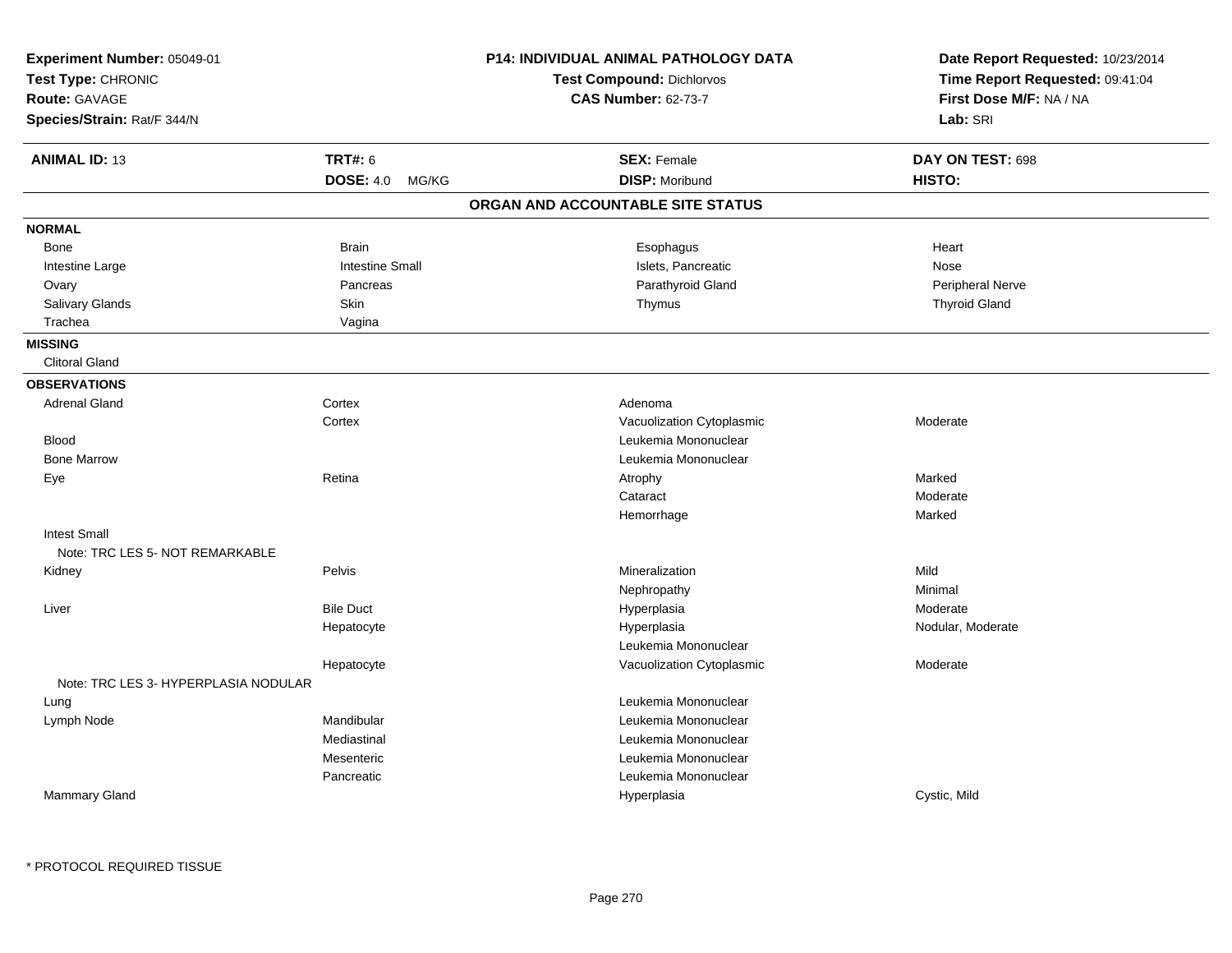| Experiment Number: 05049-01                                                                    |                                                                                 | <b>P14: INDIVIDUAL ANIMAL PATHOLOGY DATA</b> | Date Report Requested: 10/23/2014 |
|------------------------------------------------------------------------------------------------|---------------------------------------------------------------------------------|----------------------------------------------|-----------------------------------|
| Test Type: CHRONIC                                                                             |                                                                                 | <b>Test Compound: Dichlorvos</b>             | Time Report Requested: 09:41:04   |
| <b>Route: GAVAGE</b>                                                                           |                                                                                 | <b>CAS Number: 62-73-7</b>                   | First Dose M/F: NA / NA           |
| Species/Strain: Rat/F 344/N                                                                    |                                                                                 |                                              | Lab: SRI                          |
| <b>ANIMAL ID: 13</b>                                                                           | <b>TRT#: 6</b>                                                                  | <b>SEX: Female</b>                           | DAY ON TEST: 698                  |
|                                                                                                | <b>DOSE: 4.0</b><br>MG/KG                                                       | <b>DISP: Moribund</b>                        | HISTO:                            |
|                                                                                                |                                                                                 | ORGAN AND ACCOUNTABLE SITE STATUS            |                                   |
| Mesentery                                                                                      | Fat                                                                             | Hemorrhage                                   | Moderate                          |
|                                                                                                |                                                                                 | Leukemia Mononuclear                         |                                   |
|                                                                                                | Fat                                                                             | <b>Necrosis</b>                              | Focal, Moderate                   |
| Note: TRC LES 4- LEUKEMIA MONUC AND HEMORRHAGE                                                 |                                                                                 |                                              |                                   |
| Note: TRC LES 2- LEUKEMIA MONUC AND HEMORRHAGE<br>Note: TRC LES 1- NECROSIS AND LEUKEMIA MONUC |                                                                                 |                                              |                                   |
| Pancreas                                                                                       |                                                                                 |                                              |                                   |
| Note: MASS AT NECROPSY PROB. PANCREATIC LYMPH NODE                                             |                                                                                 |                                              |                                   |
| <b>Pituitary Gland</b>                                                                         | Pars Distalis<br>Note: ADENOMA CONTAINS AREA OF NECROSIS, FIBROSIS & HEMORRHAGE | Adenoma                                      |                                   |
| Spleen                                                                                         |                                                                                 | Developmental Malformation                   |                                   |
|                                                                                                |                                                                                 | Leukemia Mononuclear                         |                                   |
| Note: DEVELOP MALFOR IS AN ACCESSORY SPLEEN                                                    |                                                                                 |                                              |                                   |
| Stomach                                                                                        | Glandular                                                                       | Erosion                                      | Minimal                           |
| <b>Urinary Bladder</b>                                                                         | Mucosa                                                                          | Hyperplasia                                  | Minimal                           |
| <b>Uterus</b>                                                                                  |                                                                                 | Adenoma                                      |                                   |
|                                                                                                |                                                                                 | Cyst                                         |                                   |
|                                                                                                |                                                                                 | Hyperplasia                                  | Cystic, Mild                      |
| PRIMARY CAUSE OF DEATH                                                                         |                                                                                 |                                              |                                   |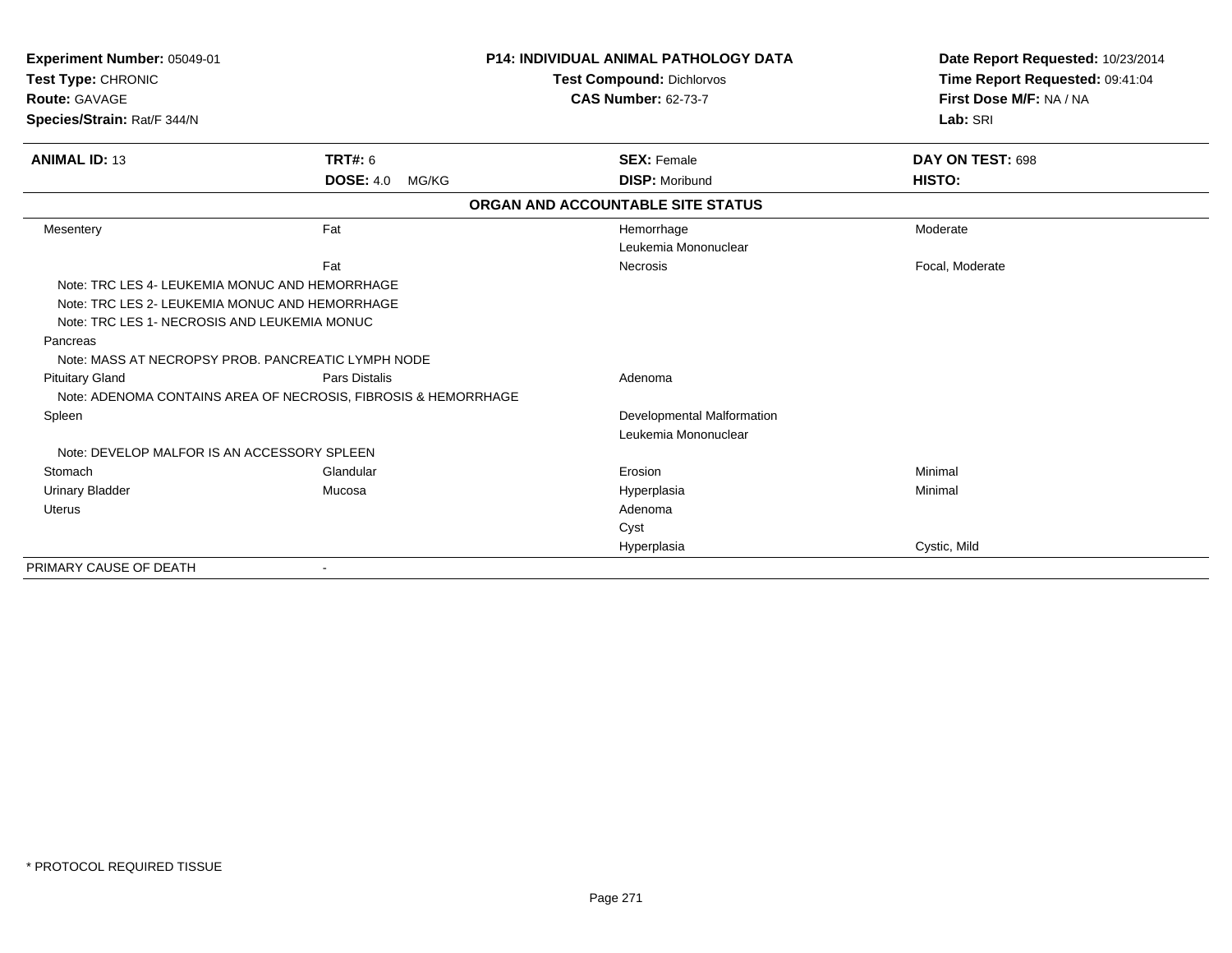| Experiment Number: 05049-01<br>Test Type: CHRONIC<br><b>Route: GAVAGE</b><br>Species/Strain: Rat/F 344/N |                              | <b>P14: INDIVIDUAL ANIMAL PATHOLOGY DATA</b><br><b>Test Compound: Dichlorvos</b><br><b>CAS Number: 62-73-7</b> | Date Report Requested: 10/23/2014<br>Time Report Requested: 09:41:04<br>First Dose M/F: NA / NA<br>Lab: SRI |
|----------------------------------------------------------------------------------------------------------|------------------------------|----------------------------------------------------------------------------------------------------------------|-------------------------------------------------------------------------------------------------------------|
| <b>ANIMAL ID: 14</b>                                                                                     | <b>TRT#: 2</b>               | <b>SEX: Female</b>                                                                                             | DAY ON TEST: 695                                                                                            |
|                                                                                                          | <b>DOSE: VEHICLE CONTROL</b> | <b>DISP: Dead</b>                                                                                              | HISTO:                                                                                                      |
|                                                                                                          |                              | ORGAN AND ACCOUNTABLE SITE STATUS                                                                              |                                                                                                             |
| <b>NORMAL</b>                                                                                            |                              |                                                                                                                |                                                                                                             |
| Bone                                                                                                     | <b>Brain</b>                 | <b>Clitoral Gland</b>                                                                                          | Esophagus                                                                                                   |
| Intestine Large                                                                                          | <b>Intestine Small</b>       | Islets, Pancreatic                                                                                             | Nose                                                                                                        |
| Parathyroid Gland                                                                                        | Peripheral Nerve             | Skin                                                                                                           | <b>Thyroid Gland</b>                                                                                        |
| Trachea                                                                                                  | <b>Uterus</b>                |                                                                                                                |                                                                                                             |
| <b>MISSING</b>                                                                                           |                              |                                                                                                                |                                                                                                             |
| Thymus                                                                                                   |                              |                                                                                                                |                                                                                                             |
| <b>OBSERVATIONS</b>                                                                                      |                              |                                                                                                                |                                                                                                             |
| <b>Adrenal Gland</b>                                                                                     |                              | Leukemia Mononuclear                                                                                           |                                                                                                             |
| <b>Bone Marrow</b>                                                                                       |                              | Leukemia Mononuclear                                                                                           |                                                                                                             |
| Heart                                                                                                    |                              | Leukemia Mononuclear                                                                                           |                                                                                                             |
| Kidney                                                                                                   |                              | Adenoma                                                                                                        |                                                                                                             |
|                                                                                                          | <b>Renal Tubule</b>          | Necrosis                                                                                                       | Marked                                                                                                      |
| Liver                                                                                                    | Portal                       | Fibrosis                                                                                                       | Marked                                                                                                      |
|                                                                                                          | <b>Bile Duct</b>             | Hyperplasia                                                                                                    | Marked                                                                                                      |
|                                                                                                          |                              | Leukemia Mononuclear                                                                                           |                                                                                                             |
| Lung                                                                                                     |                              | <b>Infiltration Cellular</b>                                                                                   | Histiocyte, Mild                                                                                            |
|                                                                                                          |                              | Leukemia Mononuclear                                                                                           |                                                                                                             |
| Lymph Node                                                                                               | Mandibular                   | Leukemia Mononuclear                                                                                           |                                                                                                             |
|                                                                                                          | Mediastinal                  | Leukemia Mononuclear                                                                                           |                                                                                                             |
|                                                                                                          | Mesenteric                   | Leukemia Mononuclear                                                                                           |                                                                                                             |
| Mammary Gland                                                                                            |                              | Hyperplasia                                                                                                    | Cystic, Moderate                                                                                            |
| Ovary                                                                                                    |                              | Leukemia Mononuclear                                                                                           |                                                                                                             |
| Pancreas                                                                                                 |                              | Leukemia Mononuclear                                                                                           |                                                                                                             |
| <b>Pituitary Gland</b>                                                                                   | Pars Distalis                | Cyst                                                                                                           |                                                                                                             |
|                                                                                                          | Pars Distalis                | Hyperplasia                                                                                                    | Mild                                                                                                        |
| Salivary Glands                                                                                          |                              | Leukemia Mononuclear                                                                                           |                                                                                                             |
| Spleen                                                                                                   |                              | Fibrosis                                                                                                       | Mild                                                                                                        |
|                                                                                                          |                              | Leukemia Mononuclear                                                                                           |                                                                                                             |
| Stomach                                                                                                  |                              | Leukemia Mononuclear                                                                                           |                                                                                                             |
| <b>Urinary Bladder</b>                                                                                   |                              | Leukemia Mononuclear                                                                                           |                                                                                                             |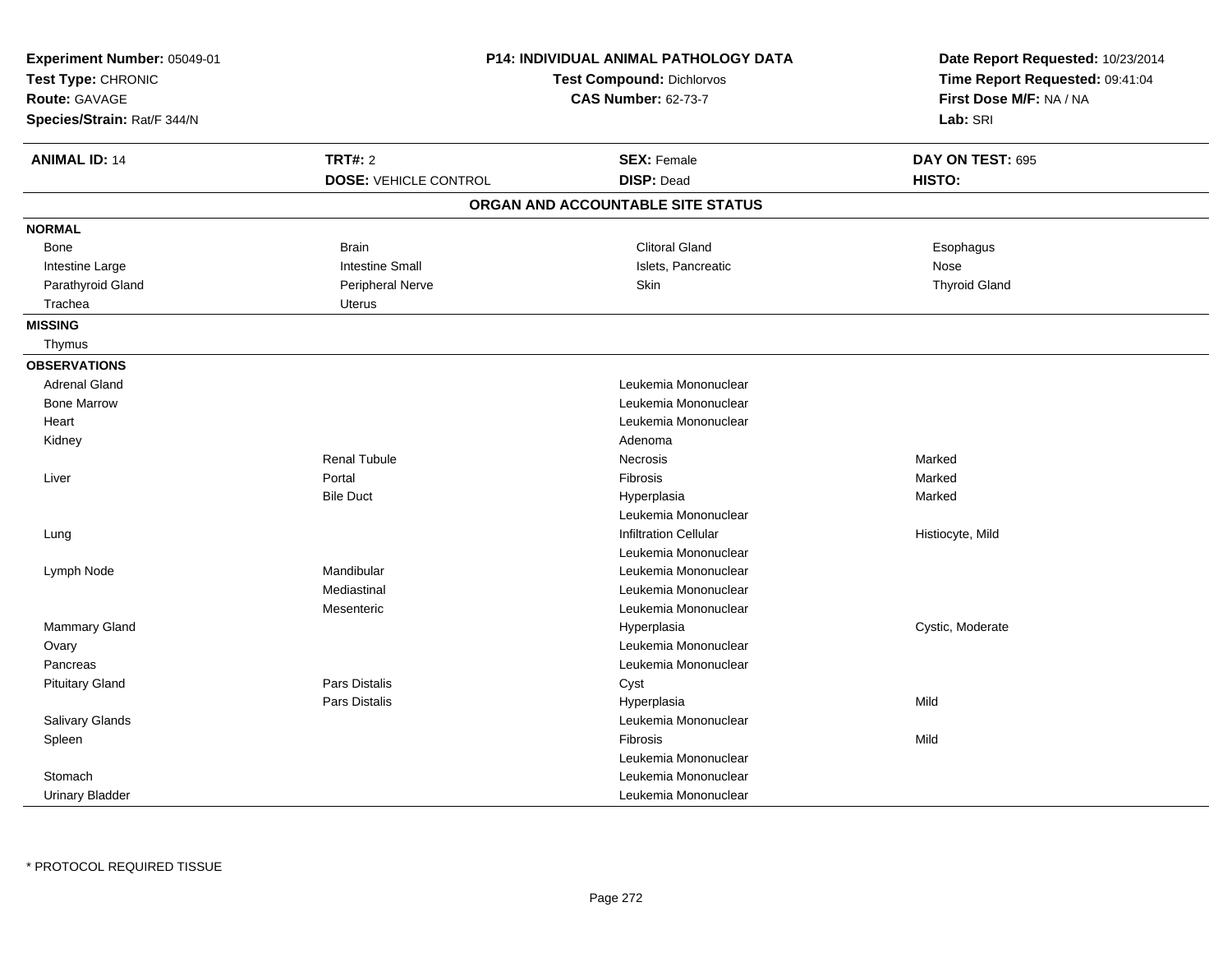| <b>Experiment Number: 05049-01</b><br><b>Test Type: CHRONIC</b> |                              | <b>P14: INDIVIDUAL ANIMAL PATHOLOGY DATA</b><br><b>Test Compound: Dichlorvos</b> | Date Report Requested: 10/23/2014<br>Time Report Requested: 09:41:04 |
|-----------------------------------------------------------------|------------------------------|----------------------------------------------------------------------------------|----------------------------------------------------------------------|
| <b>Route: GAVAGE</b>                                            | <b>CAS Number: 62-73-7</b>   |                                                                                  | First Dose M/F: NA / NA                                              |
| Species/Strain: Rat/F 344/N                                     |                              |                                                                                  | Lab: SRI                                                             |
| <b>ANIMAL ID: 14</b>                                            | <b>TRT#:</b> 2               | <b>SEX:</b> Female                                                               | <b>DAY ON TEST: 695</b>                                              |
|                                                                 | <b>DOSE: VEHICLE CONTROL</b> | <b>DISP: Dead</b>                                                                | HISTO:                                                               |
|                                                                 |                              | ORGAN AND ACCOUNTABLE SITE STATUS                                                |                                                                      |
| PRIMARY CAUSE OF DEATH                                          |                              |                                                                                  |                                                                      |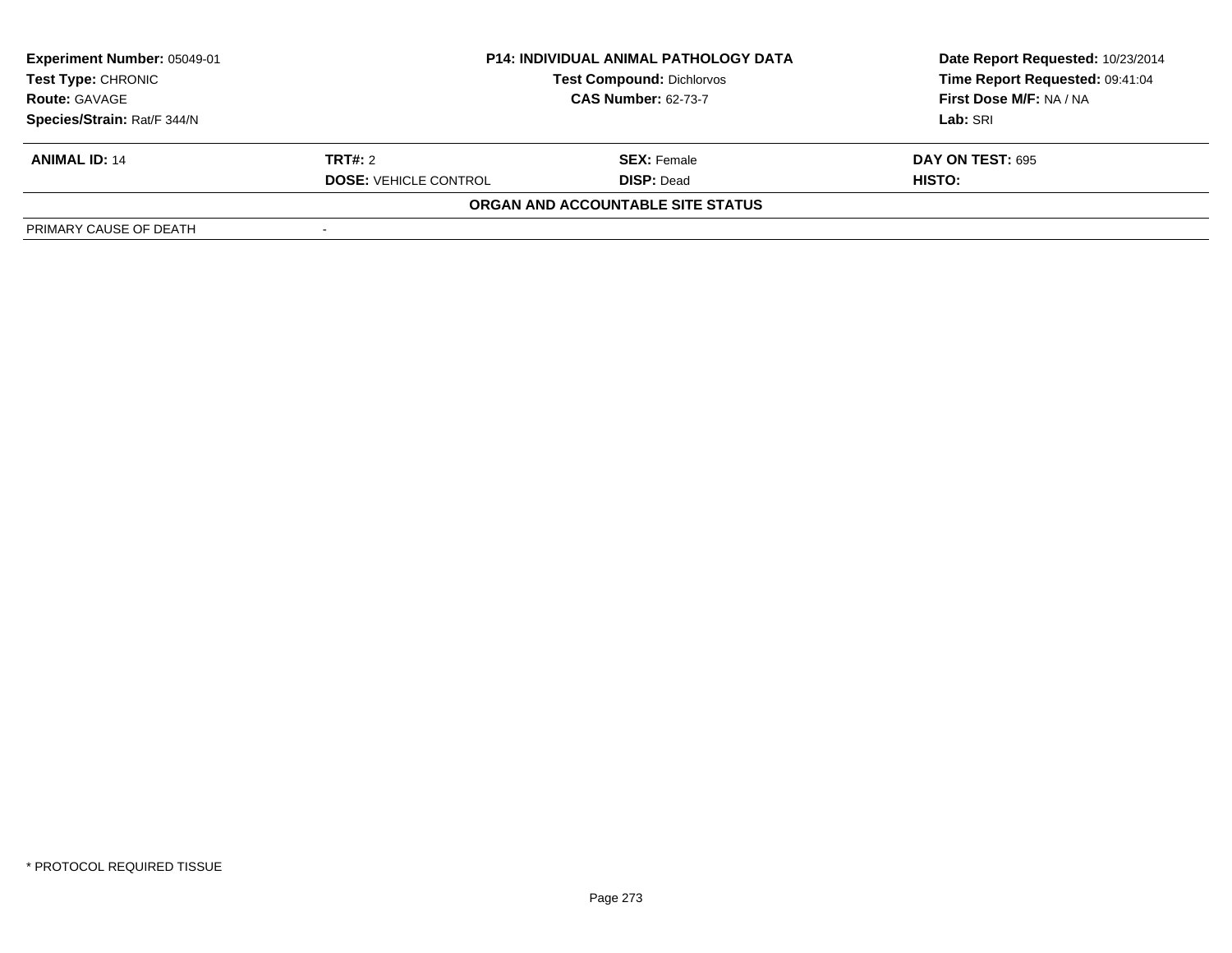| Experiment Number: 05049-01                    |                        | P14: INDIVIDUAL ANIMAL PATHOLOGY DATA         | Date Report Requested: 10/23/2014 |
|------------------------------------------------|------------------------|-----------------------------------------------|-----------------------------------|
| Test Type: CHRONIC<br>Route: GAVAGE            |                        | <b>Test Compound: Dichlorvos</b>              | Time Report Requested: 09:41:04   |
|                                                |                        | <b>CAS Number: 62-73-7</b>                    | First Dose M/F: NA / NA           |
| Species/Strain: Rat/F 344/N                    |                        |                                               | Lab: SRI                          |
| <b>ANIMAL ID: 14</b>                           | <b>TRT#: 4</b>         | <b>SEX: Female</b>                            | DAY ON TEST: 730                  |
|                                                | <b>DOSE: 8.0 MG/KG</b> | <b>DISP: Terminal Sacrifice</b>               | HISTO:                            |
|                                                |                        | ORGAN AND ACCOUNTABLE SITE STATUS             |                                   |
| <b>NORMAL</b>                                  |                        |                                               |                                   |
| <b>Adrenal Gland</b>                           | Bone                   | <b>Bone Marrow</b>                            | Esophagus                         |
| Intestine Large                                | <b>Intestine Small</b> | Islets, Pancreatic                            | Nose                              |
| Ovary                                          | Pancreas               | Parathyroid Gland                             | Peripheral Nerve                  |
| Salivary Glands                                | Skin                   | Stomach                                       | Trachea                           |
| <b>Urinary Bladder</b>                         | <b>Uterus</b>          |                                               |                                   |
| <b>MISSING</b>                                 |                        |                                               |                                   |
| Thymus                                         |                        |                                               |                                   |
| <b>OBSERVATIONS</b>                            |                        |                                               |                                   |
| <b>Brain</b>                                   |                        | Compression                                   | Moderate                          |
| <b>Clitoral Gland</b>                          |                        | Hyperplasia                                   | Marked                            |
|                                                |                        | Inflammation                                  | Suppurative, Marked               |
| Note: TRC LES 1 - INFLAMMATION AND HYPERPLASIA |                        |                                               |                                   |
| Heart                                          | Myocardium             | Fibrosis                                      | Mild                              |
| Kidney                                         |                        | Inflammation                                  | Chronic, Mild                     |
|                                                |                        | Nephropathy                                   | Moderate                          |
| Liver                                          |                        | <b>Basophilic Focus</b>                       |                                   |
|                                                |                        | Clear Cell Focus                              |                                   |
|                                                |                        | Inflammation                                  | Granulomatous, Moderate           |
| Lung                                           |                        | <b>Infiltration Cellular</b>                  | Histiocyte, Mild                  |
| Lymph Node                                     | Mediastinal            | Hemorrhage                                    | Moderate                          |
| <b>Mammary Gland</b>                           |                        | Fibroadenoma                                  |                                   |
|                                                |                        | Hyperplasia                                   | Cystic, Mild                      |
| Note: TRC LES 2 - FIBROADENOMA<br>Note: 81     |                        |                                               |                                   |
| <b>Pituitary Gland</b>                         | <b>Pars Distalis</b>   | Adenoma                                       |                                   |
| Spleen                                         |                        | Hematopoietic Cell Proliferation Erythrocytic | Mild                              |
| <b>Thyroid Gland</b>                           | C Cell                 | Adenoma                                       |                                   |
| PRIMARY CAUSE OF DEATH                         | $\blacksquare$         |                                               |                                   |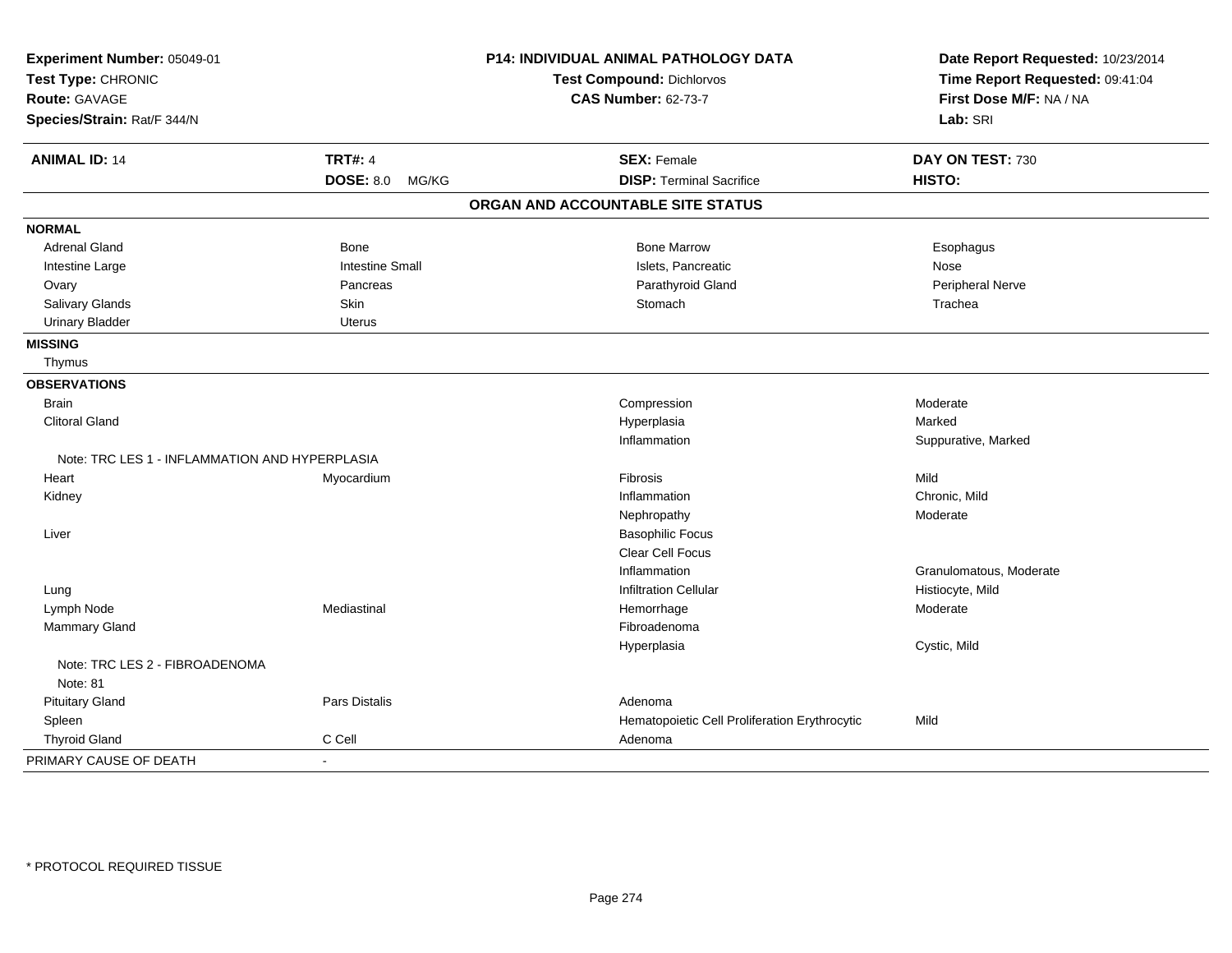| Experiment Number: 05049-01<br>Test Type: CHRONIC |                           | <b>P14: INDIVIDUAL ANIMAL PATHOLOGY DATA</b> | Date Report Requested: 10/23/2014<br>Time Report Requested: 09:41:04 |  |
|---------------------------------------------------|---------------------------|----------------------------------------------|----------------------------------------------------------------------|--|
|                                                   |                           | <b>Test Compound: Dichlorvos</b>             |                                                                      |  |
| <b>Route: GAVAGE</b>                              |                           | <b>CAS Number: 62-73-7</b>                   | First Dose M/F: NA / NA                                              |  |
| Species/Strain: Rat/F 344/N                       |                           |                                              | Lab: SRI                                                             |  |
| <b>ANIMAL ID: 14</b>                              | <b>TRT#: 6</b>            | <b>SEX: Female</b>                           | DAY ON TEST: 733                                                     |  |
|                                                   | <b>DOSE: 4.0</b><br>MG/KG | <b>DISP: Terminal Sacrifice</b>              | HISTO:                                                               |  |
|                                                   |                           | ORGAN AND ACCOUNTABLE SITE STATUS            |                                                                      |  |
| <b>NORMAL</b>                                     |                           |                                              |                                                                      |  |
| <b>Adrenal Gland</b>                              | <b>Bone</b>               | <b>Bone Marrow</b>                           | <b>Brain</b>                                                         |  |
| Esophagus                                         | Heart                     | Intestine Large                              | <b>Intestine Small</b>                                               |  |
| Islets, Pancreatic                                | Ovary                     | Pancreas                                     | Parathyroid Gland                                                    |  |
| Peripheral Nerve                                  | Salivary Glands           | Skin                                         | Spleen                                                               |  |
| Thymus                                            | Trachea                   | <b>Urinary Bladder</b>                       |                                                                      |  |
| <b>OBSERVATIONS</b>                               |                           |                                              |                                                                      |  |
| <b>Clitoral Gland</b>                             |                           | Ectasia                                      | Mild                                                                 |  |
| Kidney                                            | Pelvis                    | Mineralization                               | Minimal                                                              |  |
|                                                   |                           | Nephropathy                                  | Minimal                                                              |  |
| Liver                                             |                           | <b>Basophilic Focus</b>                      |                                                                      |  |
|                                                   |                           | <b>Clear Cell Focus</b>                      |                                                                      |  |
|                                                   | <b>Bile Duct</b>          | Hyperplasia                                  | Mild                                                                 |  |
| Lung                                              |                           | <b>Infiltration Cellular</b>                 | Histiocyte, Mild                                                     |  |
| Lymph Node                                        | Mediastinal               | Hemorrhage                                   | Mild                                                                 |  |
|                                                   | Mediastinal               | Pigmentation                                 | Moderate                                                             |  |
| Mammary Gland                                     |                           | Hyperplasia                                  | Cystic, Mild                                                         |  |
| Nose                                              | Submucosa                 | Inflammation                                 | Chronic, Mild                                                        |  |
| <b>Pituitary Gland</b>                            | <b>Pars Distalis</b>      | Cyst                                         |                                                                      |  |
| Stomach                                           | Glandular                 | Mineralization                               | Minimal                                                              |  |
| <b>Thyroid Gland</b>                              | C Cell                    | Carcinoma                                    |                                                                      |  |
| <b>Uterus</b>                                     |                           | Cyst                                         |                                                                      |  |
| PRIMARY CAUSE OF DEATH                            | $\blacksquare$            |                                              |                                                                      |  |
| Animal Note: TRC LES 1--NOT REMARKABLE            |                           |                                              |                                                                      |  |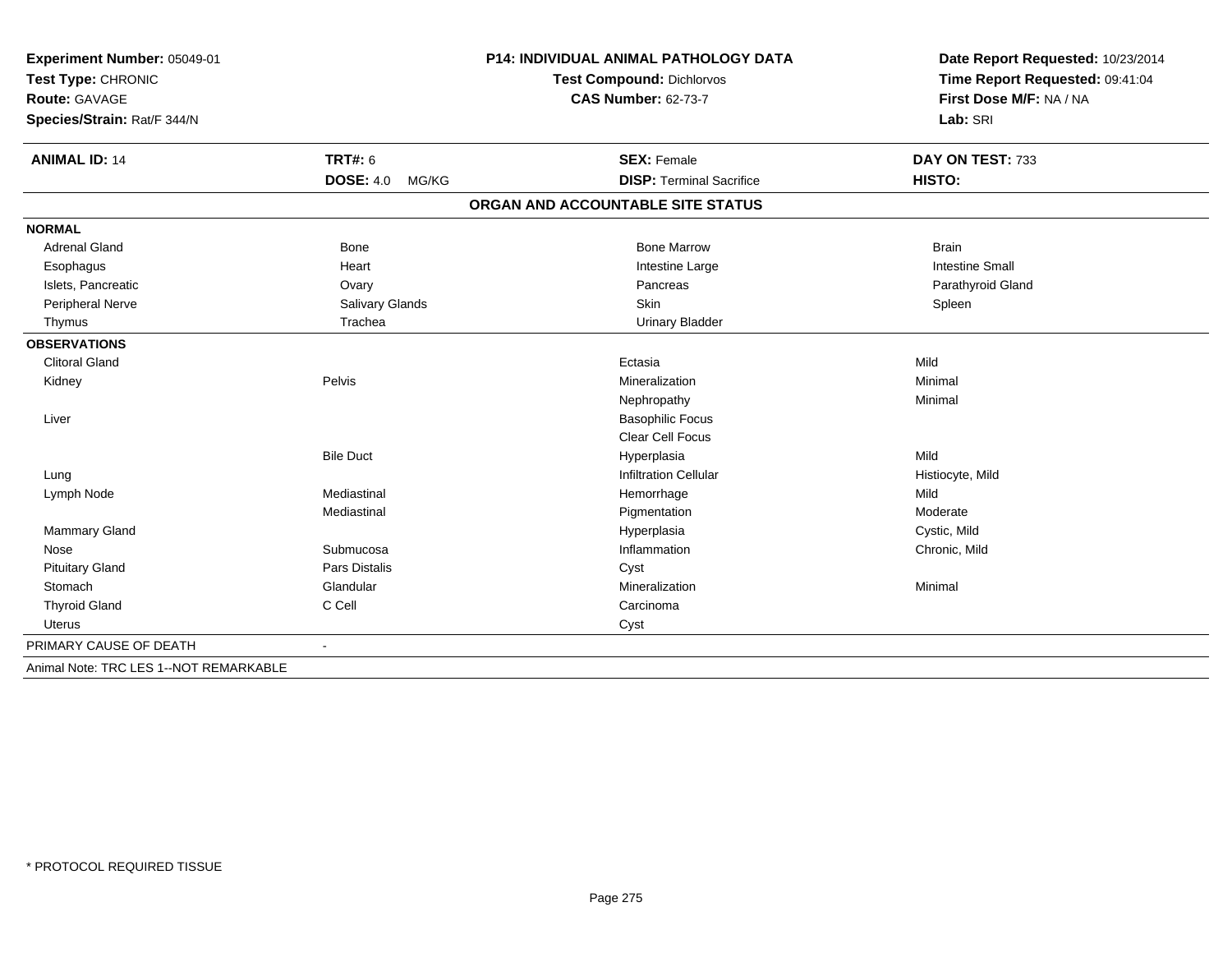| Experiment Number: 05049-01<br>Test Type: CHRONIC<br><b>Route: GAVAGE</b><br>Species/Strain: Rat/F 344/N | P14: INDIVIDUAL ANIMAL PATHOLOGY DATA<br><b>Test Compound: Dichlorvos</b><br><b>CAS Number: 62-73-7</b> |                                   | Date Report Requested: 10/23/2014<br>Time Report Requested: 09:41:04<br>First Dose M/F: NA / NA<br>Lab: SRI |
|----------------------------------------------------------------------------------------------------------|---------------------------------------------------------------------------------------------------------|-----------------------------------|-------------------------------------------------------------------------------------------------------------|
| <b>ANIMAL ID: 15</b>                                                                                     | <b>TRT#: 2</b>                                                                                          | <b>SEX: Female</b>                | DAY ON TEST: 734                                                                                            |
|                                                                                                          | <b>DOSE: VEHICLE CONTROL</b>                                                                            | <b>DISP: Terminal Sacrifice</b>   | HISTO:                                                                                                      |
|                                                                                                          |                                                                                                         | ORGAN AND ACCOUNTABLE SITE STATUS |                                                                                                             |
| <b>NORMAL</b>                                                                                            |                                                                                                         |                                   |                                                                                                             |
| <b>Adrenal Gland</b>                                                                                     | Bone                                                                                                    | <b>Bone Marrow</b>                | <b>Brain</b>                                                                                                |
| <b>Clitoral Gland</b>                                                                                    | Esophagus                                                                                               | <b>Intestine Small</b>            | Islets, Pancreatic                                                                                          |
| Ovary                                                                                                    | Pancreas                                                                                                | Peripheral Nerve                  | Salivary Glands                                                                                             |
| Skin                                                                                                     | Spleen                                                                                                  | Stomach                           | Thymus                                                                                                      |
| Trachea                                                                                                  | <b>Urinary Bladder</b>                                                                                  |                                   |                                                                                                             |
| <b>OBSERVATIONS</b>                                                                                      |                                                                                                         |                                   |                                                                                                             |
| Heart                                                                                                    | Myocardium                                                                                              | Fibrosis                          | Mild                                                                                                        |
| Intestine Large                                                                                          | Rectum                                                                                                  | Parasite Metazoan                 | Mild                                                                                                        |
| Kidney                                                                                                   |                                                                                                         | Inflammation                      | Chronic, Mild                                                                                               |
|                                                                                                          | <b>Renal Tubule</b>                                                                                     | Mineralization                    | Mild                                                                                                        |
|                                                                                                          |                                                                                                         | Nephropathy                       | Mild                                                                                                        |
| Liver                                                                                                    |                                                                                                         | <b>Basophilic Focus</b>           |                                                                                                             |
|                                                                                                          | Portal                                                                                                  | Fibrosis                          | Mild                                                                                                        |
|                                                                                                          | <b>Bile Duct</b>                                                                                        | Hyperplasia                       | Mild                                                                                                        |
|                                                                                                          |                                                                                                         | Inflammation                      | Chronic, Mild                                                                                               |
| Lung                                                                                                     |                                                                                                         | <b>Infiltration Cellular</b>      | Histiocyte, Minimal                                                                                         |
| Lymph Node                                                                                               | Mediastinal                                                                                             | Pigmentation                      | Moderate                                                                                                    |
| Mammary Gland                                                                                            |                                                                                                         | Hyperplasia                       | Cystic, Minimal                                                                                             |
| Nose                                                                                                     | Nasolacrim Dct                                                                                          | Inflammation                      | Suppurative, Mild                                                                                           |
| Parathyroid Gland                                                                                        |                                                                                                         | Hyperplasia                       | Minimal                                                                                                     |
| <b>Pituitary Gland</b>                                                                                   | <b>Pars Distalis</b>                                                                                    | Adenoma                           |                                                                                                             |
| <b>Thyroid Gland</b>                                                                                     | C Cell                                                                                                  | Hyperplasia                       | Mild                                                                                                        |
| Uterus                                                                                                   |                                                                                                         | Polyp Stromal                     |                                                                                                             |
| Note: THE POLYP IS LARGELY NECROTIC<br>Note: TRC LES 1--POLYP STROMAL                                    |                                                                                                         |                                   |                                                                                                             |
| PRIMARY CAUSE OF DEATH                                                                                   | $\blacksquare$                                                                                          |                                   |                                                                                                             |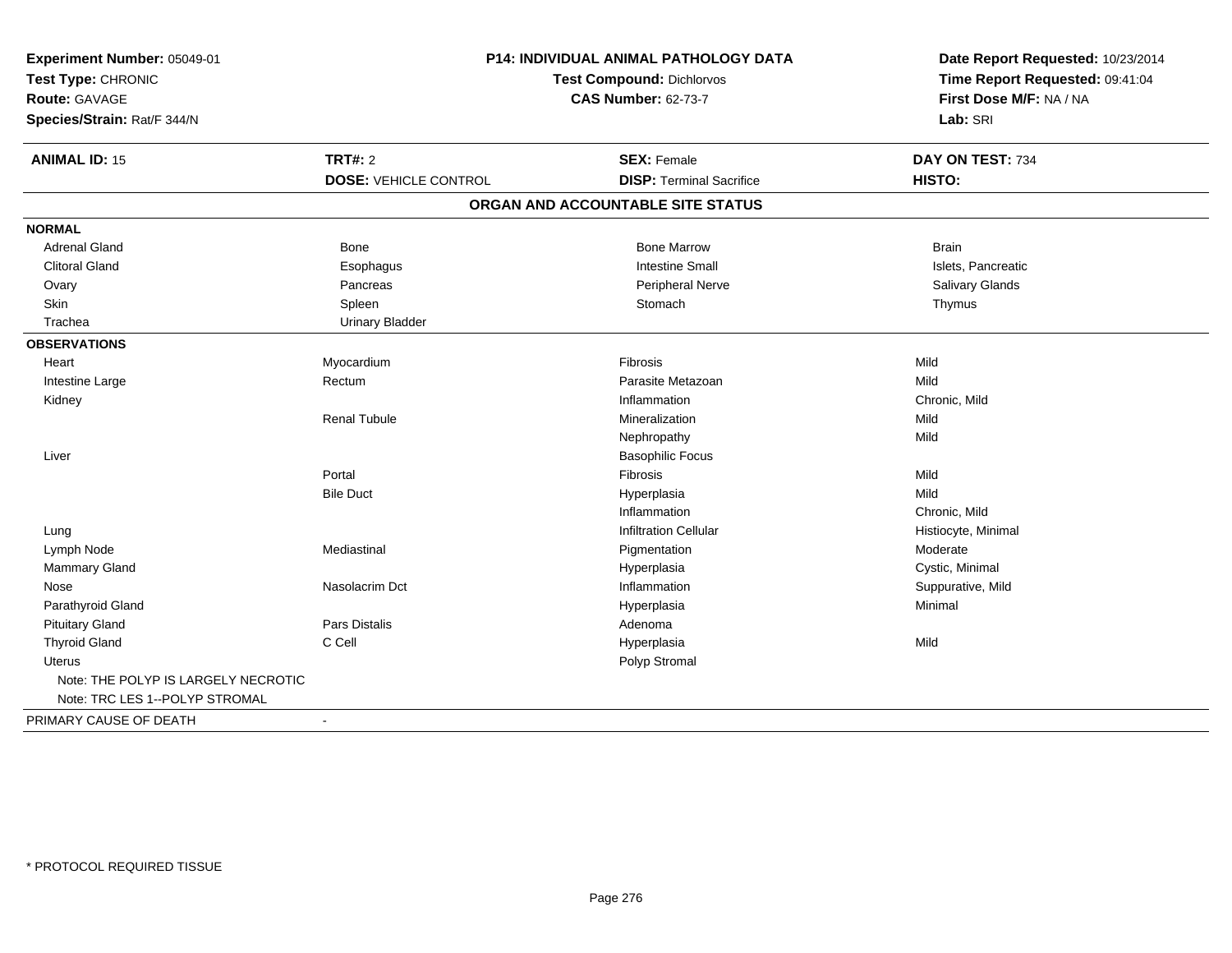| Experiment Number: 05049-01<br>Test Type: CHRONIC<br><b>Route: GAVAGE</b> |                           | <b>P14: INDIVIDUAL ANIMAL PATHOLOGY DATA</b> | Date Report Requested: 10/23/2014                          |
|---------------------------------------------------------------------------|---------------------------|----------------------------------------------|------------------------------------------------------------|
|                                                                           |                           | <b>Test Compound: Dichlorvos</b>             | Time Report Requested: 09:41:04<br>First Dose M/F: NA / NA |
|                                                                           |                           | <b>CAS Number: 62-73-7</b>                   |                                                            |
| Species/Strain: Rat/F 344/N                                               |                           |                                              | Lab: SRI                                                   |
| <b>ANIMAL ID: 15</b>                                                      | <b>TRT#: 4</b>            | <b>SEX: Female</b>                           | DAY ON TEST: 486                                           |
|                                                                           | <b>DOSE: 8.0</b><br>MG/KG | <b>DISP: Dead</b>                            | HISTO:                                                     |
|                                                                           |                           | ORGAN AND ACCOUNTABLE SITE STATUS            |                                                            |
| <b>NORMAL</b>                                                             |                           |                                              |                                                            |
| <b>Adrenal Gland</b>                                                      | <b>Bone</b>               | <b>Bone Marrow</b>                           | <b>Brain</b>                                               |
| <b>Clitoral Gland</b>                                                     | Esophagus                 | Heart                                        | Intestine Large                                            |
| <b>Intestine Small</b>                                                    | Islets, Pancreatic        | Lung                                         | Lymph Node                                                 |
| Nose                                                                      | Ovary                     | Pancreas                                     | Parathyroid Gland                                          |
| Peripheral Nerve                                                          | Salivary Glands           | Skin                                         | <b>Thyroid Gland</b>                                       |
| Trachea                                                                   | <b>Urinary Bladder</b>    | <b>Uterus</b>                                |                                                            |
| <b>MISSING</b>                                                            |                           |                                              |                                                            |
| Thymus                                                                    |                           |                                              |                                                            |
| <b>OBSERVATIONS</b>                                                       |                           |                                              |                                                            |
| Kidney                                                                    |                           | Nephropathy                                  | Minimal                                                    |
| Liver                                                                     |                           | <b>Basophilic Focus</b>                      |                                                            |
|                                                                           | Centrilobular, Hepatocyte | <b>Necrosis</b>                              | Mild                                                       |
|                                                                           | Hepatocyte                | Vacuolization Cytoplasmic                    | Mild                                                       |
| <b>Mammary Gland</b><br>Note: TRC LES 1--HYPERPLASIA                      |                           | Hyperplasia                                  | Cystic, Marked                                             |
| <b>Pituitary Gland</b>                                                    | <b>Pars Distalis</b>      | Adenoma                                      |                                                            |
| Spleen                                                                    |                           | Pigmentation                                 | Hemosiderin, Marked                                        |
| Stomach                                                                   | Glandular                 | Erosion                                      | Moderate                                                   |
|                                                                           | Forestomach, Mucosa       | Hyperplasia                                  | Mild                                                       |
| Note: TRC LES 2--EROSION AND HYPERPLASIA                                  |                           |                                              |                                                            |
| Note: TRC LES 2--INCLUDES SLIDE 2A AND 2B                                 |                           |                                              |                                                            |
| PRIMARY CAUSE OF DEATH                                                    |                           |                                              |                                                            |
|                                                                           |                           |                                              |                                                            |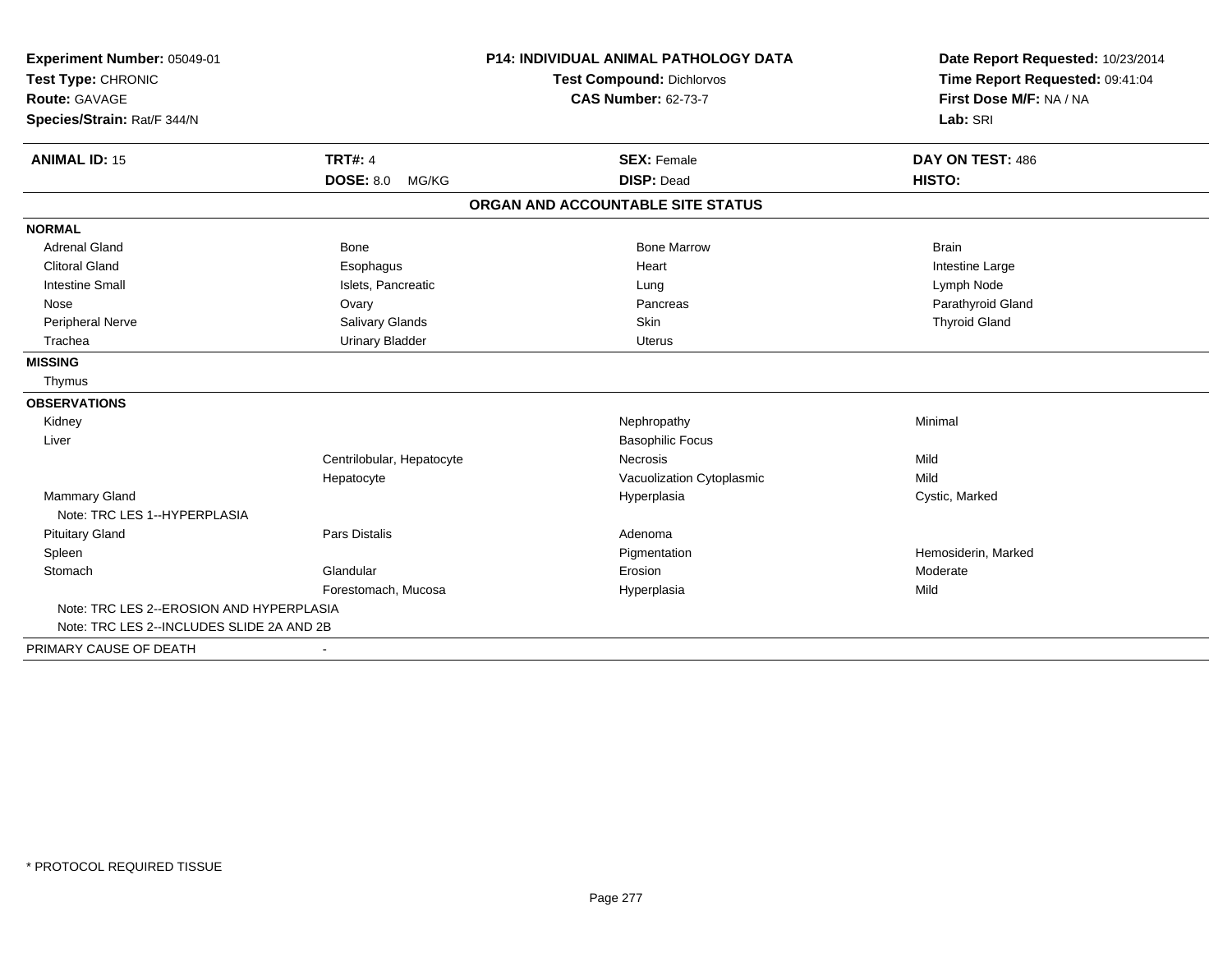| Experiment Number: 05049-01<br>Test Type: CHRONIC |                           | P14: INDIVIDUAL ANIMAL PATHOLOGY DATA | Date Report Requested: 10/23/2014<br>Time Report Requested: 09:41:04 |
|---------------------------------------------------|---------------------------|---------------------------------------|----------------------------------------------------------------------|
|                                                   |                           | <b>Test Compound: Dichlorvos</b>      |                                                                      |
| Route: GAVAGE                                     |                           | <b>CAS Number: 62-73-7</b>            | First Dose M/F: NA / NA                                              |
| Species/Strain: Rat/F 344/N                       |                           |                                       | Lab: SRI                                                             |
| <b>ANIMAL ID: 15</b>                              | <b>TRT#: 6</b>            | <b>SEX: Female</b>                    | DAY ON TEST: 733                                                     |
|                                                   | <b>DOSE: 4.0</b><br>MG/KG | <b>DISP: Terminal Sacrifice</b>       | HISTO:                                                               |
|                                                   |                           | ORGAN AND ACCOUNTABLE SITE STATUS     |                                                                      |
| <b>NORMAL</b>                                     |                           |                                       |                                                                      |
| <b>Bone</b>                                       | <b>Brain</b>              | <b>Clitoral Gland</b>                 | Esophagus                                                            |
| Heart                                             | Intestine Large           | <b>Intestine Small</b>                | Islets, Pancreatic                                                   |
| Lymph Node                                        | Nose                      | Pancreas                              | Parathyroid Gland                                                    |
| Peripheral Nerve                                  | Salivary Glands           | Skin                                  | Spleen                                                               |
| Stomach                                           | Thymus                    | Trachea                               | <b>Urinary Bladder</b>                                               |
| <b>OBSERVATIONS</b>                               |                           |                                       |                                                                      |
| <b>Adrenal Gland</b>                              | <b>Extra Adr Tiss</b>     | Developmental Malformation            |                                                                      |
| <b>Bone Marrow</b>                                |                           | Hyperplasia                           | Reticulum Cell, Mild                                                 |
| Kidney                                            | Epithelium, Pelvis        | Hyperplasia                           | Mild                                                                 |
|                                                   |                           | Inflammation                          | Chronic, Mild                                                        |
|                                                   |                           | Nephropathy                           | Minimal                                                              |
| Liver                                             |                           | <b>Basophilic Focus</b>               |                                                                      |
|                                                   |                           | Inflammation                          | Granulomatous, Mild                                                  |
|                                                   |                           | Inflammation                          | Chronic Active, Mild                                                 |
| Lung                                              |                           | <b>Infiltration Cellular</b>          | Histiocyte, Mild                                                     |
| Mammary Gland                                     |                           | Hyperplasia                           | Cystic, Mild                                                         |
| Ovary                                             |                           | Cyst                                  |                                                                      |
| <b>Pituitary Gland</b>                            | <b>Pars Distalis</b>      | Cyst                                  |                                                                      |
|                                                   | Pars Distalis             | Hyperplasia                           | Mild                                                                 |
| <b>Thyroid Gland</b>                              | C Cell                    | Hyperplasia                           | Minimal                                                              |
| <b>Uterus</b>                                     |                           | Cyst                                  |                                                                      |
| Note: CYST IS NEAR CERVIX AND EXTENDS TO SEROSA   |                           |                                       |                                                                      |
| Note: CYST CONTAINS KERATIN AND CELLULAR DEBRIS   |                           |                                       |                                                                      |
| PRIMARY CAUSE OF DEATH                            | $\blacksquare$            |                                       |                                                                      |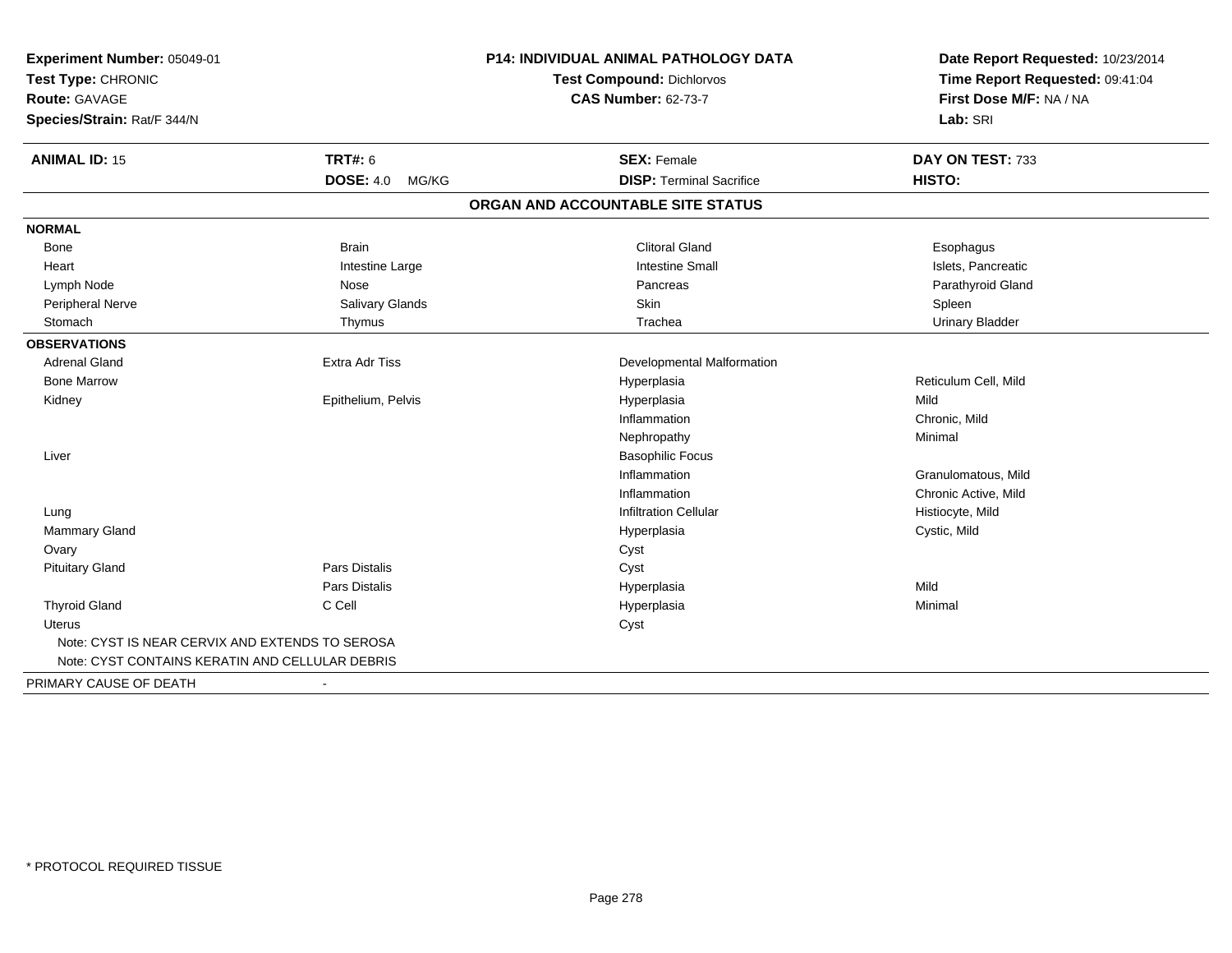| Experiment Number: 05049-01<br>Test Type: CHRONIC<br><b>Route: GAVAGE</b><br>Species/Strain: Rat/F 344/N | P14: INDIVIDUAL ANIMAL PATHOLOGY DATA<br><b>Test Compound: Dichlorvos</b><br><b>CAS Number: 62-73-7</b> |                                   | Date Report Requested: 10/23/2014<br>Time Report Requested: 09:41:04<br>First Dose M/F: NA / NA<br>Lab: SRI |
|----------------------------------------------------------------------------------------------------------|---------------------------------------------------------------------------------------------------------|-----------------------------------|-------------------------------------------------------------------------------------------------------------|
| <b>ANIMAL ID: 16</b>                                                                                     | <b>TRT#: 2</b>                                                                                          | <b>SEX: Female</b>                | DAY ON TEST: 602                                                                                            |
|                                                                                                          | <b>DOSE: VEHICLE CONTROL</b>                                                                            | <b>DISP: Moribund</b>             | HISTO:                                                                                                      |
|                                                                                                          |                                                                                                         | ORGAN AND ACCOUNTABLE SITE STATUS |                                                                                                             |
| <b>NORMAL</b>                                                                                            |                                                                                                         |                                   |                                                                                                             |
| Bone                                                                                                     | <b>Brain</b>                                                                                            | <b>Clitoral Gland</b>             | Esophagus                                                                                                   |
| Intestine Large                                                                                          | <b>Intestine Small</b>                                                                                  | Islets, Pancreatic                | Nose                                                                                                        |
| Ovary                                                                                                    | Pancreas                                                                                                | Parathyroid Gland                 | Peripheral Nerve                                                                                            |
| Salivary Glands                                                                                          | Skin                                                                                                    | Thymus                            | <b>Thyroid Gland</b>                                                                                        |
| Trachea                                                                                                  | <b>Urinary Bladder</b>                                                                                  | Vagina                            |                                                                                                             |
| <b>OBSERVATIONS</b>                                                                                      |                                                                                                         |                                   |                                                                                                             |
| <b>Adrenal Gland</b>                                                                                     | Medulla                                                                                                 | Pheochromocytoma Benign           |                                                                                                             |
| <b>Blood</b>                                                                                             |                                                                                                         | Leukemia Mononuclear              |                                                                                                             |
| <b>Bone Marrow</b>                                                                                       |                                                                                                         | Leukemia Mononuclear              |                                                                                                             |
|                                                                                                          |                                                                                                         | Myelofibrosis                     | Mild                                                                                                        |
| Heart                                                                                                    |                                                                                                         | Leukemia Mononuclear              |                                                                                                             |
| Kidney                                                                                                   |                                                                                                         | Nephropathy                       | Mild                                                                                                        |
| Liver                                                                                                    | Hepatocyte                                                                                              | <b>Cytoplasmic Alteration</b>     | Moderate                                                                                                    |
|                                                                                                          | Portal                                                                                                  | Fibrosis                          | Moderate                                                                                                    |
|                                                                                                          | <b>Bile Duct</b>                                                                                        | Hyperplasia                       | Moderate                                                                                                    |
|                                                                                                          |                                                                                                         | Leukemia Mononuclear              |                                                                                                             |
|                                                                                                          | Hepatocyte                                                                                              | Necrosis                          | Multifocal, Moderate                                                                                        |
|                                                                                                          | Kupffer Cell                                                                                            | Pigmentation                      | Moderate                                                                                                    |
|                                                                                                          | Hepatocyte                                                                                              | Vacuolization Cytoplasmic         | Moderate                                                                                                    |
| Lung                                                                                                     |                                                                                                         | <b>Infiltration Cellular</b>      | Histiocyte, Minimal                                                                                         |
|                                                                                                          |                                                                                                         | Leukemia Mononuclear              |                                                                                                             |
| Lymph Node                                                                                               | Mandibular                                                                                              | Leukemia Mononuclear              |                                                                                                             |
| <b>Mammary Gland</b>                                                                                     |                                                                                                         | Hyperplasia                       | Cystic, Mild                                                                                                |
| <b>Pituitary Gland</b>                                                                                   | <b>Pars Distalis</b>                                                                                    | Cyst                              |                                                                                                             |
| Spleen                                                                                                   |                                                                                                         | Congestion                        | Marked                                                                                                      |
| Stomach                                                                                                  | Glandular                                                                                               | Erosion                           | Mild                                                                                                        |
| <b>Uterus</b>                                                                                            |                                                                                                         | Polyp Stromal                     |                                                                                                             |
| Note: TRC LES 1--POLYP STROMAL                                                                           |                                                                                                         |                                   |                                                                                                             |
| PRIMARY CAUSE OF DEATH                                                                                   |                                                                                                         |                                   |                                                                                                             |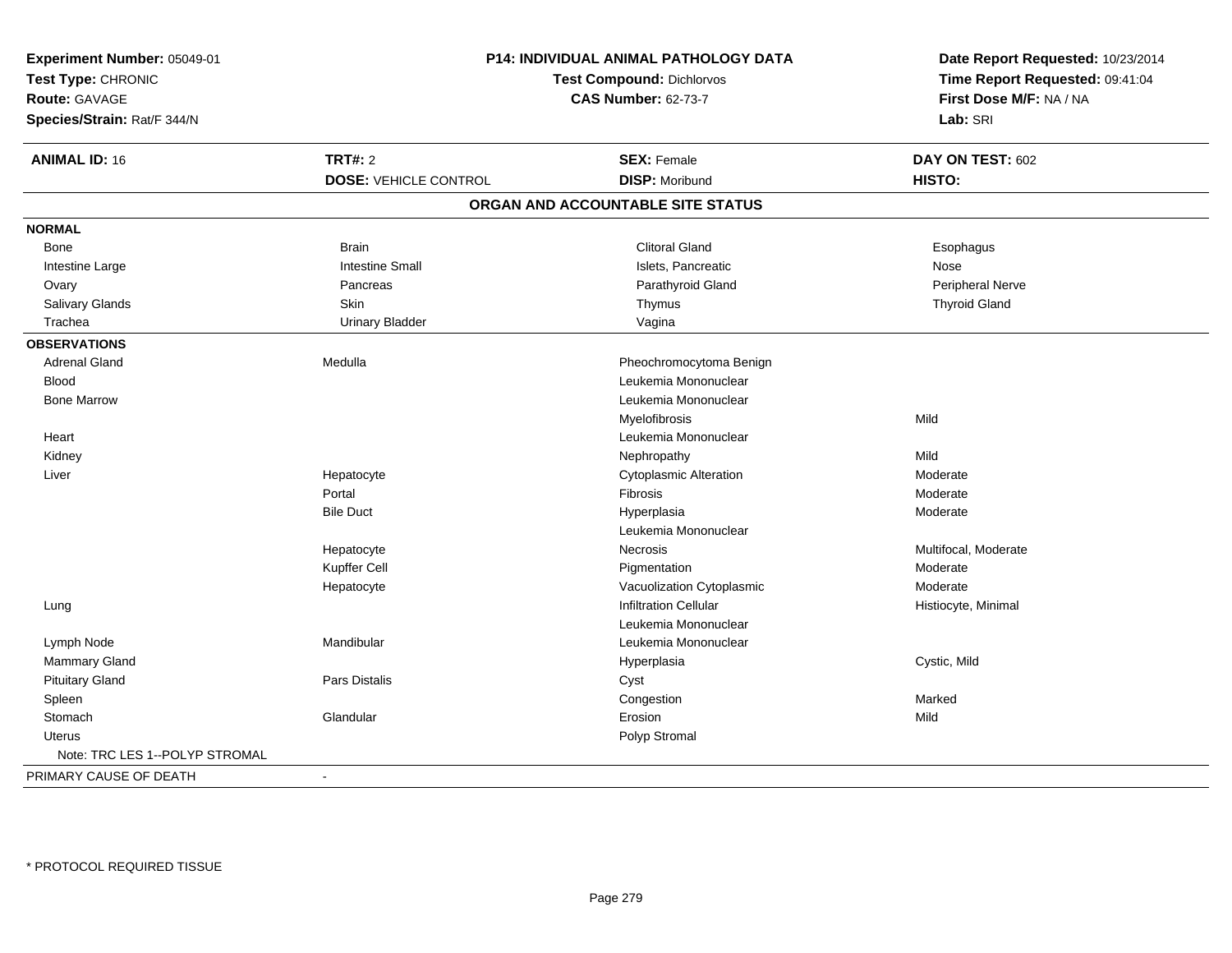| Experiment Number: 05049-01<br>Test Type: CHRONIC<br><b>Route: GAVAGE</b> |                           | <b>P14: INDIVIDUAL ANIMAL PATHOLOGY DATA</b><br><b>Test Compound: Dichlorvos</b><br><b>CAS Number: 62-73-7</b> | Date Report Requested: 10/23/2014<br>Time Report Requested: 09:41:04<br>First Dose M/F: NA / NA |
|---------------------------------------------------------------------------|---------------------------|----------------------------------------------------------------------------------------------------------------|-------------------------------------------------------------------------------------------------|
| Species/Strain: Rat/F 344/N                                               |                           |                                                                                                                | Lab: SRI                                                                                        |
| <b>ANIMAL ID: 16</b>                                                      | <b>TRT#: 4</b>            | <b>SEX: Female</b>                                                                                             | DAY ON TEST: 672                                                                                |
|                                                                           | <b>DOSE: 8.0</b><br>MG/KG | <b>DISP: Dead</b>                                                                                              | HISTO:                                                                                          |
|                                                                           |                           | ORGAN AND ACCOUNTABLE SITE STATUS                                                                              |                                                                                                 |
| <b>NORMAL</b>                                                             |                           |                                                                                                                |                                                                                                 |
| <b>Adrenal Gland</b>                                                      | Bone                      | <b>Bone Marrow</b>                                                                                             | <b>Clitoral Gland</b>                                                                           |
| Esophagus                                                                 | Heart                     | Intestine Large                                                                                                | <b>Intestine Small</b>                                                                          |
| Islets, Pancreatic                                                        | Kidney                    | Lymph Node                                                                                                     | Mammary Gland                                                                                   |
| Nose                                                                      | Ovary                     | Parathyroid Gland                                                                                              | Peripheral Nerve                                                                                |
| <b>Salivary Glands</b>                                                    | Skin                      | Stomach                                                                                                        | Thymus                                                                                          |
| <b>Thyroid Gland</b>                                                      | Trachea                   | <b>Urinary Bladder</b>                                                                                         |                                                                                                 |
| <b>OBSERVATIONS</b>                                                       |                           |                                                                                                                |                                                                                                 |
| <b>Brain</b>                                                              | Cerebrum                  | Degeneration                                                                                                   | Mild                                                                                            |
| Liver                                                                     |                           | <b>Basophilic Focus</b>                                                                                        |                                                                                                 |
|                                                                           |                           | Leukemia Mononuclear                                                                                           |                                                                                                 |
| Lung                                                                      |                           | <b>Infiltration Cellular</b>                                                                                   | Histiocyte, Mild                                                                                |
|                                                                           |                           | Leukemia Mononuclear                                                                                           |                                                                                                 |
| Pancreas                                                                  |                           | Atrophy                                                                                                        | Moderate                                                                                        |
| <b>Pituitary Gland</b>                                                    | Pars Distalis             | Angiectasis                                                                                                    | Marked                                                                                          |
| Spleen                                                                    |                           | Leukemia Mononuclear                                                                                           |                                                                                                 |
| <b>Uterus</b>                                                             |                           | Abscess                                                                                                        | Marked                                                                                          |
| PRIMARY CAUSE OF DEATH                                                    |                           |                                                                                                                |                                                                                                 |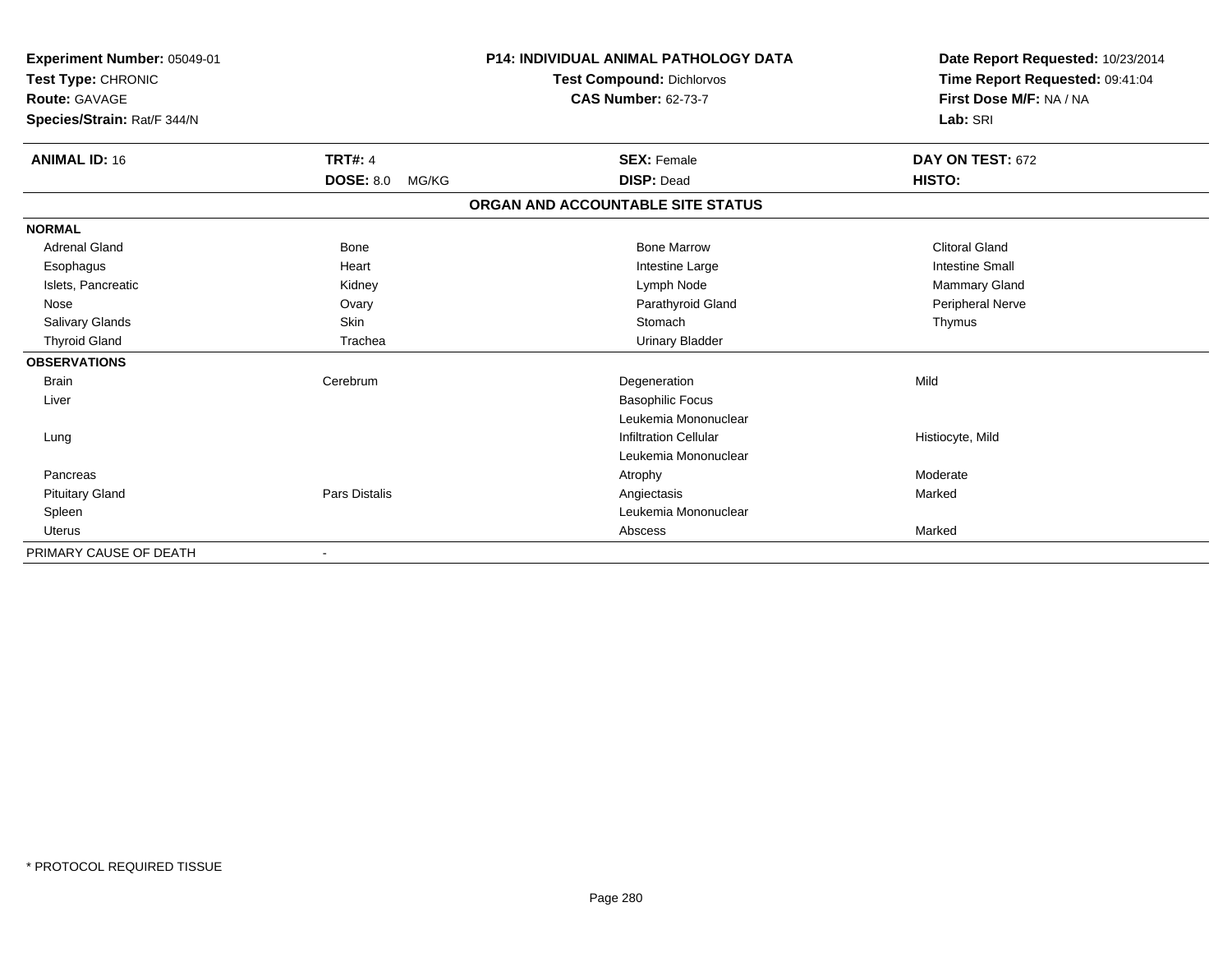| Experiment Number: 05049-01<br>Test Type: CHRONIC<br>Route: GAVAGE<br>Species/Strain: Rat/F 344/N |                           | P14: INDIVIDUAL ANIMAL PATHOLOGY DATA<br><b>Test Compound: Dichlorvos</b><br><b>CAS Number: 62-73-7</b> | Date Report Requested: 10/23/2014<br>Time Report Requested: 09:41:04<br>First Dose M/F: NA / NA<br>Lab: SRI |
|---------------------------------------------------------------------------------------------------|---------------------------|---------------------------------------------------------------------------------------------------------|-------------------------------------------------------------------------------------------------------------|
| <b>ANIMAL ID: 16</b>                                                                              | <b>TRT#: 6</b>            | <b>SEX: Female</b>                                                                                      | DAY ON TEST: 733                                                                                            |
|                                                                                                   | <b>DOSE: 4.0</b><br>MG/KG | <b>DISP: Terminal Sacrifice</b>                                                                         | HISTO:                                                                                                      |
|                                                                                                   |                           | ORGAN AND ACCOUNTABLE SITE STATUS                                                                       |                                                                                                             |
| <b>NORMAL</b>                                                                                     |                           |                                                                                                         |                                                                                                             |
| <b>Adrenal Gland</b>                                                                              | Bone                      | <b>Bone Marrow</b>                                                                                      | <b>Brain</b>                                                                                                |
| <b>Clitoral Gland</b>                                                                             | Esophagus                 | <b>Intestine Small</b>                                                                                  | Islets, Pancreatic                                                                                          |
| Lymph Node                                                                                        | Ovary                     | Parathyroid Gland                                                                                       | Peripheral Nerve                                                                                            |
| Salivary Glands                                                                                   | Skin                      | Trachea                                                                                                 | <b>Urinary Bladder</b>                                                                                      |
| <b>Uterus</b>                                                                                     |                           |                                                                                                         |                                                                                                             |
| <b>MISSING</b>                                                                                    |                           |                                                                                                         |                                                                                                             |
| Thymus                                                                                            |                           |                                                                                                         |                                                                                                             |
| <b>OBSERVATIONS</b>                                                                               |                           |                                                                                                         |                                                                                                             |
| Eye                                                                                               | Retina                    | Atrophy                                                                                                 | Moderate                                                                                                    |
|                                                                                                   |                           | Cataract                                                                                                | Moderate                                                                                                    |
| Heart                                                                                             | Myocardium                | Fibrosis                                                                                                | Mild                                                                                                        |
| Intestine Large                                                                                   | Rectum                    | Parasite Metazoan                                                                                       | Mild                                                                                                        |
| Kidney                                                                                            | Pelvis                    | Mineralization                                                                                          | Minimal                                                                                                     |
|                                                                                                   |                           | Nephropathy                                                                                             | Minimal                                                                                                     |
| Liver                                                                                             |                           | <b>Basophilic Focus</b>                                                                                 |                                                                                                             |
|                                                                                                   |                           | Clear Cell Focus                                                                                        |                                                                                                             |
|                                                                                                   | Portal                    | Fibrosis                                                                                                | Minimal                                                                                                     |
|                                                                                                   | <b>Bile Duct</b>          | Hyperplasia                                                                                             | Mild                                                                                                        |
| Lung                                                                                              |                           | <b>Infiltration Cellular</b>                                                                            | Histiocyte, Minimal                                                                                         |
| Mammary Gland                                                                                     |                           | Hyperplasia                                                                                             | Cystic, Minimal                                                                                             |
| Nose                                                                                              | Lumen                     | Inflammation                                                                                            | Suppurative, Mild                                                                                           |
|                                                                                                   | Submucosa                 | Inflammation                                                                                            | Chronic, Mild                                                                                               |
| Pancreas                                                                                          |                           | Hyperplasia                                                                                             | Mild                                                                                                        |
| <b>Pituitary Gland</b>                                                                            | Pars Distalis             | Cyst                                                                                                    |                                                                                                             |
|                                                                                                   | Pars Intermed             | <b>Infiltration Cellular</b>                                                                            | Moderate                                                                                                    |
|                                                                                                   | Pars Nervosa              | <b>Infiltration Cellular</b>                                                                            | Moderate                                                                                                    |
| Note: CELLULAR STRUCTURES COULD BE EARLY CRANIOPHRNGOMA                                           |                           |                                                                                                         |                                                                                                             |
| Spleen                                                                                            |                           | Leukemia Mononuclear                                                                                    |                                                                                                             |
| Stomach                                                                                           | Glandular                 | Mineralization                                                                                          | Mild                                                                                                        |
| <b>Thyroid Gland</b>                                                                              | C Cell                    | Adenoma                                                                                                 |                                                                                                             |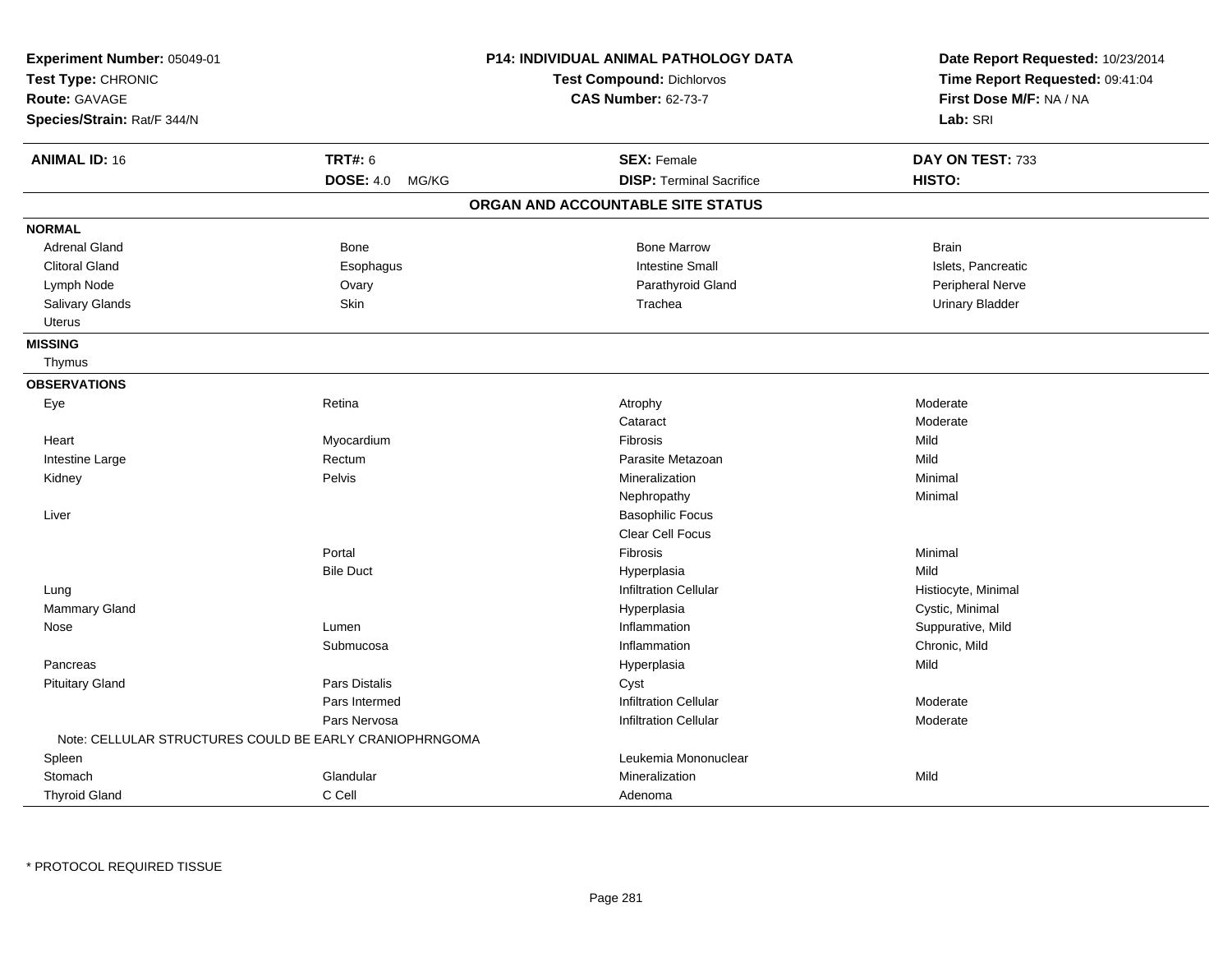| Experiment Number: 05049-01<br><b>Test Type: CHRONIC</b><br><b>Route: GAVAGE</b> | <b>P14: INDIVIDUAL ANIMAL PATHOLOGY DATA</b><br><b>Test Compound: Dichlorvos</b><br><b>CAS Number: 62-73-7</b> |                                   | Date Report Requested: 10/23/2014<br>Time Report Requested: 09:41:04<br>First Dose M/F: NA / NA |
|----------------------------------------------------------------------------------|----------------------------------------------------------------------------------------------------------------|-----------------------------------|-------------------------------------------------------------------------------------------------|
| Species/Strain: Rat/F 344/N                                                      |                                                                                                                |                                   | Lab: SRI                                                                                        |
| <b>ANIMAL ID: 16</b>                                                             | <b>TRT#:</b> 6                                                                                                 | <b>SEX: Female</b>                | DAY ON TEST: 733                                                                                |
|                                                                                  | <b>DOSE: 4.0</b><br>MG/KG                                                                                      | <b>DISP:</b> Terminal Sacrifice   | HISTO:                                                                                          |
|                                                                                  |                                                                                                                | ORGAN AND ACCOUNTABLE SITE STATUS |                                                                                                 |
| PRIMARY CAUSE OF DEATH                                                           |                                                                                                                |                                   |                                                                                                 |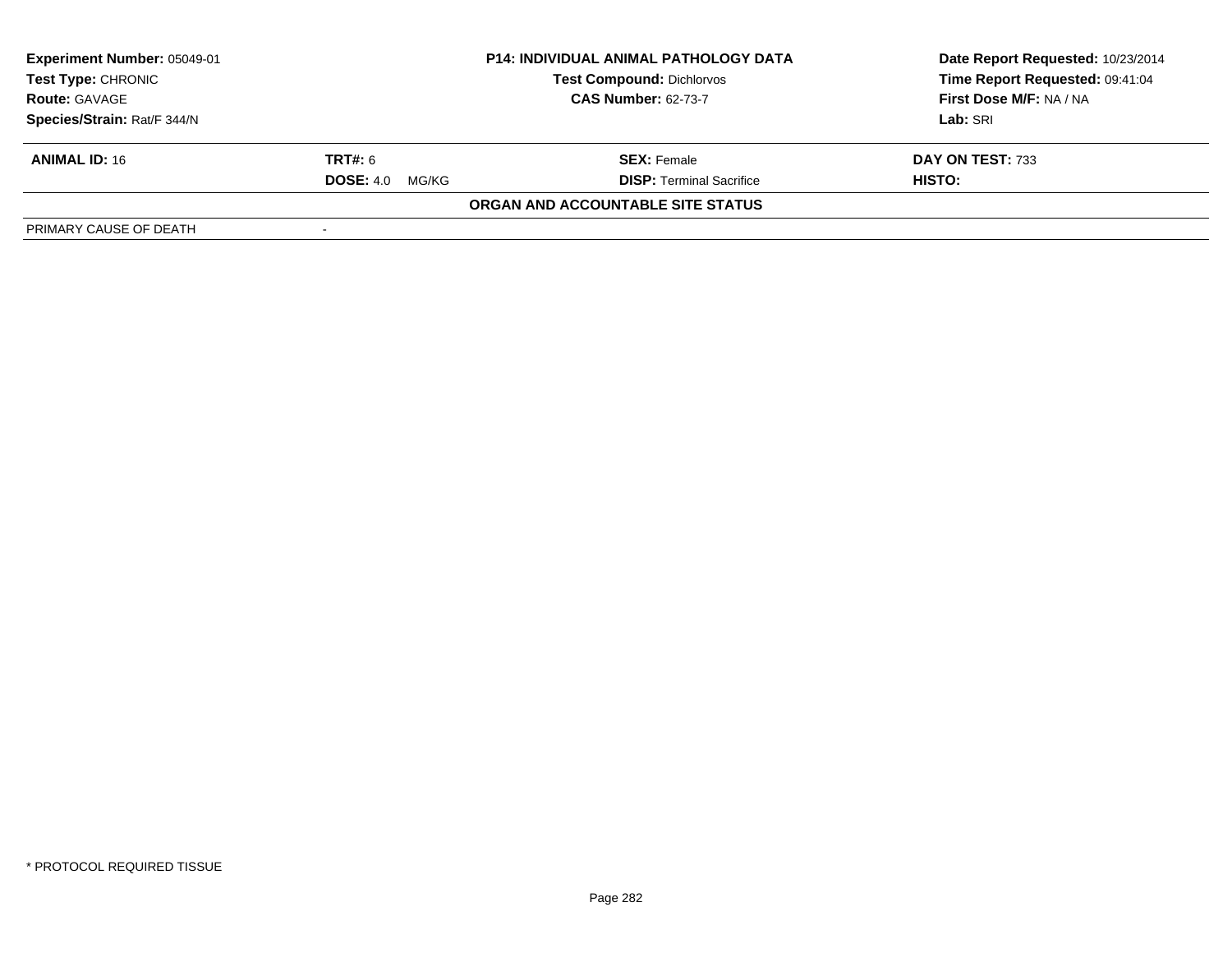| Experiment Number: 05049-01                |                              | <b>P14: INDIVIDUAL ANIMAL PATHOLOGY DATA</b> | Date Report Requested: 10/23/2014 |
|--------------------------------------------|------------------------------|----------------------------------------------|-----------------------------------|
| Test Type: CHRONIC                         |                              | <b>Test Compound: Dichlorvos</b>             | Time Report Requested: 09:41:04   |
| <b>Route: GAVAGE</b>                       |                              | <b>CAS Number: 62-73-7</b>                   | First Dose M/F: NA / NA           |
| Species/Strain: Rat/F 344/N                |                              |                                              | Lab: SRI                          |
| <b>ANIMAL ID: 17</b>                       | <b>TRT#: 2</b>               | <b>SEX: Female</b>                           | DAY ON TEST: 734                  |
|                                            | <b>DOSE: VEHICLE CONTROL</b> | <b>DISP: Terminal Sacrifice</b>              | <b>HISTO:</b>                     |
|                                            |                              | ORGAN AND ACCOUNTABLE SITE STATUS            |                                   |
| <b>NORMAL</b>                              |                              |                                              |                                   |
| <b>Adrenal Gland</b>                       | <b>Bone</b>                  | <b>Bone Marrow</b>                           | <b>Brain</b>                      |
| <b>Clitoral Gland</b>                      | Esophagus                    | Heart                                        | Intestine Large                   |
| <b>Intestine Small</b>                     | Islets, Pancreatic           | Liver                                        | Nose                              |
| Ovary                                      | Pancreas                     | Parathyroid Gland                            | Peripheral Nerve                  |
| Salivary Glands                            | Skin                         | Spleen                                       | Stomach                           |
| Trachea                                    | <b>Urinary Bladder</b>       |                                              |                                   |
| <b>MISSING</b>                             |                              |                                              |                                   |
| Thymus                                     |                              |                                              |                                   |
| <b>OBSERVATIONS</b>                        |                              |                                              |                                   |
| Kidney                                     | Pelvis                       | Mineralization                               | Minimal                           |
|                                            |                              | Nephropathy                                  | Minimal                           |
| Lung                                       |                              | <b>Infiltration Cellular</b>                 | Histiocyte, Minimal               |
| Lymph Node                                 | Mandibular                   | Hyperplasia                                  | Plasma Cell, Moderate             |
| Mammary Gland                              |                              | Fibroadenoma                                 |                                   |
|                                            |                              | Hyperplasia                                  | Cystic, Marked                    |
|                                            |                              | Inflammation                                 | Suppurative, Moderate             |
| Note: TRC LES 2--FIBROADENOMA              |                              |                                              |                                   |
| Note: TRC LES 1 AND 3--HYPERPLASIA, CYSTIC |                              |                                              |                                   |
| <b>Pituitary Gland</b>                     | <b>Pars Distalis</b>         | Adenoma                                      |                                   |
| <b>Thyroid Gland</b>                       | C Cell                       | Adenoma                                      |                                   |
| Uterus                                     |                              | Polyp Stromal                                |                                   |
| PRIMARY CAUSE OF DEATH                     |                              |                                              |                                   |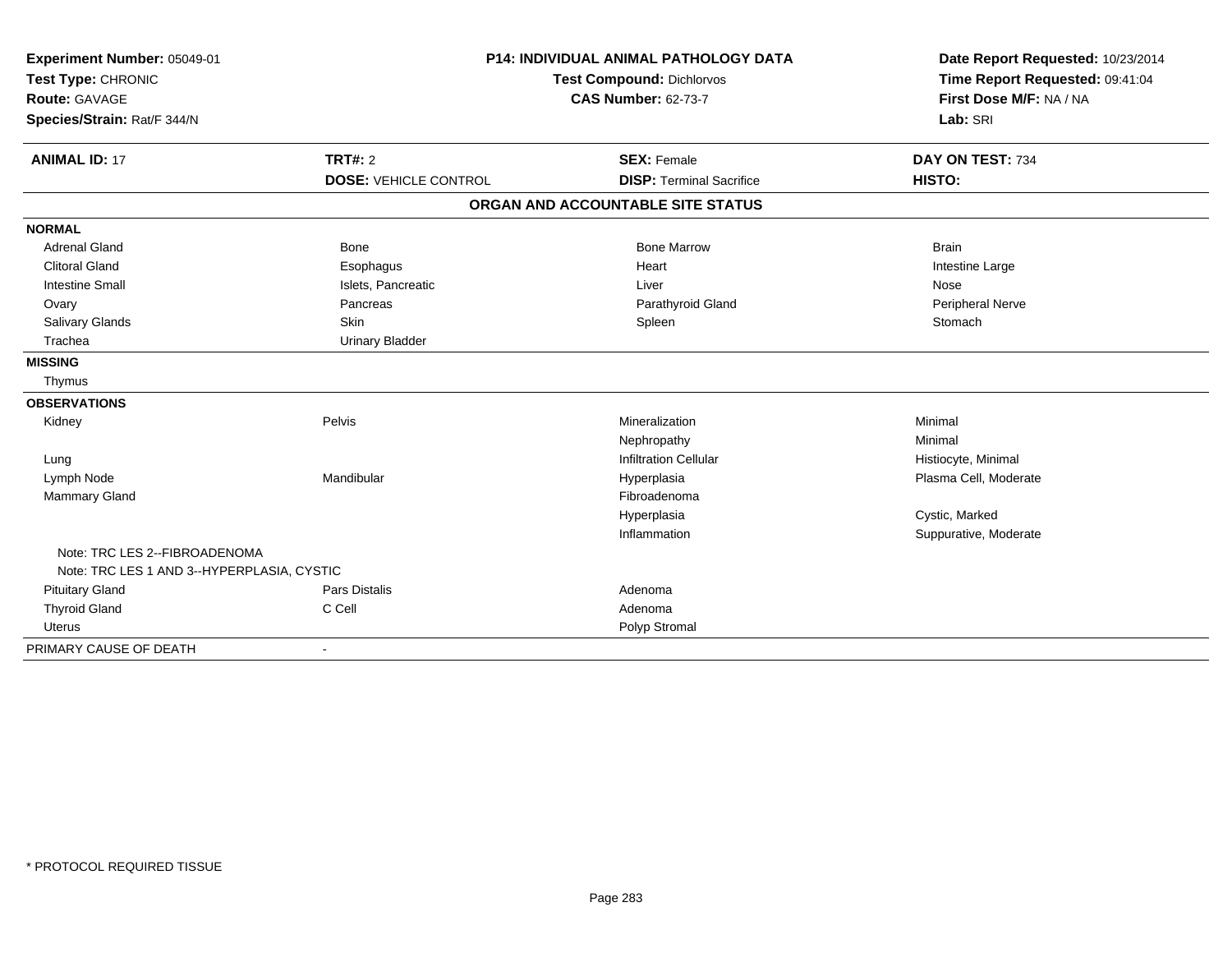| Experiment Number: 05049-01<br>Test Type: CHRONIC |                           | <b>P14: INDIVIDUAL ANIMAL PATHOLOGY DATA</b> | Date Report Requested: 10/23/2014<br>Time Report Requested: 09:41:04 |
|---------------------------------------------------|---------------------------|----------------------------------------------|----------------------------------------------------------------------|
|                                                   |                           | <b>Test Compound: Dichlorvos</b>             |                                                                      |
| <b>Route: GAVAGE</b>                              |                           | <b>CAS Number: 62-73-7</b>                   | First Dose M/F: NA / NA                                              |
| Species/Strain: Rat/F 344/N                       |                           |                                              | Lab: SRI                                                             |
| <b>ANIMAL ID: 17</b>                              | <b>TRT#: 4</b>            | <b>SEX: Female</b>                           | DAY ON TEST: 730                                                     |
|                                                   | <b>DOSE: 8.0</b><br>MG/KG | <b>DISP: Terminal Sacrifice</b>              | HISTO:                                                               |
|                                                   |                           | ORGAN AND ACCOUNTABLE SITE STATUS            |                                                                      |
| <b>NORMAL</b>                                     |                           |                                              |                                                                      |
| Bone                                              | <b>Brain</b>              | <b>Clitoral Gland</b>                        | Esophagus                                                            |
| Heart                                             | <b>Intestine Small</b>    | Islets, Pancreatic                           | Nose                                                                 |
| Ovary                                             | Parathyroid Gland         | Peripheral Nerve                             | Salivary Glands                                                      |
| Skin                                              | Stomach                   | <b>Thyroid Gland</b>                         | Trachea                                                              |
| <b>Urinary Bladder</b>                            |                           |                                              |                                                                      |
| <b>MISSING</b>                                    |                           |                                              |                                                                      |
| Thymus                                            |                           |                                              |                                                                      |
| <b>OBSERVATIONS</b>                               |                           |                                              |                                                                      |
| <b>Adrenal Gland</b>                              | Medulla                   | Pheochromocytoma Malignant                   |                                                                      |
| <b>Bone Marrow</b>                                |                           | Hyperplasia                                  | Reticulum Cell, Minimal                                              |
| Intestine Large                                   | Colon                     | Parasite Metazoan                            | Mild                                                                 |
| Kidney                                            |                           | Nephropathy                                  | Minimal                                                              |
| Liver                                             |                           | <b>Basophilic Focus</b>                      |                                                                      |
|                                                   |                           | Clear Cell Focus                             |                                                                      |
|                                                   |                           | Inflammation                                 | Chronic, Mild                                                        |
| Lung                                              |                           | <b>Infiltration Cellular</b>                 | Histiocyte, Minimal                                                  |
| Lymph Node                                        | Mesenteric                | Atrophy                                      | Moderate                                                             |
| <b>Mammary Gland</b>                              |                           | Hyperplasia                                  | Cystic, Minimal                                                      |
| Pancreas                                          |                           | Atrophy                                      | Moderate                                                             |
| <b>Pituitary Gland</b>                            | Pars Distalis             | Adenoma                                      |                                                                      |
| Spleen                                            |                           | Pigmentation                                 | Hemosiderin, Mild                                                    |
| <b>Uterus</b>                                     |                           | Hydrometra                                   | Mild                                                                 |
| Vagina                                            |                           | Cyst                                         |                                                                      |
| PRIMARY CAUSE OF DEATH                            | $\blacksquare$            |                                              |                                                                      |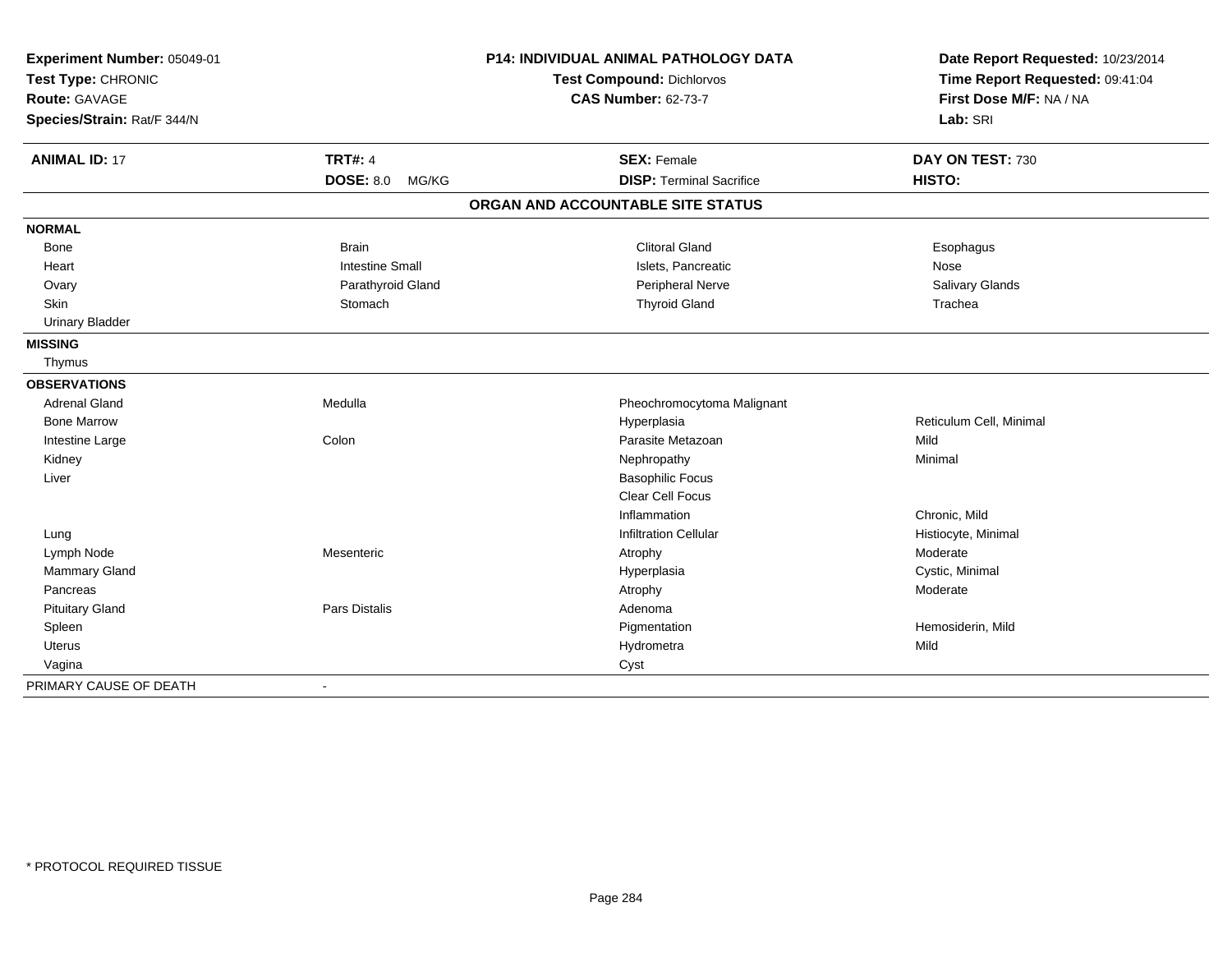| Experiment Number: 05049-01<br>Test Type: CHRONIC<br><b>Route: GAVAGE</b> |                           | P14: INDIVIDUAL ANIMAL PATHOLOGY DATA | Date Report Requested: 10/23/2014<br>Time Report Requested: 09:41:04<br>First Dose M/F: NA / NA |
|---------------------------------------------------------------------------|---------------------------|---------------------------------------|-------------------------------------------------------------------------------------------------|
|                                                                           |                           | <b>Test Compound: Dichlorvos</b>      |                                                                                                 |
|                                                                           |                           | <b>CAS Number: 62-73-7</b>            |                                                                                                 |
| Species/Strain: Rat/F 344/N                                               |                           |                                       | Lab: SRI                                                                                        |
| <b>ANIMAL ID: 17</b>                                                      | <b>TRT#: 6</b>            | <b>SEX: Female</b>                    | DAY ON TEST: 733                                                                                |
|                                                                           | <b>DOSE: 4.0</b><br>MG/KG | <b>DISP: Terminal Sacrifice</b>       | HISTO:                                                                                          |
|                                                                           |                           | ORGAN AND ACCOUNTABLE SITE STATUS     |                                                                                                 |
| <b>NORMAL</b>                                                             |                           |                                       |                                                                                                 |
| <b>Adrenal Gland</b>                                                      | <b>Bone</b>               | <b>Bone Marrow</b>                    | <b>Brain</b>                                                                                    |
| <b>Clitoral Gland</b>                                                     | Esophagus                 | Intestine Large                       | Islets, Pancreatic                                                                              |
| Nose                                                                      | Ovary                     | Pancreas                              | Parathyroid Gland                                                                               |
| Peripheral Nerve                                                          | <b>Pituitary Gland</b>    | Salivary Glands                       | Skin                                                                                            |
| Stomach                                                                   | <b>Thyroid Gland</b>      | Trachea                               | <b>Urinary Bladder</b>                                                                          |
| <b>Uterus</b>                                                             |                           |                                       |                                                                                                 |
| <b>MISSING</b>                                                            |                           |                                       |                                                                                                 |
| Thymus                                                                    |                           |                                       |                                                                                                 |
| <b>OBSERVATIONS</b>                                                       |                           |                                       |                                                                                                 |
| Heart                                                                     | Myocardium                | Fibrosis                              | Mild                                                                                            |
|                                                                           | Myocardium                | Inflammation                          | Chronic, Mild                                                                                   |
| <b>Intestine Small</b>                                                    | Duodenum                  | <b>Ectopic Tissue</b>                 |                                                                                                 |
| Note: ECTOPIC TISSUE IS PANCREAS<br>Note: TRC LES 3- ECTOPIC TISSUE       |                           |                                       |                                                                                                 |
| Kidney                                                                    |                           | Nephropathy                           | Minimal                                                                                         |
| Liver                                                                     |                           | <b>Basophilic Focus</b>               |                                                                                                 |
|                                                                           |                           | Clear Cell Focus                      |                                                                                                 |
|                                                                           | Portal                    | <b>Fibrosis</b>                       | Mild                                                                                            |
|                                                                           | <b>Bile Duct</b>          | Hyperplasia                           | Minimal                                                                                         |
| Note: TRC LES 2- CHANGES SIMILAR TO REGULAR LIVER SECTION                 |                           |                                       |                                                                                                 |
| Lung                                                                      |                           | <b>Infiltration Cellular</b>          | Histiocyte, Minimal                                                                             |
| Lymph Node                                                                | Mediastinal               | Hemorrhage                            | Mild                                                                                            |
| <b>Mammary Gland</b>                                                      |                           | Fibroadenoma                          |                                                                                                 |
|                                                                           |                           | Hyperplasia                           | Cystic, Mild                                                                                    |
| Note: TRC LES 1- FIBROADENOMA                                             |                           |                                       |                                                                                                 |
| Spleen                                                                    |                           | Leukemia Mononuclear                  |                                                                                                 |
| PRIMARY CAUSE OF DEATH                                                    | $\blacksquare$            |                                       |                                                                                                 |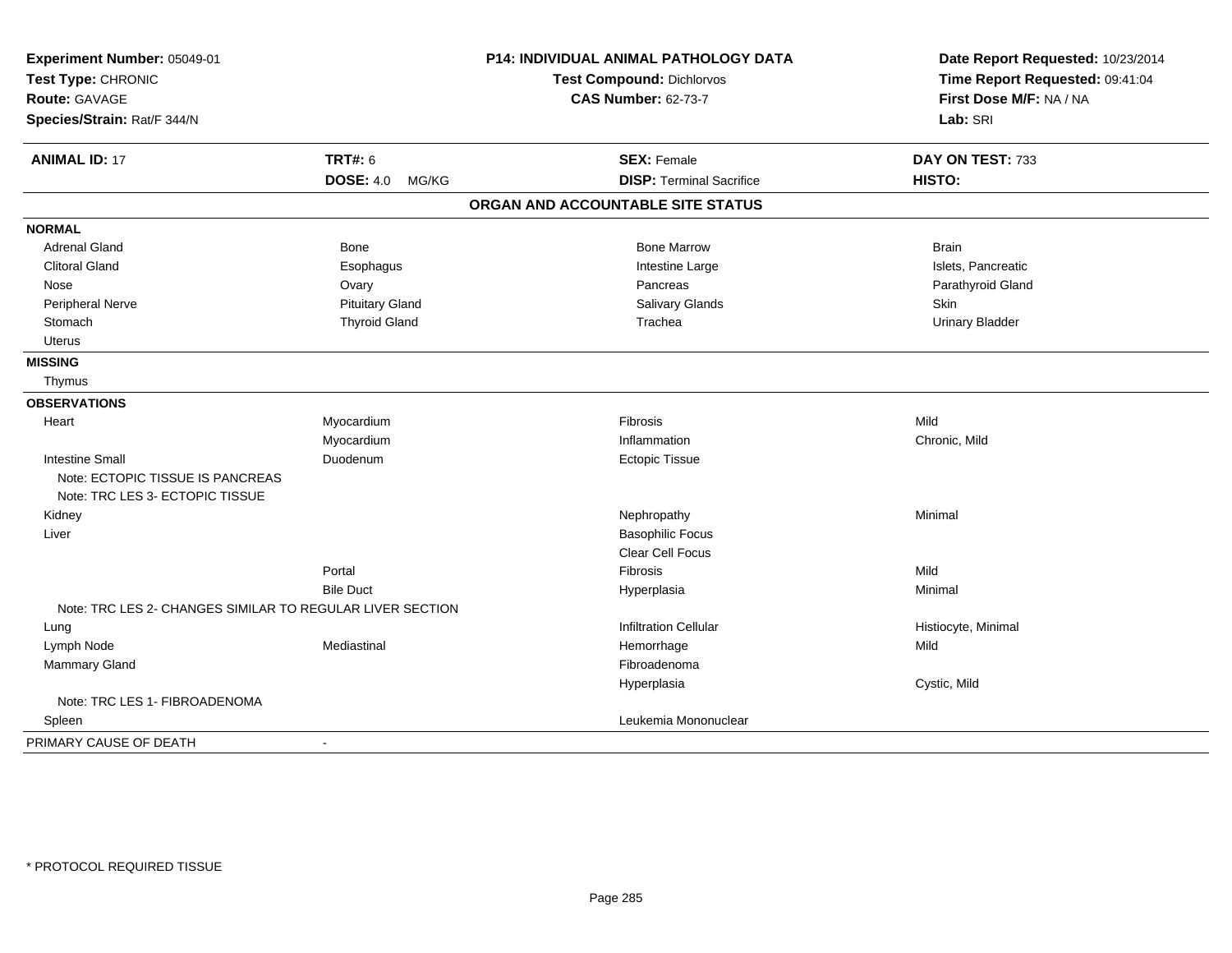| Experiment Number: 05049-01<br>Test Type: CHRONIC<br><b>Route: GAVAGE</b><br>Species/Strain: Rat/F 344/N |                              | <b>P14: INDIVIDUAL ANIMAL PATHOLOGY DATA</b><br><b>Test Compound: Dichlorvos</b><br><b>CAS Number: 62-73-7</b> | Date Report Requested: 10/23/2014<br>Time Report Requested: 09:41:04<br>First Dose M/F: NA / NA<br>Lab: SRI |
|----------------------------------------------------------------------------------------------------------|------------------------------|----------------------------------------------------------------------------------------------------------------|-------------------------------------------------------------------------------------------------------------|
| <b>ANIMAL ID: 18</b>                                                                                     | <b>TRT#: 2</b>               | <b>SEX: Female</b>                                                                                             | DAY ON TEST: 734                                                                                            |
|                                                                                                          | <b>DOSE: VEHICLE CONTROL</b> | <b>DISP: Terminal Sacrifice</b>                                                                                | HISTO:                                                                                                      |
|                                                                                                          |                              | ORGAN AND ACCOUNTABLE SITE STATUS                                                                              |                                                                                                             |
| <b>NORMAL</b>                                                                                            |                              |                                                                                                                |                                                                                                             |
| <b>Adrenal Gland</b>                                                                                     | Bone                         | <b>Bone Marrow</b>                                                                                             | <b>Brain</b>                                                                                                |
| Esophagus                                                                                                | Intestine Large              | <b>Intestine Small</b>                                                                                         | Islets, Pancreatic                                                                                          |
| Nose                                                                                                     | Ovary                        | Pancreas                                                                                                       | Parathyroid Gland                                                                                           |
| <b>Peripheral Nerve</b>                                                                                  | Salivary Glands              | Skin                                                                                                           | Spleen                                                                                                      |
| Stomach                                                                                                  | Thymus                       | Trachea                                                                                                        | <b>Urinary Bladder</b>                                                                                      |
| <b>Uterus</b>                                                                                            |                              |                                                                                                                |                                                                                                             |
| <b>OBSERVATIONS</b>                                                                                      |                              |                                                                                                                |                                                                                                             |
| <b>Clitoral Gland</b>                                                                                    |                              | Ectasia                                                                                                        | Moderate                                                                                                    |
|                                                                                                          |                              | Inflammation                                                                                                   | Suppurative, Mild                                                                                           |
| Heart                                                                                                    | Myocardium                   | Fibrosis                                                                                                       | Mild                                                                                                        |
| Kidney                                                                                                   |                              | Inflammation                                                                                                   | Suppurative, Mild                                                                                           |
|                                                                                                          |                              | Inflammation                                                                                                   | Chronic, Mild                                                                                               |
|                                                                                                          | Pelvis                       | Mineralization                                                                                                 | Mild                                                                                                        |
|                                                                                                          |                              | Nephropathy                                                                                                    | Minimal                                                                                                     |
|                                                                                                          | <b>Renal Tubule</b>          | Pigmentation                                                                                                   | Mild                                                                                                        |
| Liver                                                                                                    |                              | <b>Basophilic Focus</b>                                                                                        |                                                                                                             |
|                                                                                                          |                              | Inflammation                                                                                                   | Chronic, Minimal                                                                                            |
| Lung                                                                                                     |                              | <b>Infiltration Cellular</b>                                                                                   | Histiocyte, Minimal                                                                                         |
| Lymph Node                                                                                               | Mediastinal                  | Erythrophagocytosis                                                                                            | Moderate                                                                                                    |
| Mammary Gland                                                                                            |                              | Hyperplasia                                                                                                    | Cystic, Mild                                                                                                |
| <b>Pituitary Gland</b>                                                                                   | Pars Distalis                | Adenoma                                                                                                        |                                                                                                             |
| <b>Thyroid Gland</b>                                                                                     | C Cell                       | Hyperplasia                                                                                                    | Mild                                                                                                        |
| PRIMARY CAUSE OF DEATH                                                                                   |                              |                                                                                                                |                                                                                                             |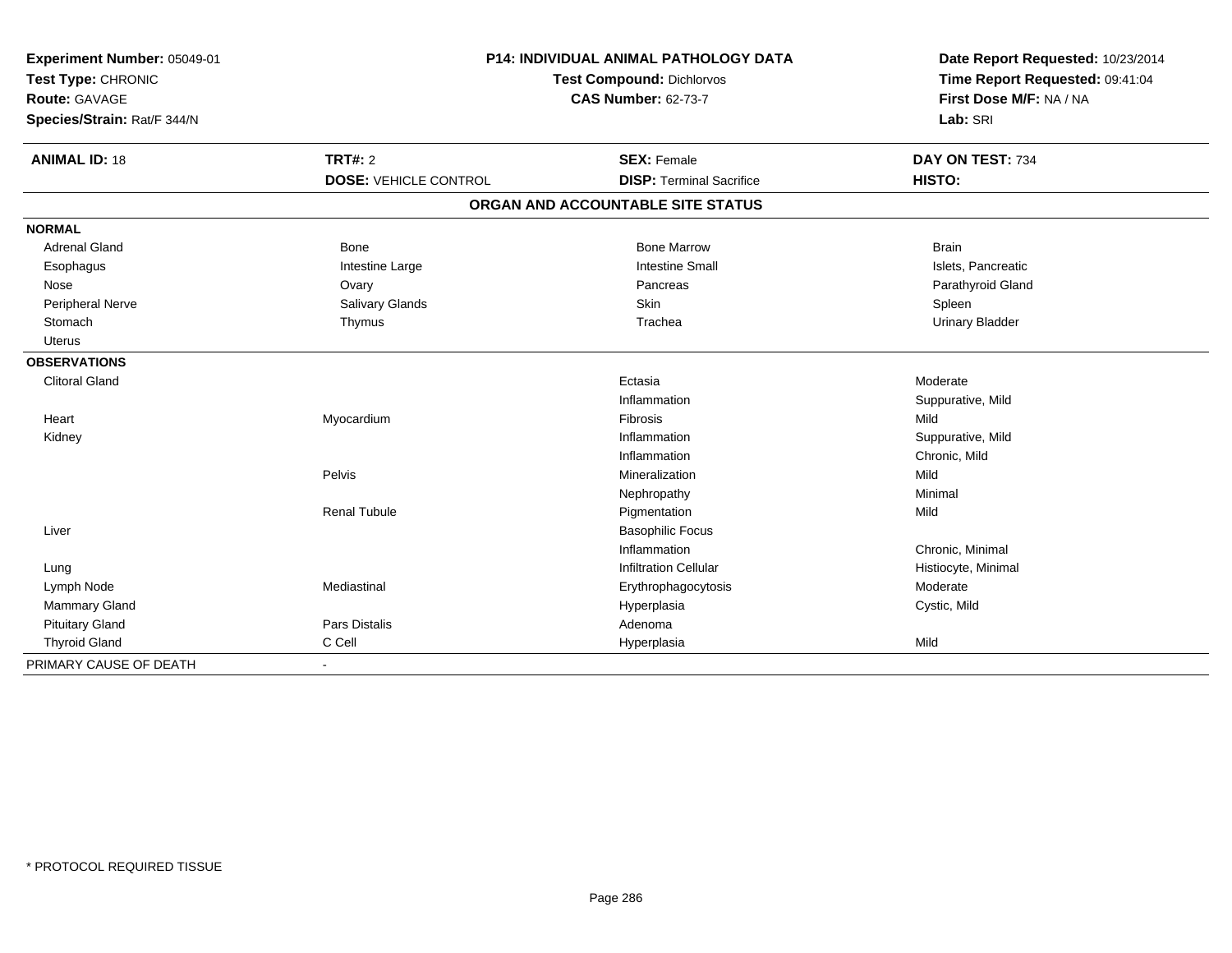| Experiment Number: 05049-01<br>Test Type: CHRONIC<br><b>Route: GAVAGE</b><br>Species/Strain: Rat/F 344/N                        |                         | P14: INDIVIDUAL ANIMAL PATHOLOGY DATA<br><b>Test Compound: Dichlorvos</b><br><b>CAS Number: 62-73-7</b> | Date Report Requested: 10/23/2014<br>Time Report Requested: 09:41:04<br>First Dose M/F: NA / NA<br>Lab: SRI |
|---------------------------------------------------------------------------------------------------------------------------------|-------------------------|---------------------------------------------------------------------------------------------------------|-------------------------------------------------------------------------------------------------------------|
| <b>ANIMAL ID: 18</b>                                                                                                            | <b>TRT#: 4</b>          | <b>SEX: Female</b>                                                                                      | DAY ON TEST: 730                                                                                            |
|                                                                                                                                 | DOSE: 8.0 MG/KG         | <b>DISP: Terminal Sacrifice</b>                                                                         | HISTO:                                                                                                      |
|                                                                                                                                 |                         | ORGAN AND ACCOUNTABLE SITE STATUS                                                                       |                                                                                                             |
| <b>NORMAL</b>                                                                                                                   |                         |                                                                                                         |                                                                                                             |
| <b>Bone</b>                                                                                                                     | <b>Bone Marrow</b>      | Esophagus                                                                                               | <b>Intestine Small</b>                                                                                      |
| Islets, Pancreatic                                                                                                              | Ovary                   | Pancreas                                                                                                | Parathyroid Gland                                                                                           |
| Salivary Glands                                                                                                                 | Stomach                 | Thymus                                                                                                  | Trachea                                                                                                     |
| <b>Urinary Bladder</b>                                                                                                          | <b>Uterus</b>           |                                                                                                         |                                                                                                             |
| <b>MISSING</b>                                                                                                                  |                         |                                                                                                         |                                                                                                             |
| <b>Clitoral Gland</b>                                                                                                           | <b>Peripheral Nerve</b> |                                                                                                         |                                                                                                             |
| <b>OBSERVATIONS</b>                                                                                                             |                         |                                                                                                         |                                                                                                             |
| <b>Adrenal Gland</b>                                                                                                            | Cortex                  | Hyperplasia                                                                                             | Moderate                                                                                                    |
|                                                                                                                                 | Medulla                 | Pheochromocytoma Benign                                                                                 | Multiple                                                                                                    |
| <b>Brain</b>                                                                                                                    |                         | Degeneration                                                                                            | Multiple, Moderate                                                                                          |
| Heart                                                                                                                           | Myocardium              | <b>Fibrosis</b>                                                                                         | Moderate                                                                                                    |
| Intestine Large                                                                                                                 | Colon                   | Parasite Metazoan                                                                                       | Mild                                                                                                        |
| Kidney                                                                                                                          |                         | Nephropathy                                                                                             | Minimal                                                                                                     |
| Liver                                                                                                                           |                         | <b>Basophilic Focus</b>                                                                                 |                                                                                                             |
|                                                                                                                                 |                         | Inflammation                                                                                            | Chronic, Mild                                                                                               |
| Lung                                                                                                                            |                         | <b>Infiltration Cellular</b>                                                                            | Histiocyte, Mild                                                                                            |
|                                                                                                                                 |                         | Inflammation                                                                                            | Suppurative, Minimal                                                                                        |
| Lymph Node                                                                                                                      | Mediastinal             | Hemorrhage                                                                                              | Mild                                                                                                        |
|                                                                                                                                 | Mandibular              | Hyperplasia                                                                                             | Histiocytic, Moderate                                                                                       |
|                                                                                                                                 | Mandibular              | Hyperplasia                                                                                             | Plasma Cell, Moderate                                                                                       |
|                                                                                                                                 | Mediastinal             | Pigmentation                                                                                            | Moderate                                                                                                    |
| <b>Mammary Gland</b>                                                                                                            |                         | Fibroadenoma                                                                                            | Multiple                                                                                                    |
|                                                                                                                                 |                         | Hyperplasia                                                                                             | Cystic, Moderate                                                                                            |
| Note: TRC LES 3 - FIBROADENOMA AND HYPERPLASIA CYSTIC<br>Note: TRC LES 2 - HYPERPLASIA CYSTIC<br>Note: TRC LES 4 - FIBROADENOMA |                         |                                                                                                         |                                                                                                             |
| Nose                                                                                                                            | Lumen                   | Foreign Body                                                                                            | Moderate                                                                                                    |
|                                                                                                                                 | Lumen                   | Inflammation                                                                                            | Suppurative, Mild                                                                                           |
| <b>Pituitary Gland</b>                                                                                                          | Pars Distalis           | Adenoma                                                                                                 |                                                                                                             |
| Skin                                                                                                                            |                         | Squamous Cell Papilloma                                                                                 |                                                                                                             |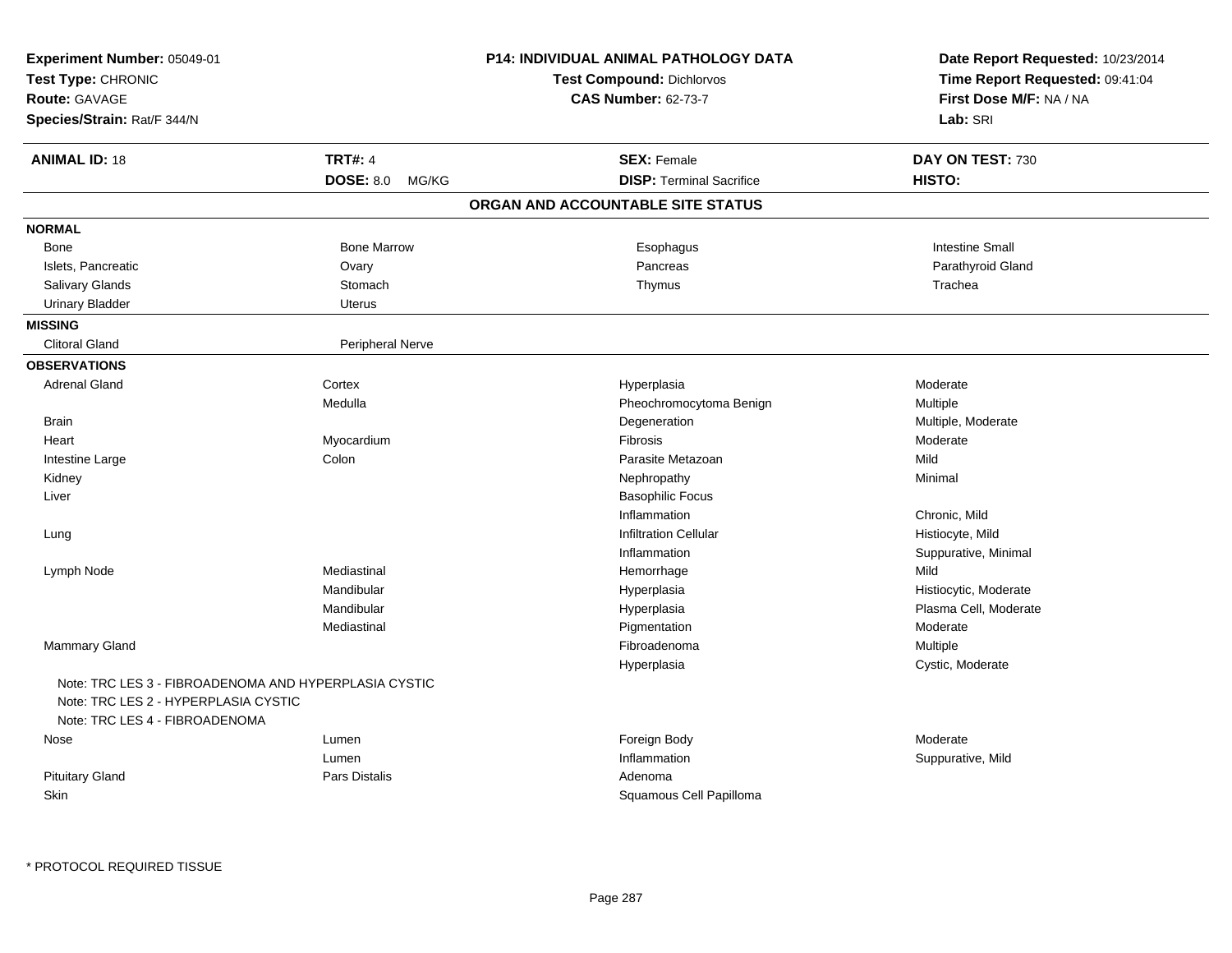| Experiment Number: 05049-01<br>Test Type: CHRONIC<br><b>Route: GAVAGE</b><br>Species/Strain: Rat/F 344/N |                           | <b>P14: INDIVIDUAL ANIMAL PATHOLOGY DATA</b><br><b>Test Compound: Dichlorvos</b><br><b>CAS Number: 62-73-7</b> | Date Report Requested: 10/23/2014<br>Time Report Requested: 09:41:04<br>First Dose M/F: NA / NA<br>Lab: SRI |
|----------------------------------------------------------------------------------------------------------|---------------------------|----------------------------------------------------------------------------------------------------------------|-------------------------------------------------------------------------------------------------------------|
|                                                                                                          |                           |                                                                                                                |                                                                                                             |
| <b>ANIMAL ID: 18</b>                                                                                     | <b>TRT#: 4</b>            | <b>SEX: Female</b>                                                                                             | DAY ON TEST: 730                                                                                            |
|                                                                                                          | <b>DOSE: 8.0</b><br>MG/KG | <b>DISP: Terminal Sacrifice</b>                                                                                | <b>HISTO:</b>                                                                                               |
|                                                                                                          |                           | ORGAN AND ACCOUNTABLE SITE STATUS                                                                              |                                                                                                             |
| Note: TRC LES 1 - PAPILLOMA SQUA                                                                         |                           |                                                                                                                |                                                                                                             |
| Spleen                                                                                                   |                           | Pigmentation                                                                                                   | Hemosiderin, Moderate                                                                                       |
| <b>Thyroid Gland</b>                                                                                     | <b>Follicular Cel</b>     | Adenoma                                                                                                        |                                                                                                             |
| Uterus                                                                                                   |                           |                                                                                                                |                                                                                                             |
| Note: NO MASS FOUND MICROSCOPICALLY                                                                      |                           |                                                                                                                |                                                                                                             |
| PRIMARY CAUSE OF DEATH                                                                                   |                           |                                                                                                                |                                                                                                             |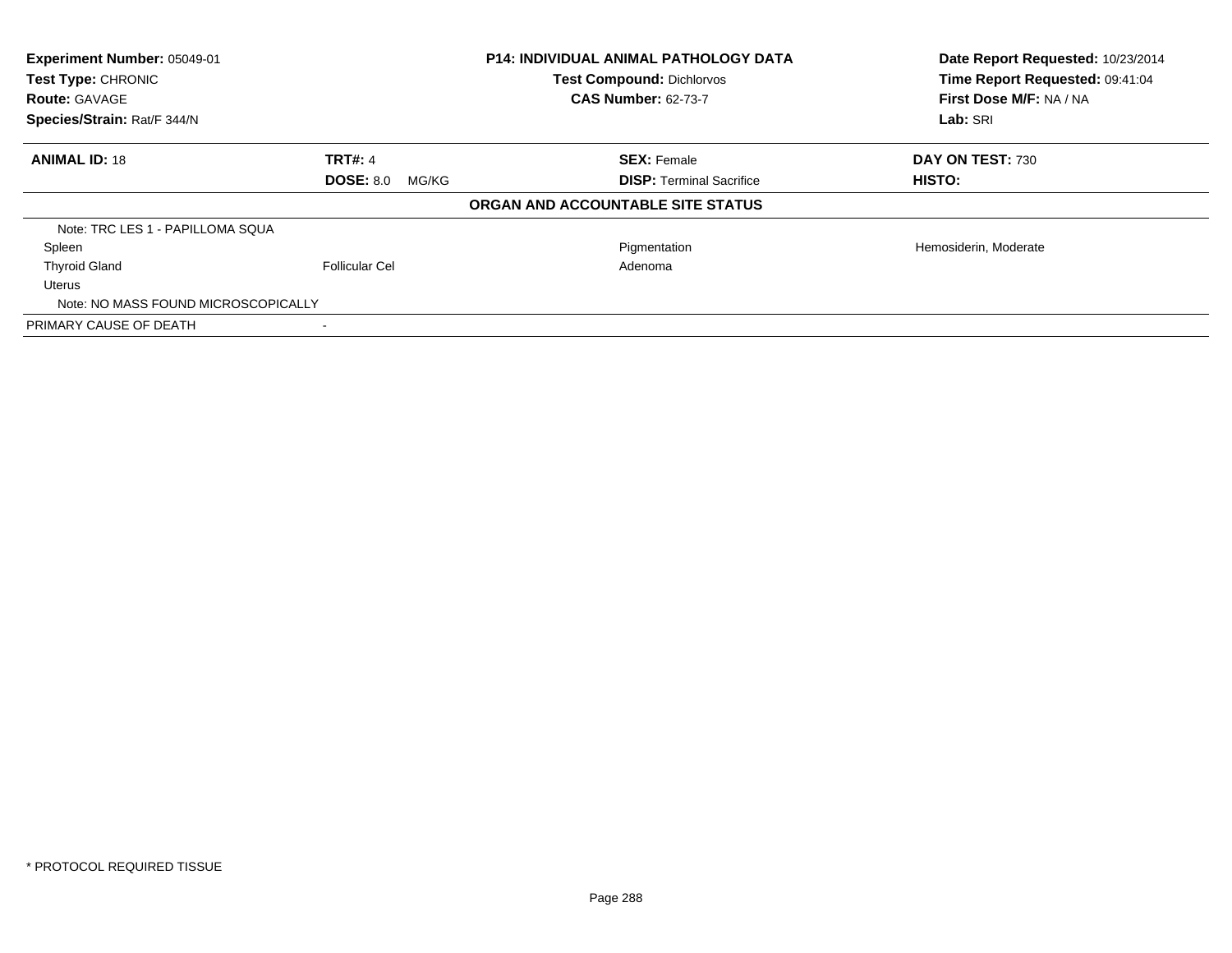| <b>TRT#: 6</b><br><b>ANIMAL ID: 18</b><br><b>SEX: Female</b><br>DAY ON TEST: 733<br><b>DISP: Terminal Sacrifice</b><br>HISTO:<br>DOSE: 4.0 MG/KG<br>ORGAN AND ACCOUNTABLE SITE STATUS<br><b>NORMAL</b><br><b>Adrenal Gland</b><br><b>Clitoral Gland</b><br><b>Bone</b><br><b>Brain</b><br><b>Intestine Small</b><br>Islets, Pancreatic<br>Esophagus<br>Nose<br>Salivary Glands<br>Ovary<br>Parathyroid Gland<br>Peripheral Nerve<br><b>Thyroid Gland</b><br>Skin<br>Trachea<br><b>Uterus</b><br><b>OBSERVATIONS</b><br><b>Bone Marrow</b><br>Leukemia Mononuclear<br>Retina<br>Moderate<br>Eye<br>Atrophy<br>Moderate<br>Cataract<br>Leukemia Mononuclear<br>Heart<br>Colon<br>Intestine Large<br>Parasite Metazoan<br>Minimal<br><b>Renal Tubule</b><br>Mineralization<br>Minimal<br>Kidney<br>Nephropathy<br>Minimal<br><b>Renal Tubule</b><br>Mild<br>Pigmentation<br>Multifocal, Mild<br>Liver<br>Hepatocyte<br>Atrophy<br>Portal<br>Fibrosis<br>Moderate<br>Hepatocyte<br>Hyperplasia<br>Nodular, Moderate<br>Leukemia Mononuclear<br>Necrosis<br>Multifocal, Moderate<br>Hepatocyte<br>Note: TRC LES 3- HYPERPLASIA NODULAR<br>Note: TRC LES 3-CHANGES CONSISTENT WITH DIAPH HERNIA; NOT CODED<br><b>Infiltration Cellular</b><br>Histiocyte, Mild<br>Lung<br>Leukemia Mononuclear<br><b>Bronchial</b><br>Lymph Node<br>Leukemia Mononuclear<br>Mandibular<br>Leukemia Mononuclear<br>Leukemia Mononuclear<br>Mesenteric<br><b>Mammary Gland</b><br>Fibroadenoma<br>Hyperplasia<br>Cystic, Moderate<br>Note: TRC LES 1- FIBROADENOMA<br>Fat<br>Mineralization<br>Moderate<br>Mesentery<br>Fat<br>Focal, Moderate<br>Necrosis | Experiment Number: 05049-01<br>Test Type: CHRONIC<br><b>Route: GAVAGE</b><br>Species/Strain: Rat/F 344/N | <b>P14: INDIVIDUAL ANIMAL PATHOLOGY DATA</b><br><b>Test Compound: Dichlorvos</b><br><b>CAS Number: 62-73-7</b> | Date Report Requested: 10/23/2014<br>Time Report Requested: 09:41:04<br>First Dose M/F: NA / NA<br>Lab: SRI |
|------------------------------------------------------------------------------------------------------------------------------------------------------------------------------------------------------------------------------------------------------------------------------------------------------------------------------------------------------------------------------------------------------------------------------------------------------------------------------------------------------------------------------------------------------------------------------------------------------------------------------------------------------------------------------------------------------------------------------------------------------------------------------------------------------------------------------------------------------------------------------------------------------------------------------------------------------------------------------------------------------------------------------------------------------------------------------------------------------------------------------------------------------------------------------------------------------------------------------------------------------------------------------------------------------------------------------------------------------------------------------------------------------------------------------------------------------------------------------------------------------------------------------------------------------------------------------------------------------------------------------------|----------------------------------------------------------------------------------------------------------|----------------------------------------------------------------------------------------------------------------|-------------------------------------------------------------------------------------------------------------|
|                                                                                                                                                                                                                                                                                                                                                                                                                                                                                                                                                                                                                                                                                                                                                                                                                                                                                                                                                                                                                                                                                                                                                                                                                                                                                                                                                                                                                                                                                                                                                                                                                                    |                                                                                                          |                                                                                                                |                                                                                                             |
|                                                                                                                                                                                                                                                                                                                                                                                                                                                                                                                                                                                                                                                                                                                                                                                                                                                                                                                                                                                                                                                                                                                                                                                                                                                                                                                                                                                                                                                                                                                                                                                                                                    |                                                                                                          |                                                                                                                |                                                                                                             |
|                                                                                                                                                                                                                                                                                                                                                                                                                                                                                                                                                                                                                                                                                                                                                                                                                                                                                                                                                                                                                                                                                                                                                                                                                                                                                                                                                                                                                                                                                                                                                                                                                                    |                                                                                                          |                                                                                                                |                                                                                                             |
|                                                                                                                                                                                                                                                                                                                                                                                                                                                                                                                                                                                                                                                                                                                                                                                                                                                                                                                                                                                                                                                                                                                                                                                                                                                                                                                                                                                                                                                                                                                                                                                                                                    |                                                                                                          |                                                                                                                |                                                                                                             |
|                                                                                                                                                                                                                                                                                                                                                                                                                                                                                                                                                                                                                                                                                                                                                                                                                                                                                                                                                                                                                                                                                                                                                                                                                                                                                                                                                                                                                                                                                                                                                                                                                                    |                                                                                                          |                                                                                                                |                                                                                                             |
|                                                                                                                                                                                                                                                                                                                                                                                                                                                                                                                                                                                                                                                                                                                                                                                                                                                                                                                                                                                                                                                                                                                                                                                                                                                                                                                                                                                                                                                                                                                                                                                                                                    |                                                                                                          |                                                                                                                |                                                                                                             |
|                                                                                                                                                                                                                                                                                                                                                                                                                                                                                                                                                                                                                                                                                                                                                                                                                                                                                                                                                                                                                                                                                                                                                                                                                                                                                                                                                                                                                                                                                                                                                                                                                                    |                                                                                                          |                                                                                                                |                                                                                                             |
|                                                                                                                                                                                                                                                                                                                                                                                                                                                                                                                                                                                                                                                                                                                                                                                                                                                                                                                                                                                                                                                                                                                                                                                                                                                                                                                                                                                                                                                                                                                                                                                                                                    |                                                                                                          |                                                                                                                |                                                                                                             |
|                                                                                                                                                                                                                                                                                                                                                                                                                                                                                                                                                                                                                                                                                                                                                                                                                                                                                                                                                                                                                                                                                                                                                                                                                                                                                                                                                                                                                                                                                                                                                                                                                                    |                                                                                                          |                                                                                                                |                                                                                                             |
|                                                                                                                                                                                                                                                                                                                                                                                                                                                                                                                                                                                                                                                                                                                                                                                                                                                                                                                                                                                                                                                                                                                                                                                                                                                                                                                                                                                                                                                                                                                                                                                                                                    |                                                                                                          |                                                                                                                |                                                                                                             |
|                                                                                                                                                                                                                                                                                                                                                                                                                                                                                                                                                                                                                                                                                                                                                                                                                                                                                                                                                                                                                                                                                                                                                                                                                                                                                                                                                                                                                                                                                                                                                                                                                                    |                                                                                                          |                                                                                                                |                                                                                                             |
|                                                                                                                                                                                                                                                                                                                                                                                                                                                                                                                                                                                                                                                                                                                                                                                                                                                                                                                                                                                                                                                                                                                                                                                                                                                                                                                                                                                                                                                                                                                                                                                                                                    |                                                                                                          |                                                                                                                |                                                                                                             |
|                                                                                                                                                                                                                                                                                                                                                                                                                                                                                                                                                                                                                                                                                                                                                                                                                                                                                                                                                                                                                                                                                                                                                                                                                                                                                                                                                                                                                                                                                                                                                                                                                                    |                                                                                                          |                                                                                                                |                                                                                                             |
|                                                                                                                                                                                                                                                                                                                                                                                                                                                                                                                                                                                                                                                                                                                                                                                                                                                                                                                                                                                                                                                                                                                                                                                                                                                                                                                                                                                                                                                                                                                                                                                                                                    |                                                                                                          |                                                                                                                |                                                                                                             |
|                                                                                                                                                                                                                                                                                                                                                                                                                                                                                                                                                                                                                                                                                                                                                                                                                                                                                                                                                                                                                                                                                                                                                                                                                                                                                                                                                                                                                                                                                                                                                                                                                                    |                                                                                                          |                                                                                                                |                                                                                                             |
|                                                                                                                                                                                                                                                                                                                                                                                                                                                                                                                                                                                                                                                                                                                                                                                                                                                                                                                                                                                                                                                                                                                                                                                                                                                                                                                                                                                                                                                                                                                                                                                                                                    |                                                                                                          |                                                                                                                |                                                                                                             |
|                                                                                                                                                                                                                                                                                                                                                                                                                                                                                                                                                                                                                                                                                                                                                                                                                                                                                                                                                                                                                                                                                                                                                                                                                                                                                                                                                                                                                                                                                                                                                                                                                                    |                                                                                                          |                                                                                                                |                                                                                                             |
|                                                                                                                                                                                                                                                                                                                                                                                                                                                                                                                                                                                                                                                                                                                                                                                                                                                                                                                                                                                                                                                                                                                                                                                                                                                                                                                                                                                                                                                                                                                                                                                                                                    |                                                                                                          |                                                                                                                |                                                                                                             |
|                                                                                                                                                                                                                                                                                                                                                                                                                                                                                                                                                                                                                                                                                                                                                                                                                                                                                                                                                                                                                                                                                                                                                                                                                                                                                                                                                                                                                                                                                                                                                                                                                                    |                                                                                                          |                                                                                                                |                                                                                                             |
|                                                                                                                                                                                                                                                                                                                                                                                                                                                                                                                                                                                                                                                                                                                                                                                                                                                                                                                                                                                                                                                                                                                                                                                                                                                                                                                                                                                                                                                                                                                                                                                                                                    |                                                                                                          |                                                                                                                |                                                                                                             |
|                                                                                                                                                                                                                                                                                                                                                                                                                                                                                                                                                                                                                                                                                                                                                                                                                                                                                                                                                                                                                                                                                                                                                                                                                                                                                                                                                                                                                                                                                                                                                                                                                                    |                                                                                                          |                                                                                                                |                                                                                                             |
|                                                                                                                                                                                                                                                                                                                                                                                                                                                                                                                                                                                                                                                                                                                                                                                                                                                                                                                                                                                                                                                                                                                                                                                                                                                                                                                                                                                                                                                                                                                                                                                                                                    |                                                                                                          |                                                                                                                |                                                                                                             |
|                                                                                                                                                                                                                                                                                                                                                                                                                                                                                                                                                                                                                                                                                                                                                                                                                                                                                                                                                                                                                                                                                                                                                                                                                                                                                                                                                                                                                                                                                                                                                                                                                                    |                                                                                                          |                                                                                                                |                                                                                                             |
|                                                                                                                                                                                                                                                                                                                                                                                                                                                                                                                                                                                                                                                                                                                                                                                                                                                                                                                                                                                                                                                                                                                                                                                                                                                                                                                                                                                                                                                                                                                                                                                                                                    |                                                                                                          |                                                                                                                |                                                                                                             |
|                                                                                                                                                                                                                                                                                                                                                                                                                                                                                                                                                                                                                                                                                                                                                                                                                                                                                                                                                                                                                                                                                                                                                                                                                                                                                                                                                                                                                                                                                                                                                                                                                                    |                                                                                                          |                                                                                                                |                                                                                                             |
|                                                                                                                                                                                                                                                                                                                                                                                                                                                                                                                                                                                                                                                                                                                                                                                                                                                                                                                                                                                                                                                                                                                                                                                                                                                                                                                                                                                                                                                                                                                                                                                                                                    |                                                                                                          |                                                                                                                |                                                                                                             |
|                                                                                                                                                                                                                                                                                                                                                                                                                                                                                                                                                                                                                                                                                                                                                                                                                                                                                                                                                                                                                                                                                                                                                                                                                                                                                                                                                                                                                                                                                                                                                                                                                                    |                                                                                                          |                                                                                                                |                                                                                                             |
|                                                                                                                                                                                                                                                                                                                                                                                                                                                                                                                                                                                                                                                                                                                                                                                                                                                                                                                                                                                                                                                                                                                                                                                                                                                                                                                                                                                                                                                                                                                                                                                                                                    |                                                                                                          |                                                                                                                |                                                                                                             |
|                                                                                                                                                                                                                                                                                                                                                                                                                                                                                                                                                                                                                                                                                                                                                                                                                                                                                                                                                                                                                                                                                                                                                                                                                                                                                                                                                                                                                                                                                                                                                                                                                                    |                                                                                                          |                                                                                                                |                                                                                                             |
|                                                                                                                                                                                                                                                                                                                                                                                                                                                                                                                                                                                                                                                                                                                                                                                                                                                                                                                                                                                                                                                                                                                                                                                                                                                                                                                                                                                                                                                                                                                                                                                                                                    |                                                                                                          |                                                                                                                |                                                                                                             |
|                                                                                                                                                                                                                                                                                                                                                                                                                                                                                                                                                                                                                                                                                                                                                                                                                                                                                                                                                                                                                                                                                                                                                                                                                                                                                                                                                                                                                                                                                                                                                                                                                                    |                                                                                                          |                                                                                                                |                                                                                                             |
|                                                                                                                                                                                                                                                                                                                                                                                                                                                                                                                                                                                                                                                                                                                                                                                                                                                                                                                                                                                                                                                                                                                                                                                                                                                                                                                                                                                                                                                                                                                                                                                                                                    |                                                                                                          |                                                                                                                |                                                                                                             |
|                                                                                                                                                                                                                                                                                                                                                                                                                                                                                                                                                                                                                                                                                                                                                                                                                                                                                                                                                                                                                                                                                                                                                                                                                                                                                                                                                                                                                                                                                                                                                                                                                                    |                                                                                                          |                                                                                                                |                                                                                                             |
|                                                                                                                                                                                                                                                                                                                                                                                                                                                                                                                                                                                                                                                                                                                                                                                                                                                                                                                                                                                                                                                                                                                                                                                                                                                                                                                                                                                                                                                                                                                                                                                                                                    |                                                                                                          |                                                                                                                |                                                                                                             |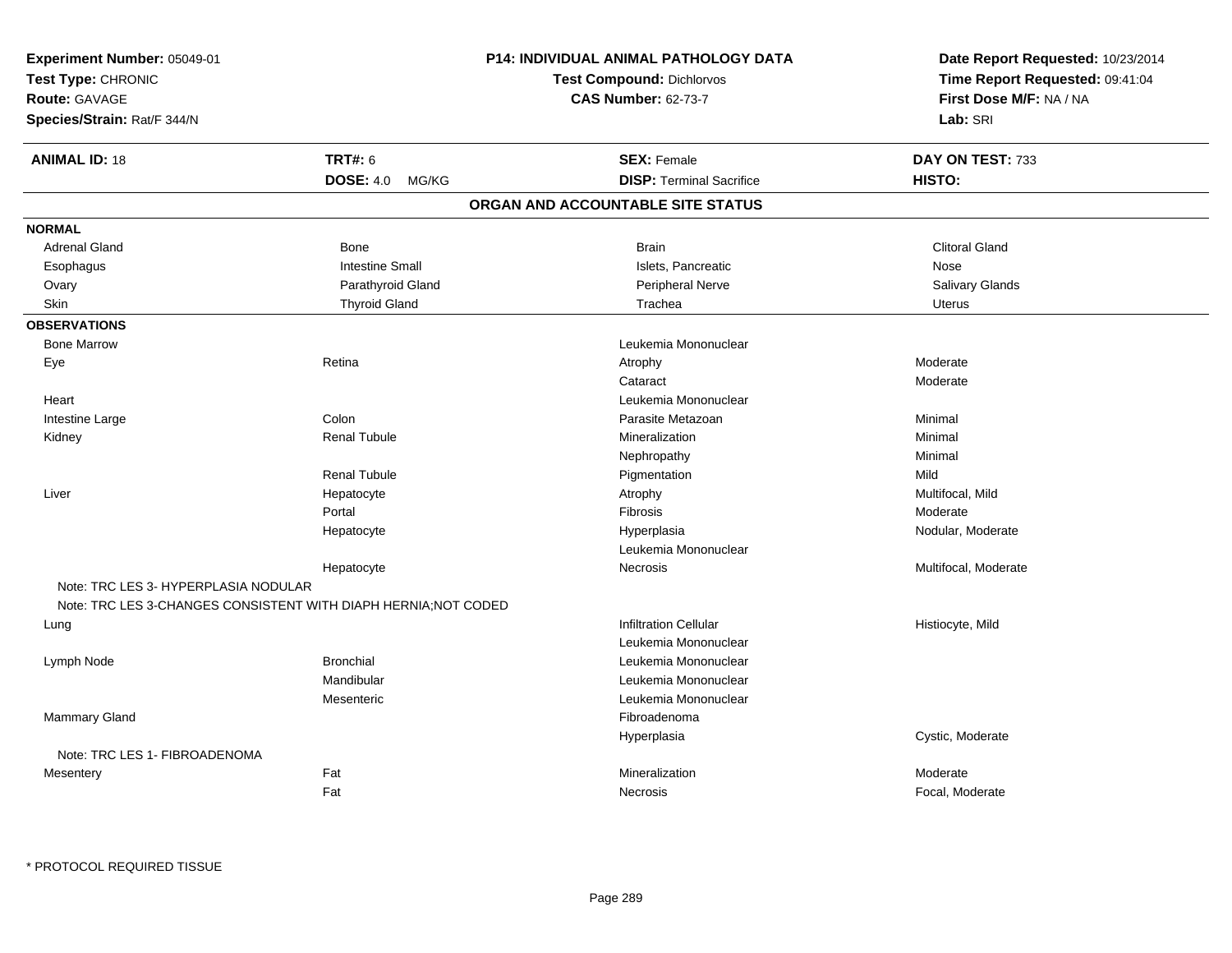| Experiment Number: 05049-01<br>Test Type: CHRONIC<br><b>Route: GAVAGE</b><br>Species/Strain: Rat/F 344/N |                           | <b>P14: INDIVIDUAL ANIMAL PATHOLOGY DATA</b><br><b>Test Compound: Dichlorvos</b><br><b>CAS Number: 62-73-7</b> | Date Report Requested: 10/23/2014<br>Time Report Requested: 09:41:05<br>First Dose M/F: NA / NA<br>Lab: SRI |
|----------------------------------------------------------------------------------------------------------|---------------------------|----------------------------------------------------------------------------------------------------------------|-------------------------------------------------------------------------------------------------------------|
| <b>ANIMAL ID: 18</b>                                                                                     | <b>TRT#: 6</b>            | <b>SEX: Female</b>                                                                                             | DAY ON TEST: 733                                                                                            |
|                                                                                                          | <b>DOSE: 4.0</b><br>MG/KG | <b>DISP:</b> Terminal Sacrifice                                                                                | HISTO:                                                                                                      |
|                                                                                                          |                           | ORGAN AND ACCOUNTABLE SITE STATUS                                                                              |                                                                                                             |
| Note: TRC LES 2- NECROSIS AND MINERALIZATION                                                             |                           |                                                                                                                |                                                                                                             |
| Pancreas                                                                                                 |                           | Leukemia Mononuclear                                                                                           |                                                                                                             |
| <b>Pituitary Gland</b>                                                                                   | Pars Distalis             | Adenoma                                                                                                        |                                                                                                             |
| Spleen                                                                                                   |                           | <b>Fibrosis</b>                                                                                                | Mild                                                                                                        |
|                                                                                                          |                           | Leukemia Mononuclear                                                                                           |                                                                                                             |
|                                                                                                          |                           | Pigmentation                                                                                                   | Hemosiderin, Moderate                                                                                       |
| Stomach                                                                                                  |                           | Leukemia Mononuclear                                                                                           |                                                                                                             |
|                                                                                                          | Forestomach               | Squamous Cell Papilloma                                                                                        |                                                                                                             |
| Thymus                                                                                                   |                           | Leukemia Mononuclear                                                                                           |                                                                                                             |
| Urinary Bladder                                                                                          |                           | Leukemia Mononuclear                                                                                           |                                                                                                             |
| PRIMARY CAUSE OF DEATH                                                                                   | $\overline{\phantom{a}}$  |                                                                                                                |                                                                                                             |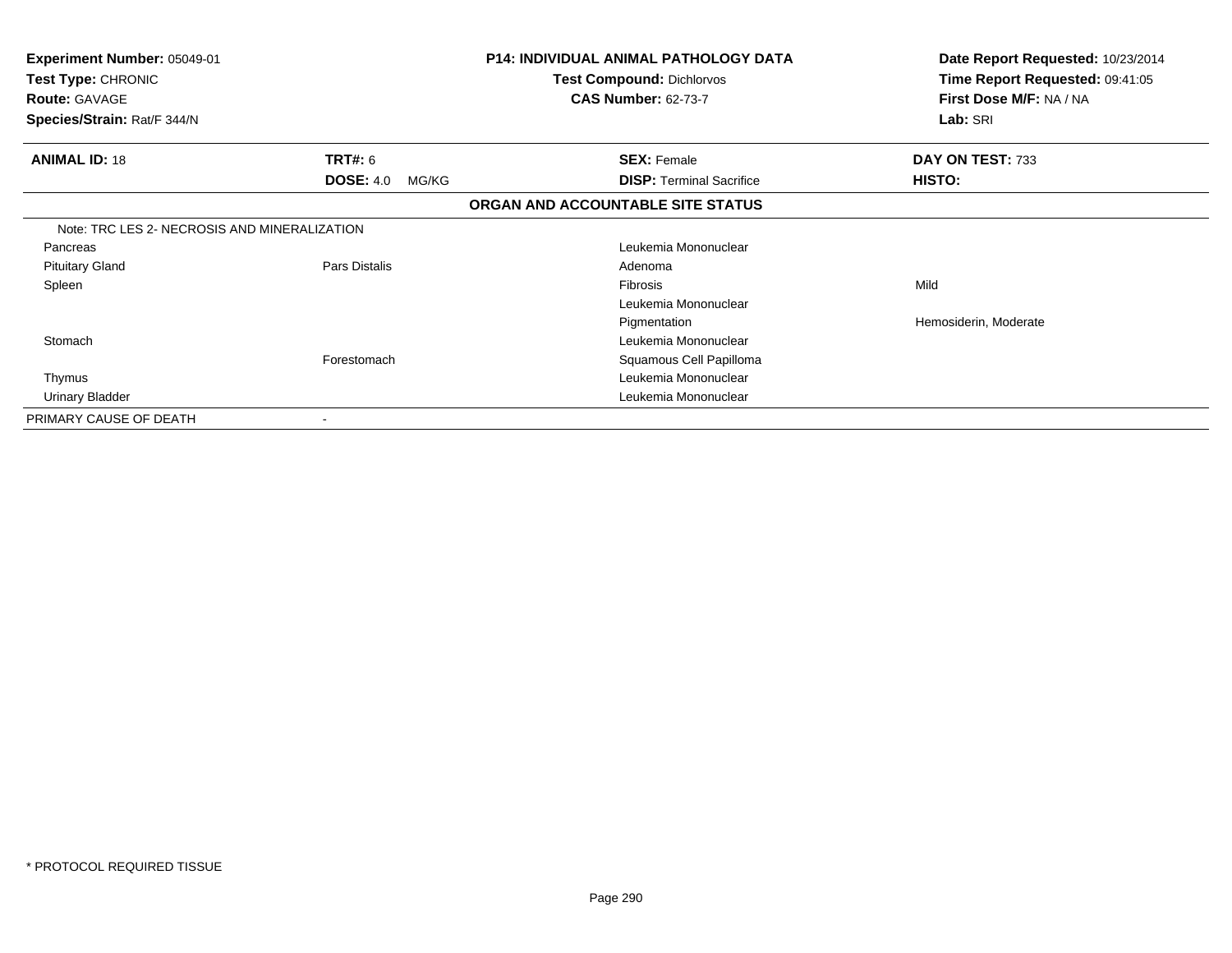| Experiment Number: 05049-01  |                              | <b>P14: INDIVIDUAL ANIMAL PATHOLOGY DATA</b> | Date Report Requested: 10/23/2014 |
|------------------------------|------------------------------|----------------------------------------------|-----------------------------------|
| Test Type: CHRONIC           | Test Compound: Dichlorvos    |                                              | Time Report Requested: 09:41:05   |
| <b>Route: GAVAGE</b>         |                              | <b>CAS Number: 62-73-7</b>                   | First Dose M/F: NA / NA           |
| Species/Strain: Rat/F 344/N  |                              |                                              | Lab: SRI                          |
| <b>ANIMAL ID: 19</b>         | <b>TRT#: 2</b>               | <b>SEX: Female</b>                           | DAY ON TEST: 734                  |
|                              | <b>DOSE: VEHICLE CONTROL</b> | <b>DISP: Terminal Sacrifice</b>              | HISTO:                            |
|                              |                              | ORGAN AND ACCOUNTABLE SITE STATUS            |                                   |
| <b>NORMAL</b>                |                              |                                              |                                   |
| <b>Adrenal Gland</b>         | <b>Bone</b>                  | <b>Bone Marrow</b>                           | <b>Brain</b>                      |
| Esophagus                    | Heart                        | <b>Intestine Small</b>                       | Islets, Pancreatic                |
| Lymph Node                   | <b>Mammary Gland</b>         | Nose                                         | Ovary                             |
| Pancreas                     | Parathyroid Gland            | Peripheral Nerve                             | Salivary Glands                   |
| Skin                         | Stomach                      | <b>Thyroid Gland</b>                         | Trachea                           |
| <b>Urinary Bladder</b>       |                              |                                              |                                   |
| <b>MISSING</b>               |                              |                                              |                                   |
| Thymus                       |                              |                                              |                                   |
| <b>OBSERVATIONS</b>          |                              |                                              |                                   |
| <b>Clitoral Gland</b>        |                              | Hyperplasia                                  | Marked                            |
|                              |                              | Inflammation                                 | Suppurative, Mild                 |
| Note: TRC LES 1--HYPERPLASIA |                              |                                              |                                   |
| Intestine Large              | Rectum                       | Parasite Metazoan                            | Mild                              |
| Kidney                       | <b>Renal Tubule</b>          | Mineralization                               | Minimal                           |
|                              |                              | Nephropathy                                  | Minimal                           |
| Liver                        |                              | <b>Basophilic Focus</b>                      |                                   |
|                              |                              | <b>Clear Cell Focus</b>                      |                                   |
|                              | <b>Bile Duct</b>             | Hyperplasia                                  | Minimal                           |
|                              |                              | Leukemia Mononuclear                         |                                   |
| Lung                         |                              | <b>Infiltration Cellular</b>                 | Histiocyte, Minimal               |
| <b>Pituitary Gland</b>       | Pars Distalis                | Cyst                                         |                                   |
| Spleen                       |                              | Leukemia Mononuclear                         |                                   |
| Uterus                       |                              | Abscess                                      | Moderate                          |
| PRIMARY CAUSE OF DEATH       | $\blacksquare$               |                                              |                                   |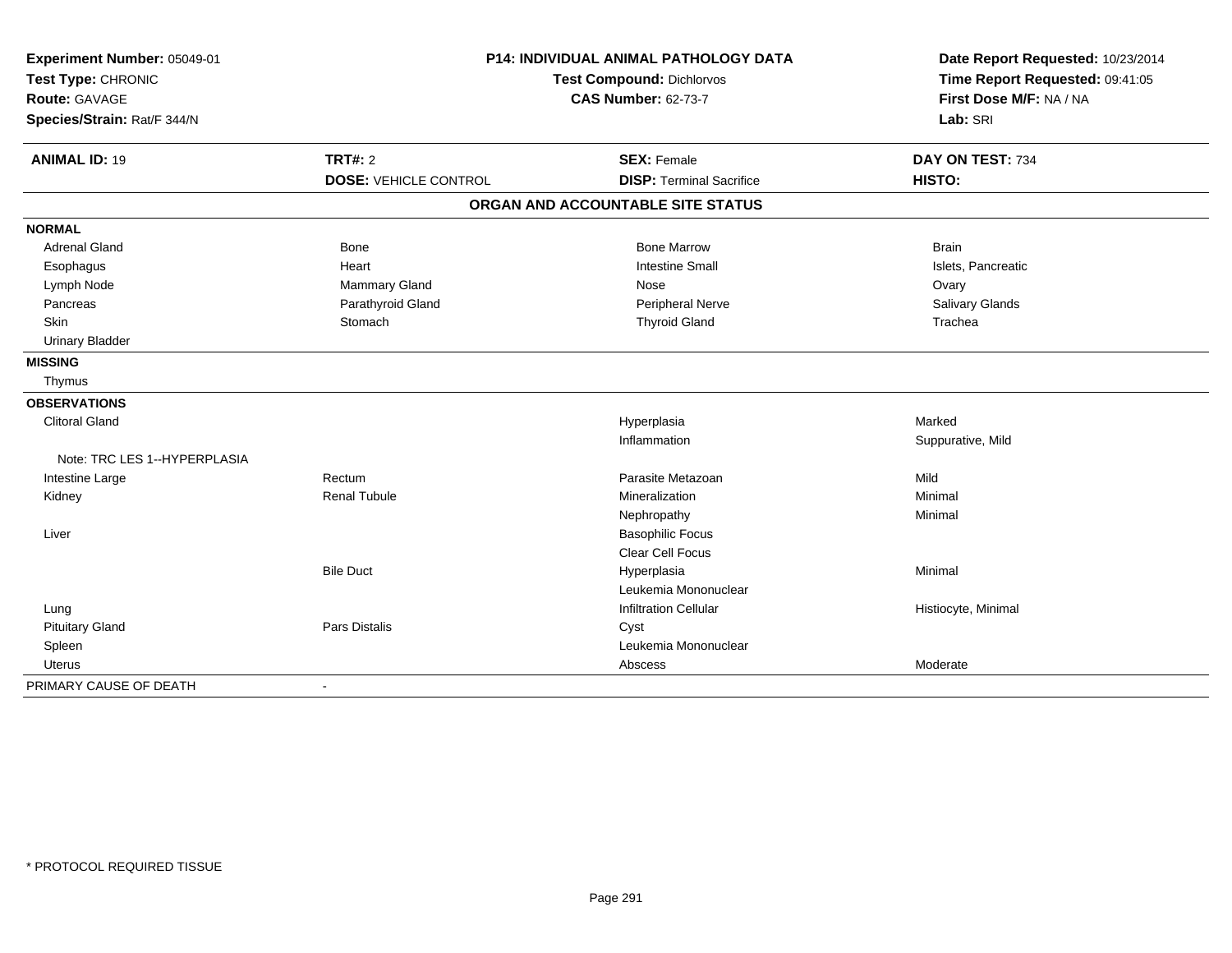| Experiment Number: 05049-01 |                           | <b>P14: INDIVIDUAL ANIMAL PATHOLOGY DATA</b> | Date Report Requested: 10/23/2014                          |
|-----------------------------|---------------------------|----------------------------------------------|------------------------------------------------------------|
| Test Type: CHRONIC          |                           | Test Compound: Dichlorvos                    | Time Report Requested: 09:41:05<br>First Dose M/F: NA / NA |
| Route: GAVAGE               |                           | <b>CAS Number: 62-73-7</b>                   |                                                            |
| Species/Strain: Rat/F 344/N |                           |                                              | Lab: SRI                                                   |
|                             |                           |                                              |                                                            |
| <b>ANIMAL ID: 19</b>        | <b>TRT#: 4</b>            | <b>SEX: Female</b>                           | DAY ON TEST: 730                                           |
|                             | <b>DOSE: 8.0</b><br>MG/KG | <b>DISP: Terminal Sacrifice</b>              | HISTO:                                                     |
|                             |                           | ORGAN AND ACCOUNTABLE SITE STATUS            |                                                            |
| <b>NORMAL</b>               |                           |                                              |                                                            |
| <b>Adrenal Gland</b>        | Bone                      | <b>Bone Marrow</b>                           | <b>Brain</b>                                               |
| Esophagus                   | Intestine Large           | <b>Intestine Small</b>                       | Islets, Pancreatic                                         |
| Nose                        | Ovary                     | Pancreas                                     | Parathyroid Gland                                          |
| Peripheral Nerve            | Salivary Glands           | Skin                                         | Spleen                                                     |
| Stomach                     | Thymus                    | <b>Thyroid Gland</b>                         | Trachea                                                    |
| <b>Urinary Bladder</b>      |                           |                                              |                                                            |
| <b>MISSING</b>              |                           |                                              |                                                            |
| <b>Clitoral Gland</b>       |                           |                                              |                                                            |
| <b>OBSERVATIONS</b>         |                           |                                              |                                                            |
| Heart                       | Myocardium                | Fibrosis                                     | Mild                                                       |
| Kidney                      | Pelvis                    | Mineralization                               | Minimal                                                    |
|                             |                           | Nephropathy                                  | Minimal                                                    |
| Liver                       |                           | <b>Basophilic Focus</b>                      |                                                            |
|                             | Portal                    | Fibrosis                                     | Mild                                                       |
|                             | <b>Bile Duct</b>          | Hyperplasia                                  | Mild                                                       |
| Lung                        |                           | <b>Infiltration Cellular</b>                 | Histiocyte, Moderate                                       |
| Lymph Node                  | Mediastinal               | Hemorrhage                                   | Mild                                                       |
|                             | Mediastinal               | Pigmentation                                 | Moderate                                                   |
| Mammary Gland               |                           | Hyperplasia                                  | Cystic, Mild                                               |
| <b>Pituitary Gland</b>      | Pars Distalis             | Adenoma                                      |                                                            |
| <b>Uterus</b>               | Endometrium               | Dysplasia                                    | Mild                                                       |
| PRIMARY CAUSE OF DEATH      | $\blacksquare$            |                                              |                                                            |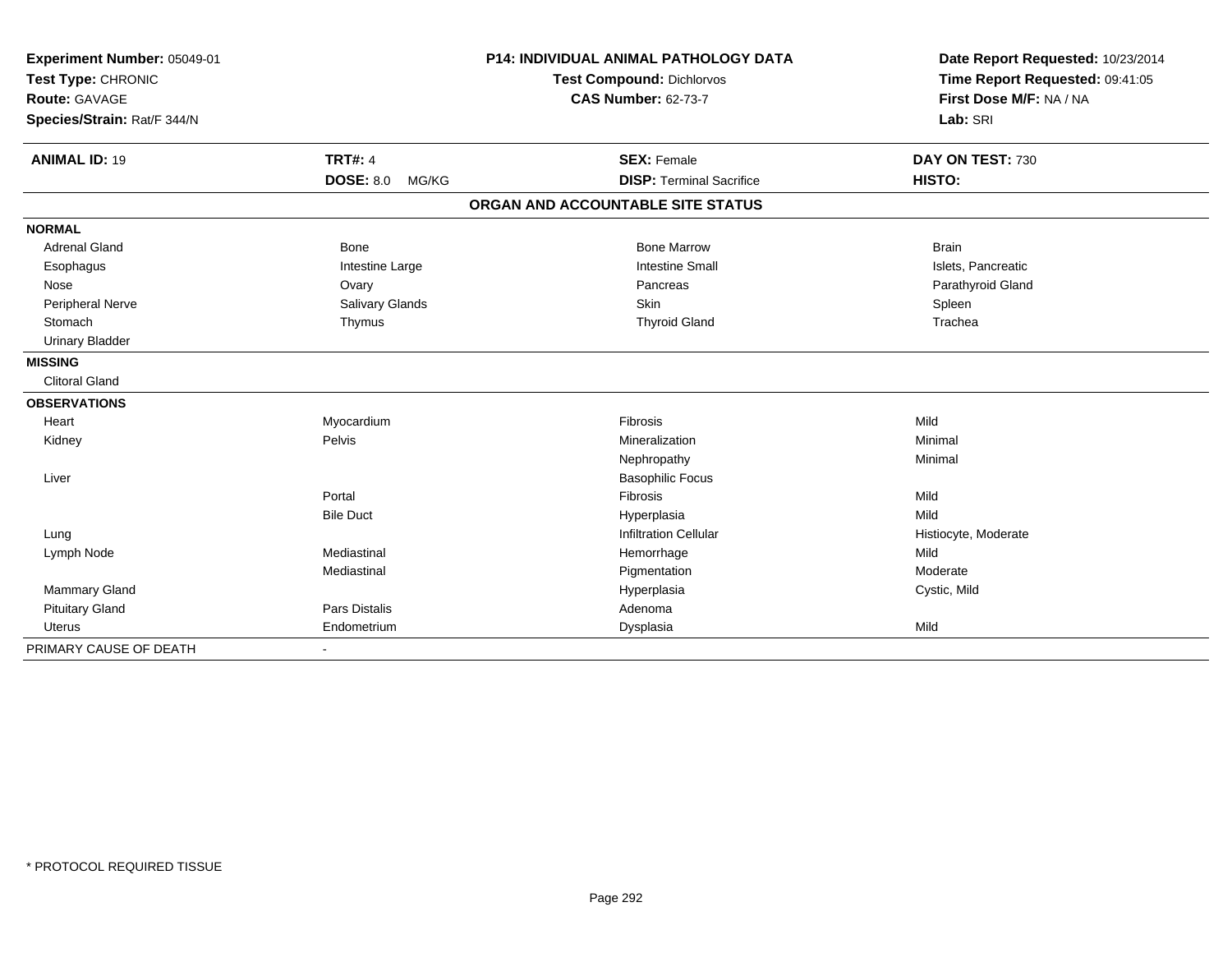| Experiment Number: 05049-01<br>Test Type: CHRONIC |                           | P14: INDIVIDUAL ANIMAL PATHOLOGY DATA<br>Test Compound: Dichlorvos | Date Report Requested: 10/23/2014<br>Time Report Requested: 09:41:05<br>First Dose M/F: NA / NA |
|---------------------------------------------------|---------------------------|--------------------------------------------------------------------|-------------------------------------------------------------------------------------------------|
| Route: GAVAGE                                     |                           | <b>CAS Number: 62-73-7</b>                                         |                                                                                                 |
| Species/Strain: Rat/F 344/N                       |                           |                                                                    | Lab: SRI                                                                                        |
| <b>ANIMAL ID: 19</b>                              | <b>TRT#: 6</b>            | <b>SEX: Female</b>                                                 | DAY ON TEST: 656                                                                                |
|                                                   | <b>DOSE: 4.0</b><br>MG/KG | <b>DISP: Dead</b>                                                  | HISTO:                                                                                          |
|                                                   |                           | ORGAN AND ACCOUNTABLE SITE STATUS                                  |                                                                                                 |
| <b>NORMAL</b>                                     |                           |                                                                    |                                                                                                 |
| Bone                                              | <b>Clitoral Gland</b>     | Esophagus                                                          | Heart                                                                                           |
| Intestine Large                                   | <b>Intestine Small</b>    | Islets, Pancreatic                                                 | Nose                                                                                            |
| Ovary                                             | Parathyroid Gland         | Peripheral Nerve                                                   | <b>Pituitary Gland</b>                                                                          |
| Salivary Glands                                   | <b>Skin</b>               | Stomach                                                            | Thymus                                                                                          |
| <b>Thyroid Gland</b>                              | Trachea                   | <b>Urinary Bladder</b>                                             |                                                                                                 |
| <b>OBSERVATIONS</b>                               |                           |                                                                    |                                                                                                 |
| <b>Adrenal Gland</b>                              | Cortex                    | Adenoma                                                            |                                                                                                 |
|                                                   |                           | Leukemia Mononuclear                                               |                                                                                                 |
| <b>Bone Marrow</b>                                |                           | Leukemia Mononuclear                                               |                                                                                                 |
| <b>Brain</b>                                      | Cerebrum                  | Degeneration                                                       | Minimal                                                                                         |
| Eye                                               | Retina                    | Atrophy                                                            | Moderate                                                                                        |
|                                                   |                           | Cataract                                                           | Mild                                                                                            |
| Kidney                                            |                           | Leukemia Mononuclear                                               |                                                                                                 |
|                                                   | Pelvis                    | Mineralization                                                     | Minimal                                                                                         |
| Liver                                             | <b>Bile Duct</b>          | Hyperplasia                                                        | Mild                                                                                            |
|                                                   |                           | Leukemia Mononuclear                                               |                                                                                                 |
| Note: TRC LES 1--SIMILAR TO REGULAR LIVER SECTION |                           |                                                                    |                                                                                                 |
| Lung                                              |                           | Leukemia Mononuclear                                               |                                                                                                 |
| Lymph Node                                        | Mandibular                | Leukemia Mononuclear                                               |                                                                                                 |
|                                                   | Mesenteric                | Leukemia Mononuclear                                               |                                                                                                 |
|                                                   | Pancreatic                | Leukemia Mononuclear                                               |                                                                                                 |
| <b>Mammary Gland</b>                              |                           | Hyperplasia                                                        | Cystic, Moderate                                                                                |
| Pancreas                                          |                           | Atrophy                                                            | Moderate                                                                                        |
| Spleen                                            |                           | Leukemia Mononuclear                                               |                                                                                                 |
|                                                   |                           | Necrosis                                                           | Moderate                                                                                        |
| Uterus                                            |                           | Cyst                                                               |                                                                                                 |
| PRIMARY CAUSE OF DEATH                            | $\blacksquare$            |                                                                    |                                                                                                 |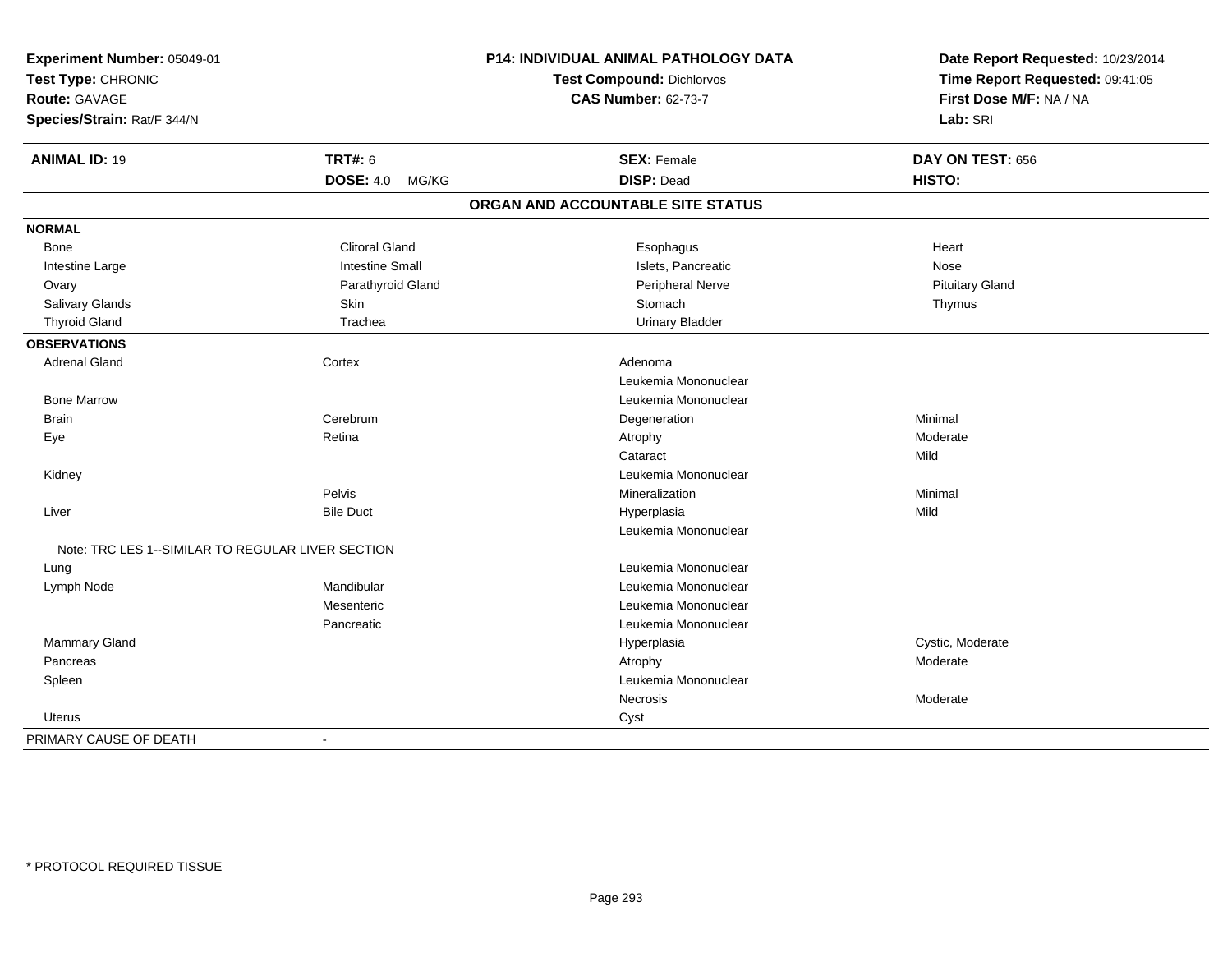| Experiment Number: 05049-01<br>Test Type: CHRONIC<br>Route: GAVAGE<br>Species/Strain: Rat/F 344/N | <b>P14: INDIVIDUAL ANIMAL PATHOLOGY DATA</b><br>Test Compound: Dichlorvos<br><b>CAS Number: 62-73-7</b> |                                                       | Date Report Requested: 10/23/2014<br>Time Report Requested: 09:41:05<br>First Dose M/F: NA / NA<br>Lab: SRI |
|---------------------------------------------------------------------------------------------------|---------------------------------------------------------------------------------------------------------|-------------------------------------------------------|-------------------------------------------------------------------------------------------------------------|
| <b>ANIMAL ID: 20</b>                                                                              | <b>TRT#: 2</b><br><b>DOSE: VEHICLE CONTROL</b>                                                          | <b>SEX: Female</b><br><b>DISP: Terminal Sacrifice</b> | DAY ON TEST: 735<br>HISTO:                                                                                  |
|                                                                                                   |                                                                                                         |                                                       |                                                                                                             |
|                                                                                                   |                                                                                                         | ORGAN AND ACCOUNTABLE SITE STATUS                     |                                                                                                             |
| <b>NORMAL</b>                                                                                     |                                                                                                         |                                                       |                                                                                                             |
| Bone                                                                                              | <b>Brain</b>                                                                                            | <b>Clitoral Gland</b>                                 | Esophagus                                                                                                   |
| <b>Intestine Small</b>                                                                            | Islets, Pancreatic                                                                                      | Nose                                                  | Ovary                                                                                                       |
| Parathyroid Gland                                                                                 | Peripheral Nerve                                                                                        | Salivary Glands                                       | Skin                                                                                                        |
| Spleen                                                                                            | Trachea                                                                                                 | <b>Urinary Bladder</b>                                | Uterus                                                                                                      |
| <b>MISSING</b>                                                                                    |                                                                                                         |                                                       |                                                                                                             |
| Thymus                                                                                            |                                                                                                         |                                                       |                                                                                                             |
| <b>OBSERVATIONS</b>                                                                               |                                                                                                         |                                                       |                                                                                                             |
| Adrenal Gland                                                                                     | Cortex                                                                                                  | Cyst                                                  |                                                                                                             |
| <b>Bone Marrow</b>                                                                                |                                                                                                         | Hyperplasia                                           | Reticulum Cell, Moderate                                                                                    |
| Heart                                                                                             | Myocardium                                                                                              | Fibrosis                                              | Mild                                                                                                        |
| Intestine Large                                                                                   | Colon                                                                                                   | Parasite Metazoan                                     | Mild                                                                                                        |
| Kidney                                                                                            | <b>Renal Tubule</b>                                                                                     | Mineralization                                        | Minimal                                                                                                     |
|                                                                                                   |                                                                                                         | Nephropathy                                           | Minimal                                                                                                     |
| Liver                                                                                             |                                                                                                         | <b>Basophilic Focus</b>                               |                                                                                                             |
|                                                                                                   | <b>Bile Duct</b>                                                                                        | Hyperplasia                                           | Minimal                                                                                                     |
|                                                                                                   |                                                                                                         | Inflammation                                          | Granulomatous, Mild                                                                                         |
| Lung                                                                                              |                                                                                                         | Hemorrhage                                            | Moderate                                                                                                    |
|                                                                                                   |                                                                                                         | <b>Infiltration Cellular</b>                          | Histiocyte, Minimal                                                                                         |
| Lymph Node                                                                                        | Mediastinal                                                                                             | Pigmentation                                          | Moderate                                                                                                    |
| <b>Mammary Gland</b>                                                                              |                                                                                                         | Hyperplasia                                           | Cystic, Mild                                                                                                |
| Pancreas                                                                                          |                                                                                                         | Atrophy                                               | Mild                                                                                                        |
| <b>Pituitary Gland</b>                                                                            | <b>Pars Distalis</b>                                                                                    | Adenoma                                               |                                                                                                             |
| Stomach                                                                                           | Glandular                                                                                               | Mineralization                                        | Mild                                                                                                        |
| <b>Thyroid Gland</b>                                                                              | C Cell                                                                                                  | Hyperplasia                                           | Moderate                                                                                                    |
|                                                                                                   |                                                                                                         | Inflammation                                          | Chronic, Moderate                                                                                           |
| PRIMARY CAUSE OF DEATH                                                                            |                                                                                                         |                                                       |                                                                                                             |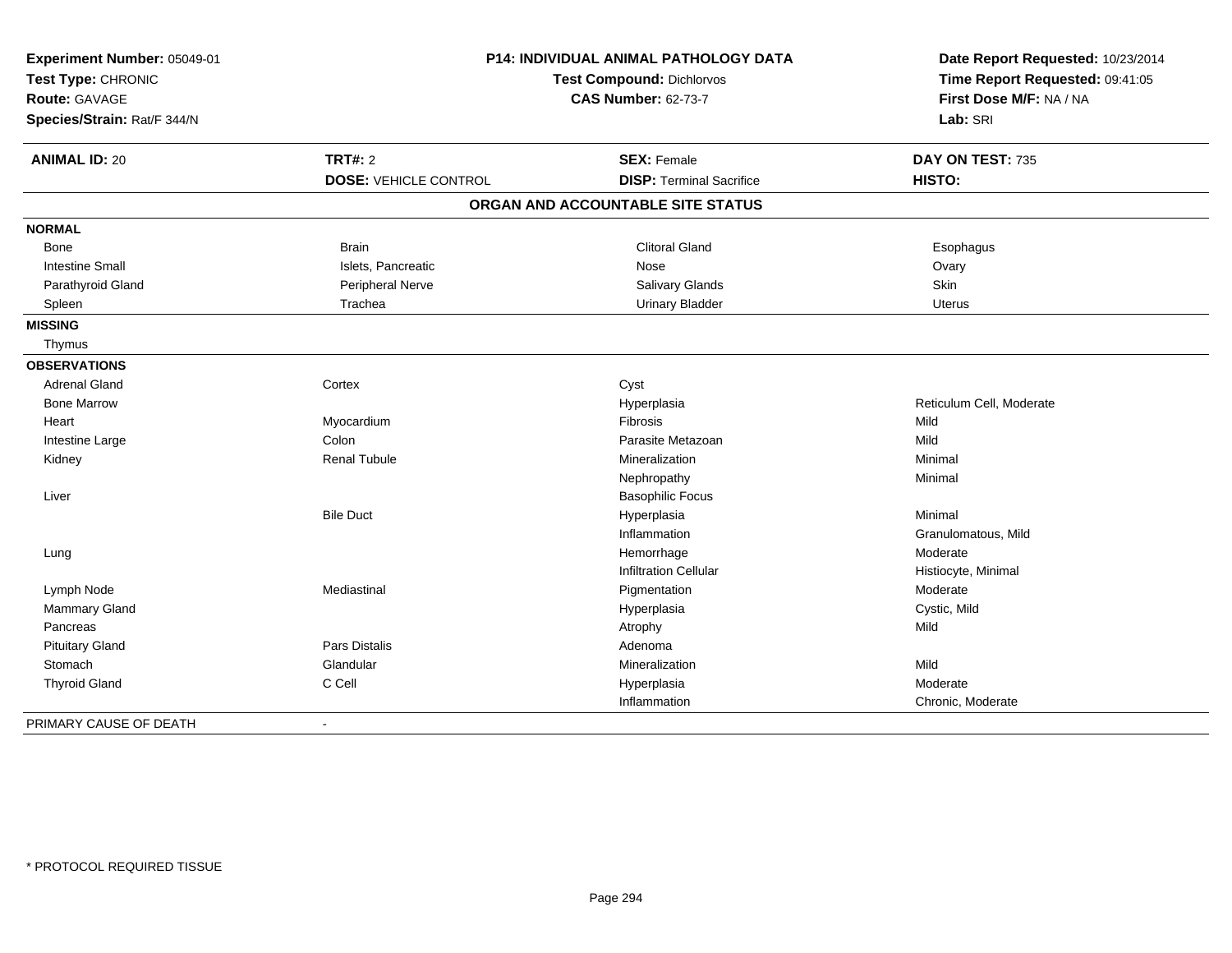| Experiment Number: 05049-01<br>Test Type: CHRONIC |                           | P14: INDIVIDUAL ANIMAL PATHOLOGY DATA<br>Test Compound: Dichlorvos | Date Report Requested: 10/23/2014<br>Time Report Requested: 09:41:05 |
|---------------------------------------------------|---------------------------|--------------------------------------------------------------------|----------------------------------------------------------------------|
| Route: GAVAGE                                     |                           | <b>CAS Number: 62-73-7</b>                                         | First Dose M/F: NA / NA                                              |
| Species/Strain: Rat/F 344/N                       |                           |                                                                    | Lab: SRI                                                             |
| <b>ANIMAL ID: 20</b>                              | <b>TRT#: 4</b>            | <b>SEX: Female</b>                                                 | DAY ON TEST: 730                                                     |
|                                                   | <b>DOSE: 8.0</b><br>MG/KG | <b>DISP: Terminal Sacrifice</b>                                    | HISTO:                                                               |
|                                                   |                           | ORGAN AND ACCOUNTABLE SITE STATUS                                  |                                                                      |
| <b>NORMAL</b>                                     |                           |                                                                    |                                                                      |
| Bone                                              | <b>Bone Marrow</b>        | <b>Brain</b>                                                       | Esophagus                                                            |
| Intestine Large                                   | Islets, Pancreatic        | Nose                                                               | Ovary                                                                |
| Parathyroid Gland                                 | Peripheral Nerve          | <b>Pituitary Gland</b>                                             | Salivary Glands                                                      |
| Skin                                              | Stomach                   | Thymus                                                             | Trachea                                                              |
| <b>Urinary Bladder</b>                            |                           |                                                                    |                                                                      |
| <b>MISSING</b>                                    |                           |                                                                    |                                                                      |
| Vagina                                            |                           |                                                                    |                                                                      |
| <b>OBSERVATIONS</b>                               |                           |                                                                    |                                                                      |
| <b>Adrenal Gland</b>                              | Medulla                   | Pheochromocytoma Malignant                                         |                                                                      |
| <b>Clitoral Gland</b>                             |                           | Ectasia                                                            | Moderate                                                             |
| Eye                                               | Retina                    | Atrophy                                                            | Moderate                                                             |
|                                                   |                           | Cataract                                                           | Marked                                                               |
|                                                   |                           | <b>Retinal Detachment</b>                                          | Moderate                                                             |
| Heart                                             | Myocardium                | Fibrosis                                                           | Moderate                                                             |
| <b>Intestine Small</b>                            | Jejunum                   | Hyperplasia                                                        | Reticulum Cell, Moderate                                             |
| Note: TRC LES 8 - HYPERPLASIA RE CELL             |                           |                                                                    |                                                                      |
| Kidney                                            | Pelvis                    | Mineralization                                                     | Minimal                                                              |
|                                                   |                           | Nephropathy                                                        | Minimal                                                              |
| Liver                                             |                           | <b>Basophilic Focus</b>                                            |                                                                      |
|                                                   |                           | Inflammation                                                       | Granulomatous, Minimal                                               |
| Lung                                              |                           | Infiltration Cellular                                              | Histiocyte, Mild                                                     |
| Lymph Node                                        | Mandibular                | Hyperplasia                                                        | Plasma Cell, Mild                                                    |
|                                                   | Mandibular                | <b>Infiltration Cellular</b>                                       | Mast Cell, Mild                                                      |
| Mammary Gland                                     |                           | Fibroadenoma                                                       | Multiple                                                             |
|                                                   |                           | Hyperplasia                                                        | Cystic, Moderate                                                     |
| Note: TRC LES 1 - FIBROADENOMA                    |                           |                                                                    |                                                                      |
| Note: TRC LES 2 - FIBROADENOMA                    |                           |                                                                    |                                                                      |
| Note: TRC LES 5 - FIBROADENOMA                    |                           |                                                                    |                                                                      |
| Note: TRC LES 4 - FIBROADENOMA                    |                           |                                                                    |                                                                      |
| Note: TRC LES 3 - FIBROADENOMA                    |                           |                                                                    |                                                                      |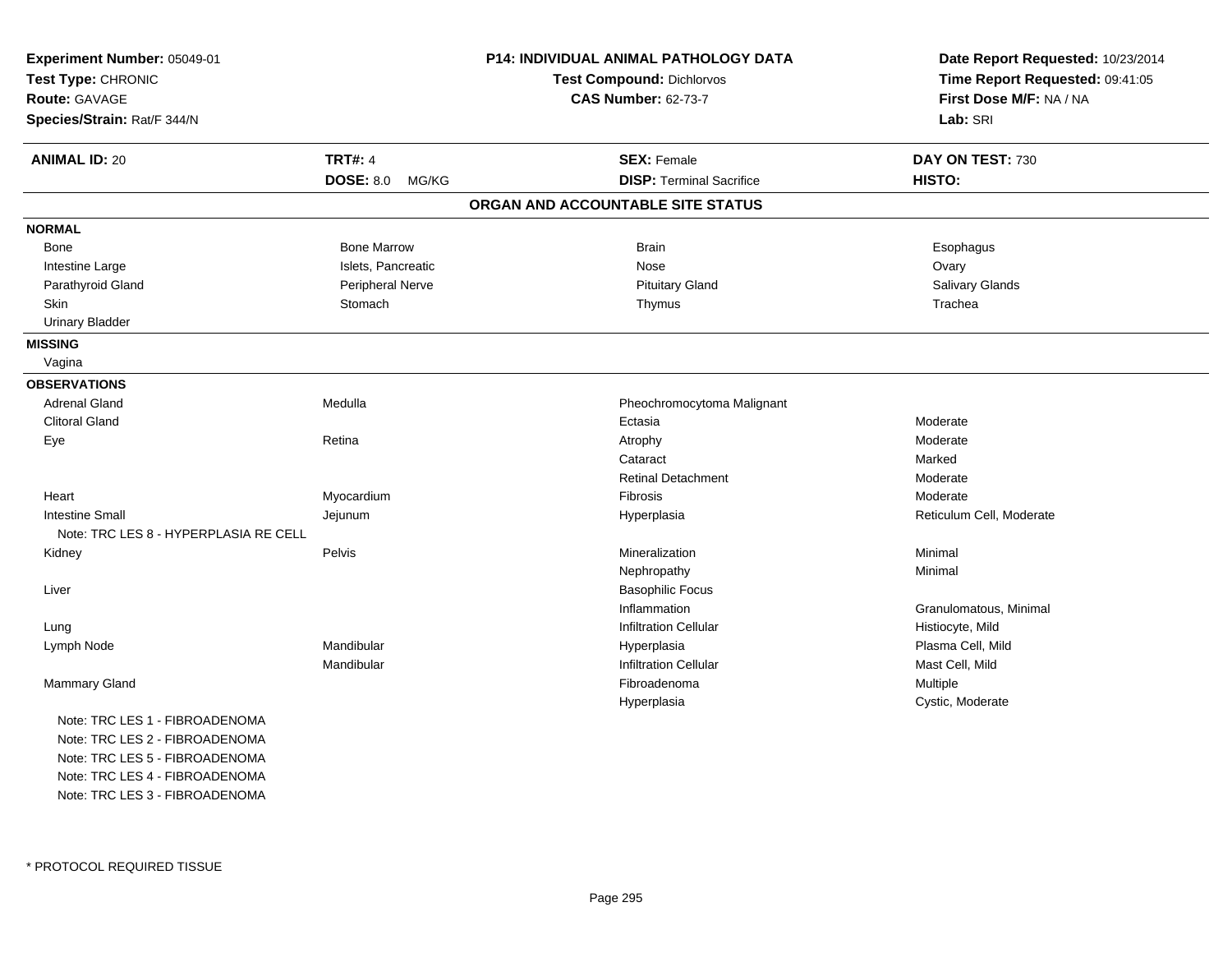| Experiment Number: 05049-01<br>Test Type: CHRONIC<br><b>Route: GAVAGE</b><br>Species/Strain: Rat/F 344/N |                                             | <b>P14: INDIVIDUAL ANIMAL PATHOLOGY DATA</b><br><b>Test Compound: Dichlorvos</b><br><b>CAS Number: 62-73-7</b> | Date Report Requested: 10/23/2014<br>Time Report Requested: 09:41:05<br>First Dose M/F: NA / NA<br>Lab: SRI |
|----------------------------------------------------------------------------------------------------------|---------------------------------------------|----------------------------------------------------------------------------------------------------------------|-------------------------------------------------------------------------------------------------------------|
| <b>ANIMAL ID: 20</b>                                                                                     | <b>TRT#: 4</b><br><b>DOSE: 8.0</b><br>MG/KG | <b>SEX: Female</b><br><b>DISP:</b> Terminal Sacrifice                                                          | DAY ON TEST: 730<br>HISTO:                                                                                  |
|                                                                                                          |                                             | ORGAN AND ACCOUNTABLE SITE STATUS                                                                              |                                                                                                             |
| Mesentery                                                                                                | Fat<br>Fat                                  | Mineralization<br><b>Necrosis</b>                                                                              | Moderate<br>Focal, Moderate                                                                                 |
| Note: TRC LES 7 - NECROSIS AND MINERALIZTION                                                             |                                             |                                                                                                                |                                                                                                             |
| Pancreas<br>Note: TRC LES 6 - ADENOMA                                                                    |                                             | Adenoma                                                                                                        |                                                                                                             |
| Spleen                                                                                                   |                                             | Hematopoietic Cell Proliferation Erythrocytic                                                                  | Mild                                                                                                        |
| <b>Thyroid Gland</b>                                                                                     | C Cell                                      | Hyperplasia                                                                                                    | Minimal                                                                                                     |
| Uterus<br>Note: PORTION OF ABSCESS WITH URINARY BLADDER                                                  |                                             | Abscess                                                                                                        | Marked                                                                                                      |
| PRIMARY CAUSE OF DEATH                                                                                   |                                             |                                                                                                                |                                                                                                             |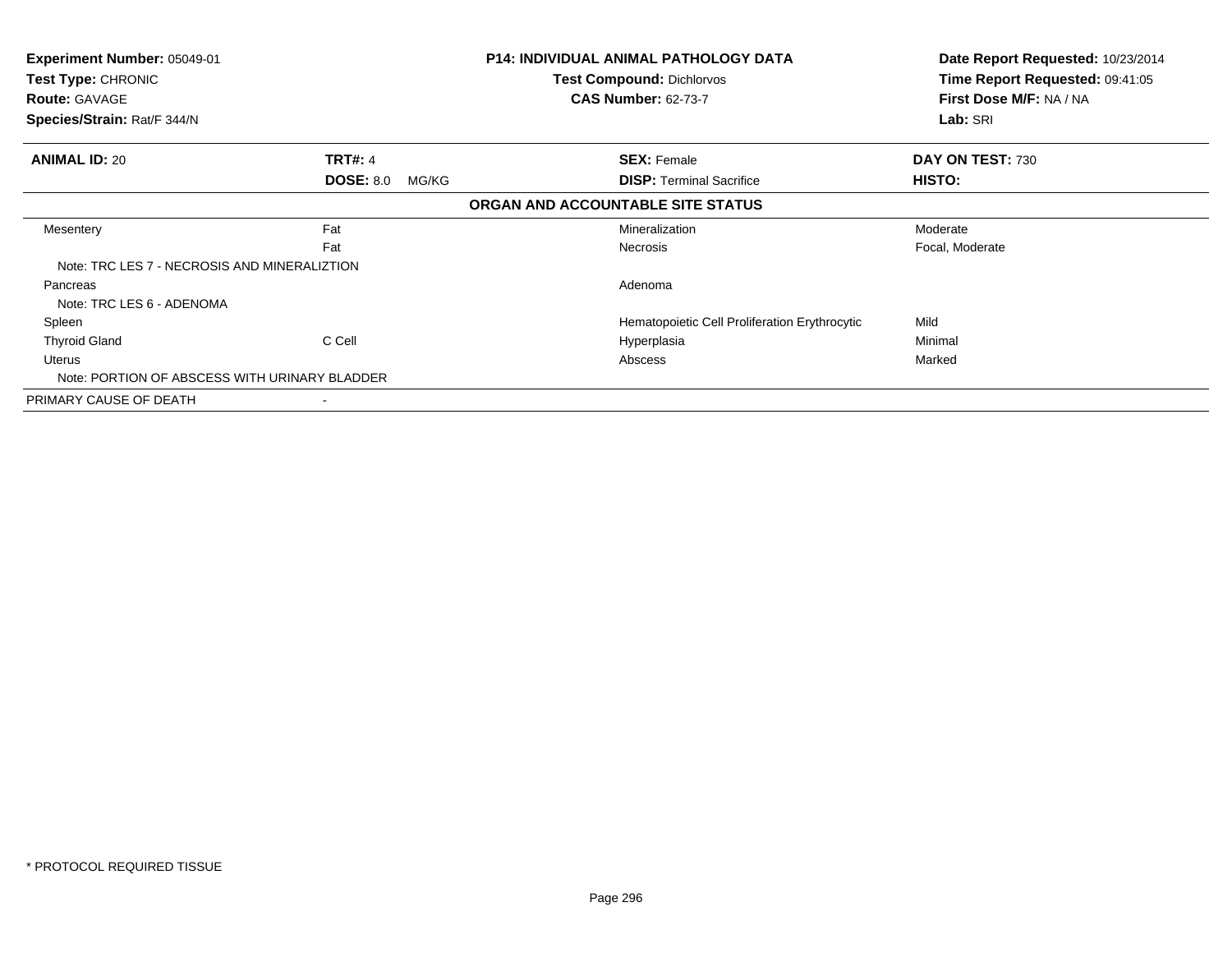| Experiment Number: 05049-01                         |                           | <b>P14: INDIVIDUAL ANIMAL PATHOLOGY DATA</b> | Date Report Requested: 10/23/2014 |
|-----------------------------------------------------|---------------------------|----------------------------------------------|-----------------------------------|
| Test Type: CHRONIC                                  |                           | Test Compound: Dichlorvos                    | Time Report Requested: 09:41:05   |
| <b>Route: GAVAGE</b>                                |                           | <b>CAS Number: 62-73-7</b>                   | First Dose M/F: NA / NA           |
| Species/Strain: Rat/F 344/N                         |                           |                                              | Lab: SRI                          |
| <b>ANIMAL ID: 20</b>                                | <b>TRT#: 6</b>            | <b>SEX: Female</b>                           | DAY ON TEST: 733                  |
|                                                     | <b>DOSE: 4.0</b><br>MG/KG | <b>DISP: Terminal Sacrifice</b>              | HISTO:                            |
|                                                     |                           | ORGAN AND ACCOUNTABLE SITE STATUS            |                                   |
| <b>NORMAL</b>                                       |                           |                                              |                                   |
| <b>Adrenal Gland</b>                                | Bone                      | <b>Bone Marrow</b>                           | <b>Brain</b>                      |
| <b>Clitoral Gland</b>                               | Esophagus                 | Heart                                        | Intestine Large                   |
| <b>Intestine Small</b>                              | Islets, Pancreatic        | Lymph Node                                   | Nose                              |
| Ovary                                               | Pancreas                  | Parathyroid Gland                            | Peripheral Nerve                  |
| Salivary Glands                                     | Spleen                    | Stomach                                      | Trachea                           |
| <b>Urinary Bladder</b>                              | <b>Uterus</b>             |                                              |                                   |
| <b>MISSING</b>                                      |                           |                                              |                                   |
| Thymus                                              |                           |                                              |                                   |
| <b>OBSERVATIONS</b>                                 |                           |                                              |                                   |
| Eye                                                 | Retina                    | Atrophy                                      | Moderate                          |
|                                                     |                           | Cataract                                     | Moderate                          |
| Kidney                                              | <b>Renal Tubule</b>       | Mineralization                               | Minimal                           |
|                                                     |                           | Nephropathy                                  | Minimal                           |
| Liver                                               |                           | <b>Basophilic Focus</b>                      |                                   |
|                                                     |                           | Inflammation                                 | Granulomatous, Minimal            |
| Lung                                                |                           | <b>Infiltration Cellular</b>                 | Histiocyte, Minimal               |
| Mammary Gland                                       |                           | Fibroadenoma                                 |                                   |
|                                                     |                           | Hyperplasia                                  | Cystic, Mild                      |
| Note: TRC LES 1- FIBROADENOMA                       |                           |                                              |                                   |
| <b>Pituitary Gland</b>                              | <b>Pars Distalis</b>      | Cyst                                         |                                   |
|                                                     | Pars Distalis             | Hyperplasia                                  | Mild                              |
| Skin                                                |                           | Inflammation                                 | Chronic, Moderate                 |
| Note: INFLAMMATION LESION IS ON FIRST NASAL SECTION |                           |                                              |                                   |
| <b>Thyroid Gland</b>                                | C Cell                    | Adenoma                                      |                                   |
| PRIMARY CAUSE OF DEATH                              | $\blacksquare$            |                                              |                                   |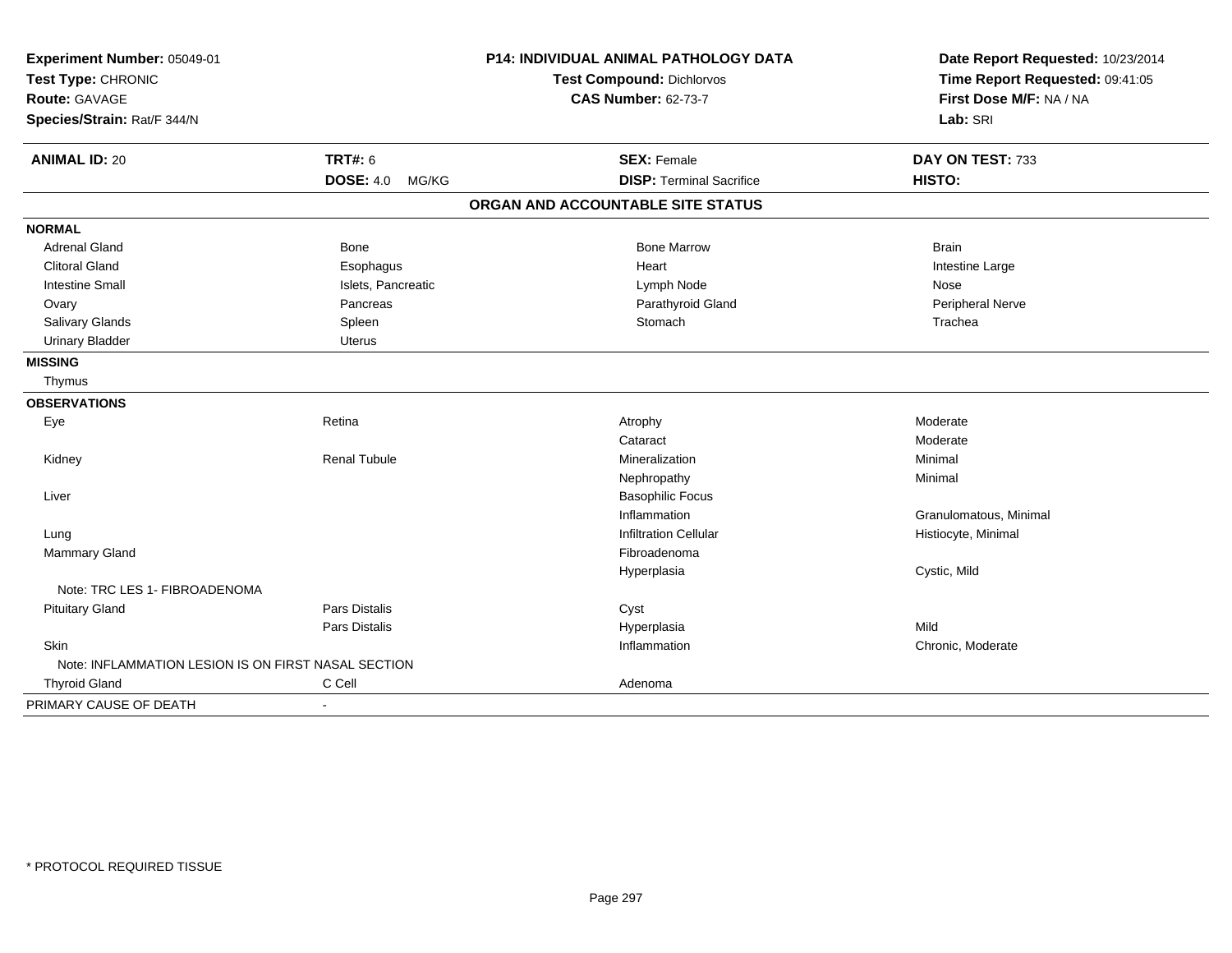| Experiment Number: 05049-01<br>Test Type: CHRONIC |                              | P14: INDIVIDUAL ANIMAL PATHOLOGY DATA<br>Test Compound: Dichlorvos | Date Report Requested: 10/23/2014<br>Time Report Requested: 09:41:05 |
|---------------------------------------------------|------------------------------|--------------------------------------------------------------------|----------------------------------------------------------------------|
| <b>Route: GAVAGE</b>                              |                              | <b>CAS Number: 62-73-7</b>                                         | First Dose M/F: NA / NA                                              |
| Species/Strain: Rat/F 344/N                       |                              |                                                                    | Lab: SRI                                                             |
| <b>ANIMAL ID: 21</b>                              | <b>TRT#: 2</b>               | <b>SEX: Female</b>                                                 | DAY ON TEST: 582                                                     |
|                                                   | <b>DOSE: VEHICLE CONTROL</b> | <b>DISP: Moribund</b>                                              | HISTO:                                                               |
|                                                   |                              | ORGAN AND ACCOUNTABLE SITE STATUS                                  |                                                                      |
| <b>NORMAL</b>                                     |                              |                                                                    |                                                                      |
| Bone                                              | <b>Bone Marrow</b>           | <b>Brain</b>                                                       | <b>Clitoral Gland</b>                                                |
| Esophagus                                         | Heart                        | Intestine Large                                                    | <b>Intestine Small</b>                                               |
| Islets, Pancreatic                                | Nose                         | Peripheral Nerve                                                   | Salivary Glands                                                      |
| <b>Skin</b>                                       | Thymus                       | <b>Thyroid Gland</b>                                               | Trachea                                                              |
| <b>MISSING</b>                                    |                              |                                                                    |                                                                      |
| Eye                                               | Parathyroid Gland            |                                                                    |                                                                      |
| <b>OBSERVATIONS</b>                               |                              |                                                                    |                                                                      |
| <b>Adrenal Gland</b>                              |                              | Leukemia Mononuclear                                               |                                                                      |
| Intest Large                                      |                              |                                                                    |                                                                      |
| Note: TRC LES 2 AND 3--NO LESION                  |                              |                                                                    |                                                                      |
| Kidney                                            |                              | Leukemia Mononuclear                                               |                                                                      |
| Liver                                             | <b>Bile Duct</b>             | Hyperplasia<br>Leukemia Mononuclear                                | Moderate                                                             |
|                                                   |                              |                                                                    |                                                                      |
| Lung                                              |                              | Leukemia Mononuclear                                               |                                                                      |
| Lymph Node                                        | Mandibular                   | Leukemia Mononuclear                                               |                                                                      |
|                                                   | Mediastinal                  | Leukemia Mononuclear                                               |                                                                      |
|                                                   | Mesenteric                   | Leukemia Mononuclear                                               |                                                                      |
| Mammary Gland                                     |                              | Fibroadenoma                                                       |                                                                      |
| Note: TRC LES 1--FIBROADENOMA                     |                              | Hyperplasia                                                        | Cystic, Mild                                                         |
| Ovary                                             |                              | Leukemia Mononuclear                                               |                                                                      |
| Pancreas                                          |                              | Leukemia Mononuclear                                               |                                                                      |
| <b>Pituitary Gland</b>                            | Pars Distalis                | Adenoma                                                            |                                                                      |
| Spleen                                            |                              | Leukemia Mononuclear                                               |                                                                      |
| Stomach                                           |                              | Leukemia Mononuclear                                               |                                                                      |
| <b>Urinary Bladder</b>                            |                              | Leukemia Mononuclear                                               |                                                                      |
| <b>Uterus</b>                                     |                              | Leukemia Mononuclear                                               |                                                                      |
|                                                   |                              | Polyp Stromal                                                      |                                                                      |
| PRIMARY CAUSE OF DEATH                            | $\sim$                       |                                                                    |                                                                      |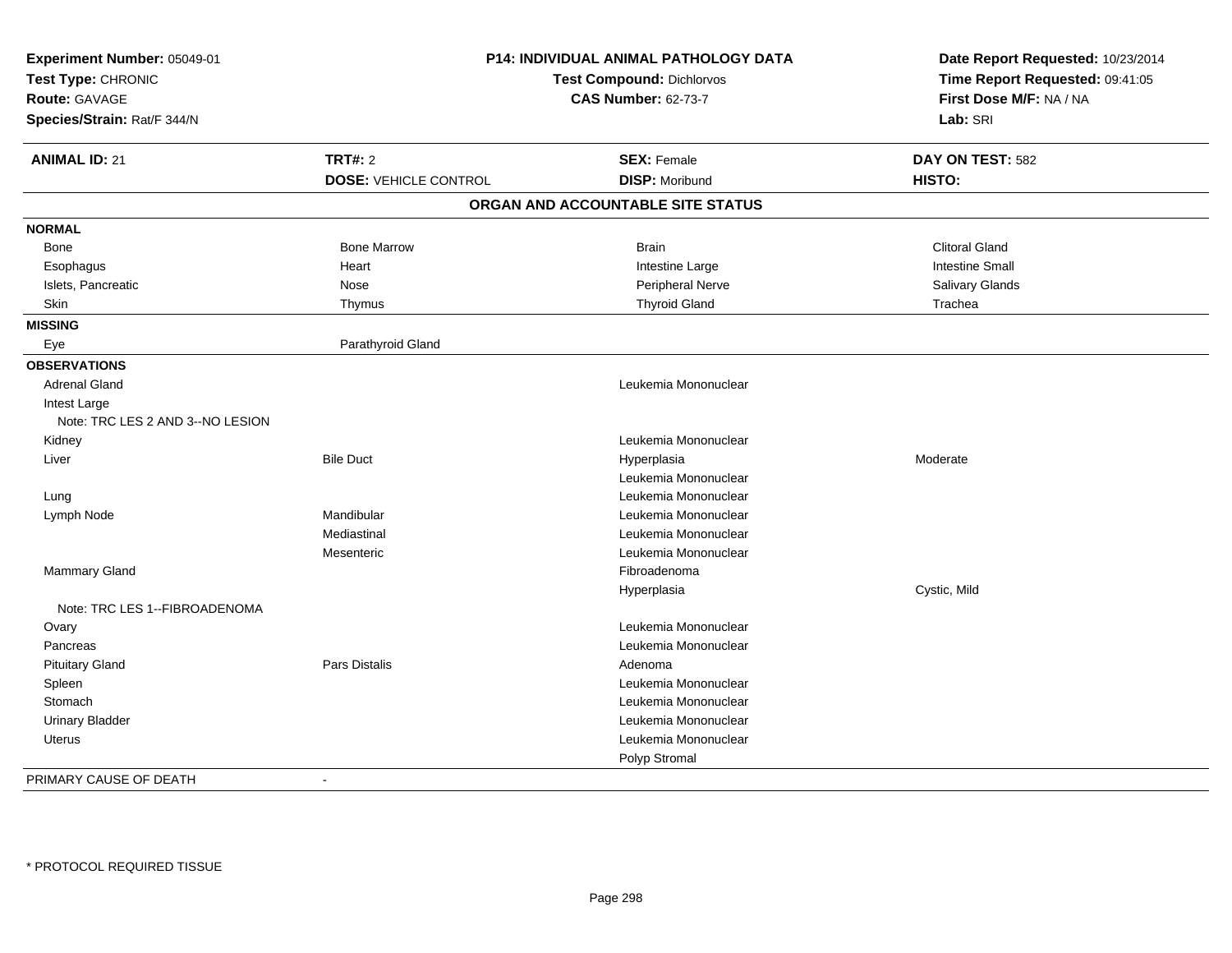| Experiment Number: 05049-01<br>Test Type: CHRONIC |                           | <b>P14: INDIVIDUAL ANIMAL PATHOLOGY DATA</b><br><b>Test Compound: Dichlorvos</b> | Date Report Requested: 10/23/2014<br>Time Report Requested: 09:41:05 |
|---------------------------------------------------|---------------------------|----------------------------------------------------------------------------------|----------------------------------------------------------------------|
| <b>Route: GAVAGE</b>                              |                           | <b>CAS Number: 62-73-7</b>                                                       | First Dose M/F: NA / NA                                              |
| Species/Strain: Rat/F 344/N                       |                           |                                                                                  | Lab: SRI                                                             |
| <b>ANIMAL ID: 21</b>                              | <b>TRT#: 4</b>            | <b>SEX: Female</b>                                                               | DAY ON TEST: 587                                                     |
|                                                   | <b>DOSE: 8.0</b><br>MG/KG | <b>DISP: Moribund</b>                                                            | HISTO:                                                               |
|                                                   |                           | ORGAN AND ACCOUNTABLE SITE STATUS                                                |                                                                      |
| <b>NORMAL</b>                                     |                           |                                                                                  |                                                                      |
| Bone                                              | <b>Bone Marrow</b>        | <b>Brain</b>                                                                     | <b>Clitoral Gland</b>                                                |
| Esophagus                                         | Heart                     | Intestine Large                                                                  | <b>Intestine Small</b>                                               |
| Islets, Pancreatic                                | Liver                     | Lymph Node                                                                       | Nose                                                                 |
| Ovary                                             | Pancreas                  | Parathyroid Gland                                                                | Peripheral Nerve                                                     |
| <b>Pituitary Gland</b>                            | <b>Salivary Glands</b>    | Skin                                                                             | Thymus                                                               |
| <b>Thyroid Gland</b>                              | Trachea                   | <b>Urinary Bladder</b>                                                           |                                                                      |
| <b>MISSING</b>                                    |                           |                                                                                  |                                                                      |
| Eye                                               | Vagina                    |                                                                                  |                                                                      |
| <b>OBSERVATIONS</b>                               |                           |                                                                                  |                                                                      |
| <b>Adrenal Gland</b>                              | Cortex                    | Necrosis                                                                         | Mild                                                                 |
| Kidney                                            |                           | Nephropathy                                                                      | Mild                                                                 |
|                                                   | <b>Renal Tubule</b>       | Pigmentation                                                                     | Mild                                                                 |
| Lung                                              |                           | <b>Infiltration Cellular</b>                                                     | Histiocyte, Mild                                                     |
| Mammary Gland                                     |                           | Hyperplasia                                                                      | Cystic, Mild                                                         |
| Spleen                                            |                           | Hematopoietic Cell Proliferation Erythrocytic                                    | Marked                                                               |
| Stomach                                           | Glandular                 | Erosion                                                                          | Marked                                                               |
|                                                   | Forestomach               | Inflammation                                                                     | Suppurative, Mild                                                    |
| <b>Uterus</b>                                     |                           | Sarcoma Stromal                                                                  |                                                                      |
| PRIMARY CAUSE OF DEATH                            | $\overline{\phantom{a}}$  |                                                                                  |                                                                      |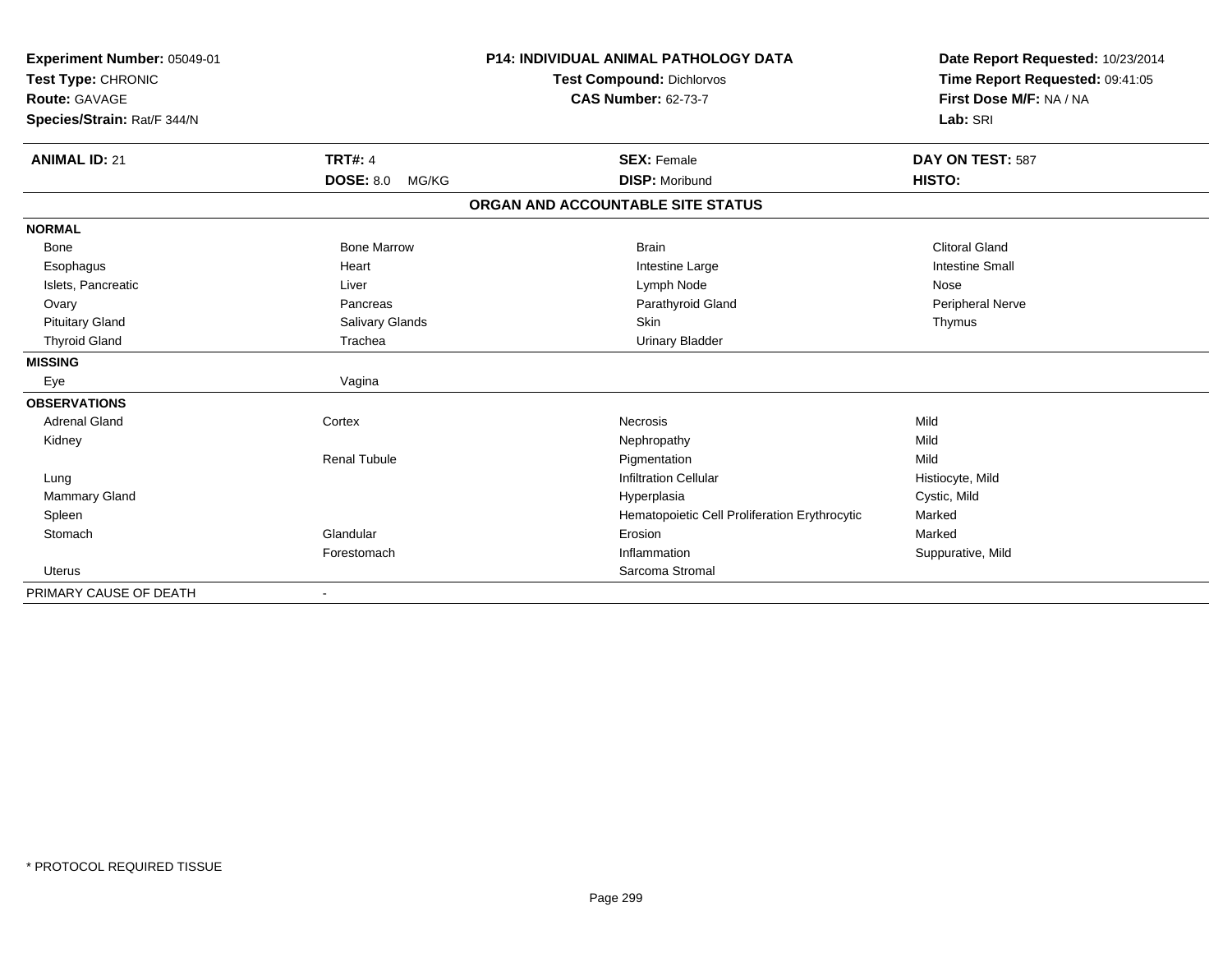| Experiment Number: 05049-01<br>Test Type: CHRONIC<br><b>Route: GAVAGE</b><br>Species/Strain: Rat/F 344/N |                        | P14: INDIVIDUAL ANIMAL PATHOLOGY DATA<br><b>Test Compound: Dichlorvos</b><br><b>CAS Number: 62-73-7</b> | Date Report Requested: 10/23/2014<br>Time Report Requested: 09:41:05<br>First Dose M/F: NA / NA<br>Lab: SRI |
|----------------------------------------------------------------------------------------------------------|------------------------|---------------------------------------------------------------------------------------------------------|-------------------------------------------------------------------------------------------------------------|
| <b>ANIMAL ID: 21</b>                                                                                     | <b>TRT#: 6</b>         | <b>SEX: Female</b>                                                                                      | DAY ON TEST: 728                                                                                            |
|                                                                                                          | DOSE: 4.0 MG/KG        | <b>DISP: Moribund</b>                                                                                   | HISTO:                                                                                                      |
|                                                                                                          |                        | ORGAN AND ACCOUNTABLE SITE STATUS                                                                       |                                                                                                             |
| <b>NORMAL</b>                                                                                            |                        |                                                                                                         |                                                                                                             |
| Bone                                                                                                     | <b>Clitoral Gland</b>  | Esophagus                                                                                               | Heart                                                                                                       |
| Intestine Large                                                                                          | <b>Intestine Small</b> | Islets, Pancreatic                                                                                      | Nose                                                                                                        |
| Ovary                                                                                                    | Pancreas               | Parathyroid Gland                                                                                       | Peripheral Nerve                                                                                            |
| Salivary Glands                                                                                          | Skin                   | <b>Thyroid Gland</b>                                                                                    | Trachea                                                                                                     |
| <b>Urinary Bladder</b>                                                                                   |                        |                                                                                                         |                                                                                                             |
| <b>OBSERVATIONS</b>                                                                                      |                        |                                                                                                         |                                                                                                             |
| <b>Adrenal Gland</b>                                                                                     |                        | Leukemia Mononuclear                                                                                    |                                                                                                             |
|                                                                                                          | Cortex                 | Vacuolization Cytoplasmic                                                                               | Mild                                                                                                        |
| <b>Bone Marrow</b>                                                                                       |                        | Leukemia Mononuclear                                                                                    |                                                                                                             |
| <b>Brain</b>                                                                                             |                        | Degeneration                                                                                            | Multiple, Mild                                                                                              |
| Eye                                                                                                      | Retina                 | Atrophy                                                                                                 | Moderate                                                                                                    |
|                                                                                                          |                        | Cataract                                                                                                | Moderate                                                                                                    |
| Kidney                                                                                                   |                        | Nephropathy                                                                                             | Minimal                                                                                                     |
| Liver                                                                                                    | Hepatocyte             | Atrophy                                                                                                 | Multifocal, Mild                                                                                            |
|                                                                                                          |                        | <b>Basophilic Focus</b>                                                                                 |                                                                                                             |
|                                                                                                          | <b>Bile Duct</b>       | Hyperplasia                                                                                             | Mild                                                                                                        |
|                                                                                                          |                        | Leukemia Mononuclear                                                                                    |                                                                                                             |
| Lung                                                                                                     |                        | <b>Infiltration Cellular</b>                                                                            | Histiocyte, Mild                                                                                            |
|                                                                                                          |                        | Leukemia Mononuclear                                                                                    |                                                                                                             |
| Lymph Node                                                                                               | Inguinal               | Leukemia Mononuclear                                                                                    |                                                                                                             |
|                                                                                                          | Mandibular             | Leukemia Mononuclear                                                                                    |                                                                                                             |
|                                                                                                          | Mediastinal            | Leukemia Mononuclear                                                                                    |                                                                                                             |
|                                                                                                          | Mesenteric             | Leukemia Mononuclear                                                                                    |                                                                                                             |
| Mammary Gland                                                                                            |                        | Hyperplasia                                                                                             | Cystic, Mild                                                                                                |
| <b>Pituitary Gland</b>                                                                                   | Pars Distalis          | Adenoma                                                                                                 |                                                                                                             |
|                                                                                                          |                        | Leukemia Mononuclear                                                                                    |                                                                                                             |
| Spleen                                                                                                   |                        | Leukemia Mononuclear                                                                                    |                                                                                                             |
| Stomach                                                                                                  | Forestomach            | Foreign Body                                                                                            | Moderate                                                                                                    |
|                                                                                                          | Forestomach            | Granuloma                                                                                               | Marked                                                                                                      |
|                                                                                                          | Glandular              | Mineralization                                                                                          | Moderate                                                                                                    |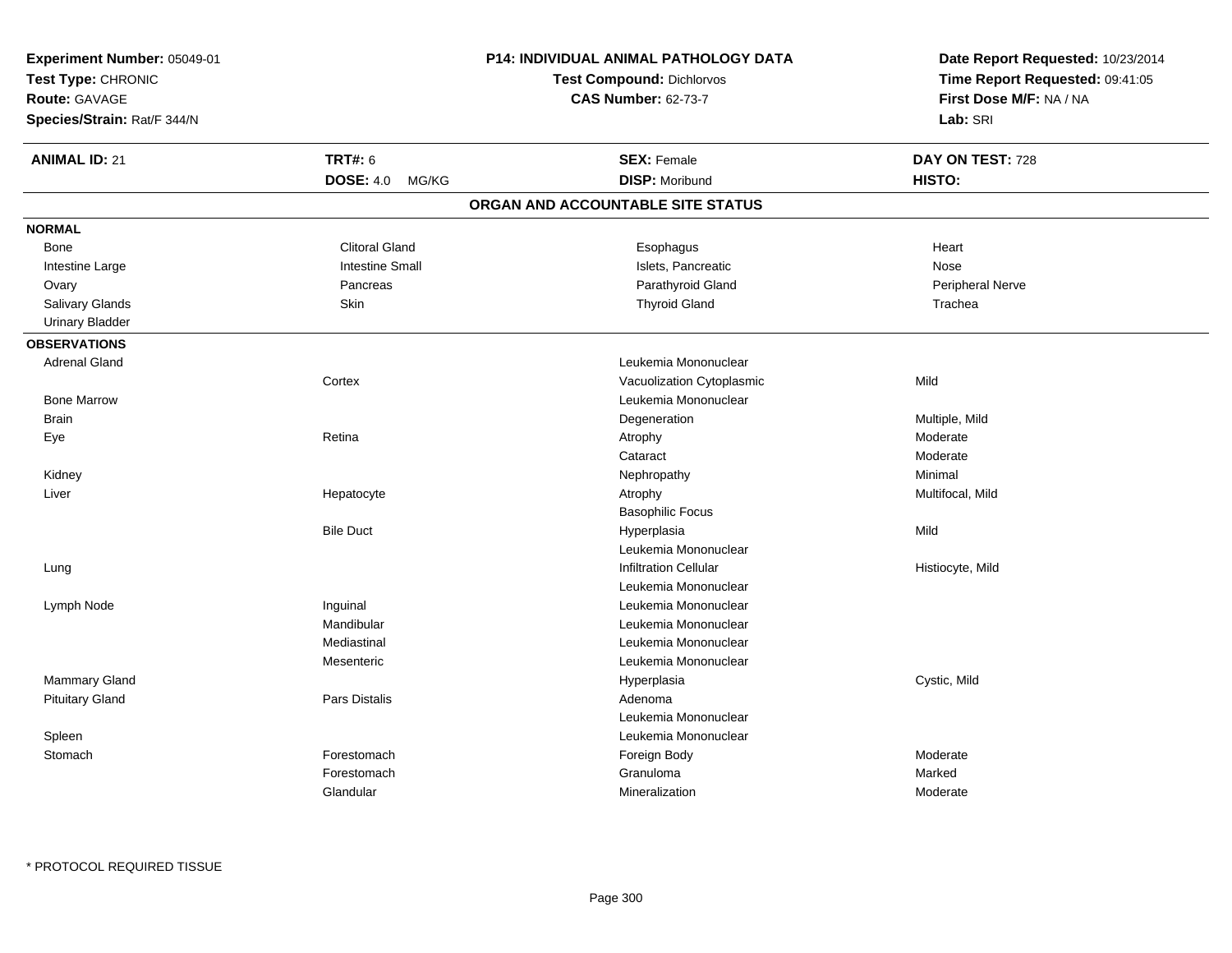| Experiment Number: 05049-01<br>Test Type: CHRONIC<br><b>Route: GAVAGE</b> |                           | <b>P14: INDIVIDUAL ANIMAL PATHOLOGY DATA</b><br><b>Test Compound: Dichlorvos</b><br><b>CAS Number: 62-73-7</b> | Date Report Requested: 10/23/2014<br>Time Report Requested: 09:41:05<br>First Dose M/F: NA / NA |
|---------------------------------------------------------------------------|---------------------------|----------------------------------------------------------------------------------------------------------------|-------------------------------------------------------------------------------------------------|
| Species/Strain: Rat/F 344/N                                               |                           |                                                                                                                | Lab: SRI                                                                                        |
| <b>ANIMAL ID: 21</b>                                                      | <b>TRT#: 6</b>            | <b>SEX: Female</b>                                                                                             | DAY ON TEST: 728                                                                                |
|                                                                           | <b>DOSE: 4.0</b><br>MG/KG | <b>DISP:</b> Moribund                                                                                          | HISTO:                                                                                          |
|                                                                           |                           | ORGAN AND ACCOUNTABLE SITE STATUS                                                                              |                                                                                                 |
| Note: FOREIGN BODY IN GRANULOMA CONSIST OF HAIR SHAFTS                    |                           |                                                                                                                |                                                                                                 |
| Thymus                                                                    |                           | Leukemia Mononuclear                                                                                           |                                                                                                 |
| Uterus                                                                    |                           | Abscess                                                                                                        | Marked                                                                                          |
| PRIMARY CAUSE OF DEATH                                                    |                           |                                                                                                                |                                                                                                 |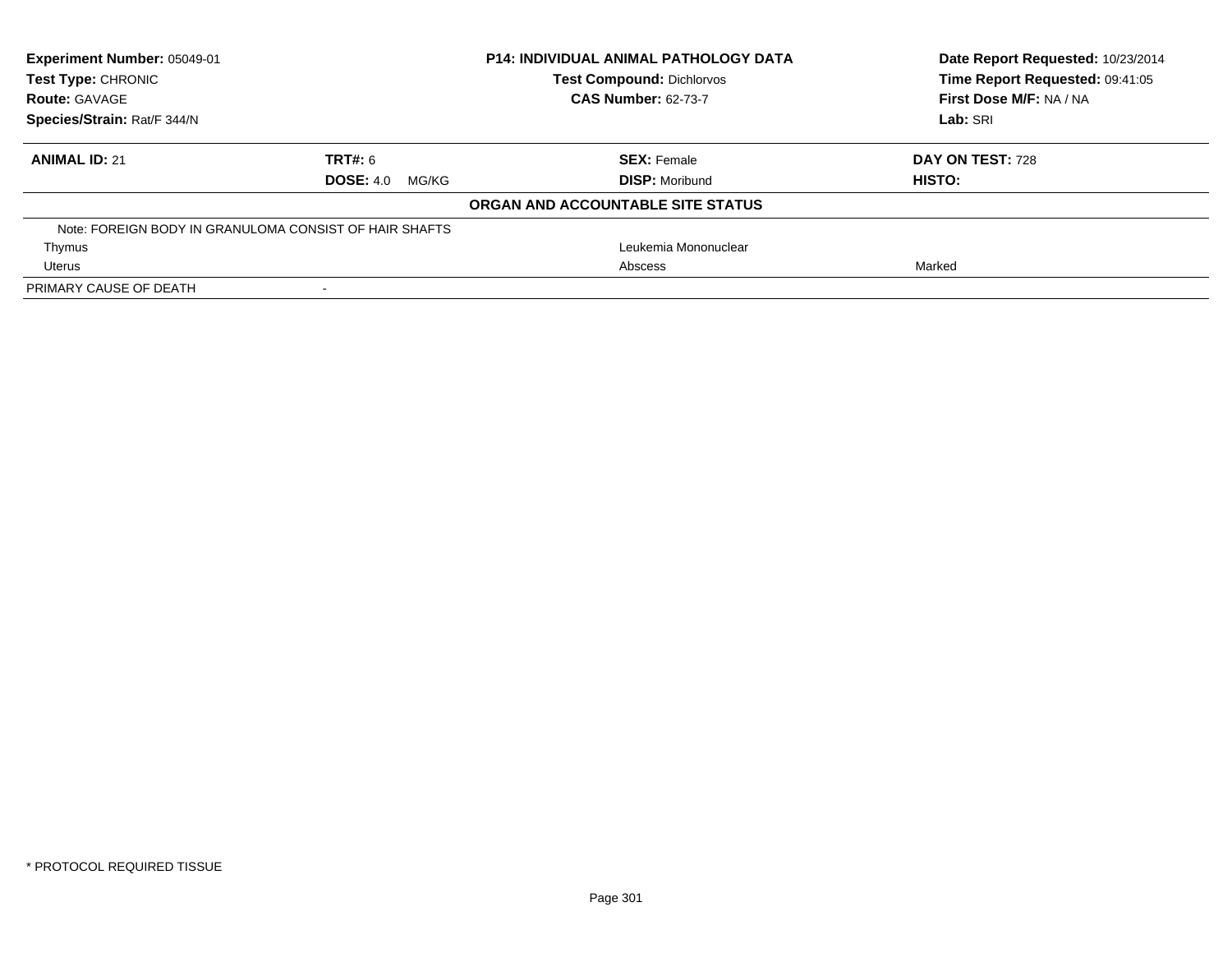| Experiment Number: 05049-01<br>Test Type: CHRONIC<br><b>Route: GAVAGE</b> |                              | P14: INDIVIDUAL ANIMAL PATHOLOGY DATA<br><b>Test Compound: Dichlorvos</b><br><b>CAS Number: 62-73-7</b> |                       |
|---------------------------------------------------------------------------|------------------------------|---------------------------------------------------------------------------------------------------------|-----------------------|
| Species/Strain: Rat/F 344/N                                               |                              |                                                                                                         | Lab: SRI              |
| <b>ANIMAL ID: 22</b>                                                      | <b>TRT#: 2</b>               | <b>SEX: Female</b>                                                                                      | DAY ON TEST: 735      |
|                                                                           | <b>DOSE: VEHICLE CONTROL</b> | <b>DISP: Terminal Sacrifice</b>                                                                         | HISTO:                |
|                                                                           |                              | ORGAN AND ACCOUNTABLE SITE STATUS                                                                       |                       |
| <b>NORMAL</b>                                                             |                              |                                                                                                         |                       |
| Bone                                                                      | <b>Brain</b>                 | Esophagus                                                                                               | Intestine Large       |
| <b>Intestine Small</b>                                                    | Islets, Pancreatic           | Lymph Node                                                                                              | Nose                  |
| Ovary                                                                     | Pancreas                     | Parathyroid Gland                                                                                       | Peripheral Nerve      |
| Salivary Glands                                                           | Skin                         | Thymus                                                                                                  | Trachea               |
| <b>Urinary Bladder</b>                                                    | Uterus                       |                                                                                                         |                       |
| <b>OBSERVATIONS</b>                                                       |                              |                                                                                                         |                       |
| <b>Adrenal Gland</b>                                                      | Cortex                       | Vacuolization Cytoplasmic                                                                               | Mild                  |
| <b>Bone Marrow</b>                                                        |                              | Hyperplasia                                                                                             | Moderate              |
| <b>Clitoral Gland</b>                                                     |                              | Ectasia                                                                                                 | Marked                |
|                                                                           |                              | Hyperplasia                                                                                             | Marked                |
|                                                                           |                              | Inflammation                                                                                            | Suppurative, Moderate |
| Note: TRC LES 2--HYPERPLASIA, INFLAMMATION AND ECTASIA                    |                              |                                                                                                         |                       |
| Heart                                                                     | Myocardium                   | Fibrosis                                                                                                | Moderate              |
| Kidney                                                                    | <b>Renal Tubule</b>          | Mineralization                                                                                          | Minimal               |
|                                                                           |                              | Nephropathy                                                                                             | Minimal               |
|                                                                           | <b>Renal Tubule</b>          | Pigmentation                                                                                            | Mild                  |
| Liver                                                                     |                              | Hematopoietic Cell Proliferation                                                                        | Mild                  |
|                                                                           |                              | Inflammation                                                                                            | Chronic, Minimal      |
| Lung                                                                      |                              | <b>Infiltration Cellular</b>                                                                            | Histiocyte, Minimal   |
| <b>Mammary Gland</b>                                                      |                              | Fibroadenoma                                                                                            |                       |
|                                                                           |                              | Hyperplasia                                                                                             | Cystic, Marked        |
| Note: TRC LES 1--FIBROADENOMA AND HYPERPLASIA                             |                              |                                                                                                         |                       |
| <b>Pituitary Gland</b>                                                    | Pars Distalis                | Adenoma                                                                                                 |                       |
| Spleen                                                                    |                              | Hematopoietic Cell Proliferation Erythrocytic                                                           | Moderate              |
|                                                                           |                              | Hematopoietic Cell Proliferation Granulocytic                                                           | Moderate              |
| Stomach                                                                   | Glandular                    | Mineralization                                                                                          | Mild                  |
| <b>Thyroid Gland</b>                                                      | C Cell                       | Adenoma                                                                                                 |                       |
| PRIMARY CAUSE OF DEATH                                                    | $\blacksquare$               |                                                                                                         |                       |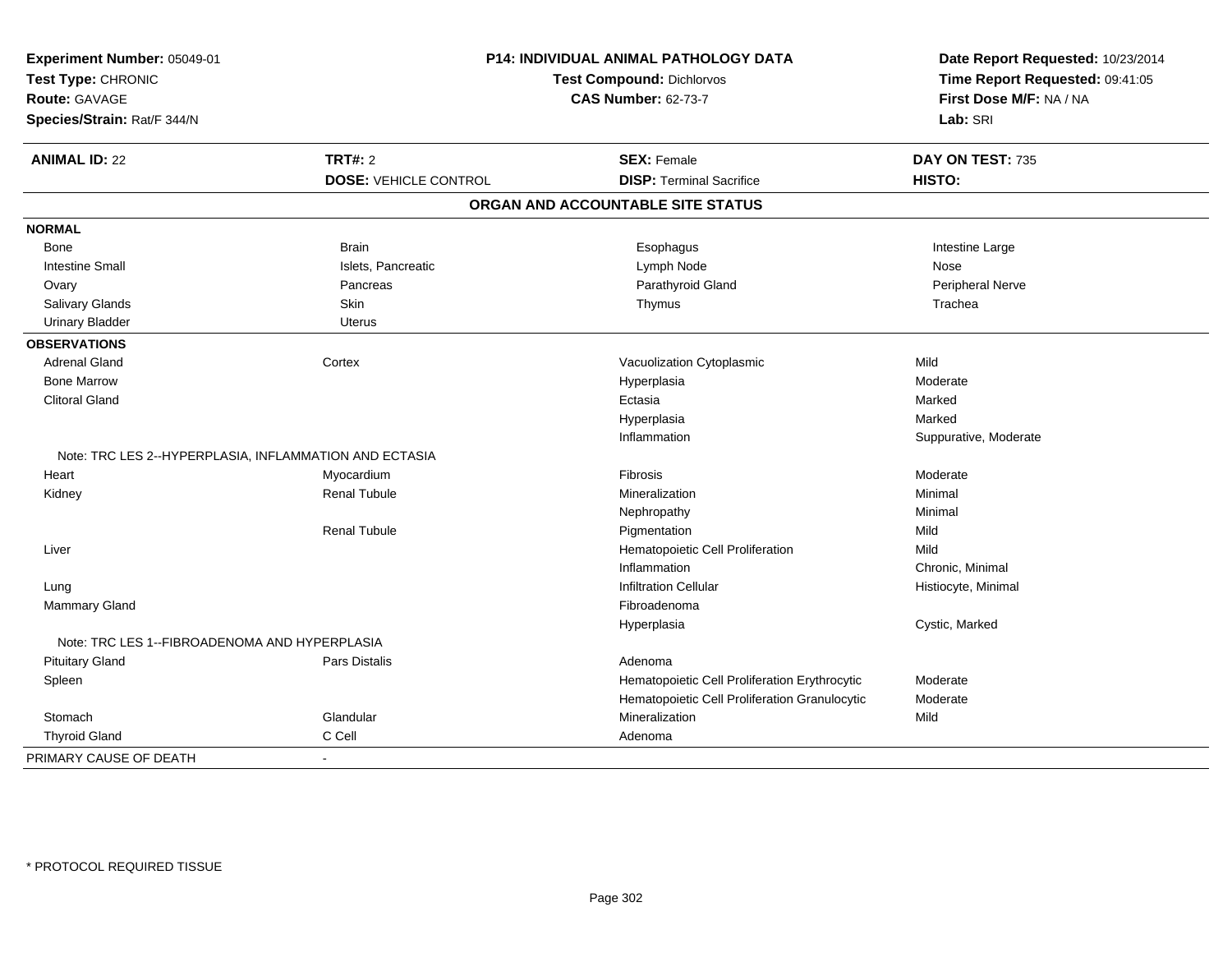| Experiment Number: 05049-01<br>Test Type: CHRONIC<br><b>Route: GAVAGE</b><br>Species/Strain: Rat/F 344/N |                                   | <b>P14: INDIVIDUAL ANIMAL PATHOLOGY DATA</b><br><b>Test Compound: Dichlorvos</b><br><b>CAS Number: 62-73-7</b> | Date Report Requested: 10/23/2014<br>Time Report Requested: 09:41:05<br>First Dose M/F: NA / NA<br>Lab: SRI |
|----------------------------------------------------------------------------------------------------------|-----------------------------------|----------------------------------------------------------------------------------------------------------------|-------------------------------------------------------------------------------------------------------------|
| <b>ANIMAL ID: 22</b>                                                                                     | <b>TRT#: 4</b><br>DOSE: 8.0 MG/KG | <b>SEX: Female</b><br><b>DISP: Terminal Sacrifice</b>                                                          | DAY ON TEST: 730<br>HISTO:                                                                                  |
|                                                                                                          |                                   | ORGAN AND ACCOUNTABLE SITE STATUS                                                                              |                                                                                                             |
| <b>NORMAL</b>                                                                                            |                                   |                                                                                                                |                                                                                                             |
| <b>Bone</b>                                                                                              | Esophagus                         | Heart                                                                                                          | Intestine Large                                                                                             |
| Islets, Pancreatic                                                                                       | Nose                              | Pancreas                                                                                                       | Parathyroid Gland                                                                                           |
| Peripheral Nerve                                                                                         | Skin                              | Stomach                                                                                                        | Trachea                                                                                                     |
| <b>Urinary Bladder</b>                                                                                   | Uterus                            |                                                                                                                |                                                                                                             |
| <b>MISSING</b>                                                                                           |                                   |                                                                                                                |                                                                                                             |
| Salivary Glands                                                                                          | Thymus                            |                                                                                                                |                                                                                                             |
| <b>OBSERVATIONS</b>                                                                                      |                                   |                                                                                                                |                                                                                                             |
| <b>Adrenal Gland</b>                                                                                     | Medulla                           | Pheochromocytoma Benign                                                                                        |                                                                                                             |
|                                                                                                          | Cortex                            | Vacuolization Cytoplasmic                                                                                      | Moderate                                                                                                    |
| <b>Bone Marrow</b>                                                                                       |                                   | Hyperplasia                                                                                                    | Mild                                                                                                        |
| <b>Brain</b>                                                                                             | Cerebrum                          | Degeneration                                                                                                   | Minimal                                                                                                     |
| <b>Clitoral Gland</b>                                                                                    |                                   | Hyperplasia                                                                                                    | Moderate                                                                                                    |
|                                                                                                          |                                   | Inflammation                                                                                                   | Suppurative, Moderate                                                                                       |
| <b>Intestine Small</b>                                                                                   | Jejunum                           | Developmental Malformation                                                                                     |                                                                                                             |
| Note: THE DEVELOP MALFOR IS AN INTUSSUSCEPTION<br>Note: TRC LES 1 - DEVELOP MALFOR                       |                                   |                                                                                                                |                                                                                                             |
| Kidney                                                                                                   |                                   | Nephropathy                                                                                                    | Minimal                                                                                                     |
| Liver                                                                                                    | Hepatocyte                        | Atrophy                                                                                                        | Multifocal, Mild                                                                                            |
|                                                                                                          |                                   | <b>Basophilic Focus</b>                                                                                        |                                                                                                             |
|                                                                                                          | <b>Bile Duct</b>                  | Hyperplasia                                                                                                    | Moderate                                                                                                    |
|                                                                                                          |                                   | Leukemia Mononuclear                                                                                           |                                                                                                             |
| Note: TRC LES 2- CHANGE COMPATIBLE WITH DIAPHR HERNIA; NOT CODED                                         |                                   |                                                                                                                |                                                                                                             |
| Lung                                                                                                     |                                   | <b>Infiltration Cellular</b>                                                                                   | Histiocyte, Mild                                                                                            |
|                                                                                                          |                                   | Leukemia Mononuclear                                                                                           |                                                                                                             |
| Lymph Node                                                                                               | Lymphatic, Mesenteric             | Ectasia                                                                                                        | Moderate                                                                                                    |
|                                                                                                          | Mandibular                        | Leukemia Mononuclear                                                                                           |                                                                                                             |
|                                                                                                          | Mesenteric                        | Leukemia Mononuclear                                                                                           |                                                                                                             |
|                                                                                                          | Pancreatic                        | Leukemia Mononuclear                                                                                           |                                                                                                             |
| Mammary Gland                                                                                            |                                   | Adenoma                                                                                                        |                                                                                                             |
| Note: ADENOMA IS ON SLIDE WITH THE CLITORAL GLAND                                                        |                                   |                                                                                                                |                                                                                                             |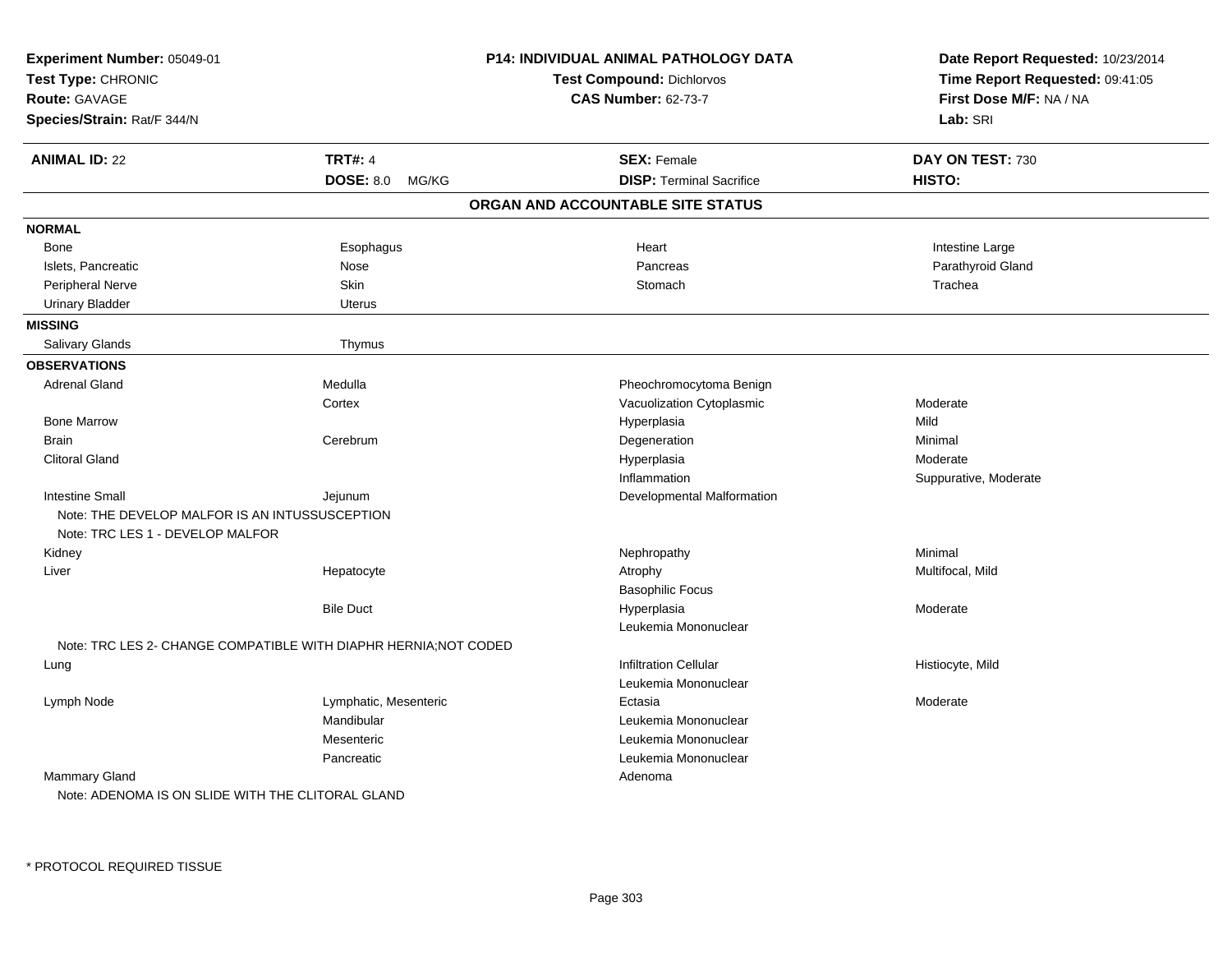| Experiment Number: 05049-01<br>Test Type: CHRONIC<br><b>Route: GAVAGE</b> |                           | <b>P14: INDIVIDUAL ANIMAL PATHOLOGY DATA</b><br><b>Test Compound: Dichlorvos</b><br><b>CAS Number: 62-73-7</b> | Date Report Requested: 10/23/2014<br>Time Report Requested: 09:41:05<br>First Dose M/F: NA / NA |
|---------------------------------------------------------------------------|---------------------------|----------------------------------------------------------------------------------------------------------------|-------------------------------------------------------------------------------------------------|
| Species/Strain: Rat/F 344/N                                               |                           |                                                                                                                | Lab: SRI                                                                                        |
| <b>ANIMAL ID: 22</b>                                                      | <b>TRT#: 4</b>            | <b>SEX: Female</b>                                                                                             | DAY ON TEST: 730                                                                                |
|                                                                           | <b>DOSE: 8.0</b><br>MG/KG | <b>DISP: Terminal Sacrifice</b>                                                                                | <b>HISTO:</b>                                                                                   |
|                                                                           |                           | ORGAN AND ACCOUNTABLE SITE STATUS                                                                              |                                                                                                 |
| Ovary                                                                     |                           | Cyst                                                                                                           |                                                                                                 |
| <b>Pituitary Gland</b>                                                    | Pars Distalis             | Cyst                                                                                                           |                                                                                                 |
|                                                                           | Pars Distalis             | Hyperplasia                                                                                                    | Mild                                                                                            |
| Spleen                                                                    |                           | Leukemia Mononuclear                                                                                           |                                                                                                 |
| <b>Thyroid Gland</b>                                                      | C Cell                    | Hyperplasia                                                                                                    | Minimal                                                                                         |
| PRIMARY CAUSE OF DEATH                                                    |                           |                                                                                                                |                                                                                                 |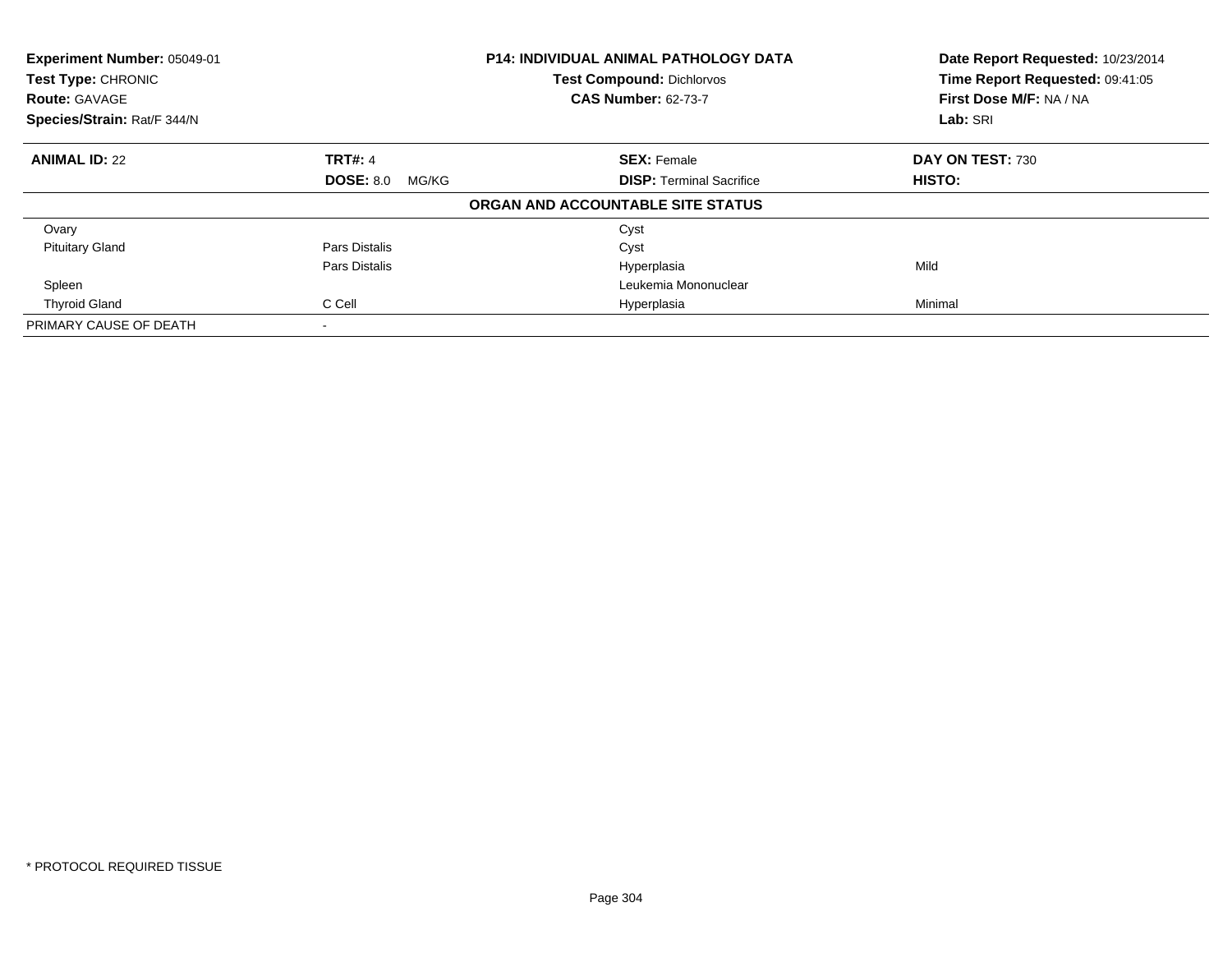| Experiment Number: 05049-01<br>Test Type: CHRONIC<br>Route: GAVAGE<br>Species/Strain: Rat/F 344/N |                     | <b>P14: INDIVIDUAL ANIMAL PATHOLOGY DATA</b><br><b>Test Compound: Dichlorvos</b><br><b>CAS Number: 62-73-7</b> | Date Report Requested: 10/23/2014<br>Time Report Requested: 09:41:05<br>First Dose M/F: NA / NA<br>Lab: SRI |
|---------------------------------------------------------------------------------------------------|---------------------|----------------------------------------------------------------------------------------------------------------|-------------------------------------------------------------------------------------------------------------|
| <b>ANIMAL ID: 22</b>                                                                              | <b>TRT#: 6</b>      | <b>SEX: Female</b>                                                                                             | DAY ON TEST: 706                                                                                            |
|                                                                                                   | DOSE: 4.0 MG/KG     | <b>DISP: Moribund</b>                                                                                          | HISTO:                                                                                                      |
|                                                                                                   |                     | ORGAN AND ACCOUNTABLE SITE STATUS                                                                              |                                                                                                             |
| <b>NORMAL</b>                                                                                     |                     |                                                                                                                |                                                                                                             |
| <b>Adrenal Gland</b>                                                                              | Bone                | <b>Bone Marrow</b>                                                                                             | <b>Clitoral Gland</b>                                                                                       |
| Esophagus                                                                                         | Heart               | Intestine Large                                                                                                | <b>Intestine Small</b>                                                                                      |
| Islets, Pancreatic                                                                                | Nose                | Ovary                                                                                                          | Pancreas                                                                                                    |
| Parathyroid Gland                                                                                 | Peripheral Nerve    | Salivary Glands                                                                                                | Skin                                                                                                        |
| Thymus                                                                                            | Trachea             | <b>Urinary Bladder</b>                                                                                         |                                                                                                             |
| <b>OBSERVATIONS</b>                                                                               |                     |                                                                                                                |                                                                                                             |
| <b>Brain</b>                                                                                      |                     | Degeneration                                                                                                   | Multiple, Moderate                                                                                          |
| Eye                                                                                               | Retina              | Atrophy                                                                                                        | Moderate                                                                                                    |
|                                                                                                   |                     | Cataract                                                                                                       | Mild                                                                                                        |
| Kidney                                                                                            | Pelvis              | Mineralization                                                                                                 | Mild                                                                                                        |
| Liver                                                                                             |                     | <b>Basophilic Focus</b>                                                                                        |                                                                                                             |
|                                                                                                   | Portal              | Fibrosis                                                                                                       | Minimal                                                                                                     |
|                                                                                                   | <b>Bile Duct</b>    | Hyperplasia                                                                                                    | Minimal                                                                                                     |
| Note: TRC LES 4,5-CHANGES CONSIST. WITH DIAPH HERNIA; NOT CODED                                   |                     |                                                                                                                |                                                                                                             |
| Lung                                                                                              |                     | <b>Infiltration Cellular</b>                                                                                   | Histiocyte, Mild                                                                                            |
| Lymph Node                                                                                        | Mesenteric          | Atrophy                                                                                                        | Moderate                                                                                                    |
| Mammary Gland                                                                                     |                     | Fibroadenoma                                                                                                   |                                                                                                             |
|                                                                                                   |                     | Hyperplasia                                                                                                    | Cystic, Moderate                                                                                            |
| Note: TRC LES 2- HYPERPLASIA CYSTIC                                                               |                     |                                                                                                                |                                                                                                             |
| Note: TRC LES 1- FIBROADENOMA                                                                     |                     |                                                                                                                |                                                                                                             |
| Mesentery                                                                                         | Fat                 | Necrosis                                                                                                       | Focal, Mild                                                                                                 |
| Note: TRC LES 3- NECROSIS                                                                         |                     |                                                                                                                |                                                                                                             |
| <b>Pituitary Gland</b>                                                                            | Pars Distalis       | Angiectasis                                                                                                    | Mild                                                                                                        |
|                                                                                                   | Pars Distalis       | Cyst                                                                                                           |                                                                                                             |
| Spleen                                                                                            |                     | Pigmentation                                                                                                   | Hemosiderin, Moderate                                                                                       |
| Stomach                                                                                           | Forestomach         | Edema                                                                                                          | Moderate                                                                                                    |
|                                                                                                   | Forestomach, Mucosa | Hyperplasia                                                                                                    | Mild                                                                                                        |
|                                                                                                   | Forestomach         | Ulcer                                                                                                          | Mild                                                                                                        |
| <b>Thyroid Gland</b>                                                                              | C Cell              | Hyperplasia                                                                                                    | Minimal                                                                                                     |
| <b>Uterus</b>                                                                                     |                     | Polyp Stromal                                                                                                  |                                                                                                             |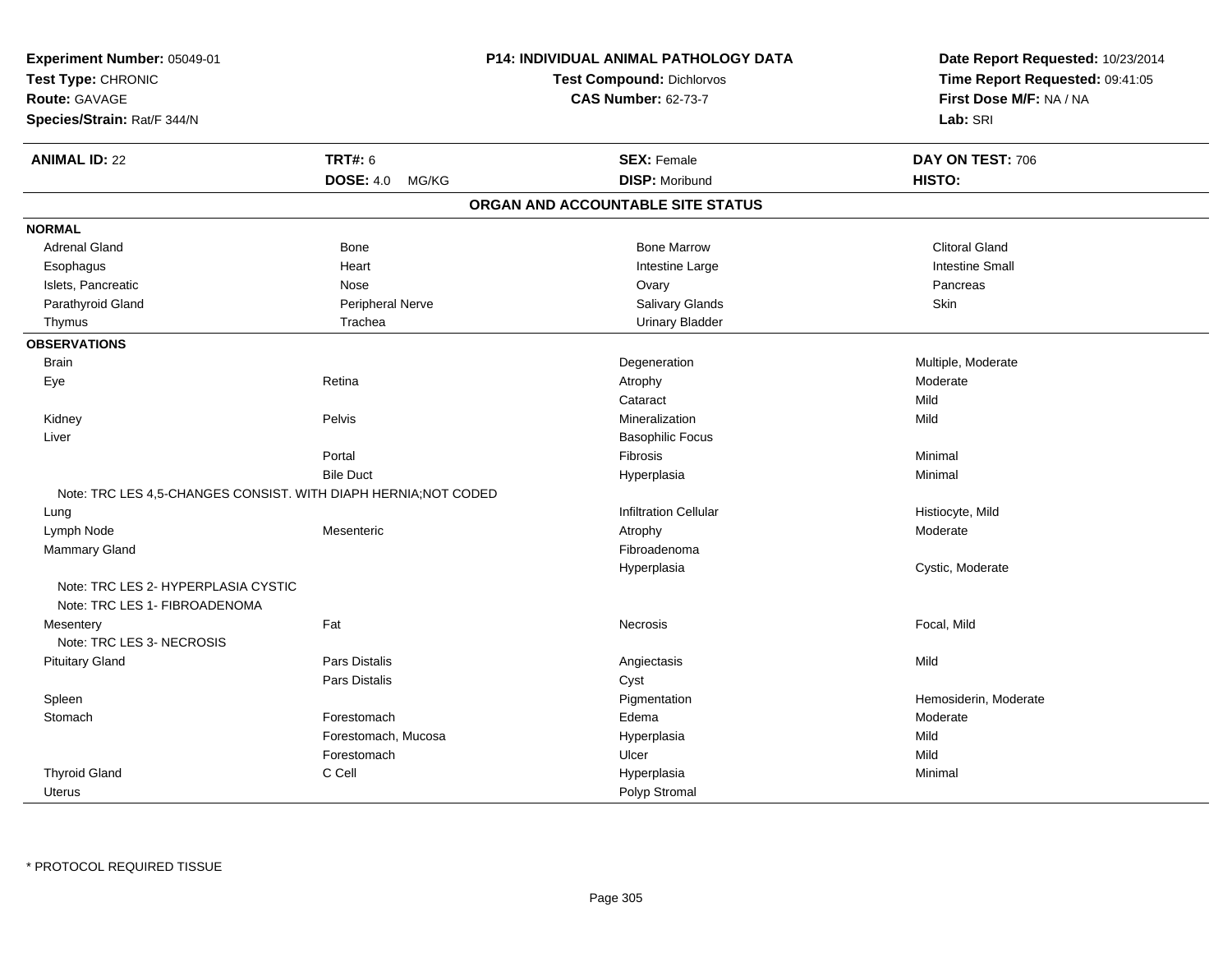| <b>Experiment Number: 05049-01</b><br><b>Test Type: CHRONIC</b> |                           | <b>P14: INDIVIDUAL ANIMAL PATHOLOGY DATA</b><br><b>Test Compound: Dichlorvos</b> | Date Report Requested: 10/23/2014<br>Time Report Requested: 09:41:05 |
|-----------------------------------------------------------------|---------------------------|----------------------------------------------------------------------------------|----------------------------------------------------------------------|
| <b>Route: GAVAGE</b>                                            |                           | <b>CAS Number: 62-73-7</b>                                                       | First Dose M/F: NA / NA                                              |
| Species/Strain: Rat/F 344/N                                     |                           |                                                                                  | Lab: SRI                                                             |
| <b>ANIMAL ID: 22</b>                                            | <b>TRT#: 6</b>            | <b>SEX:</b> Female                                                               | DAY ON TEST: 706                                                     |
|                                                                 | <b>DOSE: 4.0</b><br>MG/KG | <b>DISP:</b> Moribund                                                            | HISTO:                                                               |
|                                                                 |                           | ORGAN AND ACCOUNTABLE SITE STATUS                                                |                                                                      |
| PRIMARY CAUSE OF DEATH                                          |                           |                                                                                  |                                                                      |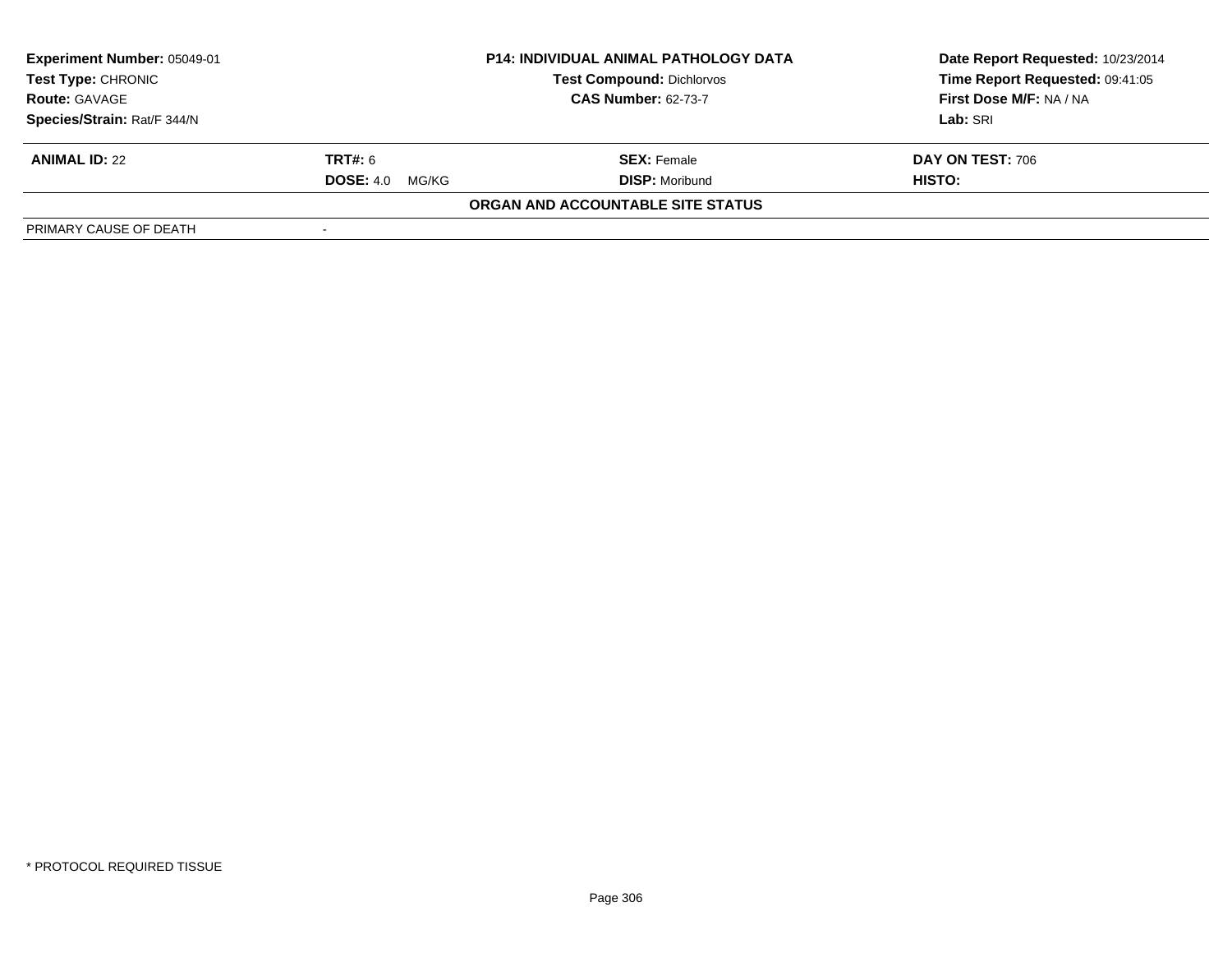| Experiment Number: 05049-01<br>Test Type: CHRONIC<br><b>Route: GAVAGE</b> |                              | <b>P14: INDIVIDUAL ANIMAL PATHOLOGY DATA</b><br><b>Test Compound: Dichlorvos</b><br><b>CAS Number: 62-73-7</b> | Date Report Requested: 10/23/2014<br>Time Report Requested: 09:41:05<br>First Dose M/F: NA / NA |
|---------------------------------------------------------------------------|------------------------------|----------------------------------------------------------------------------------------------------------------|-------------------------------------------------------------------------------------------------|
| Species/Strain: Rat/F 344/N                                               |                              |                                                                                                                | Lab: SRI                                                                                        |
| <b>ANIMAL ID: 23</b>                                                      | TRT#: 2                      | <b>SEX: Female</b>                                                                                             | DAY ON TEST: 547                                                                                |
|                                                                           | <b>DOSE: VEHICLE CONTROL</b> | <b>DISP: Moribund</b>                                                                                          | HISTO:                                                                                          |
|                                                                           |                              | ORGAN AND ACCOUNTABLE SITE STATUS                                                                              |                                                                                                 |
| <b>NORMAL</b>                                                             |                              |                                                                                                                |                                                                                                 |
| <b>Adrenal Gland</b>                                                      | <b>Bone</b>                  | <b>Bone Marrow</b>                                                                                             | <b>Brain</b>                                                                                    |
| <b>Clitoral Gland</b>                                                     | Esophagus                    | Intestine Large                                                                                                | <b>Intestine Small</b>                                                                          |
| Islets, Pancreatic                                                        | Kidney                       | Nose                                                                                                           | Ovary                                                                                           |
| Pancreas                                                                  | Parathyroid Gland            | Peripheral Nerve                                                                                               | <b>Salivary Glands</b>                                                                          |
| Skin                                                                      | Spleen                       | Thymus                                                                                                         | <b>Thyroid Gland</b>                                                                            |
| Trachea                                                                   | <b>Urinary Bladder</b>       | <b>Uterus</b>                                                                                                  |                                                                                                 |
| <b>OBSERVATIONS</b>                                                       |                              |                                                                                                                |                                                                                                 |
| Heart                                                                     | Myocardium                   | Fibrosis                                                                                                       | Mild                                                                                            |
| Liver                                                                     |                              | Angiectasis                                                                                                    | Moderate                                                                                        |
|                                                                           | <b>Bile Duct</b>             | Hyperplasia                                                                                                    | Mild                                                                                            |
| Note: TRC LES 3--NOT AVAILABLE FOR EXAMINATION                            |                              |                                                                                                                |                                                                                                 |
| Lung                                                                      |                              | <b>Infiltration Cellular</b>                                                                                   | Histiocyte, Minimal                                                                             |
| Lymph Node                                                                | Mediastinal                  | Hemorrhage                                                                                                     | Moderate                                                                                        |
| <b>Mammary Gland</b>                                                      |                              | Fibroadenoma                                                                                                   |                                                                                                 |
| Note: TRC LES 1--FIBROADENOMA                                             |                              |                                                                                                                |                                                                                                 |
| Mesentery                                                                 | Fat                          | Necrosis                                                                                                       | Focal, Moderate                                                                                 |
| Note: TRC LES 2--NECROSIS                                                 |                              |                                                                                                                |                                                                                                 |
| <b>Pituitary Gland</b>                                                    | <b>Pars Distalis</b>         | Adenoma                                                                                                        |                                                                                                 |
| Stomach                                                                   | Glandular                    | Ulcer                                                                                                          | Moderate                                                                                        |
| PRIMARY CAUSE OF DEATH                                                    |                              |                                                                                                                |                                                                                                 |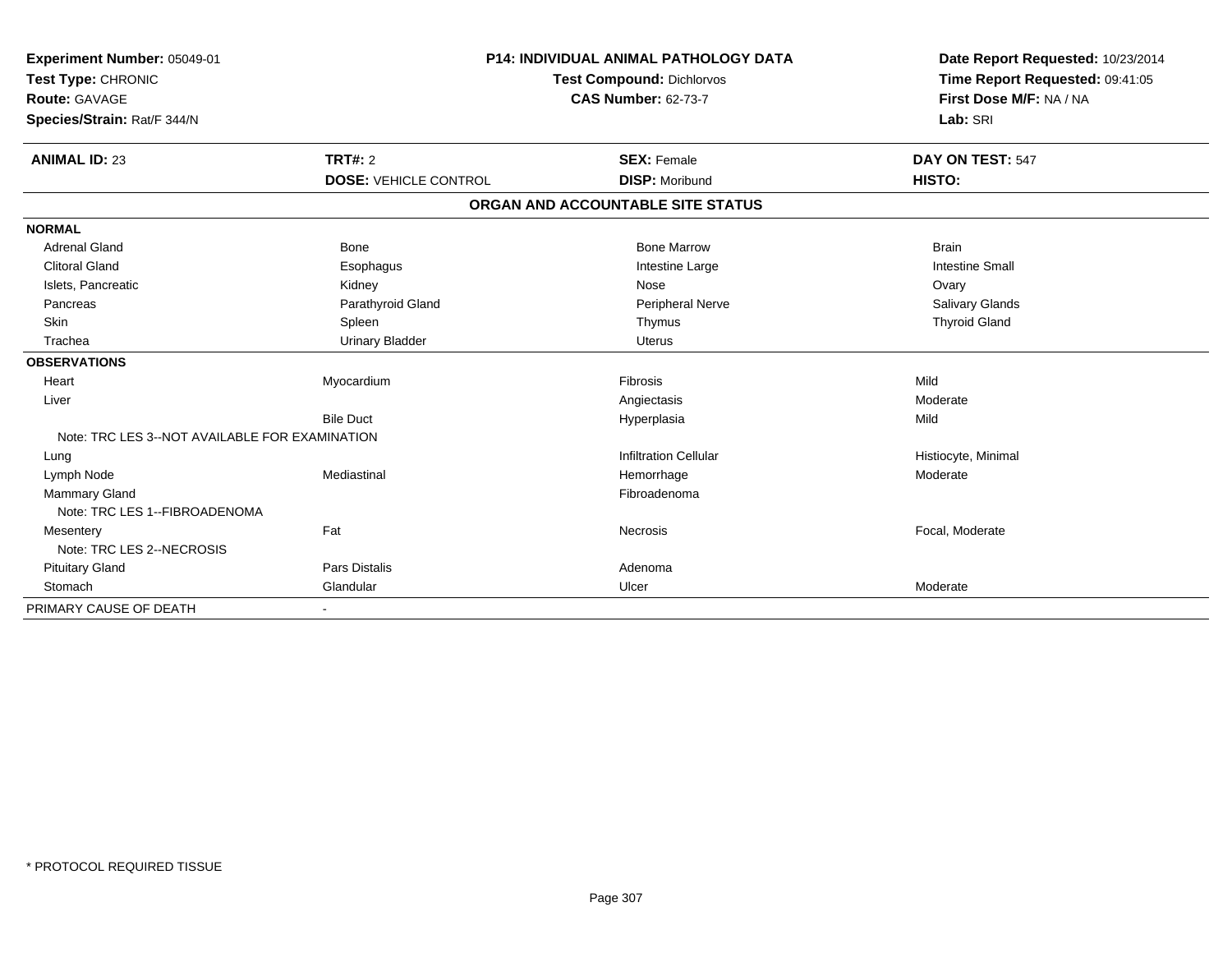| Experiment Number: 05049-01<br>Test Type: CHRONIC<br>Route: GAVAGE<br>Species/Strain: Rat/F 344/N |                       | P14: INDIVIDUAL ANIMAL PATHOLOGY DATA<br><b>Test Compound: Dichlorvos</b><br><b>CAS Number: 62-73-7</b> | Date Report Requested: 10/23/2014<br>Time Report Requested: 09:41:05<br>First Dose M/F: NA / NA<br>Lab: SRI |
|---------------------------------------------------------------------------------------------------|-----------------------|---------------------------------------------------------------------------------------------------------|-------------------------------------------------------------------------------------------------------------|
| <b>ANIMAL ID: 23</b>                                                                              | <b>TRT#: 4</b>        | <b>SEX: Female</b>                                                                                      | DAY ON TEST: 677                                                                                            |
|                                                                                                   | DOSE: 8.0 MG/KG       | <b>DISP: Moribund</b>                                                                                   | HISTO:                                                                                                      |
|                                                                                                   |                       | ORGAN AND ACCOUNTABLE SITE STATUS                                                                       |                                                                                                             |
| <b>NORMAL</b>                                                                                     |                       |                                                                                                         |                                                                                                             |
| <b>Bone Marrow</b>                                                                                | <b>Clitoral Gland</b> | Esophagus                                                                                               | Intestine Large                                                                                             |
| <b>Intestine Small</b>                                                                            | Islets, Pancreatic    | Ovary                                                                                                   | Pancreas                                                                                                    |
| Parathyroid Gland                                                                                 | Peripheral Nerve      | Salivary Glands                                                                                         | <b>Skin</b>                                                                                                 |
| Spleen                                                                                            | Thymus                | Trachea                                                                                                 | <b>Urinary Bladder</b>                                                                                      |
| Uterus                                                                                            |                       |                                                                                                         |                                                                                                             |
| <b>OBSERVATIONS</b>                                                                               |                       |                                                                                                         |                                                                                                             |
| <b>Adrenal Gland</b>                                                                              | Cortex                | Hyperplasia                                                                                             | Mild                                                                                                        |
| Bone                                                                                              |                       | Hyperostosis                                                                                            | Moderate                                                                                                    |
| <b>Brain</b>                                                                                      |                       | Degeneration                                                                                            | Multiple, Moderate                                                                                          |
| Heart                                                                                             | Myocardium            | Fibrosis                                                                                                | Mild                                                                                                        |
| Kidney                                                                                            | Pelvis                | Mineralization                                                                                          | Minimal                                                                                                     |
| Liver                                                                                             |                       | <b>Basophilic Focus</b>                                                                                 |                                                                                                             |
|                                                                                                   |                       | Developmental Malformation                                                                              |                                                                                                             |
|                                                                                                   | <b>Bile Duct</b>      | Hyperplasia                                                                                             | Mild                                                                                                        |
|                                                                                                   |                       | Inflammation                                                                                            | Granulomatous, Minimal                                                                                      |
| Note: TRC LES 2 - SIMILAR TO REGULAR LIVER SECTION                                                |                       |                                                                                                         |                                                                                                             |
| Lung                                                                                              |                       | <b>Infiltration Cellular</b>                                                                            | Histiocyte, Mild                                                                                            |
| Lymph Node                                                                                        | Mesenteric            | Atrophy                                                                                                 | Moderate                                                                                                    |
|                                                                                                   | Lymphatic, Mandibular | Ectasia                                                                                                 | Moderate                                                                                                    |
|                                                                                                   | Mandibular            | Hyperplasia                                                                                             | Plasma Cell, Moderate                                                                                       |
| <b>Mammary Gland</b><br>Note: TRC LES 1 - FIBROADENOMA                                            |                       | Fibroadenoma                                                                                            |                                                                                                             |
| Nose                                                                                              | Lumen                 | Foreign Body                                                                                            | Mild                                                                                                        |
|                                                                                                   | Lumen                 | Fungus                                                                                                  | Mild                                                                                                        |
|                                                                                                   | Lumen                 | Inflammation                                                                                            | Suppurative, Mild                                                                                           |
| <b>Pituitary Gland</b>                                                                            | Pars Distalis         | Cyst                                                                                                    |                                                                                                             |
| Stomach                                                                                           | Forestomach, Mucosa   | Hyperplasia                                                                                             | Mild                                                                                                        |
|                                                                                                   | Forestomach           | Ulcer                                                                                                   | Moderate                                                                                                    |
| <b>Thyroid Gland</b>                                                                              | C Cell                | Adenoma                                                                                                 |                                                                                                             |
| PRIMARY CAUSE OF DEATH                                                                            | ÷,                    |                                                                                                         |                                                                                                             |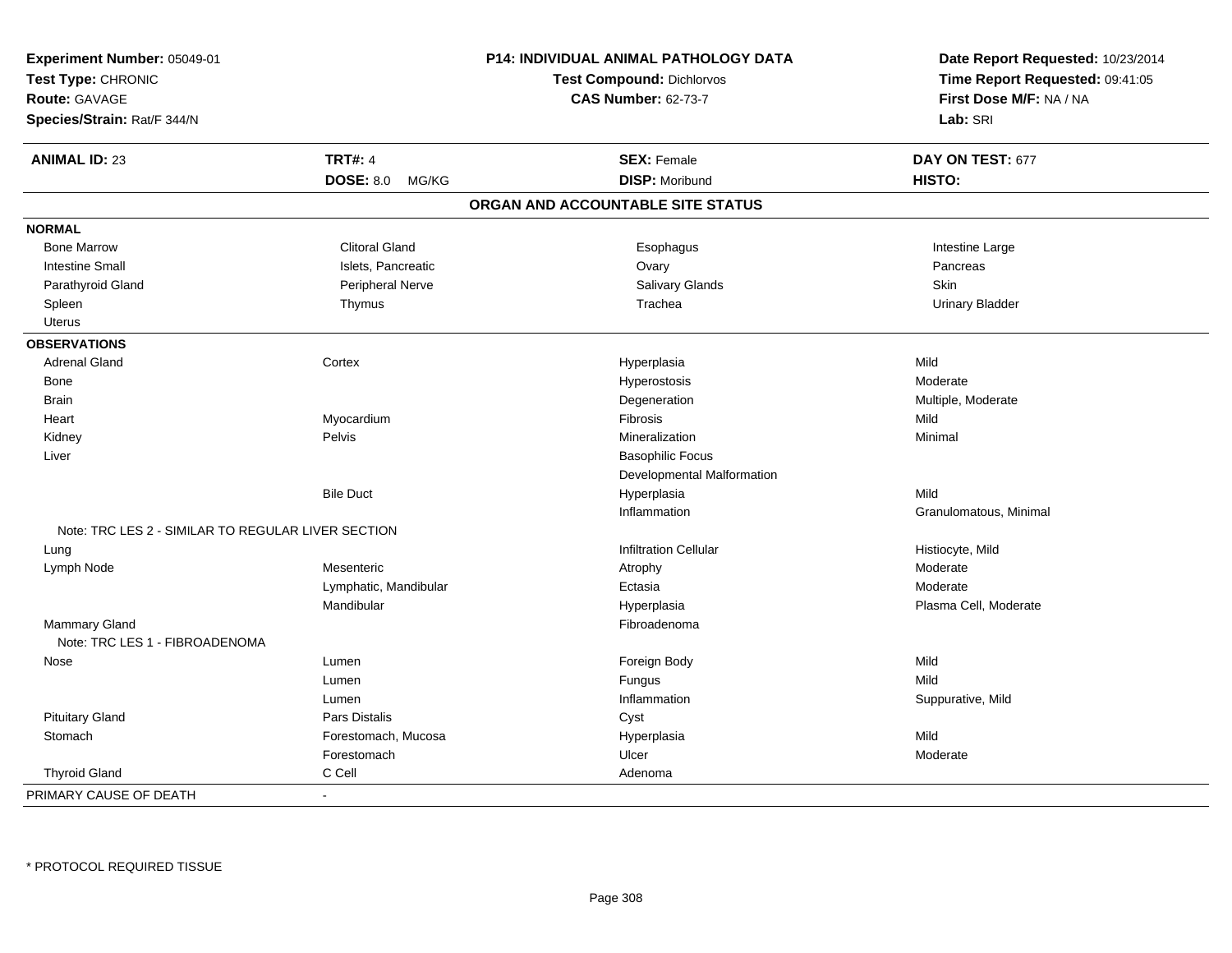| Experiment Number: 05049-01<br>Test Type: CHRONIC              |                           | <b>P14: INDIVIDUAL ANIMAL PATHOLOGY DATA</b> | Date Report Requested: 10/23/2014<br>Time Report Requested: 09:41:05 |
|----------------------------------------------------------------|---------------------------|----------------------------------------------|----------------------------------------------------------------------|
|                                                                |                           | <b>Test Compound: Dichlorvos</b>             |                                                                      |
| <b>Route: GAVAGE</b>                                           |                           | <b>CAS Number: 62-73-7</b>                   | First Dose M/F: NA / NA<br>Lab: SRI                                  |
| Species/Strain: Rat/F 344/N                                    |                           |                                              |                                                                      |
| <b>ANIMAL ID: 23</b>                                           | <b>TRT#: 6</b>            | <b>SEX: Female</b>                           | DAY ON TEST: 446                                                     |
|                                                                | <b>DOSE: 4.0</b><br>MG/KG | <b>DISP: Moribund</b>                        | HISTO:                                                               |
|                                                                |                           | ORGAN AND ACCOUNTABLE SITE STATUS            |                                                                      |
| <b>NORMAL</b>                                                  |                           |                                              |                                                                      |
| <b>Adrenal Gland</b>                                           | <b>Bone</b>               | <b>Bone Marrow</b>                           | <b>Brain</b>                                                         |
| Esophagus                                                      | Heart                     | Intestine Large                              | <b>Intestine Small</b>                                               |
| Islets, Pancreatic                                             | Kidney                    | Lymph Node                                   | Ovary                                                                |
| Parathyroid Gland                                              | Peripheral Nerve          | <b>Pituitary Gland</b>                       | Salivary Glands                                                      |
| Skin                                                           | Spleen                    | Stomach                                      | Thymus                                                               |
| <b>Thyroid Gland</b>                                           | Trachea                   | <b>Urinary Bladder</b>                       | <b>Uterus</b>                                                        |
| Vagina                                                         |                           |                                              |                                                                      |
| <b>MISSING</b>                                                 |                           |                                              |                                                                      |
| <b>Clitoral Gland</b>                                          |                           |                                              |                                                                      |
| <b>OBSERVATIONS</b>                                            |                           |                                              |                                                                      |
| Liver                                                          | Hepatocyte                | <b>Cytoplasmic Alteration</b>                | Mild                                                                 |
| Note: TRC LES 1--CTYOPLAS ALTER                                |                           |                                              |                                                                      |
| Lung                                                           |                           | <b>Infiltration Cellular</b>                 | Histiocyte, Moderate                                                 |
|                                                                |                           | Squamous Cell Carcinoma                      |                                                                      |
| <b>Mammary Gland</b>                                           |                           | Hyperplasia                                  | Cystic, Mild                                                         |
| Nose                                                           | Nasolacrim Dct            | Inflammation                                 | Suppurative, Mild                                                    |
| Pancreas                                                       |                           | Atrophy                                      | Mild                                                                 |
| <b>Skeletal Muscle</b>                                         |                           | Squamous Cell Carcinoma                      | Metastatic (Lung)                                                    |
| Note: TRC LES 2--SQUAM CEL CARC, METASTATIC                    |                           |                                              |                                                                      |
| PRIMARY CAUSE OF DEATH                                         |                           |                                              |                                                                      |
| Animal Note: NOSE AND CLITORAL GL NOT REQUIRED PRIOR TO 6/1/82 |                           |                                              |                                                                      |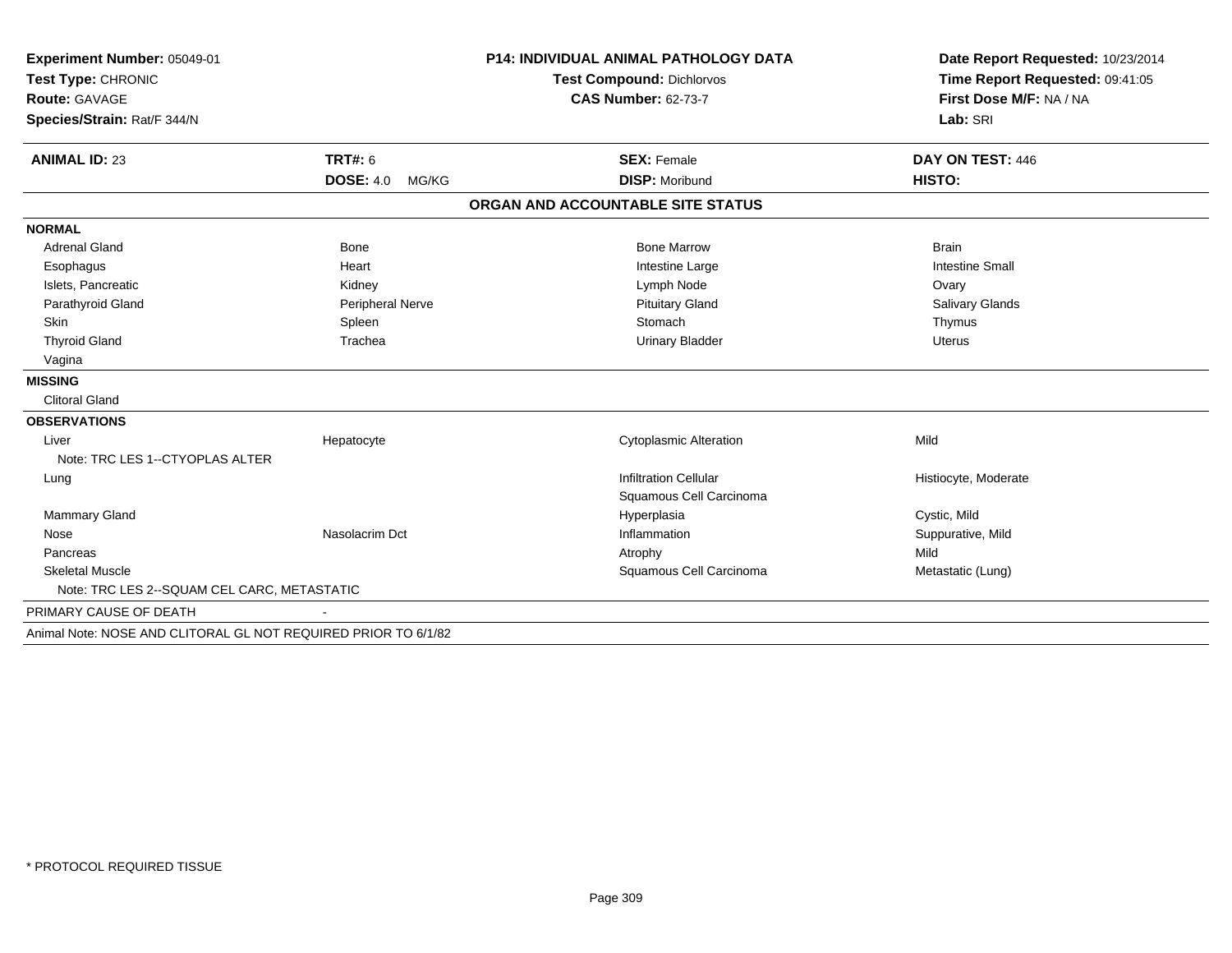| Experiment Number: 05049-01<br>Test Type: CHRONIC<br><b>Route: GAVAGE</b><br>Species/Strain: Rat/F 344/N |                              | <b>P14: INDIVIDUAL ANIMAL PATHOLOGY DATA</b><br>Test Compound: Dichlorvos<br><b>CAS Number: 62-73-7</b> | Date Report Requested: 10/23/2014<br>Time Report Requested: 09:41:05<br>First Dose M/F: NA / NA<br>Lab: SRI |
|----------------------------------------------------------------------------------------------------------|------------------------------|---------------------------------------------------------------------------------------------------------|-------------------------------------------------------------------------------------------------------------|
| <b>ANIMAL ID: 24</b>                                                                                     | <b>TRT#: 2</b>               | <b>SEX: Female</b>                                                                                      | DAY ON TEST: 735                                                                                            |
|                                                                                                          | <b>DOSE: VEHICLE CONTROL</b> | <b>DISP: Terminal Sacrifice</b>                                                                         | HISTO:                                                                                                      |
|                                                                                                          |                              | ORGAN AND ACCOUNTABLE SITE STATUS                                                                       |                                                                                                             |
| <b>NORMAL</b>                                                                                            |                              |                                                                                                         |                                                                                                             |
| <b>Adrenal Gland</b>                                                                                     | <b>Bone</b>                  | <b>Bone Marrow</b>                                                                                      | <b>Brain</b>                                                                                                |
| <b>Clitoral Gland</b>                                                                                    | Esophagus                    | Heart                                                                                                   | Intestine Large                                                                                             |
| <b>Intestine Small</b>                                                                                   | Islets, Pancreatic           | Kidney                                                                                                  | Nose                                                                                                        |
| Pancreas                                                                                                 | Parathyroid Gland            | Peripheral Nerve                                                                                        | Salivary Glands                                                                                             |
| Skin                                                                                                     | Spleen                       | Stomach                                                                                                 | Thymus                                                                                                      |
| Trachea                                                                                                  | <b>Urinary Bladder</b>       |                                                                                                         |                                                                                                             |
| <b>OBSERVATIONS</b>                                                                                      |                              |                                                                                                         |                                                                                                             |
| Liver                                                                                                    |                              | <b>Basophilic Focus</b>                                                                                 |                                                                                                             |
|                                                                                                          |                              | Inflammation                                                                                            | Chronic, Minimal                                                                                            |
| Lung                                                                                                     |                              | Fibrosis                                                                                                | Mild                                                                                                        |
|                                                                                                          |                              | <b>Infiltration Cellular</b>                                                                            | Histiocyte, Minimal                                                                                         |
| Lymph Node                                                                                               | Mediastinal                  | Erythrophagocytosis                                                                                     | Moderate                                                                                                    |
|                                                                                                          | Mediastinal                  | Pigmentation                                                                                            | Moderate                                                                                                    |
| <b>Mammary Gland</b>                                                                                     |                              | Hyperplasia                                                                                             | Cystic, Minimal                                                                                             |
| Mesentery                                                                                                | Fat                          | Mineralization                                                                                          | Moderate                                                                                                    |
|                                                                                                          | Fat                          | Necrosis                                                                                                | Focal, Marked                                                                                               |
| Note: TRC LES 2--NECROSIS AND MINERALIZATION                                                             |                              |                                                                                                         |                                                                                                             |
| Note: TRC LES 1--NECROSIS                                                                                |                              |                                                                                                         |                                                                                                             |
| Ovary                                                                                                    |                              | Cyst                                                                                                    |                                                                                                             |
| <b>Pituitary Gland</b>                                                                                   | Pars Distalis<br>C Cell      | Cyst                                                                                                    | Mild                                                                                                        |
| <b>Thyroid Gland</b><br><b>Uterus</b>                                                                    |                              | Hyperplasia                                                                                             | Mild                                                                                                        |
|                                                                                                          |                              | Hydrometra                                                                                              |                                                                                                             |
| PRIMARY CAUSE OF DEATH                                                                                   |                              |                                                                                                         |                                                                                                             |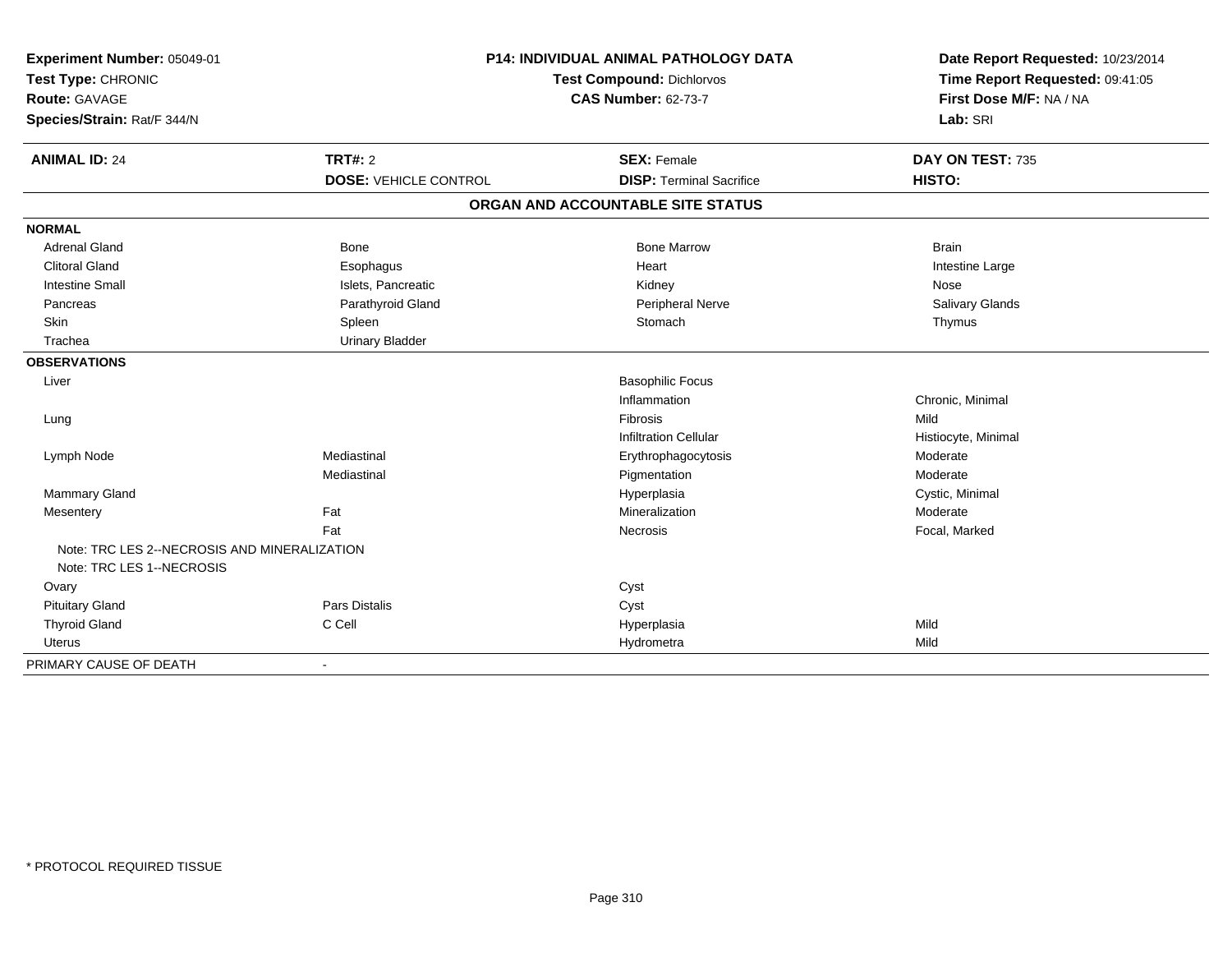| Experiment Number: 05049-01<br>Test Type: CHRONIC<br>Route: GAVAGE |                           | <b>P14: INDIVIDUAL ANIMAL PATHOLOGY DATA</b><br>Test Compound: Dichlorvos<br><b>CAS Number: 62-73-7</b> | Date Report Requested: 10/23/2014<br>Time Report Requested: 09:41:05<br>First Dose M/F: NA / NA |
|--------------------------------------------------------------------|---------------------------|---------------------------------------------------------------------------------------------------------|-------------------------------------------------------------------------------------------------|
| Species/Strain: Rat/F 344/N                                        |                           |                                                                                                         | Lab: SRI                                                                                        |
| <b>ANIMAL ID: 24</b>                                               | <b>TRT#: 4</b>            | <b>SEX: Female</b>                                                                                      | DAY ON TEST: 730                                                                                |
|                                                                    | <b>DOSE: 8.0</b><br>MG/KG | <b>DISP: Terminal Sacrifice</b>                                                                         | HISTO:                                                                                          |
|                                                                    |                           | ORGAN AND ACCOUNTABLE SITE STATUS                                                                       |                                                                                                 |
| <b>NORMAL</b>                                                      |                           |                                                                                                         |                                                                                                 |
| <b>Adrenal Gland</b>                                               | <b>Bone</b>               | <b>Bone Marrow</b>                                                                                      | <b>Brain</b>                                                                                    |
| Esophagus                                                          | Heart                     | Intestine Large                                                                                         | <b>Intestine Small</b>                                                                          |
| Islets, Pancreatic                                                 | Lymph Node                | Mammary Gland                                                                                           | Nose                                                                                            |
| Ovary                                                              | Pancreas                  | Parathyroid Gland                                                                                       | <b>Peripheral Nerve</b>                                                                         |
| <b>Pituitary Gland</b>                                             | Salivary Glands           | Skin                                                                                                    | Spleen                                                                                          |
| Stomach                                                            | Trachea                   | <b>Urinary Bladder</b>                                                                                  |                                                                                                 |
| <b>MISSING</b>                                                     |                           |                                                                                                         |                                                                                                 |
| Thymus                                                             |                           |                                                                                                         |                                                                                                 |
| <b>OBSERVATIONS</b>                                                |                           |                                                                                                         |                                                                                                 |
| <b>Clitoral Gland</b>                                              |                           | Adenoma                                                                                                 |                                                                                                 |
| Kidney                                                             |                           | Nephropathy                                                                                             | Minimal                                                                                         |
| Liver                                                              |                           | <b>Basophilic Focus</b>                                                                                 |                                                                                                 |
|                                                                    |                           | Inflammation                                                                                            | Granulomatous, Minimal                                                                          |
| Lung                                                               |                           | <b>Infiltration Cellular</b>                                                                            | Histiocyte, Moderate                                                                            |
| <b>Thyroid Gland</b>                                               | C Cell                    | Hyperplasia                                                                                             | Minimal                                                                                         |
| <b>Uterus</b>                                                      |                           | Hydrometra                                                                                              | Mild                                                                                            |
| PRIMARY CAUSE OF DEATH                                             |                           |                                                                                                         |                                                                                                 |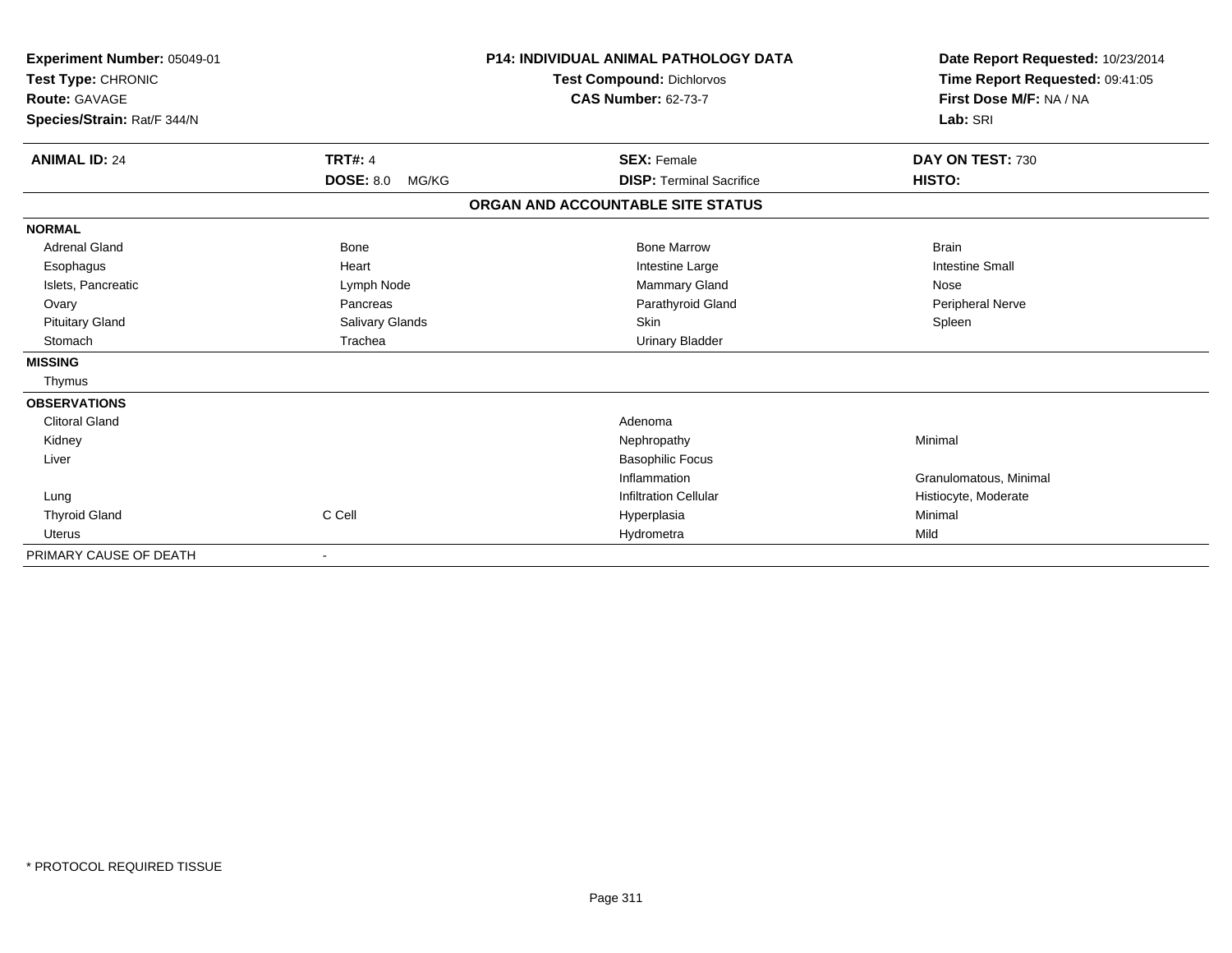| Experiment Number: 05049-01<br>Test Type: CHRONIC<br>Route: GAVAGE<br>Species/Strain: Rat/F 344/N |                           | P14: INDIVIDUAL ANIMAL PATHOLOGY DATA<br><b>Test Compound: Dichlorvos</b><br><b>CAS Number: 62-73-7</b> | Date Report Requested: 10/23/2014<br>Time Report Requested: 09:41:05<br>First Dose M/F: NA / NA<br>Lab: SRI |
|---------------------------------------------------------------------------------------------------|---------------------------|---------------------------------------------------------------------------------------------------------|-------------------------------------------------------------------------------------------------------------|
| <b>ANIMAL ID: 24</b>                                                                              | <b>TRT#: 6</b>            | <b>SEX: Female</b>                                                                                      | DAY ON TEST: 733                                                                                            |
|                                                                                                   | <b>DOSE: 4.0</b><br>MG/KG | <b>DISP: Terminal Sacrifice</b>                                                                         | HISTO:                                                                                                      |
|                                                                                                   |                           | ORGAN AND ACCOUNTABLE SITE STATUS                                                                       |                                                                                                             |
| <b>NORMAL</b>                                                                                     |                           |                                                                                                         |                                                                                                             |
| Bone                                                                                              | <b>Brain</b>              | Esophagus                                                                                               | Heart                                                                                                       |
| <b>Intestine Small</b>                                                                            | Islets, Pancreatic        | Ovary                                                                                                   | Parathyroid Gland                                                                                           |
| Peripheral Nerve                                                                                  | <b>Pituitary Gland</b>    | Salivary Glands                                                                                         | Skin                                                                                                        |
| <b>Thyroid Gland</b>                                                                              | Trachea                   | <b>Urinary Bladder</b>                                                                                  |                                                                                                             |
| <b>MISSING</b>                                                                                    |                           |                                                                                                         |                                                                                                             |
| Pancreas                                                                                          | Thymus                    |                                                                                                         |                                                                                                             |
| <b>OBSERVATIONS</b>                                                                               |                           |                                                                                                         |                                                                                                             |
| <b>Adrenal Gland</b>                                                                              |                           | Hematopoietic Cell Proliferation                                                                        | Mild                                                                                                        |
| <b>Bone Marrow</b>                                                                                |                           | Hyperplasia                                                                                             | Reticulum Cell, Marked                                                                                      |
| <b>Clitoral Gland</b>                                                                             |                           | Hyperplasia                                                                                             | Minimal                                                                                                     |
|                                                                                                   |                           | Inflammation                                                                                            | Suppurative, Mild                                                                                           |
| Eye                                                                                               | Retina                    | Atrophy                                                                                                 | Moderate                                                                                                    |
|                                                                                                   |                           | Cataract                                                                                                | Moderate                                                                                                    |
| Intestine Large                                                                                   | Rectum                    | Parasite Metazoan                                                                                       | Mild                                                                                                        |
| Kidney                                                                                            | <b>Renal Tubule</b>       | Mineralization                                                                                          | Mild                                                                                                        |
|                                                                                                   |                           | Nephropathy                                                                                             | Minimal                                                                                                     |
| Liver                                                                                             | Hepatocyte                | Atrophy                                                                                                 | Multifocal, Mild                                                                                            |
|                                                                                                   |                           | <b>Basophilic Focus</b>                                                                                 |                                                                                                             |
|                                                                                                   | Hepatocyte                | Hyperplasia                                                                                             | Nodular, Mild                                                                                               |
|                                                                                                   |                           | Leukemia Mononuclear                                                                                    |                                                                                                             |
| Note: TRC LES 3- HYPERPLASIA NODULAR                                                              |                           |                                                                                                         |                                                                                                             |
| Lung                                                                                              |                           | Adenomatosis                                                                                            | Minimal                                                                                                     |
|                                                                                                   |                           | <b>Infiltration Cellular</b>                                                                            | Histiocyte, Mild                                                                                            |
|                                                                                                   |                           | Leukemia Mononuclear                                                                                    |                                                                                                             |
| Lymph Node                                                                                        | Mesenteric                | Leukemia Mononuclear                                                                                    |                                                                                                             |
| <b>Mammary Gland</b>                                                                              |                           | Fibroadenoma                                                                                            | Multiple                                                                                                    |
| Note: TRC LES 1 AND 2- FIBROADENOMA                                                               |                           |                                                                                                         |                                                                                                             |
| Nose                                                                                              | Submucosa                 | Inflammation                                                                                            | Chronic, Mild                                                                                               |
| Spleen                                                                                            |                           | Hematopoietic Cell Proliferation Erythrocytic                                                           | Moderate                                                                                                    |
|                                                                                                   |                           | Leukemia Mononuclear                                                                                    |                                                                                                             |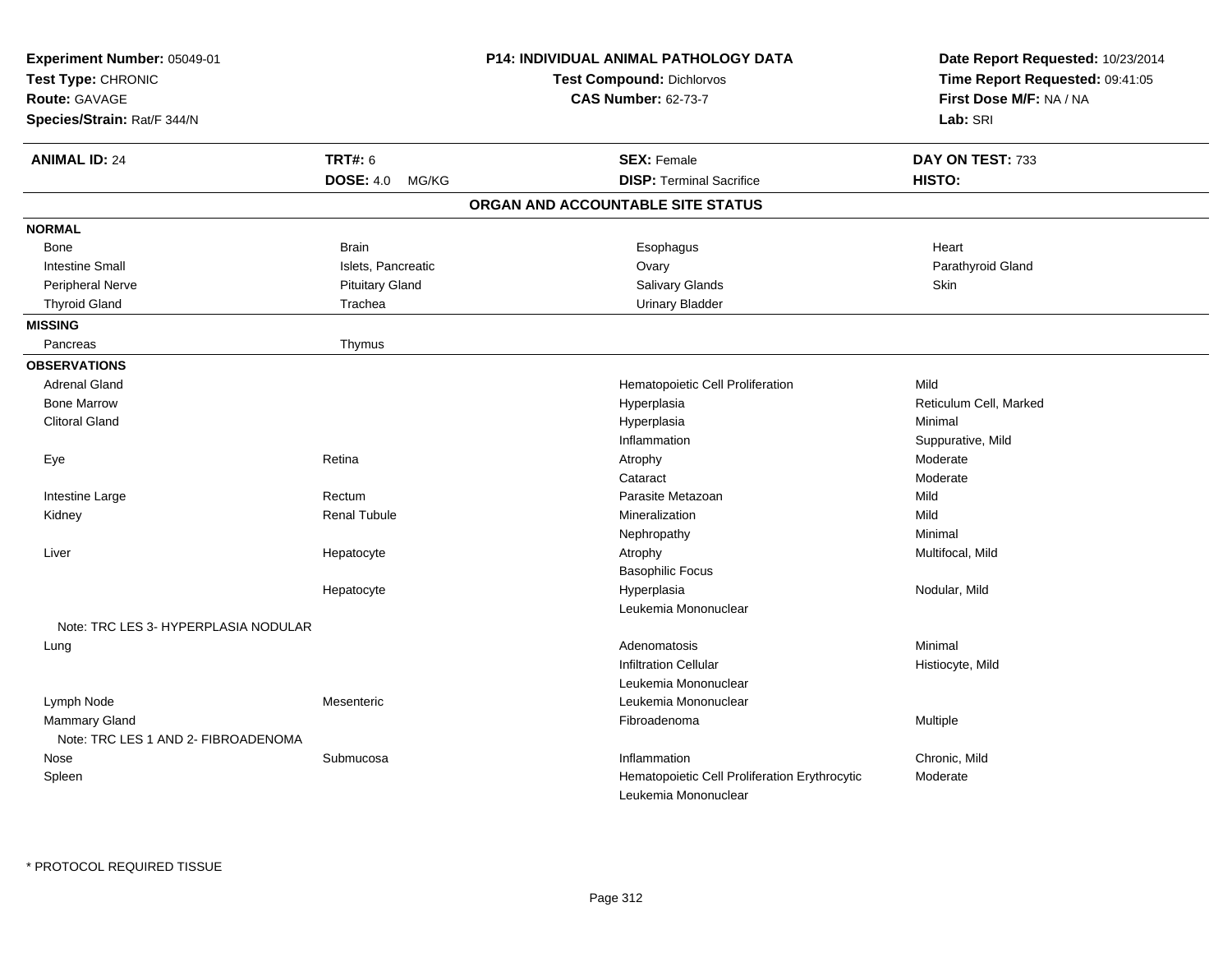| Experiment Number: 05049-01 |                           | <b>P14: INDIVIDUAL ANIMAL PATHOLOGY DATA</b> | Date Report Requested: 10/23/2014 |
|-----------------------------|---------------------------|----------------------------------------------|-----------------------------------|
| Test Type: CHRONIC          |                           | <b>Test Compound: Dichlorvos</b>             | Time Report Requested: 09:41:05   |
| <b>Route: GAVAGE</b>        |                           | <b>CAS Number: 62-73-7</b>                   | First Dose M/F: NA / NA           |
| Species/Strain: Rat/F 344/N |                           |                                              | Lab: SRI                          |
| <b>ANIMAL ID: 24</b>        | TRT#: 6                   | <b>SEX: Female</b>                           | DAY ON TEST: 733                  |
|                             | <b>DOSE: 4.0</b><br>MG/KG | <b>DISP: Terminal Sacrifice</b>              | <b>HISTO:</b>                     |
|                             |                           | ORGAN AND ACCOUNTABLE SITE STATUS            |                                   |
| Stomach                     | Glandular                 | Mineralization                               | Mild                              |
| Uterus                      |                           | Polyp Stromal                                |                                   |
| PRIMARY CAUSE OF DEATH      | $\blacksquare$            |                                              |                                   |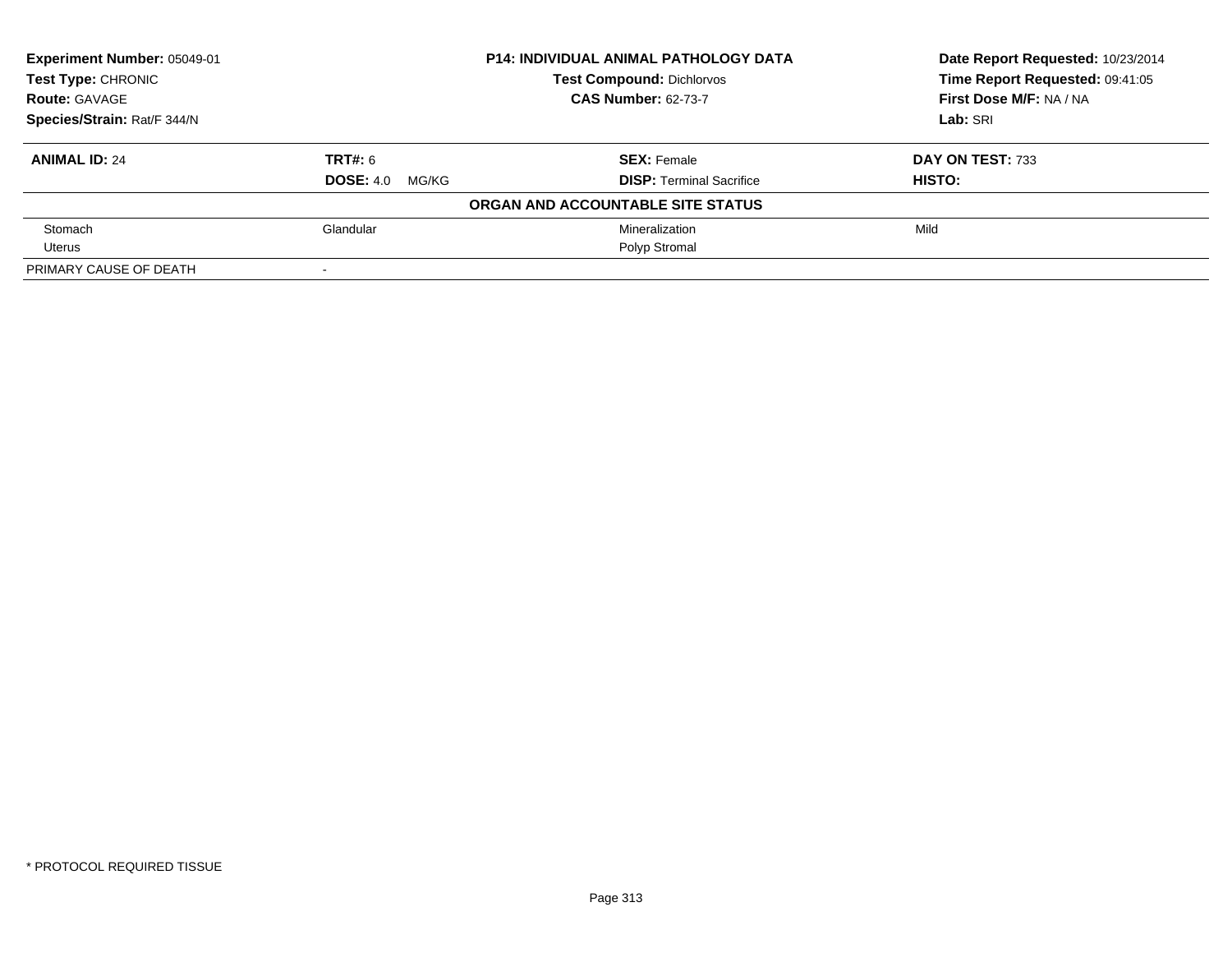| Experiment Number: 05049-01             | P14: INDIVIDUAL ANIMAL PATHOLOGY DATA |                                   | Date Report Requested: 10/23/2014 |
|-----------------------------------------|---------------------------------------|-----------------------------------|-----------------------------------|
| Test Type: CHRONIC                      |                                       | Test Compound: Dichlorvos         | Time Report Requested: 09:41:05   |
| Route: GAVAGE                           |                                       | <b>CAS Number: 62-73-7</b>        | First Dose M/F: NA / NA           |
| Species/Strain: Rat/F 344/N             |                                       |                                   | Lab: SRI                          |
| <b>ANIMAL ID: 25</b>                    | TRT#: 2                               | <b>SEX: Female</b>                | DAY ON TEST: 735                  |
|                                         | <b>DOSE: VEHICLE CONTROL</b>          | <b>DISP: Terminal Sacrifice</b>   | HISTO:                            |
|                                         |                                       | ORGAN AND ACCOUNTABLE SITE STATUS |                                   |
| <b>NORMAL</b>                           |                                       |                                   |                                   |
| <b>Adrenal Gland</b>                    | Bone                                  | <b>Bone Marrow</b>                | <b>Brain</b>                      |
| Esophagus                               | <b>Intestine Small</b>                | Islets, Pancreatic                | Lymph Node                        |
| Nose                                    | Ovary                                 | Pancreas                          | Parathyroid Gland                 |
| Peripheral Nerve                        | Salivary Glands                       | Skin                              | Stomach                           |
| Thymus                                  | Trachea                               | <b>Urinary Bladder</b>            | <b>Uterus</b>                     |
| <b>OBSERVATIONS</b>                     |                                       |                                   |                                   |
| <b>Clitoral Gland</b>                   |                                       | Inflammation                      | Suppurative, Mild                 |
| Heart                                   | Myocardium                            | Fibrosis                          | Moderate                          |
| Intestine Large                         | Cecum                                 | Parasite Metazoan                 | Mild                              |
|                                         | Colon                                 | Parasite Metazoan                 | Mild                              |
| Kidney                                  |                                       | Nephropathy                       | Minimal                           |
| Liver                                   |                                       | <b>Basophilic Focus</b>           |                                   |
|                                         |                                       | Leukemia Mononuclear              |                                   |
| Lung                                    |                                       | Hemorrhage                        | Moderate                          |
|                                         |                                       | <b>Infiltration Cellular</b>      | Histiocyte, Marked                |
|                                         |                                       | Leukemia Mononuclear              |                                   |
| <b>Mammary Gland</b>                    |                                       | Hyperplasia                       | Cystic, Minimal                   |
| Note: LESION IS WITH THE CLITORAL GLAND |                                       |                                   |                                   |
| <b>Pituitary Gland</b>                  | <b>Pars Distalis</b>                  | Adenoma                           |                                   |
| Spleen                                  |                                       | Leukemia Mononuclear              |                                   |
| <b>Thyroid Gland</b>                    | C Cell                                | Hyperplasia                       | Moderate                          |
| PRIMARY CAUSE OF DEATH                  |                                       |                                   |                                   |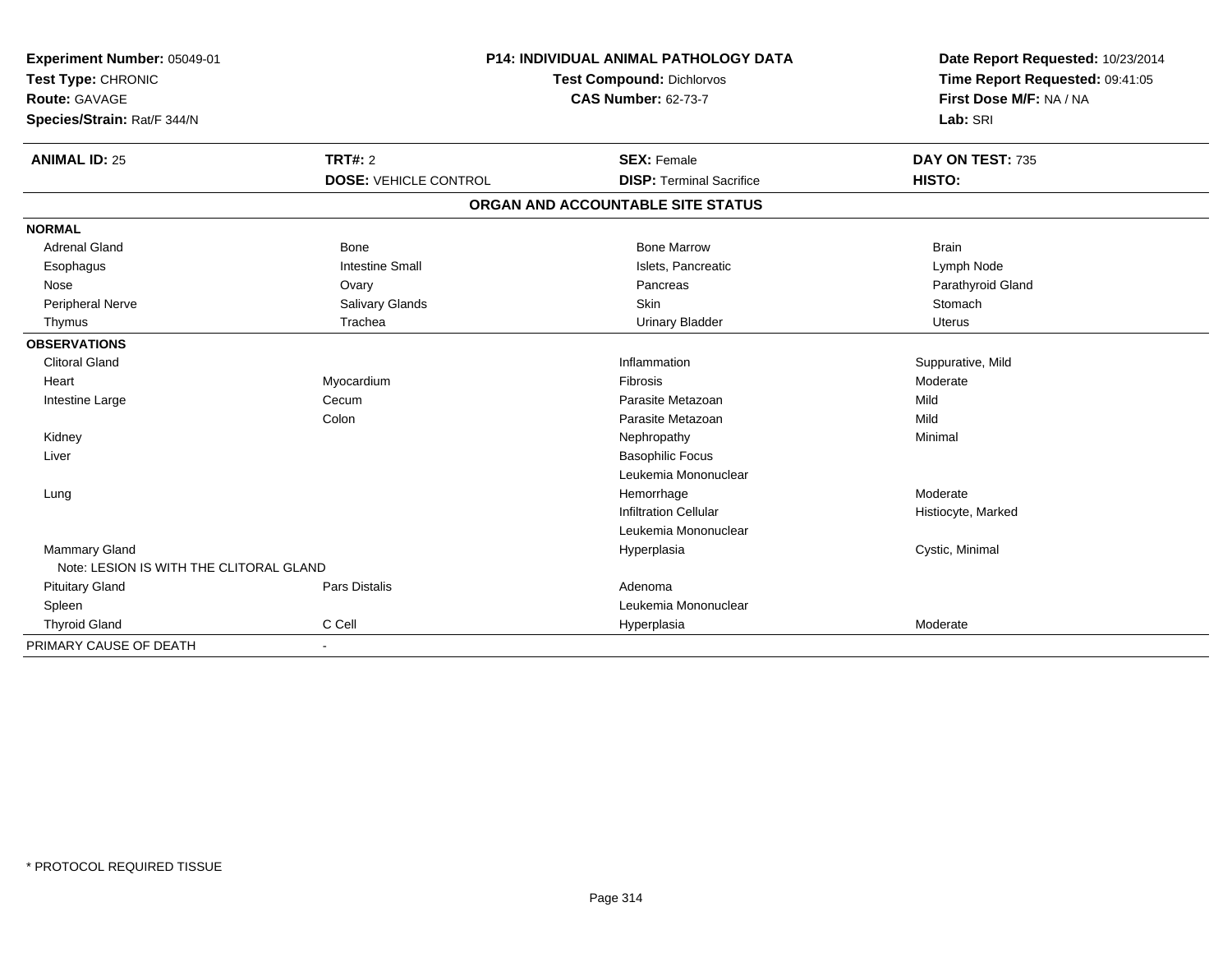| Experiment Number: 05049-01<br>Test Type: CHRONIC<br><b>Route: GAVAGE</b><br>Species/Strain: Rat/F 344/N |                     | <b>P14: INDIVIDUAL ANIMAL PATHOLOGY DATA</b><br><b>Test Compound: Dichlorvos</b><br><b>CAS Number: 62-73-7</b> | Date Report Requested: 10/23/2014<br>Time Report Requested: 09:41:05<br>First Dose M/F: NA / NA<br>Lab: SRI |
|----------------------------------------------------------------------------------------------------------|---------------------|----------------------------------------------------------------------------------------------------------------|-------------------------------------------------------------------------------------------------------------|
| <b>ANIMAL ID: 25</b>                                                                                     | <b>TRT#: 4</b>      | <b>SEX: Female</b>                                                                                             | DAY ON TEST: 721                                                                                            |
|                                                                                                          | DOSE: 8.0 MG/KG     | <b>DISP: Moribund</b>                                                                                          | HISTO:                                                                                                      |
|                                                                                                          |                     | ORGAN AND ACCOUNTABLE SITE STATUS                                                                              |                                                                                                             |
| <b>NORMAL</b>                                                                                            |                     |                                                                                                                |                                                                                                             |
| <b>Adrenal Gland</b>                                                                                     | Bone                | <b>Brain</b>                                                                                                   | <b>Clitoral Gland</b>                                                                                       |
| Esophagus                                                                                                | Intestine Large     | <b>Intestine Small</b>                                                                                         | Islets, Pancreatic                                                                                          |
| <b>Mammary Gland</b>                                                                                     | Nose                | Ovary                                                                                                          | Parathyroid Gland                                                                                           |
| Peripheral Nerve                                                                                         | Salivary Glands     | Skin                                                                                                           | Stomach                                                                                                     |
| <b>Thyroid Gland</b>                                                                                     | Trachea             | <b>Urinary Bladder</b>                                                                                         |                                                                                                             |
| <b>MISSING</b>                                                                                           |                     |                                                                                                                |                                                                                                             |
| Thymus                                                                                                   | Vagina              |                                                                                                                |                                                                                                             |
| <b>OBSERVATIONS</b>                                                                                      |                     |                                                                                                                |                                                                                                             |
| <b>Bone Marrow</b>                                                                                       |                     | Leukemia Mononuclear                                                                                           |                                                                                                             |
|                                                                                                          |                     | Myelofibrosis                                                                                                  | Moderate                                                                                                    |
| Heart                                                                                                    |                     | Leukemia Mononuclear                                                                                           |                                                                                                             |
| Kidney                                                                                                   | <b>Renal Tubule</b> | Pigmentation                                                                                                   | Mild                                                                                                        |
| Liver                                                                                                    | Hepatocyte          | Atrophy                                                                                                        | Multifocal, Mild                                                                                            |
|                                                                                                          | <b>Bile Duct</b>    | Hyperplasia                                                                                                    | Marked                                                                                                      |
|                                                                                                          |                     | Leukemia Mononuclear                                                                                           |                                                                                                             |
|                                                                                                          | Kupffer Cell        | Pigmentation                                                                                                   | Moderate                                                                                                    |
| Lung                                                                                                     |                     | <b>Infiltration Cellular</b>                                                                                   | Histiocyte, Mild                                                                                            |
|                                                                                                          |                     | Leukemia Mononuclear                                                                                           |                                                                                                             |
| Lymph Node                                                                                               | Mandibular          | Leukemia Mononuclear                                                                                           |                                                                                                             |
|                                                                                                          | Mediastinal         | Leukemia Mononuclear                                                                                           |                                                                                                             |
|                                                                                                          | Mesenteric          | Leukemia Mononuclear                                                                                           |                                                                                                             |
|                                                                                                          | Pancreatic          | Leukemia Mononuclear                                                                                           |                                                                                                             |
| Mesentery                                                                                                | Fat                 | Mineralization                                                                                                 | Moderate                                                                                                    |
|                                                                                                          | Fat                 | Necrosis                                                                                                       | Focal, Marked                                                                                               |
| Note: TRC LES 2 - NECROSIS AND MINERALIZATION                                                            |                     |                                                                                                                |                                                                                                             |
| Pancreas                                                                                                 |                     | Atrophy                                                                                                        | Minimal                                                                                                     |
| <b>Pituitary Gland</b>                                                                                   | Pars Distalis       | Cyst                                                                                                           |                                                                                                             |
| Spleen                                                                                                   |                     | Fibrosis                                                                                                       | Mild                                                                                                        |
|                                                                                                          |                     | Leukemia Mononuclear                                                                                           |                                                                                                             |
| Uterus                                                                                                   |                     | Polyp Stromal                                                                                                  |                                                                                                             |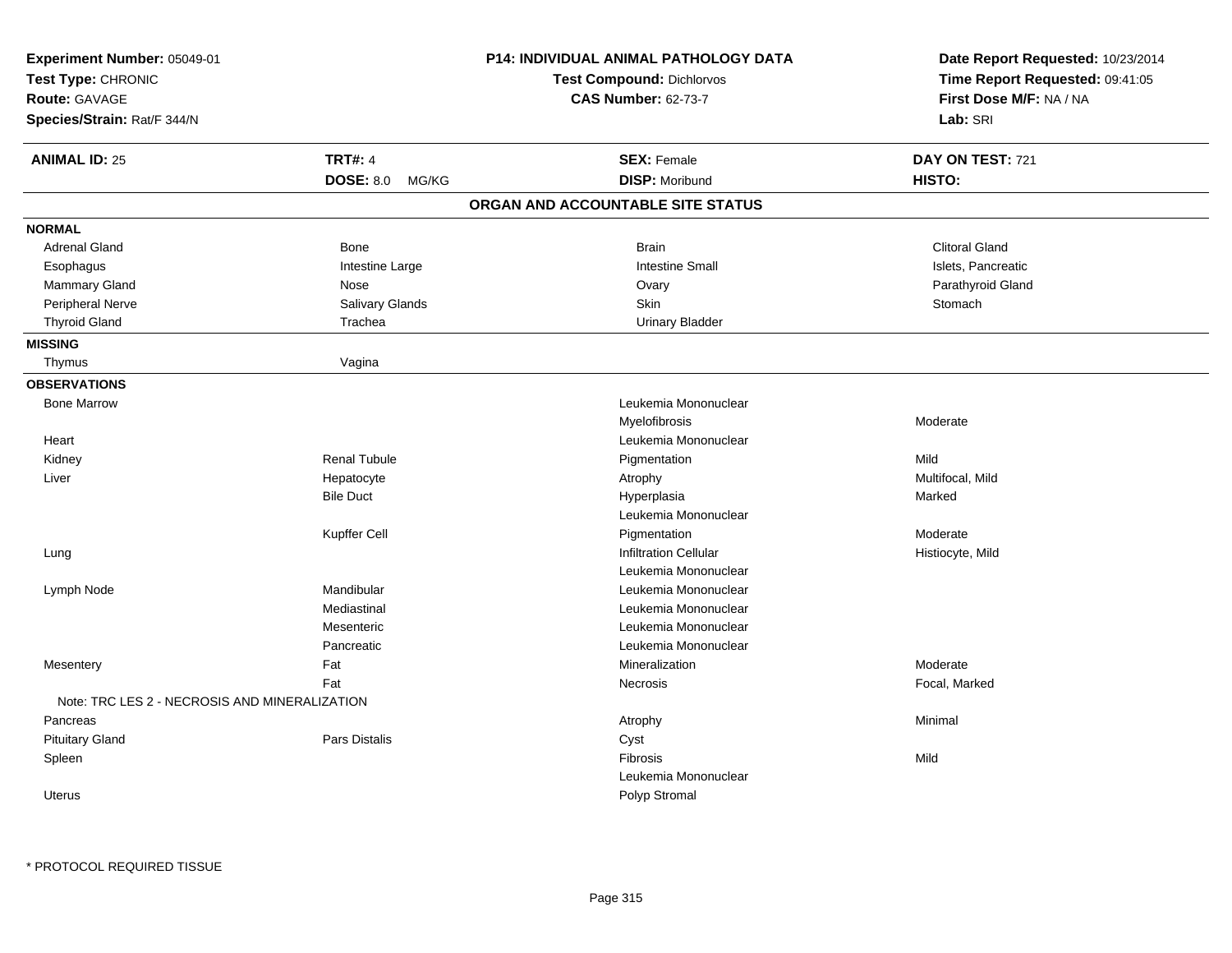| Experiment Number: 05049-01<br><b>Test Type: CHRONIC</b><br><b>Route: GAVAGE</b> |                           | <b>P14: INDIVIDUAL ANIMAL PATHOLOGY DATA</b><br><b>Test Compound: Dichlorvos</b><br><b>CAS Number: 62-73-7</b> | Date Report Requested: 10/23/2014<br>Time Report Requested: 09:41:05<br>First Dose M/F: NA / NA |
|----------------------------------------------------------------------------------|---------------------------|----------------------------------------------------------------------------------------------------------------|-------------------------------------------------------------------------------------------------|
| Species/Strain: Rat/F 344/N                                                      |                           |                                                                                                                | Lab: SRI                                                                                        |
| <b>ANIMAL ID: 25</b>                                                             | <b>TRT#: 4</b>            | <b>SEX: Female</b>                                                                                             | <b>DAY ON TEST: 721</b>                                                                         |
|                                                                                  | <b>DOSE: 8.0</b><br>MG/KG | <b>DISP: Moribund</b>                                                                                          | HISTO:                                                                                          |
|                                                                                  |                           | ORGAN AND ACCOUNTABLE SITE STATUS                                                                              |                                                                                                 |
| Note: TRC LES 1 - POLYP STROMAL                                                  |                           |                                                                                                                |                                                                                                 |
| PRIMARY CAUSE OF DEATH                                                           |                           |                                                                                                                |                                                                                                 |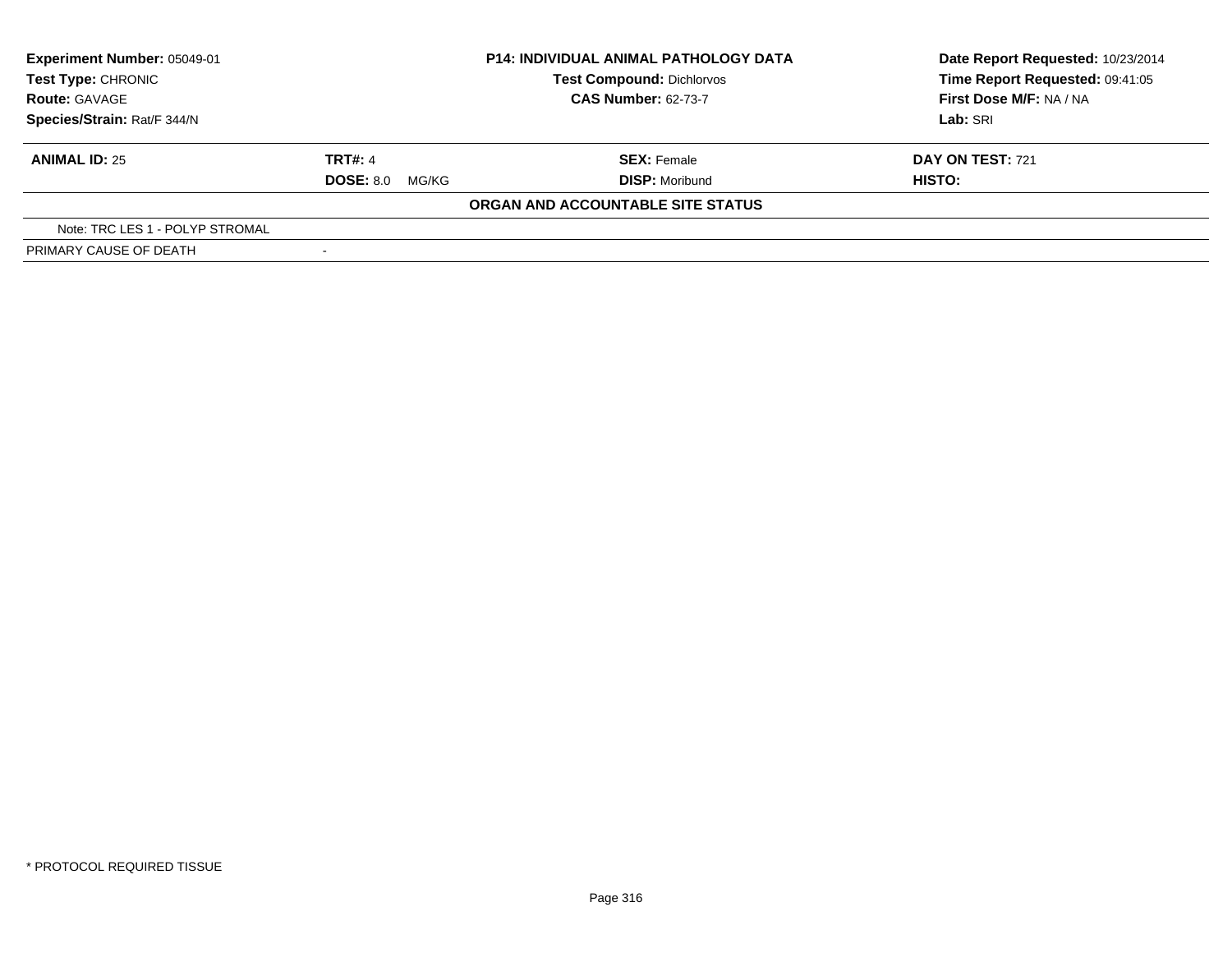| Experiment Number: 05049-01                 |                           | P14: INDIVIDUAL ANIMAL PATHOLOGY DATA | Date Report Requested: 10/23/2014 |
|---------------------------------------------|---------------------------|---------------------------------------|-----------------------------------|
| Test Type: CHRONIC                          |                           | Test Compound: Dichlorvos             | Time Report Requested: 09:41:05   |
| <b>Route: GAVAGE</b>                        |                           | <b>CAS Number: 62-73-7</b>            | First Dose M/F: NA / NA           |
| Species/Strain: Rat/F 344/N                 |                           |                                       | Lab: SRI                          |
| <b>ANIMAL ID: 25</b>                        | <b>TRT#: 6</b>            | <b>SEX: Female</b>                    | DAY ON TEST: 733                  |
|                                             | <b>DOSE: 4.0</b><br>MG/KG | <b>DISP: Terminal Sacrifice</b>       | HISTO:                            |
|                                             |                           | ORGAN AND ACCOUNTABLE SITE STATUS     |                                   |
| <b>NORMAL</b>                               |                           |                                       |                                   |
| Bone                                        | <b>Brain</b>              | Esophagus                             | Intestine Large                   |
| <b>Intestine Small</b>                      | Islets, Pancreatic        | Ovary                                 | Pancreas                          |
| Parathyroid Gland                           | Peripheral Nerve          | <b>Salivary Glands</b>                | Skin                              |
| Spleen                                      | Stomach                   | Thymus                                | <b>Thyroid Gland</b>              |
| Trachea                                     | <b>Urinary Bladder</b>    |                                       |                                   |
| <b>OBSERVATIONS</b>                         |                           |                                       |                                   |
| <b>Adrenal Gland</b>                        | Cortex                    | Vacuolization Cytoplasmic             | Moderate                          |
| <b>Bone Marrow</b>                          |                           | Hyperplasia                           | Reticulum Cell, Mild              |
| <b>Clitoral Gland</b>                       |                           | Adenoma                               |                                   |
|                                             |                           | Inflammation                          | Suppurative, Mild                 |
| Note: TISSUE IS ON SLIDE WITH TRC LES 2     |                           |                                       |                                   |
| Eye                                         | Retina                    | Atrophy                               | Moderate                          |
|                                             |                           | Cataract                              | Moderate                          |
| Heart                                       | Myocardium                | Fibrosis                              | Mild                              |
| Kidney                                      |                           | Infarct                               | Moderate                          |
|                                             | <b>Renal Tubule</b>       | Mineralization                        | Minimal                           |
|                                             |                           | Nephropathy                           | Moderate                          |
| Liver                                       | <b>Bile Duct</b>          | Hyperplasia                           | Minimal                           |
|                                             |                           | Inflammation                          | Granulomatous, Mild               |
| Lung                                        |                           | Infiltration Cellular                 | Histiocyte, Mild                  |
| Lymph Node                                  | Mandibular                | Hyperplasia                           | Plasma Cell, Mild                 |
|                                             | Mediastinal               | Pigmentation                          | Moderate                          |
| Mammary Gland                               |                           | Carcinoma                             |                                   |
|                                             |                           | Fibroadenoma                          | Multiple                          |
|                                             |                           | Hyperplasia                           | Cystic, Mild                      |
| Note: TRC LES 1- FIBROADENOMA               |                           |                                       |                                   |
| Note: TRC LES 2- FIBROADENOMA AND CARCINOMA |                           |                                       |                                   |
| Nose                                        | Lumen                     | Inflammation                          | Suppurative, Mild                 |
| <b>Pituitary Gland</b>                      | Pars Distalis             | Adenoma                               |                                   |
| <b>Uterus</b>                               |                           | Polyp Stromal                         |                                   |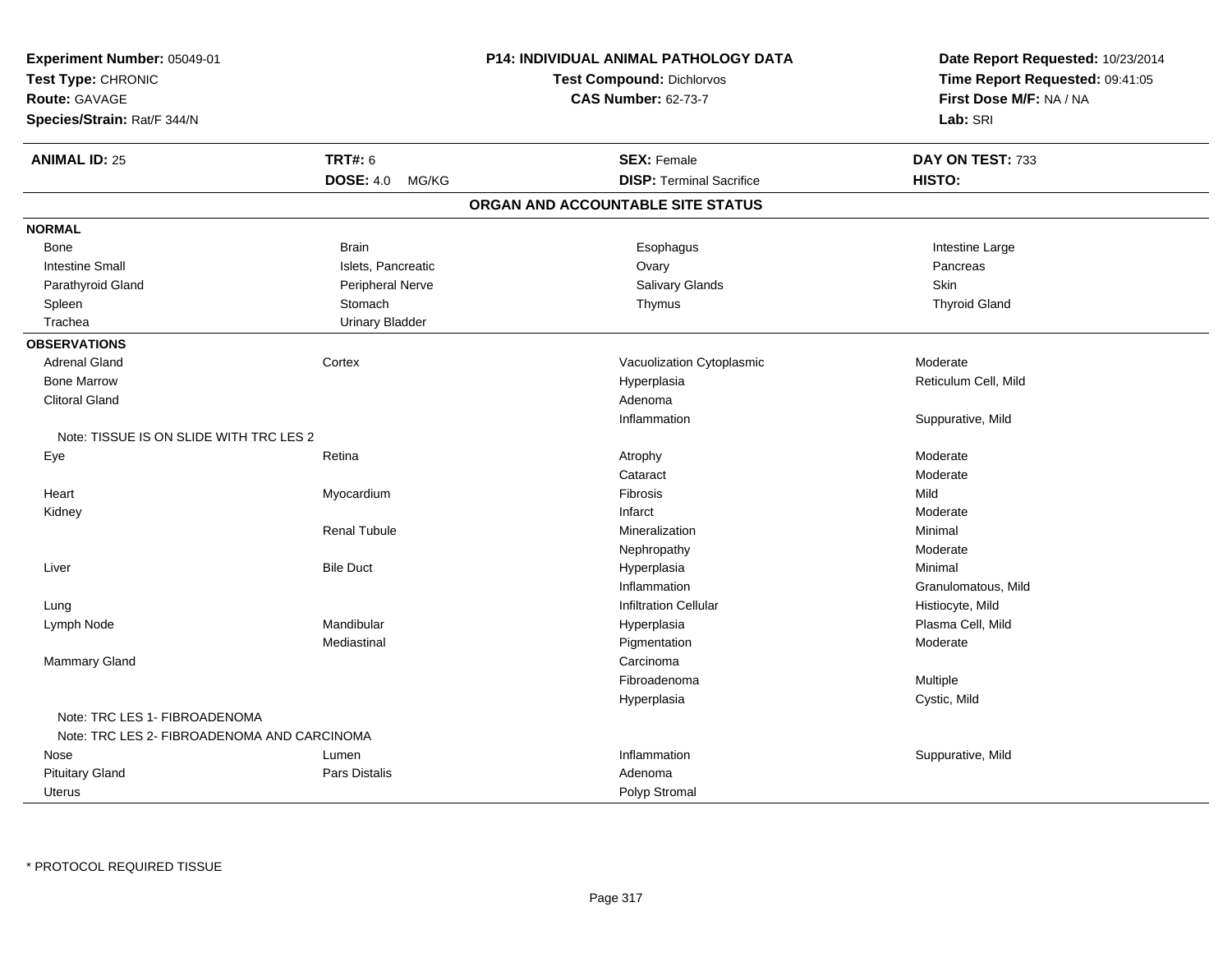| Experiment Number: 05049-01                                                                                         |                    | <b>P14: INDIVIDUAL ANIMAL PATHOLOGY DATA</b> | Date Report Requested: 10/23/2014 |
|---------------------------------------------------------------------------------------------------------------------|--------------------|----------------------------------------------|-----------------------------------|
| <b>Test Type: CHRONIC</b><br><b>Test Compound: Dichlorvos</b><br><b>CAS Number: 62-73-7</b><br><b>Route: GAVAGE</b> |                    |                                              | Time Report Requested: 09:41:05   |
|                                                                                                                     |                    | First Dose M/F: NA / NA                      |                                   |
| Species/Strain: Rat/F 344/N                                                                                         |                    |                                              | Lab: SRI                          |
| <b>ANIMAL ID: 25</b>                                                                                                | <b>TRT#:</b> 6     | <b>SEX: Female</b>                           | DAY ON TEST: 733                  |
|                                                                                                                     | DOSE: 4.0<br>MG/KG | <b>DISP: Terminal Sacrifice</b>              | HISTO:                            |
|                                                                                                                     |                    | ORGAN AND ACCOUNTABLE SITE STATUS            |                                   |
| PRIMARY CAUSE OF DEATH                                                                                              |                    |                                              |                                   |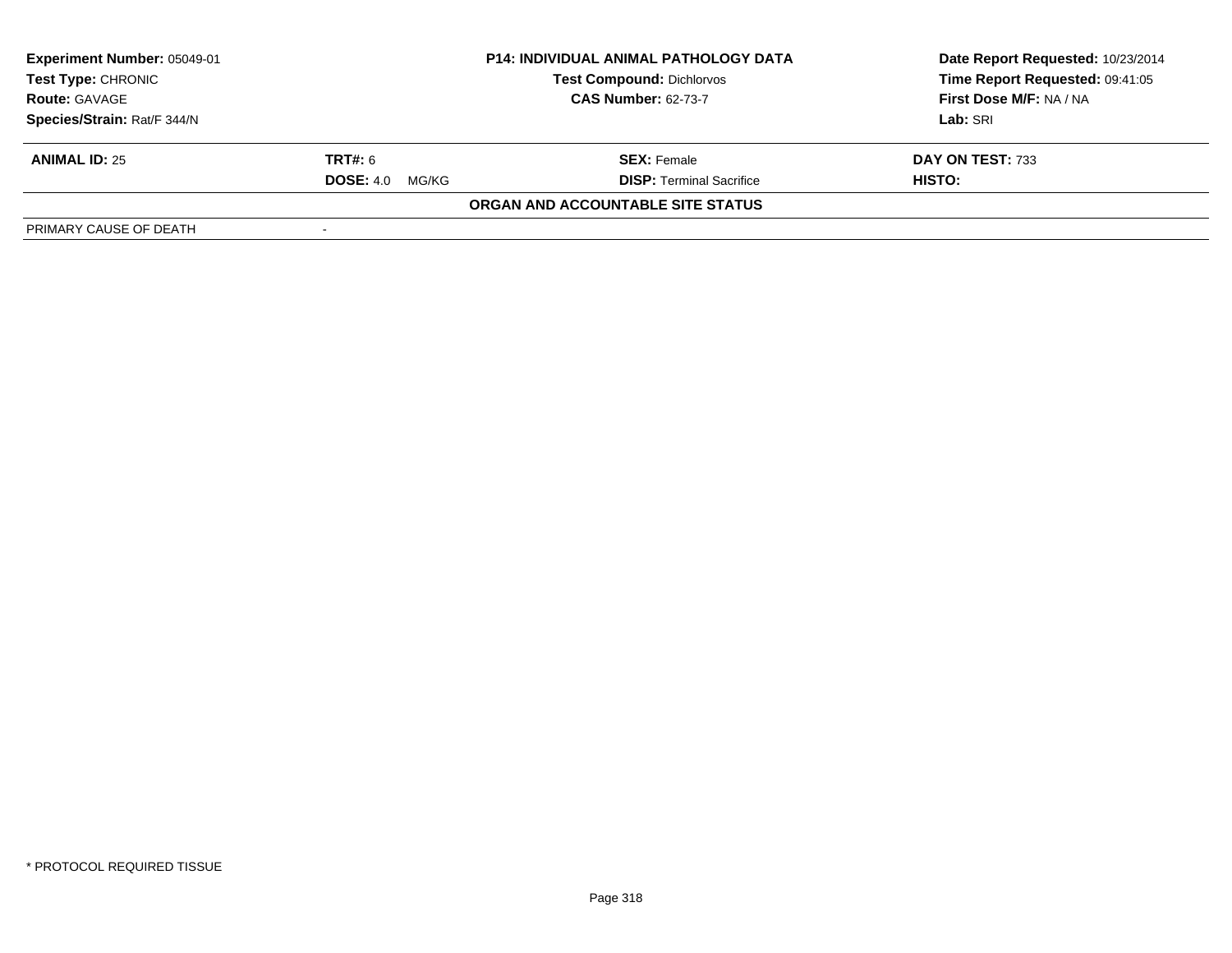| Experiment Number: 05049-01<br>Test Type: CHRONIC<br><b>Route: GAVAGE</b><br>Species/Strain: Rat/F 344/N |                              | <b>P14: INDIVIDUAL ANIMAL PATHOLOGY DATA</b><br>Test Compound: Dichlorvos<br><b>CAS Number: 62-73-7</b> | Date Report Requested: 10/23/2014<br>Time Report Requested: 09:41:05<br>First Dose M/F: NA / NA<br>Lab: SRI |
|----------------------------------------------------------------------------------------------------------|------------------------------|---------------------------------------------------------------------------------------------------------|-------------------------------------------------------------------------------------------------------------|
| <b>ANIMAL ID: 26</b>                                                                                     | <b>TRT#: 2</b>               | <b>SEX: Female</b>                                                                                      | DAY ON TEST: 532                                                                                            |
|                                                                                                          | <b>DOSE: VEHICLE CONTROL</b> | <b>DISP: Dead</b>                                                                                       | HISTO:                                                                                                      |
|                                                                                                          |                              | ORGAN AND ACCOUNTABLE SITE STATUS                                                                       |                                                                                                             |
| <b>NORMAL</b>                                                                                            |                              |                                                                                                         |                                                                                                             |
| <b>Adrenal Gland</b>                                                                                     | <b>Bone</b>                  | <b>Brain</b>                                                                                            | <b>Clitoral Gland</b>                                                                                       |
| Esophagus                                                                                                | Heart                        | Intestine Large                                                                                         | Islets, Pancreatic                                                                                          |
| Nose                                                                                                     | Parathyroid Gland            | Peripheral Nerve                                                                                        | Salivary Glands                                                                                             |
| <b>Skin</b>                                                                                              | Stomach                      | <b>Thyroid Gland</b>                                                                                    | Trachea                                                                                                     |
| <b>Urinary Bladder</b>                                                                                   |                              |                                                                                                         |                                                                                                             |
| <b>MISSING</b>                                                                                           |                              |                                                                                                         |                                                                                                             |
| Thymus                                                                                                   |                              |                                                                                                         |                                                                                                             |
| <b>OBSERVATIONS</b>                                                                                      |                              |                                                                                                         |                                                                                                             |
| <b>Bone Marrow</b>                                                                                       |                              | Leukemia Mononuclear                                                                                    |                                                                                                             |
| <b>Intestine Small</b>                                                                                   | <b>Ileum</b>                 | Leukemia Mononuclear                                                                                    |                                                                                                             |
| Kidney                                                                                                   |                              | Leukemia Mononuclear                                                                                    |                                                                                                             |
| Liver                                                                                                    | <b>Bile Duct</b>             | Hyperplasia                                                                                             | Mild                                                                                                        |
|                                                                                                          |                              | Leukemia Mononuclear                                                                                    |                                                                                                             |
|                                                                                                          | Hepatocyte                   | Vacuolization Cytoplasmic                                                                               | Marked                                                                                                      |
| Lung                                                                                                     |                              | Leukemia Mononuclear                                                                                    |                                                                                                             |
| Lymph Node                                                                                               | Mandibular                   | Leukemia Mononuclear                                                                                    |                                                                                                             |
|                                                                                                          | Mediastinal                  | Leukemia Mononuclear                                                                                    |                                                                                                             |
|                                                                                                          | Mesenteric                   | Leukemia Mononuclear                                                                                    |                                                                                                             |
|                                                                                                          | Pancreatic                   | Leukemia Mononuclear                                                                                    |                                                                                                             |
| Mammary Gland                                                                                            |                              | Hyperplasia                                                                                             | Cystic, Mild                                                                                                |
| Ovary                                                                                                    |                              | Leukemia Mononuclear                                                                                    |                                                                                                             |
| Pancreas                                                                                                 |                              | Leukemia Mononuclear                                                                                    |                                                                                                             |
| <b>Pituitary Gland</b>                                                                                   | Pars Distalis                | Cyst                                                                                                    |                                                                                                             |
|                                                                                                          | Pars Intermed                | Cyst                                                                                                    |                                                                                                             |
| <b>Skeletal Muscle</b>                                                                                   |                              | Hemorrhage                                                                                              | Moderate                                                                                                    |
|                                                                                                          |                              | Leukemia Mononuclear                                                                                    |                                                                                                             |
| Note: TRC LES 1--HEMORRHAGE AND LEUKEMIA MONUC                                                           |                              |                                                                                                         |                                                                                                             |
| Spleen                                                                                                   |                              | Leukemia Mononuclear                                                                                    |                                                                                                             |
| Uterus                                                                                                   |                              | Leukemia Mononuclear                                                                                    |                                                                                                             |

PRIMARY CAUSE OF DEATH-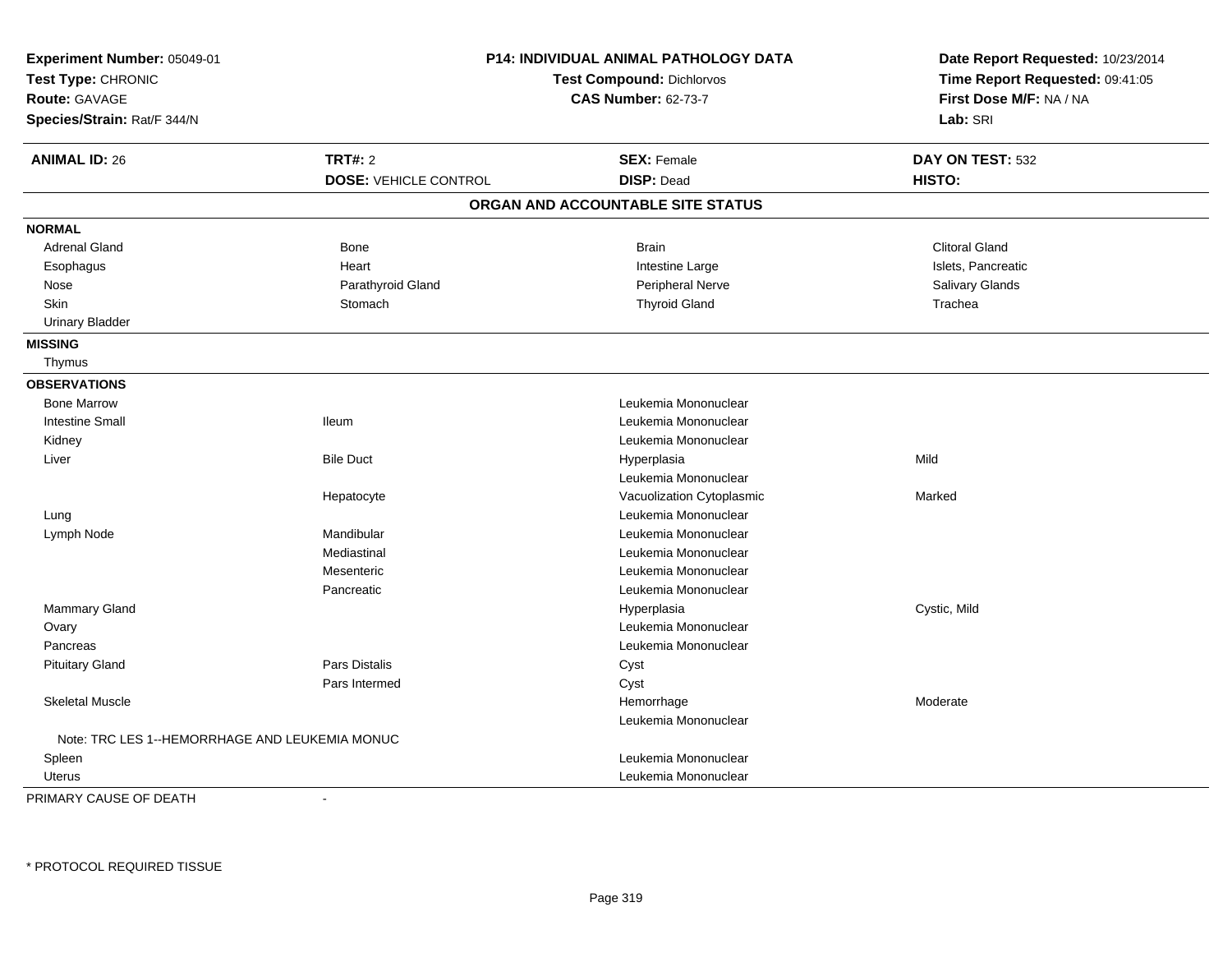| <b>Experiment Number: 05049-01</b><br><b>Test Type: CHRONIC</b> | <b>P14: INDIVIDUAL ANIMAL PATHOLOGY DATA</b>                   |                                          | Date Report Requested: 10/23/2014<br>Time Report Requested: 09:41:05 |  |
|-----------------------------------------------------------------|----------------------------------------------------------------|------------------------------------------|----------------------------------------------------------------------|--|
| <b>Route: GAVAGE</b>                                            | <b>Test Compound: Dichlorvos</b><br><b>CAS Number: 62-73-7</b> |                                          | First Dose M/F: NA / NA                                              |  |
| Species/Strain: Rat/F 344/N                                     |                                                                |                                          | Lab: SRI                                                             |  |
| <b>ANIMAL ID: 26</b>                                            | <b>TRT#:</b> 2                                                 | <b>SEX: Female</b>                       | DAY ON TEST: 532                                                     |  |
|                                                                 | <b>DOSE: VEHICLE CONTROL</b>                                   | <b>DISP:</b> Dead                        | <b>HISTO:</b>                                                        |  |
|                                                                 |                                                                | <b>ORGAN AND ACCOUNTABLE SITE STATUS</b> |                                                                      |  |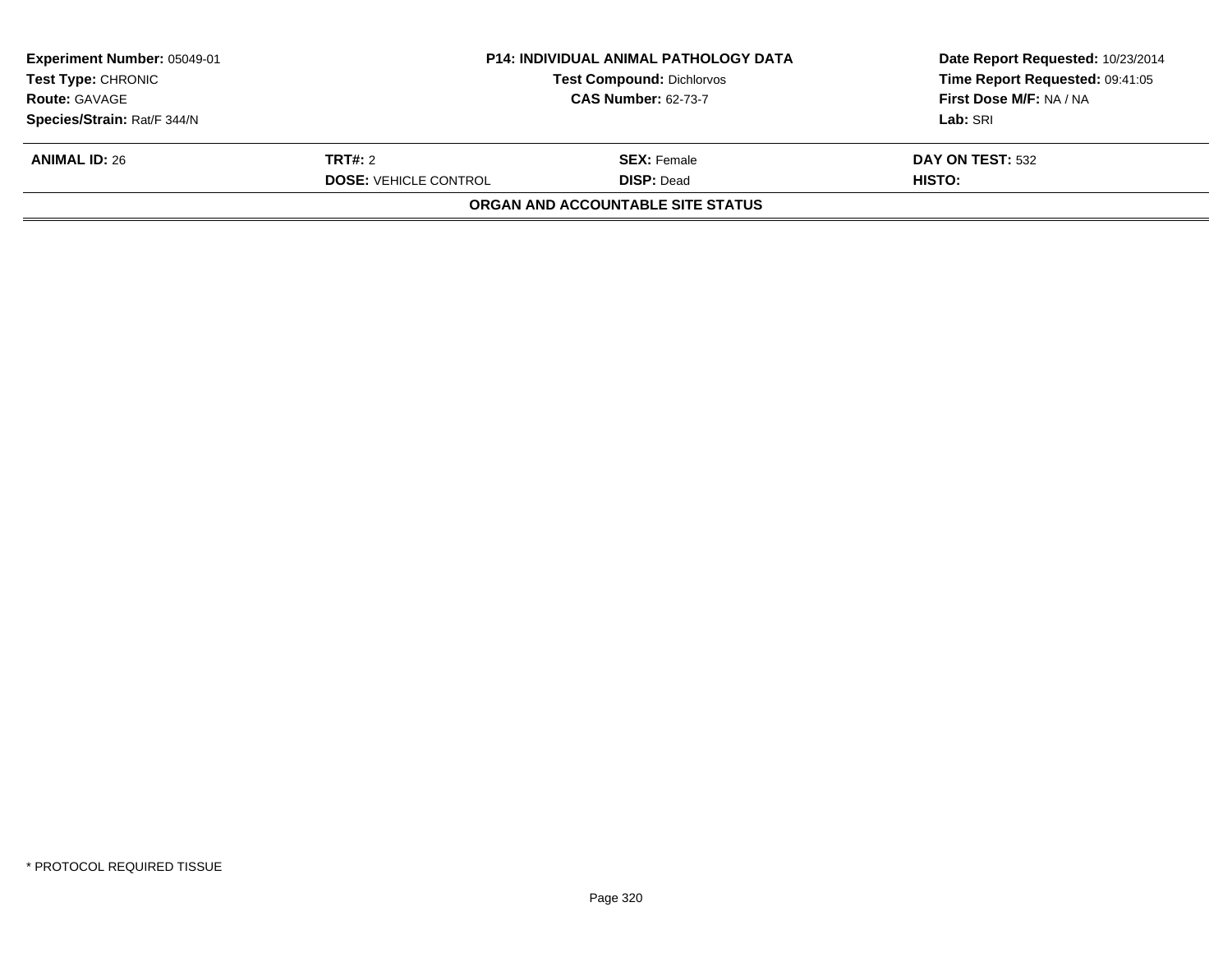| Experiment Number: 05049-01<br>Test Type: CHRONIC<br><b>Route: GAVAGE</b><br>Species/Strain: Rat/F 344/N |                          | <b>P14: INDIVIDUAL ANIMAL PATHOLOGY DATA</b><br>Test Compound: Dichlorvos<br><b>CAS Number: 62-73-7</b> | Date Report Requested: 10/23/2014<br>Time Report Requested: 09:41:05<br>First Dose M/F: NA / NA<br>Lab: SRI |
|----------------------------------------------------------------------------------------------------------|--------------------------|---------------------------------------------------------------------------------------------------------|-------------------------------------------------------------------------------------------------------------|
| <b>ANIMAL ID: 26</b>                                                                                     | <b>TRT#: 4</b>           | <b>SEX: Female</b>                                                                                      | DAY ON TEST: 730                                                                                            |
|                                                                                                          | DOSE: 8.0 MG/KG          | <b>DISP: Terminal Sacrifice</b>                                                                         | HISTO:                                                                                                      |
|                                                                                                          |                          | ORGAN AND ACCOUNTABLE SITE STATUS                                                                       |                                                                                                             |
| <b>NORMAL</b>                                                                                            |                          |                                                                                                         |                                                                                                             |
| Bone                                                                                                     | Esophagus                | Heart                                                                                                   | <b>Intestine Small</b>                                                                                      |
| Islets, Pancreatic                                                                                       | Nose                     | Ovary                                                                                                   | Pancreas                                                                                                    |
| Parathyroid Gland                                                                                        | Peripheral Nerve         | Salivary Glands                                                                                         | Skin                                                                                                        |
| <b>Thyroid Gland</b>                                                                                     | Trachea                  | <b>Urinary Bladder</b>                                                                                  | <b>Uterus</b>                                                                                               |
| <b>OBSERVATIONS</b>                                                                                      |                          |                                                                                                         |                                                                                                             |
| <b>Adrenal Gland</b>                                                                                     | Cortex                   | Vacuolization Cytoplasmic                                                                               | Mild                                                                                                        |
| <b>Bone Marrow</b>                                                                                       |                          | Hyperplasia                                                                                             | Reticulum Cell, Moderate                                                                                    |
|                                                                                                          |                          | Leukemia Mononuclear                                                                                    |                                                                                                             |
| <b>Brain</b>                                                                                             |                          | Compression                                                                                             | Marked                                                                                                      |
| <b>Clitoral Gland</b>                                                                                    |                          | Adenoma                                                                                                 |                                                                                                             |
| Intestine Large                                                                                          | Colon                    | Parasite Metazoan                                                                                       | Mild                                                                                                        |
| Kidney                                                                                                   |                          | Inflammation                                                                                            | Chronic, Moderate                                                                                           |
|                                                                                                          |                          | Nephropathy                                                                                             | Moderate                                                                                                    |
| Liver                                                                                                    |                          | Leukemia Mononuclear                                                                                    |                                                                                                             |
| Lung                                                                                                     |                          | <b>Infiltration Cellular</b>                                                                            | Histiocyte, Moderate                                                                                        |
|                                                                                                          |                          | Leukemia Mononuclear                                                                                    |                                                                                                             |
| Lymph Node                                                                                               | Inguinal                 | Leukemia Mononuclear                                                                                    |                                                                                                             |
|                                                                                                          | Mandibular               | Leukemia Mononuclear                                                                                    |                                                                                                             |
| <b>Mammary Gland</b>                                                                                     |                          | Fibroadenoma                                                                                            |                                                                                                             |
|                                                                                                          |                          | Hyperplasia                                                                                             | Cystic, Marked                                                                                              |
| Note: TRC LES 1 - FIBROADENOMA AND HYPERPLASIA CYSTIC                                                    |                          |                                                                                                         |                                                                                                             |
| <b>Pituitary Gland</b>                                                                                   | Pars Distalis            | Adenoma                                                                                                 |                                                                                                             |
| Spleen                                                                                                   |                          | Leukemia Mononuclear                                                                                    |                                                                                                             |
| Stomach                                                                                                  | Forestomach, Mucosa      | Dysplasia                                                                                               | Moderate                                                                                                    |
|                                                                                                          | Forestomach, Mucosa      | Hyperplasia                                                                                             | Moderate                                                                                                    |
| Thymus                                                                                                   |                          | Leukemia Mononuclear                                                                                    |                                                                                                             |
| PRIMARY CAUSE OF DEATH                                                                                   | $\overline{\phantom{a}}$ |                                                                                                         |                                                                                                             |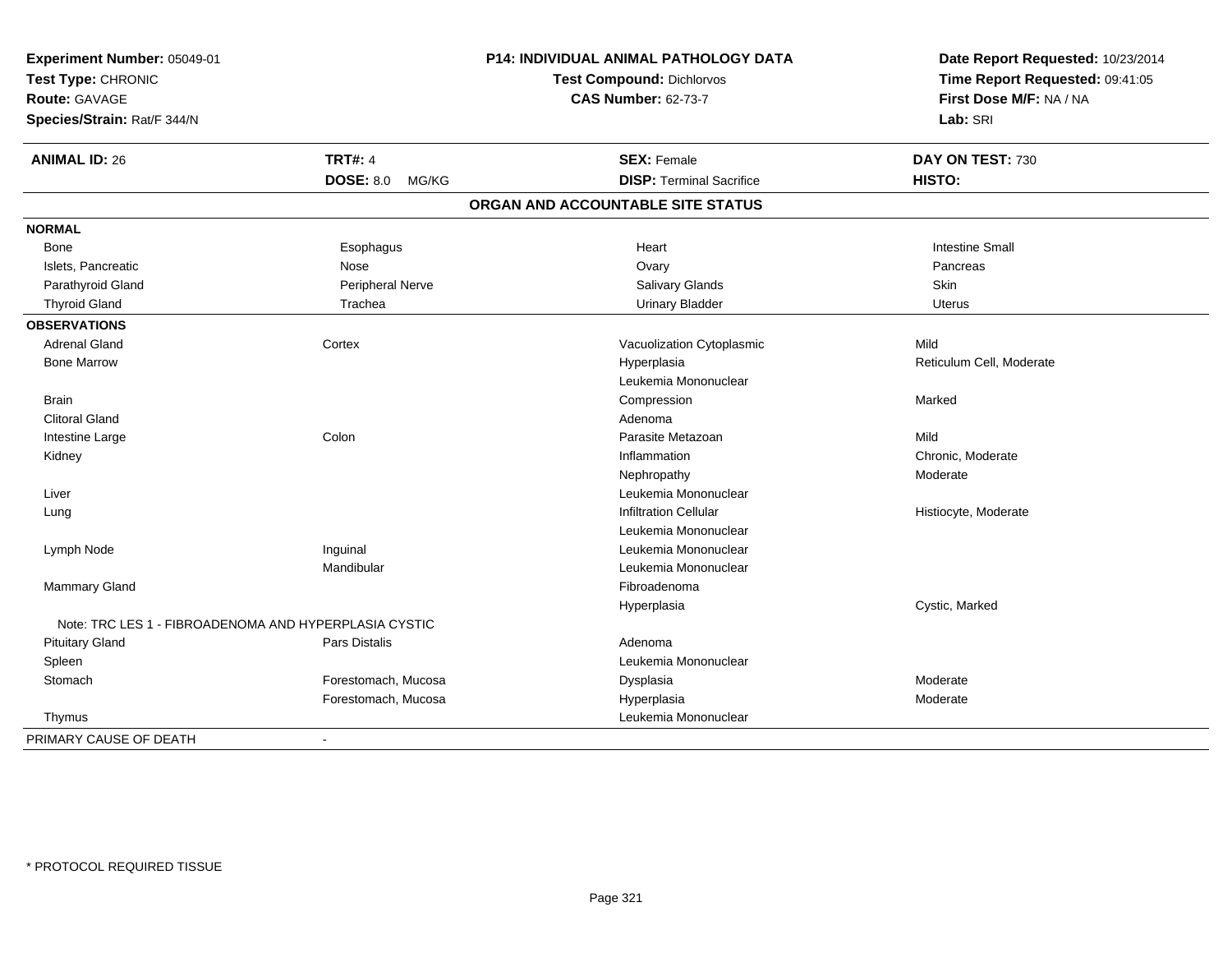| Experiment Number: 05049-01<br>Test Type: CHRONIC<br><b>Route: GAVAGE</b><br>Species/Strain: Rat/F 344/N |                        | <b>P14: INDIVIDUAL ANIMAL PATHOLOGY DATA</b><br><b>Test Compound: Dichlorvos</b><br><b>CAS Number: 62-73-7</b> | Date Report Requested: 10/23/2014<br>Time Report Requested: 09:41:05<br>First Dose M/F: NA / NA<br>Lab: SRI |
|----------------------------------------------------------------------------------------------------------|------------------------|----------------------------------------------------------------------------------------------------------------|-------------------------------------------------------------------------------------------------------------|
| <b>ANIMAL ID: 26</b>                                                                                     | <b>TRT#: 6</b>         | <b>SEX: Female</b>                                                                                             | DAY ON TEST: 733                                                                                            |
|                                                                                                          | DOSE: 4.0 MG/KG        | <b>DISP: Terminal Sacrifice</b>                                                                                | HISTO:                                                                                                      |
|                                                                                                          |                        | ORGAN AND ACCOUNTABLE SITE STATUS                                                                              |                                                                                                             |
| <b>NORMAL</b>                                                                                            |                        |                                                                                                                |                                                                                                             |
| Bone                                                                                                     | <b>Bone Marrow</b>     | Esophagus                                                                                                      | Intestine Large                                                                                             |
| <b>Intestine Small</b>                                                                                   | Islets, Pancreatic     | Lymph Node                                                                                                     | Nose                                                                                                        |
| Ovary                                                                                                    | Parathyroid Gland      | Peripheral Nerve                                                                                               | Salivary Glands                                                                                             |
| Skin                                                                                                     | Spleen                 | Stomach                                                                                                        | Thymus                                                                                                      |
| Trachea                                                                                                  | <b>Urinary Bladder</b> |                                                                                                                |                                                                                                             |
| <b>OBSERVATIONS</b>                                                                                      |                        |                                                                                                                |                                                                                                             |
| <b>Adrenal Gland</b>                                                                                     | Cortex                 | Vacuolization Cytoplasmic                                                                                      | Minimal                                                                                                     |
| <b>Brain</b>                                                                                             | Cerebrum               | Degeneration                                                                                                   | Minimal                                                                                                     |
| <b>Clitoral Gland</b>                                                                                    |                        | Ectasia                                                                                                        | Moderate                                                                                                    |
|                                                                                                          |                        | Hyperplasia                                                                                                    | Mild                                                                                                        |
|                                                                                                          |                        | Inflammation                                                                                                   | Suppurative, Marked                                                                                         |
| Heart                                                                                                    | Myocardium             | <b>Fibrosis</b>                                                                                                | Moderate                                                                                                    |
|                                                                                                          | Myocardium             | Hemorrhage                                                                                                     | Minimal                                                                                                     |
|                                                                                                          | Myocardium             | Inflammation                                                                                                   | Chronic, Mild                                                                                               |
|                                                                                                          | Myocardium             | Pigmentation                                                                                                   | Moderate                                                                                                    |
| Kidney                                                                                                   |                        | Nephropathy                                                                                                    | Minimal                                                                                                     |
|                                                                                                          | <b>Renal Tubule</b>    | Pigmentation                                                                                                   | Mild                                                                                                        |
| Liver                                                                                                    |                        | <b>Basophilic Focus</b>                                                                                        |                                                                                                             |
|                                                                                                          | Portal                 | Fibrosis                                                                                                       | Minimal                                                                                                     |
|                                                                                                          |                        | Inflammation                                                                                                   | Chronic, Minimal                                                                                            |
|                                                                                                          |                        | Inflammation                                                                                                   | Granulomatous, Mild                                                                                         |
| Lung                                                                                                     |                        | <b>Infiltration Cellular</b>                                                                                   | Histiocyte, Minimal                                                                                         |
| <b>Mammary Gland</b>                                                                                     |                        | Hyperplasia                                                                                                    | Cystic, Minimal                                                                                             |
| Pancreas                                                                                                 |                        | Atrophy                                                                                                        | Mild                                                                                                        |
| <b>Pituitary Gland</b>                                                                                   | <b>Pars Distalis</b>   | Cyst                                                                                                           |                                                                                                             |
| <b>Thyroid Gland</b>                                                                                     | C Cell                 | Hyperplasia                                                                                                    | Minimal                                                                                                     |
| <b>Uterus</b>                                                                                            |                        | Abscess                                                                                                        | Marked                                                                                                      |
|                                                                                                          |                        | Hyperplasia                                                                                                    | Cystic, Mild                                                                                                |
|                                                                                                          |                        | Polyp Stromal                                                                                                  |                                                                                                             |
| PRIMARY CAUSE OF DEATH                                                                                   | $\blacksquare$         |                                                                                                                |                                                                                                             |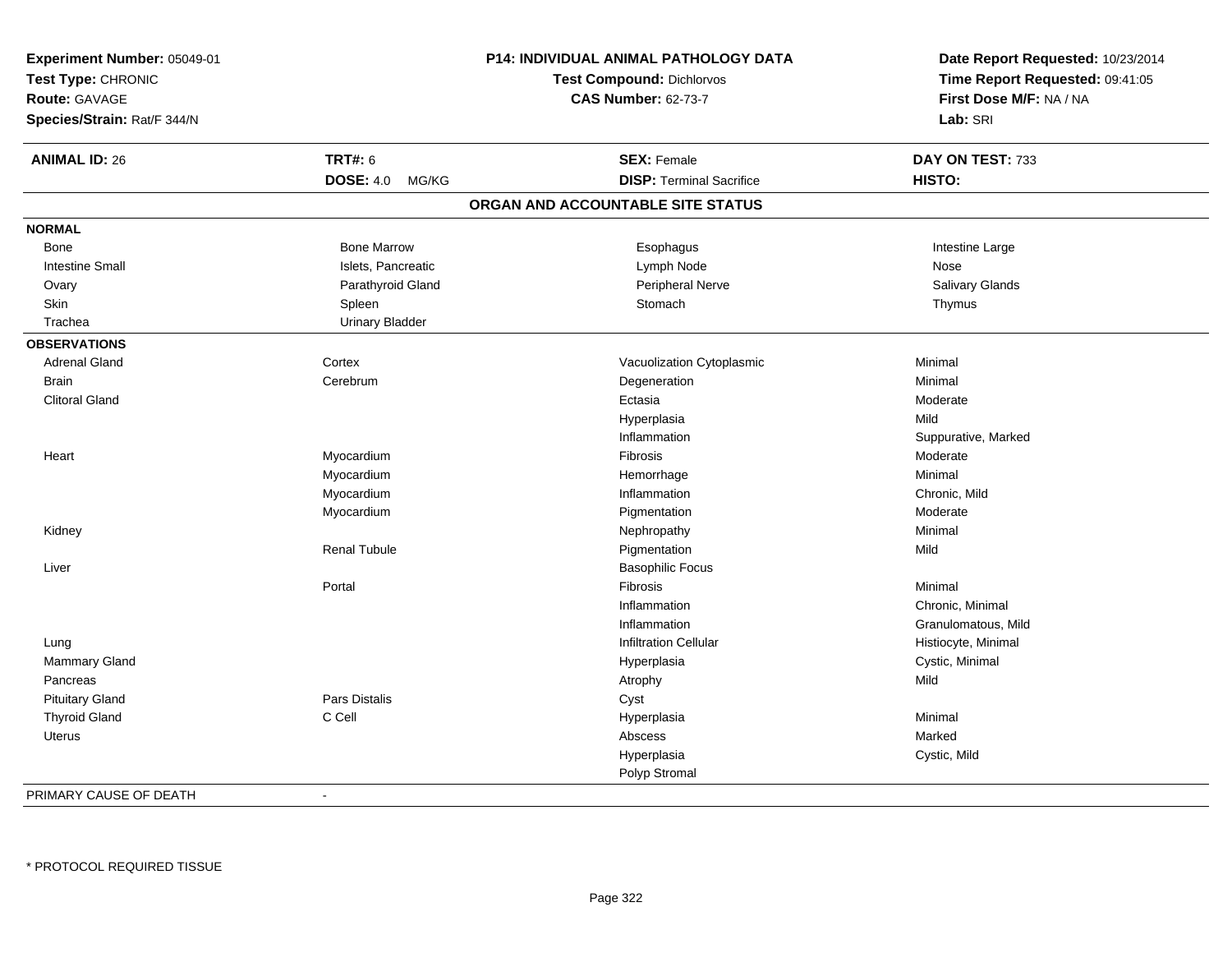| Experiment Number: 05049-01                           | <b>P14: INDIVIDUAL ANIMAL PATHOLOGY DATA</b> |                                               | Date Report Requested: 10/23/2014 |
|-------------------------------------------------------|----------------------------------------------|-----------------------------------------------|-----------------------------------|
| Test Type: CHRONIC                                    |                                              | <b>Test Compound: Dichlorvos</b>              | Time Report Requested: 09:41:05   |
| Route: GAVAGE                                         |                                              | <b>CAS Number: 62-73-7</b>                    | First Dose M/F: NA / NA           |
| Species/Strain: Rat/F 344/N                           |                                              |                                               | Lab: SRI                          |
| <b>ANIMAL ID: 27</b>                                  | <b>TRT#: 2</b>                               | <b>SEX: Female</b>                            | DAY ON TEST: 646                  |
|                                                       | <b>DOSE: VEHICLE CONTROL</b>                 | <b>DISP: Moribund</b>                         | <b>HISTO:</b>                     |
|                                                       |                                              | ORGAN AND ACCOUNTABLE SITE STATUS             |                                   |
| <b>NORMAL</b>                                         |                                              |                                               |                                   |
| Adrenal Gland                                         | <b>Bone</b>                                  | <b>Bone Marrow</b>                            | <b>Brain</b>                      |
| Esophagus                                             | Heart                                        | Intestine Large                               | <b>Intestine Small</b>            |
| Islets, Pancreatic                                    | Lung                                         | Nose                                          | Pancreas                          |
| Parathyroid Gland                                     | Peripheral Nerve                             | Salivary Glands                               | Skin                              |
| Stomach                                               | Thymus                                       | <b>Thyroid Gland</b>                          | Trachea                           |
| <b>Urinary Bladder</b>                                |                                              |                                               |                                   |
| <b>OBSERVATIONS</b>                                   |                                              |                                               |                                   |
| <b>Clitoral Gland</b>                                 |                                              | Adenoma                                       |                                   |
|                                                       |                                              | Inflammation                                  | Suppurative, Mild                 |
|                                                       |                                              | Metaplasia                                    | Squamous, Mild                    |
| Note: TRC LES 2--ADENOMA, METAPLASIA AND INFLAMMATION |                                              |                                               |                                   |
| Kidney                                                | Pelvis                                       | Mineralization                                | Mild                              |
| Liver                                                 |                                              | Hematopoietic Cell Proliferation              | Mild                              |
|                                                       |                                              | Leukemia Mononuclear                          |                                   |
|                                                       | Hepatocyte                                   | Necrosis                                      | Multifocal, Minimal               |
| Note: TRC LES 4--SIMILAR TO REGULAR LIVER SECTION     |                                              |                                               |                                   |
| Lymph Node                                            | Mediastinal                                  | Hemorrhage                                    | Moderate                          |
| <b>Mammary Gland</b>                                  |                                              | Fibroadenoma                                  |                                   |
|                                                       |                                              | Hyperplasia                                   | Cystic, Moderate                  |
| Note: TRC LES 1--FIBROADENOMA                         |                                              |                                               |                                   |
| Ovary                                                 |                                              | Granulosa Cell Tumor                          |                                   |
| <b>Pituitary Gland</b>                                | Pars Distalis                                | Adenoma                                       |                                   |
| Spleen                                                |                                              | Hematopoietic Cell Proliferation Erythrocytic | Moderate                          |
| <b>Uterus</b>                                         |                                              | Polyp Stromal                                 |                                   |
| Note: TRC LES 3--POLYP STROMAL                        |                                              |                                               |                                   |
| PRIMARY CAUSE OF DEATH                                | $\sim$                                       |                                               |                                   |
|                                                       |                                              |                                               |                                   |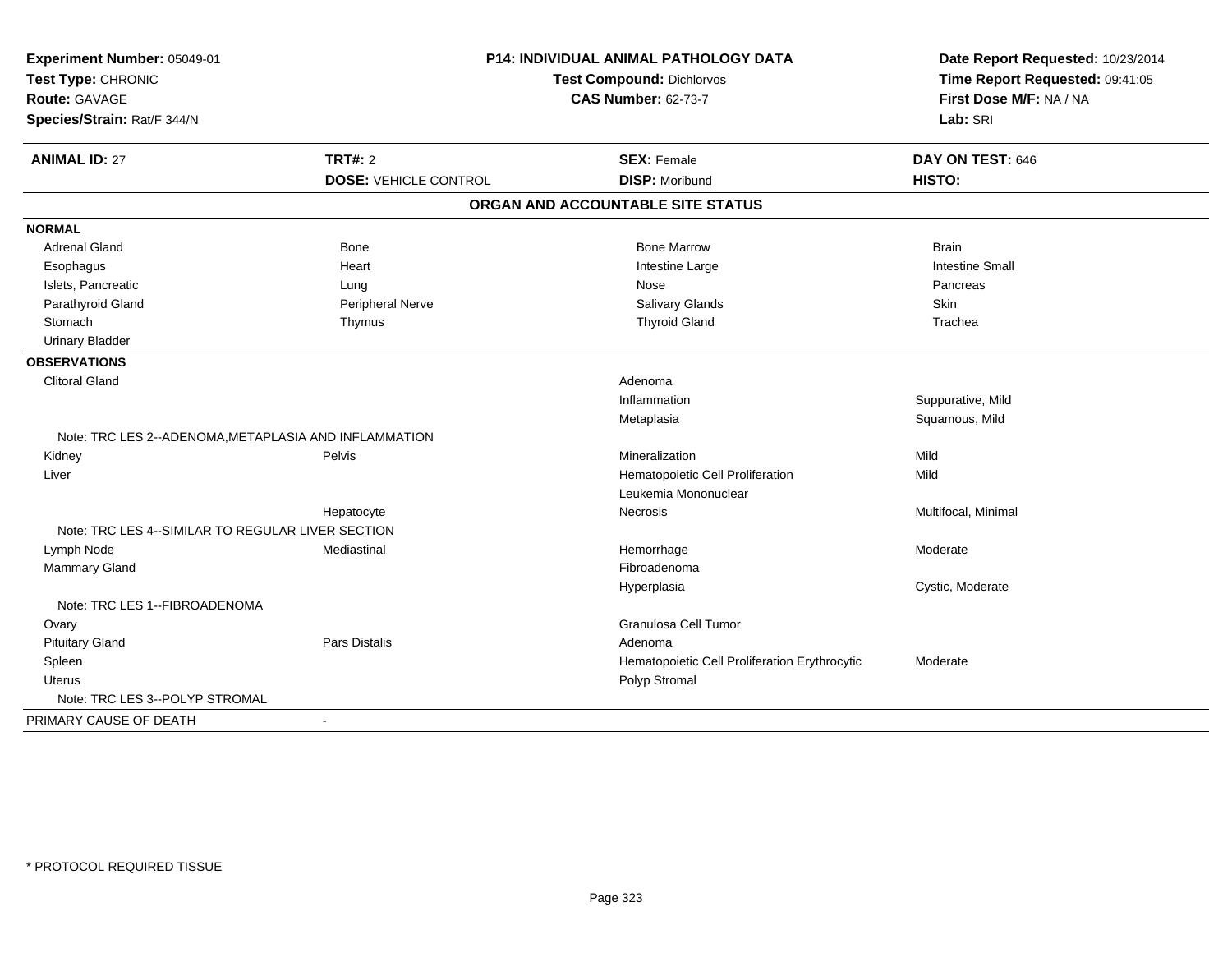| Experiment Number: 05049-01      |                      | <b>P14: INDIVIDUAL ANIMAL PATHOLOGY DATA</b> | Date Report Requested: 10/23/2014 |
|----------------------------------|----------------------|----------------------------------------------|-----------------------------------|
| Test Type: CHRONIC               |                      | <b>Test Compound: Dichlorvos</b>             | Time Report Requested: 09:41:05   |
| Route: GAVAGE                    |                      | <b>CAS Number: 62-73-7</b>                   | First Dose M/F: NA / NA           |
| Species/Strain: Rat/F 344/N      |                      |                                              | Lab: SRI                          |
| <b>ANIMAL ID: 27</b>             | <b>TRT#: 4</b>       | <b>SEX: Female</b>                           | DAY ON TEST: 730                  |
|                                  | DOSE: 8.0 MG/KG      | <b>DISP: Terminal Sacrifice</b>              | HISTO:                            |
|                                  |                      | ORGAN AND ACCOUNTABLE SITE STATUS            |                                   |
| <b>NORMAL</b>                    |                      |                                              |                                   |
| <b>Adrenal Gland</b>             | Bone                 | <b>Bone Marrow</b>                           | <b>Brain</b>                      |
| <b>Clitoral Gland</b>            | Esophagus            | Heart                                        | Intestine Large                   |
| <b>Intestine Small</b>           | Ovary                | Parathyroid Gland                            | Peripheral Nerve                  |
| Salivary Glands                  | Skin                 | Spleen                                       | Thymus                            |
| <b>Thyroid Gland</b>             | Trachea              | <b>Urinary Bladder</b>                       |                                   |
| <b>MISSING</b>                   |                      |                                              |                                   |
| Nose                             |                      |                                              |                                   |
| <b>OBSERVATIONS</b>              |                      |                                              |                                   |
| Islets, Pancreatic               |                      | Adenoma                                      |                                   |
| Kidney                           | <b>Renal Tubule</b>  | Mineralization                               | Minimal                           |
|                                  |                      | Nephropathy                                  | Minimal                           |
| Liver                            | <b>Bile Duct</b>     | Hyperplasia                                  | Mild                              |
|                                  |                      | Inflammation                                 | Chronic, Mild                     |
|                                  |                      | <b>Mixed Cell Focus</b>                      |                                   |
| Lung                             |                      | <b>Infiltration Cellular</b>                 | Histiocyte, Mild                  |
| Lymph Node                       | Mediastinal          | Pigmentation                                 | Moderate                          |
| Mammary Gland                    |                      | Fibroadenoma                                 |                                   |
|                                  |                      | Hyperplasia                                  | Cystic, Mild                      |
| Note: TRC LES 1 - FIBROADENOMA   |                      |                                              |                                   |
| Pancreas                         |                      | Atrophy                                      | Moderate                          |
| <b>Pituitary Gland</b>           | <b>Pars Distalis</b> | Cyst                                         |                                   |
| Stomach                          | Glandular            | Mineralization                               | Mild                              |
| <b>Uterus</b>                    |                      | Leiomyosarcoma                               |                                   |
| Note: TRC LES 2 - LEIOMYOSARCOMA |                      |                                              |                                   |
| PRIMARY CAUSE OF DEATH           | $\blacksquare$       |                                              |                                   |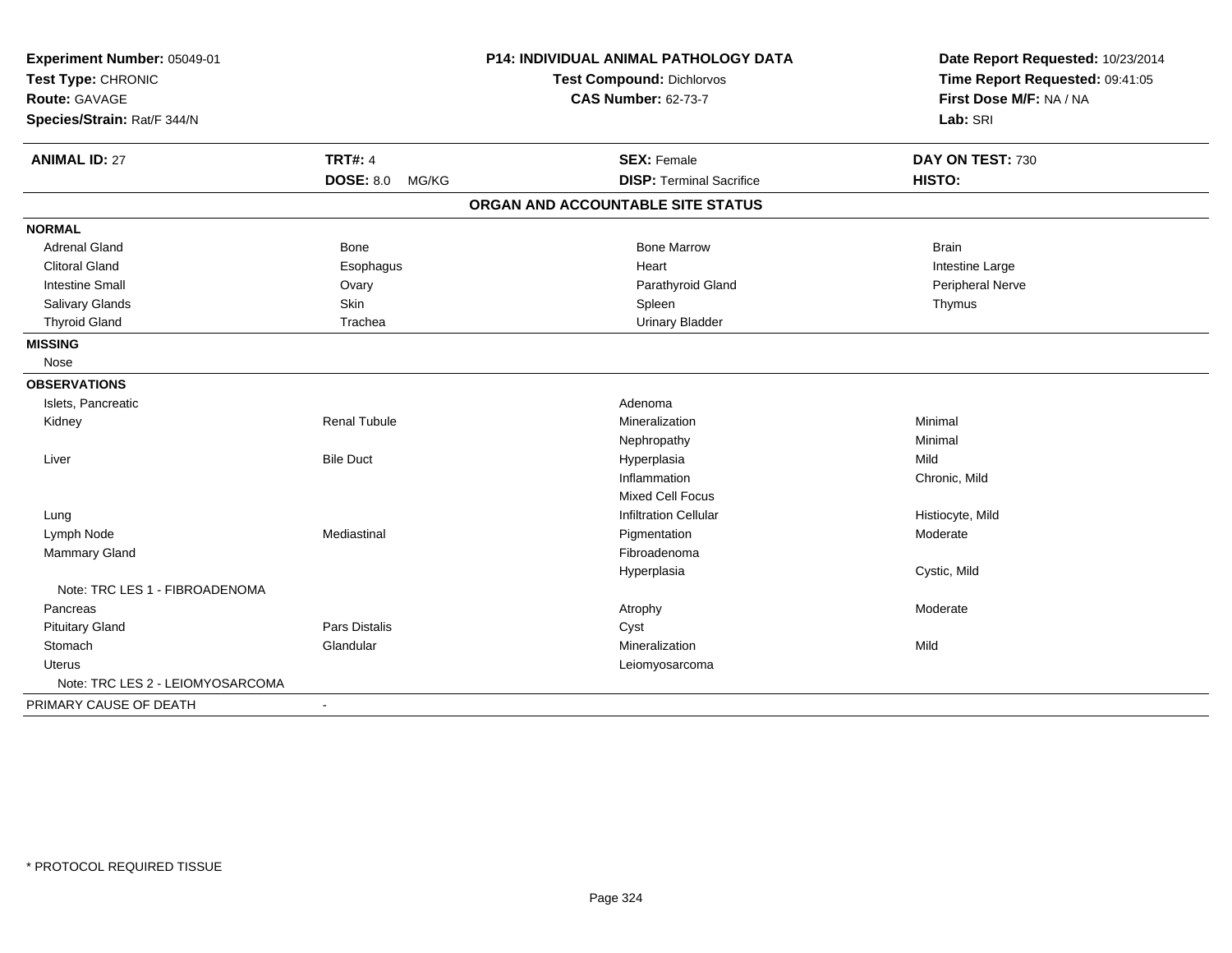| Experiment Number: 05049-01<br>Test Type: CHRONIC |                           | P14: INDIVIDUAL ANIMAL PATHOLOGY DATA         | Date Report Requested: 10/23/2014 |  |
|---------------------------------------------------|---------------------------|-----------------------------------------------|-----------------------------------|--|
|                                                   |                           | <b>Test Compound: Dichlorvos</b>              | Time Report Requested: 09:41:05   |  |
| <b>Route: GAVAGE</b>                              |                           | <b>CAS Number: 62-73-7</b>                    | First Dose M/F: NA / NA           |  |
| Species/Strain: Rat/F 344/N                       |                           |                                               | Lab: SRI                          |  |
| <b>ANIMAL ID: 27</b>                              | <b>TRT#: 6</b>            | <b>SEX: Female</b>                            | DAY ON TEST: 733                  |  |
|                                                   | <b>DOSE: 4.0</b><br>MG/KG | <b>DISP: Terminal Sacrifice</b>               | HISTO:                            |  |
|                                                   |                           | ORGAN AND ACCOUNTABLE SITE STATUS             |                                   |  |
| <b>NORMAL</b>                                     |                           |                                               |                                   |  |
| Adrenal Gland                                     | <b>Bone</b>               | <b>Bone Marrow</b>                            | <b>Brain</b>                      |  |
| <b>Clitoral Gland</b>                             | Esophagus                 | Heart                                         | Intestine Large                   |  |
| <b>Intestine Small</b>                            | Lymph Node                | Nose                                          | Ovary                             |  |
| Pancreas                                          | Parathyroid Gland         | Peripheral Nerve                              | Salivary Glands                   |  |
| Skin                                              | Stomach                   | Thymus                                        | <b>Thyroid Gland</b>              |  |
| Trachea                                           | <b>Urinary Bladder</b>    | <b>Uterus</b>                                 |                                   |  |
| <b>OBSERVATIONS</b>                               |                           |                                               |                                   |  |
| Islets, Pancreatic                                |                           | Adenoma                                       |                                   |  |
|                                                   |                           | Hyperplasia                                   | Mild                              |  |
| Kidney                                            |                           | Inflammation                                  | Chronic, Minimal                  |  |
|                                                   |                           | Nephropathy                                   | Minimal                           |  |
| Liver                                             | Hepatocyte                | Atrophy                                       | Multifocal, Mild                  |  |
|                                                   |                           | <b>Clear Cell Focus</b>                       |                                   |  |
|                                                   | <b>Bile Duct</b>          | Hyperplasia                                   | Mild                              |  |
|                                                   | Hepatocyte                | Hyperplasia                                   | Nodular, Mild                     |  |
|                                                   |                           | Leukemia Mononuclear                          |                                   |  |
| Lung                                              |                           | <b>Infiltration Cellular</b>                  | Histiocyte, Minimal               |  |
|                                                   |                           | Leukemia Mononuclear                          |                                   |  |
| Mammary Gland                                     |                           | Fibroadenoma                                  |                                   |  |
|                                                   |                           | Hyperplasia                                   | Cystic, Mild                      |  |
| Note: TRC LES 1 AND 2- FIBROADENOMA               |                           |                                               |                                   |  |
| <b>Pituitary Gland</b>                            | Pars Distalis             | Adenoma                                       |                                   |  |
| Spleen                                            |                           | Hematopoietic Cell Proliferation Erythrocytic | Moderate                          |  |
|                                                   |                           | Leukemia Mononuclear                          |                                   |  |
| PRIMARY CAUSE OF DEATH                            | $\overline{\phantom{a}}$  |                                               |                                   |  |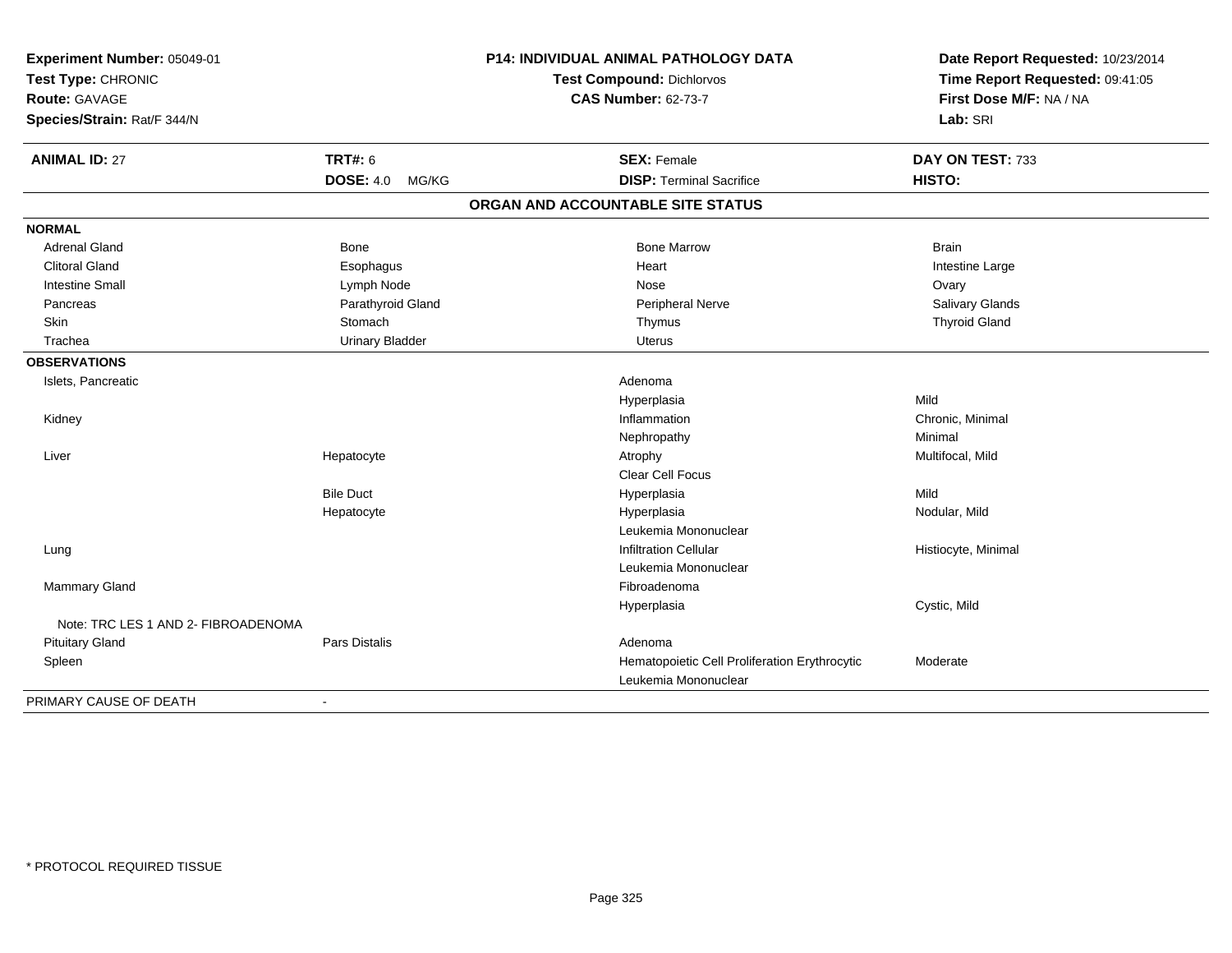| Experiment Number: 05049-01                            | <b>P14: INDIVIDUAL ANIMAL PATHOLOGY DATA</b><br>Test Compound: Dichlorvos<br><b>CAS Number: 62-73-7</b> |                                   | Date Report Requested: 10/23/2014<br>Time Report Requested: 09:41:05 |  |
|--------------------------------------------------------|---------------------------------------------------------------------------------------------------------|-----------------------------------|----------------------------------------------------------------------|--|
| Test Type: CHRONIC                                     |                                                                                                         |                                   |                                                                      |  |
| Route: GAVAGE                                          |                                                                                                         |                                   | First Dose M/F: NA / NA                                              |  |
| Species/Strain: Rat/F 344/N                            |                                                                                                         |                                   | Lab: SRI                                                             |  |
| <b>ANIMAL ID: 28</b>                                   | <b>TRT#: 2</b>                                                                                          | <b>SEX: Female</b>                | DAY ON TEST: 735                                                     |  |
|                                                        | <b>DOSE: VEHICLE CONTROL</b>                                                                            | <b>DISP: Terminal Sacrifice</b>   | HISTO:                                                               |  |
|                                                        |                                                                                                         |                                   |                                                                      |  |
|                                                        |                                                                                                         | ORGAN AND ACCOUNTABLE SITE STATUS |                                                                      |  |
| <b>NORMAL</b>                                          |                                                                                                         |                                   |                                                                      |  |
| <b>Adrenal Gland</b>                                   | Bone                                                                                                    | <b>Bone Marrow</b>                | <b>Brain</b>                                                         |  |
| Esophagus                                              | Intestine Large                                                                                         | <b>Intestine Small</b>            | Islets, Pancreatic                                                   |  |
| Kidney                                                 | Lung                                                                                                    | Lymph Node                        | Ovary                                                                |  |
| Parathyroid Gland                                      | Peripheral Nerve                                                                                        | Salivary Glands                   | Skin                                                                 |  |
| Spleen                                                 | Stomach                                                                                                 | <b>Thyroid Gland</b>              | Trachea                                                              |  |
| <b>Urinary Bladder</b>                                 |                                                                                                         |                                   |                                                                      |  |
| <b>MISSING</b>                                         |                                                                                                         |                                   |                                                                      |  |
| Thymus                                                 |                                                                                                         |                                   |                                                                      |  |
| <b>OBSERVATIONS</b>                                    |                                                                                                         |                                   |                                                                      |  |
| <b>Clitoral Gland</b>                                  |                                                                                                         | Ectasia                           | Moderate                                                             |  |
| Heart                                                  | Myocardium                                                                                              | Fibrosis                          | Moderate                                                             |  |
| Liver                                                  |                                                                                                         | Inflammation                      | Granulomatous, Minimal                                               |  |
| <b>Mammary Gland</b>                                   |                                                                                                         | Hyperplasia                       | Cystic, Mild                                                         |  |
| Nose                                                   | Lumen                                                                                                   | Fungus                            | Moderate                                                             |  |
|                                                        | Lumen                                                                                                   | Inflammation                      | Suppurative, Moderate                                                |  |
| Pancreas                                               |                                                                                                         | Atrophy                           | Minimal                                                              |  |
| <b>Pituitary Gland</b>                                 | Pars Distalis                                                                                           | Cyst                              |                                                                      |  |
| Uterus                                                 |                                                                                                         | Polyp Stromal                     |                                                                      |  |
| Note: TRC LES 1--POLYP STROMAL                         |                                                                                                         |                                   |                                                                      |  |
| Note: POLYP CONTAINS EXTENSIVE HEMORRHAGE AND NECROSIS |                                                                                                         |                                   |                                                                      |  |
| PRIMARY CAUSE OF DEATH                                 | $\overline{\phantom{a}}$                                                                                |                                   |                                                                      |  |
|                                                        |                                                                                                         |                                   |                                                                      |  |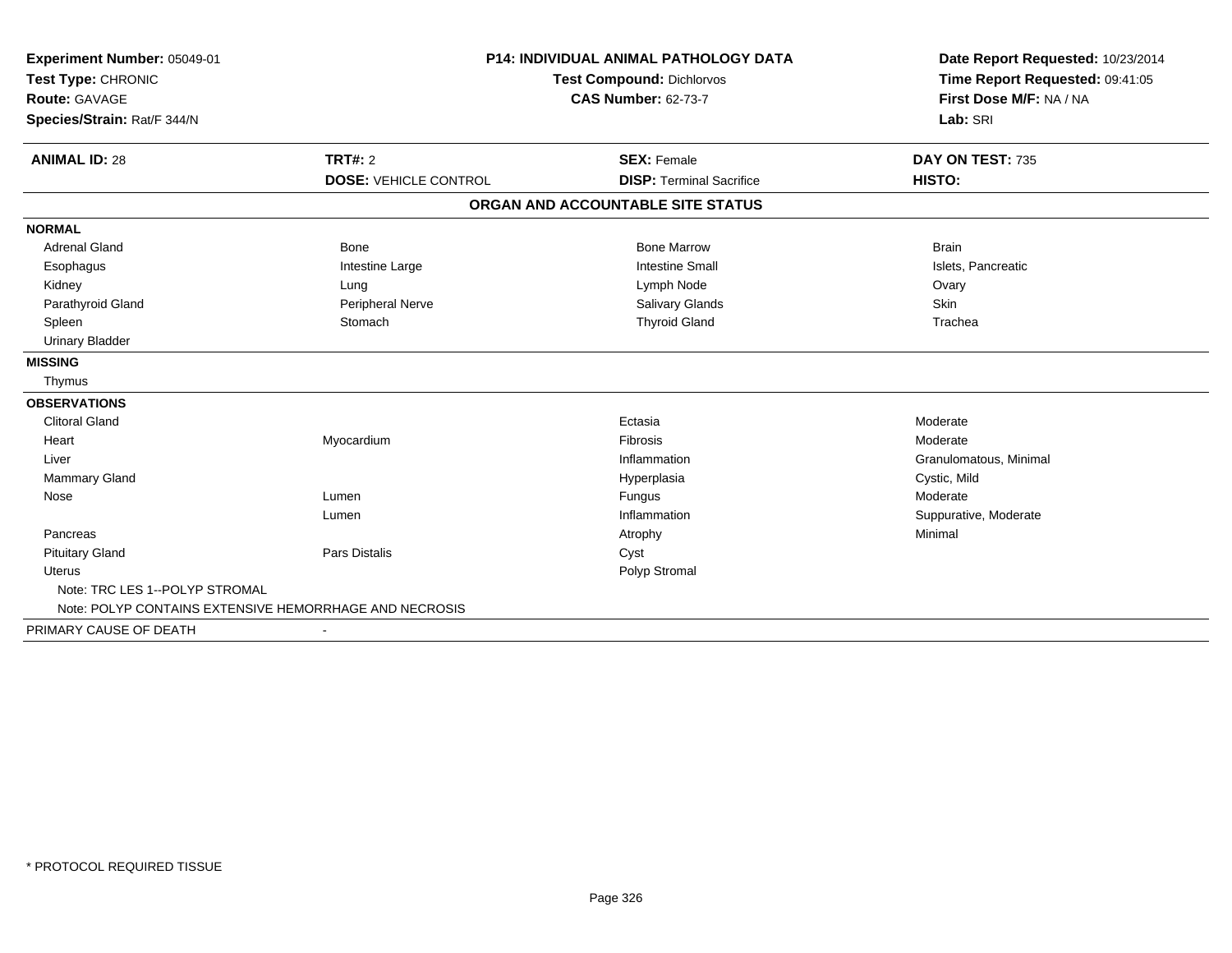| Experiment Number: 05049-01<br>Test Type: CHRONIC              |                           | <b>P14: INDIVIDUAL ANIMAL PATHOLOGY DATA</b>  | Date Report Requested: 10/23/2014<br>Time Report Requested: 09:41:05 |
|----------------------------------------------------------------|---------------------------|-----------------------------------------------|----------------------------------------------------------------------|
|                                                                |                           | Test Compound: Dichlorvos                     |                                                                      |
| Route: GAVAGE                                                  |                           | <b>CAS Number: 62-73-7</b>                    | First Dose M/F: NA / NA<br>Lab: SRI                                  |
| Species/Strain: Rat/F 344/N                                    |                           |                                               |                                                                      |
|                                                                |                           |                                               |                                                                      |
| <b>ANIMAL ID: 28</b>                                           | <b>TRT#: 4</b>            | <b>SEX: Female</b>                            | DAY ON TEST: 421                                                     |
|                                                                | <b>DOSE: 8.0</b><br>MG/KG | <b>DISP: Moribund</b>                         | HISTO:                                                               |
|                                                                |                           | ORGAN AND ACCOUNTABLE SITE STATUS             |                                                                      |
| <b>NORMAL</b>                                                  |                           |                                               |                                                                      |
| <b>Adrenal Gland</b>                                           | <b>Bone Marrow</b>        | <b>Brain</b>                                  | Esophagus                                                            |
| Eye                                                            | Heart                     | Intestine Large                               | <b>Intestine Small</b>                                               |
| Islets, Pancreatic                                             | Liver                     | Lung                                          | Lymph Node                                                           |
| Ovary                                                          | Pancreas                  | Parathyroid Gland                             | Peripheral Nerve                                                     |
| <b>Pituitary Gland</b>                                         | Salivary Glands           | Stomach                                       | Thymus                                                               |
| <b>Thyroid Gland</b>                                           | Trachea                   | <b>Urinary Bladder</b>                        |                                                                      |
| <b>MISSING</b>                                                 |                           |                                               |                                                                      |
| <b>Clitoral Gland</b>                                          | Mammary Gland             | Nose                                          | Skin                                                                 |
| <b>INSUFFICIENT TISSUE</b>                                     |                           |                                               |                                                                      |
| Bone                                                           |                           |                                               |                                                                      |
| <b>OBSERVATIONS</b>                                            |                           |                                               |                                                                      |
| Kidney                                                         | Pelvis                    | Mineralization                                | Minimal                                                              |
| Spleen                                                         |                           | Hematopoietic Cell Proliferation Erythrocytic | Mild                                                                 |
| <b>Uterus</b>                                                  |                           | Hyperplasia                                   | Cystic, Mild                                                         |
|                                                                |                           | Inflammation                                  | Chronic Active, Mild                                                 |
|                                                                |                           | Prolapse                                      |                                                                      |
| PRIMARY CAUSE OF DEATH                                         |                           |                                               |                                                                      |
| Animal Note: NOSE AND CLITORAL GL NOT REQUIRED PRIOR TO 6/1/82 |                           |                                               |                                                                      |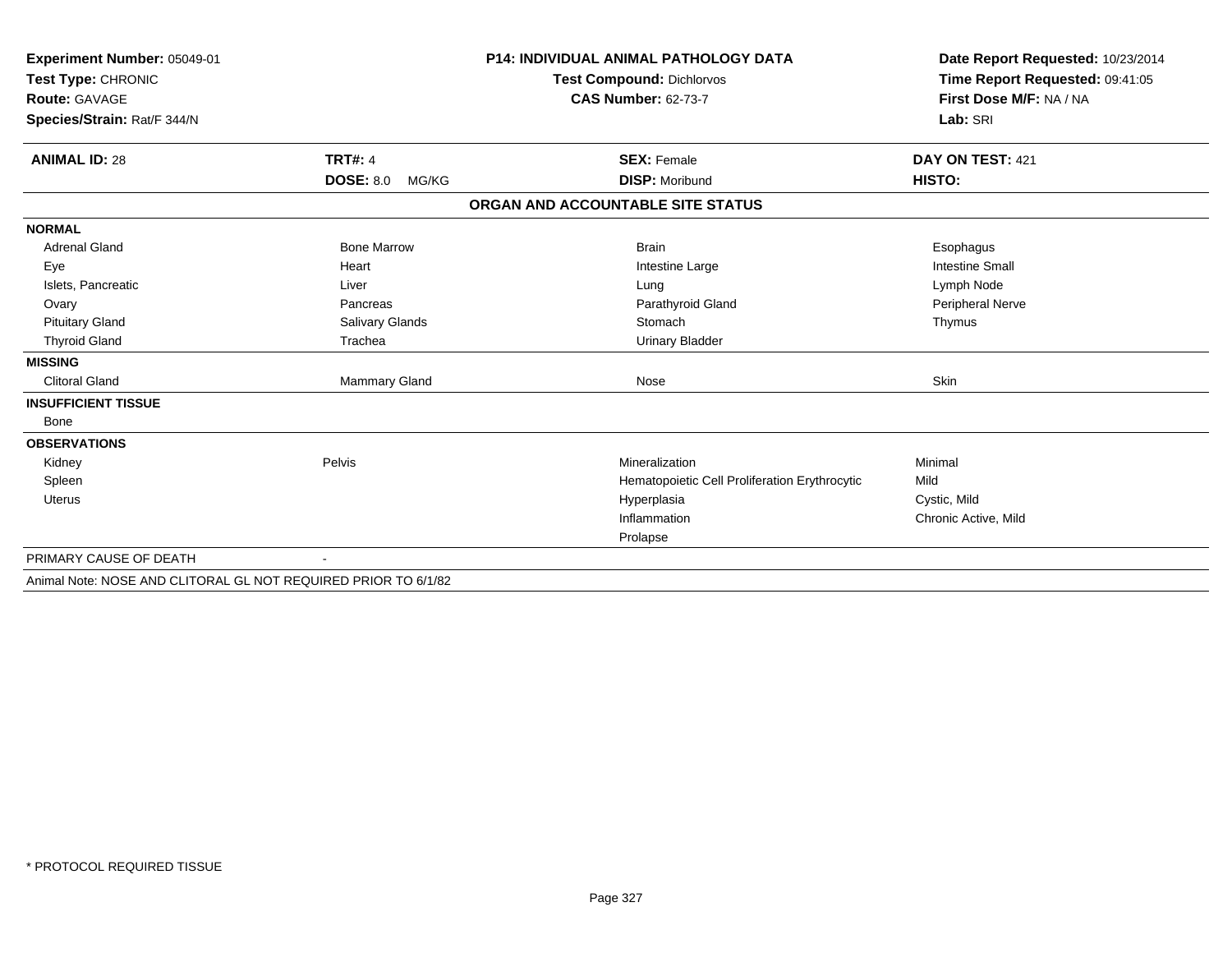| Experiment Number: 05049-01             | P14: INDIVIDUAL ANIMAL PATHOLOGY DATA | Date Report Requested: 10/23/2014                          |  |
|-----------------------------------------|---------------------------------------|------------------------------------------------------------|--|
| Test Type: CHRONIC                      | <b>Test Compound: Dichlorvos</b>      | Time Report Requested: 09:41:05<br>First Dose M/F: NA / NA |  |
| Route: GAVAGE                           | <b>CAS Number: 62-73-7</b>            |                                                            |  |
| Species/Strain: Rat/F 344/N             |                                       | Lab: SRI                                                   |  |
| <b>TRT#: 6</b><br><b>ANIMAL ID: 28</b>  | <b>SEX: Female</b>                    | DAY ON TEST: 733                                           |  |
| <b>DOSE: 4.0</b><br>MG/KG               | <b>DISP: Terminal Sacrifice</b>       | HISTO:                                                     |  |
|                                         | ORGAN AND ACCOUNTABLE SITE STATUS     |                                                            |  |
| <b>NORMAL</b>                           |                                       |                                                            |  |
| <b>Bone Marrow</b><br>Bone              | <b>Brain</b>                          | <b>Clitoral Gland</b>                                      |  |
| Esophagus<br>Intestine Large            | <b>Intestine Small</b>                | Islets, Pancreatic                                         |  |
| Mammary Gland<br>Nose                   | Ovary                                 | Pancreas                                                   |  |
| Parathyroid Gland<br>Peripheral Nerve   | Salivary Glands                       | Skin                                                       |  |
| Stomach<br>Thymus                       | Trachea                               | <b>Urinary Bladder</b>                                     |  |
| <b>OBSERVATIONS</b>                     |                                       |                                                            |  |
| <b>Adrenal Gland</b><br>Cortex          | Vacuolization Cytoplasmic             | Mild                                                       |  |
| Retina<br>Eye                           | Atrophy                               | Moderate                                                   |  |
|                                         | Cataract                              | Moderate                                                   |  |
| Myocardium<br>Heart                     | Fibrosis                              | Mild                                                       |  |
| <b>Renal Tubule</b><br>Kidney           | Mineralization                        | Minimal                                                    |  |
|                                         | Nephropathy                           | Minimal                                                    |  |
| Liver                                   | <b>Basophilic Focus</b>               |                                                            |  |
|                                         | Clear Cell Focus                      |                                                            |  |
|                                         | Inflammation                          | Granulomatous, Minimal                                     |  |
| Lung                                    | <b>Infiltration Cellular</b>          | Histiocyte, Mild                                           |  |
| Mandibular<br>Lymph Node                | Hyperplasia                           | Plasma Cell, Moderate                                      |  |
| Fat<br>Mesentery                        | <b>Necrosis</b>                       | Focal, Marked                                              |  |
| Note: TRC LES 1- NECROSIS               |                                       |                                                            |  |
| <b>Pituitary Gland</b><br>Pars Distalis | Cyst                                  |                                                            |  |
| Spleen                                  | Fibrosis                              | Moderate                                                   |  |
| Note: TRC LES 2--FIBROSIS               |                                       |                                                            |  |
| C Cell<br><b>Thyroid Gland</b>          | Hyperplasia                           | Mild                                                       |  |
| Uterus                                  | Abscess                               | Marked                                                     |  |
| PRIMARY CAUSE OF DEATH                  |                                       |                                                            |  |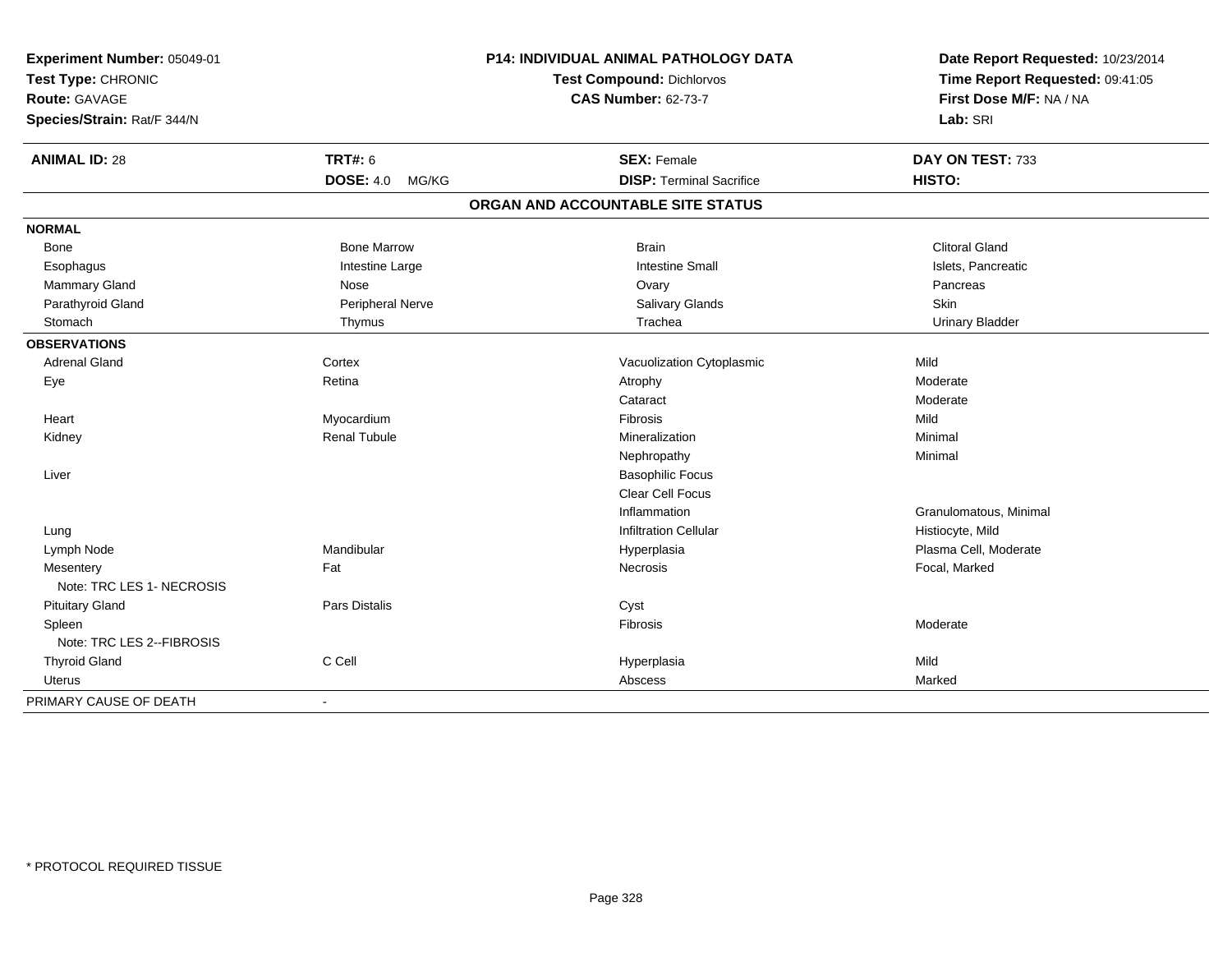| Experiment Number: 05049-01<br>Test Type: CHRONIC<br><b>Route: GAVAGE</b> |                              | P14: INDIVIDUAL ANIMAL PATHOLOGY DATA<br><b>Test Compound: Dichlorvos</b><br><b>CAS Number: 62-73-7</b> | Date Report Requested: 10/23/2014<br>Time Report Requested: 09:41:05<br>First Dose M/F: NA / NA |
|---------------------------------------------------------------------------|------------------------------|---------------------------------------------------------------------------------------------------------|-------------------------------------------------------------------------------------------------|
| Species/Strain: Rat/F 344/N                                               |                              |                                                                                                         | Lab: SRI                                                                                        |
| <b>ANIMAL ID: 29</b>                                                      | <b>TRT#: 2</b>               | <b>SEX: Female</b>                                                                                      | DAY ON TEST: 404                                                                                |
|                                                                           | <b>DOSE: VEHICLE CONTROL</b> | <b>DISP: Moribund</b>                                                                                   | HISTO:                                                                                          |
|                                                                           |                              | ORGAN AND ACCOUNTABLE SITE STATUS                                                                       |                                                                                                 |
| <b>NORMAL</b>                                                             |                              |                                                                                                         |                                                                                                 |
| Bone                                                                      | <b>Bone Marrow</b>           | <b>Brain</b>                                                                                            | Esophagus                                                                                       |
| Heart                                                                     | Intestine Large              | <b>Intestine Small</b>                                                                                  | Islets, Pancreatic                                                                              |
| Ovary                                                                     | Pancreas                     | Parathyroid Gland                                                                                       | Peripheral Nerve                                                                                |
| Salivary Glands                                                           | Skin                         | Spleen                                                                                                  | <b>Thyroid Gland</b>                                                                            |
| Trachea                                                                   | <b>Urinary Bladder</b>       | <b>Uterus</b>                                                                                           |                                                                                                 |
| <b>MISSING</b>                                                            |                              |                                                                                                         |                                                                                                 |
| <b>Clitoral Gland</b>                                                     | Thymus                       |                                                                                                         |                                                                                                 |
| <b>OBSERVATIONS</b>                                                       |                              |                                                                                                         |                                                                                                 |
| <b>Adrenal Gland</b>                                                      | Cortex                       | Congestion                                                                                              | Marked                                                                                          |
|                                                                           | Cortex                       | Hyperplasia                                                                                             | Marked                                                                                          |
|                                                                           | Cortex                       | Vacuolization Cytoplasmic                                                                               | Marked                                                                                          |
| Note: TRC LES 4--CONGESTION AND HYPERPLASIA                               |                              |                                                                                                         |                                                                                                 |
| Kidney                                                                    |                              | Nephropathy                                                                                             | Moderate                                                                                        |
| Liver                                                                     |                              | Inflammation                                                                                            | Chronic Active, Minimal                                                                         |
| Lung                                                                      |                              | Hemorrhage                                                                                              | Moderate                                                                                        |
|                                                                           |                              | Infiltration Cellular                                                                                   | Histiocyte, Mild                                                                                |
| Lymph Node                                                                | Mediastinal                  | Hemorrhage                                                                                              | Moderate                                                                                        |
| Mammary Gland                                                             |                              | Hyperplasia                                                                                             | Cystic, Marked                                                                                  |
| Note: TRC LES 1,2 AND 3--HYPERPLASIA                                      |                              |                                                                                                         |                                                                                                 |
| Nose                                                                      | Lumen                        | Fungus                                                                                                  | Mild                                                                                            |
|                                                                           | Lumen                        | Inflammation                                                                                            | Suppurative, Moderate                                                                           |
|                                                                           | Mucosa                       | Metaplasia                                                                                              | Squamous                                                                                        |
| <b>Pituitary Gland</b>                                                    | Pars Intermed                | Carcinoma                                                                                               |                                                                                                 |
| Stomach                                                                   | Glandular                    | Erosion                                                                                                 | Moderate                                                                                        |
| PRIMARY CAUSE OF DEATH                                                    |                              |                                                                                                         |                                                                                                 |
| Animal Note: CLITORAL GLAND NOT REQUIRED PRIOR TO 6/1/82                  |                              |                                                                                                         |                                                                                                 |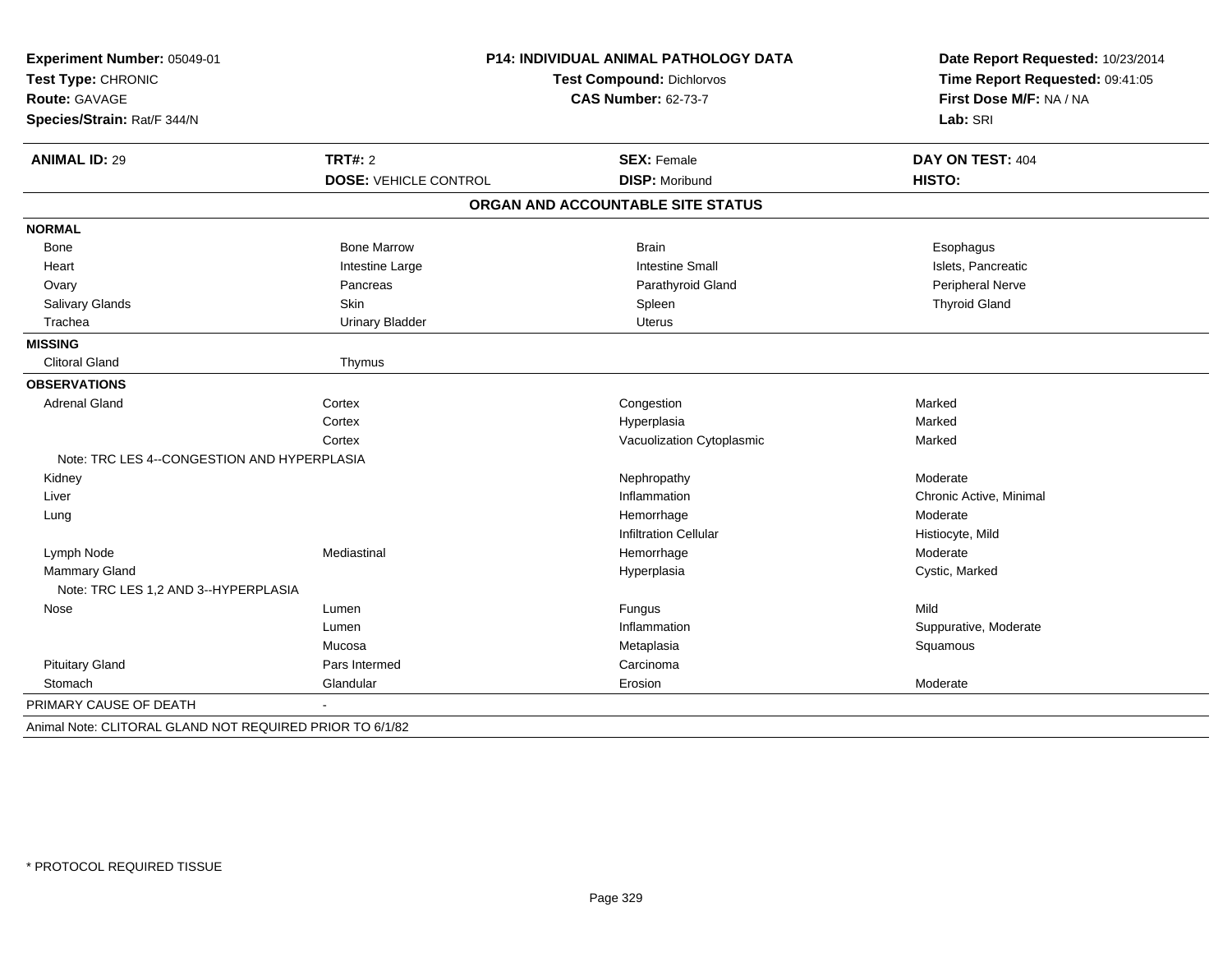| Experiment Number: 05049-01    |                           | P14: INDIVIDUAL ANIMAL PATHOLOGY DATA | Date Report Requested: 10/23/2014 |
|--------------------------------|---------------------------|---------------------------------------|-----------------------------------|
| Test Type: CHRONIC             |                           | Test Compound: Dichlorvos             | Time Report Requested: 09:41:05   |
| <b>Route: GAVAGE</b>           |                           | <b>CAS Number: 62-73-7</b>            | First Dose M/F: NA / NA           |
| Species/Strain: Rat/F 344/N    |                           |                                       | Lab: SRI                          |
| <b>ANIMAL ID: 29</b>           | <b>TRT#: 4</b>            | <b>SEX: Female</b>                    | DAY ON TEST: 730                  |
|                                | <b>DOSE: 8.0</b><br>MG/KG | <b>DISP: Terminal Sacrifice</b>       | HISTO:                            |
|                                |                           | ORGAN AND ACCOUNTABLE SITE STATUS     |                                   |
| <b>NORMAL</b>                  |                           |                                       |                                   |
| <b>Adrenal Gland</b>           | Bone                      | <b>Bone Marrow</b>                    | <b>Brain</b>                      |
| <b>Clitoral Gland</b>          | Esophagus                 | Heart                                 | Intestine Large                   |
| <b>Intestine Small</b>         | Islets, Pancreatic        | Nose                                  | Ovary                             |
| Pancreas                       | Parathyroid Gland         | <b>Peripheral Nerve</b>               | <b>Pituitary Gland</b>            |
| Salivary Glands                | Stomach                   | Thymus                                | Trachea                           |
| <b>OBSERVATIONS</b>            |                           |                                       |                                   |
| Kidney                         |                           | Inflammation                          | Chronic, Mild                     |
|                                |                           | Nephropathy                           | Mild                              |
| Liver                          |                           | <b>Basophilic Focus</b>               |                                   |
|                                | Hepatocyte                | Hyperplasia                           | Nodular, Mild                     |
|                                |                           | Leukemia Mononuclear                  |                                   |
| Lung                           |                           | <b>Infiltration Cellular</b>          | Histiocyte, Mild                  |
|                                |                           | Leukemia Mononuclear                  |                                   |
| Lymph Node                     | Mediastinal               | Pigmentation                          | Moderate                          |
| Mammary Gland                  |                           | Hyperplasia                           | Cystic, Mild                      |
| Mesentery                      |                           | <b>Ectopic Tissue</b>                 |                                   |
| Skin                           | <b>Subcut Tiss</b>        | Fibroma                               |                                   |
| Note: TRC LES 1- FIBROMA       |                           |                                       |                                   |
| Spleen                         |                           | Leukemia Mononuclear                  |                                   |
| <b>Thyroid Gland</b>           | C Cell                    | Hyperplasia                           | Mild                              |
| <b>Urinary Bladder</b>         |                           | Papilloma                             |                                   |
| <b>Uterus</b>                  |                           | Abscess                               | Marked                            |
|                                |                           | Polyp Stromal                         |                                   |
| Note: TRC LES 2- POLYP STROMAL |                           |                                       |                                   |
| PRIMARY CAUSE OF DEATH         |                           |                                       |                                   |
|                                |                           |                                       |                                   |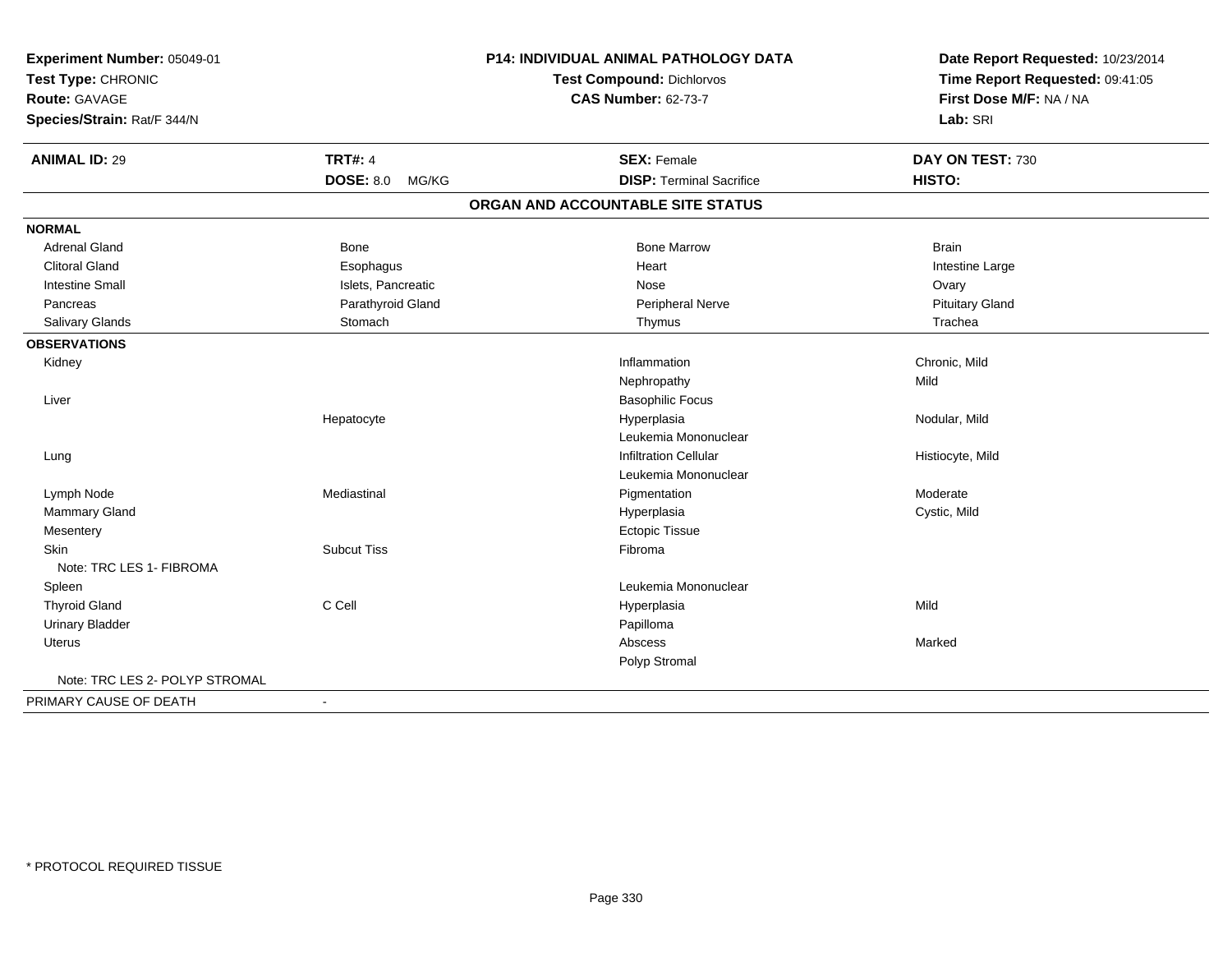| Experiment Number: 05049-01<br>Test Type: CHRONIC<br><b>Route: GAVAGE</b><br>Species/Strain: Rat/F 344/N |                                             | <b>P14: INDIVIDUAL ANIMAL PATHOLOGY DATA</b><br><b>Test Compound: Dichlorvos</b><br><b>CAS Number: 62-73-7</b> | Date Report Requested: 10/23/2014<br>Time Report Requested: 09:41:05<br>First Dose M/F: NA / NA<br>Lab: SRI |
|----------------------------------------------------------------------------------------------------------|---------------------------------------------|----------------------------------------------------------------------------------------------------------------|-------------------------------------------------------------------------------------------------------------|
| <b>ANIMAL ID: 29</b>                                                                                     | <b>TRT#: 6</b><br><b>DOSE: 4.0</b><br>MG/KG | <b>SEX: Female</b><br><b>DISP: Moribund</b>                                                                    | DAY ON TEST: 708<br>HISTO:                                                                                  |
|                                                                                                          |                                             | ORGAN AND ACCOUNTABLE SITE STATUS                                                                              |                                                                                                             |
| <b>NORMAL</b>                                                                                            |                                             |                                                                                                                |                                                                                                             |
| Bone                                                                                                     | <b>Brain</b>                                | <b>Clitoral Gland</b>                                                                                          | Esophagus                                                                                                   |
| Heart                                                                                                    | Intestine Large                             | Islets, Pancreatic                                                                                             | Nose                                                                                                        |
| Ovary                                                                                                    | Pancreas                                    | Parathyroid Gland                                                                                              | Peripheral Nerve                                                                                            |
| Salivary Glands                                                                                          | Skin                                        | <b>Thyroid Gland</b>                                                                                           | Trachea                                                                                                     |
| <b>Urinary Bladder</b>                                                                                   | Vagina                                      |                                                                                                                |                                                                                                             |
| <b>MISSING</b>                                                                                           |                                             |                                                                                                                |                                                                                                             |
| Thymus                                                                                                   |                                             |                                                                                                                |                                                                                                             |
| <b>OBSERVATIONS</b>                                                                                      |                                             |                                                                                                                |                                                                                                             |
| <b>Adrenal Gland</b>                                                                                     |                                             | Leukemia Mononuclear                                                                                           |                                                                                                             |
|                                                                                                          | Cortex                                      | Vacuolization Cytoplasmic                                                                                      | Moderate                                                                                                    |
| <b>Bone Marrow</b>                                                                                       |                                             | Leukemia Mononuclear                                                                                           |                                                                                                             |
| <b>Intestine Small</b>                                                                                   | Jejunum                                     | Leiomyoma                                                                                                      |                                                                                                             |
| Note: TRC LES 3- LEIOMYOMA                                                                               |                                             |                                                                                                                |                                                                                                             |
| Kidney                                                                                                   |                                             | Leukemia Mononuclear                                                                                           |                                                                                                             |
|                                                                                                          |                                             | Nephropathy                                                                                                    | Minimal                                                                                                     |
| Liver                                                                                                    | Hepatocyte                                  | Atrophy                                                                                                        | Multifocal, Moderate                                                                                        |
|                                                                                                          | <b>Bile Duct</b>                            | Hyperplasia                                                                                                    | Mild                                                                                                        |
|                                                                                                          |                                             | Leukemia Mononuclear                                                                                           |                                                                                                             |
|                                                                                                          | Hepatocyte                                  | Vacuolization Cytoplasmic                                                                                      | Moderate                                                                                                    |
| Lung                                                                                                     |                                             | <b>Infiltration Cellular</b>                                                                                   | Histiocyte, Mild                                                                                            |
|                                                                                                          |                                             | Leukemia Mononuclear                                                                                           |                                                                                                             |
| Lymph Node                                                                                               | Inguinal                                    | Leukemia Mononuclear                                                                                           |                                                                                                             |
|                                                                                                          | Mediastinal                                 | Leukemia Mononuclear                                                                                           |                                                                                                             |
|                                                                                                          | Mesenteric                                  | Leukemia Mononuclear                                                                                           |                                                                                                             |
|                                                                                                          | Pancreatic                                  | Leukemia Mononuclear                                                                                           |                                                                                                             |
| Note: TRC LES 2- PANCREATIC LYMPH NODE LEUKEMIA MONUC                                                    |                                             |                                                                                                                |                                                                                                             |
| Mammary Gland                                                                                            |                                             | Fibroadenoma                                                                                                   |                                                                                                             |
|                                                                                                          |                                             | Hyperplasia                                                                                                    | Cystic, Mild                                                                                                |
| Note: TRC LES 1- FIBROADENOMA                                                                            |                                             |                                                                                                                |                                                                                                             |
| <b>Pituitary Gland</b>                                                                                   | <b>Pars Distalis</b>                        | Adenoma                                                                                                        |                                                                                                             |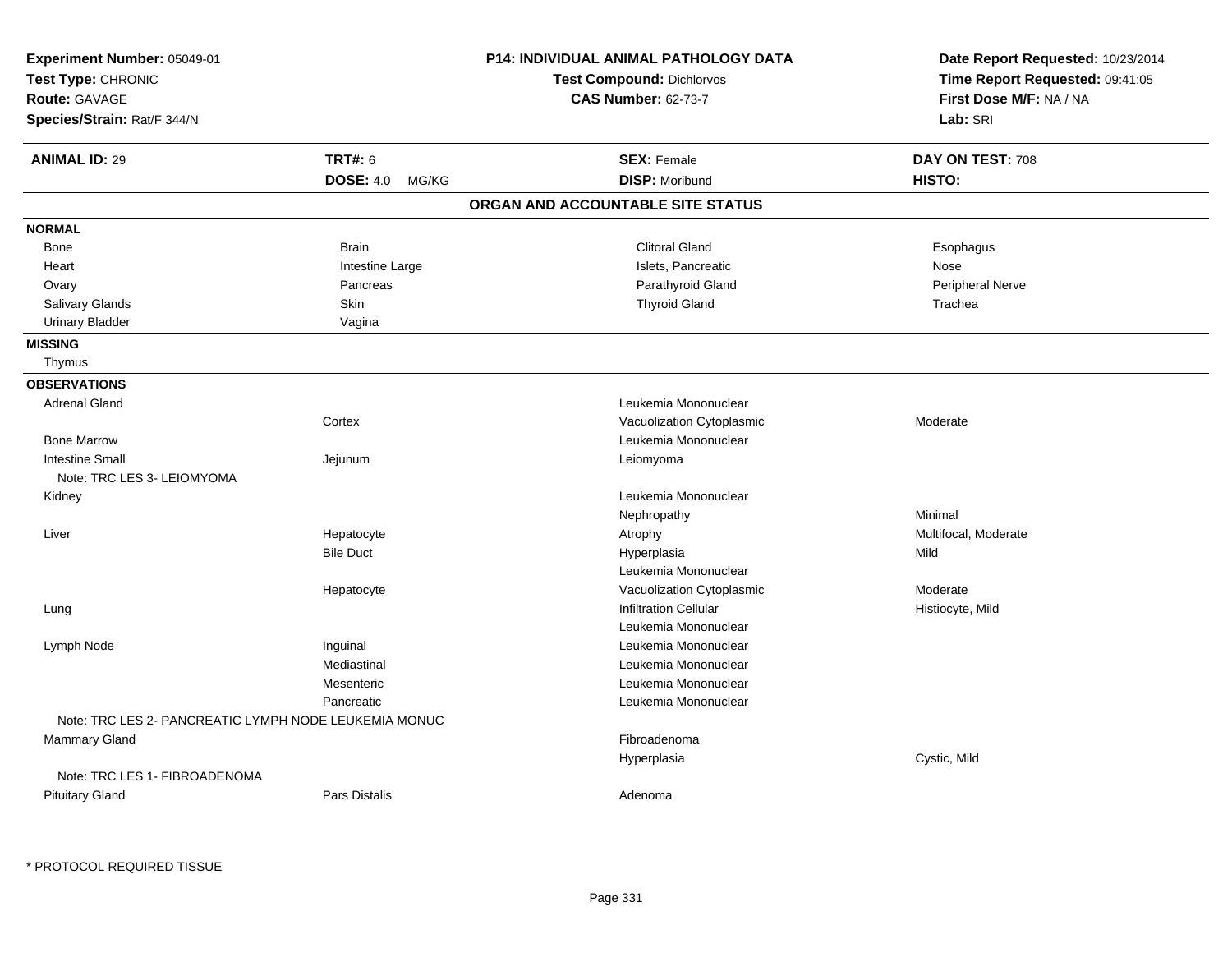| Experiment Number: 05049-01<br>Test Type: CHRONIC<br><b>Route: GAVAGE</b> |                           | <b>P14: INDIVIDUAL ANIMAL PATHOLOGY DATA</b><br><b>Test Compound: Dichlorvos</b><br><b>CAS Number: 62-73-7</b> | Date Report Requested: 10/23/2014<br>Time Report Requested: 09:41:05<br>First Dose M/F: NA / NA |
|---------------------------------------------------------------------------|---------------------------|----------------------------------------------------------------------------------------------------------------|-------------------------------------------------------------------------------------------------|
| Species/Strain: Rat/F 344/N                                               |                           |                                                                                                                | Lab: SRI                                                                                        |
| <b>ANIMAL ID: 29</b>                                                      | <b>TRT#:</b> 6            | <b>SEX: Female</b>                                                                                             | DAY ON TEST: 708                                                                                |
|                                                                           | <b>DOSE: 4.0</b><br>MG/KG | <b>DISP: Moribund</b>                                                                                          | <b>HISTO:</b>                                                                                   |
|                                                                           |                           | ORGAN AND ACCOUNTABLE SITE STATUS                                                                              |                                                                                                 |
| Spleen                                                                    |                           | Leukemia Mononuclear                                                                                           |                                                                                                 |
| Stomach                                                                   | Glandular                 | Dysplasia                                                                                                      | Minimal                                                                                         |
|                                                                           | Glandular                 | Erosion                                                                                                        | Mild                                                                                            |
| Uterus                                                                    |                           | Hyperplasia                                                                                                    | Cystic, Mild                                                                                    |
|                                                                           |                           | Leiomyoma                                                                                                      |                                                                                                 |
| PRIMARY CAUSE OF DEATH                                                    |                           |                                                                                                                |                                                                                                 |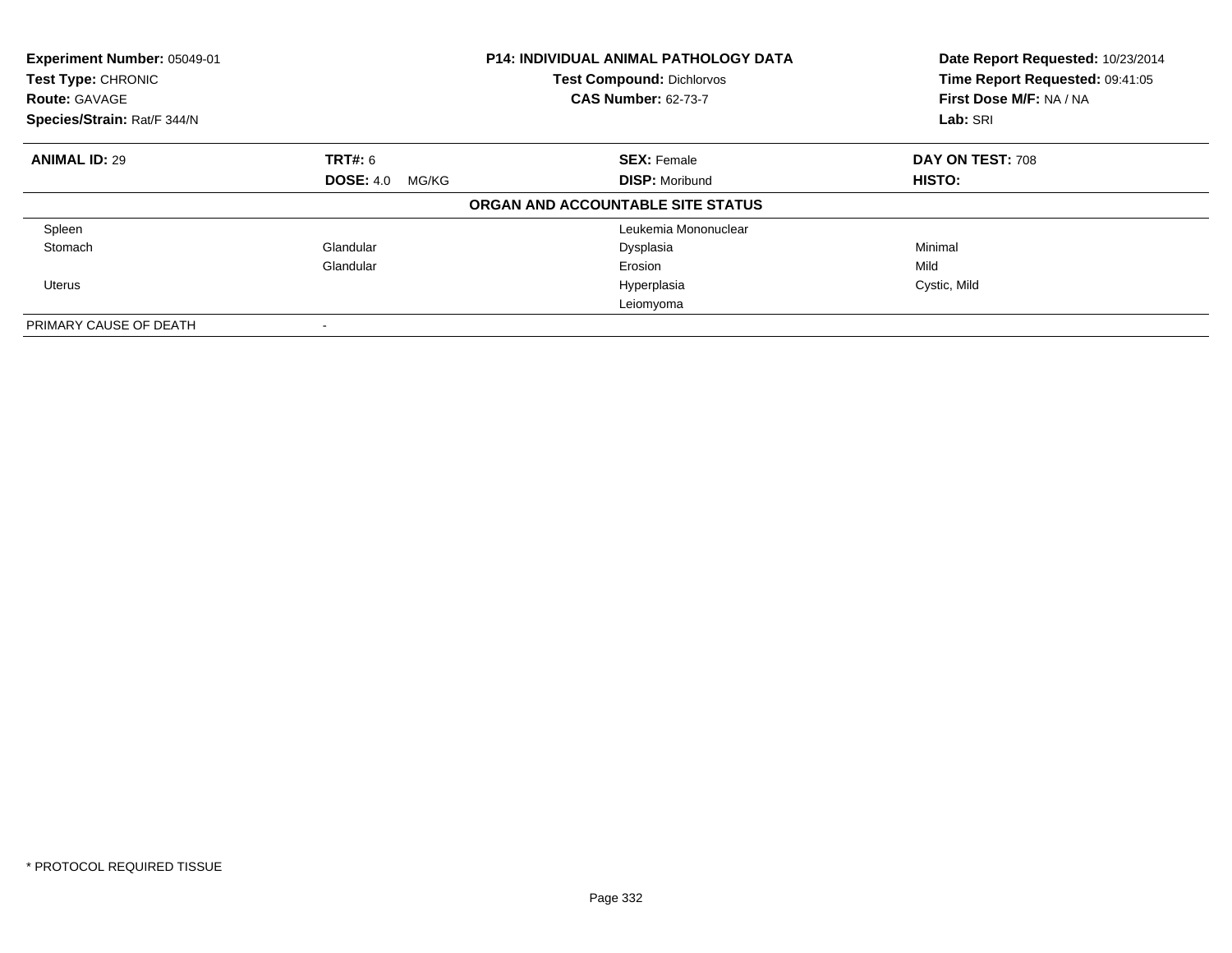| Experiment Number: 05049-01<br>Test Type: CHRONIC<br>Route: GAVAGE<br>Species/Strain: Rat/F 344/N |                              | <b>P14: INDIVIDUAL ANIMAL PATHOLOGY DATA</b><br><b>Test Compound: Dichlorvos</b><br><b>CAS Number: 62-73-7</b> | Date Report Requested: 10/23/2014<br>Time Report Requested: 09:41:05<br>First Dose M/F: NA / NA<br>Lab: SRI |  |
|---------------------------------------------------------------------------------------------------|------------------------------|----------------------------------------------------------------------------------------------------------------|-------------------------------------------------------------------------------------------------------------|--|
| <b>ANIMAL ID: 30</b>                                                                              | TRT#: 2                      | <b>SEX: Female</b>                                                                                             | DAY ON TEST: 735                                                                                            |  |
|                                                                                                   | <b>DOSE: VEHICLE CONTROL</b> | <b>DISP: Terminal Sacrifice</b>                                                                                | HISTO:                                                                                                      |  |
|                                                                                                   |                              | ORGAN AND ACCOUNTABLE SITE STATUS                                                                              |                                                                                                             |  |
| <b>NORMAL</b>                                                                                     |                              |                                                                                                                |                                                                                                             |  |
| <b>Adrenal Gland</b>                                                                              | Bone                         | <b>Bone Marrow</b>                                                                                             | <b>Brain</b>                                                                                                |  |
| <b>Clitoral Gland</b>                                                                             | Esophagus                    | Heart                                                                                                          | Intestine Large                                                                                             |  |
| <b>Intestine Small</b>                                                                            | Islets, Pancreatic           | Nose                                                                                                           | Ovary                                                                                                       |  |
| Pancreas                                                                                          | Parathyroid Gland            | Peripheral Nerve                                                                                               | <b>Pituitary Gland</b>                                                                                      |  |
| Skin                                                                                              | Thymus                       | Trachea                                                                                                        | <b>Urinary Bladder</b>                                                                                      |  |
| <b>Uterus</b>                                                                                     |                              |                                                                                                                |                                                                                                             |  |
| <b>OBSERVATIONS</b>                                                                               |                              |                                                                                                                |                                                                                                             |  |
| Kidney                                                                                            |                              | Nephropathy                                                                                                    | Minimal                                                                                                     |  |
| Liver                                                                                             |                              | <b>Basophilic Focus</b>                                                                                        |                                                                                                             |  |
|                                                                                                   | <b>Bile Duct</b>             | Hyperplasia                                                                                                    | Mild                                                                                                        |  |
|                                                                                                   | Hepatocyte                   | Hyperplasia                                                                                                    | Nodular, Moderate                                                                                           |  |
|                                                                                                   |                              | Leukemia Mononuclear                                                                                           |                                                                                                             |  |
| Lung                                                                                              |                              | Leukemia Mononuclear                                                                                           |                                                                                                             |  |
| Lymph Node                                                                                        | Mandibular                   | Leukemia Mononuclear                                                                                           |                                                                                                             |  |
| <b>Mammary Gland</b>                                                                              |                              | Hyperplasia                                                                                                    | Cystic, Moderate                                                                                            |  |
| Salivary Glands                                                                                   |                              | <b>Ectopic Tissue</b>                                                                                          | Mild                                                                                                        |  |
| Spleen                                                                                            |                              | Leukemia Mononuclear                                                                                           |                                                                                                             |  |
| Stomach                                                                                           | Glandular                    | Mineralization                                                                                                 | Mild                                                                                                        |  |
| <b>Thyroid Gland</b>                                                                              | C Cell                       | Adenoma                                                                                                        |                                                                                                             |  |
| PRIMARY CAUSE OF DEATH                                                                            |                              |                                                                                                                |                                                                                                             |  |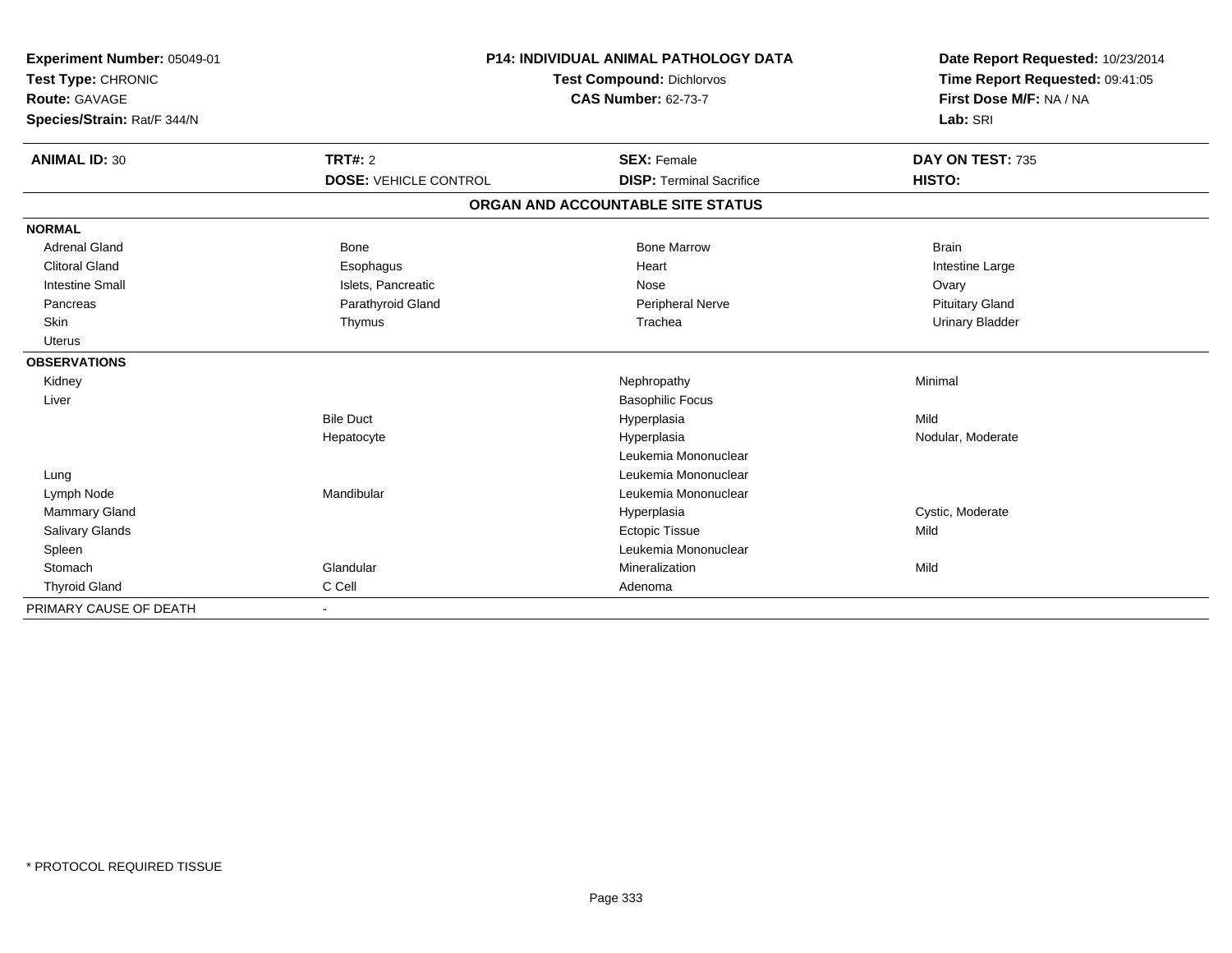| Experiment Number: 05049-01<br>Test Type: CHRONIC |                           | P14: INDIVIDUAL ANIMAL PATHOLOGY DATA | Date Report Requested: 10/23/2014<br>Time Report Requested: 09:41:05 |  |
|---------------------------------------------------|---------------------------|---------------------------------------|----------------------------------------------------------------------|--|
|                                                   |                           | Test Compound: Dichlorvos             |                                                                      |  |
| <b>Route: GAVAGE</b>                              |                           | <b>CAS Number: 62-73-7</b>            | First Dose M/F: NA / NA                                              |  |
| Species/Strain: Rat/F 344/N                       |                           |                                       | Lab: SRI                                                             |  |
| <b>ANIMAL ID: 30</b>                              | <b>TRT#: 4</b>            | <b>SEX: Female</b>                    | DAY ON TEST: 730                                                     |  |
|                                                   | <b>DOSE: 8.0</b><br>MG/KG | <b>DISP: Terminal Sacrifice</b>       | HISTO:                                                               |  |
|                                                   |                           | ORGAN AND ACCOUNTABLE SITE STATUS     |                                                                      |  |
| <b>NORMAL</b>                                     |                           |                                       |                                                                      |  |
| Bone                                              | <b>Bone Marrow</b>        | <b>Clitoral Gland</b>                 | Esophagus                                                            |  |
| Heart                                             | Intestine Large           | <b>Intestine Small</b>                | Islets, Pancreatic                                                   |  |
| Nose                                              | Parathyroid Gland         | Peripheral Nerve                      | Salivary Glands                                                      |  |
| Skin                                              | Spleen                    | Stomach                               | Thymus                                                               |  |
| Trachea                                           | <b>Urinary Bladder</b>    | Uterus                                |                                                                      |  |
| <b>OBSERVATIONS</b>                               |                           |                                       |                                                                      |  |
| <b>Adrenal Gland</b>                              | Cortex                    | Hyperplasia                           | Moderate                                                             |  |
|                                                   | Medulla                   | Hyperplasia                           | Focal, Mild                                                          |  |
| <b>Brain</b>                                      |                           | Degeneration                          | Multiple, Mild                                                       |  |
| Kidney                                            |                           | Nephropathy                           | Mild                                                                 |  |
| Liver                                             |                           | <b>Basophilic Focus</b>               |                                                                      |  |
|                                                   | <b>Bile Duct</b>          | Hyperplasia                           | Minimal                                                              |  |
|                                                   |                           | Inflammation                          | Granulomatous, Mild                                                  |  |
| Lung                                              |                           | Adenomatosis                          | Mild                                                                 |  |
|                                                   |                           | <b>Infiltration Cellular</b>          | Histiocyte, Mild                                                     |  |
| Lymph Node                                        | Mandibular                | Hyperplasia                           | Plasma Cell, Moderate                                                |  |
| Mammary Gland                                     |                           | Hyperplasia                           | Cystic, Mild                                                         |  |
| Ovary                                             |                           | Cyst                                  |                                                                      |  |
| Pancreas                                          |                           | Adenoma                               |                                                                      |  |
| Pharynx                                           | Palate                    | Inflammation                          | Suppurative, Marked                                                  |  |
|                                                   | Palate                    | Necrosis                              | Moderate                                                             |  |
| <b>Pituitary Gland</b>                            | Pars Distalis             | Angiectasis                           | Mild                                                                 |  |
| <b>Thyroid Gland</b>                              | C Cell                    | Hyperplasia                           | Minimal                                                              |  |
| PRIMARY CAUSE OF DEATH                            | $\blacksquare$            |                                       |                                                                      |  |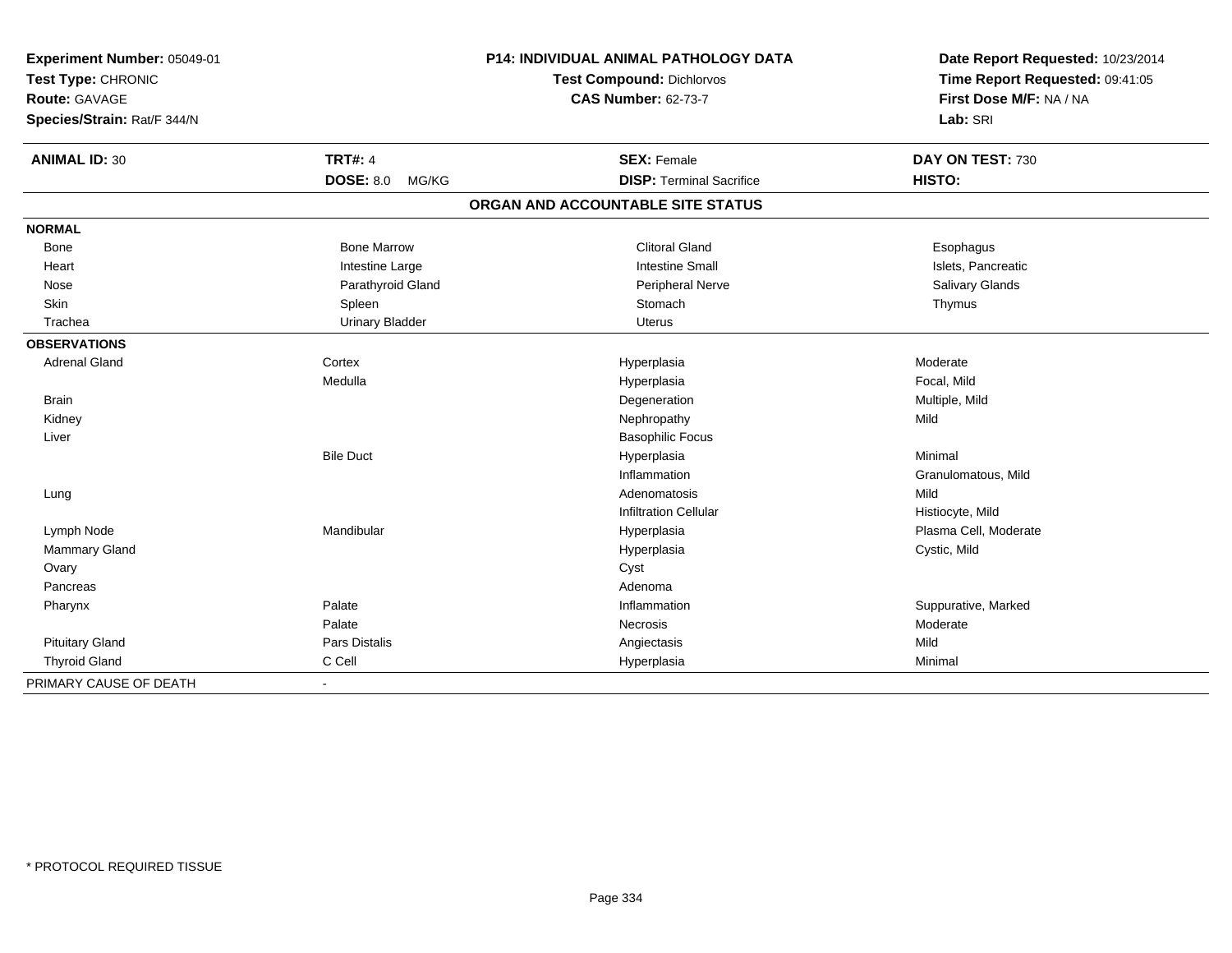| Experiment Number: 05049-01<br>Test Type: CHRONIC<br><b>Route: GAVAGE</b> |                           | <b>P14: INDIVIDUAL ANIMAL PATHOLOGY DATA</b><br>Test Compound: Dichlorvos<br><b>CAS Number: 62-73-7</b> | Date Report Requested: 10/23/2014<br>Time Report Requested: 09:41:05<br>First Dose M/F: NA / NA |  |
|---------------------------------------------------------------------------|---------------------------|---------------------------------------------------------------------------------------------------------|-------------------------------------------------------------------------------------------------|--|
| Species/Strain: Rat/F 344/N                                               |                           |                                                                                                         | Lab: SRI                                                                                        |  |
| <b>ANIMAL ID: 30</b>                                                      | <b>TRT#: 6</b>            | <b>SEX: Female</b>                                                                                      | DAY ON TEST: 355                                                                                |  |
|                                                                           | <b>DOSE: 4.0</b><br>MG/KG | <b>DISP: Dead</b>                                                                                       | <b>HISTO:</b>                                                                                   |  |
|                                                                           |                           | ORGAN AND ACCOUNTABLE SITE STATUS                                                                       |                                                                                                 |  |
| <b>NORMAL</b>                                                             |                           |                                                                                                         |                                                                                                 |  |
| <b>Adrenal Gland</b>                                                      | Bone                      | <b>Brain</b>                                                                                            | Esophagus                                                                                       |  |
| Heart                                                                     | Kidney                    | Liver                                                                                                   | Lung                                                                                            |  |
| Lymph Node                                                                | Mammary Gland             | Ovary                                                                                                   | Parathyroid Gland                                                                               |  |
| Peripheral Nerve                                                          | Salivary Glands           | Spleen                                                                                                  | <b>Uterus</b>                                                                                   |  |
| <b>MISSING</b>                                                            |                           |                                                                                                         |                                                                                                 |  |
| <b>Clitoral Gland</b>                                                     | Nose                      | <b>Pituitary Gland</b>                                                                                  | Thymus                                                                                          |  |
| <b>AUTO PRECLUDES DIAG.</b>                                               |                           |                                                                                                         |                                                                                                 |  |
| <b>Bone Marrow</b>                                                        | Intestine Large           | <b>Intestine Small</b>                                                                                  | Islets, Pancreatic                                                                              |  |
| Pancreas                                                                  | Stomach                   | <b>Thyroid Gland</b>                                                                                    | Trachea                                                                                         |  |
| <b>Urinary Bladder</b>                                                    |                           |                                                                                                         |                                                                                                 |  |
| <b>INSUFFICIENT TISSUE</b>                                                |                           |                                                                                                         |                                                                                                 |  |
| Skin                                                                      |                           |                                                                                                         |                                                                                                 |  |
| PRIMARY CAUSE OF DEATH                                                    |                           |                                                                                                         |                                                                                                 |  |
| Animal Note: NOSE AND CLITORAL GL NOT REQUIRED PRIOR TO 6/1/82            |                           |                                                                                                         |                                                                                                 |  |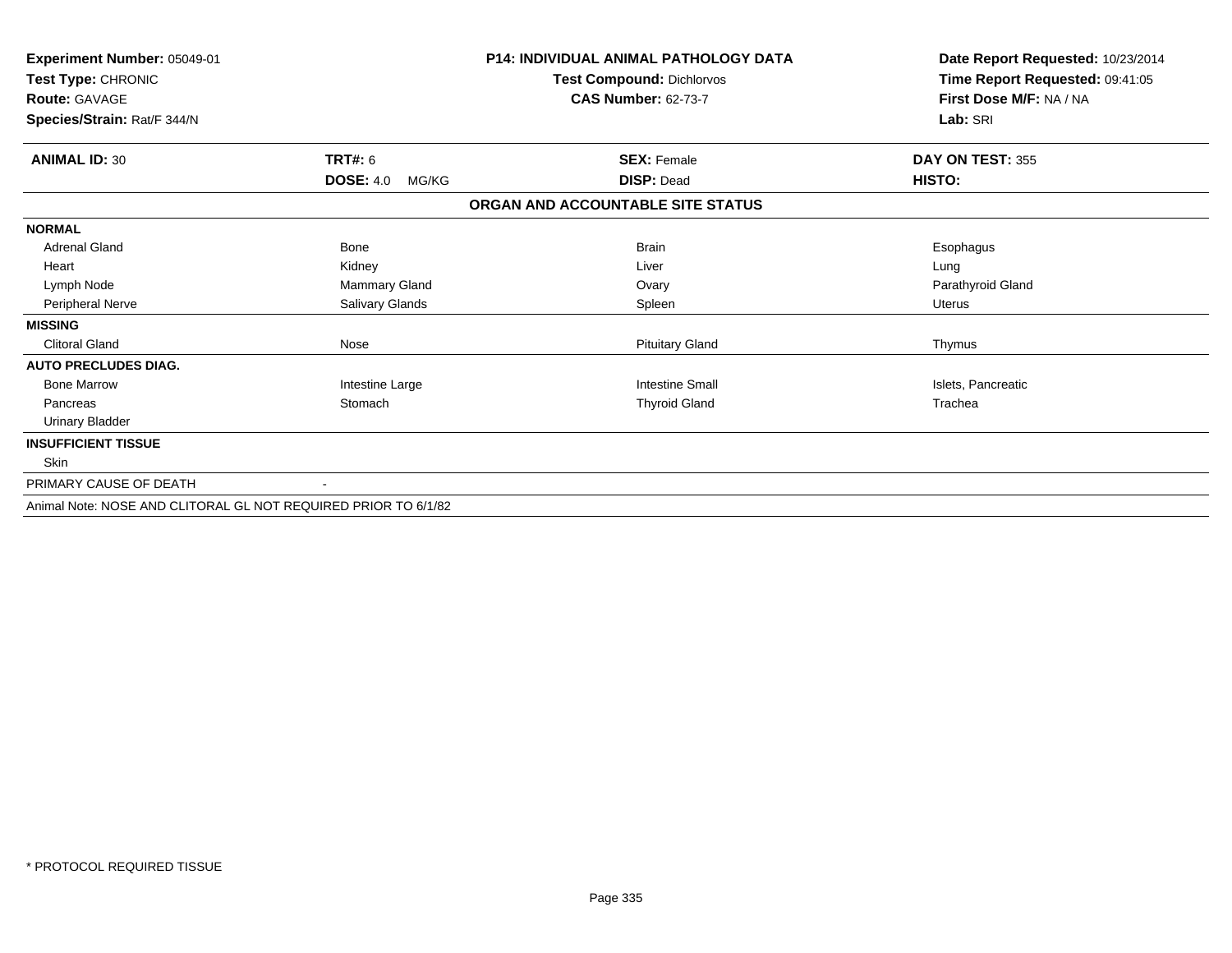| Experiment Number: 05049-01                                |                              | <b>P14: INDIVIDUAL ANIMAL PATHOLOGY DATA</b> |                                 |
|------------------------------------------------------------|------------------------------|----------------------------------------------|---------------------------------|
| Test Type: CHRONIC                                         |                              | Test Compound: Dichlorvos                    | Time Report Requested: 09:41:05 |
| <b>Route: GAVAGE</b>                                       |                              | <b>CAS Number: 62-73-7</b>                   | First Dose M/F: NA / NA         |
| Species/Strain: Rat/F 344/N                                |                              |                                              | Lab: SRI                        |
| <b>ANIMAL ID: 31</b>                                       | TRT#: 2                      | <b>SEX: Female</b>                           | DAY ON TEST: 735                |
|                                                            | <b>DOSE: VEHICLE CONTROL</b> | <b>DISP: Terminal Sacrifice</b>              | HISTO:                          |
|                                                            |                              | ORGAN AND ACCOUNTABLE SITE STATUS            |                                 |
| <b>NORMAL</b>                                              |                              |                                              |                                 |
| <b>Adrenal Gland</b>                                       | <b>Bone</b>                  | <b>Bone Marrow</b>                           | <b>Clitoral Gland</b>           |
| Esophagus                                                  | Intestine Large              | <b>Intestine Small</b>                       | Islets, Pancreatic              |
| Nose                                                       | Ovary                        | Parathyroid Gland                            | Peripheral Nerve                |
| <b>Skin</b>                                                | Spleen                       | Thymus                                       | Tooth                           |
| Trachea                                                    | <b>Urinary Bladder</b>       | <b>Uterus</b>                                |                                 |
| <b>OBSERVATIONS</b>                                        |                              |                                              |                                 |
| <b>Brain</b>                                               |                              | Degeneration                                 | Multiple, Moderate              |
| Heart                                                      | Myocardium                   | Fibrosis                                     | Moderate                        |
| Kidney                                                     |                              | Nephropathy                                  | Minimal                         |
| Liver                                                      |                              | <b>Basophilic Focus</b>                      |                                 |
| Note: TRC LES 2--CONSISTENT WITH DIAPHR. HERNIA; NOT CODED |                              |                                              |                                 |
| Lung                                                       |                              | <b>Infiltration Cellular</b>                 | Histiocyte, Mild                |
| Lymph Node                                                 | Mandibular                   | Hyperplasia                                  | Plasma Cell, Moderate           |
| Mammary Gland                                              |                              | Fibroadenoma                                 |                                 |
|                                                            |                              | Hyperplasia                                  | Cystic, Moderate                |
| Note: TRC LES 1--FIBROADENOMA                              |                              |                                              |                                 |
| Pancreas                                                   |                              | Atrophy                                      | Minimal                         |
| <b>Pituitary Gland</b>                                     | <b>Pars Distalis</b>         | Adenoma                                      |                                 |
| Salivary Glands                                            |                              | <b>Ectopic Tissue</b>                        | Mild                            |
| Stomach                                                    | Glandular                    | Mineralization                               | Mild                            |
| <b>Thyroid Gland</b>                                       | C Cell                       | Hyperplasia                                  | Mild                            |
| PRIMARY CAUSE OF DEATH                                     |                              |                                              |                                 |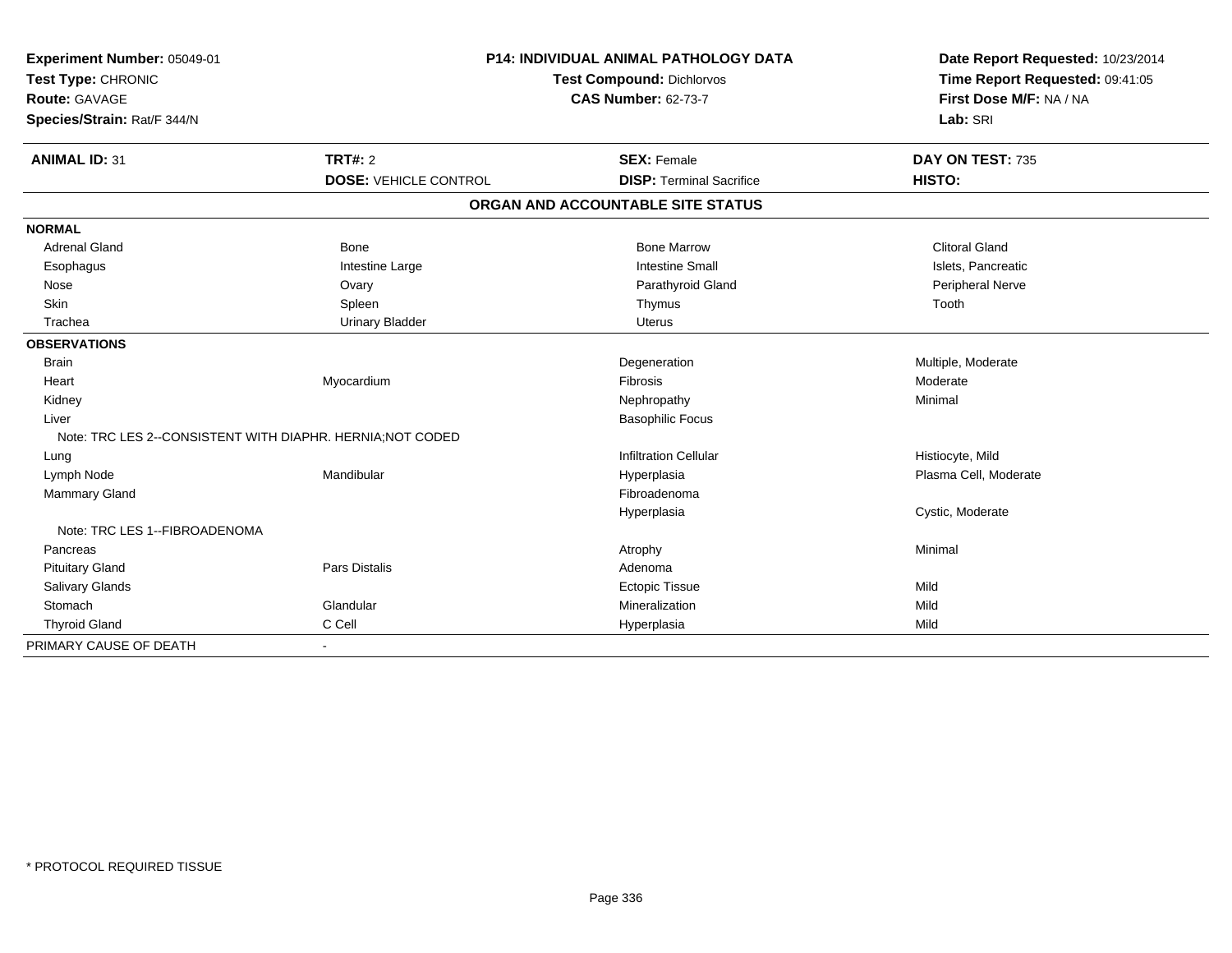| Experiment Number: 05049-01<br>Test Type: CHRONIC |                          | P14: INDIVIDUAL ANIMAL PATHOLOGY DATA | Date Report Requested: 10/23/2014<br>Time Report Requested: 09:41:05 |  |
|---------------------------------------------------|--------------------------|---------------------------------------|----------------------------------------------------------------------|--|
|                                                   |                          | <b>Test Compound: Dichlorvos</b>      |                                                                      |  |
| Route: GAVAGE                                     |                          | <b>CAS Number: 62-73-7</b>            | First Dose M/F: NA / NA                                              |  |
| Species/Strain: Rat/F 344/N                       |                          |                                       | Lab: SRI                                                             |  |
| <b>ANIMAL ID: 31</b>                              | <b>TRT#: 4</b>           | <b>SEX: Female</b>                    | DAY ON TEST: 730                                                     |  |
|                                                   | <b>DOSE: 8.0 MG/KG</b>   | <b>DISP: Terminal Sacrifice</b>       | HISTO:                                                               |  |
|                                                   |                          | ORGAN AND ACCOUNTABLE SITE STATUS     |                                                                      |  |
| <b>NORMAL</b>                                     |                          |                                       |                                                                      |  |
| Bone                                              | <b>Brain</b>             | Esophagus                             | Heart                                                                |  |
| <b>Intestine Small</b>                            | Islets, Pancreatic       | <b>Mammary Gland</b>                  | Nose                                                                 |  |
| Ovary                                             | Pancreas                 | Parathyroid Gland                     | Peripheral Nerve                                                     |  |
| Salivary Glands                                   | Skin                     | Stomach                               | Thymus                                                               |  |
| <b>Thyroid Gland</b>                              | Trachea                  | <b>Urinary Bladder</b>                |                                                                      |  |
| <b>OBSERVATIONS</b>                               |                          |                                       |                                                                      |  |
| <b>Adrenal Gland</b>                              | Cortex                   | Hyperplasia                           | Moderate                                                             |  |
| <b>Bone Marrow</b>                                |                          | Leukemia Mononuclear                  |                                                                      |  |
| <b>Clitoral Gland</b>                             |                          | Hyperplasia                           | Moderate                                                             |  |
|                                                   |                          | Inflammation                          | Suppurative, Moderate                                                |  |
| Note: TRC LES 1- HYPERPLASIA AND INFLAMMATION     |                          |                                       |                                                                      |  |
| Intestine Large                                   | Colon                    | Parasite Metazoan                     | Mild                                                                 |  |
|                                                   | Rectum                   | Parasite Metazoan                     | Mild                                                                 |  |
| Kidney                                            | Pelvis                   | Mineralization                        | Minimal                                                              |  |
|                                                   |                          | Nephropathy                           | Minimal                                                              |  |
| Liver                                             |                          | <b>Basophilic Focus</b>               |                                                                      |  |
|                                                   |                          | Leukemia Mononuclear                  |                                                                      |  |
| Lung                                              |                          | <b>Infiltration Cellular</b>          | Histiocyte, Mild                                                     |  |
| Lymph Node                                        | Lymphatic, Mandibular    | Ectasia                               | Mild                                                                 |  |
|                                                   | Mandibular               | Leukemia Mononuclear                  |                                                                      |  |
|                                                   | Mesenteric               | Leukemia Mononuclear                  |                                                                      |  |
|                                                   | Pancreatic               | Leukemia Mononuclear                  |                                                                      |  |
| <b>Pituitary Gland</b>                            | <b>Pars Distalis</b>     | Adenoma                               |                                                                      |  |
| Spleen                                            |                          | Leukemia Mononuclear                  |                                                                      |  |
| Uterus                                            |                          | Polyp Stromal                         |                                                                      |  |
| PRIMARY CAUSE OF DEATH                            | $\overline{\phantom{a}}$ |                                       |                                                                      |  |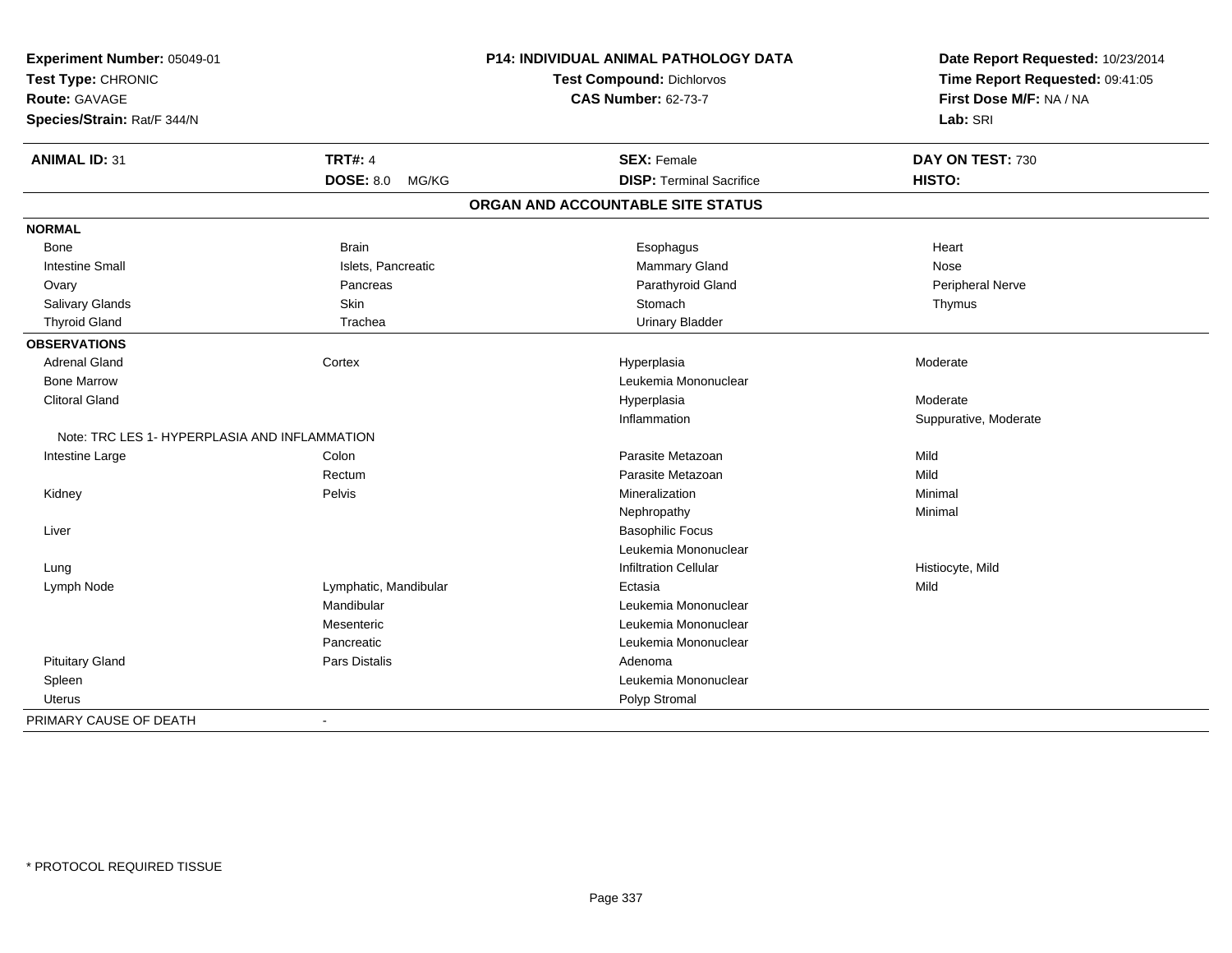| Experiment Number: 05049-01<br>Test Type: CHRONIC |                           | <b>P14: INDIVIDUAL ANIMAL PATHOLOGY DATA</b> | Date Report Requested: 10/23/2014<br>Time Report Requested: 09:41:05 |
|---------------------------------------------------|---------------------------|----------------------------------------------|----------------------------------------------------------------------|
|                                                   |                           | <b>Test Compound: Dichlorvos</b>             |                                                                      |
| <b>Route: GAVAGE</b>                              |                           | <b>CAS Number: 62-73-7</b>                   | First Dose M/F: NA / NA                                              |
| Species/Strain: Rat/F 344/N                       |                           |                                              | Lab: SRI                                                             |
| <b>ANIMAL ID: 31</b>                              | <b>TRT#: 6</b>            | <b>SEX: Female</b>                           | DAY ON TEST: 733                                                     |
|                                                   | <b>DOSE: 4.0</b><br>MG/KG | <b>DISP: Terminal Sacrifice</b>              | HISTO:                                                               |
|                                                   |                           | ORGAN AND ACCOUNTABLE SITE STATUS            |                                                                      |
| <b>NORMAL</b>                                     |                           |                                              |                                                                      |
| <b>Adrenal Gland</b>                              | <b>Bone</b>               | <b>Bone Marrow</b>                           | <b>Brain</b>                                                         |
| <b>Clitoral Gland</b>                             | Esophagus                 | Intestine Large                              | <b>Intestine Small</b>                                               |
| Islets, Pancreatic                                | Nose                      | Ovary                                        | Pancreas                                                             |
| Parathyroid Gland                                 | Peripheral Nerve          | Salivary Glands                              | Skin                                                                 |
| Spleen                                            | Stomach                   | Thymus                                       | Trachea                                                              |
| <b>Urinary Bladder</b>                            |                           |                                              |                                                                      |
| <b>OBSERVATIONS</b>                               |                           |                                              |                                                                      |
| Heart                                             | Myocardium                | Fibrosis                                     | Mild                                                                 |
| Kidney                                            | Pelvis                    | Mineralization                               | Mild                                                                 |
|                                                   | <b>Renal Tubule</b>       | Mineralization                               | Minimal                                                              |
|                                                   |                           | Nephropathy                                  | Minimal                                                              |
| Liver                                             |                           | <b>Basophilic Focus</b>                      |                                                                      |
| Lung                                              |                           | <b>Infiltration Cellular</b>                 | Histiocyte, Mild                                                     |
| Lymph Node                                        | Mediastinal               | Hemorrhage                                   | Mild                                                                 |
|                                                   | Mesenteric                | Hemorrhage                                   | Marked                                                               |
| <b>Mammary Gland</b>                              |                           | Hyperplasia                                  | Cystic, Mild                                                         |
| <b>Pituitary Gland</b>                            | Pars Distalis             | Adenoma                                      |                                                                      |
| <b>Thyroid Gland</b>                              | C Cell                    | Hyperplasia                                  | Mild                                                                 |
| <b>Uterus</b>                                     |                           | Hyperplasia                                  | Cystic, Mild                                                         |
| PRIMARY CAUSE OF DEATH                            |                           |                                              |                                                                      |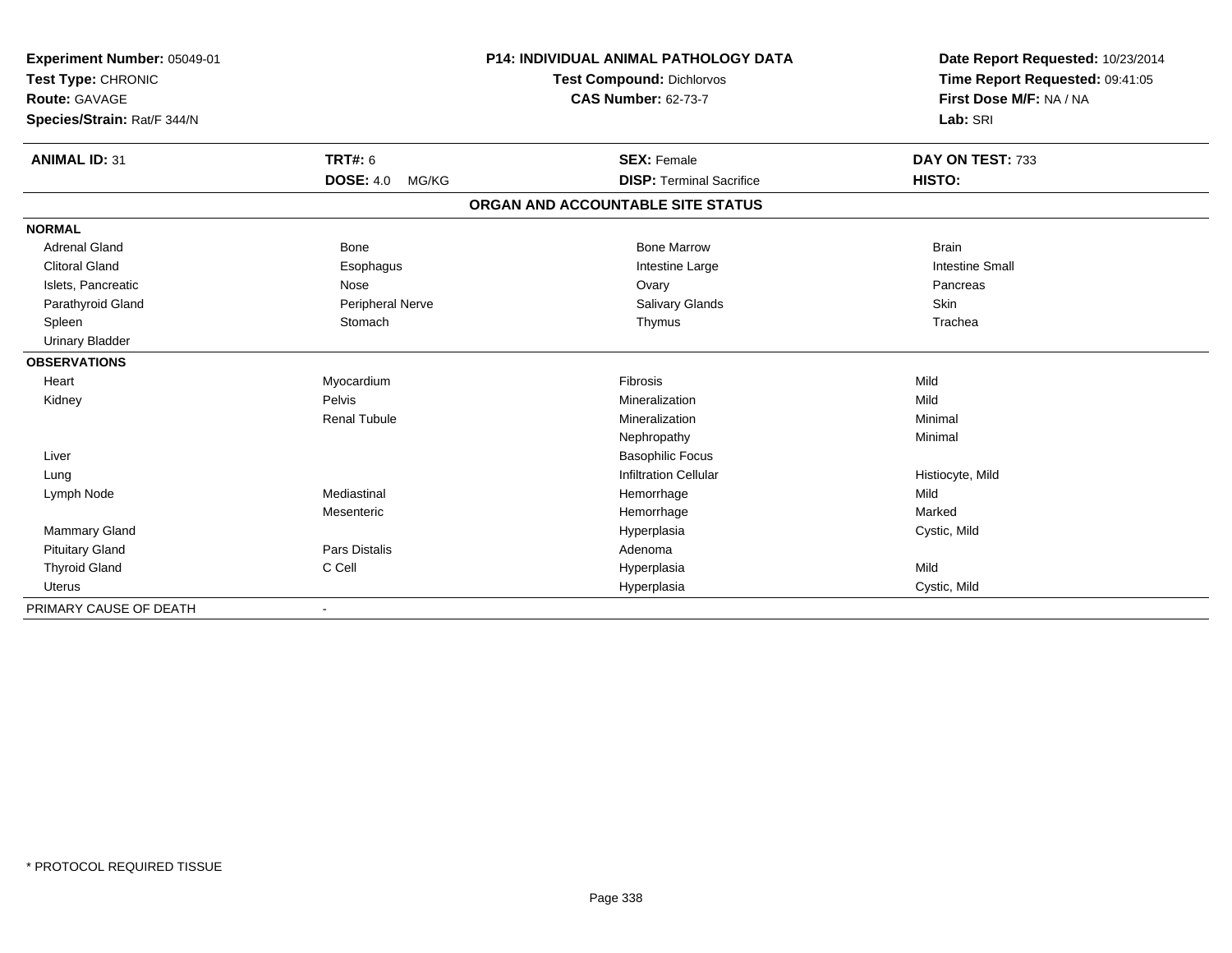| Experiment Number: 05049-01<br>Test Type: CHRONIC<br><b>Route: GAVAGE</b><br>Species/Strain: Rat/F 344/N | <b>P14: INDIVIDUAL ANIMAL PATHOLOGY DATA</b><br>Test Compound: Dichlorvos<br><b>CAS Number: 62-73-7</b> |                                     | Date Report Requested: 10/23/2014<br>Time Report Requested: 09:41:05<br>First Dose M/F: NA / NA<br>Lab: SRI |
|----------------------------------------------------------------------------------------------------------|---------------------------------------------------------------------------------------------------------|-------------------------------------|-------------------------------------------------------------------------------------------------------------|
| <b>ANIMAL ID: 32</b>                                                                                     | <b>TRT#: 2</b>                                                                                          | <b>SEX: Female</b>                  | DAY ON TEST: 735                                                                                            |
|                                                                                                          | <b>DOSE: VEHICLE CONTROL</b>                                                                            | <b>DISP: Terminal Sacrifice</b>     | HISTO:                                                                                                      |
|                                                                                                          |                                                                                                         | ORGAN AND ACCOUNTABLE SITE STATUS   |                                                                                                             |
| <b>NORMAL</b>                                                                                            |                                                                                                         |                                     |                                                                                                             |
| <b>Bone</b>                                                                                              | <b>Bone Marrow</b>                                                                                      | <b>Brain</b>                        | <b>Clitoral Gland</b>                                                                                       |
|                                                                                                          | Intestine Large                                                                                         | <b>Intestine Small</b>              | Islets, Pancreatic                                                                                          |
| Esophagus<br>Nose                                                                                        |                                                                                                         | Pancreas                            | Parathyroid Gland                                                                                           |
| Peripheral Nerve                                                                                         | Ovary<br>Salivary Glands                                                                                | Stomach                             | Thymus                                                                                                      |
| <b>Thyroid Gland</b>                                                                                     | Trachea                                                                                                 | <b>Urinary Bladder</b>              |                                                                                                             |
| <b>OBSERVATIONS</b>                                                                                      |                                                                                                         |                                     |                                                                                                             |
| <b>Adrenal Gland</b>                                                                                     | Medulla                                                                                                 | Pheochromocytoma Benign             |                                                                                                             |
|                                                                                                          |                                                                                                         | <b>Fibrosis</b>                     | Mild                                                                                                        |
| Heart                                                                                                    | Myocardium                                                                                              |                                     | Minimal                                                                                                     |
| Kidney                                                                                                   |                                                                                                         | Nephropathy                         |                                                                                                             |
| Liver                                                                                                    | <b>Bile Duct</b>                                                                                        | <b>Basophilic Focus</b>             |                                                                                                             |
|                                                                                                          |                                                                                                         | Hyperplasia<br>Leukemia Mononuclear | Mild                                                                                                        |
|                                                                                                          |                                                                                                         |                                     |                                                                                                             |
| Lung                                                                                                     |                                                                                                         | <b>Infiltration Cellular</b>        | Histiocyte, Minimal                                                                                         |
| Lymph Node                                                                                               | Mediastinal                                                                                             | Pigmentation                        | Moderate                                                                                                    |
| Mammary Gland                                                                                            |                                                                                                         | Hyperplasia                         | Cystic, Mild                                                                                                |
| <b>Pituitary Gland</b>                                                                                   | Pars Distalis                                                                                           | Angiectasis                         | Moderate                                                                                                    |
|                                                                                                          | Pars Distalis                                                                                           | Cyst                                |                                                                                                             |
|                                                                                                          | Pars Distalis                                                                                           | Hyperplasia                         | Mild                                                                                                        |
| Skin                                                                                                     |                                                                                                         | Acanthosis                          | Marked                                                                                                      |
|                                                                                                          |                                                                                                         | Hyperkeratosis                      | Marked                                                                                                      |
|                                                                                                          |                                                                                                         | Inflammation                        | Chronic, Moderate                                                                                           |
| Note: TRC LES 1--HYPERKERATOSIS, ACANTHOSIS, INFLAMMATION                                                |                                                                                                         |                                     |                                                                                                             |
| Spleen                                                                                                   |                                                                                                         | Leukemia Mononuclear                |                                                                                                             |
| Uterus                                                                                                   |                                                                                                         | Polyp Stromal                       |                                                                                                             |
| PRIMARY CAUSE OF DEATH                                                                                   | $\overline{\phantom{a}}$                                                                                |                                     |                                                                                                             |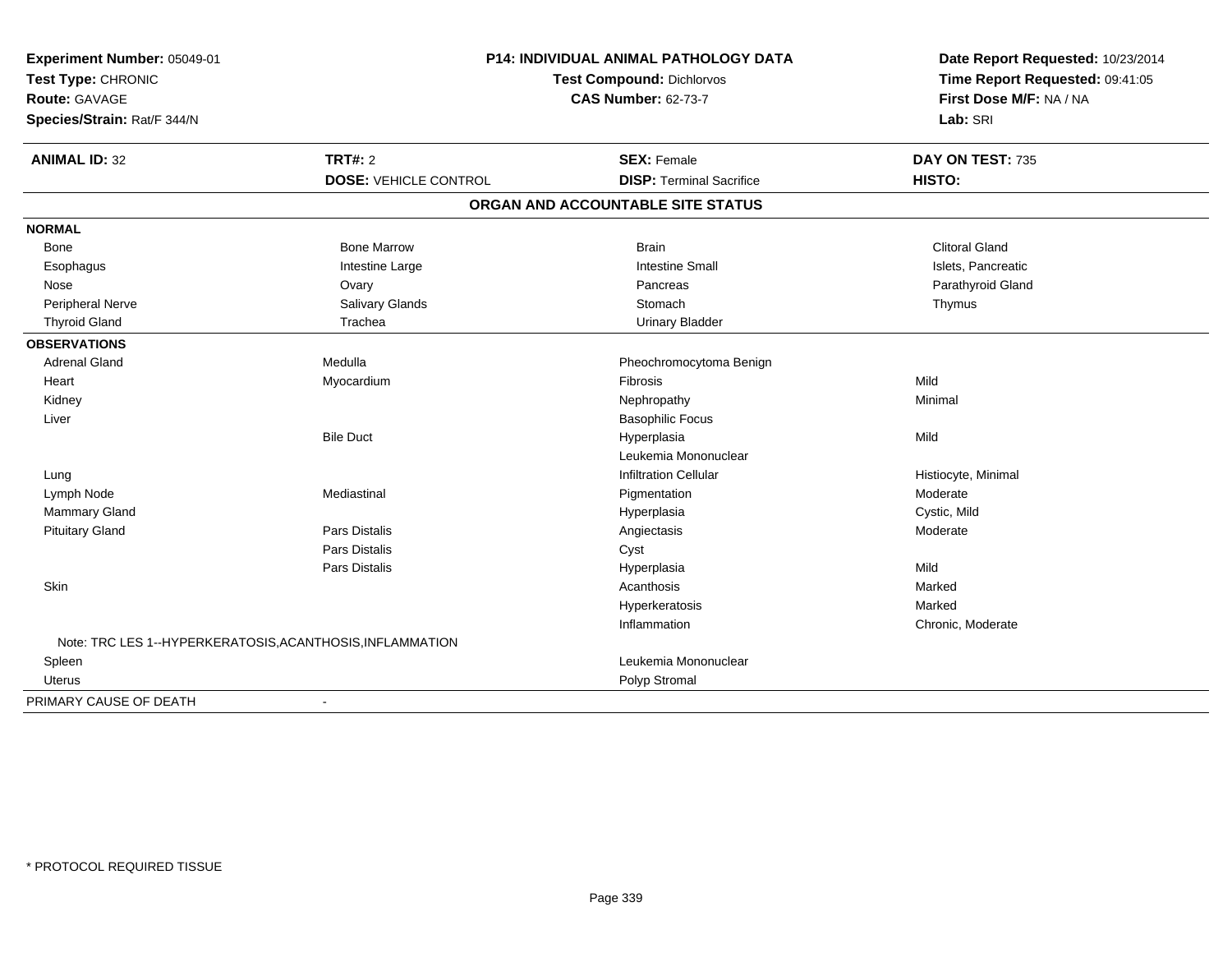| Experiment Number: 05049-01<br>Test Type: CHRONIC<br>Route: GAVAGE |                           | <b>P14: INDIVIDUAL ANIMAL PATHOLOGY DATA</b><br><b>Test Compound: Dichlorvos</b><br><b>CAS Number: 62-73-7</b> | Date Report Requested: 10/23/2014<br>Time Report Requested: 09:41:05<br>First Dose M/F: NA / NA |
|--------------------------------------------------------------------|---------------------------|----------------------------------------------------------------------------------------------------------------|-------------------------------------------------------------------------------------------------|
| Species/Strain: Rat/F 344/N                                        |                           |                                                                                                                | Lab: SRI                                                                                        |
| <b>ANIMAL ID: 32</b>                                               | <b>TRT#: 4</b>            | <b>SEX: Female</b>                                                                                             | DAY ON TEST: 546                                                                                |
|                                                                    | <b>DOSE: 8.0</b><br>MG/KG | <b>DISP: Dead</b>                                                                                              | HISTO:                                                                                          |
|                                                                    |                           | ORGAN AND ACCOUNTABLE SITE STATUS                                                                              |                                                                                                 |
| <b>NORMAL</b>                                                      |                           |                                                                                                                |                                                                                                 |
| <b>Adrenal Gland</b>                                               | Bone                      | <b>Bone Marrow</b>                                                                                             | <b>Brain</b>                                                                                    |
| <b>Clitoral Gland</b>                                              | Esophagus                 | Heart                                                                                                          | <b>Intestine Small</b>                                                                          |
| Islets, Pancreatic                                                 | Nose                      | Pancreas                                                                                                       | Parathyroid Gland                                                                               |
| Peripheral Nerve                                                   | Salivary Glands           | <b>Skin</b>                                                                                                    | Thymus                                                                                          |
| <b>Thyroid Gland</b>                                               | Trachea                   | <b>Urinary Bladder</b>                                                                                         | <b>Uterus</b>                                                                                   |
| <b>OBSERVATIONS</b>                                                |                           |                                                                                                                |                                                                                                 |
| Intestine Large                                                    | Colon                     | Parasite Metazoan                                                                                              | Mild                                                                                            |
| Kidney                                                             |                           | Nephropathy                                                                                                    | Mild                                                                                            |
| Liver                                                              |                           | Leukemia Mononuclear                                                                                           |                                                                                                 |
|                                                                    | Hepatocyte                | Vacuolization Cytoplasmic                                                                                      | Moderate                                                                                        |
| Lung                                                               |                           | <b>Infiltration Cellular</b>                                                                                   | Histiocyte, Mild                                                                                |
| Lymph Node                                                         | Mandibular                | Hyperplasia                                                                                                    | Plasma Cell, Moderate                                                                           |
| Mammary Gland                                                      |                           | Hyperplasia                                                                                                    | Cystic, Mild                                                                                    |
| Ovary                                                              |                           | Cyst                                                                                                           |                                                                                                 |
| <b>Pituitary Gland</b>                                             | Pars Distalis             | Adenoma                                                                                                        |                                                                                                 |
| Spleen                                                             |                           | Leukemia Mononuclear                                                                                           |                                                                                                 |
| Stomach                                                            | Forestomach               | Ulcer                                                                                                          | Marked                                                                                          |
| PRIMARY CAUSE OF DEATH                                             |                           |                                                                                                                |                                                                                                 |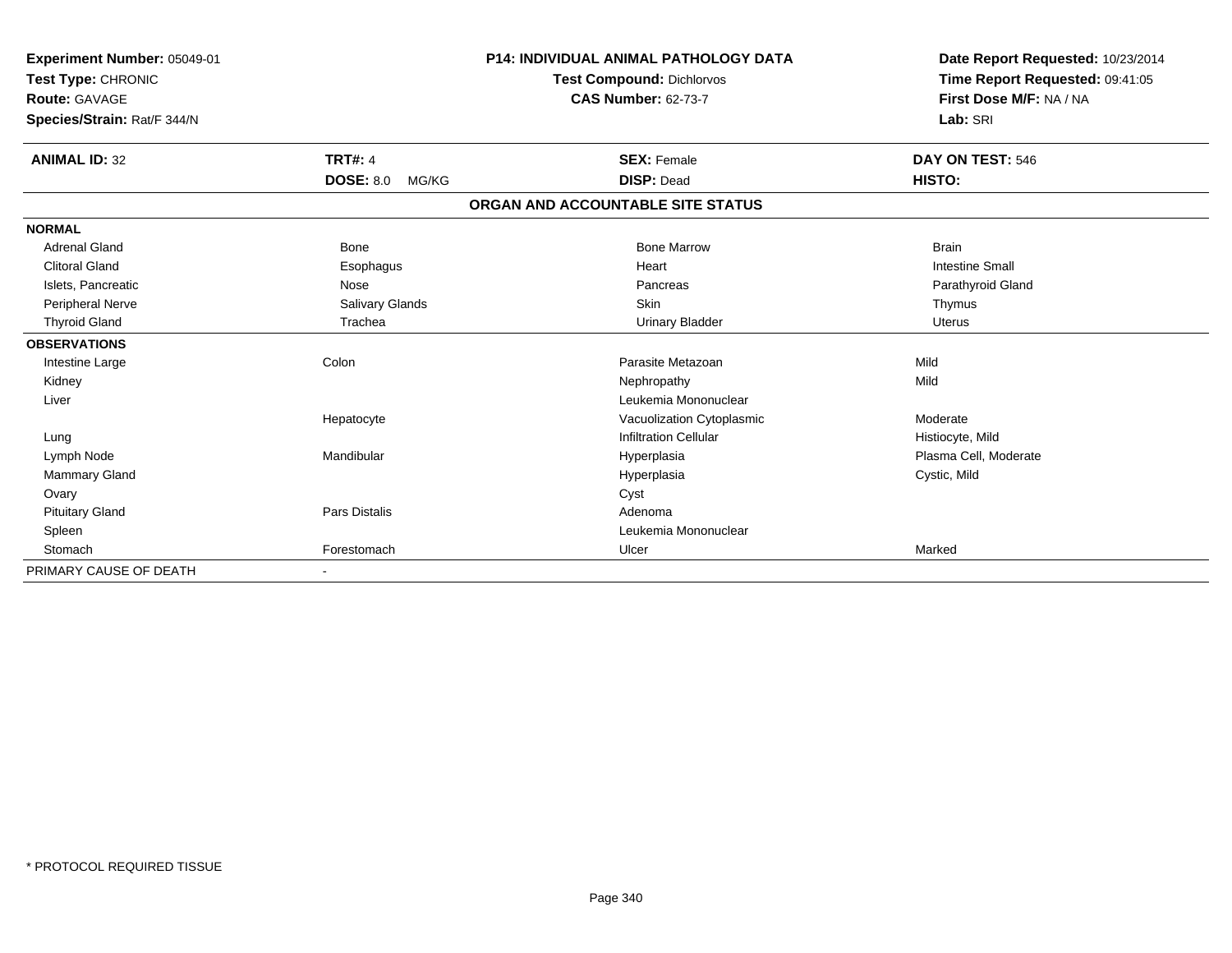| Experiment Number: 05049-01<br>Test Type: CHRONIC<br>Route: GAVAGE<br>Species/Strain: Rat/F 344/N |                           | <b>P14: INDIVIDUAL ANIMAL PATHOLOGY DATA</b><br><b>Test Compound: Dichlorvos</b><br><b>CAS Number: 62-73-7</b> | Date Report Requested: 10/23/2014<br>Time Report Requested: 09:41:05<br>First Dose M/F: NA / NA<br>Lab: SRI |
|---------------------------------------------------------------------------------------------------|---------------------------|----------------------------------------------------------------------------------------------------------------|-------------------------------------------------------------------------------------------------------------|
| <b>ANIMAL ID: 32</b>                                                                              | <b>TRT#: 6</b>            | <b>SEX: Female</b>                                                                                             | DAY ON TEST: 556                                                                                            |
|                                                                                                   | <b>DOSE: 4.0</b><br>MG/KG | <b>DISP: Moribund</b>                                                                                          | HISTO:                                                                                                      |
|                                                                                                   |                           | ORGAN AND ACCOUNTABLE SITE STATUS                                                                              |                                                                                                             |
| <b>NORMAL</b>                                                                                     |                           |                                                                                                                |                                                                                                             |
| <b>Adrenal Gland</b>                                                                              | <b>Bone Marrow</b>        | <b>Brain</b>                                                                                                   | <b>Clitoral Gland</b>                                                                                       |
| Esophagus                                                                                         | Heart                     | Intestine Large                                                                                                | <b>Intestine Small</b>                                                                                      |
| Islets, Pancreatic                                                                                | Kidney                    | Lung                                                                                                           | Mammary Gland                                                                                               |
| Nose                                                                                              | Ovary                     | Parathyroid Gland                                                                                              | <b>Peripheral Nerve</b>                                                                                     |
| <b>Pituitary Gland</b>                                                                            | Salivary Glands           | <b>Skin</b>                                                                                                    | Spleen                                                                                                      |
| Stomach                                                                                           | Thymus                    | <b>Thyroid Gland</b>                                                                                           | Trachea                                                                                                     |
| <b>Urinary Bladder</b>                                                                            |                           |                                                                                                                |                                                                                                             |
| <b>OBSERVATIONS</b>                                                                               |                           |                                                                                                                |                                                                                                             |
| Bone                                                                                              |                           | Hemorrhage                                                                                                     | Marked                                                                                                      |
|                                                                                                   |                           | Hyperplasia                                                                                                    | Marked                                                                                                      |
|                                                                                                   |                           | Necrosis                                                                                                       | Moderate                                                                                                    |
| Note: TRC LES 2--HEMORRHAGE, NECROSIS, AND HYPERPLASIA                                            |                           |                                                                                                                |                                                                                                             |
| Liver                                                                                             | <b>Bile Duct</b>          | Hyperplasia                                                                                                    | Mild                                                                                                        |
| Lymph Node                                                                                        | Mesenteric                | Atrophy                                                                                                        | Moderate                                                                                                    |
|                                                                                                   | Mediastinal               | Hemorrhage                                                                                                     | Moderate                                                                                                    |
| Mesentery                                                                                         | Fat                       | Necrosis                                                                                                       | Focal, Marked                                                                                               |
| Note: TRC LES 1--NECROSIS                                                                         |                           |                                                                                                                |                                                                                                             |
| Pancreas                                                                                          |                           | Atrophy                                                                                                        | Mild                                                                                                        |
| <b>Uterus</b>                                                                                     |                           | Polyp Stromal                                                                                                  |                                                                                                             |
| PRIMARY CAUSE OF DEATH                                                                            |                           |                                                                                                                |                                                                                                             |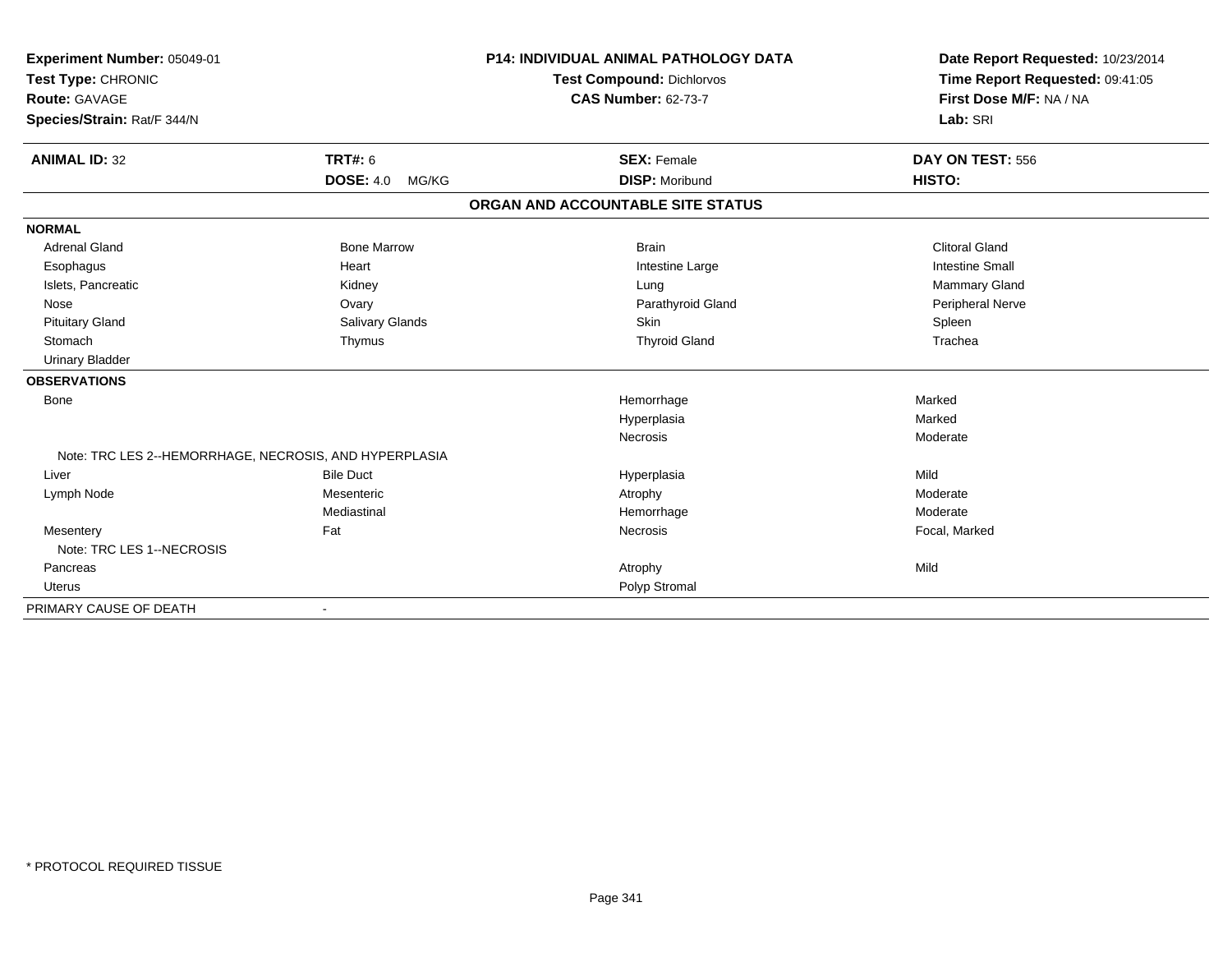| Experiment Number: 05049-01<br>Test Type: CHRONIC |                              | <b>P14: INDIVIDUAL ANIMAL PATHOLOGY DATA</b><br><b>Test Compound: Dichlorvos</b> | Date Report Requested: 10/23/2014                          |
|---------------------------------------------------|------------------------------|----------------------------------------------------------------------------------|------------------------------------------------------------|
| Route: GAVAGE                                     |                              | <b>CAS Number: 62-73-7</b>                                                       | Time Report Requested: 09:41:05<br>First Dose M/F: NA / NA |
| Species/Strain: Rat/F 344/N                       |                              |                                                                                  | Lab: SRI                                                   |
| <b>ANIMAL ID: 33</b>                              | TRT#: 2                      | <b>SEX: Female</b>                                                               | DAY ON TEST: 735                                           |
|                                                   | <b>DOSE: VEHICLE CONTROL</b> | <b>DISP: Terminal Sacrifice</b>                                                  | HISTO:                                                     |
|                                                   |                              | ORGAN AND ACCOUNTABLE SITE STATUS                                                |                                                            |
| <b>NORMAL</b>                                     |                              |                                                                                  |                                                            |
| <b>Adrenal Gland</b>                              | Bone                         | Esophagus                                                                        | Heart                                                      |
| Intestine Large                                   | <b>Intestine Small</b>       | Islets, Pancreatic                                                               | Kidney                                                     |
| Nose                                              | Ovary                        | Pancreas                                                                         | Parathyroid Gland                                          |
| <b>Peripheral Nerve</b>                           | <b>Pituitary Gland</b>       | <b>Salivary Glands</b>                                                           | <b>Skin</b>                                                |
| Stomach                                           | Thymus                       | <b>Thyroid Gland</b>                                                             | Trachea                                                    |
| <b>Urinary Bladder</b>                            | <b>Uterus</b>                |                                                                                  |                                                            |
| <b>OBSERVATIONS</b>                               |                              |                                                                                  |                                                            |
| <b>Bone Marrow</b>                                |                              | Hyperplasia                                                                      | Reticulum Cell, Moderate                                   |
| <b>Brain</b>                                      |                              | Degeneration                                                                     | Multiple, Moderate                                         |
| <b>Clitoral Gland</b>                             |                              | Inflammation                                                                     | Suppurative, Mild                                          |
| Liver                                             |                              | <b>Basophilic Focus</b>                                                          |                                                            |
|                                                   |                              | Inflammation                                                                     | Granulomatous, Mild                                        |
| Lung                                              |                              | <b>Infiltration Cellular</b>                                                     | Histiocyte, Mild                                           |
| Lymph Node                                        | Mediastinal                  | Pigmentation                                                                     | Moderate                                                   |
| <b>Mammary Gland</b>                              |                              | Fibroadenoma                                                                     |                                                            |
| Spleen                                            |                              | Hematopoietic Cell Proliferation Erythrocytic                                    | Mild                                                       |
| PRIMARY CAUSE OF DEATH                            |                              |                                                                                  |                                                            |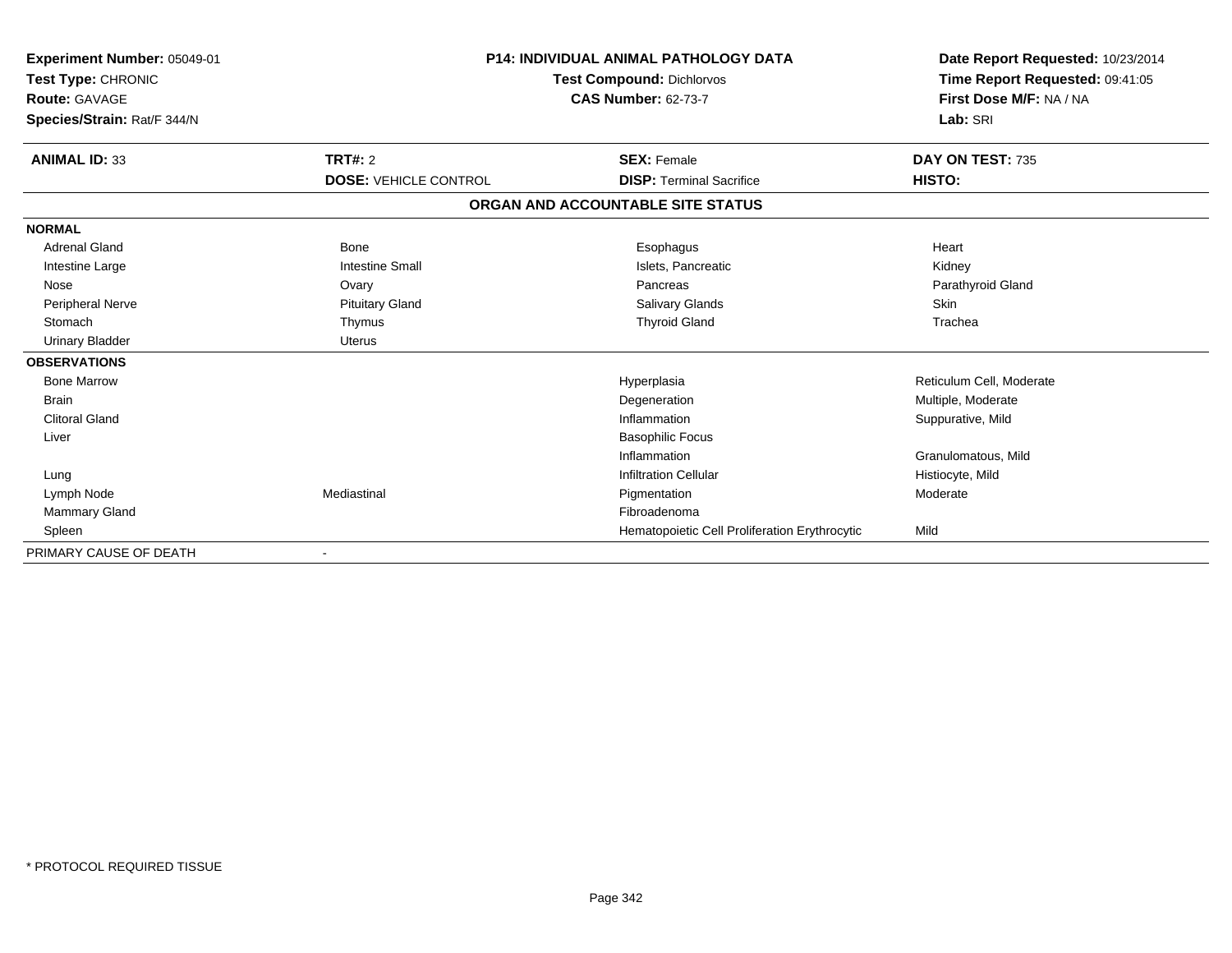| Experiment Number: 05049-01         |                           | <b>P14: INDIVIDUAL ANIMAL PATHOLOGY DATA</b><br><b>Test Compound: Dichlorvos</b> | Date Report Requested: 10/23/2014<br>Time Report Requested: 09:41:05 |
|-------------------------------------|---------------------------|----------------------------------------------------------------------------------|----------------------------------------------------------------------|
| Test Type: CHRONIC<br>Route: GAVAGE |                           | <b>CAS Number: 62-73-7</b>                                                       | First Dose M/F: NA / NA                                              |
|                                     |                           |                                                                                  | Lab: SRI                                                             |
| Species/Strain: Rat/F 344/N         |                           |                                                                                  |                                                                      |
| <b>ANIMAL ID: 33</b>                | <b>TRT#: 4</b>            | <b>SEX: Female</b>                                                               | DAY ON TEST: 730                                                     |
|                                     | <b>DOSE: 8.0</b><br>MG/KG | <b>DISP: Terminal Sacrifice</b>                                                  | HISTO:                                                               |
|                                     |                           | ORGAN AND ACCOUNTABLE SITE STATUS                                                |                                                                      |
| <b>NORMAL</b>                       |                           |                                                                                  |                                                                      |
| <b>Adrenal Gland</b>                | Bone                      | <b>Bone Marrow</b>                                                               | <b>Brain</b>                                                         |
| <b>Clitoral Gland</b>               | Esophagus                 | Intestine Large                                                                  | <b>Intestine Small</b>                                               |
| Islets, Pancreatic                  | Lymph Node                | Mammary Gland                                                                    | Nose                                                                 |
| Ovary                               | Pancreas                  | Parathyroid Gland                                                                | Peripheral Nerve                                                     |
| Salivary Glands                     | Skin                      | Spleen                                                                           | Thymus                                                               |
| <b>Thyroid Gland</b>                | Trachea                   | <b>Urinary Bladder</b>                                                           |                                                                      |
| <b>OBSERVATIONS</b>                 |                           |                                                                                  |                                                                      |
| Heart                               | Myocardium                | Fibrosis                                                                         | Mild                                                                 |
| Kidney                              | Pelvis                    | Mineralization                                                                   | Minimal                                                              |
|                                     |                           | Nephropathy                                                                      | Minimal                                                              |
| Liver                               |                           | <b>Basophilic Focus</b>                                                          |                                                                      |
|                                     |                           | Inflammation                                                                     | Granulomatous, Minimal                                               |
| Lung                                |                           | <b>Infiltration Cellular</b>                                                     | Histiocyte, Mild                                                     |
| <b>Pituitary Gland</b>              | Pars Distalis             | Cyst                                                                             |                                                                      |
|                                     | Pars Distalis             | Hyperplasia                                                                      | Minimal                                                              |
| Stomach                             | Forestomach, Mucosa       | Dysplasia                                                                        | Minimal                                                              |
| Uterus                              |                           | Polyp Stromal                                                                    |                                                                      |
| PRIMARY CAUSE OF DEATH              |                           |                                                                                  |                                                                      |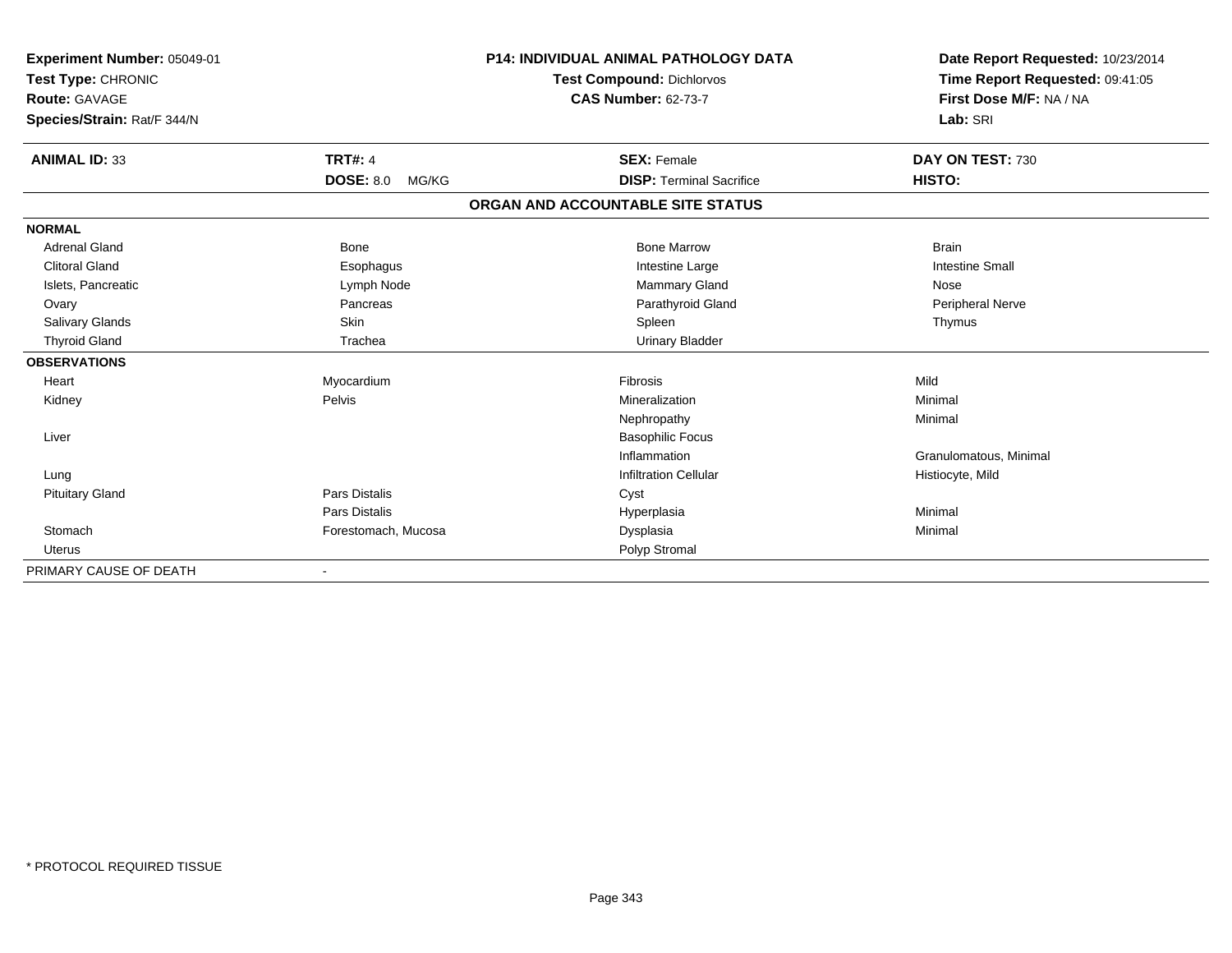| Experiment Number: 05049-01<br>Test Type: CHRONIC<br><b>Route: GAVAGE</b> |                      | <b>P14: INDIVIDUAL ANIMAL PATHOLOGY DATA</b> | Date Report Requested: 10/23/2014<br>Time Report Requested: 09:41:05<br>First Dose M/F: NA / NA |  |
|---------------------------------------------------------------------------|----------------------|----------------------------------------------|-------------------------------------------------------------------------------------------------|--|
|                                                                           |                      | <b>Test Compound: Dichlorvos</b>             |                                                                                                 |  |
|                                                                           |                      | <b>CAS Number: 62-73-7</b>                   |                                                                                                 |  |
| Species/Strain: Rat/F 344/N                                               |                      |                                              | Lab: SRI                                                                                        |  |
| <b>ANIMAL ID: 33</b>                                                      | <b>TRT#: 6</b>       | <b>SEX: Female</b>                           | DAY ON TEST: 709                                                                                |  |
|                                                                           | DOSE: 4.0 MG/KG      | <b>DISP: Moribund</b>                        | HISTO:                                                                                          |  |
|                                                                           |                      | ORGAN AND ACCOUNTABLE SITE STATUS            |                                                                                                 |  |
| <b>NORMAL</b>                                                             |                      |                                              |                                                                                                 |  |
| <b>Adrenal Gland</b>                                                      | Bone                 | <b>Bone Marrow</b>                           | <b>Clitoral Gland</b>                                                                           |  |
| Esophagus                                                                 | Intestine Large      | Islets, Pancreatic                           | Liver                                                                                           |  |
| Mammary Gland                                                             | Nose                 | Ovary                                        | Pancreas                                                                                        |  |
| Parathyroid Gland                                                         | Peripheral Nerve     | Spleen                                       | Thymus                                                                                          |  |
| <b>Thyroid Gland</b>                                                      | Tooth                | Trachea                                      | <b>Urinary Bladder</b>                                                                          |  |
| <b>OBSERVATIONS</b>                                                       |                      |                                              |                                                                                                 |  |
| <b>Brain</b>                                                              |                      | Degeneration                                 | Multiple, Moderate                                                                              |  |
| Heart                                                                     | Myocardium           | Fibrosis                                     | Mild                                                                                            |  |
|                                                                           | Myocardium           | Inflammation                                 | Chronic, Mild                                                                                   |  |
| <b>Intestine Small</b>                                                    | Duodenum             | Ulcer                                        | Moderate                                                                                        |  |
| Kidney                                                                    | Pelvis               | Mineralization                               | Mild                                                                                            |  |
|                                                                           | <b>Renal Tubule</b>  | Mineralization                               | Mild                                                                                            |  |
|                                                                           |                      | Nephropathy                                  | Minimal                                                                                         |  |
| Lung                                                                      |                      | <b>Infiltration Cellular</b>                 | Histiocyte, Minimal                                                                             |  |
| Lymph Node                                                                | Mediastinal          | Pigmentation                                 | Moderate                                                                                        |  |
| Mesentery                                                                 | Fat                  | Necrosis                                     | Focal, Marked                                                                                   |  |
| Note: TRC LES 1- NECROSIS                                                 |                      |                                              |                                                                                                 |  |
| <b>Pituitary Gland</b>                                                    | <b>Pars Distalis</b> | Adenoma                                      |                                                                                                 |  |
| Salivary Glands                                                           |                      | Fibrosarcoma                                 | Metastatic (Skin)                                                                               |  |
| Skin<br>Note: TRC LES 2- FIBROSARCOMA                                     | <b>Subcut Tiss</b>   | Fibrosarcoma                                 |                                                                                                 |  |
| Stomach                                                                   | Forestomach          | Edema                                        | Moderate                                                                                        |  |
|                                                                           | Glandular            | Erosion                                      | Minimal                                                                                         |  |
|                                                                           | Forestomach, Mucosa  | Hyperplasia                                  | Moderate                                                                                        |  |
|                                                                           | Forestomach          | Ulcer                                        | Marked                                                                                          |  |
| Uterus                                                                    |                      | Abscess                                      | Marked                                                                                          |  |
| Note: ABSCESS IS NEAR CERVIX JUST BENEATH SEROSA                          |                      |                                              |                                                                                                 |  |
| PRIMARY CAUSE OF DEATH                                                    |                      |                                              |                                                                                                 |  |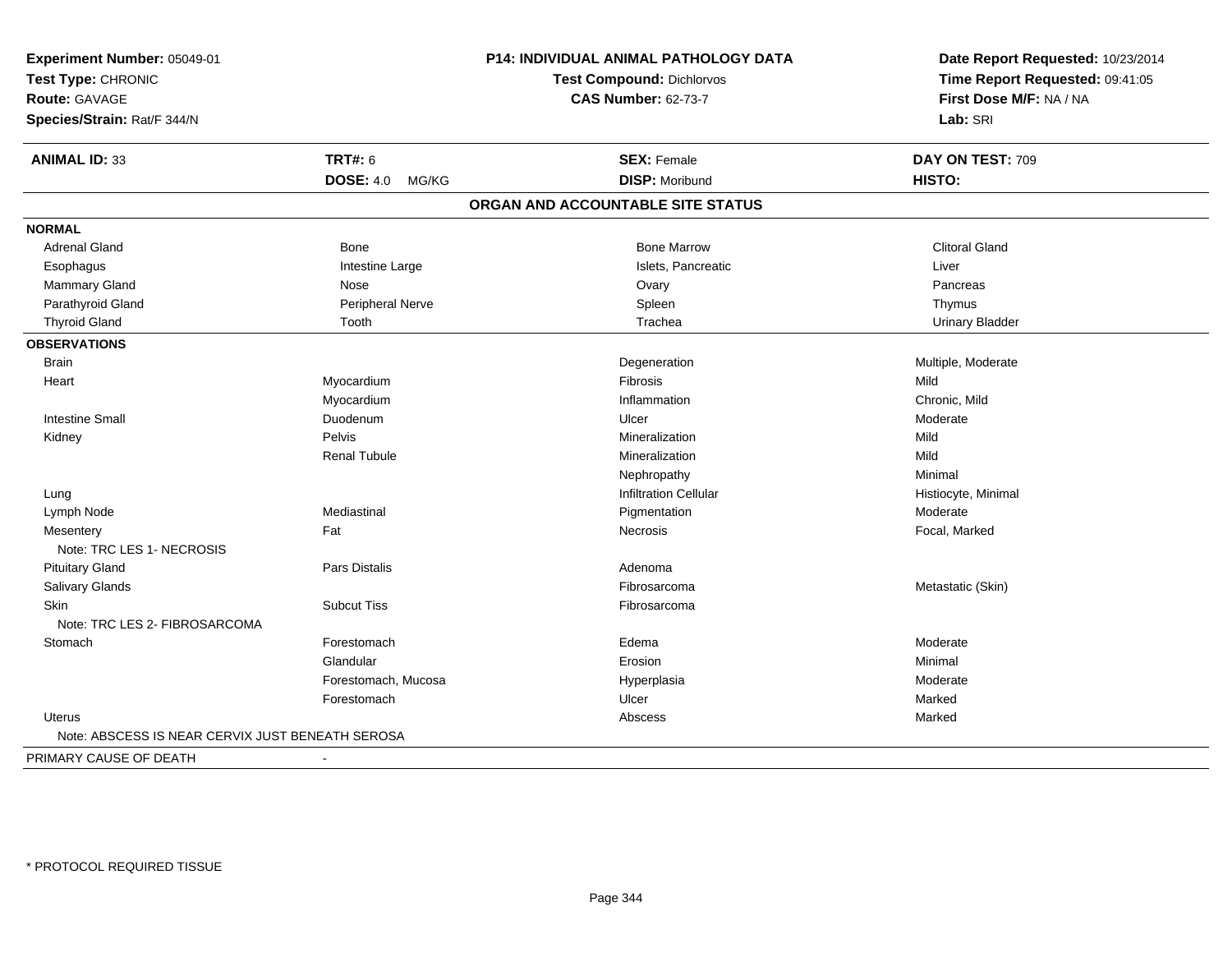| Experiment Number: 05049-01<br>Test Type: CHRONIC<br><b>Route: GAVAGE</b><br>Species/Strain: Rat/F 344/N |                                                | <b>P14: INDIVIDUAL ANIMAL PATHOLOGY DATA</b><br><b>Test Compound: Dichlorvos</b><br><b>CAS Number: 62-73-7</b> | Date Report Requested: 10/23/2014<br>Time Report Requested: 09:41:05<br>First Dose M/F: NA / NA<br>Lab: SRI |
|----------------------------------------------------------------------------------------------------------|------------------------------------------------|----------------------------------------------------------------------------------------------------------------|-------------------------------------------------------------------------------------------------------------|
| <b>ANIMAL ID: 34</b>                                                                                     | <b>TRT#: 2</b><br><b>DOSE: VEHICLE CONTROL</b> | <b>SEX: Female</b><br><b>DISP: Moribund</b>                                                                    | DAY ON TEST: 677<br>HISTO:                                                                                  |
|                                                                                                          |                                                | ORGAN AND ACCOUNTABLE SITE STATUS                                                                              |                                                                                                             |
| <b>NORMAL</b>                                                                                            |                                                |                                                                                                                |                                                                                                             |
| <b>Adrenal Gland</b>                                                                                     | Bone                                           | <b>Bone Marrow</b>                                                                                             | <b>Brain</b>                                                                                                |
| Esophagus                                                                                                | Intestine Large                                | <b>Intestine Small</b>                                                                                         | Islets, Pancreatic                                                                                          |
| Nose                                                                                                     | Ovary                                          | Pancreas                                                                                                       | Parathyroid Gland                                                                                           |
| Peripheral Nerve                                                                                         | Salivary Glands                                | Thymus                                                                                                         | <b>Thyroid Gland</b>                                                                                        |
| Trachea                                                                                                  | <b>Urinary Bladder</b>                         | <b>Uterus</b>                                                                                                  |                                                                                                             |
| <b>MISSING</b>                                                                                           |                                                |                                                                                                                |                                                                                                             |
| <b>Clitoral Gland</b>                                                                                    |                                                |                                                                                                                |                                                                                                             |
| <b>OBSERVATIONS</b>                                                                                      |                                                |                                                                                                                |                                                                                                             |
| Heart                                                                                                    | Myocardium                                     | Mineralization                                                                                                 | Minimal                                                                                                     |
| Kidney                                                                                                   |                                                | Nephropathy                                                                                                    | Minimal                                                                                                     |
| Liver                                                                                                    |                                                | <b>Basophilic Focus</b>                                                                                        |                                                                                                             |
|                                                                                                          | Portal                                         | Fibrosis                                                                                                       | Minimal                                                                                                     |
|                                                                                                          | Kupffer Cell                                   | Hyperplasia                                                                                                    | Mild                                                                                                        |
|                                                                                                          |                                                | Mixed Cell Focus                                                                                               |                                                                                                             |
| Note: TRC LES 4--SIMILIAR TO REGULAR LIVER SECTION                                                       |                                                |                                                                                                                |                                                                                                             |
| Lung                                                                                                     |                                                | Adenomatosis                                                                                                   | Minimal                                                                                                     |
|                                                                                                          |                                                | Carcinoma                                                                                                      | Metastatic (Mammary Gland)                                                                                  |
|                                                                                                          |                                                | <b>Infiltration Cellular</b>                                                                                   | Histiocyte, Minimal                                                                                         |
| Lymph Node                                                                                               | Mesenteric                                     | Atrophy                                                                                                        | Marked                                                                                                      |
|                                                                                                          | Mediastinal                                    | Erythrophagocytosis                                                                                            | Moderate                                                                                                    |
|                                                                                                          | Mesenteric                                     | Erythrophagocytosis                                                                                            | Marked                                                                                                      |
|                                                                                                          | Mediastinal                                    | Hemorrhage                                                                                                     | Moderate                                                                                                    |
| Mammary Gland                                                                                            |                                                | Carcinoma                                                                                                      |                                                                                                             |
|                                                                                                          |                                                | Hyperplasia                                                                                                    | Cystic, Mild                                                                                                |
| Note: TRC LES 1--CARCINOMA                                                                               |                                                |                                                                                                                |                                                                                                             |
| Mesentery                                                                                                | Fat                                            | Mineralization                                                                                                 | Moderate                                                                                                    |
|                                                                                                          | Fat                                            | Necrosis                                                                                                       | Focal, Moderate                                                                                             |
| Note: TRC LES 3--NECROSIS, MINERALIZATION                                                                |                                                |                                                                                                                |                                                                                                             |
| <b>Pituitary Gland</b>                                                                                   | <b>Pars Distalis</b>                           | Angiectasis                                                                                                    | Minimal                                                                                                     |
| Skin                                                                                                     |                                                | Acanthosis                                                                                                     | Mild                                                                                                        |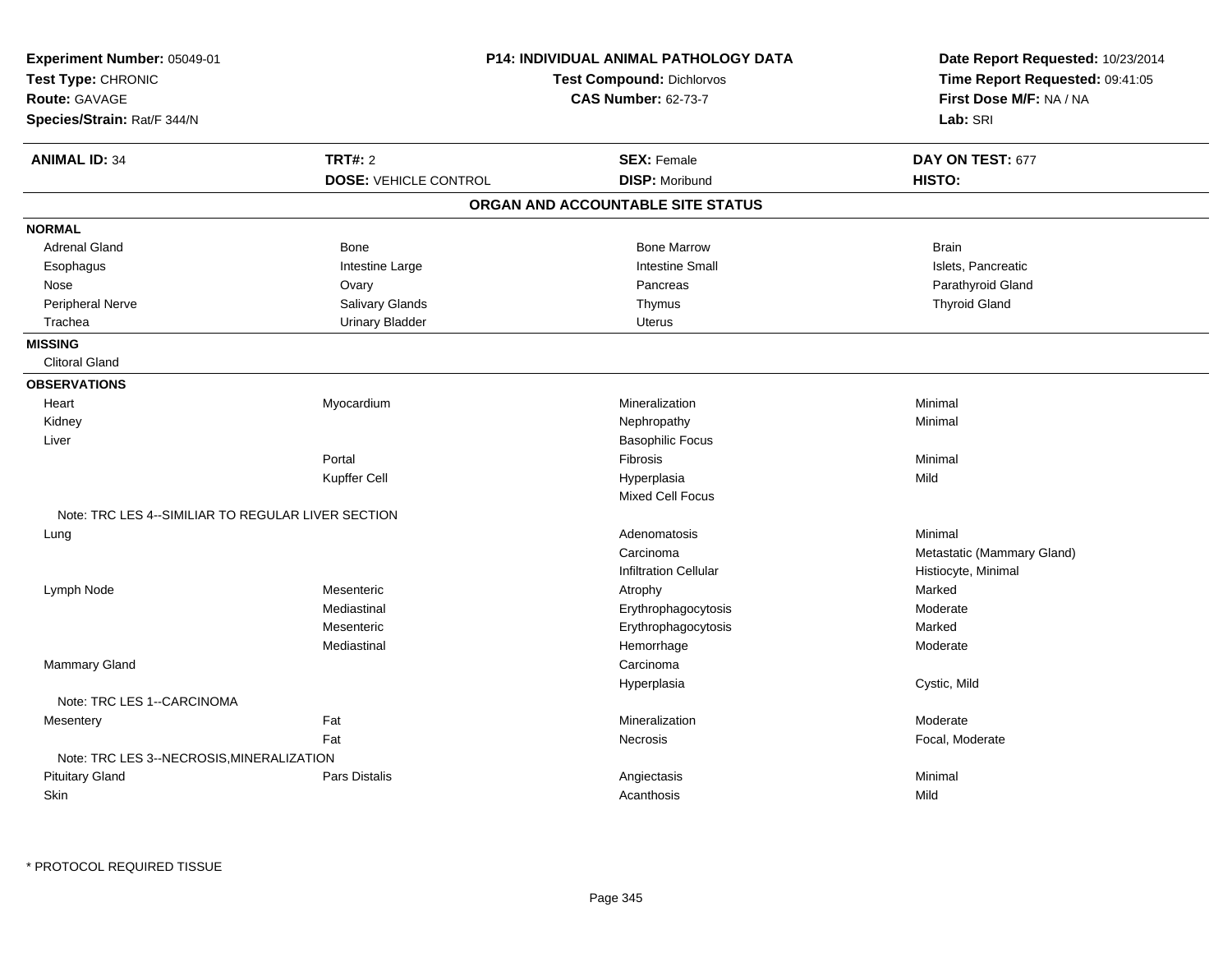| Experiment Number: 05049-01 | <b>P14: INDIVIDUAL ANIMAL PATHOLOGY DATA</b><br><b>Test Compound: Dichlorvos</b><br><b>CAS Number: 62-73-7</b> |                                   | Date Report Requested: 10/23/2014 |
|-----------------------------|----------------------------------------------------------------------------------------------------------------|-----------------------------------|-----------------------------------|
| Test Type: CHRONIC          |                                                                                                                |                                   | Time Report Requested: 09:41:05   |
| <b>Route: GAVAGE</b>        |                                                                                                                |                                   | First Dose M/F: NA / NA           |
| Species/Strain: Rat/F 344/N |                                                                                                                |                                   | Lab: SRI                          |
| <b>ANIMAL ID: 34</b>        | TRT#: 2                                                                                                        | <b>SEX: Female</b>                | DAY ON TEST: 677                  |
|                             | <b>DOSE: VEHICLE CONTROL</b>                                                                                   | <b>DISP: Moribund</b>             | HISTO:                            |
|                             |                                                                                                                | ORGAN AND ACCOUNTABLE SITE STATUS |                                   |
| Note: TRC LES 2--ACANTHOSIS |                                                                                                                |                                   |                                   |
| Spleen                      |                                                                                                                | Erythrophagocytosis               | Moderate                          |
| Stomach                     | Glandular<br>Mineralization                                                                                    |                                   | Moderate                          |
| PRIMARY CAUSE OF DEATH      |                                                                                                                |                                   |                                   |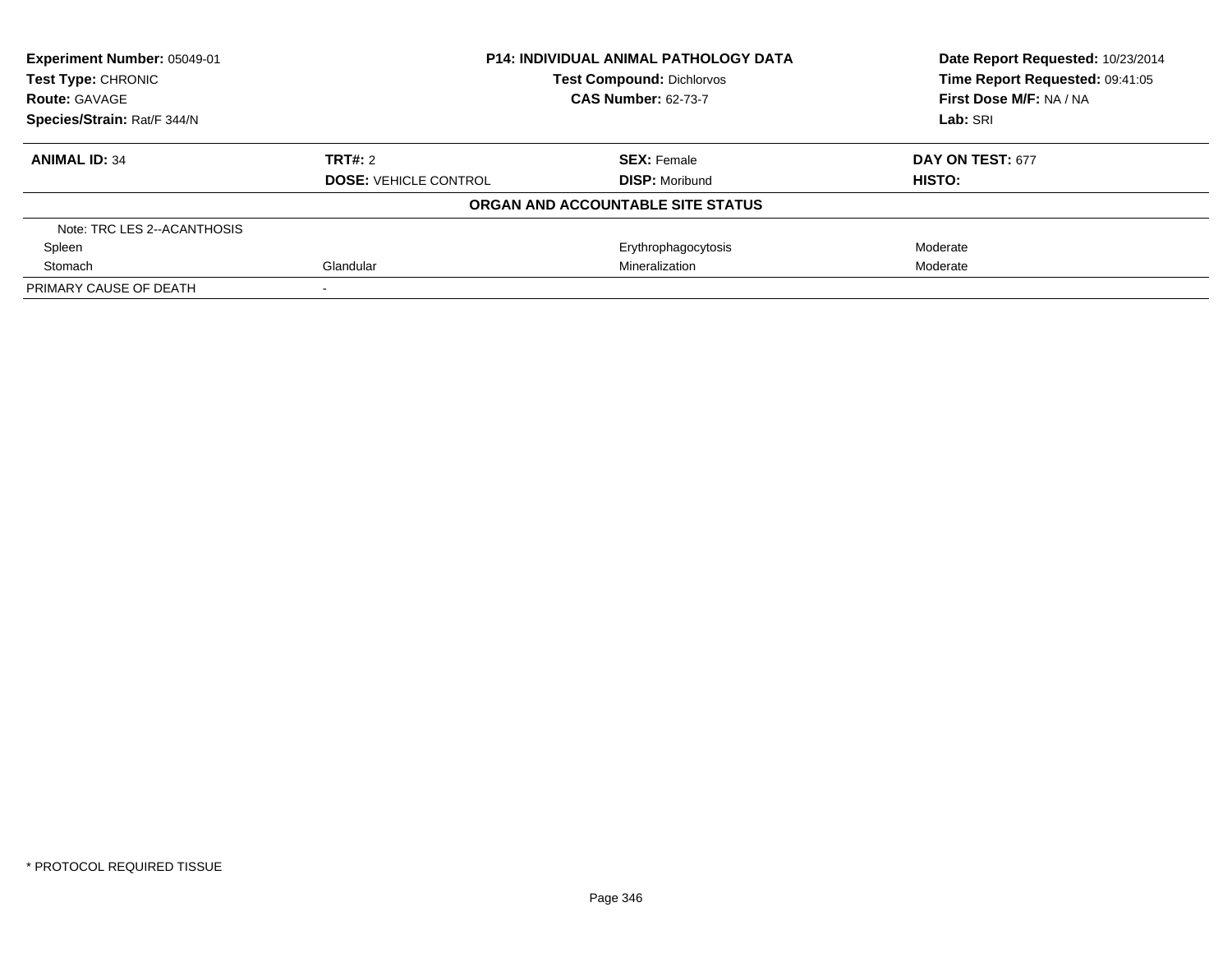| Experiment Number: 05049-01<br>Test Type: CHRONIC<br><b>Route: GAVAGE</b> |                           | <b>P14: INDIVIDUAL ANIMAL PATHOLOGY DATA</b> | Date Report Requested: 10/23/2014<br>Time Report Requested: 09:41:05 |
|---------------------------------------------------------------------------|---------------------------|----------------------------------------------|----------------------------------------------------------------------|
|                                                                           |                           | <b>Test Compound: Dichlorvos</b>             |                                                                      |
|                                                                           |                           | <b>CAS Number: 62-73-7</b>                   | First Dose M/F: NA / NA                                              |
| Species/Strain: Rat/F 344/N                                               |                           |                                              | Lab: SRI                                                             |
| <b>ANIMAL ID: 34</b>                                                      | <b>TRT#: 4</b>            | <b>SEX: Female</b>                           | DAY ON TEST: 730                                                     |
|                                                                           | <b>DOSE: 8.0</b><br>MG/KG | <b>DISP: Terminal Sacrifice</b>              | HISTO:                                                               |
|                                                                           |                           | ORGAN AND ACCOUNTABLE SITE STATUS            |                                                                      |
| <b>NORMAL</b>                                                             |                           |                                              |                                                                      |
| <b>Adrenal Gland</b>                                                      | <b>Bone</b>               | <b>Bone Marrow</b>                           | <b>Brain</b>                                                         |
| <b>Clitoral Gland</b>                                                     | Esophagus                 | Heart                                        | <b>Intestine Small</b>                                               |
| Islets, Pancreatic                                                        | Lymph Node                | Nose                                         | Ovary                                                                |
| Parathyroid Gland                                                         | Peripheral Nerve          | Salivary Glands                              | Spleen                                                               |
| Stomach                                                                   | Thymus                    | <b>Thyroid Gland</b>                         | Trachea                                                              |
| <b>Urinary Bladder</b>                                                    |                           |                                              |                                                                      |
| <b>OBSERVATIONS</b>                                                       |                           |                                              |                                                                      |
| Intestine Large                                                           | Colon                     | Parasite Metazoan                            | Mild                                                                 |
|                                                                           | Rectum                    | Parasite Metazoan                            | Mild                                                                 |
| Kidney                                                                    |                           | Nephropathy                                  | Minimal                                                              |
| Liver                                                                     |                           | Inflammation                                 | Granulomatous, Mild                                                  |
| Lung                                                                      |                           | <b>Infiltration Cellular</b>                 | Histiocyte, Mild                                                     |
| <b>Mammary Gland</b>                                                      |                           | Fibroadenoma                                 | Multiple                                                             |
|                                                                           |                           | Hyperplasia                                  | Cystic, Mild                                                         |
| Note: TRC LES 1- FIBROADENOMA<br>Note: TRC LES 2- FIBROADENOMA            |                           |                                              |                                                                      |
| Pancreas                                                                  |                           | Atrophy                                      | Marked                                                               |
| <b>Pituitary Gland</b>                                                    | <b>Pars Distalis</b>      | Adenoma                                      |                                                                      |
| Skin                                                                      | <b>Subcut Tiss</b>        | Fibroma                                      |                                                                      |
| Note: TRC LES 3- FIBROMA                                                  |                           |                                              |                                                                      |
| <b>Uterus</b>                                                             |                           | Abscess                                      | Moderate                                                             |
| PRIMARY CAUSE OF DEATH                                                    |                           |                                              |                                                                      |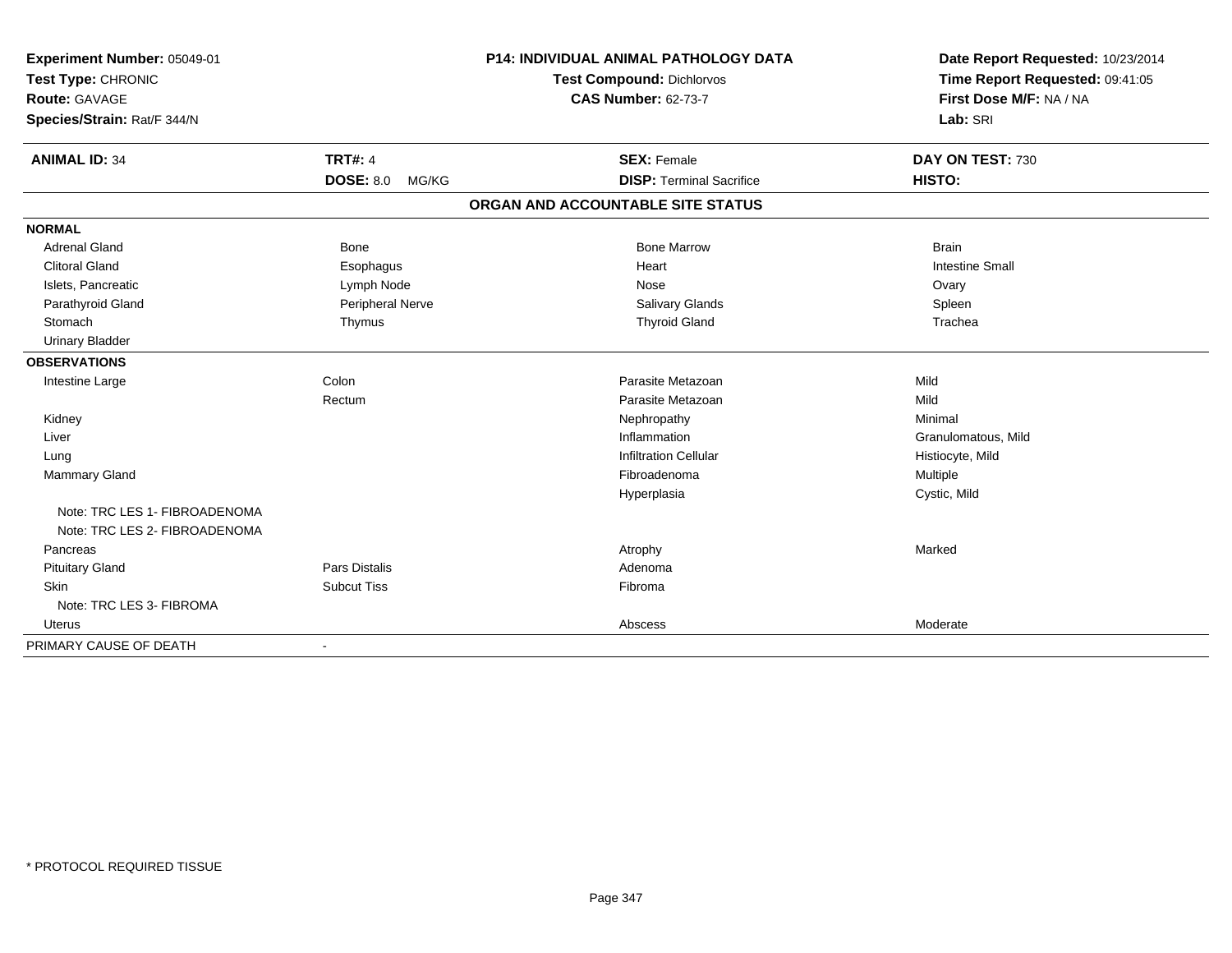| Experiment Number: 05049-01                                     |                           | <b>P14: INDIVIDUAL ANIMAL PATHOLOGY DATA</b> | Date Report Requested: 10/23/2014 |
|-----------------------------------------------------------------|---------------------------|----------------------------------------------|-----------------------------------|
| Test Type: CHRONIC                                              |                           | Test Compound: Dichlorvos                    | Time Report Requested: 09:41:05   |
| Route: GAVAGE                                                   |                           | <b>CAS Number: 62-73-7</b>                   | First Dose M/F: NA / NA           |
| Species/Strain: Rat/F 344/N                                     |                           |                                              | Lab: SRI                          |
| <b>ANIMAL ID: 34</b>                                            | <b>TRT#: 6</b>            | <b>SEX: Female</b>                           | DAY ON TEST: 733                  |
|                                                                 | <b>DOSE: 4.0</b><br>MG/KG | <b>DISP: Terminal Sacrifice</b>              | HISTO:                            |
|                                                                 |                           | ORGAN AND ACCOUNTABLE SITE STATUS            |                                   |
| <b>NORMAL</b>                                                   |                           |                                              |                                   |
| Bone                                                            | <b>Bone Marrow</b>        | <b>Brain</b>                                 | <b>Clitoral Gland</b>             |
| Esophagus                                                       | Heart                     | Intestine Large                              | <b>Intestine Small</b>            |
| Islets, Pancreatic                                              | Lymph Node                | Nose                                         | Ovary                             |
| Pancreas                                                        | Parathyroid Gland         | Peripheral Nerve                             | Salivary Glands                   |
| Skin                                                            | Spleen                    | Stomach                                      | Thymus                            |
| <b>Thyroid Gland</b>                                            | Trachea                   | <b>Urinary Bladder</b>                       |                                   |
| <b>OBSERVATIONS</b>                                             |                           |                                              |                                   |
| <b>Adrenal Gland</b>                                            | Cortex                    | Vacuolization Cytoplasmic                    | Minimal                           |
| Eye                                                             | Retina                    | Atrophy                                      | Moderate                          |
|                                                                 |                           | Cataract                                     | Moderate                          |
| Kidney                                                          | <b>Renal Tubule</b>       | Mineralization                               | Mild                              |
|                                                                 |                           | Nephropathy                                  | Mild                              |
| Liver                                                           |                           | <b>Basophilic Focus</b>                      |                                   |
|                                                                 |                           | Clear Cell Focus                             |                                   |
|                                                                 |                           | Inflammation                                 | Chronic, Minimal                  |
| Note: TRC LES 1-CHANGES CONSISTENT WITH DIAPH HERNIA: NOT CODED |                           |                                              |                                   |
| Lung                                                            |                           | <b>Infiltration Cellular</b>                 | Histiocyte, Minimal               |
| <b>Mammary Gland</b>                                            |                           | Hyperplasia                                  | Cystic, Mild                      |
| <b>Pituitary Gland</b>                                          | <b>Pars Distalis</b>      | Adenoma                                      |                                   |
| Uterus                                                          |                           | Hydrometra                                   | Mild                              |
| PRIMARY CAUSE OF DEATH                                          | $\blacksquare$            |                                              |                                   |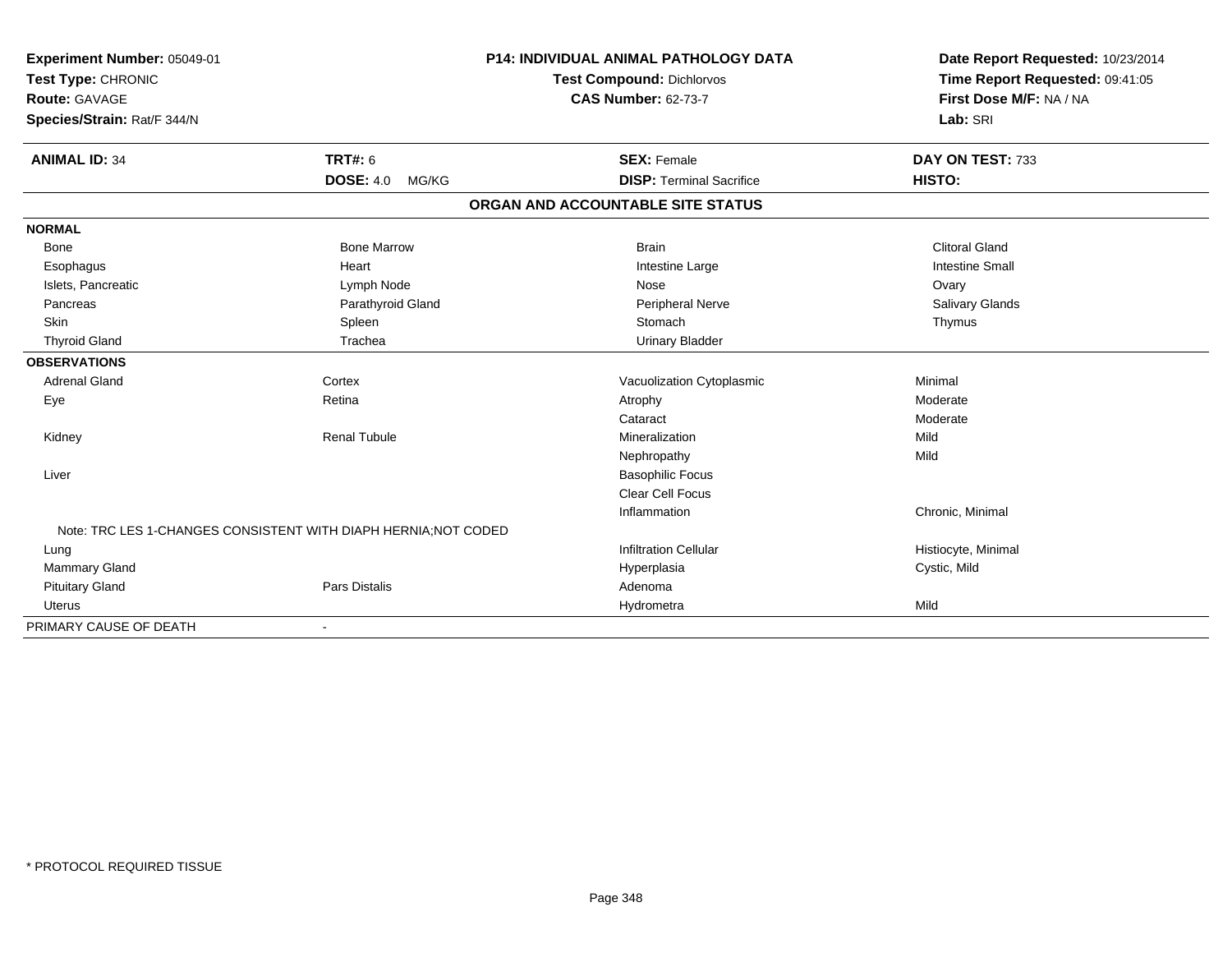| P14: INDIVIDUAL ANIMAL PATHOLOGY DATA<br>Experiment Number: 05049-01<br>Test Type: CHRONIC<br><b>Test Compound: Dichlorvos</b><br><b>Route: GAVAGE</b><br><b>CAS Number: 62-73-7</b><br>Species/Strain: Rat/F 344/N |                                         | Date Report Requested: 10/23/2014<br>Time Report Requested: 09:41:05<br>First Dose M/F: NA / NA<br>Lab: SRI |                            |
|---------------------------------------------------------------------------------------------------------------------------------------------------------------------------------------------------------------------|-----------------------------------------|-------------------------------------------------------------------------------------------------------------|----------------------------|
| <b>ANIMAL ID: 35</b>                                                                                                                                                                                                | TRT#: 2<br><b>DOSE: VEHICLE CONTROL</b> | <b>SEX: Female</b><br><b>DISP: Terminal Sacrifice</b>                                                       | DAY ON TEST: 735<br>HISTO: |
|                                                                                                                                                                                                                     |                                         |                                                                                                             |                            |
|                                                                                                                                                                                                                     |                                         | ORGAN AND ACCOUNTABLE SITE STATUS                                                                           |                            |
| <b>NORMAL</b>                                                                                                                                                                                                       |                                         |                                                                                                             |                            |
| Bone                                                                                                                                                                                                                | Esophagus                               | Heart                                                                                                       | Intestine Large            |
| <b>Intestine Small</b>                                                                                                                                                                                              | Islets, Pancreatic                      | Lymph Node                                                                                                  | Nose                       |
| Ovary                                                                                                                                                                                                               | Parathyroid Gland                       | Peripheral Nerve                                                                                            | Salivary Glands            |
| Stomach                                                                                                                                                                                                             | Thymus                                  | <b>Thyroid Gland</b>                                                                                        | Trachea                    |
| <b>Urinary Bladder</b>                                                                                                                                                                                              | <b>Uterus</b>                           |                                                                                                             |                            |
| <b>OBSERVATIONS</b>                                                                                                                                                                                                 |                                         |                                                                                                             |                            |
| <b>Adrenal Gland</b>                                                                                                                                                                                                | Cortex                                  | Vacuolization Cytoplasmic                                                                                   | Minimal                    |
| <b>Bone Marrow</b>                                                                                                                                                                                                  |                                         | Hyperplasia                                                                                                 | Reticulum Cell, Moderate   |
| <b>Brain</b>                                                                                                                                                                                                        | Cerebrum                                | Degeneration                                                                                                | Minimal                    |
| <b>Clitoral Gland</b>                                                                                                                                                                                               |                                         | Adenoma                                                                                                     |                            |
|                                                                                                                                                                                                                     |                                         | Ectasia                                                                                                     | Marked                     |
|                                                                                                                                                                                                                     |                                         | Inflammation                                                                                                | Suppurative, Moderate      |
| Note: TRC LES 2--ECTASIA, ADENOMA, INFLAMMATION                                                                                                                                                                     |                                         |                                                                                                             |                            |
| Kidney                                                                                                                                                                                                              | Pelvis                                  | Mineralization                                                                                              | Minimal                    |
|                                                                                                                                                                                                                     |                                         | Nephropathy                                                                                                 | Mild                       |
| Liver                                                                                                                                                                                                               |                                         | <b>Basophilic Focus</b>                                                                                     |                            |
|                                                                                                                                                                                                                     |                                         | Inflammation                                                                                                | Granulomatous, Mild        |
| Lung                                                                                                                                                                                                                |                                         | <b>Infiltration Cellular</b>                                                                                | Histiocyte, Minimal        |
| Mammary Gland                                                                                                                                                                                                       |                                         | Hyperplasia                                                                                                 | Lobular, Mild              |
| Pancreas                                                                                                                                                                                                            |                                         | Hyperplasia                                                                                                 | Moderate                   |
| <b>Pituitary Gland</b>                                                                                                                                                                                              | <b>Pars Distalis</b>                    | Adenoma                                                                                                     |                            |
| Skin                                                                                                                                                                                                                |                                         | Squamous Cell Papilloma                                                                                     |                            |
| Note: TRC LES 1--PAPILLOMA SQUA                                                                                                                                                                                     |                                         |                                                                                                             |                            |
| Spleen                                                                                                                                                                                                              |                                         | Hematopoietic Cell Proliferation Erythrocytic                                                               | Mild                       |
| Note: POSSIBLY EARLY LEUKEMIA MONUC; NOT CODED                                                                                                                                                                      |                                         |                                                                                                             |                            |
| PRIMARY CAUSE OF DEATH                                                                                                                                                                                              | $\blacksquare$                          |                                                                                                             |                            |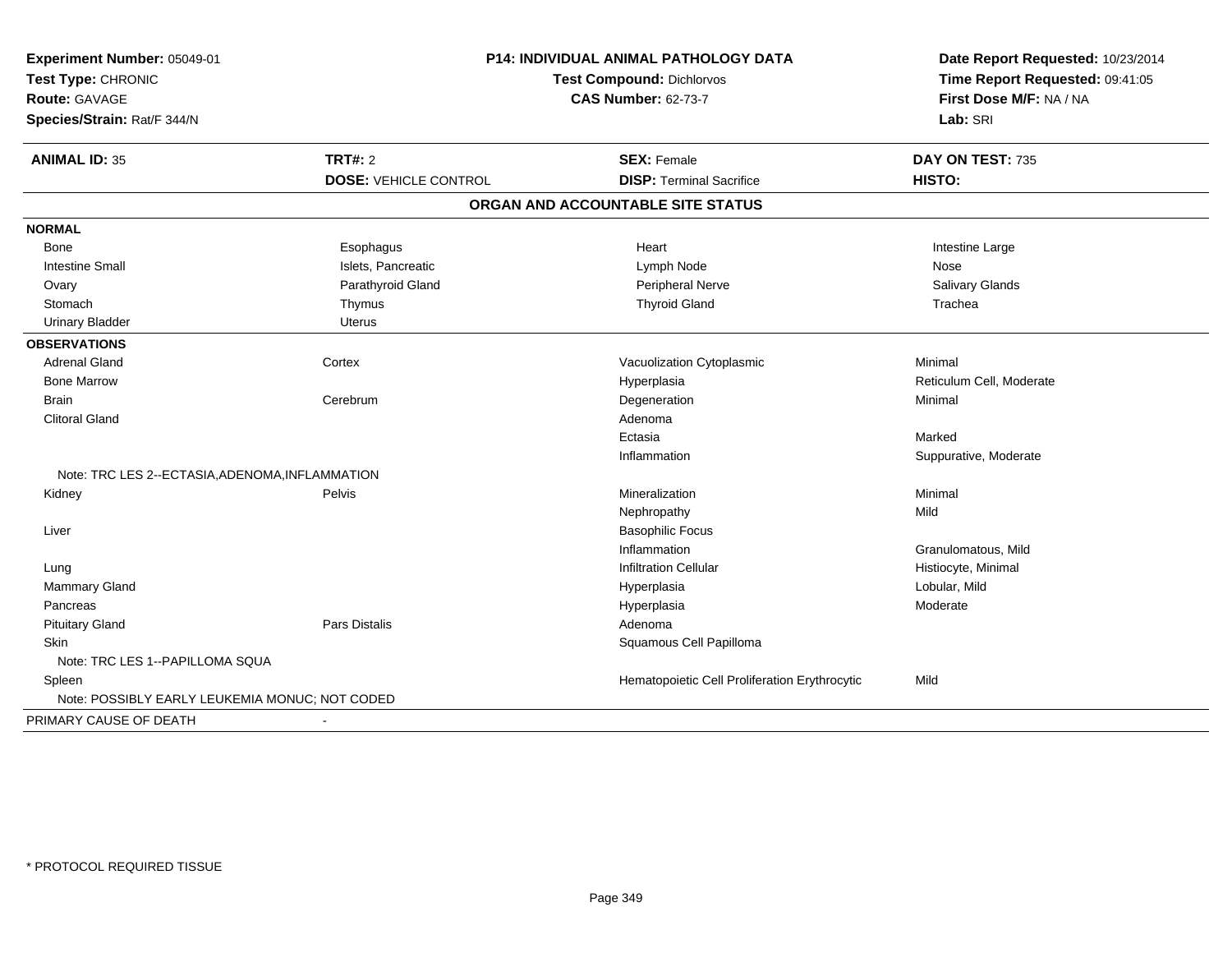| Experiment Number: 05049-01<br>Test Type: CHRONIC<br>Route: GAVAGE |                           | P14: INDIVIDUAL ANIMAL PATHOLOGY DATA                          | Date Report Requested: 10/23/2014<br>Time Report Requested: 09:41:05<br>First Dose M/F: NA / NA |
|--------------------------------------------------------------------|---------------------------|----------------------------------------------------------------|-------------------------------------------------------------------------------------------------|
|                                                                    |                           | <b>Test Compound: Dichlorvos</b><br><b>CAS Number: 62-73-7</b> |                                                                                                 |
| Species/Strain: Rat/F 344/N                                        |                           |                                                                | Lab: SRI                                                                                        |
|                                                                    |                           |                                                                |                                                                                                 |
| <b>ANIMAL ID: 35</b>                                               | <b>TRT#: 4</b>            | <b>SEX: Female</b>                                             | DAY ON TEST: 630                                                                                |
|                                                                    | <b>DOSE: 8.0</b><br>MG/KG | <b>DISP: Moribund</b>                                          | HISTO:                                                                                          |
|                                                                    |                           | ORGAN AND ACCOUNTABLE SITE STATUS                              |                                                                                                 |
| <b>NORMAL</b>                                                      |                           |                                                                |                                                                                                 |
| Bone                                                               | <b>Bone Marrow</b>        | Esophagus                                                      | Heart                                                                                           |
| Islets, Pancreatic                                                 | Liver                     | Lymph Node                                                     | <b>Nose</b>                                                                                     |
| Ovary                                                              | Pancreas                  | Parathyroid Gland                                              | Peripheral Nerve                                                                                |
| Salivary Glands                                                    | Skin                      | Thymus                                                         | <b>Thyroid Gland</b>                                                                            |
| Trachea                                                            | <b>Urinary Bladder</b>    |                                                                |                                                                                                 |
| <b>MISSING</b>                                                     |                           |                                                                |                                                                                                 |
| <b>Clitoral Gland</b>                                              |                           |                                                                |                                                                                                 |
| <b>OBSERVATIONS</b>                                                |                           |                                                                |                                                                                                 |
| <b>Adrenal Gland</b>                                               | Cortex                    | Hematocyst                                                     |                                                                                                 |
|                                                                    | Cortex                    | Vacuolization Cytoplasmic                                      | Mild                                                                                            |
| <b>Brain</b>                                                       | Cerebrum                  | Degeneration                                                   | Mild                                                                                            |
|                                                                    | Thalamus                  | Degeneration                                                   | Mild                                                                                            |
| Intestine Large                                                    | Colon, Serosa             | Cyst                                                           |                                                                                                 |
| Note: TRC LES 1--CYST                                              |                           |                                                                |                                                                                                 |
| <b>Intestine Small</b>                                             | Jejunum                   | Hemorrhage                                                     | Mild                                                                                            |
| Note: TRC LES 2--HEMORRHAGE                                        |                           |                                                                |                                                                                                 |
| Note: TRC LES 3--NOT REMARKABLE                                    |                           |                                                                |                                                                                                 |
| Kidney                                                             | <b>Renal Tubule</b>       | Pigmentation                                                   | Mild                                                                                            |
| Lung                                                               |                           | <b>Infiltration Cellular</b>                                   | Histiocyte, Mild                                                                                |
| Mammary Gland                                                      |                           | Hyperplasia                                                    | Cystic, Mild                                                                                    |
| <b>Pituitary Gland</b>                                             | Pars Intermed             | Adenoma                                                        |                                                                                                 |
| Spleen                                                             |                           | Pigmentation                                                   | Hemosiderin, Moderate                                                                           |
| Stomach                                                            | Forestomach, Mucosa       | Hyperplasia                                                    | Mild                                                                                            |
|                                                                    | Forestomach               | Ulcer                                                          | Marked                                                                                          |
| Uterus                                                             |                           | Polyp Stromal                                                  |                                                                                                 |
| Note: MASS NOT EVIDENT MICROSCOPICALLY                             |                           |                                                                |                                                                                                 |
| PRIMARY CAUSE OF DEATH                                             | $\blacksquare$            |                                                                |                                                                                                 |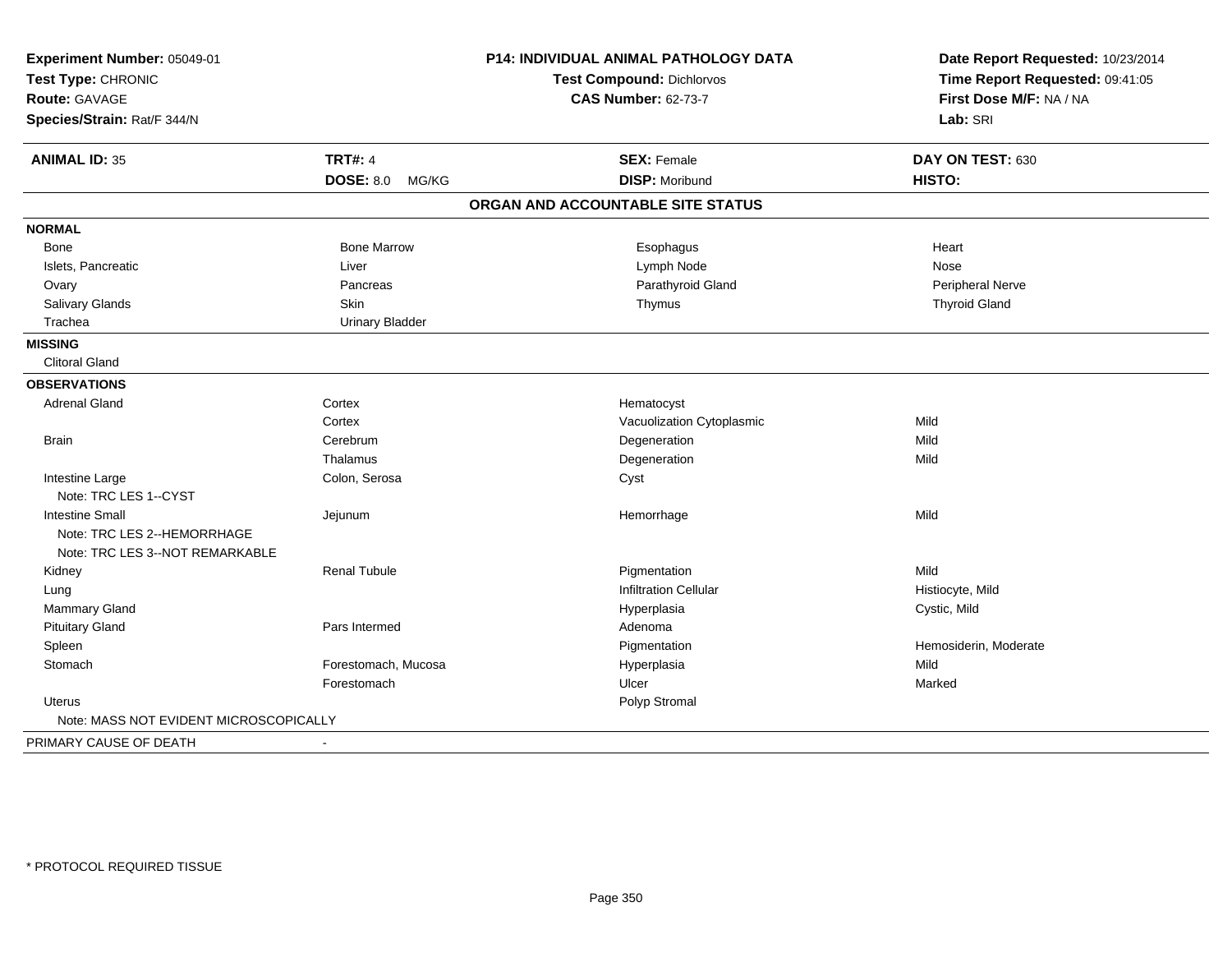| Experiment Number: 05049-01<br>Test Type: CHRONIC |                        | P14: INDIVIDUAL ANIMAL PATHOLOGY DATA | Date Report Requested: 10/23/2014<br>Time Report Requested: 09:41:05 |
|---------------------------------------------------|------------------------|---------------------------------------|----------------------------------------------------------------------|
|                                                   |                        | Test Compound: Dichlorvos             |                                                                      |
| <b>Route: GAVAGE</b>                              |                        | <b>CAS Number: 62-73-7</b>            | First Dose M/F: NA / NA                                              |
| Species/Strain: Rat/F 344/N                       |                        |                                       | Lab: SRI                                                             |
| <b>ANIMAL ID: 35</b>                              | <b>TRT#: 6</b>         | <b>SEX: Female</b>                    | DAY ON TEST: 618                                                     |
|                                                   | DOSE: 4.0 MG/KG        | <b>DISP: Moribund</b>                 | HISTO:                                                               |
|                                                   |                        | ORGAN AND ACCOUNTABLE SITE STATUS     |                                                                      |
| <b>NORMAL</b>                                     |                        |                                       |                                                                      |
| <b>Bone</b>                                       | <b>Bone Marrow</b>     | <b>Brain</b>                          | <b>Clitoral Gland</b>                                                |
| Esophagus                                         | Heart                  | Intestine Large                       | <b>Intestine Small</b>                                               |
| Islets, Pancreatic                                | Kidney                 | Nose                                  | Ovary                                                                |
| Pancreas                                          | Parathyroid Gland      | Peripheral Nerve                      | Salivary Glands                                                      |
| Skin                                              | Stomach                | Thymus                                | <b>Thyroid Gland</b>                                                 |
| Trachea                                           | <b>Urinary Bladder</b> | <b>Uterus</b>                         |                                                                      |
| <b>MISSING</b>                                    |                        |                                       |                                                                      |
| Eye                                               |                        |                                       |                                                                      |
| <b>OBSERVATIONS</b>                               |                        |                                       |                                                                      |
| <b>Adrenal Gland</b>                              |                        | Leukemia Mononuclear                  |                                                                      |
| Liver                                             | Hepatocyte             | Atrophy                               | Multifocal, Moderate                                                 |
|                                                   | <b>Bile Duct</b>       | Hyperplasia                           | Moderate                                                             |
|                                                   |                        | Leukemia Mononuclear                  |                                                                      |
|                                                   | Kupffer Cell           | Pigmentation                          | Moderate                                                             |
| Lung                                              |                        | <b>Infiltration Cellular</b>          | Histiocyte, Minimal                                                  |
|                                                   |                        | Leukemia Mononuclear                  |                                                                      |
| Lymph Node                                        | Mandibular             | Leukemia Mononuclear                  |                                                                      |
|                                                   | Mediastinal            | Leukemia Mononuclear                  |                                                                      |
| <b>Mammary Gland</b>                              |                        | Hyperplasia                           | Cystic, Mild                                                         |
| <b>Pituitary Gland</b>                            | Pars Distalis          | Cyst                                  |                                                                      |
|                                                   | Pars Nervosa           | Hemorrhage                            | Mild                                                                 |
| Spleen                                            |                        | Fibrosis                              | Moderate                                                             |
|                                                   |                        | Leukemia Mononuclear                  |                                                                      |
| PRIMARY CAUSE OF DEATH                            |                        |                                       |                                                                      |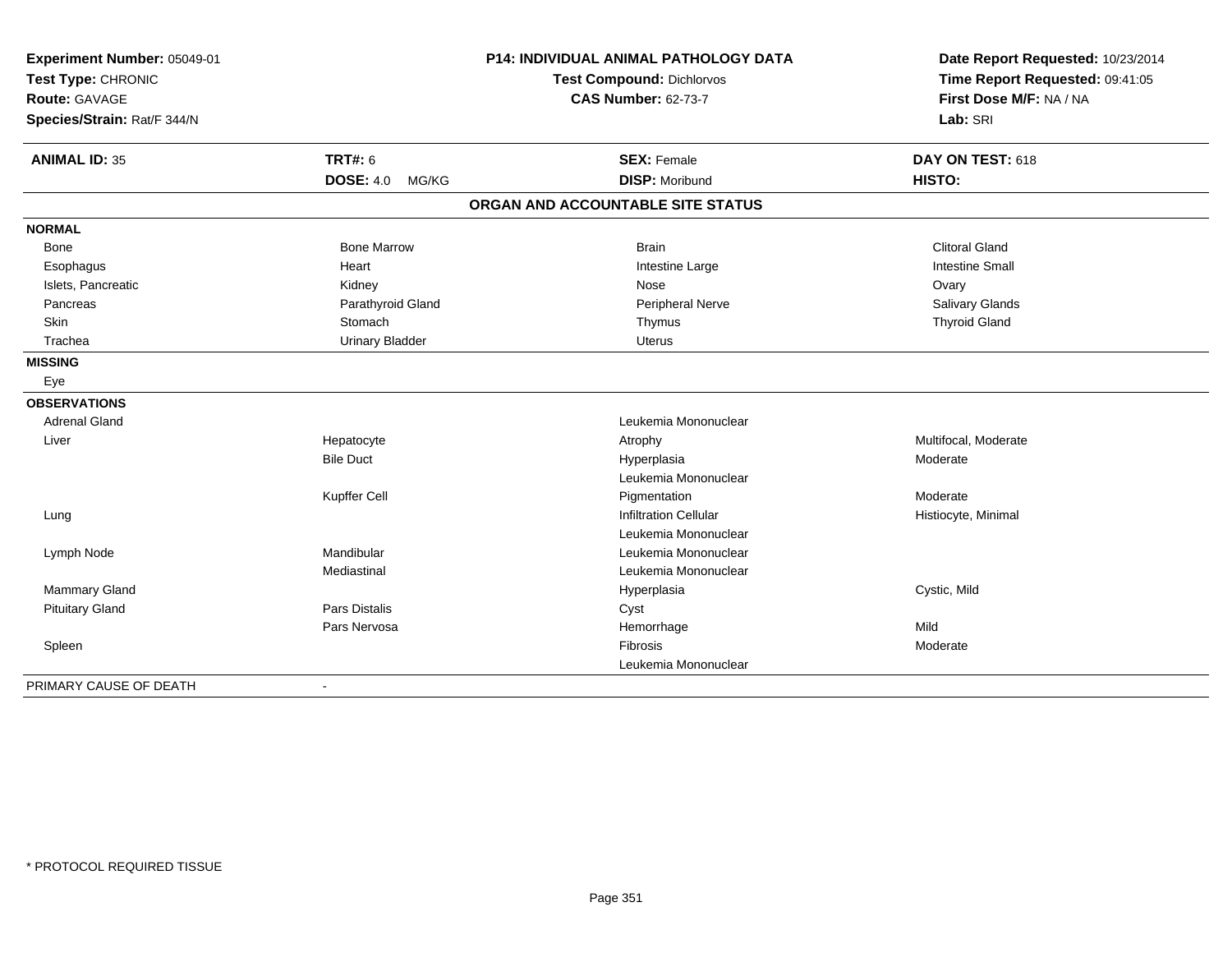| Experiment Number: 05049-01                             | <b>P14: INDIVIDUAL ANIMAL PATHOLOGY DATA</b> |                                   | Date Report Requested: 10/23/2014                          |
|---------------------------------------------------------|----------------------------------------------|-----------------------------------|------------------------------------------------------------|
| Test Type: CHRONIC                                      |                                              | <b>Test Compound: Dichlorvos</b>  |                                                            |
| <b>Route: GAVAGE</b>                                    |                                              | <b>CAS Number: 62-73-7</b>        | Time Report Requested: 09:41:05<br>First Dose M/F: NA / NA |
| Species/Strain: Rat/F 344/N                             |                                              |                                   | Lab: SRI                                                   |
| <b>ANIMAL ID: 36</b>                                    | TRT#: 2                                      | <b>SEX: Female</b>                | DAY ON TEST: 735                                           |
|                                                         | <b>DOSE: VEHICLE CONTROL</b>                 | <b>DISP: Terminal Sacrifice</b>   | HISTO:                                                     |
|                                                         |                                              | ORGAN AND ACCOUNTABLE SITE STATUS |                                                            |
| <b>NORMAL</b>                                           |                                              |                                   |                                                            |
| Bone                                                    | <b>Bone Marrow</b>                           | <b>Brain</b>                      | <b>Clitoral Gland</b>                                      |
| Esophagus                                               | Intestine Large                              | <b>Intestine Small</b>            | Islets, Pancreatic                                         |
| Lymph Node                                              | Nose                                         | Ovary                             | Parathyroid Gland                                          |
| Peripheral Nerve                                        | Salivary Glands                              | Skin                              | Spleen                                                     |
| Stomach                                                 | Thymus                                       | <b>Thyroid Gland</b>              | Trachea                                                    |
| <b>Urinary Bladder</b>                                  | <b>Uterus</b>                                |                                   |                                                            |
| <b>OBSERVATIONS</b>                                     |                                              |                                   |                                                            |
| <b>Adrenal Gland</b>                                    | Cortex                                       | Adenoma                           |                                                            |
| Heart                                                   | Myocardium                                   | Inflammation                      | Chronic, Minimal                                           |
| Kidney                                                  | Pelvis                                       | Mineralization                    | Mild                                                       |
|                                                         |                                              | Nephropathy                       | Mild                                                       |
| Liver                                                   |                                              | <b>Basophilic Focus</b>           |                                                            |
|                                                         | Portal                                       | Fibrosis                          | Minimal                                                    |
|                                                         | <b>Bile Duct</b>                             | Hyperplasia                       | Mild                                                       |
| Lung                                                    |                                              | <b>Infiltration Cellular</b>      | Histiocyte, Minimal                                        |
| <b>Mammary Gland</b>                                    |                                              | Fibroadenoma                      |                                                            |
|                                                         |                                              | Hyperplasia                       | Cystic, Moderate                                           |
| Note: TRC LES 1--FIBROADENOMA                           |                                              |                                   |                                                            |
| Pancreas                                                |                                              | Adenoma                           |                                                            |
| Note: ADENOMA IS WITH THE MESENTERIC LYMPH NODE SECTION |                                              |                                   |                                                            |
| <b>Pituitary Gland</b>                                  | Pars Distalis                                | Cyst                              |                                                            |
| PRIMARY CAUSE OF DEATH                                  |                                              |                                   |                                                            |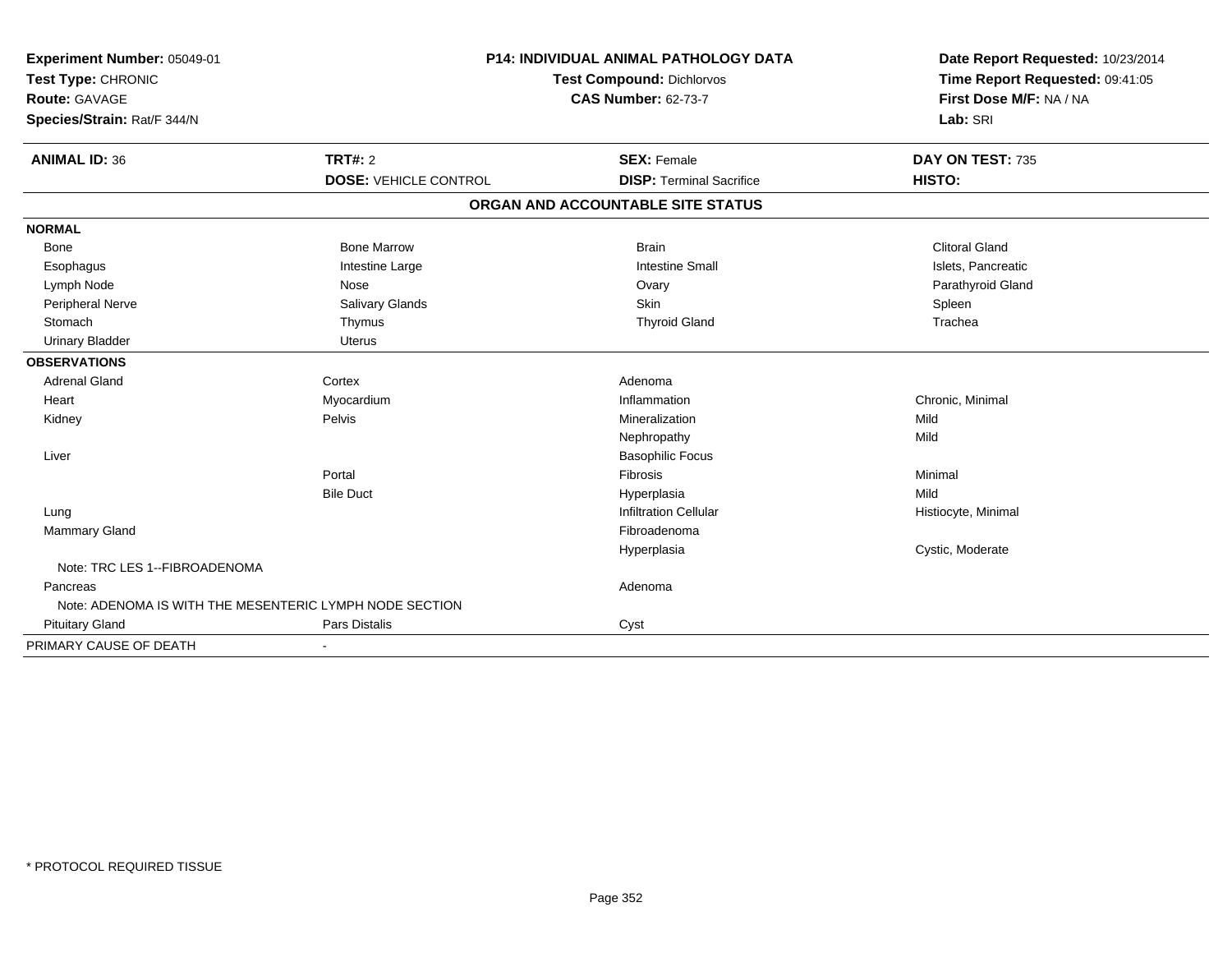| Experiment Number: 05049-01<br>Test Type: CHRONIC<br><b>Route: GAVAGE</b> |                           | <b>P14: INDIVIDUAL ANIMAL PATHOLOGY DATA</b><br>Test Compound: Dichlorvos<br><b>CAS Number: 62-73-7</b> | Date Report Requested: 10/23/2014<br>Time Report Requested: 09:41:05<br>First Dose M/F: NA / NA |
|---------------------------------------------------------------------------|---------------------------|---------------------------------------------------------------------------------------------------------|-------------------------------------------------------------------------------------------------|
| Species/Strain: Rat/F 344/N                                               |                           |                                                                                                         | Lab: SRI                                                                                        |
| <b>ANIMAL ID: 36</b>                                                      | <b>TRT#: 4</b>            | <b>SEX: Female</b>                                                                                      | DAY ON TEST: 730                                                                                |
|                                                                           | <b>DOSE: 8.0</b><br>MG/KG | <b>DISP: Terminal Sacrifice</b>                                                                         | HISTO:                                                                                          |
|                                                                           |                           | ORGAN AND ACCOUNTABLE SITE STATUS                                                                       |                                                                                                 |
| <b>NORMAL</b>                                                             |                           |                                                                                                         |                                                                                                 |
| Bone                                                                      | <b>Bone Marrow</b>        | <b>Brain</b>                                                                                            | Esophagus                                                                                       |
| Intestine Large                                                           | <b>Intestine Small</b>    | Islets, Pancreatic                                                                                      | Lymph Node                                                                                      |
| Nose                                                                      | Ovary                     | Pancreas                                                                                                | Peripheral Nerve                                                                                |
| Salivary Glands                                                           | Skin                      | Spleen                                                                                                  | Stomach                                                                                         |
| <b>Thyroid Gland</b>                                                      | Trachea                   | <b>Urinary Bladder</b>                                                                                  |                                                                                                 |
| <b>MISSING</b>                                                            |                           |                                                                                                         |                                                                                                 |
| Parathyroid Gland                                                         | Thymus                    |                                                                                                         |                                                                                                 |
| <b>OBSERVATIONS</b>                                                       |                           |                                                                                                         |                                                                                                 |
| <b>Adrenal Gland</b>                                                      | Cortex                    | Hyperplasia                                                                                             | Mild                                                                                            |
| <b>Clitoral Gland</b>                                                     |                           | Hyperplasia                                                                                             | Mild                                                                                            |
| Heart                                                                     | Myocardium                | Inflammation                                                                                            | Chronic, Minimal                                                                                |
| Kidney                                                                    | <b>Renal Tubule</b>       | Mineralization                                                                                          | Mild                                                                                            |
| Liver                                                                     |                           | <b>Basophilic Focus</b>                                                                                 |                                                                                                 |
| Lung                                                                      |                           | Infiltration Cellular                                                                                   | Histiocyte, Mild                                                                                |
| Mammary Gland                                                             |                           | Hyperplasia                                                                                             | Cystic, Mild                                                                                    |
|                                                                           |                           | Hyperplasia                                                                                             | Lobular, Moderate                                                                               |
| Note: TRC LES 1- HYPERPLASIA LOBULAR                                      |                           |                                                                                                         |                                                                                                 |
| <b>Pituitary Gland</b>                                                    | Pars Distalis             | Cyst                                                                                                    |                                                                                                 |
| <b>Uterus</b>                                                             |                           | Hydrometra                                                                                              | Mild                                                                                            |
| PRIMARY CAUSE OF DEATH                                                    | $\blacksquare$            |                                                                                                         |                                                                                                 |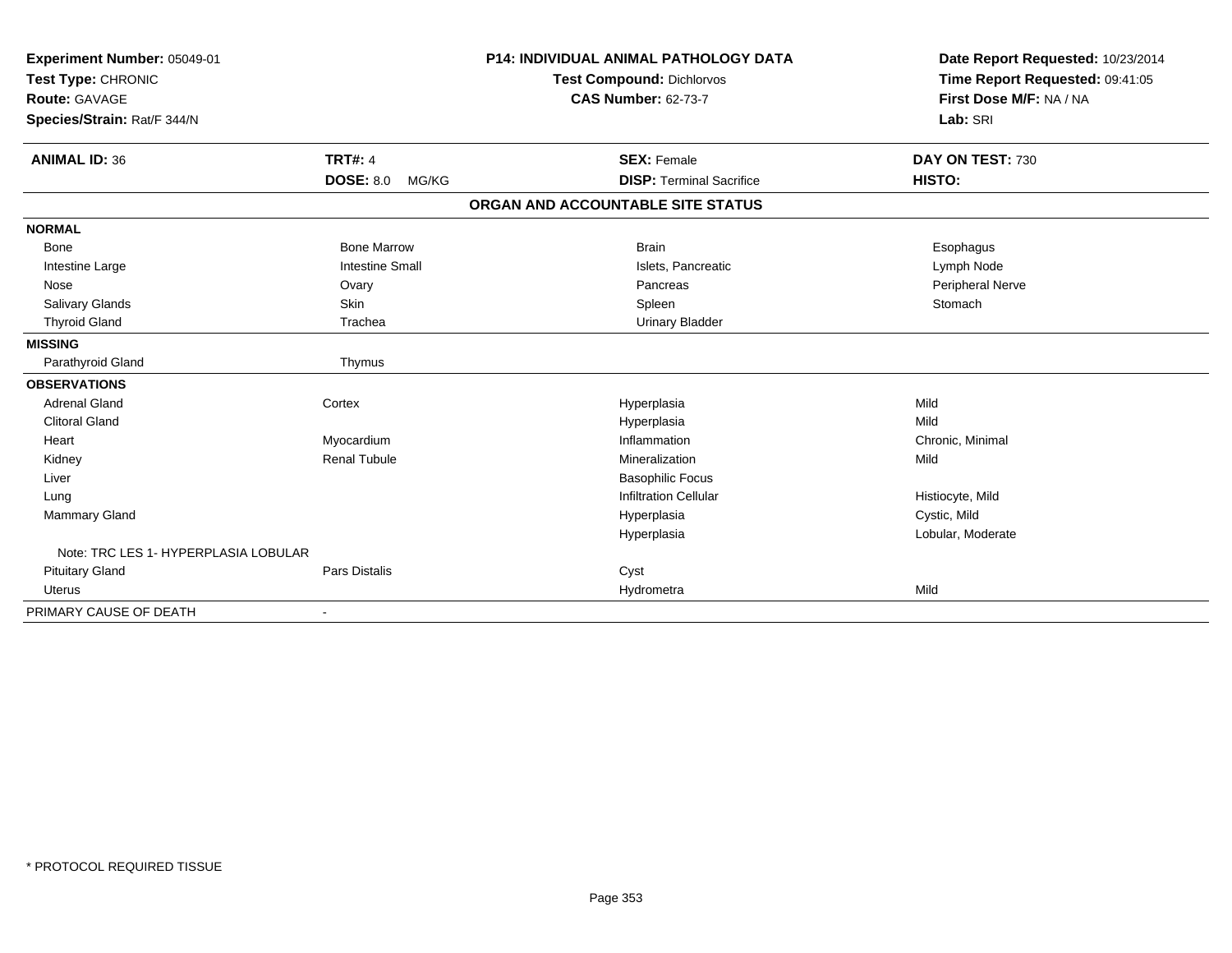| Experiment Number: 05049-01     |                           | <b>P14: INDIVIDUAL ANIMAL PATHOLOGY DATA</b> | Date Report Requested: 10/23/2014 |
|---------------------------------|---------------------------|----------------------------------------------|-----------------------------------|
| Test Type: CHRONIC              |                           | <b>Test Compound: Dichlorvos</b>             | Time Report Requested: 09:41:05   |
| <b>Route: GAVAGE</b>            |                           | <b>CAS Number: 62-73-7</b>                   | First Dose M/F: NA / NA           |
| Species/Strain: Rat/F 344/N     |                           |                                              | Lab: SRI                          |
| <b>ANIMAL ID: 36</b>            | <b>TRT#: 6</b>            | <b>SEX: Female</b>                           | DAY ON TEST: 545                  |
|                                 | <b>DOSE: 4.0</b><br>MG/KG | <b>DISP: Moribund</b>                        | HISTO:                            |
|                                 |                           | ORGAN AND ACCOUNTABLE SITE STATUS            |                                   |
| <b>NORMAL</b>                   |                           |                                              |                                   |
| <b>Adrenal Gland</b>            | <b>Bone</b>               | <b>Bone Marrow</b>                           | <b>Clitoral Gland</b>             |
| Esophagus                       | Heart                     | Intestine Large                              | <b>Intestine Small</b>            |
| Islets, Pancreatic              | Lung                      | Lymph Node                                   | Nose                              |
| Ovary                           | Pancreas                  | Parathyroid Gland                            | <b>Peripheral Nerve</b>           |
| Skin                            | Spleen                    | Thymus                                       | <b>Thyroid Gland</b>              |
| Trachea                         | <b>Urinary Bladder</b>    | <b>Uterus</b>                                |                                   |
| <b>OBSERVATIONS</b>             |                           |                                              |                                   |
| <b>Brain</b>                    |                           | Compression                                  | Moderate                          |
| Kidney                          |                           | Nephropathy                                  | Mild                              |
| Liver                           |                           | Developmental Malformation                   |                                   |
|                                 | Hepatocyte                | Vacuolization Cytoplasmic                    | Marked                            |
| Note: TRC LES 2--DEVELOP MALFOR |                           |                                              |                                   |
| <b>Mammary Gland</b>            |                           | Fibroadenoma                                 |                                   |
|                                 |                           | Hyperplasia                                  | Cystic, Mild                      |
| Note: TRC LES 1--FIBROADENOMA   |                           |                                              |                                   |
| <b>Pituitary Gland</b>          | Pars Distalis             | Adenoma                                      |                                   |
| <b>Salivary Glands</b>          | Parotid GI                | Hyperplasia                                  | Focal, Mild                       |
|                                 | Parotid GI                | Vacuolization Cytoplasmic                    | Moderate                          |
| Stomach                         | Forestomach               | Ulcer                                        | Moderate                          |
|                                 | Glandular                 | Ulcer                                        | Moderate                          |
| PRIMARY CAUSE OF DEATH          |                           |                                              |                                   |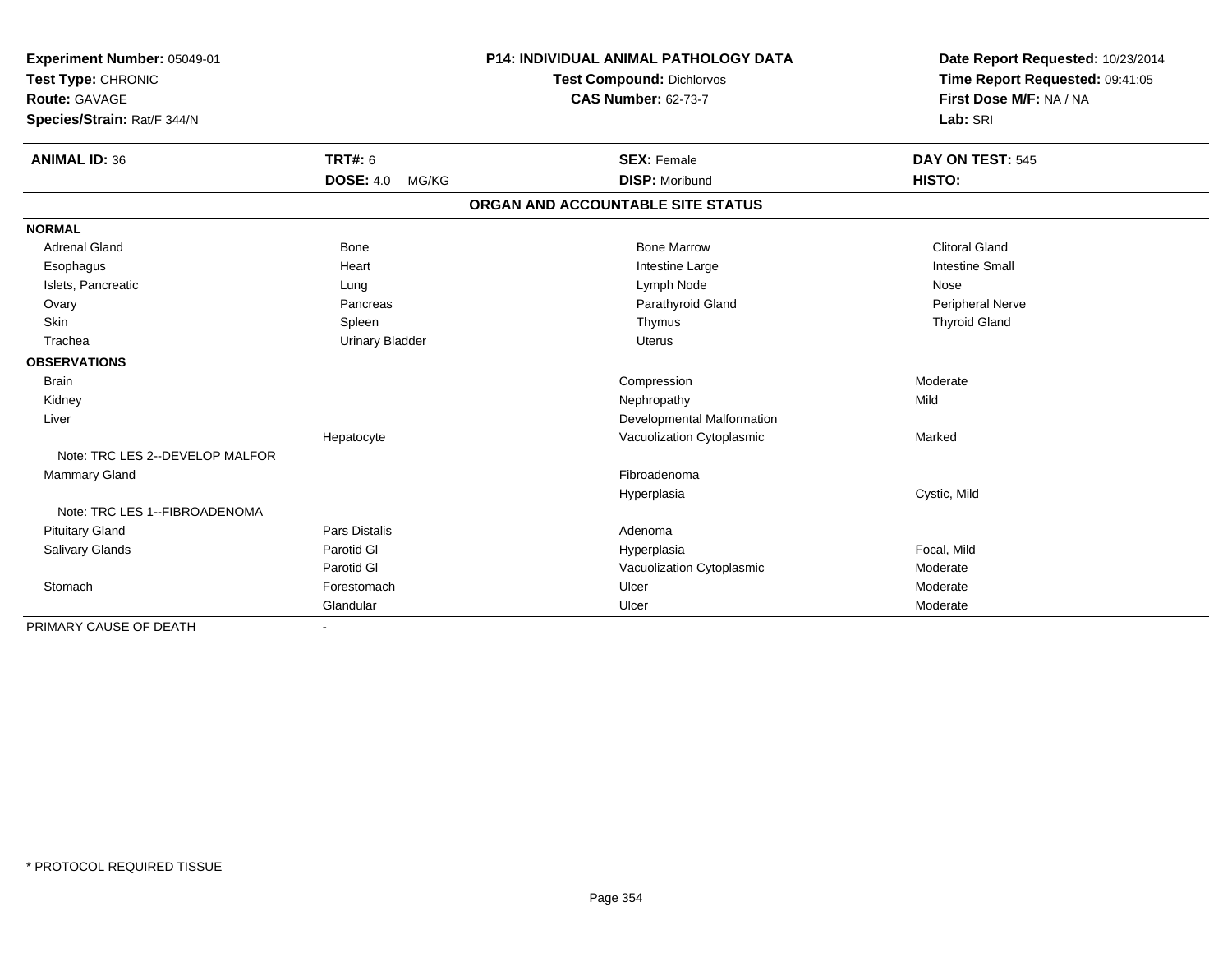| Experiment Number: 05049-01                        | P14: INDIVIDUAL ANIMAL PATHOLOGY DATA |                                               | Date Report Requested: 10/23/2014 |
|----------------------------------------------------|---------------------------------------|-----------------------------------------------|-----------------------------------|
| Test Type: CHRONIC                                 |                                       | <b>Test Compound: Dichlorvos</b>              | Time Report Requested: 09:41:05   |
| Route: GAVAGE                                      |                                       | <b>CAS Number: 62-73-7</b>                    | First Dose M/F: NA / NA           |
| Species/Strain: Rat/F 344/N                        |                                       |                                               | Lab: SRI                          |
| <b>ANIMAL ID: 37</b>                               | <b>TRT#: 2</b>                        | <b>SEX: Female</b>                            | DAY ON TEST: 691                  |
|                                                    | <b>DOSE: VEHICLE CONTROL</b>          | <b>DISP: Dead</b>                             | HISTO:                            |
|                                                    |                                       | ORGAN AND ACCOUNTABLE SITE STATUS             |                                   |
| <b>NORMAL</b>                                      |                                       |                                               |                                   |
| Bone                                               | <b>Brain</b>                          | Esophagus                                     | <b>Intestine Small</b>            |
| Islets, Pancreatic                                 | Nose                                  | Ovary                                         | Pancreas                          |
| Parathyroid Gland                                  | Peripheral Nerve                      | Salivary Glands                               | Stomach                           |
| Thymus                                             | <b>Thyroid Gland</b>                  | Trachea                                       | <b>Urinary Bladder</b>            |
| <b>OBSERVATIONS</b>                                |                                       |                                               |                                   |
| <b>Adrenal Gland</b>                               | Medulla                               | Pheochromocytoma Benign                       |                                   |
| <b>Bone Marrow</b>                                 |                                       | Hyperplasia                                   | Moderate                          |
| <b>Clitoral Gland</b>                              |                                       | Hyperplasia                                   | Mild                              |
| Heart                                              | Myocardium                            | Fibrosis                                      | Mild                              |
| Intestine Large                                    | Cecum                                 | Parasite Metazoan                             | Mild                              |
| Kidney                                             |                                       | Nephropathy                                   | Minimal                           |
| Note: CYTOLYTIC CHANGES ATTRIBUTED TO AUTOLYSIS    |                                       |                                               |                                   |
| Liver                                              |                                       | <b>Basophilic Focus</b>                       |                                   |
|                                                    |                                       | Hematopoietic Cell Proliferation              | Mild                              |
|                                                    | <b>Bile Duct</b>                      | Hyperplasia                                   | Mild                              |
|                                                    | Hepatocyte                            | Vacuolization Cytoplasmic                     | Mild                              |
| Lung                                               |                                       | <b>Infiltration Cellular</b>                  | Histiocyte, Minimal               |
| Lymph Node                                         | Mesenteric                            | Hyperplasia                                   | Histiocytic, Mild                 |
| Mammary Gland                                      |                                       | Hyperplasia                                   | Cystic, Moderate                  |
| Mesentery<br>Note: TRC LES 2--NECROSIS             | Fat                                   | <b>Necrosis</b>                               | Focal, Marked                     |
| <b>Pituitary Gland</b>                             | <b>Pars Distalis</b>                  | Adenoma                                       |                                   |
| <b>Skin</b>                                        | Sebaceous GI                          | Carcinoma                                     |                                   |
| Note: TRC LES 1--CARCINOMA                         |                                       |                                               |                                   |
| Spleen                                             |                                       | Hematopoietic Cell Proliferation Erythrocytic | Moderate                          |
| Uterus                                             |                                       | Polyp Stromal                                 |                                   |
| Note: POLYP CONTAINS NUMEROUS GLANDULAR STRUCTURES |                                       |                                               |                                   |
| PRIMARY CAUSE OF DEATH                             |                                       |                                               |                                   |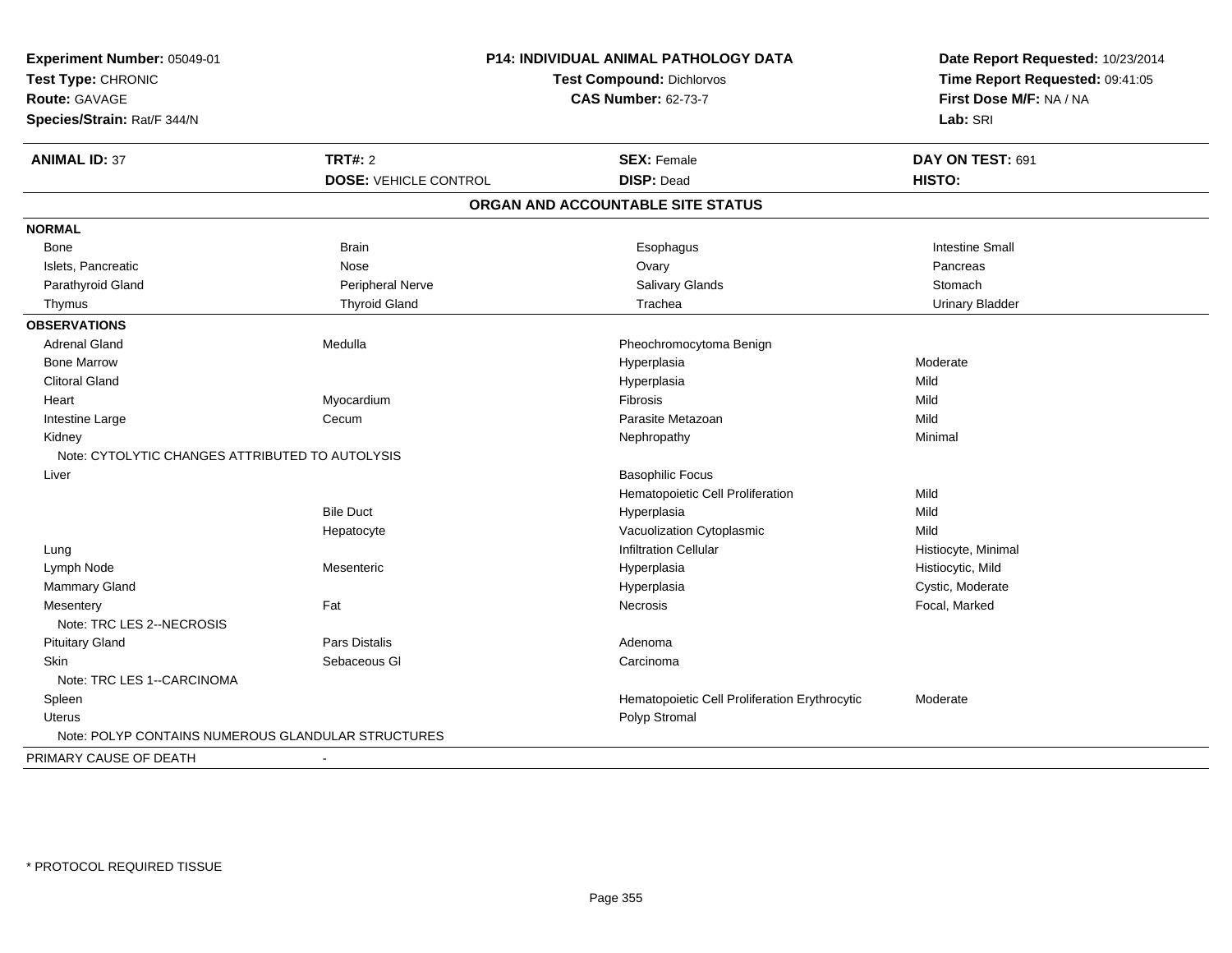| Experiment Number: 05049-01<br>Test Type: CHRONIC |                              | <b>P14: INDIVIDUAL ANIMAL PATHOLOGY DATA</b>  | Date Report Requested: 10/23/2014<br>Time Report Requested: 09:41:05 |
|---------------------------------------------------|------------------------------|-----------------------------------------------|----------------------------------------------------------------------|
|                                                   |                              | Test Compound: Dichlorvos                     |                                                                      |
| Route: GAVAGE                                     |                              | <b>CAS Number: 62-73-7</b>                    | First Dose M/F: NA / NA                                              |
| Species/Strain: Rat/F 344/N                       |                              |                                               | Lab: SRI                                                             |
| <b>ANIMAL ID: 37</b>                              | <b>TRT#: 4</b>               | <b>SEX: Female</b>                            | DAY ON TEST: 730                                                     |
|                                                   | <b>DOSE: 8.0</b><br>MG/KG    | <b>DISP: Terminal Sacrifice</b>               | HISTO:                                                               |
|                                                   |                              | ORGAN AND ACCOUNTABLE SITE STATUS             |                                                                      |
| <b>NORMAL</b>                                     |                              |                                               |                                                                      |
| <b>Bone</b>                                       | <b>Brain</b>                 | Esophagus                                     | Heart                                                                |
| <b>Intestine Small</b>                            | Islets, Pancreatic           | <b>Mammary Gland</b>                          | Nose                                                                 |
| Ovary                                             | Parathyroid Gland            | Peripheral Nerve                              | Salivary Glands                                                      |
| Skin                                              | Stomach                      | Thymus                                        | Trachea                                                              |
| <b>Urinary Bladder</b>                            |                              |                                               |                                                                      |
| <b>MISSING</b>                                    |                              |                                               |                                                                      |
| <b>Clitoral Gland</b>                             |                              |                                               |                                                                      |
| <b>OBSERVATIONS</b>                               |                              |                                               |                                                                      |
| <b>Adrenal Gland</b>                              | <b>Extra Adr Tiss</b>        | Developmental Malformation                    |                                                                      |
| <b>Bone Marrow</b>                                |                              | Hyperplasia                                   | Reticulum Cell, Marked                                               |
| Intestine Large                                   | Colon                        | Parasite Metazoan                             | Mild                                                                 |
|                                                   | Rectum                       | Parasite Metazoan                             | Mild                                                                 |
| Kidney                                            |                              | Nephropathy                                   | Minimal                                                              |
| Liver                                             | Hepatocyte                   | Atrophy                                       | Multifocal, Mild                                                     |
|                                                   |                              | Inflammation                                  | Granulomatous, Mild                                                  |
| Lung                                              |                              | <b>Infiltration Cellular</b>                  | Histiocyte, Moderate                                                 |
| Lymph Node                                        | Pancreatic                   | Hemorrhage                                    | Mild                                                                 |
| Pancreas                                          |                              | Atrophy                                       | Minimal                                                              |
| <b>Pituitary Gland</b>                            | <b>Pars Distalis</b>         | Angiectasis                                   | Mild                                                                 |
|                                                   | Pars Distalis                | Cyst                                          |                                                                      |
|                                                   | Pars Distalis                | Hyperplasia                                   | Moderate                                                             |
| Spleen                                            |                              | Hematopoietic Cell Proliferation Erythrocytic | Mild                                                                 |
| <b>Thyroid Gland</b>                              | C Cell                       | Hyperplasia                                   | Mild                                                                 |
| Uterus                                            |                              | Hyperplasia                                   | Cystic, Moderate                                                     |
| Note: MASS DESCRIBED AT NECROPSY WAS HYPERPLASIA  |                              |                                               |                                                                      |
| PRIMARY CAUSE OF DEATH                            | $\qquad \qquad \blacksquare$ |                                               |                                                                      |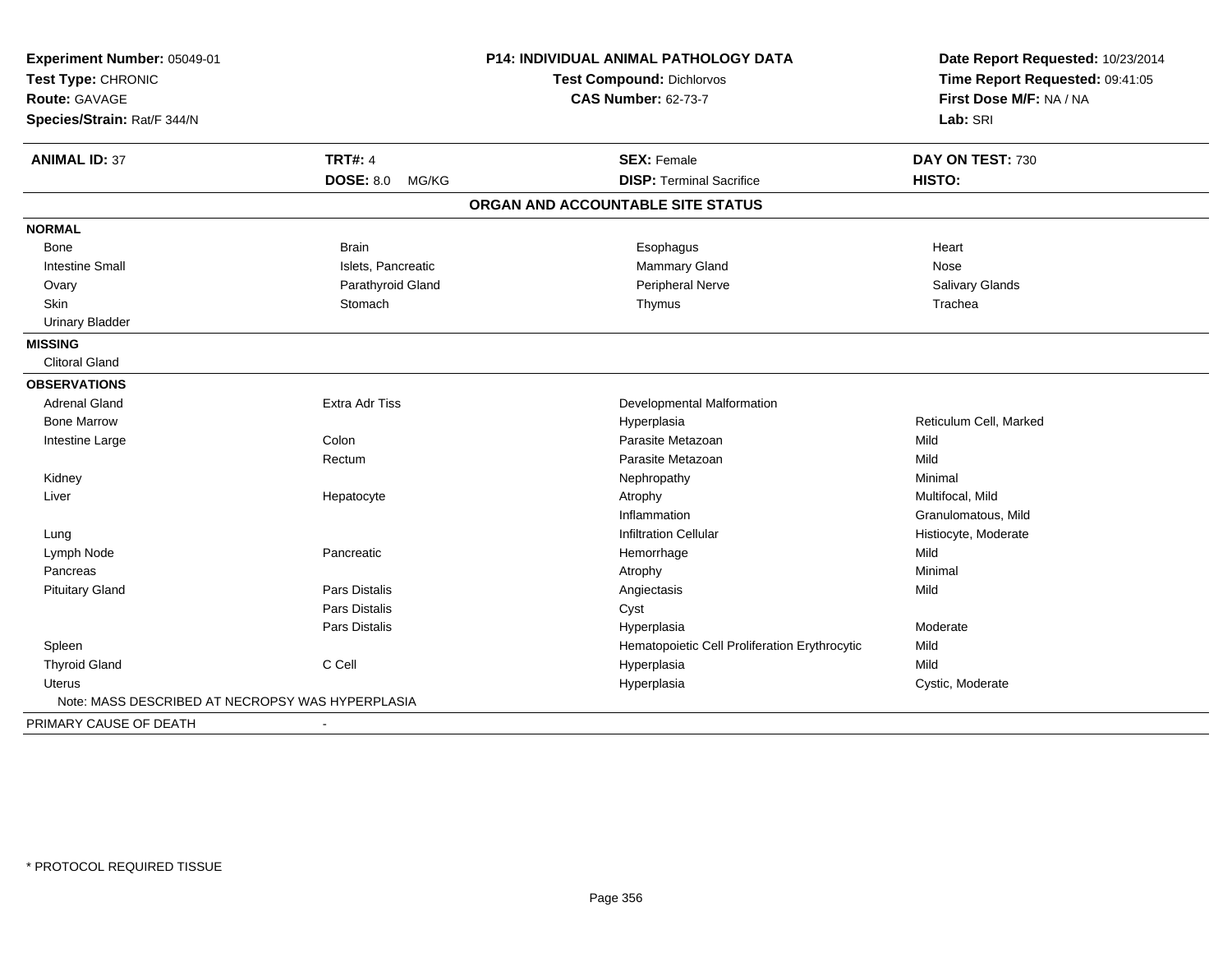| Experiment Number: 05049-01<br>Test Type: CHRONIC<br><b>Route: GAVAGE</b> |                           | P14: INDIVIDUAL ANIMAL PATHOLOGY DATA | Date Report Requested: 10/23/2014 |
|---------------------------------------------------------------------------|---------------------------|---------------------------------------|-----------------------------------|
|                                                                           |                           | Test Compound: Dichlorvos             | Time Report Requested: 09:41:05   |
|                                                                           |                           | <b>CAS Number: 62-73-7</b>            | First Dose M/F: NA / NA           |
| Species/Strain: Rat/F 344/N                                               |                           |                                       | Lab: SRI                          |
| <b>ANIMAL ID: 37</b>                                                      | <b>TRT#: 6</b>            | <b>SEX: Female</b>                    | DAY ON TEST: 709                  |
|                                                                           | <b>DOSE: 4.0</b><br>MG/KG | <b>DISP: Moribund</b>                 | HISTO:                            |
|                                                                           |                           | ORGAN AND ACCOUNTABLE SITE STATUS     |                                   |
| <b>NORMAL</b>                                                             |                           |                                       |                                   |
| Bone                                                                      | <b>Bone Marrow</b>        | Esophagus                             | Intestine Large                   |
| <b>Intestine Small</b>                                                    | Islets, Pancreatic        | Liver                                 | Nose                              |
| Ovary                                                                     | Pancreas                  | Parathyroid Gland                     | Peripheral Nerve                  |
| Salivary Glands                                                           | Skin                      | Thymus                                | Trachea                           |
| <b>Urinary Bladder</b>                                                    | <b>Uterus</b>             |                                       |                                   |
| <b>OBSERVATIONS</b>                                                       |                           |                                       |                                   |
| <b>Adrenal Gland</b>                                                      | Cortex                    | Vacuolization Cytoplasmic             | Minimal                           |
| <b>Brain</b>                                                              |                           | Degeneration                          | Multiple, Moderate                |
| Note: THE DEGEN CONSISTS OF STATUS SPONGIOSIS                             |                           |                                       |                                   |
| <b>Clitoral Gland</b>                                                     |                           | Ectasia                               | Mild                              |
| Heart                                                                     | Myocardium                | Fibrosis                              | Moderate                          |
|                                                                           | Myocardium                | Inflammation                          | Chronic, Mild                     |
| Kidney                                                                    |                           | Nephropathy                           | Mild                              |
|                                                                           | <b>Renal Tubule</b>       | Pigmentation                          | Mild                              |
| Lung                                                                      |                           | Infiltration Cellular                 | Histiocyte, Mild                  |
| Lymph Node                                                                | Mesenteric                | Atrophy                               | Moderate                          |
|                                                                           | Mesenteric                | Hemorrhage                            | Mild                              |
| Mammary Gland                                                             |                           | Fibroadenoma                          |                                   |
|                                                                           |                           | Hyperplasia                           | Cystic, Mild                      |
| <b>Pituitary Gland</b>                                                    | Pars Distalis             | Cyst                                  |                                   |
| Spleen                                                                    |                           | Pigmentation                          | Hemosiderin, Moderate             |
| Stomach                                                                   | Forestomach               | Edema                                 | Marked                            |
|                                                                           | Forestomach, Mucosa       | Hyperplasia                           | Moderate                          |
|                                                                           | Forestomach               | Ulcer                                 | Marked                            |
| <b>Thyroid Gland</b>                                                      | C Cell                    | Hyperplasia                           | Minimal                           |
| PRIMARY CAUSE OF DEATH                                                    | $\blacksquare$            |                                       |                                   |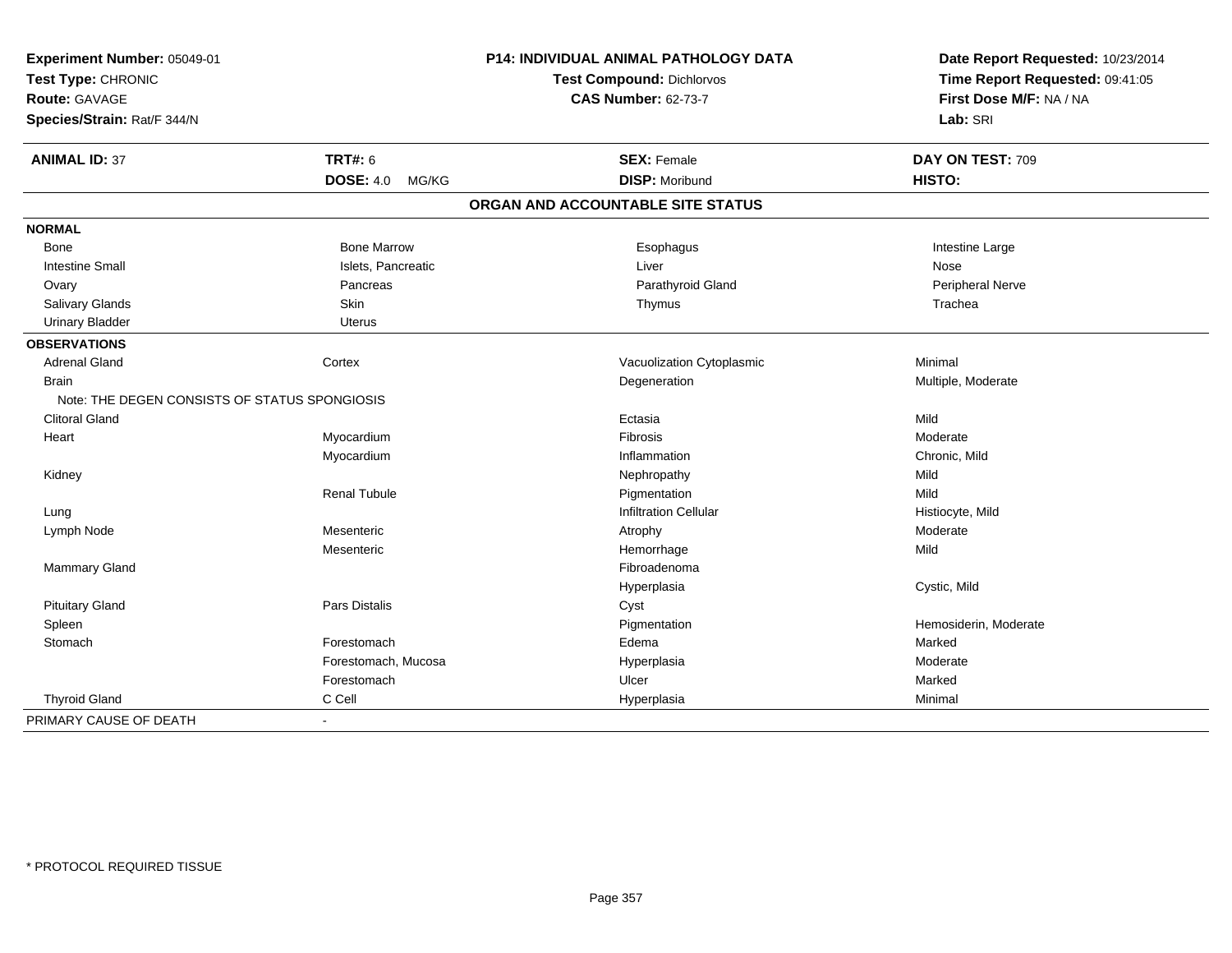| Experiment Number: 05049-01 | <b>P14: INDIVIDUAL ANIMAL PATHOLOGY DATA</b> |                                   | Date Report Requested: 10/23/2014 |
|-----------------------------|----------------------------------------------|-----------------------------------|-----------------------------------|
| Test Type: CHRONIC          |                                              | <b>Test Compound: Dichlorvos</b>  | Time Report Requested: 09:41:05   |
| <b>Route: GAVAGE</b>        |                                              | <b>CAS Number: 62-73-7</b>        | First Dose M/F: NA / NA           |
| Species/Strain: Rat/F 344/N |                                              |                                   | Lab: SRI                          |
| <b>ANIMAL ID: 38</b>        | <b>TRT#: 2</b>                               | <b>SEX: Female</b>                | DAY ON TEST: 735                  |
|                             | <b>DOSE: VEHICLE CONTROL</b>                 | <b>DISP: Terminal Sacrifice</b>   | HISTO:                            |
|                             |                                              | ORGAN AND ACCOUNTABLE SITE STATUS |                                   |
| <b>NORMAL</b>               |                                              |                                   |                                   |
| <b>Bone</b>                 | <b>Bone Marrow</b>                           | <b>Brain</b>                      | <b>Clitoral Gland</b>             |
| Esophagus                   | Heart                                        | Intestine Large                   | <b>Intestine Small</b>            |
| Islets, Pancreatic          | Nose                                         | Ovary                             | Pancreas                          |
| Parathyroid Gland           | Peripheral Nerve                             | <b>Salivary Glands</b>            | Skin                              |
| Thymus                      | <b>Thyroid Gland</b>                         | Trachea                           | <b>Urinary Bladder</b>            |
| Vagina                      |                                              |                                   |                                   |
| <b>OBSERVATIONS</b>         |                                              |                                   |                                   |
| <b>Adrenal Gland</b>        | Cortex                                       | Cyst                              |                                   |
| Kidney                      |                                              | Nephropathy                       | Minimal                           |
| Liver                       |                                              | <b>Basophilic Focus</b>           |                                   |
|                             | <b>Bile Duct</b>                             | Hyperplasia                       | Mild                              |
|                             |                                              | Leukemia Mononuclear              |                                   |
| Lung                        |                                              | Adenomatosis                      | Moderate                          |
|                             |                                              | Leukemia Mononuclear              |                                   |
| Lymph Node                  | Mesenteric                                   | Leukemia Mononuclear              |                                   |
| Mammary Gland               |                                              | Hyperplasia                       | Cystic, Mild                      |
| <b>Pituitary Gland</b>      | <b>Pars Distalis</b>                         | Cyst                              |                                   |
| Spleen                      |                                              | Leukemia Mononuclear              |                                   |
| Stomach                     | Forestomach                                  | Diverticulum                      |                                   |
| Uterus                      |                                              | Hydrometra                        | Mild                              |
|                             |                                              | Polyp Stromal                     |                                   |
| PRIMARY CAUSE OF DEATH      |                                              |                                   |                                   |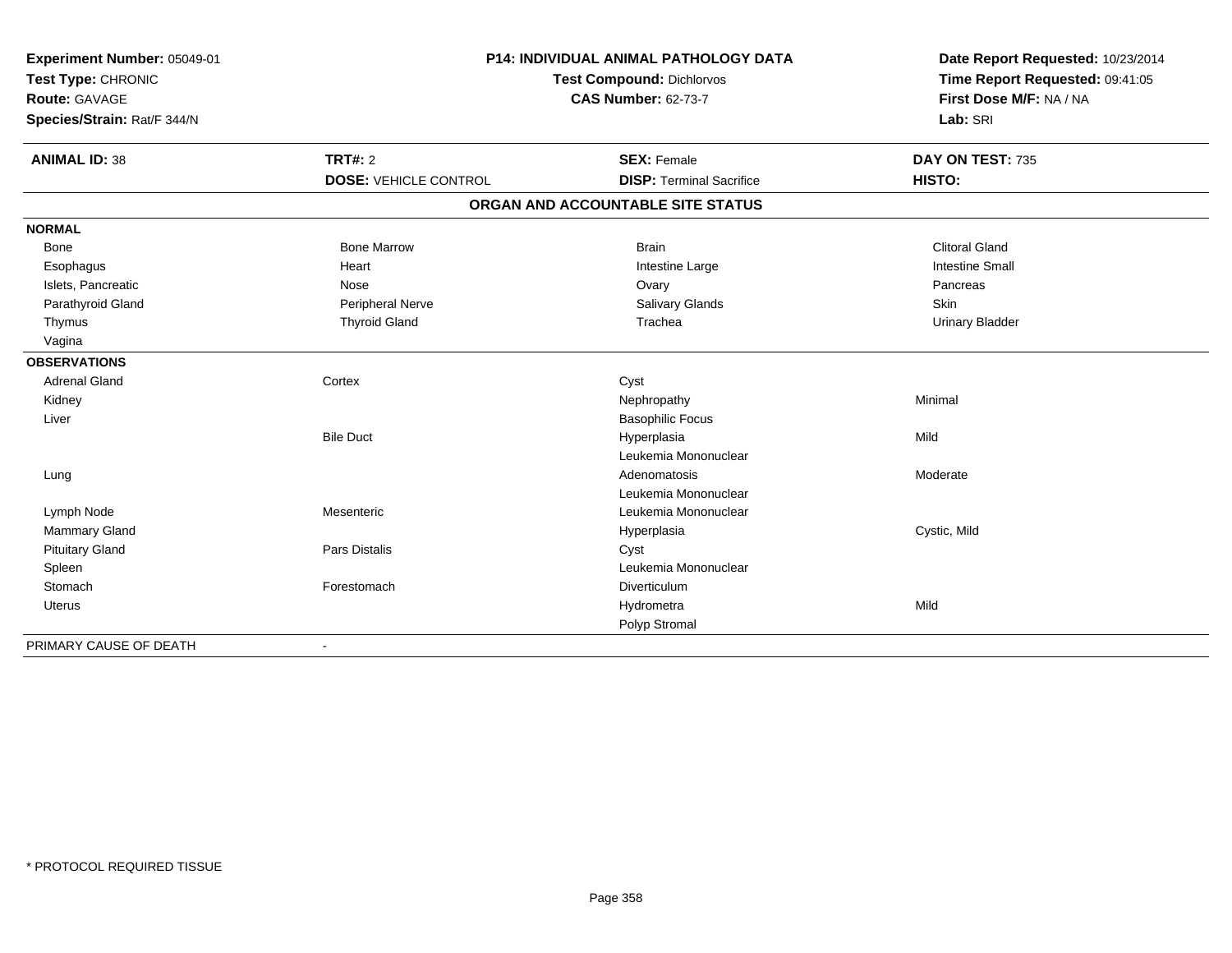| Experiment Number: 05049-01                        |                           | P14: INDIVIDUAL ANIMAL PATHOLOGY DATA | Date Report Requested: 10/23/2014 |
|----------------------------------------------------|---------------------------|---------------------------------------|-----------------------------------|
| Test Type: CHRONIC                                 |                           | <b>Test Compound: Dichlorvos</b>      | Time Report Requested: 09:41:05   |
| Route: GAVAGE                                      |                           | <b>CAS Number: 62-73-7</b>            | First Dose M/F: NA / NA           |
| Species/Strain: Rat/F 344/N                        |                           |                                       | Lab: SRI                          |
| <b>ANIMAL ID: 38</b>                               | <b>TRT#: 4</b>            | <b>SEX: Female</b>                    | DAY ON TEST: 611                  |
|                                                    | <b>DOSE: 8.0</b><br>MG/KG | <b>DISP: Moribund</b>                 | HISTO:                            |
|                                                    |                           | ORGAN AND ACCOUNTABLE SITE STATUS     |                                   |
| <b>NORMAL</b>                                      |                           |                                       |                                   |
| <b>Adrenal Gland</b>                               | Bone                      | <b>Bone Marrow</b>                    | <b>Brain</b>                      |
| <b>Clitoral Gland</b>                              | Esophagus                 | Heart                                 | Intestine Large                   |
| <b>Intestine Small</b>                             | Islets, Pancreatic        | Kidney                                | Nose                              |
| Pancreas                                           | Parathyroid Gland         | Peripheral Nerve                      | Salivary Glands                   |
| Spleen                                             | Stomach                   | Thymus                                | Trachea                           |
| <b>Urinary Bladder</b>                             | <b>Uterus</b>             |                                       |                                   |
| <b>OBSERVATIONS</b>                                |                           |                                       |                                   |
| Intest Large                                       |                           |                                       |                                   |
| Note: TRC LES 3--NOT REMARKABLE                    |                           |                                       |                                   |
| Liver                                              | Hepatocyte                | Atrophy                               | Multifocal, Mild                  |
| Lung                                               |                           | <b>Infiltration Cellular</b>          | Histiocyte, Mild                  |
| Lymph Node                                         | Mesenteric                | Atrophy                               | Moderate                          |
|                                                    | Mesenteric                | <b>Infiltration Cellular</b>          | Mast Cell, Mild                   |
| Mammary Gland                                      |                           | Fibroadenoma                          |                                   |
|                                                    |                           | Fibrosis                              | Mild                              |
|                                                    |                           | Hyperplasia                           | Cystic, Mild                      |
| Note: TRC LES 1--FIBROADENOMA                      |                           |                                       |                                   |
| Mesentery                                          | Fat                       | <b>Necrosis</b>                       | Focal, Marked                     |
| Note: TRC LES 2--NECROSIS                          |                           |                                       |                                   |
| Ovary                                              |                           | Cyst                                  |                                   |
| <b>Pituitary Gland</b>                             | Pars Distalis             | Cyst                                  |                                   |
| <b>Skin</b>                                        |                           | Acanthosis                            | Mild                              |
|                                                    |                           | Ulcer                                 | Mild                              |
| Note: LESIONS WERE WITH THE CLITORAL GLAND SECTION |                           |                                       |                                   |
| <b>Thyroid Gland</b>                               | C Cell                    | Hyperplasia                           | Mild                              |
| PRIMARY CAUSE OF DEATH                             | $\blacksquare$            |                                       |                                   |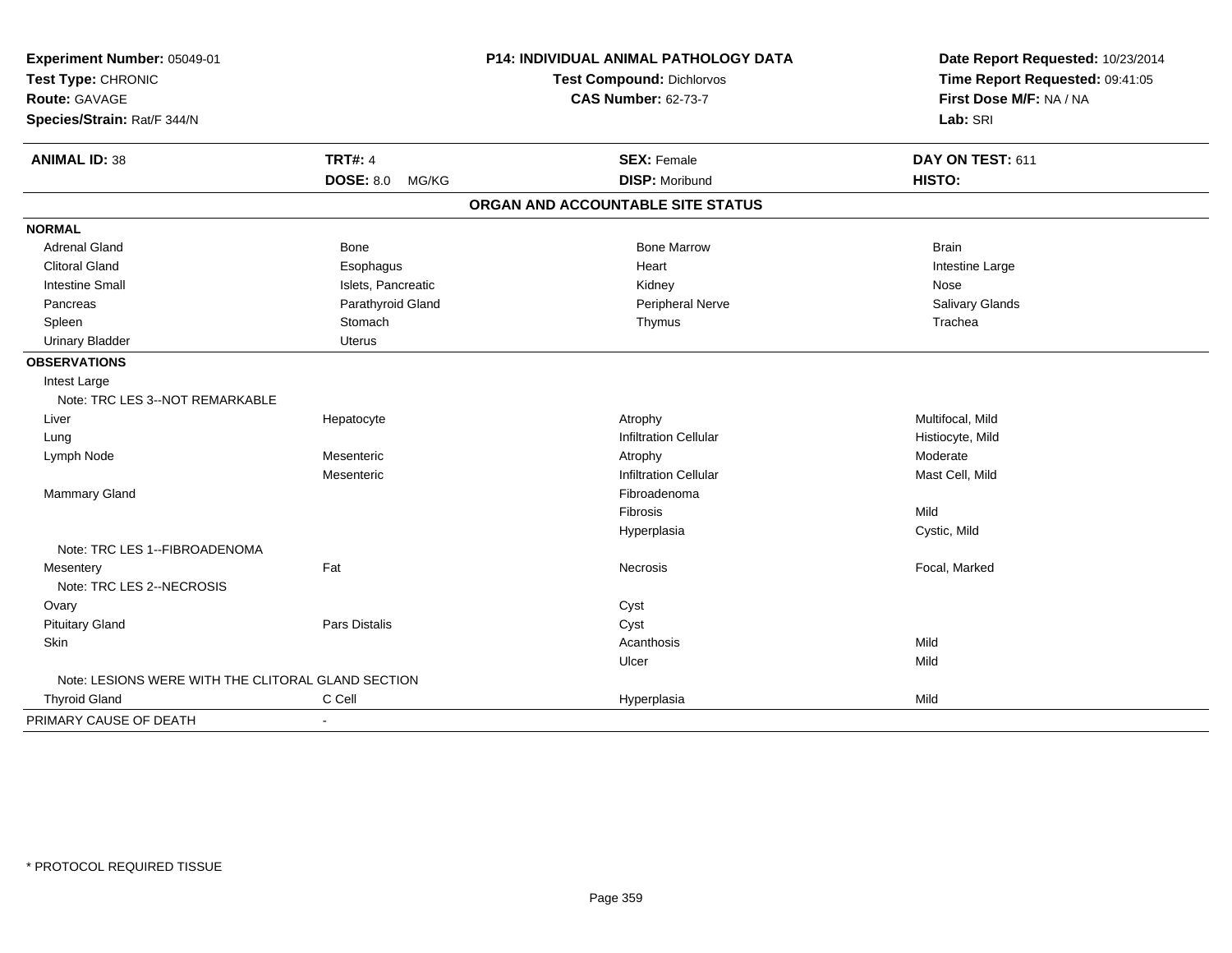| Experiment Number: 05049-01                                      |                           | P14: INDIVIDUAL ANIMAL PATHOLOGY DATA         | Date Report Requested: 10/23/2014 |
|------------------------------------------------------------------|---------------------------|-----------------------------------------------|-----------------------------------|
| Test Type: CHRONIC                                               |                           | <b>Test Compound: Dichlorvos</b>              | Time Report Requested: 09:41:05   |
| <b>Route: GAVAGE</b>                                             |                           | <b>CAS Number: 62-73-7</b>                    | First Dose M/F: NA / NA           |
| Species/Strain: Rat/F 344/N                                      |                           |                                               | Lab: SRI                          |
| <b>ANIMAL ID: 38</b>                                             | <b>TRT#: 6</b>            | <b>SEX: Female</b>                            | DAY ON TEST: 733                  |
|                                                                  | <b>DOSE: 4.0</b><br>MG/KG | <b>DISP: Terminal Sacrifice</b>               | HISTO:                            |
|                                                                  |                           | ORGAN AND ACCOUNTABLE SITE STATUS             |                                   |
| <b>NORMAL</b>                                                    |                           |                                               |                                   |
| Bone                                                             | <b>Bone Marrow</b>        | <b>Brain</b>                                  | Esophagus                         |
| Intestine Large                                                  | <b>Intestine Small</b>    | Islets, Pancreatic                            | Lymph Node                        |
| Nose                                                             | Ovary                     | Pancreas                                      | Parathyroid Gland                 |
| Salivary Glands                                                  | Thymus                    | <b>Thyroid Gland</b>                          | Trachea                           |
| <b>Urinary Bladder</b>                                           |                           |                                               |                                   |
| <b>MISSING</b>                                                   |                           |                                               |                                   |
| Peripheral Nerve                                                 |                           |                                               |                                   |
| <b>OBSERVATIONS</b>                                              |                           |                                               |                                   |
| <b>Adrenal Gland</b>                                             | Cortex                    | Vacuolization Cytoplasmic                     | Mild                              |
| <b>Clitoral Gland</b>                                            |                           | Ectasia                                       | Moderate                          |
| Note: TRC LES 2- ECTASIA                                         |                           |                                               |                                   |
| Heart                                                            | Myocardium                | Fibrosis                                      | Mild                              |
| Kidney                                                           | Pelvis                    | Mineralization                                | Mild                              |
|                                                                  |                           | Nephropathy                                   | Minimal                           |
| Liver                                                            |                           | <b>Basophilic Focus</b>                       |                                   |
|                                                                  | <b>Bile Duct</b>          | Hyperplasia                                   | Minimal                           |
| Note: TRC LES 3-CHANGES CONSISTENT WITH DIAPHR HERNIA: NOT CODED |                           |                                               |                                   |
| Lung                                                             |                           | <b>Infiltration Cellular</b>                  | Histiocyte, Minimal               |
| <b>Mammary Gland</b>                                             |                           | Fibroadenoma                                  |                                   |
| Note: TRC LES 1- FIBROADENOMA                                    |                           |                                               |                                   |
| <b>Pituitary Gland</b>                                           | Pars Distalis             | Angiectasis                                   | Mild                              |
| Skin                                                             |                           | Acanthosis                                    | Moderate                          |
|                                                                  |                           | Hyperkeratosis                                | Mild                              |
| Note: ACANTHOSIS AND HYPERKERATOSIS FROM HIND FOOT               |                           |                                               |                                   |
| Spleen                                                           |                           | Hematopoietic Cell Proliferation Erythrocytic | Mild                              |
| Stomach                                                          | Glandular                 | Mineralization                                | Moderate                          |
| <b>Uterus</b>                                                    |                           | Carcinoma                                     |                                   |
|                                                                  |                           | Cyst                                          |                                   |
| PRIMARY CAUSE OF DEATH                                           | $\blacksquare$            |                                               |                                   |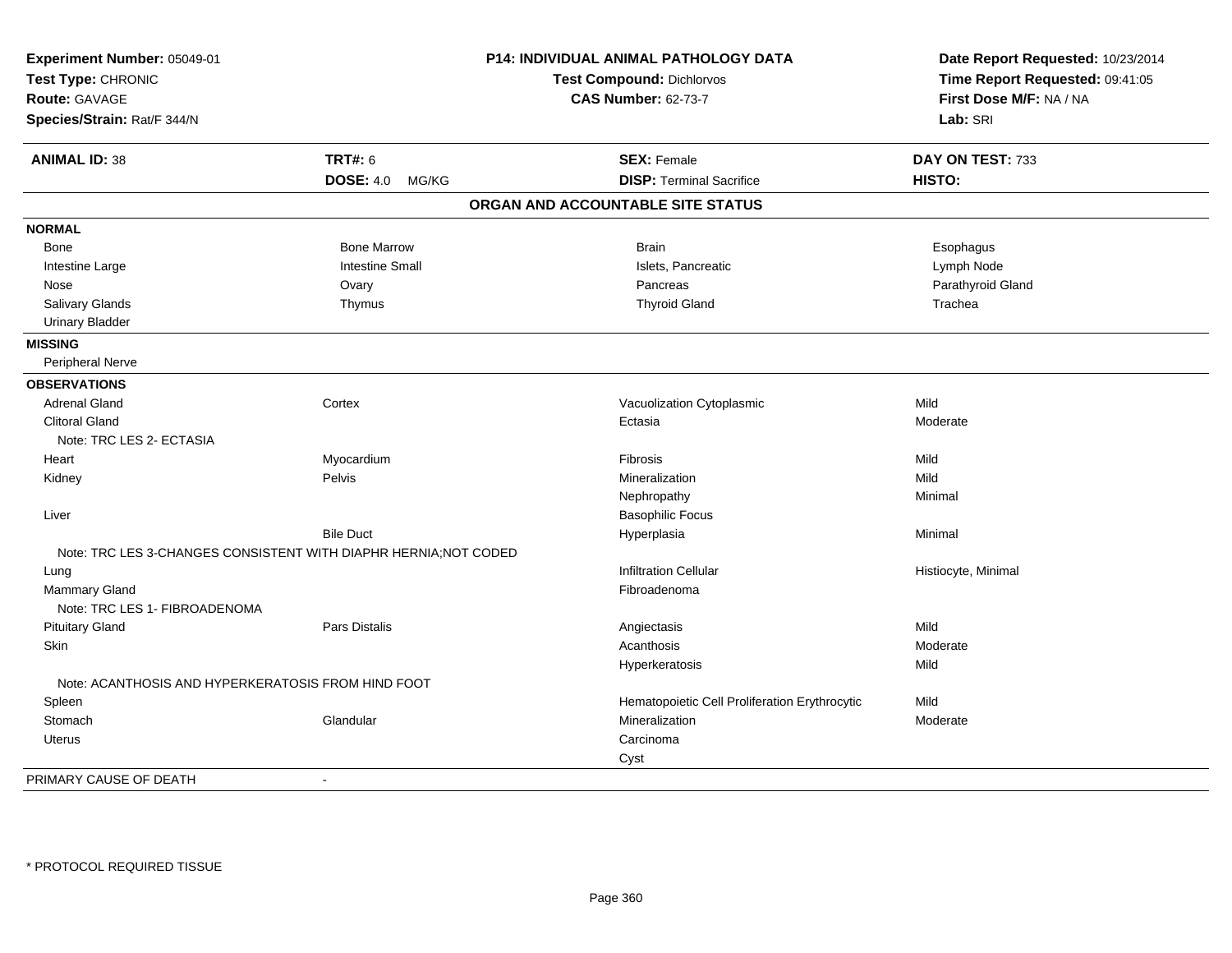| Experiment Number: 05049-01<br>Test Type: CHRONIC<br><b>Route: GAVAGE</b><br>Species/Strain: Rat/F 344/N | P14: INDIVIDUAL ANIMAL PATHOLOGY DATA<br><b>Test Compound: Dichlorvos</b><br><b>CAS Number: 62-73-7</b> |                                             | Date Report Requested: 10/23/2014<br>Time Report Requested: 09:41:05<br>First Dose M/F: NA / NA<br>Lab: SRI |
|----------------------------------------------------------------------------------------------------------|---------------------------------------------------------------------------------------------------------|---------------------------------------------|-------------------------------------------------------------------------------------------------------------|
| <b>ANIMAL ID: 39</b>                                                                                     | <b>TRT#: 2</b><br><b>DOSE: VEHICLE CONTROL</b>                                                          | <b>SEX: Female</b><br><b>DISP: Moribund</b> | DAY ON TEST: 596<br><b>HISTO:</b>                                                                           |
|                                                                                                          |                                                                                                         | ORGAN AND ACCOUNTABLE SITE STATUS           |                                                                                                             |
| <b>NORMAL</b>                                                                                            |                                                                                                         |                                             |                                                                                                             |
| <b>Adrenal Gland</b>                                                                                     | Bone                                                                                                    | <b>Bone Marrow</b>                          | <b>Clitoral Gland</b>                                                                                       |
| Esophagus                                                                                                | <b>Intestine Small</b>                                                                                  | Islets, Pancreatic                          | Kidney                                                                                                      |
| Nose                                                                                                     | Ovary                                                                                                   | Pancreas                                    | Parathyroid Gland                                                                                           |
| <b>Peripheral Nerve</b>                                                                                  | <b>Salivary Glands</b>                                                                                  | Skin                                        | Trachea                                                                                                     |
| <b>Urinary Bladder</b>                                                                                   | <b>Uterus</b>                                                                                           |                                             |                                                                                                             |
| <b>OBSERVATIONS</b>                                                                                      |                                                                                                         |                                             |                                                                                                             |
| <b>Brain</b>                                                                                             |                                                                                                         | Leukemia Mononuclear                        |                                                                                                             |
| Heart                                                                                                    |                                                                                                         | Leukemia Mononuclear                        |                                                                                                             |
| Intestine Large                                                                                          | Colon                                                                                                   | Parasite Metazoan                           | Mild                                                                                                        |
| Liver                                                                                                    | Hepatocyte                                                                                              | Atrophy                                     | Multifocal, Moderate                                                                                        |
|                                                                                                          | Portal                                                                                                  | Fibrosis                                    | Mild                                                                                                        |
|                                                                                                          | <b>Bile Duct</b>                                                                                        | Hyperplasia                                 | Mild                                                                                                        |
|                                                                                                          |                                                                                                         | Leukemia Mononuclear                        |                                                                                                             |
| Lung                                                                                                     |                                                                                                         | Leukemia Mononuclear                        |                                                                                                             |
| Lymph Node                                                                                               | Mandibular                                                                                              | Leukemia Mononuclear                        |                                                                                                             |
|                                                                                                          | Mediastinal                                                                                             | Leukemia Mononuclear                        |                                                                                                             |
|                                                                                                          | Mesenteric                                                                                              | Leukemia Mononuclear                        |                                                                                                             |
| Mammary Gland                                                                                            |                                                                                                         | Hyperplasia                                 | Cystic, Mild                                                                                                |
| <b>Pituitary Gland</b>                                                                                   |                                                                                                         | Leukemia Mononuclear                        |                                                                                                             |
| Spleen                                                                                                   |                                                                                                         | Leukemia Mononuclear                        |                                                                                                             |
| Stomach                                                                                                  |                                                                                                         | Leukemia Mononuclear                        |                                                                                                             |
| Thymus                                                                                                   |                                                                                                         | Leukemia Mononuclear                        |                                                                                                             |
| <b>Thyroid Gland</b>                                                                                     | C Cell                                                                                                  | Adenoma                                     |                                                                                                             |
| PRIMARY CAUSE OF DEATH                                                                                   | $\blacksquare$                                                                                          |                                             |                                                                                                             |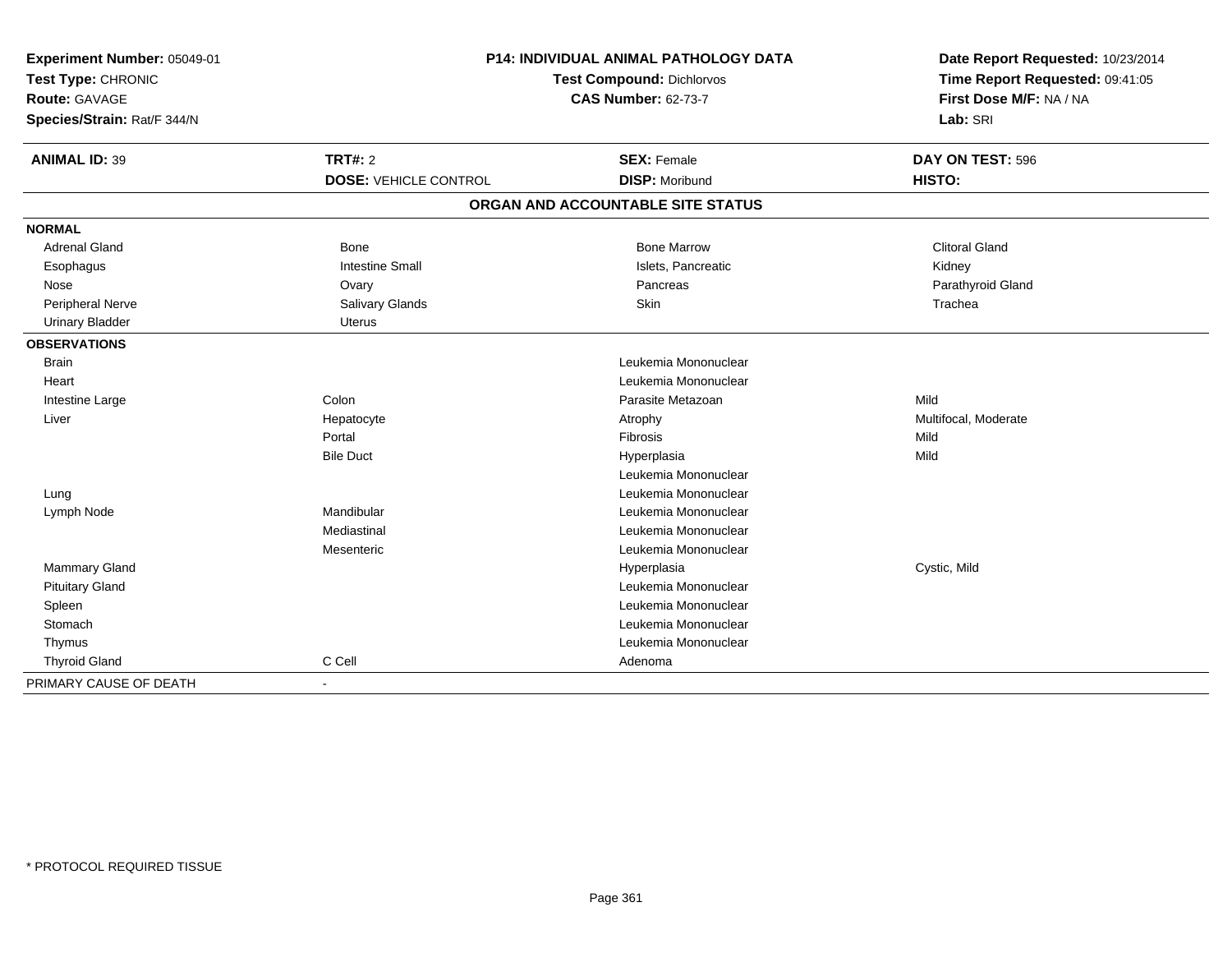| Experiment Number: 05049-01                               |                           | P14: INDIVIDUAL ANIMAL PATHOLOGY DATA         | Date Report Requested: 10/23/2014<br>Time Report Requested: 09:41:05 |
|-----------------------------------------------------------|---------------------------|-----------------------------------------------|----------------------------------------------------------------------|
| Test Type: CHRONIC                                        |                           | Test Compound: Dichlorvos                     |                                                                      |
| <b>Route: GAVAGE</b>                                      |                           | <b>CAS Number: 62-73-7</b>                    | First Dose M/F: NA / NA                                              |
| Species/Strain: Rat/F 344/N                               |                           |                                               | Lab: SRI                                                             |
| <b>ANIMAL ID: 39</b>                                      | <b>TRT#: 4</b>            | <b>SEX: Female</b>                            | DAY ON TEST: 652                                                     |
|                                                           | <b>DOSE: 8.0</b><br>MG/KG | <b>DISP: Moribund</b>                         | HISTO:                                                               |
|                                                           |                           | ORGAN AND ACCOUNTABLE SITE STATUS             |                                                                      |
| <b>NORMAL</b>                                             |                           |                                               |                                                                      |
| <b>Adrenal Gland</b>                                      | Bone                      | <b>Bone Marrow</b>                            | Esophagus                                                            |
| Heart                                                     | Intestine Large           | <b>Intestine Small</b>                        | Islets, Pancreatic                                                   |
| Liver                                                     | Nose                      | Parathyroid Gland                             | Peripheral Nerve                                                     |
| Salivary Glands                                           | Skin                      | Stomach                                       | Thymus                                                               |
| <b>Thyroid Gland</b>                                      | Trachea                   | <b>Urinary Bladder</b>                        | Vagina                                                               |
| <b>OBSERVATIONS</b>                                       |                           |                                               |                                                                      |
| <b>Brain</b>                                              | Cerebrum                  | Degeneration                                  | Mild                                                                 |
|                                                           | Thalamus                  | Degeneration                                  | Mild                                                                 |
| <b>Clitoral Gland</b>                                     |                           | Dysplasia                                     | Moderate                                                             |
|                                                           |                           | Hyperplasia                                   | Marked                                                               |
|                                                           |                           | Inflammation                                  | Suppurative, Marked                                                  |
| Note: TRC LES 1--INFLAMMATION, HYPERPLASIA, AND DYSPLASIA |                           |                                               |                                                                      |
| Kidney                                                    | Pelvis                    | Mineralization                                | Mild                                                                 |
| Lung                                                      |                           | <b>Infiltration Cellular</b>                  | Histiocyte, Mild                                                     |
| Lymph Node<br>Note: TRC LES 2 AND 3--ECTASIA              | Lymphatic, Mesenteric     | Ectasia                                       | Marked                                                               |
| <b>Mammary Gland</b>                                      |                           | Hyperplasia                                   | Cystic, Moderate                                                     |
| Ovary                                                     |                           | Cyst                                          |                                                                      |
| Pancreas                                                  |                           | Atrophy                                       | Mild                                                                 |
| <b>Pituitary Gland</b>                                    | Pars Distalis             | Angiectasis                                   | Marked                                                               |
|                                                           | Pars Distalis             | Carcinoma                                     |                                                                      |
| Spleen                                                    |                           | Hematopoietic Cell Proliferation Granulocytic | Moderate                                                             |
| Uterus                                                    |                           | Polyp Stromal                                 |                                                                      |
|                                                           |                           | Sarcoma Stromal                               |                                                                      |
| PRIMARY CAUSE OF DEATH                                    | $\sim$                    |                                               |                                                                      |
|                                                           |                           |                                               |                                                                      |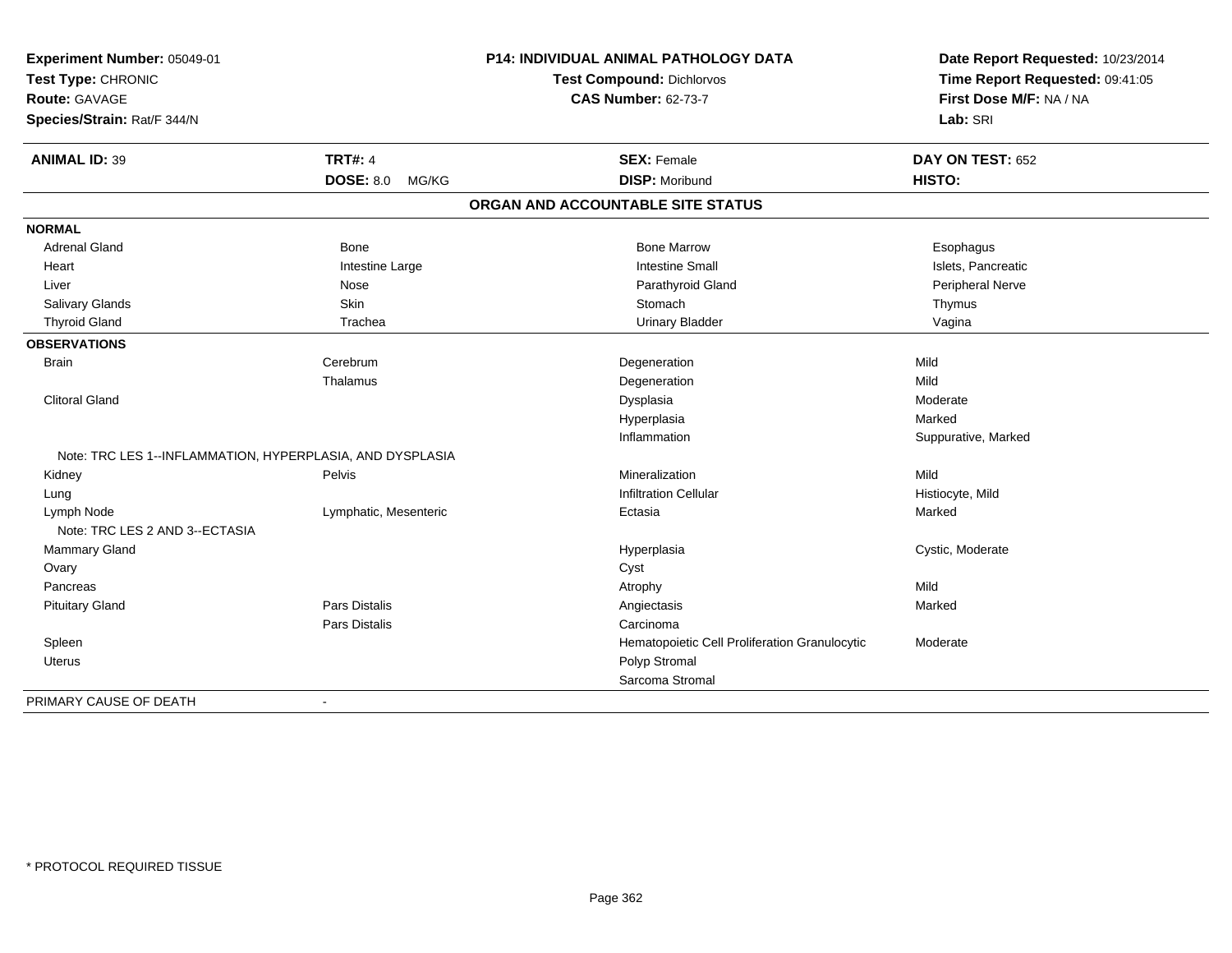| Experiment Number: 05049-01<br>Test Type: CHRONIC              |                      | <b>P14: INDIVIDUAL ANIMAL PATHOLOGY DATA</b><br><b>Test Compound: Dichlorvos</b> | Date Report Requested: 10/23/2014<br>Time Report Requested: 09:41:05 |
|----------------------------------------------------------------|----------------------|----------------------------------------------------------------------------------|----------------------------------------------------------------------|
| Route: GAVAGE                                                  |                      | <b>CAS Number: 62-73-7</b>                                                       | First Dose M/F: NA / NA                                              |
| Species/Strain: Rat/F 344/N                                    |                      |                                                                                  | Lab: SRI                                                             |
|                                                                |                      |                                                                                  |                                                                      |
| <b>ANIMAL ID: 39</b>                                           | <b>TRT#: 6</b>       | <b>SEX: Female</b>                                                               | DAY ON TEST: 733                                                     |
|                                                                | DOSE: 4.0 MG/KG      | <b>DISP: Terminal Sacrifice</b>                                                  | HISTO:                                                               |
|                                                                |                      | ORGAN AND ACCOUNTABLE SITE STATUS                                                |                                                                      |
| <b>NORMAL</b>                                                  |                      |                                                                                  |                                                                      |
| <b>Bone Marrow</b>                                             | Esophagus            | Intestine Large                                                                  | <b>Intestine Small</b>                                               |
| Islets, Pancreatic                                             | Nose                 | Ovary                                                                            | Pancreas                                                             |
| Parathyroid Gland                                              | Peripheral Nerve     | <b>Salivary Glands</b>                                                           | Skin                                                                 |
| Stomach                                                        | Thymus               | <b>Thyroid Gland</b>                                                             | Trachea                                                              |
| <b>Urinary Bladder</b>                                         |                      |                                                                                  |                                                                      |
| <b>OBSERVATIONS</b>                                            |                      |                                                                                  |                                                                      |
| <b>Adrenal Gland</b>                                           | Cortex               | Adenoma                                                                          |                                                                      |
| Bone                                                           |                      | Hyperostosis                                                                     | Moderate                                                             |
| Note: HYPEROSTOSIS INVOLVED CALVARIA AND FEMUR                 |                      |                                                                                  |                                                                      |
| Note: TRC LES 5- HYPEROSTOSIS, CALVARIA                        |                      |                                                                                  |                                                                      |
| <b>Brain</b>                                                   |                      | Degeneration                                                                     | Multiple, Minimal                                                    |
| <b>Clitoral Gland</b>                                          |                      | Hyperplasia                                                                      | Marked                                                               |
|                                                                |                      | Inflammation                                                                     | Chronic, Marked                                                      |
|                                                                |                      | Inflammation                                                                     | Suppurative, Marked                                                  |
| Note: TRC LES 4- HYPERPLASIA, INFLAMM SUPP, INFLAMM CHRONIC    |                      |                                                                                  |                                                                      |
| Heart                                                          | Myocardium           | Fibrosis                                                                         | Minimal                                                              |
| Kidney                                                         | Pelvis               | Mineralization                                                                   | Minimal                                                              |
| Liver                                                          |                      | <b>Basophilic Focus</b>                                                          |                                                                      |
|                                                                |                      | Inflammation                                                                     | Chronic, Mild                                                        |
|                                                                |                      | Inflammation                                                                     | Granulomatous, Mild                                                  |
| Lung                                                           |                      | <b>Infiltration Cellular</b>                                                     | Histiocyte, Mild                                                     |
| Lymph Node                                                     | Mandibular           | Hyperplasia                                                                      | Plasma Cell, Moderate                                                |
|                                                                | Mediastinal          | Pigmentation                                                                     | Moderate                                                             |
| Mammary Gland                                                  |                      | Fibroadenoma                                                                     | Multiple                                                             |
|                                                                |                      | Hyperplasia                                                                      | Lobular, Moderate                                                    |
|                                                                |                      | Hyperplasia                                                                      | Cystic, Mild                                                         |
| Note: TRC LES 2- FIBROADENOMA, HYPER CYSTIC, HYPER LOBULAR     |                      |                                                                                  |                                                                      |
| Note: TRC LES 1- FIBROADENOMA<br>Note: TRC LES 3- FIBROADENOMA |                      |                                                                                  |                                                                      |
| <b>Pituitary Gland</b>                                         | <b>Pars Distalis</b> | Carcinoma                                                                        |                                                                      |
|                                                                |                      |                                                                                  |                                                                      |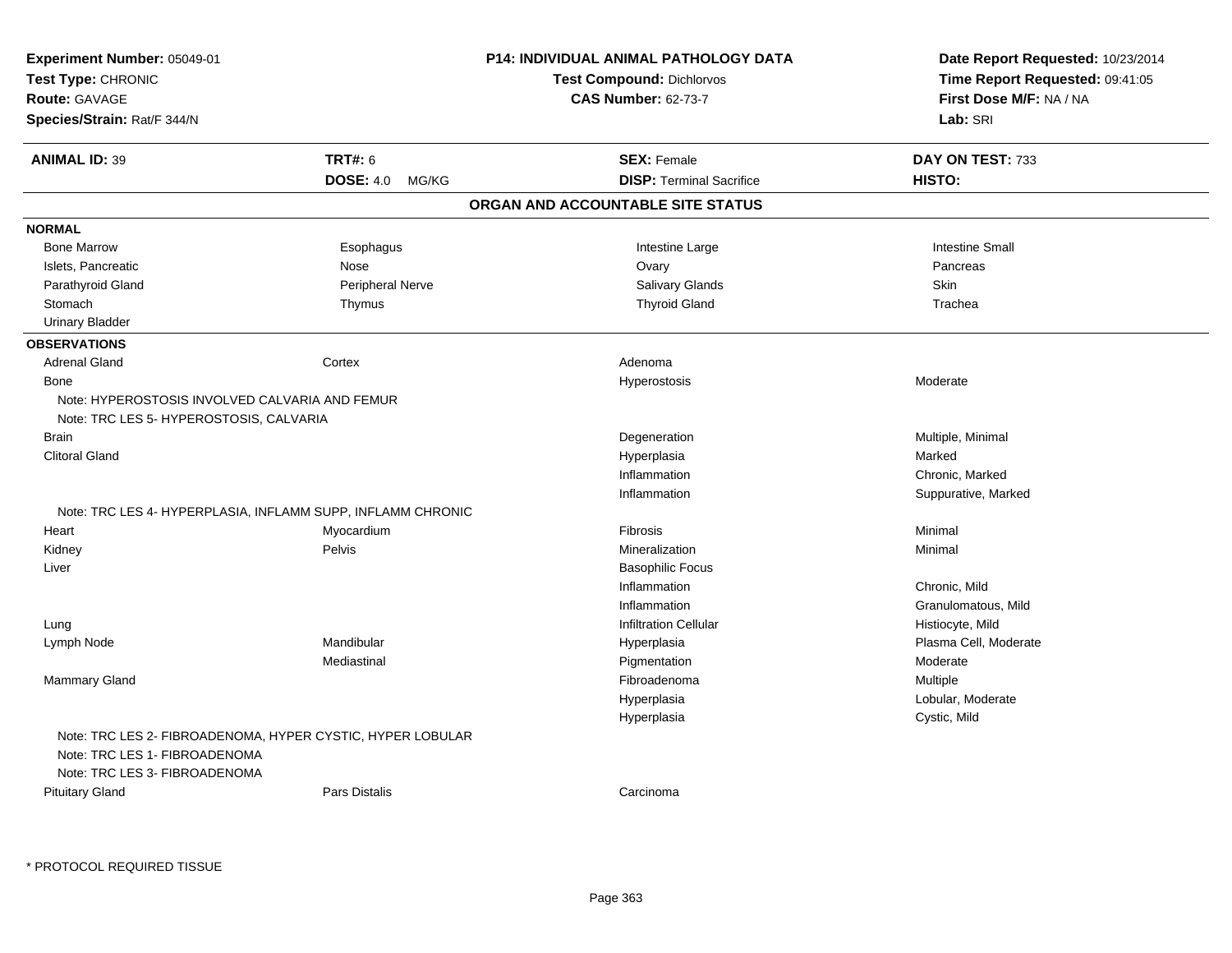| Experiment Number: 05049-01 |                           | <b>P14: INDIVIDUAL ANIMAL PATHOLOGY DATA</b>  | Date Report Requested: 10/23/2014 |
|-----------------------------|---------------------------|-----------------------------------------------|-----------------------------------|
| Test Type: CHRONIC          |                           | <b>Test Compound: Dichlorvos</b>              | Time Report Requested: 09:41:05   |
| <b>Route: GAVAGE</b>        |                           | <b>CAS Number: 62-73-7</b>                    |                                   |
| Species/Strain: Rat/F 344/N |                           |                                               | Lab: SRI                          |
| <b>ANIMAL ID: 39</b>        | TRT#: 6                   | <b>SEX: Female</b>                            | DAY ON TEST: 733                  |
|                             | <b>DOSE: 4.0</b><br>MG/KG | <b>DISP: Terminal Sacrifice</b>               | <b>HISTO:</b>                     |
|                             |                           | ORGAN AND ACCOUNTABLE SITE STATUS             |                                   |
| Spleen                      |                           | Hematopoietic Cell Proliferation Erythrocytic | Moderate                          |
| Uterus                      |                           | Polyp Stromal                                 |                                   |
| PRIMARY CAUSE OF DEATH      |                           |                                               |                                   |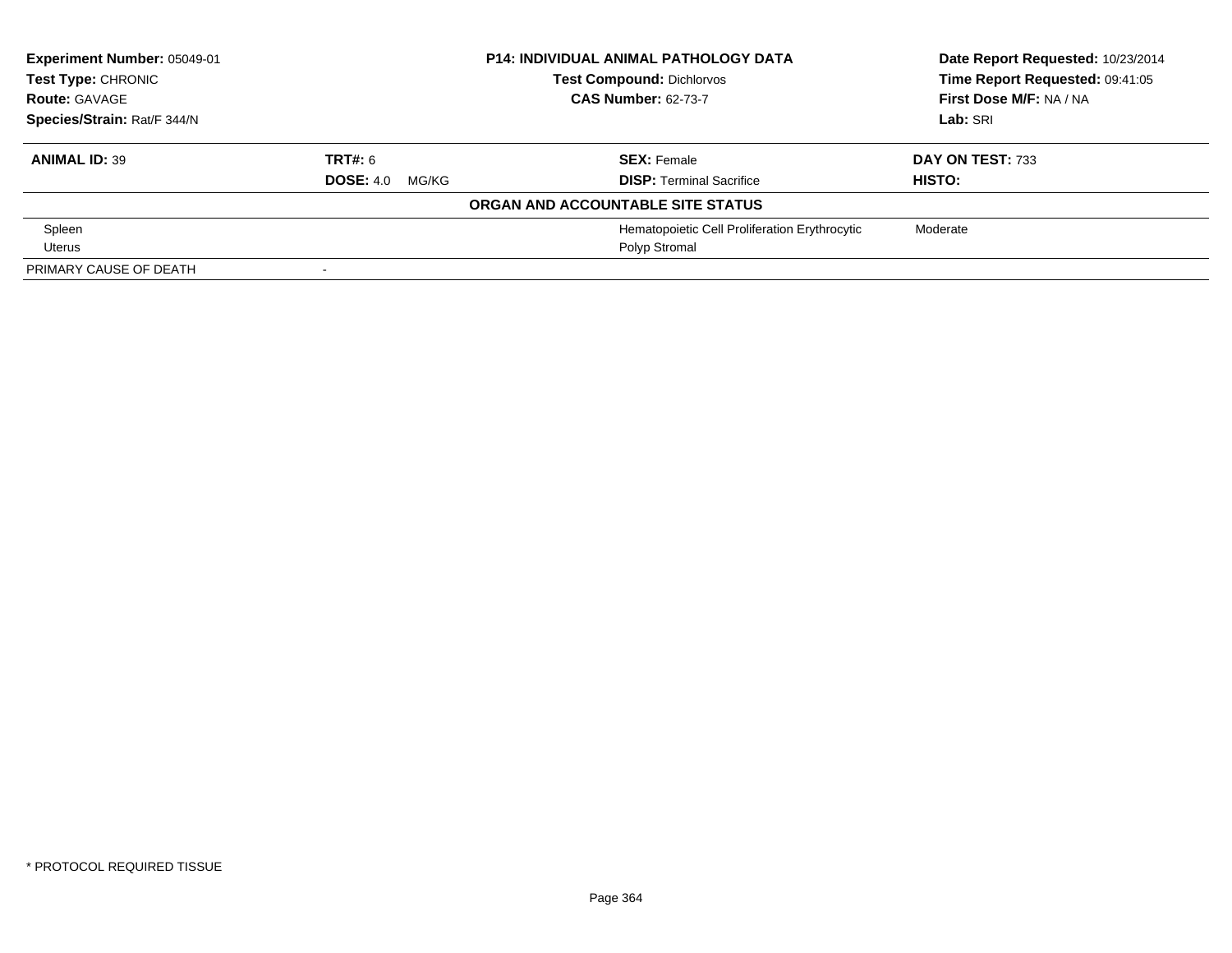| Experiment Number: 05049-01<br>Test Type: CHRONIC        |                              | P14: INDIVIDUAL ANIMAL PATHOLOGY DATA<br><b>Test Compound: Dichlorvos</b> | Date Report Requested: 10/23/2014<br>Time Report Requested: 09:41:05 |
|----------------------------------------------------------|------------------------------|---------------------------------------------------------------------------|----------------------------------------------------------------------|
| <b>Route: GAVAGE</b>                                     |                              | <b>CAS Number: 62-73-7</b>                                                | First Dose M/F: NA / NA                                              |
| Species/Strain: Rat/F 344/N                              |                              |                                                                           | Lab: SRI                                                             |
| <b>ANIMAL ID: 40</b>                                     | <b>TRT#: 2</b>               | <b>SEX: Female</b>                                                        | DAY ON TEST: 735                                                     |
|                                                          | <b>DOSE: VEHICLE CONTROL</b> | <b>DISP: Terminal Sacrifice</b>                                           | HISTO:                                                               |
|                                                          |                              | ORGAN AND ACCOUNTABLE SITE STATUS                                         |                                                                      |
| <b>NORMAL</b>                                            |                              |                                                                           |                                                                      |
| Bone                                                     | <b>Clitoral Gland</b>        | Esophagus                                                                 | <b>Intestine Small</b>                                               |
| Islets, Pancreatic                                       | Kidney                       | Lymph Node                                                                | Nose                                                                 |
| Ovary                                                    | Pancreas                     | Parathyroid Gland                                                         | <b>Peripheral Nerve</b>                                              |
| Salivary Glands                                          | Skin                         | Spleen                                                                    | Stomach                                                              |
| Thymus                                                   | Trachea                      | <b>Urinary Bladder</b>                                                    |                                                                      |
| <b>OBSERVATIONS</b>                                      |                              |                                                                           |                                                                      |
| <b>Adrenal Gland</b>                                     | Cortex                       | Hyperplasia                                                               | Mild                                                                 |
|                                                          | Cortex                       | Vacuolization Cytoplasmic                                                 | Mild                                                                 |
| <b>Bone Marrow</b>                                       |                              | Hyperplasia                                                               | Reticulum Cell, Moderate                                             |
| <b>Brain</b>                                             |                              | Oligodendroglioma Malignant                                               |                                                                      |
| Note: HOWEVER, NEOPLASM CONSIDERED POTENTIALLY MALIGNANT |                              |                                                                           |                                                                      |
| Note: NEOPLASM SMALL IN SIZE                             |                              |                                                                           |                                                                      |
| Heart                                                    | Myocardium                   | Fibrosis                                                                  | Mild                                                                 |
|                                                          | Myocardium                   | Inflammation                                                              | Chronic, Mild                                                        |
| Intestine Large                                          | Colon                        | Parasite Metazoan                                                         | Mild                                                                 |
| Liver                                                    |                              | <b>Basophilic Focus</b>                                                   |                                                                      |
|                                                          | <b>Bile Duct</b>             | Hyperplasia                                                               | Mild                                                                 |
|                                                          |                              | Inflammation                                                              | Granulomatous, Mild                                                  |
|                                                          |                              | Inflammation                                                              | Chronic, Moderate                                                    |
| Lung                                                     |                              | <b>Infiltration Cellular</b>                                              | Histiocyte, Mild                                                     |
|                                                          |                              | Inflammation                                                              | Chronic, Mild                                                        |
| Mammary Gland                                            |                              | Fibroadenoma                                                              |                                                                      |
|                                                          |                              | Hyperplasia                                                               | Cystic, Mild                                                         |
| Note: TRC LES 1--FIBROADENOMA                            |                              |                                                                           |                                                                      |
| <b>Pituitary Gland</b>                                   | <b>Pars Distalis</b>         | Cyst                                                                      |                                                                      |
| <b>Thyroid Gland</b>                                     | C Cell                       | Hyperplasia                                                               | Mild                                                                 |
|                                                          |                              | Ultimobranchial Cyst                                                      |                                                                      |
| <b>Uterus</b>                                            |                              | Hydrometra                                                                | Moderate                                                             |
| PRIMARY CAUSE OF DEATH                                   | $\blacksquare$               |                                                                           |                                                                      |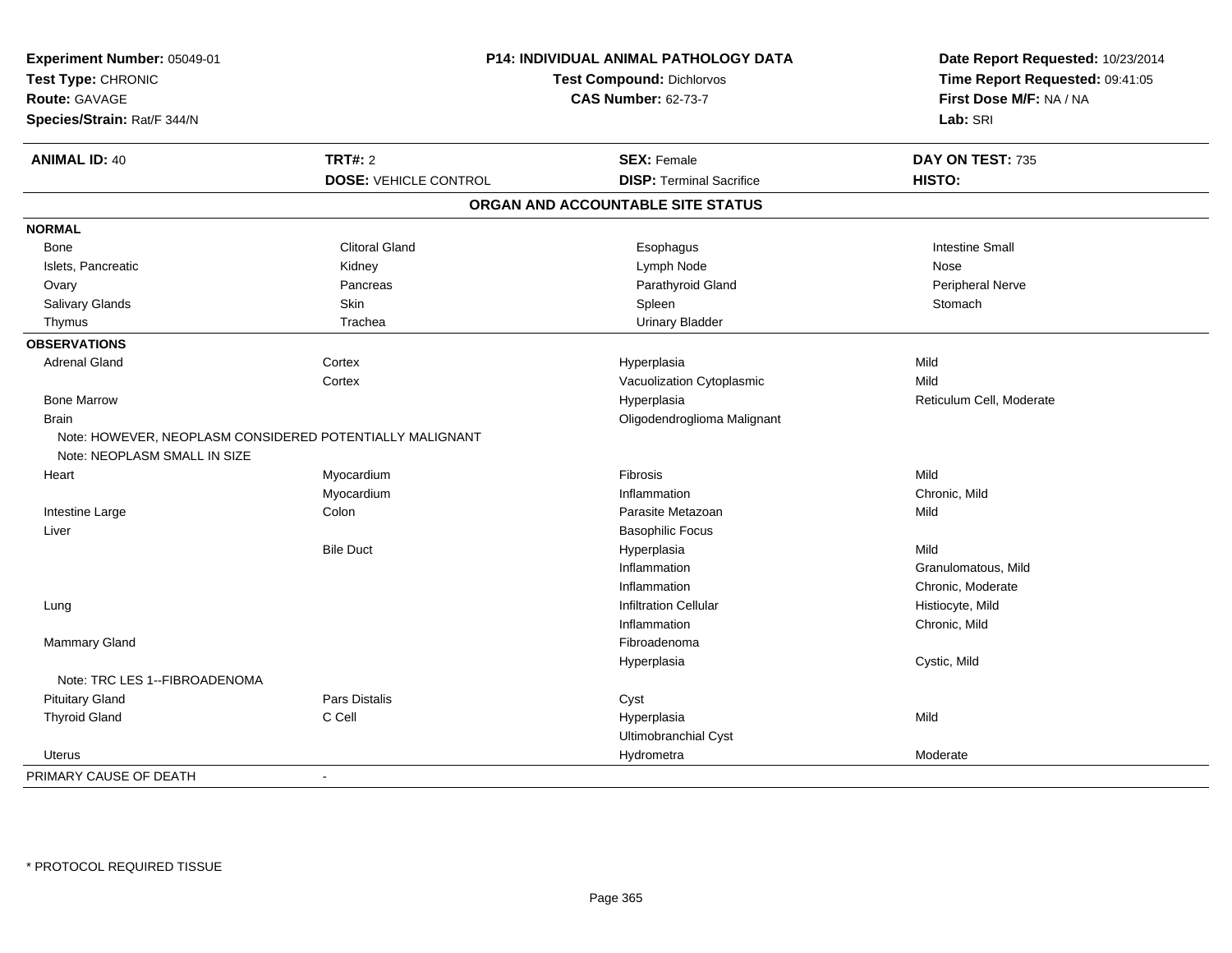| Experiment Number: 05049-01 |                     | P14: INDIVIDUAL ANIMAL PATHOLOGY DATA | Date Report Requested: 10/23/2014 |  |
|-----------------------------|---------------------|---------------------------------------|-----------------------------------|--|
| Test Type: CHRONIC          |                     | Test Compound: Dichlorvos             | Time Report Requested: 09:41:05   |  |
| <b>Route: GAVAGE</b>        |                     | <b>CAS Number: 62-73-7</b>            | First Dose M/F: NA / NA           |  |
| Species/Strain: Rat/F 344/N |                     |                                       | Lab: SRI                          |  |
| <b>ANIMAL ID: 40</b>        | <b>TRT#: 4</b>      | <b>SEX: Female</b>                    | DAY ON TEST: 730                  |  |
|                             | DOSE: 8.0 MG/KG     | <b>DISP: Terminal Sacrifice</b>       | HISTO:                            |  |
|                             |                     | ORGAN AND ACCOUNTABLE SITE STATUS     |                                   |  |
| <b>NORMAL</b>               |                     |                                       |                                   |  |
| <b>Blood</b>                | Bone                | <b>Brain</b>                          | <b>Clitoral Gland</b>             |  |
| Esophagus                   | Intestine Large     | <b>Intestine Small</b>                | Islets, Pancreatic                |  |
| Nose                        | Ovary               | Pancreas                              | Parathyroid Gland                 |  |
| Peripheral Nerve            | Salivary Glands     | Skin                                  | Trachea                           |  |
| <b>Urinary Bladder</b>      |                     |                                       |                                   |  |
| <b>MISSING</b>              |                     |                                       |                                   |  |
| Thymus                      |                     |                                       |                                   |  |
| <b>OBSERVATIONS</b>         |                     |                                       |                                   |  |
| <b>Adrenal Gland</b>        |                     | Leukemia Mononuclear                  |                                   |  |
|                             | Cortex              | Vacuolization Cytoplasmic             | Mild                              |  |
| <b>Bone Marrow</b>          |                     | Leukemia Mononuclear                  |                                   |  |
|                             |                     | Myelofibrosis                         | Mild                              |  |
| Eye                         |                     |                                       |                                   |  |
| Note: NOT REMARKABLE        |                     |                                       |                                   |  |
| Heart                       |                     | Leukemia Mononuclear                  |                                   |  |
| Kidney                      | <b>Renal Tubule</b> | Mineralization                        | Minimal                           |  |
|                             |                     | Nephropathy                           | Minimal                           |  |
| Liver                       | Hepatocyte          | Atrophy                               | Multifocal, Moderate              |  |
|                             | <b>Bile Duct</b>    | Hyperplasia                           | Mild                              |  |
|                             |                     | Leukemia Mononuclear                  |                                   |  |
| Lung                        |                     | <b>Infiltration Cellular</b>          | Histiocyte, Moderate              |  |
|                             |                     | Leukemia Mononuclear                  |                                   |  |
| Lymph Node                  | Mandibular          | Leukemia Mononuclear                  |                                   |  |
|                             | Mediastinal         | Leukemia Mononuclear                  |                                   |  |
|                             | Mesenteric          | Leukemia Mononuclear                  |                                   |  |
| <b>Mammary Gland</b>        |                     | Hyperplasia                           | Cystic, Moderate                  |  |
| <b>Pituitary Gland</b>      | Pars Distalis       | Adenoma                               |                                   |  |
| Spleen                      |                     | Leukemia Mononuclear                  |                                   |  |
| Stomach                     |                     | Leukemia Mononuclear                  |                                   |  |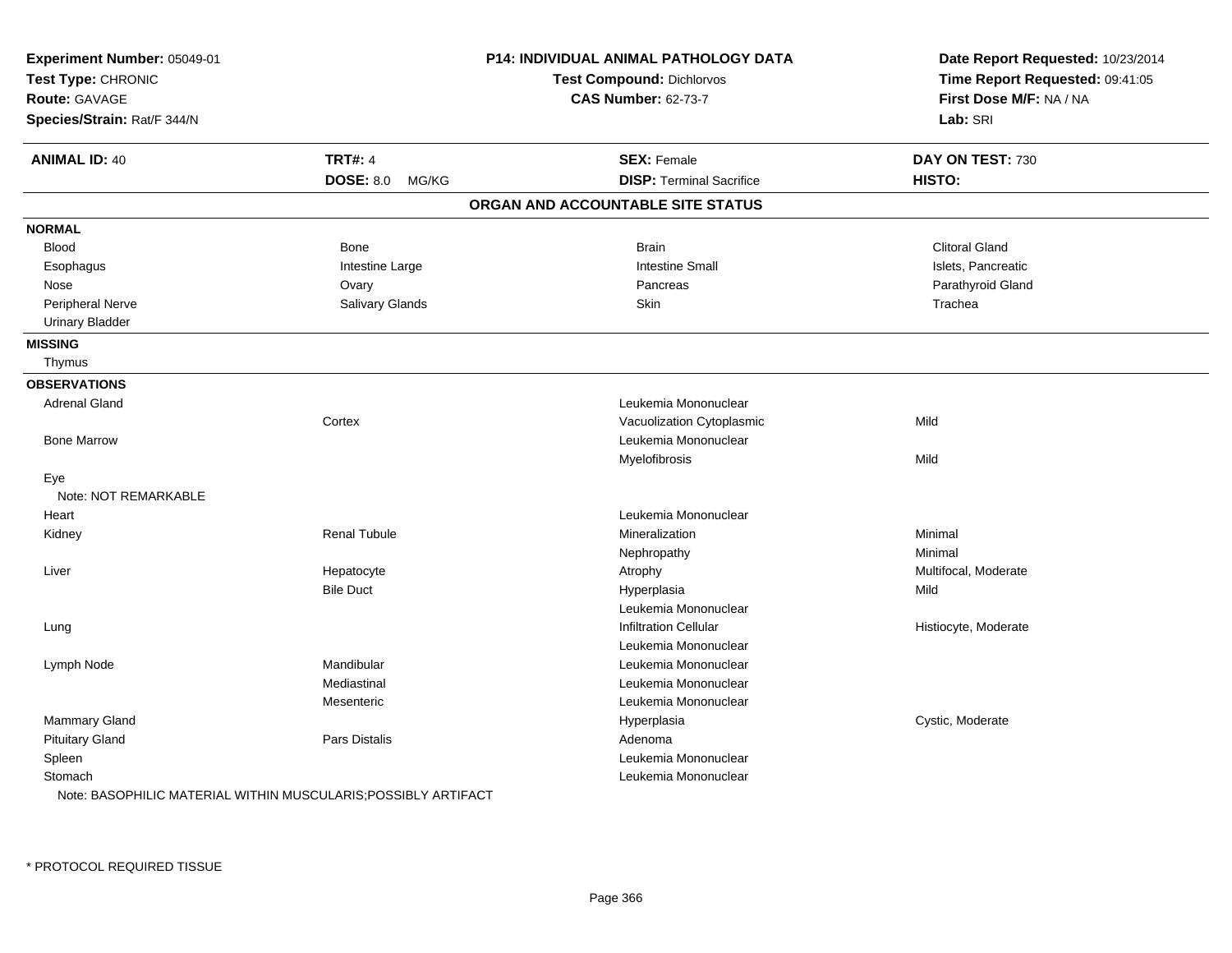| Experiment Number: 05049-01<br>Test Type: CHRONIC<br><b>Route: GAVAGE</b><br>Species/Strain: Rat/F 344/N |                                                            | <b>P14: INDIVIDUAL ANIMAL PATHOLOGY DATA</b><br><b>Test Compound: Dichlorvos</b><br><b>CAS Number: 62-73-7</b> | Date Report Requested: 10/23/2014<br>Time Report Requested: 09:41:05<br>First Dose M/F: NA / NA |
|----------------------------------------------------------------------------------------------------------|------------------------------------------------------------|----------------------------------------------------------------------------------------------------------------|-------------------------------------------------------------------------------------------------|
|                                                                                                          |                                                            |                                                                                                                | Lab: SRI                                                                                        |
| <b>ANIMAL ID: 40</b>                                                                                     | <b>TRT#: 4</b>                                             | <b>SEX: Female</b>                                                                                             | DAY ON TEST: 730                                                                                |
|                                                                                                          | <b>DOSE: 8.0</b><br>MG/KG                                  | <b>DISP: Terminal Sacrifice</b>                                                                                | HISTO:                                                                                          |
|                                                                                                          |                                                            | ORGAN AND ACCOUNTABLE SITE STATUS                                                                              |                                                                                                 |
| <b>Thyroid Gland</b>                                                                                     | C Cell                                                     | Hyperplasia                                                                                                    | Moderate                                                                                        |
| Uterus                                                                                                   |                                                            | Leukemia Mononuclear                                                                                           |                                                                                                 |
|                                                                                                          |                                                            | Polyp Stromal                                                                                                  |                                                                                                 |
| Note: TRC LES 1- POLYP STROMAL                                                                           |                                                            |                                                                                                                |                                                                                                 |
|                                                                                                          | Note: THE POLYP IS HEAVILY INFILTRATED WITH LEUKEMIA CELLS |                                                                                                                |                                                                                                 |
| PRIMARY CAUSE OF DEATH                                                                                   | $\overline{\phantom{0}}$                                   |                                                                                                                |                                                                                                 |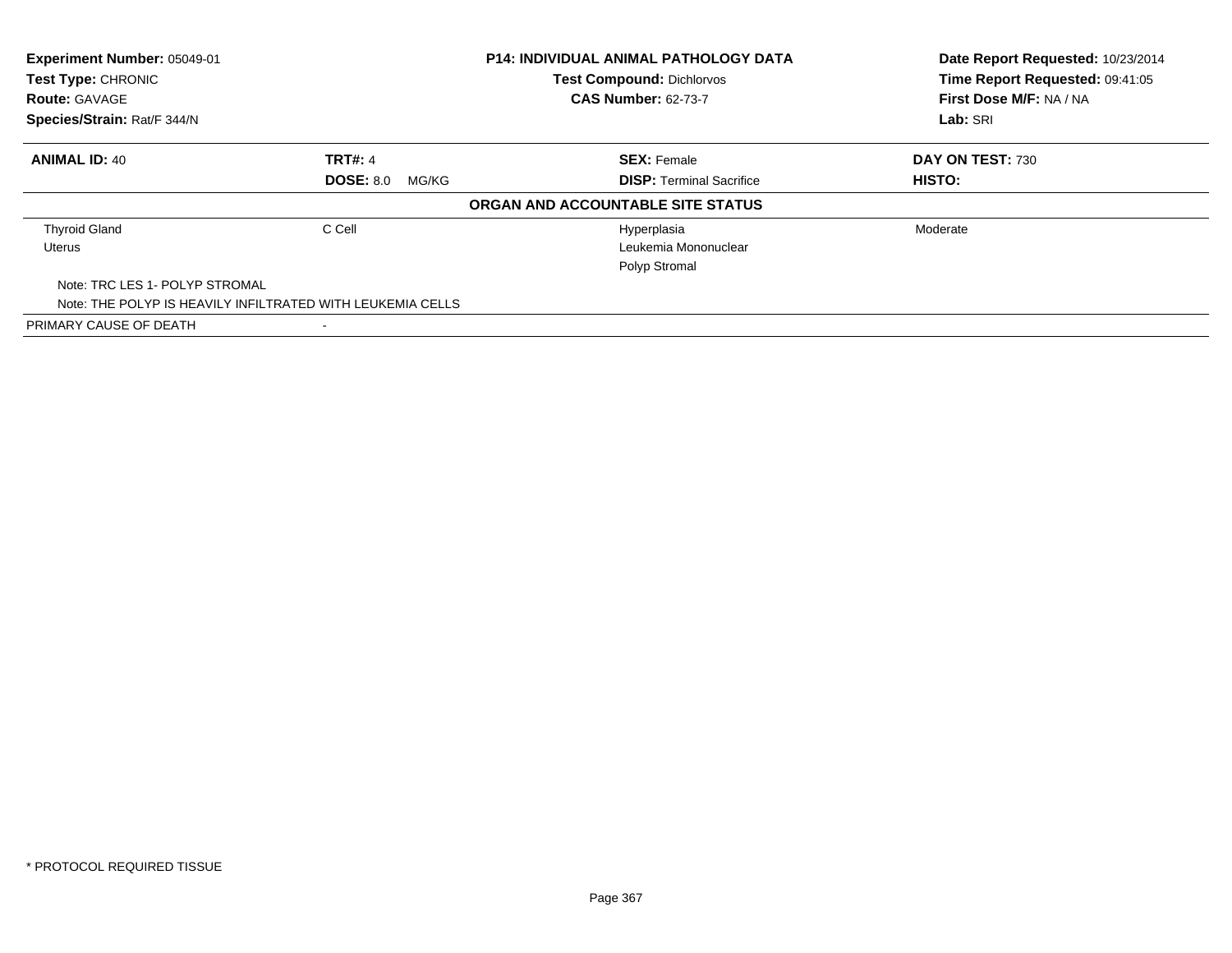| Experiment Number: 05049-01<br>Test Type: CHRONIC<br>Route: GAVAGE<br>Species/Strain: Rat/F 344/N |                           | P14: INDIVIDUAL ANIMAL PATHOLOGY DATA<br>Test Compound: Dichlorvos<br><b>CAS Number: 62-73-7</b> | Date Report Requested: 10/23/2014<br>Time Report Requested: 09:41:05<br>First Dose M/F: NA / NA<br>Lab: SRI |
|---------------------------------------------------------------------------------------------------|---------------------------|--------------------------------------------------------------------------------------------------|-------------------------------------------------------------------------------------------------------------|
| <b>ANIMAL ID: 40</b>                                                                              | <b>TRT#: 6</b>            | <b>SEX: Female</b>                                                                               | DAY ON TEST: 733                                                                                            |
|                                                                                                   | <b>DOSE: 4.0</b><br>MG/KG | <b>DISP: Terminal Sacrifice</b>                                                                  | HISTO:                                                                                                      |
|                                                                                                   |                           | ORGAN AND ACCOUNTABLE SITE STATUS                                                                |                                                                                                             |
| <b>NORMAL</b>                                                                                     |                           |                                                                                                  |                                                                                                             |
| Bone                                                                                              | <b>Bone Marrow</b>        | <b>Brain</b>                                                                                     | <b>Clitoral Gland</b>                                                                                       |
| Esophagus                                                                                         | Intestine Large           | <b>Intestine Small</b>                                                                           | Islets, Pancreatic                                                                                          |
| Pancreas                                                                                          | Parathyroid Gland         | Peripheral Nerve                                                                                 | Salivary Glands                                                                                             |
| Skin                                                                                              | Stomach                   | Thymus                                                                                           | <b>Thyroid Gland</b>                                                                                        |
| Trachea                                                                                           | <b>Urinary Bladder</b>    | <b>Uterus</b>                                                                                    |                                                                                                             |
| <b>OBSERVATIONS</b>                                                                               |                           |                                                                                                  |                                                                                                             |
| <b>Adrenal Gland</b>                                                                              |                           | Leukemia Mononuclear                                                                             |                                                                                                             |
|                                                                                                   | Cortex                    | Vacuolization Cytoplasmic                                                                        | Mild                                                                                                        |
| Heart                                                                                             | Myocardium                | Fibrosis                                                                                         | Mild                                                                                                        |
| Kidney                                                                                            | Pelvis                    | Mineralization                                                                                   | Mild                                                                                                        |
|                                                                                                   |                           | Nephropathy                                                                                      | Minimal                                                                                                     |
| Liver                                                                                             | Portal                    | Fibrosis                                                                                         | Minimal                                                                                                     |
|                                                                                                   |                           | Leukemia Mononuclear                                                                             |                                                                                                             |
| Lung                                                                                              |                           | <b>Infiltration Cellular</b>                                                                     | Histiocyte, Minimal                                                                                         |
|                                                                                                   |                           | Leukemia Mononuclear                                                                             |                                                                                                             |
| Lymph Node                                                                                        | Mesenteric                | Leukemia Mononuclear                                                                             |                                                                                                             |
|                                                                                                   | Pancreatic                | Leukemia Mononuclear                                                                             |                                                                                                             |
| Mammary Gland                                                                                     |                           | Fibroadenoma                                                                                     | Multiple                                                                                                    |
|                                                                                                   |                           | Hyperplasia                                                                                      | Cystic, Mild                                                                                                |
| Note: TRC LES 1 AND 2- FIBROADENOMA                                                               |                           |                                                                                                  |                                                                                                             |
| Nose                                                                                              | Lumen                     | Foreign Body                                                                                     | Mild                                                                                                        |
|                                                                                                   | Lumen                     | Inflammation                                                                                     | Suppurative, Mild                                                                                           |
| Ovary                                                                                             |                           | Cyst                                                                                             |                                                                                                             |
| <b>Pituitary Gland</b>                                                                            | Pars Distalis             | Angiectasis                                                                                      | Mild                                                                                                        |
|                                                                                                   | Pars Distalis             | Cyst                                                                                             |                                                                                                             |
|                                                                                                   | Pars Distalis             | Hyperplasia                                                                                      | Mild                                                                                                        |
|                                                                                                   | Pars Distalis             | Pigmentation                                                                                     | Moderate                                                                                                    |
| Spleen                                                                                            |                           | Leukemia Mononuclear                                                                             |                                                                                                             |
| PRIMARY CAUSE OF DEATH                                                                            | $\blacksquare$            |                                                                                                  |                                                                                                             |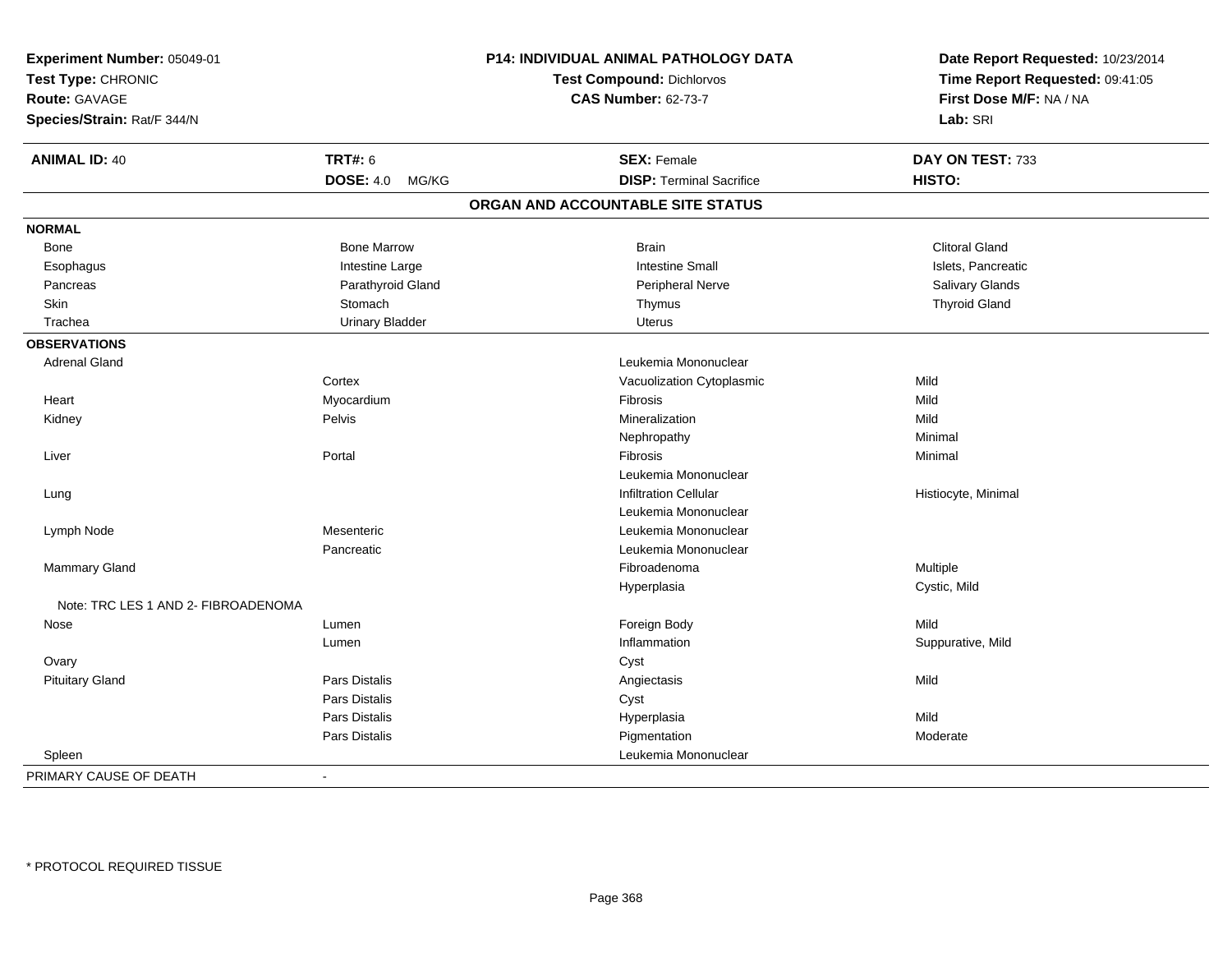| Experiment Number: 05049-01<br>Test Type: CHRONIC<br>Route: GAVAGE<br>Species/Strain: Rat/F 344/N |                                                | <b>P14: INDIVIDUAL ANIMAL PATHOLOGY DATA</b><br><b>Test Compound: Dichlorvos</b><br><b>CAS Number: 62-73-7</b> | Date Report Requested: 10/23/2014<br>Time Report Requested: 09:41:05<br>First Dose M/F: NA / NA<br>Lab: SRI |
|---------------------------------------------------------------------------------------------------|------------------------------------------------|----------------------------------------------------------------------------------------------------------------|-------------------------------------------------------------------------------------------------------------|
| <b>ANIMAL ID: 41</b>                                                                              | <b>TRT#: 2</b><br><b>DOSE: VEHICLE CONTROL</b> | <b>SEX: Female</b><br><b>DISP: Terminal Sacrifice</b>                                                          | DAY ON TEST: 735<br>HISTO:                                                                                  |
|                                                                                                   |                                                | ORGAN AND ACCOUNTABLE SITE STATUS                                                                              |                                                                                                             |
| <b>NORMAL</b>                                                                                     |                                                |                                                                                                                |                                                                                                             |
| <b>Bone</b>                                                                                       | <b>Bone Marrow</b>                             | <b>Brain</b>                                                                                                   | <b>Clitoral Gland</b>                                                                                       |
| Esophagus                                                                                         | Intestine Large                                | <b>Intestine Small</b>                                                                                         | Islets, Pancreatic                                                                                          |
| Lung                                                                                              | Lymph Node                                     | Nose                                                                                                           | Ovary                                                                                                       |
| Pancreas                                                                                          | Parathyroid Gland                              | Peripheral Nerve                                                                                               | Salivary Glands                                                                                             |
| <b>Skin</b>                                                                                       | Spleen                                         | Stomach                                                                                                        | <b>Thyroid Gland</b>                                                                                        |
| Trachea                                                                                           |                                                |                                                                                                                |                                                                                                             |
| <b>MISSING</b>                                                                                    |                                                |                                                                                                                |                                                                                                             |
| Thymus                                                                                            |                                                |                                                                                                                |                                                                                                             |
| <b>OBSERVATIONS</b>                                                                               |                                                |                                                                                                                |                                                                                                             |
| <b>Adrenal Gland</b>                                                                              | Cortex                                         | Vacuolization Cytoplasmic                                                                                      | Mild                                                                                                        |
| Heart                                                                                             | Myocardium                                     | Inflammation                                                                                                   | Chronic, Mild                                                                                               |
| Kidney                                                                                            |                                                | Nephropathy                                                                                                    | Mild                                                                                                        |
| Liver                                                                                             | Hepatocyte                                     | Atrophy                                                                                                        | Multifocal, Mild                                                                                            |
|                                                                                                   |                                                | Inflammation                                                                                                   | Granulomatous, Marked                                                                                       |
| Mammary Gland                                                                                     |                                                | Hyperplasia                                                                                                    | Cystic, Mild                                                                                                |
| <b>Pituitary Gland</b>                                                                            | Pars Distalis                                  | Adenoma                                                                                                        |                                                                                                             |
| <b>Urinary Bladder</b>                                                                            |                                                | Papilloma                                                                                                      |                                                                                                             |
| Uterus                                                                                            |                                                | Polyp Stromal                                                                                                  |                                                                                                             |
| PRIMARY CAUSE OF DEATH                                                                            |                                                |                                                                                                                |                                                                                                             |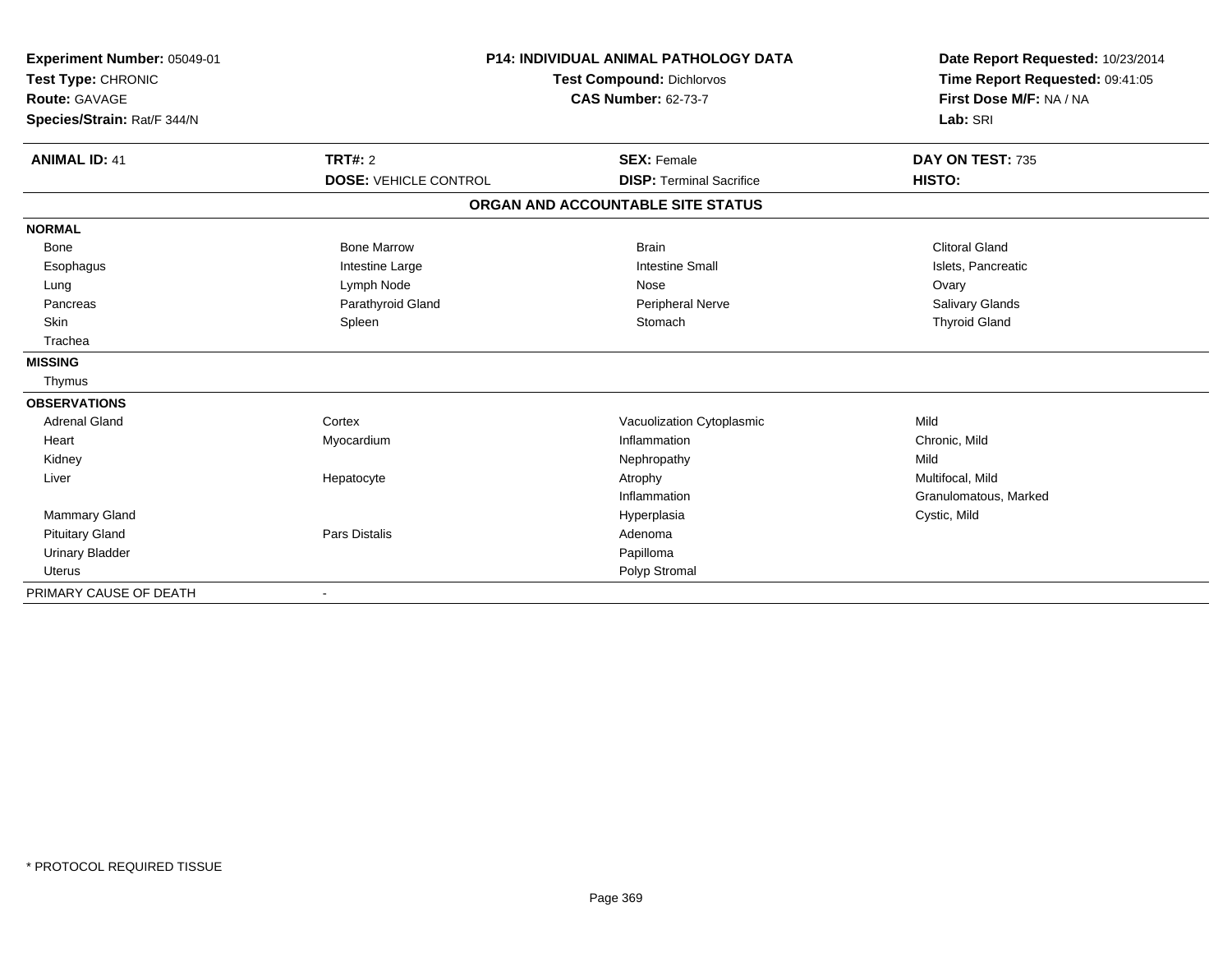| Experiment Number: 05049-01<br>Test Type: CHRONIC<br><b>Route: GAVAGE</b> |                           | P14: INDIVIDUAL ANIMAL PATHOLOGY DATA         | Date Report Requested: 10/23/2014<br>Time Report Requested: 09:41:05<br>First Dose M/F: NA / NA |
|---------------------------------------------------------------------------|---------------------------|-----------------------------------------------|-------------------------------------------------------------------------------------------------|
|                                                                           |                           | <b>Test Compound: Dichlorvos</b>              |                                                                                                 |
|                                                                           |                           | <b>CAS Number: 62-73-7</b>                    |                                                                                                 |
| Species/Strain: Rat/F 344/N                                               |                           |                                               | Lab: SRI                                                                                        |
| <b>ANIMAL ID: 41</b>                                                      | <b>TRT#: 4</b>            | <b>SEX: Female</b>                            | DAY ON TEST: 730                                                                                |
|                                                                           | <b>DOSE: 8.0</b><br>MG/KG | <b>DISP: Terminal Sacrifice</b>               | HISTO:                                                                                          |
|                                                                           |                           | ORGAN AND ACCOUNTABLE SITE STATUS             |                                                                                                 |
| <b>NORMAL</b>                                                             |                           |                                               |                                                                                                 |
| Bone                                                                      | <b>Brain</b>              | <b>Clitoral Gland</b>                         | Esophagus                                                                                       |
| Heart                                                                     | Intestine Large           | <b>Intestine Small</b>                        | Islets, Pancreatic                                                                              |
| Lymph Node                                                                | Nose                      | Ovary                                         | Parathyroid Gland                                                                               |
| Peripheral Nerve                                                          | Salivary Glands           | Stomach                                       | Thymus                                                                                          |
| <b>Thyroid Gland</b>                                                      | Trachea                   | <b>Urinary Bladder</b>                        | <b>Uterus</b>                                                                                   |
| <b>MISSING</b>                                                            |                           |                                               |                                                                                                 |
| Skin                                                                      |                           |                                               |                                                                                                 |
| <b>OBSERVATIONS</b>                                                       |                           |                                               |                                                                                                 |
| <b>Adrenal Gland</b>                                                      | Medulla                   | Pheochromocytoma Benign                       | Multiple                                                                                        |
| <b>Bone Marrow</b>                                                        |                           | Hyperplasia                                   | Reticulum Cell, Mild                                                                            |
| <b>Clitoral GI</b>                                                        |                           |                                               |                                                                                                 |
| Note: NO MASS OBSERVED MICROSCOPICALLY                                    |                           |                                               |                                                                                                 |
| Kidney                                                                    | <b>Pelvis</b>             | Mineralization                                | Minimal                                                                                         |
|                                                                           |                           | Nephropathy                                   | Minimal                                                                                         |
| Liver                                                                     |                           | Angiectasis                                   | Mild                                                                                            |
|                                                                           |                           | <b>Basophilic Focus</b>                       |                                                                                                 |
|                                                                           | <b>Bile Duct</b>          | Hyperplasia                                   | Mild                                                                                            |
|                                                                           |                           | Inflammation                                  | Granulomatous, Minimal                                                                          |
| Lung                                                                      |                           | <b>Infiltration Cellular</b>                  | Histiocyte, Mild                                                                                |
| <b>Mammary Gland</b>                                                      |                           | Hyperplasia                                   | Cystic, Mild                                                                                    |
| Pancreas                                                                  |                           | Atrophy                                       | Mild                                                                                            |
| <b>Pituitary Gland</b>                                                    | Pars Distalis             | Adenoma                                       |                                                                                                 |
| Spleen                                                                    |                           | Hematopoietic Cell Proliferation Erythrocytic | Mild                                                                                            |
| PRIMARY CAUSE OF DEATH                                                    | $\blacksquare$            |                                               |                                                                                                 |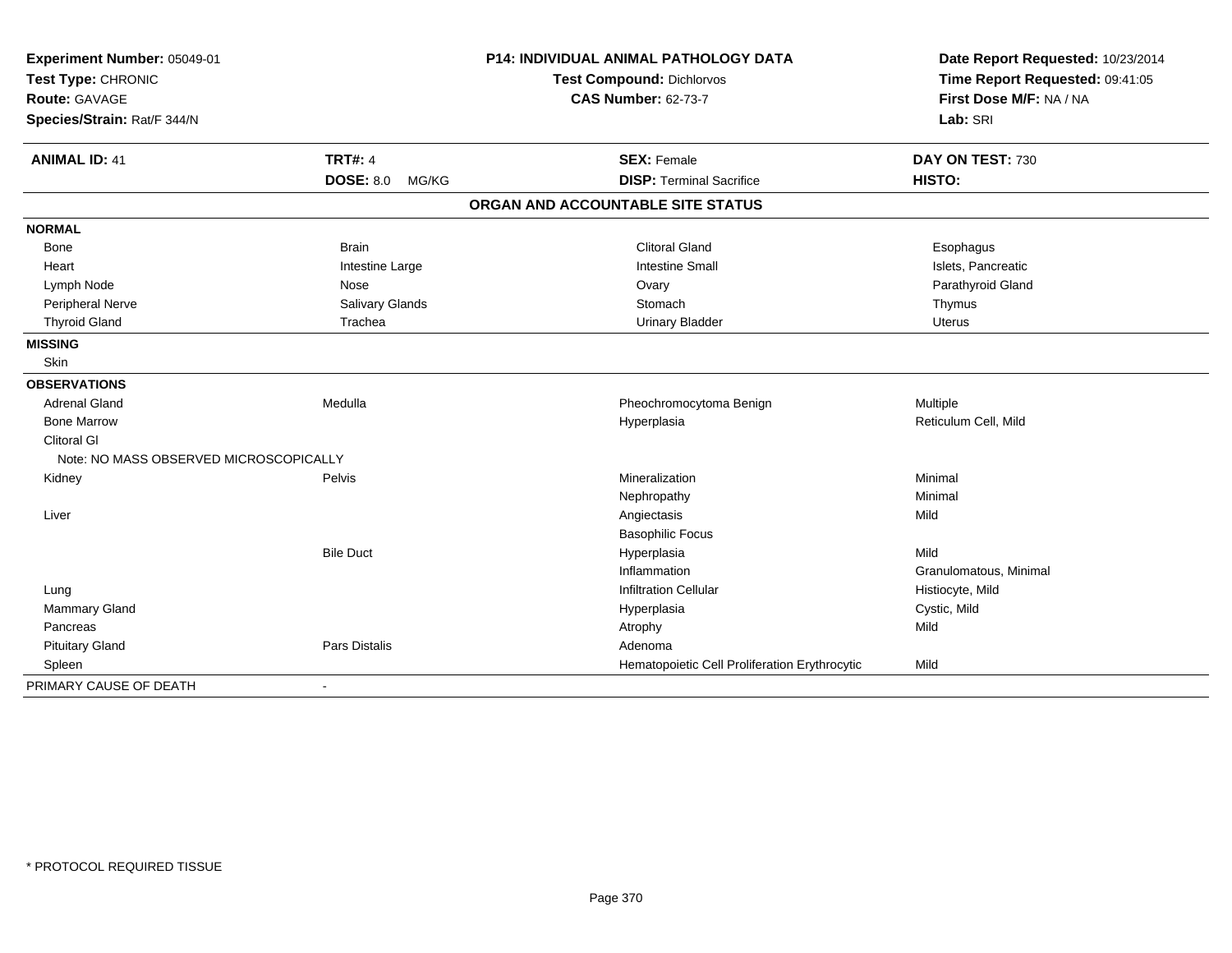| Experiment Number: 05049-01                |                           | P14: INDIVIDUAL ANIMAL PATHOLOGY DATA | Date Report Requested: 10/23/2014 |
|--------------------------------------------|---------------------------|---------------------------------------|-----------------------------------|
| Test Type: CHRONIC                         |                           | Test Compound: Dichlorvos             | Time Report Requested: 09:41:05   |
| <b>Route: GAVAGE</b>                       |                           | <b>CAS Number: 62-73-7</b>            | First Dose M/F: NA / NA           |
| Species/Strain: Rat/F 344/N                |                           |                                       | Lab: SRI                          |
| <b>ANIMAL ID: 41</b>                       | <b>TRT#: 6</b>            | <b>SEX: Female</b>                    | DAY ON TEST: 701                  |
|                                            | <b>DOSE: 4.0</b><br>MG/KG | <b>DISP: Moribund</b>                 | HISTO:                            |
|                                            |                           | ORGAN AND ACCOUNTABLE SITE STATUS     |                                   |
| <b>NORMAL</b>                              |                           |                                       |                                   |
| Bone                                       | <b>Bone Marrow</b>        | <b>Brain</b>                          | <b>Clitoral Gland</b>             |
| Esophagus                                  | <b>Intestine Small</b>    | Nose                                  | Ovary                             |
| Pancreas                                   | Parathyroid Gland         | Salivary Glands                       | <b>Skin</b>                       |
| Stomach                                    | Trachea                   | <b>Urinary Bladder</b>                | <b>Uterus</b>                     |
| Vagina                                     |                           |                                       |                                   |
| <b>MISSING</b>                             |                           |                                       |                                   |
| Peripheral Nerve                           | Thymus                    |                                       |                                   |
| <b>OBSERVATIONS</b>                        |                           |                                       |                                   |
| <b>Adrenal Gland</b>                       |                           | Leukemia Mononuclear                  |                                   |
|                                            | Cortex                    | Vacuolization Cytoplasmic             | Mild                              |
| Heart                                      |                           | Thrombosis                            |                                   |
| Note: MASS AT NECROPSY IS THROMBUS         |                           |                                       |                                   |
| Intestine Large                            | Rectum                    | Parasite Metazoan                     | Mild                              |
| Islets, Pancreatic                         |                           | Adenoma                               |                                   |
| Kidney                                     | Pelvis                    | Mineralization                        | Mild                              |
|                                            |                           | Nephropathy                           | Minimal                           |
| Liver                                      | Hepatocyte                | Atrophy                               | Multifocal, Moderate              |
|                                            |                           | <b>Basophilic Focus</b>               |                                   |
|                                            | <b>Bile Duct</b>          | Hyperplasia                           | Moderate                          |
|                                            |                           | Leukemia Mononuclear                  |                                   |
| Lung                                       |                           | <b>Infiltration Cellular</b>          | Histiocyte, Minimal               |
| Lymph Node                                 | Mandibular                | Hyperplasia                           | Plasma Cell, Mild                 |
|                                            | Pancreatic                | Leukemia Mononuclear                  |                                   |
| Mammary Gland                              |                           | Hyperplasia                           | Cystic, Mild                      |
| Mesentery                                  |                           | Inflammation                          | Granulomatous, Moderate           |
|                                            | Fat                       | Necrosis                              | Focal, Marked                     |
| Note: TRC LES 1- NECROSIS AND INFLAMMATION |                           |                                       |                                   |
| <b>Pituitary Gland</b>                     | Pars Distalis             | Cyst                                  |                                   |
| Spleen                                     |                           | Leukemia Mononuclear                  |                                   |
| <b>Thyroid Gland</b>                       | C Cell                    | Adenoma                               |                                   |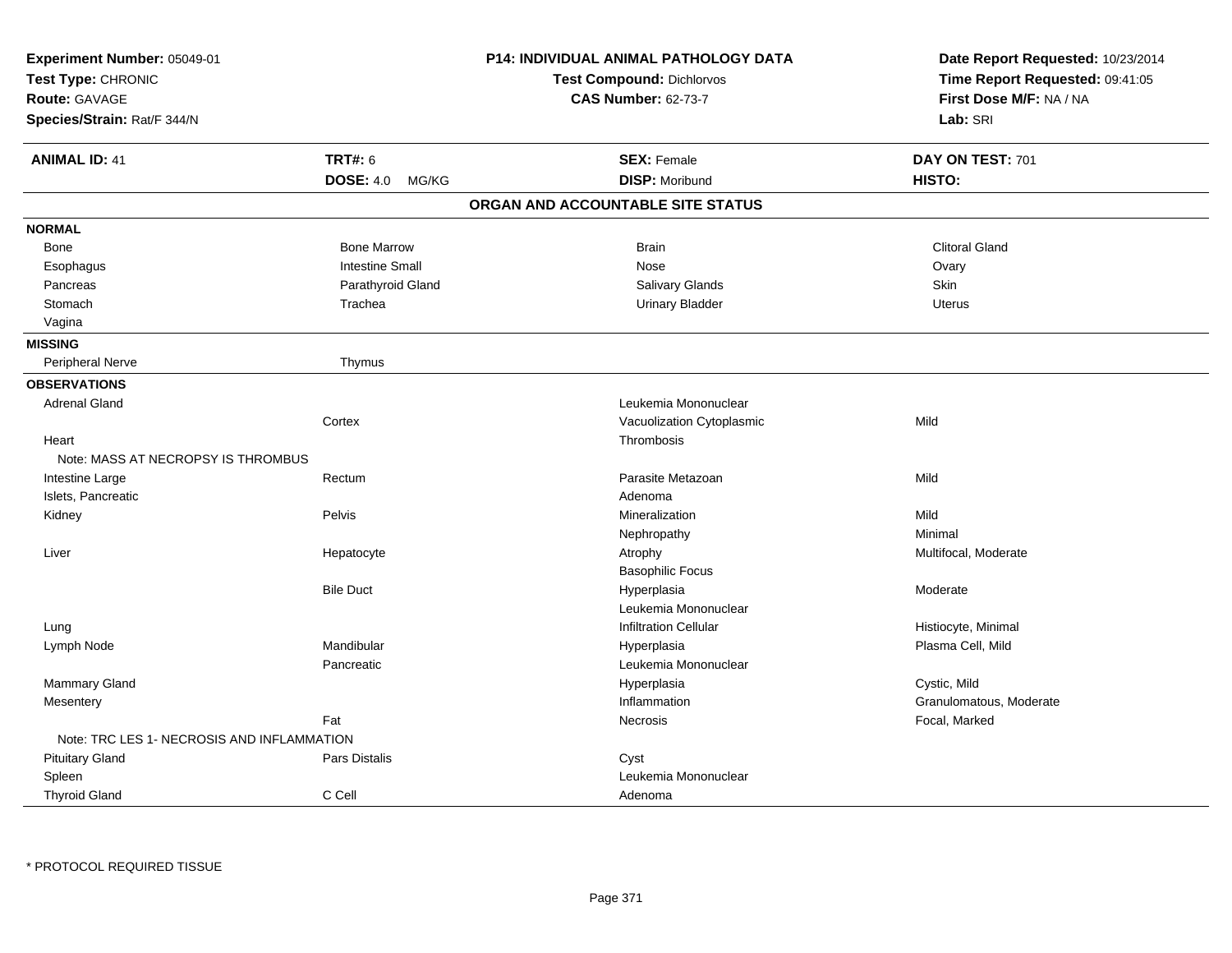| <b>Experiment Number: 05049-01</b><br><b>P14: INDIVIDUAL ANIMAL PATHOLOGY DATA</b><br><b>Test Type: CHRONIC</b><br><b>Test Compound: Dichlorvos</b><br><b>CAS Number: 62-73-7</b><br><b>Route: GAVAGE</b> |                           | Date Report Requested: 10/23/2014<br>Time Report Requested: 09:41:05 |                         |
|-----------------------------------------------------------------------------------------------------------------------------------------------------------------------------------------------------------|---------------------------|----------------------------------------------------------------------|-------------------------|
|                                                                                                                                                                                                           |                           |                                                                      | First Dose M/F: NA / NA |
| Species/Strain: Rat/F 344/N                                                                                                                                                                               |                           |                                                                      | Lab: SRI                |
| <b>ANIMAL ID: 41</b>                                                                                                                                                                                      | <b>TRT#: 6</b>            | <b>SEX:</b> Female                                                   | <b>DAY ON TEST: 701</b> |
|                                                                                                                                                                                                           | <b>DOSE: 4.0</b><br>MG/KG | <b>DISP:</b> Moribund                                                | HISTO:                  |
|                                                                                                                                                                                                           |                           | ORGAN AND ACCOUNTABLE SITE STATUS                                    |                         |
| PRIMARY CAUSE OF DEATH                                                                                                                                                                                    |                           |                                                                      |                         |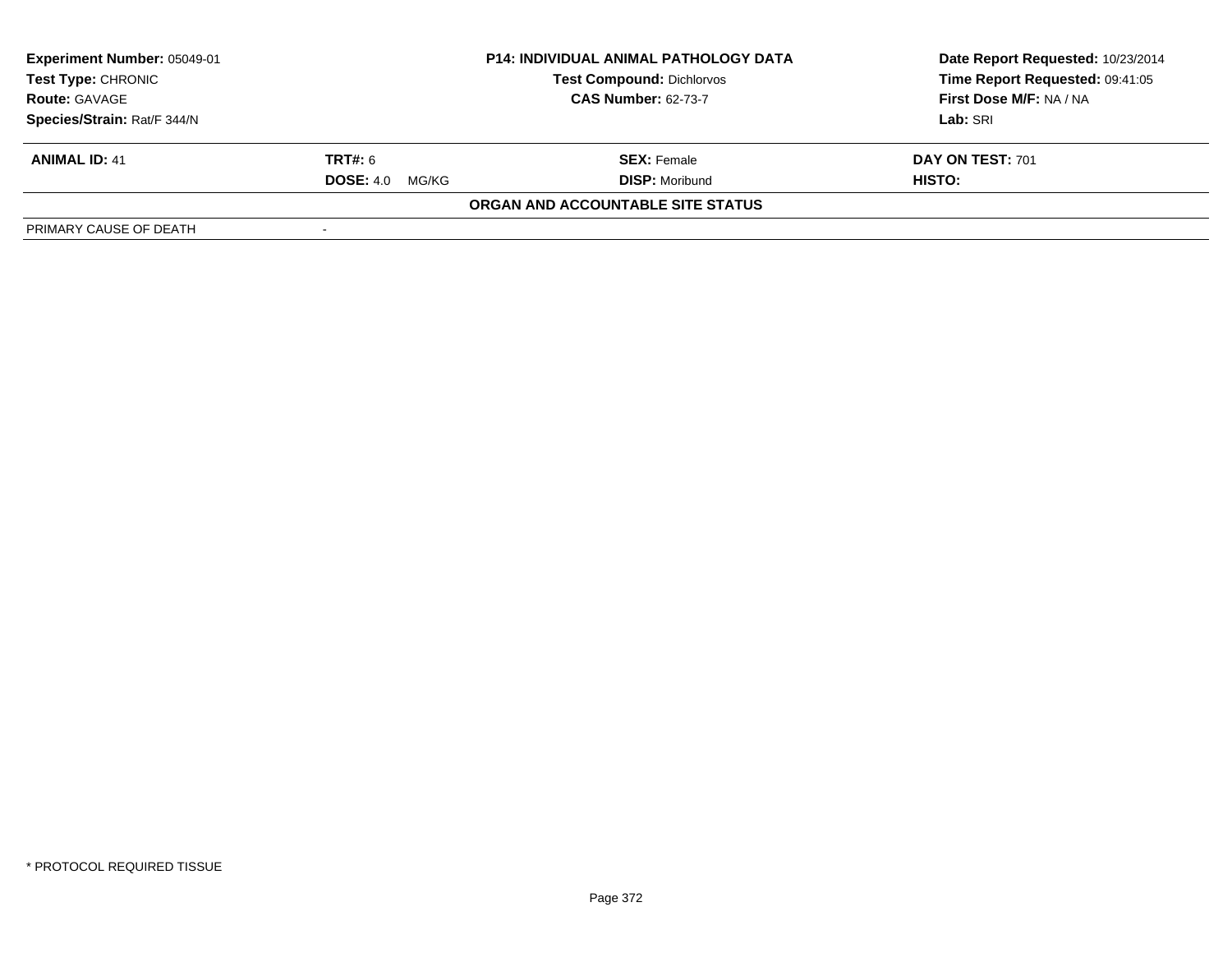| Experiment Number: 05049-01<br>Test Type: CHRONIC<br>Route: GAVAGE<br>Species/Strain: Rat/F 344/N |                              | <b>P14: INDIVIDUAL ANIMAL PATHOLOGY DATA</b><br><b>Test Compound: Dichlorvos</b><br><b>CAS Number: 62-73-7</b> | Date Report Requested: 10/23/2014<br>Time Report Requested: 09:41:05<br>First Dose M/F: NA / NA<br>Lab: SRI |  |
|---------------------------------------------------------------------------------------------------|------------------------------|----------------------------------------------------------------------------------------------------------------|-------------------------------------------------------------------------------------------------------------|--|
| <b>ANIMAL ID: 42</b>                                                                              | TRT#: 2                      | <b>SEX: Female</b>                                                                                             | DAY ON TEST: 735                                                                                            |  |
|                                                                                                   | <b>DOSE: VEHICLE CONTROL</b> | <b>DISP: Terminal Sacrifice</b>                                                                                | HISTO:                                                                                                      |  |
|                                                                                                   |                              | ORGAN AND ACCOUNTABLE SITE STATUS                                                                              |                                                                                                             |  |
| <b>NORMAL</b>                                                                                     |                              |                                                                                                                |                                                                                                             |  |
| <b>Bone</b>                                                                                       | <b>Bone Marrow</b>           | <b>Brain</b>                                                                                                   | <b>Clitoral Gland</b>                                                                                       |  |
| Esophagus                                                                                         | Heart                        | Intestine Large                                                                                                | <b>Intestine Small</b>                                                                                      |  |
| Islets, Pancreatic                                                                                | <b>Mammary Gland</b>         | Nose                                                                                                           | Ovary                                                                                                       |  |
| Pancreas                                                                                          | Parathyroid Gland            | Peripheral Nerve                                                                                               | Salivary Glands                                                                                             |  |
| Skin                                                                                              | Spleen                       | Stomach                                                                                                        | Thymus                                                                                                      |  |
| Trachea                                                                                           | <b>Urinary Bladder</b>       |                                                                                                                |                                                                                                             |  |
| <b>OBSERVATIONS</b>                                                                               |                              |                                                                                                                |                                                                                                             |  |
| <b>Adrenal Gland</b>                                                                              | Medulla                      | Pheochromocytoma Benign                                                                                        |                                                                                                             |  |
| Kidney                                                                                            |                              | Nephropathy                                                                                                    | Minimal                                                                                                     |  |
| Liver                                                                                             |                              | Angiectasis                                                                                                    | Minimal                                                                                                     |  |
|                                                                                                   | <b>Bile Duct</b>             | Hyperplasia                                                                                                    | Minimal                                                                                                     |  |
|                                                                                                   |                              | Inflammation                                                                                                   | Granulomatous, Mild                                                                                         |  |
| Lung                                                                                              |                              | <b>Infiltration Cellular</b>                                                                                   | Histiocyte, Minimal                                                                                         |  |
| Lymph Node                                                                                        | <b>Bronchial</b>             | Hemorrhage                                                                                                     | Moderate                                                                                                    |  |
| <b>Pituitary Gland</b>                                                                            | Pars Distalis                | Adenoma                                                                                                        |                                                                                                             |  |
|                                                                                                   | Pars Distalis                | Cyst                                                                                                           |                                                                                                             |  |
| <b>Thyroid Gland</b>                                                                              | C Cell                       | Hyperplasia                                                                                                    | Mild                                                                                                        |  |
| Tongue                                                                                            | Epithelium                   | Hyperplasia                                                                                                    | Mild                                                                                                        |  |
| <b>Uterus</b>                                                                                     |                              | Abscess                                                                                                        | Moderate                                                                                                    |  |
| PRIMARY CAUSE OF DEATH                                                                            |                              |                                                                                                                |                                                                                                             |  |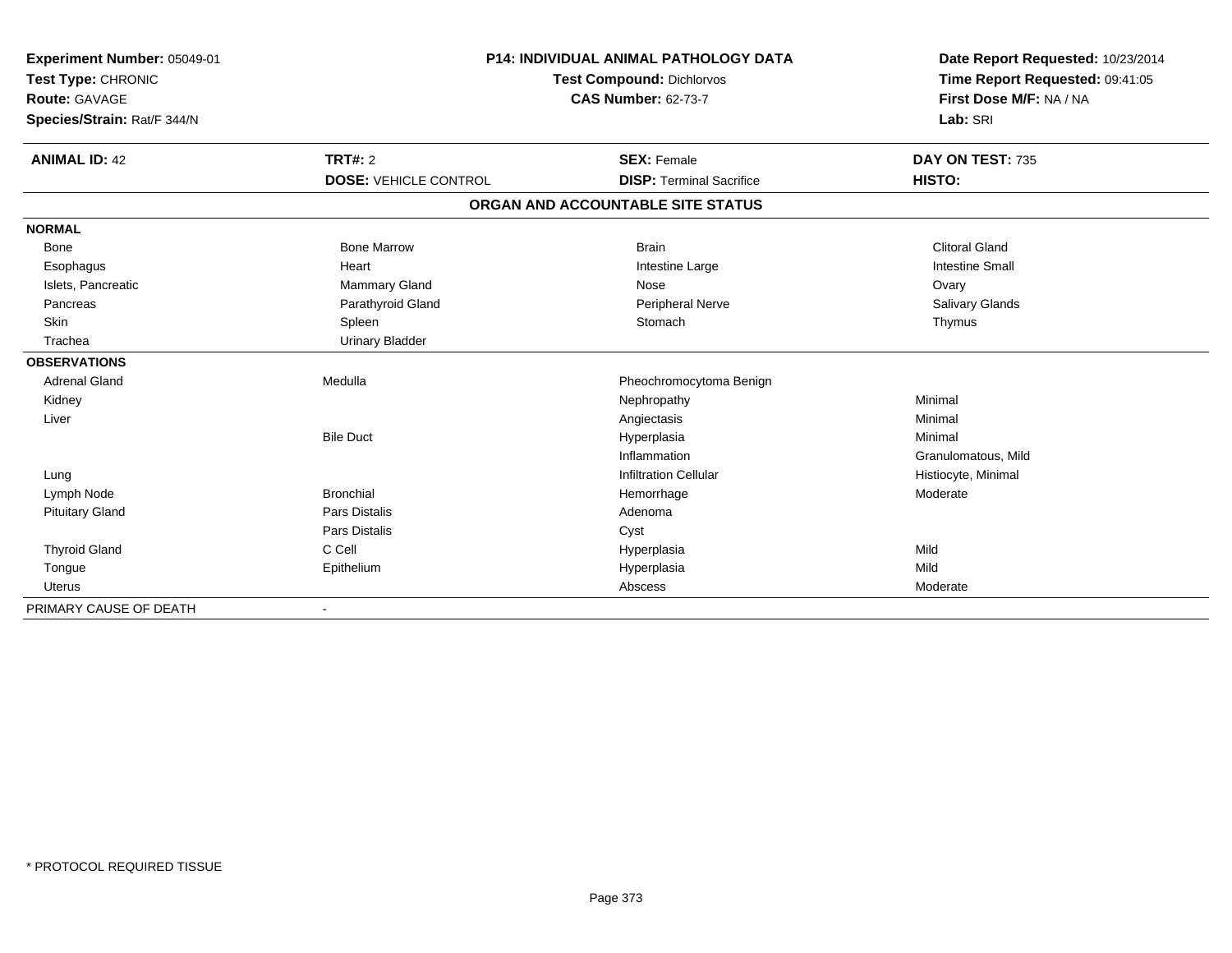| Experiment Number: 05049-01<br>Test Type: CHRONIC |                           | <b>P14: INDIVIDUAL ANIMAL PATHOLOGY DATA</b> | Date Report Requested: 10/23/2014 |  |
|---------------------------------------------------|---------------------------|----------------------------------------------|-----------------------------------|--|
|                                                   |                           | <b>Test Compound: Dichlorvos</b>             | Time Report Requested: 09:41:05   |  |
| <b>Route: GAVAGE</b>                              |                           | <b>CAS Number: 62-73-7</b>                   | First Dose M/F: NA / NA           |  |
| Species/Strain: Rat/F 344/N                       |                           |                                              | Lab: SRI                          |  |
| <b>ANIMAL ID: 42</b>                              | <b>TRT#: 4</b>            | <b>SEX: Female</b>                           | DAY ON TEST: 721                  |  |
|                                                   | <b>DOSE: 8.0</b><br>MG/KG | <b>DISP: Moribund</b>                        | <b>HISTO:</b>                     |  |
|                                                   |                           | ORGAN AND ACCOUNTABLE SITE STATUS            |                                   |  |
| <b>NORMAL</b>                                     |                           |                                              |                                   |  |
| <b>Adrenal Gland</b>                              | Bone                      | <b>Bone Marrow</b>                           | <b>Brain</b>                      |  |
| <b>Clitoral Gland</b>                             | Esophagus                 | Heart                                        | Intestine Large                   |  |
| <b>Intestine Small</b>                            | Islets, Pancreatic        | Nose                                         | Ovary                             |  |
| Pancreas                                          | Parathyroid Gland         | Peripheral Nerve                             | Salivary Glands                   |  |
| <b>Skin</b>                                       | Stomach                   | <b>Thyroid Gland</b>                         | Trachea                           |  |
| <b>Urinary Bladder</b>                            |                           |                                              |                                   |  |
| <b>MISSING</b>                                    |                           |                                              |                                   |  |
| Thymus                                            |                           |                                              |                                   |  |
| <b>OBSERVATIONS</b>                               |                           |                                              |                                   |  |
| Kidney                                            |                           | Nephropathy                                  | Minimal                           |  |
| Liver                                             | Hepatocyte                | Hyperplasia                                  | Nodular, Moderate                 |  |
|                                                   |                           | Leukemia Mononuclear                         |                                   |  |
| Lung                                              |                           | <b>Infiltration Cellular</b>                 | Histiocyte, Mild                  |  |
| Lymph Node                                        | Mesenteric                | Atrophy                                      | Moderate                          |  |
|                                                   | Mediastinal               | Pigmentation                                 | Moderate                          |  |
| Mammary Gland                                     |                           | Hyperplasia                                  | Cystic, Moderate                  |  |
| <b>Pituitary Gland</b>                            | <b>Pars Distalis</b>      | Carcinoma                                    |                                   |  |
| Spleen                                            |                           | Leukemia Mononuclear                         |                                   |  |
| <b>Uterus</b>                                     |                           | Polyp Stromal                                |                                   |  |
| PRIMARY CAUSE OF DEATH                            |                           |                                              |                                   |  |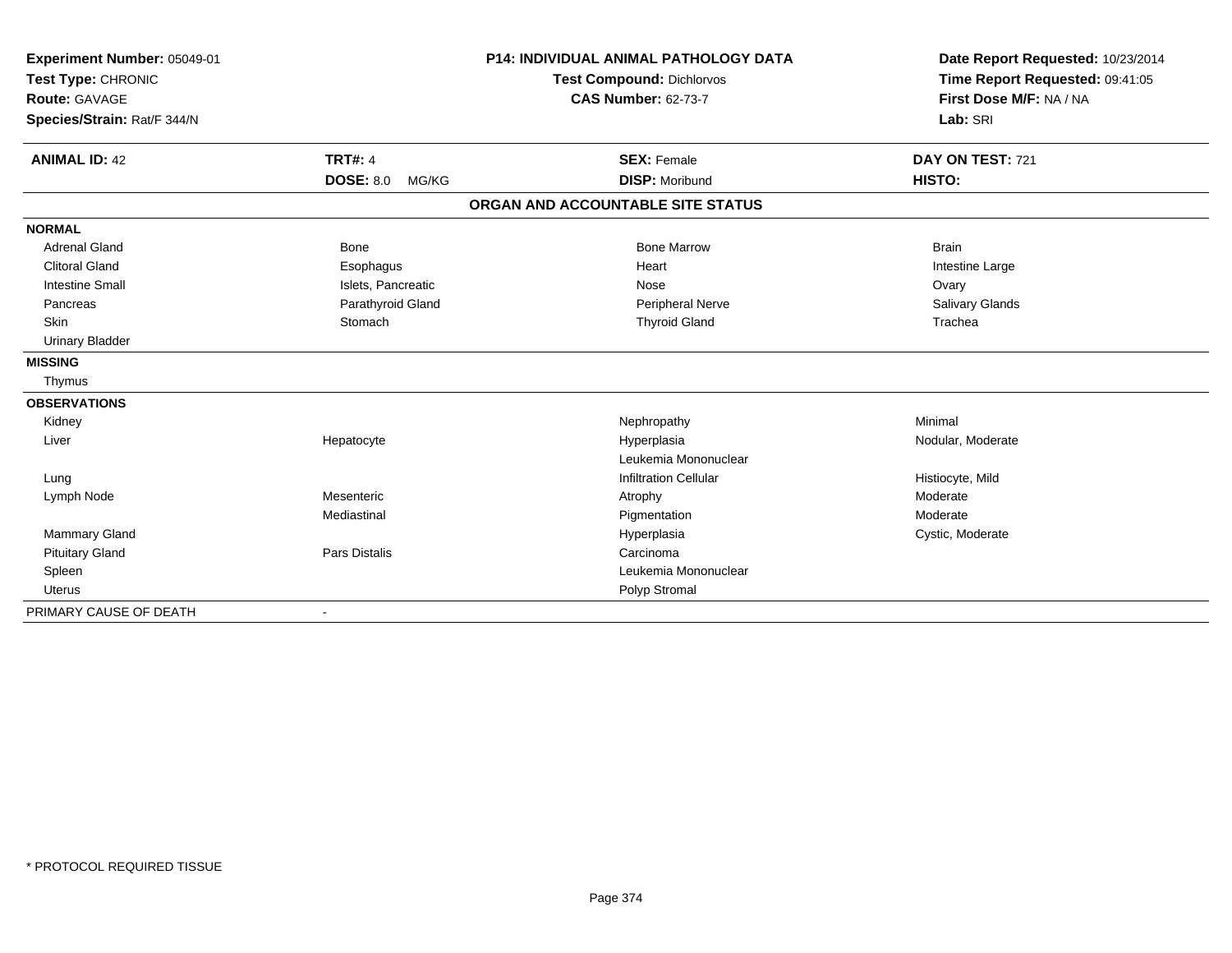| Experiment Number: 05049-01<br>Test Type: CHRONIC              |                           | <b>P14: INDIVIDUAL ANIMAL PATHOLOGY DATA</b> | Date Report Requested: 10/23/2014 |  |
|----------------------------------------------------------------|---------------------------|----------------------------------------------|-----------------------------------|--|
|                                                                |                           | Test Compound: Dichlorvos                    | Time Report Requested: 09:41:05   |  |
| <b>Route: GAVAGE</b>                                           |                           | <b>CAS Number: 62-73-7</b>                   | First Dose M/F: NA / NA           |  |
| Species/Strain: Rat/F 344/N                                    |                           |                                              | Lab: SRI                          |  |
|                                                                |                           |                                              |                                   |  |
| <b>ANIMAL ID: 42</b>                                           | <b>TRT#: 6</b>            | <b>SEX: Female</b>                           | DAY ON TEST: 98                   |  |
|                                                                | <b>DOSE: 4.0</b><br>MG/KG | <b>DISP: Moribund</b>                        | HISTO:                            |  |
|                                                                |                           | ORGAN AND ACCOUNTABLE SITE STATUS            |                                   |  |
| <b>NORMAL</b>                                                  |                           |                                              |                                   |  |
| <b>Adrenal Gland</b>                                           | Bone                      | <b>Bone Marrow</b>                           | <b>Brain</b>                      |  |
| Esophagus                                                      | Heart                     | Intestine Large                              | <b>Intestine Small</b>            |  |
| Islets, Pancreatic                                             | Kidney                    | Lung                                         | Lymph Node                        |  |
| Mammary Gland                                                  | Ovary                     | Pancreas                                     | Peripheral Nerve                  |  |
| <b>Pituitary Gland</b>                                         | Salivary Glands           | Skin                                         | Spleen                            |  |
| <b>Thyroid Gland</b>                                           | Trachea                   | <b>Urinary Bladder</b>                       | <b>Uterus</b>                     |  |
| <b>MISSING</b>                                                 |                           |                                              |                                   |  |
| <b>Clitoral Gland</b>                                          | Parathyroid Gland         |                                              |                                   |  |
| <b>OBSERVATIONS</b>                                            |                           |                                              |                                   |  |
| Liver                                                          | Hepatocyte                | Vacuolization Cytoplasmic                    | Mild                              |  |
| Mesentery                                                      | Fat                       | Necrosis                                     | Focal, Moderate                   |  |
| Note: TRC LES 1--NECROSIS                                      |                           |                                              |                                   |  |
| Nose                                                           | Lumen                     | Fungus                                       | Mild                              |  |
|                                                                | Lumen                     | Inflammation                                 | Suppurative, Mild                 |  |
|                                                                | Mucosa                    | Metaplasia                                   | Squamous, Moderate                |  |
| Stomach                                                        | Forestomach               | Edema                                        | Mild                              |  |
|                                                                | Forestomach               | Inflammation                                 | Suppurative, Mild                 |  |
| Thymus                                                         |                           | Atrophy                                      | Mild                              |  |
| PRIMARY CAUSE OF DEATH                                         |                           |                                              |                                   |  |
| Animal Note: NOSE AND CLITORAL GL NOT REQUIRED PRIOR TO 6/1/82 |                           |                                              |                                   |  |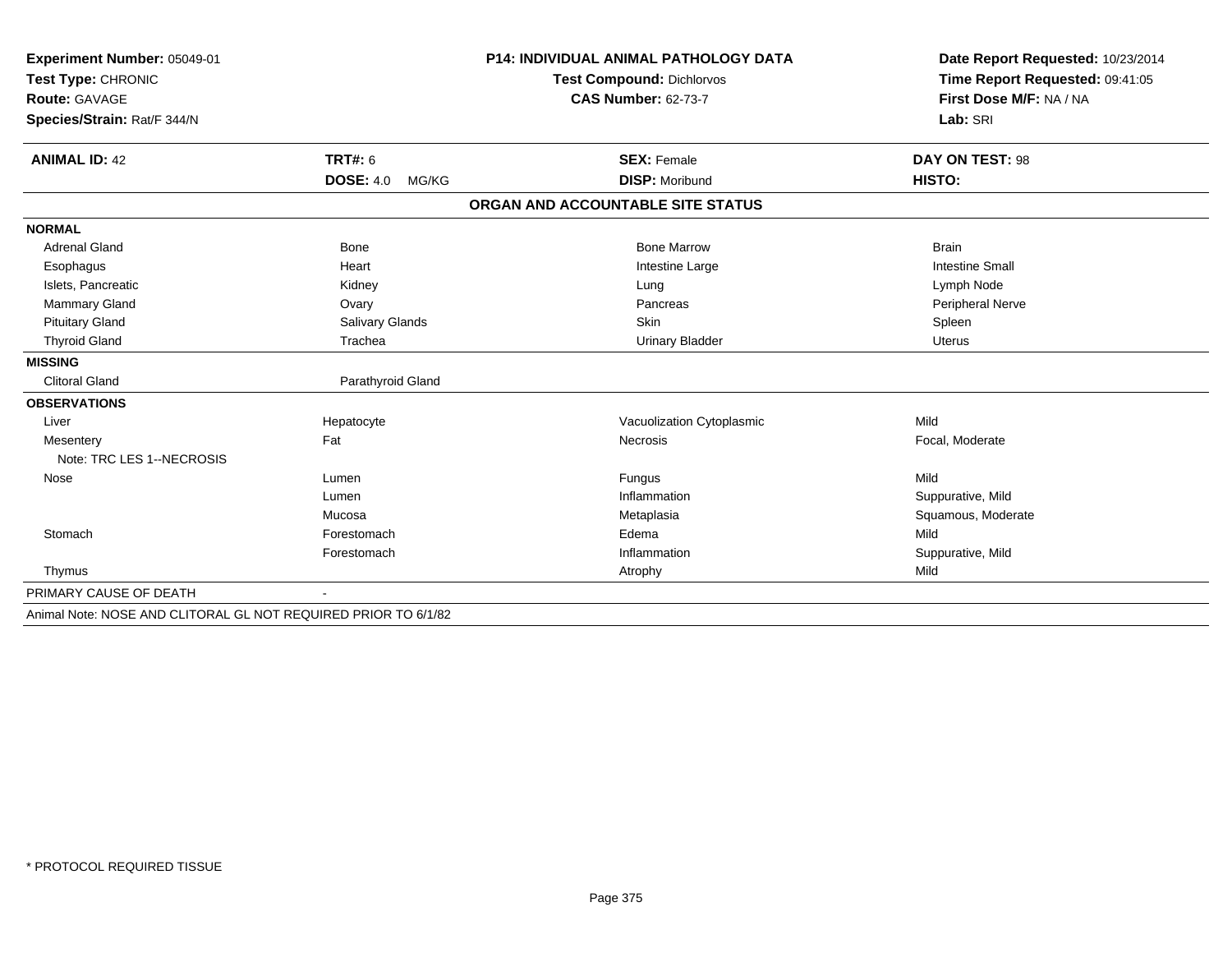| Experiment Number: 05049-01                                  | P14: INDIVIDUAL ANIMAL PATHOLOGY DATA                             |                                               | Date Report Requested: 10/23/2014 |  |
|--------------------------------------------------------------|-------------------------------------------------------------------|-----------------------------------------------|-----------------------------------|--|
| Test Type: CHRONIC                                           |                                                                   | <b>Test Compound: Dichlorvos</b>              | Time Report Requested: 09:41:05   |  |
| Route: GAVAGE                                                |                                                                   | <b>CAS Number: 62-73-7</b>                    | First Dose M/F: NA / NA           |  |
| Species/Strain: Rat/F 344/N                                  |                                                                   |                                               | Lab: SRI                          |  |
|                                                              |                                                                   |                                               |                                   |  |
| <b>ANIMAL ID: 43</b>                                         | <b>TRT#: 2</b>                                                    | <b>SEX: Female</b>                            | DAY ON TEST: 734                  |  |
|                                                              | <b>DOSE: VEHICLE CONTROL</b>                                      | <b>DISP: Terminal Sacrifice</b>               | HISTO:                            |  |
|                                                              |                                                                   | ORGAN AND ACCOUNTABLE SITE STATUS             |                                   |  |
| <b>NORMAL</b>                                                |                                                                   |                                               |                                   |  |
| Bone                                                         | <b>Brain</b>                                                      | <b>Clitoral Gland</b>                         | Esophagus                         |  |
| Intestine Large                                              | <b>Intestine Small</b>                                            | Islets, Pancreatic                            | Lung                              |  |
| Nose                                                         | Ovary                                                             | Pancreas                                      | Parathyroid Gland                 |  |
| <b>Peripheral Nerve</b>                                      | Salivary Glands                                                   | Stomach                                       | Thymus                            |  |
| <b>Thyroid Gland</b>                                         | Trachea                                                           | <b>Urinary Bladder</b>                        | Uterus                            |  |
| <b>OBSERVATIONS</b>                                          |                                                                   |                                               |                                   |  |
| <b>Adrenal Gland</b>                                         | Medulla                                                           | Hyperplasia                                   | Focal, Mild                       |  |
|                                                              | Cortex                                                            | Vacuolization Cytoplasmic                     | Mild                              |  |
| <b>Bone Marrow</b>                                           |                                                                   | Hyperplasia                                   | Reticulum Cell, Mild              |  |
| Heart                                                        | Myocardium                                                        | Fibrosis                                      | Mild                              |  |
| Kidney                                                       |                                                                   | Nephropathy                                   | Minimal                           |  |
| Liver                                                        |                                                                   | <b>Basophilic Focus</b>                       |                                   |  |
|                                                              | Hepatocyte                                                        | Hyperplasia                                   | Nodular, Moderate                 |  |
|                                                              |                                                                   | Leukemia Mononuclear                          |                                   |  |
|                                                              | Note: TRC LES 4--CHANGES CONSISTENT W/ DIAPHRAG HERNIA; NOT CODED |                                               |                                   |  |
| Note: TRC LES 5--HYPERPLASIA, NODULAR                        |                                                                   |                                               |                                   |  |
| Lymph Node                                                   | Axillary, Lymphatic                                               | Ectasia                                       | Marked                            |  |
|                                                              | Axillary                                                          | Hyperplasia                                   | Lymphoid, Moderate                |  |
|                                                              | Axillary                                                          | Inflammation                                  | Suppurative, Moderate             |  |
|                                                              | Mesenteric                                                        | Leukemia Mononuclear                          |                                   |  |
| Note: TRC LES 3--HYPERPLASIA, ECTASIA AND INFLAMMATION       |                                                                   |                                               |                                   |  |
| <b>Mammary Gland</b><br>Note: TRC LES 2--HYPERPLASIA, CYSTIC |                                                                   | Hyperplasia                                   | Cystic, Marked                    |  |
| <b>Pituitary Gland</b>                                       | <b>Pars Distalis</b>                                              | Cyst                                          |                                   |  |
| <b>Skin</b>                                                  | Sebaceous GI                                                      | Carcinoma                                     |                                   |  |
| Note: TRC LES 1--CARCINOMA, SEBACEOUS GL                     |                                                                   |                                               |                                   |  |
| Spleen                                                       |                                                                   | Hematopoietic Cell Proliferation Erythrocytic | Moderate                          |  |
|                                                              |                                                                   | Hematopoietic Cell Proliferation Granulocytic | Moderate                          |  |
|                                                              |                                                                   | Leukemia Mononuclear                          |                                   |  |
| Tongue                                                       |                                                                   | Inflammation                                  | Suppurative, Mild                 |  |
|                                                              |                                                                   |                                               |                                   |  |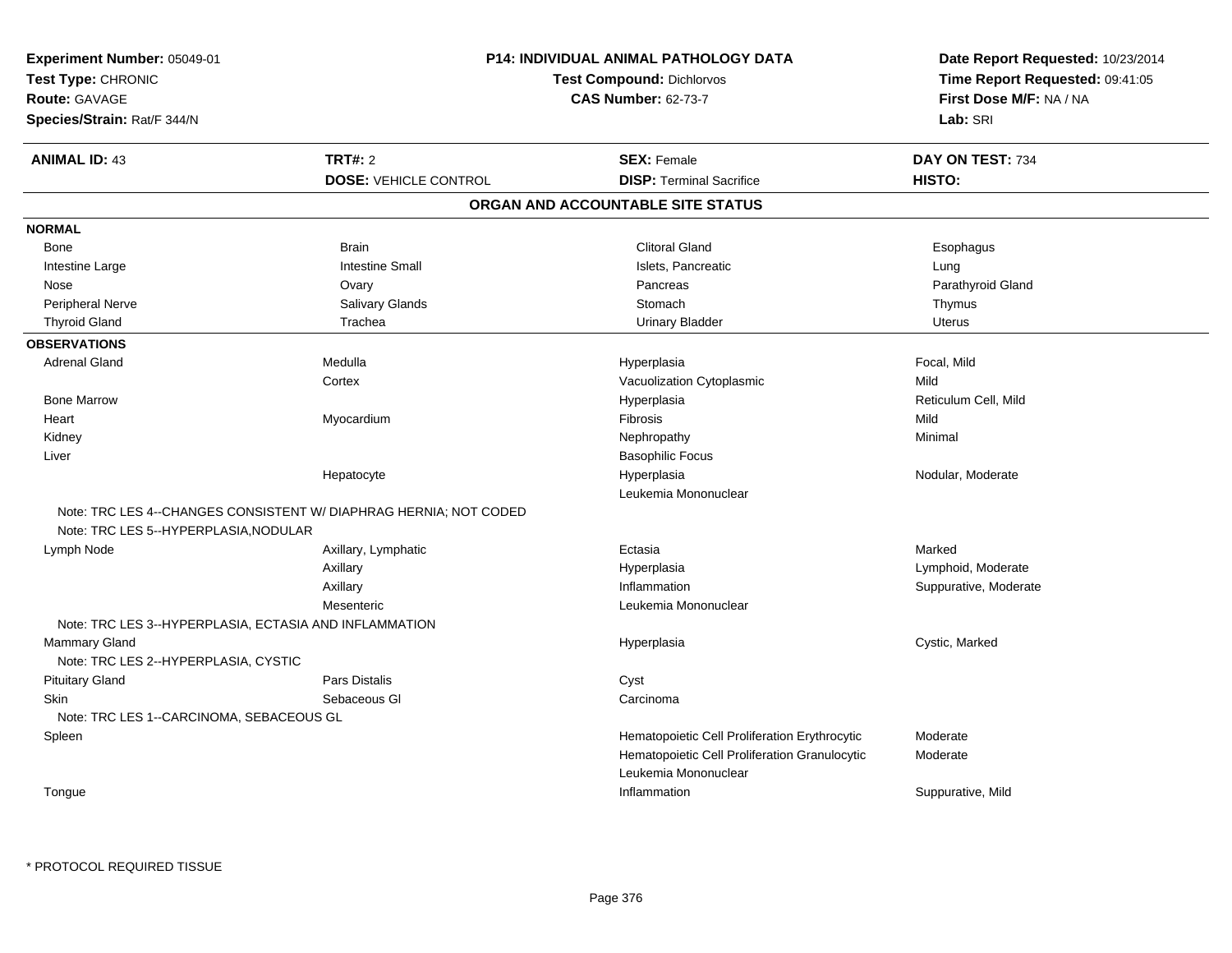| Experiment Number: 05049-01 | <b>P14: INDIVIDUAL ANIMAL PATHOLOGY DATA</b> |                                   | Date Report Requested: 10/23/2014 |  |
|-----------------------------|----------------------------------------------|-----------------------------------|-----------------------------------|--|
| <b>Test Type: CHRONIC</b>   |                                              | <b>Test Compound: Dichlorvos</b>  | Time Report Requested: 09:41:05   |  |
| <b>Route: GAVAGE</b>        | <b>CAS Number: 62-73-7</b>                   |                                   | First Dose M/F: NA / NA           |  |
| Species/Strain: Rat/F 344/N |                                              |                                   | Lab: SRI                          |  |
| <b>ANIMAL ID: 43</b>        | <b>TRT#: 2</b>                               | <b>SEX: Female</b>                | DAY ON TEST: 734                  |  |
|                             | <b>DOSE: VEHICLE CONTROL</b>                 | <b>DISP: Terminal Sacrifice</b>   | <b>HISTO:</b>                     |  |
|                             |                                              | ORGAN AND ACCOUNTABLE SITE STATUS |                                   |  |
|                             |                                              | Leukemia Mononuclear              |                                   |  |
| PRIMARY CAUSE OF DEATH      |                                              |                                   |                                   |  |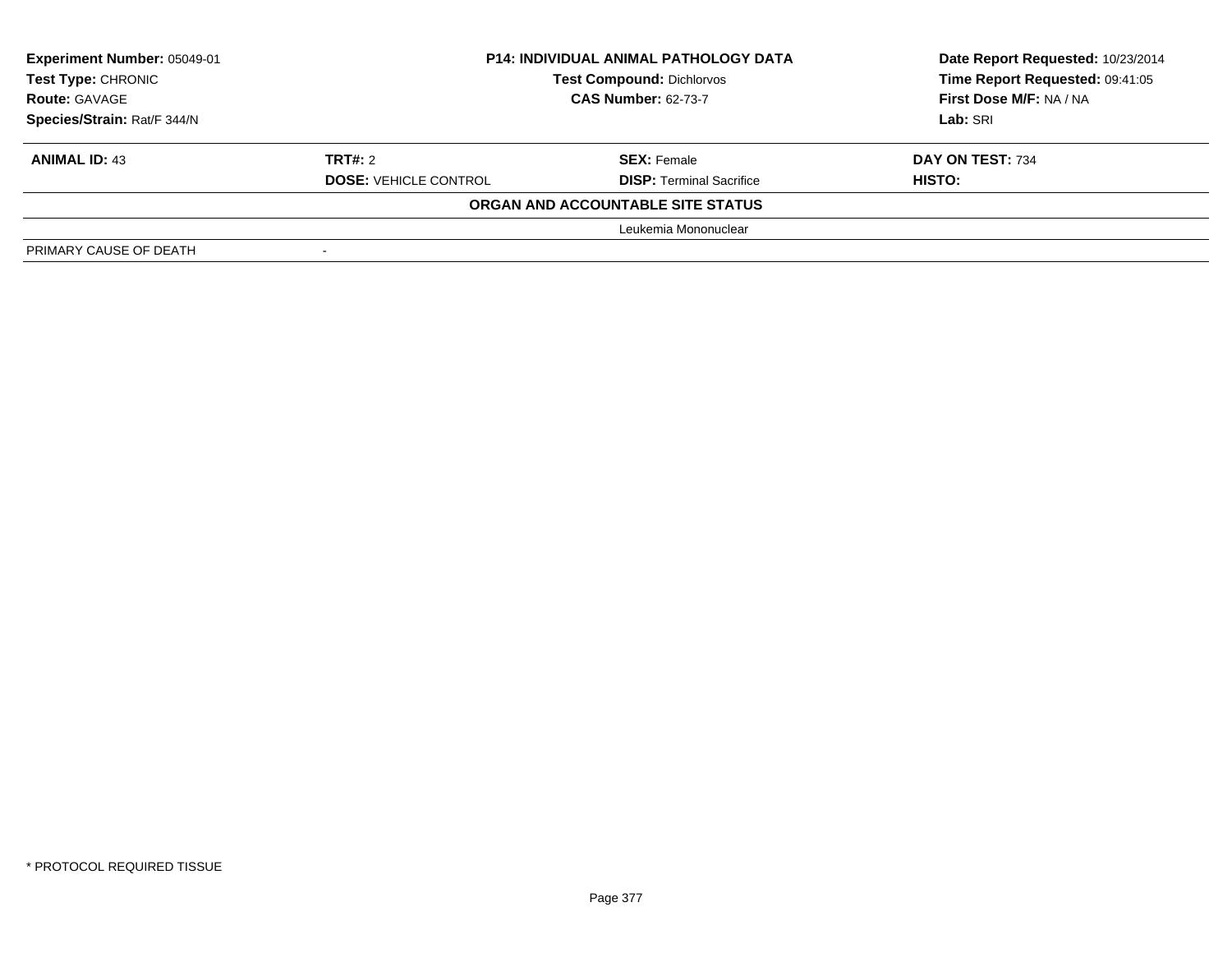| Experiment Number: 05049-01                          |                           | <b>P14: INDIVIDUAL ANIMAL PATHOLOGY DATA</b> | Date Report Requested: 10/23/2014<br>Time Report Requested: 09:41:05 |  |
|------------------------------------------------------|---------------------------|----------------------------------------------|----------------------------------------------------------------------|--|
| Test Type: CHRONIC                                   |                           | <b>Test Compound: Dichlorvos</b>             |                                                                      |  |
| <b>Route: GAVAGE</b>                                 |                           | <b>CAS Number: 62-73-7</b>                   | First Dose M/F: NA / NA                                              |  |
| Species/Strain: Rat/F 344/N                          |                           |                                              | Lab: SRI                                                             |  |
| <b>ANIMAL ID: 43</b>                                 | <b>TRT#: 4</b>            | <b>SEX: Female</b>                           | DAY ON TEST: 677                                                     |  |
|                                                      | <b>DOSE: 8.0</b><br>MG/KG | <b>DISP: Moribund</b>                        | HISTO:                                                               |  |
|                                                      |                           | ORGAN AND ACCOUNTABLE SITE STATUS            |                                                                      |  |
| <b>NORMAL</b>                                        |                           |                                              |                                                                      |  |
| Bone                                                 | <b>Brain</b>              | <b>Clitoral Gland</b>                        | Esophagus                                                            |  |
| Heart                                                | Intestine Large           | <b>Intestine Small</b>                       | Islets, Pancreatic                                                   |  |
| Ovary                                                | Pancreas                  | Parathyroid Gland                            | Peripheral Nerve                                                     |  |
| Salivary Glands                                      | Skin                      | Thymus                                       | Trachea                                                              |  |
| <b>Urinary Bladder</b>                               | Vagina                    |                                              |                                                                      |  |
| <b>OBSERVATIONS</b>                                  |                           |                                              |                                                                      |  |
| <b>Adrenal Gland</b>                                 |                           | Leukemia Mononuclear                         |                                                                      |  |
|                                                      | Cortex                    | Vacuolization Cytoplasmic                    | Moderate                                                             |  |
| <b>Bone Marrow</b>                                   |                           | Leukemia Mononuclear                         |                                                                      |  |
| Kidney                                               | Epithelium, Pelvis        | Hyperplasia                                  | Mild                                                                 |  |
|                                                      | Pelvis                    | Mineralization                               | Mild                                                                 |  |
|                                                      |                           | Nephropathy                                  | Minimal                                                              |  |
| Liver                                                | <b>Bile Duct</b>          | Hyperplasia                                  | Mild                                                                 |  |
|                                                      |                           | Leukemia Mononuclear                         |                                                                      |  |
|                                                      | Hepatocyte                | Vacuolization Cytoplasmic                    | Moderate                                                             |  |
| Lung                                                 |                           | <b>Infiltration Cellular</b>                 | Histiocyte, Mild                                                     |  |
|                                                      |                           | Leukemia Mononuclear                         |                                                                      |  |
| Lymph Node                                           | Mandibular                | Hyperplasia                                  | Plasma Cell, Mild                                                    |  |
|                                                      | Mesenteric                | Leukemia Mononuclear                         |                                                                      |  |
|                                                      | Pancreatic                | Leukemia Mononuclear                         |                                                                      |  |
| Mammary Gland                                        |                           | Fibroadenoma                                 |                                                                      |  |
|                                                      |                           | Hyperplasia                                  | Cystic, Mild                                                         |  |
| Note: TRC LES 1- FIBROADENOMA AND HYPERPLASIA CYSTIC |                           |                                              |                                                                      |  |
| Nose                                                 | Nasopharyn Dct            | Inflammation                                 | Suppurative, Moderate                                                |  |
| <b>Pituitary Gland</b>                               | Pars Distalis             | Angiectasis                                  | Mild                                                                 |  |
| Spleen                                               |                           | Leukemia Mononuclear                         |                                                                      |  |
| Stomach                                              | Forestomach, Mucosa       | Hyperplasia                                  | Mild                                                                 |  |
| <b>Thyroid Gland</b>                                 | C Cell                    | Adenoma                                      |                                                                      |  |
| Uterus                                               | Mucosa                    | Hyperplasia                                  | Mild                                                                 |  |
| PRIMARY CAUSE OF DEATH                               | $\blacksquare$            |                                              |                                                                      |  |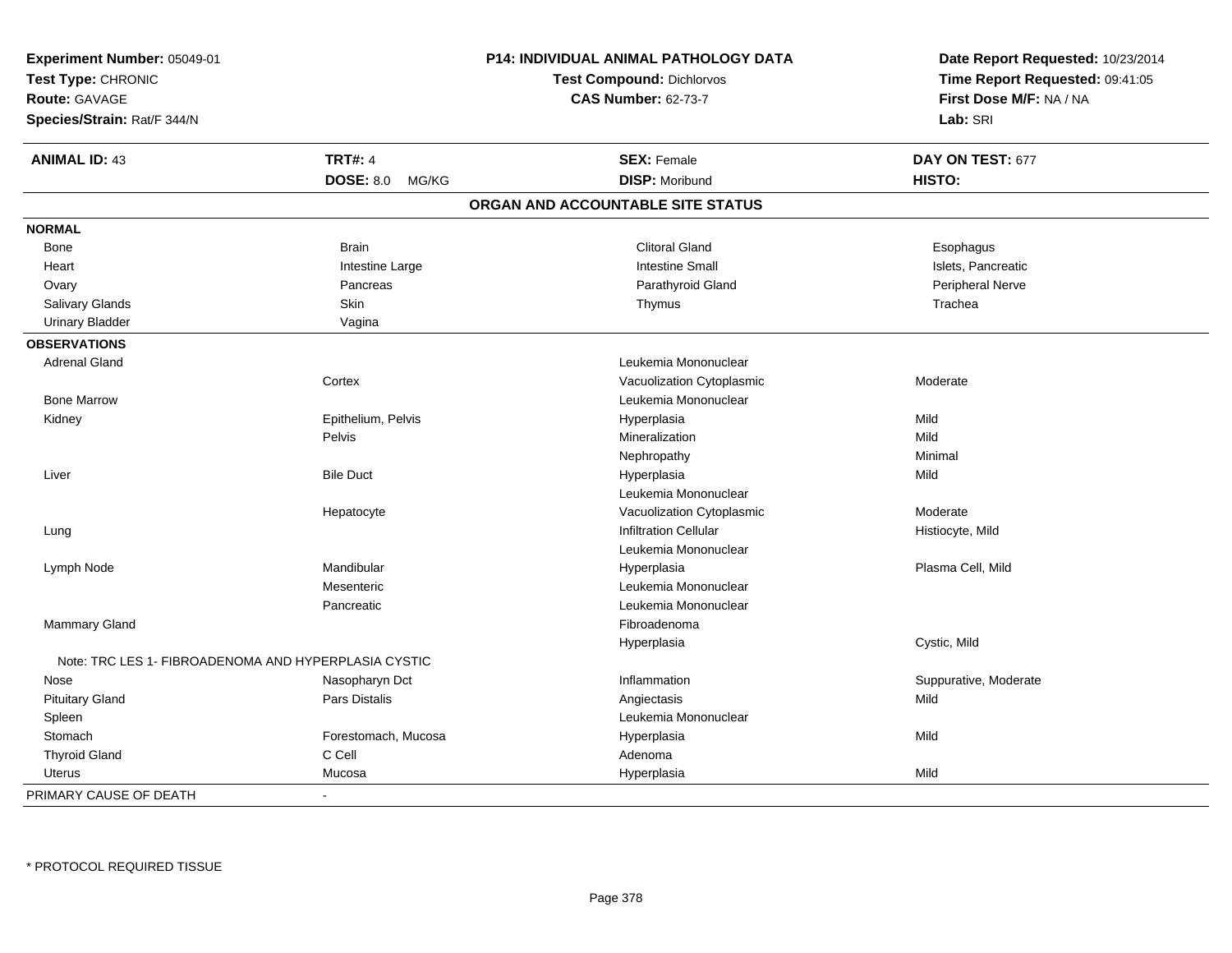| Experiment Number: 05049-01<br>Test Type: CHRONIC |                           | <b>P14: INDIVIDUAL ANIMAL PATHOLOGY DATA</b><br><b>Test Compound: Dichlorvos</b> | Date Report Requested: 10/23/2014<br>Time Report Requested: 09:41:05 |
|---------------------------------------------------|---------------------------|----------------------------------------------------------------------------------|----------------------------------------------------------------------|
| <b>Route: GAVAGE</b>                              |                           | <b>CAS Number: 62-73-7</b>                                                       | First Dose M/F: NA / NA                                              |
| Species/Strain: Rat/F 344/N                       |                           |                                                                                  | Lab: SRI                                                             |
| <b>ANIMAL ID: 43</b>                              | <b>TRT#: 6</b>            | <b>SEX: Female</b>                                                               | DAY ON TEST: 596                                                     |
|                                                   | <b>DOSE: 4.0</b><br>MG/KG | <b>DISP: Moribund</b>                                                            | HISTO:                                                               |
|                                                   |                           | ORGAN AND ACCOUNTABLE SITE STATUS                                                |                                                                      |
| <b>NORMAL</b>                                     |                           |                                                                                  |                                                                      |
| <b>Adrenal Gland</b>                              | <b>Bone</b>               | <b>Bone Marrow</b>                                                               | <b>Clitoral Gland</b>                                                |
| Esophagus                                         | Heart                     | Intestine Large                                                                  | <b>Intestine Small</b>                                               |
| Islets, Pancreatic                                | Nose                      | Ovary                                                                            | Pancreas                                                             |
| Parathyroid Gland                                 | Peripheral Nerve          | Salivary Glands                                                                  | Skin                                                                 |
| Spleen                                            | <b>Thyroid Gland</b>      | Trachea                                                                          | <b>Urinary Bladder</b>                                               |
| <b>Uterus</b>                                     |                           |                                                                                  |                                                                      |
| <b>MISSING</b>                                    |                           |                                                                                  |                                                                      |
| Thymus                                            |                           |                                                                                  |                                                                      |
| <b>OBSERVATIONS</b>                               |                           |                                                                                  |                                                                      |
| <b>Brain</b>                                      |                           | Compression                                                                      | Moderate                                                             |
| Kidney                                            |                           | Nephropathy                                                                      | Mild                                                                 |
| Liver                                             |                           | Inflammation                                                                     | Chronic, Mild                                                        |
|                                                   | Hepatocyte                | Vacuolization Cytoplasmic                                                        | Moderate                                                             |
| Lung                                              |                           | <b>Infiltration Cellular</b>                                                     | Histiocyte, Mild                                                     |
| Lymph Node                                        | Mesenteric                | Atrophy                                                                          | Moderate                                                             |
| <b>Mammary Gland</b>                              |                           | Hyperplasia                                                                      | Cystic, Mild                                                         |
| <b>Pituitary Gland</b>                            | Pars Distalis             | Adenoma                                                                          |                                                                      |
| Stomach                                           | Forestomach, Mucosa       | Hyperplasia                                                                      | Minimal                                                              |
|                                                   | Glandular                 | Ulcer                                                                            | Mild                                                                 |
| PRIMARY CAUSE OF DEATH                            |                           |                                                                                  |                                                                      |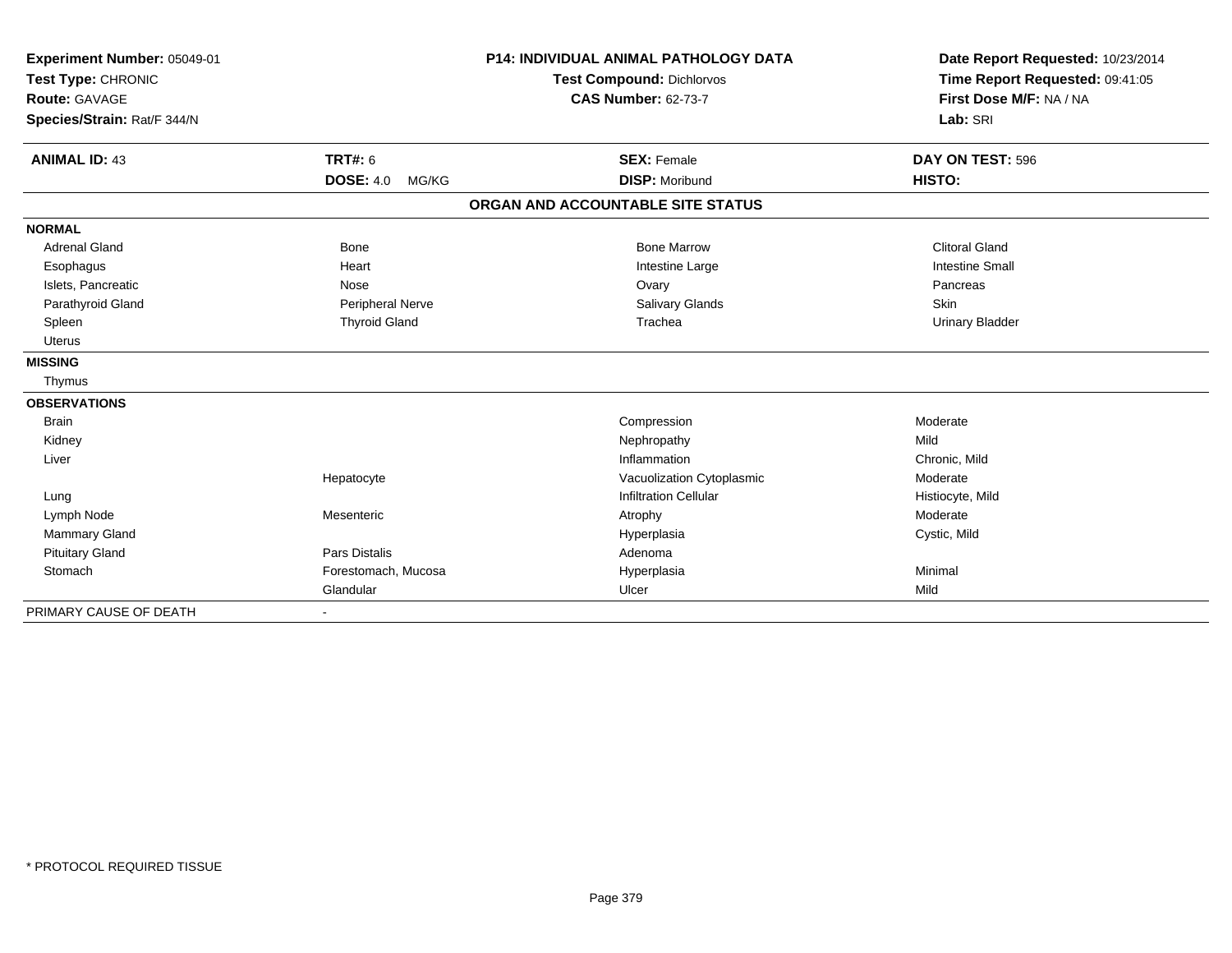| Experiment Number: 05049-01 | <b>P14: INDIVIDUAL ANIMAL PATHOLOGY DATA</b> |                                   | Date Report Requested: 10/23/2014 |
|-----------------------------|----------------------------------------------|-----------------------------------|-----------------------------------|
| Test Type: CHRONIC          |                                              | <b>Test Compound: Dichlorvos</b>  | Time Report Requested: 09:41:05   |
| <b>Route: GAVAGE</b>        |                                              | <b>CAS Number: 62-73-7</b>        | First Dose M/F: NA / NA           |
| Species/Strain: Rat/F 344/N |                                              |                                   | Lab: SRI                          |
| <b>ANIMAL ID: 44</b>        | TRT#: 2                                      | <b>SEX: Female</b>                | DAY ON TEST: 735                  |
|                             | <b>DOSE: VEHICLE CONTROL</b>                 | <b>DISP: Terminal Sacrifice</b>   | HISTO:                            |
|                             |                                              | ORGAN AND ACCOUNTABLE SITE STATUS |                                   |
| <b>NORMAL</b>               |                                              |                                   |                                   |
| Bone                        | <b>Bone Marrow</b>                           | <b>Brain</b>                      | <b>Clitoral Gland</b>             |
| Esophagus                   | Heart                                        | Intestine Large                   | <b>Intestine Small</b>            |
| Islets, Pancreatic          | Lymph Node                                   | Nose                              | Ovary                             |
| Pancreas                    | Parathyroid Gland                            | Peripheral Nerve                  | <b>Salivary Glands</b>            |
| Skin                        | Spleen                                       | Stomach                           | Thymus                            |
| Trachea                     | <b>Urinary Bladder</b>                       | <b>Uterus</b>                     |                                   |
| <b>OBSERVATIONS</b>         |                                              |                                   |                                   |
| Adrenal Gland               | Medulla                                      | Hyperplasia                       | Focal, Mild                       |
| Kidney                      | Pelvis                                       | Mineralization                    | Mild                              |
|                             |                                              | Nephropathy                       | Mild                              |
|                             | <b>Renal Tubule</b>                          | Pigmentation                      | Mild                              |
| Liver                       |                                              | <b>Basophilic Focus</b>           |                                   |
|                             | <b>Bile Duct</b>                             | Hyperplasia                       | Minimal                           |
|                             |                                              | Inflammation                      | Granulomatous, Minimal            |
| Lung                        |                                              | <b>Infiltration Cellular</b>      | Histiocyte, Minimal               |
| <b>Mammary Gland</b>        |                                              | Hyperplasia                       | Cystic, Mild                      |
| <b>Pituitary Gland</b>      | <b>Pars Distalis</b>                         | Adenoma                           |                                   |
| <b>Thyroid Gland</b>        | C Cell                                       | Hyperplasia                       | Minimal                           |
|                             |                                              | Ultimobranchial Cyst              |                                   |
| PRIMARY CAUSE OF DEATH      |                                              |                                   |                                   |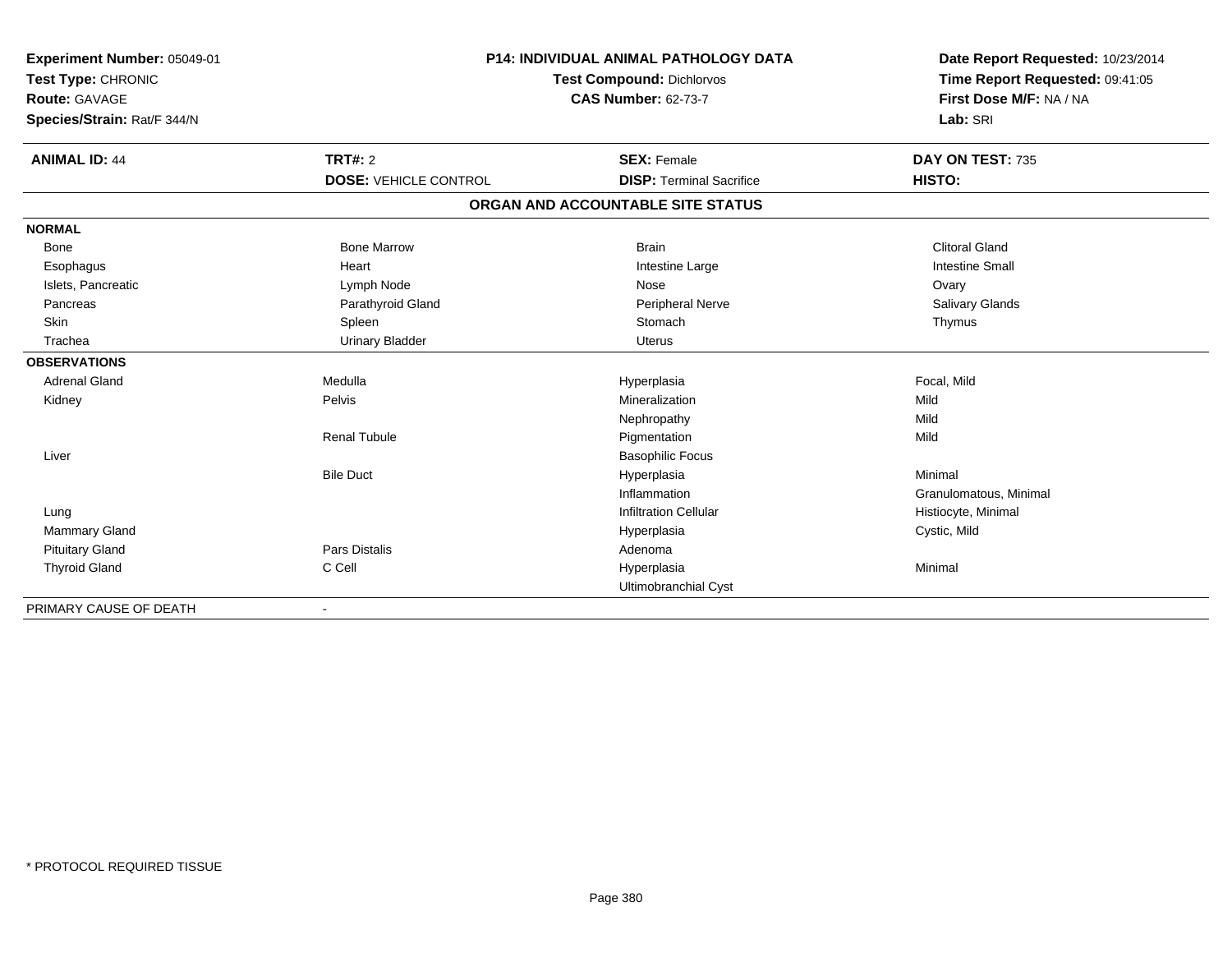| Experiment Number: 05049-01<br>Test Type: CHRONIC<br><b>Route: GAVAGE</b> |                           | P14: INDIVIDUAL ANIMAL PATHOLOGY DATA | Date Report Requested: 10/23/2014<br>Time Report Requested: 09:41:05<br>First Dose M/F: NA / NA |  |
|---------------------------------------------------------------------------|---------------------------|---------------------------------------|-------------------------------------------------------------------------------------------------|--|
|                                                                           |                           | <b>Test Compound: Dichlorvos</b>      |                                                                                                 |  |
|                                                                           |                           | <b>CAS Number: 62-73-7</b>            |                                                                                                 |  |
| Species/Strain: Rat/F 344/N                                               |                           |                                       | Lab: SRI                                                                                        |  |
| <b>ANIMAL ID: 44</b>                                                      | <b>TRT#: 4</b>            | <b>SEX: Female</b>                    | DAY ON TEST: 631                                                                                |  |
|                                                                           | <b>DOSE: 8.0</b><br>MG/KG | <b>DISP: Dead</b>                     | HISTO:                                                                                          |  |
|                                                                           |                           | ORGAN AND ACCOUNTABLE SITE STATUS     |                                                                                                 |  |
| <b>NORMAL</b>                                                             |                           |                                       |                                                                                                 |  |
| Bone                                                                      | <b>Brain</b>              | <b>Clitoral Gland</b>                 | Esophagus                                                                                       |  |
| Heart                                                                     | Intestine Large           | <b>Intestine Small</b>                | Islets, Pancreatic                                                                              |  |
| Nose                                                                      | Ovary                     | Parathyroid Gland                     | Peripheral Nerve                                                                                |  |
| Salivary Glands                                                           | Skin                      | Stomach                               | Trachea                                                                                         |  |
| <b>Urinary Bladder</b>                                                    |                           |                                       |                                                                                                 |  |
| <b>OBSERVATIONS</b>                                                       |                           |                                       |                                                                                                 |  |
| <b>Adrenal Gland</b>                                                      | Cortex                    | Hyperplasia                           | Moderate                                                                                        |  |
|                                                                           |                           | Leukemia Mononuclear                  |                                                                                                 |  |
| <b>Bone Marrow</b>                                                        |                           | Leukemia Mononuclear                  |                                                                                                 |  |
|                                                                           |                           | Myelofibrosis                         | Mild                                                                                            |  |
| Kidney                                                                    |                           | Leukemia Mononuclear                  |                                                                                                 |  |
|                                                                           |                           | Nephropathy                           | Minimal                                                                                         |  |
| Liver                                                                     | <b>Bile Duct</b>          | Hyperplasia                           | Mild                                                                                            |  |
|                                                                           |                           | Leukemia Mononuclear                  |                                                                                                 |  |
| Lung                                                                      |                           | Adenomatosis                          | Moderate                                                                                        |  |
|                                                                           |                           | <b>Infiltration Cellular</b>          | Histiocyte, Minimal                                                                             |  |
|                                                                           |                           | Leukemia Mononuclear                  |                                                                                                 |  |
| Lymph Node                                                                | Mesenteric                | Hemorrhage                            | Mild                                                                                            |  |
|                                                                           | <b>Bronchial</b>          | Leukemia Mononuclear                  |                                                                                                 |  |
|                                                                           | Mandibular                | Leukemia Mononuclear                  |                                                                                                 |  |
|                                                                           | Mediastinal               | Leukemia Mononuclear                  |                                                                                                 |  |
|                                                                           | Mesenteric                | Leukemia Mononuclear                  |                                                                                                 |  |
|                                                                           | Pancreatic                | Leukemia Mononuclear                  |                                                                                                 |  |
| Note: TRC LES 2--LEUKEMIA MONUC (PANCREATIC)                              |                           |                                       |                                                                                                 |  |
| Mammary Gland                                                             |                           | Hyperplasia                           | Cystic, Minimal                                                                                 |  |
| Pancreas                                                                  |                           | Atrophy                               | Mild                                                                                            |  |
| <b>Pituitary Gland</b>                                                    | Pars Distalis             | Cyst                                  |                                                                                                 |  |
| Spleen                                                                    |                           | Leukemia Mononuclear                  |                                                                                                 |  |
| Thymus                                                                    |                           | Leukemia Mononuclear                  |                                                                                                 |  |
| <b>Thyroid Gland</b>                                                      | C Cell                    | Adenoma                               |                                                                                                 |  |
|                                                                           |                           |                                       |                                                                                                 |  |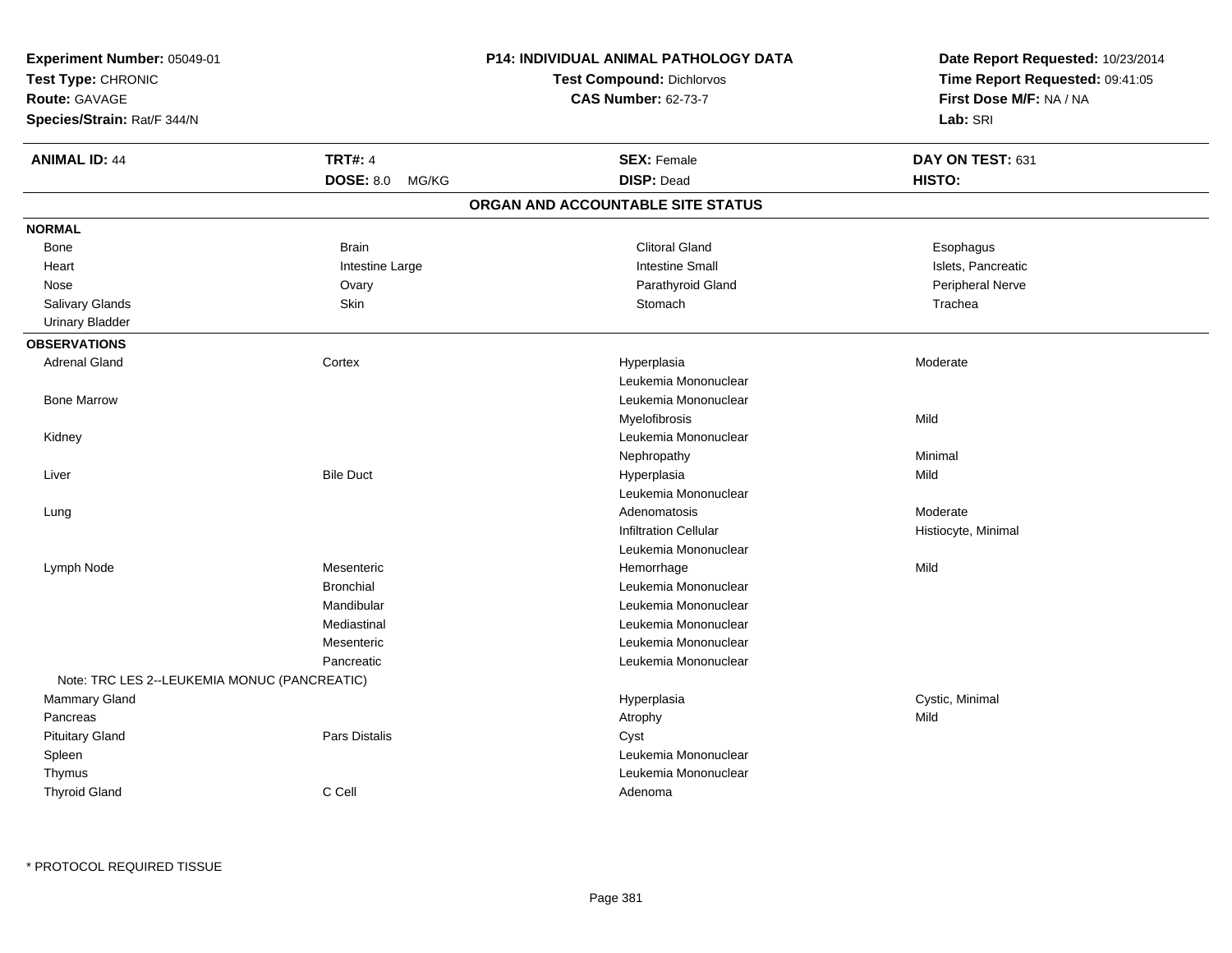| Experiment Number: 05049-01    |                            | <b>P14: INDIVIDUAL ANIMAL PATHOLOGY DATA</b> | Date Report Requested: 10/23/2014 |  |
|--------------------------------|----------------------------|----------------------------------------------|-----------------------------------|--|
| Test Type: CHRONIC             |                            | <b>Test Compound: Dichlorvos</b>             | Time Report Requested: 09:41:05   |  |
| <b>Route: GAVAGE</b>           | <b>CAS Number: 62-73-7</b> |                                              | First Dose M/F: NA / NA           |  |
| Species/Strain: Rat/F 344/N    |                            |                                              | Lab: SRI                          |  |
| <b>ANIMAL ID: 44</b>           | <b>TRT#: 4</b>             | <b>SEX: Female</b>                           | DAY ON TEST: 631                  |  |
|                                | <b>DOSE: 8.0</b><br>MG/KG  | <b>DISP: Dead</b>                            | HISTO:                            |  |
|                                |                            | ORGAN AND ACCOUNTABLE SITE STATUS            |                                   |  |
| Uterus                         |                            | Polyp Stromal                                |                                   |  |
| Note: TRC LES 1--POLYP STROMAL |                            |                                              |                                   |  |
| PRIMARY CAUSE OF DEATH         |                            |                                              |                                   |  |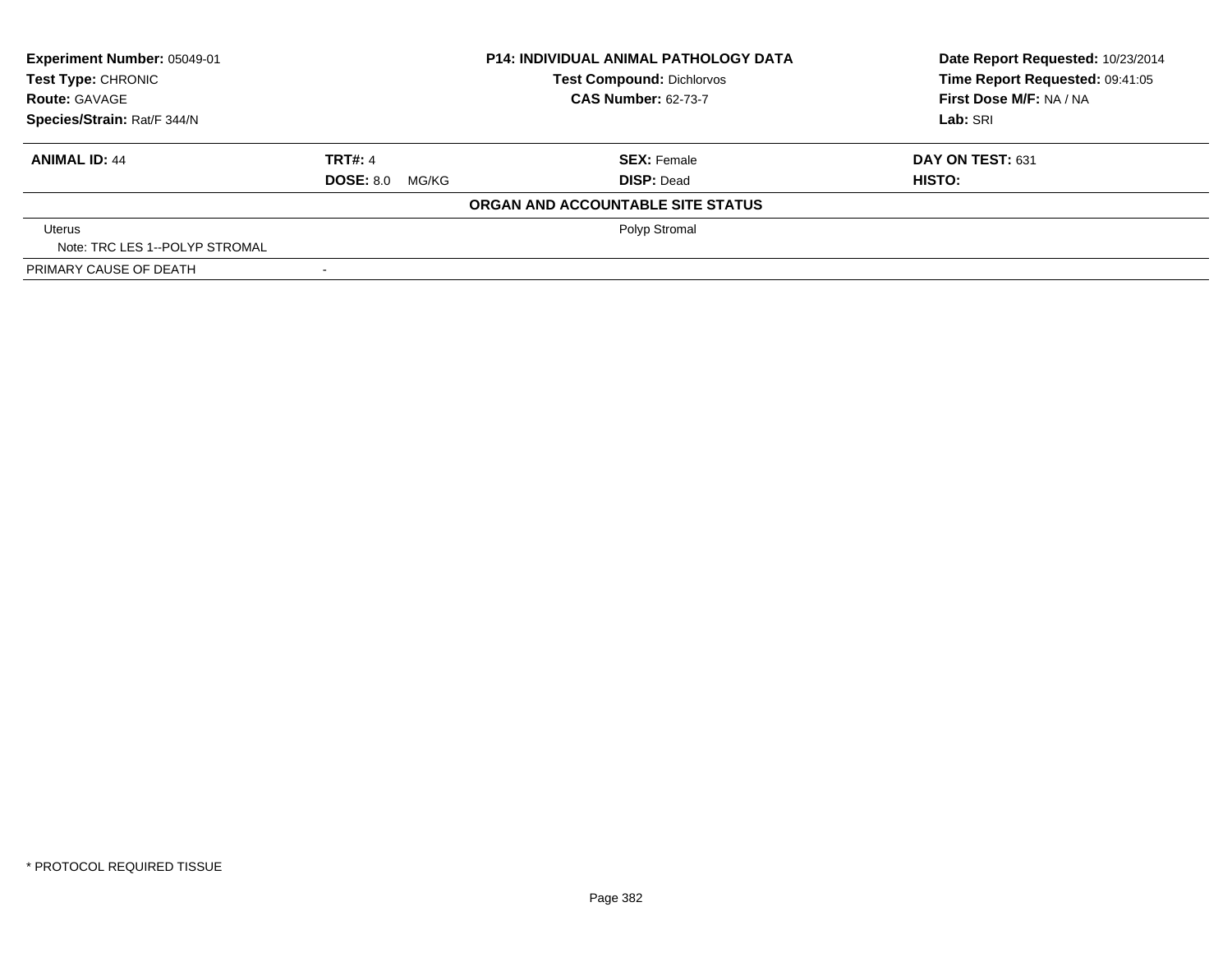| Experiment Number: 05049-01<br>Test Type: CHRONIC |                           | P14: INDIVIDUAL ANIMAL PATHOLOGY DATA<br><b>Test Compound: Dichlorvos</b> | Date Report Requested: 10/23/2014<br>Time Report Requested: 09:41:05 |
|---------------------------------------------------|---------------------------|---------------------------------------------------------------------------|----------------------------------------------------------------------|
| <b>Route: GAVAGE</b>                              |                           | <b>CAS Number: 62-73-7</b>                                                | First Dose M/F: NA / NA                                              |
|                                                   |                           |                                                                           |                                                                      |
| Species/Strain: Rat/F 344/N                       |                           |                                                                           | Lab: SRI                                                             |
| <b>ANIMAL ID: 44</b>                              | <b>TRT#: 6</b>            | <b>SEX: Female</b>                                                        | DAY ON TEST: 733                                                     |
|                                                   | <b>DOSE: 4.0</b><br>MG/KG | <b>DISP: Terminal Sacrifice</b>                                           | HISTO:                                                               |
|                                                   |                           | ORGAN AND ACCOUNTABLE SITE STATUS                                         |                                                                      |
| <b>NORMAL</b>                                     |                           |                                                                           |                                                                      |
| <b>Adrenal Gland</b>                              | <b>Bone</b>               | <b>Bone Marrow</b>                                                        | Esophagus                                                            |
| Intestine Large                                   | <b>Intestine Small</b>    | Islets, Pancreatic                                                        | Lymph Node                                                           |
| Nose                                              | Ovary                     | Pancreas                                                                  | Parathyroid Gland                                                    |
| Peripheral Nerve                                  | <b>Salivary Glands</b>    | Skin                                                                      | Spleen                                                               |
| Thymus                                            | <b>Thyroid Gland</b>      | Trachea                                                                   | <b>Urinary Bladder</b>                                               |
| Uterus                                            |                           |                                                                           |                                                                      |
| <b>MISSING</b>                                    |                           |                                                                           |                                                                      |
| <b>Clitoral Gland</b>                             |                           |                                                                           |                                                                      |
| <b>OBSERVATIONS</b>                               |                           |                                                                           |                                                                      |
| <b>Brain</b>                                      |                           | Compression                                                               | Moderate                                                             |
|                                                   |                           | Hydrocephalus                                                             | Mild                                                                 |
| Eye                                               | Retina                    | Atrophy                                                                   | Moderate                                                             |
|                                                   |                           | Cataract                                                                  | Mild                                                                 |
| Heart                                             | Myocardium                | <b>Fibrosis</b>                                                           | Mild                                                                 |
|                                                   | Myocardium                | Inflammation                                                              | Chronic, Minimal                                                     |
| Kidney                                            | Pelvis                    | Mineralization                                                            | Moderate                                                             |
|                                                   |                           | Nephropathy                                                               | Mild                                                                 |
| Liver                                             |                           | <b>Basophilic Focus</b>                                                   |                                                                      |
|                                                   | Portal                    | Fibrosis                                                                  | Mild                                                                 |
|                                                   |                           | Inflammation                                                              | Granulomatous, Mild                                                  |
|                                                   |                           | Inflammation                                                              | Chronic, Mild                                                        |
| Lung                                              |                           | <b>Infiltration Cellular</b>                                              | Histiocyte, Mild                                                     |
| Mammary Gland                                     |                           | Fibroadenoma                                                              |                                                                      |
|                                                   |                           | Hyperplasia                                                               | Cystic, Mild                                                         |
| Note: TRC LES 1- FIBROADENOMA                     |                           |                                                                           |                                                                      |
| <b>Pituitary Gland</b>                            | <b>Pars Distalis</b>      | Adenoma                                                                   |                                                                      |
| Stomach                                           | Glandular                 | Mineralization                                                            | Minimal                                                              |
| PRIMARY CAUSE OF DEATH                            | $\overline{\phantom{a}}$  |                                                                           |                                                                      |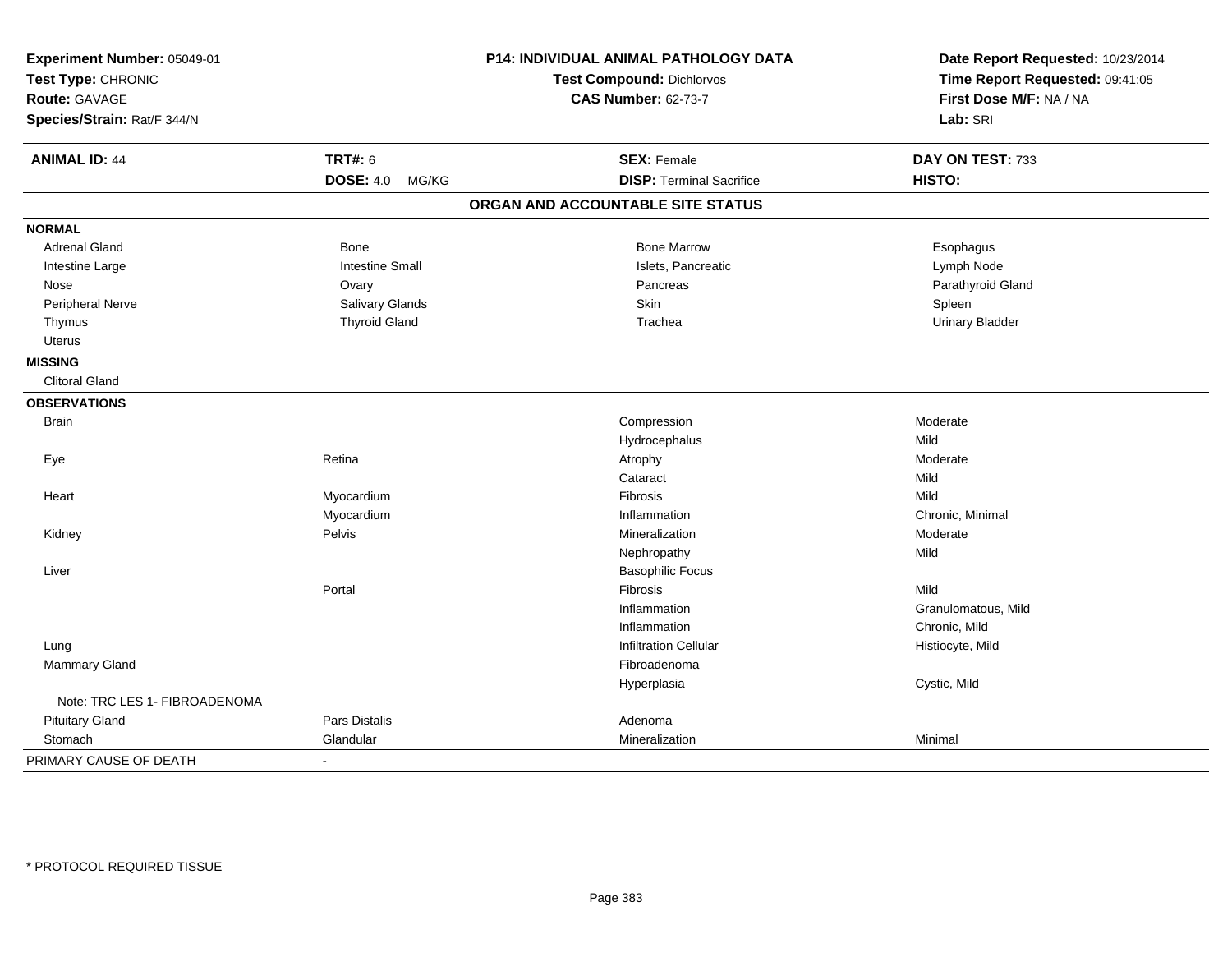| Experiment Number: 05049-01<br>Test Type: CHRONIC<br>Route: GAVAGE<br>Species/Strain: Rat/F 344/N |                              | P14: INDIVIDUAL ANIMAL PATHOLOGY DATA<br><b>Test Compound: Dichlorvos</b><br><b>CAS Number: 62-73-7</b> | Date Report Requested: 10/23/2014<br>Time Report Requested: 09:41:05<br>First Dose M/F: NA / NA<br>Lab: SRI |
|---------------------------------------------------------------------------------------------------|------------------------------|---------------------------------------------------------------------------------------------------------|-------------------------------------------------------------------------------------------------------------|
| <b>ANIMAL ID: 45</b>                                                                              | <b>TRT#: 2</b>               | <b>SEX: Female</b>                                                                                      | DAY ON TEST: 735                                                                                            |
|                                                                                                   | <b>DOSE: VEHICLE CONTROL</b> | <b>DISP: Terminal Sacrifice</b>                                                                         | HISTO:                                                                                                      |
|                                                                                                   |                              | ORGAN AND ACCOUNTABLE SITE STATUS                                                                       |                                                                                                             |
| <b>NORMAL</b>                                                                                     |                              |                                                                                                         |                                                                                                             |
| <b>Adrenal Gland</b>                                                                              | <b>Bone</b>                  | <b>Bone Marrow</b>                                                                                      | <b>Brain</b>                                                                                                |
| <b>Clitoral Gland</b>                                                                             | Esophagus                    | Intestine Large                                                                                         | <b>Intestine Small</b>                                                                                      |
| Islets, Pancreatic                                                                                | Nose                         | Pancreas                                                                                                | Parathyroid Gland                                                                                           |
| Peripheral Nerve                                                                                  | Salivary Glands              | Skin                                                                                                    | Spleen                                                                                                      |
| Stomach                                                                                           | <b>Thyroid Gland</b>         | Trachea                                                                                                 | <b>Uterus</b>                                                                                               |
| <b>MISSING</b>                                                                                    |                              |                                                                                                         |                                                                                                             |
| Thymus                                                                                            |                              |                                                                                                         |                                                                                                             |
| <b>OBSERVATIONS</b>                                                                               |                              |                                                                                                         |                                                                                                             |
| Eye                                                                                               | Retina                       | Atrophy                                                                                                 | Moderate                                                                                                    |
|                                                                                                   |                              | Cataract                                                                                                | Moderate                                                                                                    |
| Heart                                                                                             | Myocardium                   | Fibrosis                                                                                                | Moderate                                                                                                    |
| Kidney                                                                                            |                              | Nephropathy                                                                                             | Mild                                                                                                        |
| Liver                                                                                             |                              | Angiectasis                                                                                             | Mild                                                                                                        |
|                                                                                                   | Hepatocyte                   | Atrophy                                                                                                 | Multifocal, Mild                                                                                            |
|                                                                                                   |                              | <b>Basophilic Focus</b>                                                                                 |                                                                                                             |
|                                                                                                   | <b>Bile Duct</b>             | Hyperplasia                                                                                             | Mild                                                                                                        |
| Lung                                                                                              |                              | <b>Infiltration Cellular</b>                                                                            | Histiocyte, Minimal                                                                                         |
| Lymph Node                                                                                        | Pancreatic                   | Hyperplasia                                                                                             | Lymphoid, Moderate                                                                                          |
| <b>Mammary Gland</b>                                                                              |                              | Hyperplasia                                                                                             | Cystic, Minimal                                                                                             |
| Mesentery<br>Note: TRC LES 1--NECROSIS                                                            | Fat                          | Necrosis                                                                                                | Focal, Marked                                                                                               |
| Ovary                                                                                             |                              | Cyst                                                                                                    |                                                                                                             |
|                                                                                                   |                              | Granulosa Cell Tumor                                                                                    |                                                                                                             |
| Note: CELLS OF GRANULOSA TUMOR ARE HEAVILY LUTEINIZED                                             |                              |                                                                                                         |                                                                                                             |
| <b>Pituitary Gland</b>                                                                            | Pars Distalis                | Adenoma                                                                                                 |                                                                                                             |
| <b>Urinary Bladder</b>                                                                            |                              | Edema                                                                                                   | Mild                                                                                                        |
|                                                                                                   |                              | Inflammation                                                                                            | Chronic, Mild                                                                                               |
| PRIMARY CAUSE OF DEATH                                                                            | $\blacksquare$               |                                                                                                         |                                                                                                             |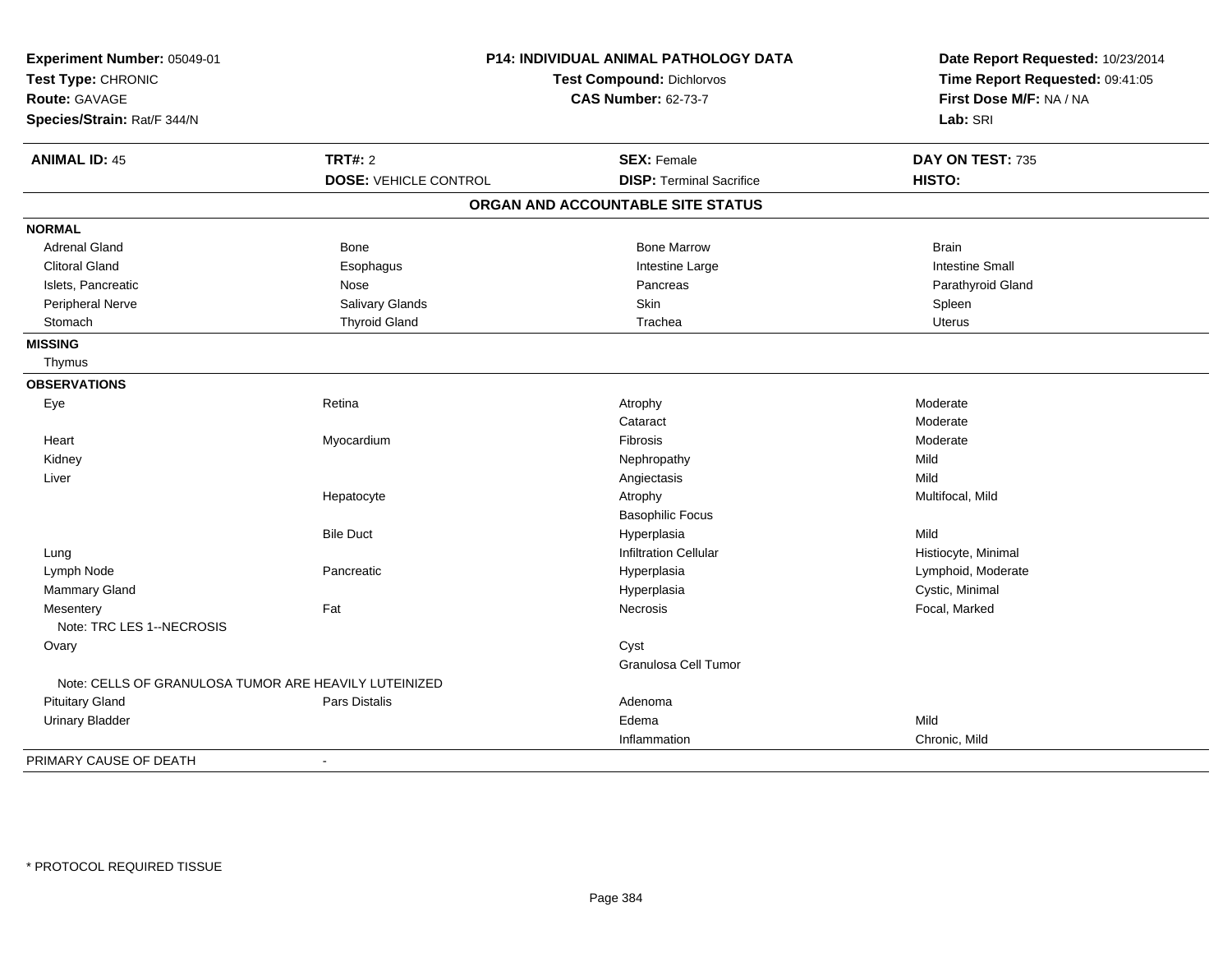| Experiment Number: 05049-01    |                      | <b>P14: INDIVIDUAL ANIMAL PATHOLOGY DATA</b> | Date Report Requested: 10/23/2014 |
|--------------------------------|----------------------|----------------------------------------------|-----------------------------------|
| Test Type: CHRONIC             |                      | <b>Test Compound: Dichlorvos</b>             | Time Report Requested: 09:41:05   |
| Route: GAVAGE                  |                      | <b>CAS Number: 62-73-7</b>                   | First Dose M/F: NA / NA           |
| Species/Strain: Rat/F 344/N    |                      |                                              | Lab: SRI                          |
| <b>ANIMAL ID: 45</b>           | <b>TRT#: 4</b>       | <b>SEX: Female</b>                           | DAY ON TEST: 730                  |
|                                | DOSE: 8.0 MG/KG      | <b>DISP: Terminal Sacrifice</b>              | HISTO:                            |
|                                |                      | ORGAN AND ACCOUNTABLE SITE STATUS            |                                   |
| <b>NORMAL</b>                  |                      |                                              |                                   |
| <b>Adrenal Gland</b>           | Bone                 | <b>Bone Marrow</b>                           | <b>Brain</b>                      |
| <b>Clitoral Gland</b>          | Esophagus            | Heart                                        | <b>Intestine Small</b>            |
| Islets, Pancreatic             | Nose                 | Ovary                                        | Pancreas                          |
| Parathyroid Gland              | Peripheral Nerve     | <b>Salivary Glands</b>                       | Skin                              |
| Stomach                        | Thymus               | Trachea                                      | <b>Urinary Bladder</b>            |
| Uterus                         |                      |                                              |                                   |
| <b>OBSERVATIONS</b>            |                      |                                              |                                   |
| Intestine Large                | Cecum                | Parasite Metazoan                            | Mild                              |
| Kidney                         | Pelvis               | Mineralization                               | Mild                              |
| Liver                          |                      | <b>Basophilic Focus</b>                      |                                   |
|                                | <b>Bile Duct</b>     | Hyperplasia                                  | Mild                              |
|                                |                      | Leukemia Mononuclear                         |                                   |
| Lung                           |                      | <b>Infiltration Cellular</b>                 | Histiocyte, Moderate              |
| Lymph Node                     | Mediastinal          | Hemorrhage                                   | Moderate                          |
|                                | Mesenteric           | Hyperplasia                                  | Lymphoid, Moderate                |
|                                | Mediastinal          | Pigmentation                                 | Moderate                          |
| <b>Mammary Gland</b>           |                      | Fibroadenoma                                 |                                   |
|                                |                      | Hyperplasia                                  | Cystic, Mild                      |
| Note: TRC LES 1- FIBROADENOMA  |                      |                                              |                                   |
| <b>Pituitary Gland</b>         | <b>Pars Distalis</b> | Cyst                                         |                                   |
| <b>Skin</b>                    |                      |                                              |                                   |
| Note: THE TISSUE IS ON SLIDE I |                      |                                              |                                   |
| Spleen                         |                      | Leukemia Mononuclear                         |                                   |
| <b>Thyroid Gland</b>           | C Cell               | Hyperplasia                                  | Moderate                          |
| PRIMARY CAUSE OF DEATH         | $\sim$               |                                              |                                   |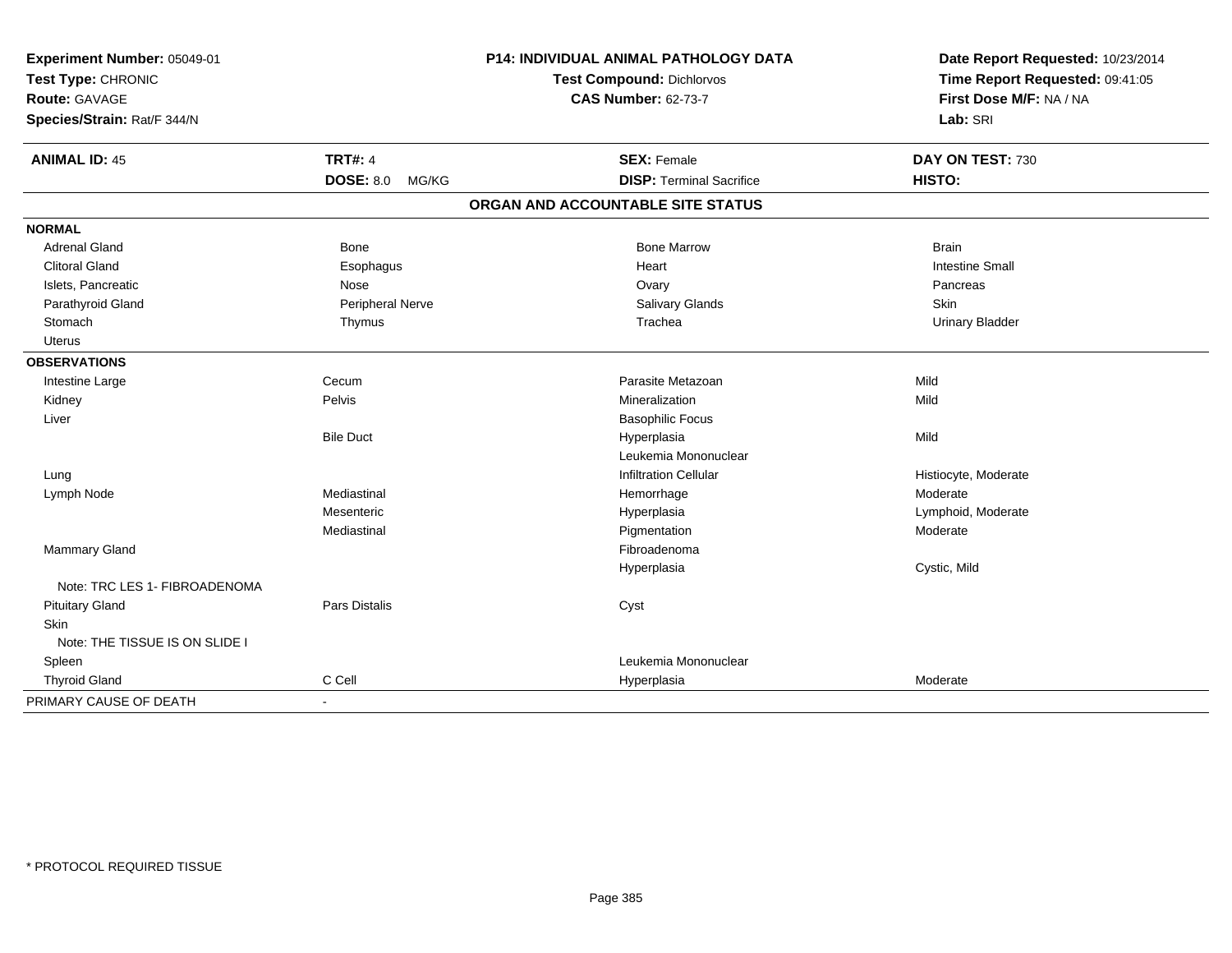| Experiment Number: 05049-01<br>Test Type: CHRONIC |                           | P14: INDIVIDUAL ANIMAL PATHOLOGY DATA | Date Report Requested: 10/23/2014 |
|---------------------------------------------------|---------------------------|---------------------------------------|-----------------------------------|
|                                                   |                           | Test Compound: Dichlorvos             | Time Report Requested: 09:41:05   |
| Route: GAVAGE                                     |                           | <b>CAS Number: 62-73-7</b>            | First Dose M/F: NA / NA           |
| Species/Strain: Rat/F 344/N                       |                           |                                       | Lab: SRI                          |
| <b>ANIMAL ID: 45</b>                              | <b>TRT#: 6</b>            | <b>SEX: Female</b>                    | DAY ON TEST: 656                  |
|                                                   | <b>DOSE: 4.0</b><br>MG/KG | <b>DISP: Moribund</b>                 | HISTO:                            |
|                                                   |                           | ORGAN AND ACCOUNTABLE SITE STATUS     |                                   |
| <b>NORMAL</b>                                     |                           |                                       |                                   |
| <b>Bone</b>                                       | <b>Brain</b>              | <b>Clitoral Gland</b>                 | Esophagus                         |
| Heart                                             | Intestine Large           | <b>Intestine Small</b>                | Kidney                            |
| Nose                                              | Ovary                     | Parathyroid Gland                     | Peripheral Nerve                  |
| <b>Pituitary Gland</b>                            | Salivary Glands           | Skin                                  | Stomach                           |
| Trachea                                           | <b>Urinary Bladder</b>    | <b>Uterus</b>                         |                                   |
| <b>MISSING</b>                                    |                           |                                       |                                   |
| Islets, Pancreatic                                | Pancreas                  | Thymus                                |                                   |
| <b>OBSERVATIONS</b>                               |                           |                                       |                                   |
| <b>Adrenal Gland</b>                              |                           | Leukemia Mononuclear                  |                                   |
|                                                   | Cortex                    | Vacuolization Cytoplasmic             | Mild                              |
| <b>Bone Marrow</b>                                |                           | Leukemia Mononuclear                  |                                   |
| Liver                                             | Hepatocyte                | Atrophy                               | Multifocal, Moderate              |
|                                                   | Portal                    | Fibrosis                              | Mild                              |
|                                                   | <b>Bile Duct</b>          | Hyperplasia                           | Moderate                          |
|                                                   |                           | Leukemia Mononuclear                  |                                   |
| Lung                                              |                           | <b>Infiltration Cellular</b>          | Histiocyte, Mild                  |
|                                                   |                           | Leukemia Mononuclear                  |                                   |
| Lymph Node                                        | Mandibular                | Leukemia Mononuclear                  |                                   |
|                                                   | Mediastinal               | Leukemia Mononuclear                  |                                   |
|                                                   | Mesenteric                | Leukemia Mononuclear                  |                                   |
| Mammary Gland                                     |                           | Hyperplasia                           | Lobular, Moderate                 |
|                                                   |                           | Hyperplasia                           | Cystic, Mild                      |
| Note: TRC LES 1--HYPERPLASIA, LOBULAR             |                           |                                       |                                   |
| Spleen                                            |                           | Leukemia Mononuclear                  |                                   |
| <b>Thyroid Gland</b>                              | C Cell                    | Adenoma                               |                                   |
| PRIMARY CAUSE OF DEATH                            | ÷,                        |                                       |                                   |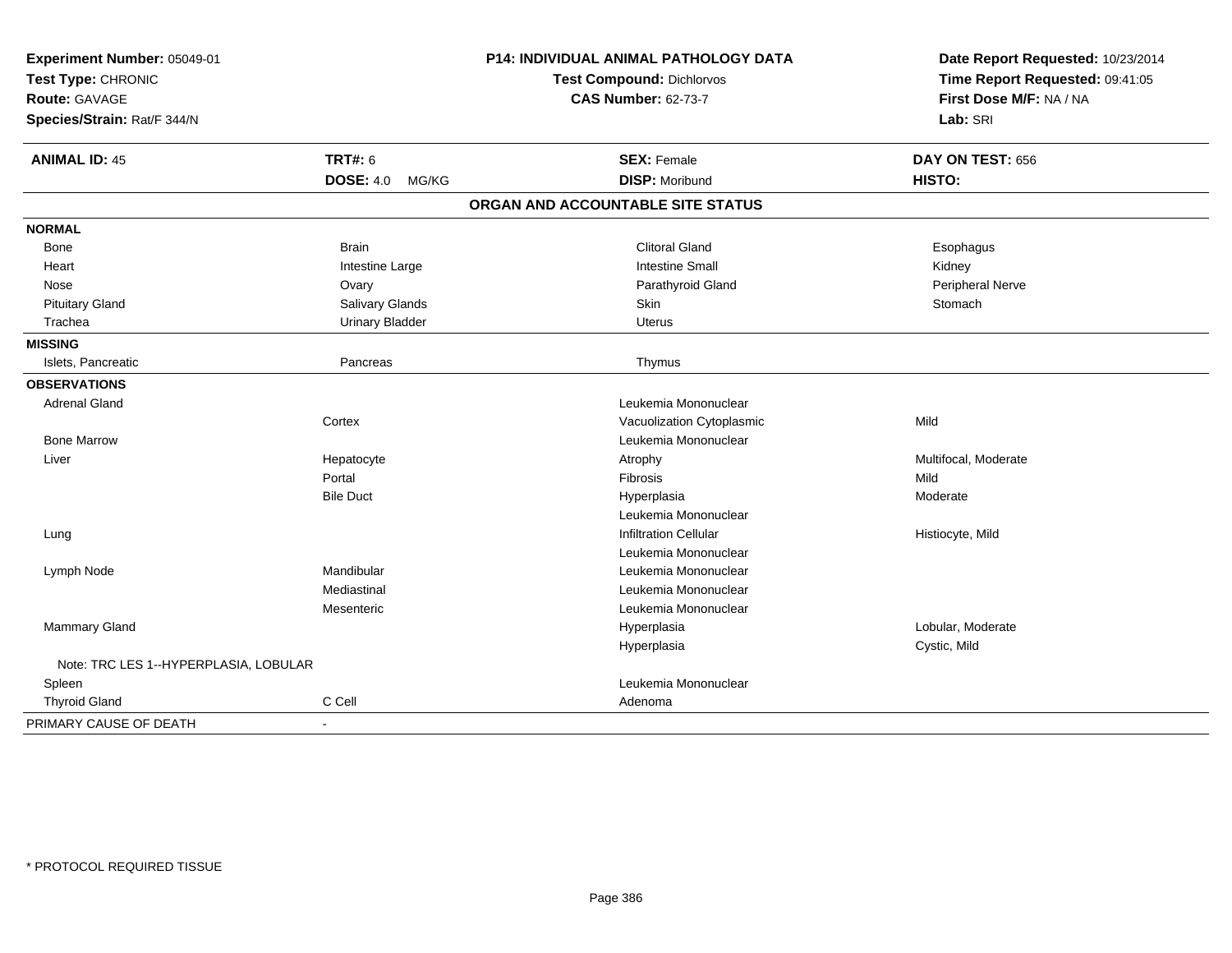| Experiment Number: 05049-01<br>Test Type: CHRONIC<br><b>Route: GAVAGE</b><br>Species/Strain: Rat/F 344/N |                              | <b>P14: INDIVIDUAL ANIMAL PATHOLOGY DATA</b><br><b>Test Compound: Dichlorvos</b><br><b>CAS Number: 62-73-7</b> |                         |
|----------------------------------------------------------------------------------------------------------|------------------------------|----------------------------------------------------------------------------------------------------------------|-------------------------|
| <b>ANIMAL ID: 46</b>                                                                                     | <b>TRT#: 2</b>               | <b>SEX: Female</b>                                                                                             | DAY ON TEST: 735        |
|                                                                                                          | <b>DOSE: VEHICLE CONTROL</b> | <b>DISP: Terminal Sacrifice</b>                                                                                | HISTO:                  |
|                                                                                                          |                              | ORGAN AND ACCOUNTABLE SITE STATUS                                                                              |                         |
| <b>NORMAL</b>                                                                                            |                              |                                                                                                                |                         |
| Bone                                                                                                     | <b>Brain</b>                 | <b>Clitoral Gland</b>                                                                                          | Esophagus               |
| Intestine Large                                                                                          | <b>Intestine Small</b>       | Islets, Pancreatic                                                                                             | Mammary Gland           |
| Ovary                                                                                                    | Parathyroid Gland            | Peripheral Nerve                                                                                               | Salivary Glands         |
| Skin                                                                                                     | Stomach                      | <b>Thyroid Gland</b>                                                                                           | Trachea                 |
| <b>Urinary Bladder</b>                                                                                   | <b>Uterus</b>                |                                                                                                                |                         |
| <b>MISSING</b>                                                                                           |                              |                                                                                                                |                         |
| Thymus                                                                                                   |                              |                                                                                                                |                         |
| <b>OBSERVATIONS</b>                                                                                      |                              |                                                                                                                |                         |
| <b>Adrenal Gland</b>                                                                                     |                              | Angiectasis                                                                                                    | Moderate                |
| <b>Bone Marrow</b>                                                                                       |                              | Hyperplasia                                                                                                    | Reticulum Cell, Marked  |
| Heart                                                                                                    | Myocardium                   | Inflammation                                                                                                   | Chronic, Minimal        |
| Kidney                                                                                                   |                              | Nephropathy                                                                                                    | Minimal                 |
| Liver                                                                                                    |                              | <b>Basophilic Focus</b>                                                                                        |                         |
|                                                                                                          | Portal                       | Fibrosis                                                                                                       | Mild                    |
|                                                                                                          | <b>Bile Duct</b>             | Hyperplasia                                                                                                    | Mild                    |
|                                                                                                          |                              | Hyperplasia                                                                                                    | Lymphoid, Moderate      |
|                                                                                                          |                              | Inflammation                                                                                                   | Granulomatous, Moderate |
|                                                                                                          |                              | Leukemia Mononuclear                                                                                           |                         |
| Lung                                                                                                     |                              | <b>Infiltration Cellular</b>                                                                                   | Histiocyte, Minimal     |
| Lymph Node                                                                                               | Mesenteric                   | Atrophy                                                                                                        | Moderate                |
|                                                                                                          | Mesenteric                   | Pigmentation                                                                                                   | Moderate                |
| Nose                                                                                                     | Lumen                        | Inflammation                                                                                                   | Suppurative, Minimal    |
|                                                                                                          | Submucosa                    | Inflammation                                                                                                   | Chronic, Mild           |
|                                                                                                          | Mucosa                       | Metaplasia                                                                                                     | Squamous, Mild          |
| Pancreas                                                                                                 |                              | Atrophy                                                                                                        | Mild                    |
| <b>Pituitary Gland</b>                                                                                   | <b>Pars Distalis</b>         | Adenoma                                                                                                        |                         |
| Spleen                                                                                                   |                              | Leukemia Mononuclear                                                                                           |                         |
| PRIMARY CAUSE OF DEATH                                                                                   | $\blacksquare$               |                                                                                                                |                         |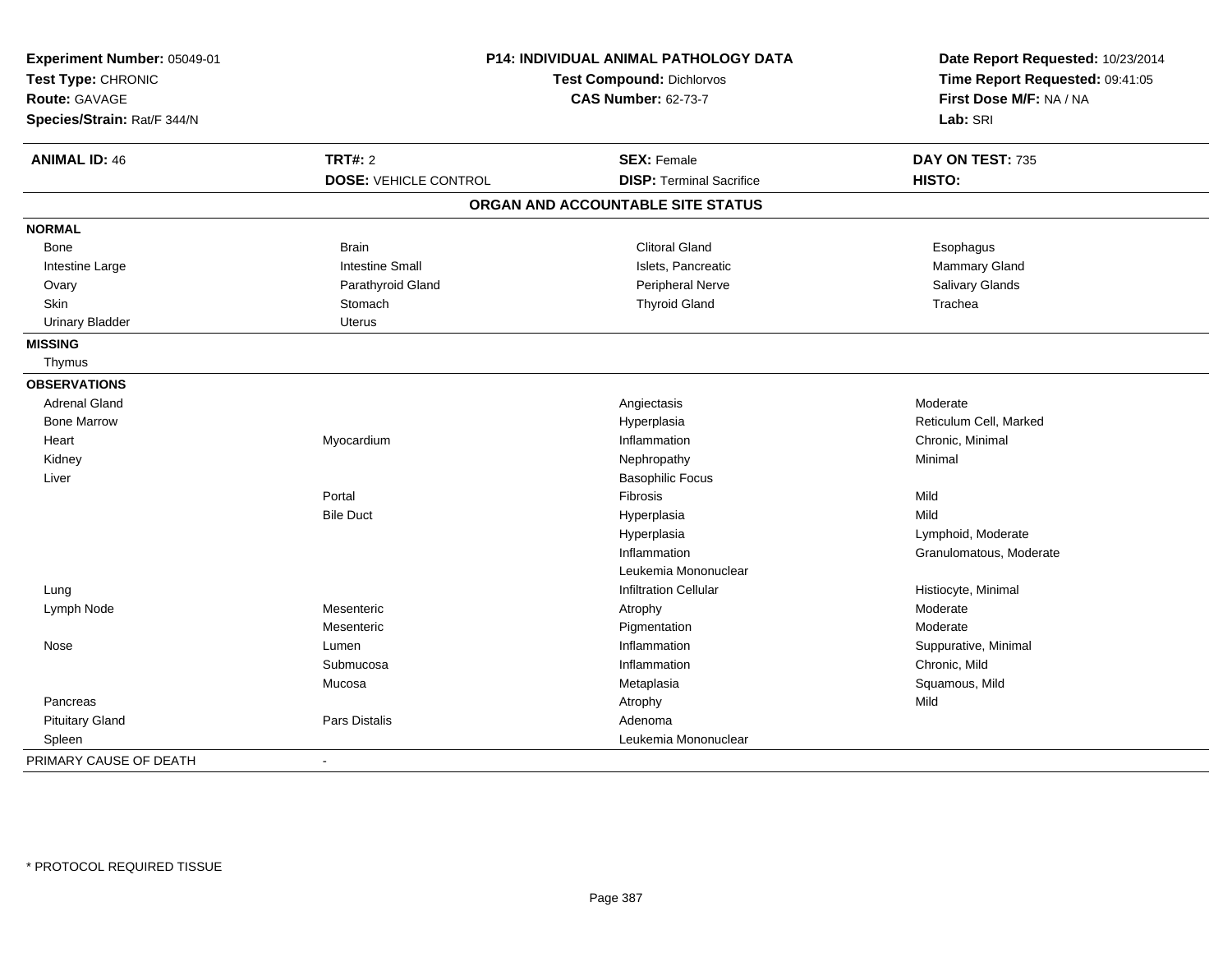| Experiment Number: 05049-01                           |                      | <b>P14: INDIVIDUAL ANIMAL PATHOLOGY DATA</b> | Date Report Requested: 10/23/2014 |
|-------------------------------------------------------|----------------------|----------------------------------------------|-----------------------------------|
| Test Type: CHRONIC<br><b>Route: GAVAGE</b>            |                      | <b>Test Compound: Dichlorvos</b>             | Time Report Requested: 09:41:05   |
|                                                       |                      | <b>CAS Number: 62-73-7</b>                   | First Dose M/F: NA / NA           |
| Species/Strain: Rat/F 344/N                           |                      |                                              | Lab: SRI                          |
| <b>ANIMAL ID: 46</b>                                  | <b>TRT#: 4</b>       | <b>SEX: Female</b>                           | DAY ON TEST: 631                  |
|                                                       | DOSE: 8.0 MG/KG      | <b>DISP: Moribund</b>                        | HISTO:                            |
|                                                       |                      | ORGAN AND ACCOUNTABLE SITE STATUS            |                                   |
| <b>NORMAL</b>                                         |                      |                                              |                                   |
| <b>Adrenal Gland</b>                                  | Bone                 | <b>Bone Marrow</b>                           | <b>Clitoral Gland</b>             |
| Esophagus                                             | Heart                | Intestine Large                              | <b>Intestine Small</b>            |
| Islets, Pancreatic                                    | Nose                 | Ovary                                        | Parathyroid Gland                 |
| Peripheral Nerve                                      | Salivary Glands      | Skin                                         | Stomach                           |
| Thymus                                                | <b>Thyroid Gland</b> | Trachea                                      | <b>Urinary Bladder</b>            |
| <b>OBSERVATIONS</b>                                   |                      |                                              |                                   |
| <b>Brain</b>                                          |                      | Degeneration                                 | Multiple, Moderate                |
| Kidney                                                | Pelvis               | Mineralization                               | Minimal                           |
| Liver                                                 | Portal               | Fibrosis                                     | Mild                              |
|                                                       | <b>Bile Duct</b>     | Hyperplasia                                  | Mild                              |
|                                                       |                      | Leukemia Mononuclear                         |                                   |
|                                                       | Hepatocyte           | <b>Necrosis</b>                              | Multifocal, Moderate              |
| Lung                                                  |                      | <b>Infiltration Cellular</b>                 | Histiocyte, Moderate              |
|                                                       |                      | Inflammation                                 | Suppurative, Mild                 |
|                                                       |                      | Leukemia Mononuclear                         |                                   |
| Note: MASS AT NECROPSY WAS INFILTRAT CELL HISTIOCYTIC |                      |                                              |                                   |
| Lymph Node                                            | Mediastinal          | Pigmentation                                 | Moderate                          |
| Mammary Gland                                         |                      | Fibroadenoma                                 |                                   |
|                                                       |                      | Hyperplasia                                  | Cystic, Mild                      |
| Note: TRC LES 1--FIBROADENOMA                         |                      |                                              |                                   |
| Pancreas                                              |                      | Adenoma                                      |                                   |
| <b>Pituitary Gland</b>                                | Pars Distalis        | Cyst                                         |                                   |
| Spleen                                                |                      | Leukemia Mononuclear                         |                                   |
| Uterus                                                |                      | Hyperplasia                                  | Glandular, Mild                   |
|                                                       |                      | Polyp Stromal                                |                                   |
| Note: TRC LES 2--POLYP STROMAL                        |                      |                                              |                                   |
| PRIMARY CAUSE OF DEATH                                | $\sim$               |                                              |                                   |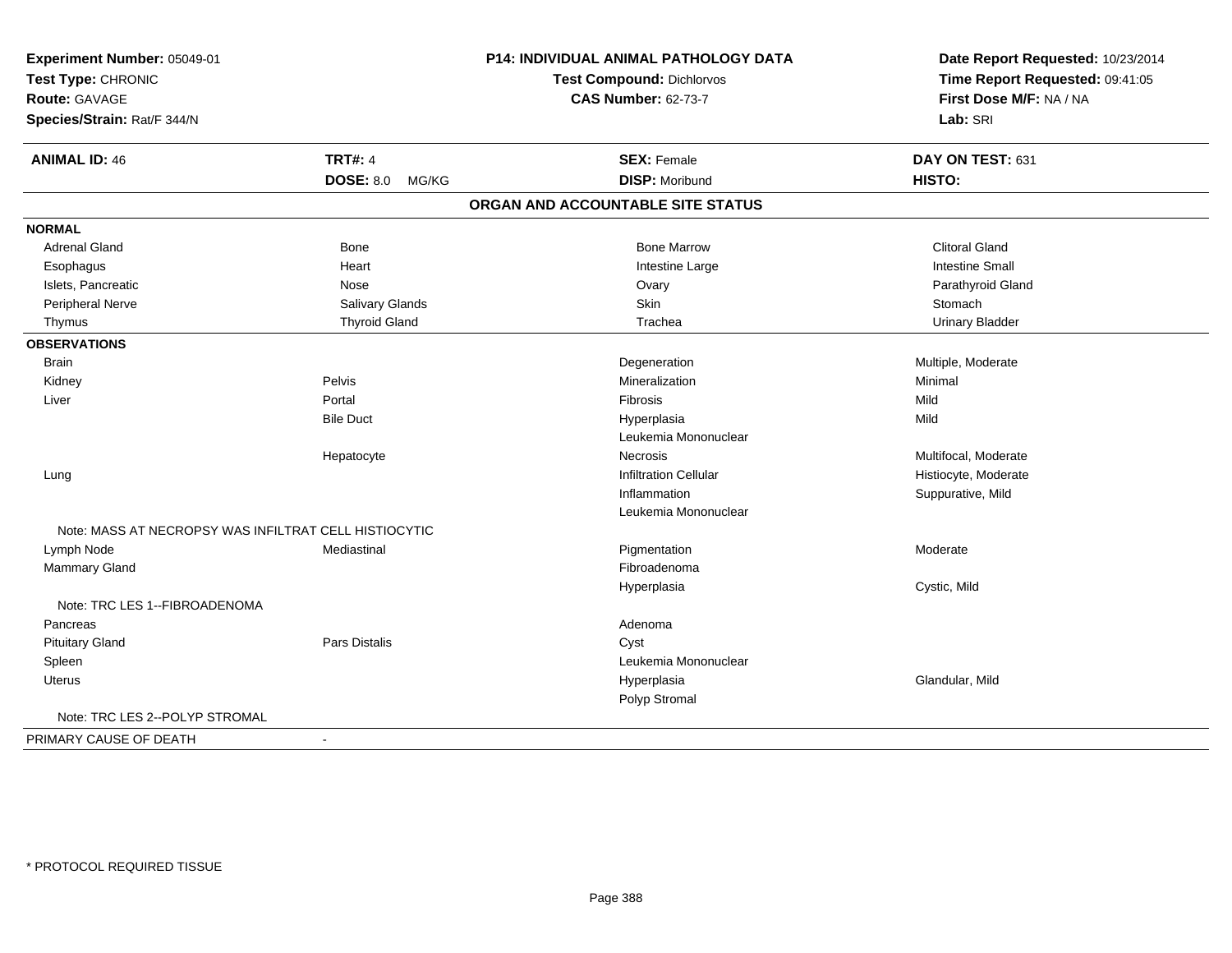| Experiment Number: 05049-01<br>Test Type: CHRONIC |                        | <b>P14: INDIVIDUAL ANIMAL PATHOLOGY DATA</b> | Date Report Requested: 10/23/2014<br>Time Report Requested: 09:41:05 |  |
|---------------------------------------------------|------------------------|----------------------------------------------|----------------------------------------------------------------------|--|
|                                                   |                        | Test Compound: Dichlorvos                    |                                                                      |  |
| Route: GAVAGE                                     |                        | <b>CAS Number: 62-73-7</b>                   | First Dose M/F: NA / NA                                              |  |
| Species/Strain: Rat/F 344/N                       |                        |                                              | Lab: SRI                                                             |  |
| <b>ANIMAL ID: 46</b>                              | <b>TRT#: 6</b>         | <b>SEX: Female</b>                           | DAY ON TEST: 733                                                     |  |
|                                                   | DOSE: 4.0 MG/KG        | <b>DISP: Terminal Sacrifice</b>              | HISTO:                                                               |  |
|                                                   |                        | ORGAN AND ACCOUNTABLE SITE STATUS            |                                                                      |  |
| <b>NORMAL</b>                                     |                        |                                              |                                                                      |  |
| <b>Bone</b>                                       | <b>Bone Marrow</b>     | <b>Clitoral Gland</b>                        | Esophagus                                                            |  |
| Intestine Large                                   | <b>Intestine Small</b> | Islets, Pancreatic                           | Lung                                                                 |  |
| Nose                                              | Pancreas               | Peripheral Nerve                             | Salivary Glands                                                      |  |
| Skin                                              | Spleen                 | Stomach                                      | Thymus                                                               |  |
| Trachea                                           | <b>Urinary Bladder</b> |                                              |                                                                      |  |
| <b>MISSING</b>                                    |                        |                                              |                                                                      |  |
| Parathyroid Gland                                 |                        |                                              |                                                                      |  |
| <b>OBSERVATIONS</b>                               |                        |                                              |                                                                      |  |
| Adrenal Gland                                     | Cortex                 | Adenoma                                      |                                                                      |  |
| <b>Brain</b>                                      |                        | Compression                                  | Moderate                                                             |  |
| Heart                                             | Myocardium             | <b>Fibrosis</b>                              | Mild                                                                 |  |
| Kidney                                            |                        | Nephropathy                                  | Minimal                                                              |  |
| Liver                                             |                        | <b>Basophilic Focus</b>                      |                                                                      |  |
|                                                   | Portal                 | Fibrosis                                     | Mild                                                                 |  |
|                                                   | <b>Bile Duct</b>       | Hyperplasia                                  | Moderate                                                             |  |
| Lymph Node                                        | Mediastinal            | Pigmentation                                 | Moderate                                                             |  |
| Mammary Gland                                     |                        | Hyperplasia                                  | Cystic, Moderate                                                     |  |
| Ovary                                             |                        | Leiomyosarcoma                               |                                                                      |  |
| Note: TRC LES 1,2,3,4,5- LEIOMYOSARCOMA           |                        |                                              |                                                                      |  |
| <b>Pituitary Gland</b>                            | Pars Intermed          | Adenoma                                      |                                                                      |  |
| <b>Thyroid Gland</b>                              | C Cell                 | Hyperplasia                                  | Mild                                                                 |  |
| Uterus                                            |                        | Atrophy                                      | Moderate                                                             |  |
|                                                   |                        | Polyp Stromal                                |                                                                      |  |
| Note: TRC LES 6- ATROPHY AND POLYP STROMAL        |                        |                                              |                                                                      |  |
| PRIMARY CAUSE OF DEATH                            |                        |                                              |                                                                      |  |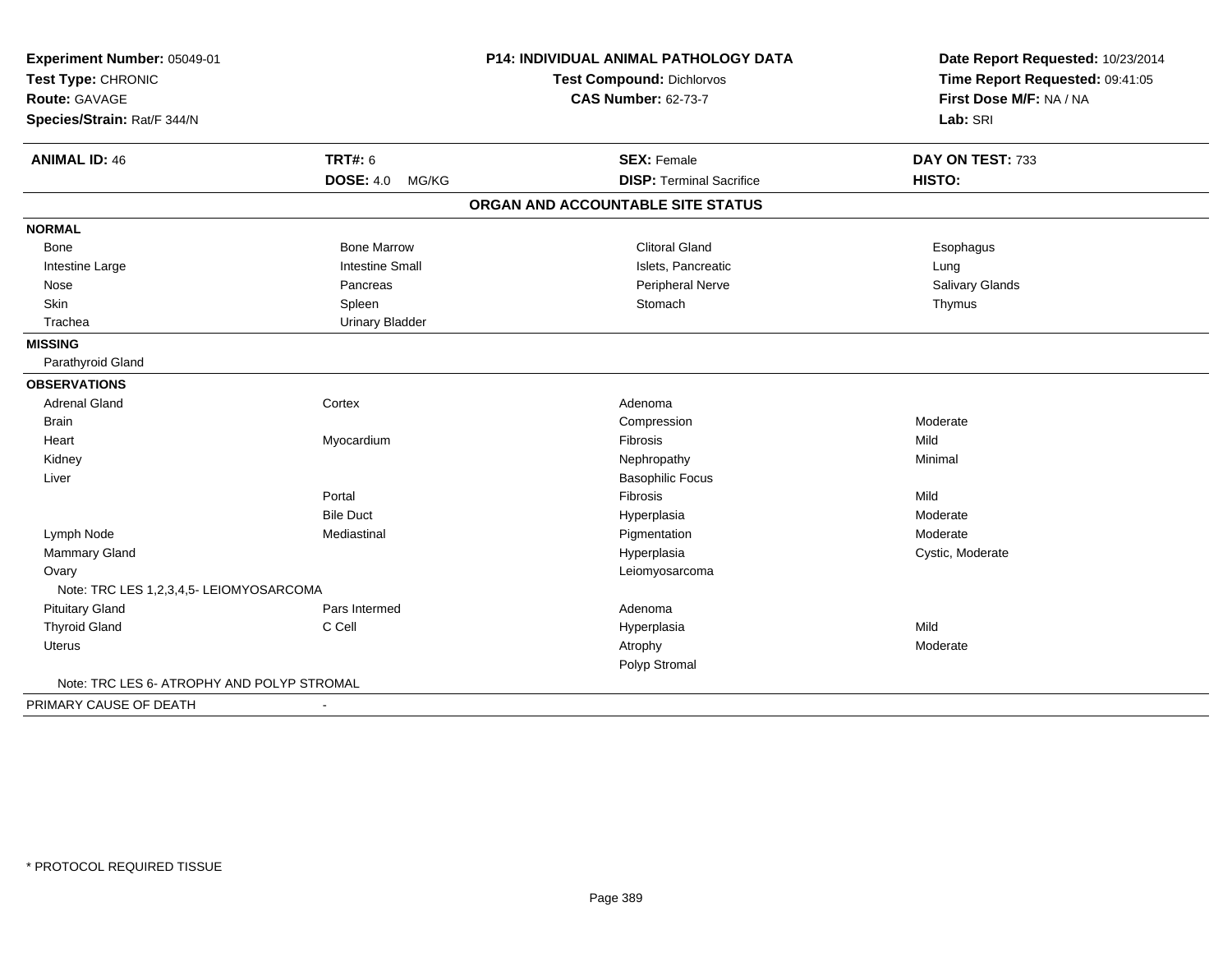| Experiment Number: 05049-01<br>Test Type: CHRONIC<br><b>Route: GAVAGE</b><br>Species/Strain: Rat/F 344/N |                                                                   | <b>P14: INDIVIDUAL ANIMAL PATHOLOGY DATA</b><br>Test Compound: Dichlorvos<br><b>CAS Number: 62-73-7</b> | Date Report Requested: 10/23/2014<br>Time Report Requested: 09:41:05<br>First Dose M/F: NA / NA<br>Lab: SRI |
|----------------------------------------------------------------------------------------------------------|-------------------------------------------------------------------|---------------------------------------------------------------------------------------------------------|-------------------------------------------------------------------------------------------------------------|
| <b>ANIMAL ID: 47</b>                                                                                     | TRT#: 2                                                           | <b>SEX: Female</b>                                                                                      | DAY ON TEST: 735                                                                                            |
|                                                                                                          | <b>DOSE: VEHICLE CONTROL</b>                                      | <b>DISP: Terminal Sacrifice</b>                                                                         | HISTO:                                                                                                      |
|                                                                                                          |                                                                   | ORGAN AND ACCOUNTABLE SITE STATUS                                                                       |                                                                                                             |
| <b>NORMAL</b>                                                                                            |                                                                   |                                                                                                         |                                                                                                             |
| Bone                                                                                                     | <b>Bone Marrow</b>                                                | <b>Brain</b>                                                                                            | <b>Clitoral Gland</b>                                                                                       |
| Esophagus                                                                                                | Intestine Large                                                   | <b>Intestine Small</b>                                                                                  | Islets, Pancreatic                                                                                          |
| Nose                                                                                                     | Ovary                                                             | Pancreas                                                                                                | Parathyroid Gland                                                                                           |
| <b>Peripheral Nerve</b>                                                                                  | <b>Salivary Glands</b>                                            | Skin                                                                                                    | Spleen                                                                                                      |
| Stomach                                                                                                  | Thymus                                                            | <b>Thyroid Gland</b>                                                                                    | Trachea                                                                                                     |
| <b>Urinary Bladder</b>                                                                                   | <b>Uterus</b>                                                     |                                                                                                         |                                                                                                             |
| <b>OBSERVATIONS</b>                                                                                      |                                                                   |                                                                                                         |                                                                                                             |
| <b>Adrenal Gland</b>                                                                                     | Cortex                                                            | Hyperplasia                                                                                             | Mild                                                                                                        |
| Heart                                                                                                    | Myocardium                                                        | <b>Fibrosis</b>                                                                                         | Mild                                                                                                        |
|                                                                                                          | Myocardium                                                        | Inflammation                                                                                            | Chronic, Mild                                                                                               |
| Kidney                                                                                                   |                                                                   | Nephropathy                                                                                             | Minimal                                                                                                     |
| Liver                                                                                                    |                                                                   | <b>Basophilic Focus</b>                                                                                 |                                                                                                             |
|                                                                                                          | Note: TRC LES 1--CHANGES CONSISTENT W/ DIAPHRAG HERNIA; NOT CODED |                                                                                                         |                                                                                                             |
| Lung                                                                                                     |                                                                   | <b>Infiltration Cellular</b>                                                                            | Histiocyte, Minimal                                                                                         |
| Lymph Node                                                                                               | Mediastinal                                                       | Pigmentation                                                                                            | Moderate                                                                                                    |
| <b>Mammary Gland</b>                                                                                     |                                                                   | Hyperplasia                                                                                             | Cystic, Minimal                                                                                             |
| <b>Pituitary Gland</b>                                                                                   | Pars Distalis                                                     | Adenoma                                                                                                 |                                                                                                             |
| PRIMARY CAUSE OF DEATH                                                                                   |                                                                   |                                                                                                         |                                                                                                             |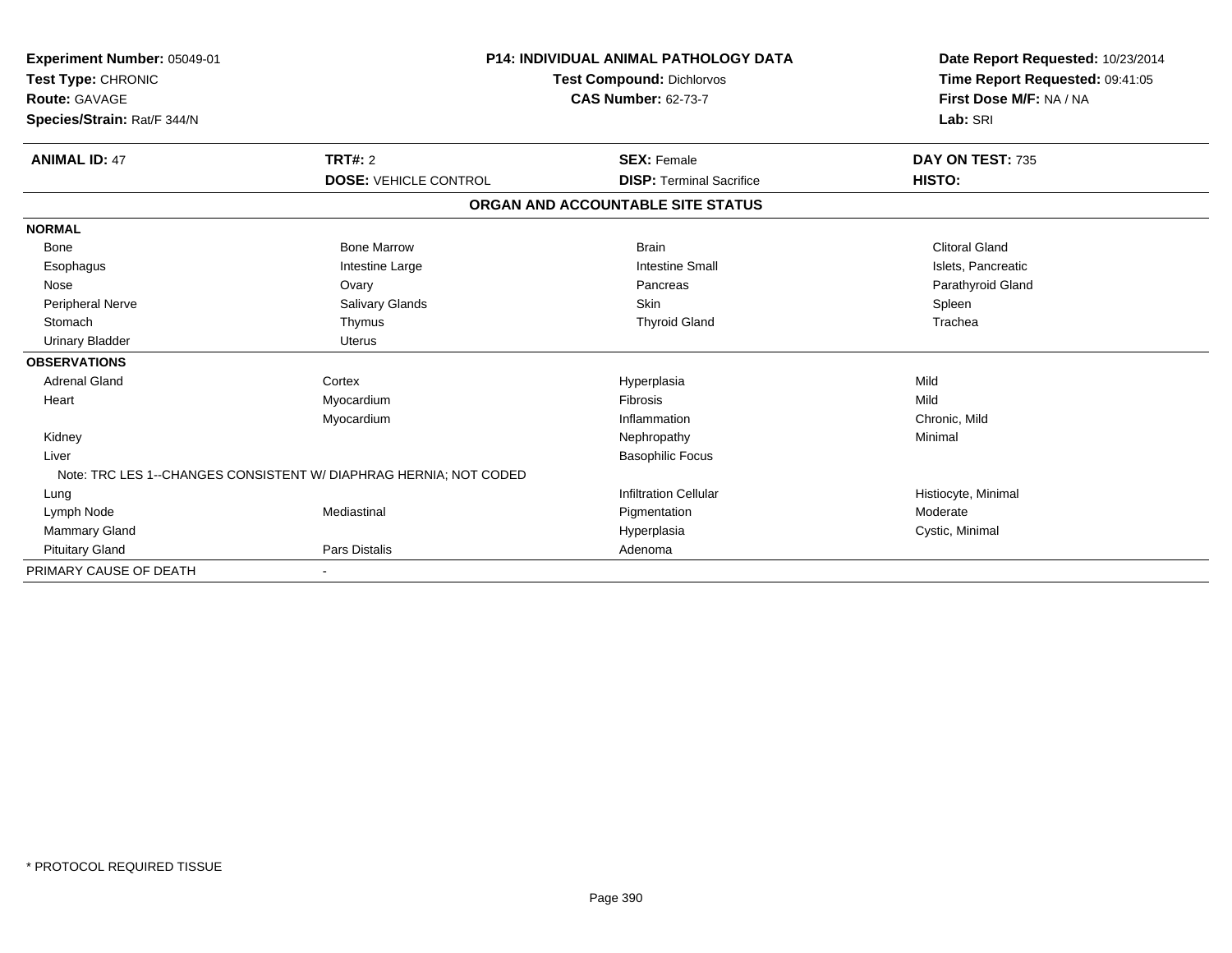| Experiment Number: 05049-01<br>Test Type: CHRONIC<br>Route: GAVAGE<br>Species/Strain: Rat/F 344/N |                                             | P14: INDIVIDUAL ANIMAL PATHOLOGY DATA<br>Test Compound: Dichlorvos<br><b>CAS Number: 62-73-7</b> | Date Report Requested: 10/23/2014<br>Time Report Requested: 09:41:05<br>First Dose M/F: NA / NA<br>Lab: SRI |
|---------------------------------------------------------------------------------------------------|---------------------------------------------|--------------------------------------------------------------------------------------------------|-------------------------------------------------------------------------------------------------------------|
| <b>ANIMAL ID: 47</b>                                                                              | <b>TRT#: 4</b><br><b>DOSE: 8.0</b><br>MG/KG | <b>SEX: Female</b><br><b>DISP: Moribund</b>                                                      | DAY ON TEST: 609<br>HISTO:                                                                                  |
|                                                                                                   |                                             | ORGAN AND ACCOUNTABLE SITE STATUS                                                                |                                                                                                             |
| <b>NORMAL</b>                                                                                     |                                             |                                                                                                  |                                                                                                             |
| <b>Bone</b>                                                                                       | <b>Brain</b>                                | <b>Clitoral Gland</b>                                                                            | Esophagus                                                                                                   |
| Eye                                                                                               | Intestine Large                             | <b>Intestine Small</b>                                                                           | Peripheral Nerve                                                                                            |
| Skin                                                                                              | Trachea                                     |                                                                                                  |                                                                                                             |
| <b>MISSING</b>                                                                                    |                                             |                                                                                                  |                                                                                                             |
| Thymus                                                                                            |                                             |                                                                                                  |                                                                                                             |
| <b>OBSERVATIONS</b>                                                                               |                                             |                                                                                                  |                                                                                                             |
| <b>Adrenal Gland</b>                                                                              |                                             | Leukemia Mononuclear                                                                             |                                                                                                             |
|                                                                                                   | Cortex                                      | Vacuolization Cytoplasmic                                                                        | Moderate                                                                                                    |
| <b>Bone Marrow</b>                                                                                |                                             | Leukemia Mononuclear                                                                             |                                                                                                             |
| Heart                                                                                             |                                             | Leukemia Mononuclear                                                                             |                                                                                                             |
| Islets, Pancreatic                                                                                |                                             | Leukemia Mononuclear                                                                             |                                                                                                             |
| Kidney                                                                                            |                                             | Leukemia Mononuclear                                                                             |                                                                                                             |
|                                                                                                   |                                             | Nephropathy                                                                                      | Minimal                                                                                                     |
| Liver                                                                                             | Hepatocyte                                  | Atrophy                                                                                          | Multifocal, Mild                                                                                            |
|                                                                                                   | Hepatocyte                                  | Hyperplasia                                                                                      | Nodular, Mild                                                                                               |
|                                                                                                   |                                             | Leukemia Mononuclear                                                                             |                                                                                                             |
|                                                                                                   | Hepatocyte                                  | Vacuolization Cytoplasmic                                                                        | Mild                                                                                                        |
| Lung                                                                                              |                                             | Infiltration Cellular                                                                            | Histiocyte, Minimal                                                                                         |
|                                                                                                   |                                             | Leukemia Mononuclear                                                                             |                                                                                                             |
| Lymph Node                                                                                        | <b>Iliac</b>                                | Leukemia Mononuclear                                                                             |                                                                                                             |
|                                                                                                   | Mandibular                                  | Leukemia Mononuclear                                                                             |                                                                                                             |
|                                                                                                   | Mediastinal                                 | Leukemia Mononuclear                                                                             |                                                                                                             |
|                                                                                                   | Mesenteric                                  | Leukemia Mononuclear                                                                             |                                                                                                             |
| Note: TRC LES 3--LEUKEMIA MONUC (ILIAC)                                                           |                                             |                                                                                                  |                                                                                                             |
| Mammary Gland                                                                                     |                                             | Hyperplasia                                                                                      | Cystic, Mild                                                                                                |
| Nose                                                                                              |                                             | Leukemia Mononuclear                                                                             |                                                                                                             |
| Ovary                                                                                             |                                             | Leukemia Mononuclear                                                                             |                                                                                                             |
| Pancreas                                                                                          |                                             | Leukemia Mononuclear                                                                             |                                                                                                             |
| Parathyroid Gland                                                                                 |                                             | Leukemia Mononuclear                                                                             |                                                                                                             |
| <b>Pituitary Gland</b>                                                                            |                                             | Leukemia Mononuclear                                                                             |                                                                                                             |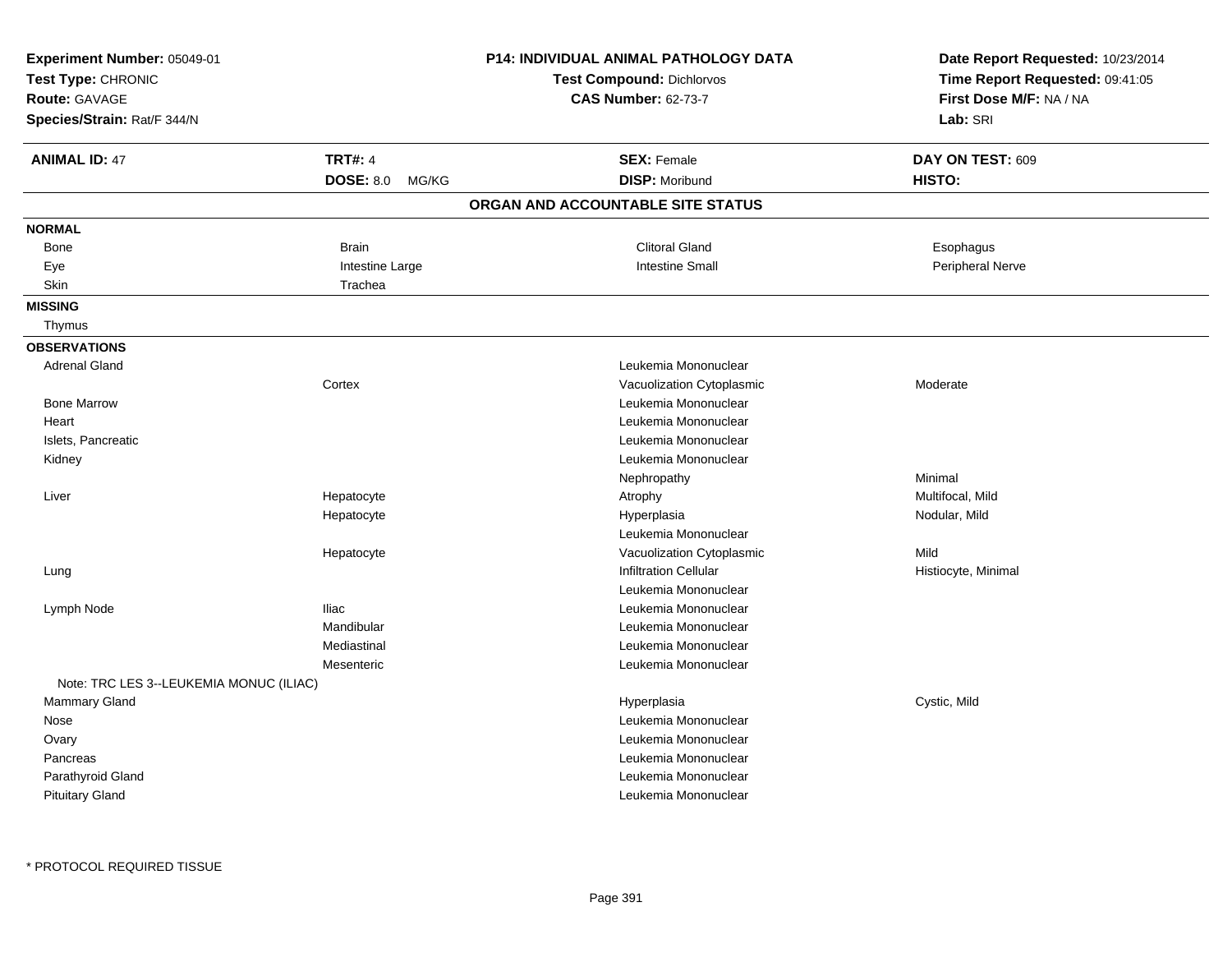| Experiment Number: 05049-01<br>Test Type: CHRONIC<br><b>Route: GAVAGE</b><br>Species/Strain: Rat/F 344/N |                           | P14: INDIVIDUAL ANIMAL PATHOLOGY DATA<br><b>Test Compound: Dichlorvos</b><br><b>CAS Number: 62-73-7</b> | Date Report Requested: 10/23/2014<br>Time Report Requested: 09:41:05<br>First Dose M/F: NA / NA<br>Lab: SRI |
|----------------------------------------------------------------------------------------------------------|---------------------------|---------------------------------------------------------------------------------------------------------|-------------------------------------------------------------------------------------------------------------|
| <b>ANIMAL ID: 47</b>                                                                                     | <b>TRT#: 4</b>            | <b>SEX: Female</b>                                                                                      | <b>DAY ON TEST: 609</b>                                                                                     |
|                                                                                                          | <b>DOSE: 8.0</b><br>MG/KG | <b>DISP: Moribund</b>                                                                                   | <b>HISTO:</b>                                                                                               |
|                                                                                                          |                           | ORGAN AND ACCOUNTABLE SITE STATUS                                                                       |                                                                                                             |
| <b>Salivary Glands</b>                                                                                   |                           | Leukemia Mononuclear                                                                                    |                                                                                                             |
| Spleen                                                                                                   |                           | Leukemia Mononuclear                                                                                    |                                                                                                             |
| Stomach                                                                                                  |                           | Leukemia Mononuclear                                                                                    |                                                                                                             |
| <b>Thyroid Gland</b>                                                                                     |                           | Leukemia Mononuclear                                                                                    |                                                                                                             |
| <b>Urinary Bladder</b>                                                                                   |                           | Leukemia Mononuclear                                                                                    |                                                                                                             |
| Uterus                                                                                                   |                           | Leukemia Mononuclear                                                                                    |                                                                                                             |
| Note: TRC LES 1 AND 2--LEUKEMIA MONUC                                                                    |                           |                                                                                                         |                                                                                                             |
| PRIMARY CAUSE OF DEATH                                                                                   |                           |                                                                                                         |                                                                                                             |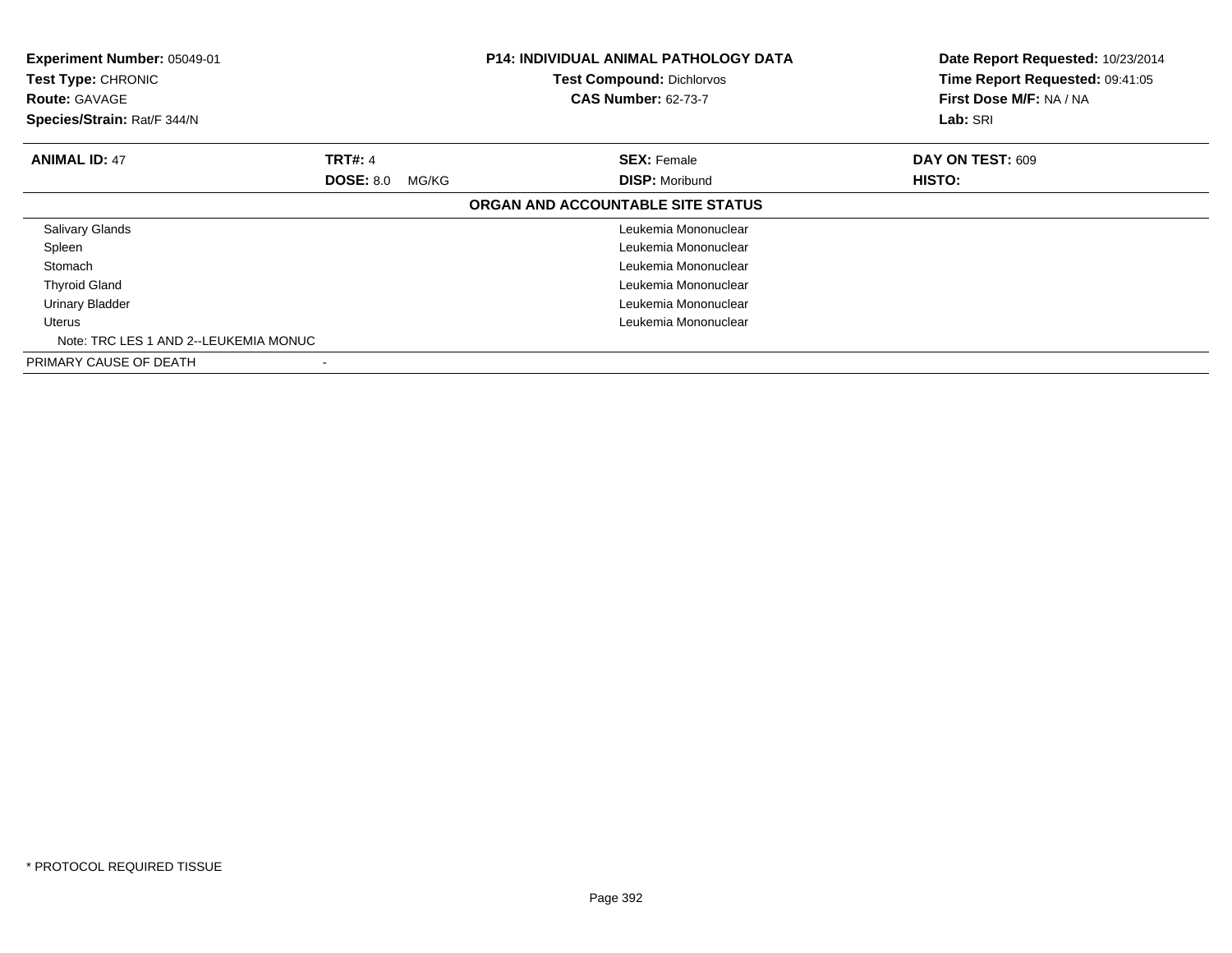| Experiment Number: 05049-01     |                           | <b>P14: INDIVIDUAL ANIMAL PATHOLOGY DATA</b> | Date Report Requested: 10/23/2014 |  |
|---------------------------------|---------------------------|----------------------------------------------|-----------------------------------|--|
| Test Type: CHRONIC              |                           | <b>Test Compound: Dichlorvos</b>             | Time Report Requested: 09:41:05   |  |
| Route: GAVAGE                   |                           | <b>CAS Number: 62-73-7</b>                   | First Dose M/F: NA / NA           |  |
| Species/Strain: Rat/F 344/N     |                           |                                              | Lab: SRI                          |  |
| <b>ANIMAL ID: 47</b>            | <b>TRT#: 6</b>            | <b>SEX: Female</b>                           | DAY ON TEST: 721                  |  |
|                                 | <b>DOSE: 4.0</b><br>MG/KG | <b>DISP: Moribund</b>                        | HISTO:                            |  |
|                                 |                           | ORGAN AND ACCOUNTABLE SITE STATUS            |                                   |  |
| <b>NORMAL</b>                   |                           |                                              |                                   |  |
| <b>Bone</b>                     | <b>Clitoral Gland</b>     | Esophagus                                    | <b>Intestine Small</b>            |  |
| Islets, Pancreatic              | Nose                      | Ovary                                        | Pancreas                          |  |
| Parathyroid Gland               | Peripheral Nerve          | Salivary Glands                              | Skin                              |  |
| Trachea                         | <b>Urinary Bladder</b>    |                                              |                                   |  |
| <b>OBSERVATIONS</b>             |                           |                                              |                                   |  |
| <b>Adrenal Gland</b>            |                           | Leukemia Mononuclear                         |                                   |  |
|                                 | Cortex                    | Vacuolization Cytoplasmic                    | Moderate                          |  |
| <b>Bone Marrow</b>              |                           | Leukemia Mononuclear                         |                                   |  |
| <b>Brain</b>                    |                           | Leukemia Mononuclear                         |                                   |  |
| Eye                             | Retina                    | Atrophy                                      | Moderate                          |  |
|                                 |                           | Cataract                                     | Mild                              |  |
| Heart                           |                           | Leukemia Mononuclear                         |                                   |  |
| <b>Intest Small</b>             |                           |                                              |                                   |  |
| Note: TRC LES 1- NOT REMARKABLE |                           |                                              |                                   |  |
| Intestine Large                 | Cecum                     | Leukemia Mononuclear                         |                                   |  |
| Kidney                          |                           | Leukemia Mononuclear                         |                                   |  |
|                                 | <b>Renal Tubule</b>       | Mineralization                               | Minimal                           |  |
|                                 |                           | Nephropathy                                  | Minimal                           |  |
| Liver                           | Hepatocyte                | Atrophy                                      | Multifocal, Moderate              |  |
|                                 | <b>Bile Duct</b>          | Hyperplasia                                  | Mild                              |  |
|                                 | Hepatocyte                | Hyperplasia                                  | Nodular, Moderate                 |  |
|                                 |                           | Leukemia Mononuclear                         |                                   |  |
| Lung                            |                           | Leukemia Mononuclear                         |                                   |  |
| Lymph Node                      | Mandibular                | Leukemia Mononuclear                         |                                   |  |
|                                 | Mesenteric                | Leukemia Mononuclear                         |                                   |  |
|                                 | Pancreatic                | Leukemia Mononuclear                         |                                   |  |
| <b>Mammary Gland</b>            |                           | Hyperplasia                                  | Cystic, Mild                      |  |
| <b>Pituitary Gland</b>          | Pars Distalis             | Cyst                                         |                                   |  |
|                                 |                           | Leukemia Mononuclear                         |                                   |  |
| Spleen                          |                           | Leukemia Mononuclear                         |                                   |  |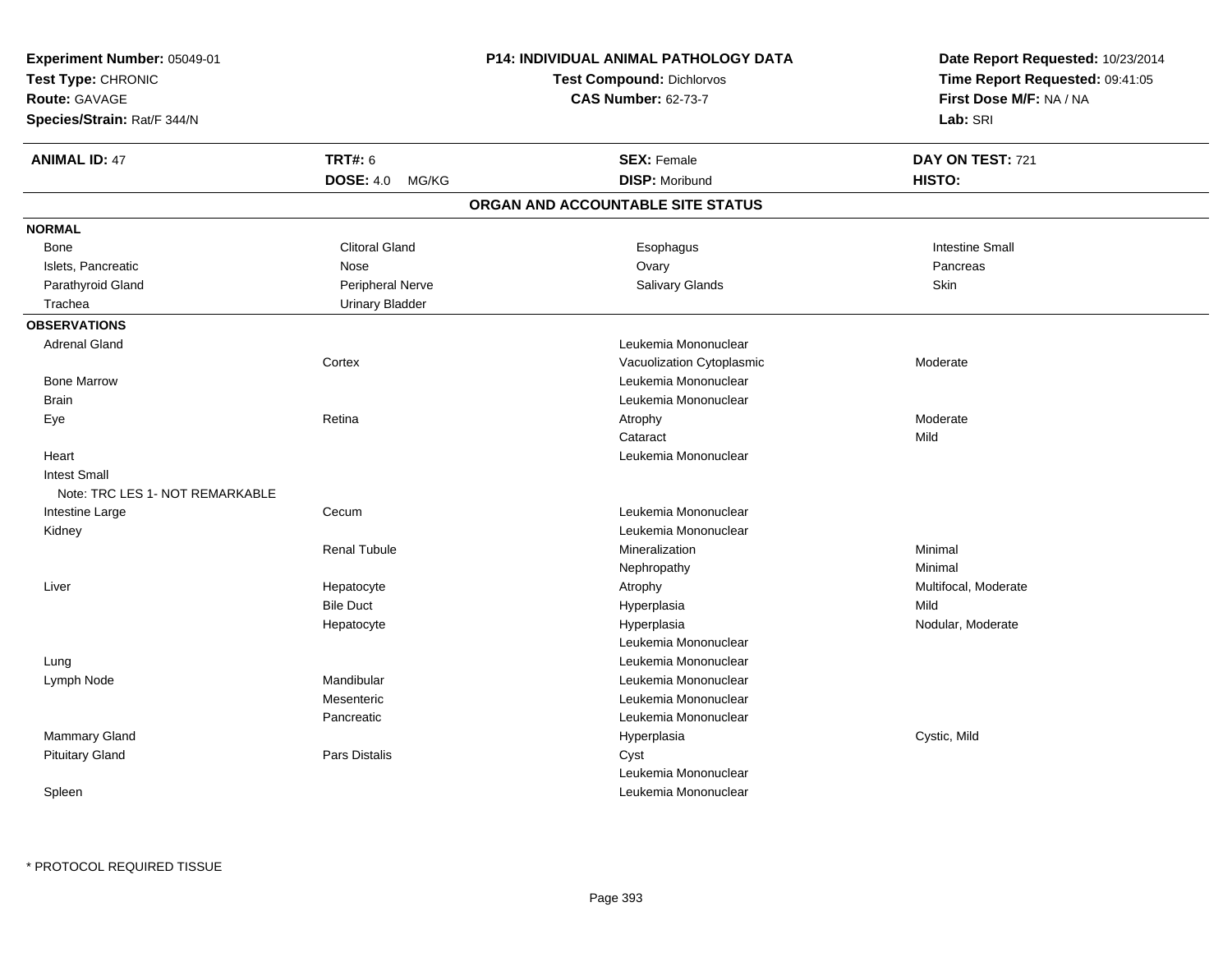| <b>Experiment Number: 05049-01</b><br>Test Type: CHRONIC<br><b>Route: GAVAGE</b><br>Species/Strain: Rat/F 344/N |                           | <b>P14: INDIVIDUAL ANIMAL PATHOLOGY DATA</b><br><b>Test Compound: Dichlorvos</b><br><b>CAS Number: 62-73-7</b> | Date Report Requested: 10/23/2014<br>Time Report Requested: 09:41:05<br>First Dose M/F: NA / NA<br>Lab: SRI |
|-----------------------------------------------------------------------------------------------------------------|---------------------------|----------------------------------------------------------------------------------------------------------------|-------------------------------------------------------------------------------------------------------------|
| <b>ANIMAL ID: 47</b>                                                                                            | <b>TRT#: 6</b>            | <b>SEX: Female</b>                                                                                             | DAY ON TEST: 721                                                                                            |
|                                                                                                                 | <b>DOSE: 4.0</b><br>MG/KG | <b>DISP: Moribund</b>                                                                                          | <b>HISTO:</b>                                                                                               |
|                                                                                                                 |                           | ORGAN AND ACCOUNTABLE SITE STATUS                                                                              |                                                                                                             |
| Stomach                                                                                                         |                           | Leukemia Mononuclear                                                                                           |                                                                                                             |
|                                                                                                                 | Glandular                 | Mineralization                                                                                                 | Mild                                                                                                        |
| Thymus                                                                                                          |                           | Leukemia Mononuclear                                                                                           |                                                                                                             |
| <b>Thyroid Gland</b>                                                                                            | C Cell                    | Adenoma                                                                                                        |                                                                                                             |
| Uterus                                                                                                          | Mucosa                    | Hyperplasia                                                                                                    | Moderate                                                                                                    |
|                                                                                                                 |                           | Hyperplasia                                                                                                    | Cystic, Mild                                                                                                |
|                                                                                                                 |                           | Leukemia Mononuclear                                                                                           |                                                                                                             |
|                                                                                                                 |                           | Polyp Stromal                                                                                                  |                                                                                                             |
| PRIMARY CAUSE OF DEATH                                                                                          | ۰                         |                                                                                                                |                                                                                                             |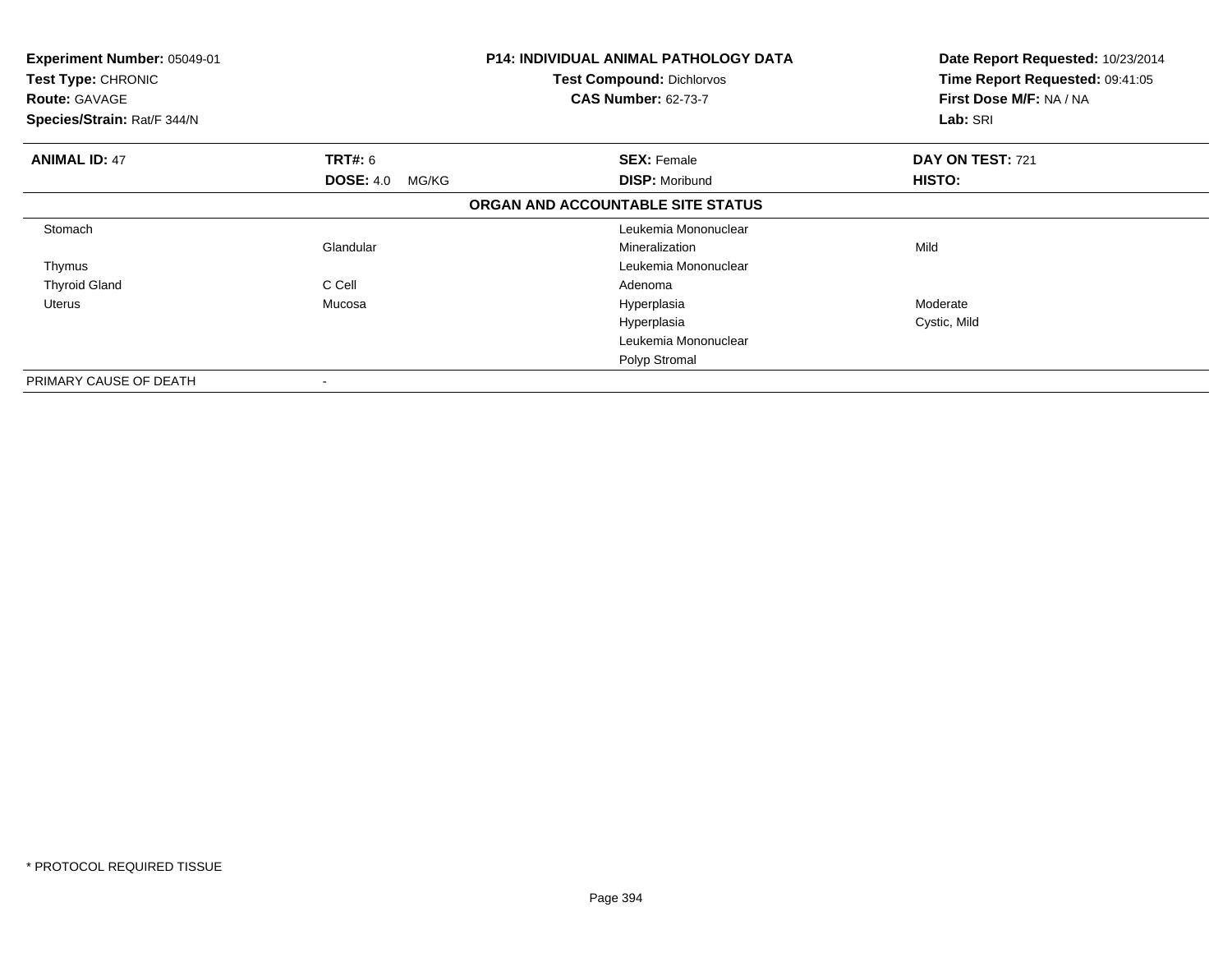| Experiment Number: 05049-01           |                                                                | <b>P14: INDIVIDUAL ANIMAL PATHOLOGY DATA</b> | Date Report Requested: 10/23/2014 |
|---------------------------------------|----------------------------------------------------------------|----------------------------------------------|-----------------------------------|
| Test Type: CHRONIC                    |                                                                | <b>Test Compound: Dichlorvos</b>             | Time Report Requested: 09:41:05   |
| Route: GAVAGE                         |                                                                | <b>CAS Number: 62-73-7</b>                   | First Dose M/F: NA / NA           |
| Species/Strain: Rat/F 344/N           |                                                                |                                              | Lab: SRI                          |
| <b>ANIMAL ID: 48</b>                  | <b>TRT#: 2</b>                                                 | <b>SEX: Female</b>                           | DAY ON TEST: 709                  |
|                                       | <b>DOSE: VEHICLE CONTROL</b>                                   | <b>DISP: Moribund</b>                        | HISTO:                            |
|                                       |                                                                | ORGAN AND ACCOUNTABLE SITE STATUS            |                                   |
| <b>NORMAL</b>                         |                                                                |                                              |                                   |
| Bone                                  | <b>Bone Marrow</b>                                             | <b>Brain</b>                                 | <b>Clitoral Gland</b>             |
| Esophagus                             | Heart                                                          | <b>Intestine Small</b>                       | Islets, Pancreatic                |
| Lung                                  | Nose                                                           | Ovary                                        | Parathyroid Gland                 |
| Peripheral Nerve                      | Salivary Glands                                                | Skin                                         | Spleen                            |
| Thymus                                | Trachea                                                        | <b>Urinary Bladder</b>                       | <b>Uterus</b>                     |
| <b>OBSERVATIONS</b>                   |                                                                |                                              |                                   |
| <b>Adrenal Gland</b>                  | Cortex                                                         | Hyperplasia                                  | Mild                              |
| Intestine Large                       | Rectum                                                         | Leiomyosarcoma                               |                                   |
| Note: TRC LES 2 AND 3--LEIOMYOSARCOMA |                                                                |                                              |                                   |
| Kidney                                |                                                                | Inflammation                                 | Chronic, Mild                     |
|                                       |                                                                | Nephropathy                                  | Mild                              |
| Liver                                 | Hepatocyte                                                     | Atrophy                                      | Multifocal, Mild                  |
|                                       | <b>Bile Duct</b>                                               | Hyperplasia                                  | Minimal                           |
|                                       |                                                                | Inflammation                                 | Granulomatous, Mild               |
|                                       | Note: TRC LES 4--CHANGE CONSIST. W/ DIAPHRAG HERNIA; NOT CODED |                                              |                                   |
| Lymph Node                            | Mesenteric                                                     | Atrophy                                      | Moderate                          |
|                                       | Mesenteric                                                     | Hemorrhage                                   | Mild                              |
| Mammary Gland                         |                                                                | Hyperplasia                                  | Lobular, Moderate                 |
|                                       |                                                                | Hyperplasia                                  | Cystic, Moderate                  |
| Note: TRC LES 1--HYPERPLASIA, LOBULAR |                                                                |                                              |                                   |
| Pancreas                              |                                                                | <b>Cytoplasmic Alteration</b>                | Mild                              |
| <b>Pituitary Gland</b>                | <b>Pars Distalis</b>                                           | Adenoma                                      |                                   |
| Stomach                               | Forestomach, Mucosa                                            | Dysplasia                                    | Moderate                          |
|                                       | Forestomach, Mucosa                                            | Hyperplasia                                  | Moderate                          |
|                                       | Forestomach                                                    | Ulcer                                        | Moderate                          |
| <b>Thyroid Gland</b>                  | C Cell                                                         | Hyperplasia                                  | Moderate                          |
| PRIMARY CAUSE OF DEATH                | $\overline{a}$                                                 |                                              |                                   |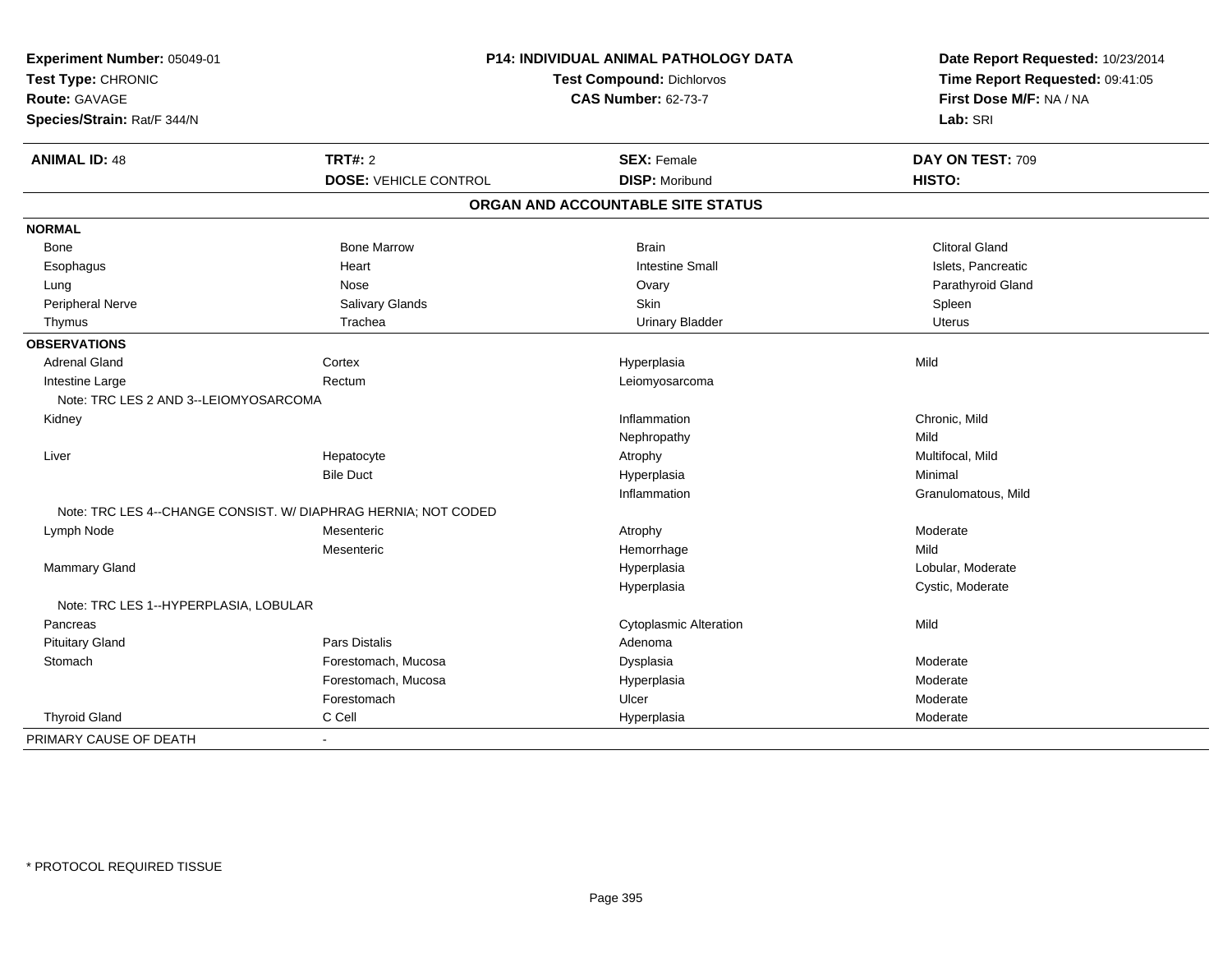| <b>CAS Number: 62-73-7</b><br>First Dose M/F: NA / NA<br>Lab: SRI<br><b>ANIMAL ID: 48</b><br><b>TRT#: 4</b><br><b>SEX: Female</b><br>DAY ON TEST: 721<br>DOSE: 8.0 MG/KG<br><b>DISP: Moribund</b><br>HISTO:<br>ORGAN AND ACCOUNTABLE SITE STATUS<br><b>Brain</b><br>Esophagus<br>Heart<br>Bone<br><b>Intestine Small</b><br>Islets, Pancreatic<br>Ovary<br>Intestine Large<br>Salivary Glands<br>Skin<br>Parathyroid Gland<br>Peripheral Nerve<br><b>Thyroid Gland</b><br>Trachea<br>Stomach<br>Thymus<br><b>Uterus</b><br>Urinary Bladder<br>Vagina<br><b>Adrenal Gland</b><br>Leukemia Mononuclear<br><b>Bone Marrow</b><br>Leukemia Mononuclear<br>Myelofibrosis<br>Mild<br><b>Clitoral Gland</b><br>Adenoma<br>Suppurative, Marked<br>Inflammation<br>Note: TRC LES 1- ADENOMA AND INFLAMMATION<br>Minimal<br>Kidney<br>Pelvis<br>Mineralization<br>Minimal<br>Nephropathy<br>Liver<br>Hepatocyte<br>Multifocal, Moderate<br>Atrophy<br><b>Bile Duct</b><br>Hyperplasia<br>Mild<br>Leukemia Mononuclear<br><b>Infiltration Cellular</b><br>Histiocyte, Minimal<br>Lung<br>Leukemia Mononuclear<br>Inguinal<br>Plasma Cell, Mild<br>Lymph Node<br>Hyperplasia<br>Mandibular<br>Leukemia Mononuclear<br>Leukemia Mononuclear<br>Mesenteric<br>Mammary Gland<br>Fibroadenoma<br>Cystic, Moderate<br>Hyperplasia<br>Mild<br>Lumen<br>Nose<br>Fungus<br>Lumen<br>Inflammation<br>Suppurative, Mild<br>Submucosa<br>Inflammation<br>Chronic, Moderate<br>Mild<br>Pancreas<br>Atrophy<br><b>Pituitary Gland</b><br>Pars Distalis<br>Adenoma | Experiment Number: 05049-01<br>Test Type: CHRONIC | P14: INDIVIDUAL ANIMAL PATHOLOGY DATA<br><b>Test Compound: Dichlorvos</b> | Date Report Requested: 10/23/2014<br>Time Report Requested: 09:41:05 |
|------------------------------------------------------------------------------------------------------------------------------------------------------------------------------------------------------------------------------------------------------------------------------------------------------------------------------------------------------------------------------------------------------------------------------------------------------------------------------------------------------------------------------------------------------------------------------------------------------------------------------------------------------------------------------------------------------------------------------------------------------------------------------------------------------------------------------------------------------------------------------------------------------------------------------------------------------------------------------------------------------------------------------------------------------------------------------------------------------------------------------------------------------------------------------------------------------------------------------------------------------------------------------------------------------------------------------------------------------------------------------------------------------------------------------------------------------------------------------------------------------------------------------------------|---------------------------------------------------|---------------------------------------------------------------------------|----------------------------------------------------------------------|
|                                                                                                                                                                                                                                                                                                                                                                                                                                                                                                                                                                                                                                                                                                                                                                                                                                                                                                                                                                                                                                                                                                                                                                                                                                                                                                                                                                                                                                                                                                                                          | Route: GAVAGE                                     |                                                                           |                                                                      |
|                                                                                                                                                                                                                                                                                                                                                                                                                                                                                                                                                                                                                                                                                                                                                                                                                                                                                                                                                                                                                                                                                                                                                                                                                                                                                                                                                                                                                                                                                                                                          | Species/Strain: Rat/F 344/N                       |                                                                           |                                                                      |
|                                                                                                                                                                                                                                                                                                                                                                                                                                                                                                                                                                                                                                                                                                                                                                                                                                                                                                                                                                                                                                                                                                                                                                                                                                                                                                                                                                                                                                                                                                                                          |                                                   |                                                                           |                                                                      |
|                                                                                                                                                                                                                                                                                                                                                                                                                                                                                                                                                                                                                                                                                                                                                                                                                                                                                                                                                                                                                                                                                                                                                                                                                                                                                                                                                                                                                                                                                                                                          |                                                   |                                                                           |                                                                      |
|                                                                                                                                                                                                                                                                                                                                                                                                                                                                                                                                                                                                                                                                                                                                                                                                                                                                                                                                                                                                                                                                                                                                                                                                                                                                                                                                                                                                                                                                                                                                          |                                                   |                                                                           |                                                                      |
|                                                                                                                                                                                                                                                                                                                                                                                                                                                                                                                                                                                                                                                                                                                                                                                                                                                                                                                                                                                                                                                                                                                                                                                                                                                                                                                                                                                                                                                                                                                                          | <b>NORMAL</b>                                     |                                                                           |                                                                      |
|                                                                                                                                                                                                                                                                                                                                                                                                                                                                                                                                                                                                                                                                                                                                                                                                                                                                                                                                                                                                                                                                                                                                                                                                                                                                                                                                                                                                                                                                                                                                          |                                                   |                                                                           |                                                                      |
|                                                                                                                                                                                                                                                                                                                                                                                                                                                                                                                                                                                                                                                                                                                                                                                                                                                                                                                                                                                                                                                                                                                                                                                                                                                                                                                                                                                                                                                                                                                                          |                                                   |                                                                           |                                                                      |
|                                                                                                                                                                                                                                                                                                                                                                                                                                                                                                                                                                                                                                                                                                                                                                                                                                                                                                                                                                                                                                                                                                                                                                                                                                                                                                                                                                                                                                                                                                                                          |                                                   |                                                                           |                                                                      |
|                                                                                                                                                                                                                                                                                                                                                                                                                                                                                                                                                                                                                                                                                                                                                                                                                                                                                                                                                                                                                                                                                                                                                                                                                                                                                                                                                                                                                                                                                                                                          |                                                   |                                                                           |                                                                      |
|                                                                                                                                                                                                                                                                                                                                                                                                                                                                                                                                                                                                                                                                                                                                                                                                                                                                                                                                                                                                                                                                                                                                                                                                                                                                                                                                                                                                                                                                                                                                          |                                                   |                                                                           |                                                                      |
|                                                                                                                                                                                                                                                                                                                                                                                                                                                                                                                                                                                                                                                                                                                                                                                                                                                                                                                                                                                                                                                                                                                                                                                                                                                                                                                                                                                                                                                                                                                                          | <b>OBSERVATIONS</b>                               |                                                                           |                                                                      |
|                                                                                                                                                                                                                                                                                                                                                                                                                                                                                                                                                                                                                                                                                                                                                                                                                                                                                                                                                                                                                                                                                                                                                                                                                                                                                                                                                                                                                                                                                                                                          |                                                   |                                                                           |                                                                      |
|                                                                                                                                                                                                                                                                                                                                                                                                                                                                                                                                                                                                                                                                                                                                                                                                                                                                                                                                                                                                                                                                                                                                                                                                                                                                                                                                                                                                                                                                                                                                          |                                                   |                                                                           |                                                                      |
|                                                                                                                                                                                                                                                                                                                                                                                                                                                                                                                                                                                                                                                                                                                                                                                                                                                                                                                                                                                                                                                                                                                                                                                                                                                                                                                                                                                                                                                                                                                                          |                                                   |                                                                           |                                                                      |
|                                                                                                                                                                                                                                                                                                                                                                                                                                                                                                                                                                                                                                                                                                                                                                                                                                                                                                                                                                                                                                                                                                                                                                                                                                                                                                                                                                                                                                                                                                                                          |                                                   |                                                                           |                                                                      |
|                                                                                                                                                                                                                                                                                                                                                                                                                                                                                                                                                                                                                                                                                                                                                                                                                                                                                                                                                                                                                                                                                                                                                                                                                                                                                                                                                                                                                                                                                                                                          |                                                   |                                                                           |                                                                      |
|                                                                                                                                                                                                                                                                                                                                                                                                                                                                                                                                                                                                                                                                                                                                                                                                                                                                                                                                                                                                                                                                                                                                                                                                                                                                                                                                                                                                                                                                                                                                          |                                                   |                                                                           |                                                                      |
|                                                                                                                                                                                                                                                                                                                                                                                                                                                                                                                                                                                                                                                                                                                                                                                                                                                                                                                                                                                                                                                                                                                                                                                                                                                                                                                                                                                                                                                                                                                                          |                                                   |                                                                           |                                                                      |
|                                                                                                                                                                                                                                                                                                                                                                                                                                                                                                                                                                                                                                                                                                                                                                                                                                                                                                                                                                                                                                                                                                                                                                                                                                                                                                                                                                                                                                                                                                                                          |                                                   |                                                                           |                                                                      |
|                                                                                                                                                                                                                                                                                                                                                                                                                                                                                                                                                                                                                                                                                                                                                                                                                                                                                                                                                                                                                                                                                                                                                                                                                                                                                                                                                                                                                                                                                                                                          |                                                   |                                                                           |                                                                      |
|                                                                                                                                                                                                                                                                                                                                                                                                                                                                                                                                                                                                                                                                                                                                                                                                                                                                                                                                                                                                                                                                                                                                                                                                                                                                                                                                                                                                                                                                                                                                          |                                                   |                                                                           |                                                                      |
|                                                                                                                                                                                                                                                                                                                                                                                                                                                                                                                                                                                                                                                                                                                                                                                                                                                                                                                                                                                                                                                                                                                                                                                                                                                                                                                                                                                                                                                                                                                                          |                                                   |                                                                           |                                                                      |
|                                                                                                                                                                                                                                                                                                                                                                                                                                                                                                                                                                                                                                                                                                                                                                                                                                                                                                                                                                                                                                                                                                                                                                                                                                                                                                                                                                                                                                                                                                                                          |                                                   |                                                                           |                                                                      |
|                                                                                                                                                                                                                                                                                                                                                                                                                                                                                                                                                                                                                                                                                                                                                                                                                                                                                                                                                                                                                                                                                                                                                                                                                                                                                                                                                                                                                                                                                                                                          |                                                   |                                                                           |                                                                      |
|                                                                                                                                                                                                                                                                                                                                                                                                                                                                                                                                                                                                                                                                                                                                                                                                                                                                                                                                                                                                                                                                                                                                                                                                                                                                                                                                                                                                                                                                                                                                          |                                                   |                                                                           |                                                                      |
|                                                                                                                                                                                                                                                                                                                                                                                                                                                                                                                                                                                                                                                                                                                                                                                                                                                                                                                                                                                                                                                                                                                                                                                                                                                                                                                                                                                                                                                                                                                                          |                                                   |                                                                           |                                                                      |
|                                                                                                                                                                                                                                                                                                                                                                                                                                                                                                                                                                                                                                                                                                                                                                                                                                                                                                                                                                                                                                                                                                                                                                                                                                                                                                                                                                                                                                                                                                                                          |                                                   |                                                                           |                                                                      |
|                                                                                                                                                                                                                                                                                                                                                                                                                                                                                                                                                                                                                                                                                                                                                                                                                                                                                                                                                                                                                                                                                                                                                                                                                                                                                                                                                                                                                                                                                                                                          |                                                   |                                                                           |                                                                      |
|                                                                                                                                                                                                                                                                                                                                                                                                                                                                                                                                                                                                                                                                                                                                                                                                                                                                                                                                                                                                                                                                                                                                                                                                                                                                                                                                                                                                                                                                                                                                          |                                                   |                                                                           |                                                                      |
|                                                                                                                                                                                                                                                                                                                                                                                                                                                                                                                                                                                                                                                                                                                                                                                                                                                                                                                                                                                                                                                                                                                                                                                                                                                                                                                                                                                                                                                                                                                                          |                                                   |                                                                           |                                                                      |
|                                                                                                                                                                                                                                                                                                                                                                                                                                                                                                                                                                                                                                                                                                                                                                                                                                                                                                                                                                                                                                                                                                                                                                                                                                                                                                                                                                                                                                                                                                                                          |                                                   |                                                                           |                                                                      |
|                                                                                                                                                                                                                                                                                                                                                                                                                                                                                                                                                                                                                                                                                                                                                                                                                                                                                                                                                                                                                                                                                                                                                                                                                                                                                                                                                                                                                                                                                                                                          |                                                   |                                                                           |                                                                      |
|                                                                                                                                                                                                                                                                                                                                                                                                                                                                                                                                                                                                                                                                                                                                                                                                                                                                                                                                                                                                                                                                                                                                                                                                                                                                                                                                                                                                                                                                                                                                          |                                                   |                                                                           |                                                                      |
|                                                                                                                                                                                                                                                                                                                                                                                                                                                                                                                                                                                                                                                                                                                                                                                                                                                                                                                                                                                                                                                                                                                                                                                                                                                                                                                                                                                                                                                                                                                                          |                                                   |                                                                           |                                                                      |
|                                                                                                                                                                                                                                                                                                                                                                                                                                                                                                                                                                                                                                                                                                                                                                                                                                                                                                                                                                                                                                                                                                                                                                                                                                                                                                                                                                                                                                                                                                                                          | Spleen                                            | Leukemia Mononuclear                                                      |                                                                      |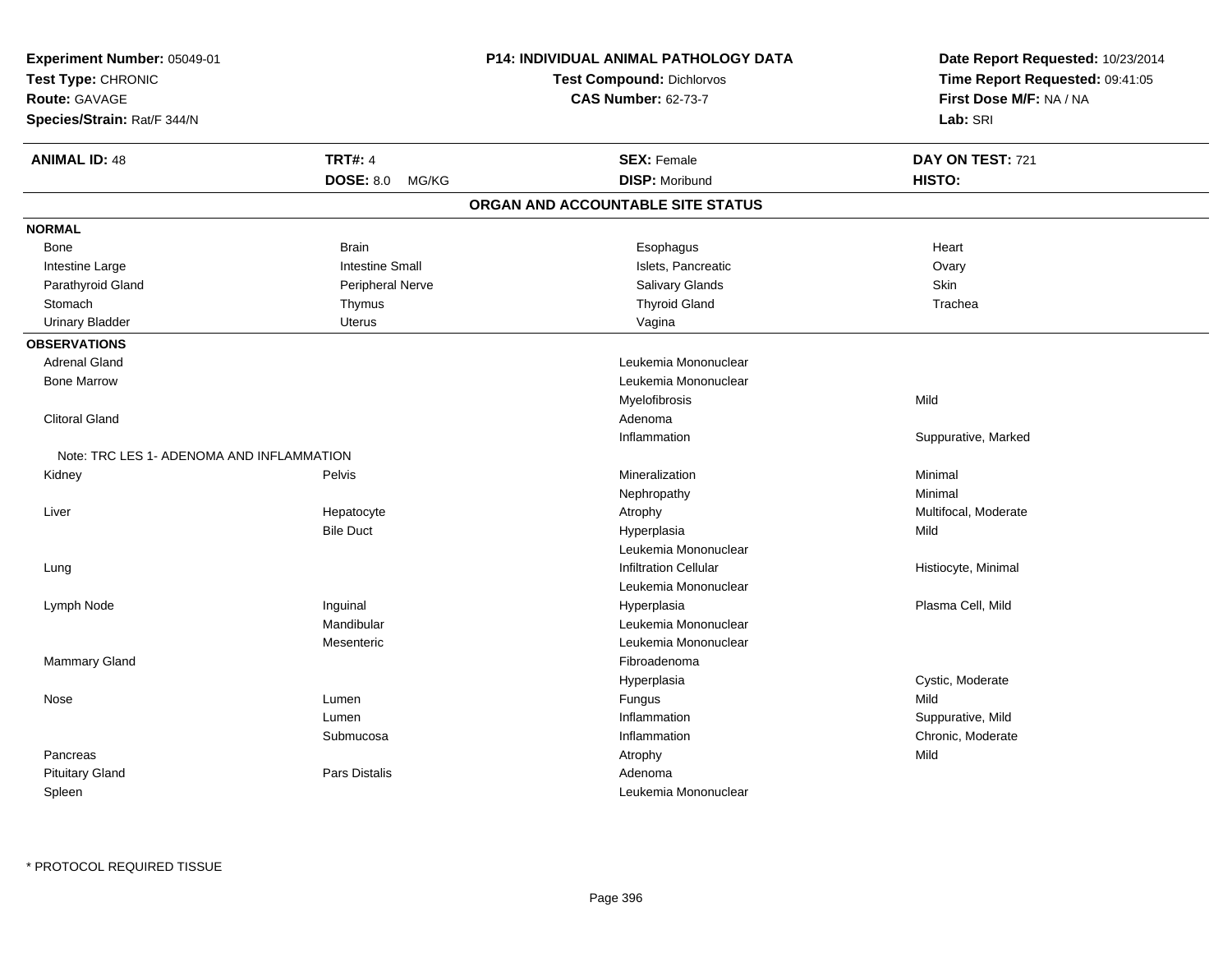| <b>Experiment Number: 05049-01</b><br>Test Type: CHRONIC | <b>P14: INDIVIDUAL ANIMAL PATHOLOGY DATA</b><br><b>Test Compound: Dichlorvos</b> |                                   | Date Report Requested: 10/23/2014<br>Time Report Requested: 09:41:05 |  |
|----------------------------------------------------------|----------------------------------------------------------------------------------|-----------------------------------|----------------------------------------------------------------------|--|
| <b>Route: GAVAGE</b>                                     |                                                                                  | <b>CAS Number: 62-73-7</b>        | First Dose M/F: NA / NA                                              |  |
| Species/Strain: Rat/F 344/N                              |                                                                                  |                                   | Lab: SRI                                                             |  |
| <b>ANIMAL ID: 48</b>                                     | TRT#: 4                                                                          | <b>SEX: Female</b>                | <b>DAY ON TEST: 721</b>                                              |  |
|                                                          | <b>DOSE: 8.0 MG/KG</b>                                                           | <b>DISP: Moribund</b>             | HISTO:                                                               |  |
|                                                          |                                                                                  | ORGAN AND ACCOUNTABLE SITE STATUS |                                                                      |  |
| Stomach                                                  |                                                                                  |                                   |                                                                      |  |
| Note: NO "SPOT" FOUND MICROSCOPICALLY                    |                                                                                  |                                   |                                                                      |  |
| PRIMARY CAUSE OF DEATH                                   |                                                                                  |                                   |                                                                      |  |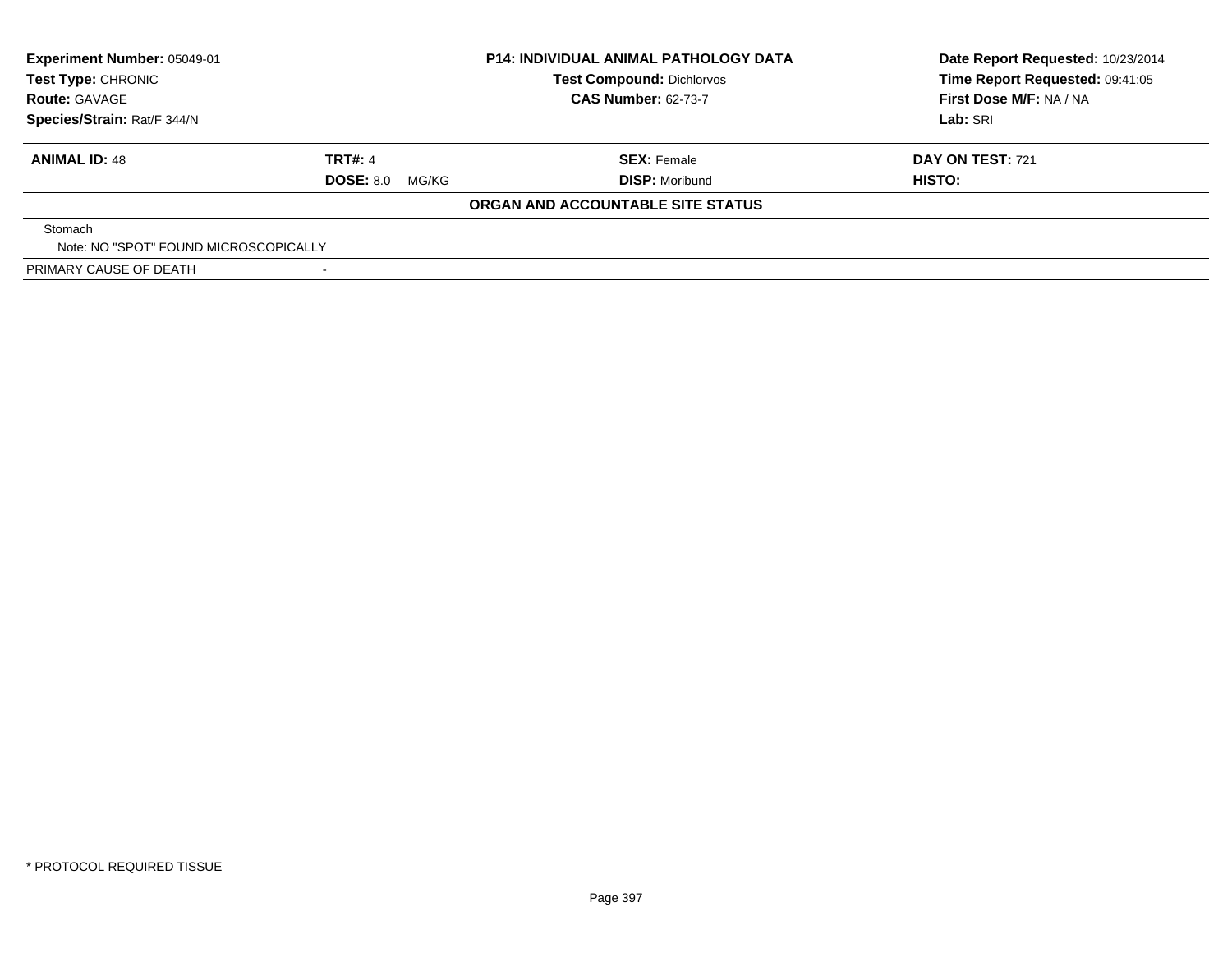| Experiment Number: 05049-01<br>Test Type: CHRONIC<br><b>Route: GAVAGE</b> |                           | P14: INDIVIDUAL ANIMAL PATHOLOGY DATA<br>Test Compound: Dichlorvos<br><b>CAS Number: 62-73-7</b> | Date Report Requested: 10/23/2014<br>Time Report Requested: 09:41:05<br>First Dose M/F: NA / NA |
|---------------------------------------------------------------------------|---------------------------|--------------------------------------------------------------------------------------------------|-------------------------------------------------------------------------------------------------|
| Species/Strain: Rat/F 344/N                                               |                           |                                                                                                  | Lab: SRI                                                                                        |
| <b>ANIMAL ID: 48</b>                                                      | <b>TRT#: 6</b>            | <b>SEX: Female</b>                                                                               | DAY ON TEST: 519                                                                                |
|                                                                           | <b>DOSE: 4.0</b><br>MG/KG | <b>DISP: Moribund</b>                                                                            | HISTO:                                                                                          |
|                                                                           |                           | ORGAN AND ACCOUNTABLE SITE STATUS                                                                |                                                                                                 |
| <b>NORMAL</b>                                                             |                           |                                                                                                  |                                                                                                 |
| Bone                                                                      | <b>Brain</b>              | <b>Clitoral Gland</b>                                                                            | Esophagus                                                                                       |
| Intestine Large                                                           | <b>Intestine Small</b>    | Islets, Pancreatic                                                                               | Nose                                                                                            |
| Ovary                                                                     | Pancreas                  | Parathyroid Gland                                                                                | Peripheral Nerve                                                                                |
| Salivary Glands                                                           | <b>Skin</b>               | <b>Thyroid Gland</b>                                                                             | Trachea                                                                                         |
| <b>MISSING</b>                                                            |                           |                                                                                                  |                                                                                                 |
| Eye                                                                       |                           |                                                                                                  |                                                                                                 |
| <b>OBSERVATIONS</b>                                                       |                           |                                                                                                  |                                                                                                 |
| <b>Adrenal Gland</b>                                                      |                           | Leukemia Mononuclear                                                                             |                                                                                                 |
| <b>Bone Marrow</b>                                                        |                           | Leukemia Mononuclear                                                                             |                                                                                                 |
| Heart                                                                     |                           | Leukemia Mononuclear                                                                             |                                                                                                 |
| Kidney                                                                    |                           | Nephropathy                                                                                      | Minimal                                                                                         |
| Liver                                                                     | Portal                    | Fibrosis                                                                                         | Moderate                                                                                        |
|                                                                           | <b>Bile Duct</b>          | Hyperplasia                                                                                      | Moderate                                                                                        |
|                                                                           |                           | Leukemia Mononuclear                                                                             |                                                                                                 |
|                                                                           | Hepatocyte                | Vacuolization Cytoplasmic                                                                        | Moderate                                                                                        |
| Lung                                                                      |                           | Leukemia Mononuclear                                                                             |                                                                                                 |
| Lymph Node                                                                | Mandibular                | Leukemia Mononuclear                                                                             |                                                                                                 |
|                                                                           | Mediastinal               | Leukemia Mononuclear                                                                             |                                                                                                 |
|                                                                           | Mesenteric                | Leukemia Mononuclear                                                                             |                                                                                                 |
| <b>Mammary Gland</b>                                                      |                           | Hyperplasia                                                                                      | Cystic, Mild                                                                                    |
| <b>Pituitary Gland</b>                                                    | Pars Distalis             | Cyst                                                                                             |                                                                                                 |
| Spleen                                                                    |                           | Fibrosis                                                                                         | Mild                                                                                            |
|                                                                           |                           | Leukemia Mononuclear                                                                             |                                                                                                 |
| Stomach                                                                   |                           | Leukemia Mononuclear                                                                             |                                                                                                 |
| Thymus                                                                    |                           | Leukemia Mononuclear                                                                             |                                                                                                 |
| <b>Urinary Bladder</b>                                                    |                           | Leukemia Mononuclear                                                                             |                                                                                                 |
| <b>Uterus</b>                                                             |                           | Hyperplasia                                                                                      | Cystic, Mild                                                                                    |
| PRIMARY CAUSE OF DEATH                                                    | $\mathbf{r}$              |                                                                                                  |                                                                                                 |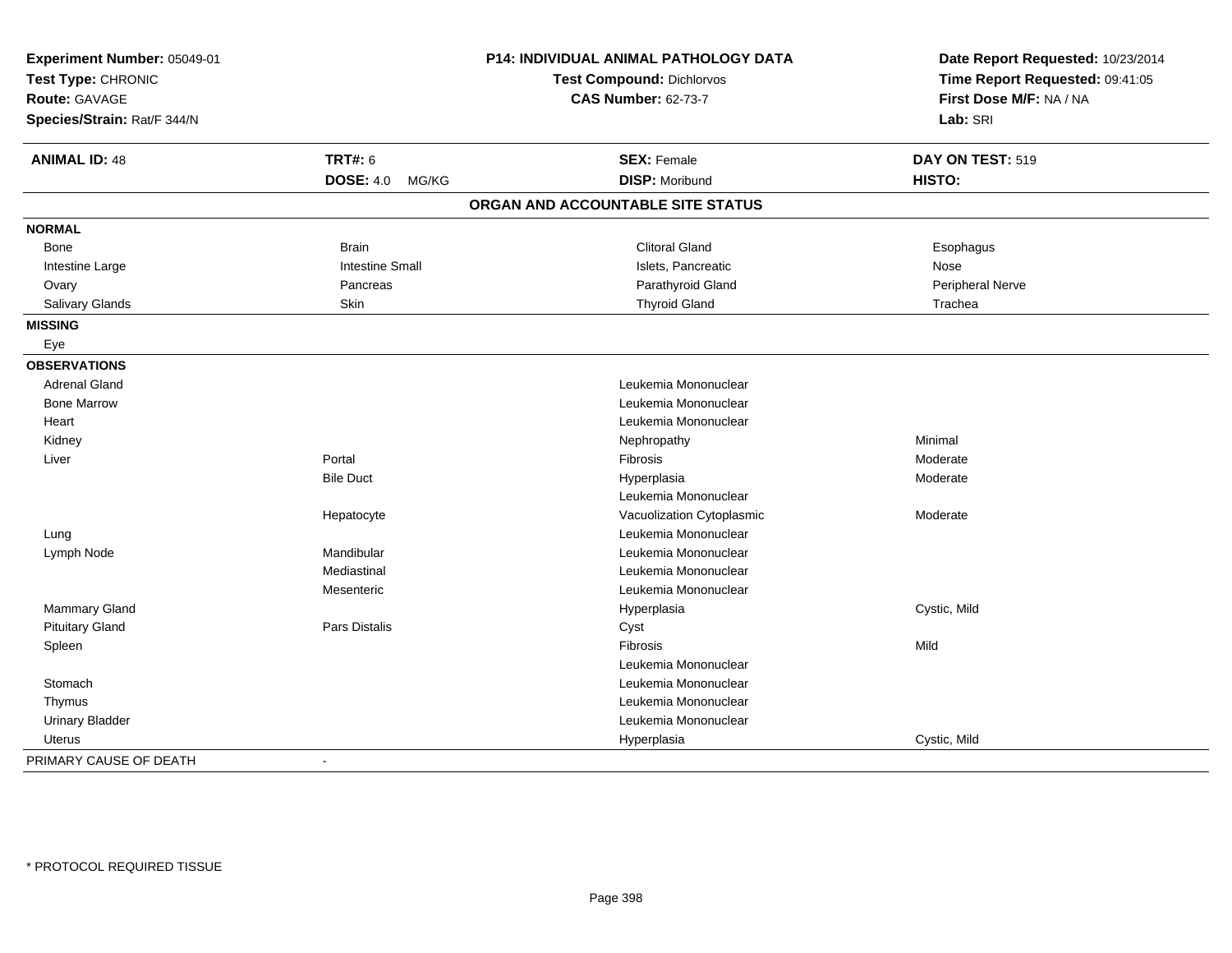| Experiment Number: 05049-01<br>Test Type: CHRONIC<br>Route: GAVAGE<br>Species/Strain: Rat/F 344/N |                              | P14: INDIVIDUAL ANIMAL PATHOLOGY DATA<br><b>Test Compound: Dichlorvos</b><br><b>CAS Number: 62-73-7</b> | Date Report Requested: 10/23/2014<br>Time Report Requested: 09:41:05<br>First Dose M/F: NA / NA<br>Lab: SRI |
|---------------------------------------------------------------------------------------------------|------------------------------|---------------------------------------------------------------------------------------------------------|-------------------------------------------------------------------------------------------------------------|
|                                                                                                   |                              |                                                                                                         |                                                                                                             |
| <b>ANIMAL ID: 49</b>                                                                              | <b>TRT#: 2</b>               | <b>SEX: Female</b>                                                                                      | DAY ON TEST: 622                                                                                            |
|                                                                                                   | <b>DOSE: VEHICLE CONTROL</b> | <b>DISP: Moribund</b>                                                                                   | HISTO:                                                                                                      |
|                                                                                                   |                              | ORGAN AND ACCOUNTABLE SITE STATUS                                                                       |                                                                                                             |
| <b>NORMAL</b>                                                                                     |                              |                                                                                                         |                                                                                                             |
| <b>Adrenal Gland</b>                                                                              | <b>Bone</b>                  | <b>Bone Marrow</b>                                                                                      | <b>Brain</b>                                                                                                |
| <b>Clitoral Gland</b>                                                                             | Esophagus                    | Heart                                                                                                   | Intestine Large                                                                                             |
| <b>Intestine Small</b>                                                                            | Islets, Pancreatic           | Kidney                                                                                                  | Lung                                                                                                        |
| Nose                                                                                              | Ovary                        | Parathyroid Gland                                                                                       | Peripheral Nerve                                                                                            |
| Salivary Glands                                                                                   | <b>Skin</b>                  | Stomach                                                                                                 | <b>Thyroid Gland</b>                                                                                        |
| Trachea                                                                                           | <b>Urinary Bladder</b>       | <b>Uterus</b>                                                                                           |                                                                                                             |
| <b>MISSING</b>                                                                                    |                              |                                                                                                         |                                                                                                             |
| Eye                                                                                               |                              |                                                                                                         |                                                                                                             |
| <b>OBSERVATIONS</b>                                                                               |                              |                                                                                                         |                                                                                                             |
| <b>Blood</b>                                                                                      |                              | Leukemia Mononuclear                                                                                    |                                                                                                             |
| Liver                                                                                             | Portal                       | Fibrosis                                                                                                | Mild                                                                                                        |
|                                                                                                   |                              | Leukemia Mononuclear                                                                                    |                                                                                                             |
| Lymph Node                                                                                        | Pancreatic                   | Leukemia Mononuclear                                                                                    |                                                                                                             |
| <b>Mammary Gland</b>                                                                              |                              | Hyperplasia                                                                                             | Cystic, Mild                                                                                                |
| Pancreas                                                                                          |                              | Hyperplasia                                                                                             | Mild                                                                                                        |
| <b>Pituitary Gland</b>                                                                            | Pars Distalis                | Adenoma                                                                                                 |                                                                                                             |
| Spleen                                                                                            |                              | Leukemia Mononuclear                                                                                    |                                                                                                             |
| Thymus                                                                                            |                              | Leukemia Mononuclear                                                                                    |                                                                                                             |
| PRIMARY CAUSE OF DEATH                                                                            |                              |                                                                                                         |                                                                                                             |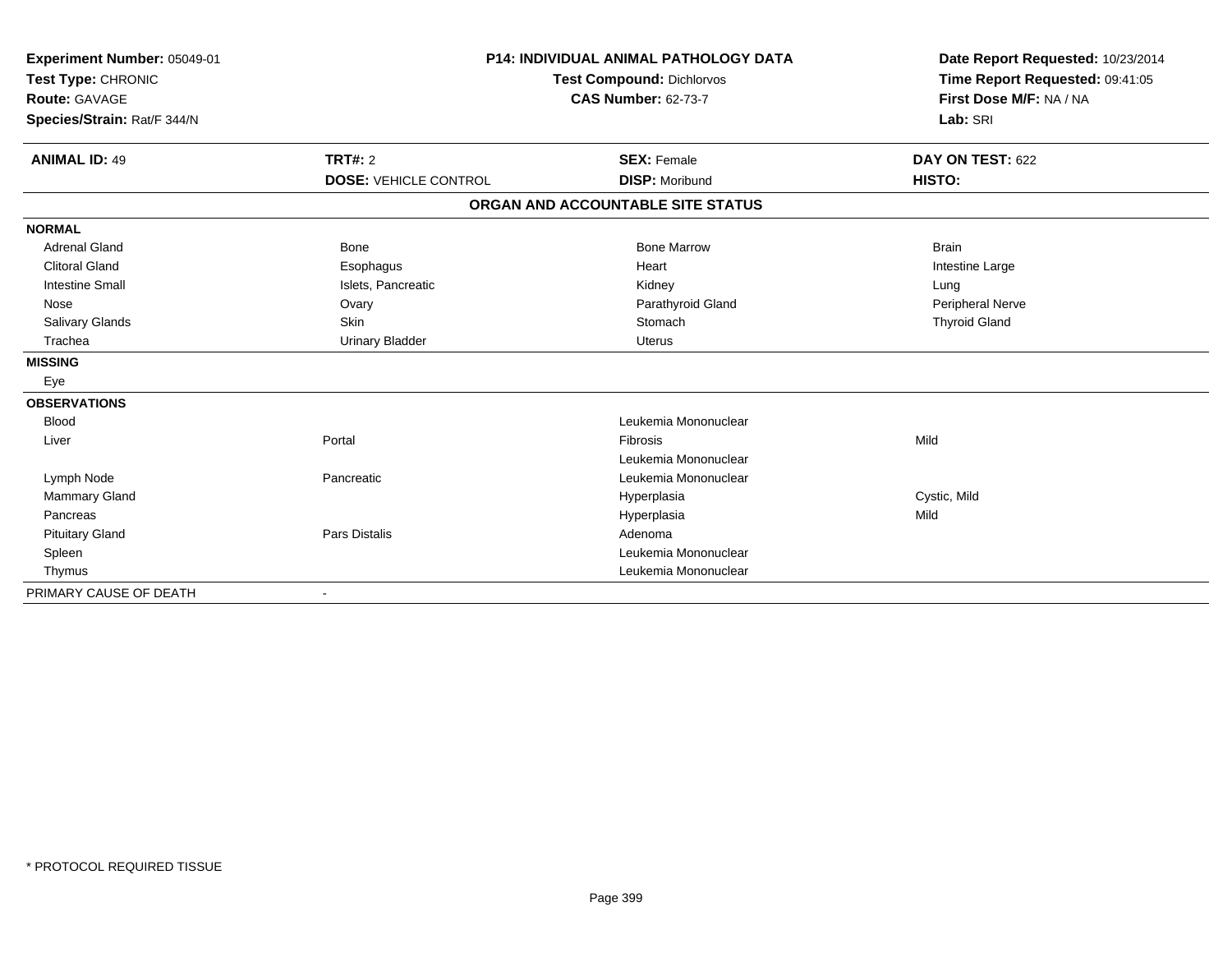| Experiment Number: 05049-01<br>Test Type: CHRONIC<br>Route: GAVAGE |                           | P14: INDIVIDUAL ANIMAL PATHOLOGY DATA | Date Report Requested: 10/23/2014<br>Time Report Requested: 09:41:05<br>First Dose M/F: NA / NA |  |
|--------------------------------------------------------------------|---------------------------|---------------------------------------|-------------------------------------------------------------------------------------------------|--|
|                                                                    |                           | Test Compound: Dichlorvos             |                                                                                                 |  |
|                                                                    |                           | <b>CAS Number: 62-73-7</b>            |                                                                                                 |  |
| Species/Strain: Rat/F 344/N                                        |                           |                                       | Lab: SRI                                                                                        |  |
| <b>ANIMAL ID: 49</b>                                               | <b>TRT#: 4</b>            | <b>SEX: Female</b>                    | DAY ON TEST: 678                                                                                |  |
|                                                                    | <b>DOSE: 8.0</b><br>MG/KG | <b>DISP: Moribund</b>                 | HISTO:                                                                                          |  |
|                                                                    |                           | ORGAN AND ACCOUNTABLE SITE STATUS     |                                                                                                 |  |
| <b>NORMAL</b>                                                      |                           |                                       |                                                                                                 |  |
| <b>Bone</b>                                                        | <b>Bone Marrow</b>        | <b>Brain</b>                          | <b>Clitoral Gland</b>                                                                           |  |
| Esophagus                                                          | Heart                     | Intestine Large                       | <b>Intestine Small</b>                                                                          |  |
| Islets, Pancreatic                                                 | Lymph Node                | Nose                                  | Ovary                                                                                           |  |
| Pancreas                                                           | Parathyroid Gland         | Peripheral Nerve                      | Salivary Glands                                                                                 |  |
| Skin                                                               | Thymus                    | <b>Thyroid Gland</b>                  | Trachea                                                                                         |  |
| <b>Urinary Bladder</b>                                             |                           |                                       |                                                                                                 |  |
| <b>OBSERVATIONS</b>                                                |                           |                                       |                                                                                                 |  |
| <b>Adrenal Gland</b>                                               | Cortex                    | Hyperplasia                           | Moderate                                                                                        |  |
| Kidney                                                             |                           | Nephropathy                           | Minimal                                                                                         |  |
| Liver                                                              |                           | Inflammation                          | Granulomatous, Minimal                                                                          |  |
|                                                                    |                           | Leukemia Mononuclear                  |                                                                                                 |  |
|                                                                    | Hepatocyte                | Vacuolization Cytoplasmic             | Mild                                                                                            |  |
| Lung                                                               |                           | <b>Infiltration Cellular</b>          | Histiocyte, Minimal                                                                             |  |
| Mammary Gland                                                      |                           | Hyperplasia                           | Cystic, Moderate                                                                                |  |
| Mesentery                                                          | Fat                       | Necrosis                              | Focal, Moderate                                                                                 |  |
| Note: TRC LES 1- NECROSIS                                          |                           |                                       |                                                                                                 |  |
| <b>Pituitary Gland</b>                                             | <b>Pars Distalis</b>      | Adenoma                               |                                                                                                 |  |
| Spleen                                                             |                           | Leukemia Mononuclear                  |                                                                                                 |  |
| Stomach                                                            | Forestomach, Mucosa       | Hyperplasia                           | Mild                                                                                            |  |
|                                                                    | Glandular                 | Mineralization                        | Minimal                                                                                         |  |
| Uterus                                                             |                           | Abscess                               | Moderate                                                                                        |  |
| PRIMARY CAUSE OF DEATH                                             | $\overline{\phantom{a}}$  |                                       |                                                                                                 |  |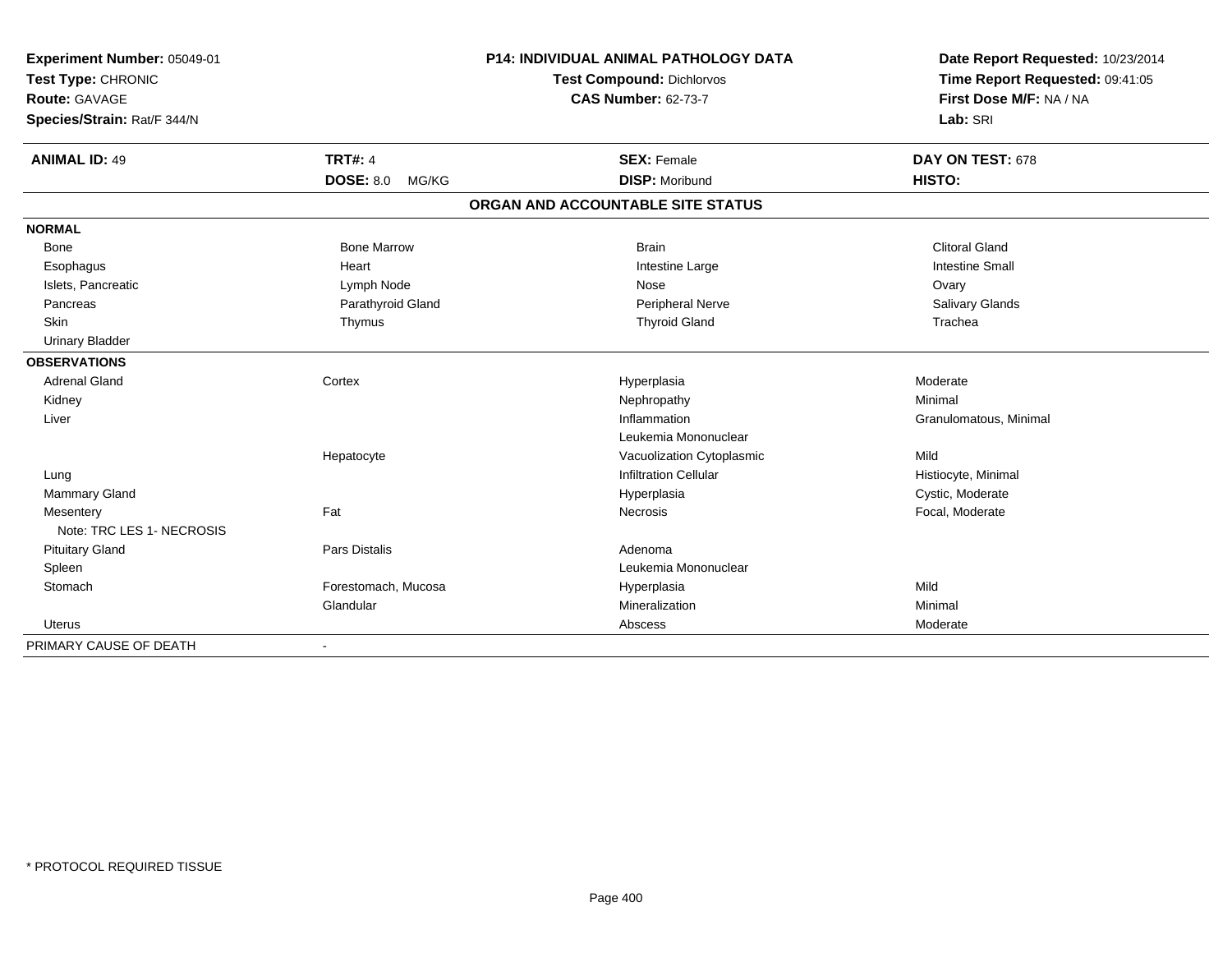| Experiment Number: 05049-01<br>Test Type: CHRONIC<br><b>Route: GAVAGE</b><br>Species/Strain: Rat/F 344/N |                                                                   | P14: INDIVIDUAL ANIMAL PATHOLOGY DATA<br>Test Compound: Dichlorvos<br><b>CAS Number: 62-73-7</b> | Date Report Requested: 10/23/2014<br>Time Report Requested: 09:41:05<br>First Dose M/F: NA / NA<br>Lab: SRI |
|----------------------------------------------------------------------------------------------------------|-------------------------------------------------------------------|--------------------------------------------------------------------------------------------------|-------------------------------------------------------------------------------------------------------------|
|                                                                                                          |                                                                   |                                                                                                  |                                                                                                             |
| <b>ANIMAL ID: 49</b>                                                                                     | <b>TRT#: 6</b>                                                    | <b>SEX: Female</b>                                                                               | DAY ON TEST: 733                                                                                            |
|                                                                                                          | <b>DOSE: 4.0</b><br>MG/KG                                         | <b>DISP: Terminal Sacrifice</b>                                                                  | HISTO:                                                                                                      |
|                                                                                                          |                                                                   | ORGAN AND ACCOUNTABLE SITE STATUS                                                                |                                                                                                             |
| <b>NORMAL</b>                                                                                            |                                                                   |                                                                                                  |                                                                                                             |
| <b>Bone Marrow</b>                                                                                       | <b>Clitoral Gland</b>                                             | Esophagus                                                                                        | Intestine Large                                                                                             |
| <b>Intestine Small</b>                                                                                   | Islets, Pancreatic                                                | Lung                                                                                             | Lymph Node                                                                                                  |
| Nose                                                                                                     | Ovary                                                             | Pancreas                                                                                         | Parathyroid Gland                                                                                           |
| Peripheral Nerve                                                                                         | Salivary Glands                                                   | Spleen                                                                                           | Stomach                                                                                                     |
| Thymus                                                                                                   | <b>Thyroid Gland</b>                                              | Trachea                                                                                          | <b>Urinary Bladder</b>                                                                                      |
| Uterus                                                                                                   |                                                                   |                                                                                                  |                                                                                                             |
| <b>OBSERVATIONS</b>                                                                                      |                                                                   |                                                                                                  |                                                                                                             |
| <b>Adrenal Gland</b>                                                                                     | Cortex                                                            | Hyperplasia                                                                                      | Moderate                                                                                                    |
|                                                                                                          | Cortex                                                            | Vacuolization Cytoplasmic                                                                        | Mild                                                                                                        |
| Bone                                                                                                     |                                                                   | Developmental Malformation                                                                       |                                                                                                             |
|                                                                                                          | Note: THE DEVELOP MALFOR IS AN EXOSTOSIS ON THE CALVARIA          |                                                                                                  |                                                                                                             |
| Note: TRC LES 5--DEVELOP MALFOR                                                                          |                                                                   |                                                                                                  |                                                                                                             |
| <b>Brain</b>                                                                                             |                                                                   | Compression                                                                                      | Moderate                                                                                                    |
| Heart                                                                                                    | Myocardium                                                        | <b>Fibrosis</b>                                                                                  | Mild                                                                                                        |
|                                                                                                          | Myocardium                                                        | Inflammation                                                                                     | Chronic, Minimal                                                                                            |
| Kidney                                                                                                   | Pelvis                                                            | Mineralization                                                                                   | Mild                                                                                                        |
|                                                                                                          | <b>Renal Tubule</b>                                               | Mineralization                                                                                   | Mild                                                                                                        |
|                                                                                                          |                                                                   | Nephropathy                                                                                      | Minimal                                                                                                     |
| Liver                                                                                                    |                                                                   | <b>Basophilic Focus</b>                                                                          |                                                                                                             |
|                                                                                                          | Portal                                                            | Fibrosis                                                                                         | Minimal                                                                                                     |
|                                                                                                          | <b>Bile Duct</b>                                                  | Hyperplasia                                                                                      | Minimal                                                                                                     |
|                                                                                                          | Note: TRC LES 3,4-CHANGES CONSISTENT WITH DIAPH HERNIA; NOT CODED |                                                                                                  |                                                                                                             |
| Mammary Gland                                                                                            |                                                                   | Carcinoma                                                                                        |                                                                                                             |
|                                                                                                          |                                                                   | Hyperplasia                                                                                      | Cystic, Mild                                                                                                |
| Note: TRC LES 2- CARCINOMA                                                                               |                                                                   |                                                                                                  |                                                                                                             |
| <b>Pituitary Gland</b>                                                                                   | Pars Distalis                                                     | Adenoma                                                                                          |                                                                                                             |
| <b>Skin</b>                                                                                              |                                                                   | Squamous Cell Papilloma                                                                          |                                                                                                             |
| Note: TRC LES 1--PAPILLOMA SQUAMOUS                                                                      |                                                                   |                                                                                                  |                                                                                                             |
| PRIMARY CAUSE OF DEATH                                                                                   | $\blacksquare$                                                    |                                                                                                  |                                                                                                             |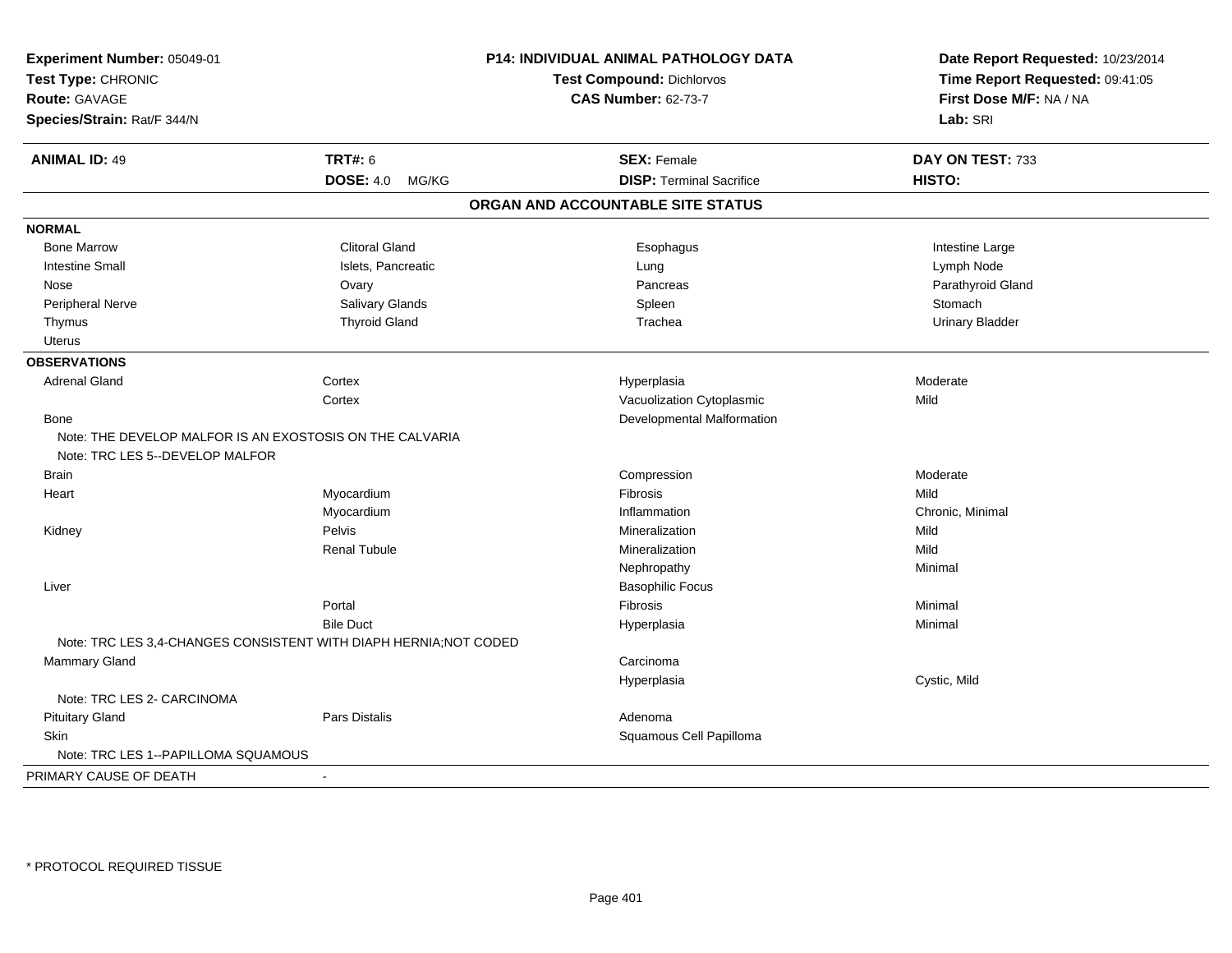| Experiment Number: 05049-01<br>Test Type: CHRONIC<br><b>Route: GAVAGE</b><br>Species/Strain: Rat/F 344/N |                              | P14: INDIVIDUAL ANIMAL PATHOLOGY DATA<br>Test Compound: Dichlorvos<br><b>CAS Number: 62-73-7</b> | Date Report Requested: 10/23/2014<br>Time Report Requested: 09:41:05<br>First Dose M/F: NA / NA<br>Lab: SRI |
|----------------------------------------------------------------------------------------------------------|------------------------------|--------------------------------------------------------------------------------------------------|-------------------------------------------------------------------------------------------------------------|
| <b>ANIMAL ID: 50</b>                                                                                     | <b>TRT#: 2</b>               | <b>SEX: Female</b>                                                                               | DAY ON TEST: 711                                                                                            |
|                                                                                                          | <b>DOSE: VEHICLE CONTROL</b> | <b>DISP: Moribund</b>                                                                            | HISTO:                                                                                                      |
|                                                                                                          |                              | ORGAN AND ACCOUNTABLE SITE STATUS                                                                |                                                                                                             |
| <b>NORMAL</b>                                                                                            |                              |                                                                                                  |                                                                                                             |
| Bone                                                                                                     | Esophagus                    | Heart                                                                                            | Intestine Large                                                                                             |
| <b>Intestine Small</b>                                                                                   | Islets, Pancreatic           | Nose                                                                                             | Ovary                                                                                                       |
| Pancreas                                                                                                 | Parathyroid Gland            | Peripheral Nerve                                                                                 | Salivary Glands                                                                                             |
| Skin                                                                                                     | Trachea                      | <b>Urinary Bladder</b>                                                                           | <b>Uterus</b>                                                                                               |
| <b>MISSING</b>                                                                                           |                              |                                                                                                  |                                                                                                             |
| <b>Clitoral Gland</b>                                                                                    |                              |                                                                                                  |                                                                                                             |
| <b>OBSERVATIONS</b>                                                                                      |                              |                                                                                                  |                                                                                                             |
| <b>Adrenal Gland</b>                                                                                     | Cortex                       | Hyperplasia                                                                                      | Mild                                                                                                        |
|                                                                                                          | Medulla                      | Hyperplasia                                                                                      | Focal, Minimal                                                                                              |
|                                                                                                          | Cortex                       | Vacuolization Cytoplasmic                                                                        | Mild                                                                                                        |
| <b>Bone Marrow</b>                                                                                       |                              | Leukemia Mononuclear                                                                             |                                                                                                             |
| <b>Brain</b>                                                                                             |                              | Degeneration                                                                                     | Multiple, Moderate                                                                                          |
| Kidney                                                                                                   | Pelvis                       | Mineralization                                                                                   | Minimal                                                                                                     |
|                                                                                                          |                              | Nephropathy                                                                                      | Minimal                                                                                                     |
| Liver                                                                                                    |                              | <b>Basophilic Focus</b>                                                                          |                                                                                                             |
|                                                                                                          |                              | Leukemia Mononuclear                                                                             |                                                                                                             |
| Lung                                                                                                     |                              | <b>Infiltration Cellular</b>                                                                     | Histiocyte, Minimal                                                                                         |
| Lymph Node                                                                                               | Mandibular                   | Hyperplasia                                                                                      | Plasma Cell, Moderate                                                                                       |
|                                                                                                          | Mediastinal                  | Hyperplasia                                                                                      | Plasma Cell, Moderate                                                                                       |
|                                                                                                          | Pancreatic                   | Leukemia Mononuclear                                                                             |                                                                                                             |
| <b>Mammary Gland</b>                                                                                     |                              | Hyperplasia                                                                                      | Cystic, Mild                                                                                                |
| Mesentery                                                                                                | Fat                          | Mineralization                                                                                   | Marked                                                                                                      |
|                                                                                                          | Fat                          | Necrosis                                                                                         | Focal, Marked                                                                                               |
| Note: TRC LES 1--NECROSIS AND MINERALIZATION                                                             |                              |                                                                                                  |                                                                                                             |
| <b>Pituitary Gland</b>                                                                                   | Pars Distalis                | Carcinoma                                                                                        |                                                                                                             |
| Spleen                                                                                                   |                              | Leukemia Mononuclear                                                                             |                                                                                                             |
| Stomach                                                                                                  | Glandular                    | Dysplasia                                                                                        | Mild                                                                                                        |
|                                                                                                          | Forestomach                  | Ulcer                                                                                            | Marked                                                                                                      |
| Thymus                                                                                                   |                              | Leukemia Mononuclear                                                                             |                                                                                                             |
| <b>Thyroid Gland</b>                                                                                     | C Cell                       | Hyperplasia                                                                                      | Moderate                                                                                                    |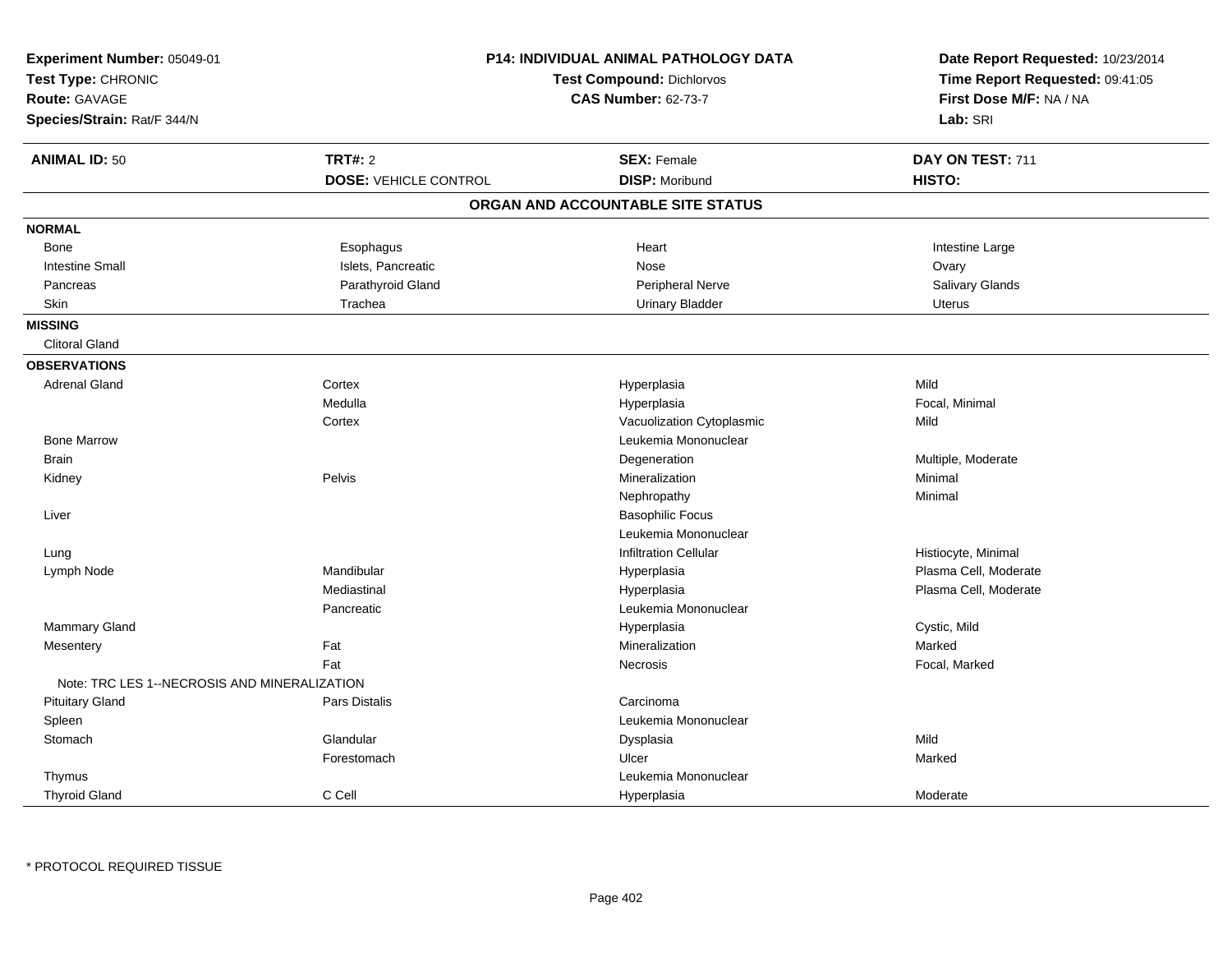| <b>Experiment Number: 05049-01</b><br>Test Type: CHRONIC<br><b>Route: GAVAGE</b> | <b>P14: INDIVIDUAL ANIMAL PATHOLOGY DATA</b><br><b>Test Compound: Dichlorvos</b><br><b>CAS Number: 62-73-7</b> |                                   | Date Report Requested: 10/23/2014<br>Time Report Requested: 09:41:05<br>First Dose M/F: NA / NA |
|----------------------------------------------------------------------------------|----------------------------------------------------------------------------------------------------------------|-----------------------------------|-------------------------------------------------------------------------------------------------|
| Species/Strain: Rat/F 344/N                                                      |                                                                                                                |                                   | Lab: SRI                                                                                        |
| <b>ANIMAL ID: 50</b>                                                             | <b>TRT#:</b> 2                                                                                                 | <b>SEX: Female</b>                | DAY ON TEST: 711                                                                                |
|                                                                                  | <b>DOSE: VEHICLE CONTROL</b>                                                                                   | <b>DISP:</b> Moribund             | HISTO:                                                                                          |
|                                                                                  |                                                                                                                | ORGAN AND ACCOUNTABLE SITE STATUS |                                                                                                 |
| PRIMARY CAUSE OF DEATH                                                           |                                                                                                                |                                   |                                                                                                 |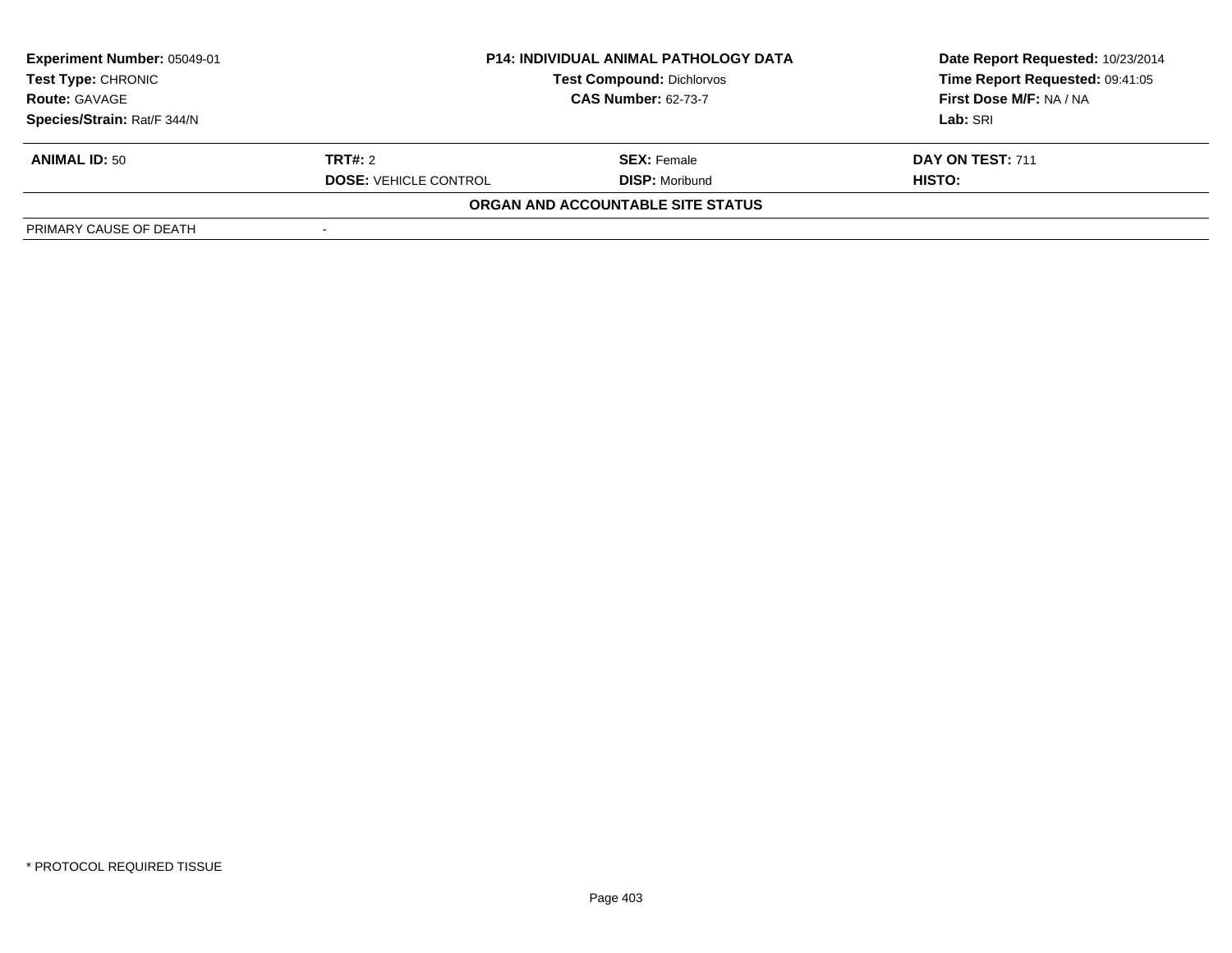| Experiment Number: 05049-01                |                    | P14: INDIVIDUAL ANIMAL PATHOLOGY DATA | Date Report Requested: 10/23/2014 |  |
|--------------------------------------------|--------------------|---------------------------------------|-----------------------------------|--|
| Test Type: CHRONIC<br><b>Route: GAVAGE</b> |                    | <b>Test Compound: Dichlorvos</b>      | Time Report Requested: 09:41:05   |  |
|                                            |                    | <b>CAS Number: 62-73-7</b>            | First Dose M/F: NA / NA           |  |
| Species/Strain: Rat/F 344/N                |                    |                                       | Lab: SRI                          |  |
| <b>ANIMAL ID: 50</b>                       | <b>TRT#: 4</b>     | <b>SEX: Female</b>                    | DAY ON TEST: 730                  |  |
|                                            | DOSE: 8.0 MG/KG    | <b>DISP: Terminal Sacrifice</b>       | HISTO:                            |  |
|                                            |                    | ORGAN AND ACCOUNTABLE SITE STATUS     |                                   |  |
| <b>NORMAL</b>                              |                    |                                       |                                   |  |
| Bone                                       | <b>Bone Marrow</b> | Esophagus                             | Intestine Large                   |  |
| <b>Intestine Small</b>                     | Islets, Pancreatic | Lymph Node                            | Nose                              |  |
| Ovary                                      | Peripheral Nerve   | Stomach                               | Thymus                            |  |
| <b>Thyroid Gland</b>                       | Trachea            | <b>Urinary Bladder</b>                | <b>Uterus</b>                     |  |
| <b>MISSING</b>                             |                    |                                       |                                   |  |
| Parathyroid Gland                          |                    |                                       |                                   |  |
| <b>OBSERVATIONS</b>                        |                    |                                       |                                   |  |
| <b>Adrenal Gland</b>                       | Cortex             | Vacuolization Cytoplasmic             | Mild                              |  |
| <b>Brain</b>                               |                    | Degeneration                          | Multiple, Moderate                |  |
| <b>Clitoral Gland</b>                      |                    | Ectasia                               | Mild                              |  |
|                                            |                    | Inflammation                          | Chronic, Moderate                 |  |
| Heart                                      | Myocardium         | Fibrosis                              | Mild                              |  |
| Kidney                                     |                    | Cyst                                  |                                   |  |
|                                            | Pelvis             | Mineralization                        | Minimal                           |  |
|                                            |                    | Nephropathy                           | Mild                              |  |
| Liver                                      | <b>Bile Duct</b>   | Hyperplasia                           | Mild                              |  |
|                                            |                    | Leukemia Mononuclear                  |                                   |  |
| Lung                                       |                    | <b>Infiltration Cellular</b>          | Histiocyte, Mild                  |  |
|                                            |                    | Leukemia Mononuclear                  |                                   |  |
| Mammary Gland                              |                    | Hyperplasia                           | Cystic, Mild                      |  |
| Pancreas                                   |                    | Atrophy                               | Minimal                           |  |
| <b>Pituitary Gland</b>                     | Pars Distalis      | Carcinoma                             |                                   |  |
| Salivary Glands                            |                    | <b>Ectopic Tissue</b>                 |                                   |  |
| Note: ECTOPIC TISSUE IS LACRIMAL GLAND     |                    |                                       |                                   |  |
| Skin                                       | <b>Subcut Tiss</b> | Fibrosarcoma                          |                                   |  |
| Note: TRC LES 1- FIBROSARCOMA              |                    |                                       |                                   |  |
| Spleen                                     |                    | Leukemia Mononuclear                  |                                   |  |
| PRIMARY CAUSE OF DEATH                     | $\blacksquare$     |                                       |                                   |  |
|                                            |                    |                                       |                                   |  |